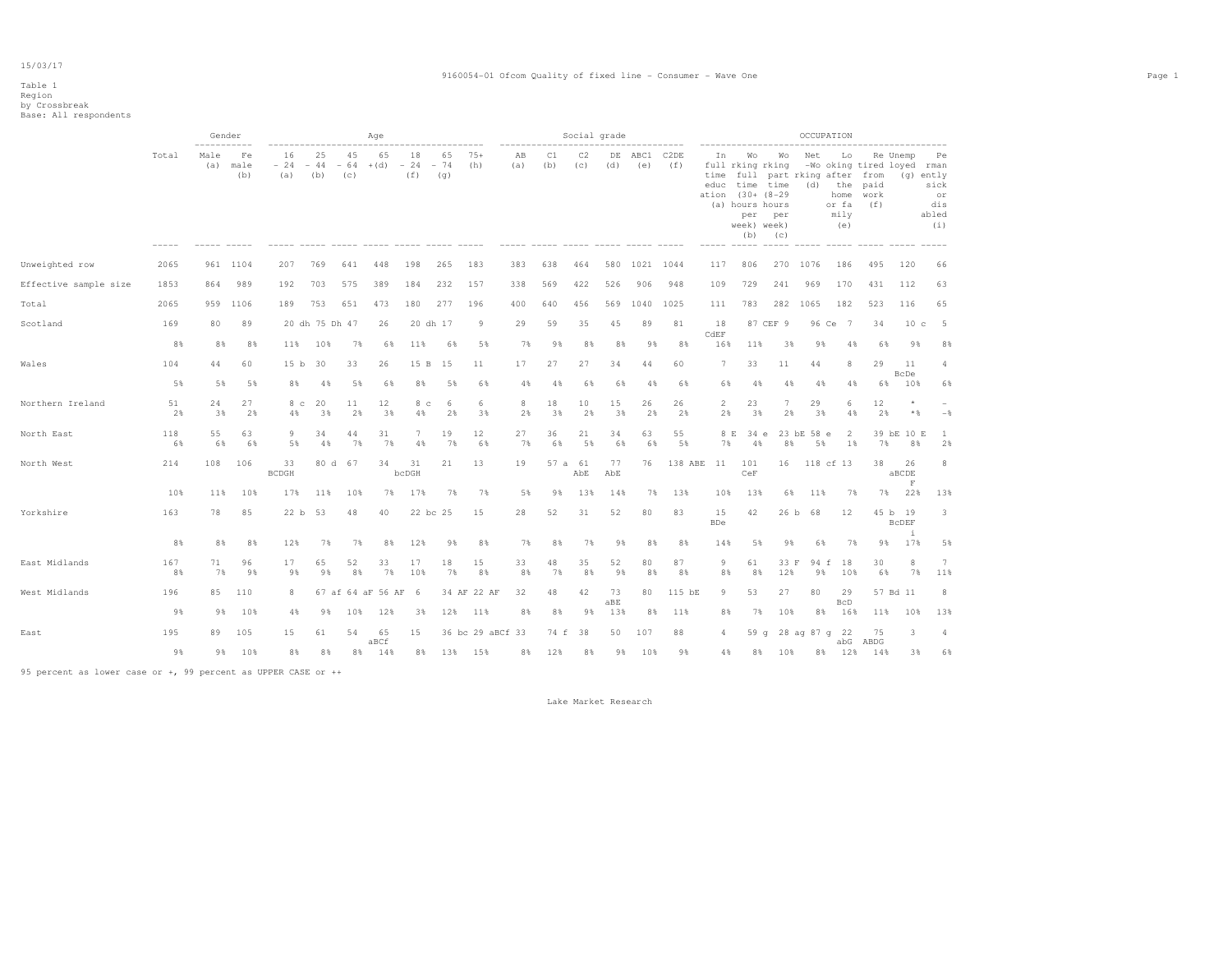#### Table 1 (continuation)

|                       |            | Gender      |                   |                        |                    |                     | Age              |                    |                    |                       |                    |                            | Social grade          |           |                  |                          |                             |                                                                                       |                                                                                            |                   | OCCUPATION                                                         |                             |                       |                                                              |  |
|-----------------------|------------|-------------|-------------------|------------------------|--------------------|---------------------|------------------|--------------------|--------------------|-----------------------|--------------------|----------------------------|-----------------------|-----------|------------------|--------------------------|-----------------------------|---------------------------------------------------------------------------------------|--------------------------------------------------------------------------------------------|-------------------|--------------------------------------------------------------------|-----------------------------|-----------------------|--------------------------------------------------------------|--|
|                       | Total      | Male<br>(a) | Fe<br>male<br>(b) | 16<br>$-24$<br>(a)     | 25<br>$-44$<br>(b) | 4.5<br>$-64$<br>(c) | 65<br>$+(d)$     | 18<br>$-24$<br>(f) | 65<br>$-74$<br>(q) | $75+$<br>(h)          | AB<br>(a)          | -------------------<br>(b) | C <sub>2</sub><br>(c) | DE<br>(d) | ABC1<br>(e)      | C <sub>2</sub> DE<br>(f) | In<br>time<br>educ<br>ation | W∩<br>full rking rking<br>(a) hours hours<br>per<br>week) week)<br>(b)<br>$- - - - -$ | .<br>Wo<br>full part rking after<br>time time<br>$(30 + (8 - 29$<br>per<br>(C)<br>$------$ | Net<br>(d)        | Lo<br>-Wo oking tired loyed<br>the<br>home<br>or fa<br>mily<br>(e) | from<br>paid<br>work<br>(f) | Re Unemp              | Pe<br>rman<br>(q) ently<br>sick<br>or<br>dis<br>abled<br>(i) |  |
| Unweighted row        | 2065       | 961         | 1104              | 207                    | 769                | 641                 | 448              | 198                | 265                | 183                   | 383                | 638                        | 464                   | 580       | 1021             | 1044                     | 117                         | 806                                                                                   | 270                                                                                        | 1076              | 186                                                                | 495                         | 120                   | -66                                                          |  |
| Effective sample size | 1853       | 864         | 989               | 192                    | 703                | 575                 | 389              | 184                | 232                | 157                   | 338                | 569                        | 422                   | 526       | 906              | 948                      | 109                         | 729                                                                                   | 241                                                                                        | 969               | 170                                                                | 431                         | 112                   | 63                                                           |  |
| Total                 | 2065       | 959         | 1106              | 189                    | 753                | 651                 | 473              | 180                | 277                | 196                   | 400                | 640                        | 456                   |           | 569 1040         | 1025                     | 111                         | 783                                                                                   | 282                                                                                        | 1065              | 182                                                                | 523                         | 116                   | 65                                                           |  |
| London                | 240<br>12% | 118<br>12%  | 122<br>11%        | 23<br>DGh aCDGH<br>12% | 133<br>18%         | 65<br>DGh<br>10%    | 19<br>4%         | 12%                | 22 DGh 9<br>3%     | 10<br>5%              | 15%                | 58 Df 78 d 56 d 47<br>12%  | 12%                   | 8%        | 136<br>Df<br>13% | 104<br>10%               | 19<br>eFG<br>18%            | 124<br>eFG<br>16%                                                                     | 42<br>$F\sigma$<br>15%                                                                     | 166<br>eFG<br>16% | 9%                                                                 | 16 f 22<br>4%               | $7\phantom{.0}$<br>6% | 9 F<br>14%                                                   |  |
| South East            | 284<br>14% | 134<br>14%  | 151<br>14%        | 12<br>7%               | 87 a 113<br>12%    | ABF<br>17%          | 15%              | 72 AF 12<br>7%     | 16%                | 44 AF 28 af<br>14%    | 50<br>13%          | 103 d 66<br>16%            | 14%                   | 65<br>11% | 153<br>15%       | 131<br>13%               | 5.<br>5%                    | 116 AG 37<br>15%                                                                      | ag<br>13%                                                                                  | 14%               | 153 AG 32 AG 78 AG 5<br>18%                                        | 15%                         | 4 %                   | 10 AG<br>16%                                                 |  |
| South West            | 163        | 71          | 91                | 6                      | 47                 |                     | 53 af 57<br>ABCF | 6.                 | 34<br>ABcF         | 23 ABF                | 64<br><b>BCDEF</b> | 40                         | 34 d 24               |           | 104<br>BDF       | 58                       | $\overline{2}$              | 49                                                                                    |                                                                                            |                   | 22 a 71 a 16 a 65                                                  | ABDG                        | 4                     |                                                              |  |
|                       | 8%         | 7%          | 8%                | 38.                    |                    |                     | 6% 8% 12%        |                    |                    | 3.% 1.2.% 1.2.% 1.6.% |                    |                            | 6% 7% 4% 10%          |           |                  | 68                       |                             |                                                                                       | 2.8 6.8 8.8 7.8 9.8 1.2.8                                                                  |                   |                                                                    |                             | 4 %                   | 6%                                                           |  |

95 percent as lower case or +, 99 percent as UPPER CASE or ++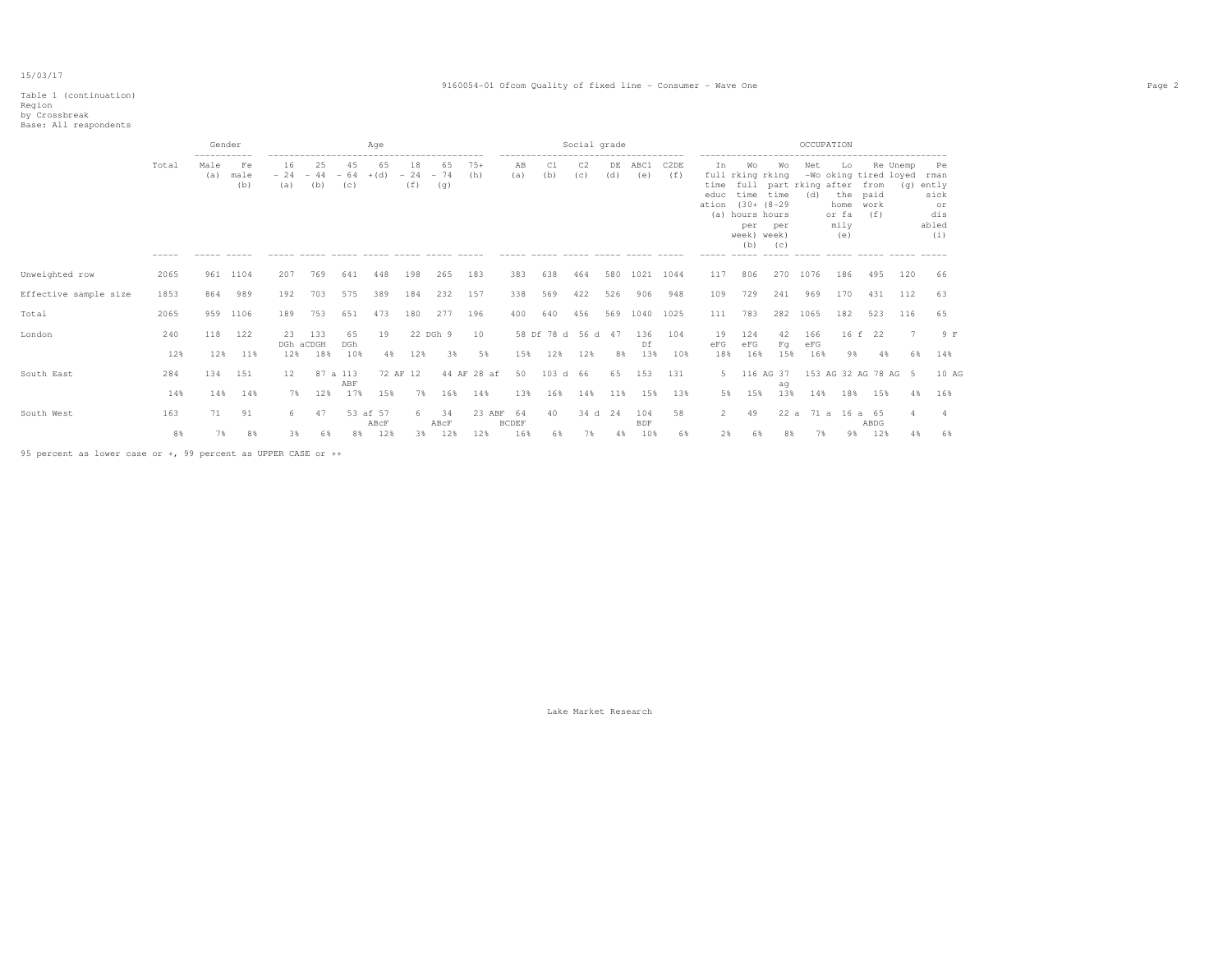### Region by Crossbreak Base: All respondents

| ---------<br>. | ------------------------------<br>___<br>. |  |
|----------------|--------------------------------------------|--|
|                |                                            |  |
|                |                                            |  |

|                       |       |                               |                        |                                                                                                  |                        |                        |                         | Region                 |                        |     |      |                                     |                    |                          |                | Nation         |                                        |                    |                 | Urbanity                       |               |                                                                                          | Urbanity detail |             |
|-----------------------|-------|-------------------------------|------------------------|--------------------------------------------------------------------------------------------------|------------------------|------------------------|-------------------------|------------------------|------------------------|-----|------|-------------------------------------|--------------------|--------------------------|----------------|----------------|----------------------------------------|--------------------|-----------------|--------------------------------|---------------|------------------------------------------------------------------------------------------|-----------------|-------------|
|                       | Total | tland<br>(a)                  |                        | Sco Wales Nor North North York East West East<br>(b) thern East West shire<br>Ir<br>eland<br>(C) |                        |                        | (d) (e) (f) lands lands |                        | Mid Mid<br>$(q)$ (h)   |     |      | Lo South South<br>$(j)$ $(k)$ $(1)$ | (i) ndon East West | En<br>qland tland<br>(a) | (b)            | Sco Wales      | Nor<br>(c) thern<br>Ir<br>eland<br>(d) | Urban Rural<br>(a) |                 | (b) mote rural<br>rural<br>(C) | Re All<br>(d) | Large<br>city/ dium towns<br>sm<br>aller<br>city/<br>large<br>town<br>(a)<br>$- - - - -$ | town (c)<br>(b) | Me Small    |
| Unweighted row        | 2065  | 229                           | 145                    | 111                                                                                              | 101                    | 203                    | 158                     | 144                    | 172                    | 170 | 234  | 263                                 | 135                | 1580                     | 229            | 145            | 111                                    | 1879               | 127             | 59                             | 186           | 721                                                                                      | 798             | 360         |
| Effective sample size | 1853  | 191                           | 144                    | 107                                                                                              | 91                     | 197                    | 157                     | 130                    | 157                    | 155 | 234  | 250                                 | 120                | 1476                     | 191            | 144            | 107                                    | 1828               | 102             | 43                             | 145           | 706                                                                                      | 777             | 346         |
| Total                 | 2065  | 169                           | 104                    | 51                                                                                               | 118                    | 214                    | 163                     | 167                    | 196                    | 195 | 240  | 284                                 | 163                | 1741                     | 169            | 104            | 51                                     | 1776               | 207             | 82                             | 290           | 695                                                                                      | 757             | 324         |
| Scotland              | 169   | 169<br><b>BCDEF</b><br>GHIJKL |                        |                                                                                                  |                        |                        |                         |                        |                        |     |      |                                     |                    |                          | 169 ACD -      |                | $\overline{\phantom{a}}$               |                    | 141 c 28 aC -   |                                | 28 c          | 36                                                                                       | 55              | 50 AB       |
|                       | 8%    | 100%                          | $-\frac{6}{5}$         | $-$                                                                                              | -8                     | -*                     | $-$                     | $-$                    | $-$                    | $-$ | $-$  | $-$                                 | $-\frac{6}{5}$     |                          | $-$ % 100 %    | $-$            | $-\frac{6}{5}$                         | 8%                 | 14%             | $-\frac{6}{6}$                 | 10%           | 5%                                                                                       | 7%              | 15%         |
| Wales                 | 104   | $\sim$                        | 104<br>ACDEF<br>GHIJKL |                                                                                                  |                        |                        |                         |                        |                        |     |      |                                     |                    |                          |                |                | $104$ ABD $-$                          | 79                 | 13              |                                | 12 A 25 a     | 34                                                                                       | 27              | 18          |
|                       | 5%    |                               | $-$ % 100 %            | $-$                                                                                              | $-$                    | $-$                    | $-$                     | $-$                    | $-$                    | $-$ | $-$  | $-$                                 | $-\frac{6}{5}$     | $-\frac{6}{5}$           | $-$            | 100%           | $-$ 8                                  | 4%                 | 6%              | 15%                            | 9%            | 5%                                                                                       | 4%              | 6%          |
| Northern Ireland      | 51    |                               |                        | 51<br>ABDEF<br>GHIJKL                                                                            |                        |                        |                         |                        |                        |     |      |                                     |                    |                          |                |                | 51 ABC                                 | 36                 | 10 a            |                                | 6 a 16 A      | 9                                                                                        | 18              | 9           |
|                       | 2%    | $-$                           |                        | $-8$ 100%                                                                                        | $-$                    |                        |                         |                        |                        |     | - 2  |                                     | $-$ %              | $-$                      | $-$            | $-$ 8          | 100%                                   | 2%                 | 5%              | 7%                             | 5%            | $1\%$                                                                                    | 2%              | 3%          |
| North East            | 118   |                               |                        |                                                                                                  | 118<br>ABCEF<br>GHIJKL |                        |                         |                        |                        |     |      |                                     |                    |                          | 118 BCD -      |                |                                        | 91 b               | 2               | 25<br>ABD                      | 27aB          | 16                                                                                       | 36a             | 39 AB       |
|                       | 6%    | $-$                           | $-$                    |                                                                                                  | $-8$ 100%              | $-$                    |                         |                        |                        |     |      |                                     | $-$                | 7%                       | $-8$           | $-$            | $-$                                    | 5%                 | 1%              | 30%                            | 9%            | 2%                                                                                       | 5%              | 12%         |
| North West            | 214   |                               |                        |                                                                                                  |                        | 214<br>ABCDF<br>GHIJKL |                         |                        |                        |     |      |                                     |                    |                          | 214 BCD -      |                |                                        | 203<br>bCD         | 11              | $\overline{a}$                 | 11            |                                                                                          | 65 C 133 AC 5   |             |
|                       | 10%   | $-$                           | $-$                    | $-$                                                                                              |                        | $-$ % 100 %            | $-\frac{6}{5}$          | $-$                    | -8                     |     |      | $ \frac{6}{35}$                     | $-\frac{6}{6}$     | 12%                      | $-$ %          | $-$            | $-$                                    | 11%                | 5%              | $-\frac{6}{5}$                 | 4%            | 9%                                                                                       | 18%             | 2%          |
| Yorkshire             | 163   |                               |                        |                                                                                                  |                        |                        | 163<br>ABCDE<br>GHIJKL  |                        |                        |     |      |                                     |                    |                          | 163 BCD -      |                |                                        |                    | 161 BcD 2       |                                | 2             | 56                                                                                       | 55              | 49 AB       |
|                       | 8%    | $-$                           | $-$                    | $-$                                                                                              | $-$                    |                        | $-$ % 100 %             | $-$                    | $-$                    | - 2 | $-8$ | $-$                                 | $-$                | 9 %                      | $-$            | $-$            | $-$                                    | 9 %                | $1\%$           | $-$                            | $1\%$         | 8%                                                                                       | 7%              | 15%         |
| East Midlands         | 167   |                               |                        |                                                                                                  |                        |                        |                         | 167<br>ABCDE<br>FHIJKL |                        |     |      |                                     |                    |                          | 167 BCD -      |                | $\overline{\phantom{a}}$               |                    | 131 c 36 AC -   |                                | 36 aC         | 12                                                                                       |                 | 102 AC 17 A |
|                       | 8%    | $-$                           |                        |                                                                                                  |                        | $-$                    |                         | $-$ % 100 %            | $-\frac{6}{5}$         | $-$ | $-$  | $-$ %                               | $-\frac{6}{5}$     | 10%                      | $-\frac{6}{5}$ | $-$            | $-$ 8                                  | 7%                 | 17%             | $-\frac{6}{5}$                 | 12%           | 2%                                                                                       | 13%             | 5%          |
| West Midlands         | 196   |                               |                        |                                                                                                  |                        |                        |                         |                        | 196<br>ABCDE<br>FGIJKL |     |      |                                     |                    |                          | 196 BCD -      |                |                                        |                    | $160 c 36 AC -$ |                                | 36 C          |                                                                                          | 103 BC 29       | 29 B        |
|                       | 9%    | $-$                           |                        |                                                                                                  | $ \approx$             | $-$ %                  | $-$                     |                        | $-$ % 100 %            | $-$ | $-$  | $-\frac{6}{5}$                      | $-$                | 11%                      | $-$            | $-\frac{6}{5}$ | $-$ 8                                  | 9%                 | 17%             |                                | $-$ % 12 %    | 15%                                                                                      | 4%              | 9%          |

95 percent as lower case or +, 99 percent as UPPER CASE or ++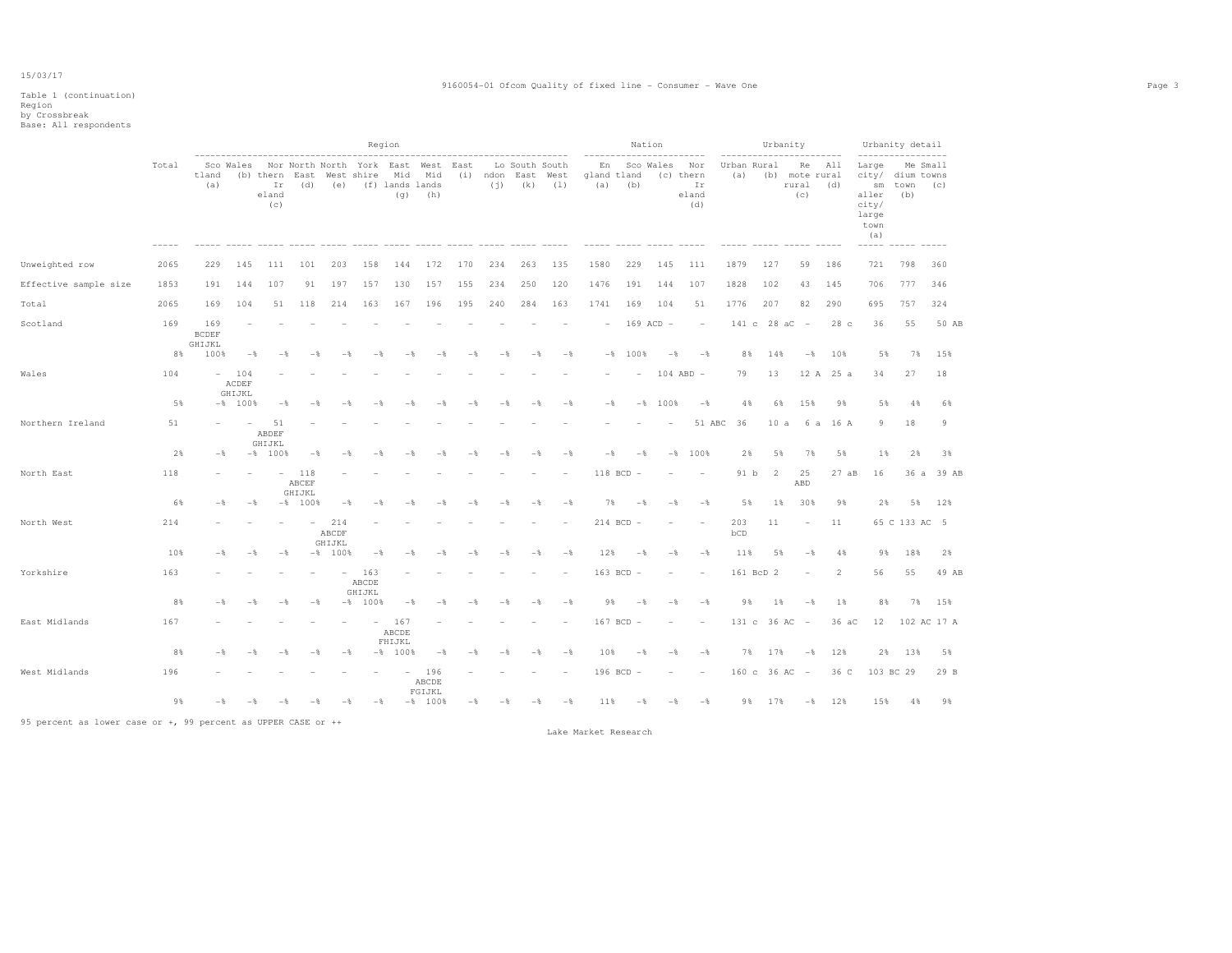Table 1 (continuation)

## Region by Crossbreak Base: All respondents

|                       |                      |              |           |                    |                                                                    |     |     | Region                        | ------------------------------------ |                        |                        |                                         |                          |                                                        | Nation        |                          |                                                       |                    | Urbanity      | ------------------------       |                              |                                                                               | Urbanity detail<br>-----------------  |             |
|-----------------------|----------------------|--------------|-----------|--------------------|--------------------------------------------------------------------|-----|-----|-------------------------------|--------------------------------------|------------------------|------------------------|-----------------------------------------|--------------------------|--------------------------------------------------------|---------------|--------------------------|-------------------------------------------------------|--------------------|---------------|--------------------------------|------------------------------|-------------------------------------------------------------------------------|---------------------------------------|-------------|
|                       | Total<br>$- - - - -$ | tland<br>(a) | Sco Wales | Ir<br>eland<br>(C) | Nor North North York East West<br>(b) thern East West shire<br>(d) | (e) |     | Mid<br>(f) lands lands<br>(q) | Mid<br>(h)                           | East<br>(i)            | (i)                    | Lo South South<br>ndon East West<br>(k) | (1)                      | -----------<br>En<br>gland tland<br>(a)<br>$- - - - -$ | (b)           | -----------<br>Sco Wales | Nor<br>(c) thern<br>Ir<br>eland<br>(d)<br>$- - - - -$ | Urban Rural<br>(a) |               | (b) mote rural<br>rural<br>(C) | Re All<br>(d)<br>$- - - - -$ | Large<br>city/<br>sm<br>aller<br>city/<br>large<br>town<br>(a)<br>$- - - - -$ | Me Small<br>dium towns<br>town<br>(b) | (C)         |
| Unweighted row        | 2065                 | 229          | 145       | 111                | 101                                                                | 203 | 158 | 144                           | 172                                  | 170                    | 234                    | 263                                     | 135                      | 1580                                                   | 229           | 145                      | 111                                                   | 1879               | 127           | 59                             | 186                          | 721                                                                           | 798                                   | 360         |
| Effective sample size | 1853                 | 191          | 144       | 107                | 91                                                                 | 197 | 157 | 130                           | 157                                  | 155                    | 234                    | 250                                     | 120                      | 1476                                                   | 191           | 144                      | 107                                                   | 1828               | 102           | 43                             | 145                          | 706                                                                           | 777                                   | 346         |
| Total                 | 2065                 | 169          | 104       | 51                 | 118                                                                | 214 | 163 | 167                           | 196                                  | 195                    | 240                    | 284                                     | 163                      | 1741                                                   | 169           | 104                      | 51                                                    | 1776               | 207           | 82                             | 290                          | 695                                                                           | 757                                   | 324         |
| East                  | 195                  |              |           |                    |                                                                    |     |     |                               |                                      | 195<br>ABCDE<br>FGHJKL |                        |                                         |                          |                                                        | $195$ BCD $-$ |                          |                                                       | 157                | 20            |                                | 18 Ab 38                     | 55                                                                            | 57                                    | 44 AB       |
|                       | 9%                   |              |           |                    |                                                                    |     |     | $-$                           |                                      | $-$ % 100 %            | $-$                    | $-$                                     | $-$                      | 11%                                                    |               | $-\frac{6}{3}$           | $-\frac{6}{5}$                                        | 9%                 | 10%           | 22%                            | 13%                          | 8%                                                                            | 8%                                    | 14%         |
| London                | 240                  |              |           |                    |                                                                    |     |     |                               |                                      |                        | 240<br>ABCDE<br>FGHIKL | $\equiv$                                |                          |                                                        | $240$ BCD $-$ |                          |                                                       |                    | $240$ BCD $-$ | $\sim$                         | $\overline{\phantom{a}}$     |                                                                               | $240 BC -$                            |             |
|                       | 12%                  |              |           |                    |                                                                    |     |     |                               | $-$                                  |                        | $-$ % 100 %            | $-\frac{6}{5}$                          | $-$                      | 14%                                                    | $-$           | $-$                      | $-$                                                   | 14%                |               |                                |                              | 35%                                                                           | $-$                                   | $-$         |
| South East            | 284                  |              |           |                    |                                                                    |     |     |                               |                                      |                        |                        | 284<br>ABCDE<br>FGHIJL                  | $\overline{\phantom{a}}$ |                                                        | 284 BCD -     |                          |                                                       |                    | 258 Cd 27 C   | $\overline{\phantom{a}}$       | 27c                          | 21                                                                            |                                       | 197 AC 40 A |
|                       | 14%                  |              |           |                    |                                                                    |     |     |                               |                                      | $-$                    |                        | $-8$ 100%                               | $-$                      | 16%                                                    | $-$           | $-$                      | $-$                                                   | 15%                | 13%           | $-$                            | 9%                           | 3%                                                                            | 26%                                   | 12%         |
| South West            | 163                  |              |           |                    |                                                                    |     |     |                               |                                      |                        |                        | $\overline{\phantom{a}}$                | 163<br>ABCDE<br>FGHIJK   |                                                        | $163$ BCD $-$ |                          |                                                       | 118                | 22            | 22<br>ABd                      | 45 A                         | 48                                                                            | 47                                    | 23          |
|                       | 8%                   |              |           |                    |                                                                    |     |     |                               |                                      |                        |                        |                                         | $-8$ 100%                | 98                                                     |               |                          | $-\frac{6}{5}$                                        | 7%                 | 11%           | 27%                            | 15%                          | 7%                                                                            |                                       | 7%          |
|                       |                      |              |           |                    |                                                                    |     |     |                               |                                      |                        |                        |                                         |                          |                                                        |               |                          |                                                       |                    |               |                                |                              |                                                                               |                                       |             |

95 percent as lower case or +, 99 percent as UPPER CASE or ++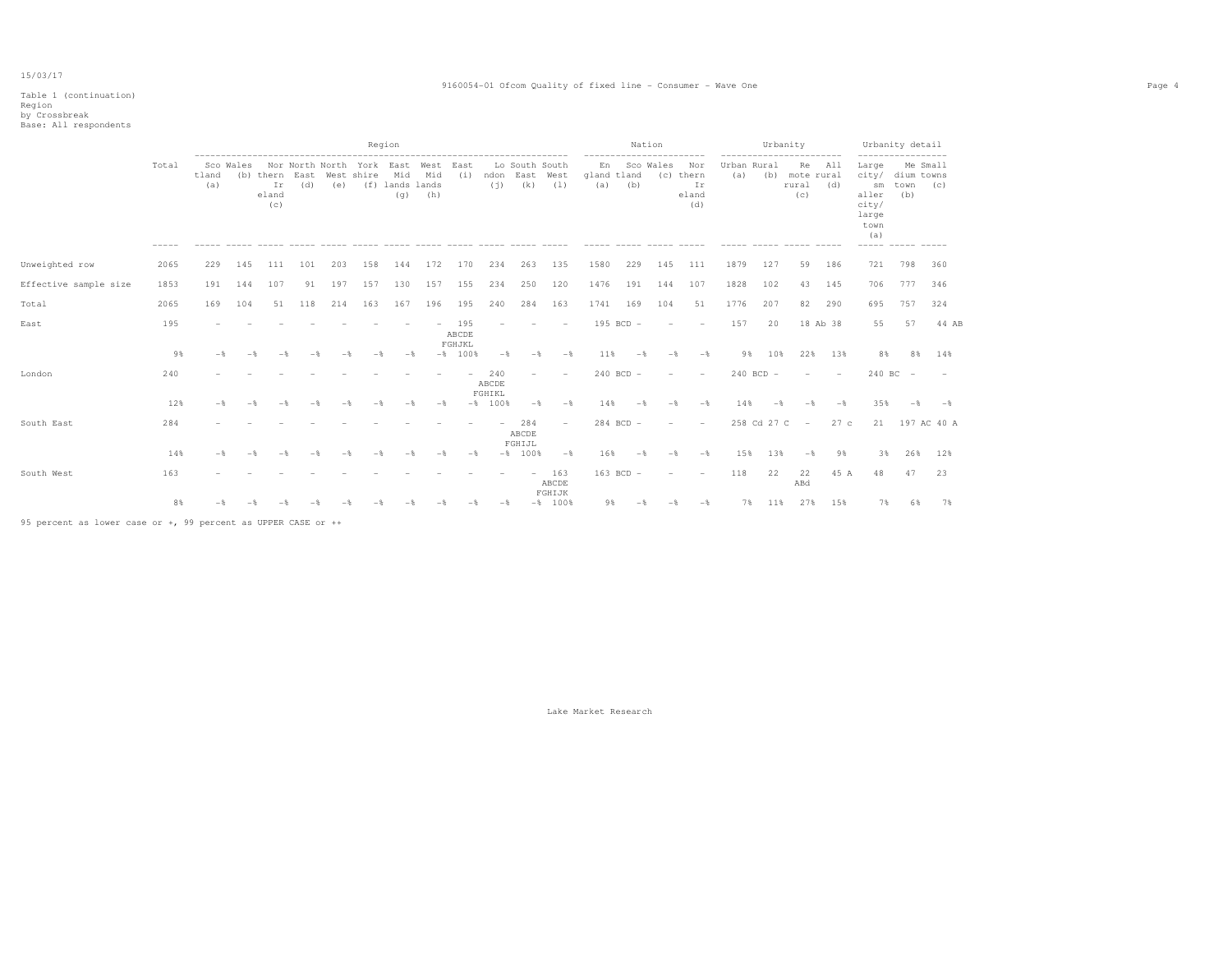#### 9160054-01 Ofcom Quality of fixed line - Consumer - Wave One Page 5

Table 2 Sla Which of the following do you have at home or use personally?<br>by Crossbreak<br>Base: All respondents

| -----------<br>Male<br>45<br>65<br>18<br>Total<br>Fe<br>16<br>25<br>65<br>(a)<br>$-24 -44$<br>$+(d)$<br>$-74$<br>male<br>$-64$<br>$-24$<br>(b)<br>(b)<br>(f)<br>(q)<br>(a)<br>(c) | $75+$<br>(h) | AB<br>(a)  | C1<br>(b)           | C2<br>(c) | (d)      | DE ABC1<br>(e)      | C2DE        | In                               | Wo                                                                     | Wo                                           | Net        | Lo                                                |                           | -----------------------<br>Re Unemp | Pe                                             |
|-----------------------------------------------------------------------------------------------------------------------------------------------------------------------------------|--------------|------------|---------------------|-----------|----------|---------------------|-------------|----------------------------------|------------------------------------------------------------------------|----------------------------------------------|------------|---------------------------------------------------|---------------------------|-------------------------------------|------------------------------------------------|
|                                                                                                                                                                                   |              |            |                     |           |          |                     | (f)         | time<br>educ<br>ation (30+ (8-29 | full rking rking<br>time time<br>(a) hours hours<br>week) week)<br>(b) | full part rking after from<br>per per<br>(C) |            | (d) the paid<br>home work<br>or fa<br>mily<br>(e) | (f)                       | -Wo oking tired loyed rman          | (g) ently<br>sick<br>or<br>dis<br>abled<br>(i) |
| Unweighted row<br>2065<br>961 1104<br>207<br>769<br>641<br>448<br>198<br>265                                                                                                      | 183          | 383        | 638                 | 464       |          | 580 1021 1044       |             | 117                              | 806                                                                    |                                              | 270 1076   | 186                                               | 495                       | 120                                 | 66                                             |
| Effective sample size<br>1853<br>989<br>192<br>703<br>575<br>389<br>184<br>232<br>864                                                                                             | 157          | 338        | 569                 | 422       | 526      | 906                 | 948         | 109                              | 729                                                                    | 241                                          | 969        | 170                                               | 431                       | 112                                 | 63                                             |
| Total<br>651<br>2065<br>959 1106<br>189<br>753<br>473<br>180<br>277                                                                                                               | 196          | 400        | 640                 | 456       |          | 569 1040 1025       |             | 111                              | 783                                                                    | 282 1065                                     |            | 182                                               | 523                       | 116                                 | 65                                             |
| Telephone landline<br>- used for making<br>and/or receiving calls<br>1608<br>868<br>527<br>549<br>258<br>740<br>88<br>444<br>83<br>AF<br>ABF<br>ABCF<br>ABCF ABCF                 | 187          | 331<br>bDF | 496 d 374           | Df        | 407      |                     | 827 D 781 d | 65                               | 589<br>AG                                                              | 214<br>AG                                    | 802<br>AG  |                                                   | 143 493<br>AG ABCDE<br>GI | 58                                  | 44q                                            |
| 78%<br>77%<br>78%<br>47%<br>70%<br>84%<br>94%<br>46%<br>93%                                                                                                                       | 95%          | 83%        | 78%                 | 82%       | 72%      | 80%                 | 76%         | 59%                              | 75%                                                                    | 76%                                          | 75%        |                                                   | 798 948                   | 50%                                 | 69%                                            |
| Fixed broadband<br>internet connection<br>1567<br>843<br>118 H 631<br>535<br>282 H 113 H 194 DH 89<br>723<br>ADFGH ADFGH                                                          |              | 333<br>CDF | 533<br>CDF          | 351<br>DF | 350      | 866<br>CDF          | 700 D       |                                  | 78 G 676                                                               | 234<br>AFGI AFGI AFGI aFGi                   | 910        | 147                                               | 325                       | 61                                  | 43                                             |
| 76%<br>76%<br>84%<br>82%<br>75%<br>63%<br>60%<br>63%<br>70%                                                                                                                       | 45%          | 83%        | 83%                 | 77%       | 61%      | 83%                 | 68%         |                                  | 70% 86%                                                                | 83%                                          | 85%        | 81%                                               | 62%                       | 53%                                 | 66%                                            |
| Smartphone (e.g.<br>iPhone, Samsung Galaxy,<br>781<br>Blackberry etc.)<br>172<br>673<br>467<br>131 H 164<br>105 DH 26<br>1444<br>662<br>DGH<br>CDGH<br>CDGH<br>CDGH               |              | 301<br>DF  | 487<br>$_{\rm CDF}$ | 319<br>Df | 336      | 789<br>$_{\rm CDF}$ | 655         | 101<br>CEFGI CEFGI               | 690                                                                    | 231<br>FqI EFGI                              | 922        | 141<br>FT                                         | 165                       |                                     | 83 FI 28 f                                     |
| 70%<br>71%<br>91%<br>89%<br>72%<br>28%<br>91%<br>38%<br>69%                                                                                                                       | 13%          | 75%        | 76%                 | 70%       | 59%      | 76%                 | 64%         | 91%                              | 88%                                                                    | 82%                                          | 87%        | 78%                                               | 32%                       | 72%                                 | 44%                                            |
| Standard mobile phone<br>95<br>184<br>255<br>139<br>(i.e. not a smartphone)<br>552<br>277 b 275<br>17<br>16<br>ABF<br>ABCF<br>ABCF ABCF                                           | 116          | 112        | 164                 | 113       | 163      | 276                 | 276         | 15                               | 126                                                                    | 58                                           | 184        |                                                   | 31 265<br>ABCDE           | 26                                  | 29 ABCDEG                                      |
| 27%<br>25%<br>28%<br>29%<br>9%<br>13%<br>54%<br>$9\%$<br>50%                                                                                                                      | 59%          | 28%        | 26%                 | 25%       | 29%      | 27%                 | 27%         | 13%                              | 16%                                                                    | 21%                                          | 17%        | 17%                                               | G<br>51%                  | 23%                                 | 45%                                            |
| Telephone landline -<br>used only for broadband<br>connection(not mobile)<br>377<br>201<br>182<br>115<br>32 DH 33 h 10<br>176<br>36<br>44                                         |              | 69         | 138 DF 82           |           | 87       | 207                 | 169         |                                  | 22 F 188                                                               |                                              | 61 F 249   |                                                   | 29 f 49                   | 15                                  | 11                                             |
| DqH CDGH<br>DqH<br>18%<br>18%<br>18%<br>19%<br>24%<br>18%<br>98<br>18%<br>12%                                                                                                     | 5%           | 17%        | 22%                 | 18%       | 15%      | df<br>20%           | 17%         | 20%                              | eFG<br>24%                                                             | 22%                                          | eFq<br>23% | 16%                                               | 98                        | 13%                                 | 17%                                            |
| Mobile broadband (via<br>47<br>39<br>15<br>12 d<br>$\overline{9}$<br>a USB Modem or dongle)<br>93<br>46<br>12 d<br>28<br>7%<br>3%<br>7%<br>3%<br>5%<br>5%<br>4%<br>5%<br>4%       | 6<br>3%      | 23<br>6%   | 32<br>5%            | 19<br>4%  | 20<br>4% | 54<br>5%            | 39<br>4%    | 8<br>7%                          | 35<br>4%                                                               | 18<br>6%                                     | 53<br>5%   | 6<br>3%                                           | 18<br>38                  | 5<br>5%                             | 3<br>4%                                        |
| None of these<br>$-\frac{6}{5}$<br>$-$<br>$-\frac{6}{5}$<br>$-$<br>$-\frac{6}{25}$<br>$-$<br>$-$<br>$-$                                                                           | $-$          | $-$        | $-$                 | $-$       | $-$      | $-$                 | $-$         | $-$                              | $-$                                                                    | $-$                                          | $-$        | $-$                                               | $-$                       | $-$                                 | $-$                                            |

95 percent as lower case or +, 99 percent as UPPER CASE or ++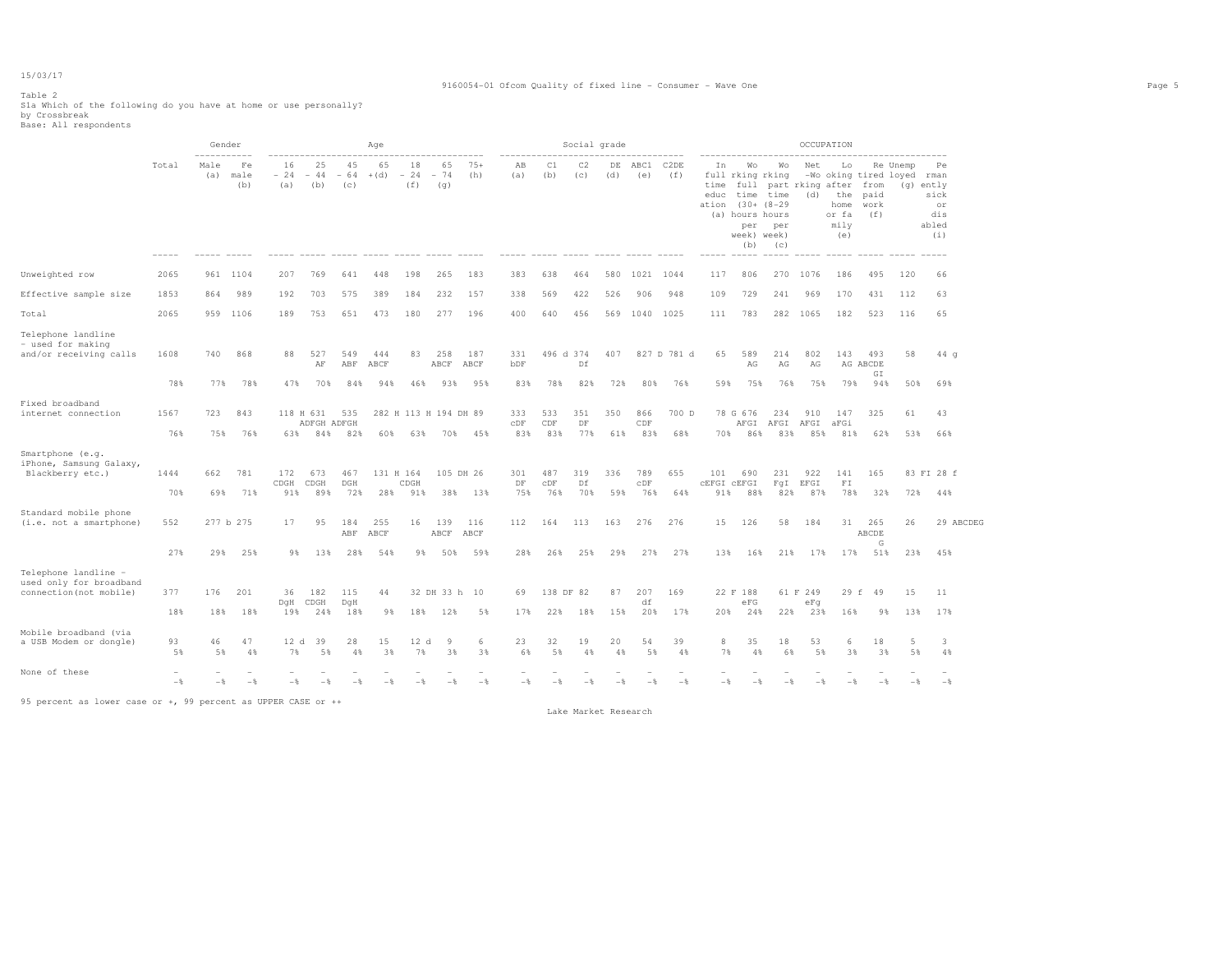#### 9160054-01 Ofcom Quality of fixed line - Consumer - Wave One Page 6

Table 2 (continuation) S1a Which of the following do you have at home or use personally? by Crossbreak Base: All respondents

|                       |       | Gender      |                   |                    |                          |                    | Age          |                    |                       |              |            | ------------------------- | Social grade |           |             |             |                             |                                                                  |                                                                                                                                 |             | OCCUPATION                                |                                                           |          |                                                        |  |
|-----------------------|-------|-------------|-------------------|--------------------|--------------------------|--------------------|--------------|--------------------|-----------------------|--------------|------------|---------------------------|--------------|-----------|-------------|-------------|-----------------------------|------------------------------------------------------------------|---------------------------------------------------------------------------------------------------------------------------------|-------------|-------------------------------------------|-----------------------------------------------------------|----------|--------------------------------------------------------|--|
|                       | Total | Male<br>(a) | Fe<br>male<br>(b) | 16<br>$-24$<br>(a) | 25<br>$-44$<br>(b)       | 45<br>$-64$<br>(C) | 65<br>$+(d)$ | 18<br>$-24$<br>(f) | 65<br>$-74$<br>(q)    | $75+$<br>(h) | AB<br>(a)  | C1<br>(b)                 | C2<br>(C)    | DE<br>(d) | ABC1<br>(e) | C2DE<br>(f) | In<br>time<br>educ<br>ation | Wo<br>per<br>week) week)<br>(b)<br>$\cdots \cdots \cdots \cdots$ | Wo<br>full rking rking<br>full part rking after<br>time time<br>$(30 + (8 - 29$<br>(a) hours hours<br>per<br>(C)<br>$- - - - -$ | Net<br>(d)  | Lo<br>the<br>home<br>or fa<br>mily<br>(e) | -Wo oking tired loyed rman<br>from<br>paid<br>work<br>(f) | Re Unemp | Pe<br>$(q)$ ently<br>sick<br>or<br>dis<br>abled<br>(i) |  |
| Unweighted row        | 2065  | 961         | 1104              | 207                | 769                      | 641                | 448          | 198                | 265                   | 183          | 383        | 638                       | 464          | 580       | 1021 1044   |             | 117                         | 806                                                              |                                                                                                                                 | 270 1076    | 186                                       | 495                                                       | 120      | 66                                                     |  |
| Effective sample size | 1853  | 864         | 989               | 192                | 703                      | 575                | 389          | 184                | 232                   | 157          | 338        | 569                       | 422          | 526       | 906         | 948         | 109                         | 729                                                              | 241                                                                                                                             | 969         | 170                                       | 431                                                       | 112      | 63                                                     |  |
| Total                 | 2065  | 959         | 1106              | 189                | 753                      | 651                | 473          | 180                | 277                   | 196          | 400        | 640                       | 456          | 569       | 1040 1025   |             | 111                         | 783                                                              | 282                                                                                                                             | 1065        | 182                                       | 523                                                       | 116      | 65                                                     |  |
| Nets: Fixed landline  | 1796  | 828         | 967               | 112                | 635<br>AF                | 596<br>ABF         | 453<br>ABCF  | 106                | 265<br>ABCF           | 188 ABF 370  | CDF        | 569<br>DF                 | 401<br>Df    | 455       | 939<br>DF   | 856         |                             | 79q686<br>AG                                                     | 249<br>AG                                                                                                                       | 935<br>AGi  | 160                                       | 502<br>AG ABCDE<br>GI                                     | 66       | 51 G                                                   |  |
|                       | 87%   | 86%         | 87%               | 59%                | 84%                      | 92%                | 96%          | 59%                | 96%                   | 96%          | 92%        | 89%                       | 88%          | 80%       | 90%         | 84%         | 72%                         | 88%                                                              | 88%                                                                                                                             | 88%         | 88%                                       | 96%                                                       | 57%      | 79%                                                    |  |
| Broadband             | 1567  | 723         | 843               |                    | 118 H 631<br>ADFGH ADFGH | 535                |              |                    | 282 H 113 H 194 DH 89 |              | 333<br>CDF | 533<br>CDF                | 351<br>DF    | 350       | 866<br>CDF  | 700 D       |                             | 78 G 676<br>AFGI                                                 | 234<br>AFGI                                                                                                                     | 910<br>AFGI | 147<br>aFGi                               | 325                                                       | 61       | 43                                                     |  |
|                       | 76%   | 75%         | 76%               | 63%                | 84%                      | 82%                | 60%          | 63%                | 70%                   | 45%          | 83%        | 83%                       | 77%          | 61%       | 83%         | 68%         | 70%                         | 86%                                                              | 83%                                                                                                                             | 85%         | 81%                                       | 62%                                                       | 53%      | 66%                                                    |  |
| Mobile                | 1875  | 870         | 1005              | 181<br>DGH         | 728<br>CDGH              | 604<br>DGH         | 363 h 173    | DGH                | 229 H 134             |              | 383<br>CDF | 603<br>CDF                | 407 d 482    |           | 986<br>CDF  | 889         | 108<br>eFI                  | 758<br>EFI                                                       | 271<br>FI                                                                                                                       | 1029<br>EFI |                                           | 167 F 403                                                 |          | 108 F 57                                               |  |
|                       | 91%   | 91%         | 91%               | 96%                | 97%                      | 93%                | 77%          | 96%                | 83%                   | 68%          | 96%        | 94%                       | 89%          | 85%       | 95%         | 87%         | 98%                         | 97%                                                              | 96%                                                                                                                             | 97%         | 92%                                       | 77%                                                       | 94%      | 88%                                                    |  |

95 percent as lower case or +, 99 percent as UPPER CASE or ++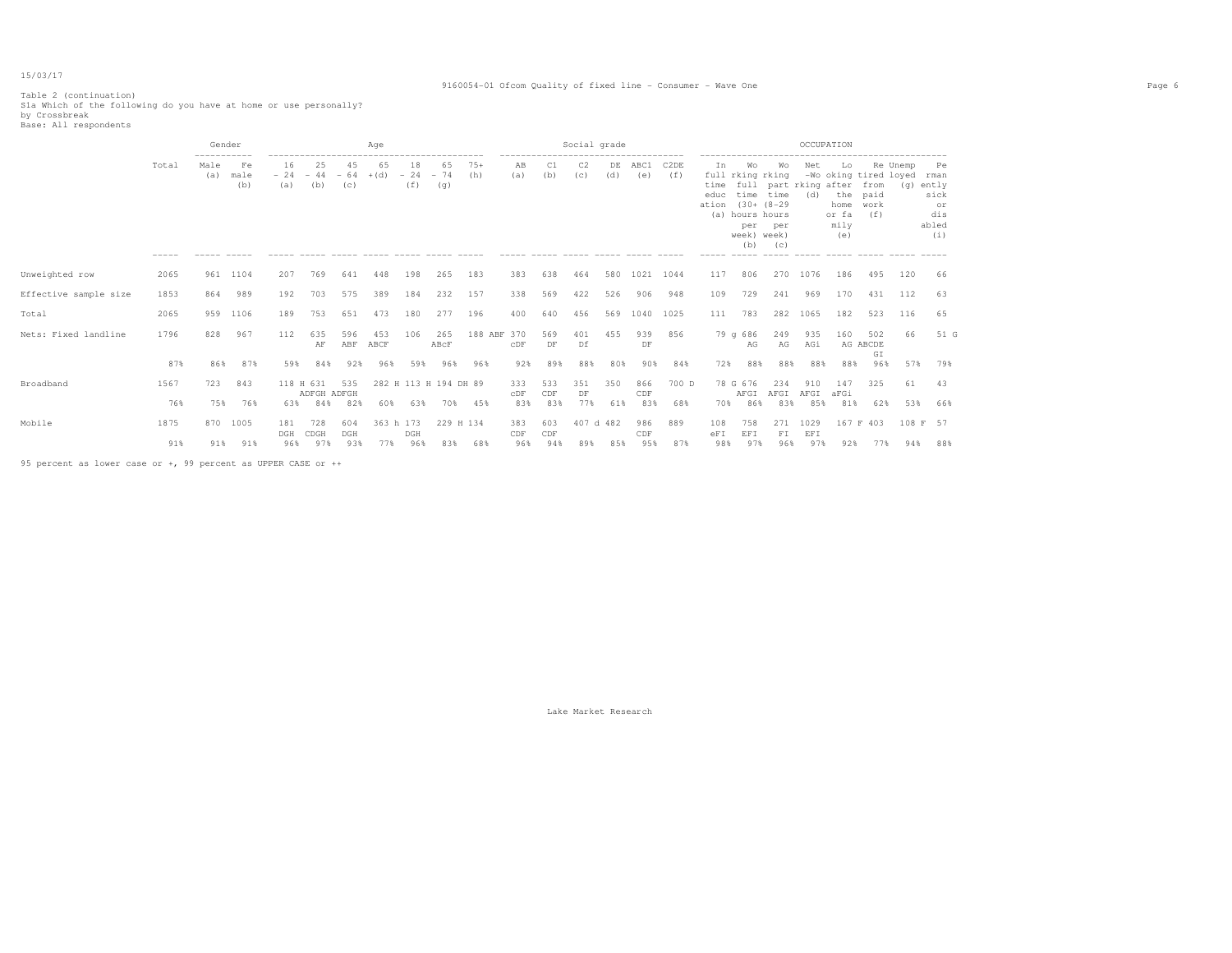#### 9160054-01 Ofcom Quality of fixed line - Consumer - Wave One Page 7

# Table 2 (continuation) S1a Which of the following do you have at home or use personally? by Crossbreak Base: All respondents

|                                                                            |             |                                  |                  |                                 |                                      |                   |                    | Region                                |                          |                   |                                    |                                |                    |                          |                          | Nation                 |                           |                    | Urbanity      |                                  |                        |                                                                                        | Urbanity detail           |                    |
|----------------------------------------------------------------------------|-------------|----------------------------------|------------------|---------------------------------|--------------------------------------|-------------------|--------------------|---------------------------------------|--------------------------|-------------------|------------------------------------|--------------------------------|--------------------|--------------------------|--------------------------|------------------------|---------------------------|--------------------|---------------|----------------------------------|------------------------|----------------------------------------------------------------------------------------|---------------------------|--------------------|
|                                                                            | Total       | tland<br>(a)                     | Sco Wales        | (b) thern<br>Ir<br>eland<br>(c) | Nor North North<br>East<br>(d)       | (e)               | York<br>West shire | East<br>Mid<br>(f) lands lands<br>(q) | West<br>Mid<br>(h)       | East<br>(i)       | ndon<br>(i)                        | Lo South South<br>East<br>(k)  | West<br>(1)        | En<br>gland tland<br>(a) | (b)                      | Sco Wales<br>(c) thern | Nor<br>Ir<br>eland<br>(d) | Urban Rural<br>(a) | (b)           | Re<br>mote rural<br>rural<br>(c) | All<br>(d)             | Large<br>city/<br>$\mathop{\rm sm}\nolimits$<br>aller<br>city/<br>large<br>town<br>(a) | dium towns<br>town<br>(b) | Me Small<br>(C)    |
| Unweighted row                                                             | 2065        | 229                              | 145              | 111                             | 101                                  | 203               | 158                | 144                                   | 172                      | 170               | 234                                | 263                            | 135                | 1580                     | 229                      | 145                    | 111                       | 1879               | 127           | 59                               | 186                    | 721                                                                                    | 798                       | 360                |
| Effective sample size                                                      | 1853        | 191                              | 144              | 107                             | 91                                   | 197               | 157                | 130                                   | 157                      | 155               | 234                                | 250                            | 120                | 1476                     | 191                      | 144                    | 107                       | 1828               | 102           | 43                               | 145                    | 706                                                                                    | 777                       | 346                |
| Total                                                                      | 2065        | 169                              | 104              | 51                              | 118                                  | 214               | 163                | 167                                   | 196                      | 195               | 240                                | 284                            | 163                | 1741                     | 169                      | 104                    | 51                        | 1776               | 207           | 82                               | 290                    | 695                                                                                    | 757                       | 324                |
| Telephone landline<br>- used for making<br>and/or receiving calls          | 1608<br>78% | 152<br><b>BCdEF</b><br>GJ<br>90% | 78<br>cfi<br>75% | 33<br>64%                       | 93<br>cFJ<br>79%                     | 168<br>CFJ<br>78% | 101<br>62%         | 124<br>fi<br>74%                      | 164<br>CFqJ<br>84%       | 162<br>CFJ<br>83% | 152<br>63%                         | 243<br>BCeFG bCFqJ<br>J<br>86% | 139<br>85%         | 77%                      | 1346 D 152<br>ACD<br>90% | 75%                    | 78 d 33<br>64%            | 1355<br>76%        | 182 A<br>88%  | 71<br>86%                        | 253 A<br>87%           | 472<br>68%                                                                             | 81%                       | 613 A 271 A<br>84% |
| Fixed broadband<br>internet connection                                     | 1567<br>76% | 133<br><b>BEF</b><br>79%         | 66<br>63%        | 42<br>81%                       | 103<br>BEF BEFKL<br>87%              | 137<br>64%        | 105<br>64%         | 138<br>BEF1<br>83%                    | 157<br><b>BEF</b><br>80% | 154<br>BEF<br>79% | 195<br><b>BEF</b><br>81%           | 219<br><b>BEF</b><br>77%       | 118<br>73%         | 76%                      | 1326 C 133 C<br>79%      | 66<br>63%              | 42 C<br>81%               | 1339<br>75%        | 171 с<br>82%  | 56<br>68%                        | 227<br>78%             | 521<br>75%                                                                             | 574<br>76%                | 244<br>75%         |
| Smartphone (e.g.<br>iPhone, Samsung Galaxy,<br>Blackberry etc.)            | 1444<br>70% | 134<br>BdeFq<br>HiKl<br>79%      | 68<br>66%        | 39<br>fhk<br>77%                | 79<br>67%                            | 150<br>70%        | 106<br>65%         | 114<br>68%                            | 125<br>64%               | 133<br>68%        | 198<br><b>BDEFG</b><br>HIKL<br>82% | 185<br>65%                     | 111<br>68%         | 1202<br>69%              | 79%                      | 134 AC 68<br>66%       | 39<br>77%                 | 1268<br>bCD<br>71% | 131<br>63%    | 45<br>55%                        | 176<br>61%             | 74%                                                                                    | 516 c 533<br>70%          | 219<br>68%         |
| Standard mobile phone<br>(i.e. not a smartphone)                           | 552<br>27%  | 22<br>13%                        | 28%              | 30 Aci 9<br>17%                 | 39<br>AcJ<br>33%                     | 59<br>Aci<br>28%  | 53<br>ACJ<br>33%   | 24%                                   | 40 A 63<br>ACJ<br>32%    | 58<br>AcJ<br>30%  | 43<br>18%                          | 87<br>ACJ<br>31%               | 29%                | 48 Acj 491 Bd 22<br>28%  | 13%                      | 28%                    | 30 Bd 9<br>17%            | 439<br>25%         | 38%           | 41%                              | 79 A 34 A 113 A<br>39% | 142<br>20%                                                                             | 206 A<br>27%              | 90 A<br>28%        |
| Telephone landline -<br>used only for broadband<br>connection (not mobile) | 377<br>18%  | 31<br>bhK<br>18%                 | 10<br>10%        | 17<br>IK<br>33%                 | 37<br>ABFGH ABFGH ABFGH<br>IK<br>31% | 63<br>IK<br>29%   | 22<br>13%          | 26<br>16%                             | 21                       | 24<br>12%         | 61<br>BFqHI<br>K<br>25%            | 28<br>10%                      | 38<br>BfHiK<br>23% | 318 <sub>c</sub><br>18%  | 18%                      | 31 c 10<br>10%         | 33%                       | 17 ABC 317<br>18%  | 32<br>16%     | 27<br>ABd<br>33%                 | 60<br>21%              | 144<br>bc<br>21%                                                                       | 126<br>17%                | 47<br>15%          |
| Mobile broadband (via<br>a USB Modem or dongle)                            | 93          | 3                                | 3.               |                                 | 3 a 14<br>AbEGJ                      | 5                 | 9a                 | 4                                     | 11%                      | 10 a 12 aj 5      |                                    | 12                             |                    | 13 AegJ 85 b             | 3                        | 3                      | 3 <sub>b</sub>            | 81                 | $\mathcal{R}$ | $\overline{4}$                   | 13                     | 27                                                                                     | 32                        | 22a                |
|                                                                            | 5%          | 2%                               | 3%               | 6%                              | K<br>11%                             | 2%                | 6%                 | 2%                                    | 5%                       | 6%                | 2%                                 | $4\%$                          | 8%                 | 5%                       | 2%                       | 3%                     | 6%                        | 5%                 | 4%            | 5%                               | 4%                     | 4%                                                                                     | 4%                        | 7%                 |

95 percent as lower case or +, 99 percent as UPPER CASE or ++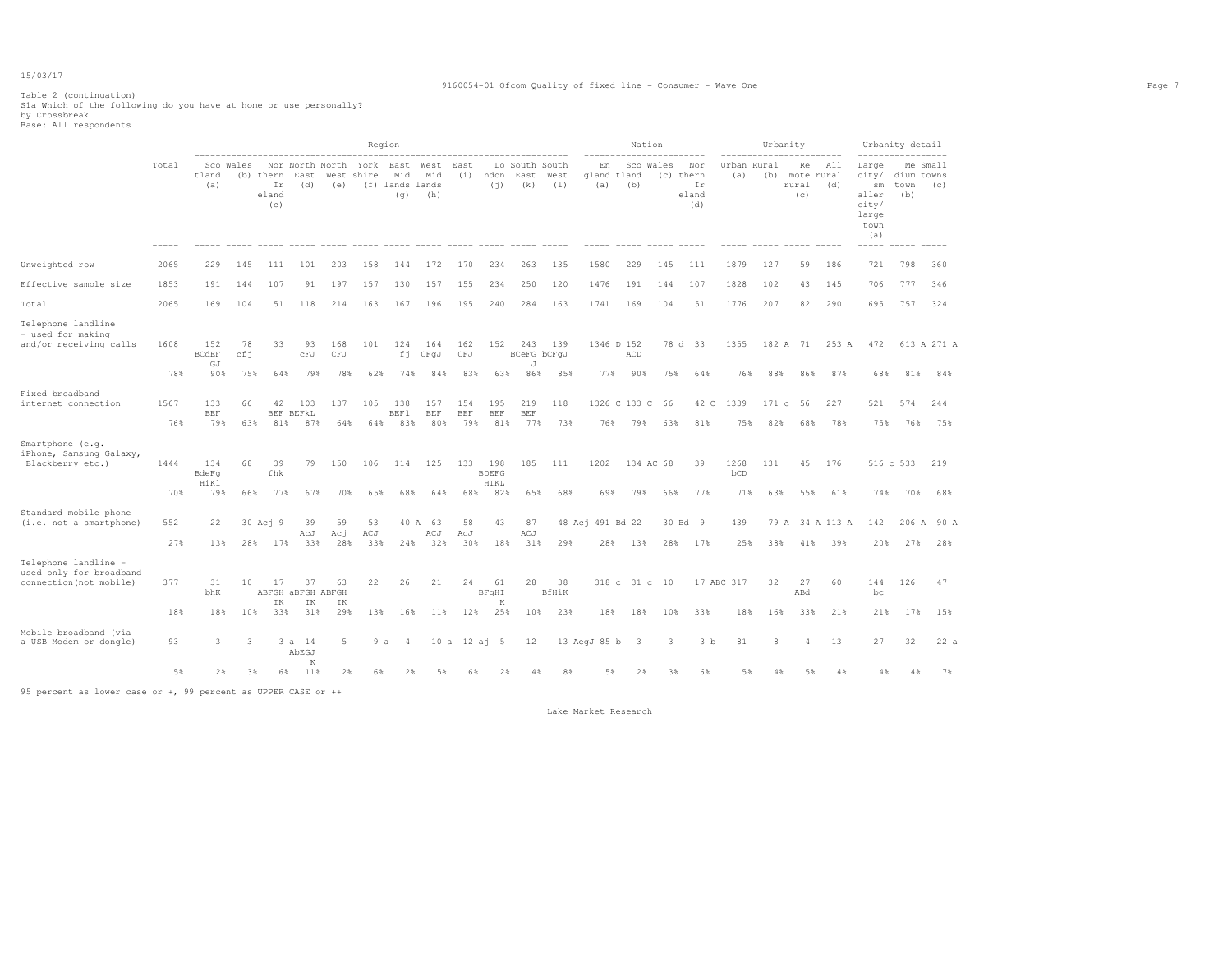#### 9160054-01 Ofcom Quality of fixed line - Consumer - Wave One Page 8

# Table 2 (continuation) S1a Which of the following do you have at home or use personally? by Crossbreak Base: All respondents

|                       |             |                          |           |                                                 |                             |            | Region                              |                               |                          |                          |                          |                                         |            |                          | Nation                 |           |                                        |                    | Urbanity     |                                                               |                         |                                                                         | Urbanity detail                                 |                    |
|-----------------------|-------------|--------------------------|-----------|-------------------------------------------------|-----------------------------|------------|-------------------------------------|-------------------------------|--------------------------|--------------------------|--------------------------|-----------------------------------------|------------|--------------------------|------------------------|-----------|----------------------------------------|--------------------|--------------|---------------------------------------------------------------|-------------------------|-------------------------------------------------------------------------|-------------------------------------------------|--------------------|
|                       | Total       | tland<br>(a)             | Sco Wales | (b) thern East West shire<br>Ir<br>eland<br>(c) | (d)                         | (e)        | Nor North North York East West East | Mid<br>(f) lands lands<br>(q) | Mid<br>(h)               | (i)                      | (i)                      | Lo South South<br>ndon East West<br>(k) | (1)        | En<br>gland tland<br>(a) | Sco Wales<br>(b)       | (c) thern | ---------<br>Nor<br>Ir<br>eland<br>(d) | Urban Rural<br>(a) | (b)          | -------------------------<br>Re<br>mote rural<br>rural<br>(C) | All<br>(d)              | Large<br>city/<br>sm<br>aller<br>city/<br>large<br>town<br>(a)<br>----- | ------------------<br>dium towns<br>town<br>(b) | Me Small<br>(C)    |
| Unweighted row        | 2065        | 229                      | 145       | 111                                             | 101                         | 203        | 158                                 | 144                           | 172                      | 170                      | 234                      | 263                                     | 135        | 1580                     | 229                    | 145       | 111                                    | 1879               | 127          | 59                                                            | 186                     | 721                                                                     | 798                                             | 360                |
| Effective sample size | 1853        | 191                      | 144       | 107                                             | 91                          | 197        | 157                                 | 130                           | 157                      | 155                      | 234                      | 250                                     | 120        | 1476                     | 191                    | 144       | 107                                    | 1828               | 102          | 43                                                            | 145                     | 706                                                                     | 777                                             | 346                |
| Total                 | 2065        | 169                      | 104       | 51                                              | 118                         | 214        | 163                                 | 167                           | 196                      | 195                      | 240                      | 284                                     | 163        | 1741                     | 169                    | 104       | 51                                     | 1776               | 207          | 82                                                            | 290                     | 695                                                                     | 757                                             | 324                |
| None of these         | $-$         |                          |           |                                                 |                             |            |                                     |                               |                          |                          |                          |                                         | $-$        | $-$                      |                        |           |                                        |                    |              |                                                               |                         | $-$                                                                     | $-$                                             | $-$                |
| Nets: Fixed landline  | 1796<br>87% | 158<br>BEFJ<br>93%       | 84<br>81% |                                                 | 45 F 108<br>beFi<br>88% 91% | 83%        | 177 f 119<br>73%                    | 87%                           | 145 F 174<br>bFi<br>89%  | 177<br>BeFJ<br>91%       | 194<br>81%               | 264<br>BEFqJ BEFJ<br>93%                | 150<br>92% | 1509<br>87%              | 158 AC 84<br>93%       | 81%       | 45<br>88%                              | 1523<br>86%        | 93%          | 97%                                                           | 193 a 80 a 273 A<br>94% | 564<br>81%                                                              | 88%                                             | 665 A 294 A<br>91% |
| Broadband             | 1567<br>76% | 133<br><b>BEF</b><br>79% | 66<br>63% | 42<br>81%                                       | 103<br>BEF BEFKL<br>87%     | 137<br>64% | 105<br>64%                          | 138<br><b>BEF1</b><br>83%     | 157<br><b>BEF</b><br>80% | 154<br><b>BEF</b><br>79% | 195<br><b>BEF</b><br>81% | 219<br><b>BEF</b><br>77%                | 118<br>73% | 76%                      | 1326 C 133 C 66<br>79% | 63%       | 42 C<br>81%                            | 1339<br>75%        | 171 c<br>82% | 56<br>68%                                                     | 227<br>78%              | 521<br>75%                                                              | 574<br>76%                                      | 244<br>75%         |
| Mobile                | 1875        | 153                      | 95        | 47                                              | 112<br>qh                   | 190        | 150                                 | 144                           | 169                      | 176                      | 231<br>AbEGH<br>ik       | 259                                     | 149        | 1580                     | 153                    | 95        | 47                                     | 1618               | 184          | 73                                                            | 257                     | 633                                                                     | 697                                             | 288                |
|                       | 91%         | 90%                      | 91%       | 92%                                             | 95%                         | 89%        | 92%                                 | 86%                           | 86%                      | 90%                      | 96%                      | 91%                                     | 92%        | 91%                      | 90%                    | 91%       | 92%                                    | 91%                | 89%          | 89%                                                           | 89%                     | 91%                                                                     | 92%                                             | 89%                |

95 percent as lower case or +, 99 percent as UPPER CASE or ++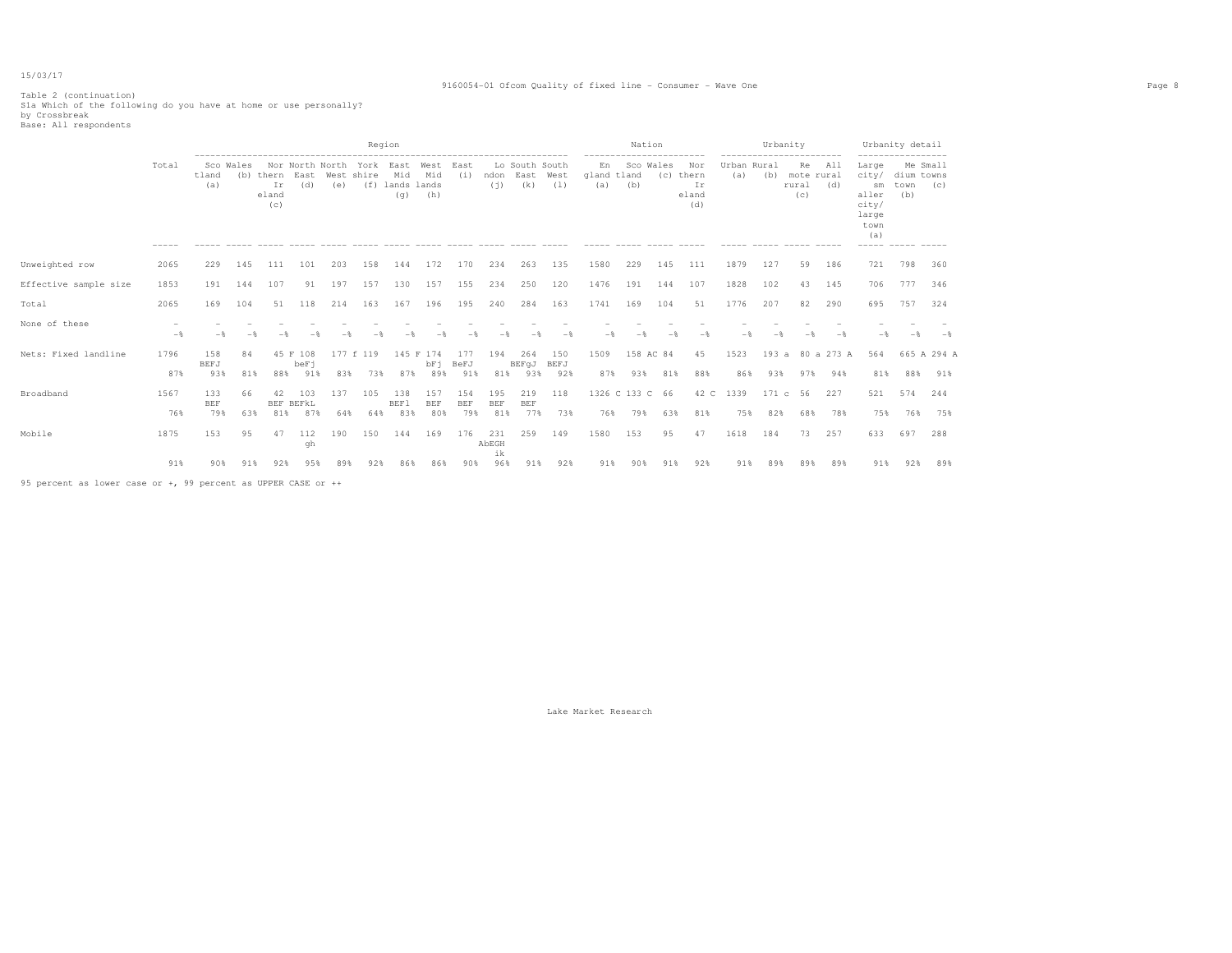#### 9160054-01 Ofcom Quality of fixed line - Consumer - Wave One Page 9

Table 3

Slb Which of the following internet connections do you have at home?<br>by Crossbreak<br>Base: All with fixed broadband internet connection

|                                                                           |            | Gender      |                   |                    |                    |                    | Age                |                    |                    |                   |            |            | Social grade |            |             |             |                             |                                                                        |                                                                            | OCCUPATION |                                                                    |                              |                 |
|---------------------------------------------------------------------------|------------|-------------|-------------------|--------------------|--------------------|--------------------|--------------------|--------------------|--------------------|-------------------|------------|------------|--------------|------------|-------------|-------------|-----------------------------|------------------------------------------------------------------------|----------------------------------------------------------------------------|------------|--------------------------------------------------------------------|------------------------------|-----------------|
|                                                                           | Total      | Male<br>(a) | Fe<br>male<br>(b) | 16<br>$-24$<br>(a) | 25<br>$-44$<br>(b) | 45<br>$-64$<br>(C) | 65<br>$+(d)$       | 18<br>$-24$<br>(f) | 65<br>$-74$<br>(g) | $75+$<br>(h)      | AB<br>(a)  | C1<br>(b)  | C2<br>(c)    | DE<br>(d)  | ABC1<br>(e) | C2DE<br>(f) | In<br>time<br>educ<br>ation | Wo<br>full rking rking<br>(a) hours hours<br>per<br>week) week)<br>(b) | Wo<br>full part rking after<br>time time<br>$(30 + 18 - 29)$<br>per<br>(c) | Net<br>(d) | Lo<br>-Wo oking tired loyed<br>the<br>home<br>or fa<br>mily<br>(e) | from<br>paid<br>work<br>(f)  | Re Unemp<br>(q) |
| Unweighted row                                                            | 1562       | 718         | 844               | 131                | 647                | 526                | 258                | 125                | 180                | 78                | 326        | 530        | 356          | 350        | 856         | 706         | 81                          | 697                                                                    | 227                                                                        | 924        | 151                                                                | 297                          | 62              |
| Effective sample size                                                     | 1398       | 643         | 755               | 121                | 589                | 471                | 223                | 115                | 157                | 67                | 291        | 468        | 325          | 314        | 760         | 638         | 75                          | 632                                                                    | 203                                                                        | 834        | 138                                                                | 257                          | 56              |
| Total                                                                     | 1567       | 723         | 843               | 118                | 631                | 535                | 282                | 113                | 194                | 89                | 333        | 533        | 351          | 350        | 866         | 700         | 78                          | 676                                                                    | 234                                                                        | 910        | 147                                                                | 325                          | 61              |
| Copper/Standard<br>Broadband<br>(via fixed line)                          | 596<br>38% | 278<br>38%  | 318<br>38%        | 33<br>28%          | 201<br>32%         | 193<br>36%         | 168<br>ABCF<br>60% | 32<br>29%          | 109<br>ABCF<br>56% | 59<br>ABCF<br>67% | 128<br>38% | 192<br>36% | 128<br>37%   | 147<br>42% | 320<br>37%  | 276<br>39%  | 25<br>33%                   | 204<br>30%                                                             | 87<br>37%                                                                  | 291<br>32% | 61<br>41%                                                          | 183<br>Bdg ABCDE<br>G<br>56% | 15<br>25%       |
| Cable Broadband<br>(provided by<br>Virgin Media across<br>most of the UK) | 419<br>27% | 192<br>26%  | 228<br>27%        | 36<br>dh<br>31%    | 172<br>dh<br>27%   | 28%                | 152 dh 59<br>21%   | 30%                | 34 dh 45<br>23%    | 15<br>17%         | 89<br>27%  | 138<br>26% | 105<br>30%   | 88<br>25%  | 227<br>26%  | 193<br>27%  | 19<br>24%                   | 194<br>29%                                                             | 65<br>28%                                                                  | 259<br>28% | 38<br>26%                                                          | 77<br>24%                    | 17<br>28%       |
| Fibre/superfast<br>broadband<br>(via fixed line)                          | 551        | 253         | 298               | 49<br>DGH          | 258<br>DGH         | 190<br>DGH         | 55                 | 46<br>DGH          | 40                 | 15                | 116        | 203        | 118          | 114        | 319         | 232         |                             | 34 F 277 F                                                             |                                                                            | 83 F 360 F |                                                                    | 48 F 65                      | 28 F            |
|                                                                           | 35%        | 35%         | 35%               | 41%                | 41%                | 35%                | 19%                | 41%                | 21%                | 17%               | 35%        | 38%        | 34%          | 33%        | 37%         | 33%         | 44%                         | 41%                                                                    | 35%                                                                        | 40%        | 33%                                                                | 20%                          | 46%             |

95 percent as lower case or +, 99 percent as UPPER CASE or ++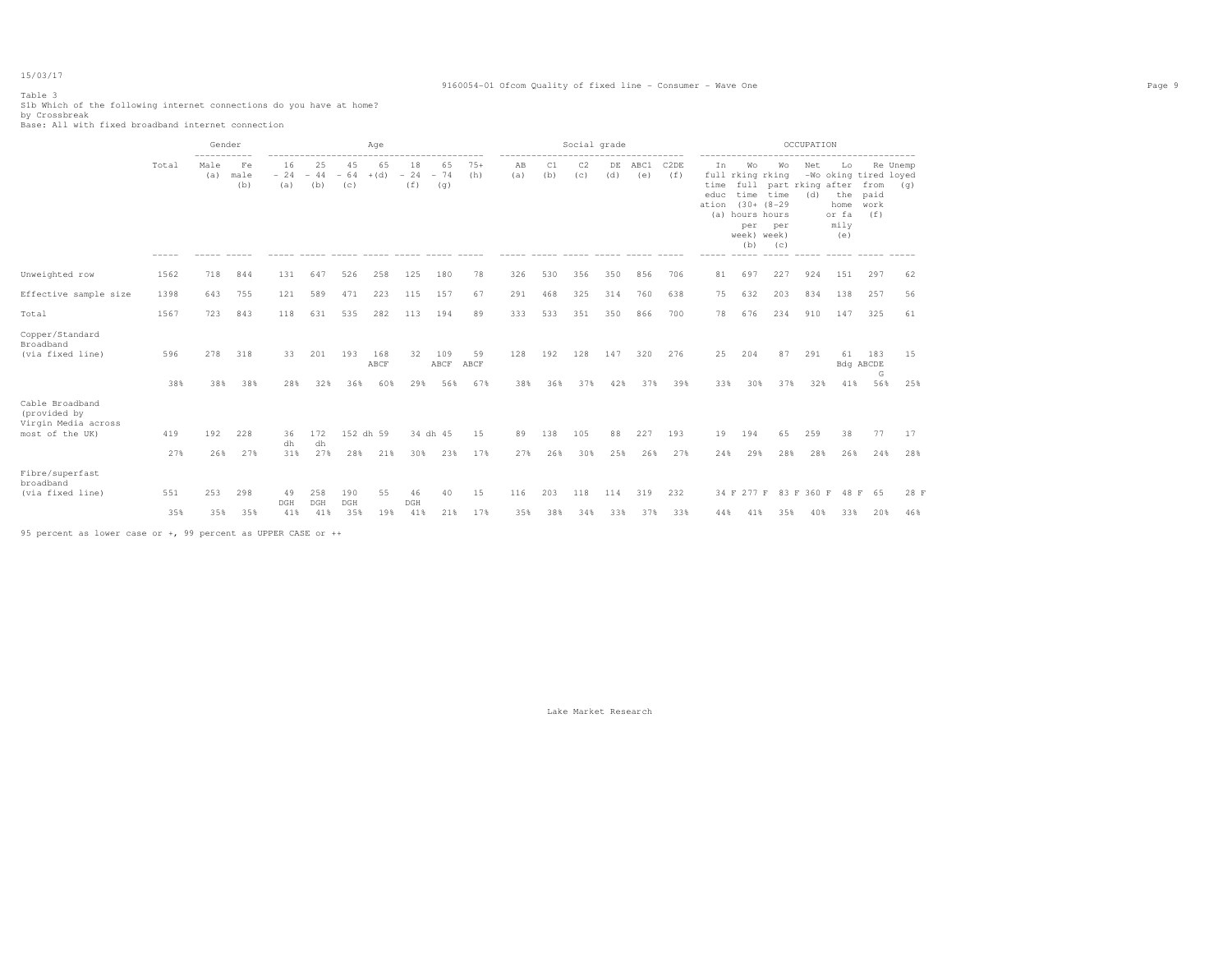#### 9160054-01 Ofcom Quality of fixed line - Consumer - Wave One Page 10

## Table 3 (continuation) S1b Which of the following internet connections do you have at home? by Crossbreak Base: All with fixed broadband internet connection

|                                                                           |                        |                          | Region                |                                 |                                          |                                   |                                    |                                  |                            |                  |                      |                          |                                                    |            |                    | Nation    |                                        |                    | Urbanity         | -------                 |                                                                         | Urbanity detail           |                     |
|---------------------------------------------------------------------------|------------------------|--------------------------|-----------------------|---------------------------------|------------------------------------------|-----------------------------------|------------------------------------|----------------------------------|----------------------------|------------------|----------------------|--------------------------|----------------------------------------------------|------------|--------------------|-----------|----------------------------------------|--------------------|------------------|-------------------------|-------------------------------------------------------------------------|---------------------------|---------------------|
|                                                                           | Total<br>$\frac{1}{2}$ | tland<br>(a)             | Sco Wales             | (b) thern<br>Ir<br>eland<br>(c) | Nor North North York East<br>East<br>(d) | (e)                               | West shire                         | Mid<br>(f) lands lands<br>(q)    | West<br>Mid<br>(h)         | East<br>(i)      | ndon<br>(i)          | East<br>(k)              | Lo South South<br>West<br>(1)                      | En<br>(a)  | gland tland<br>(b) | Sco Wales | Nor<br>(c) thern<br>Ir<br>eland<br>(d) | Urban Rural<br>(a) |                  | All<br>(b) rural<br>(d) | Large<br>city/<br>sm<br>aller<br>city/<br>large<br>town<br>(a)<br>----- | dium towns<br>town<br>(b) | Me Small<br>(C)     |
| Unweighted row                                                            | 1562                   | 178                      | 91                    | 91                              | 86                                       | 128                               | 102                                | 123                              | 137                        | 132              | 190                  | 203                      | 101                                                | 1202       | 178                | 91        | 91                                     | 1414               | 104              | 148                     | 540                                                                     | 608                       | 266                 |
| Effective sample size                                                     | 1398                   | 147                      | 90                    | 88                              | 77                                       | 122                               | 102                                | 113                              | 124                        | 119              | 190                  | 193                      | 91                                                 | 1122       | 147                | 90        | 88                                     | 1376               | 84               | 114                     | 529                                                                     | 590                       | 257                 |
| Total                                                                     | 1567                   | 133                      | 66                    | 42                              | 103                                      | 137                               | 105                                | 138                              | 157                        | 154              | 195                  | 219                      | 118                                                | 1326       | 133                | 66        | 42                                     | 1339               | 171              | 227                     | 521                                                                     | 574                       | 244                 |
| Copper/Standard<br>Broadband<br>(via fixed line)                          | 596<br>38%             | 41%                      | 54 EJ 30 EJ 25<br>45% | AbDEF<br>GJK1<br>60%            | 37%                                      | 23%                               | 36%                                | 38 eJ 32 J 38 eJ 54 EJ 94<br>39% | AbDEF ADEFG<br>GJKL<br>60% | 85<br>JK1<br>56% | 15                   | 8%<br>37%                | 82 EJ 49 EJ<br>42%                                 | 487<br>37% | 54<br>41%          | 30<br>45% | 60%                                    | 25 ABc 475<br>35%  | 51%              | 87 A 121 A<br>53%       | 135<br>26%                                                              | 35%                       | 199 A 141 AB<br>58% |
| Cable Broadband<br>(provided by<br>Virgin Media across<br>most of the UK) | 419<br>27%             | 48<br>BCFhI<br>JK<br>36% | 12%                   | 4<br>10%                        | 33<br>32%                                | 69<br>BCfi aBCdF<br>GHIJKL<br>50% | 18<br>18%                          | 50<br>BCFhI<br>JK<br>36%         | 25%                        | 22%              | 19%                  | 22%                      | 39 bC 33 c 38 c 49 bc 30 bC 359 CD 48 aCD 8<br>25% | 27%        | 36%                | 12%       | $\overline{4}$<br>10%                  | 28%                | 375 cd 37<br>22% | 44<br>20%               | 28%                                                                     | 148 C 186 C 41<br>32%     | 17%                 |
| Fibre/superfast<br>broadband<br>(via fixed line)                          | 551<br>35%             | 31<br>23%                | 28<br>AeGHI<br>43%    | 12 H<br>30%                     | 31%                                      | 27%                               | 32 H 37 h 48<br>AcdEG<br>HI<br>46% | 34<br>24%                        | 25<br>16%                  | 35<br>23%        | 142<br>FGHIKL<br>73% | 88<br>ABCDE AeGHI<br>40% | 39 H<br>33%                                        | 36%        | 480 B 31<br>23%    | 43%       | 28 B 12<br>30%                         | 37%                | 490 d 47<br>27%  | 61<br>27%               | 238<br>BC<br>46%                                                        | 190 c 62<br>33%           | 26%                 |
|                                                                           |                        |                          |                       |                                 |                                          |                                   |                                    |                                  |                            |                  |                      |                          |                                                    |            |                    |           |                                        |                    |                  |                         |                                                                         |                           |                     |

95 percent as lower case or +, 99 percent as UPPER CASE or ++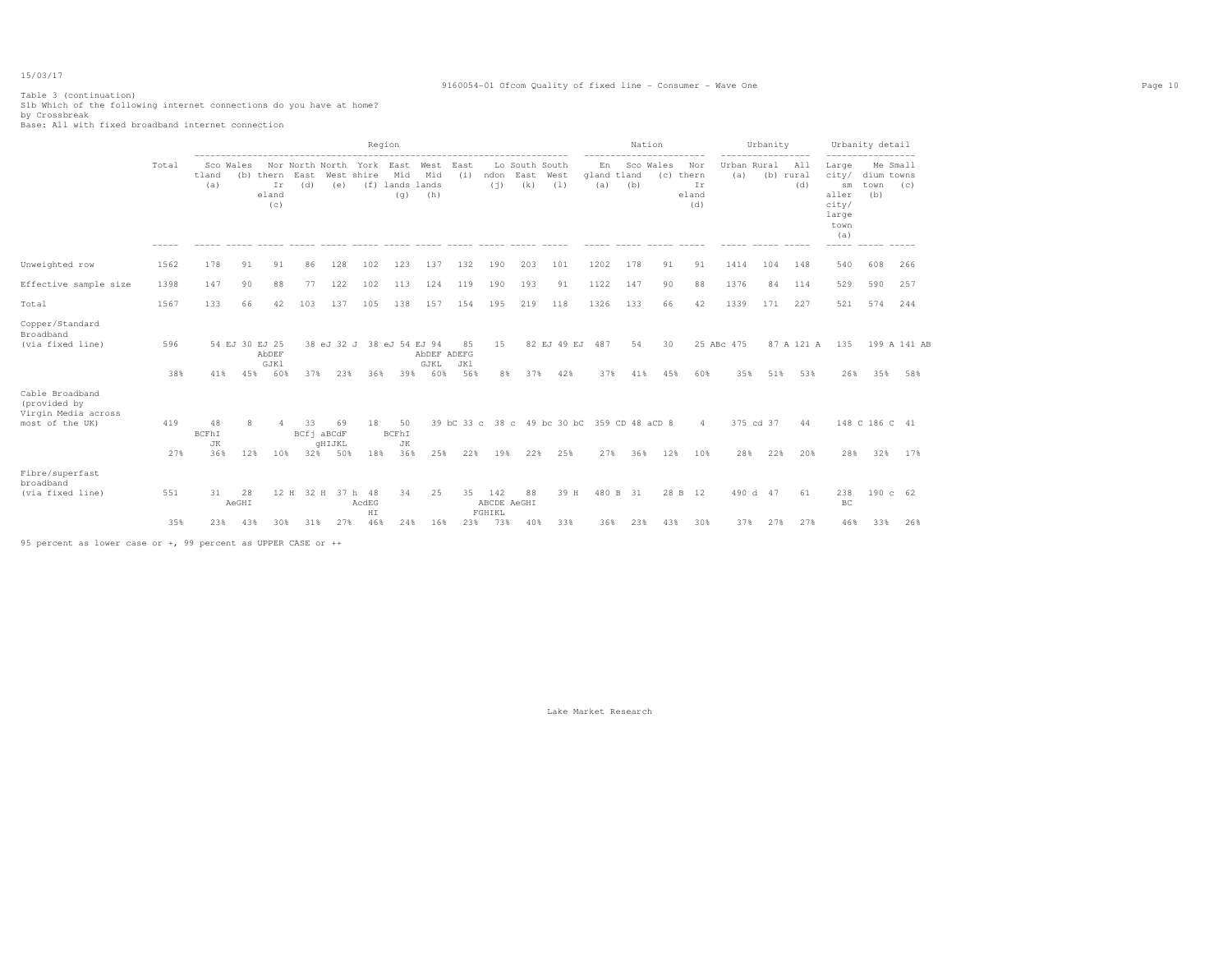#### 9160054-01 Ofcom Quality of fixed line - Consumer - Wave One Page 11

Table 4 S1b Which of the following internet connections do you have at home? by Crossbreak Base: All respondents

|                                                                           |            | Gender<br>----------- |                   |                        |                    |                    | Age                |                    |                      |               |                  |                         | Social grade     |            |                  |                  |                             |                                                                        |                                                                           |                        | OCCUPATION                                |                                                        |           |                                                              |
|---------------------------------------------------------------------------|------------|-----------------------|-------------------|------------------------|--------------------|--------------------|--------------------|--------------------|----------------------|---------------|------------------|-------------------------|------------------|------------|------------------|------------------|-----------------------------|------------------------------------------------------------------------|---------------------------------------------------------------------------|------------------------|-------------------------------------------|--------------------------------------------------------|-----------|--------------------------------------------------------------|
|                                                                           | Total      | Male<br>(a)           | Fe<br>male<br>(b) | 16<br>$-24$<br>(a)     | 25<br>$-44$<br>(b) | 45<br>$-64$<br>(C) | 65<br>$+(d)$       | 18<br>$-24$<br>(f) | 65<br>$-74$<br>(q)   | $75+$<br>(h)  | AB<br>(a)        | C1<br>(b)               | C2<br>(c)        | DE<br>(d)  | ABC1<br>(e)      | C2DE<br>(f)      | In<br>time<br>educ<br>ation | Wo<br>full rking rking<br>(a) hours hours<br>per<br>week) week)<br>(b) | Wo<br>full part rking after<br>time time<br>$(30 + (8 - 29$<br>per<br>(C) | Net<br>(d)             | Lo<br>the<br>home<br>or fa<br>mily<br>(e) | -Wo oking tired loyed<br>from<br>paid<br>work<br>(f f) | Re Unemp  | Pe<br>rman<br>(g) ently<br>sick<br>or<br>dis<br>abled<br>(i) |
| Unweighted row                                                            | 2065       | 961                   | 1104              | 207                    | 769                | 641                | 448                | 198                | 265                  | 183           | 383              | 638                     | 464              | 580        |                  | 1021 1044        | 117                         | 806                                                                    | 270                                                                       | 1076                   | 186                                       | 495                                                    | 120       | 66                                                           |
| Effective sample size                                                     | 1853       | 864                   | 989               | 192                    | 703                | 575                | 389                | 184                | 232                  | 157           | 338              | 569                     | 422              | 526        | 906              | 948              | 109                         | 729                                                                    | 241                                                                       | 969                    | 170                                       | 431                                                    | 112       | 63                                                           |
| Total                                                                     | 2065       | 959                   | 1106              | 189                    | 753                | 651                | 473                | 180                | 277                  | 196           | 400              | 640                     | 456              | 569        |                  | 1040 1025        | 111                         | 783                                                                    | 282                                                                       | 1065                   | 182                                       | 523                                                    | 116       | 65                                                           |
| Copper/Standard<br>Broadband<br>(via fixed line)                          | 596<br>29% | 278<br>29%            | 318<br>29%        | 33<br>18%              | 201<br>Αf<br>27%   | 193<br>AF<br>30%   | 168<br>ABCF<br>36% | 32<br>18%          | 109<br>ABCFh<br>40%  | 59 AF<br>30%  | 128 d 192<br>32% | 30%                     | 128<br>28%       | 147<br>26% | 31%              | 320 d 276<br>27% | 25<br>23%                   | 204 G<br>26%                                                           | 31%                                                                       | 87 G 291 G<br>27%      | 61<br>abG<br>33%                          | 183<br>aBDG<br>35%                                     | 15<br>13% | 19 G<br>29%                                                  |
| Cable Broadband<br>(provided by<br>Virgin Media across<br>most of the UK) | 419<br>20% | 192<br>20%            | 228<br>21%        | 36<br>dH<br>19%        | 172<br>DqH<br>23%  | 152<br>DqH<br>23%  | 59<br>13%          | 19%                | 34 dH 45 H 15<br>16% | 7%            | 22%              | 89 D 138 D 105 D<br>22% | 23%              | 88<br>15%  | 22%              | 227 D 193<br>19% | 19<br>17%                   | 194<br>Fqi<br>25%                                                      | 23%                                                                       | 65 F 259<br>Fqi<br>24% | 21%                                       | 38 f 77<br>15%                                         | 17<br>15% | 9<br>14%                                                     |
| Fibre/superfast<br>broadband<br>(via fixed line)                          | 551<br>27% | 253<br>26%            | 298<br>27%        | 49<br>DGH acDfG<br>26% | 258<br>H<br>34%    | 190<br>DGH<br>29%  | 55<br>12%          | 46<br>DGH<br>26%   | 14%                  | 40 h 15<br>8% | 116<br>Df<br>29% | 203<br>CDF<br>32%       | 118 d 114<br>26% | 20%        | 319<br>DF<br>31% | 232<br>23%       | 31%                         | 34 F 277<br>eFq<br>35%                                                 | 29%                                                                       | 83 F 360<br>eFq<br>34% | 26%                                       | 48 F 65<br>12%                                         | 25%       | 28 F 15 f<br>24%                                             |
|                                                                           |            |                       |                   |                        |                    |                    |                    |                    |                      |               |                  |                         |                  |            |                  |                  |                             |                                                                        |                                                                           |                        |                                           |                                                        |           |                                                              |

95 percent as lower case or +, 99 percent as UPPER CASE or ++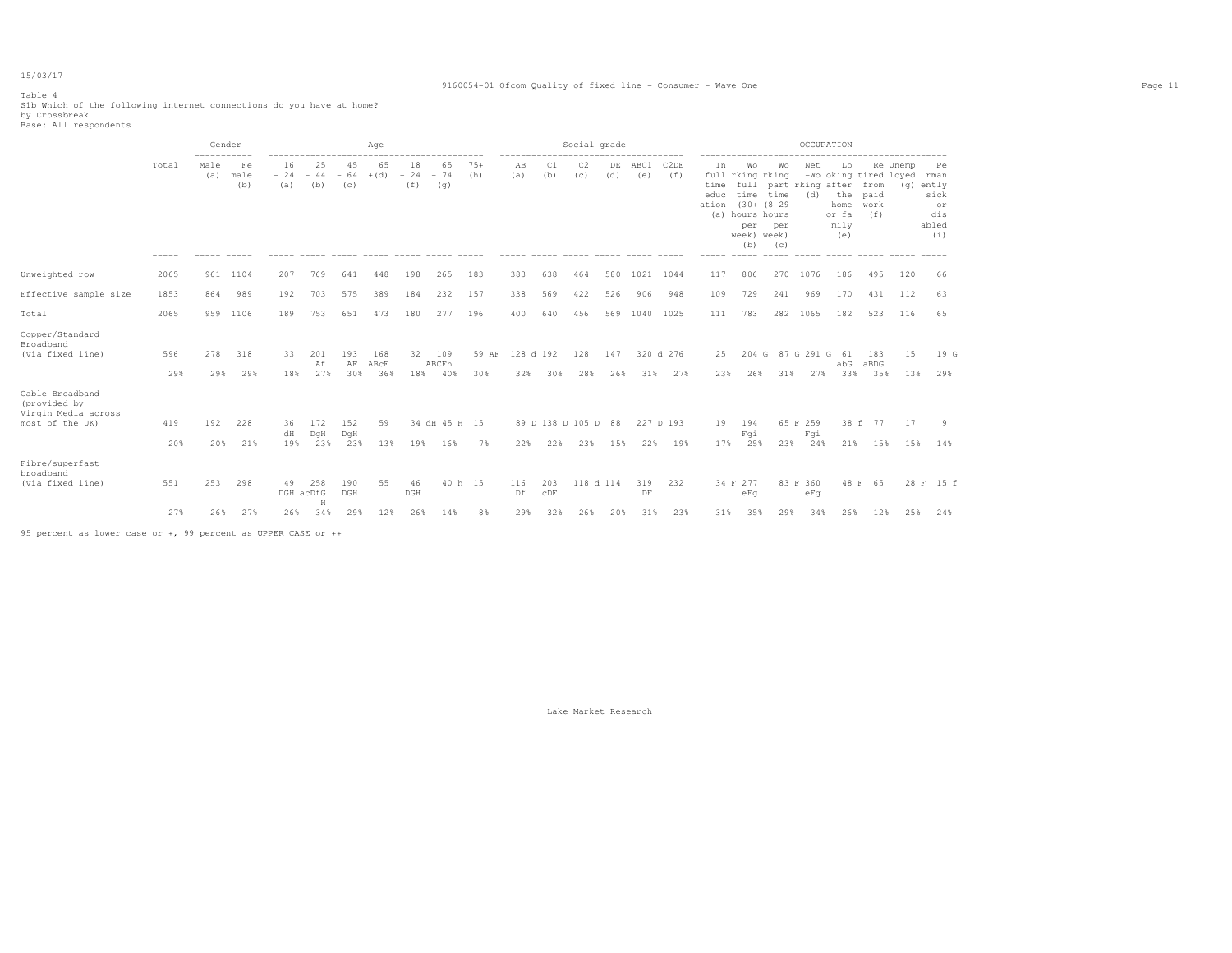#### 9160054-01 Ofcom Quality of fixed line - Consumer - Wave One Page 12

Table 4 (continuation) S1b Which of the following internet connections do you have at home? by Crossbreak Base: All respondents

|                                                                           |            |                           |            |                                        |                                       |                  |                                  | Region                        | ----------------------------                 |                  |                              |                                    |      |                                               |           | Nation    |                                        |                   |                    | Urbanity<br>-----------          |            |                                                                         | Urbanity detail                       |                     |
|---------------------------------------------------------------------------|------------|---------------------------|------------|----------------------------------------|---------------------------------------|------------------|----------------------------------|-------------------------------|----------------------------------------------|------------------|------------------------------|------------------------------------|------|-----------------------------------------------|-----------|-----------|----------------------------------------|-------------------|--------------------|----------------------------------|------------|-------------------------------------------------------------------------|---------------------------------------|---------------------|
|                                                                           | Total      | tland<br>(a)              | Sco Wales  | (b) thern East<br>Ir<br>eland<br>(C)   | (d)                                   | (e)              | West shire                       | Mid<br>(f) lands lands<br>(q) | Nor North North York East West<br>Mid<br>(h) | East<br>(i)      | ndon<br>(i)                  | Lo South South<br>East West<br>(k) | (1)  | En<br>gland tland<br>(a)                      | (b)       | Sco Wales | Nor<br>(c) thern<br>Ir<br>eland<br>(d) | (a)               | Urban Rural<br>(b) | Re<br>mote rural<br>rural<br>(C) | All<br>(d) | Large<br>city/<br>sm<br>aller<br>city/<br>large<br>town<br>(a)<br>----- | Me Small<br>dium towns<br>town<br>(b) | (C)                 |
| Unweighted row                                                            | 2065       | 229                       | 145        | 111                                    | 101                                   | 203              | 158                              | 144                           | 172                                          | 170              | 234                          | 263                                | 135  | 1580                                          | 229       | 145       | 111                                    | 1879              | 127                | 59                               | 186        | 721                                                                     | 798                                   | 360                 |
| Effective sample size                                                     | 1853       | 191                       | 144        | 107                                    | 91                                    | 197              | 157                              | 130                           | 157                                          | 155              | 234                          | 250                                | 120  | 1476                                          | 191       | 144       | 107                                    | 1828              | 102                | 43                               | 145        | 706                                                                     | 777                                   | 346                 |
| Total                                                                     | 2065       | 169                       | 104        | 51                                     | 118                                   | 214              | 163                              | 167                           | 196                                          | 195              | 240                          | 284                                | 163  | 1741                                          | 169       | 104       | 51                                     | 1776              | 207                | 82                               | 290        | 695                                                                     | 757                                   | 324                 |
| Copper/Standard<br>Broadband<br>(via fixed line)                          | 596<br>29% | 32%                       | 28%        | 54 EJ 30 EJ 25<br>ABdEF<br>GJKL<br>49% | 32%                                   | 15%              | 38 EJ 32 J 38 eJ 54 EJ 94<br>23% | 33%                           | ABDEF aBEFa<br>GJKL<br>48%                   | 85<br>JK1<br>44% | 15<br>6%                     | 29%                                | 30%  | 82 EJ 49 EJ 487<br>28%                        | 54<br>32% | 30<br>28% | 49%                                    | 25 ABC 475<br>27% | 42%                | 42%                              | 42%        | 87 A 34 a 121 A 135<br>19%                                              | 26%                                   | 199 A 141 AB<br>43% |
| Cable Broadband<br>(provided by<br>Virgin Media across<br>most of the UK) | 419<br>20% | 48<br>BCFhI<br>JK1<br>29% | 8          | 4<br>7%<br>8%                          | 33.<br><b>BCFiJ BCFHI</b><br>k<br>28% | 69<br>JKL<br>32% | 18<br>11%                        | 50<br>BCFhI<br>JK1<br>30%     | 39<br>Bcf<br>20%                             | 17%              | 16%                          | 17%                                | 18%  | 33 bc 38 b 49 Bc 30 Bc 359 CD 48 ACD 8<br>21% | 29%       | 7%        | 4<br>8%                                | 21%               | 375 c 37<br>18%    | $\mathsf{R}$<br>98               | 44<br>15%  | 21%                                                                     | 148 C 186 C 41<br>25%                 | 13%                 |
| Fibre/superfast<br>broadband<br>(via fixed line)                          | 551        | 31                        | 28<br>aeHi |                                        | 12 H 32 H 37                          |                  | 48<br>aEHi                       | 34                            | 25                                           | 35               | 142<br>ABCDE AEqHI<br>FGHIKL | 88                                 | 39 h |                                               | 480 B 31  |           | 28 b 12                                | 490               | 47                 | 15                               | 61         | 238<br>BC                                                               | 190c62                                |                     |
|                                                                           | 27%        | 18%                       | 27%        | 24%                                    | 27%                                   | 17%              | 30%                              | 20%                           | 13%                                          | 18%              | 59%                          | 31%                                | 24%  | 28%                                           | 18%       | 27%       | 24%                                    | 28%               | 23%                | 18%                              | 21%        | 34%                                                                     | 25%                                   | 19%                 |

95 percent as lower case or +, 99 percent as UPPER CASE or ++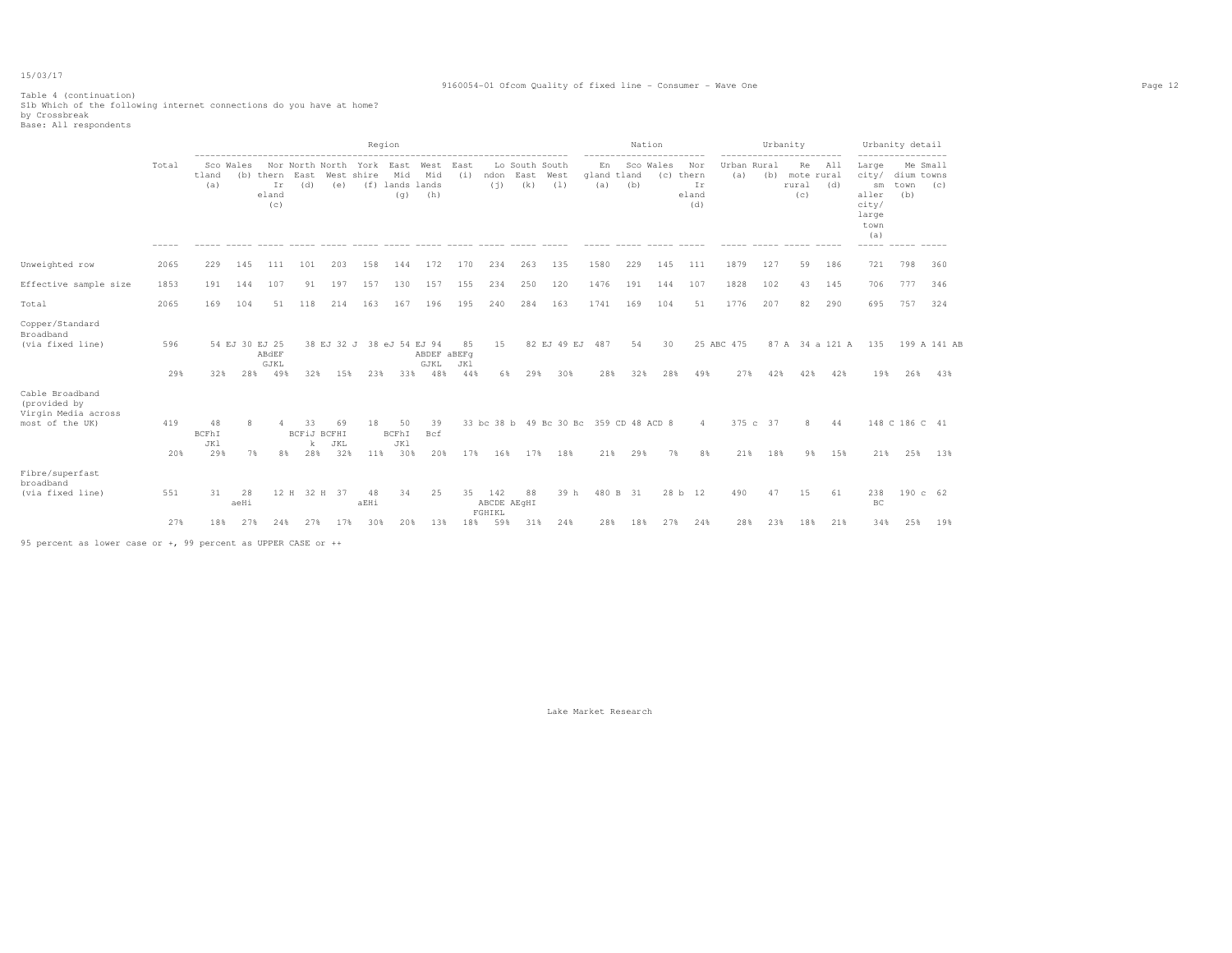#### 9160054-01 Ofcom Quality of fixed line - Consumer - Wave One Page 13

Table 5 Ala: Selecting your landline telephone provider<br>by Crossbreak<br>Base: All respondents

|                          |       | Gender      |                   |                    |                    |                                 | Age          |                    |                    |              |                   |           | Social grade          |             |             |                          |                      |                                                                               |                                                                                 | OCCUPATION |                                                          |                                          |                 |                                                          |  |
|--------------------------|-------|-------------|-------------------|--------------------|--------------------|---------------------------------|--------------|--------------------|--------------------|--------------|-------------------|-----------|-----------------------|-------------|-------------|--------------------------|----------------------|-------------------------------------------------------------------------------|---------------------------------------------------------------------------------|------------|----------------------------------------------------------|------------------------------------------|-----------------|----------------------------------------------------------|--|
|                          | Total | Male<br>(a) | Fe<br>male<br>(b) | 16<br>$-24$<br>(a) | 25<br>$-44$<br>(b) | 45<br>$-64$<br>(C)              | 65<br>$+(d)$ | 18<br>$-24$<br>(f) | 65<br>$-74$<br>(q) | $75+$<br>(h) | AB<br>(a)         | C1<br>(b) | C <sub>2</sub><br>(C) | DE<br>(d)   | ABC1<br>(e) | C <sub>2</sub> DE<br>(f) | In.<br>educ<br>ation | Wo<br>time<br>$(30 + (8 - 29$<br>(a) hours hours<br>per<br>week) week)<br>(b) | Wo<br>full rking rking<br>time full part rking after from<br>time<br>per<br>(C) | Net<br>(d) | Lo<br>home work<br>or fa<br>mily<br>(e)<br>$\frac{1}{2}$ | -Wo oking tired loyed<br>the paid<br>(f) | Re Unemp<br>(q) | Pe<br>rman<br>ently<br>sick<br>or<br>dis<br>abled<br>(i) |  |
| Unweighted row           | 1785  | 826         | 959               | 123                | 646                | 588                             | 428          | 116                | 253                | 175          | 354               | 564       | 407                   | 460         | 918         | 867                      | 84                   | 704                                                                           | 238                                                                             | 942        | 162                                                      | 474                                      | 67              | 53                                                       |  |
| Effective sample size    | 1591  | 739         | 852               | 114                | 584                | 527                             | 371          | 108                | 221                | 151          | 312               | 498       | 369                   | 414         | 810         | 783                      | 77                   | 636                                                                           | 211                                                                             | 846        | 148                                                      | 412                                      | 61              | 50                                                       |  |
| Total                    | 1796  | 828         | 967               | 112                | 635                | 596                             | 453          | 106                | 265                | 188          | 370               | 569       | 401                   | 455         | 939         | 856                      | 79                   | 686                                                                           | 249                                                                             | 935        | 160                                                      | 502                                      | 66              | 51                                                       |  |
| Wholly responsible       | 977   |             | 474 b 503         | 42                 | 310 a 331          | AbF                             | 295<br>ABCF  | 42                 | 156<br>ABF ABCdF   | 138<br>G     | 173               | 321<br>Ac | 201                   | 283<br>ACEf | 494         | 483 Ac                   | 29                   | 362<br>Aс                                                                     | 112                                                                             | 474 a      | 72                                                       | 330<br>ABCDE                             | 40<br>Ace       | 32 Ace                                                   |  |
|                          | 54%   | 57%         | 52%               | 37%                | 49%                | 56%                             | 65%          | 39%                | 59%                | 74%          | 47%               | 56%       | 50%                   | 62%         | 53%         | 56%                      | 36%                  | 53%                                                                           | 45%                                                                             | 51%        | 45%                                                      | 66%                                      | 61%             | 62%                                                      |  |
| Joint / Part responsible | 807   | 350         | 457 a             | 64<br>CDGH         | 320<br>$c$ DqH     | 264<br>DH                       | 158 h        | 58<br>cDqH         | 109 H 50           |              | 196<br><b>BDF</b> | 244       | 198<br>bDf            | 169         |             | 440 D 367 d              | 47<br>bFGi           |                                                                               | 321 F 136<br>bFqi                                                               | 457 F      | 86<br>Fqi                                                | 172                                      | 24              | 19                                                       |  |
|                          | 45%   | 42%         | 47%               | 57%                | 50%                | 44%                             | 35%          | 55%                | 41%                | 26%          | 53%               | 43%       | 49%                   | 37%         | 47%         | 43%                      | 59%                  | 47%                                                                           | 55%                                                                             | 49%        | 54%                                                      | 34%                                      | 37%             | 37%                                                      |  |
| Not involved             | 11    |             |                   | 6<br><b>BCDGH</b>  | 5 <sub>c</sub>     | $\hspace{0.1mm}-\hspace{0.1mm}$ | $\sim$       | <b>BCDGH</b>       |                    |              | $\overline{2}$    | 4         | $\overline{2}$        |             | -6          | - 6                      | 4<br>BcDF            | $\overline{2}$                                                                | $\overline{2}$                                                                  | $\Delta$   | $2-f$                                                    | $\overline{\phantom{a}}$                 | 1 F             | 1 F                                                      |  |
|                          | $1\%$ | $*$         | 1%                | 6%                 | 1 %                |                                 |              | 6%                 |                    | $-$          | $*$ &             | 1%        | 1%                    | 1%          | 1%          | 1                        | 5%                   | $*$                                                                           | 1%                                                                              | $*$        | 1%                                                       | $-$                                      | 2%              | 2%                                                       |  |

95 percent as lower case or +, 99 percent as UPPER CASE or ++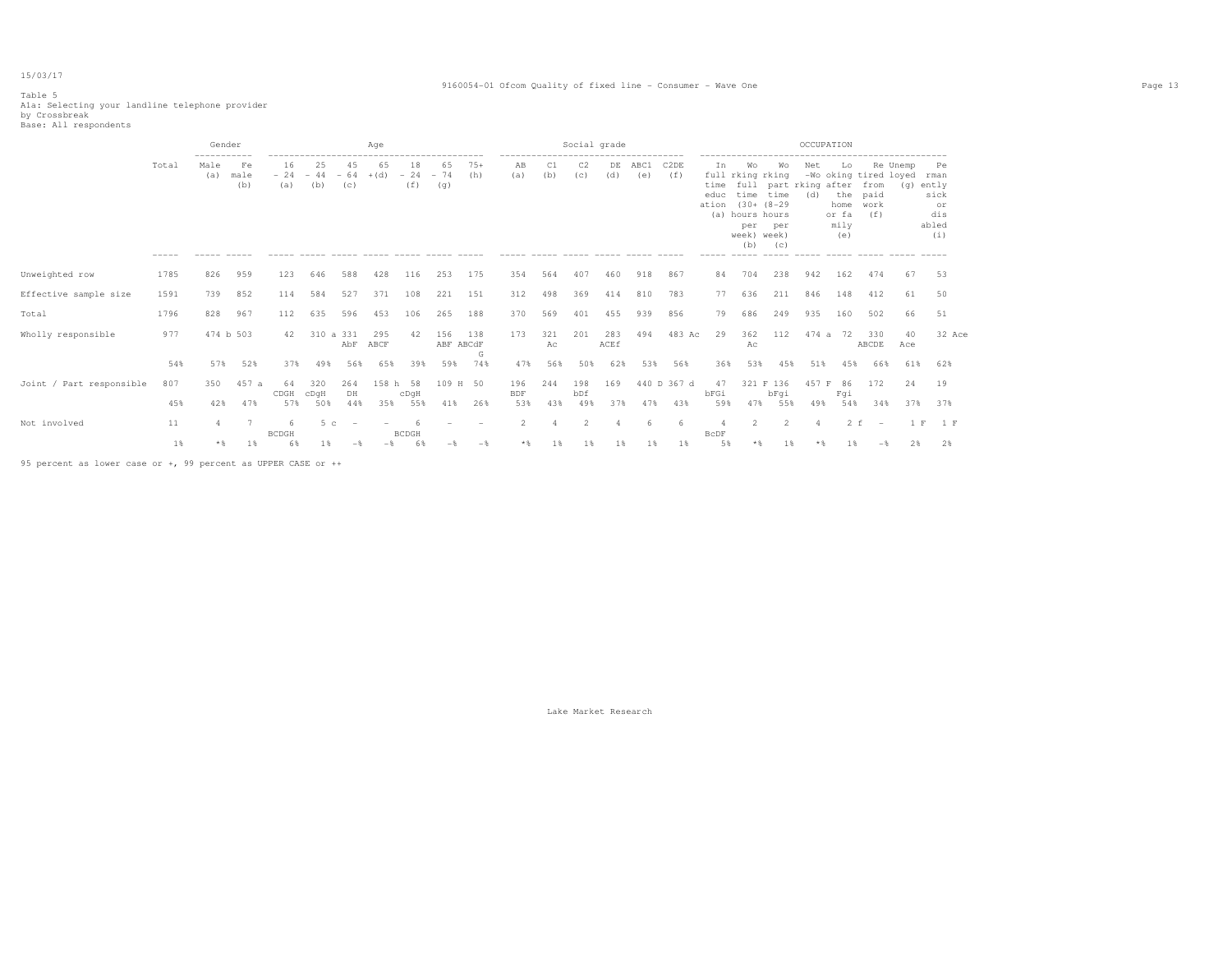#### 9160054-01 Ofcom Quality of fixed line - Consumer - Wave One Page 14

Table 5 (continuation) A1a: Selecting your landline telephone provider by Crossbreak Base: All respondents

|                                                               |       |              |              | ---------------------------------    |           |     | Region                             |                               |                         |             |                      |                               |             |                          | Nation                   |     |                                                |                    |     | Urbanity<br>.                    |                |                                                                               | Urbanity detail           |                 |
|---------------------------------------------------------------|-------|--------------|--------------|--------------------------------------|-----------|-----|------------------------------------|-------------------------------|-------------------------|-------------|----------------------|-------------------------------|-------------|--------------------------|--------------------------|-----|------------------------------------------------|--------------------|-----|----------------------------------|----------------|-------------------------------------------------------------------------------|---------------------------|-----------------|
|                                                               | Total | tland<br>(a) | Sco Wales    | (b) thern East<br>Ir<br>eland<br>(c) | (d)       | (e) | Nor North North York<br>West shire | Mid<br>(f) lands lands<br>(q) | East West<br>Mid<br>(h) | East<br>(i) | ndon<br>(i)          | Lo South South<br>East<br>(k) | West<br>(1) | En<br>gland tland<br>(a) | Sco Wales<br>(b)         | (C) | --------<br>Nor<br>thern<br>Ir<br>eland<br>(d) | Urban Rural<br>(a) | (b) | Re<br>mote rural<br>rural<br>(C) | All<br>(d)     | Large<br>city/<br>sm<br>aller<br>city/<br>large<br>town<br>(a)<br>$- - - - -$ | dium towns<br>town<br>(b) | Me Small<br>(C) |
| Unweighted row                                                | 1785  | 211          | 117          | 97                                   | 91        | 167 | 116                                | 126                           | 152                     | 153         | 189                  | 243                           | 123         | 1360                     | 211                      | 117 | 97                                             | 1614               | 117 | 54                               | 171            | 588                                                                           | 701                       | 325             |
| Effective sample size                                         | 1591  | 174          | 116          | 94                                   | 81        | 161 | 116                                | 114                           | 138                     | 138         | 189                  | 230                           | 109         | 1264                     | 174                      | 116 | 94                                             | 1569               | 95  | 41                               | 136            | 575                                                                           | 682                       | 313             |
| Total                                                         | 1796  | 158          | 84           | 45                                   | 108       | 177 | 119                                | 145                           | 174                     | 177         | 194                  | 264                           | 150         | 1509                     | 158                      | 84  | 45                                             | 1523               | 193 | 80                               | 273            | 564                                                                           | 665                       | 294             |
| Wholly responsible                                            | 977   |              | 91 cH 43     | 21                                   | 65        |     | 104 cH 69 h 80                     |                               | 76                      |             | 102 h 109 h 145 h 73 |                               |             | 823                      | 91 d                     | 43  | 21                                             | 820                | 114 | 43                               | 157            | 315                                                                           | 350                       | 155             |
|                                                               | 54%   | 58%          | 51%          | 46%                                  | ch<br>60% | 58% | 58%                                | 55%                           | 44%                     | 57%         | 56%                  | 55%                           | 49%         | 55%                      | 58%                      | 51% | 46%                                            | 54%                | 59% | 54%                              | 57%            | 56%                                                                           | 53%                       | 53%             |
| Joint / Part responsible                                      | 807   | 66           | 38           | 24<br>ade                            | 43        | 73  | 50                                 | 63                            | 97<br>adEfq             | 75          |                      | 84 119                        | 74          | 678                      | 66                       | 38  | 24 b                                           | 693                | 80  | 35                               | 114            | 245                                                                           | 311                       | 137             |
|                                                               | 45%   | 42%          | 45%          | 54%                                  | 40%       | 41% | 42%                                | 44%                           | ijk<br>56%              | 43%         | 43%                  | 45%                           | 49%         | 45%                      | 42%                      | 45% | 54%                                            | 45%                | 41% | 44%                              | 42%            | 43%                                                                           | 47%                       | 46%             |
| Not involved                                                  | 11    |              | Adefh<br>IjK |                                      |           |     |                                    |                               |                         |             |                      | ۰                             | 3 k         | 8                        | $\overline{\phantom{a}}$ |     | $3$ AB $-$                                     | 10                 |     | 2                                | $\overline{2}$ | 3                                                                             |                           | -2              |
|                                                               | 1%    | $-$ 8        | 4%           |                                      |           | 1 % |                                    |                               |                         |             | 1 %                  |                               | 2%          | 1 %                      |                          |     | -8                                             | 1%                 | $-$ | 2%                               | 1%             | 1%                                                                            | 1 %                       | 1%              |
| 95 percent as lower case or +, 99 percent as UPPER CASE or ++ |       |              |              |                                      |           |     |                                    |                               |                         |             |                      |                               |             |                          |                          |     |                                                |                    |     |                                  |                |                                                                               |                           |                 |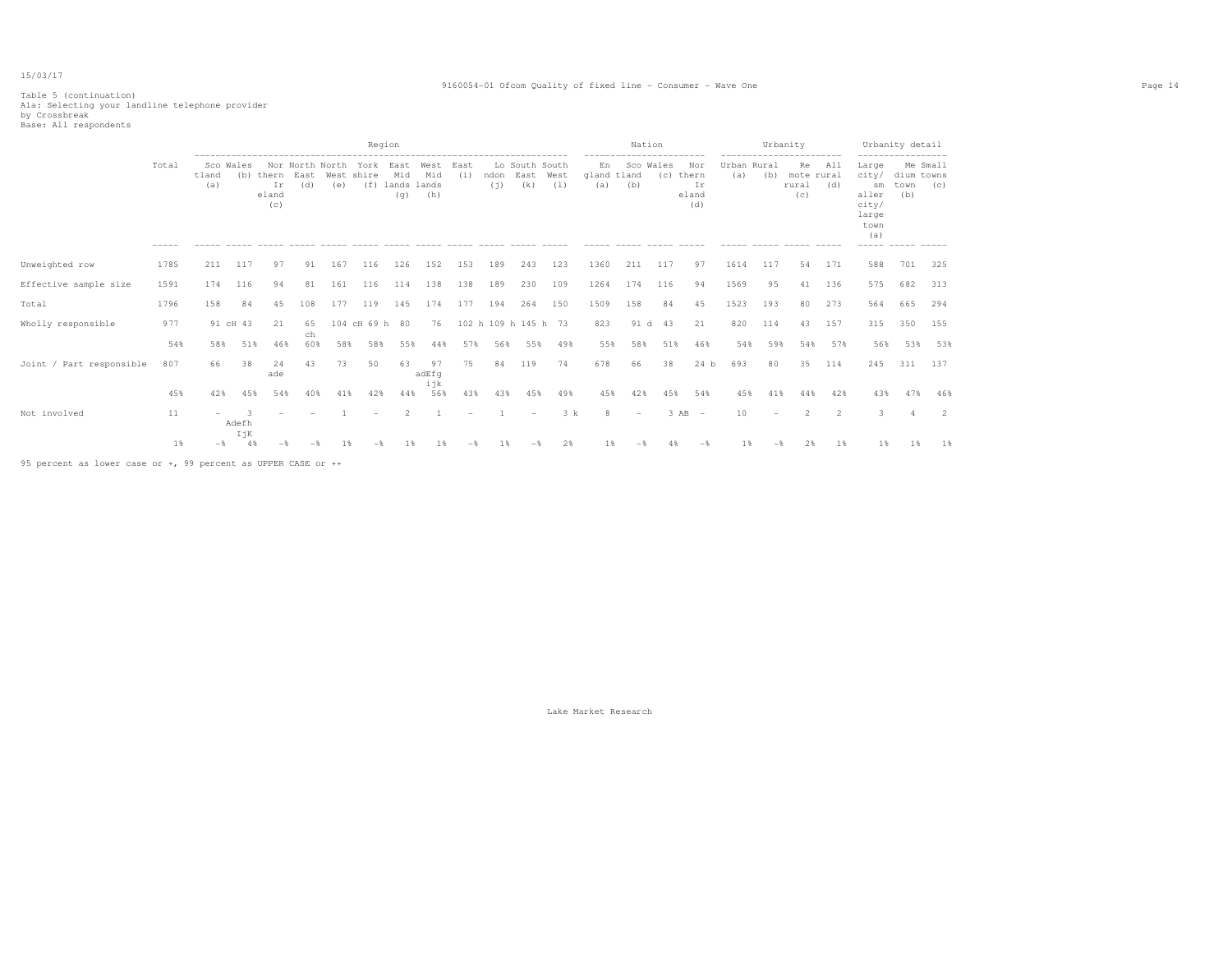#### 9160054-01 Ofcom Quality of fixed line - Consumer - Wave One Page 15

## Table 6 A1b: Paying your landline telephone bill by Crossbreak Base: All respondents

|                          |                      | Gender                     |                                    |                    |                    |                    | Age                |                                                       |                    |                                 |                                          |               | Social grade                    |                   |                                                       |                          |                              |                                                                                                         |                                           | OCCUPATION           |                                                                    |                             |                       |                                                 |
|--------------------------|----------------------|----------------------------|------------------------------------|--------------------|--------------------|--------------------|--------------------|-------------------------------------------------------|--------------------|---------------------------------|------------------------------------------|---------------|---------------------------------|-------------------|-------------------------------------------------------|--------------------------|------------------------------|---------------------------------------------------------------------------------------------------------|-------------------------------------------|----------------------|--------------------------------------------------------------------|-----------------------------|-----------------------|-------------------------------------------------|
|                          | Total<br>$- - - - -$ | -----------<br>Male<br>(a) | Fe<br>male<br>(b)<br>$- - - - - -$ | 16<br>$-24$<br>(a) | 25<br>$-44$<br>(b) | 45<br>$-64$<br>(c) | 65<br>$+(d)$       | 18<br>$-24$<br>(f)<br>------ ----- ------ ----- ----- | 65<br>$-74$<br>(q) | $75+$<br>(h)<br>$\cdots$        | ------------------<br>AB<br>(a)<br>----- | (b)<br>------ | C <sub>2</sub><br>(c)<br>______ | DE<br>(d)         | ---------------<br>ABC1<br>(e)<br>------ ------ ----- | C <sub>2</sub> DE<br>(f) | Ιn.<br>time<br>educ<br>ation | Wo<br>full rking rking<br>time time<br>$(30 + (8 - 29)$<br>(a) hours hours<br>per<br>week) week)<br>(b) | Wo<br>full part rking after<br>per<br>(C) | Net<br>(d)           | Lo<br>-Wo oking tired loyed<br>the<br>home<br>or fa<br>mily<br>(e) | from<br>paid<br>work<br>(f) | Re Unemp<br>(g) ently | Pe<br>rman<br>sick<br>or<br>dis<br>abled<br>(i) |
| Unweighted row           | 1785                 | 826                        | 959                                | 123                | 646                | 588                | 428                | 116                                                   | 253                | 175                             | 354                                      | 564           | 407                             | 460               | 918                                                   | 867                      | 84                           | 704                                                                                                     | 238                                       | 942                  | 162                                                                | 474                         | 67                    | 53                                              |
| Effective sample size    | 1591                 | 739                        | 852                                | 114                | 584                | 527                | 371                | 108                                                   | 221                | 151                             | 312                                      | 498           | 369                             | 414               | 810                                                   | 783                      | 77                           | 636                                                                                                     | 211                                       | 846                  | 148                                                                | 412                         | 61                    | 50                                              |
| Total                    | 1796                 | 828                        | 967                                | 112                | 635                | 596                | 453                | 106                                                   | 265                | 188                             | 370                                      | 569           | 401                             | 455               | 939                                                   | 856                      | 79                           | 686                                                                                                     | 249                                       | 935                  | 160                                                                | 502                         | 66                    | 51                                              |
| Wholly responsible       | 997                  | 59%                        | 485 b 512                          | 37                 | 322<br>AF          | 343<br>AbF<br>58%  | 296<br>ABCF<br>65% | -37                                                   | 159<br>AbF ABCFG   | 137<br>73%                      | 184                                      | 318           | 214                             | 281<br>AcE<br>62% | 502                                                   | 495 A                    | 26                           | 377<br>Aс<br>55%                                                                                        |                                           | 116 a 493 A 75 a 331 |                                                                    | ABCDE                       |                       | 40 Ac 32 Ac                                     |
| Joint / Part responsible | 56%<br>758           | 329                        | 53%<br>429                         | 33%<br>63<br>bCDGH | 51%<br>295         | 246                | 155                | 35%<br>57<br>cDGH                                     | 60%<br>105 H 51    |                                 | 50%<br>176<br>Df                         | 56%<br>235    | 53%<br>180 d 167                |                   | 53%                                                   | 58%<br>411 d 347         | 33%<br>44                    |                                                                                                         | 47%<br>294 F 124                          | 53%<br>419 F         | 47%<br>83                                                          | 66%<br>168                  | 61%<br>23             | 62%<br>19                                       |
|                          | 42%                  | 40%                        | 44%                                | 56%                | DH<br>46%          | dH<br>41%          | 34%                | 54%                                                   | 39%                | 27%                             | 48%                                      | 41%           | 45%                             | 37%               | 44%                                                   | 41%                      | bFqi<br>55%                  | 43%                                                                                                     | Fq<br>50%                                 | 45%                  | bFqi<br>52%                                                        | 33%                         |                       | 36% 37%                                         |
| Not involved             | 40                   | 14                         | 26                                 | 12<br><b>BCDGH</b> |                    | 18 cDh 7           | $2^{\circ}$        | 12<br><b>BCDGH</b>                                    | $\overline{2}$     | $\hspace{0.1mm}-\hspace{0.1mm}$ | 10                                       | 16            | $7\phantom{.0}$                 | 7                 | 26                                                    | 14                       | -9<br><b>BCDEF</b>           | 15 f                                                                                                    | 9 F                                       |                      | 24 f 1                                                             | 3                           |                       | 2 f 1                                           |
|                          | 2%                   | 2%                         | 3%                                 | 11%                | 38                 | 1 %                | $*$                | 11%                                                   | 1 %                | $-$                             | 3%                                       | 3%            | 2%                              | 2%                | 3%                                                    | 2%                       | qi<br>12%                    | 2%                                                                                                      |                                           | 3%                   | 1 %                                                                | 1 %                         | 3%                    | 2%                                              |

95 percent as lower case or +, 99 percent as UPPER CASE or ++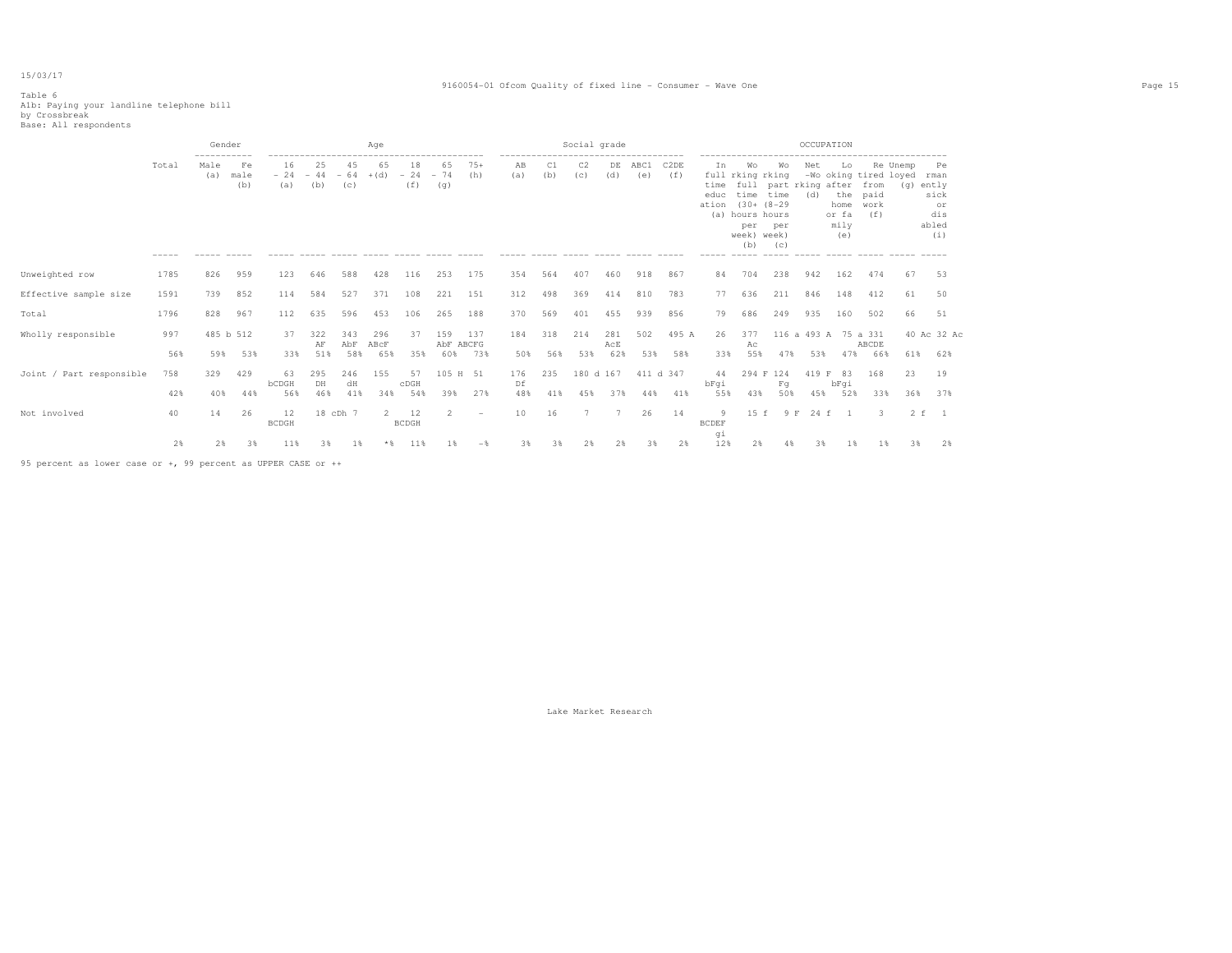#### 9160054-01 Ofcom Quality of fixed line - Consumer - Wave One Page 16

# Table 6 (continuation) A1b: Paying your landline telephone bill by Crossbreak Base: All respondents

|                          |                      |                           |             |                                 |              |                                                | Region                   |                               |                    |             |                     |                               |                   |                                         | Nation                                       |                |                                                                     |                    | Urbanity  |                                                             |                                                   |                                                                                                    | Urbanity detail           |                    |
|--------------------------|----------------------|---------------------------|-------------|---------------------------------|--------------|------------------------------------------------|--------------------------|-------------------------------|--------------------|-------------|---------------------|-------------------------------|-------------------|-----------------------------------------|----------------------------------------------|----------------|---------------------------------------------------------------------|--------------------|-----------|-------------------------------------------------------------|---------------------------------------------------|----------------------------------------------------------------------------------------------------|---------------------------|--------------------|
|                          | Total<br>$- - - - -$ | Sco Wales<br>tland<br>(a) |             | (b) thern<br>Ir<br>eland<br>(c) | East<br>(d)  | Nor North North York East<br>West shire<br>(e) |                          | Mid<br>(f) lands lands<br>(q) | West<br>Mid<br>(h) | East<br>(i) | ndon<br>(i)         | Lo South South<br>East<br>(k) | West<br>(1)       | En<br>gland tland<br>(a)<br>$- - - - -$ | ------------------------<br>Sco Wales<br>(b) | (c)            | Nor<br>thern<br>Ir<br>eland<br>(d)<br>$\cdots \cdots \cdots \cdots$ | Urban Rural<br>(a) | (b)       | -----------------------<br>Re<br>mote rural<br>rural<br>(C) | All<br>(d)<br>$\qquad \qquad - \qquad - \qquad -$ | -----------------<br>Large<br>city/<br>sm<br>aller<br>city/<br>large<br>town<br>(a)<br>$- - - - -$ | dium towns<br>town<br>(b) | Me Small<br>(C)    |
| Unweighted row           | 1785                 | 211                       | 117         | 97                              | 91           | 167                                            | 116                      | 126                           | 152                | 153         | 189                 | 243                           | 123               | 1360                                    | 211                                          | 117            | 97                                                                  | 1614               | 117       | 54                                                          | 171                                               | 588                                                                                                | 701                       | 325                |
| Effective sample size    | 1591                 | 174                       | 116         | 94                              | 81           | 161                                            | 116                      | 114                           | 138                | 138         | 189                 | 230                           | 109               | 1264                                    | 174                                          | 116            | 94                                                                  | 1569               | 95        | 41                                                          | 136                                               | 575                                                                                                | 682                       | 313                |
| Total                    | 1796                 | 158                       | 84          | 45                              | 108          | 177                                            | 119                      | 145                           | 174                | 177         | 194                 | 264                           | 150               | 1509                                    | 158                                          | 84             | 45                                                                  | 1523               | 193       | 80                                                          | 273                                               | 564                                                                                                | 665                       | 294                |
| Wholly responsible       | 997                  | 90 h                      | 42          | 21                              | 65<br>ch     |                                                | 102 h 67                 |                               | 84 h 77            |             | 99 h 122<br>bCH1    |                               | 153 cH 74         | 844                                     | 90                                           | 42             | 21                                                                  | 836                | 118       | 43                                                          | 161                                               | 324                                                                                                | 358                       | 154                |
| Joint / Part responsible | 56%<br>758           | 57%<br>67 J               | 50%<br>40 J | 46%<br>23                       | 60%<br>dJ 40 | 58%<br>74 J                                    | 56%<br>50 i              | 58%                           | 44%<br>59 i 95     | 56%<br>74 J | 63%<br>55           | 58%                           | 50%<br>108 J 73 J | 56%<br>628                              | 57%<br>67                                    | 50%<br>40      | 46%<br>23a                                                          | 55%<br>651         | 61%<br>75 | 54%<br>32                                                   | 59%<br>107                                        | 57%<br>218                                                                                         | 54%                       | 52%<br>300 a 134 a |
|                          |                      |                           |             |                                 |              |                                                |                          |                               | aDefq<br>iJK       |             |                     |                               |                   |                                         |                                              |                |                                                                     |                    |           |                                                             |                                                   |                                                                                                    |                           |                    |
|                          | 42%                  | 43%                       |             | 52%                             | 37%          | 42%                                            |                          | 41%                           | 54%                | 42%         | 29%                 | 41%                           | 48%               | 42%                                     | 43%                                          | 47%            | 52%                                                                 | 43%                | 39%       | 40%                                                         | 39%                                               | 39%                                                                                                | 45%                       | 45%                |
| Not involved             | 40                   |                           |             |                                 |              |                                                | $\mathfrak{D}_{1}^{(1)}$ | 2                             | 2                  |             | 16<br>AcEfG<br>HiKl | -2                            | 3                 | 36                                      |                                              | $\mathfrak{D}$ |                                                                     | 36                 |           | 4 B                                                         | $\overline{4}$                                    | 22 B                                                                                               |                           |                    |
|                          | 2%                   |                           |             |                                 |              |                                                |                          |                               |                    | 2%          | 8%                  |                               | 2%                | 2%                                      |                                              |                | 2%                                                                  |                    |           |                                                             | 2%                                                |                                                                                                    |                           | 2%                 |

95 percent as lower case or +, 99 percent as UPPER CASE or ++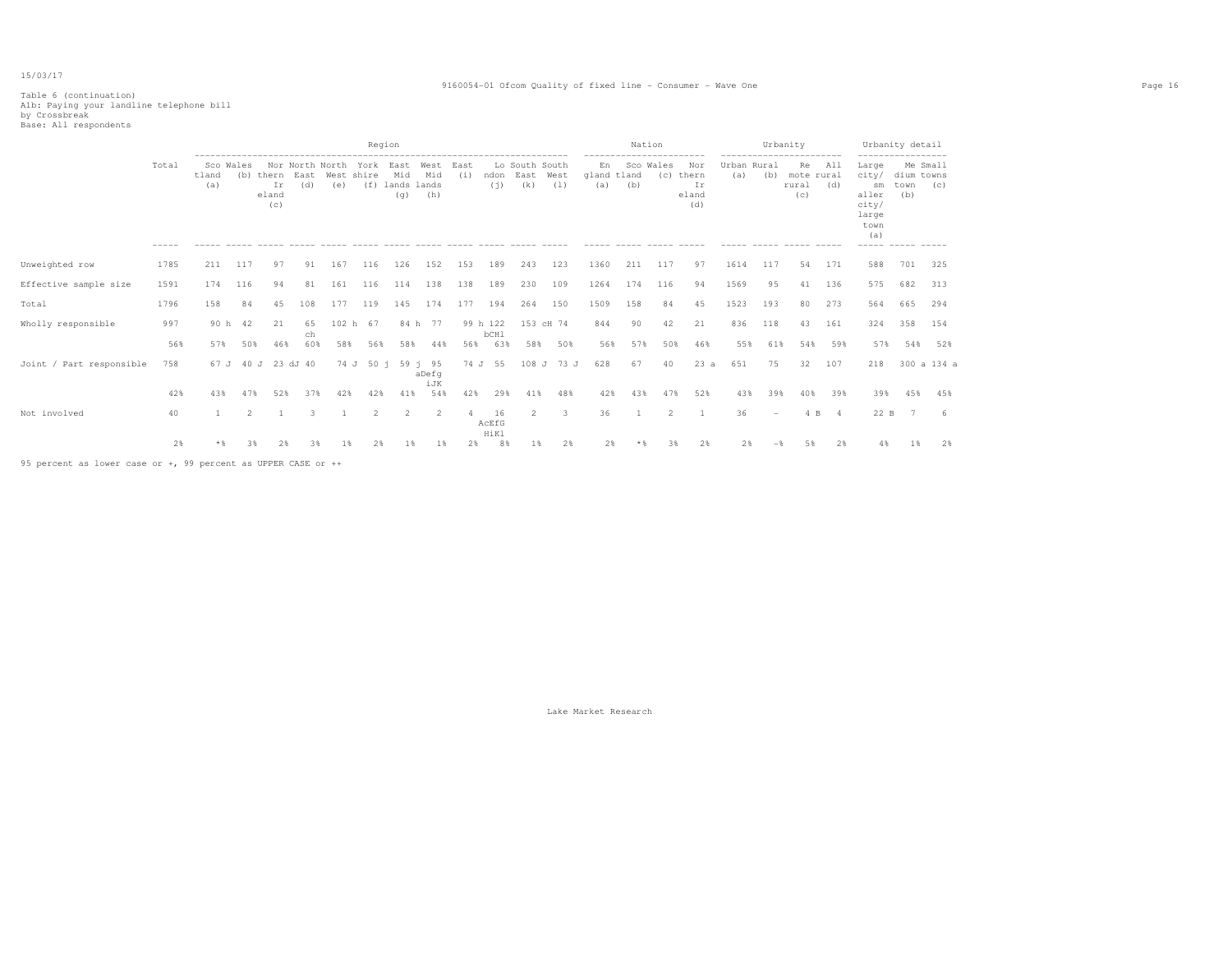#### 9160054-01 Ofcom Quality of fixed line - Consumer - Wave One Page 17

Table 7

Alc:Liasing with your landline telephone provider where there is an issue with the service being provided<br>by Crossbreak<br>Base: All respondents

|                          |                      | Gender                               |                                                    |                              |                         |            | Age                |                    |                                                             |              |                                                                   |                  | Social grade          |                    |                                       |                          |                                                 |                                                                                                                      |                                                   | OCCUPATION                                                               |                                    |                                                          |                  |                                                          |
|--------------------------|----------------------|--------------------------------------|----------------------------------------------------|------------------------------|-------------------------|------------|--------------------|--------------------|-------------------------------------------------------------|--------------|-------------------------------------------------------------------|------------------|-----------------------|--------------------|---------------------------------------|--------------------------|-------------------------------------------------|----------------------------------------------------------------------------------------------------------------------|---------------------------------------------------|--------------------------------------------------------------------------|------------------------------------|----------------------------------------------------------|------------------|----------------------------------------------------------|
|                          | Total<br>$- - - - -$ | -----------<br>Male<br>(a)<br>------ | Fe<br>male<br>(b)<br>$\cdots \cdots \cdots \cdots$ | 16<br>$-24$<br>(a)<br>------ | 25<br>$-44 - 64$<br>(b) | 45<br>(C)  | 65<br>$+(d)$       | 18<br>$-24$<br>(f) | 65<br>$-74$<br>(q)<br>----- ----- ----- ---- ---- ----- --- | $75+$<br>(h) | -------------------------------------<br>AB<br>(a)<br>------ ---- | C1<br>(b)        | C <sub>2</sub><br>(C) | DE<br>(d)          | ABC1<br>(e)<br>----- ----- ----- ---- | C <sub>2</sub> DE<br>(f) | In<br>time<br>educ<br>ation (30+ (8-29<br>----- | Wo<br>full rking rking<br>time time<br>(a) hours hours<br>per<br>week) week)<br>(b)<br>$\cdots \cdots \cdots \cdots$ | Wo<br>per<br>(C)<br>$\cdots \cdots \cdots \cdots$ | Net<br>full part rking after<br>(d)<br>----- ----- ----- ----- ---- ---- | Lo<br>home<br>or fa<br>mily<br>(e) | -Wo oking tired loyed<br>from<br>the paid<br>work<br>(f) | Re Unemp<br>(q)  | Pe<br>rman<br>ently<br>sick<br>or<br>dis<br>abled<br>(i) |
| Unweighted row           | 1785                 | 826                                  | 959                                                | 123                          | 646                     | 588        | 428                | 116                | 253                                                         | 175          | 354                                                               | 564              | 407                   | 460                | 918                                   | 867                      | 84                                              | 704                                                                                                                  | 238                                               | 942                                                                      | 162                                | 474                                                      | 67               | 53                                                       |
| Effective sample size    | 1591                 | 739                                  | 852                                                | 114                          | 584                     | 527        | 371                | 108                | 221                                                         | 151          | 312                                                               | 498              | 369                   | 414                | 810                                   | 783                      | 77                                              | 636                                                                                                                  | 211                                               | 846                                                                      | 148                                | 412                                                      | 61               | 50                                                       |
| Total                    | 1796                 | 828                                  | 967                                                | 112                          | 635                     | 596        | 453                | 106                | 265                                                         | 188          | 370                                                               | 569              | 401                   | 455                | 939                                   | 856                      | 79                                              | 686                                                                                                                  | 249                                               | 935                                                                      | 160                                | 502                                                      | 66               | 51                                                       |
| Wholly responsible       | 998<br>56%           | 477<br>58%                           | 520<br>54%                                         | 45<br>40%                    | 314 a 342<br>50%        | ABF<br>57% | 297<br>ABCF<br>65% | 45<br>42%          | 161<br>ABF ABCFq<br>61%                                     | 136<br>72%   | 184<br>50%                                                        | 327<br>ac<br>57% | 201<br>50%            | 287<br>ACEf<br>63% | 510<br>54%                            | 487 ac<br>57%            | 31<br>39%                                       | 53%                                                                                                                  | 366 a 116<br>47%                                  | 482 a<br>52%                                                             | 74<br>46%                          | 337<br>ABCDE<br>67%                                      | 40<br>Ace<br>61% | 34 Acde<br>66%                                           |
| Joint / Part responsible | 789                  | 346                                  | 443                                                | 61<br>cDGH                   | 318<br>CDGH             | 254<br>DH  | 156                | 55<br>DqH          | 105 h 52                                                    |              | 185<br>bDf                                                        | 240 d 199        | bDf                   | 164                |                                       | 425 D 364 d              | 44<br>FqI                                       |                                                                                                                      | 318 F 132<br>FqI                                  |                                                                          | 450 Fi 86<br>FqI                   | 166                                                      | 24               | 17                                                       |
|                          | 44%                  | 42%                                  | 46%                                                | 54%                          | 50%                     | 43%        | 35%                | 52%                | 39%                                                         | 28%          | 50%                                                               | 42%              | 50%                   | 36%                | 45%                                   | 42%                      | 55%                                             | 46%                                                                                                                  | 53%                                               | 48%                                                                      | 54%                                | 33%                                                      | 37%              | 33%                                                      |
| Not involved             | 9                    | 5                                    | -5                                                 | Б<br><b>BCDGH</b>            |                         |            |                    | <b>BCDGH</b>       |                                                             |              |                                                                   | 3                |                       |                    |                                       | 5                        | <b>BCDEF</b>                                    | $\overline{2}$                                                                                                       |                                                   |                                                                          |                                    |                                                          | 1 F              | 1 F                                                      |
|                          | 1%                   | 1 %                                  | **                                                 | 6%                           |                         | $ \ast$    | $-$                | 6%                 | $-$                                                         | $-$          |                                                                   | 1 %              |                       | $1\%$              |                                       | $1\%$                    | 6%                                              | **                                                                                                                   |                                                   |                                                                          | $-$                                | $-$                                                      | 2%               | 2%                                                       |

95 percent as lower case or +, 99 percent as UPPER CASE or ++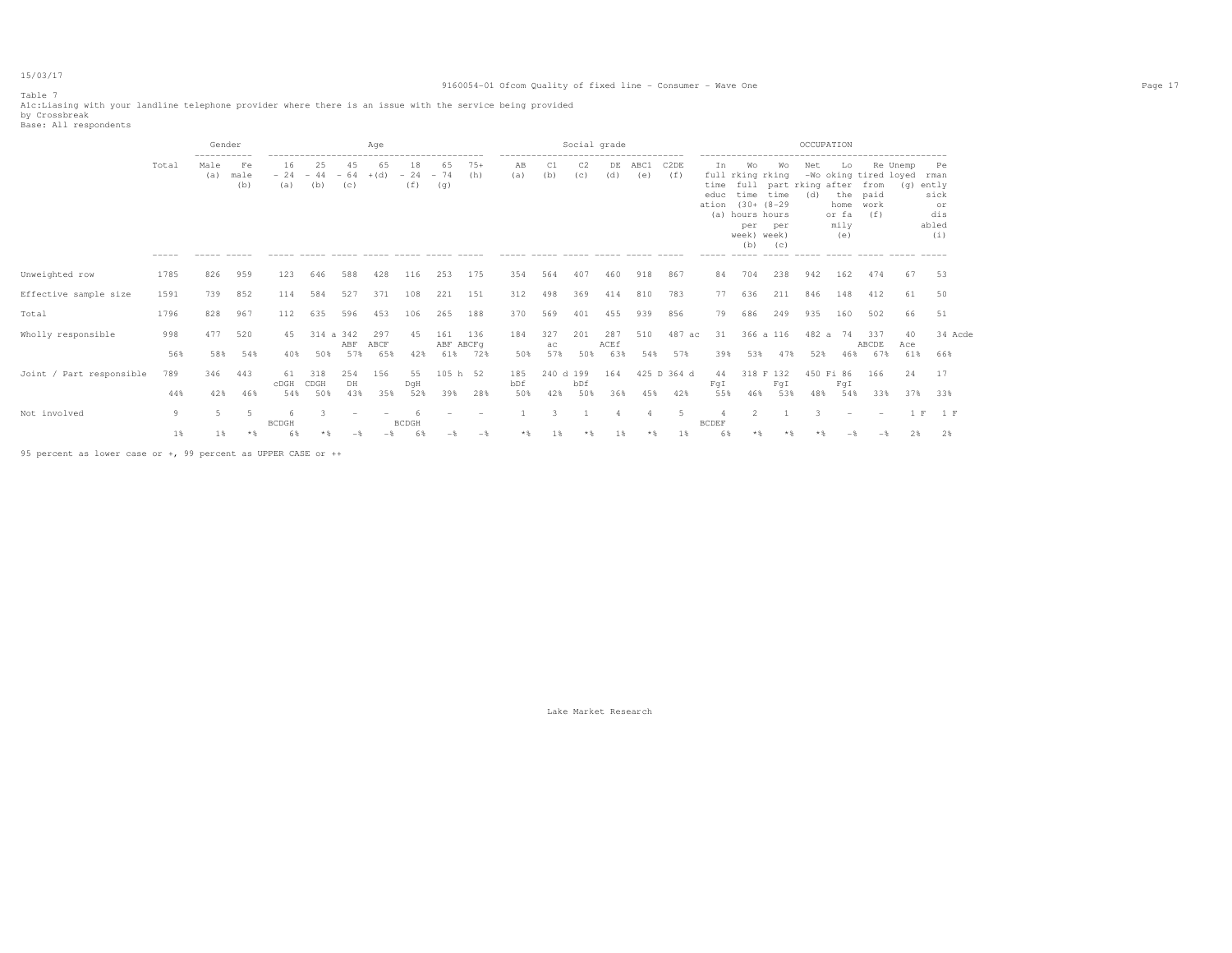#### 9160054-01 Ofcom Quality of fixed line - Consumer - Wave One Page 18

Table 7 (continuation) A1c:Liasing with your landline telephone provider where there is an issue with the service being provided by Crossbreak Base: All respondents

|                          |       |                          |           |                                 |                                |     | Region                  |                               |                    |             |             |                               |             |                          | Nation                                       |     |                                    |                    |     | Urbanity                                                     |            |                                                                                                     | Urbanity detail           |                 |
|--------------------------|-------|--------------------------|-----------|---------------------------------|--------------------------------|-----|-------------------------|-------------------------------|--------------------|-------------|-------------|-------------------------------|-------------|--------------------------|----------------------------------------------|-----|------------------------------------|--------------------|-----|--------------------------------------------------------------|------------|-----------------------------------------------------------------------------------------------------|---------------------------|-----------------|
|                          | Total | tland<br>(a)             | Sco Wales | (b) thern<br>Ir<br>eland<br>(c) | Nor North North<br>East<br>(d) | (e) | York East<br>West shire | Mid<br>(f) lands lands<br>(q) | West<br>Mid<br>(h) | East<br>(i) | ndon<br>(i) | Lo South South<br>East<br>(k) | West<br>(1) | En<br>gland tland<br>(a) | ------------------------<br>Sco Wales<br>(b) | (C) | Nor<br>thern<br>Ir<br>eland<br>(d) | Urban Rural<br>(a) | (b) | ------------------------<br>Re<br>mote rural<br>rural<br>(C) | All<br>(d) | ------------------<br>Large<br>city/<br>sm<br>aller<br>city/<br>large<br>town<br>(a)<br>$- - - - -$ | dium towns<br>town<br>(b) | Me Small<br>(C) |
| Unweighted row           | 1785  | 211                      | 117       | 97                              | 91                             | 167 | 116                     | 126                           | 152                | 153         | 189         | 243                           | 123         | 1360                     | 211                                          | 117 | 97                                 | 1614               | 117 | 54                                                           | 171        | 588                                                                                                 | 701                       | 325             |
| Effective sample size    | 1591  | 174                      | 116       | 94                              | 81                             | 161 | 116                     | 114                           | 138                | 138         | 189         | 230                           | 109         | 1264                     | 174                                          | 116 | 94                                 | 1569               | 95  | 41                                                           | 136        | 575                                                                                                 | 682                       | 313             |
| Total                    | 1796  | 158                      | 84        | 45                              | 108                            | 177 | 119                     | 145                           | 174                | 177         | 194         | 264                           | 150         | 1509                     | 158                                          | 84  | 45                                 | 1523               | 193 | 80                                                           | 273        | 564                                                                                                 | 665                       | 294             |
| Wholly responsible       | 998   |                          | 90 h 43   | 21                              | 66<br>ch                       |     | 107 cH 69 h 84 h 78     |                               |                    |             |             | 102 h 110 h 153 ch 74         |             | 843                      | 90                                           | 43  | 21                                 | 836                | 118 | 43                                                           | 161        | 317                                                                                                 | 365                       | 154             |
|                          | 56%   | 57%                      | 51%       | 46%                             | 61%                            | 60% | 58%                     | 58%                           | 45%                | 57%         | 57%         | 58%                           | 50%         | 56%                      | 57%                                          | 51% | 46%                                | 55%                | 61% | 54%                                                          | 59%        | 56%                                                                                                 | 55%                       | 52%             |
| Joint / Part responsible | 789   | 67                       | 38        | 24<br>degk                      | 42                             | 70  | 50                      | 59                            | 96<br>adEfq        | 75          | 84          | 110                           | 73          | 659                      | 67                                           | 38  | 24a                                | 679                | 75  | 35                                                           | 110        | 244                                                                                                 | 297                       | 138             |
|                          | 44%   | 43%                      | 45%       | 54%                             | 39%                            | 39% | 42%                     | 41%                           | ijk<br>55%         | 43%         | 43%         | 42%                           | 48%         | 44%                      | 43%                                          | 45% | 54%                                | 45%                | 39% | 44%                                                          | 40%        | 43%                                                                                                 | 45%                       | 47%             |
| Not involved             | 9     | $\overline{\phantom{a}}$ | AdefH     |                                 |                                |     |                         |                               |                    |             |             |                               | 3 k         | 6                        | $\sim$                                       |     | $3$ AB $-$                         | 8                  |     |                                                              | 2          | $\mathcal{L}$                                                                                       | 3                         | 2               |
|                          | $1\%$ | $-$                      | IJK<br>4% |                                 |                                |     |                         |                               |                    |             |             |                               | 2%          |                          |                                              |     | $-$                                |                    |     | 2%                                                           | 1 %        |                                                                                                     |                           | 1%              |

95 percent as lower case or +, 99 percent as UPPER CASE or ++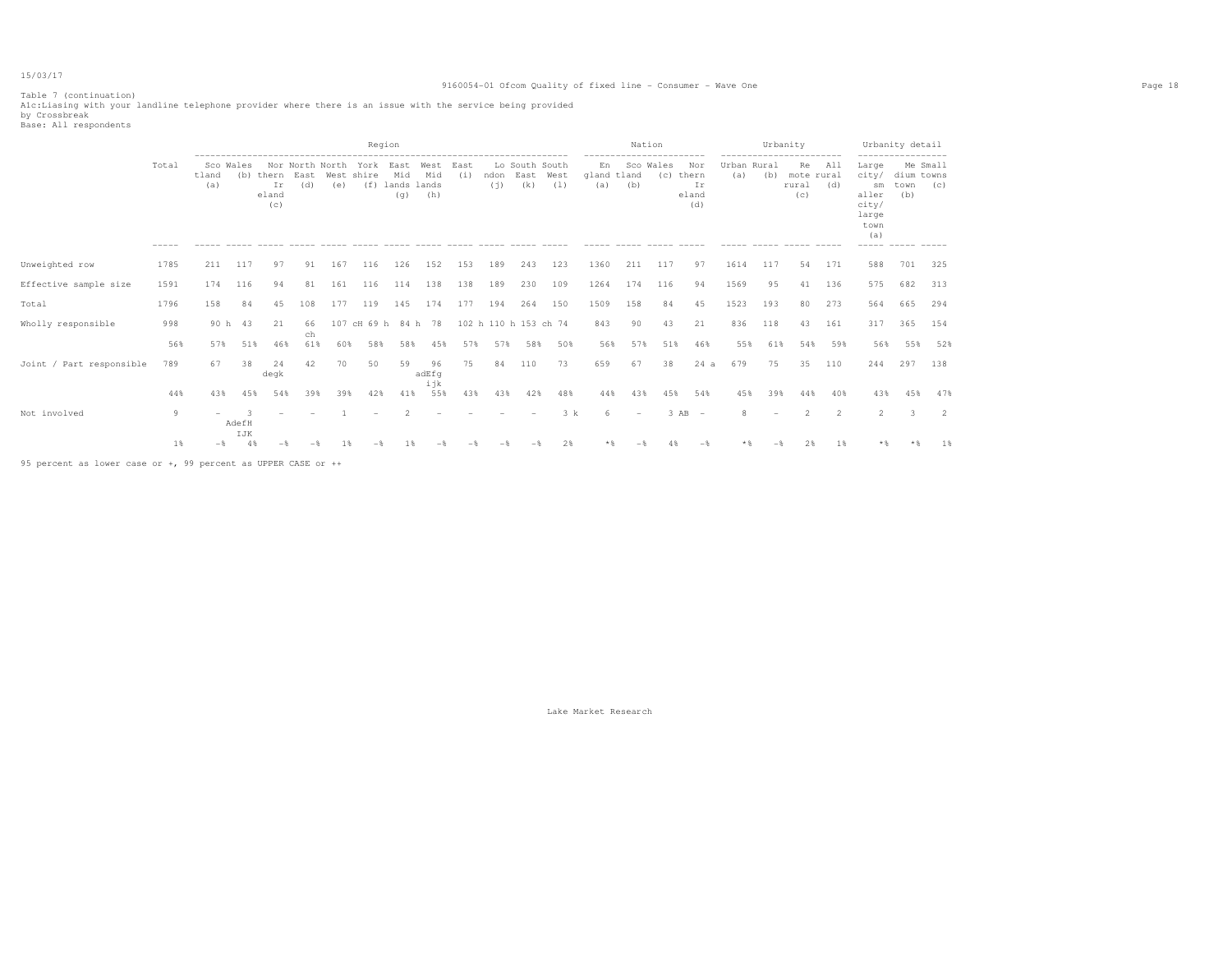### Table 8

#### 9160054-01 Ofcom Quality of fixed line - Consumer - Wave One Page 19

Ald: Liasing with your landline telephone provider to set up a service or installation<br>by Crossbreak<br>Base: All respondents

|                          |                      | Gender                                     |                   |                    |                    |                    | Aqe          |                    |                          |              |            |           |                       | Social grade |                |                          |                              |                                                                                                        |                                           | OCCUPATION |                                            |                                                      |                 |                                                          |
|--------------------------|----------------------|--------------------------------------------|-------------------|--------------------|--------------------|--------------------|--------------|--------------------|--------------------------|--------------|------------|-----------|-----------------------|--------------|----------------|--------------------------|------------------------------|--------------------------------------------------------------------------------------------------------|-------------------------------------------|------------|--------------------------------------------|------------------------------------------------------|-----------------|----------------------------------------------------------|
|                          | Total<br>$- - - - -$ | -----------<br>Male<br>(a)<br>------ ----- | Fe<br>male<br>(b) | 16<br>$-24$<br>(a) | 25<br>$-44$<br>(b) | 45<br>$-64$<br>(C) | 65<br>$+(d)$ | 18<br>$-24$<br>(f) | 65<br>$-74$<br>(q)       | $75+$<br>(h) | AB<br>(a)  | C1<br>(b) | C <sub>2</sub><br>(C) | DE<br>(d)    | ABC1<br>(e)    | C <sub>2</sub> DE<br>(f) | In.<br>time<br>educ<br>ation | Wo<br>full rking rking<br>time time<br>$(30 + (8 - 29$<br>(a) hours hours<br>per<br>week) week)<br>(b) | Wo<br>full part rking after<br>per<br>(C) | Net<br>(d) | Lo.<br>the<br>home<br>or fa<br>mily<br>(e) | -Wo oking tired loyed<br>from<br>paid<br>work<br>(f) | Re Unemp<br>(q) | Pe<br>rman<br>ently<br>sick<br>or<br>dis<br>abled<br>(i) |
| Unweighted row           | 1785                 | 826                                        | 959               | 123                | 646                | 588                | 428          | 116                | 253                      | 175          | 354        | 564       | 407                   | 460          | 918            | 867                      | 84                           | 704                                                                                                    | 238                                       | 942        | 162                                        | 474                                                  | 67              | 53                                                       |
| Effective sample size    | 1591                 | 739                                        | 852               | 114                | 584                | 527                | 371          | 108                | 221                      | 151          | 312        | 498       | 369                   | 414          | 810            | 783                      | 77                           | 636                                                                                                    | 211                                       | 846        | 148                                        | 412                                                  | 61              | 50                                                       |
| Total                    | 1796                 | 828                                        | 967               | 112                | 635                | 596                | 453          | 106                | 265                      | 188          | 370        | 569       | 401                   | 455          | 939            | 856                      | 79                           | 686                                                                                                    | 249                                       | 935        | 160                                        | 502                                                  | 66              | 51                                                       |
| Wholly responsible       | 995                  | 475                                        | 521               | 44                 | 314 a 341          | ABF                | 297<br>ABCF  | 44                 | 162<br>ABF ABCFq         | 135          | 183        | 326<br>ac | 201                   | 285<br>ACEf  | 509            | 486 ac                   | 31                           |                                                                                                        | 364 a 117                                 | 481 a      | 74                                         | 335<br>ABCDE                                         | 40<br>Ace       | 34 Acde                                                  |
|                          | 55%                  | 57%                                        | 54%               | 39%                | 49%                | 57%                | 66%          | 41%                | 61%                      | 72%          | 50%        | 57%       | 50%                   | 63%          | 54%            | 57%                      | 39%                          | 53%                                                                                                    | 47%                                       | 52%        | 46%                                        | 67%                                                  | 61%             | 66%                                                      |
| Joint / Part responsible | 790                  | 350                                        | 440               | 62<br>CDGH         | 318<br>CDGH        | 254<br>DH          | 156          | 56<br>cDqH         | 103 h 52                 |              | 184<br>bDf | 240       | 198<br>bDf            | 167          |                | 424 D 366 d              | 45<br>FqI                    | 319<br>Fi                                                                                              | 130<br>Fqi                                | 449 Fi 86  | FqI                                        | 167                                                  | 24              | 17                                                       |
|                          | 44%                  | 42%                                        | 46%               | 55%                | 50%                | 43%                | 34%          | 53%                | 39%                      | 28%          | 50%        | 42%       | 49%                   | 37%          | 45%            | 43%                      | 56%                          | 47%                                                                                                    | 52%                                       | 48%        | 54%                                        | 33%                                                  | 37%             | 33%                                                      |
| Not involved             | 10                   | 4                                          | -6                | 6.<br><b>BCDGH</b> | 3.                 |                    | $\sim$       | -6<br><b>BCDGH</b> | $\overline{\phantom{a}}$ |              | 3          | 3.        |                       |              | 6              | 5                        | <b>BCDEF</b>                 | $\overline{2}$                                                                                         | $3-f$                                     | -5         | $\overline{\phantom{0}}$                   | $\overline{\phantom{a}}$                             | 1 F             | 1 F                                                      |
|                          | 1%                   |                                            | 1 %               | 6%                 |                    |                    |              |                    |                          |              | 1%         | 1 %       |                       |              | 1 <sup>8</sup> | $1\%$                    | 5%                           |                                                                                                        |                                           |            |                                            |                                                      |                 | 2%                                                       |

95 percent as lower case or +, 99 percent as UPPER CASE or ++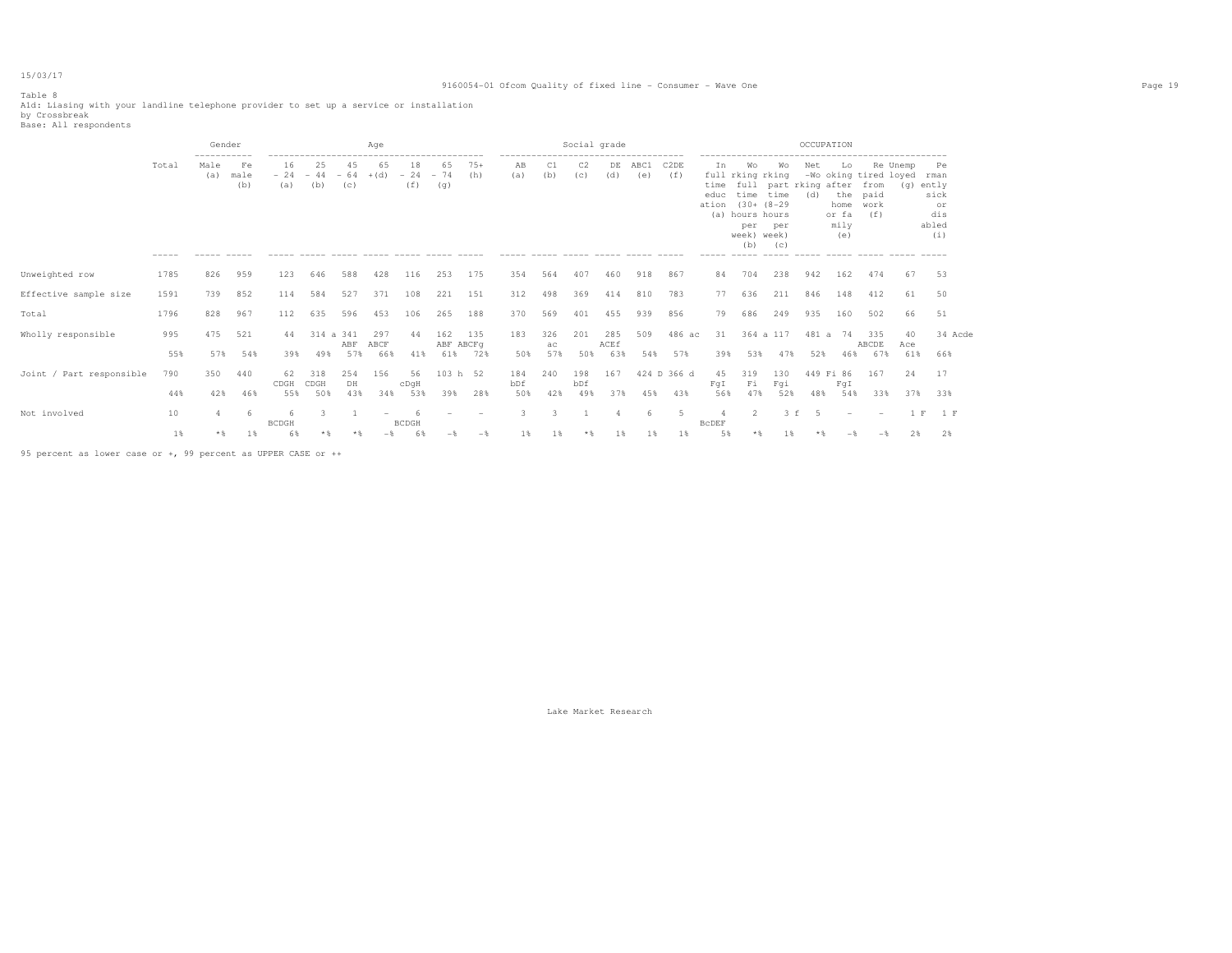Table 8 (continuation) A1d: Liasing with your landline telephone provider to set up a service or installation by Crossbreak Base: All respondents

|                                                               |       |              |                   |                             |             |                |                   | Region                                                      |             |             |     |                                    |             |                          | Nation                                       |     |                                        |                    |        | Urbanity                                                     |            |                                                                                               | Urbanity detail           |                 |
|---------------------------------------------------------------|-------|--------------|-------------------|-----------------------------|-------------|----------------|-------------------|-------------------------------------------------------------|-------------|-------------|-----|------------------------------------|-------------|--------------------------|----------------------------------------------|-----|----------------------------------------|--------------------|--------|--------------------------------------------------------------|------------|-----------------------------------------------------------------------------------------------|---------------------------|-----------------|
|                                                               | Total | tland<br>(a) | Sco Wales<br>(b)  | thern<br>Ir<br>eland<br>(C) | East<br>(d) | (e)            | West shire<br>(f) | Nor North North York East West<br>Mid<br>lands lands<br>(q) | Mid<br>(h)  | East<br>(i) | (i) | Lo South South<br>ndon East<br>(k) | West<br>(1) | En<br>gland tland<br>(a) | ------------------------<br>Sco Wales<br>(b) |     | Nor<br>(c) thern<br>Ir<br>eland<br>(d) | Urban Rural<br>(a) | (b)    | ------------------------<br>Re<br>mote rural<br>rural<br>(C) | All<br>(d) | ------------------<br>Large<br>city/<br>sm<br>aller<br>city/<br>large<br>town<br>(a)<br>----- | dium towns<br>town<br>(b) | Me Small<br>(C) |
| Unweighted row                                                | 1785  | 211          | 117               | 97                          | 91          | 167            | 116               | 126                                                         | 152         | 153         | 189 | 243                                | 123         | 1360                     | 211                                          | 117 | 97                                     | 1614               | 117    | 54                                                           | 171        | 588                                                                                           | 701                       | 325             |
| Effective sample size                                         | 1591  | 174          | 116               | 94                          | 81          | 161            | 116               | 114                                                         | 138         | 138         | 189 | 230                                | 109         | 1264                     | 174                                          | 116 | 94                                     | 1569               | 95     | 41                                                           | 136        | 575                                                                                           | 682                       | 313             |
| Total                                                         | 1796  | 158          | 84                | 45                          | 108         | 177            | 119               | 145                                                         | 174         | 177         | 194 | 264                                | 150         | 1509                     | 158                                          | 84  | 45                                     | 1523               | 193    | 80                                                           | 273        | 564                                                                                           | 665                       | 294             |
| Wholly responsible                                            | 995   |              | 91 ch 43          | 20                          | 67<br>CH    |                |                   | 104 ch 70 ch 84 ch 78                                       |             | 102<br>ch   |     | 109 h 151 ch 75                    |             |                          | 841 d 91 d 43                                |     | 20                                     | 836                | 116    | 43                                                           | 159        | 316                                                                                           | 364                       | 156             |
|                                                               | 55%   | 58%          | 51%               | 45%                         | 62%         | 59%            | 59%               | 58%                                                         | 45%         | 57%         | 56% | 57%                                | 50%         | 56%                      | 58%                                          | 51% | 45%                                    | 55%                | 60%    | 54%                                                          | 58%        | 56%                                                                                           | 55%                       | 53%             |
| Joint / Part responsible                                      | 790   | 66           | 38                | 2.5<br>adefq                | 41          | 72             | 49                | 59                                                          | 96<br>aDefq | 75          | 84  | 112                                | 72          | 660                      | 66                                           | 38  | $25$ ab                                | 678                | 78     | 35                                                           | 112        | 244                                                                                           | 298                       | 136             |
|                                                               | 44%   | 42%          | 45%               | ik<br>55%                   | 38%         | 41%            | 41%               | 41%                                                         | ijk<br>55%  | 43%         | 43% | 43%                                | 48%         | 44%                      | 42%                                          | 45% | 55%                                    | 45%                | 40%    | 44%                                                          | 41%        | 43%                                                                                           | 45%                       | 46%             |
| Not involved                                                  | 10    | -            | 3<br>AdefH<br>IjK |                             |             |                |                   |                                                             |             |             |     | $\overline{\phantom{a}}$           | 3 k         |                          | $\overline{\phantom{a}}$                     |     | 3 AB<br>$\overline{\phantom{a}}$       | 9                  | $\sim$ | 2                                                            | 2          | $\mathcal{R}$                                                                                 | $\mathcal{R}$             | $\mathcal{L}$   |
|                                                               | 1%    | $-$ %        | 4%                |                             |             | 1 <sup>8</sup> |                   |                                                             |             |             |     |                                    | 2%          | $*$ &                    |                                              |     | $-$                                    | 18                 |        | 2%                                                           | 1%         | $1\%$                                                                                         |                           | 1%              |
| 95 percent as lower case or +, 99 percent as UPPER CASE or ++ |       |              |                   |                             |             |                |                   |                                                             |             |             |     |                                    |             |                          |                                              |     |                                        |                    |        |                                                              |            |                                                                                               |                           |                 |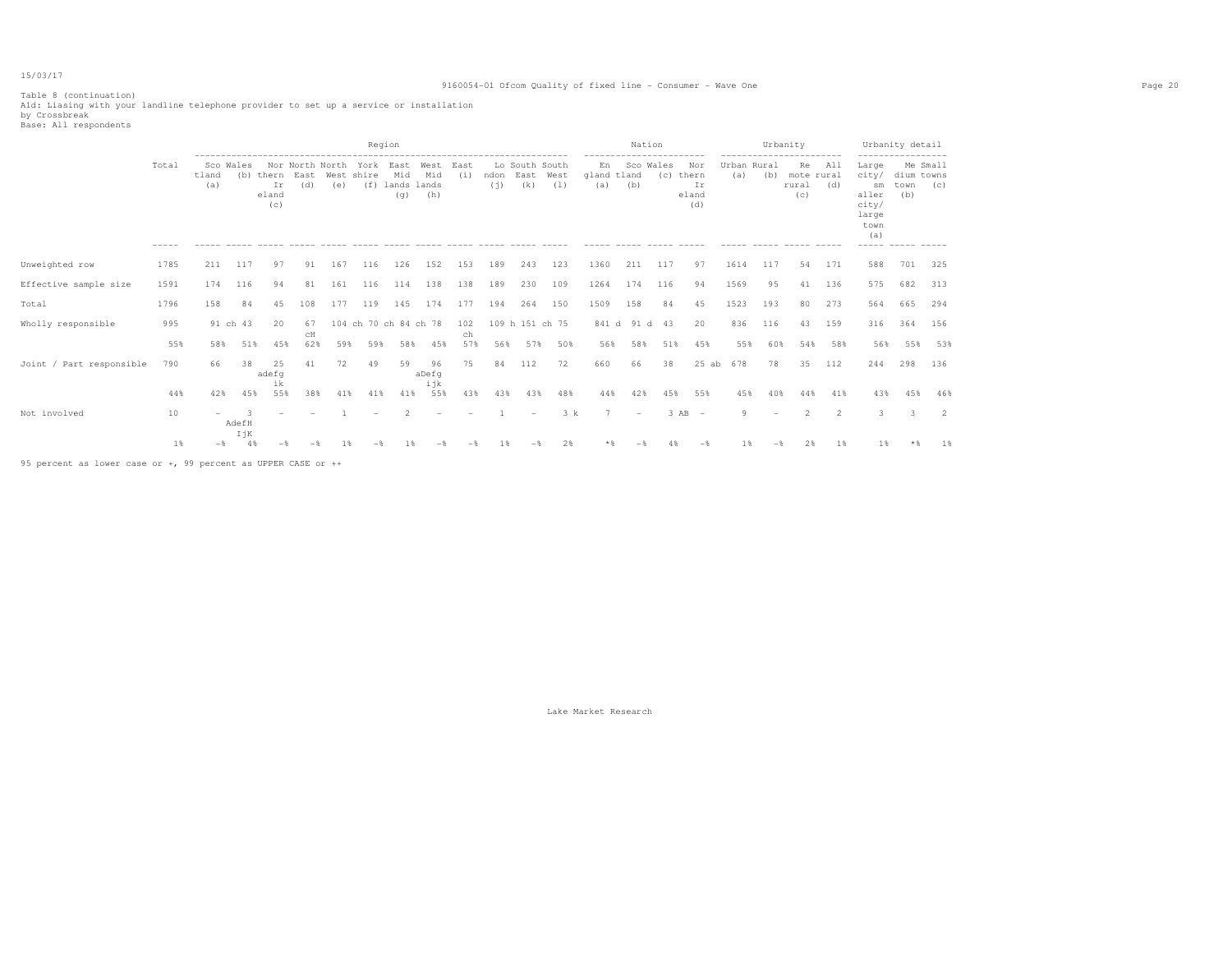#### 9160054-01 Ofcom Quality of fixed line - Consumer - Wave One Page 21

### Table 9

A1a: Selecting your broadband provider by Crossbreak Base: All respondents

|                          |                      | Gender                |                                                    |                              |                    |                          | Age                |                                                            |                         |              |                                                                                              |                  | Social grade          |                   |             |                  |                             |                                                                                                        |                                           | OCCUPATION   |                                                                    |                             |                 |  |
|--------------------------|----------------------|-----------------------|----------------------------------------------------|------------------------------|--------------------|--------------------------|--------------------|------------------------------------------------------------|-------------------------|--------------|----------------------------------------------------------------------------------------------|------------------|-----------------------|-------------------|-------------|------------------|-----------------------------|--------------------------------------------------------------------------------------------------------|-------------------------------------------|--------------|--------------------------------------------------------------------|-----------------------------|-----------------|--|
|                          | Total<br>$- - - - -$ | ------<br>Male<br>(a) | Fe<br>male<br>(b)<br>$\cdots \cdots \cdots \cdots$ | 16<br>$-24$<br>(a)<br>------ | 25<br>$-44$<br>(b) | 45<br>$-64 + (d)$<br>(C) | 65                 | 18<br>$-24$<br>(f)<br>------ ----- ----- ----- ----- ----- | 65<br>$-74$<br>(q)      | $75+$<br>(h) | -------------------------------------<br>ΆB<br>(a)<br>----- ----- ----- ---- ---- ----- ---- | C1<br>(b)        | C <sub>2</sub><br>(c) | DE<br>(d)         | ABC1<br>(e) | C2DE<br>(f)      | In<br>time<br>educ<br>ation | Wо<br>full rking rking<br>time time<br>$(30 + (8 - 29$<br>(a) hours hours<br>per<br>week) week)<br>(b) | Wо<br>full part rking after<br>per<br>(C) | Net<br>(d)   | Lo<br>-Wo oking tired loyed<br>the<br>home<br>or fa<br>mily<br>(e) | from<br>paid<br>work<br>(f) | Re Unemp<br>(q) |  |
| Unweighted row           | 1562                 | 718                   | 844                                                | 131                          | 647                | 526                      | 258                | 125                                                        | 180                     | 78           | 326                                                                                          | 530              | 356                   | 350               | 856         | 706              | 81                          | 697                                                                                                    | 227                                       | 924          | 151                                                                | 297                         | 62              |  |
| Effective sample size    | 1398                 | 643                   | 755                                                | 121                          | 589                | 471                      | 223                | 115                                                        | 157                     | 67           | 291                                                                                          | 468              | 325                   | 314               | 760         | 638              | 75                          | 632                                                                                                    | 203                                       | 834          | 138                                                                | 257                         | 56              |  |
| Total                    | 1567                 | 723                   | 843                                                | 118                          | 631                | 535                      | 282                | 113                                                        | 194                     | 89           | 333                                                                                          | 533              | 351                   | 350               | 866         | 700              | 78                          | 676                                                                                                    | 234                                       | 910          | 147                                                                | 325                         | 61              |  |
| Wholly responsible       | 824<br>53%           | 406 B 417<br>56%      | 49%                                                | 39<br>33%                    | 306<br>AF<br>48%   | 297<br>AbF<br>56%        | 181<br>ABCF<br>64% | 39<br>34%                                                  | 116<br>ABF ABCFq<br>60% | 65<br>73%    | 152<br>46%                                                                                   | 292 A 170<br>55% | 48%                   | 210<br>ACE<br>60% | 444<br>51%  | 379 a<br>54%     | 28<br>36%                   | 360<br>ACe<br>53%                                                                                      | 100<br>43%                                | 51%          | 460 ac 64<br>44%                                                   | 207<br>ABCDE<br>64%         | 37 Ace<br>60%   |  |
| Joint / Part responsible | 734<br>47%           | 315<br>44%            | 419 a<br>50%                                       | 78<br><b>BCDGH</b><br>66%    | 323<br>CDGH<br>51% | 234 dH 98<br>44%         | 35%                | 72<br><b>BCDGH</b><br>64%                                  | 76 h 23<br>39%          | 26%          | 180<br><b>BDF</b><br>54%                                                                     | 237<br>45%       | 180<br>bD<br>51%      | 136<br>39%        | 48%         | 417 D 316<br>45% | 49<br>BdFGI<br>63%          | 46%                                                                                                    | 313 F 130<br>bFqi<br>56%                  | 444 F<br>49% | 83<br>bFqi<br>56%                                                  | 115<br>35%                  | 24<br>40%       |  |
| Not involved             | 9<br>1%              | 2<br>$*$              | 1%                                                 | 2<br>1%                      | $*$ &              | $1\%$                    | $1\%$              | 2<br>1%                                                    | 1%                      | 1%           | $*$ &                                                                                        | 1%               | $*$ &                 | 1%                | 5<br>1 %    | $1\%$            | 1%                          | 2<br>$*$ &                                                                                             | 4 b<br>2%                                 | -6<br>1%     | $-$                                                                | 3<br>18                     | $-\frac{6}{5}$  |  |

95 percent as lower case or +, 99 percent as UPPER CASE or ++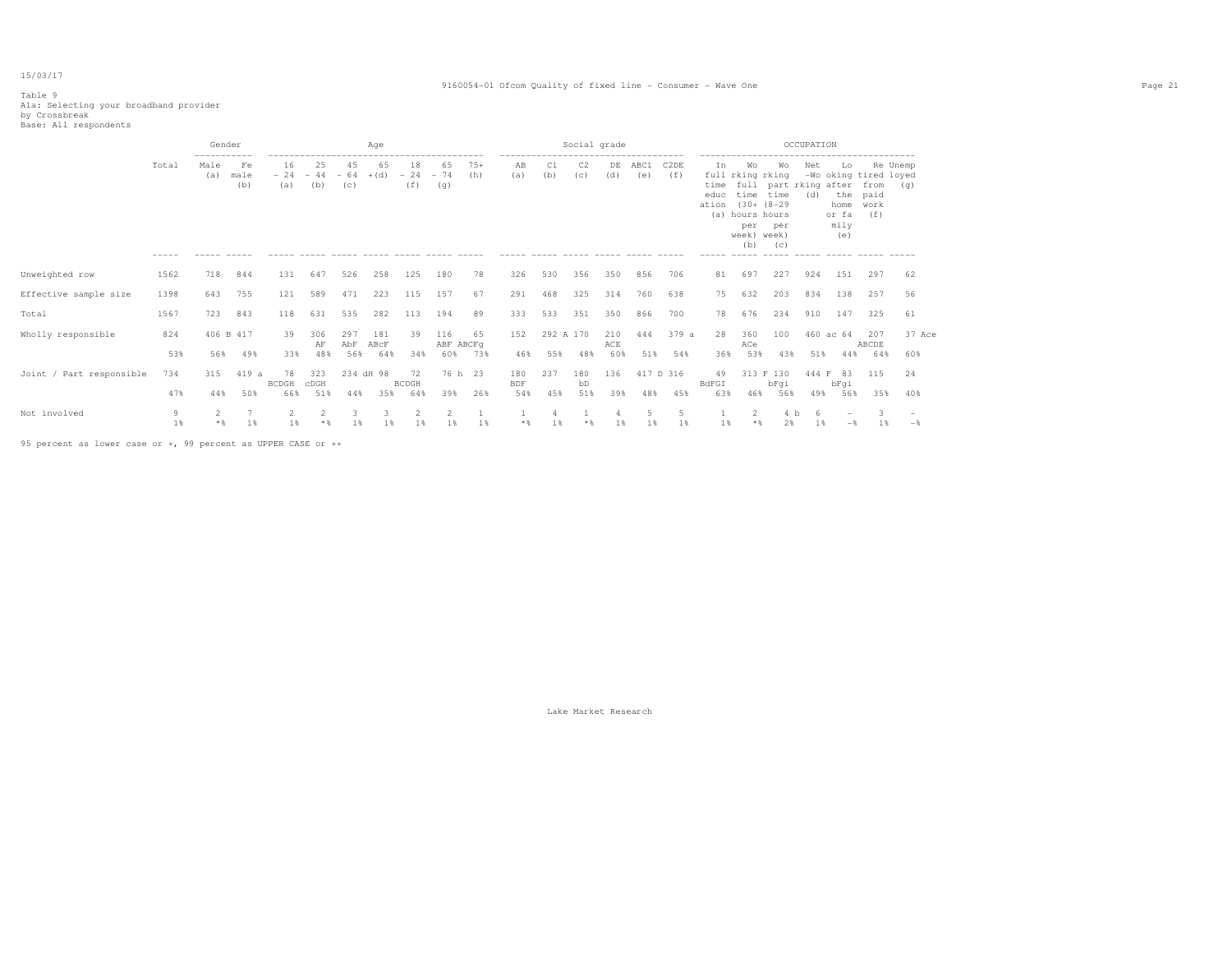#### 9160054-01 Ofcom Quality of fixed line - Consumer - Wave One Page 22

# Table 9 (continuation) A1a: Selecting your broadband provider by Crossbreak Base: All respondents

|                          |                      |                           |         |                                 |             |     |                                         | Region                        |                    |             |            |                                    |                |                                                     | Nation        |                       |                                                   |                                         | Urbanity    |                         |                                                                | Urbanity detail                                                       |                 |
|--------------------------|----------------------|---------------------------|---------|---------------------------------|-------------|-----|-----------------------------------------|-------------------------------|--------------------|-------------|------------|------------------------------------|----------------|-----------------------------------------------------|---------------|-----------------------|---------------------------------------------------|-----------------------------------------|-------------|-------------------------|----------------------------------------------------------------|-----------------------------------------------------------------------|-----------------|
|                          | Total<br>$- - - - -$ | Sco Wales<br>tland<br>(a) |         | (b) thern<br>Ir<br>eland<br>(c) | East<br>(d) | (e) | Nor North North York East<br>West shire | Mid<br>(f) lands lands<br>(q) | West<br>Mid<br>(h) | East<br>(i) | (i)        | Lo South South<br>ndon East<br>(k) | West<br>(1)    | -----------<br>En<br>gland tland<br>(a)<br>$------$ | (b)           | .<br>Sco Wales<br>(C) | Nor<br>thern<br>Ir<br>eland<br>(d)<br>$- - - - -$ | -----------------<br>Urban Rural<br>(a) | ------ ---- | All<br>(b) rural<br>(d) | Large<br>city/<br>sm<br>aller<br>city/<br>large<br>town<br>(a) | ------------------<br>dium towns<br>town<br>(b)<br>------ ----- ----- | Me Small<br>(C) |
| Unweighted row           | 1562                 | 178                       | 91      | 91                              | 86          | 128 | 102                                     | 123                           | 137                | 132         | 190        | 203                                | 101            | 1202                                                | 178           | 91                    | 91                                                | 1414                                    | 104         | 148                     | 540                                                            | 608                                                                   | 266             |
| Effective sample size    | 1398                 | 147                       | 90      | 88                              | 77          | 122 | 102                                     | 113                           | 124                | 119         | 190        | 193                                | 91             | 1122                                                | 147           | 90                    | 88                                                | 1376                                    | 84          | 114                     | 529                                                            | 590                                                                   | 257             |
| Total                    | 1567                 | 133                       | 66      | 42                              | 103         | 137 | 105                                     | 138                           | 157                | 154         | 195        | 219                                | 118            | 1326                                                | 133           | 66                    | 42                                                | 1339                                    | 171         | 227                     | 521                                                            | 574                                                                   | 244             |
| Wholly responsible       | 824                  |                           | 73 c 31 | 17                              | 62<br>chl   | 73  | 54                                      |                               | 78 cl 70           | 88<br>chl   | 110<br>chl | 117                                | 50             |                                                     | 702 d 73 d 31 |                       | 17                                                | 685                                     | 101         | 139 a                   |                                                                | 281 b 275                                                             | 129             |
|                          | 53%                  | 55%                       | 48%     | 41%                             | 60%         | 53% | 52%                                     | 57%                           | 45%                | 57%         | 56%        | 53%                                | 43%            | 53%                                                 | 55%           | 48%                   | 41%                                               | 51%                                     | 59%         | 61%                     | 54%                                                            | 48%                                                                   | 53%             |
| Joint / Part responsible | 734                  | 60                        | 31      | 23d                             | 40          | 65  | 50                                      | 60                            | 87<br>dij          | 66          | 84         | 100                                | 68<br>adgij    | 620                                                 | 60            | 31                    | 23                                                |                                         | 648 cd 68   | 85                      | 239                                                            | 295                                                                   | 114             |
|                          | 47%                  | 45%                       | 47%     | 55%                             | 39%         | 47% | 48%                                     | 43%                           | 55%                | 43%         | 43%        | 46%                                | 57%            | 47%                                                 | 45%           | 47%                   | 55%                                               | 48%                                     | 40%         | 38%                     | 46%                                                            | 51%                                                                   | 47%             |
| Not involved             | 9                    |                           | IJkL    | <b>aEfGH aEfGH</b><br>Ijl       |             |     |                                         |                               |                    |             |            |                                    |                |                                                     |               |                       | 3 Ab 1 Ab                                         | $\overline{7}$                          | 2           |                         |                                                                |                                                                       |                 |
|                          | $1\%$                | $*$                       | 5%      | 3%                              | 1 %         |     |                                         |                               |                    |             | 1 %        | 1 %                                | $-\frac{6}{2}$ | $*$                                                 | $*$ &         | 5%                    | 3%                                                | $*$ &                                   | 1 %         | 1 %                     | $*$ &                                                          | 1 %                                                                   | 1%              |
|                          |                      |                           |         |                                 |             |     |                                         |                               |                    |             |            |                                    |                |                                                     |               |                       |                                                   |                                         |             |                         |                                                                |                                                                       |                 |

95 percent as lower case or +, 99 percent as UPPER CASE or ++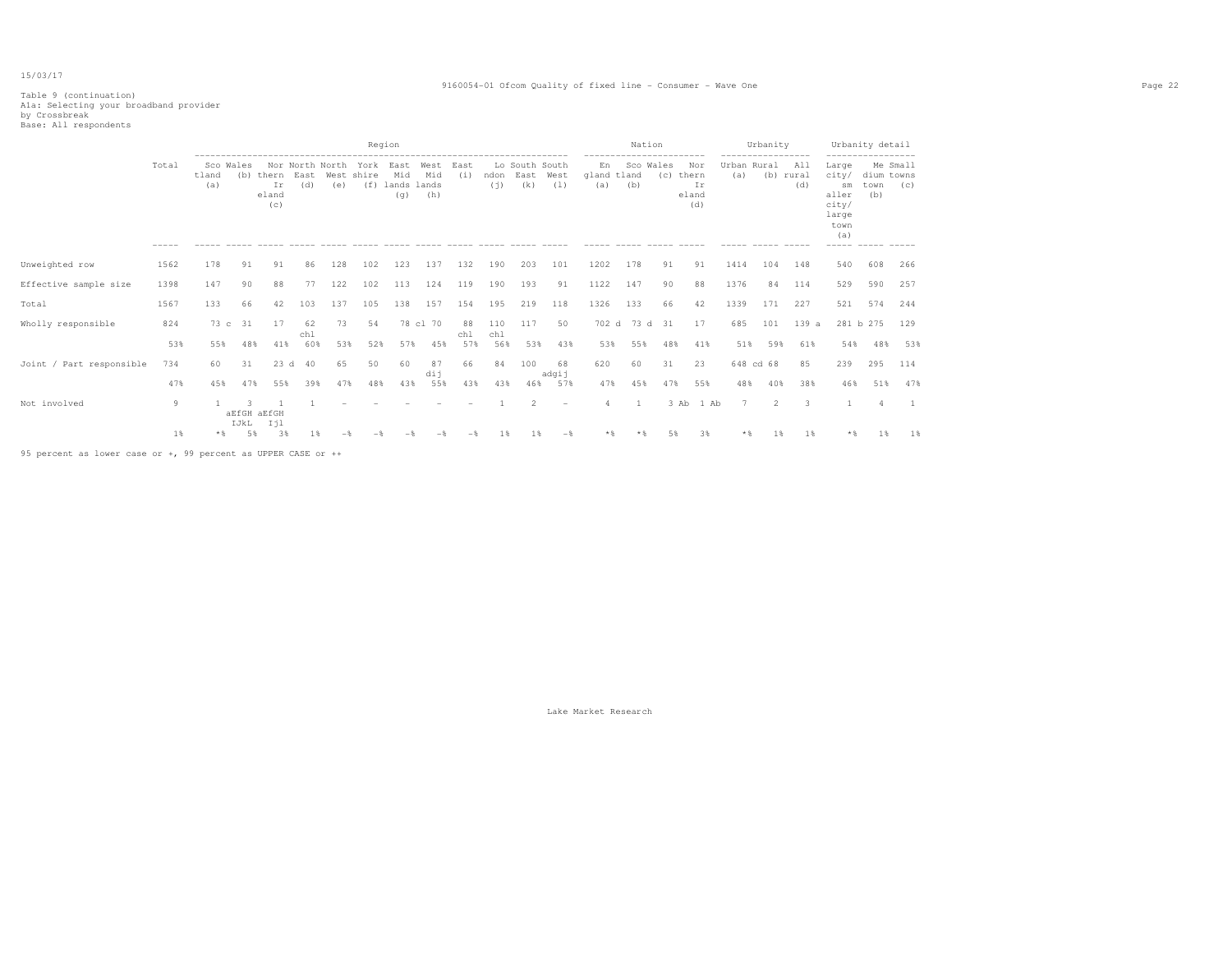#### 9160054-01 Ofcom Quality of fixed line - Consumer - Wave One Page 23

# Table 10 A1b: Paying your broadband bill by Crossbreak Base: All respondents

|                          |                      | Gender           |                   |                    |                    |                    | Aqe                |                    |                    |                          |            |            | Social grade          |                   |             |                          |                                  |                                                                                                                                         |                                           | OCCUPATION        |                                           |                                                      |                 |  |
|--------------------------|----------------------|------------------|-------------------|--------------------|--------------------|--------------------|--------------------|--------------------|--------------------|--------------------------|------------|------------|-----------------------|-------------------|-------------|--------------------------|----------------------------------|-----------------------------------------------------------------------------------------------------------------------------------------|-------------------------------------------|-------------------|-------------------------------------------|------------------------------------------------------|-----------------|--|
|                          | Total<br>$- - - - -$ | Male<br>(a)      | Fe<br>male<br>(b) | 16<br>$-24$<br>(a) | 25<br>$-44$<br>(b) | 45<br>$-64$<br>(c) | 65<br>$+(d)$       | 18<br>$-24$<br>(f) | 65<br>$-74$<br>(q) | $75+$<br>(h)             | AB<br>(a)  | C1<br>(b)  | C <sub>2</sub><br>(C) | DE<br>(d)         | ABC1<br>(e) | C <sub>2</sub> DE<br>(f) | In<br>time<br>educ<br>ation      | Wo<br>full rking rking<br>time time<br>$(30 + (8 - 29$<br>(a) hours hours<br>per<br>week) week)<br>(b)<br>$\cdots \cdots \cdots \cdots$ | Wo<br>full part rking after<br>per<br>(C) | Net<br>(d)        | Lo<br>the<br>home<br>or fa<br>mily<br>(e) | -Wo oking tired loyed<br>from<br>paid<br>work<br>(f) | Re Unemp<br>(q) |  |
| Unweighted row           | 1562                 | 718              | 844               | 131                | 647                | 526                | 258                | 125                | 180                | 78                       | 326        | 530        | 356                   | 350               | 856         | 706                      | 81                               | 697                                                                                                                                     | 227                                       | 924               | 151                                       | 297                                                  | 62              |  |
| Effective sample size    | 1398                 | 643              | 755               | 121                | 589                | 471                | 223                | 115                | 157                | 67                       | 291        | 468        | 325                   | 314               | 760         | 638                      | 75                               | 632                                                                                                                                     | 203                                       | 834               | 138                                       | 257                                                  | 56              |  |
| Total                    | 1567                 | 723              | 843               | 118                | 631                | 535                | 282                | 113                | 194                | 89                       | 333        | 533        | 351                   | 350               | 866         | 700                      | 78                               | 676                                                                                                                                     | 234                                       | 910               | 147                                       | 325                                                  | 61              |  |
| Wholly responsible       | 839<br>54%           | 416 B 423<br>58% | 50%               | 37<br>31%          | 314<br>AF<br>50%   | 305<br>AbF<br>57%  | 184<br>ABCF<br>65% | 37<br>33%          | 119<br>ABF<br>61%  | 65<br>ABCF<br>73%        | 159<br>48% | 289<br>54% | 180<br>51%            | 211<br>AcE<br>60% | 448<br>52%  | 391 a<br>56%             | 27<br>35%                        | 373<br>ACE<br>55%                                                                                                                       | 106<br>45%                                | 479<br>Ace<br>53% | 64<br>44%                                 | 209<br>ABCDE<br>64%                                  | 37 Ace<br>60%   |  |
| Joint / Part responsible | 696                  | 301              | 396 a             | 77<br>BCDGH        | 301<br>cDqH        | 222 h              | 97                 | 72<br><b>BCDGH</b> | 73                 | 24                       | 165<br>Df  | 231        | 166 d 134             |                   |             | 396 d 300                | 46<br>BdFq                       |                                                                                                                                         | 290 f 120<br>bF                           | 410 F             | 82<br>BdFq                                | 114                                                  | 23              |  |
|                          | 44%                  | 42%              | 47%               | 65%                | 48%                | 42%                | 34%                | 64%                | 38%                | 27%                      | 50%        | 43%        | 47%                   | 38%               | 46%         | 43%                      | 59%                              | 43%                                                                                                                                     | 51%                                       | 45%               | 56%                                       | 35%                                                  | 38%             |  |
| Not involved             | 31                   | 6.               | 25 A              |                    | 5 d 16             | 8                  | 2                  | 4 d                | $\overline{2}$     | $\overline{\phantom{a}}$ | 8          | 14         | 5                     | 4                 | 22          | $\overline{9}$           | $\overline{\mathfrak{n}}$<br>beF | 12                                                                                                                                      |                                           | 9 f 21            | $\overline{1}$                            | 3                                                    | - 1             |  |
|                          | 2%                   | 1%               | 3%                | 4%                 | 3%                 | 2%                 | 1%                 | 4%                 | 1%                 | $-$                      | 3%         | 3%         | 1%                    | 1%                | 3%          | 1%                       | 6%                               | 2%                                                                                                                                      | 4%                                        | 2%                | 1%                                        | 18                                                   | 2%              |  |

95 percent as lower case or +, 99 percent as UPPER CASE or ++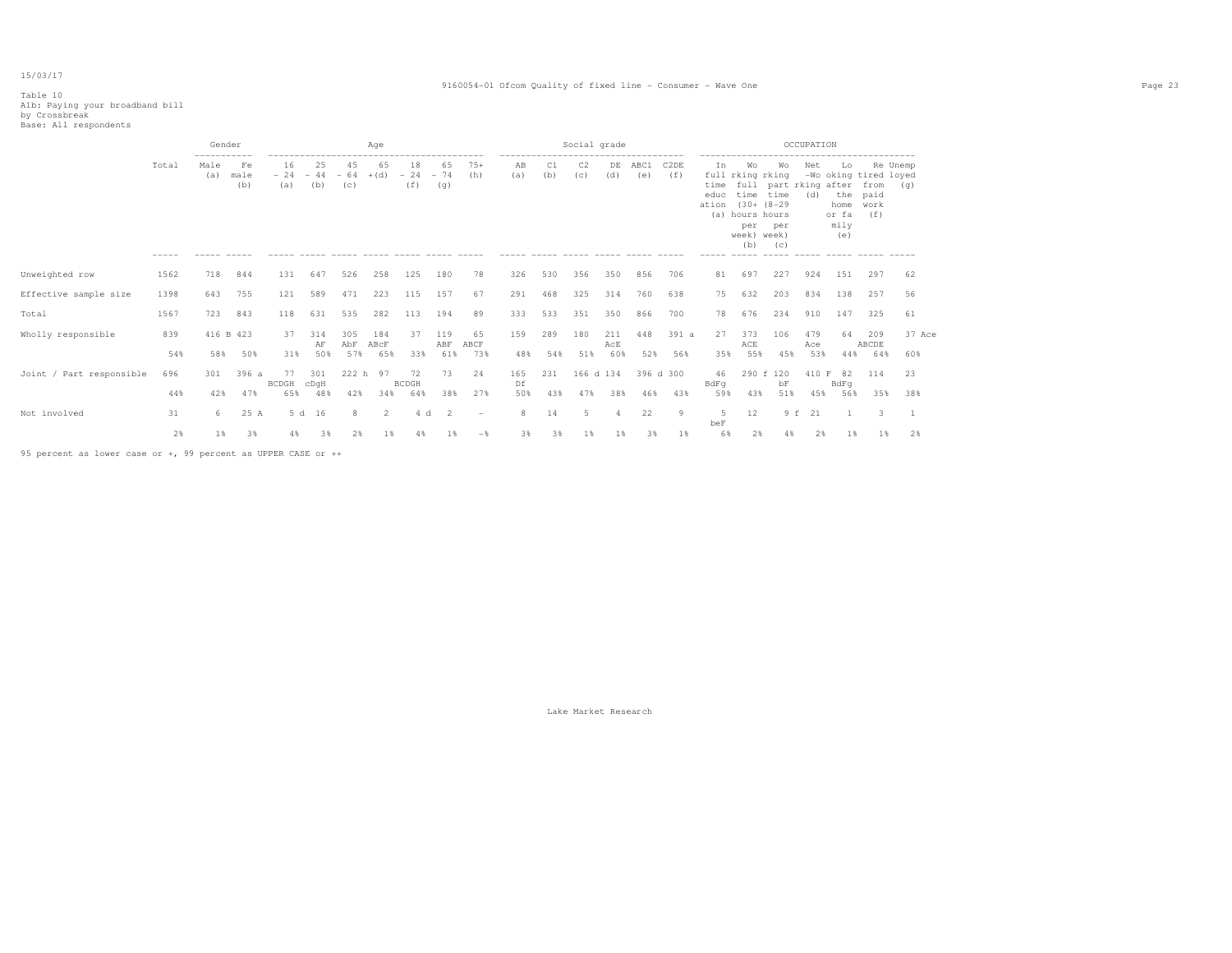#### 9160054-01 Ofcom Quality of fixed line - Consumer - Wave One Page 24

# Table 10 (continuation) A1b: Paying your broadband bill by Crossbreak Base: All respondents

|                          |       |                           |          |                             |                 |     |                                    | Region                                |                                                            |             |                         |                               |                          |                          | Nation        |                  |                                                  |                    | Urbanity          |                         |                                                                         | Urbanity detail           |                          |
|--------------------------|-------|---------------------------|----------|-----------------------------|-----------------|-----|------------------------------------|---------------------------------------|------------------------------------------------------------|-------------|-------------------------|-------------------------------|--------------------------|--------------------------|---------------|------------------|--------------------------------------------------|--------------------|-------------------|-------------------------|-------------------------------------------------------------------------|---------------------------|--------------------------|
|                          | Total | Sco Wales<br>tland<br>(a) | (b)      | thern<br>Ir<br>eland<br>(c) | East<br>(d)     | (e) | Nor North North York<br>West shire | East<br>Mid<br>(f) lands lands<br>(q) | ------------------------------------<br>West<br>Mid<br>(h) | East<br>(i) | ndon<br>(i)             | Lo South South<br>East<br>(k) | West<br>(1)              | En<br>gland tland<br>(a) | (b)           | Sco Wales<br>(C) | ----------<br>Nor<br>thern<br>Ir<br>eland<br>(d) | Urban Rural<br>(a) | ----------------- | All<br>(b) rural<br>(d) | Large<br>city/<br>sm<br>aller<br>city/<br>large<br>town<br>(a)<br>----- | dium towns<br>town<br>(b) | Me Small<br>(C)          |
| Unweighted row           | 1562  | 178                       | 91       | 91                          | 86              | 128 | 102                                | 123                                   | 137                                                        | 132         | 190                     | 203                           | 101                      | 1202                     | 178           | 91               | 91                                               | 1414               | 104               | 148                     | 540                                                                     | 608                       | 266                      |
| Effective sample size    | 1398  | 147                       | 90       | 88                          | 77              | 122 | 102                                | 113                                   | 124                                                        | 119         | 190                     | 193                           | 91                       | 1122                     | 147           | 90               | 88                                               | 1376               | 84                | 114                     | 529                                                                     | 590                       | 257                      |
| Total                    | 1567  | 133                       | 66       | 42                          | 103             | 137 | 105                                | 138                                   | 157                                                        | 154         | 195                     | 219                           | 118                      | 1326                     | 133           | 66               | 42                                               | 1339               | 171               | 227                     | 521                                                                     | 574                       | 244                      |
| Wholly responsible       | 839   | 73 cl 30                  |          | 17                          | 62<br>bChl      | 72  | 54                                 |                                       | 76 c 72                                                    |             | 85 c 122<br><b>BCHL</b> | 125<br>Chl                    | 50                       |                          | 719 d 73 d 30 |                  | 17                                               | 700                | 103               | 140a                    | 288                                                                     | 285                       | 127                      |
|                          | 54%   | 55%                       | 45%      | 41%                         | 60%             | 52% | 52%                                | 55%                                   | 46%                                                        | 55%         | 63%                     | 57%                           | 43%                      | 54%                      | 55%           | 45%              | 41%                                              | 52%                | 60%               | 61%                     | 55%                                                                     | 50%                       | 52%                      |
| Joint / Part responsible | 696   | 59 J                      | 34 dJ 24 | DiJk                        | 36              |     | 66 J 50 J                          | 62 J                                  | 83<br>dJk                                                  | 66 i        | 58                      |                               | 90 i 68<br>aDiJK         | 579                      | 59            | 34               | 24a                                              |                    | 613 cd 66         | 83                      | 217                                                                     | 282 a 114                 |                          |
|                          | 44%   | 44%                       | 52%      | 57%                         | 35%             | 48% | 48%                                | 45%                                   | 53%                                                        | 43%         | 30%                     | 41%                           | 57%                      | 44%                      | 44%           | 52%              | 57%                                              | 46%                | 39%               | 37%                     | 42%                                                                     | 49%                       | 47%                      |
| Not involved             | 31    | 1                         | $2$ eq   |                             | 1 eql 4<br>efq1 |     |                                    |                                       | 2                                                          | 3.          | 14<br>AEFGh<br>iKL      |                               | $\overline{\phantom{a}}$ | 28                       |               | $\mathcal{L}$    | -1                                               | 27                 | 2                 | 4                       |                                                                         | 16 b 7                    | $\overline{\phantom{a}}$ |
|                          | 2%    | $*$                       | 3%       | 2%                          | 4%              |     |                                    | $-$                                   | 1 %                                                        | 2%          | 7%                      | 2%                            | $-$                      | 2%                       |               | 3%               | 2%                                               | 2%                 | 1%                | 2%                      | 3%                                                                      | 1 %                       | 1%                       |

95 percent as lower case or +, 99 percent as UPPER CASE or ++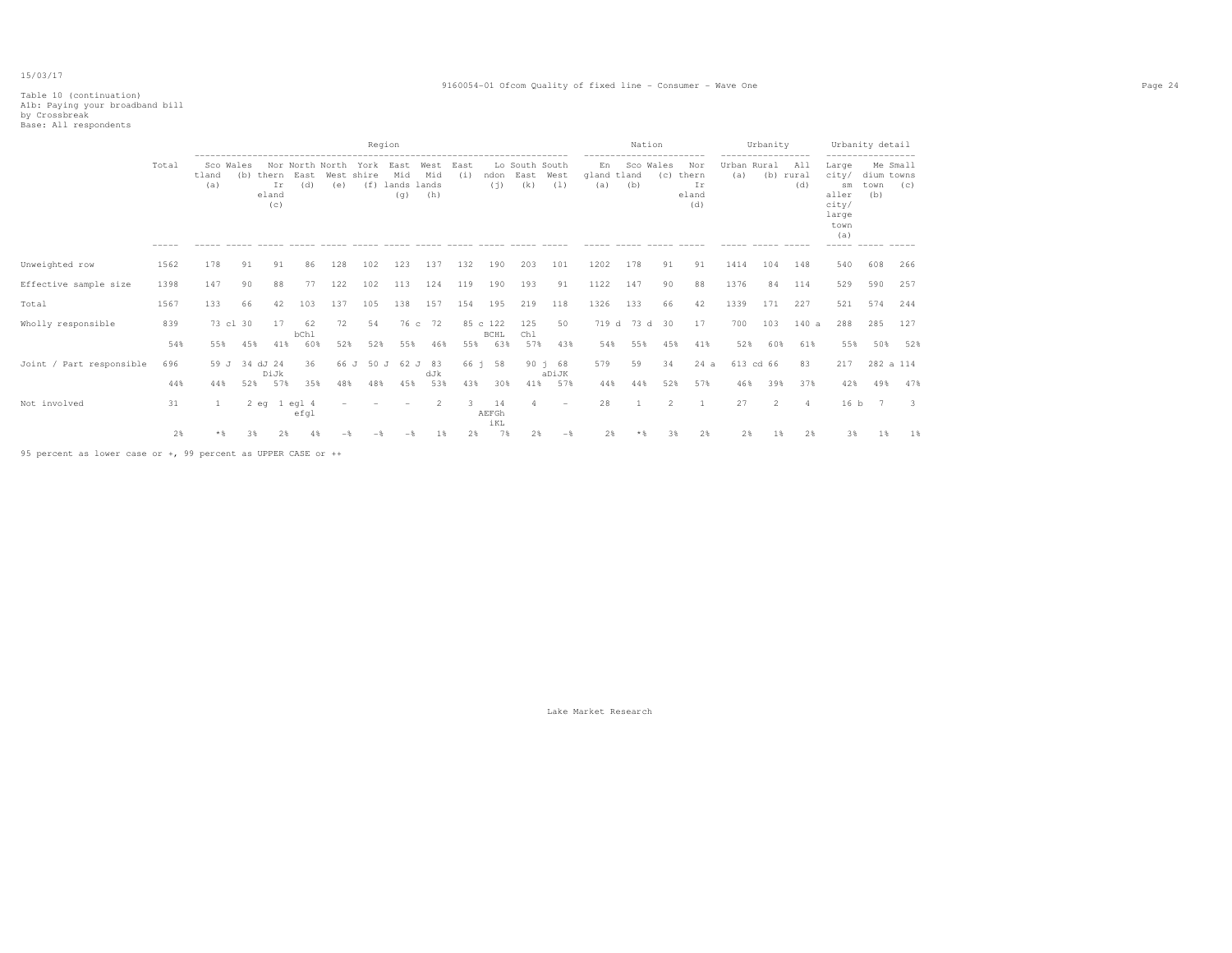### Table 11

Alc: Liasing with your broadband provider where there is an issue with the service being provided<br>by Crossbreak<br>Base: All respondents

|                          |                      | Gender                              |                             |                    |                               |                   | Aqe                |                    |                    |                   |                                                                                           |                  | Social grade          |                             |                   |                          |                                     |                                                                    |                                                                           | OCCUPATION   |                                           |                                                          |               |  |
|--------------------------|----------------------|-------------------------------------|-----------------------------|--------------------|-------------------------------|-------------------|--------------------|--------------------|--------------------|-------------------|-------------------------------------------------------------------------------------------|------------------|-----------------------|-----------------------------|-------------------|--------------------------|-------------------------------------|--------------------------------------------------------------------|---------------------------------------------------------------------------|--------------|-------------------------------------------|----------------------------------------------------------|---------------|--|
|                          | Total<br>$- - - - -$ | -----------<br>Male<br>(a)<br>----- | Fe<br>male<br>(b)<br>------ | 16<br>$-24$<br>(a) | 25<br>$-44 - 64 + (d)$<br>(b) | 45<br>(C)         | 65                 | 18<br>$-24$<br>(f) | 65<br>$-74$<br>(q) | $75+$<br>(h)      | -------------------------------------<br>AB<br>(a)<br>----- ----- ----- ----- ----- ----- | (b)              | C <sub>2</sub><br>(C) | DE<br>(d)                   | ABC1<br>(e)       | C <sub>2</sub> DE<br>(f) | Ιn.<br>time<br>educ<br>ation<br>(a) | Wo<br>full rking rking<br>hours hours<br>per<br>week) week)<br>(b) | Wo<br>full part rking after<br>time time<br>$(30 + (8 - 29$<br>per<br>(C) | Net<br>(d)   | Lo<br>the<br>home<br>or fa<br>mily<br>(e) | -Wo oking tired loyed<br>from (q)<br>paid<br>work<br>(f) | Re Unemp      |  |
| Unweighted row           | 1562                 | 718                                 | 844                         | 131                | 647                           | 526               | 258                | 125                | 180                | 78                | 326                                                                                       | 530              | 356                   | 350                         | 856               | 706                      | 81                                  | 697                                                                | 227                                                                       | 924          | 151                                       | 297                                                      | 62            |  |
| Effective sample size    | 1398                 | 643                                 | 755                         | 121                | 589                           | 471               | 223                | 115                | 157                | 67                | 291                                                                                       | 468              | 325                   | 314                         | 760               | 638                      | 75                                  | 632                                                                | 203                                                                       | 834          | 138                                       | 257                                                      | 56            |  |
| Total                    | 1567                 | 723                                 | 843                         | 118                | 631                           | 535               | 282                | 113                | 194                | 89                | 333                                                                                       | 533              | 351                   | 350                         | 866               | 700                      | 78                                  | 676                                                                | 234                                                                       | 910          | 147                                       | 325                                                      | 61            |  |
| Wholly responsible       | 836<br>53%           | 409 b 427<br>57%                    | 51%                         | 43<br>36%          | 308<br>Αf<br>49%              | 301<br>AbF<br>56% | 185<br>ABcF<br>65% | 43<br>38%          | 120<br>ABF<br>62%  | 65<br>ABCF<br>73% | 158<br>48%                                                                                | 295 a 171<br>55% | 49%                   | 211<br>ACE<br>60%           | 453<br>52%        | 383 a<br>55%             | 29<br>38%                           | 362<br>Ace<br>53%                                                  | 104<br>45%                                                                | 466 a<br>51% | 65<br>44%                                 | 212<br>ABCDE<br>65%                                      | 37 Ace<br>61% |  |
| Joint / Part responsible | 724                  | 315                                 | 410a                        | 75<br><b>BCDGH</b> | 320<br>CDGH                   | 232 dH 97<br>43%  |                    | 70<br>bCDGH        | 73                 | 24                | 174<br>bDf                                                                                | 236              | 179 D 136             |                             |                   | 410 D 314                | 48<br>BdFGI                         |                                                                    | 312 F 127<br>bFqi                                                         | 439 F        | 82<br>bFqi                                | 113                                                      | 24            |  |
| Not involved             | 46%<br>6<br>$*$ &    | 43%<br>$-$                          | 49%<br>6 a<br>1%            | 64%<br>$-$         | 51%<br>1%                     | 2<br>$*$          | 34%                | 62%                | 38%                | 27%<br>$-$        | 52%                                                                                       | 44%<br>2         | 51%                   | 39%<br>$\overline{2}$<br>1% | 47%<br>3<br>$*$ & | 45%<br>3<br>$*$ &        | 62%<br>$-\frac{6}{25}$              | 46%                                                                | 54%<br>3<br>1 %                                                           | 48%          | 56%<br>$\star$                            | 35%                                                      | 39%<br>$-$    |  |

95 percent as lower case or +, 99 percent as UPPER CASE or ++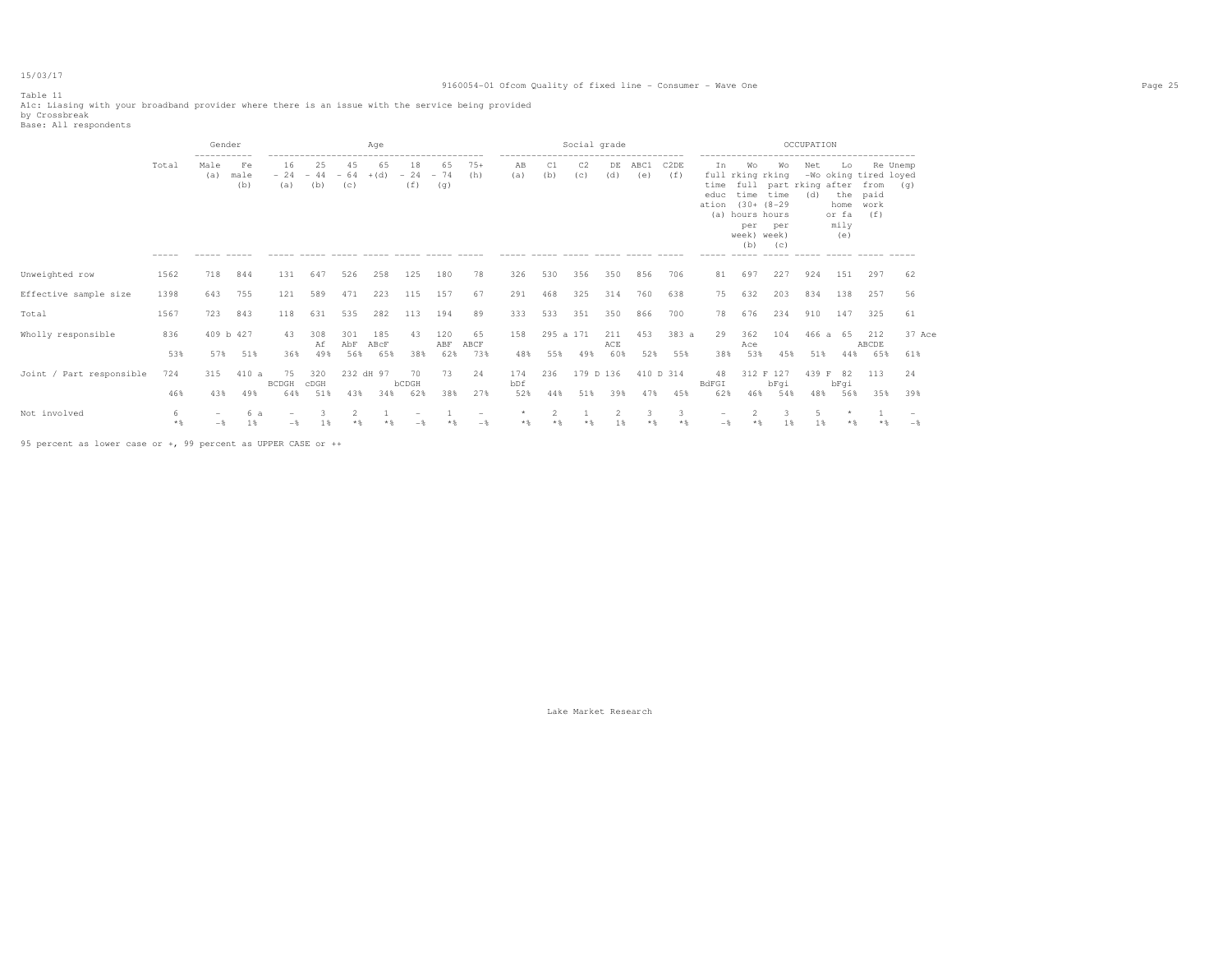#### 9160054-01 Ofcom Quality of fixed line - Consumer - Wave One Page 26

Table 11 (continuation)

Alc: Liasing with your broadband provider where there is an issue with the service being provided<br>by Crossbreak<br>Base: All respondents

|                          |                |              |                  |                             |                          |                        |                              | Region                                                |                    | -------------------------------              |                   |                               |                   |                          | Nation            |           |                                    |                      | Urbanity              |                       |                                                                               | Urbanity detail           |                 |
|--------------------------|----------------|--------------|------------------|-----------------------------|--------------------------|------------------------|------------------------------|-------------------------------------------------------|--------------------|----------------------------------------------|-------------------|-------------------------------|-------------------|--------------------------|-------------------|-----------|------------------------------------|----------------------|-----------------------|-----------------------|-------------------------------------------------------------------------------|---------------------------|-----------------|
|                          | Total<br>----- | tland<br>(a) | Sco Wales<br>(b) | thern<br>Ir<br>eland<br>(c) | East<br>(d)              | Nor North North<br>(e) | York<br>West shire<br>______ | East<br>Mid<br>(f) lands lands<br>(q)<br>------ ----- | West<br>Mid<br>(h) | East<br>(i)<br>$\cdots \cdots \cdots \cdots$ | ndon<br>(i)       | Lo South South<br>East<br>(k) | West<br>(1)       | En<br>gland tland<br>(a) | Sco Wales<br>(b)  | (C)       | Nor<br>thern<br>Ir<br>eland<br>(d) | Urban Rural<br>(a)   | (b) rural             | All<br>(d)            | Large<br>city/<br>sm<br>aller<br>city/<br>large<br>town<br>(a)<br>$- - - - -$ | dium towns<br>town<br>(b) | Me Small<br>(C) |
| Unweighted row           | 1562           | 178          | 91               | 91                          | 86                       | 128                    | 102                          | 123                                                   | 137                | 132                                          | 190               | 203                           | 101               | 1202                     | 178               | 91        | 91                                 | 1414                 | 104                   | 148                   | 540                                                                           | 608                       | 266             |
| Effective sample size    | 1398           | 147          | 90               | 88                          | 77                       | 122                    | 102                          | 113                                                   | 124                | 119                                          | 190               | 193                           | 91                | 1122                     | 147               | 90        | 88                                 | 1376                 | 84                    | 114                   | 529                                                                           | 590                       | 257             |
| Total                    | 1567           | 133          | 66               | 42                          | 103                      | 137                    | 105                          | 138                                                   | 157                | 154                                          | 195               | 219                           | 118               | 1326                     | 133               | 66        | 42                                 | 1339                 | 171                   | 227                   | 521                                                                           | 574                       | 244             |
| Wholly responsible       | 836<br>53%     | 74 с<br>56%  | 31<br>47%        | 18<br>43%                   | 64<br><b>bCH1</b><br>62% | 72<br>52%              | 55<br>53%                    | 78 c<br>57%                                           | 70<br>45%          | 89<br>chl<br>58%                             | 111<br>chl<br>57% | 56%                           | 122 ch 52<br>44%  | 54%                      | 714 d 74 d<br>56% | 31<br>47% | 18<br>43%                          | 697<br>52%           | 101<br>59%            | 139a<br>61%           | 283<br>54%                                                                    | 285<br>50%                | 129<br>53%      |
| Joint / Part responsible | 724<br>46%     | 59<br>44%    | 33<br>51%        | 23<br>dijk<br>56%           | 39<br>38%                | 66<br>48%              | 49<br>47%                    | 60<br>43%                                             | 87<br>aDijk<br>55% | 65<br>42%                                    | 83<br>43%         | 95<br>43%                     | 66<br>dijk<br>56% | 609<br>46%               | 59<br>44%         | 33<br>51% | 23<br>56%                          | 639 cd 68<br>48%     | 40%                   | 86<br>38%             | 237<br>45%                                                                    | 288<br>50%                | 114<br>47%      |
| Not involved             | 6<br>**        | * *          | eghi eghi<br>3%  | 2%                          | $-$                      |                        |                              |                                                       | $-$                | $-$                                          | 1 %               | $\overline{2}$<br>1 %         | $\sim$<br>$-$     | 3<br>$*$                 | **                | 2 A<br>3% | 1 A<br>2%                          | $\overline{4}$<br>** | $\overline{2}$<br>1 % | $\overline{2}$<br>1 % | * %                                                                           | $\mathfrak{D}$            | $*$             |
|                          |                |              |                  |                             |                          |                        |                              |                                                       |                    |                                              |                   |                               |                   |                          |                   |           |                                    |                      |                       |                       |                                                                               |                           |                 |

95 percent as lower case or +, 99 percent as UPPER CASE or ++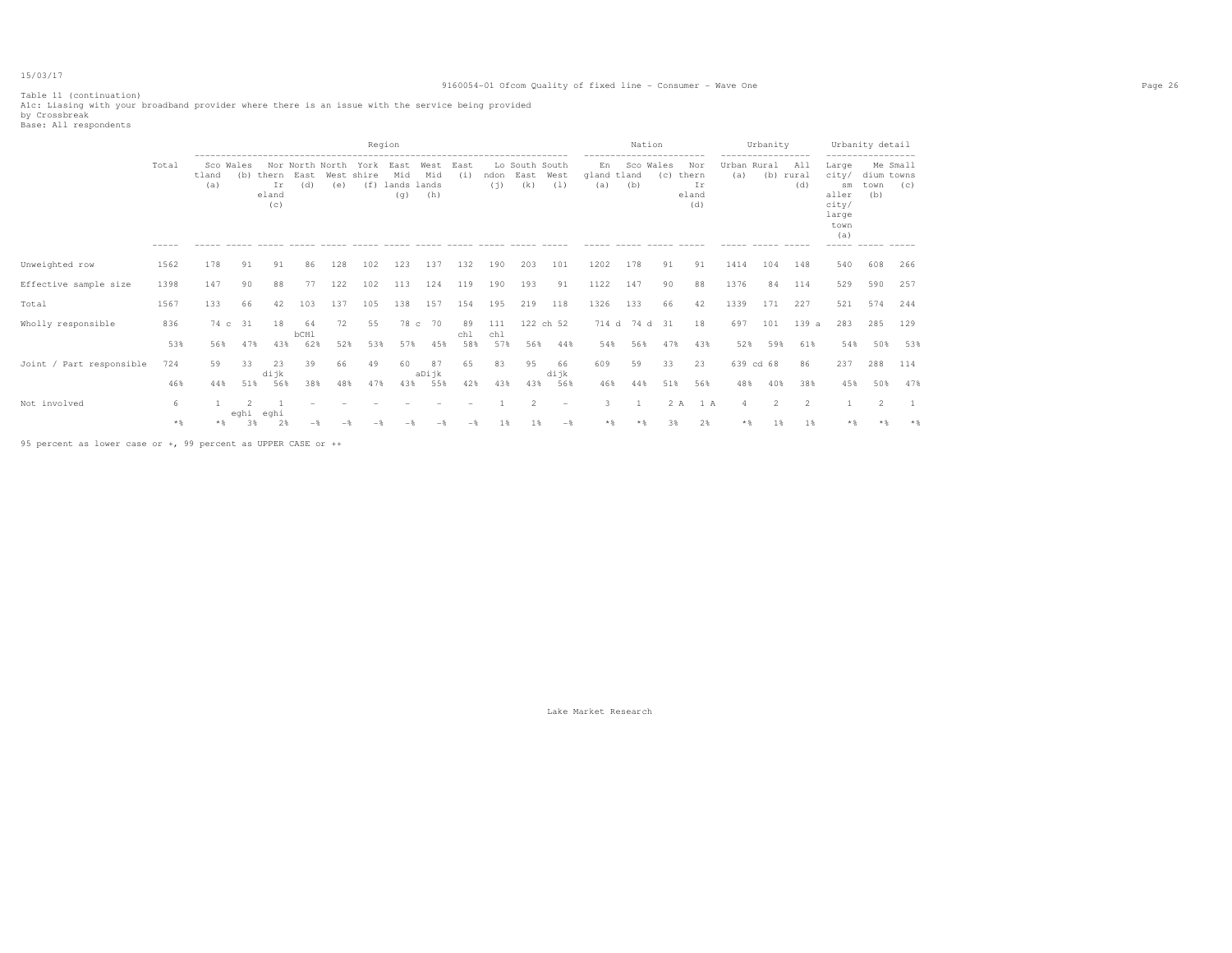#### 9160054-01 Ofcom Quality of fixed line - Consumer - Wave One Page 27

Table 12 Ald: Liasing with your broadband provider to set up a service or installation<br>by Crossbreak<br>Base: All respondents

|                          |                | Gender           |                   |                    |                    |                    | Age                |                    |                    |                   |                               |                  | Social grade          |                   |             |                                                           |                                                   |                                                                                                                |                                                              | OCCUPATION                  |                                                                                                   |                             |                 |  |
|--------------------------|----------------|------------------|-------------------|--------------------|--------------------|--------------------|--------------------|--------------------|--------------------|-------------------|-------------------------------|------------------|-----------------------|-------------------|-------------|-----------------------------------------------------------|---------------------------------------------------|----------------------------------------------------------------------------------------------------------------|--------------------------------------------------------------|-----------------------------|---------------------------------------------------------------------------------------------------|-----------------------------|-----------------|--|
|                          | Total<br>----- | Male<br>(a)      | Fe<br>male<br>(b) | 16<br>$-24$<br>(a) | 25<br>$-44$<br>(b) | 45<br>$-64$<br>(C) | 65<br>$+(d)$       | 18<br>$-24$<br>(f) | 65<br>$-74$<br>(q) | $75+$<br>(h)      | ----------------<br>AB<br>(a) | C1<br>(b)        | C <sub>2</sub><br>(c) | DE<br>(d)         | ABC1<br>(e) | C <sub>2</sub> DE<br>(f)<br>$\cdots \cdots \cdots \cdots$ | In<br>time<br>educ<br>ation (30+ (8-29)<br>------ | Wo<br>full rking rking<br>time time<br>(a) hours hours<br>per<br>week)<br>(b)<br>$\cdots \cdots \cdots \cdots$ | Wо<br>full part rking after<br>per<br>week)<br>(C)<br>______ | Net<br>(d)<br>$\frac{1}{2}$ | Lo<br>-Wo oking tired loyed<br>the<br>home<br>or fa<br>mily<br>(e)<br>$\qquad \qquad - - - - - -$ | from<br>paid<br>work<br>(f) | Re Unemp<br>(q) |  |
| Unweighted row           | 1562           | 718              | 844               | 131                | 647                | 526                | 258                | 125                | 180                | 78                | 326                           | 530              | 356                   | 350               | 856         | 706                                                       | 81                                                | 697                                                                                                            | 227                                                          | 924                         | 151                                                                                               | 297                         | 62              |  |
| Effective sample size    | 1398           | 643              | 755               | 121                | 589                | 471                | 223                | 115                | 157                | 67                | 291                           | 468              | 325                   | 314               | 760         | 638                                                       | 75                                                | 632                                                                                                            | 203                                                          | 834                         | 138                                                                                               | 257                         | 56              |  |
| Total                    | 1567           | 723              | 843               | 118                | 631                | 535                | 282                | 113                | 194                | 89                | 333                           | 533              | 351                   | 350               | 866         | 700                                                       | 78                                                | 676                                                                                                            | 234                                                          | 910                         | 147                                                                                               | 325                         | 61              |  |
| Wholly responsible       | 839<br>54%     | 408 b 430<br>56% | 51%               | 43<br>37%          | 309<br>Αf<br>49%   | 302<br>AbF<br>56%  | 185<br>ABcF<br>65% | 43<br>38%          | 120<br>ABF<br>62%  | 65<br>ABCF<br>73% | 157<br>47%                    | 297 a 173<br>56% | 49%                   | 212<br>ACE<br>61% | 454<br>52%  | 385 a<br>55%                                              | 30<br>39%                                         | 361<br>ace<br>53%                                                                                              | 107<br>46%                                                   | 468a<br>51%                 | 65<br>44%                                                                                         | 212<br>ABCDE<br>65%         | 37 ace<br>60%   |  |
| Joint / Part responsible | 721<br>46%     | 313<br>43%       | 408a<br>48%       | 74<br>BCDGH<br>63% | 319<br>CDGH<br>51% | 231 dH 97<br>43%   | 34%                | 69<br>bCDGH<br>61% | 73<br>38%          | 24<br>27%         | 175<br>bDf<br>53%             | 233<br>44%       | 178<br>bD<br>51%      | 135<br>39%        | 47%         | 408 D 313<br>45%                                          | 47<br>bdFqi<br>60%                                | 46%                                                                                                            | 311 F 126<br>bFi<br>54%                                      | 437 F<br>48%                | 81<br>bFqi<br>55%                                                                                 | 113<br>35%                  | 24<br>40%       |  |
| Not involved             | 7<br>$*$       | 2<br>$*$         | 5<br>1%           | 1%                 |                    | 2                  |                    | 1%                 |                    | $-$               | $\star$                       | 1%               |                       | 3<br>1%           | $\Delta$    | 3<br>$*$ &                                                | 1 %                                               | 3.                                                                                                             | 2<br>1 %                                                     | 5<br>1%                     | $\star$                                                                                           |                             | $-$             |  |

95 percent as lower case or +, 99 percent as UPPER CASE or ++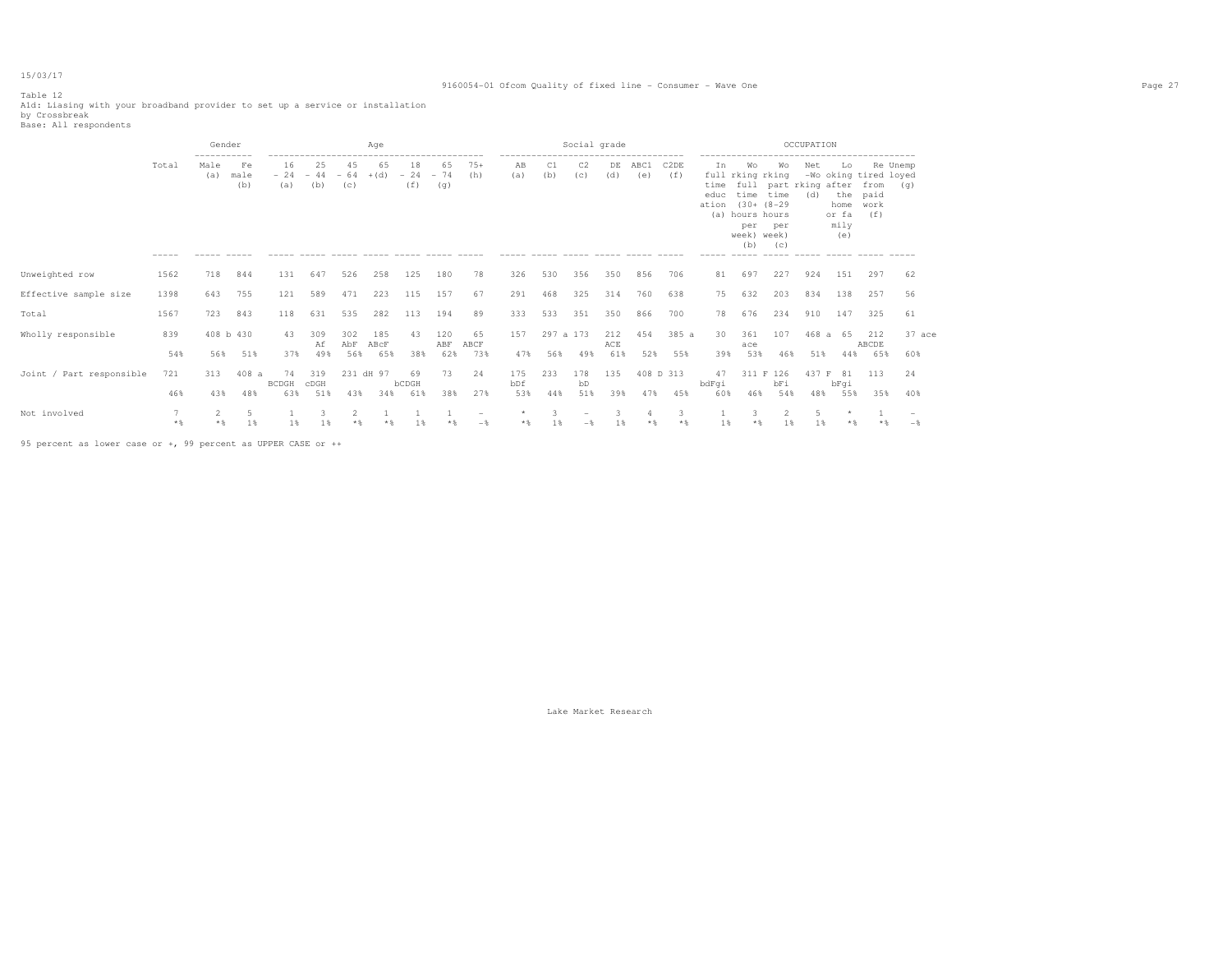#### 9160054-01 Ofcom Quality of fixed line - Consumer - Wave One Page 28

Table 12 (continuation) A1d: Liasing with your broadband provider to set up a service or installation by Crossbreak Base: All respondents

|                          |                        |              |                              |                             |                                |             |               | Region                                |                    |             |             |                               |                                 |                                      | ------------------------             | Nation           |                                                |                                  | Urbanity<br>----------------- |                         |                                                                                 | Urbanity detail<br>-----------------  |                 |
|--------------------------|------------------------|--------------|------------------------------|-----------------------------|--------------------------------|-------------|---------------|---------------------------------------|--------------------|-------------|-------------|-------------------------------|---------------------------------|--------------------------------------|--------------------------------------|------------------|------------------------------------------------|----------------------------------|-------------------------------|-------------------------|---------------------------------------------------------------------------------|---------------------------------------|-----------------|
|                          | Total<br>$- - - - - -$ | tland<br>(a) | Sco Wales<br>(b)<br>$------$ | thern<br>Ir<br>eland<br>(c) | Nor North North<br>East<br>(d) | West<br>(e) | York<br>shire | East<br>Mid<br>(f) lands lands<br>(q) | West<br>Mid<br>(h) | East<br>(i) | ndon<br>(i) | Lo South South<br>East<br>(k) | West<br>(1)                     | En<br>qland tland<br>(a)<br>$------$ | (b)<br>$\cdots \cdots \cdots \cdots$ | Sco Wales<br>(C) | Nor<br>thern<br>Ir<br>eland<br>(d)<br>$------$ | Urban Rural<br>(a)<br>$-- - - -$ | ------ -----                  | All<br>(b) rural<br>(d) | Large<br>city/<br>sm<br>aller<br>city/<br>large<br>town<br>(a)<br>$- - - - - -$ | dium towns<br>town<br>(b)<br>$------$ | Me Small<br>(C) |
| Unweighted row           | 1562                   | 178          | 91                           | 91                          | 86                             | 128         | 102           | 123                                   | 137                | 132         | 190         | 203                           | 101                             | 1202                                 | 178                                  | 91               | 91                                             | 1414                             | 104                           | 148                     | 540                                                                             | 608                                   | 266             |
| Effective sample size    | 1398                   | 147          | 90                           | 88                          | 77                             | 122         | 102           | 113                                   | 124                | 119         | 190         | 193                           | 91                              | 1122                                 | 147                                  | 90               | 88                                             | 1376                             | 84                            | 114                     | 529                                                                             | 590                                   | 257             |
| Total                    | 1567                   | 133          | 66                           | 42                          | 103                            | 137         | 105           | 138                                   | 157                | 154         | 195         | 219                           | 118                             | 1326                                 | 133                                  | 66               | 42                                             | 1339                             | 171                           | 227                     | 521                                                                             | 574                                   | 244             |
| Wholly responsible       | 839                    |              | 73 1 31                      | 18                          | 64                             | 74          | 56            |                                       | 78 cl 73           | 87          | 111         |                               | 123 cl 50                       |                                      | 717 d 73                             | 31               | 18                                             | 697                              | 103                           | 141 a                   | 283                                                                             | 286                                   | 128             |
|                          | 54%                    | 55%          | 47%                          | 43%                         | bChL<br>62%                    | 54%         | 54%           | 57%                                   | 47%                | c1<br>56%   | c1<br>57%   | 56%                           | 43%                             | 54%                                  | 55%                                  | 47%              | 43%                                            | 52%                              | 60%                           | 62%                     | 54%                                                                             | 50%                                   | 53%             |
| Joint / Part responsible | 721                    | 59           | 33                           |                             | 23 dk 39                       | 64          | 48            | 60                                    | 84 d               | - 66        | 84          | 94                            | 68<br>aDgij                     | 606                                  | 59                                   | 33               | 23                                             |                                  | 638 cd 65                     | 84                      | 238                                                                             | 285                                   | 114             |
|                          | 46%                    | 44%          | 51%                          | 56%                         | 38%                            | 46%         | 46%           | 43%                                   | 53%                | 43%         | 43%         | 43%                           | k<br>57%                        | 46%                                  | 44%                                  | 51%              | 56%                                            | 48%                              | 38%                           | 37%                     | 46%                                                                             | 50%                                   | 47%             |
| Not involved             |                        |              |                              | eghj                        |                                |             |               |                                       |                    |             |             | $\overline{c}$                | $\hspace{0.1mm}-\hspace{0.1mm}$ | 3.                                   |                                      |                  | 2A<br>1 A                                      |                                  | $\mathcal{L}$                 | $\overline{2}$          |                                                                                 | $\mathcal{R}$                         | 2a              |
|                          | $*$                    | $1\%$        | eghj<br>3%                   | 2%                          | $-$                            |             |               |                                       |                    | 1%          | $-$         | 1%                            | $-$                             | $*$ $\%$                             | 1%                                   | 3%               | 2%                                             | * %                              | 1%                            | 1%                      | $-$                                                                             |                                       | 1%              |

95 percent as lower case or +, 99 percent as UPPER CASE or ++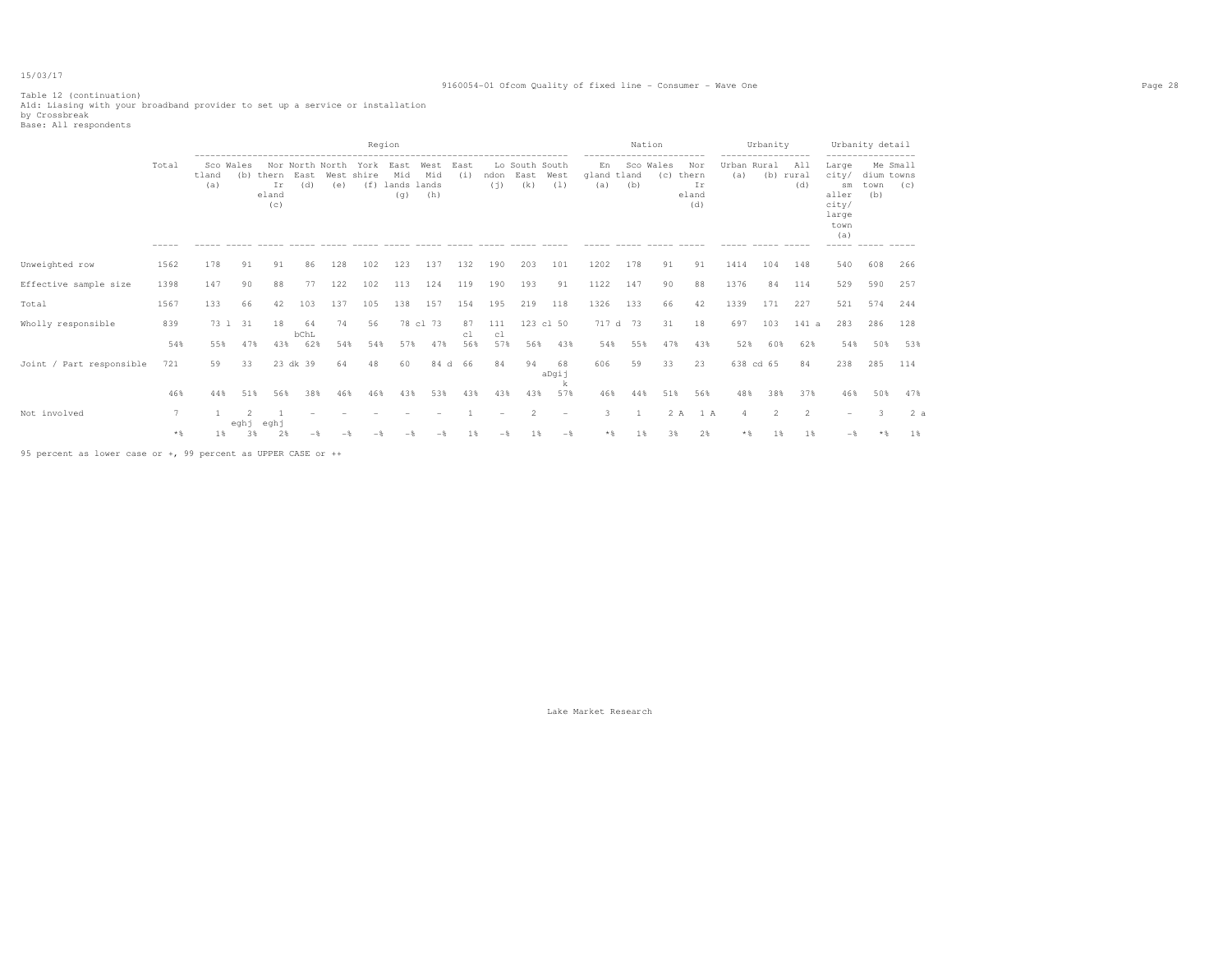#### 9160054-01 Ofcom Quality of fixed line - Consumer - Wave One Page 29

# Table 13 A1a: Selecting your mobile phone provider by Crossbreak Base: All respondents

|                          |       | Gender      |                   |                    |                    |                    | Age             |                                                       |                    |                                               |           |           | Social grade                                      |                          |                 |                          |                              |                                                                        |                                                                            |            | OCCUPATION                                |                                                                                              |          |                                                              |
|--------------------------|-------|-------------|-------------------|--------------------|--------------------|--------------------|-----------------|-------------------------------------------------------|--------------------|-----------------------------------------------|-----------|-----------|---------------------------------------------------|--------------------------|-----------------|--------------------------|------------------------------|------------------------------------------------------------------------|----------------------------------------------------------------------------|------------|-------------------------------------------|----------------------------------------------------------------------------------------------|----------|--------------------------------------------------------------|
|                          | Total | Male<br>(a) | Fe<br>male<br>(b) | 16<br>$-24$<br>(a) | 25<br>$-44$<br>(b) | 45<br>$-64$<br>(C) | 65<br>$+(d)$    | 18<br>$-24$<br>(f)<br>------ ----- ------ ----- ----- | 65<br>$-74$<br>(q) | $75+$<br>(h)<br>$\cdots \cdots \cdots \cdots$ | AB<br>(a) | C1<br>(b) | C <sub>2</sub><br>(C)<br>------ ----- ----- ----- | DE<br>(d)                | ABC1<br>(e)     | C <sub>2</sub> DE<br>(f) | Ιn.<br>time<br>educ<br>ation | Wo<br>full rking rking<br>(a) hours hours<br>per<br>week) week)<br>(b) | Wo<br>full part rking after<br>time time<br>$(30 + (8 - 29)$<br>per<br>(C) | Net<br>(d) | Lo<br>the<br>home<br>or fa<br>mily<br>(e) | -Wo oking tired loyed<br>from<br>paid<br>work<br>(f)<br>------ ----- ----- ----- ----- ----- | Re Unemp | Pe<br>rman<br>(g) ently<br>sick<br>or<br>dis<br>abled<br>(i) |
| Unweighted row           | 1880  | 878         | 1002              | 199                | 745                | 600                | 336             | 190                                                   | 217                | 119                                           | 367       | 603       | 416                                               | 494                      | 970             | 910                      | 114                          | 784                                                                    | 260                                                                        | 1044       | 172                                       | 374                                                                                          | 113      | 59                                                           |
| Effective sample size    | 1690  | 794         | 896               | 184                | 681                | 543                | 290             | 176                                                   | 190                | 101                                           | 325       | 538       | 379                                               | 451                      | 862             | 830                      | 107                          | 711                                                                    | 232                                                                        | 942        | 158                                       | 324                                                                                          | 107      | 58                                                           |
| Total                    | 1875  | 870         | 1005              | 181                | 728                | 604                | 363             | 173                                                   | 229                | 134                                           | 383       | 603       | 407                                               | 482                      | 986             | 889                      | 108                          | 758                                                                    |                                                                            | 271 1029   | 167                                       | 403                                                                                          | 108      | 57                                                           |
| Wholly responsible       | 1491  |             | 712 b 780         | 162<br>BCDgh       | 557                | 482                | 290             | 156<br><b>BCDGH</b>                                   | 184 107            |                                               | 300       | 490 c 306 |                                                   |                          | 395 c 790 c 701 |                          |                              |                                                                        | 91 E 612 E 210 E 822 E 105                                                 |            |                                           | 325 E 98                                                                                     | bCDEf    | 48 E                                                         |
|                          | 80%   | 82%         | 78%               | 89%                | 77%                | 80%                | 80%             | 90%                                                   | 80%                | 80%                                           | 78%       | 81%       | 75%                                               | 82%                      | 80%             | 79%                      | 84%                          | 81%                                                                    | 78%                                                                        | 80%        | 63%                                       | 81%                                                                                          | 91%      | 84%                                                          |
| Joint / Part responsible | 377   | 155         | 222a              | 19                 | 168<br>AF          |                    | 120 AF 70 AF 17 |                                                       |                    | 43 aF 27 aF                                   | 82        | 110       | 99<br>bde                                         | 87                       | 191             | 186                      | 17                           |                                                                        | 146 g 59 G 204 G 60                                                        |            | ABCDF<br>GI                               |                                                                                              | 76 q 10  | 9                                                            |
|                          | 20%   | 18%         | 22%               | 11%                | 23%                | 20%                | 19%             | 10%                                                   | 19%                | 20%                                           | 21%       | 18%       | 24%                                               | 18%                      | 19%             | 21%                      | 15%                          | 19%                                                                    | 22%                                                                        | 20%        | 36%                                       | 19%                                                                                          | 98       | 16%                                                          |
| Not involved             | $*$ & |             |                   |                    |                    | 2                  | $\overline{2}$  |                                                       | $\mathfrak{D}$     | $\qquad \qquad -$<br>$-$                      | $*$ &     |           | $\mathfrak{D}$                                    | $\overline{\phantom{a}}$ | 1 %             | 2<br>$*$ &               | 1 %                          |                                                                        | 1 %                                                                        |            | 1%                                        |                                                                                              |          | $-$                                                          |

95 percent as lower case or +, 99 percent as UPPER CASE or ++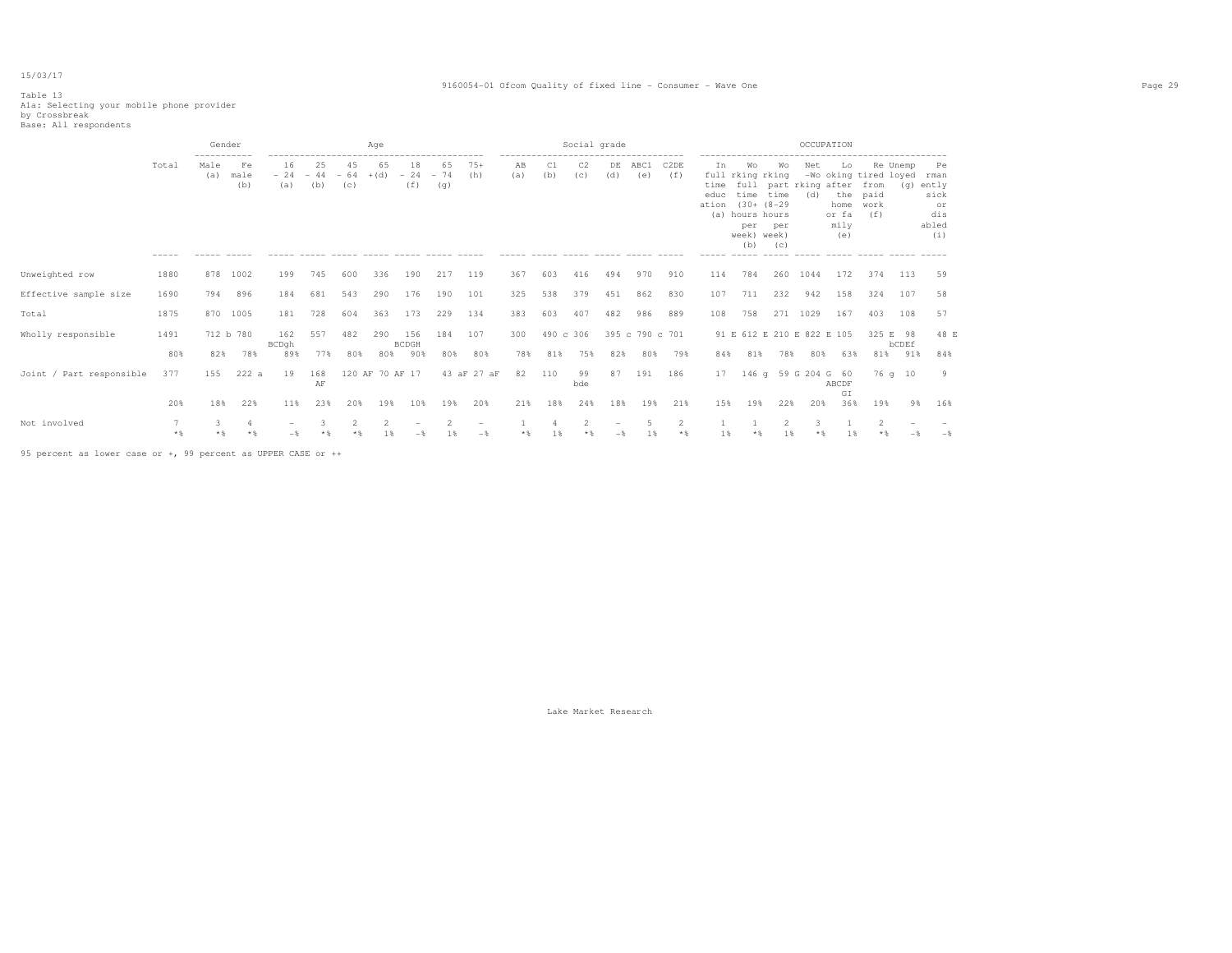#### 9160054-01 Ofcom Quality of fixed line - Consumer - Wave One Page 30

# Table 13 (continuation) A1a: Selecting your mobile phone provider by Crossbreak Base: All respondents

|                          |                      |                        |                  |                             |                                |          | Region                    |                             |                             |             |                          |                               |             |                                                       | Nation                                                |                  |                                    |                                   |     | Urbanity                                                                           |            |                                                                                     | Urbanity detail                                             |          |
|--------------------------|----------------------|------------------------|------------------|-----------------------------|--------------------------------|----------|---------------------------|-----------------------------|-----------------------------|-------------|--------------------------|-------------------------------|-------------|-------------------------------------------------------|-------------------------------------------------------|------------------|------------------------------------|-----------------------------------|-----|------------------------------------------------------------------------------------|------------|-------------------------------------------------------------------------------------|-------------------------------------------------------------|----------|
|                          | Total<br>$- - - - -$ | tland<br>(a)<br>------ | Sco Wales<br>(b) | thern<br>Ir<br>eland<br>(c) | Nor North North<br>East<br>(d) | (e)      | York<br>West shire<br>(f) | East<br>Mid<br>lands<br>(q) | West<br>Mid<br>lands<br>(h) | East<br>(i) | ndon<br>(i)              | Lo South South<br>East<br>(k) | West<br>(1) | En<br>gland tland<br>(a)<br>$\qquad \qquad - - - - -$ | ------------------------<br>(b)<br>------ ----- ----- | Sco Wales<br>(C) | Nor<br>thern<br>Ir<br>eland<br>(d) | Urban Rural<br>(a)<br>$- - - - -$ | (b) | ------------------------<br>Re<br>mote rural<br>rural<br>(c)<br>------ ----- ----- | All<br>(d) | Large<br>city/<br>sm<br>aller<br>city/<br>large<br>town<br>(a)<br>------ ----- ---- | ------------------<br>Me Small<br>dium towns<br>town<br>(b) | (C)      |
| Unweighted row           | 1880                 | 206                    | 132              | 103                         | 9.5                            | 179      | 145                       | 130                         | 146                         | 154         | 225                      | 241                           | 124         | 1439                                                  | 206                                                   | 132              | 103                                | 1710                              | 115 | 55                                                                                 | 170        | 656                                                                                 | 735                                                         | 319      |
| Effective sample size    | 1690                 | 171                    | 131              | 99                          | 85                             | 173      | 144                       | 121                         | 132                         | 140         | 225                      | 230                           | 110         | 1348                                                  | 171                                                   | 131              | 99                                 | 1664                              | 91  | 39                                                                                 | 130        | 642                                                                                 | 715                                                         | 307      |
| Total                    | 1875                 | 153                    | 95               | 47                          | 112                            | 190      | 150                       | 144                         | 169                         | 176         | 231                      | 259                           | 149         | 1580                                                  | 153                                                   | 95               | 47                                 | 1618                              | 184 | 73                                                                                 | 257        | 633                                                                                 | 697                                                         | 288      |
| Wholly responsible       | 1491                 | 128<br>bcgh            | 70               | 34                          | 84                             |          | 156 c 119                 | 105                         | 126                         | 149         | 203<br>bCqh BCDfG<br>HK1 | 202                           | 116         | 1260                                                  |                                                       | 128 cd 70        | 34                                 | 1291                              | 145 | 55                                                                                 | 200        | 537<br>Bc                                                                           | 525                                                         | 230      |
|                          | 80%                  | 84%                    | 74%              | 72%                         | 75%                            | 82%      | 79%                       | 73%                         | 75%                         | 84%         | 88%                      | 78%                           | 78%         | 80%                                                   | 84%                                                   | 74%              | 72%                                | 80%                               | 79% | 75%                                                                                | 78%        | 85%                                                                                 | 75%                                                         | 80%      |
| Joint / Part responsible | 377                  | 25                     | 2.4<br>aiJ       | -13<br>aeIJ                 |                                | 28 iJ 34 | $29 - 1$                  | 39<br>aiJ                   |                             | 42 iJ 26    | 27                       | 57 J                          | 33 J        | 314                                                   | 25                                                    | 24 b             | 13 ab                              | 321                               | 38  | 18                                                                                 | 56         | 95                                                                                  | 170 A 55                                                    |          |
|                          | 20%                  | 16%                    | 25%              | 28%                         | 25%                            | 18%      | 19%                       | 27%                         | 25%                         | 15%         | 12%                      | 22%                           | 22%         | 20%                                                   | 16%                                                   | 25%              | 28%                                | 20%                               | 21% | 25%                                                                                | 22%        | 15%                                                                                 | 24%                                                         | 19%      |
| Not involved             | $*$                  |                        |                  |                             |                                |          |                           |                             |                             |             |                          |                               |             | 6                                                     |                                                       |                  |                                    | 6                                 |     |                                                                                    |            |                                                                                     |                                                             | 3a<br>1% |

95 percent as lower case or +, 99 percent as UPPER CASE or ++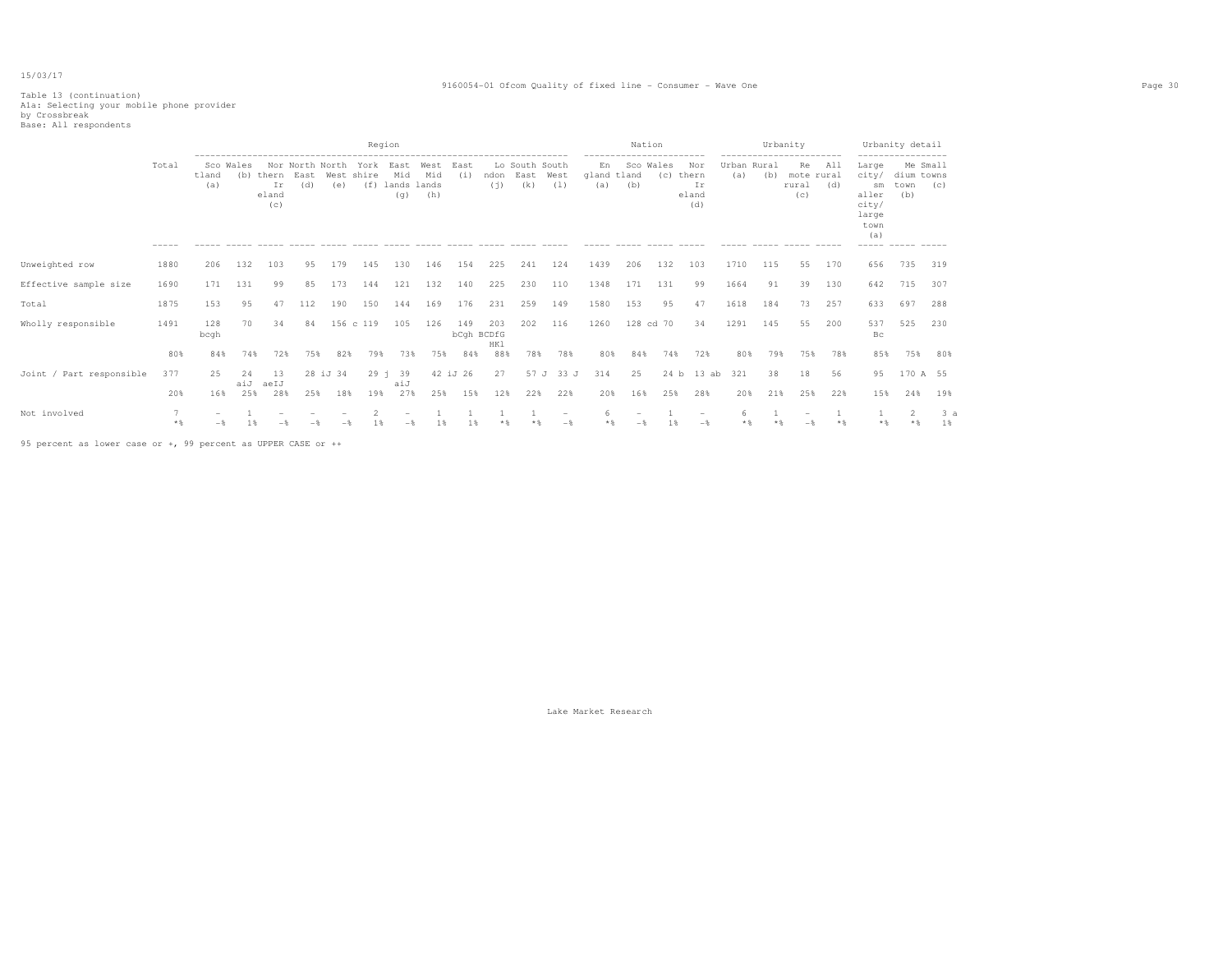#### 9160054-01 Ofcom Quality of fixed line - Consumer - Wave One Page 31

# Table 14 A1b: Paying your mobile phone bill by Crossbreak Base: All respondents

|                          |             | Gender      |                   |                    |                    |                    | Age                   |                    |                                          |                                        |                             |           | Social grade |            |                              |                         |                              |                                                                                     |                                                               | OCCUPATION |                                           |                                                      |                |                                                                |  |
|--------------------------|-------------|-------------|-------------------|--------------------|--------------------|--------------------|-----------------------|--------------------|------------------------------------------|----------------------------------------|-----------------------------|-----------|--------------|------------|------------------------------|-------------------------|------------------------------|-------------------------------------------------------------------------------------|---------------------------------------------------------------|------------|-------------------------------------------|------------------------------------------------------|----------------|----------------------------------------------------------------|--|
|                          | Total       | Male<br>(a) | Fe<br>male<br>(b) | 16<br>$-24$<br>(a) | 25<br>$-44$<br>(b) | 45<br>$-64$<br>(C) | 65<br>$+(d)$          | 18<br>$-24$<br>(f) | ------------------<br>65<br>$-74$<br>(g) | $75+$<br>(h)                           | --------------<br>AB<br>(a) | C1<br>(b) | C2<br>(c)    | DE<br>(d)  | -------------<br>ABC1<br>(e) | C2DE<br>(f)             | Ιn.<br>time<br>educ<br>ation | Wo<br>full rking rking<br>time time<br>(a) hours hours<br>per<br>week) week)<br>(b) | Wо<br>full part rking after<br>$(30 + 18 - 29)$<br>per<br>(C) | Net<br>(d) | Lo<br>the<br>home<br>or fa<br>mily<br>(e) | -Wo oking tired loyed<br>from<br>paid<br>work<br>(f) | Re Unemp       | Pe<br>rman<br>$(q)$ ently<br>sick<br>or<br>dis<br>abled<br>(i) |  |
| Unweighted row           | 1880        | 878         | 1002              | 199                | 745                | 600                | 336                   | 190                | 217                                      | 119                                    | 367                         | 603       | 416          | 494        | 970                          | 910                     | 114                          | 784                                                                                 | 260                                                           | 1044       | 172                                       | 374                                                  | 113            | 59                                                             |  |
| Effective sample size    | 1690        | 794         | 896               | 184                | 681                | 543                | 290                   | 176                | 190                                      | 101                                    | 325                         | 538       | 379          | 451        | 862                          | 830                     | 107                          | 711                                                                                 | 232                                                           | 942        | 158                                       | 324                                                  | 107            | 58                                                             |  |
| Total                    | 1875        | 870         | 1005              | 181                | 728                | 604                | 363                   | 173                | 229                                      | 134                                    | 383                         | 603       | 407          | 482        | 986                          | 889                     | 108                          | 758                                                                                 | 271                                                           | 1029       | 167                                       | 403                                                  | 108            | 57                                                             |  |
| Wholly responsible       | 1482        | 711 B 771   |                   | 158<br>Bcdgh       | 557                | 479                | 288                   | 152<br>BCdgh       | 182                                      | 106                                    | 296                         | 483       | 314          | 389        | 779                          | 703                     |                              |                                                                                     | 90 E 609 E 206 E 816 E 104                                    |            |                                           | 324 E 98                                             | <b>BCDEf</b>   | 48 E                                                           |  |
|                          | 79%         | 82%         | 77%               | 87%                | 76%                | 79%                | 79%                   | 88%                | 80%                                      | 79%                                    | 77%                         | 80%       | 77%          | 81%        | 79%                          | 79%                     | 83%                          | 80%                                                                                 | 76%                                                           | 79%        | 63%                                       | 80%                                                  | 91%            | 84%                                                            |  |
| Joint / Part responsible | 378         | 153         | 226 A             | 22                 | 162<br>AF          |                    | 122 aF 72 af 20       |                    | 44 f                                     | 28 af                                  | 84                          | 113       | 91           | 91         | 197                          | 182                     | 17                           |                                                                                     | 144 G 60 G 204 G 60                                           |            | ABCDF<br>GI                               | 78 G                                                 | $\overline{9}$ | 9                                                              |  |
|                          | 20%         | 18%         | 22%               | 12%                | 22%                | 20%                | 20%                   | 12%                | 19%                                      | 21%                                    | 22%                         | 19%       | 22%          | 19%        | 20%                          | 20%                     | 15%                          | 19%                                                                                 | 22%                                                           | 20%        | 36%                                       | 19%                                                  | 98             | 16%                                                            |  |
| Not involved             | 15<br>$1$ % | 5<br>1%     | 9<br>1%           | $\star$<br>* &     | Q<br>1 %           | 3<br>1 %           | $\mathfrak{D}$<br>1 % |                    | $\mathfrak{D}$<br>1 %                    | $\hspace{0.1mm}-\hspace{0.1mm}$<br>$-$ | 1%                          | 1 %       | 1%           | 2<br>$*$ & | 11<br>$1\%$                  | $\overline{4}$<br>$*$ & | 1 %                          | $\overline{5}$<br>1 %                                                               | 2%                                                            | Q<br>1 %   | 1 %                                       | $*$ &                                                | 1 %            | $ \delta$                                                      |  |

95 percent as lower case or +, 99 percent as UPPER CASE or ++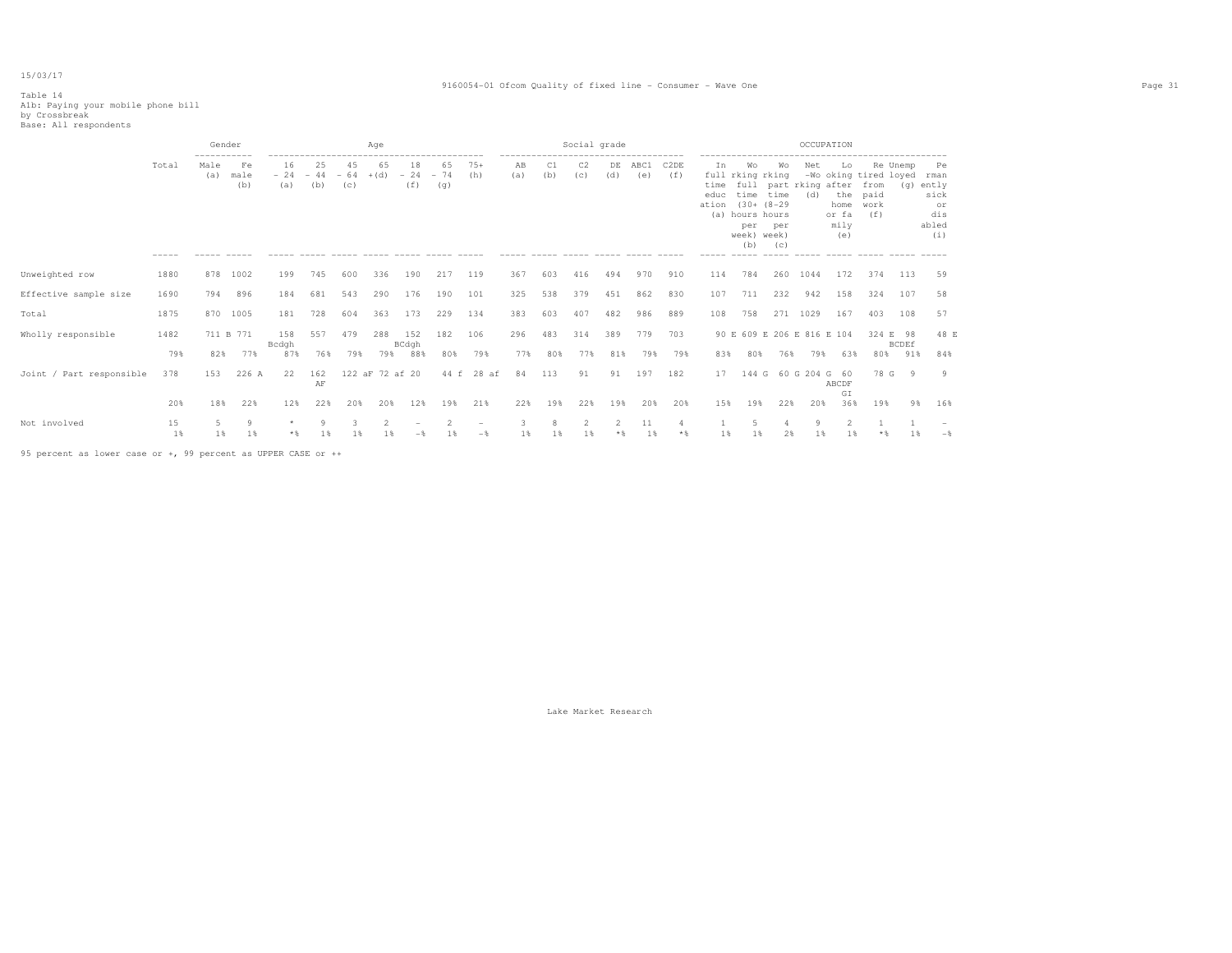#### 9160054-01 Ofcom Quality of fixed line - Consumer - Wave One Page 32

# Table 14 (continuation) A1b: Paying your mobile phone bill by Crossbreak Base: All respondents

|                          |             |                   |                  |                                  |                  |                        | Region             |                                   |                             |                    |             |                               |                   |                          | Nation                                       |     |                                    |                    |           | Urbanity                                                    |                        |                                                                               | Urbanity detail           |                    |
|--------------------------|-------------|-------------------|------------------|----------------------------------|------------------|------------------------|--------------------|-----------------------------------|-----------------------------|--------------------|-------------|-------------------------------|-------------------|--------------------------|----------------------------------------------|-----|------------------------------------|--------------------|-----------|-------------------------------------------------------------|------------------------|-------------------------------------------------------------------------------|---------------------------|--------------------|
|                          | Total       | tland<br>(a)      | Sco Wales<br>(b) | thern East<br>Ir<br>eland<br>(c) | (d)              | Nor North North<br>(e) | York<br>West shire | East<br>Mid<br>$(f)$ lands<br>(q) | West<br>Mid<br>lands<br>(h) | East<br>(i)        | ndon<br>(i) | Lo South South<br>East<br>(k) | West<br>(1)       | En<br>gland tland<br>(a) | ------------------------<br>Sco Wales<br>(b) | (C) | Nor<br>thern<br>Ir<br>eland<br>(d) | Urban Rural<br>(a) | (b)       | -----------------------<br>Re<br>mote rural<br>rural<br>(C) | All<br>(d)<br>$------$ | Large<br>city/<br>sm<br>aller<br>city/<br>large<br>town<br>(a)<br>$- - - - -$ | dium towns<br>town<br>(b) | Me Small<br>(C)    |
| Unweighted row           | 1880        | 206               | 132              | 103                              | 95               | 179                    | 145                | 130                               | 146                         | 154                | 225         | 241                           | 124               | 1439                     | 206                                          | 132 | 103                                | 1710               | 115       | 55                                                          | 170                    | 656                                                                           | 735                       | 319                |
| Effective sample size    | 1690        | 171               | 131              | 99                               | 85               | 173                    | 144                | 121                               | 132                         | 140                | 225         | 230                           | 110               | 1348                     | 171                                          | 131 | 99                                 | 1664               | 91        | 39                                                          | 130                    | 642                                                                           | 715                       | 307                |
| Total                    | 1875        | 153               | 95               | 47                               | 112              | 190                    | 150                | 144                               | 169                         | 176                | 231         | 259                           | 149               | 1580                     | 153                                          | 95  | 47                                 | 1618               | 184       | 73                                                          | 257                    | 633                                                                           | 697                       | 288                |
| Wholly responsible       | 1482        | 128<br>bCdGH<br>k | 70               | 33                               | 83               | 155<br>ch              | 119                | 104                               | 119                         | 149<br>bCdgH BCDeF | 206<br>GHKL | 198                           | 117               |                          | 1250 d 128 cD 70                             |     | 33                                 | 1283               | 143       | 55                                                          | 199                    | 537<br>Bс                                                                     | 518                       | 229                |
|                          | 79%         | 84%               | 74%              | 71%                              | 74%              | 82%                    | 79%                | 72%                               | 70%                         | 84%                | 89%         | 77%                           | 78%               | 79%                      | 84%                                          | 74% | 71%                                | 79%                | 78%       | 75%                                                         | 77%                    | 85%                                                                           | 74%                       | 79%                |
| Joint / Part responsible | 378<br>20%  | $24 - i$<br>16%   | 25<br>aIJ<br>26% | 13<br>AeIJ<br>29%                | 29<br>aiJ<br>26% | 35 J<br>18%            | 28<br>18%          | 40<br>$\cdot$ T<br>28%            | 48<br>AIJ AefIJ<br>28%      | 24<br>14%          | 19<br>8%    | 23%                           | 60 iJ 32 J<br>22% | 316<br>20%               | 24<br>16%                                    | 26% | 25 b 13 aB<br>29%                  | 320<br>20%         | 40<br>22% | 18<br>24%                                                   | 58<br>23%              | 90<br>14%                                                                     | 25%                       | 175 Ac 55 a<br>19% |
| Not involved             | 15<br>$1\%$ |                   |                  |                                  |                  |                        |                    | $-$                               | 1 %                         | 3<br>2%            | 2.8         | 5 ae                          | $\qquad \qquad$   | 14                       |                                              |     | 1%                                 | 14<br>1%           | —※        |                                                             |                        | 1%                                                                            | 1%                        | 1%                 |

95 percent as lower case or +, 99 percent as UPPER CASE or ++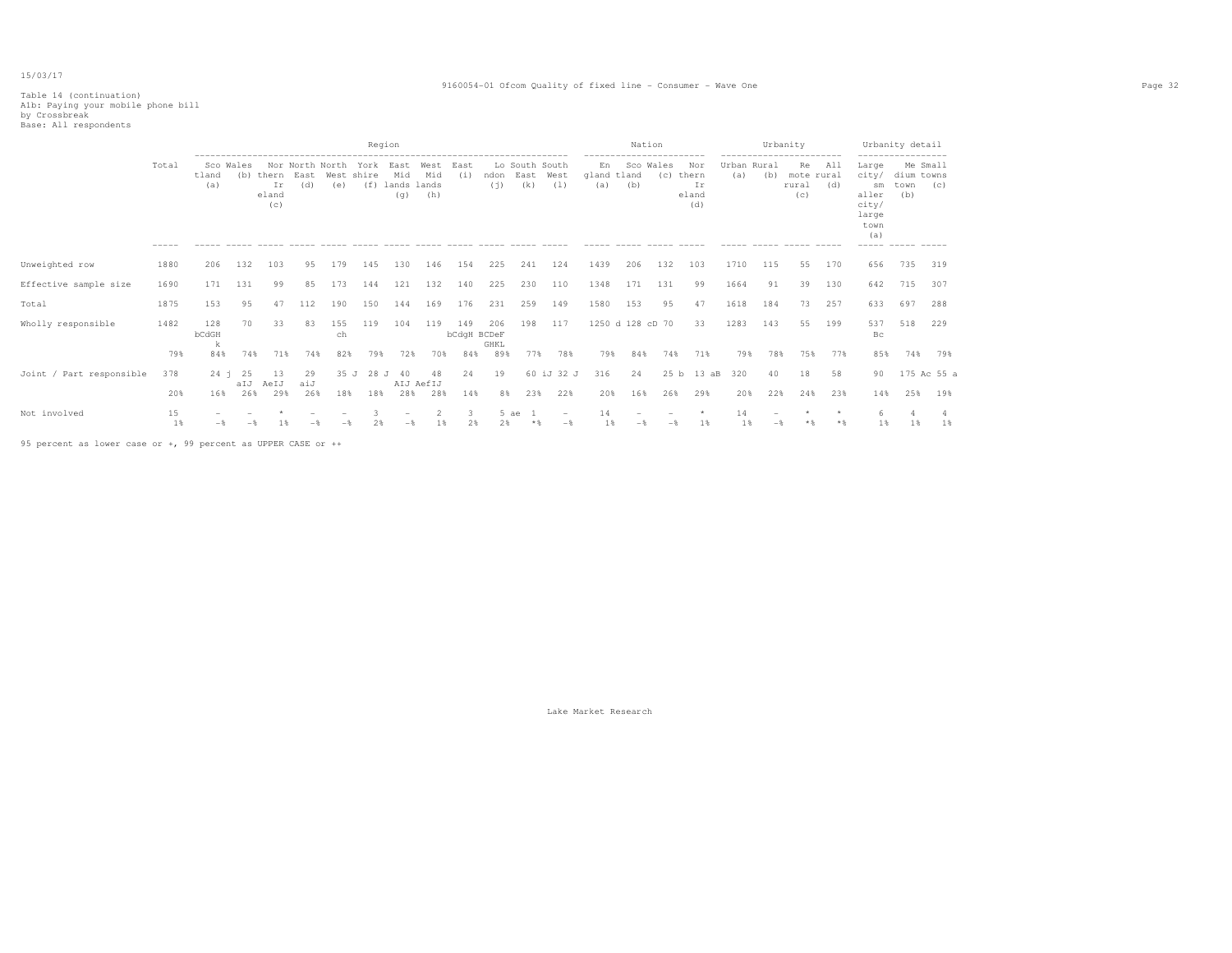#### 9160054-01 Ofcom Quality of fixed line - Consumer - Wave One Page 33

Table 15 Alc: Liasing with your mobile phone provider where there is an issue with the service being provided<br>by Crossbreak<br>Base: All respondents

|                          |             | Gender<br>----------- |                   |                        |                         |                          | Age             |                     |                    |                                        |                                                    |            | Social grade          |           |                  |             |                             |                                                                        |                                                                                   |                                                           | OCCUPATION                                 |                                                           |                                 |                                                      |
|--------------------------|-------------|-----------------------|-------------------|------------------------|-------------------------|--------------------------|-----------------|---------------------|--------------------|----------------------------------------|----------------------------------------------------|------------|-----------------------|-----------|------------------|-------------|-----------------------------|------------------------------------------------------------------------|-----------------------------------------------------------------------------------|-----------------------------------------------------------|--------------------------------------------|-----------------------------------------------------------|---------------------------------|------------------------------------------------------|
|                          | Total       | Male<br>(a)           | Fe<br>male<br>(b) | 16<br>$-24 -44$<br>(a) | 25<br>(b)               | 45<br>$-64$ + (d)<br>(C) | 65              | 18<br>$-24$<br>(f)  | 65<br>$-74$<br>(q) | $75+$<br>(h)                           | -------------------------------------<br>AB<br>(a) | C1<br>(b)  | C <sub>2</sub><br>(C) | DE<br>(d) | ABC1<br>(e)      | C2DE<br>(f) | In<br>time<br>educ<br>ation | Wo<br>full rking rking<br>(a) hours hours<br>per<br>week) week)<br>(b) | Wo<br>time time<br>$(30 + (8 - 29$<br>per<br>(C)<br>$\cdots \cdots \cdots \cdots$ | Net<br>full part rking after<br>(d)<br>------ ----- ----- | Lo.<br>the<br>home<br>or fa<br>mily<br>(e) | -Wo oking tired loyed rman<br>from<br>paid<br>work<br>(f) | Re Unemp                        | Pe<br>(g) ently<br>sick<br>or<br>dis<br>abled<br>(i) |
| Unweighted row           | 1880        | 878                   | 1002              | 199                    | 745                     | 600                      | 336             | 190                 | 217                | 119                                    | 367                                                | 603        | 416                   | 494       | 970              | 910         | 114                         | 784                                                                    | 260                                                                               | 1044                                                      | 172                                        | 374                                                       | 113                             | 59                                                   |
| Effective sample size    | 1690        | 794                   | 896               | 184                    | 681                     | 543                      | 290             | 176                 | 190                | 101                                    | 325                                                | 538        | 379                   | 451       | 862              | 830         | 107                         | 711                                                                    | 232                                                                               | 942                                                       | 158                                        | 324                                                       | 107                             | 58                                                   |
| Total                    | 1875        | 870                   | 1005              | 181                    | 728                     | 604                      | 363             | 173                 | 229                | 134                                    | 383                                                | 603        | 407                   | 482       | 986              | 889         | 108                         | 758                                                                    |                                                                                   | 271 1029                                                  | 167                                        | 403                                                       | 108                             | 57                                                   |
| Wholly responsible       | 1498<br>80% | 82%                   | 713 b 785<br>78%  | 160<br>BCdq<br>89%     | 563<br>77%              | 482<br>80%               | 293<br>81%      | 154<br>BCdgh<br>89% | 186<br>81%         | 108<br>81%                             | 301<br>79%                                         | 490<br>81% | 311<br>76%            | 82%       | 397 c 791<br>80% | 707<br>80%  | 84%                         | 91 E 609 E 213 E 822 E 109<br>80%                                      | 79%                                                                               | 80%                                                       | 65%                                        | 81%                                                       | 328 E 98<br><b>BCDEf</b><br>91% | 48 E<br>84%                                          |
| Joint / Part responsible | 371         | 153                   | 217a              | 21                     | 163<br>AF               |                          | 120 AF 67 af 18 |                     |                    | 41 f 26 f                              | 81                                                 | 111        | 95 d                  | 85        | 191              | 179         | 16                          |                                                                        |                                                                                   | 147 q 57 G 204 G 57                                       | ABCDF                                      |                                                           | 74q10                           | -9                                                   |
|                          | 20%         | 18%                   | 22%               | 11%                    | 22%                     | 20%                      | 19%             | 11%                 | 18%                | 19%                                    | 21%                                                | 18%        | 23%                   | 18%       | 19%              | 20%         | 15%                         | 19%                                                                    | 21%                                                                               | 20%                                                       | GI<br>34%                                  | 18%                                                       | 9 %                             | 16%                                                  |
| Not involved             | 6<br>$*$ &  |                       | 3.<br>$*$ &       |                        | $\mathfrak{D}$<br>$*$ & |                          | $\mathfrak{D}$  |                     |                    | $\hspace{0.1mm}-\hspace{0.1mm}$<br>$-$ | $*$ &                                              |            |                       |           |                  | 2<br>$*$ &  | 1 <sup>8</sup>              | $\overline{2}$                                                         |                                                                                   |                                                           |                                            |                                                           |                                 | $-$                                                  |

95 percent as lower case or +, 99 percent as UPPER CASE or ++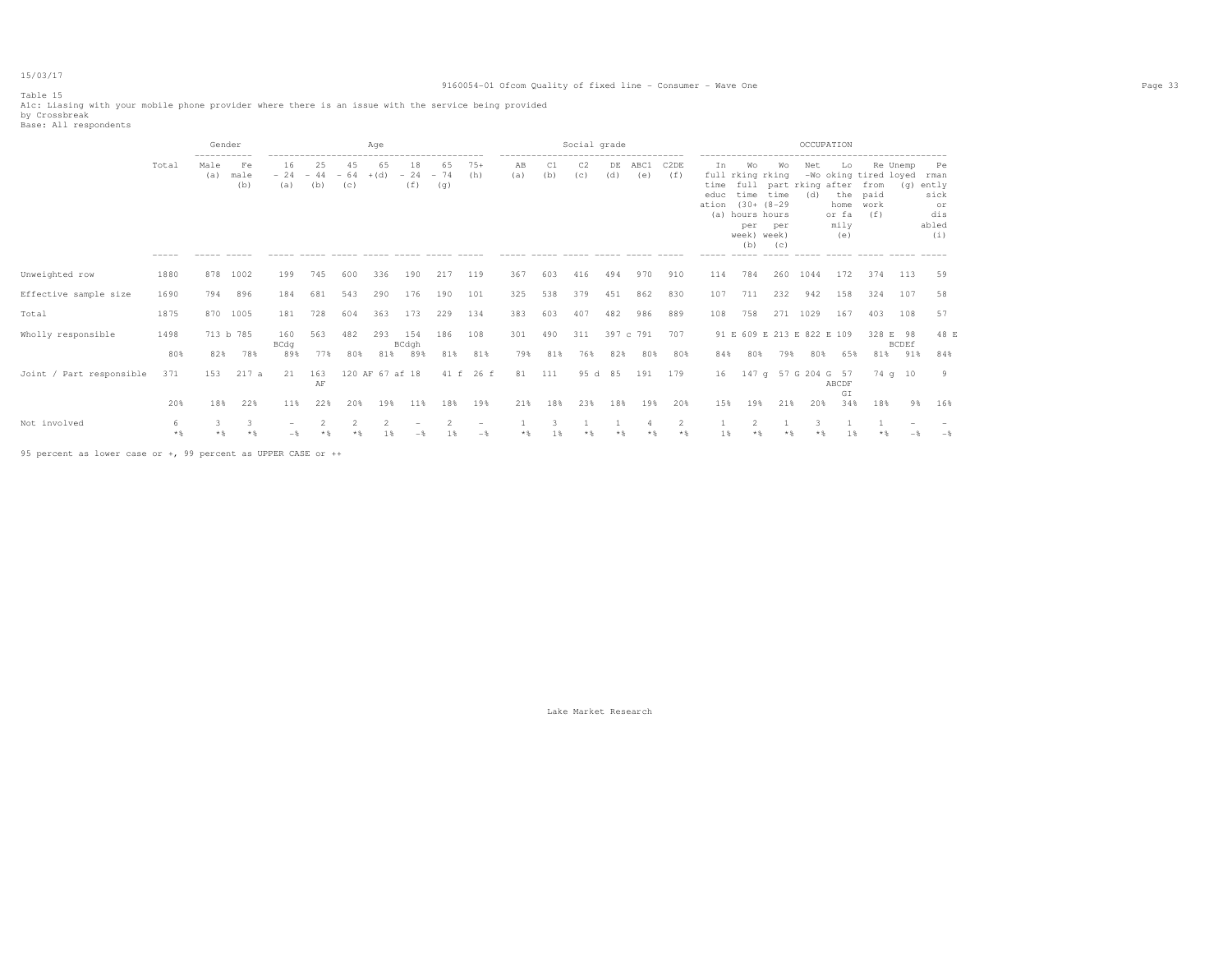#### 9160054-01 Ofcom Quality of fixed line - Consumer - Wave One Page 34

Table 15 (continuation) A1c: Liasing with your mobile phone provider where there is an issue with the service being provided by Crossbreak Base: All respondents

|                          |                        |              |                  |                                  |     |                        | Region                  |                           |                             |             |                          |                               |             |                          | Nation                          |                  |                                    |                    |     | Urbanity                                                    |            |                                                                | Urbanity detail                       |                      |
|--------------------------|------------------------|--------------|------------------|----------------------------------|-----|------------------------|-------------------------|---------------------------|-----------------------------|-------------|--------------------------|-------------------------------|-------------|--------------------------|---------------------------------|------------------|------------------------------------|--------------------|-----|-------------------------------------------------------------|------------|----------------------------------------------------------------|---------------------------------------|----------------------|
|                          | Total                  | tland<br>(a) | Sco Wales<br>(b) | thern East<br>Ir<br>eland<br>(c) | (d) | Nor North North<br>(e) | York East<br>West shire | Mid<br>$(f)$ lands<br>(q) | West<br>Mid<br>lands<br>(h) | East<br>(i) | ndon<br>(i)              | Lo South South<br>East<br>(k) | West<br>(1) | En<br>gland tland<br>(a) | ------------------------<br>(b) | Sco Wales<br>(C) | Nor<br>thern<br>Ir<br>eland<br>(d) | Urban Rural<br>(a) | (b) | -----------------------<br>Re<br>mote rural<br>rural<br>(C) | All<br>(d) | Large<br>city/<br>sm<br>aller<br>city/<br>large<br>town<br>(a) | Me Small<br>dium towns<br>town<br>(b) | (C)                  |
| Unweighted row           | 1880                   | 206          | 132              | 103                              | 95  | 179                    | 145                     | 130                       | 146                         | 154         | 225                      | 241                           | 124         | 1439                     | 206                             | 132              | 103                                | 1710               | 115 | 55                                                          | 170        | 656                                                            | 735                                   | 319                  |
| Effective sample size    | 1690                   | 171          | 131              | 99                               | 85  | 173                    | 144                     | 121                       | 132                         | 140         | 225                      | 230                           | 110         | 1348                     | 171                             | 131              | 99                                 | 1664               | 91  | 39                                                          | 130        | 642                                                            | 715                                   | 307                  |
| Total                    | 1875                   | 153          | 95               | 47                               | 112 | 190                    | 150                     | 144                       | 169                         | 176         | 231                      | 259                           | 149         | 1580                     | 153                             | 95               | 47                                 | 1618               | 184 | 73                                                          | 257        | 633                                                            | 697                                   | 288                  |
| Wholly responsible       | 1498                   | 128<br>bCqh  | 71               | 33.                              | 84  | 158<br>Cq              | 119                     | 106                       | 126                         | 149         | 206<br>bCqh BCDFG<br>HKL | 203                           | 116         |                          | 1267 d 128 cD 71                |                  | 33                                 | 1298               | 145 | 55                                                          | 200        | 542<br>Bc                                                      | 527                                   | 229                  |
|                          | 80%                    | 84%          | 75%              | 70%                              | 75% | 83%                    | 79%                     | 74%                       | 75%                         | 84%         | 89%                      | 78%                           | 78%         | 80%                      | 84%                             | 75%              | 70%                                | 80%                | 79% | 75%                                                         | 78%        | 86%                                                            | 76%                                   | 79%                  |
| Joint / Part responsible | 371                    | 25 i         | 24               | 14<br>aiJ AEfIJ                  |     |                        | 28 iJ 32 i 29 J 38      | aeiJ                      |                             | 42 iJ 26    | 23                       |                               | 57 J 33 J   | 307                      | 25                              |                  | 24 b 14 AB                         | 314                | 38  | 18                                                          | 57         | 89                                                             |                                       | 169 A 56 a           |
|                          | 20%                    | 16%          | 25%              | 30%                              | 25% | 17%                    | 19%                     | 26%                       | 25%                         | 15%         | 10%                      | 22%                           | 22%         | 19%                      | 16%                             | 25%              | 30%                                | 19%                | 21% | 25%                                                         | 22%        | 14%                                                            | 24%                                   | 20%                  |
| Not involved             | 6<br>$*$ $\frac{6}{3}$ |              |                  |                                  |     |                        |                         |                           | 1 %                         | 1 %         | 1 %                      |                               |             | 6                        |                                 |                  |                                    |                    |     |                                                             |            |                                                                |                                       | 3 <sub>b</sub><br>1% |

95 percent as lower case or +, 99 percent as UPPER CASE or ++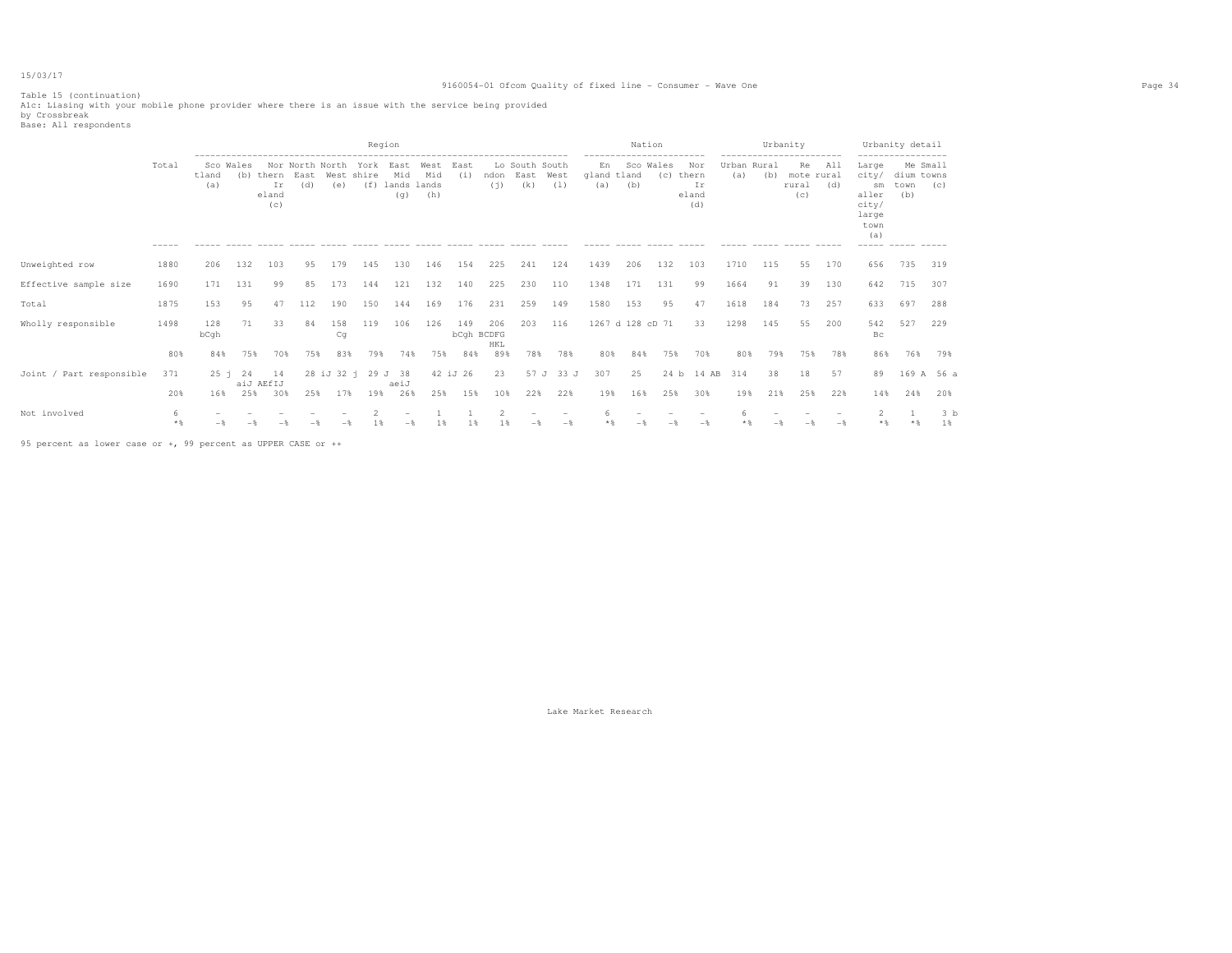#### 9160054-01 Ofcom Quality of fixed line - Consumer - Wave One Page 35

### Table 16 Services qualifed by Crossbreak Base: All respondents

|                                |             | ----------- | Gender            |                    |                    |                    | Aqe               |                    |                       |                    |                    |                  | Social grade          |            |                  |                          |                             |                                                                        |                                                                           |                    | OCCUPATION                                |                                                      |                 |                                                          |
|--------------------------------|-------------|-------------|-------------------|--------------------|--------------------|--------------------|-------------------|--------------------|-----------------------|--------------------|--------------------|------------------|-----------------------|------------|------------------|--------------------------|-----------------------------|------------------------------------------------------------------------|---------------------------------------------------------------------------|--------------------|-------------------------------------------|------------------------------------------------------|-----------------|----------------------------------------------------------|
|                                | Total       | Male<br>(a) | Fe<br>male<br>(b) | 16<br>$-24$<br>(a) | 25<br>$-44$<br>(b) | 45<br>$-64$<br>(c) | 65<br>$+(d)$      | 18<br>$-24$<br>(f) | 65<br>$-74$<br>(q)    | $75+$<br>(h)       | AB<br>(a)          | C1<br>(b)        | C <sub>2</sub><br>(c) | DE<br>(d)  | ABC1<br>(e)      | C <sub>2</sub> DE<br>(f) | In<br>time<br>educ<br>ation | Wo<br>full rking rking<br>(a) hours hours<br>per<br>week) week)<br>(b) | Wo<br>full part rking after<br>time time<br>$(30 + (8 - 29$<br>per<br>(C) | Net<br>(d)         | Lo<br>the<br>home<br>or fa<br>mily<br>(e) | -Wo oking tired loyed<br>from<br>paid<br>work<br>(f) | Re Unemp<br>(q) | Pe<br>rman<br>ently<br>sick<br>or<br>dis<br>abled<br>(i) |
| Unweighted row                 | 2065        |             | 961 1104          | 207                | 769                | 641                | 448               | 198                | 265                   | 183                | 383                | 638              | 464                   | 580        | 1021 1044        |                          | 117                         | 806                                                                    | 270                                                                       | 1076               | 186                                       | 495                                                  | 120             | 66                                                       |
| Effective sample size          | 1853        | 864         | 989               | 192                | 703                | 575                | 389               | 184                | 232                   | 157                | 338                | 569              | 422                   | 526        | 906              | 948                      | 109                         | 729                                                                    | 241                                                                       | 969                | 170                                       | 431                                                  | 112             | 63                                                       |
| Total                          | 2065        | 959         | 1106              | 189                | 753                | 651                | 473               | 180                | 277                   | 196                | 400                | 640              | 456                   | 569        | 1040 1025        |                          | 111                         | 783                                                                    | 282                                                                       | 1065               | 182                                       | 523                                                  | 116             | 65                                                       |
| Qualify Landline<br>telephone  | 1783        | 824         | 959               | 105                | 630<br>AF          | 595<br>ABF         | 453<br>ABCF       | 99                 | 265<br>ABcF           | 188 ABF 367        | $_{\rm CDF}$       | 565<br>DF        | 399<br>Df             | 451        | 933<br>DF        | 850                      | 75                          | 683<br>AGi                                                             | 247<br>AG                                                                 | 930<br>AGi         | 158                                       | 502<br>AG ABCDE<br>$\mathbb{G}\,\mathbb{I}$          | 64              | 50 G                                                     |
|                                | 86%         | 86%         | 87%               | 56%                | 84%                | 91%                | 96%               | 55%                | 96%                   | 96%                | 92%                | 88%              | 87%                   | 79%        | 90%              | 83%                      | 68%                         | 87%                                                                    | 87%                                                                       | 87%                | 87%                                       | 96%                                                  | 56%             | 78%                                                      |
| Qualify Broadband              | 1554        | 719         | 835               | 116 H 627          | ADFGH ADFGH        | 532                |                   |                    | 279 H 111 H 192 DH 88 |                    | 331<br>CDF         | 529<br>CDF       | 349<br>DF             | 345        | 860<br>CDF       | 694 D                    |                             | $77$ q 673<br>AFGI                                                     | 230<br>AFGI                                                               | 902<br>AFGI        | 147<br>aFGi                               | 322                                                  | 61              | 43                                                       |
|                                | 75%         | 75%         | 75%               | 62%                | 83%                | 82%                | 59%               | 61%                | 69%                   | 45%                | 83%                | 83%              | 77%                   | 61%        | 83%              | 68%                      | 69%                         | 86%                                                                    | 81%                                                                       | 85%                | 81%                                       | 62%                                                  | 53%             | 66%                                                      |
| Qualify Mobile                 | 1867        | 866         | 1001              | 181<br>DGH         | 725<br>CDGH        | 601<br>DGH         | 360 h 173         | DGH                | 226 H 134             |                    | 382<br>${\rm CDF}$ | 599<br>CDF       |                       | 405 d 481  | 981<br>CDF       | 886                      | 107<br>Fi                   | 756<br>EFI                                                             | 269<br>Fi                                                                 | 1025<br>EFI        |                                           | 166 F 401                                            | 108 F           | 57 f                                                     |
|                                | 90%         | 90%         | 91%               | 96%                | 96%                | 92%                | 76%               | 96%                | 82%                   | 68%                | 95%                | 94%              | 89%                   | 85%        | 94%              | 86%                      | 97%                         | 97%                                                                    | 95%                                                                       | 96%                | 91%                                       | 77%                                                  | 94%             | 88%                                                      |
| Net - Landline<br>or Broadband | 1909<br>92% | 879<br>92%  | 1030<br>93%       | 135<br>72%         | 694<br>AF<br>92%   | 621<br>AbF<br>95%  | 458<br>ABF<br>97% | 129<br>72%         | 266<br>AbF<br>96%     | 192 ABF 385<br>98% | DF<br>96%          | 603<br>DF<br>94% | 432<br>DF<br>95%      | 488<br>86% | 988<br>DF<br>95% | 921 d<br>90%             | 80%                         | 89 g 738<br>AGI<br>94%                                                 | 269<br>AGI<br>95%                                                         | 1007<br>AGI<br>95% | 172<br>95%                                | 509<br>AGI ABdGI<br>97%                              | 75<br>65%       | 53 <sub>q</sub><br>83%                                   |
|                                |             |             |                   |                    |                    |                    |                   |                    |                       |                    |                    |                  |                       |            |                  |                          |                             |                                                                        |                                                                           |                    |                                           |                                                      |                 |                                                          |

95 percent as lower case or +, 99 percent as UPPER CASE or ++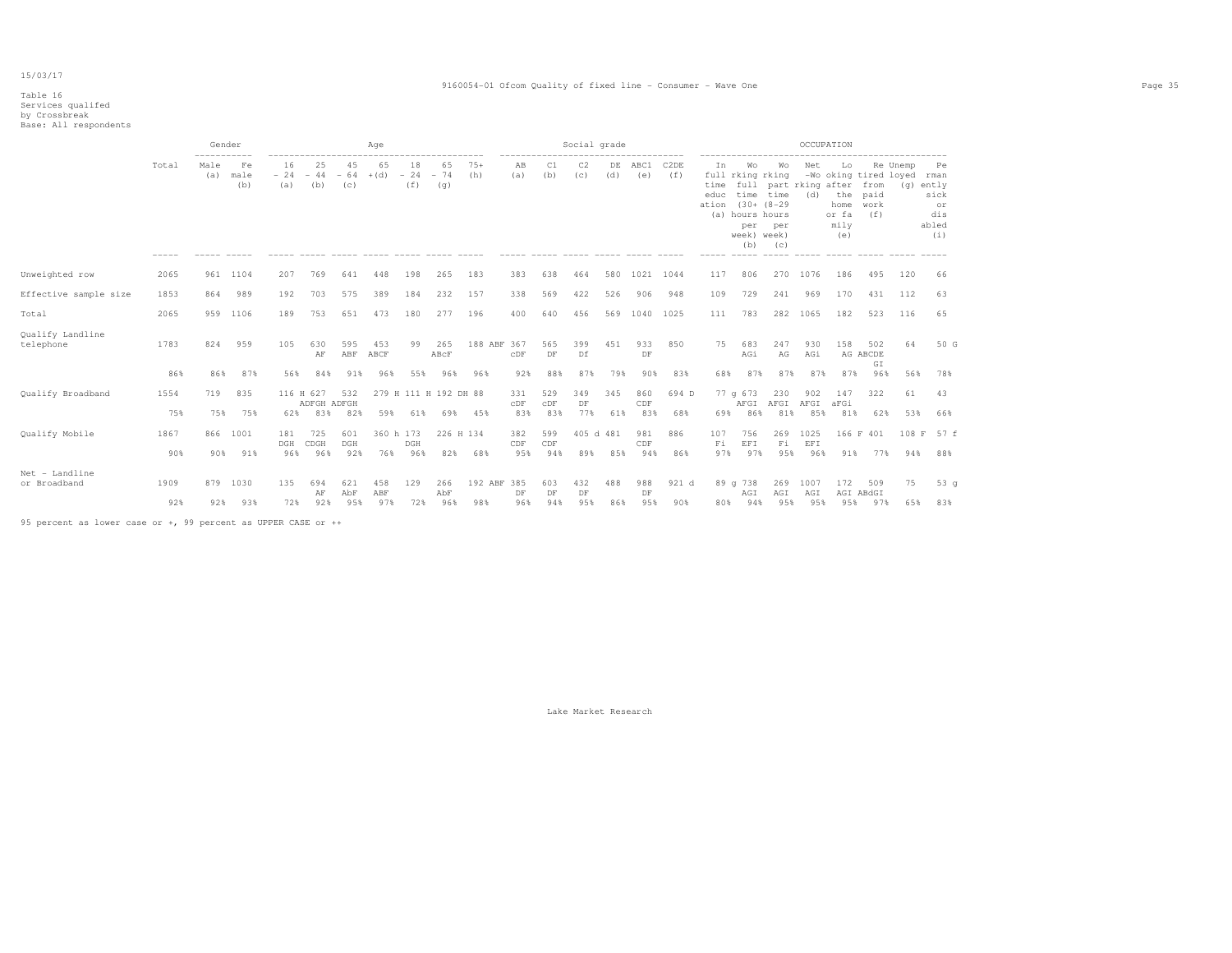|                                |             | Region                   |           |                                 |                         |            |                                                   |                               |                                     |                          |                          |                               |                         | Nation<br>------------------------ |                         |           |                                        | Urbanity<br>----------------------- |             |                                  |                         | Urbanity detail<br>-----------------                           |                                       |                    |
|--------------------------------|-------------|--------------------------|-----------|---------------------------------|-------------------------|------------|---------------------------------------------------|-------------------------------|-------------------------------------|--------------------------|--------------------------|-------------------------------|-------------------------|------------------------------------|-------------------------|-----------|----------------------------------------|-------------------------------------|-------------|----------------------------------|-------------------------|----------------------------------------------------------------|---------------------------------------|--------------------|
|                                | Total       | tland<br>(a)             | Sco Wales | (b) thern<br>Ir<br>eland<br>(c) | East<br>(d)             | (e)        | Nor North North York East West East<br>West shire | Mid<br>(f) lands lands<br>(q) | Mid<br>(h)                          | (i)                      | ndon<br>(i)              | Lo South South<br>East<br>(k) | West<br>(1)             | En<br>gland tland<br>(a)           | Sco Wales<br>(b)        |           | Nor<br>(c) thern<br>Ir<br>eland<br>(d) | Urban Rural<br>(a)                  | (b)         | Re<br>mote rural<br>rural<br>(C) | All<br>(d)              | Large<br>city/<br>sm<br>aller<br>city/<br>large<br>town<br>(a) | Me Small<br>dium towns<br>town<br>(b) | (C)                |
| Unweighted row                 | 2065        | 229                      | 145       | 111                             | 101                     | 203        | 158                                               | 144                           | 172                                 | 170                      | 234                      | 263                           | 135                     | 1580                               | 229                     | 145       | 111                                    | 1879                                | 127         | 59                               | 186                     | 721                                                            | 798                                   | 360                |
| Effective sample size          | 1853        | 191                      | 144       | 107                             | 91                      | 197        | 157                                               | 130                           | 157                                 | 155                      | 234                      | 250                           | 120                     | 1476                               | 191                     | 144       | 107                                    | 1828                                | 102         | 43                               | 145                     | 706                                                            | 777                                   | 346                |
| Total                          | 2065        | 169                      | 104       | 51                              | 118                     | 214        | 163                                               | 167                           | 196                                 | 195                      | 240                      | 284                           | 163                     | 1741                               | 169                     | 104       | 51                                     | 1776                                | 207         | 82                               | 290                     | 695                                                            | 757                                   | 324                |
| Qualify Landline<br>telephone  | 1783<br>86% | 158<br>BEFqJ<br>93%      | 81<br>77% | 45<br>bF<br>88%                 | 108<br>BeFJ<br>91%      | 82%        | 176 f 119<br>73%                                  | 86%                           | 143 F 173<br>BF <sub>i</sub><br>88% | 177<br>BeFJ<br>91%       | 192<br>80%               | 264<br>BEFqJ BeFJ<br>93%      | 147<br>91%              | 86%                                | 1500 C 158 AC 81<br>93% | 77%       | 88%                                    | 45 c 1511<br>85%                    | 93%         | 95%                              | 193 a 78 a 271 A<br>94% | 559<br>80%                                                     | 87%                                   | 661 A 292 A<br>90% |
| Qualify Broadband              | 1554<br>75% | 132<br><b>BEF</b><br>78% | 62<br>60% | 40<br>78%                       | 102<br>Bef BEFkl<br>86% | 137<br>64% | 105<br>64%                                        | 138<br><b>BEF1</b><br>83%     | 157<br><b>BEF</b><br>80%            | 152<br><b>BEF</b><br>78% | 193<br><b>BEF</b><br>80% | 217<br><b>BEF</b><br>76%      | 118 <sub>b</sub><br>73% | 76%                                | 1320 C 132 C 62<br>78%  | 60%       | 40 C<br>78%                            | 1330<br>75%                         | 168c<br>81% | 55<br>67%                        | 224<br>77%              | 519<br>75%                                                     | 570<br>75%                            | 241<br>75%         |
| Qualify Mobile                 | 1867<br>90% | 153<br>90%               | 94<br>90% | 47<br>92%                       | 112<br>qh<br>95%        | 190<br>89% | 148<br>91%                                        | 144<br>86%                    | 168<br>86%                          | 175<br>90%               | 229<br>aEGHi<br>95%      | 258<br>91%                    | 149<br>92%              | 1573<br>90%                        | 153<br>90%              | 94<br>90% | 47<br>92%                              | 1611<br>91%                         | 183<br>88%  | 73<br>89%                        | 256<br>88%              | 631<br>91%                                                     | 695 c 285<br>92%                      | 88%                |
| Net - Landline<br>or Broadband | 1909        | 159<br>bEF <sub>1</sub>  | 91        | 47                              | 118<br>eF ABCEF<br>qhJ  | 180        | 131                                               | 159<br>bEF <sub>1</sub>       | 186<br>BEF <sub>1</sub> BCEFJ       | 190                      |                          | 212 f 277<br>BCEFJ BEFJ       | 157                     |                                    | 1611 c 159 c 91         |           | 47                                     | 1625                                |             | 203 a 81                         |                         | 283 A 617                                                      |                                       | 702 A 306 A        |
|                                | 92%         | 94%                      | 87%       |                                 | 92% 100%                | 84%        | 80%                                               | 9.5%                          | 95%                                 | 97%                      | 88%                      | 97%                           | 97%                     | 93%                                | 94%                     | 87%       | 92%                                    | 92%                                 | 98%         | 98%                              | 98%                     | 89%                                                            | 93%                                   | 95%                |

95 percent as lower case or +, 99 percent as UPPER CASE or ++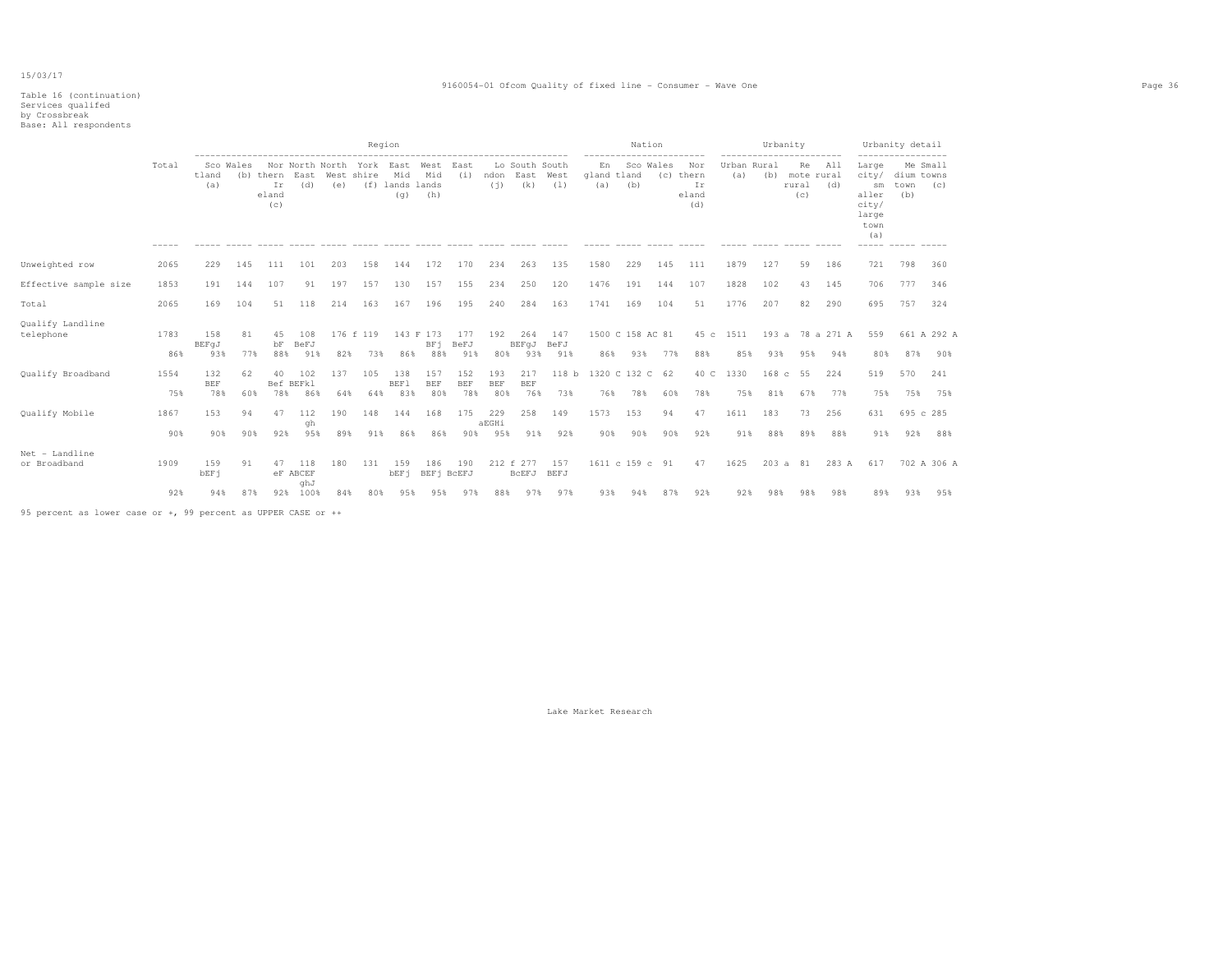#### 9160054-01 Ofcom Quality of fixed line - Consumer - Wave One Page 37

### Table 17 A2: Interviewer code Gender by Crossbreak Base: All respondents

|                       |               | ----------- | Gender             |                    |              |                    |                    | Aae                                  |                                      |                                                    |                    |            |            | Social grade |                          |                             |                                                                                |                                                                      |                                      |                                                                    |                             | OCCUPATION               |                                                          |     |                    |  |
|-----------------------|---------------|-------------|--------------------|--------------------|--------------|--------------------|--------------------|--------------------------------------|--------------------------------------|----------------------------------------------------|--------------------|------------|------------|--------------|--------------------------|-----------------------------|--------------------------------------------------------------------------------|----------------------------------------------------------------------|--------------------------------------|--------------------------------------------------------------------|-----------------------------|--------------------------|----------------------------------------------------------|-----|--------------------|--|
|                       | Total         | Fe<br>male  | 16<br>$-24$<br>(a) | 25<br>$-44$<br>(b) | $-64$<br>(c) | 65<br>$+(d)$       | 18<br>$-24$<br>(f) | 65<br>$-74$<br>(g)                   | $75+$<br>(h)                         | -------------------------------------<br>AB<br>(a) | C1<br>(b)          | C2<br>(C)  | DE<br>(d)  | ABC1<br>(e)  | C <sub>2</sub> DE<br>(f) | Ιn<br>time<br>educ<br>ation | Wo<br>full rking rking<br>time<br>(a) hours hours<br>per<br>week) week)<br>(b) | Wo<br>full part rking after<br>time<br>$(30 + (8 - 29$<br>per<br>(C) | Net<br>(d)                           | Lo<br>-Wo oking tired loyed<br>the<br>home<br>or fa<br>mily<br>(e) | from<br>paid<br>work<br>(f) | Re Unemp<br>(q)          | Pe<br>rman<br>ently<br>sick<br>or<br>dis<br>abled<br>(i) |     |                    |  |
| Unweighted row        | -----<br>2065 | 961         | 1104               |                    | 207          | 769                | 641                | $\cdots \cdots \cdots \cdots$<br>448 | $\cdots \cdots \cdots \cdots$<br>198 | 265                                                | $- - - - -$<br>183 | 383        | 638        | 464          | 580                      | 1021                        | 1044                                                                           | 117                                                                  | $\cdots \cdots \cdots \cdots$<br>806 | $- - - - -$<br>270                                                 | $\frac{1}{2}$<br>1076       | ------ -----<br>186      | 495                                                      | 120 | -66                |  |
| Effective sample size | 1853          | 864         | 989                |                    | 192          | 703                | 575                | 389                                  | 184                                  | 232                                                | 157                | 338        | 569        | 422          | 526                      | 906                         | 948                                                                            | 109                                                                  | 729                                  | 241                                                                | 969                         | 170                      | 431                                                      | 112 | -63                |  |
| Total                 | 2065          | 959         | 1106               |                    | 189          | 753                | 651                | 473                                  | 180                                  | 277                                                | 196                | 400        | 640        | 456          | 569                      | 1040                        | 1025                                                                           | 111                                                                  | 783                                  | 282                                                                | 1065                        | 182                      | 523                                                      | 116 | 65                 |  |
| Male                  | 959           | 959 B       | $-$                |                    | 98<br>bc     | 329                | 275                |                                      | 258 BC 93<br>bc                      | 149<br>BC                                          | 109 BC             | 206<br>Bde | 268        | 234<br>Bde   | 251                      | 474                         | 485 b                                                                          | 62<br>CE.                                                            | 466<br>CDEF                          |                                                                    | 60 E 526 CE                 | 8                        |                                                          |     | 266 CE 59 CE 37 CE |  |
|                       | 46%           | 100%        |                    | $-$                | 52%          | 44%                | 42%                | 55%                                  | 52%                                  | 54%                                                | 55%                | 52%        | 42%        | 51%          | 44%                      | 46%                         | 47%                                                                            | 56%                                                                  | 59%                                  | 21%                                                                | 49%                         | 5%                       | 51%                                                      | 51% | 57%                |  |
| Female                | 1106          |             | $-1106 A$          |                    | 90           | 424<br>aDfGH aDfGH | 376                | 215                                  | 87                                   | 127                                                | 88                 | 194        | 372<br>ACf | 222          | 318<br>ac                | 566<br>ac                   | 540                                                                            | 49                                                                   | 317                                  | 222<br>ABDFG                                                       |                             | 540 B 173<br>ABCDF<br>GI | 257 B                                                    | 57  | 28                 |  |
|                       | 54%           |             | $-8$ 100%          |                    | 48%          | 56%                | 58%                | 45%                                  | 48%                                  | 46%                                                | 45%                | 48%        | 58%        | 49%          | 56%                      | 54%                         | 53%                                                                            | 44%                                                                  | 41%                                  | 79%                                                                | 51%                         | 95%                      | 49%                                                      | 49% | 43%                |  |

95 percent as lower case or +, 99 percent as UPPER CASE or ++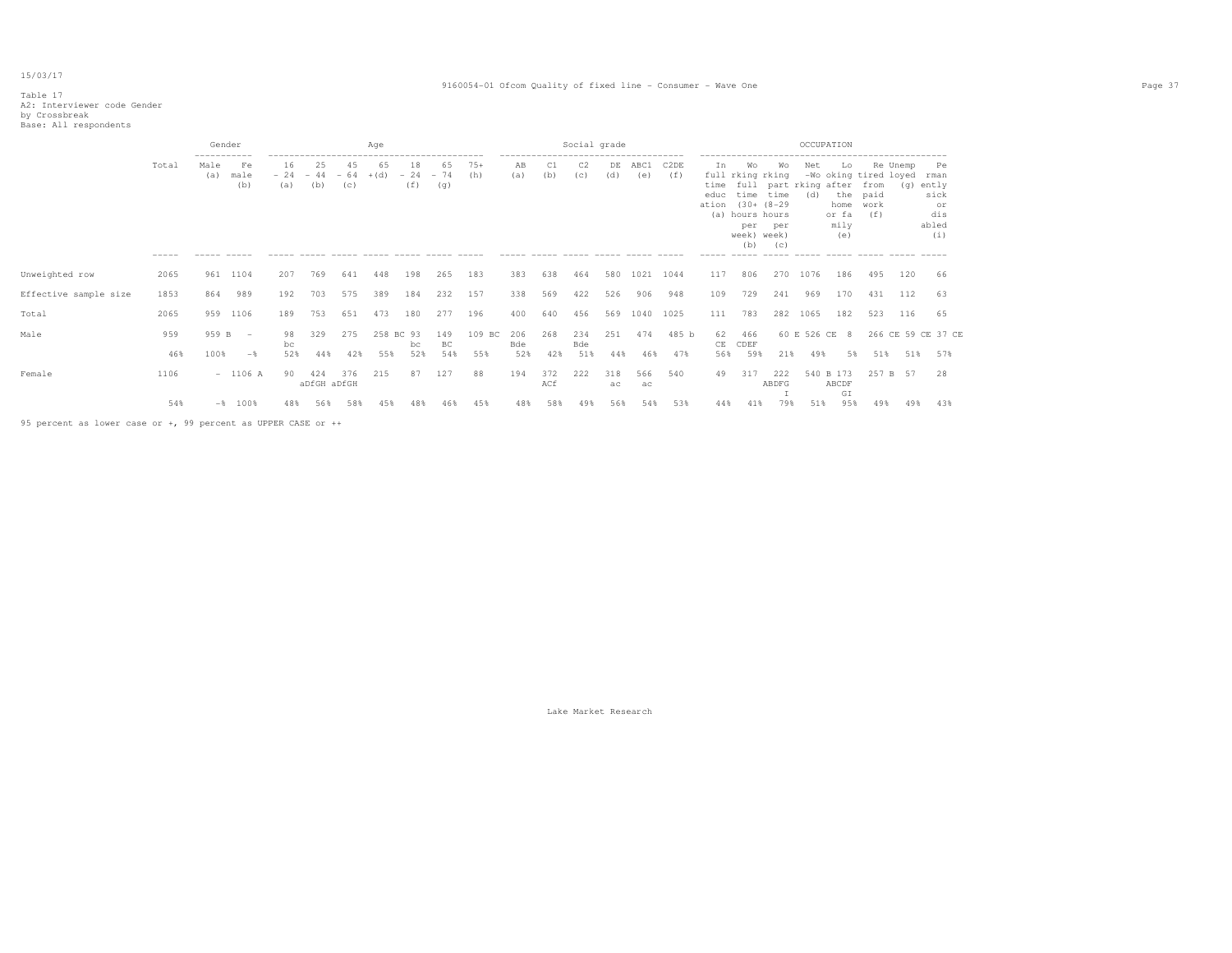# Table 17 (continuation) A2: Interviewer code Gender by Crossbreak Base: All respondents

|                       |             |              |                  |                             |                                |            | Region                    |                                   |                    |             |             |                               |             | ------------------------ | Nation     |              |                                    | ------------------------      | Urbanity   |                                  |            | ------------------                                             | Urbanity detail           |                 |
|-----------------------|-------------|--------------|------------------|-----------------------------|--------------------------------|------------|---------------------------|-----------------------------------|--------------------|-------------|-------------|-------------------------------|-------------|--------------------------|------------|--------------|------------------------------------|-------------------------------|------------|----------------------------------|------------|----------------------------------------------------------------|---------------------------|-----------------|
|                       | Total       | tland<br>(a) | Sco Wales<br>(b) | thern<br>Ιr<br>eland<br>(C) | Nor North North<br>East<br>(d) | (e)        | York<br>West shire<br>(f) | East<br>Mid<br>lands lands<br>(q) | West<br>Mid<br>(h) | East<br>(i) | ndon<br>(i) | Lo South South<br>East<br>(k) | West<br>(1) | En<br>gland tland<br>(a) | Sco<br>(b) | Wales<br>(C) | Nor<br>thern<br>Ιr<br>eland<br>(d) | Urban Rural<br>(a)            | (b)        | Re<br>mote rural<br>rural<br>(C) | All<br>(d) | Large<br>city/<br>sm<br>aller<br>city/<br>large<br>town<br>(a) | dium towns<br>town<br>(b) | Me Small<br>(C) |
|                       | $------$    |              |                  |                             |                                |            |                           |                                   |                    |             |             |                               |             | $\frac{1}{2}$            | $\cdots$   | ------ ----- |                                    | $\cdots \cdots \cdots \cdots$ |            | ------ ----- -----               |            | ----- ----- -----                                              |                           |                 |
| Unweighted row        | 2065        | 229          | 145              | 111                         | 101                            | 203        | 158                       | 144                               | 172                | 170         | 234         | 263                           | 135         | 1580                     | 229        | 145          | 111                                | 1879                          | 127        | 59                               | 186        | 721                                                            | 798                       | 360             |
| Effective sample size | 1853        | 191          | 144              | 107                         | 91                             | 197        | 157                       | 130                               | 157                | 155         | 234         | 250                           | 120         | 1476                     | 191        | 144          | 107                                | 1828                          | 102        | 43                               | 145        | 706                                                            | 777                       | 346             |
| Total                 | 2065        | 169          | 104              | 51                          | 118                            | 214        | 163                       | 167                               | 196                | 195         | 240         | 284                           | 163         | 1741                     | 169        | 104          | 51                                 | 1776                          | 207        | 82                               | 290        | 695                                                            | 757                       | 324             |
| Male                  | 959<br>46%  | 80<br>47%    | 44<br>42%        | 24<br>48%                   | 55<br>47%                      | 108<br>51% | 78<br>48%                 | 71<br>42%                         | 85<br>44%          | 89<br>46%   | 118<br>49%  | 134<br>47%                    | 71<br>44%   | 810<br>47%               | 80<br>47%  | 44<br>42%    | 24<br>48%                          | 827<br>47%                    | 96<br>46%  | 36<br>43%                        | 132<br>46% | 324<br>47%                                                     | 347<br>46%                | 156<br>48%      |
| Female                | 1106<br>54% | 89<br>53%    | 60<br>58%        | 52%                         | 53%                            | 106<br>49% | 85<br>52%                 | 96<br>58%                         | 110<br>56%         | 105<br>54%  | 122<br>51%  | 151<br>53%                    | 91<br>56%   | 930<br>53%               | 89<br>53%  | 60<br>58%    | 27<br>52%                          | 948<br>53%                    | 111<br>54% | 47<br>57%                        | 158<br>54% | 371<br>53%                                                     | 410<br>54%                | 167<br>52%      |

95 percent as lower case or +, 99 percent as UPPER CASE or ++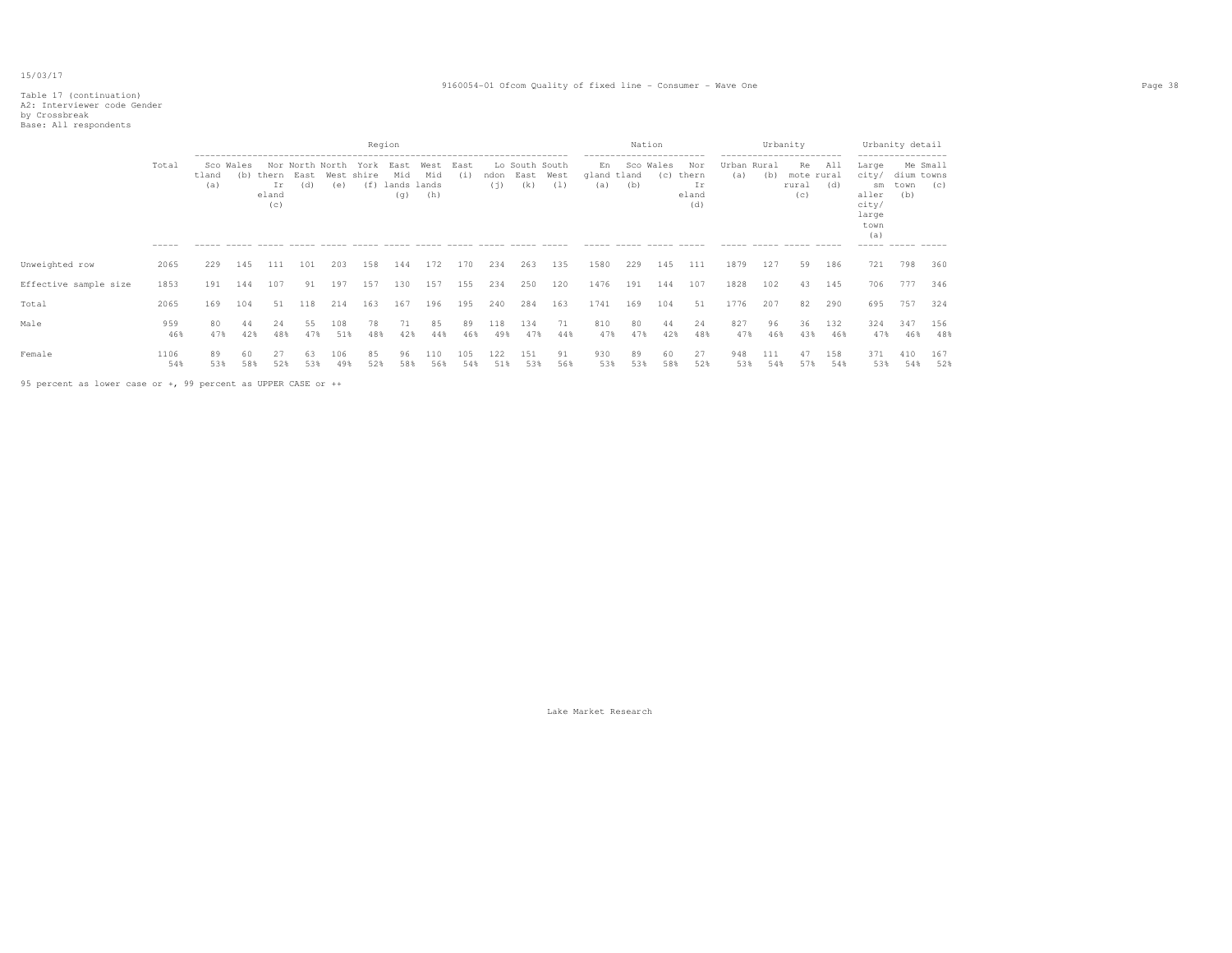### Table 18 A3 Can you please tell me your age? by Crossbreak Base: All respondents

|                                                               |        |       | Gender<br>----------- |                         |                        |                            |                    | Aqe             |                    |                    |                |           |                | Social grade |                                 |                |                          |                          | -------------------                                                                                                                             |                          |            | OCCUPATION        |                           |                          | ----------------------                        |                                                  |
|---------------------------------------------------------------|--------|-------|-----------------------|-------------------------|------------------------|----------------------------|--------------------|-----------------|--------------------|--------------------|----------------|-----------|----------------|--------------|---------------------------------|----------------|--------------------------|--------------------------|-------------------------------------------------------------------------------------------------------------------------------------------------|--------------------------|------------|-------------------|---------------------------|--------------------------|-----------------------------------------------|--------------------------------------------------|
|                                                               |        | Total | Male<br>(a)           | Fe<br>male<br>(b)       | 16<br>$-24$<br>(a)     | 25<br>$-44$<br>(b)         | 45<br>$-64$<br>(C) | 65<br>$+(d)$    | 18<br>$-24$<br>(f) | 65<br>$-74$<br>(q) | $75+$<br>(h)   | AB<br>(a) | C1<br>(b)      | C2<br>(c)    | DE<br>(d)                       | ABC1<br>(e)    | C <sub>2</sub> DE<br>(f) | In                       | Wo<br>full rking rking<br>time full part rking after from<br>educ time time<br>ation (30+ (8-29<br>(a) hours hours<br>per<br>week) week)<br>(b) | Wo<br>per<br>(C)         | Net<br>(d) | the<br>or fa      | Lo<br>home<br>mily<br>(e) | paid<br>work<br>(f)      | Re Unemp<br>-Wo oking tired loyed rman<br>(q) | Pe<br>ently<br>sick<br>or<br>dis<br>abled<br>(i) |
| Unweighted row                                                |        | 2065  |                       | 961 1104                | 207                    | 769                        | 641                | 448             | 198                | 265                | 183            | 383       | 638            | 464          | 580                             | 1021 1044      |                          | 117                      | 806                                                                                                                                             |                          | 270 1076   |                   | 186                       | 495                      | 120                                           | 66                                               |
| Effective sample                                              |        | 1853  | 864                   | 989                     | 192                    | 703                        | 575                | 389             | 184                | 232                | 157            | 338       | 569            | 422          | 526                             | 906            | 948                      | 109                      | 729                                                                                                                                             | 241                      | 969        |                   | 170                       | 431                      | 112                                           | 63                                               |
| Total                                                         |        | 2065  | 959                   | 1106                    | 189                    | 753                        | 651                | 473             | 180                | 277                | 196            | 400       | 640            | 456          | 569                             | 1040           | 1025                     | 111                      | 783                                                                                                                                             | 282                      | 1065       |                   | 182                       | 523                      | 116                                           | 65                                               |
| $16 - 17$                                                     | (16.5) | 8     | 5                     | $\overline{\mathbf{3}}$ | 8<br><b>BCDFG</b><br>H |                            |                    |                 |                    |                    |                |           | $\overline{4}$ | 4 d          | $\hspace{0.1mm}-\hspace{0.1mm}$ | $\overline{4}$ | $\overline{4}$           | 6<br><b>BCDEF</b><br>G   | 1                                                                                                                                               |                          |            | $\mathbf{1}$      |                           |                          |                                               |                                                  |
|                                                               |        | $*$   | 1%                    | $*$                     | 4%                     | $-\,$                      | $-\frac{6}{5}$     | $-\frac{6}{5}$  | $-$                | $-$                | $-$            | $-$       | 1%             | 1%           | $-\frac{6}{6}$                  | $\star$ $\,$   | $*$                      | 6%                       | $*$ &                                                                                                                                           | $-$                      |            | $*$ $\frac{6}{3}$ | $-$ %                     | $-\frac{6}{5}$           | $-$                                           | $-$                                              |
| $18 - 24$                                                     | (21.5) | 180   | 93                    | 87                      | 180<br><b>BCDGH</b>    |                            |                    |                 | 180<br>ABCDG<br>H  |                    |                | 20        | 79<br>ACF      | 29           |                                 |                | 53 a 99 Ac 82 a          | 54<br><b>BCDEF</b><br>GI |                                                                                                                                                 |                          |            |                   | 66 Fi 23 Fi 89 Fi 13 Fi - |                          | 22<br><b>BCDEF</b><br>$\mathbb{I}$            |                                                  |
|                                                               |        | 9%    | 10%                   | 8%                      | 96%                    | $-$                        | $-$                |                 | $-$ % 100 %        | $-$                | $-$            | 5%        | 12%            | 6%           | 9%                              | 9%             | 8%                       | 49%                      | 8%                                                                                                                                              | 8%                       |            | 8%                | 7%                        | $-\frac{6}{6}$           | 19%                                           | $-$ 8                                            |
| $25 - 29$                                                     | (27.5) | 176   | 78                    | 98                      | $\sim$                 | 176<br>ACDFG<br>$\rm H$    |                    |                 |                    |                    |                | 24        | 57             | 43           | 52                              | 81             | 95a                      | 10 F                     |                                                                                                                                                 | 89 Fi 36<br>${\rm F\,I}$ |            |                   | 125 Fi 25 FI -            |                          |                                               | 16 FI 1 F                                        |
|                                                               |        | 9%    | 8%                    | 98                      | $-$ 8                  | 23%                        | $-$                | $-$             |                    |                    | $ \frac{6}{2}$ | 6%        | 9%             | 9%           | 9%                              | 8%             | 9%                       | 9%                       | 11%                                                                                                                                             | 13%                      |            | 12%               | 14%                       | $-$                      | 14%                                           | 2%                                               |
| $30 - 34$                                                     | (32.5) | 194   | 87                    | 108                     |                        | $-194$<br>ACDFG<br>$\rm H$ |                    |                 |                    |                    |                | 38        | 63             | 43           | 50                              | 101            | 93                       |                          | 9 F 100 F 28 F 128 F 37                                                                                                                         |                          |            | ABCDF             | $\pm$                     | $\overline{\phantom{0}}$ | 16 F                                          | 5 F                                              |
|                                                               |        | 9%    | 9%                    | 10%                     | $-8$                   | 26%                        | $-$                | $-$ %           | $-$                | $-$ 8              | $-$ %          | 10%       | 10%            | 9%           | 9%                              | 10%            | 9%                       | 8%                       | 13%                                                                                                                                             | 10%                      |            | 12%               | 20%                       | $-\frac{6}{5}$           | 13%                                           | 7%                                               |
| $35 - 39$                                                     | (37.5) | 207   | 88                    | 120                     |                        | $-207$<br>ACDFG<br>H       |                    |                 |                    |                    |                | 46        | 67             | 46           | 48                              | 113            | 94                       |                          | 9 F 106 F 46                                                                                                                                    | AF                       |            |                   | 152 F 23 F                | $\overline{\phantom{a}}$ |                                               | 17 F 6 F                                         |
|                                                               |        | 10%   | 9%                    | 11%                     | $-$ %                  | 28%                        | $-$                |                 |                    | -8                 | $-$            | 11%       | 11%            | 10%          | 8%                              | 11%            | 9%                       | 8%                       | 14%                                                                                                                                             | 16%                      |            | 14% 12%           |                           | $-\frac{6}{5}$           | 14%                                           | 10%                                              |
| $40 - 44$                                                     | (42.5) | 175   | 76                    | 99                      |                        | $-175$<br>ACDFG<br>$\,$ H  |                    |                 |                    |                    |                | 41 d      | 53             | 48 D         | 33                              |                | 94 d 81                  |                          | 4 F 101 AF 30                                                                                                                                   | aF                       |            |                   | 131 AF 22 aF -            |                          | 9 F                                           | 9aF                                              |
|                                                               |        | 8%    | 8%                    | 98                      | $-$ 8                  | 23%                        | $-$                | $ \frac{6}{35}$ |                    |                    | $-$            | 10%       | 8%             | 11%          | 6%                              | 9%             | 8%                       | 4%                       | 13%                                                                                                                                             | 11%                      |            | 12%               | 12%                       | $-$                      | 8%                                            | 14%                                              |
| $45 - 49$                                                     | (47.5) | 185   | 82                    | 103                     |                        | $\sim$                     | 185<br>ABDFG<br>H  |                 |                    |                    |                | 35        | 61             | 44           | 45                              | 96             | 90                       |                          | 7 F 115<br>acF                                                                                                                                  |                          |            |                   | 26 F 141 aF 19 F          | -1                       | 12 F                                          | 5 F                                              |
|                                                               |        | 9%    | 9%                    | 9%                      | $-$                    | $-$                        | 28%                | $-$             | $-$                | $-$                | $-$            | 9%        | 98             | 10%          | 8%                              | 9%             | 9%                       |                          | 6% 15%                                                                                                                                          |                          |            | 9% 13% 10%        |                           | $*$ $\mathcal{E}$        | 10%                                           | 8%                                               |
| 95 percent as lower case or +, 99 percent as UPPER CASE or ++ |        |       |                       |                         |                        |                            |                    |                 |                    |                    |                |           |                |              |                                 |                |                          |                          |                                                                                                                                                 |                          |            |                   |                           |                          |                                               |                                                  |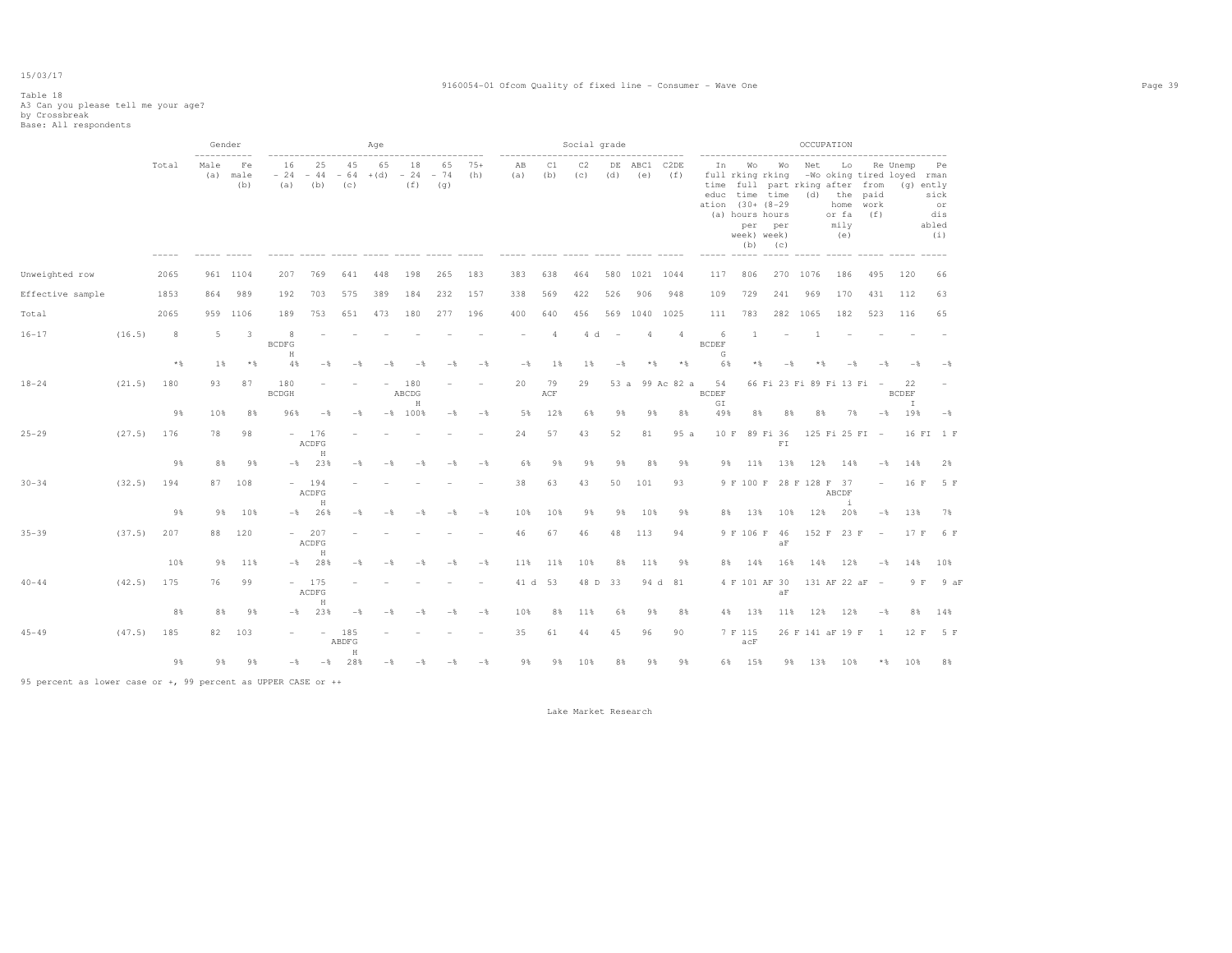#### 9160054-01 Ofcom Quality of fixed line - Consumer - Wave One Page 40

# Table 18 (continuation) A3 Can you please tell me your age? by Crossbreak Base: All respondents

|                  |        |       | Gender<br>----------- |                   |                     |                                             |                          | Aqe             |                     |                          |                          |           |             | Social grade |           |                  |                 | -------------------      |                                                                            |                              |            | OCCUPATION                                                                   |                       | -----------------------                             |                                         |
|------------------|--------|-------|-----------------------|-------------------|---------------------|---------------------------------------------|--------------------------|-----------------|---------------------|--------------------------|--------------------------|-----------|-------------|--------------|-----------|------------------|-----------------|--------------------------|----------------------------------------------------------------------------|------------------------------|------------|------------------------------------------------------------------------------|-----------------------|-----------------------------------------------------|-----------------------------------------|
|                  |        | Total | Male<br>(a)           | Fe<br>male<br>(b) | 16<br>$-24$<br>(a)  | 25<br>44<br>$\overline{\phantom{a}}$<br>(b) | 45<br>$-64$<br>(c)       | 65<br>$+(d)$    | 18<br>$-24$<br>(f)  | 65<br>$-74$<br>(q)       | $75+$<br>(h)             | AB<br>(a) | C1<br>(b)   | C2<br>(c)    | DE<br>(d) | ABC1 C2DE<br>(e) | (f)             | In<br>ation (30+ (8-29)  | Wo<br>full rking rking<br>educ time time<br>(a) hours hours<br>week) week) | Wo<br>per per<br>$(b)$ $(c)$ | Net<br>(d) | Lo<br>time full part rking after from<br>the<br>home<br>or fa<br>mily<br>(e) | paid<br>work<br>(f)   | Re Unemp<br>-Wo oking tired loyed rman<br>(g) ently | Pe<br>sick<br>or<br>dis<br>abled<br>(i) |
| Unweighted row   |        | 2065  |                       | 961 1104          | 207                 | 769                                         | 641                      | 448             | 198                 | 265                      | 183                      | 383       | 638         | 464          | 580       | 1021 1044        |                 | 117                      | 806                                                                        |                              | 270 1076   | 186                                                                          | 495                   | 120                                                 | 66                                      |
| Effective sample |        | 1853  | 864                   | 989               | 192                 | 703                                         | 575                      | 389             | 184                 | 232                      | 157                      | 338       | 569         | 422          | 526       | 906              | 948             | 109                      | 729                                                                        | 241                          | 969        | 170                                                                          | 431                   | 112                                                 | 63                                      |
| Total            |        | 2065  | 959                   | 1106              | 189                 | 753                                         | 651                      | 473             | 180                 | 277                      | 196                      | 400       | 640         | 456          | 569       | 1040             | 1025            | 111                      | 783                                                                        |                              | 282 1065   | 182                                                                          | 523                   | 116                                                 | 65                                      |
| $50 - 54$        | (52.5) | 179   | 73                    | 106               |                     | $\overline{\phantom{0}}$                    | 179<br>ABDFG             |                 |                     |                          |                          | 41        | 47          | 38           | 52        | 88               | 90              |                          |                                                                            |                              |            | 7 F 98 aF 31 F 129 F 17 F 3                                                  |                       |                                                     | 8 F 14 AbcdEFG                          |
|                  |        | 9%    | 8%                    | 10%               | $-\frac{6}{5}$      |                                             | $\rm H$<br>$-$ % 27 %    | $-$             | $-$                 | $-\frac{6}{5}$           | $-$ 8                    | 10%       | 7%          | 8%           | 9%        | 98               | 98              | 6%                       | 13%                                                                        | 11%                          |            | 12% 10%                                                                      | 1%                    |                                                     | 7% 22%                                  |
| $55 - 64$        | (57.5) | 287   | 120                   | 168               |                     |                                             | 287<br>ABDFG<br>$\rm H$  |                 |                     |                          |                          | 50        | 92          | 52           |           | 93 c 142         | 145             | 4                        |                                                                            | 97 A 49<br>Ab                |            |                                                                              |                       |                                                     | 146 A 24 A 81 A 15 A 18 ABDEfg          |
|                  |        | 14%   | 12%                   | 15%               | $-\frac{6}{5}$      | $-$ 8                                       | 44%                      | $-\frac{6}{5}$  | $-$                 | $-$                      | $-$ 8                    | 13%       | 14%         | 11%          | 16%       | 14%              | 14%             | 3%                       | 12%                                                                        | 18%                          | 14%        | 13%                                                                          | 15%                   | 13%                                                 | 27%                                     |
| $65 - 74$        | (67.5) | 277   |                       | 149 B 127         |                     |                                             |                          | $-277$<br>ABCFH | $\sim$              | 277<br>ABCDF<br>H        | $\overline{\phantom{0}}$ | 57        | 71          | 68           | 80        | 128              | 148 b           | $\mathbf{1}$             | 10                                                                         |                              | 12 Bd 22   |                                                                              | 2 244<br>ABCDE<br>GI  | $\mathbf{1}$                                        | 6 ABDEG                                 |
|                  |        | 13%   | 16%                   | 12%               | $-\frac{6}{5}$      | $-\frac{6}{5}$                              | $ \delta$                | 59%             |                     | $-$ % 100 %              | $-$ 8                    | 14%       | 11%         | 15%          | 14%       | 12%              | 14%             | 1%                       | $1\%$                                                                      | 4%                           | 2%         | 1%                                                                           | 47%                   | $1\%$                                               | 10%                                     |
| $75+$            | (78.0) | 196   |                       | 109 B 88          |                     |                                             | $\overline{\phantom{a}}$ | 196<br>ABCFG    |                     | $\overline{\phantom{a}}$ | 196<br>ABCDF<br>G        |           | 49 B 46     | 40           |           | 62 b 95          | 102             | $\overline{\phantom{0}}$ | -1.                                                                        | $\overline{\phantom{a}}$     | 1          |                                                                              | $-194$<br>ABCDE<br>GI | $\overline{\phantom{a}}$                            | 1 bcD                                   |
|                  |        | 9%    | 11%                   | 8%                | $-$                 | $-$                                         | $ \frac{8}{3}$           | 41%             | $-\frac{6}{5}$      |                          | $-$ % 100 %              | 12%       | 7%          | 9%           | 11%       | 9%               | 10%             | $-$ 8                    | $*$ &                                                                      | $-$                          | $*$        |                                                                              | $-$ % 37 %            | $-\frac{6}{6}$                                      | 2%                                      |
| Age<br>$---$     |        |       |                       |                   |                     |                                             |                          |                 |                     |                          |                          |           |             |              |           |                  |                 |                          |                                                                            |                              |            |                                                                              |                       |                                                     |                                         |
| $16 - 24$<br>(c) |        | 189   | 98                    | 90                | 189<br><b>BCDGH</b> |                                             |                          |                 | 180<br><b>BCDGH</b> |                          |                          | 20        | 83<br>ACdeF | 33           |           |                  | 53 a 103 A 86 a | 60<br><b>BCDEF</b><br>GI |                                                                            |                              |            | 67 Fi 23 Fi 90 Fi 13 Fi -                                                    |                       | 22<br><b>BCDEF</b><br>$\mathbb{I}$                  |                                         |
|                  |        | 9%    | 10%                   | 8%                | 100%                | $-$                                         | $-$                      |                 | $-$ % 100 %         | $-$                      | $-\frac{6}{5}$           | 5%        | 13%         | 7%           | 9%        | 10%              | 8%              | 54%                      | 9%                                                                         | 8%                           | 8%         | 7%                                                                           |                       | $-8$ 198                                            | $-$                                     |
| $25 - 44$<br>(d) |        | 753   | 329                   | 424               |                     | $-753$<br>ACDFG                             |                          |                 |                     |                          |                          | 149       | 240         | 180 d 184    |           |                  | 389 d 364       |                          | 32 F 396<br>AFI                                                            | 140<br>AFI                   | 537        | 106<br>AFI AdFI                                                              | $\sim$                | 57<br>AFi                                           | 21 F                                    |
|                  |        | 36%   | 34%                   | 38%               |                     | $\rm H$<br>$-$ % 100 %                      | $-$                      |                 |                     | - 2                      | $-$                      | 37%       | 38%         | 40%          |           |                  | 32% 37% 36%     |                          | 29% 51%                                                                    | 50%                          | 50%        | 58%                                                                          |                       | $-8$ 50%                                            | 32%                                     |

95 percent as lower case or +, 99 percent as UPPER CASE or ++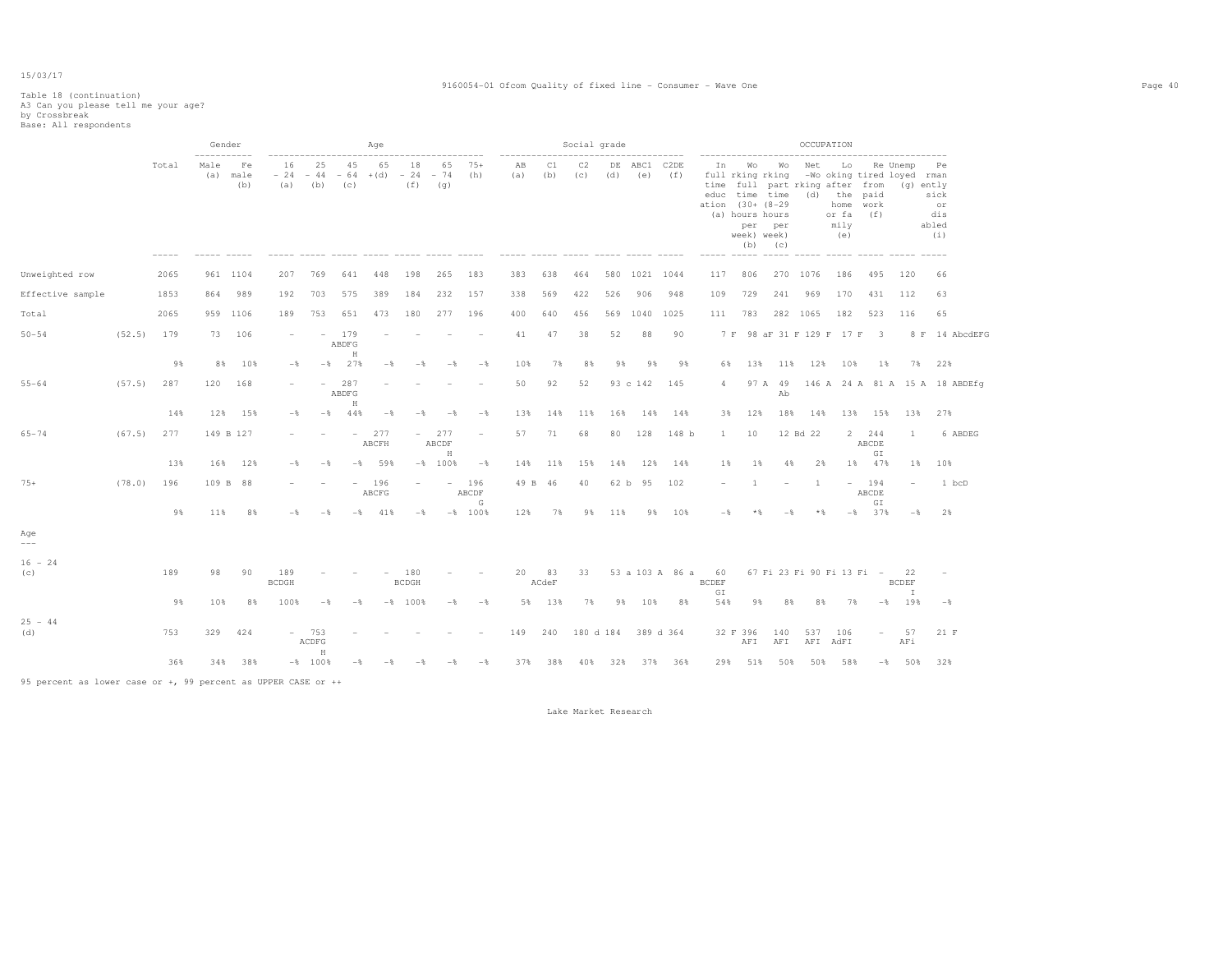#### 9160054-01 Ofcom Quality of fixed line - Consumer - Wave One Page 41

# Table 18 (continuation) A3 Can you please tell me your age? by Crossbreak Base: All respondents

|                  |       |             | Gender                  |                        |                    |                          | Age          |                          |                          |                          |                |                                        | Social grade |           |                 |                          |                          |                                                                                                                                                   |                              |                | OCCUPATION                                                     |                                            |                                        |                                                      |  |
|------------------|-------|-------------|-------------------------|------------------------|--------------------|--------------------------|--------------|--------------------------|--------------------------|--------------------------|----------------|----------------------------------------|--------------|-----------|-----------------|--------------------------|--------------------------|---------------------------------------------------------------------------------------------------------------------------------------------------|------------------------------|----------------|----------------------------------------------------------------|--------------------------------------------|----------------------------------------|------------------------------------------------------|--|
|                  | Total | Male<br>(a) | Fe<br>male<br>(b)       | 16<br>$-24$<br>(a)     | 25<br>$-44$<br>(b) | 45<br>$-64$<br>(c)       | 65<br>$+(d)$ | 18<br>$-24$<br>(f)       | 65<br>$-74$<br>(q)       | $75+$<br>(h)             | AB<br>(a)      | C1<br>(b)                              | C2<br>(c)    | DE<br>(d) | ABC1<br>(e)     | C <sub>2</sub> DE<br>(f) | In<br>ation              | Wo<br>full rking rking<br>time full part rking after from<br>educ time time<br>$(30 + (8 - 29$<br>(a) hours hours<br>week) week)<br>$\frac{1}{2}$ | Wо<br>per per<br>$(b)$ $(c)$ | Net            | Lo<br>(d) the<br>home<br>or fa<br>mily<br>(e)<br>$\frac{1}{2}$ | paid<br>work<br>(f)                        | Re Unemp<br>-Wo oking tired loyed rman | Pe<br>(g) ently<br>sick<br>or<br>dis<br>abled<br>(i) |  |
| Unweighted row   | 2065  |             | 961 1104                | 207                    | 769                | 641                      | 448          | 198                      | 265                      | 183                      | 383            | 638                                    | 464          | 580       | 1021 1044       |                          | 117                      | 806                                                                                                                                               | 270 1076                     |                | 186                                                            | 495                                        | 120                                    | 66                                                   |  |
| Effective sample | 1853  | 864         | 989                     | 192                    | 703                | 575                      | 389          | 184                      | 232                      | 157                      | 338            | 569                                    | 422          | 526       | 906             | 948                      | 109                      | 729                                                                                                                                               | 241                          | 969            | 170                                                            | 431                                        | 112                                    | 63                                                   |  |
| Total            | 2065  |             | 959 1106                | 189                    | 753                | 651                      | 473          | 180                      | 277                      | 196                      | 400            | 640                                    | 456          |           | 569 1040 1025   |                          | 111                      | 783                                                                                                                                               |                              | 282 1065       | 182                                                            | 523                                        | 116                                    | 65                                                   |  |
| $45 - 64$<br>(e) | 651   | 275         | 376 A                   |                        |                    | 651<br>ABDFG             |              |                          |                          |                          | 126            | 199                                    | 135          | 191       | 326             | 325                      | 18                       | 309<br>AF                                                                                                                                         | 107<br>AF                    |                | 416 AF 60 AF 85                                                |                                            |                                        | 35 AF 37 ABCDEFG                                     |  |
|                  | 32%   | 29%         | 34%                     | $-$                    |                    | $\rm H$<br>$-$ % 100 %   | $-$          | $-$                      | $-$                      | $-$                      | 32%            | 31%                                    | 30%          | 33%       | 31%             | 32%                      | 16%                      | 39%                                                                                                                                               | 38%                          | 39%            | 33%                                                            | 16%                                        | 30%                                    | 57%                                                  |  |
| $65+ (f)$        | 473   |             | 258 B 215               |                        |                    | $\overline{\phantom{a}}$ | 473<br>ABCF  | $\overline{\phantom{a}}$ | 277<br>ABCF ABCF         | 196                      | 106<br>Be      | 117                                    |              |           | 108 b 142 B 223 | 250 B                    | $\mathbf{1}$             | 11                                                                                                                                                |                              | 12 Bd 23       |                                                                | 2 438<br>ABCDE<br>$\mathbb{G}\,\mathbb{I}$ | 1                                      | 7 ABcDEG                                             |  |
|                  | 23%   | 27%         | 19%                     | $-\frac{6}{5}$         | - %                |                          | $-$ % 100 %  |                          |                          | $-$ 100 % 100 %          | 26%            | 18%                                    | 24%          | 25%       | 21%             | 24%                      | $1\%$                    | $1\%$                                                                                                                                             | 4%                           | 2%             | $1\%$                                                          | 84%                                        |                                        | 1% 11%                                               |  |
| $16 - 17$<br>(g) | 8     | 5           | $\overline{\mathbf{3}}$ | 8<br><b>BCDFG</b><br>H |                    |                          |              |                          |                          |                          |                | 4                                      | 4 d          | $\sim$    | 4               | 4                        | 6<br><b>BCDEF</b><br>G   | $\mathbf{1}$                                                                                                                                      |                              | $\overline{1}$ |                                                                |                                            |                                        |                                                      |  |
|                  | $*$   | 1%          | $*$                     | 4%                     | $-$                | $-\frac{6}{2}$           |              |                          |                          | $-$                      | $-\frac{6}{6}$ | 1%                                     | $1\%$        | $-$       | $*$             | $*$                      | 6%                       | $*$ &                                                                                                                                             | $-$                          | $*$            |                                                                |                                            |                                        | $-$                                                  |  |
| $18 - 24$<br>(h) | 180   | 93          | 87                      | 180<br><b>BCDGH</b>    |                    |                          |              | 180<br>ABCDG<br>H        |                          |                          | 20             | 79<br>$\mathbb{A}\mathbb{C}\mathbb{F}$ | 29           |           |                 | 53 a 99 Ac 82 a          | 54<br><b>BCDEF</b><br>GI |                                                                                                                                                   | 66 Fi 23 Fi 89 Fi 13 Fi -    |                |                                                                |                                            | 22<br><b>BCDEF</b><br>$\mathbb{I}$     |                                                      |  |
|                  | 9%    | 10%         | 8%                      | 96%                    | $-$                | $-$                      |              | $-$ % 100 %              | $-$                      | $-$                      | 5%             | 12%                                    | 6%           | 9%        | 9%              | 8%                       | 49%                      | 8%                                                                                                                                                | 8%                           | 8%             | 7%                                                             | $-$ 8                                      | 19%                                    | $-$ 8                                                |  |
| $65 - 74$<br>(i) | 277   |             | 149 B 127               |                        |                    |                          | 277<br>ABCFH |                          | $-277$<br>ABCDF<br>H     | $\overline{\phantom{a}}$ | 57             | 71                                     | 68           | 80        | 128             | 148 b                    | $\mathbf{1}$             | 10                                                                                                                                                |                              | 12 Bd 22       |                                                                | 2 244<br>ABCDE<br>GI                       | 1                                      | 6 ABDEG                                              |  |
|                  | 13%   |             | 16% 12%                 | $-$                    | $ \frac{6}{2}$     | $-$ %                    | 59%          |                          | $-$ % 100 %              | $-$                      | 14%            | 11%                                    | 15%          | 14%       |                 | 12% 14%                  | $1\%$                    | 1%                                                                                                                                                | 4%                           | 2%             |                                                                | 1% 47%                                     | $1\%$                                  | 10%                                                  |  |
| $75+$<br>(j)     | 196   |             | 109 B 88                |                        |                    |                          | 196<br>ABCFG |                          | $\overline{\phantom{a}}$ | 196<br>ABCDF             |                | 49 B 46                                | 40           | 62 b      | 95              | 102                      |                          | -1                                                                                                                                                |                              | $\overline{1}$ |                                                                | $-194$<br>ABCDE                            |                                        | 1 bcD                                                |  |
|                  | 9%    | 11%         | 8%                      | $-$                    | $-\frac{6}{5}$     | $ \delta$                | 41%          | $-\frac{6}{5}$           |                          | G<br>$-8$ 100%           | 12%            | 7%                                     | 9%           | 11%       | 9%              | 10%                      | $-$ %                    | $*$ &                                                                                                                                             | $-\frac{6}{5}$               | $*$ &          |                                                                | GI<br>$-$ % 37 %                           | $-$ 8                                  | 2%                                                   |  |

95 percent as lower case or +, 99 percent as UPPER CASE or ++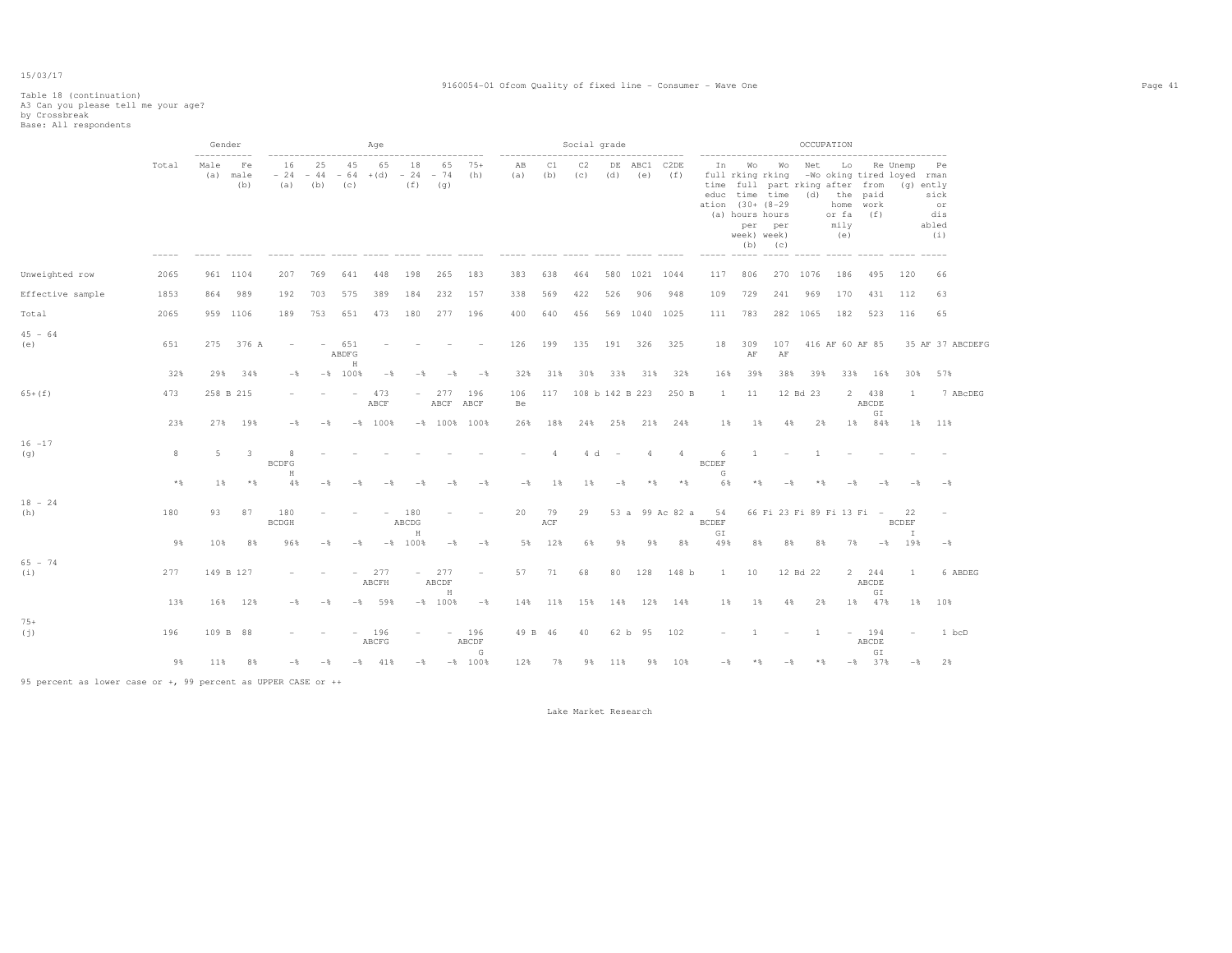#### 9160054-01 Ofcom Quality of fixed line - Consumer - Wave One Page 42

# Table 18 (continuation) A3 Can you please tell me your age? by Crossbreak Base: All respondents

|                                      |              |             | Gender                           |                    |                                             |           | Aqe                    |                                 |                         |                                                      |                    |      |           | Social grade |                                                      |                                                            |                     |                                 |                                                                                         |            | OCCUPATION                                                                                          |                         |                  |                                                  |
|--------------------------------------|--------------|-------------|----------------------------------|--------------------|---------------------------------------------|-----------|------------------------|---------------------------------|-------------------------|------------------------------------------------------|--------------------|------|-----------|--------------|------------------------------------------------------|------------------------------------------------------------|---------------------|---------------------------------|-----------------------------------------------------------------------------------------|------------|-----------------------------------------------------------------------------------------------------|-------------------------|------------------|--------------------------------------------------|
|                                      | Total        | Male<br>(a) | -----------<br>Fe<br>male<br>(b) | 16<br>$-24$<br>(a) | 25<br>(b)                                   | 45<br>(C) | 65<br>$-44 - 64 + (d)$ | 18<br>(f)                       | 65<br>$-24 - 74$<br>(q) | $75+$<br>(h)                                         | AB<br>(a)          | (b)  | C2<br>(c) | DE<br>(d)    | -------------------------------------<br>ABC1<br>(e) | C2DE<br>(f)                                                | In<br>educ<br>ation | Wо<br>per<br>week) week)<br>(b) | Wo<br>full rking rking<br>time time<br>$(30 + (8 - 29$<br>(a) hours hours<br>per<br>(C) | Net<br>(d) | Lo<br>-Wo oking tired loyed rman<br>time full part rking after from<br>home<br>or fa<br>mily<br>(e) | the paid<br>work<br>(f) | Re Unemp<br>(q)  | Pe<br>ently<br>sick<br>or<br>dis<br>abled<br>(i) |
|                                      |              |             |                                  |                    |                                             |           |                        |                                 |                         |                                                      |                    |      |           |              |                                                      |                                                            |                     |                                 |                                                                                         |            |                                                                                                     |                         |                  |                                                  |
| Unweighted row                       | 2065         |             | 961 1104                         | 207                | 769                                         | 641       | 448                    | 198                             | 265                     | 183                                                  | 383                | 638  | 464       | 580          | 1021                                                 | 1044                                                       | 117                 | 806                             | 270                                                                                     | 1076       | 186                                                                                                 | 495                     | 120              | 66                                               |
| Effective sample                     | 1853         | 864         | 989                              | 192                | 703                                         | 575       | 389                    | 184                             | 232                     | 157                                                  | 338                | 569  | 422       | 526          | 906                                                  | 948                                                        | 109                 | 729                             | 241                                                                                     | 969        | 170                                                                                                 | 431                     | 112              | 63                                               |
| Total                                | 2065         | 959         | 1106                             | 189                | 753                                         | 651       | 473                    | 180                             | 277                     | 196                                                  | 400                | 640  | 456       | 569          | 1040                                                 | 1025                                                       | 111                 | 783                             |                                                                                         | 282 1065   | 182                                                                                                 | 523                     | 116              | 65                                               |
| Mean score                           | 48.0         | 48.7        | 47.3                             | 21.3               | 35.0<br>AF                                  | 53.3      | 71.9<br>ABF ABCFG      | 21.5<br>A                       | 67.5                    | 78.0<br>ABC ABCD                                     | 50.3<br><b>BcE</b> | 45.6 | 48.0<br>b |              | 49.0 47.4<br>b                                       | 48.5 B 30.0                                                |                     | 41.2<br>AG                      | 42.3<br>AG                                                                              | 41.5<br>AG | 40.1                                                                                                | 69.7<br>A ABCDE         | A                | 37.7 50.7 ABCDEG                                 |
| Standard deviation<br>Standard error | 16.98<br>.37 |             | 17.76 16.24<br>.57 .49           |                    | $1.02$ 5.44 4.19<br>$.07$ $.20$ $.17$ $.24$ |           | 5.18                   | $\hspace{0.1mm}-\hspace{0.1mm}$ |                         | $\overline{\phantom{0}}$<br>$\overline{\phantom{0}}$ |                    |      |           |              | 16.44 16.86 16.68 17.42 16.85 17.10                  | .84 .31 .14 1.31 .53 .53 .1.12 .40 .77 .36 .84 .33 .14 .31 |                     |                                 |                                                                                         |            | 12.17 11.47 12.60 11.78 11.44                                                                       | GI                      | 7.32 12.46 10.60 |                                                  |

95 percent as lower case or +, 99 percent as UPPER CASE or ++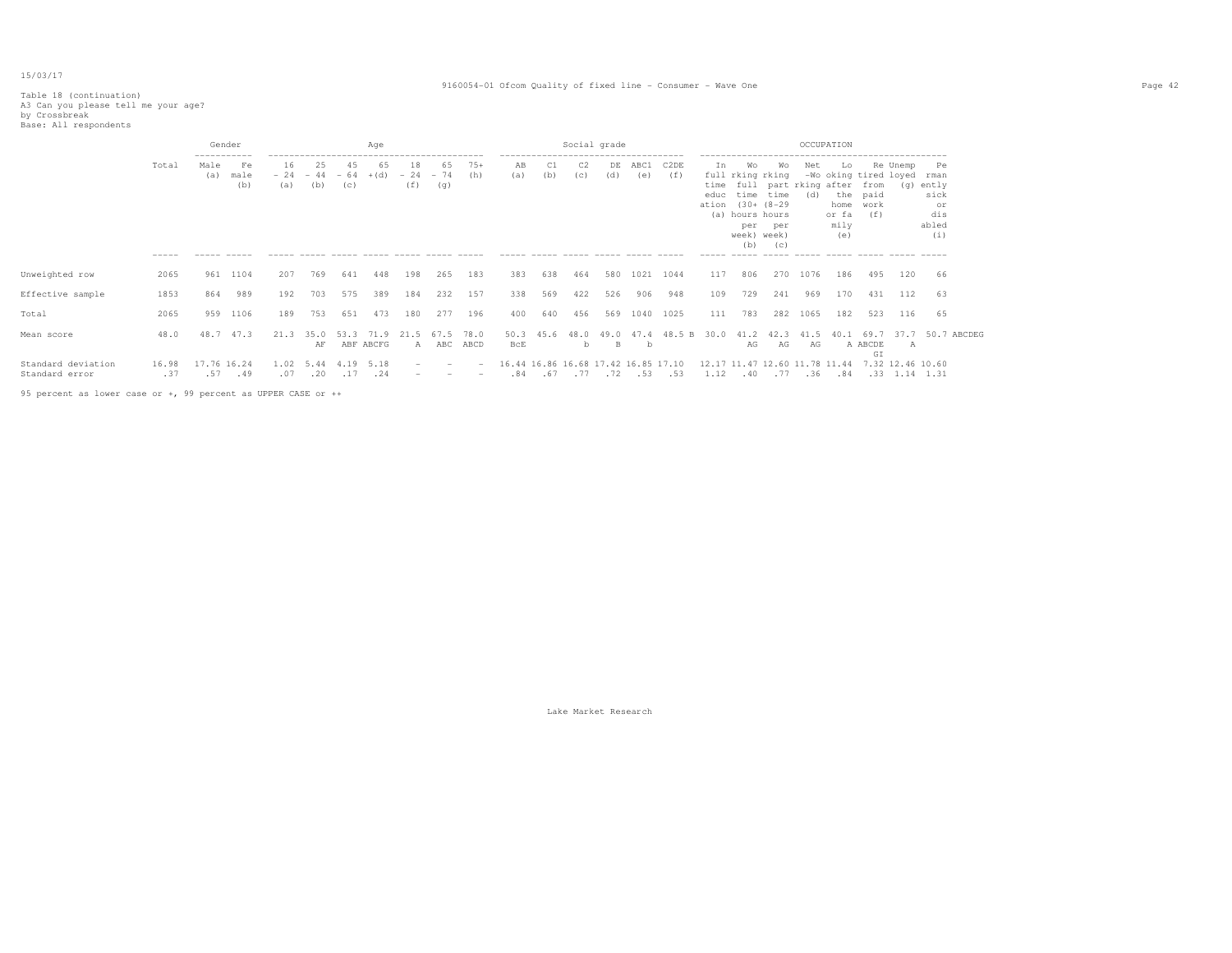#### 9160054-01 Ofcom Quality of fixed line - Consumer - Wave One Page 43

# Table 18 (continuation) A3 Can you please tell me your age? by Crossbreak Base: All respondents

|                  |              |            |              |                                 |                                                                                                          |                     |                    |                                 | Region                          |                |                                 |                       |                                     |                                 |                    | ------------------------     | Nation                          |                                 |                    |            | Urbanity<br>------------------------     |                  | ------------------                                                        | Urbanity detail                  |          |
|------------------|--------------|------------|--------------|---------------------------------|----------------------------------------------------------------------------------------------------------|---------------------|--------------------|---------------------------------|---------------------------------|----------------|---------------------------------|-----------------------|-------------------------------------|---------------------------------|--------------------|------------------------------|---------------------------------|---------------------------------|--------------------|------------|------------------------------------------|------------------|---------------------------------------------------------------------------|----------------------------------|----------|
|                  |              | Total      | tland<br>(a) |                                 | Sco Wales Nor North North York East West East<br>(b) thern East West shire Mid Mid<br>Ir<br>eland<br>(c) |                     |                    | (d) (e) (f) lands lands         |                                 | $(q)$ (h)      |                                 |                       | Lo South South<br>$(i)$ $(k)$ $(1)$ | (i) ndon East West              | qland tland<br>(a) | En Sco Wales Nor<br>(b)      |                                 | (c) thern<br>Ir<br>eland<br>(d) | Urban Rural<br>(a) |            | Re All<br>(b) mote rural<br>rural<br>(C) | (d)              | Large<br>city/ dium towns<br>sm<br>aller<br>city/<br>large<br>town<br>(a) | town (c)<br>(b)                  | Me Small |
| Unweighted row   |              | 2065       | 229          | 145                             | 111                                                                                                      | 101                 | 203                | 158                             | 144                             | 172            | 170                             | 234                   | 263                                 | 135                             | 1580               | 229                          | 145                             | 111                             | 1879               | 127        | 59                                       | 186              | 721                                                                       | 798                              | 360      |
| Effective sample |              | 1853       | 191          | 144                             | 107                                                                                                      | 91                  | 197                | 157                             | 130                             | 157            | 155                             | 234                   | 250                                 | 120                             | 1476               | 191                          | 144                             | 107                             | 1828               | 102        | 43                                       | 145              | 706                                                                       | 777                              | 346      |
| Total            |              | 2065       | 169          | 104                             | 51                                                                                                       | 118                 | 214                | 163                             | 167                             | 196            | 195                             | 240                   | 284                                 | 163                             | 1741               | 169                          | 104                             | 51                              | 1776               | 207        | 82                                       | 290              | 695                                                                       | 757                              | 324      |
| $16 - 17$        | (16.5)       | 8<br>$*$ & | 1<br>$*$ &   | $\overline{\phantom{a}}$<br>$-$ | $\star$<br>1%                                                                                            | 2 k<br>2%           | 2<br>1%            | $\overline{\phantom{a}}$<br>$-$ | $\overline{\phantom{a}}$<br>$-$ | 2<br>1%        | $\overline{\phantom{a}}$<br>$-$ | $\mathbf{1}$<br>$*$ % | $\overline{\phantom{a}}$<br>$-$     | $\overline{\phantom{a}}$<br>$-$ | $7\phantom{.0}$    | <sup>1</sup><br>$*$<br>$*$ % | $\overline{\phantom{m}}$<br>$-$ | $\star$<br>1%                   | 8<br>$*$ &         | $-$        | $*$                                      | $\star$<br>$*$ & | 3<br>$*$ %                                                                | $\overline{\mathbf{3}}$<br>$*$ % | 2<br>1%  |
| $18 - 24$        | (21.5)       | 180<br>9%  | 20<br>12%    | 15<br>14%                       | 8<br>HKL dHiKL dHiKL<br>15%                                                                              | 7<br>6%             | 31<br>dHiKL<br>14% | 22<br>HKL<br>13%                | 10%                             | 17 Hk1 6<br>3% | 15<br>7%                        | 9%                    | 22 hk 12<br>4%                      | 6<br>4%                         | 138                | 20<br>12%<br>8%              | 15 A<br>14%                     | 8 A<br>15%                      | 168 d<br>9%        | 10<br>5%   | 3<br>3%                                  | 12<br>4%         | 71<br>10%                                                                 | 71<br>9%                         | 26<br>8% |
| $25 - 29$        | (27.5)       | 176        |              | 18 bK 5                         |                                                                                                          | 5 K<br>- 6          |                    | 21 K 15 K 24                    | BdhK                            | 15             | 20 K                            | 23 K                  | -9                                  | 16 k                            | 148                | 18 <sub>c</sub>              | -5                              | -5                              | 156                | 18         | 3                                        | 20               | 66                                                                        | 61                               | 29       |
|                  |              | 9%         | 11%          | 5%                              | 10%                                                                                                      | 5%                  | 10%                | 9%                              | 14%                             | 7%             | 10%                             | 9%                    | 3%                                  | 10%                             |                    | 9%<br>11%                    | 5%                              | 10%                             | 9%                 | 9%         | 3%                                       | 7%               | 9%                                                                        | 8%                               | 9%       |
| $30 - 34$        | (32.5)       | 194        | 17           | 13 1                            | $\overline{4}$                                                                                           | 11                  | 18                 | 16                              | 16                              | 18             | 16                              | 35<br>eiKL            | 21                                  | 9                               | 160                | 17                           | 13                              | $\overline{4}$                  | 176                | 15         | 3                                        | 18               | 80 C                                                                      | 75                               | 21       |
|                  |              | 9%         | 10%          | 12%                             | 8%                                                                                                       | 10%                 | 8%                 | 10%                             | 9%                              | 9%             | 8%                              | 15%                   | 7%                                  | 6%                              |                    | 9%<br>10%                    | 12%                             | 8%                              | 10%                | 7%         | 4%                                       | 6%               | 12%                                                                       | 10%                              | 7%       |
| $35 - 39$        | (37.5)       | 207        |              | 23 bD1 6 d                      |                                                                                                          | 4 D<br>$\mathbf{1}$ | 18 D               | 14 D                            | 12 d                            |                | 20 D 19 D 48                    | <b>BCDEF</b><br>GHIKL |                                     | 31 D 10 d                       | 174                | 23c                          | - 6                             | $\overline{4}$                  |                    | 182 c 23 c | 2                                        | 25               | 86 C                                                                      |                                  | 78 c 19  |
|                  |              | 10%        | 14%          | 6%                              | 7%                                                                                                       | 1%                  | 9%                 | 9%                              | 7%                              | 10%            | 10%                             | 20%                   | 11%                                 | 6%                              | 10%                | 14%                          | 6%                              | 7%                              | 10%                | 11%        | 2%                                       | 9%               | 12%                                                                       | 10%                              | 6%       |
| $40 - 44$        | (42.5)       | 175        |              | 16 fi 6                         | 7<br>bFI                                                                                                 |                     |                    | 15 fI 24 fI 7                   | 12                              | 14             | $7\phantom{.0}$                 |                       | 28 fl 27 i 11                       |                                 | 145                | 16                           | 6                               |                                 | 7 ac 164 Bd 4      |            |                                          | 8 b 12           | 70                                                                        | 66                               | 28       |
|                  |              | 8%         | 10%          |                                 | 14%<br>6%                                                                                                | 12%                 | 11%                | 4%                              | 7%                              | 7%             | 4%                              | 12%                   | 9%                                  | 7%                              |                    | 8%<br>10%                    | 6%                              | 14%                             | 9%                 | 2%         | 9%                                       | 4%               | 10%                                                                       | 9%                               | 9%       |
| $45 - 49$        | $(47.5)$ 185 | 98         | 11<br>7%     | 8<br>8%                         | 3<br>6%                                                                                                  | 11<br>9%            | 19<br>98           | 9<br>6%                         | 21 f<br>13%                     | 19<br>10%      | 16<br>8%                        | 25<br>10%             | 33 f<br>12%                         | 10<br>6%                        | 163                | 11<br>98<br>7%               | 8<br>8%                         | 3<br>6%                         | 159<br>9%          | 21<br>10%  | 5<br>6%                                  | 26<br>98         | 68<br>10%                                                                 | 67<br>98                         | 24<br>7% |
| $50 - 54$        | $(52.5)$ 179 |            | 12           | 7                               | 3.                                                                                                       | 14                  | 19                 | 15                              | 16                              | 27<br>abcK     | 14                              | 22                    | 17                                  | 14                              | 158                | 12                           | $7\phantom{.0}$                 | 3                               |                    | 153 c 24 c | -1                                       | 26               | 54                                                                        | 58                               | 42 AB    |
|                  |              | 9%         | 7%           | 6%                              | 6%                                                                                                       | 11%                 | 9%                 | 9%                              | 10%                             | 14%            | 7%                              | 9%                    | 6%                                  | 8%                              |                    | 9%<br>7%                     | 6%                              | 6%                              | 9%                 | 12%        | 1%                                       | 9%               | 8%                                                                        | 8%                               | 13%      |
| $55 - 64$        | (57.5)       | 287        |              |                                 | 24 j 19 ghJ 5                                                                                            |                     |                    | 20 j 30 j 24 j 15               |                                 | 18             | 24                              | 18                    | 62<br>aCeGH                         |                                 | 29 ghJ 239         | 24                           | 19                              | 5                               | 240                | 32         | 16                                       | 47               | 84                                                                        | 118                              | 38       |
|                  |              | 14%        | 14%          | 18%                             | 10%                                                                                                      | 17%                 | 14%                | 14%                             | 9%                              | 9%             | 12%                             | 8%                    | iJ<br>22%                           | 18%                             | 14%                | 14%                          | 18%                             | 10%                             | 14%                | 15%        | 19%                                      | 16%              | 12%                                                                       | 16%                              | 12%      |

95 percent as lower case or +, 99 percent as UPPER CASE or ++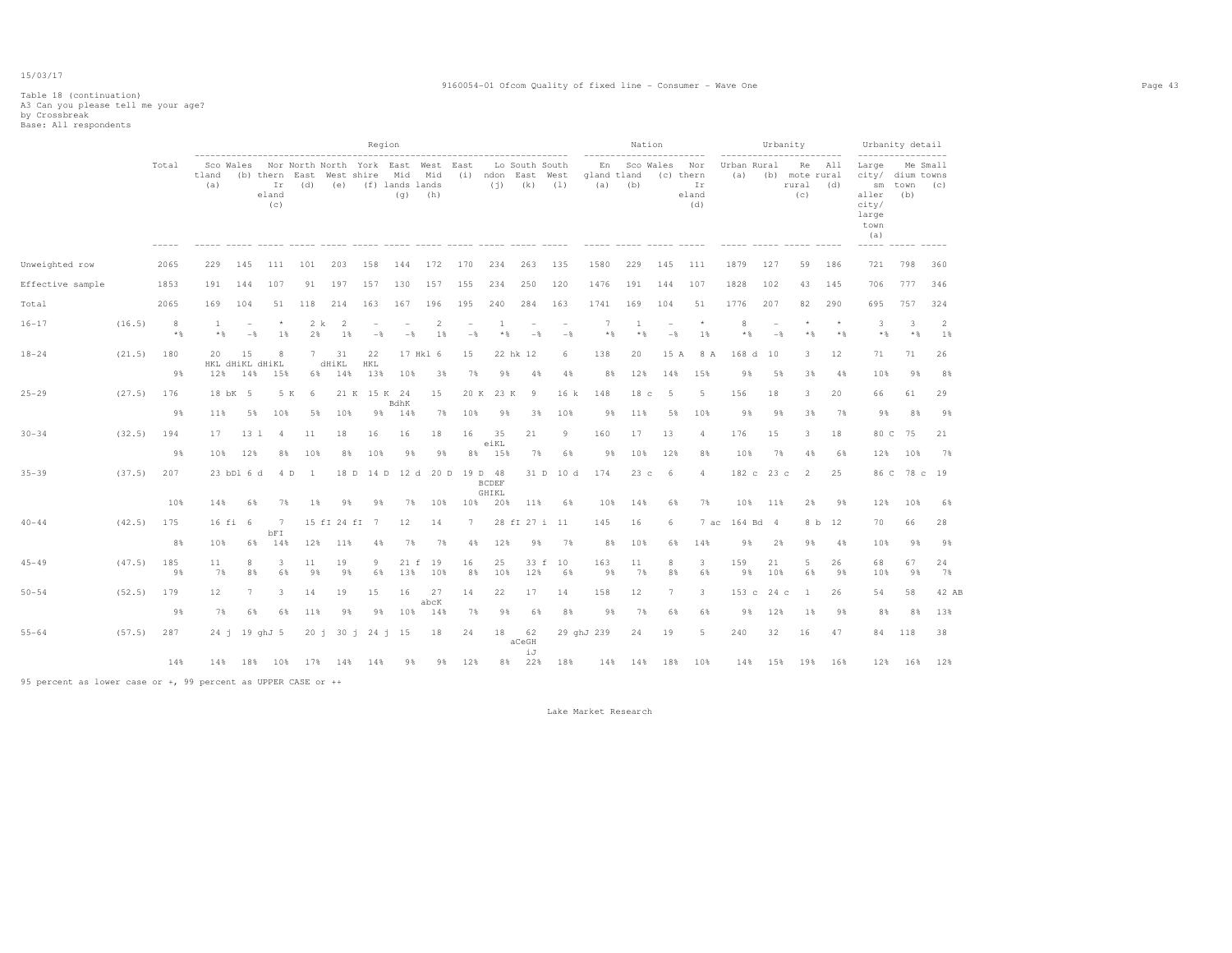#### 9160054-01 Ofcom Quality of fixed line - Consumer - Wave One Page 44

# Table 18 (continuation) A3 Can you please tell me your age? by Crossbreak Base: All respondents

|                                      |        |            |              |                |                    |                |                      | Region                                                                                                           |                |                      |                 |                   |                                                           |                      |                    | Nation      | -----------------------       |                     |                    | Urbanity | -----------------------                  |                |                                                       | Urbanity detail<br>------------------                                |                      |
|--------------------------------------|--------|------------|--------------|----------------|--------------------|----------------|----------------------|------------------------------------------------------------------------------------------------------------------|----------------|----------------------|-----------------|-------------------|-----------------------------------------------------------|----------------------|--------------------|-------------|-------------------------------|---------------------|--------------------|----------|------------------------------------------|----------------|-------------------------------------------------------|----------------------------------------------------------------------|----------------------|
|                                      |        | Total      | tland<br>(a) |                | eland<br>(c)       |                |                      | Sco Wales Nor North North York East West East<br>(b) thern East West shire Mid Mid<br>Ir (d) (e) (f) lands lands | (q)            | (h)                  |                 |                   | Lo South South<br>(i) ndon East West<br>$(j)$ $(k)$ $(1)$ |                      | gland tland<br>(a) | (b)         | En Sco Wales Nor<br>(c) thern | Ir<br>eland<br>(d)  | Urban Rural<br>(a) |          | Re All<br>(b) mote rural<br>rural<br>(C) | (d)            | Large<br>sm<br>aller<br>city/<br>large<br>town<br>(a) | Me Small<br>city/ dium towns<br>town (c)<br>(b)<br>----- ----- ----- |                      |
| Unweighted row                       |        | 2065       | 229          | 145            | 111                | 101            | 203                  | 158                                                                                                              |                | 144 172              | 170             | 234               | 263                                                       | 135                  | 1580               | 229         | 145                           | 111                 | 1879               | 127      | 59                                       | 186            | 721                                                   | 798                                                                  | 360                  |
| Effective sample                     |        | 1853       | 191          | 144            | 107                | 91             | 197                  | 157                                                                                                              | 130            | 157                  | 155             | 234               | 250                                                       | 120                  | 1476               | 191         | 144                           | 107                 | 1828               | 102      | 43                                       | 145            | 706                                                   | 777                                                                  | 346                  |
| Total                                |        | 2065       | 169          | 104            | 51                 | 118            | 214                  | 163                                                                                                              | 167            | 196                  | 195             | 240               | 284                                                       | 163                  | 1741               | 169         | 104                           | 51                  | 1776               | 207      | 82                                       | 290            | 695                                                   | 757                                                                  | 324                  |
| $65 - 74$                            | (67.5) | 277        |              | 17 J 15 J      |                    |                |                      | 6 J 19 J 21 i 25 J 18 J 34                                                                                       |                | aeJ                  |                 | 36 aeJ 9          |                                                           | 44 J 34<br>AEqJ      | 239                | 17          | 15                            | 6                   | 221                | 29       | 27<br>ABd                                | 56 A           | 63                                                    | 100a                                                                 | 59 Ab                |
|                                      |        | 13%        | 10%          | 14%            | 12%                |                | 16% 10%              |                                                                                                                  | 15% 11% 17%    |                      | 18%             | 4%                | 15%                                                       | 21%                  | 14%                | 10%         | 14%                           | 12%                 | 12%                | 14%      | 33%                                      | 19%            | 9%                                                    | 13%                                                                  | 18%                  |
| $75+$                                | (78.0) | 196        | 9            | 11 i           |                    | 6 aJ 12 i 13   |                      |                                                                                                                  | $15 \t1 \t15$  |                      | 22 aJ 29<br>AEJ | 10                |                                                           |                      | 28 j 23 AeJ 170 b  | 9           | 11                            | 6 b                 | 149                |          |                                          | 32 A 15 a 47 A | 52                                                    | 62                                                                   | 36a                  |
|                                      |        | 9%         |              | 5% 11%         | 12%                | 11%            | 6%                   | 9%                                                                                                               | 9%             |                      | 11% 15%         | 4%                | 10%                                                       | 14%                  | 10%                | 5%          | 11%                           | 12%                 | 8%                 | 16%      |                                          | 18% 16%        | 7%                                                    | 8%                                                                   | 11%                  |
| Age<br>$---$                         |        |            |              |                |                    |                |                      |                                                                                                                  |                |                      |                 |                   |                                                           |                      |                    |             |                               |                     |                    |          |                                          |                |                                                       |                                                                      |                      |
| $16 - 24$<br>$\left( \infty \right)$ |        | 189        | 20           | 15             | 8<br>HKL HiKL HiKL | 9              | 33<br>HiKL<br>8% 15% | 22<br>HKL<br>13%                                                                                                 | 10%            | 17 hkl 8             | 15              | 23<br>hkl         | 12<br>4%                                                  | 6                    | 145<br>8%          | 20          |                               | 15 a 8 A<br>14% 16% | 176 bd 10<br>10%   |          | $3 -$                                    | 13             | 74                                                    | 74<br>10%                                                            | 28<br>9%             |
|                                      |        | 98         | 12%          | 14%            | 16%                |                |                      |                                                                                                                  |                | 4%                   | 7%              | 98                |                                                           | 4%                   |                    | 12%         |                               |                     |                    | 5%       | 4%                                       | 4%             | 11%                                                   |                                                                      |                      |
| $25 - 44$<br>(d)                     |        | 753        | 75<br>BDfhI  | 30             | 20                 | 34             | 80                   | 53                                                                                                               | 65             | 67                   |                 | 61 133<br>aBCDE   | 87                                                        | 47                   | 628                |             | 75 aC 30                      | 20                  | 678<br>bCD         | 60       | 16                                       | 75             | 301<br>bC                                             | 280 c 97                                                             |                      |
|                                      |        | 36%        | KL<br>44%    | 29%            | 39%                | 28%            | 38%                  | 33%                                                                                                              | 39%            | 34%                  |                 | FGHIKL<br>32% 56% | 31%                                                       | 29%                  | 36%                | 44%         | 29%                           | 39%                 | 38%                | 29%      | 19%                                      | 26%            | 43%                                                   |                                                                      | 37% 30%              |
| $45 - 64$<br>(e)                     |        | 651        | 47           | 33             | 11                 |                | 44 c 67              | 48                                                                                                               | 52             |                      | 64 c 54         | 65                | 113<br>ACfiJ                                              | 53                   |                    | 559 d 47    | 33                            | 11                  | 552                | 77       | 22                                       | 99             | 206                                                   | 242                                                                  | 104                  |
|                                      |        | 32%        | 28%          | 32%            | 21%                | 37%            | 31%                  | 30%                                                                                                              | 31%            | 33%                  | 28%             | 27%               | 40%                                                       | 32%                  | 32%                | 28%         | 32%                           | 21%                 | 31%                | 37%      | 27%                                      | 34%            | 30%                                                   | 32%                                                                  | 32%                  |
| $65+ (f)$                            |        | 473        |              | 26 j 26<br>aeJ |                    | 12 J 31<br>aeJ |                      | $34 \t1 \t40$<br>aeJ                                                                                             |                | 33 J 56<br>AEJ       | 65<br>AEGJ      | 19                | 72                                                        | 57<br>AeJ AEfGJ<br>k |                    | 408 B 26    |                               | 26 b 12             | 370                |          | 61 a 42<br>ABd                           | 103 A          |                                                       |                                                                      | 114 161 a 95 AB      |
|                                      |        | 23%        | 16%          | 25%            | 24%                | 27%            | 16%                  | 25%                                                                                                              | 20%            | 29%                  | 33%             | 8%                | 25%                                                       | 35%                  |                    | 23% 16%     | 25%                           | 24%                 | 21%                | 29%      | 50%                                      | 35%            | 16%                                                   | 21%                                                                  | 29%                  |
| $16 - 17$<br>(g)                     |        | 8<br>$*$ & | 1<br>$*$     | $-\frac{6}{5}$ | $1\%$              | 2 k<br>2%      | 2<br>1%              | $-$                                                                                                              | $-\frac{6}{5}$ | $\overline{2}$<br>1% | $-\frac{6}{5}$  | 1<br>$\star$ &    | $-\frac{6}{5}$                                            | $-$                  | 7<br>$*$ &         | -1<br>$*$ & | $-$                           | $\star$<br>1%       | 8<br>$*$ %         | $-$      | $*$                                      | $*$ %          | 3<br>$\star$ &                                        | 3<br>$*$ &                                                           | $\overline{2}$<br>1% |

95 percent as lower case or +, 99 percent as UPPER CASE or ++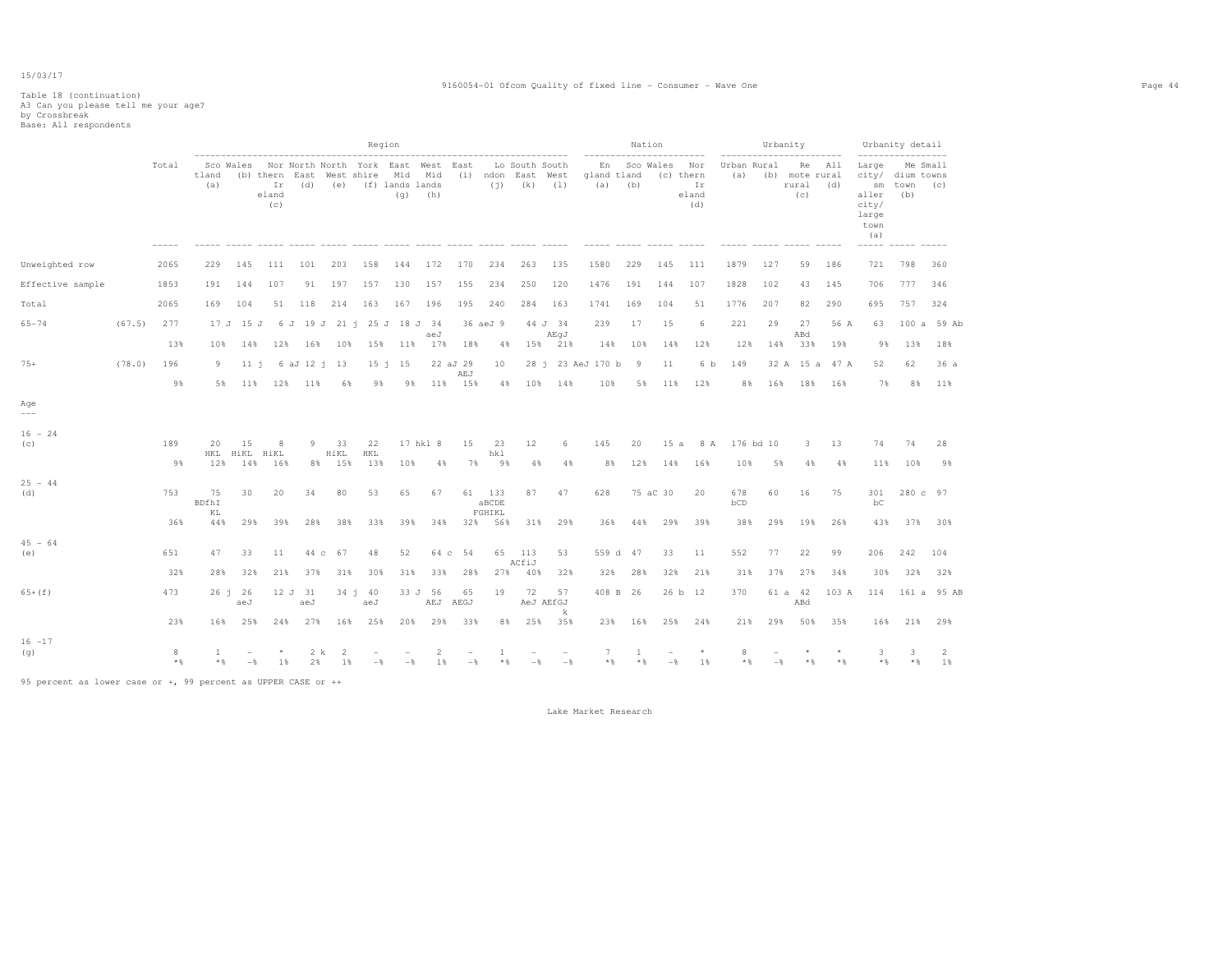#### 9160054-01 Ofcom Quality of fixed line - Consumer - Wave One Page 45

# Table 18 (continuation) A3 Can you please tell me your age? by Crossbreak Base: All respondents

|                                      |              |              |                                |                                 |                                          |                    |                   | Region                                       |                    |                        |                                                                                |                                         |                            |                               | Nation           | .                    |                           | ----------------------- | Urbanity             |                                      |                          |                                                                | Urbanity detail                       |                    |
|--------------------------------------|--------------|--------------|--------------------------------|---------------------------------|------------------------------------------|--------------------|-------------------|----------------------------------------------|--------------------|------------------------|--------------------------------------------------------------------------------|-----------------------------------------|----------------------------|-------------------------------|------------------|----------------------|---------------------------|-------------------------|----------------------|--------------------------------------|--------------------------|----------------------------------------------------------------|---------------------------------------|--------------------|
|                                      | Total        | tland<br>(a) | Sco Wales                      | (b) thern<br>Ir<br>eland<br>(c) | Nor North North York East<br>East<br>(d) | West shire<br>(e)  |                   | Mid<br>(f) lands lands<br>(q)                | West<br>Mid<br>(h) | East<br>(i)            | (i)                                                                            | Lo South South<br>ndon East West<br>(k) | (1)                        | En<br>gland tland<br>(a)      | Sco Wales<br>(b) | (c) thern            | Nor<br>Ir<br>eland<br>(d) | Urban Rural<br>(a)      |                      | Re<br>(b) mote rural<br>rural<br>(C) | All<br>(d)               | Large<br>city/<br>sm<br>aller<br>city/<br>large<br>town<br>(a) | Me Small<br>dium towns<br>town<br>(b) | (C)                |
| Unweighted row                       | 2065         | 229          | 145                            | 111                             | 101                                      | 203                | 158               | 144                                          | 172                | 170                    | 234                                                                            | 263                                     | 135                        | 1580                          | 229              | 145                  | 111                       | 1879                    | 127                  | 59                                   | 186                      | 721                                                            | 798                                   | 360                |
| Effective sample                     | 1853         | 191          | 144                            | 107                             | 91                                       | 197                | 157               | 130                                          | 157                | 155                    | 234                                                                            | 250                                     | 120                        | 1476                          | 191              | 144                  | 107                       | 1828                    | 102                  | 43                                   | 145                      | 706                                                            | 777                                   | 346                |
| Total                                | 2065         | 169          | 104                            | 51                              | 118                                      | 214                | 163               | 167                                          | 196                | 195                    | 240                                                                            | 284                                     | 163                        | 1741                          | 169              | 104                  | 51                        | 1776                    | 207                  | 82                                   | 290                      | 695                                                            | 757                                   | 324                |
| $18 - 24$<br>(h)                     | 180<br>98    | 20<br>12%    | -1.5<br>HKL dHiKL dHiKL<br>14% | -8<br>15%                       | 7<br>6%                                  | 31<br>dHiKL<br>14% | 22<br>HKL<br>13%  | 10%                                          | 17 Hk1 6<br>3%     | 15<br>7%               | 9%                                                                             | 22 hk 12<br>4%                          | 6<br>4%                    | 138<br>8%                     | 20<br>12%        | 15 A<br>14%          | 8 A<br>15%                | 9%                      | 168 d 10<br>5%       | 3<br>3%                              | 12<br>4%                 | 71<br>10%                                                      | 71<br>9%                              | 26<br>8%           |
| $65 - 74$<br>(i)                     | 277<br>13%   | 10%          | 17 J 15 J<br>14%               | 12%                             | 6 J 19 J 21 i<br>16%                     | 10%                | 15%               | 25 J 18 J 34<br>11%                          | aeJ<br>17%         | 18%                    | 36 aeJ 9<br>4%                                                                 |                                         | 44 J 34<br>AEqJ<br>15% 21% | 239<br>14%                    | 17<br>10%        | 15<br>14%            | - 6<br>12%                | 221<br>12%              | 29<br>14%            | 27<br>ABd<br>33%                     | 56 A<br>19%              | 63<br>98                                                       | 13%                                   | 100 a 59 Ab<br>18% |
| $75+$<br>(i)                         | 196<br>9%    | 9<br>5%      | 11 i<br>11%                    | 12%                             | 6 aJ 12 i 13<br>11%                      | 6%                 | 9%                | $15 \t1 \t15$<br>98                          | 11%                | 22 aJ 29<br>AEJ<br>15% | 10                                                                             |                                         | 4% 10% 14%                 | 28 i 23 AeJ 170 b 9 11<br>10% | 5%               | 11%                  | 6 b<br>12%                | 149<br>8%               | 16%                  | 18%                                  | 32 A 15 a 47 A<br>16%    | 52<br>7%                                                       | 62<br>8%                              | 36 a<br>11%        |
| Mean score                           | 48.0         | 44.3         | 48.4<br>aeJ                    |                                 | 45.9 50.8<br>i AcEqJ                     | 44.5               | 47.4<br>$\cdot$ T |                                              | i AcEGJ AcEGJ      |                        | 45.6 50.6 51.0 41.7 51.7 53.5                                                  | AbCEF AbCEF<br>GJ                       | GJ                         | 48.4 44.3<br>B                |                  | 48.4 45.9<br>b       |                           |                         | 47.0 51.9 58.5<br>A  | Ab                                   | 53.8 A 45.0 47.4 50.3 AB |                                                                | А                                     |                    |
| Standard deviation<br>Standard error | 16.98<br>.37 |              |                                |                                 |                                          |                    |                   | 1.07 1.51 1.78 1.66 1.17 1.44 1.43 1.26 1.41 |                    |                        | 16.23 18.17 18.71 16.68 16.71 18.08 17.15 16.55 18.34 13.79 15.26 16.95<br>.90 |                                         | .94 1.46                   | 16.89 16.23 18.17 18.71       |                  | $.42$ 1.07 1.51 1.78 |                           | 16.79 17.14 15.84 17.01 | $.39$ 1.52 2.06 1.25 |                                      |                          | 16.28 16.75 17.42                                              | $.61$ $.59$ $.92$                     |                    |

95 percent as lower case or +, 99 percent as UPPER CASE or ++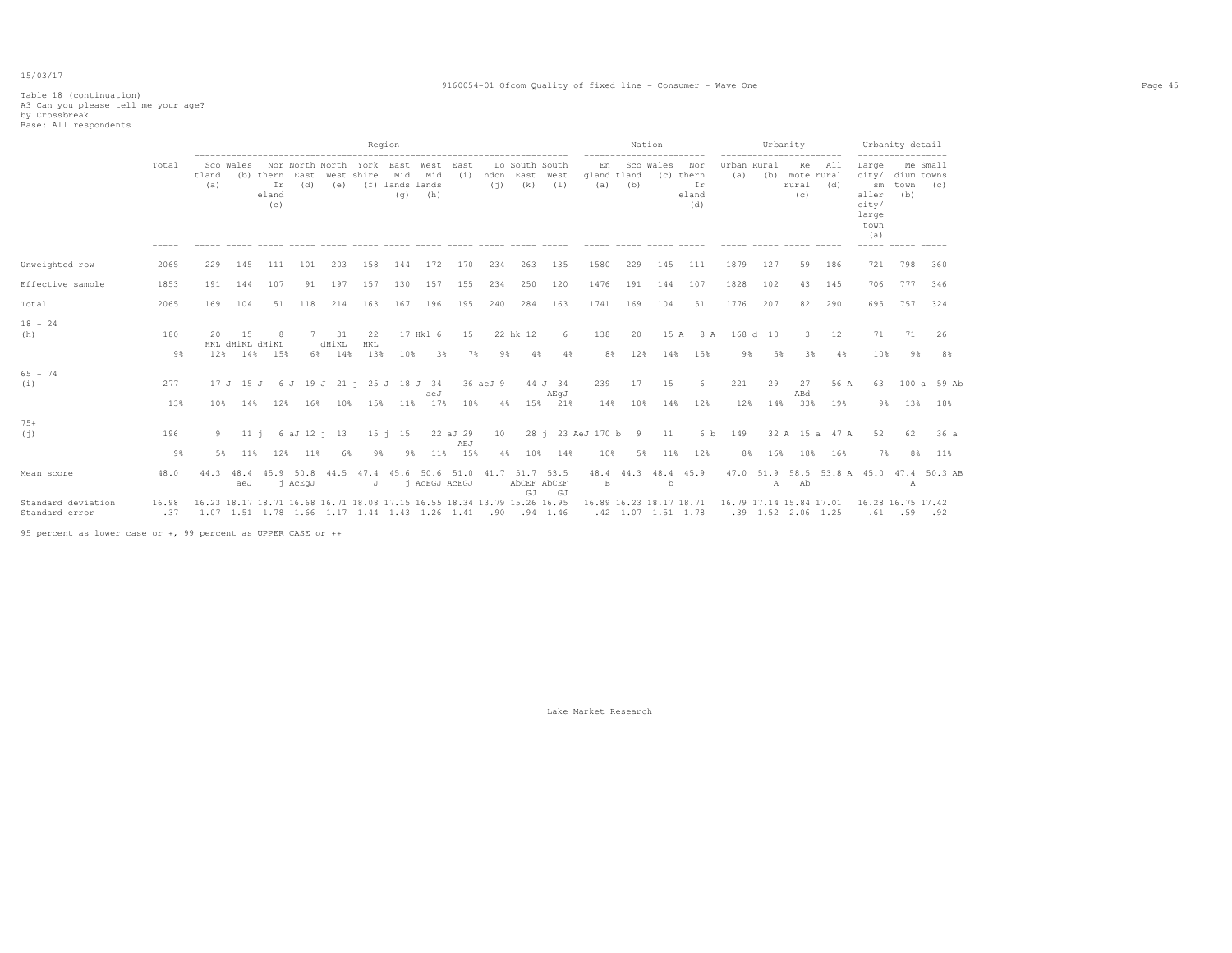#### 9160054-01 Ofcom Quality of fixed line - Consumer - Wave One Page 46

### Table 19 A4 Are you yourself? (Employment status) by Crossbreak Base: All respondents

|                                            |       | $--- - -$   | Gender            |                    |                        |                    | Age             |                          |                    |                          |                     |                | Social grade    |                   |             |                  |                             |                                                                                                         |                          |                                     | OCCUPATION                                |                             |                                        |                                                      |
|--------------------------------------------|-------|-------------|-------------------|--------------------|------------------------|--------------------|-----------------|--------------------------|--------------------|--------------------------|---------------------|----------------|-----------------|-------------------|-------------|------------------|-----------------------------|---------------------------------------------------------------------------------------------------------|--------------------------|-------------------------------------|-------------------------------------------|-----------------------------|----------------------------------------|------------------------------------------------------|
|                                            | Total | Male<br>(a) | Fe<br>male<br>(b) | 16<br>$-24$<br>(a) | 25<br>$-44$<br>(b)     | 45<br>$-64$<br>(c) | 65<br>$+(d)$    | 18<br>$-24$<br>(f)       | 65<br>$-74$<br>(q) | $75+$<br>(h)             | AB<br>(a)           | C1<br>(b)      | C2<br>(C)       | DE<br>(d)         | ABC1<br>(e) | C2DE<br>(f)      | In<br>time<br>educ<br>ation | Wo<br>full rking rking<br>time time<br>$(30 + 18 - 29)$<br>(a) hours hours<br>per<br>week) week)<br>(b) | Wo<br>per<br>(C)         | Net<br>full part rking after<br>(d) | Lo<br>the<br>home<br>or fa<br>mily<br>(e) | from<br>paid<br>work<br>(f) | Re Unemp<br>-Wo oking tired loyed rman | Pe<br>(q) ently<br>sick<br>or<br>dis<br>abled<br>(i) |
| Unweighted row                             | 2065  |             | 961 1104          | 207                | 769                    | 641                | 448             | 198                      | 265                | 183                      | 383                 | 638            | 464             | 580               | 1021 1044   |                  | 117                         | 806                                                                                                     |                          | 270 1076                            | 186                                       | 495                         | 120                                    | 66                                                   |
| Effective sample size                      | 1853  | 864         | 989               | 192                | 703                    | 575                | 389             | 184                      | 232                | 157                      | 338                 | 569            | 422             | 526               | 906         | 948              | 109                         | 729                                                                                                     | 241                      | 969                                 | 170                                       | 431                         | 112                                    | 63                                                   |
| Total                                      | 2065  | 959         | 1106              | 189                | 753                    | 651                | 473             | 180                      | 277                | 196                      | 400                 | 640            | 456             |                   | 569 1040    | 1025             | 111                         | 783                                                                                                     |                          | 282 1065                            | 182                                       | 523                         | 116                                    | 65                                                   |
| Working full time<br>(30+hours per week)   | 783   |             | 466 B 317         | 67                 | 396<br>DGH ADFGH ADFGH | 309                | 11              | 66<br>DGH                | 10 <sub>h</sub>    | $\mathbf{1}$             | 201<br>$_{\rm CDF}$ | 295<br>DF      | 184<br>$\rm DF$ | 103               | 496<br>CDF  | 287 D            | $\overline{\phantom{a}}$    | 783<br>ACDEF<br>$\mathbb{G}\, \mathbb{I}$                                                               |                          | 783<br>ACEFG<br>I                   |                                           |                             |                                        |                                                      |
|                                            | 38%   | 49%         | 29%               | 35%                | 53%                    | 488                | 2%              | 36%                      | 4%                 | 1%                       | 50%                 | 46%            | 40%             | 18%               | 48%         | 28%              |                             | $-8$ 100%                                                                                               | $-$ %                    | 74%                                 | $-$                                       |                             |                                        |                                                      |
| Retired from paid work                     | 523   |             | 266 b 257         |                    | ۰                      | 85<br>ABF ABCFq    | 438             | $\overline{\phantom{0}}$ | 244<br>ABCF ABCDF  | 194<br>G                 | 117 B 137           |                | 112             |                   | 158 B 254   | 269 <sub>b</sub> |                             |                                                                                                         |                          |                                     | $\overline{\phantom{0}}$                  | 523<br>ABCDE<br>GI          |                                        |                                                      |
|                                            | 25%   | 28%         | 23%               | $-$                | $-$                    | 13%                | 93%             | $-$                      | 88%                | 99%                      | 29%                 | 21%            | 24%             | 28%               | 24%         | 26%              | $-\frac{6}{6}$              | $-$                                                                                                     | $-$                      | $-$                                 |                                           | $-$ % 100 %                 | $-$                                    | $-$                                                  |
| Working part time<br>(8-29 hours per week) | 282   | 60          | 222 A             | 23<br>DGH          | 140<br>aDGH            | 107<br>DGH         |                 | 12 h 23<br>DGH           | 12 H               | $\sim$                   | 50                  | 90             | 78 D            | 64                | 140         | 142              |                             |                                                                                                         | 282<br>ABDEF ABEFG<br>GI | 282<br>I                            |                                           |                             |                                        |                                                      |
|                                            | 14%   | 6%          | 20%               | 12%                | 19%                    | 16%                | 3%              | 13%                      | 4%                 | $-\frac{6}{5}$           | 13%                 | 14%            | 17%             | 11%               | 13%         | 14%              | $-\frac{6}{6}$              | $-$ %                                                                                                   | 100%                     | 26%                                 | $-\frac{6}{5}$                            | $-$                         | $-$                                    | $-\frac{6}{9}$                                       |
| Looking after<br>the home or family        | 182   | 8           | 173 A             | 13                 | 106<br>DGH ACDFG       |                    | 60 DGH 2        |                          | 13 DGH 2           | $\overline{\phantom{a}}$ | 17                  | 41             |                 | 44 AE 81<br>ABCE  | 57          | 124 ABE          |                             |                                                                                                         |                          |                                     | 182<br>ABCDF                              |                             |                                        |                                                      |
|                                            | 9%    | $1\%$       | 16%               | 7%                 | H<br>14%               | 9%                 | $1\%$           | 7%                       | $1\%$              | $-\frac{6}{5}$           | 4%                  | 6%             | 10%             | 14%               | 6%          | 12%              | $-$                         |                                                                                                         | $-$ s                    |                                     | GI<br>$-$ % 100 %                         | - %                         | $-$                                    | $-$                                                  |
| Unemployed                                 | 116   | 59          | 57                | 22<br>CDGH         | 57<br>DGH              |                    | 35 DGH 1        | 22<br>bCDGH              | $\mathbf{1}$       |                          | 3                   | -8             |                 | 12 ae 93<br>ABCEF | 11          | 105 ABCE         |                             |                                                                                                         |                          |                                     |                                           | $\overline{\phantom{a}}$    | 116<br>ABCDE                           |                                                      |
|                                            | 6%    | 6%          | 5%                | 12%                | 8%                     | 5%                 | $*$ &           | 12%                      | * *                | $-\frac{6}{5}$           | 1%                  | 1%             | 3%              | 16%               | 1%          | 10%              | $-$                         |                                                                                                         |                          | $-\frac{6}{5}$                      | $-\frac{6}{5}$                            |                             | FT<br>$-$ % 100 %                      | $-\frac{6}{5}$                                       |
| In full time education                     | 111   | 62 b        | 49                | 60<br><b>BCDGH</b> | 32<br>DGH              |                    | 18 Dgh 1        | 54<br><b>BCDGH</b>       | $\mathbf{1}$       | $\overline{\phantom{m}}$ | 12                  | 65<br>ACDeF    | 18              | 16                | 77<br>AcDF  | 34               | 111<br><b>BCDEF</b>         |                                                                                                         |                          |                                     |                                           |                             |                                        |                                                      |
|                                            | 5%    | 6%          | 4%                | 32%                | 4%                     | 3%                 | $*$ &           | 30%                      | * %                | $-$ %                    | 3%                  | 10%            | 4%              | 3%                | 7%          | 3%               | GI<br>100%                  | $-$ %                                                                                                   | $-$                      | $-$                                 | $-$ %                                     | $-$                         | $-$                                    | $-\frac{6}{9}$                                       |
| Permanently<br>sick or disabled            | 65    | 37          | 28                |                    |                        | 21 af 37<br>ABDFq  | $7\phantom{.0}$ |                          |                    | 6 af 1                   | $\mathbf{1}$        | $\overline{4}$ | 5               | 55<br>ABCEF       | 5           | 60 ABCE          | $\sim$                      |                                                                                                         |                          |                                     |                                           |                             |                                        | 65 ABCDEFG                                           |
|                                            | 3%    | 4 %         | 2%                | $-$                | 3%                     | H<br>6%            | 2%              | $-$                      | 2%                 | $1\%$                    | $*$                 | 1%             | $1\%$           | 10%               | $*$ &       | 6%               |                             |                                                                                                         |                          |                                     |                                           |                             |                                        | $-8$ 100%                                            |

95 percent as lower case or +, 99 percent as UPPER CASE or ++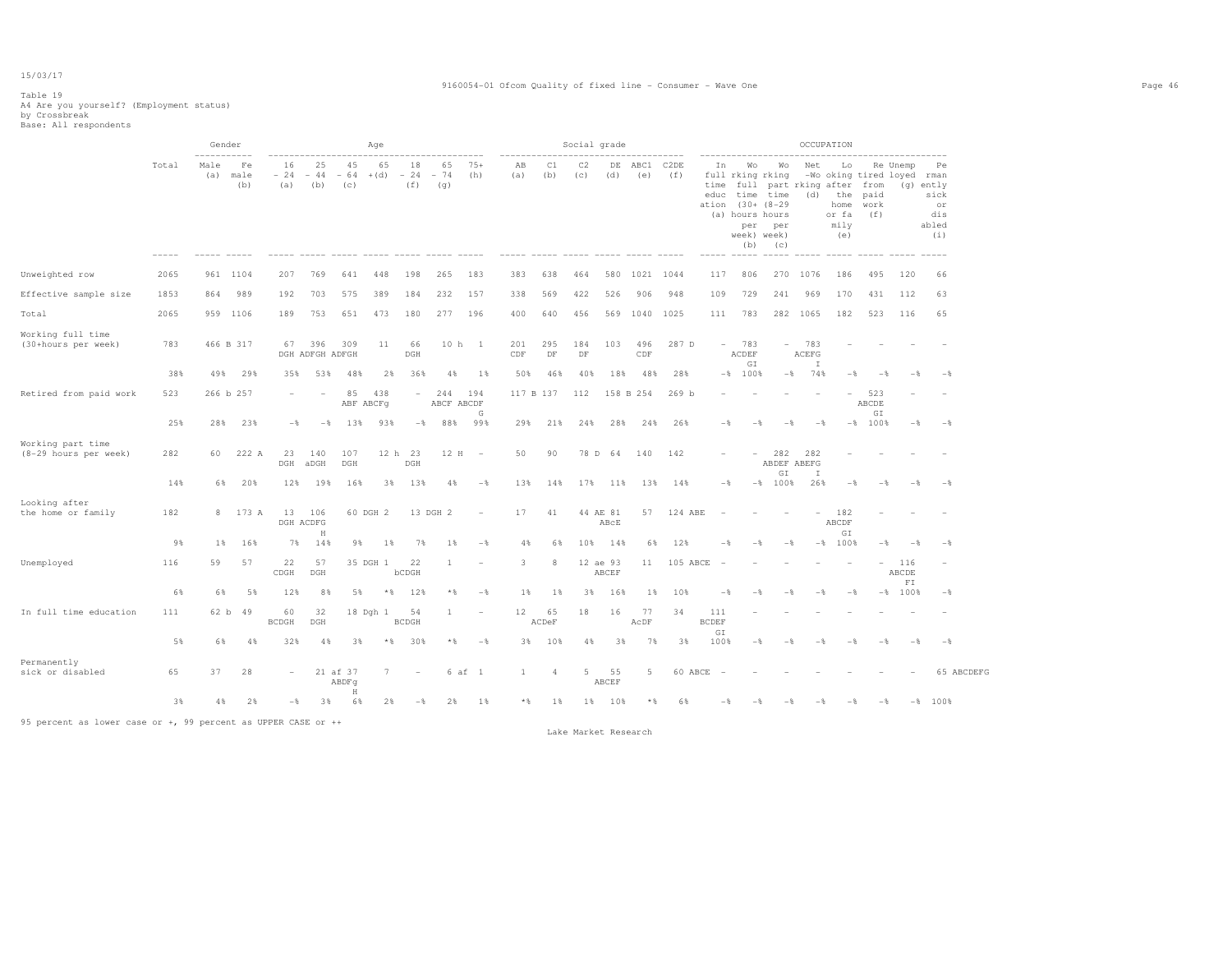#### 9160054-01 Ofcom Quality of fixed line - Consumer - Wave One Page 47

# Table 19 (continuation) A4 Are you yourself? (Employment status) by Crossbreak Base: All respondents

|                                            |          | Gender<br>----------- |                   |                    |                             |                    | Age          |                    |                    |                |                                                    |           | Social grade          |                               |               |             |                             |                                                                                |                                             |                                     | OCCUPATION                                |                                                      |                 |                                                          |
|--------------------------------------------|----------|-----------------------|-------------------|--------------------|-----------------------------|--------------------|--------------|--------------------|--------------------|----------------|----------------------------------------------------|-----------|-----------------------|-------------------------------|---------------|-------------|-----------------------------|--------------------------------------------------------------------------------|---------------------------------------------|-------------------------------------|-------------------------------------------|------------------------------------------------------|-----------------|----------------------------------------------------------|
|                                            | Total    | Male<br>(a)           | Fe<br>male<br>(b) | 16<br>$-24$<br>(a) | 25<br>$-44$<br>(b)          | 45<br>$-64$<br>(C) | 65<br>$+(d)$ | 18<br>$-24$<br>(f) | 65<br>$-74$<br>(g) | $75+$<br>(h)   | -------------------------------------<br>AB<br>(a) | C1<br>(b) | C <sub>2</sub><br>(c) | DE<br>(d)                     | ABC1<br>(e)   | C2DE<br>(f) | Ιn<br>time<br>educ<br>ation | Wо<br>full rking rking<br>time<br>(a) hours hours<br>per<br>week) week)<br>(b) | Wo<br>time<br>$(30 + (8 - 29$<br>per<br>(C) | Net<br>full part rking after<br>(d) | Lo<br>the<br>home<br>or fa<br>mily<br>(e) | -Wo oking tired loyed<br>from<br>paid<br>work<br>(f) | Re Unemp<br>(q) | Pe<br>rman<br>ently<br>sick<br>or<br>dis<br>abled<br>(i) |
| Unweighted row                             | 2065     | 961                   | 1104              | 207                | 769                         | 641                | 448          | 198                | 265                | 183            | 383                                                | 638       | 464                   |                               | 580 1021 1044 |             | 117                         | 806                                                                            | 270                                         | 1076                                | 186                                       | 495                                                  | 120             | 66                                                       |
| Effective sample size                      | 1853     | 864                   | 989               | 192                | 703                         | 575                | 389          | 184                | 232                | 157            | 338                                                | 569       | 422                   | 526                           | 906           | 948         | 109                         | 729                                                                            | 241                                         | 969                                 | 170                                       | 431                                                  | 112             | 63                                                       |
| Total                                      | 2065     | 959                   | 1106              | 189                | 753                         | 651                | 473          | 180                | 277                | 196            | 400                                                | 640       | 456                   | 569                           | 1040          | 1025        | 111                         | 783                                                                            | 282                                         | 1065                                | 182                                       | 523                                                  | 116             | 65                                                       |
| On a government<br>work or training scheme | 3<br>$*$ | **                    | 2<br>$*$          | BCDq<br>2%         | $-$                         | $-$                | $-$          | 1%                 | $2$ BCd $-$<br>$-$ | $-$            | $-$                                                | $-$       | 1%                    | $3$ bdE $-$<br>$-\frac{6}{2}$ | $-$           | $*$         |                             |                                                                                |                                             |                                     |                                           |                                                      |                 |                                                          |
| Refused                                    | $*$      | $-$                   | $*$               | $-$                |                             |                    |              |                    |                    | - %            | $-$                                                |           |                       | $-\frac{6}{2}$                | $-$           | $*$         |                             |                                                                                |                                             |                                     |                                           |                                                      |                 |                                                          |
| Net - Working                              | 1065     |                       | 526 B 540         | 90                 | 537<br>DGH ACDFG ADFGH<br>Η | 416                |              | 23 H 89<br>DGH     | 22 H               | $\overline{1}$ | 251<br>DF                                          | 385<br>DF | 263<br>DF             | 167                           | 636<br>DF     | 430 D       | $-$                         | 783<br>AEFGI AEFGI AEFGI                                                       | 282                                         | 1065                                |                                           |                                                      |                 |                                                          |
|                                            | 52%      | 55%                   | 49%               | 48%                | 71%                         | 64%                | 5%           | 498                | 8%                 | 1%             | 63%                                                | 60%       | 58%                   | 29%                           | 61%           | 42%         |                             | $-$ % 100 %                                                                    | 100%                                        | 100%                                |                                           |                                                      |                 |                                                          |

95 percent as lower case or +, 99 percent as UPPER CASE or ++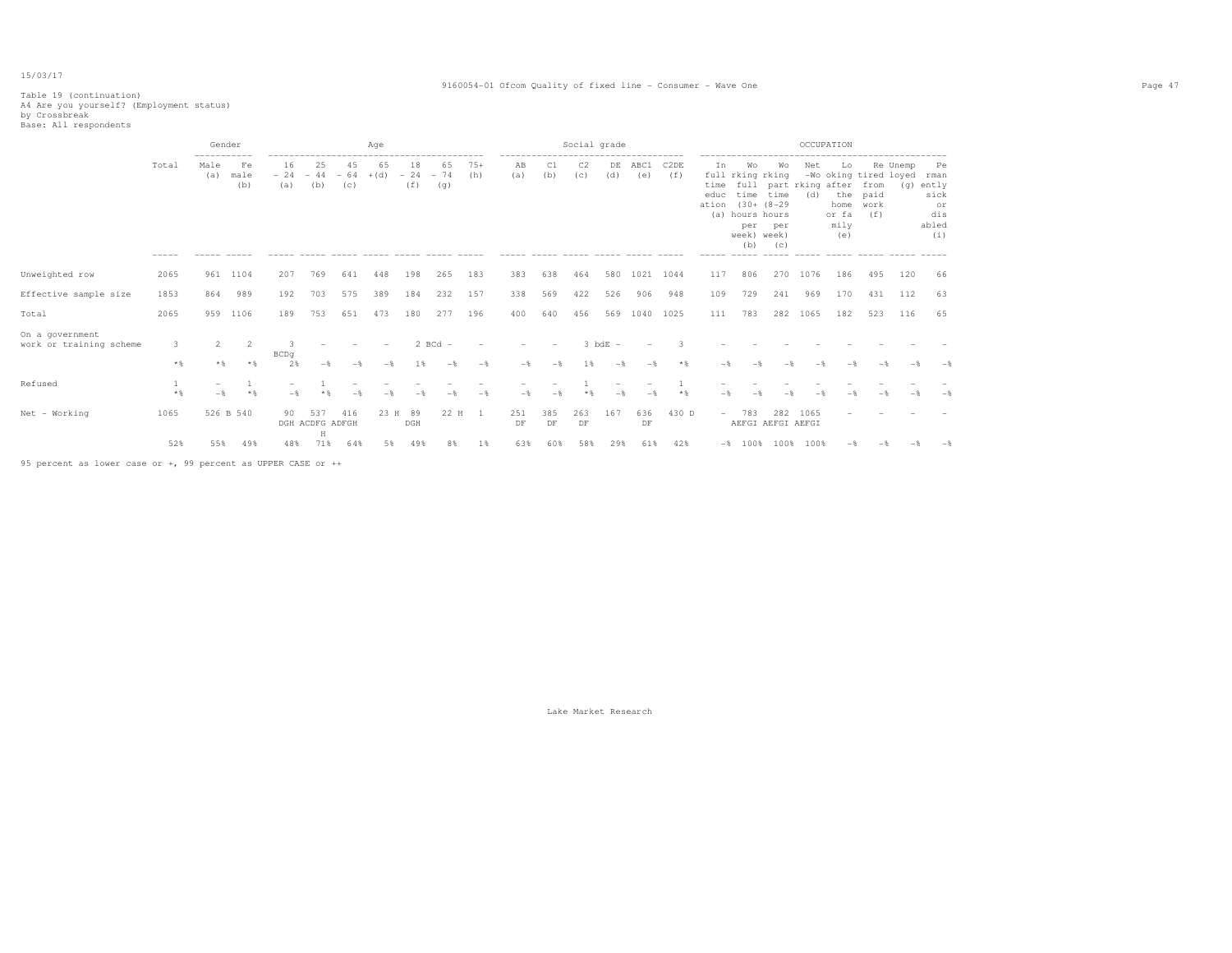#### 9160054-01 Ofcom Quality of fixed line - Consumer - Wave One Page 48

# Table 19 (continuation) A4 Are you yourself? (Employment status) by Crossbreak Base: All respondents

|                                            |                      |                           |                 |                                 |                         |                          | Region                                  |                               |                    |                                                 |                           |                               |                            |                          |    | Nation           |                   |                           |                    | Urbanity             |                                      |            |                                                                         | Urbanity detail           |                 |
|--------------------------------------------|----------------------|---------------------------|-----------------|---------------------------------|-------------------------|--------------------------|-----------------------------------------|-------------------------------|--------------------|-------------------------------------------------|---------------------------|-------------------------------|----------------------------|--------------------------|----|------------------|-------------------|---------------------------|--------------------|----------------------|--------------------------------------|------------|-------------------------------------------------------------------------|---------------------------|-----------------|
|                                            | Total<br>$- - - - -$ | tland<br>(a)              | Sco Wales       | (b) thern<br>Ir<br>eland<br>(c) | East<br>(d)             | (e)                      | Nor North North York East<br>West shire | Mid<br>(f) lands lands<br>(q) | West<br>Mid<br>(h) | East<br>(i)<br>----- ----- ----- ---- ---- ---- | ndon<br>(i)               | Lo South South<br>East<br>(k) | West<br>(1)                | En<br>gland tland<br>(a) |    | Sco Wales<br>(b) | (c) thern         | Nor<br>Ir<br>eland<br>(d) | Urban Rural<br>(a) |                      | Re<br>(b) mote rural<br>rural<br>(c) | All<br>(d) | Large<br>city/<br>sm<br>aller<br>city/<br>large<br>town<br>(a)<br>----- | dium towns<br>town<br>(b) | Me Small<br>(C) |
| Unweighted row                             | 2065                 | 229                       | 145             | 111                             | 101                     | 203                      | 158                                     | 144                           | 172                | 170                                             | 234                       | 263                           | 135                        | 1580                     |    | 229              | 145               | 111                       | 1879               | 127                  | 59                                   | 186        | 721                                                                     | 798                       | 360             |
| Effective sample size                      | 1853                 | 191                       | 144             | 107                             | 91                      | 197                      | 157                                     | 130                           | 157                | 155                                             | 234                       | 250                           | 120                        | 1476                     |    | 191              | 144               | 107                       | 1828               | 102                  | 43                                   | 145        | 706                                                                     | 777                       | 346             |
| Total                                      | 2065                 | 169                       | 104             | 51                              | 118                     | 214                      | 163                                     | 167                           | 196                | 195                                             | 240                       | 284                           | 163                        | 1741                     |    | 169              | 104               | 51                        | 1776               | 207                  | 82                                   | 290        | 695                                                                     | 757                       | 324             |
| Working full time<br>(30+hours per week)   | 783                  | 87<br><b>BDFGH</b><br>IkL | 33              | 23<br>bdFHi<br><b>1</b>         | 34                      | 101<br><b>BDFHI</b><br>L | 42                                      |                               | 61 f 53            | 59                                              | 124<br>BDFGH dFHil<br>IkL | 116                           | 49                         | 641                      |    | 87 AC 33         |                   | 23c                       |                    | 693 Cd 75 c 16       |                                      | 90         |                                                                         | 285 C 302 c 106           |                 |
|                                            | 38%                  | 51%                       | 31%             | 44%                             | 29%                     | 47%                      | 26%                                     | 37%                           | 27%                | 30%                                             | 52%                       | 41%                           | 30%                        | 37%                      |    | 51%              | 31%               | 44%                       | 39%                | 36%                  | 19%                                  | 31%        | 41%                                                                     | 40%                       | 33%             |
| Retired from paid work                     | 523                  |                           | 34 J 29<br>egJ  |                                 | 12 J 39<br>aEGJ         |                          | 38 J 45<br>eqJ                          |                               | 30 j 57            | 75<br>aEqJ AcEfG<br>Jk                          | 22                        | 78                            | 65<br>aeqJ AbCEf           | 448                      |    | 34               | 29                | 12                        | 410                |                      | 72 A 41<br>Ab                        | 113 A      | 132                                                                     |                           | 177 a 101 AB    |
|                                            | 25%                  | 20%                       | 28%             | 24%                             | 33%                     | 18%                      | 28%                                     | 18%                           | 29%                | 38%                                             | 9%                        | 28%                           | GJk<br>40%                 | 26%                      |    | 20%              | 28%               | 24%                       | 23%                | 35%                  | 50%                                  | 39%        | 19%                                                                     | 23%                       | 31%             |
| Working part time<br>(8-29 hours per week) | 282                  | 9                         | 11a             |                                 | 7 A 23 AE 16            |                          |                                         | 26 Ae 33<br>AbE               |                    |                                                 |                           |                               | 27 A 28 Ae 42 AE 37 A 22 A | 255 B                    |    | -9               | 11 b              | 7 B                       | 235                | 32                   | 15                                   | 47         | 87                                                                      | 105                       | 43              |
|                                            | 14%                  | 5%                        | 11%             | 13%                             | 20%                     | 8%                       | 16%                                     | 20%                           | 14%                | 14%                                             | 18%                       | 13%                           | 14%                        | 15%                      |    | 5%               | 11%               | 13%                       | 13%                | 15%                  | 19%                                  | 16%        | 13%                                                                     | 14%                       | 13%             |
| Looking after<br>the home or family        | 182                  | $7\phantom{.0}$           | 8 d             |                                 | 6 ADe 2                 | 13                       |                                         | 12 d 18 aD 29                 | AbDEf              |                                                 | 22 AD 16                  |                               | 32 AD 16 ad                | 161 B                    |    | $7^{\circ}$      | 8                 | 6 B                       | 164                | 16                   | 2                                    | 17         | 64                                                                      | 71                        | 29              |
|                                            | 9%                   | 4%                        | 7%              | 12%                             | 2%                      | 6%                       | 8%                                      | 11%                           | J<br>15%           | 11%                                             | 7%                        | 11%                           | 10%                        |                          | 9% | 4%               | 7%                | 12%                       | 9%                 | 7%                   | 2%                                   | 6%         | 9%                                                                      | 9%                        | 9%              |
| Unemployed                                 | 116                  | 10                        | 11<br>cik CIJKL | $\star$                         | 10<br>cIjKl aCghI aCghI | 26<br>JKL                | 19<br>JKL                               | 8                             |                    | $11$ cik $3$                                    | $7\phantom{.0}$           | 5                             | $\overline{4}$             |                          |    |                  | 94 d 10 d 11 AD * |                           | 106                | $\overline{a}$       | 5                                    | 10         |                                                                         | 58 Bc 33                  | 15              |
|                                            | 6%                   | 6%                        | 11%             | $1\%$                           | 8%                      | 12%                      | 12%                                     | 5%                            | 6%                 | 2%                                              | 3%                        | 2%                            | 3%                         |                          | 5% | 6%               | 11%               | $1\%$                     | 6%                 | 2%                   | 6%                                   | 3%         | 8%                                                                      | 4%                        | 5%              |
| In full time education                     | 111                  | 18<br>ehIKL               |                 | 7 ikl 2                         | 8<br>ikl                |                          | 11 k 15 IKL 9 k                         |                               | -9                 | $\overline{4}$                                  |                           | 19 IKL 5                      | $\overline{2}$             | 84                       |    | 18 A             | 7                 | $\overline{2}$            | 102                | $\overline{7}$       | $\overline{1}$                       | 9          | 41                                                                      | 38                        | 24              |
|                                            | 5%                   | 11%                       | 6%              | 4%                              | 7%                      | 5%                       | 9%                                      | 6%                            | 5%                 | 2%                                              | 8%                        | 2%                            | 1%                         |                          | 5% | 11%              | 6%                | 4%                        | 6%                 | 4%                   | 1 %                                  | 3%         | 6%                                                                      | 5%                        | 7%              |
| Permanently<br>sick or disabled            | 65<br>3%             | 5<br>3%                   | 4%              | $-\frac{6}{5}$                  | $\overline{1}$<br>1%    | 8<br>4%                  | 3<br>2%                                 | 7<br>4%                       | 8<br>4%            | $\Delta$<br>2%                                  | 9<br>4%                   | 10<br>4%                      | $\overline{4}$<br>3%       | 56                       | 3% | 5<br>3%          | 4<br>4%           | $-$                       | 61<br>3%           | $\overline{2}$<br>1% | $\overline{2}$<br>2%                 | 4<br>1%    | 26<br>4%                                                                | 29<br>4%                  | 5<br>2%         |

95 percent as lower case or +, 99 percent as UPPER CASE or ++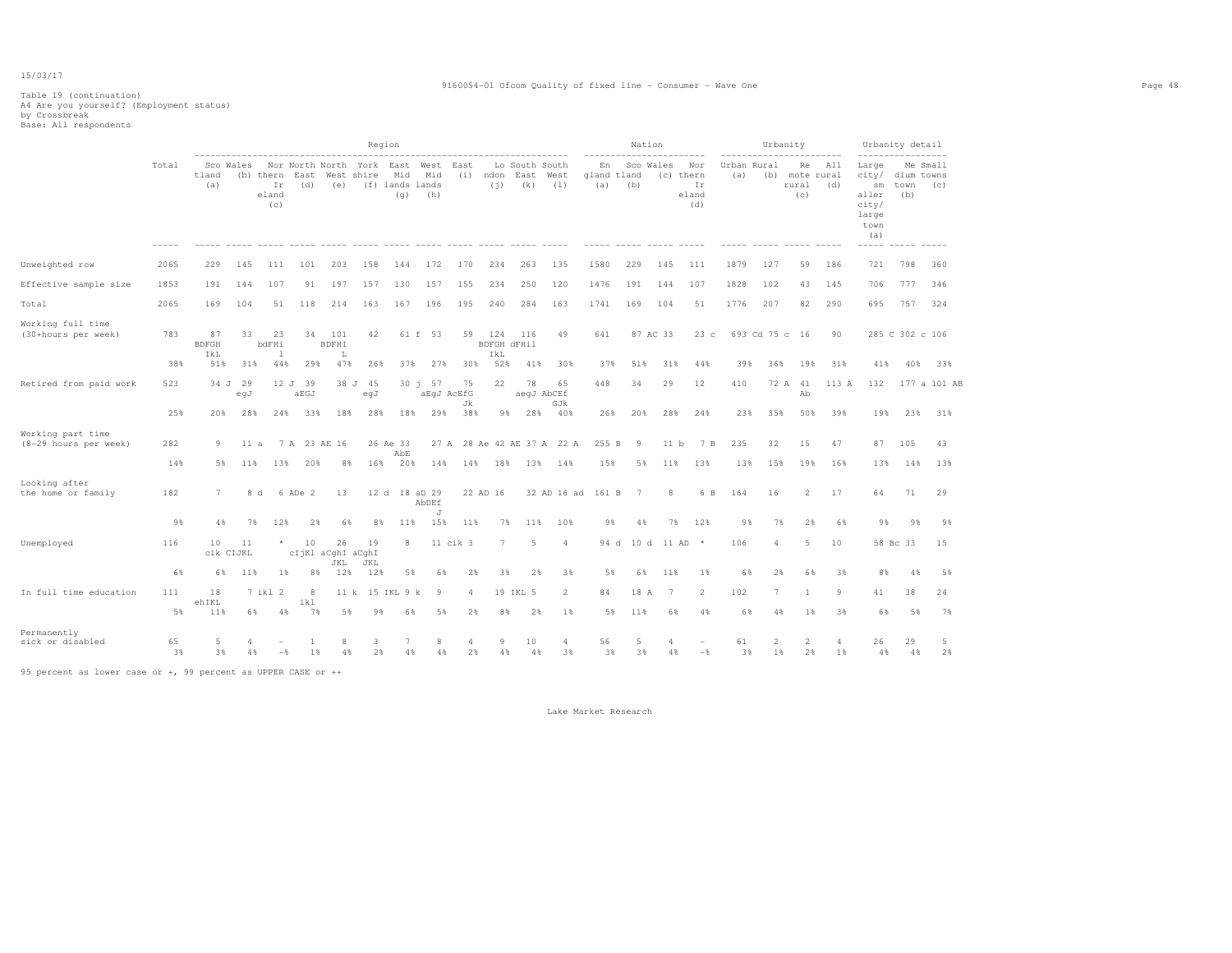#### 9160054-01 Ofcom Quality of fixed line - Consumer - Wave One Page 49

# Table 19 (continuation) A4 Are you yourself? (Employment status) by Crossbreak Base: All respondents

|                                            |                |                    |                                 |                                       |                  |                                |                      | Region                            |                    |             |               |                               |             |                          | ------------------------ | Nation           |                                    |                    |           | Urbanity<br>------------------------ |            |                                                                               | Urbanity detail<br>----------------- |                 |
|--------------------------------------------|----------------|--------------------|---------------------------------|---------------------------------------|------------------|--------------------------------|----------------------|-----------------------------------|--------------------|-------------|---------------|-------------------------------|-------------|--------------------------|--------------------------|------------------|------------------------------------|--------------------|-----------|--------------------------------------|------------|-------------------------------------------------------------------------------|--------------------------------------|-----------------|
|                                            | Total<br>----- | tland<br>(a)       | Sco Wales<br>(b)                | thern<br>Ir<br>eland<br>(c)           | East<br>(d)      | Nor North North<br>West<br>(e) | York<br>shire<br>(f) | East<br>Mid<br>lands lands<br>(q) | West<br>Mid<br>(h) | East<br>(i) | ndon<br>(j)   | Lo South South<br>East<br>(k) | West<br>(1) | En<br>gland tland<br>(a) | (b)                      | Sco Wales<br>(c) | Nor<br>thern<br>Ir<br>eland<br>(d) | Urban Rural<br>(a) | (b)       | Re<br>mote rural<br>rural<br>(C)     | All<br>(d) | Large<br>city/<br>sm<br>aller<br>city/<br>large<br>town<br>(a)<br>$- - - - -$ | dium towns<br>town<br>(b)            | Me Small<br>(C) |
| Unweighted row                             | 2065           | 229                | 145                             | 111                                   | 101              | 203                            | 158                  | 144                               | 172                | 170         | 234           | 263                           | 135         | 1580                     | 229                      | 145              | 111                                | 1879               | 127       | 59                                   | 186        | 721                                                                           | 798                                  | 360             |
| Effective sample size                      | 1853           | 191                | 144                             | 107                                   | 91               | 197                            | 157                  | 130                               | 157                | 155         | 234           | 250                           | 120         | 1476                     | 191                      | 144              | 107                                | 1828               | 102       | 43                                   | 145        | 706                                                                           | 777                                  | 346             |
| Total                                      | 2065           | 169                | 104                             | 51                                    | 118              | 214                            | 163                  | 167                               | 196                | 195         | 240           | 284                           | 163         | 1741                     | 169                      | 104              | 51                                 | 1776               | 207       | 82                                   | 290        | 695                                                                           | 757                                  | 324             |
| On a government<br>work or training scheme | 3<br>$*$ &     | $-$<br>$-$         | 1 %                             | ik<br>$\overline{\phantom{a}}$<br>$-$ |                  | $-$                            | $-$                  | $-$                               |                    | $-$         | $-$           |                               | $-$         | $*$                      | $-$                      | 1%               | $\overline{\phantom{a}}$<br>$-$    |                    | $-$       | $-$ %                                | $-$        |                                                                               |                                      |                 |
| Refused                                    | $*$            | $-$<br>$-$         | $\overline{\phantom{a}}$<br>$-$ | 1%                                    | $1$ ejk -<br>$-$ | $-$                            |                      |                                   |                    |             |               |                               | $-$         | $-$                      | $-$                      | -*               | 1 A<br>1%                          | $*$ %              | $-$       |                                      | $-$        |                                                                               |                                      |                 |
| Net - Working                              | 1065           | 96<br><b>BFHil</b> | 44                              | 29<br>bfHil                           | 58               | 118<br>bfHil                   | 68                   | 94<br>bfHil                       | 80                 | 87          | 166<br>ABCDE  | 153<br>bfH                    | 71          |                          | 896 c 96 C 44            |                  | 29c                                |                    | 928 c 106 | 31                                   | 137        |                                                                               | 372 c 406 c 149                      |                 |
|                                            | 52%            | 57%                | 42%                             | 57%                                   | 49%              | 55%                            | 42%                  | 56%                               | 41%                | 45%         | FqHIKL<br>69% | 54%                           | 44%         | 51%                      | 57%                      | 42%              | 57%                                | 52%                | 51%       | 38%                                  | 47%        | 54%                                                                           | 54%                                  | 46%             |

95 percent as lower case or +, 99 percent as UPPER CASE or ++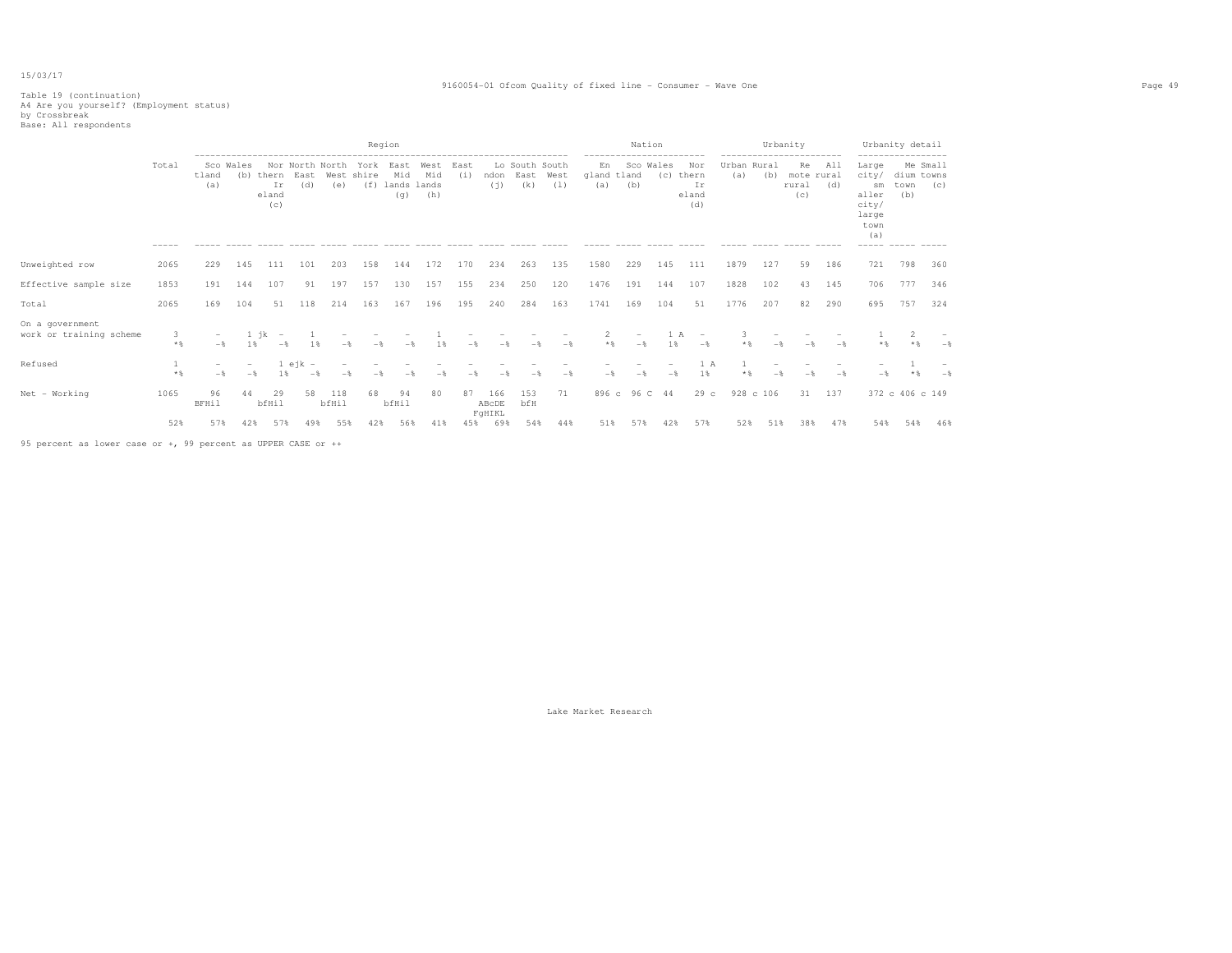### Table 20 A5a Interviewer code Social Grade by Crossbreak Base: All respondents

|                                                               |       |                            | Gender            |                        |           |                    | Aqe               |                    |                    |                 |                      |                |                          | Social grade             |                            |                          |                                 |                                                                                                                                             |                              |                  | OCCUPATION                                                                                                                                                          |                      |               |                                                      |
|---------------------------------------------------------------|-------|----------------------------|-------------------|------------------------|-----------|--------------------|-------------------|--------------------|--------------------|-----------------|----------------------|----------------|--------------------------|--------------------------|----------------------------|--------------------------|---------------------------------|---------------------------------------------------------------------------------------------------------------------------------------------|------------------------------|------------------|---------------------------------------------------------------------------------------------------------------------------------------------------------------------|----------------------|---------------|------------------------------------------------------|
|                                                               | Total | -----------<br>Male<br>(a) | Fe<br>male<br>(b) | 16<br>$-24 -44$<br>(a) | 25<br>(b) | 45<br>$-64$<br>(c) | 65<br>$+(d) - 24$ | 18<br>(f)          | 65<br>$-74$<br>(q) | $75+$<br>(h)    | AB<br>(a)            | C1<br>(b)      | C2<br>(C)                | DE<br>(d)                | -----------<br>ABC1<br>(e) | C2DE<br>(f)              | In                              | -------------------<br>Wo<br>full rking rking<br>educ time time<br>ation (30+ (8-29<br>(a) hours hours<br>week) week)<br>------ ----- ----- | Wo<br>per per<br>$(b)$ $(c)$ | Net              | ------------------------<br>Lo<br>-Wo oking tired loyed rman<br>time full part rking after from<br>(d) the paid<br>home work<br>or fa<br>mily<br>(e)<br>$- - - - -$ | (f)<br>$\frac{1}{2}$ | Re Unemp      | Pe<br>(g) ently<br>sick<br>or<br>dis<br>abled<br>(i) |
| Unweighted row                                                | 2065  |                            | 961 1104          | 207                    | 769       | 641                | 448               | 198                | 265                | 183             | 383                  | 638            | 464                      | 580                      | 1021 1044                  |                          | 117                             | 806                                                                                                                                         |                              | 270 1076         | 186                                                                                                                                                                 | 495                  | 120           | 66                                                   |
| Effective sample size                                         | 1853  | 864                        | 989               | 192                    | 703       | 575                | 389               | 184                | 232                | 157             | 338                  | 569            | 422                      | 526                      | 906                        | 948                      | 109                             | 729                                                                                                                                         | 241                          | 969              | 170                                                                                                                                                                 | 431                  | 112           | 63                                                   |
| Total                                                         | 2065  |                            | 959 1106          | 189                    | 753       | 651                | 473               | 180                | 277                | 196             | 400                  | 640            | 456                      |                          | 569 1040                   | 1025                     | 111                             | 783                                                                                                                                         | 282                          | 1065             | 182                                                                                                                                                                 | 523                  | 116           | 65                                                   |
| A                                                             | 70    | 32                         | 38                | 3                      | 27        | 24                 | 16                | 3                  | 8                  | 8               | 70<br><b>BCDEF</b>   |                |                          | $\overline{\phantom{a}}$ | 70<br><b>BCDF</b>          |                          | $\overline{4}$                  | 39 <sub>c</sub>                                                                                                                             | $\overline{4}$               | 43               | 5<br>$\circ$                                                                                                                                                        | 16                   | $\mathcal{L}$ |                                                      |
|                                                               | 3%    | 3%                         | 3%                | 1%                     | 4%        | 4%                 | 3%                | 2%                 | 3%                 | 4%              | 17%                  | $-$            | $-$                      | $-\frac{6}{6}$           | 7%                         | $-\frac{6}{6}$           | 3%                              | 5%                                                                                                                                          | 2%                           | 4%               | 3%                                                                                                                                                                  | 3%                   | 2%            | $-\frac{6}{9}$                                       |
| $_{\rm B}$                                                    | 330   |                            | 174 b 156         | 17                     | 121<br>Af |                    | 102 af 90 AF 17   |                    |                    | 49 Af 41 AF 330 | <b>BCDEF</b>         |                |                          |                          | 330<br><b>BCDF</b>         |                          |                                 | 8q162                                                                                                                                       | 46<br>AEGI aEGI              | 208<br>AEGI      |                                                                                                                                                                     | 12q101<br>AEGI       | 1             | 1                                                    |
|                                                               | 16%   | 18%                        | 14%               | 98                     | 16%       | 16%                | 19%               | 98                 | 18%                | 21%             | 83%                  | $-\frac{6}{9}$ | $-$                      | -%                       | 32%                        | $-\frac{6}{5}$           | 7%                              | 21%                                                                                                                                         | 16%                          | 19%              |                                                                                                                                                                     | 6% 19%               | 18            | 2%                                                   |
| C1                                                            | 640   | 268                        | 372 A             | 83<br><b>BCDGH</b>     | 240<br>Dh |                    | 199 d 117         | 79<br><b>BCDGH</b> | 71                 | 46              | $-$                  | 640<br>ACDEF   |                          |                          | 640<br>ACDF                |                          | 65<br><b>BCDEF</b><br>GI        | 295<br>EFGI                                                                                                                                 | 90<br>$\rm eG1$              | 385<br>EFGI      | 41<br>GI                                                                                                                                                            |                      | 137 GI 8      | $\overline{4}$                                       |
|                                                               | 31%   | 28%                        | 34%               | 44%                    | 32%       | 31%                | 25%               | 44%                | 26%                | 23%             |                      | $-$ % 100 %    | $-$                      | $-\frac{6}{5}$           | 62%                        | $-$                      | 59%                             | 38%                                                                                                                                         | 32%                          | 36%              | 22%                                                                                                                                                                 | 26%                  | 7%            | 6%                                                   |
| C2                                                            | 456   |                            | 234 b 222         | 33                     | 180<br>af | 135                | 108 f 29          |                    |                    | 68 f 40         |                      |                | 456<br>ABDEF             | $\overline{\phantom{a}}$ |                            |                          | 456 ABDE 18                     |                                                                                                                                             | 184 GI 78<br>afGI            | 263<br>aGI       | 44<br>GI                                                                                                                                                            |                      | 112 GI 12     | 5                                                    |
|                                                               | 22%   | 24%                        | 20%               | 17%                    | 24%       | 21%                | 23%               | 16%                | 25%                | 20%             | $-$                  | $-$ 8          | 100%                     | $-$                      | $-$                        | 44%                      | 16%                             | 24%                                                                                                                                         | 28%                          | 25%              | 24%                                                                                                                                                                 | 21%                  | 10%           | 7%                                                   |
| $\mathbb{D}$                                                  | 294   | 134                        | 161               | 27                     | 97        | 109 <sub>b</sub>   | 61                | 27                 | 35                 | 26              |                      |                | $\overline{\phantom{a}}$ | 294<br>ABCEF             | $\overline{\phantom{a}}$   |                          | 294 ABCE 14 102                 |                                                                                                                                             | 61<br>aBdFG                  |                  | 163q29q                                                                                                                                                             | 68                   | 9             | 11q                                                  |
|                                                               | 14%   | 14%                        | 15%               | 14%                    | 13%       | 17%                | 13%               | 15%                | 13%                | 13%             | $-$                  | $-$            | $ \delta$                | 52%                      | $-$ 8                      | 29%                      | 12%                             | 13%                                                                                                                                         | 22%                          | 15%              | 16%                                                                                                                                                                 | 13%                  | 7%            | 17%                                                  |
| $\mathop{}\!\textnormal{E}$                                   | 275   | 118                        | 157               | 26                     | 86        | 82                 |                   | 81 Bc 26           |                    | 45 b 36 b       |                      |                | $-$                      | 275<br>ABCEF             | $\sim$                     |                          | 275 ABCE 2 Bd 1                 |                                                                                                                                             | 3                            | $\overline{4}$   | 52<br>ABCDF ABCD ABCDE                                                                                                                                              | 89                   | 84<br>F       | 44 ABCDEF                                            |
|                                                               | 13%   |                            | 12% 14%           | 14%                    |           | 11% 13%            |                   | 17% 14%            | 16%                | 18%             | $-$                  | $-$            | $-$                      | 48%                      | $-$                        | 2.7%                     | 2%                              | $*$ &                                                                                                                                       | 1 %                          |                  | $*$ % 28 %                                                                                                                                                          | 17%                  | 73%           | 68%                                                  |
| Nets:<br>$- - - - - -$                                        |       |                            |                   |                        |           |                    |                   |                    |                    |                 |                      |                |                          |                          |                            |                          |                                 |                                                                                                                                             |                              |                  |                                                                                                                                                                     |                      |               |                                                      |
| AB                                                            | 400   |                            | 206 b 194         | 20                     | 149       | 126                | 106 AF 20         |                    |                    | 57 AF 49 AF 400 |                      |                |                          |                          | 400                        |                          | 12                              | 201                                                                                                                                         | 50                           | 251              | 17                                                                                                                                                                  | 117                  | 3             | 1                                                    |
|                                                               | 19%   | 21%                        | 18%               | 10%                    | AF<br>20% | AF<br>19%          |                   | 22% 11%            | 21%                | 25%             | <b>BCDEF</b><br>100% | $-$            | $-\frac{6}{5}$           | $-\frac{6}{2}$           | <b>BCDF</b><br>38%         | $-$                      | 10%                             | qi ACEGI<br>26%                                                                                                                             | 18%                          | EGI ACEGI<br>24% | 98                                                                                                                                                                  | qi AEGI<br>22%       | 3%            | 2%                                                   |
| C1                                                            | 640   | 268                        | 372 A             | 83<br><b>BCDGH</b>     | 240<br>Dh |                    | 199 d 117         | 79<br><b>BCDGH</b> | 71                 | 46              | $\sim$               | 640<br>ACDEF   |                          | $\overline{\phantom{0}}$ | 640<br>ACDF                | $\overline{\phantom{a}}$ | 65                              | 295<br>BCDEF EFGI                                                                                                                           | 90                           | 385<br>eGI EFGI  | 41<br>$\mathbb{G}\, \mathbb{I}$                                                                                                                                     |                      | 137 GI 8      | $\overline{4}$                                       |
|                                                               | 31%   | 28%                        | 34%               | 44%                    | 32%       |                    | 31% 25% 44%       |                    | 26%                | 23%             |                      | $-8$ 100%      | $-\frac{6}{5}$           | $-$                      | 62%                        | $-$                      | $\mathbb{G}\,\mathbb{I}$<br>59% | 38%                                                                                                                                         | 32%                          | 36%              | 22%                                                                                                                                                                 | 26%                  | 7%            | 6%                                                   |
| 95 percent as lower case or +, 99 percent as UPPER CASE or ++ |       |                            |                   |                        |           |                    |                   |                    |                    |                 |                      |                |                          |                          |                            |                          |                                 |                                                                                                                                             |                              |                  |                                                                                                                                                                     |                      |               |                                                      |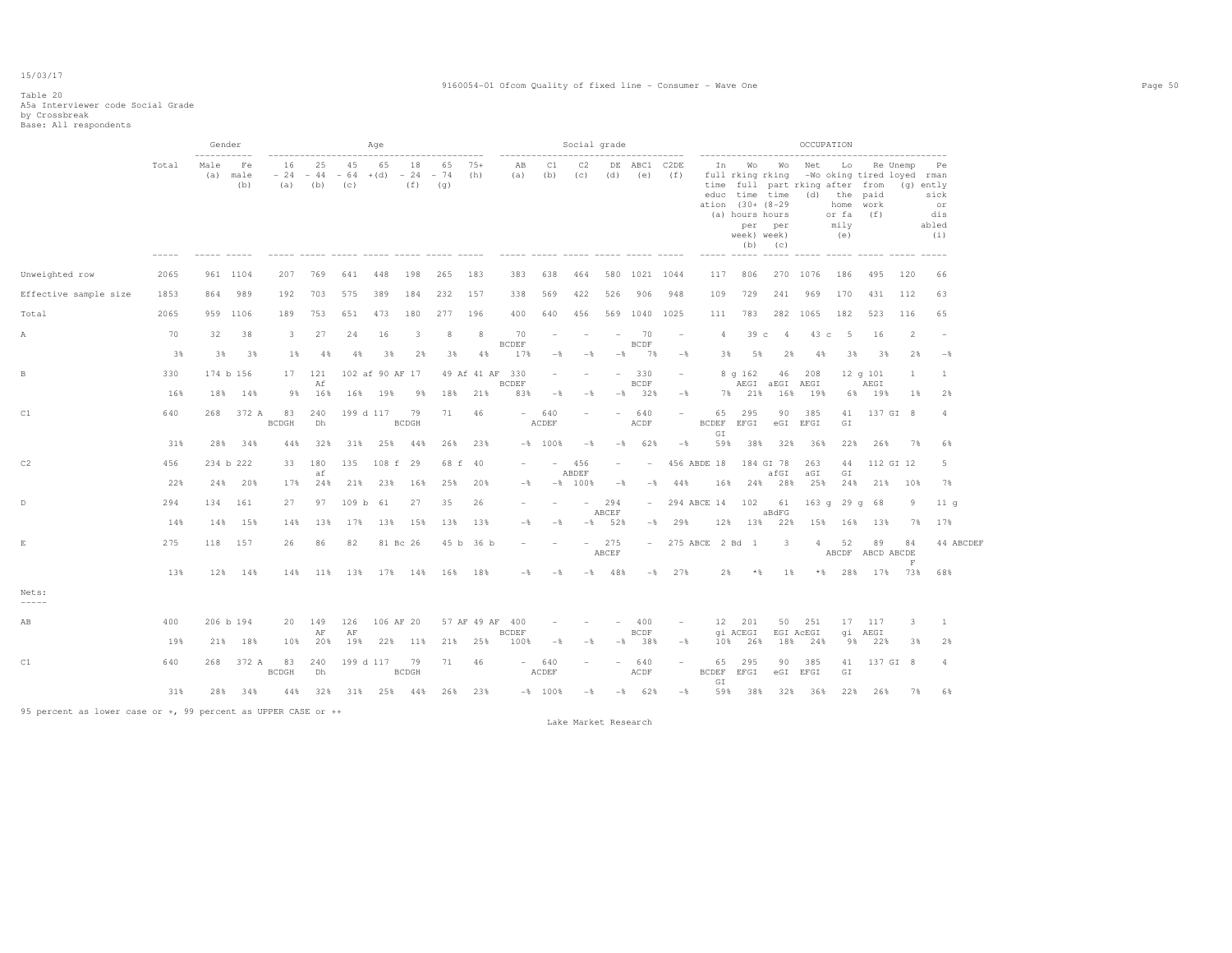#### 9160054-01 Ofcom Quality of fixed line - Consumer - Wave One Page 51

# Table 20 (continuation) A5a Interviewer code Social Grade by Crossbreak Base: All respondents

|                       |       | Gender                     |                   |                                     |           |           | Aqe                                   |           |                                |              |                            |           | Social grade  |                          |                                  |                          |                             |                                                                                                      |                                                                       |                  | OCCUPATION                                               |                              |                                             |                                                      |
|-----------------------|-------|----------------------------|-------------------|-------------------------------------|-----------|-----------|---------------------------------------|-----------|--------------------------------|--------------|----------------------------|-----------|---------------|--------------------------|----------------------------------|--------------------------|-----------------------------|------------------------------------------------------------------------------------------------------|-----------------------------------------------------------------------|------------------|----------------------------------------------------------|------------------------------|---------------------------------------------|------------------------------------------------------|
|                       | Total | -----------<br>Male<br>(a) | Fe<br>male<br>(b) | ----------------------<br>16<br>(a) | 25<br>(b) | 45<br>(c) | 65<br>$-24 - 44 - 64 + (d) - 24 - 74$ | 18<br>(f) | -----------------<br>65<br>(g) | $75+$<br>(h) | -------------<br>AB<br>(a) | C1<br>(b) | C2<br>(c)     | (d)                      | --------------<br>DE ABC1<br>(e) | C <sub>2</sub> DE<br>(f) | Ιn<br>time<br>educ<br>ation | Wo<br>full rking rking<br>time time<br>$(30 + (8-29$<br>(a) hours hours<br>per<br>week) week)<br>(b) | -------------------<br>Wo<br>full part rking after from<br>per<br>(C) | Net<br>(d)       | Lo<br>-Wo oking tired loyed rman<br>or fa<br>mily<br>(e) | the paid<br>home work<br>(f) | ----------------------<br>Re Unemp          | Pe<br>(q) ently<br>sick<br>or<br>dis<br>abled<br>(i) |
| Unweighted row        | 2065  |                            | 961 1104          | 207                                 | 769       | 641       | 448                                   | 198       | 265                            | 183          | 383                        | 638       | 464           |                          | 580 1021 1044                    |                          | 117                         | 806                                                                                                  | 270                                                                   | 1076             | 186                                                      | 495                          | 120                                         | 66                                                   |
| Effective sample size | 1853  | 864                        | 989               | 192                                 | 703       | 575       | 389                                   | 184       | 232                            | 157          | 338                        | 569       | 422           | 526                      | 906                              | 948                      | 109                         | 729                                                                                                  | 241                                                                   | 969              | 170                                                      | 431                          | 112                                         | 63                                                   |
| Total                 | 2065  |                            | 959 1106          | 189                                 | 753       | 651       | 473                                   | 180       | 277                            | 196          | 400                        | 640       | 456           |                          | 569 1040 1025                    |                          | 111                         | 783                                                                                                  |                                                                       | 282 1065         | 182                                                      | 523                          | 116                                         | 65                                                   |
| C2                    | 456   |                            | 234 b 222         | 33                                  | 180<br>af | 135       | 108 f 29                              |           |                                | 68 f 40      |                            |           | 456<br>ABDEF  | $\overline{\phantom{a}}$ | $\overline{\phantom{0}}$         |                          | 456 ABDE 18                 |                                                                                                      | 184 GI 78<br>afGI                                                     | 263<br>aGI       | 44<br>GI                                                 |                              | 112 GI 12                                   | 5                                                    |
|                       | 22%   |                            | 24% 20%           | 17%                                 | 24%       | 21%       | 23%                                   | 16%       | 25%                            | 20%          | $-$                        |           | $-8$ 100%     | $-$                      | $-$                              | 44%                      | 16%                         | 24%                                                                                                  | 28%                                                                   | 25%              | 24%                                                      | 21%                          | 10%                                         | 7%                                                   |
| DE                    | 569   | 251                        | 318               | 53                                  | 184       |           | 191 b 142 b 53                        |           | 80                             | 62           |                            |           |               | 569<br>ABCEF             | $\overline{\phantom{a}}$         |                          | 569 ABCE 16                 | 103                                                                                                  | 64<br><b>BD</b>                                                       | 167              | 81<br>ABCDF                                              | 158<br>ABcD ABCDE            | 93<br>F                                     | 55 ABCDEF                                            |
|                       | 28%   | 26%                        | 29%               | 28%                                 | 24%       | 29%       | 30%                                   | 29%       | 29%                            | 31%          | $-$ %                      | $-$       |               | $-$ % 100 %              | $-$                              | 56%                      | 14%                         | 13%                                                                                                  | 23%                                                                   | 16%              | 45%                                                      | 30%                          | 80%                                         | 85%                                                  |
| ABC1                  | 1040  | 474                        | 566               | 103                                 | 389       | 326       | 223                                   | 99        | 128                            | 95           | 400<br>CDF                 |           | $640$ CDF $-$ |                          | $- 1040$ CDF $-$                 |                          | CdEFG CEFGI                 | 77 496                                                                                               | 140                                                                   | 636<br>EGI CEFGI | 57<br>GI                                                 | 254<br>EGI                   | 11                                          | -5                                                   |
|                       | 50%   | 49%                        | 51%               | 54%                                 | 52%       | 50%       | 47%                                   | 55%       | 46%                            | 48%          | 100%                       | 100%      | $-$           | $-$                      | 100%                             | $-$                      | 69%                         | 63%                                                                                                  | 50%                                                                   | 60%              | 32%                                                      | 49%                          | 9%                                          | 8%                                                   |
| C2DE                  | 1025  | 485                        | 540               | 86                                  | 364       | 325       | 250                                   | 82        | 148                            | 102          |                            |           | 456<br>ABE    |                          |                                  | 569 ABE - 1025 ABE       | 34                          | 287                                                                                                  | 142<br>ABD                                                            |                  | 430 a 124<br>ABCDF                                       | 269                          | 105<br>ABD ABCDE<br>$\overline{\mathbf{F}}$ | 60 ABCDEF                                            |
|                       | 50%   | 51%                        | 49%               | 46%                                 | 48%       | 50%       | 53%                                   | 45%       | 54%                            | 52%          | $-$                        | $-$       | 100%          | 100%                     |                                  | $-8$ 100%                | 31%                         | 37%                                                                                                  | 50%                                                                   | 40%              | 68%                                                      | 51%                          | 91%                                         | 92%                                                  |

95 percent as lower case or +, 99 percent as UPPER CASE or ++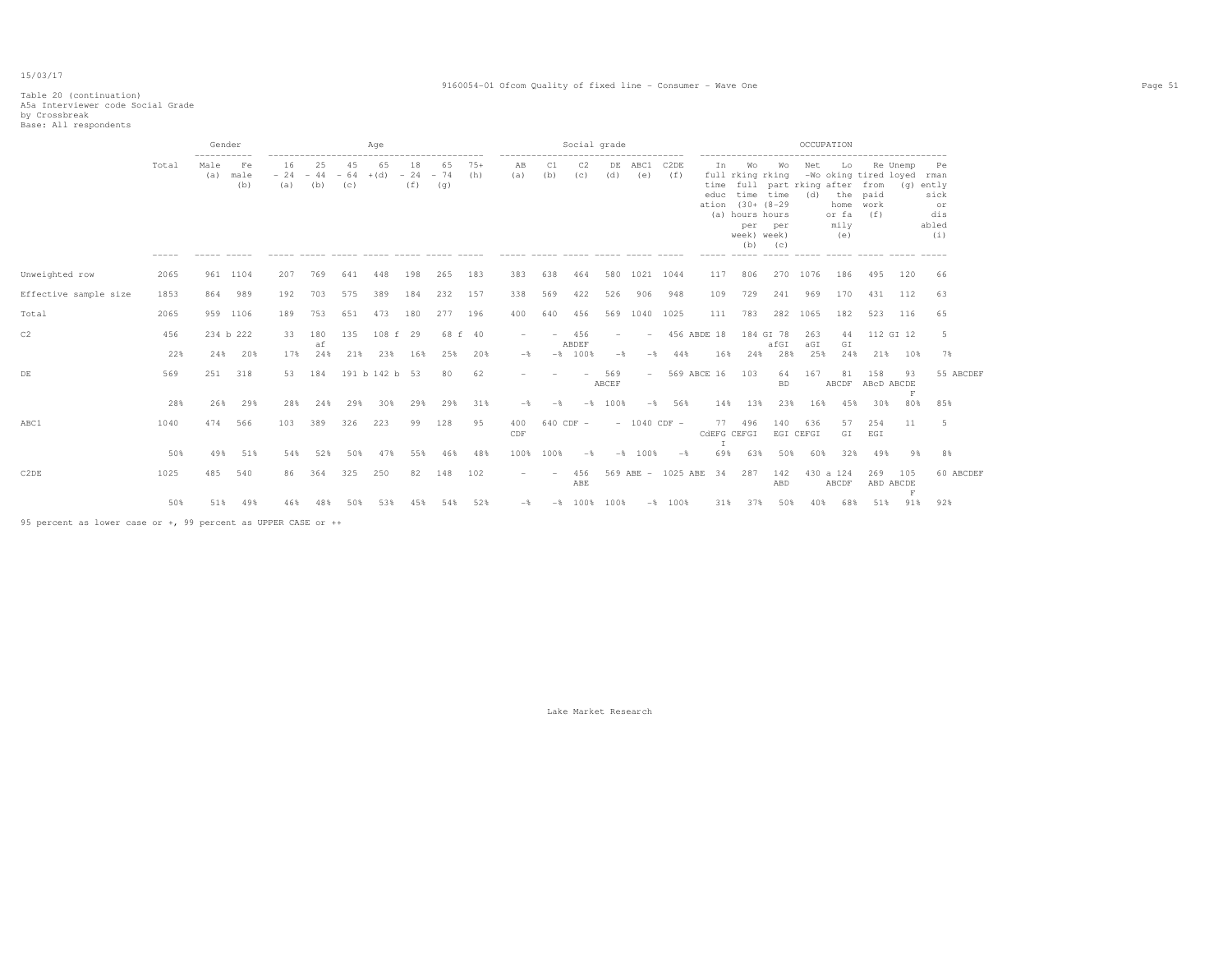#### 9160054-01 Ofcom Quality of fixed line - Consumer - Wave One Page 52

# Table 20 (continuation) A5a Interviewer code Social Grade by Crossbreak Base: All respondents

|                        |          |                       |                      |                    |                           |                           | Region                                                                   |                      |                    |                                   |          |                 |                                      |                          |         | Nation               |                                        |                    | Urbanity  |                                      |            | Urbanity detail                                                           |                 |          |
|------------------------|----------|-----------------------|----------------------|--------------------|---------------------------|---------------------------|--------------------------------------------------------------------------|----------------------|--------------------|-----------------------------------|----------|-----------------|--------------------------------------|--------------------------|---------|----------------------|----------------------------------------|--------------------|-----------|--------------------------------------|------------|---------------------------------------------------------------------------|-----------------|----------|
|                        | Total    | tland<br>(a)          |                      | Ir<br>eland<br>(c) | (b) thern East West shire |                           | Sco Wales Nor North North York East West East<br>(d) (e) (f) lands lands | Mid Mid<br>(q)       | (h)                |                                   |          | $(i)$ (k) $(1)$ | Lo South South<br>(i) ndon East West | En<br>gland tland<br>(a) | (b)     | Sco Wales            | Nor<br>(c) thern<br>Ir<br>eland<br>(d) | Urban Rural<br>(a) |           | Re<br>(b) mote rural<br>rural<br>(C) | All<br>(d) | Large<br>city/ dium towns<br>sm<br>aller<br>city/<br>large<br>town<br>(a) | town (c)<br>(b) | Me Small |
| Unweighted row         | 2065     | 229                   | 145                  | 111                | 101                       | 203                       | 158                                                                      | 144                  | 172                | 170                               | 234      | 263             | 135                                  | 1580                     | 229     | 145                  | 111                                    | 1879               | 127       | 59                                   | 186        | 721                                                                       | 798             | 360      |
| Effective sample size  | 1853     | 191                   | 144                  | 107                | 91                        | 197                       | 157                                                                      | 130                  | 157                | 155                               | 234      | 250             | 120                                  | 1476                     | 191     | 144                  | 107                                    | 1828               | 102       | 43                                   | 145        | 706                                                                       | 777             | 346      |
| Total                  | 2065     | 169                   | 104                  | 51                 | 118                       | 214                       | 163                                                                      | 167                  | 196                | 195                               | 240      | 284             | 163                                  | 1741                     | 169     | 104                  | 51                                     | 1776               | 207       | 82                                   | 290        | 695                                                                       | 757             | 324      |
| Α                      | 70<br>3% | $7\phantom{.0}$<br>4% | $\overline{2}$<br>2% | $\star$<br>1%      | 3<br>3%                   | 4<br>2%                   | $\overline{c}$<br>1%                                                     | $\overline{4}$<br>2% | 9<br>4%            | 3<br>2%                           | 11<br>5% | 12<br>4%        | 7%                                   | 11 cefi 60<br>3%         | 7<br>4% | $\overline{2}$<br>2% | $^{\star}$<br>1%                       | 60<br>3%           | 9<br>4%   | <sup>1</sup><br>1%                   | 10<br>3%   | 27<br>4%                                                                  | 21<br>3%        | 12<br>4% |
| B                      | 330      | 22 e                  | 15 e                 | 8 e                | 24 E                      | 15                        | 26 E                                                                     | 28 E                 | 23                 | 30e                               |          |                 | 47 Eh 38 e 53<br>ABCdE<br>FGHIJK     | 285                      | 22      | 15                   | 8                                      | 264                | 43        |                                      | 24 A 66 A  |                                                                           | 97 112          | 54       |
|                        | 16%      | 13%                   | 15%                  | 15%                | 21%                       | 7%                        | 16%                                                                      | 17%                  | 12%                | 15%                               | 20%      | 13%             | 32%                                  | 16%                      | 13%     | 15%                  | 15%                                    | 15%                | 21%       | 29%                                  | 23%        | 14%                                                                       | 15%             | 17%      |
| C1                     | 640      |                       | 59 hl 27             | 18                 | 36                        | 57                        | 52                                                                       | 48                   | 48                 | 74<br>beHl                        | 78       | 103<br>behl     | 40                                   | 536                      | 59      | 27                   | 18                                     | 543                | 75        | 22                                   | 97         | 199                                                                       | 244             | 101      |
|                        | 31%      | 35%                   | 26%                  | 34%                | 30%                       | 27%                       | 32%                                                                      | 28%                  | 25%                | 38%                               | 32%      | 36%             | 25%                                  | 31%                      | 35%     | 26%                  | 34%                                    | 31%                | 36%       | 26%                                  | 33%        | 29%                                                                       | 32%             | 31%      |
| C2                     | 456      | 35                    | 27                   | 10                 | 21                        | 61<br>dfi                 | 31                                                                       | 35                   | 42                 | 38                                | 56       | 66              | 34                                   | 384                      | 35      | 27                   | 10                                     | 405                | 33        | 19                                   | 51         | 153                                                                       | 178             | 74       |
|                        | 22%      | 21%                   | 25%                  | 20%                | 17%                       | 28%                       | 19%                                                                      | 21%                  | 22%                | 19%                               | 24%      | 23%             | 21%                                  | 22%                      | 21%     | 25%                  | 20%                                    | 23%                | 16%       | 23%                                  | 18%        | 22%                                                                       | 24%             | 23%      |
| D                      | 294      |                       | 24 L 19<br>ejL       | 10<br>EJL          | 24<br>ejL                 | 21                        |                                                                          | 24 1 37<br>EJkL      | 34<br>ejL          |                                   | 28 1 25  |                 | 39 1 10                              | 241                      | 24      | 19                   | 10                                     | 254                | 34        | 7                                    | 40         | 102                                                                       | 98              | 54       |
|                        | 14%      | 14%                   | 18%                  | 20%                | 20%                       | 10%                       | 14%                                                                      | 22%                  | 17%                | 14%                               | 10%      | 14%             | 6%                                   | 14%                      | 14%     | 18%                  | 20%                                    | 14%                | 16%       | 8%                                   | 14%        | 15%                                                                       | 13%             | 17%      |
| $\mathbf E$            | 275      | 21                    | 14                   | -5                 | 11                        | 56<br>ABCDf qjKl<br>GIJKL | 29                                                                       | 15                   | 39<br>acdGi<br>JKL | 22                                | 23       | 26              | 15                                   | 235                      | 21      | 14                   | 5                                      |                    | 250 bd 14 | 10                                   | 25         |                                                                           | 117 C 104 c 29  |          |
|                        | 13%      |                       |                      | 12% 14% 10%        |                           | 9% 26%                    | 18%                                                                      |                      | 9% 20%             | 11%                               | 98       | 98              | 98                                   | 13%                      | 12%     | 14%                  | 10%                                    | 14%                | 7%        | 13%                                  | 98         | 17%                                                                       | 14%             | 9%       |
| Nets:<br>$- - - - - -$ |          |                       |                      |                    |                           |                           |                                                                          |                      |                    |                                   |          |                 |                                      |                          |         |                      |                                        |                    |           |                                      |            |                                                                           |                 |          |
| AB                     | 400      |                       |                      | 29 e 17 e 8        |                           | 27 E 19                   |                                                                          |                      |                    | 28 e 33 E 32 e 33 e 58 Eh 50 E 64 |          |                 | ABCDE<br>FGHIJK                      | 345                      | 29      | 17                   | 8                                      | 324                | 52        |                                      | 25 a 76 A  | 124 134                                                                   |                 | 66       |
|                        | 19%      | 17%                   | 17%                  | 16%                | 23%                       | 98                        | 17%                                                                      | 19%                  | 16%                | 17%                               | 24%      | 18%             | 39%                                  | 20%                      | 17%     | 17%                  | 16%                                    | 18%                | 25%       | 30%                                  | 26%        | 18%                                                                       | 18%             | 20%      |
| C1                     | 640      |                       | 59 hl 27             | 18                 | 36                        | 57                        | 52                                                                       | 48                   | 48                 | 74<br>beHl                        | 78       | 103<br>behl     | 40                                   | 536                      | 59      | 27                   | 18                                     | 543                | 75        | 22                                   | 97         | 199                                                                       | 244             | 101      |
|                        | 31%      |                       | 35% 26%              | 34%                | 30%                       | 27%                       | 32%                                                                      | 28%                  |                    | 25% 38%                           |          | 32% 36%         | 25%                                  | 31%                      | 35%     | 26%                  | 34%                                    | 31%                | 36%       | 26%                                  | 33%        | 29%                                                                       | 32%             | 31%      |

95 percent as lower case or +, 99 percent as UPPER CASE or ++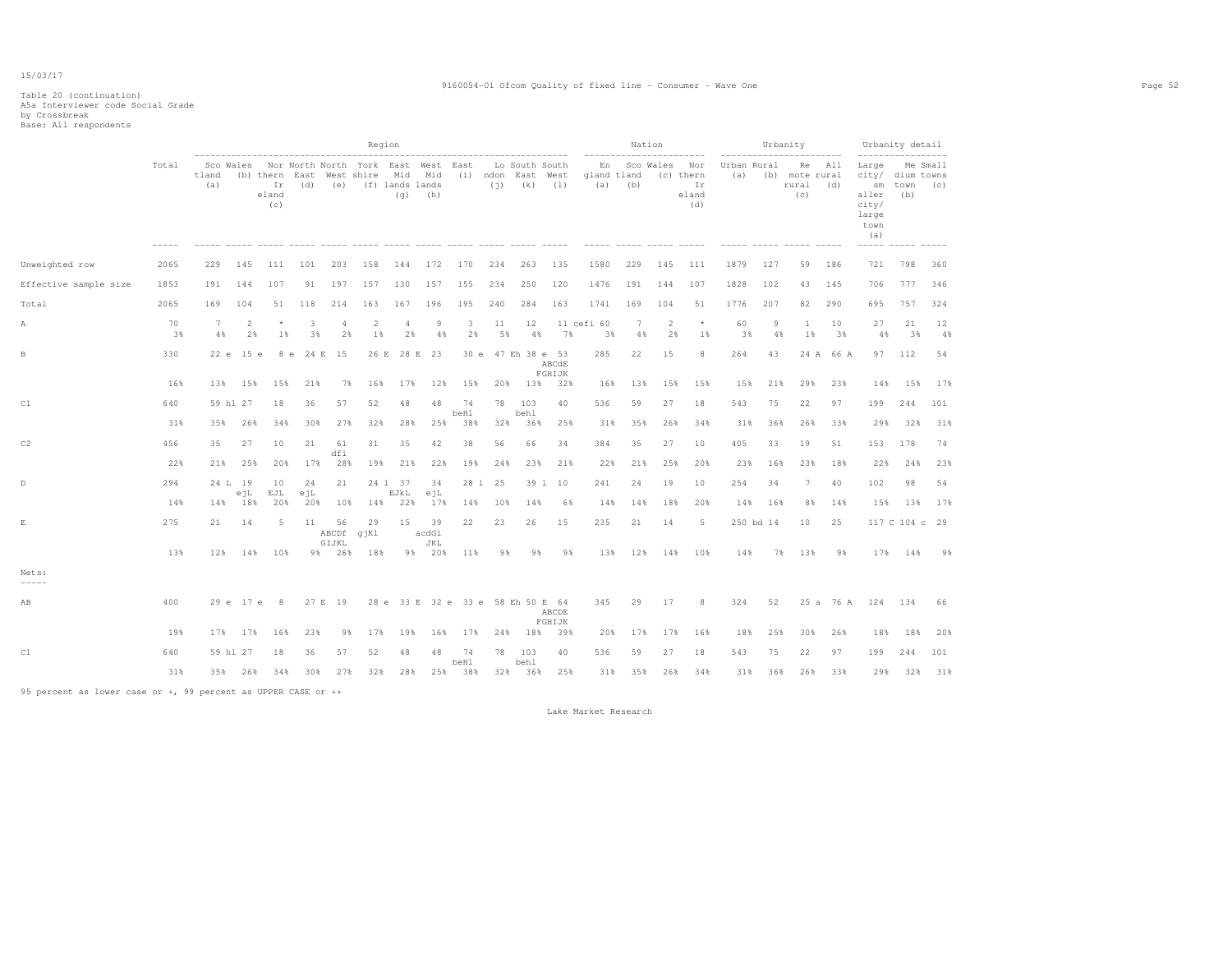#### 9160054-01 Ofcom Quality of fixed line - Consumer - Wave One Page 53

# Table 20 (continuation) A5a Interviewer code Social Grade by Crossbreak Base: All respondents

|                       |       |              |                 |                    |                                                                            |              |           | Region                        |                                                   |            |                   |                                         |                               |                          |                     | Nation    |                                                      |                    | Urbanity  |                                                                 |            |                                                                | Urbanity detail                                             |     |
|-----------------------|-------|--------------|-----------------|--------------------|----------------------------------------------------------------------------|--------------|-----------|-------------------------------|---------------------------------------------------|------------|-------------------|-----------------------------------------|-------------------------------|--------------------------|---------------------|-----------|------------------------------------------------------|--------------------|-----------|-----------------------------------------------------------------|------------|----------------------------------------------------------------|-------------------------------------------------------------|-----|
|                       | Total | tland<br>(a) | Sco Wales       | Ir<br>eland<br>(c) | --------------------------------------<br>(b) thern East West shire<br>(d) | (e)          |           | Mid<br>(f) lands lands<br>(q) | Nor North North York East West East<br>Mid<br>(h) | (i)        | (i)               | Lo South South<br>ndon East West<br>(k) | (1)                           | En<br>gland tland<br>(a) | ------------<br>(b) | Sco Wales | ----------<br>Nor<br>(c) thern<br>Ir<br>eland<br>(d) | Urban Rural<br>(a) |           | -----------------------<br>Re<br>(b) mote rural<br>rural<br>(c) | All<br>(d) | Large<br>city/<br>sm<br>aller<br>city/<br>large<br>town<br>(a) | ------------------<br>Me Small<br>dium towns<br>town<br>(b) | (C) |
| Unweighted row        | 2065  | 229          | 145             | 111                | 101                                                                        | 203          | 158       | 144                           | 172                                               | 170        | 234               | 263                                     | 135                           | 1580                     | 229                 | 145       | 111                                                  | 1879               | 127       | 59                                                              | 186        | 721                                                            | 798                                                         | 360 |
| Effective sample size | 1853  | 191          | 144             | 107                | 91                                                                         | 197          | 157       | 130                           | 157                                               | 155        | 234               | 250                                     | 120                           | 1476                     | 191                 | 144       | 107                                                  | 1828               | 102       | 43                                                              | 145        | 706                                                            | 777                                                         | 346 |
| Total                 | 2065  | 169          | 104             | 51                 | 118                                                                        | 214          | 163       | 167                           | 196                                               | 195        | 240               | 284                                     | 163                           | 1741                     | 169                 | 104       | 51                                                   | 1776               | 207       | 82                                                              | 290        | 695                                                            | 757                                                         | 324 |
| C2                    | 456   | 35           | 27              | 10                 | 21                                                                         | 61           | 31        | 35                            | 42                                                | 38         | 56                | 66                                      | 34                            | 384                      | 35                  | 27        | 10                                                   | 405                | 33        | 19                                                              | 51         | 153                                                            | 178                                                         | 74  |
|                       | 22%   | 21%          | 25%             | 20%                | 17%                                                                        | dfi<br>28%   | 19%       | 21%                           | 22%                                               | 19%        | 24%               | 23%                                     | 21%                           | 22%                      | 21%                 | 25%       | 20%                                                  | 23%                | 16%       | 23%                                                             | 18%        | 22%                                                            | 24%                                                         | 23% |
| DE                    | 569   |              | 45 L 34<br>JkL  |                    | 15 jL 34 L 77                                                              | aiJKL        | 52<br>JkL |                               | 52 jL 73<br>aiJKL                                 |            | 50 1 47           | 65                                      | 24                            | 475                      | 45                  | 34        | 15                                                   | 504                | 48        | 17                                                              | 65         | 219<br>bc                                                      | 201                                                         | 83  |
|                       | 28%   | 27%          | 32%             | 30%                | 29%                                                                        | 36%          | 32%       |                               | 31% 37%                                           | 26%        | 20%               | 23%                                     | 15%                           | 27%                      | 27%                 | 32%       | 30%                                                  | 28%                | 23%       | 21%                                                             | 23%        | 32%                                                            | 27%                                                         | 26% |
| ABC1                  | 1040  |              | 89 Eh 44        |                    | 26 e 63 Eh 76                                                              |              |           | 80 e 80 e 80                  |                                                   | 107<br>bEh | 136<br><b>BEH</b> | 153                                     | 104<br><b>bEH</b> aBCEF<br>GH | 882                      | 89                  | 44        | 26                                                   | 867                |           | 127 A 46                                                        | 173 A      | 323                                                            | 378                                                         | 167 |
|                       | 50%   | 52%          | 42%             | 50%                | 53%                                                                        | 36%          | 49%       | 48%                           | 41%                                               | 55%        | 57%               | 54%                                     | 64%                           | 51%                      | 52%                 | 42%       | 50%                                                  | 49%                | 61%       | 56%                                                             | 60%        | 46%                                                            | 50%                                                         | 52% |
| C2DE                  | 1025  |              | 81 1 60<br>iJkL |                    | 26 1 55                                                                    | 138<br>AcDfq |           | 83 L 87 L 115                 | adiJK                                             | 88         | 104               | 131                                     | 58                            | 859                      | 81                  | 60        | 26                                                   |                    | 909 BD 81 | 36                                                              | 117        | 372                                                            | 380                                                         | 157 |
|                       | 50%   | 48%          | 58%             | 50%                | 47%                                                                        | IJKL<br>64%  | 51%       | 52%                           | 59%                                               | 45%        | 43%               | 46%                                     | 36%                           | 49%                      | 48%                 | 58%       | 50%                                                  | 51%                | 39%       | 44%                                                             | 40%        | 54%                                                            | 50%                                                         | 48% |

95 percent as lower case or +, 99 percent as UPPER CASE or ++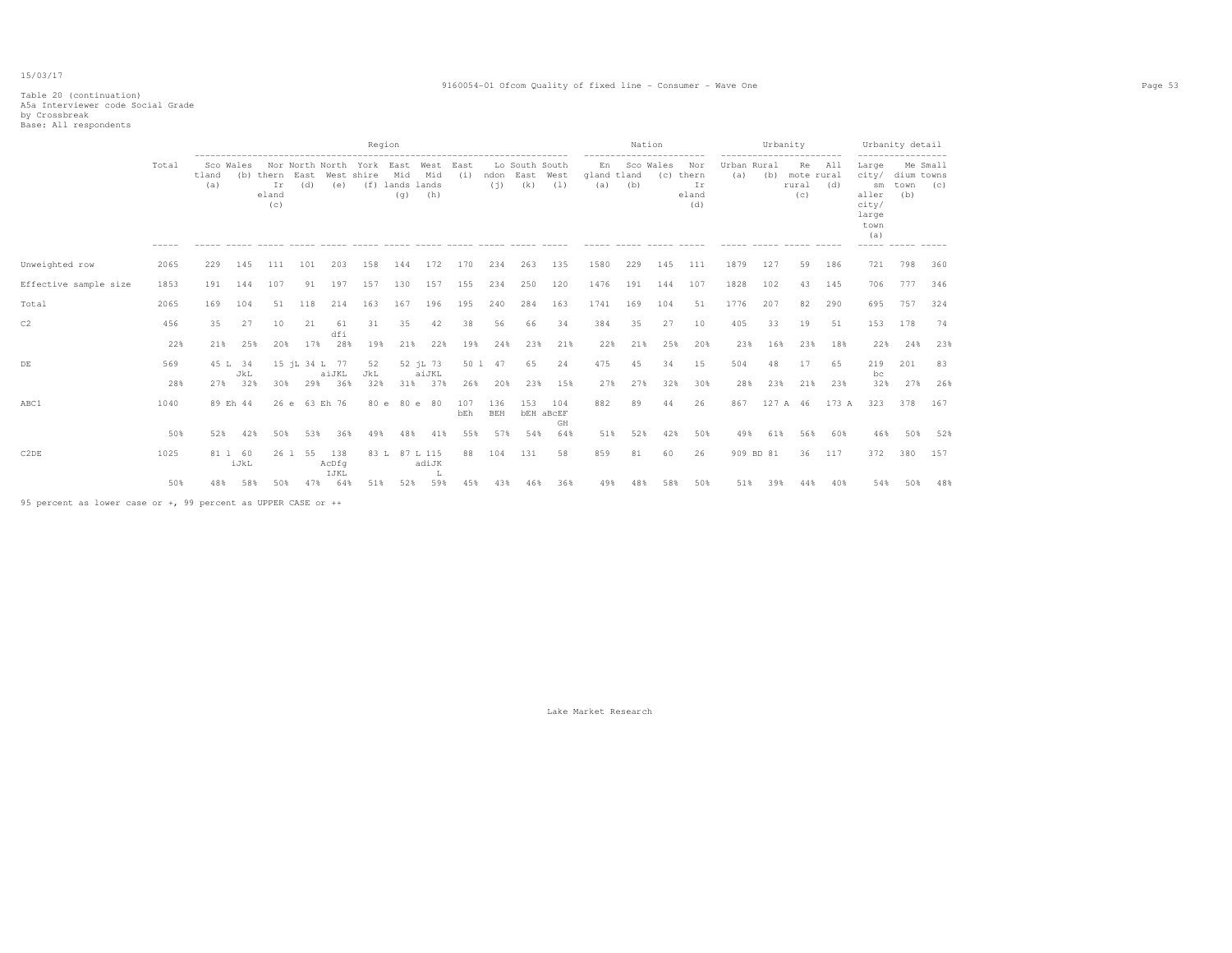#### 9160054-01 Ofcom Quality of fixed line - Consumer - Wave One Page 54

### Table 21 A5b Urbanity by Crossbreak Base: All respondents

|                                                             |            | Gender<br>$- - - - -$ |                   |                    |                    |                                             | Age          |                                                    |                    |                |            |            | Social grade |             |             |             |                    |                                                                                                         |                        |                | OCCUPATION                                                              |                     |                                        |                                                      |
|-------------------------------------------------------------|------------|-----------------------|-------------------|--------------------|--------------------|---------------------------------------------|--------------|----------------------------------------------------|--------------------|----------------|------------|------------|--------------|-------------|-------------|-------------|--------------------|---------------------------------------------------------------------------------------------------------|------------------------|----------------|-------------------------------------------------------------------------|---------------------|----------------------------------------|------------------------------------------------------|
|                                                             | Total      | Male<br>(a)           | Fe<br>male<br>(b) | 16<br>$-24$<br>(a) | 25<br>$-44$<br>(b) | 45<br>64<br>$\overline{\phantom{a}}$<br>(c) | 65<br>$+(d)$ | 18<br>24<br>$\hspace{0.1mm}-\hspace{0.1mm}$<br>(f) | 65<br>$-74$<br>(q) | $75+$<br>(h)   | AВ<br>(a)  | C1<br>(b)  | C2<br>(c)    | DE<br>(d)   | ABC1<br>(e) | C2DE<br>(f) | In<br>time<br>educ | Wo<br>full rking rking<br>time time<br>ation (30+ (8-29<br>(a) hours hours<br>per<br>week) week)<br>(b) | Wо<br>per<br>(C)       | Net<br>(d)     | Lo<br>full part rking after from<br>the<br>home<br>or fa<br>mily<br>(e) | paid<br>work<br>(f) | Re Unemp<br>-Wo oking tired loyed rman | Pe<br>(g) ently<br>sick<br>or<br>dis<br>abled<br>(i) |
| Unweighted row                                              | 2065       | 961                   | 1104              | 207                | 769                | 641                                         | 448          | 198                                                | 265                | 183            | 383        | 638        | 464          | 580         |             | 1021 1044   | 117                | 806                                                                                                     | 270                    | 1076           | 186                                                                     | 495                 | 120                                    | 66                                                   |
| Effective sample size                                       | 1853       | 864                   | 989               | 192                | 703                | 575                                         | 389          | 184                                                | 232                | 157            | 338        | 569        | 422          | 526         | 906         | 948         | 109                | 729                                                                                                     | 241                    | 969            | 170                                                                     | 431                 | 112                                    | 63                                                   |
| Total                                                       | 2065       | 959                   | 1106              | 189                | 753                | 651                                         | 473          | 180                                                | 277                | 196            | 400        | 640        | 456          | 569         | 1040        | 1025        | 111                | 783                                                                                                     | 282                    | 1065           | 182                                                                     | 523                 | 116                                    | 65                                                   |
| Large City                                                  | 279        | 134                   | 145               | 25<br>DGh aCDfG    | 151<br>H           | 78<br><b>DGh</b>                            | 25           | 24<br>DGh                                          | 12                 | 13             | 63         | 86         | 65           | 65          | 149         | 130         | 21<br>eF           |                                                                                                         | 142 EF 45<br>$\rm{eF}$ |                | 187 EF 16                                                               | 29                  |                                        | 14 f 11 F                                            |
|                                                             | 13%        | 14%                   | 13%               | 13%                | 20%                | 12%                                         | 5%           | 13%                                                | 4%                 | 6%             | 16%        | 13%        | 14%          | 11%         | 14%         | 13%         | 19%                | 18%                                                                                                     | 16%                    | 18%            | 9%                                                                      | 6%                  | 12%                                    | 17%                                                  |
| Smaller city<br>/ large town                                | 416        | 190                   | 227               | 48 d 150           |                    | 128                                         | 90           | 46                                                 | 51                 | 39             | 62         | 113        | 88           | 154<br>ABCE | 174         | 242 ABE     | 20                 | 143                                                                                                     | 42                     | 185            | 47<br>bCD                                                               | 103                 | 44<br>ABCDe                            | 15                                                   |
|                                                             | 20%        | 20%                   | 20%               | 26%                | 20%                | 20%                                         | 19%          | 26%                                                | 18%                | 20%            | 15%        | 18%        | 19%          | 27%         | 17%         | 24%         | 18%                | 18%                                                                                                     | 15%                    | 17%            | 26%                                                                     | 20%                 | Fi<br>38%                              | 23%                                                  |
| Medium town                                                 | 757<br>37% | 347<br>36%            | 410<br>37%        | 74<br>39%          | 280<br>37%         | 242<br>37%                                  | 161<br>34%   | 71<br>39%                                          | 100<br>36%         | 62<br>31%      | 134<br>33% | 244<br>38% | 178<br>39%   | 201<br>35%  | 378<br>36%  | 380<br>37%  | 38<br>34%          | 39%                                                                                                     | 302 g 105<br>37%       | $406$ q<br>38% | 71<br>39%                                                               | 177<br>34%          | 33<br>29%                              | 29q<br>45%                                           |
| Small town less<br>than 10 miles from<br>a large settlement | 297        | 140                   | 156               | 24                 | 93                 | 95                                          | 84 B         | 23                                                 | 52 b               | 33             | 60         | 92         | 68           | 77          | 152         | 145         | 22                 | 98                                                                                                      | 40                     | 138            | 27                                                                      |                     | 91 bd 14                               | 5                                                    |
|                                                             | 14%        | 15%                   | 14%               | 13%                | 12%                | 15%                                         | 18%          | 13%                                                | 19%                | 17%            | 15%        | 14%        | 15%          | 13%         | 15%         | 14%         | bdi<br>20%         | 13%                                                                                                     | 14%                    | 13%            | 15%                                                                     | 17%                 | 12%                                    | 8%                                                   |
| Small town more<br>than 10 miles from<br>a large settlement | 27         | 16                    | 11                | 4 b                | 4                  | 9                                           | 10 B         | 3                                                  | 7 B                | $\overline{4}$ | 6          | 9          | 5            | 7           | 15          | 12          | 2                  | 8                                                                                                       | $\overline{4}$         | 11             | $\overline{2}$                                                          | 10                  | 1                                      |                                                      |
|                                                             | 1%         | 2%                    | 1%                | 2%                 | $*$ &              | 1%                                          | 2%           | 2%                                                 | 2%                 | 2%             | 2%         | 1%         | 1%           | 1%          | 1%          | 1%          | 2%                 | 1%                                                                                                      | 1%                     | 1%             | 1%                                                                      | 2%                  | $1\%$                                  | $-$                                                  |
| Rural - Less than miles<br>from a large settlement          | 207        | 96                    | 111               | 10                 | 60                 | 77<br>AbF                                   | 61<br>ABF    | 10                                                 |                    | 29 a 32 ABF    | 52<br>CdF  |            | 75 cF 33     | 48          | 127<br>CdF  | 81          | 7                  | 75 g                                                                                                    |                        | 32 g 106 g 16  |                                                                         | 72<br>abdGi         | 4                                      | $\overline{2}$                                       |
|                                                             | 10%        | 10%                   | 10%               | 5%                 | 8%                 | 12%                                         | 13%          | 5%                                                 | 10%                | 16%            | 13%        | 12%        | 7%           | 8%          | 12%         | 8%          | 7%                 | 10%                                                                                                     | 11%                    | 10%            |                                                                         | 9% 14%              | 4%                                     | 3%                                                   |
| Rural - More<br>than 10 miles from<br>a large settlement    | 82         | 36                    | 47                | 3.                 | 16                 | 22                                          | 42           | 3                                                  | 27                 | 15 ABcF 25     |            | 22         | 19           | 17          | 46          | 36          | $\mathbf{1}$       | 16                                                                                                      | 15                     | 31             | 2                                                                       | 41                  | 5e                                     | $\overline{2}$                                       |
|                                                             | 4%         | 4%                    | 4%                | 2%                 | 2%                 | 3%                                          | ABCF<br>9%   | 2%                                                 | ABCF<br>10%        | 7%             | bdf<br>6%  | 3%         | 4%           | 3%          | 4%          | 4%          | $1\%$              | 2%                                                                                                      | Bde<br>5%              | 3%             | 1%                                                                      | ABDE<br>8%          | 5%                                     | 3%                                                   |

95 percent as lower case or +, 99 percent as UPPER CASE or ++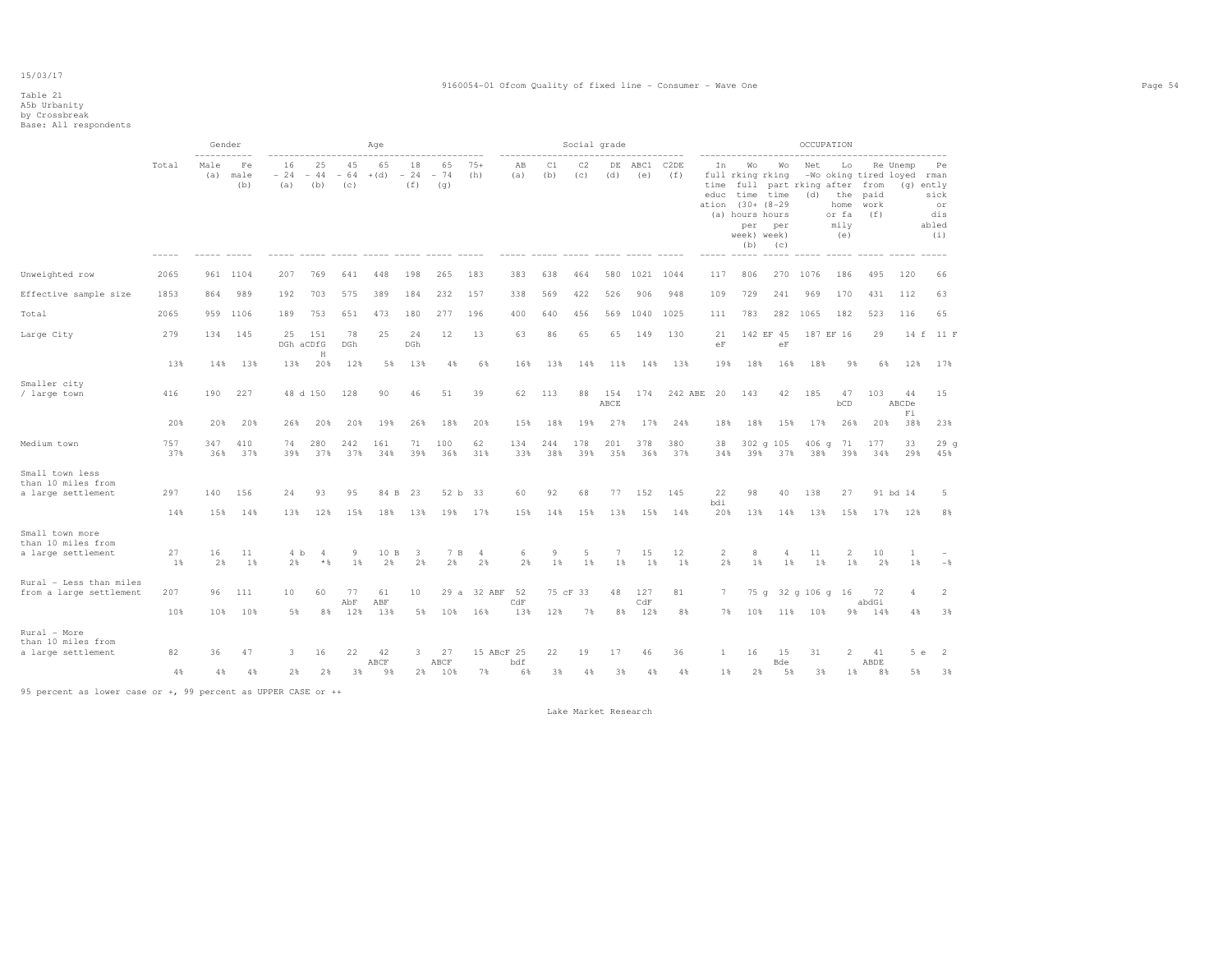# Table 21 (continuation) A5b Urbanity by Crossbreak Base: All respondents

|                                                             |                                            |                            |                |                             |                       |                              |                                                                                                       | Region                     |                            |                                       |                           |                                                           |                                 |                          |                | Nation           |                |                                        |                    |                  | Urbanity                                 |            | Urbanity detail                                                                      |                          |                |
|-------------------------------------------------------------|--------------------------------------------|----------------------------|----------------|-----------------------------|-----------------------|------------------------------|-------------------------------------------------------------------------------------------------------|----------------------------|----------------------------|---------------------------------------|---------------------------|-----------------------------------------------------------|---------------------------------|--------------------------|----------------|------------------|----------------|----------------------------------------|--------------------|------------------|------------------------------------------|------------|--------------------------------------------------------------------------------------|--------------------------|----------------|
|                                                             | Total                                      | tland<br>(a)               |                | Ir<br>eland<br>(c)          |                       |                              | Sco Wales Nor North North York East West East<br>(b) thern East West shire<br>(d) (e) (f) lands lands | Mid Mid                    | $(q)$ (h)                  |                                       |                           | Lo South South<br>(i) ndon East West<br>$(i)$ $(k)$ $(l)$ |                                 | En<br>gland tland<br>(a) | (b)            |                  | Sco Wales      | Nor<br>(c) thern<br>Ir<br>eland<br>(d) | Urban Rural<br>(a) |                  | Re<br>(b) mote rural<br>rural (d)<br>(C) | All        | Large<br>city/ dium towns<br>$\texttt{sm}$<br>aller<br>city/<br>large<br>town<br>(a) | town (c)<br>(b)          | Me Small       |
| Unweighted row                                              | 2065                                       | 229                        | 145            | 111                         | 101                   | 203                          | 158                                                                                                   | 144                        | 172                        | 170                                   | 234                       | 263                                                       | 135                             | 1580                     |                | 229              | 145            | 111                                    | 1879               | 127              | 59                                       | 186        | 721                                                                                  | 798                      | 360            |
| Effective sample size                                       | 1853                                       | 191                        | 144            | 107                         | 91                    | 197                          | 157                                                                                                   | 130                        | 157                        | 155                                   | 234                       | 250                                                       | 120                             | 1476                     |                | 191              | 144            | 107                                    | 1828               | 102              | 43                                       | 145        | 706                                                                                  | 777                      | 346            |
| Total                                                       | 2065                                       | 169                        | 104            | 51                          | 118                   | 214                          | 163                                                                                                   | 167                        | 196                        | 195                                   | 240                       | 284                                                       | 163                             | 1741                     | 169            |                  | 104            | 51                                     | 1776               | 207              | 82                                       | 290        | 695                                                                                  | 757                      | 324            |
| Large City                                                  | 279                                        | 21<br><b>BCDEF</b><br>GIKL |                |                             |                       |                              |                                                                                                       |                            | 17<br><b>BCDEF</b><br>GIKL |                                       | $-240$<br>ABCDE<br>FGHIKL | $\overline{a}$                                            | $\hspace{0.1mm}-\hspace{0.1mm}$ |                          | 258 CD 21 CD - |                  |                | $\overline{\phantom{a}}$               |                    | $279$ BCD $-$    |                                          |            | 279 BC                                                                               | $\overline{\phantom{a}}$ |                |
|                                                             | 13%                                        | 12%                        | $-\frac{6}{5}$ | $-$                         | $-$                   | $-$                          | $-$ %                                                                                                 | $-$                        | $9\%$                      |                                       | $-8$ 100%                 | $-$ 8                                                     | $-$                             |                          | 15%            | 12%              | $-\frac{6}{5}$ | $-\frac{6}{5}$                         | 16%                | $-\frac{6}{5}$   | $-\frac{6}{5}$                           | $-$        | 40%                                                                                  | $-$ 8                    | $-$            |
| Smaller city<br>/ large town                                | 416                                        |                            | 15 J 34<br>K   | -9<br>ACDGJ aqJK            |                       | 16 Jk 65<br>AcDGJ ACDGJ<br>K | 56<br>K                                                                                               |                            | 12 J 85<br>GIJK1           | 55<br>AbCDE AcDGJ<br>K                | $\overline{\phantom{a}}$  |                                                           | 21 J 48<br>AcDGJ<br>K           |                          | 359 B 15       |                  |                | 34 ABD 9 b                             |                    | $416 BCD -$      |                                          |            | 416 BC                                                                               | $\hspace{0.1mm}$         |                |
|                                                             | 20%                                        | 98                         | 32%            | 17%                         | 14%                   | 30%                          | 35%                                                                                                   | 7%                         | 44%                        | 28%                                   | $-\frac{6}{9}$            | 7%                                                        | 30%                             | 21%                      |                | 9%               | 32%            | 17%                                    | 23%                | $-$              | $-$                                      | $-$        | 60%                                                                                  | $-$                      | $-$            |
| Medium town                                                 | 757                                        |                            |                | 55 HJ 27 HJ 18 HJ 36 133    |                       | HJ ABCDF<br>HIJL             |                                                                                                       | 55 102<br>HJ ABCDF<br>HIJL |                            | 29 J 57 HJ - 197                      |                           | ABCDF<br>HIJL                                             |                                 | 47 HJ 657 C 55           |                |                  | 27             | 18                                     |                    | 757 BCD -        |                                          |            |                                                                                      |                          | 757 AC -       |
|                                                             | 37%                                        | 33%                        | 26%            |                             | 35% 30% 62%           |                              |                                                                                                       | 34% 61%                    | 15%                        | 29%                                   |                           | $-$ 8 698                                                 | 29%                             |                          | 38%            | 33%              | 26%            | 35%                                    | 43%                | $-$              | $-$                                      | $-$        |                                                                                      | $-$ % 100 %              | $ \frac{6}{5}$ |
| Small town less<br>than 10 miles from<br>a large settlement | 297<br>14%                                 | 50<br>bCEGH<br>iJKL<br>29% | 18%            | 18 EJ 5 EJ 33               | CEGHJ<br>KL<br>9% 28% |                              | $5 \t1 \t41$<br>CEGhJ<br>K1<br>2% 25%                                                                 |                            |                            | 17 EJ 29 EJ 36<br>cEqJ<br>10% 15% 18% | $\sim$                    |                                                           | 40 EJ 23 EJ 224<br>$-8$ 14% 14% |                          | 13%            | 50<br>AcD<br>29% | 18<br>18%      | 5<br>9%                                | 17%                | 297 BCD -<br>$-$ | $-$                                      | $-$        | $-$                                                                                  | $-$                      | 297 AB<br>92%  |
| Small town more<br>than 10 miles from<br>a large settlement | 27                                         |                            |                | JKL                         | ABEGH AbEGH<br>JKL    |                              | 8<br>AbEGH<br>JKL                                                                                     |                            |                            | $\mathbf{R}$<br>AbEqH<br>JK1          |                           |                                                           |                                 | 23                       |                |                  |                | 4 ABC                                  | 27                 |                  |                                          |            |                                                                                      |                          | 27 AB          |
|                                                             | 1%                                         | $-$                        |                | 8%<br>$-$                   | 5%                    | $-$                          | 5%                                                                                                    | $-$                        | $-$                        | 4%                                    | $-\frac{6}{5}$            | $-$                                                       | $-\frac{6}{5}$                  |                          | 1%             | $-$              | $-$            | 8%                                     | 2%                 | $-$              | $-$                                      | $-$        | - 2                                                                                  |                          | 8%             |
| Rural - Less than miles<br>from a large settlement          | 207                                        | 28                         | 13             | 10<br>DEFJk DeFJ DEFiJ<br>K |                       |                              | 2 i 11 J 2 36                                                                                         | <b>bDEFI DEFiJ</b><br>JК   | 36<br>K                    |                                       | $20$ DFJ $-$              | 27                                                        | 22<br>dFJ DEFJ                  | 156                      |                |                  | 28 A 13        | 10 A                                   | $\sim$             |                  | $207$ ACD $-$                            | 207 AC     |                                                                                      |                          |                |
|                                                             | 10%                                        |                            |                | 17% 12% 19%                 | 2%                    | 5%                           |                                                                                                       | 1% 21%                     | 18%                        | 10%                                   | $ \frac{6}{5}$            |                                                           | 9% 14%                          |                          | 9% 17%         |                  | 12%            | 19%                                    |                    | $-8$ 100%        |                                          | $-$ % 72 % | -*                                                                                   |                          | $-$            |
|                                                             | <b>Contract Contract Contract Contract</b> |                            |                | -----------                 |                       |                              |                                                                                                       |                            |                            |                                       |                           |                                                           |                                 |                          |                |                  |                |                                        |                    |                  |                                          |            |                                                                                      |                          |                |

95 percent as lower case or +, 99 percent as UPPER CASE or ++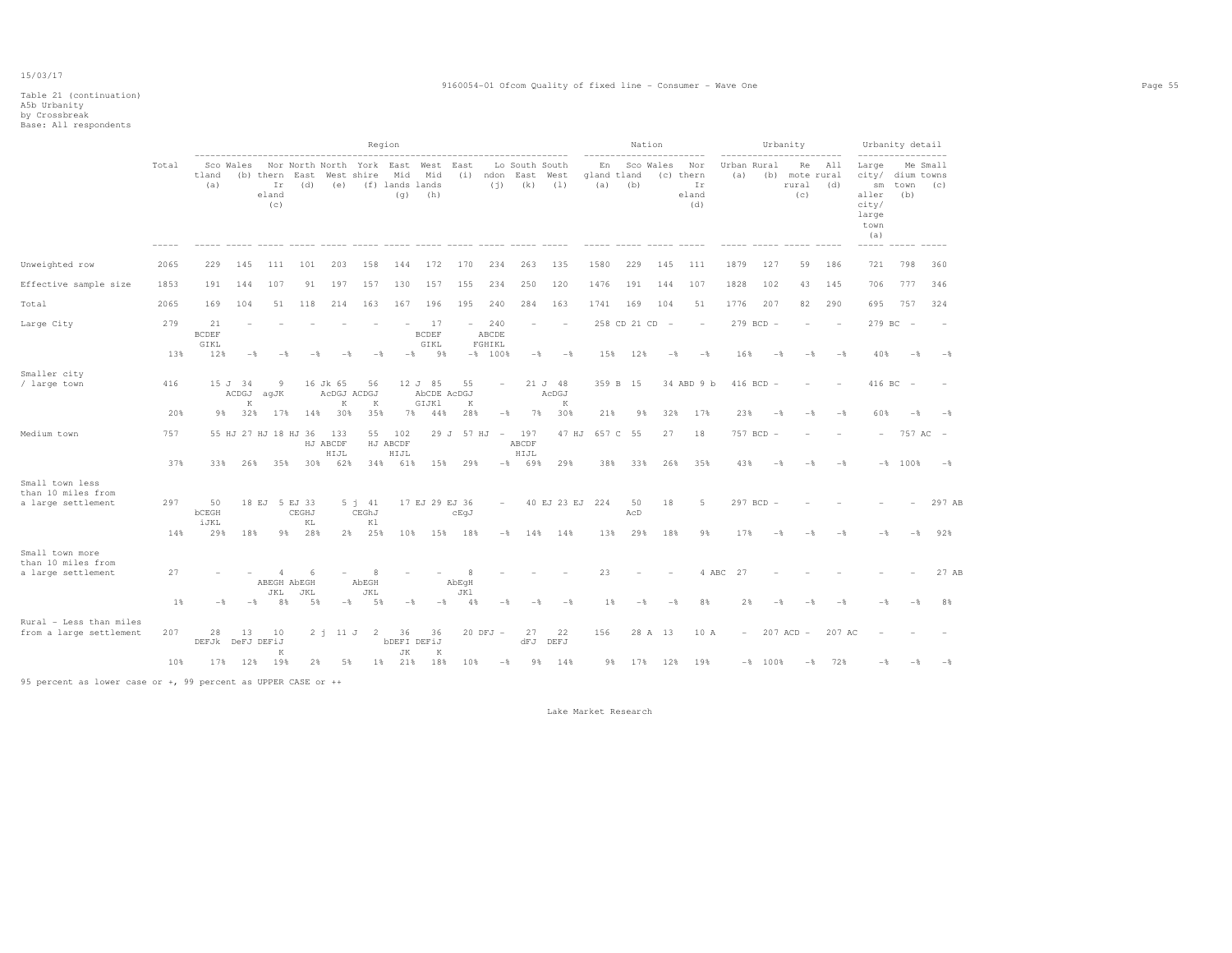### Table 21 (continuation) A5b Urbanity by Crossbreak Base: All respondents

|  | ------<br>. |  |  |  | --------------------------- |  |  |  | . |  |
|--|-------------|--|--|--|-----------------------------|--|--|--|---|--|
|  |             |  |  |  |                             |  |  |  |   |  |
|  |             |  |  |  |                             |  |  |  |   |  |

|                                                          |                   |              |                  |                                       |                        |     |                           | Region                            |                    |                         |                                   |                                              |                          |                                                        | Nation                          |                  |                                                                                  |                                 |       | Urbanity                                         |              |                                                                | Urbanity detail                                                |                                                  |
|----------------------------------------------------------|-------------------|--------------|------------------|---------------------------------------|------------------------|-----|---------------------------|-----------------------------------|--------------------|-------------------------|-----------------------------------|----------------------------------------------|--------------------------|--------------------------------------------------------|---------------------------------|------------------|----------------------------------------------------------------------------------|---------------------------------|-------|--------------------------------------------------|--------------|----------------------------------------------------------------|----------------------------------------------------------------|--------------------------------------------------|
|                                                          | Total<br>$------$ | tland<br>(a) | Sco Wales<br>(b) | thern East<br>Ιr<br>eland<br>(c)      | Nor North North<br>(d) | (e) | York<br>West shire<br>(f) | East<br>Mid<br>lands lands<br>(q) | West<br>Mid<br>(h) | East<br>(i)             | ndon<br>(i)                       | Lo South South<br>East<br>(k)<br>------ ---- | West<br>(1)              | -----------<br>En<br>gland tland<br>(a)<br>$- - - - -$ | (b)                             | Sco Wales<br>(C) | ---------<br>Nor<br>thern<br>Ir<br>eland<br>(d)<br>$\cdots \cdots \cdots \cdots$ | ---------<br>Urban Rural<br>(a) | (b)   | ------------<br>Re<br>mote rural<br>rural<br>(C) | All<br>(d)   | Large<br>city/<br>sm<br>aller<br>city/<br>large<br>town<br>(a) | ------------------<br>dium towns<br>town<br>(b)<br>----- ----- | Me Small<br>(C)<br>$\cdots \cdots \cdots \cdots$ |
| Unweighted row                                           | 2065              | 229          | 145              | 111                                   | 101                    | 203 | 158                       | 144                               | 172                | 170                     | 234                               | 263                                          | 135                      | 1580                                                   | 229                             | 145              | 111                                                                              | 1879                            | 127   | 59                                               | 186          | 721                                                            | 798                                                            | 360                                              |
| Effective sample size                                    | 1853              | 191          | 144              | 107                                   | 91                     | 197 | 157                       | 130                               | 157                | 155                     | 234                               | 250                                          | 120                      | 1476                                                   | 191                             | 144              | 107                                                                              | 1828                            | 102   | 43                                               | 145          | 706                                                            | 777                                                            | 346                                              |
| Total                                                    | 2065              | 169          | 104              | 51                                    | 118                    | 214 | 163                       | 167                               | 196                | 195                     | 240                               | 284                                          | 163                      | 1741                                                   | 169                             | 104              | 51                                                                               | 1776                            | 207   | 82                                               | 290          | 695                                                            | 757                                                            | 324                                              |
| Rural – More<br>than 10 miles from<br>a large settlement | 82<br>4%          | $-$          | JK<br>11%        | AEFGH AEFGH AEFGH<br><b>JK</b><br>11% | 25<br>IJK<br>21%       |     |                           |                                   | $-$                | 18<br>AEFGH<br>JК<br>98 | $\overline{\phantom{0}}$<br>$-$ % | -*                                           | 22<br>AEFGH<br>JК<br>14% | 65 B<br>4%                                             | $\hspace{0.1mm}-\hspace{0.1mm}$ | 12 AB            | 6 AB<br>11%                                                                      | $-$<br>$ \%$                    | $-$ * | 82<br>ABD<br>100%                                | 82 AB<br>28% |                                                                |                                                                |                                                  |

95 percent as lower case or +, 99 percent as UPPER CASE or ++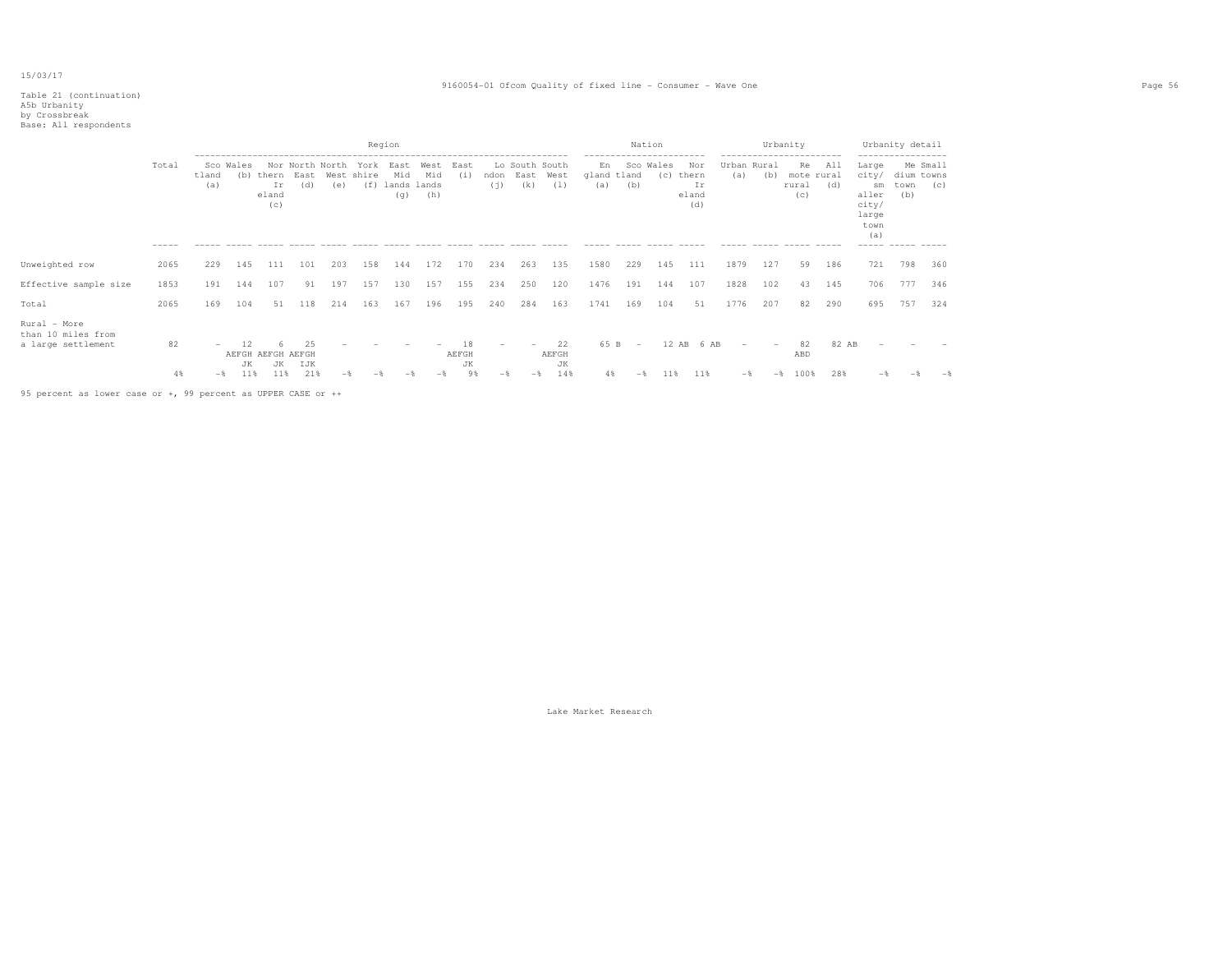# Table 22 A5b Urbanity by Crossbreak Base: All respondents

|                                       |             | Gender                     |                   |                    |                    |                    | Age          |                    |                    |                |                                         |            | Social grade     |                  |             |                    |            |                                                                                                                              |                                                     | OCCUPATION                       |                                                                  |                     |                                                     |                                         |
|---------------------------------------|-------------|----------------------------|-------------------|--------------------|--------------------|--------------------|--------------|--------------------|--------------------|----------------|-----------------------------------------|------------|------------------|------------------|-------------|--------------------|------------|------------------------------------------------------------------------------------------------------------------------------|-----------------------------------------------------|----------------------------------|------------------------------------------------------------------|---------------------|-----------------------------------------------------|-----------------------------------------|
|                                       | Total       | -----------<br>Male<br>(a) | Fe<br>male<br>(b) | 16<br>$-24$<br>(a) | 25<br>$-44$<br>(b) | 45<br>$-64$<br>(C) | 65<br>$+(d)$ | 18<br>$-24$<br>(f) | 65<br>$-74$<br>(q) | $75+$<br>(h)   | AB<br>(a)                               | C1<br>(b)  | C2<br>(C)        | DE<br>(d)        | ABC1<br>(e) | C2DE<br>(f)        | In         | Wo<br>full rking rking<br>educ time time<br>ation (30+ (8-29<br>(a) hours hours<br>per<br>week) week)<br>(b)<br>------ ----- | Wo<br>time full part rking after from<br>per<br>(C) | Net<br>$\qquad \qquad - - - - -$ | Lo<br>$(d)$ the<br>home<br>or fa<br>mily<br>(e)<br>$--- - - - -$ | paid<br>work<br>(f) | Re Unemp<br>-Wo oking tired loyed rman<br>(g) ently | Pe<br>sick<br>or<br>dis<br>abled<br>(i) |
| Unweighted row                        | 2065        |                            | 961 1104          | 207                | 769                | 641                | 448          | 198                | 265                | 183            | 383                                     | 638        | 464              | 580              | 1021 1044   |                    | 117        | 806                                                                                                                          | 270                                                 | 1076                             | 186                                                              | 495                 | 120                                                 | 66                                      |
| Effective sample size                 | 1853        | 864                        | 989               | 192                | 703                | 575                | 389          | 184                | 232                | 157            | 338                                     | 569        | 422              | 526              | 906         | 948                | 109        | 729                                                                                                                          | 241                                                 | 969                              | 170                                                              | 431                 | 112                                                 | 63                                      |
| Total                                 | 2065        |                            | 959 1106          | 189                | 753                | 651                | 473          | 180                | 277                | 196            | 400                                     | 640        | 456              |                  | 569 1040    | 1025               | 111        | 783                                                                                                                          |                                                     | 282 1065                         | 182                                                              | 523                 | 116                                                 | 65                                      |
| Urbanity<br>---------                 |             |                            |                   |                    |                    |                    |              |                    |                    |                |                                         |            |                  |                  |             |                    |            |                                                                                                                              |                                                     |                                  |                                                                  |                     |                                                     |                                         |
| Urban                                 | 1776<br>86% | 827<br>86%                 | 948<br>86%        | 176<br>CDGH<br>93% | 678<br>CDGH<br>90% | 552<br>DH<br>85%   | 370<br>78%   | 168<br>CDGH<br>93% | 221<br>80%         | 149<br>76%     | 324<br>81%                              | 543<br>85% | 405<br>AE<br>89% | 504<br>AE<br>89% | 867<br>83%  | 909 AbE 102<br>89% | cF<br>92%  | 693<br>${\rm cF}$<br>88%                                                                                                     | 235<br>83%                                          | 87%                              | 928 F 164<br>CF<br>90%                                           | 410<br>78%          | 92%                                                 | 106 cF 61 cF<br>94%                     |
| Rural                                 | 207         | 96                         | 111               | 10                 | 60                 | 77                 | 61           | 10                 |                    | 29 a 32 ABF 52 |                                         |            | 75 cF 33         | 48               | 127         | 81                 | 7          | 75q                                                                                                                          |                                                     | 32 g 106 g 16                    |                                                                  | 72                  | 4                                                   | $\mathfrak{D}$                          |
|                                       | 10%         | 10%                        | 10%               | 5%                 | 8%                 | AbF<br>12%         | ABF<br>13%   | 5%                 | 10%                | 16%            | $\mathbb{C}\mathrm{d}\mathbb{F}$<br>13% | 12%        | 7%               | 8%               | CdF<br>12%  | 8%                 | 7%         | 10%                                                                                                                          | 11%                                                 | 10%                              | 98                                                               | abdGi<br>14%        | 4%                                                  | 3%                                      |
| Remote rural                          | 82          | 36                         | 47                | 3.                 | 16                 | 22                 | 42<br>ABCF   | 3                  | 27<br>ABCF         | 15 ABcF 25     | bdf                                     | 22         | 19               | 17               | 46          | 36                 | 1          | 16                                                                                                                           | 15<br>Bde                                           | 31                               | $\overline{2}$                                                   | 41<br>ABDE          | 5e                                                  | $\overline{2}$                          |
|                                       | 4%          | 4%                         | 4%                | 2%                 | 2%                 | 3%                 | 9%           | $2\%$              | 10%                | 7%             | 6%                                      | 3%         | 4%               | 3%               | 4%          | 4%                 | $1\%$      | 2%                                                                                                                           | 5%                                                  | 38                               | 18                                                               | 8%                  | 5%                                                  | 38                                      |
| All rural                             | 290         | 132                        | 158               | 13                 | 75                 | 99<br>ABF          | 103<br>ABCF  | 12                 | 56<br>ABF          | 47 ABCF 76     | CDF                                     |            | 97 f 51          | 65               | 173<br>CDF  | 117                | 9          | 90                                                                                                                           | 47<br>abegi                                         | 137                              | 17                                                               | 113<br>ABDEG<br>Ι.  | 10                                                  | 4                                       |
|                                       | 14%         | 14%                        | 14%               | 7%                 | 10%                | 15%                | 22%          | 7%                 | 20%                | 24%            | 19%                                     | 15%        | 11%              | 11%              | 17%         | 11%                | 8%         | 12%                                                                                                                          | 17%                                                 | 13%                              | 10%                                                              | 22%                 | 8%                                                  | 6%                                      |
| Urbanity detail<br>---------------    |             |                            |                   |                    |                    |                    |              |                    |                    |                |                                         |            |                  |                  |             |                    |            |                                                                                                                              |                                                     |                                  |                                                                  |                     |                                                     |                                         |
| Large city/smaller<br>city/large town | 695         | 324                        | 371               | 74<br>CDGH         | 301<br>CDGH        | 206<br>DG          | 114          | 71<br>DGH          | 63                 | 52             | 124                                     | 199        | 153              | 219<br>aBE       | 323         | 372 be             |            | 41 f 285 F 87                                                                                                                |                                                     |                                  | 372 F 64 f 132                                                   |                     | 58<br>aBCDE                                         | 26 F                                    |
|                                       | 34%         | 34%                        | 34%               | 39%                | 40%                | 32%                | 24%          | 39%                | 23%                | 26%            | 31%                                     | 31%        | 33%              | 39%              | 31%         | 36%                | 37%        | 36%                                                                                                                          | 31%                                                 | 35%                              | 35%                                                              | 25%                 | $\mathbf F$<br>50%                                  | 41%                                     |
| Medium town                           | 757<br>37%  | 347<br>36%                 | 410<br>37%        | 74<br>39%          | 280<br>37%         | 242<br>37%         | 161<br>34%   | 71<br>39%          | 100<br>36%         | 62<br>31%      | 134<br>33%                              | 244<br>38% | 178<br>39%       | 201<br>35%       | 378<br>36%  | 380<br>37%         | 38<br>34%  | 39%                                                                                                                          | 302 g 105<br>37%                                    | 406 <sub>g</sub><br>38%          | 71<br>39%                                                        | 177<br>34%          | 33<br>29%                                           | 29 <sub>g</sub><br>45%                  |
| Small towns                           | 324         | 156                        | 167               | 28                 | 97                 | 104                | 95 B         | -26                | 59 B               | 36             | 66                                      | 101        | 74               | 83               | 167         | 157                | 24         | 106                                                                                                                          | 43                                                  | 149                              | 29                                                               | 101                 | 15                                                  | 5                                       |
|                                       | 16%         | 16%                        | 15%               | 15%                | 13%                | 16%                | 20%          | 15%                | 21%                | 18%            | 17%                                     | 16%        | 16%              | 15%              | 16%         | 15%                | bdi<br>22% | 14%                                                                                                                          | 15%                                                 | 14%                              | 16%                                                              | BDi<br>19%          | 13%                                                 | 8%                                      |

95 percent as lower case or +, 99 percent as UPPER CASE or ++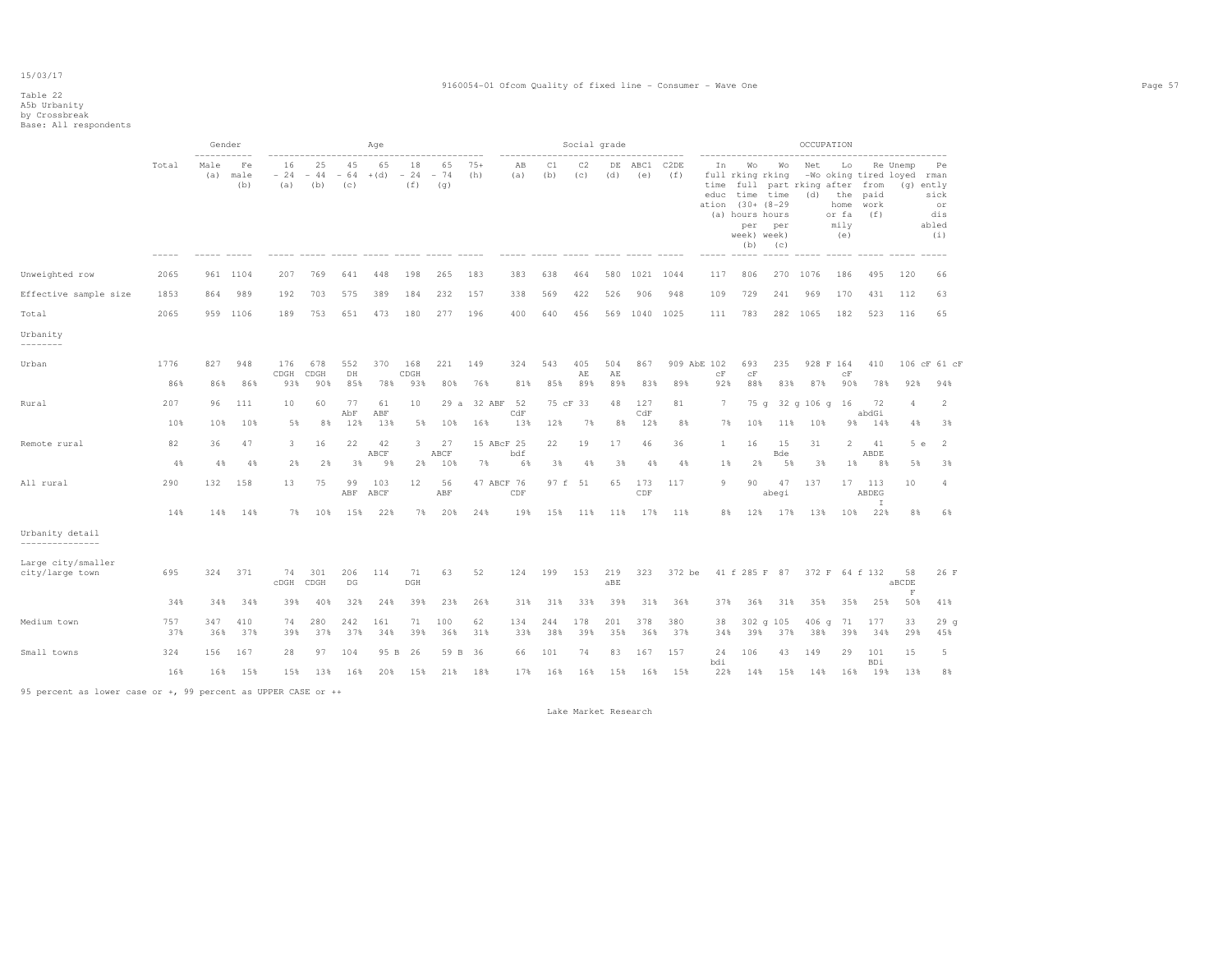|                                       |       |                          |                   |                              |                                                                    |                       |                 | Region                         |                          |                   |                                         |                       |                   |                          |                          | Nation    |                                        |                          |           | Urbanity                             |                  |                                                                                        | Urbanity detail                       |                |
|---------------------------------------|-------|--------------------------|-------------------|------------------------------|--------------------------------------------------------------------|-----------------------|-----------------|--------------------------------|--------------------------|-------------------|-----------------------------------------|-----------------------|-------------------|--------------------------|--------------------------|-----------|----------------------------------------|--------------------------|-----------|--------------------------------------|------------------|----------------------------------------------------------------------------------------|---------------------------------------|----------------|
|                                       | Total | tland<br>(a)             | Sco Wales         | Ιr<br>eland<br>(c)           | Nor North North York East West<br>(b) thern East West shire<br>(d) | (e)                   |                 | Mid<br>(f) lands lands<br>(g)  | Mid<br>(h)               | East              | (i) ndon East West<br>(i)               | Lo South South<br>(k) | (1)               | En<br>gland tland<br>(a) | (b)                      | Sco Wales | Nor<br>(c) thern<br>Ιr<br>eland<br>(d) | Urban Rural<br>(a)       |           | Re<br>(b) mote rural<br>rural<br>(C) | All<br>(d)       | Large<br>city/<br>$\mathop{\rm sm}\nolimits$<br>aller<br>city/<br>large<br>town<br>(a) | Me Small<br>dium towns<br>town<br>(b) | (C)            |
| Unweighted row                        | 2065  | 229                      | 145               | 111                          | 101                                                                | 203                   | 158             | 144                            | 172                      | 170               | 234                                     | 263                   | 135               | 1580                     | 229                      | 145       | 111                                    | 1879                     | 127       | 59                                   | 186              | 721                                                                                    | 798                                   | 360            |
| Effective sample size                 | 1853  | 191                      | 144               | 107                          | 91                                                                 | 197                   | 157             | 130                            | 157                      | 155               | 234                                     | 250                   | 120               | 1476                     | 191                      | 144       | 107                                    | 1828                     | 102       | 43                                   | 145              | 706                                                                                    | 777                                   | 346            |
| Total                                 | 2065  | 169                      | 104               | 51                           | 118                                                                | 214                   | 163             | 167                            | 196                      | 195               | 240                                     | 284                   | 163               | 1741                     | 169                      | 104       | 51                                     | 1776                     | 207       | 82                                   | 290              | 695                                                                                    | 757                                   | 324            |
| Urbanity<br>--------                  |       |                          |                   |                              |                                                                    |                       |                 |                                |                          |                   |                                         |                       |                   |                          |                          |           |                                        |                          |           |                                      |                  |                                                                                        |                                       |                |
| Urban                                 | 1776  |                          | 141 Cl 79         | 36                           |                                                                    | 91 203<br>ABCDG ABCDG | 161<br>HIL HIKL | 131                            |                          |                   | 160 c 157 c 240<br>ABCDE aBCDG<br>GHIKL | 258<br>HIL            | 118               | 1520<br>CD               |                          | 141 D 79  | 36                                     | 1776 BCD -               |           |                                      |                  | 695                                                                                    | 757                                   | 324            |
|                                       | 86%   | 83%                      | 76%               | 69%                          | 77%                                                                | 95%                   | 99%             | 79%                            | 82%                      |                   | 81% 100%                                | 91%                   | 73%               | 87%                      | 83%                      | 76%       | 69%                                    | 100%                     | $-$ %     | $-$                                  | $-$              | 100%                                                                                   | 100% 100%                             |                |
| Rural                                 | 207   | 28<br>DEFJk              | 13                | 10<br>DeFJ DEFiJ<br>K        | 2j                                                                 | 11 J                  | -2              | 36<br><b>bDEFI DEFiJ</b><br>JK | 36<br>K                  |                   | $20$ DFJ $-$                            | 27<br>dFJ             | 22<br>DEFJ        | 156                      |                          | 28 A 13   | 10 A                                   | $\overline{\phantom{a}}$ |           | $207$ ACD $-$                        | 207 AC           |                                                                                        |                                       |                |
|                                       | 10%   | 17%                      | 12%               | 19%                          | 2%                                                                 | 5%                    | $1\%$           | 21%                            | 18%                      | 10%               | $-$ 8                                   | 9%                    | 14%               | 98                       | 17%                      | 12%       | 19%                                    |                          | $-8$ 100% | $-$                                  | 72%              | -*                                                                                     | -*                                    |                |
| Remote rural                          | 82    | $\overline{\phantom{a}}$ | 12<br>JK          | 6<br>AEFGH AEFGH AEFGH<br>JK | 25<br>IJK                                                          |                       |                 |                                |                          | 18<br>AEFGH<br>JК |                                         | ۰                     | 22<br>AEFGH<br>JK | 65 B                     | $\overline{\phantom{a}}$ | 12 AB     | 6 AB                                   |                          |           | 82<br>ABD                            | 82 AB            |                                                                                        |                                       |                |
|                                       | 4%    | $-$                      | 11%               | 11%                          | 21%                                                                | $-$                   | $ \frac{6}{3}$  | -*                             | $-$                      | 9%                | $-$                                     | $-$ %                 | 14%               | 4%                       | $-\frac{6}{5}$           | 11%       | 11%                                    | $-$                      |           | $-$ % 100 %                          | 28%              | -*                                                                                     | -*                                    |                |
| All rural                             | 290   | 28<br>EFJk               | 25                | 16<br>EFJK AEFhi<br>JK       | 27<br>EFJK                                                         | 11 J                  | -2              | 36<br>EFJK                     | 36<br>EFJK               | 38<br>EFJK        | ۰                                       |                       | 27 FJ 45<br>aEFJK | 221                      | 28                       |           | 25 A 16 AB                             | $-$                      |           |                                      | 207 A 82 A 290 A |                                                                                        |                                       |                |
|                                       | 14%   | 17%                      | 24%               | 31%                          | 23%                                                                | 5%                    | 1%              | 21%                            | 18%                      | 19%               | $-$ 8                                   | 9%                    | 27%               | 13%                      | 17%                      | 24%       | 31%                                    |                          |           | $-$ 100 % 100 % 100 %                |                  | $-$                                                                                    |                                       |                |
| Urbanity detail<br>---------------    |       |                          |                   |                              |                                                                    |                       |                 |                                |                          |                   |                                         |                       |                   |                          |                          |           |                                        |                          |           |                                      |                  |                                                                                        |                                       |                |
| Large city/smaller<br>city/large town | 695   |                          | 36 GK 34<br>aCDGK |                              | 9 qK 16 k 65                                                       | acDGK ACDGK           | 56              |                                | 12 103<br>ABCDE<br>FGIKL |                   | 55 240<br><b>CDGK ABCDE</b><br>FGHIKL   | 21                    | 48<br>CDGK        |                          | 617 BD 36                |           | 34 bD 9                                |                          | 695 BCD - |                                      |                  |                                                                                        | 695 BC -                              |                |
|                                       | 34%   | 21%                      | 32%               | 17%                          | 14%                                                                | 30%                   | 35%             | 7%                             | 52%                      |                   | 28% 100%                                | 7%                    | 30%               | 35%                      | 21%                      | 32%       | 17%                                    | 39%                      | $-$       | $-$                                  | $-$              | 100%                                                                                   | $-\frac{6}{5}$                        | $-$            |
| Medium town                           | 757   |                          |                   | 55 HJ 27 HJ 18 HJ 36         |                                                                    | 133<br>HJ ABCDF       |                 | 55 102<br>HJ ABCDF             |                          |                   | 29 J 57 HJ -                            | 197<br>ABCDF          | 47 HJ             | 657 C                    | 55                       | 27        | 18                                     | 757 BCD                  |           |                                      |                  | $\overline{\phantom{0}}$                                                               | 757 AC -                              |                |
|                                       | 37%   | 33%                      |                   | 26% 35%                      |                                                                    | HIJL<br>30% 62%       |                 | HIJL<br>34% 61%                | 15%                      | 29%               |                                         | HIJL<br>$-8$ 69%      | 29%               | 38%                      | 33%                      | 26%       | 35%                                    | 43%                      | $-$       | $-$                                  | $-$              |                                                                                        | $-8$ 100%                             | $-\frac{6}{9}$ |

95 percent as lower case or +, 99 percent as UPPER CASE or ++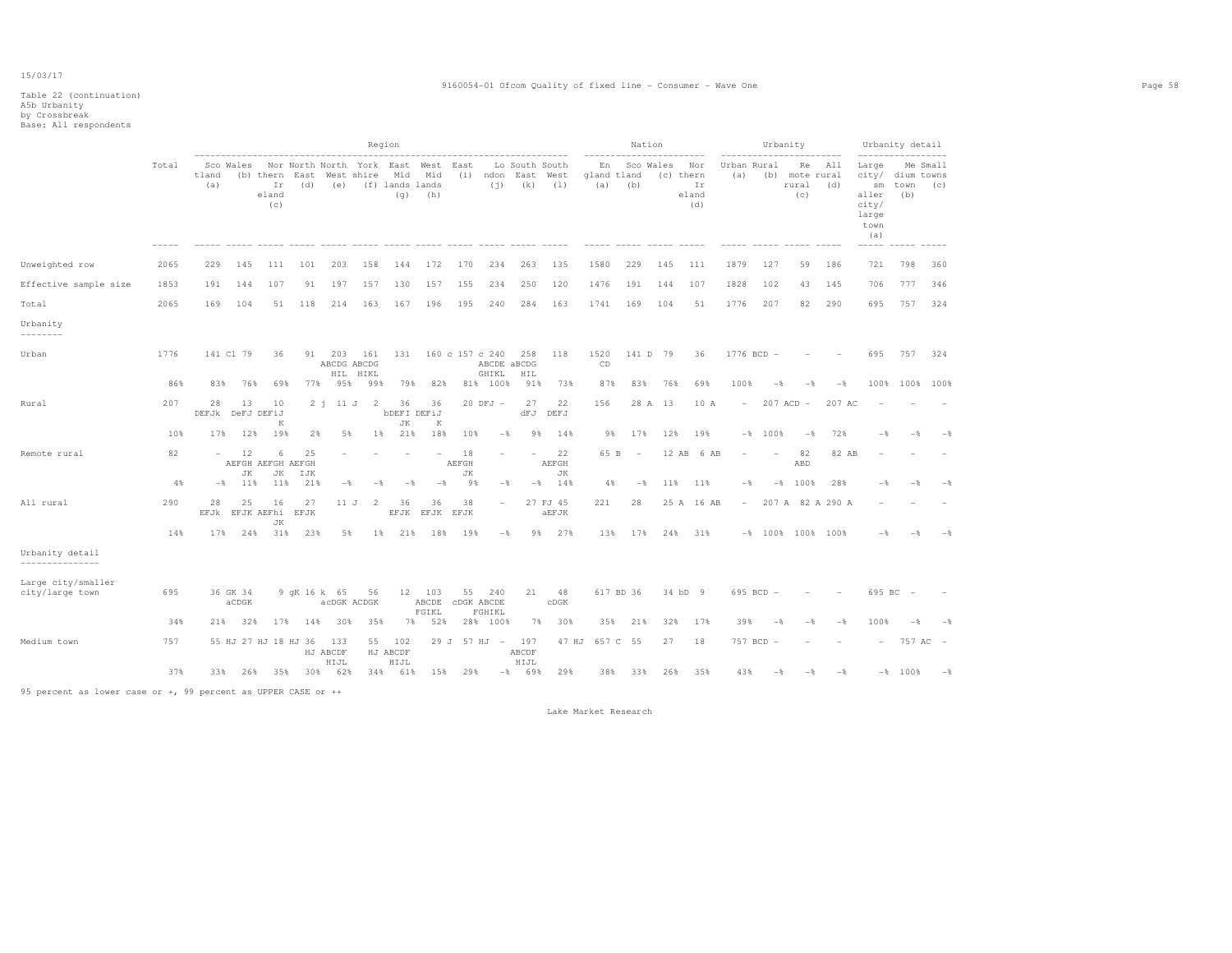#### Table 22 (continuation) A5b Urbanity

 by Crossbreak Base: All respondents Region Nation Urbanity Urbanity detail ----------------------------------------------------------------------- ----------------------- ----------------------- ----------------- Me Small Total Sco Wales Nor-North-North York East West East Lo South-South En Sco-Wales Nor Urban-Rural Re All Large<br>tland (b) thern East West-shire Mid Mid (i) ndon East West gland-tland (c) thern (a) (b) mote-rural city/ city/ dium towns tland (b) thern East West shire Mid Mid (i) ndon East West gland tland (c) thern (a) (b) mote rural (a) ir (d) (e) (f) lands lands (j) (k) (l) (a) (b) Ir rural (d) sm town (c) (a) Ir (d) (e) (f) lands lands (j) (k) (l) (a) (b) Ir rural (d) sm town (d) sm town (g) (h) (c) aller (b) cland (g) (h)  $\frac{1}{2}$  (c) aller (b) and (c) aller (b)  $\frac{1}{2}$  (c) aller (b)  $\frac{1}{2}$  (c) aller (b)  $\frac{1}{2}$  (c eland (g) (h) eland (c) aller (b)  $(c)$  (d) city/ large town (a) ----- ----- ----- ----- ----- ----- ----- ----- ----- ----- ----- ----- ----- ----- ----- ----- ----- ----- ----- ----- ----- ----- ----- ----- ----- ----- Unweighted row 2065 229 145 111 101 203 158 144 172 170 234 263 135 1580 229 145 111 1879 127 59 186 721 798 360 Effective sample size 1853 191 144 107 91 197 157 130 157 155 234 250 120 1476 191 144 107 1828 102 43 145 706 777 346 Total 2065 169 104 51 118 214 163 167 196 195 240 284 163 1741 169 104 51 1776 207 82 290 695 757 324 Small towns 324 50 18 EJ 9 EJ 39 5 j 49 17 EJ 29 EJ 44 - 40 EJ 23 EJ 246 50 18 9 324 BCD - - - - - - 324 AB<br>bcEGH bcEGH bcEGH EGJk Acd bcEGH BcEGH bcEGH bcEGH BcEGH BCEGH BGJk Acd and Bcegh and Bcegh and Bcegh and Bcegh and Bcegh and Bcegh and Bcegh and Bcegh and Bcegh and Bcegh and Bcegh and Bcegh and Bcegh and Bcegh and Bcegh and Bcegh and Bcegh and Bce JKL JKL JKL 16% 29% 18% 18% 33% 2% 30% 10% 15% 23% -% 14% 14% 14% 29% 18% 18% 18% -% -% -% -% -% 100% 95 percent as lower case or +, 99 percent as UPPER CASE or ++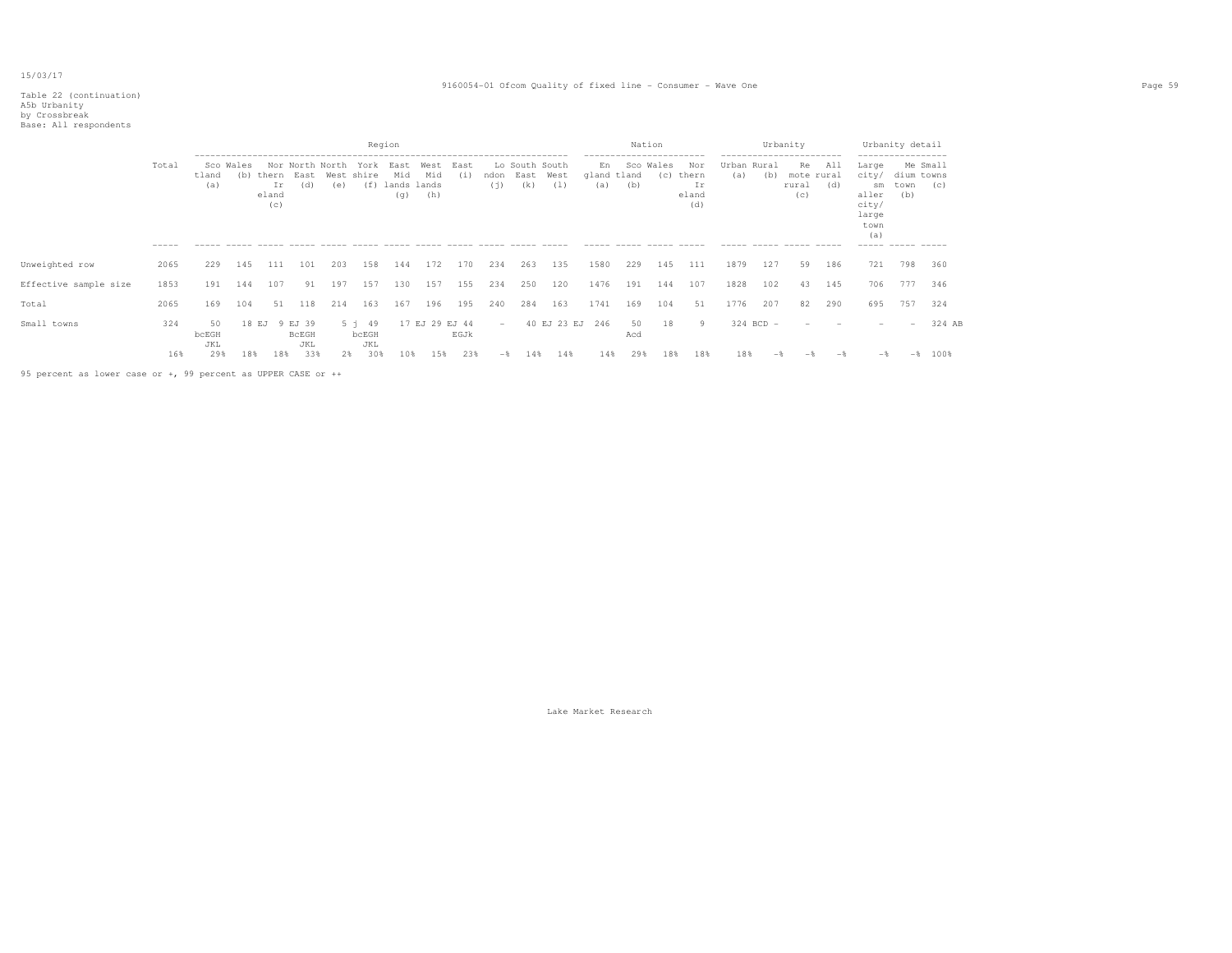#### Table 23

#### 9160054-01 Ofcom Quality of fixed line - Consumer - Wave One Page 60

Clh: How long do you think is a reasonable wait for the earliest possible engineer appointment? Reasonable does not have to mean your 'ideal' situation,<br>but one that would be generally satisfactory to you. Please give y

by Crossbreak Base: All with landline telephone or broadband

|                       |                     | Gender                      |                   |                                 |            |                     | Age                                                             |                      |                                 |                       |                             |            | Social grade          |            |                                                                                   |                         |                                                    |                       |                                                                                                         |                                        | OCCUPATION                           |                                                                                              |                      |                                   |
|-----------------------|---------------------|-----------------------------|-------------------|---------------------------------|------------|---------------------|-----------------------------------------------------------------|----------------------|---------------------------------|-----------------------|-----------------------------|------------|-----------------------|------------|-----------------------------------------------------------------------------------|-------------------------|----------------------------------------------------|-----------------------|---------------------------------------------------------------------------------------------------------|----------------------------------------|--------------------------------------|----------------------------------------------------------------------------------------------|----------------------|-----------------------------------|
|                       | Total               | ------------<br>Male<br>(a) | Fe<br>male<br>(b) | ------------------<br>16<br>(a) | 25<br>(b)  | 45<br>(C)           | ----------------------<br>65<br>$-24 - 44 - 64 + (d) - 24 - 74$ | 18<br>(f)            | (q)                             | 65 75+<br>(h)         | --------------<br>AB<br>(a) | C1<br>(b)  | C2<br>(C)             | (d)        | ----------------<br>DE ABC1 C2DE<br>(e)<br>----- ----- ----- ---- ---- ----- ---- | (f)                     | ------------------------<br>In<br>ation (30+ (8-29 |                       | Wo Wo<br>full rking rking<br>educ time time<br>(a) hours hours<br>per per<br>week) week)<br>$(b)$ $(c)$ | Net<br>time full part rking after from | (d) the paid<br>or fa<br>mily<br>(e) | ------------------------<br>Lo Re Unemp Pe<br>-Wo oking tired loyed rman<br>home work<br>(f) | (g) ently            | sick<br>or<br>dis<br>abled<br>(i) |
| Unweighted row        | 1898                |                             | 875 1023          | 149                             | 707        | 610                 | 432                                                             | 142                  | 254                             | 178                   | 368                         | 600        | 438                   | 492        | 968                                                                               | 930                     | 93                                                 | 757                   |                                                                                                         | 257 1014                               | 176                                  | 480                                                                                          | 77                   | 55                                |
| Effective sample size | 1695                | 783                         | 912               | 138                             | 644        | 546                 | 374                                                             | 132                  | 222                             | 153                   | 324                         | 532        | 398                   | 443        | 856                                                                               | 840                     | 86                                                 | 684                   | 229                                                                                                     | 911                                    | 161                                  | 417                                                                                          | 70                   | 52                                |
| Total                 | 1909                |                             | 879 1030          | 135                             | 694        | 621                 | 458                                                             | 129                  | 266                             | 192                   | 385                         | 603        | 432                   | 488        | 988                                                                               | 921                     | 89                                                 | 738                   |                                                                                                         | 269 1007                               | 172                                  | 509                                                                                          | 75                   | 53                                |
| $\circ$               | 8<br>$*$ &          | 2<br>$*$ &                  | 6<br>1%           | <sup>1</sup><br>1 %             | 3<br>$*$ & | $\mathbf{1}$<br>$*$ | 3<br>1%                                                         | 1<br>1%              | $\overline{2}$<br>1%            | <sup>1</sup><br>$*$ % | 3<br>1%                     | 1<br>$*$ % | $\overline{2}$<br>1 % | 2<br>$*$   | $\overline{4}$<br>$*$ &                                                           | $\overline{4}$<br>$*$   | $\overline{\phantom{a}}$<br>$-$ 8                  | $\mathbf{1}$<br>$*$ & | 2%                                                                                                      | 5 BdF 6<br>1%                          | $\overline{\phantom{a}}$<br>$-$      | $\overline{1}$<br>$*$ &                                                                      | 1 <sub>b</sub><br>1% | $\sim$<br>$-$                     |
| 1                     | 199<br>10%          | 94<br>11%                   | 105<br>10%        | 8<br>6%                         | 56<br>8 %  | 12%                 | 75 ab 59 aBf 8<br>13%                                           | 6%                   | 31<br>12%                       | 28 aBf<br>15%         | 35<br>9%                    | 64<br>11%  | 43<br>10%             | 58<br>12%  | 98<br>10%                                                                         | 101<br>11%              | 10<br>11%                                          | 68<br>98              | 24<br>9%                                                                                                | 92<br>9%                               | 15<br>8%                             | 13%                                                                                          | 65 bd 9<br>12%       | $7\phantom{.0}$<br>13%            |
|                       | 383                 | 173                         | 210               | 26                              | 126        | 121                 | 110 b 25                                                        |                      | 61                              | 49 b                  | 70                          | 110        | 86                    | 117<br>abE | 180                                                                               | 203 e                   |                                                    | 9 124                 |                                                                                                         | 58 a 182 a 32                          |                                      | 127<br>ABD                                                                                   | 22<br>ABd            | 11                                |
|                       | 20%                 | 20%                         | 20%               | 19%                             | 18%        | 19%                 | 24%                                                             | 19%                  | 23%                             | 25%                   | 18%                         | 18%        | 20%                   | 24%        | 18%                                                                               | 22%                     | 10%                                                | 17%                   |                                                                                                         | 22% 18% 19%                            |                                      | 25%                                                                                          | 29%                  | 21%                               |
|                       | 246<br>13%          | 114<br>13%                  | 131<br>13%        | 23<br>17%                       | 81<br>12%  | 82<br>13%           | 59<br>13%                                                       | 21<br>16%            | 34<br>13%                       | 26<br>13%             | 48<br>13%                   | 89<br>15%  | 51<br>12%             | 57<br>12%  | 138                                                                               | 108<br>14% 12%          | 13<br>14%                                          | 91<br>12%             | 34                                                                                                      | 125<br>13% 12%                         | 23<br>13%                            | 70<br>14%                                                                                    | 11<br>14%            | -3<br>6%                          |
| 4                     | 95                  | 42                          | 53                | 10<br>Dgh                       | 41<br>Dqh  |                     | 35 d 11                                                         |                      | 7 d 7                           | $\overline{4}$        | 23 d 30                     |            |                       | 28 D 13    |                                                                                   | 54 d 41                 | 4                                                  |                       |                                                                                                         | 50 Fq 14 f 64 F 13 Fq 11               |                                      |                                                                                              | -1                   | 2                                 |
|                       | 5%                  | 5%                          | 5%                | 7%                              | 6%         | 6%                  | 2%                                                              | 6%                   | 3%                              | 2%                    | 6%                          | 5%         | 7%                    | 3%         | 5%                                                                                | 5%                      | 5%                                                 | 7%                    | 5%                                                                                                      | 6%                                     | 8%                                   | 2%                                                                                           | 1%                   | 4%                                |
| 5.                    | 217                 |                             | 97 121            | 26<br>bCDGH                     |            | 88 dh 65            | 37                                                              | 26<br>bCDGH          | 24                              | 14                    | 49                          | 63         | 56                    | 49         | 112                                                                               | 105                     | 12 <sup>7</sup>                                    |                       | 105 Fg 29                                                                                               |                                        | 134 Fg 17                            | 43                                                                                           | $\overline{4}$       | 7                                 |
|                       | 11%                 | 11%                         | 12%               | 19%                             |            | 13% 10%             | 8%                                                              | 20%                  | 9%                              | 7%                    | 13%                         | 10%        | 13%                   | 10%        | 11%                                                                               | 11%                     | 14%                                                | 14%                   | 11%                                                                                                     | 13%                                    | 10%                                  | 8%                                                                                           | 5%                   | 13%                               |
|                       | 14<br>1%            | 6<br>1%                     | 9<br>1%           | 2 <sub>c</sub><br>2%            | 7<br>1 %   | 1<br>$*$            | 4<br>1%                                                         | 2 <sub>c</sub><br>2% | 2<br>18                         | 3 <sub>c</sub><br>1%  | 2<br>1%                     | 4<br>1%    | 5<br>1%               | 3<br>1%    | 6<br>1%                                                                           | 8<br>1%                 | $\mathbf{1}$<br>1%                                 | 5<br>1%               | 3<br>1%                                                                                                 | 8<br>1%                                | $\overline{\phantom{a}}$<br>$-$      | 4<br>1%                                                                                      | 1<br>1 %             | $-$                               |
|                       | 500                 | 226                         | 274               | 23                              | 198<br>Af  | 166<br>af           | 112                                                             | 23                   | 66                              | 46                    | 99                          | 163        | 108                   | 130        | 262                                                                               | 238                     |                                                    | 30 f 192              | 72                                                                                                      | 264                                    | 49                                   | 123                                                                                          | 19                   | 16                                |
|                       | 26%                 | 26%                         | 27%               | 17%                             | 29%        | 27%                 | 25%                                                             | 18%                  | 25%                             | 24%                   | 26%                         | 27%        | 25%                   | 27%        | 27%                                                                               | 26%                     | 34%                                                | 26%                   | 27%                                                                                                     | 26%                                    | 28%                                  | 24%                                                                                          | 25%                  | 29%                               |
|                       | 5<br>$*$            | 3<br>$*$ &                  | 2<br>$*$          | $\mathbf{1}$<br>$*$ &           | 3<br>$*$ & | 1<br>$*$            | 1<br>$*$                                                        | 1<br>1 %             | $\overline{\phantom{a}}$<br>$-$ | $\mathbf{1}$<br>1%    | $\mathbf{1}$<br>$*$ &       | 1<br>$*$ & | 3<br>1 %              | 1<br>$*$   | 2<br>$*$ &                                                                        | $\overline{4}$<br>$*$ % | $\mathbf{1}$<br>1%                                 | 4<br>1%               | $\overline{\phantom{a}}$<br>$-$                                                                         | 4<br>$*$                               | $\overline{\phantom{a}}$<br>$-$      | -1<br>$*$ &                                                                                  | $-$                  | $-\frac{6}{3}$                    |
|                       | $\mathbf{1}$<br>$*$ | $*$ &                       | $-$               | $-$                             | $*$        | $-$                 | $-$                                                             | $-$                  | $-$                             | $-$                   | $\mathbf{1}$<br>$*$         | $-$        | $-$                   | $-$        | $\mathbf{1}$<br>* *                                                               | $-$                     | $-$                                                | $*$                   | $-$                                                                                                     | * &                                    | $-$                                  | $-$                                                                                          | $-$                  | $-\frac{6}{3}$                    |

95 percent as lower case or +, 99 percent as UPPER CASE or ++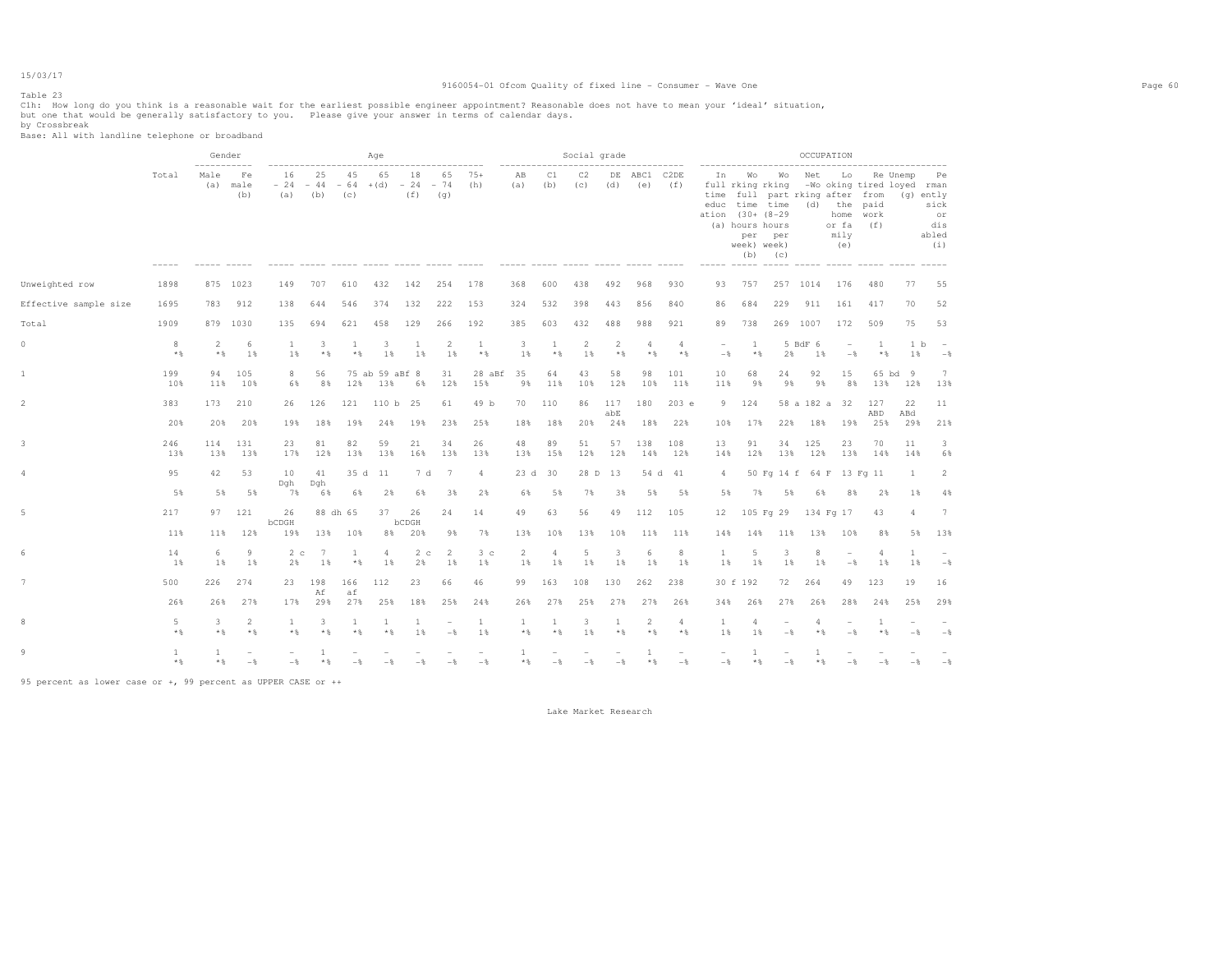### Table 23 (continuation)

#### 9160054-01 Ofcom Quality of fixed line - Consumer - Wave One Page 61

Clh: How long do you think is a reasonable wait for the earliest possible engineer appointment? Reasonable does not have to mean your 'ideal' situation,<br>but one that would be generally satisfactory to you. Please give y

by Crossbreak Base: All with landline telephone or broadband

|                                                    |                                 | Gender<br>-----------   |                   |                                    |                  |                         | Age                            |                                                                      |                                    |                       |                                          |                              | Social grade                    |                       |                               |             |                                                       |                                       |                                                               |                    | OCCUPATION                                                                                                     |                                |                      |                                                        |  |
|----------------------------------------------------|---------------------------------|-------------------------|-------------------|------------------------------------|------------------|-------------------------|--------------------------------|----------------------------------------------------------------------|------------------------------------|-----------------------|------------------------------------------|------------------------------|---------------------------------|-----------------------|-------------------------------|-------------|-------------------------------------------------------|---------------------------------------|---------------------------------------------------------------|--------------------|----------------------------------------------------------------------------------------------------------------|--------------------------------|----------------------|--------------------------------------------------------|--|
|                                                    | Total                           | Male<br>(a)             | Fe<br>male<br>(b) | 16<br>$-24 - 44 - 64 + (d)$<br>(a) | 25<br>(b)        | 45<br>(c)               | 65                             | 18<br>$-24$<br>(f)                                                   | 65<br>$-74$<br>(q)                 | $75+$<br>(h)          | AB<br>(a)                                | C1<br>(b)                    | C <sub>2</sub><br>(C)           | DE<br>(d)             | ABC1 C2DE<br>(e)              | (f)         | ------------------<br>In<br>time<br>ation (30+ (8-29) | (a) hours hours<br>week) week)<br>(b) | Wo Wo<br>full rking rking<br>educ time time<br>per per<br>(C) | Net                | Lo<br>-Wo oking tired loyed rman<br>full part rking after from<br>(d) the paid<br>home<br>or fa<br>mily<br>(e) | work<br>(f)                    | Re Unemp             | Pe<br>$(q)$ ently<br>sick<br>or<br>dis<br>abled<br>(i) |  |
| Unweighted row                                     | 1898                            | 875                     | 1023              | 149                                | 707              | 610                     | 432                            | 142                                                                  | 254                                | 178                   | 368                                      | 600                          | 438                             | 492                   | 968                           | 930         | 93                                                    | 757                                   | 257                                                           | 1014               | 176                                                                                                            | 480                            | 77                   | 55                                                     |  |
| Effective sample size                              | 1695                            | 783                     | 912               | 138                                | 644              | 546                     | 374                            | 132                                                                  | 222                                | 153                   | 324                                      | 532                          | 398                             | 443                   | 856                           | 840         | 86                                                    | 684                                   | 229                                                           | 911                | 161                                                                                                            | 417                            | 70                   | 52                                                     |  |
| Total                                              | 1909                            |                         | 879 1030          | 135                                | 694              | 621                     | 458                            | 129                                                                  | 266                                | 192                   | 385                                      | 603                          | 432                             | 488                   | 988                           | 921         | 89                                                    | 738                                   | 269                                                           | 1007               | 172                                                                                                            | 509                            | 75                   | 53                                                     |  |
| 10                                                 | 78<br>4%                        | 41<br>5%                | 36<br>4%          | 5<br>4%                            | 27<br>4%         | 20<br>3%                | 24<br>5%                       | 5<br>4%                                                              | 15<br>6%                           | 9<br>5%               | 18<br>5%                                 | 22<br>4%                     | 16<br>4%                        | 21<br>4%              | 40<br>4%                      | 38<br>4%    | 3<br>4%                                               | 29<br>4%                              | 9<br>3%                                                       | 38<br>4%           | 8<br>5%                                                                                                        | 23<br>5%                       | 3<br>4%              | 2<br>3%                                                |  |
| 11                                                 | $-$                             | $-$                     | $-$               | $-$                                | $-$              | $-\frac{6}{2}$          | $-\frac{6}{2}$                 | - *                                                                  | $-$                                | $-$                   | $-$                                      | $-$                          | $-$                             | $-\frac{6}{2}$        | $-$                           | $-$         | $-$                                                   | $-$                                   | $-$                                                           |                    |                                                                                                                | $-$                            | $-$                  | $-$                                                    |  |
| 12 <sub>2</sub>                                    | 7<br>$*$                        | $\overline{2}$<br>$*$ & | -5<br>$*$ %       | 2 dq<br>2%                         | -2<br>$*$ %      | $\overline{2}$<br>$*$ & | $\mathbf{1}$<br>$*$            | 2%                                                                   | $2$ bdg $-$<br>$-$                 | $\mathbf{1}$<br>$*$ % | $4$ $cF$<br>1%                           | $\overline{2}$<br>$*$ &      | $\overline{\phantom{a}}$<br>$-$ | 1<br>$*$ &            | 6 f<br>1%                     | -1<br>$*$ & | $\overline{\phantom{0}}$<br>$-$                       | 3<br>$*$ %                            | $\mathbf{1}$<br>$*$ %                                         | 4<br>$*$           | $-$                                                                                                            | 3<br>1%                        | $-$                  | $-$                                                    |  |
| 13                                                 | $\overline{\phantom{a}}$<br>$-$ | $-$                     | $-\frac{6}{5}$    | $-$                                | $-$              | $-$                     | $-$                            | $-$                                                                  | $-$                                | $-$                   | $-$                                      | $-$                          | $-$                             | $-$                   | $-$                           | $-$         | $-$                                                   | $-$                                   | $-$                                                           |                    |                                                                                                                | $-$                            | $-$                  | $-$                                                    |  |
| 14                                                 | 120<br>6%                       | 53<br>6%                | 67<br>6%          | 6<br>4%                            | 48<br>7%         | 43<br>7%                | 23<br>5%                       | 5<br>4%                                                              | 16<br>6%                           | 6<br>3%               | 23<br>6%                                 | 47<br>8%                     | 24<br>5%                        | 26<br>5%              | 70<br>7%                      | 50<br>5%    | 4<br>5%                                               | 52<br>7%                              | 19<br>7%                                                      | 71<br>7%           | 12<br>7%                                                                                                       | 26<br>5%                       | 5%                   | 3<br>5%                                                |  |
| 15 to 21                                           | 10<br>$1\%$                     | 8 b<br>1 %              | 2<br>$*$          | $\overline{\phantom{a}}$<br>$-$    | 4<br>1%          | $\overline{2}$<br>$*$ % | 4<br>1 %                       | $-$                                                                  | $\overline{2}$<br>1 %              | $\overline{2}$<br>1 % | $\overline{2}$<br>1%                     | 3<br>$*$ &                   | $\overline{2}$<br>1%            | 3<br>1%               | 5<br>$*$ %                    | 5<br>1%     | $\qquad \qquad -$<br>$-$                              | $\overline{4}$<br>1 %                 | $-$                                                           | $*$                | 1 %                                                                                                            | 1 %                            | $-$                  | $\mathbf{1}$<br>1%                                     |  |
| $22+$<br>Medians                                   | 25<br>1%<br>5.00                | 16<br>2%<br>5.00 5.00   | 9<br>1%           | 1<br>1%<br>4.00                    | 9<br>1 %         | $7\phantom{.0}$<br>1 %  | Q<br>2%<br>5.00 4.00 3.00 5.00 | $\mathbf{1}$<br>1%                                                   | $7\phantom{.0}$<br>3%<br>4.00 3.00 | 2<br>1%               | 6<br>2%<br>5.00 5.00 5.00 4.00 5.00 5.00 | $\overline{4}$<br>1%         | 9 <sub>b</sub><br>2%            | $7\phantom{.0}$<br>2% | 10<br>1 %                     | 16<br>2%    | $\mathbf{1}$<br>1%<br>5.00 5.00                       | 8<br>1%                               | $\overline{2}$<br>1%<br>4.00 5.00                             | 10<br>1%           | 2%                                                                                                             | 9<br>2%<br>5.00 3.00 3.00 5.00 | $\overline{2}$<br>2% | 2d<br>4%                                               |  |
| Mean score<br>Standard deviation<br>Standard error | 5.4<br>4.98<br>.11              | 5.80 4.15<br>.20        | 5.7 b 5.2<br>.13  | 5.0<br>3.66<br>.30                 | 5.6 h 5.4<br>.16 |                         | 5.4                            | 5.0<br>4.32 5.37 5.67 3.67 6.46<br>$.22 \t .27 \t .31 \t .41 \t .32$ | $5.7$ 4.8                          | 4.30                  | 5.6<br>5.20<br>.27                       | 5.4<br>4.14 5.47 5.30<br>.17 | 5.5<br>.26                      | 5.3                   | 5.5<br>4.58 5.38<br>$.24-.15$ | 5.4<br>.18  | 5.4<br>.36                                            | 5.6                                   | 5.2<br>3.51 4.56 5.00<br>$.17-.31$                            | 5.5<br>4.68<br>.15 | 5.6<br>4.53 5.54 6.01 6.69<br>.34                                                                              | 5.3<br>.25                     | 5.2<br>.68           | 6.2<br>.90                                             |  |

95 percent as lower case or +, 99 percent as UPPER CASE or ++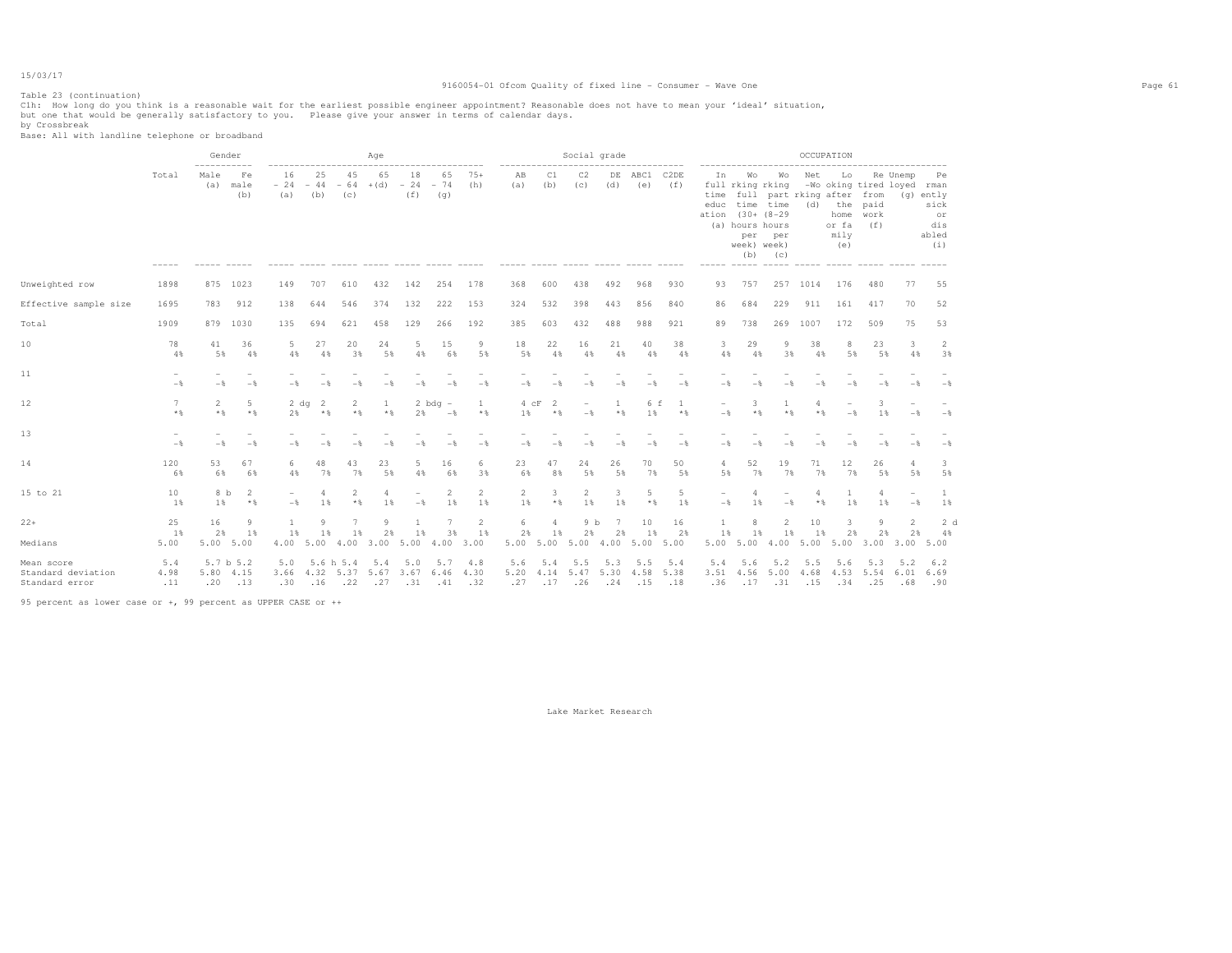#### Table 23 (continuation)

#### 9160054-01 Ofcom Quality of fixed line - Consumer - Wave One Page 62

Clh: How long do you think is a reasonable wait for the earliest possible engineer appointment? Reasonable does not have to mean your 'ideal' situation,<br>but one that would be generally satisfactory to you. Please give y

by Crossbreak Base: All with landline telephone or broadband

|                       |            |                   |                                   |                                 |                          |                              |                                                                                                           | Region                            |                   |                           |                                            |                                |                                      |                              |                                              | Nation                          | -----------                            |                    |                                   | Urbanity                                                   |                                | Urbanity detail                                                                                          |                         |                      |
|-----------------------|------------|-------------------|-----------------------------------|---------------------------------|--------------------------|------------------------------|-----------------------------------------------------------------------------------------------------------|-----------------------------------|-------------------|---------------------------|--------------------------------------------|--------------------------------|--------------------------------------|------------------------------|----------------------------------------------|---------------------------------|----------------------------------------|--------------------|-----------------------------------|------------------------------------------------------------|--------------------------------|----------------------------------------------------------------------------------------------------------|-------------------------|----------------------|
|                       | Total      | tland<br>(a)      |                                   | Ir<br>eland<br>(c)              | (d)                      |                              | Sco Wales Nor North North York East West East<br>(b) thern East West shire Mid Mid<br>(e) (f) lands lands | (q)                               | (h)               |                           | (j)                                        | (k) (1)<br>$- - - - - - - - -$ | Lo South South<br>(i) ndon East West | gland tland                  | -------------<br>En Sco Wales<br>$(a)$ $(b)$ |                                 | Nor<br>(c) thern<br>Ir<br>eland<br>(d) | Urban Rural<br>(a) |                                   | ------------------------<br>(b) mote rural<br>rural<br>(c) | Re All<br>(d)                  | ------------------<br>Large<br>city/ dium towns<br>aller<br>city/<br>large<br>town<br>(a)<br>$- - - - -$ | sm town (c)<br>(b)      | Me Small             |
| Unweighted row        | 1898       | 214               | 126                               | 103                             | 101                      | 170                          | 128                                                                                                       | 136                               | 162               | 165                       | 207                                        | 256                            | 130                                  | 1455                         | 214                                          | 126                             | 103                                    | 1719               | 122                               | 57                                                         | 179                            | 641                                                                                                      | 741                     | 337                  |
| Effective sample size | 1695       | 177               | 125                               | 100                             | 91                       | 164                          | 128                                                                                                       | 122                               | 147               | 150                       | 207                                        | 243                            | 115                                  | 1354                         | 177                                          | 125                             | 100                                    | 1672               | 99                                | 42                                                         | 141                            | 627                                                                                                      | 721                     | 325                  |
| Total                 | 1909       | 159               | 91                                | 47                              | 118                      | 180                          | 131                                                                                                       | 159                               | 186               | 190                       | 212                                        | 277                            | 157                                  | 1611                         | 159                                          | 91                              | 47                                     | 1625               | 203                               | 81                                                         | 283                            | 617                                                                                                      | 702                     | 306                  |
| 0                     | 8<br>$*$ & | <b>1</b><br>$*$   | $\overline{\phantom{a}}$<br>$-$ 8 | $\overline{\phantom{a}}$<br>$-$ | 3%                       | $3$ ejk $-$<br>$-$ 8         | $\overline{\phantom{a}}$<br>$-$                                                                           | $\overline{\phantom{a}}$<br>$-$ 8 | -1<br>1%          | -1<br>1%                  | $\overline{\phantom{0}}$<br>$-\frac{6}{5}$ | $\qquad \qquad -$<br>$-$       | 2<br>1%                              | 7<br>$*$                     | -1<br>$*$ &                                  | $\overline{\phantom{a}}$<br>$-$ | $-$                                    | 6<br>$*$ %         | $\overline{\phantom{a}}$<br>$-$ 8 | 2 A<br>3%                                                  | $\overline{\phantom{0}}$<br>1% | 2<br>$*$ &                                                                                               | $\overline{2}$<br>$*$ % | $\overline{2}$<br>1% |
| 1                     | 199<br>10% | 13<br>8%          | 15<br>aeGi<br>16%                 | 10%                             | 12%                      | 5 q 15 G 14<br>8%            | 17 G<br>13%                                                                                               | -5<br>3%                          | 30<br>aeGi<br>16% | 16<br>8%                  | 10%                                        | 12%                            | 21 q 33 G 16 q<br>10%                | 167<br>10%                   | 13<br>8%                                     | 16%                             | 15 ab 5<br>10%                         | 171<br>11%         | 14<br>7%                          | 17%                                                        | 14 b 28<br>10%                 | 64<br>10%                                                                                                | 78<br>11%               | 29<br>10%            |
| 2                     | 383<br>20% | 19<br>12%         | 28%                               | 25 AL 10 al 23                  | 22% 20%                  | 21%                          | 39 al 34 AL 32 a 39 al 42 Al 41 a 61 Al 19                                                                | 26% 20%                           | 21%               |                           |                                            | 22% 19% 22%                    | 12%                                  | 20%                          | 329 B 19<br>12%                              | 25 B<br>28%                     | 10 <sub>b</sub><br>22%                 | 305<br>19%         | 53a<br>26%                        | 25a<br>31%                                                 | 78 A<br>28%                    | 120<br>19%                                                                                               | 126<br>18%              | 59<br>19%            |
|                       | 246<br>13% | 98                | $15q$ 15<br>aGhj<br>17%           |                                 | 16% 14%                  | 8 Gh 17 G 34<br>afGHJ<br>19% | 12 <sub>g</sub><br>98                                                                                     | 5<br>3%                           | 16<br>8%          | 16%                       | 98                                         | 30 Gh 19 q 43<br>15%           | 31<br>Ghj AfGHJ<br>20%               | 208<br>13%                   | 15<br>98                                     | 15 <sub>b</sub><br>17%          | 8<br>16%                               | 206<br>13%         | 28<br>14%                         | 11<br>14%                                                  | 39<br>14%                      | 78<br>13%                                                                                                | 102 C<br>15%            | 26<br>98             |
|                       | 95         | 6                 | 8<br>FghIk                        |                                 | 3 fi 3                   | 21<br>AdFGH                  | 2                                                                                                         | 3                                 | 5                 | 3                         | 26<br>ADFGH                                | 9                              | 6                                    | 79                           | 6                                            | 8                               | 3                                      | 82                 | 7                                 | 6                                                          | 13                             |                                                                                                          | 43 C 35 C               | $-5$                 |
|                       | 5%         | $4\%$             | 9%                                | 6%                              |                          | IKl<br>3% 11%                | 2%                                                                                                        | 2%                                | 3%                | 2%                        | IKl<br>12%                                 | 3%                             | 4%                                   | 5%                           | 4%                                           | 9%                              | 6%                                     | 5%                 | 4%                                | 7%                                                         | 5%                             | 7%                                                                                                       | 5%                      | 2%                   |
|                       | 217        | 25<br>DFhK        | 8                                 |                                 | 7 Dfk 5                  | 31<br>bDFhK                  | 7                                                                                                         | 17                                | 16                |                           | 22 d 44<br>BDFqH<br>iKl                    | 19                             | 17                                   | 177                          | 25a                                          | 8                               | $7\phantom{.0}$                        | 188                | 26                                | 3                                                          | 29                             | 88 b                                                                                                     | 69                      | 31                   |
|                       | 11%        | 16%               | 9%                                | 15%                             | $4\%$                    | 17%                          | 5%                                                                                                        | 11%                               | 8%                | 12%                       | 21%                                        | 7%                             | 11%                                  | 11%                          | 16%                                          | 98                              | 15%                                    | 12%                | 13%                               | 4%                                                         | 10%                            | 14%                                                                                                      | 10%                     | 10%                  |
|                       | 14         |                   | $3ik -$                           | -1<br>fiKl                      | $\overline{\phantom{a}}$ |                              | $5$ iKl $-$                                                                                               | 3 k                               | -1                | $\overline{\phantom{a}}$  | 1                                          |                                |                                      | 10                           | 3a                                           | $\overline{a}$                  | 1                                      | 14                 |                                   |                                                            |                                | 3                                                                                                        | 8                       | $\overline{2}$       |
|                       | 1%         | 2%                | $-$                               | 2%                              | $ \delta$                | 3%                           | $-$ %                                                                                                     | 2%                                | 1%                | $-$                       | $*$ &                                      | $-$ %                          | $-\frac{6}{5}$                       | $1\%$                        | 2%                                           | $-$ 8                           | 2%                                     | 1%                 | $-$                               | $*$                                                        | $*$ $\frac{6}{5}$              | $1\%$                                                                                                    | $1\%$                   | 1%                   |
|                       | 500<br>26% | 48<br>BcEj<br>30% | 11<br>12%                         | 9<br>19%                        |                          | 31 Be 29                     | 43<br>BcEj BCEiJ<br>27% 16% 33%                                                                           | 56<br>35%                         | 27%               | 50 Be 43 b 45 b 87<br>23% | 21%                                        | BcEj<br>31%                    | 31%                                  | 48 BcE 433 C 48 Cd 11<br>27% | 30%                                          | 12%                             | 9<br>19%                               | 27%                | 445 bd 37<br>18%                  | 19<br>23%                                                  | 56<br>20%                      | 164<br>27%                                                                                               | 186<br>26%              | 95<br>31%            |
|                       | 5<br>$*$   | 1<br>1%           | $-$                               | $-$                             | $ \delta$                | $1\%$                        | $-$                                                                                                       | 1%                                | $-$ 8             | $-$                       | $\overline{2}$<br>1%                       | $-$                            | $-$                                  | 4<br>$*$                     | 1%                                           | $-\frac{6}{5}$                  | $-$ 8                                  | 5<br>$*$ %         | $-\frac{6}{5}$                    | $-\frac{6}{5}$                                             | $-\frac{6}{5}$                 | 2<br>$*$ %                                                                                               | $\overline{2}$<br>$*$ & | -1<br>$*$ %          |

95 percent as lower case or +, 99 percent as UPPER CASE or ++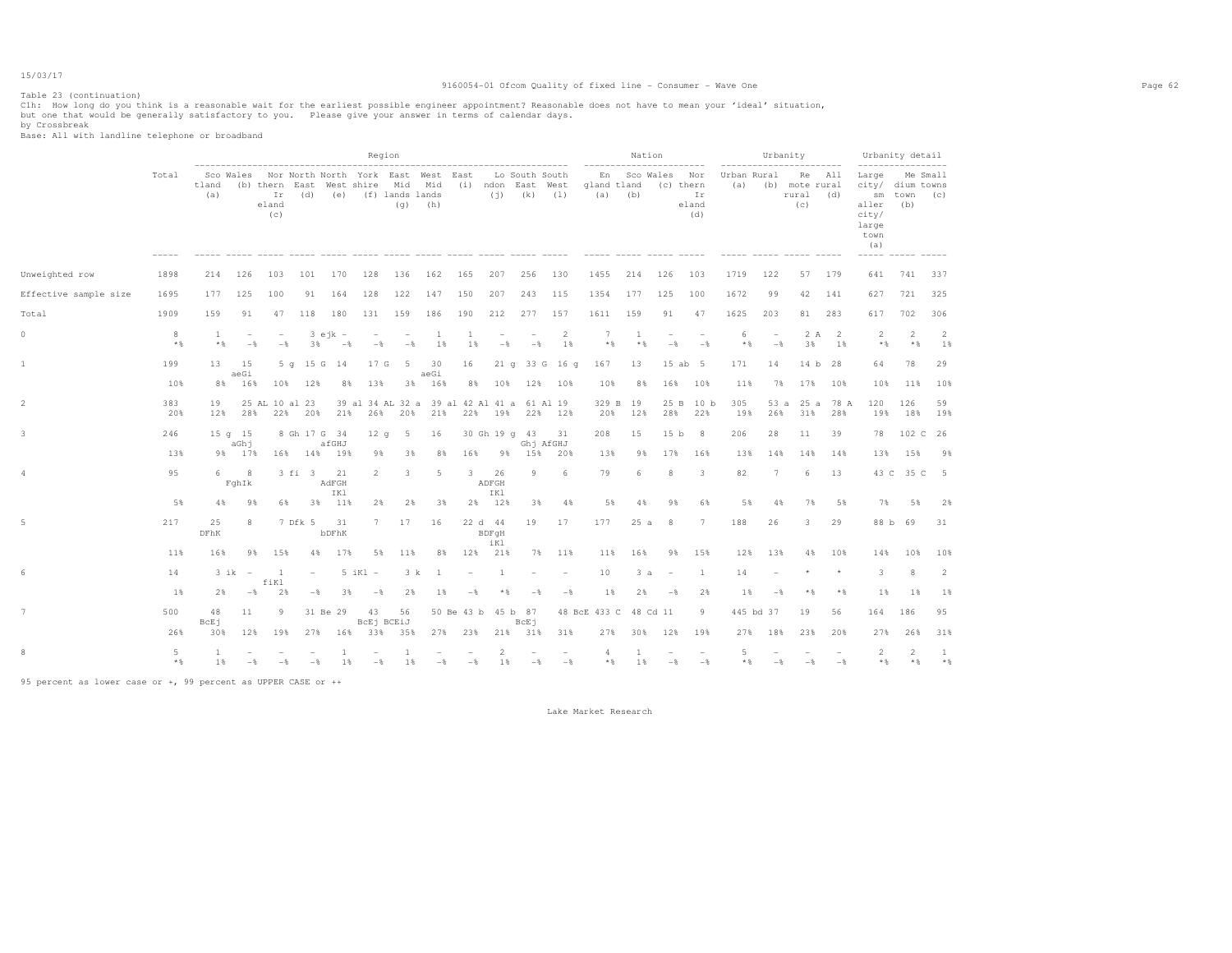### Table 23 (continuation)

#### 9160054-01 Ofcom Quality of fixed line - Consumer - Wave One Page 63

Clh: How long do you think is a reasonable wait for the earliest possible engineer appointment? Reasonable does not have to mean your 'ideal' situation,<br>but one that would be generally satisfactory to you. Please give y

by Crossbreak Base: All with landline telephone or broadband

|                                      |                                            |                              |                                        |                                                                    |                                                                                   |                  |                      | Region                              |                                                 |                                  |                      |                                     |                                 |                                                           |                                     | Nation         |                                                     |                         |                            | Urbanity                                   |                                     |                                                          | Urbanity detail                                                          |                   |
|--------------------------------------|--------------------------------------------|------------------------------|----------------------------------------|--------------------------------------------------------------------|-----------------------------------------------------------------------------------|------------------|----------------------|-------------------------------------|-------------------------------------------------|----------------------------------|----------------------|-------------------------------------|---------------------------------|-----------------------------------------------------------|-------------------------------------|----------------|-----------------------------------------------------|-------------------------|----------------------------|--------------------------------------------|-------------------------------------|----------------------------------------------------------|--------------------------------------------------------------------------|-------------------|
|                                      | Total                                      | tland<br>(a)                 |                                        | Ir<br>eland<br>(c)                                                 | Sco Wales Nor North North York East West East<br>(b) thern East West shire<br>(d) |                  | (e) (f) lands lands  | Mid Mid                             | ----------------------------------<br>$(q)$ (h) |                                  |                      | Lo South South<br>$(i)$ $(k)$ $(1)$ | (i) ndon East West              | $- - - - - - - - - -$<br>En<br>gland tland<br>$(a)$ $(b)$ |                                     | Sco Wales      | .<br>Nor<br>(c) thern<br>Ir<br>eland<br>(d)         | (a)                     | Urban Rural                | (b) mote rural<br>rural (d)<br>(C)         | .<br>Re All                         | Large<br>aller<br>city/<br>large<br>town<br>(a)<br>----- | ------------------<br>Me Small<br>city/ dium towns<br>sm town (c)<br>(b) |                   |
| Unweighted row                       | 1898                                       | 214                          | 126                                    | 103                                                                | 101                                                                               | 170              | 128                  | 136                                 | 162                                             | 165                              | 207                  | 256                                 | 130                             | 1455                                                      | 214                                 | 126            | 103                                                 | 1719                    | 122                        | 57                                         | 179                                 | 641                                                      | 741                                                                      | 337               |
| Effective sample size                | 1695                                       | 177                          | 125                                    | 100                                                                | 91                                                                                | 164              | 128                  | 122                                 | 147                                             | 150                              | 207                  | 243                                 | 115                             | 1354                                                      | 177                                 | 125            | 100                                                 | 1672                    | 99                         | 42                                         | 141                                 | 627                                                      | 721                                                                      | 325               |
| Total                                | 1909                                       | 159                          | 91                                     | 47                                                                 | 118                                                                               | 180              | 131                  | 159                                 | 186                                             | 190                              | 212                  | 277                                 | 157                             | 1611                                                      | 159                                 | 91             | 47                                                  | 1625                    | 203                        | 81                                         | 283                                 | 617                                                      | 702                                                                      | 306               |
| 9                                    | $\mathbf{1}$<br>$*$ &                      | $-$                          | $-\frac{6}{5}$                         | $-$                                                                | $\overline{1}$<br>1%                                                              | $-$              | $-$                  | $-$                                 | $-$                                             | $-$                              | $-$                  | $-$                                 | $-\frac{6}{6}$                  | 1<br>$*$ %                                                |                                     | $-$            | $-$<br>$-$                                          | $\overline{1}$<br>$*$ % | $-$                        | $-$                                        | $-$                                 | $-$                                                      | $\mathbf{1}$<br>$*$ &                                                    | $-$               |
| 10                                   | 78<br>4%                                   | 12<br>BceJk<br>7%            | 1<br>1%                                | 1<br>18                                                            | $\overline{4}$<br>3%                                                              | 5<br>3%          | 5%                   | $7 \t12$<br>bcJk<br>8%              | $9 - 1$<br>5%                                   | 8<br>4%                          | 3<br>1%              | 8<br>3%                             | $7\phantom{.0}$<br>5%           | 64<br>4%                                                  |                                     | 12 aCd 1<br>7% | <sup>1</sup><br>1%<br>1%                            | 68<br>4%                | 10<br>5%                   | $\overline{\phantom{a}}$<br>$-\frac{6}{5}$ | 10<br>38                            | 13<br>2%                                                 | 6%                                                                       | 40 A 14 a<br>5%   |
| 11                                   | $\overline{\phantom{a}}$<br>$-$            | $-$                          | $-$                                    |                                                                    | $-$                                                                               |                  | $-$                  | $-$                                 | $-$                                             | $-$                              | $-$                  | $-$                                 | $\overline{\phantom{a}}$<br>$-$ | $\overline{\phantom{0}}$<br>$-$                           |                                     | $-$            | $-$<br>$-$                                          | $-$                     | $-$                        | $-$                                        | $-$                                 | $\overline{\phantom{0}}$<br>$-$                          | $-$                                                                      | $-$               |
| 12                                   | 7<br>$*$ &                                 | 1 %                          | 2 k<br>$\overline{\phantom{a}}$<br>$-$ | 1 k<br>1%                                                          | $-$                                                                               | $-$              | $-$                  | 2<br>1%                             | $-$                                             | $-$                              | 2<br>1%              | $-$                                 | $\equiv$<br>$-$                 | $\overline{4}$<br>$*$ %                                   |                                     | 2a<br>1%       | <sup>1</sup><br>$\sim$<br>1%<br>$-$                 | 5<br>$*$ %              | 2<br>1%                    | $\overline{\phantom{a}}$<br>$-$            | $\overline{2}$<br>1%                | $\overline{2}$<br>$\star$ &                              | $\overline{2}$<br>$*$                                                    | 1<br>$*$ %        |
| 13                                   | $\overline{\phantom{a}}$<br>$-\frac{6}{5}$ | $-$                          | $-$                                    |                                                                    |                                                                                   |                  |                      | - 2                                 |                                                 |                                  | $-$                  | $-$                                 | $-$                             | $-$                                                       |                                     | $ \frac{6}{3}$ | $-\frac{6}{5}$<br>$-$                               | $-$                     | $-$                        |                                            | $-$                                 | $-$                                                      | $-\frac{6}{5}$                                                           | $-\frac{6}{5}$    |
| 14                                   | 120                                        |                              | 13 BE <sub>1</sub> 1                   |                                                                    | 4 BE 11 BEj 1                                                                     |                  |                      | 7 bE 18<br><b>BEJk</b>              |                                                 | 14 bE 22<br><b>BEJK</b>          | 7                    | 13 e                                | 9 bE                            | 102 <sub>c</sub>                                          |                                     | 13 C           | 4 C<br>$\overline{1}$                               | 98                      | 22ac                       |                                            | 22c                                 | 31                                                       | 35                                                                       | 32 AB             |
| 15 to 21                             | 6%<br>10<br>1%                             | 8%<br>$\mathbf{1}$<br>$*$ &  | 1%<br>2%                               | 8%<br>$2 - i$<br>$\hspace{0.1mm}-\hspace{0.1mm}$<br>$-\frac{6}{5}$ | 10%<br>1<br>1%                                                                    | $1\%$<br>1<br>1% | 5%<br>$-\frac{6}{5}$ | 11%<br>1<br>1%                      | 7%<br>$\mathfrak{D}$<br>1%                      | 12%<br>$-$                       | 3%<br>$-\frac{6}{5}$ | 5%<br>$\mathfrak{D}$<br>1%          | 6%<br>۰<br>$-\frac{6}{5}$       | 6%<br>$7\phantom{.0}$<br>$\star$ $\,$                     | 1                                   | 8%<br>$*$ %    | $1\%$<br>8%<br>$\mathbf{2}$<br>2%<br>$-\frac{6}{5}$ | 6%<br>6<br>$*$ &        | 11%<br>3<br>2%             | $-$<br>۰<br>$-\frac{6}{5}$                 | 8%<br>$\overline{\mathbf{3}}$<br>1% | 5%<br>3<br>$\star$ &                                     | 5%<br>2<br>$*$ &                                                         | 11%<br>1<br>$*$ & |
| $22+$                                | 25                                         | $\mathbf{1}$                 | -6<br>AcEfh<br>iJKL                    |                                                                    | 3 e                                                                               |                  | $\overline{1}$       | 3                                   | 3                                               | 3                                | $\mathbf{1}$         | 3.                                  | $\overline{1}$                  | 18                                                        | $\overline{1}$                      |                | $6$ ABd $-$                                         | 25                      | $\mathbf{1}$               |                                            | $\overline{1}$                      | 4                                                        | 13a                                                                      | 7 a               |
| Medians                              | 1%<br>5.00                                 |                              | $1\%$<br>6%                            | $-$                                                                | 3%<br>6.00 3.00 4.00 4.00 4.00 4.50 7.00 5.00 5.00 4.00 4.00 5.00                 | $-$ 8            | 18                   | 2%                                  | 2%                                              | 2%                               | * %                  | $1\%$                               | 1%                              | 1%                                                        | 1%                                  |                | 6%<br>$ \frac{8}{3}$<br>5.00 6.00 3.00 4.00         | 2%                      | $*$<br>5.00 4.00 2.00 3.00 | $-$                                        | $*$                                 | 1%                                                       | 2%<br>$5.00$ $5.00$ $6.00$                                               | 2%                |
| Mean score                           | 5.4                                        | 6.2<br>CEfJK<br>$\mathbf{1}$ |                                        | 5.7 e 4.8                                                          | 6.1<br>Ej                                                                         | 4.2              |                      | $5.1 \text{ e } 7.0$<br>CEFhJ<br>KL |                                                 | 5.5 E 5.9<br>Ej                  |                      |                                     | 4.7 5.0 e 5.3 E                 | 5.4                                                       | 6.2<br>aD                           | 5.7            | 4.8                                                 |                         | 5.5 C 5.6 C 3.4            |                                            | 4.9 C                               | 5.0                                                      |                                                                          | 5.6 a 6.4 Ab      |
| Standard deviation<br>Standard error | 4.98<br>.11                                | 4.14<br>.28                  | 9.62<br>.86                            | 3.54<br>.35                                                        | 7.10 2.58<br>$.71 - .20$                                                          |                  | .36                  | $4.12$ 5.28<br>.45                  | .40                                             | $5.03 \quad 6.04$<br>$.47 - .23$ |                      |                                     | 3.29 4.13 3.93<br>$.26 - .34$   |                                                           | 4.70 4.14 9.62<br>$.12$ $.28$ $.86$ |                | 3.54<br>.35                                         | .12                     | 5.12 4.46 2.27 4.08        | .40.30                                     | .31                                 | 3.84<br>.15                                              | 5.65 5.91<br>$.21 \t .32$                                                |                   |
|                                      |                                            |                              |                                        |                                                                    |                                                                                   |                  |                      |                                     |                                                 |                                  |                      |                                     |                                 |                                                           |                                     |                |                                                     |                         |                            |                                            |                                     |                                                          |                                                                          |                   |

95 percent as lower case or +, 99 percent as UPPER CASE or ++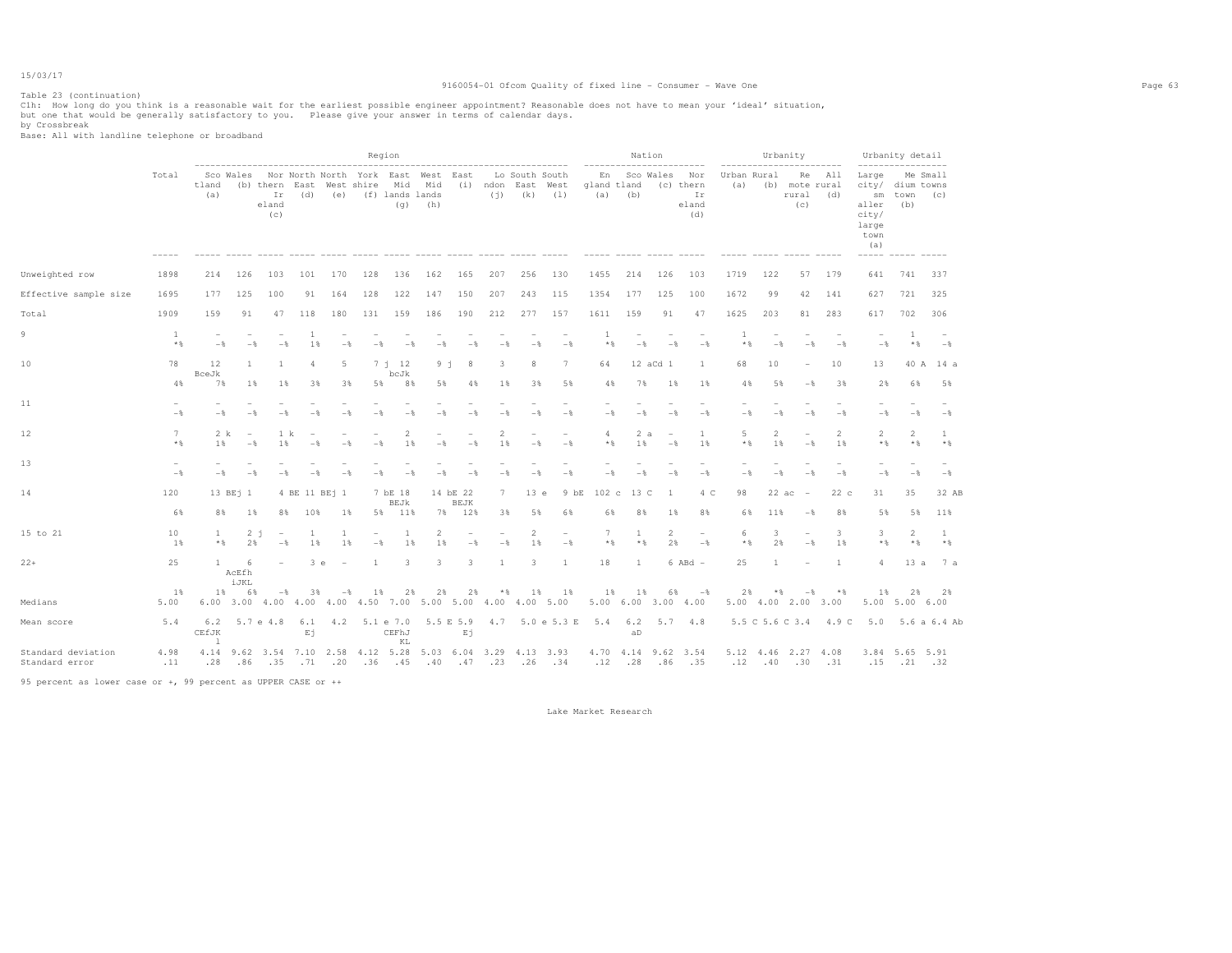### 15/03/17 Table 24

#### 9160054-01 Ofcom Quality of fixed line - Consumer - Wave One Page 64

Clh: How long do you think is a reasonable wait for the earliest possible engineer appointment? Reasonable does not have to mean your 'ideal' situation,<br>but one that would be generally satisfactory to you. Please give y

by Crossbreak<br>Base: Experienced Provision

|                       |                                 | Gender                          |                                 | Age                                        |                                 |                                            |                                 | Social grade                    |                                 |                                 |                                 | OCCUPATION                                                                   |                                            | Na<br>tion<br>$---$             | Urb<br>anity<br>-----           | Urbanity<br>detail                                                                     |                           |
|-----------------------|---------------------------------|---------------------------------|---------------------------------|--------------------------------------------|---------------------------------|--------------------------------------------|---------------------------------|---------------------------------|---------------------------------|---------------------------------|---------------------------------|------------------------------------------------------------------------------|--------------------------------------------|---------------------------------|---------------------------------|----------------------------------------------------------------------------------------|---------------------------|
|                       | Total                           | Male<br>(a)                     | Fe<br>male<br>(b)               | 25<br>$-44$<br>(b)                         | 45<br>$-64$<br>(c)              | AB<br>(a)                                  | C1<br>(b)                       | C2<br>(c)                       | $\rm{DE}$<br>(d)                | ABC1<br>(e)                     | C2DE<br>(f)                     | Wo<br>rking<br>full rking<br>time<br>$(30 +$<br>hours<br>per<br>week)<br>(b) | Net<br>$-WO$<br>(d)                        | En<br>gland<br>(a)              | Urban<br>(a)                    | Large<br>city/<br>$\mathop{\rm sm}\nolimits$<br>aller<br>city/<br>large<br>town<br>(a) | Me<br>dium<br>town<br>(b) |
| Unweighted row        | 278                             | 121                             | 157                             | 126                                        | 90                              | 60                                         | 98                              | 62                              | 58                              | 158                             | 120                             | 120                                                                          | 167                                        | 243                             | 256                             | 105                                                                                    | 106                       |
| Effective sample size | 253                             | 108                             | 145                             | 116                                        | 80                              | 54                                         | 89                              | 58                              | 53                              | 142                             | 111                             | 109                                                                          | 152                                        | 226                             | 252                             | 103                                                                                    | 104                       |
| Total                 | 295                             | 129                             | 166                             | 132                                        | 97                              | 64                                         | 109                             | 62                              | 60                              | 173                             | 122                             | 125                                                                          | 177                                        | 270                             | 251                             | 103                                                                                    | 104                       |
| $\circ$               | 3                               | 1                               | $\overline{2}$                  | $\mathbf{1}$                               | $\mathbf{1}$                    | $\overline{c}$                             | $\mathbf{1}$                    | $\overline{\phantom{a}}$        | $\overline{\phantom{a}}$        | 3                               | $\overline{\phantom{0}}$        | $\mathbf{1}$                                                                 | $\overline{2}$                             | $\overline{2}$                  | 3                               | 1                                                                                      | 1                         |
|                       | 1%                              | 1%                              | 1%                              | 1%                                         | 1%                              | 3%                                         | 1%                              | $-$ %                           | $-$                             | 2%                              | $-$                             | 1%                                                                           | 1%                                         | 1%                              | 1%                              | 1%                                                                                     | $1\%$                     |
| 1                     | 26                              | 9                               | 17                              | 12                                         | 9                               | 5                                          | 8                               | 5                               | $7\phantom{.0}$                 | 13                              | 13                              | 8                                                                            | 12                                         | 23                              | 21                              | 8                                                                                      | $7\phantom{.0}$           |
|                       | 9%                              | 7%                              | 10%                             | 9%                                         | 9%                              | 8%                                         | 7%                              | 8%                              | 13%                             | 8%                              | 10%                             | 7%                                                                           | 7%                                         | 8%                              | 8%                              | 8%                                                                                     | 6%                        |
| 2                     | 52                              | 21                              | 30                              | 21                                         | 17                              | 12                                         | 15                              | 14                              | 10                              | 28                              | 24                              | 22                                                                           | 32                                         | 48                              | 39                              | 13                                                                                     | 20                        |
|                       | 17%                             | 16%                             | 18%                             | 16%                                        | 17%                             | 19%                                        | 14%                             | 22%                             | 17%                             | 16%                             | 19%                             | 18%                                                                          | 18%                                        | 18%                             | 16%                             | 13%                                                                                    | 19%                       |
| 3                     | 37                              | 18                              | 18                              | 16                                         | 12                              | 5                                          | 19                              | 6                               | 6                               | 24                              | 12                              | 17                                                                           | 23                                         | 33                              | 27                              | 13                                                                                     | 12                        |
|                       | 12%                             | 14%                             | 11%                             | 12%                                        | 13%                             | 8%                                         | 17%                             | 10%                             | 10%                             | 14%                             | 10%                             | 13%                                                                          | 13%                                        | 12%                             | 11%                             | 12%                                                                                    | 11%                       |
| 4                     | 12                              | 3                               | $\overline{9}$                  | $\tau$                                     | 3                               | 3                                          | 5                               | 3                               | $\mathbf{1}$                    | 8                               | 4                               | $\,$ 8                                                                       | 11                                         | 11                              | 10                              | 6                                                                                      | $\overline{4}$            |
|                       | 4%                              | 2%                              | 6%                              | 5%                                         | 3%                              | 5%                                         | 5%                              | 4%                              | 2%                              | 5%                              | 3%                              | 6%                                                                           | 6%                                         | 4%                              | 4%                              | 6%                                                                                     | $4\,$                     |
| 5                     | 29                              | 12                              | 17                              | 16                                         | 5                               | $7\phantom{.0}$                            | 11                              | $\epsilon$                      | 5                               | 18                              | 11                              | 14                                                                           | 20                                         | 28                              | 29                              | 16                                                                                     | 8                         |
|                       | 10%                             | 9%                              | 10%                             | 12%                                        | 5%                              | 10%                                        | 10%                             | 10%                             | 8%                              | 10%                             | 9%                              | 11%                                                                          | 11%                                        | 10%                             | 11%                             | 15%                                                                                    | 7%                        |
| 6                     | 3                               | 1                               | $\overline{c}$                  | $\overline{2}$                             | $\overline{\phantom{0}}$        | $\mathbf{1}$                               | $\overline{\phantom{a}}$        | $\sqrt{2}$                      | $\overline{\phantom{a}}$        | $\mathbf{1}$                    | $\overline{a}$                  | $\mathbf{1}$                                                                 | $\overline{c}$                             | $\sqrt{2}$                      | 3                               | $\mathbf{1}$                                                                           | $\overline{c}$            |
|                       | 1%                              | 1%                              | 1%                              | 1%                                         | $-\,$ $\,$                      | 2%                                         | $-\frac{6}{6}$                  | 3%                              | $-$                             | 1%                              | 1%                              | 1%                                                                           | 1%                                         | 1%                              | 1%                              | 1%                                                                                     | 2%                        |
| $\overline{7}$        | 84                              | 40                              | 44                              | 40                                         | 31                              | 18                                         | 30                              | 15                              | 21                              | 48                              | 36                              | 37                                                                           | 51                                         | 75                              | 77                              | 35                                                                                     | 30                        |
|                       | 28%                             | 31%                             | 27%                             | 30%                                        | 31%                             | 29%                                        | 28%                             | 24%                             | 35%                             | 28%                             | 29%                             | 30%                                                                          | 29%                                        | 28%                             | 31%                             | 34%                                                                                    | 29%                       |
| 8                     | $\overline{\phantom{0}}$<br>$-$ | $-$ 8                           | $\overline{\phantom{a}}$<br>$-$ | $\overline{\phantom{m}}$<br>$-\frac{6}{6}$ | $\overline{\phantom{a}}$<br>$-$ | $\overline{\phantom{m}}$<br>$-\frac{6}{6}$ | ÷<br>$-$                        | ۰<br>$-$ 8                      | ۰<br>$-$                        | $-\frac{6}{6}$                  | $\overline{\phantom{0}}$<br>$-$ | $\overline{\phantom{m}}$<br>$-\frac{6}{6}$                                   | $\overline{\phantom{m}}$<br>$-$            | $\overline{\phantom{m}}$<br>$-$ | $\overline{\phantom{a}}$<br>$-$ | $\overline{\phantom{a}}$<br>$-\frac{6}{6}$                                             | $-\frac{6}{6}$            |
| 9                     | $\overline{\phantom{a}}$<br>$-$ | $\overline{\phantom{a}}$<br>$-$ | $\overline{\phantom{a}}$<br>$-$ | $\overline{\phantom{a}}$<br>$-$            | $\overline{\phantom{0}}$<br>$-$ | $\overline{\phantom{a}}$<br>$-$            | $\overline{\phantom{a}}$<br>$-$ | $\overline{\phantom{a}}$<br>$-$ | $\overline{\phantom{a}}$<br>$-$ | $\overline{\phantom{a}}$<br>$-$ | $-$<br>$-$                      | $\overline{\phantom{a}}$<br>$-$                                              | $\overline{\phantom{a}}$<br>$-\frac{6}{6}$ | $\overline{\phantom{m}}$<br>$-$ | $-$<br>$-$                      | $\overline{\phantom{a}}$<br>$-$                                                        | $-\,$ $\,$                |
| 10                    | 11                              | 7                               | $\overline{4}$                  | $\overline{4}$                             | $\overline{c}$                  | $\mathbf{2}$                               | 5                               | 3                               | $\mathbf{1}$                    | 7                               | 4                               | 3                                                                            | $\overline{4}$                             | 11                              | 11                              | 3                                                                                      | 6                         |
|                       | 4%                              | 6%                              | 2%                              | 3%                                         | 2%                              | 3%                                         | 5%                              | 5%                              | 2%                              | 4%                              | 3%                              | 2%                                                                           | 2%                                         | 4%                              | 4%                              | 3%                                                                                     | 6%                        |

95 percent as lower case or +, 99 percent as UPPER CASE or ++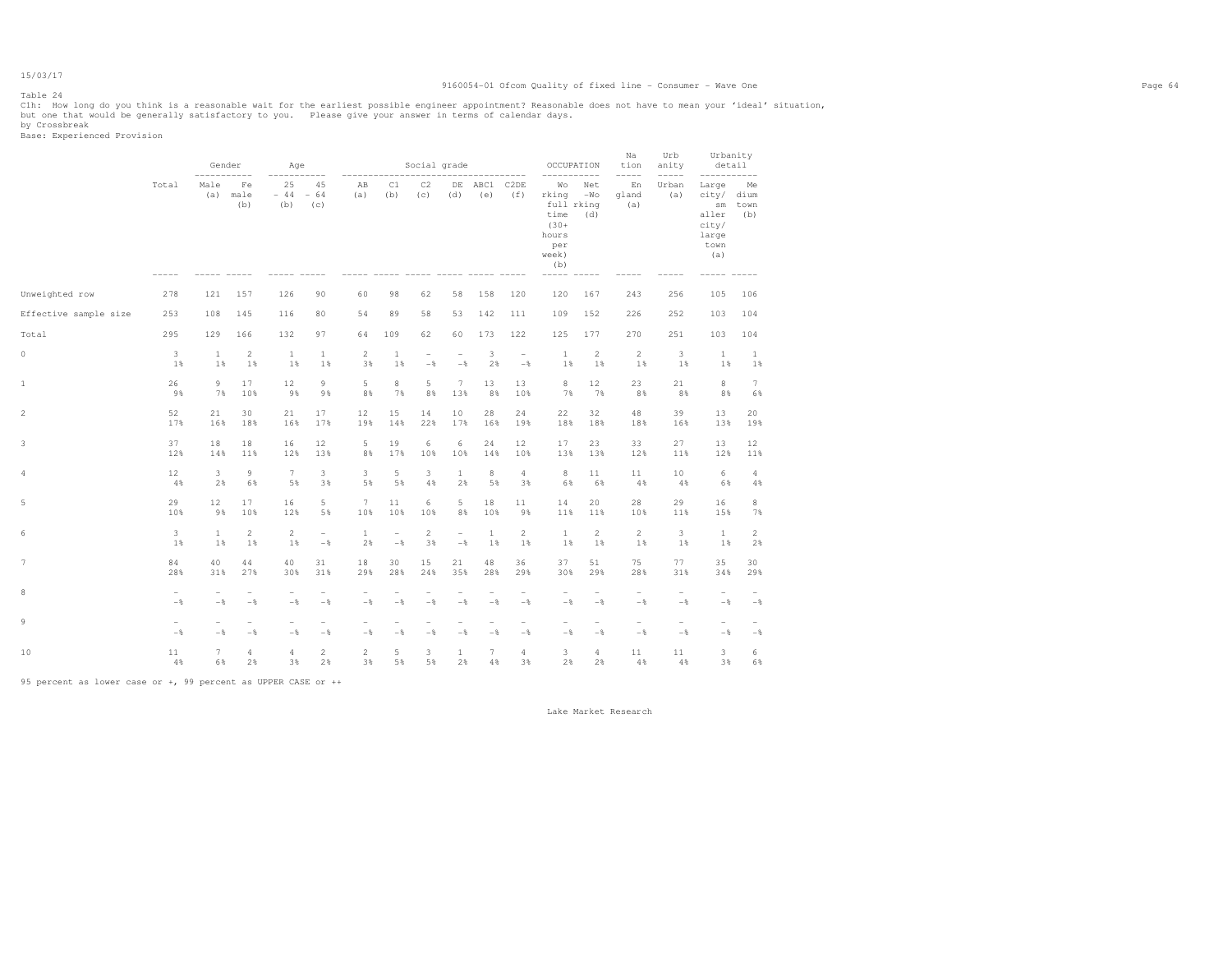#### 9160054-01 Ofcom Quality of fixed line - Consumer - Wave One Page 65

Clh: How long do you think is a reasonable wait for the earliest possible engineer appointment? Reasonable does not have to mean your 'ideal' situation,<br>but one that would be generally satisfactory to you. Please give y

by Crossbreak<br>Base: Experienced Provision

Table 24 (continuation)

|                                                    |                                            | Gender             |                    | Age                     |                                   |                     |                    | Social grade       |                                 |                    |                                            | OCCUPATION                                                                   |                     | Na<br>tion                  | Urb<br>anity                    |                                                                     | Urbanity<br>detail   |  |
|----------------------------------------------------|--------------------------------------------|--------------------|--------------------|-------------------------|-----------------------------------|---------------------|--------------------|--------------------|---------------------------------|--------------------|--------------------------------------------|------------------------------------------------------------------------------|---------------------|-----------------------------|---------------------------------|---------------------------------------------------------------------|----------------------|--|
|                                                    | Total                                      | Male<br>(a)        | Fe<br>male<br>(b)  | 25<br>$-44 - 64$<br>(b) | 45<br>(C)                         | AB<br>(a)           | C1<br>(b)          | C2<br>(C)          | DE<br>(d)                       | ABC1<br>(e)        | C2DE<br>(f)                                | Wo<br>rking<br>full rking<br>time<br>$(30 +$<br>hours<br>per<br>week)<br>(b) | Net<br>$-WO$<br>(d) | -----<br>En<br>gland<br>(a) | -----<br>Urban<br>(a)           | Large<br>city/ dium<br>sm<br>aller<br>city/<br>large<br>town<br>(a) | Me<br>town<br>(b)    |  |
| Unweighted row                                     | 278                                        | 121                | 157                | 126                     | 90                                | 60                  | 98                 | 62                 | 58                              | 158                | 120                                        | 120                                                                          | 167                 | 243                         | 256                             | 105                                                                 | 106                  |  |
|                                                    |                                            |                    |                    |                         |                                   |                     |                    |                    |                                 |                    |                                            |                                                                              |                     |                             |                                 |                                                                     |                      |  |
| Effective sample size                              | 253                                        | 108                | 145                | 116                     | 80                                | 54                  | 89                 | 58                 | 53                              | 142                | 111                                        | 109                                                                          | 152                 | 226                         | 252                             | 103                                                                 | 104                  |  |
| Total                                              | 295                                        | 129                | 166                | 132                     | 97                                | 64                  | 109                | 62                 | 60                              | 173                | 122                                        | 125                                                                          | 177                 | 270                         | 251                             | 103                                                                 | 104                  |  |
| 11                                                 | $\overline{\phantom{a}}$<br>$-\frac{6}{6}$ | $-$ 8              | $-\frac{6}{6}$     | $-$                     | $-$ %                             | $-$                 | $-$                | $-$                | $-$ 8                           | $-\frac{6}{6}$     | $-$                                        | $-$                                                                          | $-$                 | $-$ %                       | $-$ 8                           | $\qquad \qquad -$<br>$-$                                            | $-$                  |  |
| 12                                                 | $\overline{4}$<br>1 %                      | 1<br>1%            | 3<br>2%            | $\mathbf{1}$<br>1%      | $\overline{2}$<br>2%              | 3 f<br>5%           | $\mathbf{1}$<br>1% | $-$                | $\overline{\phantom{0}}$<br>$-$ | 4<br>2%            | $\overline{\phantom{m}}$<br>$-\frac{6}{5}$ | 1<br>1%                                                                      | 2<br>1%             | 2<br>1%                     | $\overline{2}$<br>1%            | $\overline{\phantom{0}}$<br>$-\frac{6}{5}$                          | $\overline{2}$<br>2% |  |
| 13                                                 | $\overline{\phantom{a}}$<br>$-$            | $-\frac{6}{5}$     | $-$                | $-$                     | $\overline{\phantom{0}}$<br>$-$ % | $-$                 | $-$                | $-$                | $-$                             | $-$                | L.<br>$-$                                  | $-$                                                                          | $-\frac{6}{5}$      | -<br>$-$                    | $\overline{\phantom{0}}$<br>$-$ | $\overline{\phantom{0}}$<br>$-$                                     | $-\frac{6}{5}$       |  |
| 14                                                 | 30<br>10%                                  | 13<br>10%          | 16<br>10%          | 13<br>10%               | 11<br>11%                         | 4<br>7%             | 12<br>11%          | 6<br>9%            | 7<br>12%                        | 16<br>9%           | 13<br>11%                                  | 11<br>9%                                                                     | 15<br>8%            | 28<br>10%                   | 23<br>9%                        | $7\phantom{.}$<br>7%                                                | 10<br>9%             |  |
| 15 to 21                                           | $\overline{\phantom{a}}$<br>$-$            | $-$                | $-$                | $-$                     | $-$ %                             | $-\frac{6}{6}$      | $-$                | $-$                | $-$ 8                           | $-\frac{6}{6}$     | $\overline{\phantom{0}}$<br>$-\frac{6}{6}$ | $-$                                                                          | $-\frac{6}{6}$      | $-$<br>$-$                  | $\overline{\phantom{0}}$<br>$-$ | $\overline{\phantom{a}}$<br>$-\frac{6}{6}$                          | $-$                  |  |
| $22+$                                              | 6<br>2%                                    | 3<br>2%            | 3<br>2%            | $\mathbf{1}$<br>1%      | $\overline{4}$<br>4%              | $\mathbf{1}$<br>2%  | $\mathbf{1}$<br>1% | 3<br>5%            | $\mathbf{1}$<br>2%              | 2<br>1%            | $\overline{4}$<br>3%                       | 2<br>2%                                                                      | $\overline{2}$      | 6<br>2%                     | 6<br>2%                         | $\overline{\phantom{m}}$<br>$-\,$                                   | 3<br>3%              |  |
| Medians                                            | 5.00                                       | 6.00               | 5.00               | 5.00                    | 7.00                              | 5.00                | 5.00               | 5.00 7.00          |                                 | 5.00               | 5.00                                       |                                                                              | $1\%$<br>5.00 5.00  | 5.00                        | 5.00                            |                                                                     | 5.006.00             |  |
| Mean score<br>Standard deviation<br>Standard error | 6.2<br>6.02<br>.36                         | 6.6<br>6.81<br>.62 | 5.9<br>5.32<br>.42 | 5.8<br>4.62<br>.41      | 7.1<br>8.03<br>.85                | 6.3<br>7.82<br>1.01 | 5.9<br>4.57<br>.46 | 6.6<br>6.51<br>.83 | 6.2<br>5.70<br>.75              | 6.1<br>5.97<br>.47 | 6.4<br>6.11<br>.56                         | 6.1<br>6.47<br>.59                                                           | 5.8<br>5.79<br>.45  | 6.3<br>6.19<br>.40          | 6.4<br>6.23<br>.39              | 5.4<br>3.30<br>.32                                                  | 6.5<br>5.95<br>.58   |  |

95 percent as lower case or +, 99 percent as UPPER CASE or ++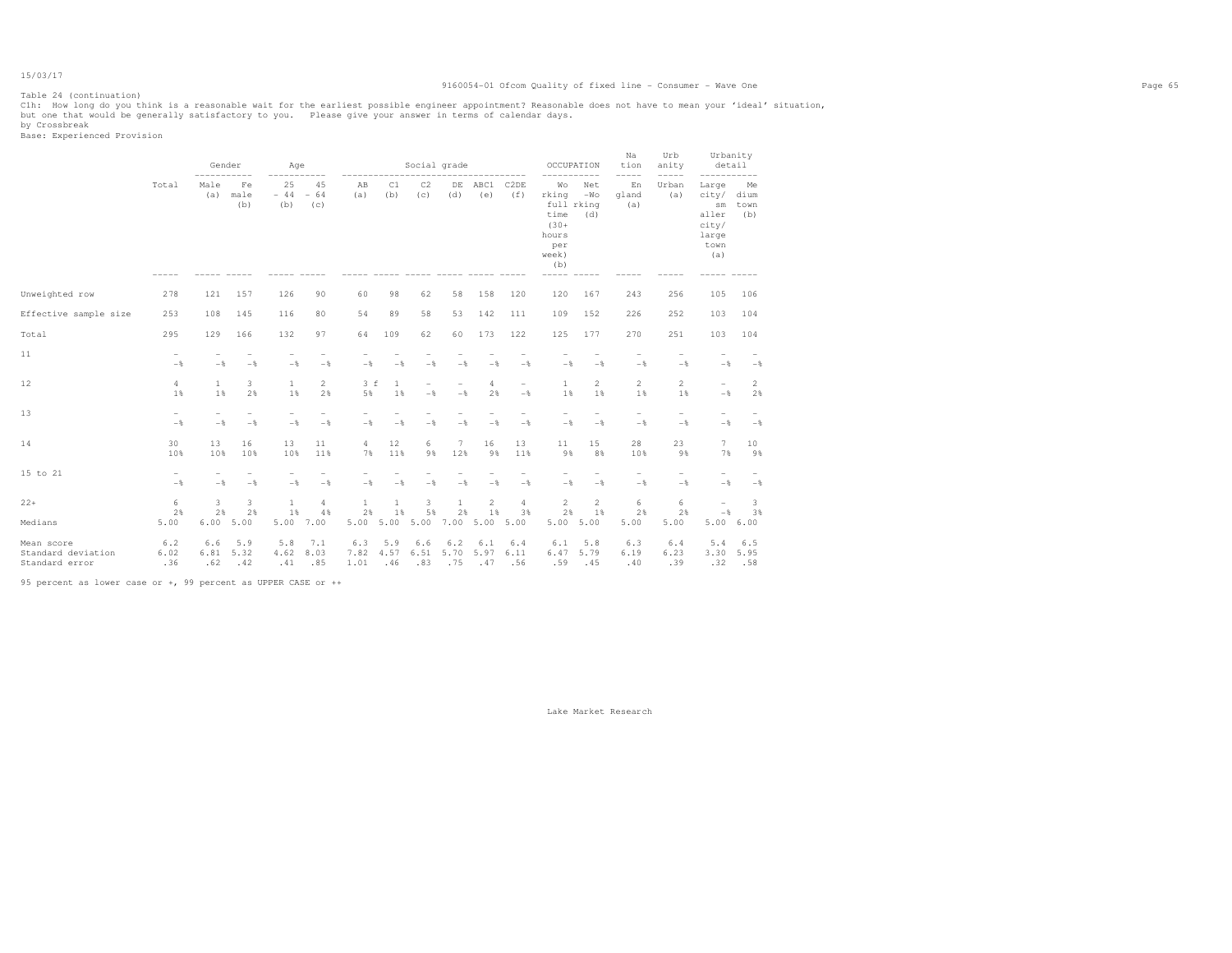#### Table 25

Clh: How long do you think is a reasonable wait for the earliest possible engineer appointment? Reasonable does not have to mean your 'ideal' situation,<br>but one that would be generally satisfactory to you. Please give yo

|                       |                       | ------------          | Gender                          |                                               |                     |                         | Age                   |                         |                                 |                                            |                          |                                            | Social grade                         |                                 |                                       |                                            |                                 |                                                                                                                       |                                            | OCCUPATION    |                                                                                                                                           |                                 |                      |
|-----------------------|-----------------------|-----------------------|---------------------------------|-----------------------------------------------|---------------------|-------------------------|-----------------------|-------------------------|---------------------------------|--------------------------------------------|--------------------------|--------------------------------------------|--------------------------------------|---------------------------------|---------------------------------------|--------------------------------------------|---------------------------------|-----------------------------------------------------------------------------------------------------------------------|--------------------------------------------|---------------|-------------------------------------------------------------------------------------------------------------------------------------------|---------------------------------|----------------------|
|                       | Total                 | Male<br>(a)           | Fe<br>male<br>(b)               | -----------------------<br>16<br>$-24$<br>(a) | 25<br>$-44$<br>(b)  | 45<br>$-64$ +(d)<br>(c) | 65                    | 18<br>$-24 - 74$<br>(f) | .<br>65<br>(g)                  | $75+$<br>(h)                               | -----------<br>AB<br>(a) | C1<br>(b)                                  | C2<br>(C)<br>----- ----- ----- ----- | (d)                             | --------------<br>DE ABC1 C2DE<br>(e) | (f)                                        | In                              | ------------------<br>Wo<br>full rking rking<br>educ time time<br>ation (30+ (8-29)<br>(a) hours hours<br>week) week) | per per<br>$(b)$ $(c)$                     | Wo Net        | ----------------------<br>Lo<br>-Wo oking tired loyed<br>time full part rking after from (q)<br>$(d)$ the<br>home<br>or fa<br>mily<br>(e) | paid<br>work<br>(f)             | Re Unemp             |
| Unweighted row        | 1620                  | 754                   | 866                             | 126                                           | 581                 | 520                     | 393                   | 120                     | 225                             | 168                                        | 308                      | 502                                        | 376                                  | 434                             | 810                                   | 810                                        | 77                              | 637                                                                                                                   | 210                                        | 847           | 147                                                                                                                                       | 431                             | 66                   |
| Effective sample size | 1443                  | 676                   | 767                             | 116                                           | 528                 | 466                     | 340                   | 110                     | 195                             | 145                                        | 271                      | 444                                        | 340                                  | 390                             | 714                                   | 729                                        | 72                              | 575                                                                                                                   | 186                                        | 760           | 133                                                                                                                                       | 374                             | 60                   |
| Total                 | 1613                  | 750                   | 864                             | 113                                           | 562                 | 524                     | 414                   | 108                     | 236                             | 178                                        | 320                      | 495                                        | 370                                  | 428                             | 815                                   | 798                                        | 72                              | 613                                                                                                                   | 217                                        | 830           | 145                                                                                                                                       | 452                             | 65                   |
| $\circ$               | 5<br>$*$              | $\mathbf{1}$<br>$*$ % | $\overline{4}$<br>$*$ %         | 1 <sub>c</sub><br>1%                          | -2<br>$*$ &         | $\sim$<br>$-$           | 2<br>1%               | 1 <sup>c</sup><br>1%    | 2c<br>1%                        | $\sim$<br>$-$                              | 1<br>$*$ %               | $\overline{\phantom{a}}$<br>$-\frac{6}{6}$ | $\overline{2}$<br>1%                 | $\overline{2}$<br>$*$           | $\mathbf{1}$<br>$\star$ $\,$          | $\overline{4}$<br>1%                       | $ \,$<br>$-$                    | $\sim$<br>$-$                                                                                                         | 2%                                         | 4 BdF 4<br>1% | $\overline{\phantom{a}}$<br>$-$                                                                                                           | $\sim$<br>$-$                   | 1 BF<br>2%           |
| 1                     | 173<br>11%            | 85<br>11%             | 88<br>10%                       | 8<br>7%                                       | 45<br>8%            | 66 b<br>13%             | 55 B<br>13%           | 8<br>7%                 | 27<br>11%                       | 28 aBf<br>16%                              | 30<br>9%                 | 56<br>11%                                  | 37<br>10%                            | 51<br>12%                       | 85<br>10%                             | 88<br>11%                                  | 8<br>11%                        | 60<br>10%                                                                                                             | 20<br>9%                                   | 80<br>10%     | 10 <sup>°</sup><br>7%                                                                                                                     | 60<br>13%                       | 9<br>14%             |
| 2                     | 332                   | 152                   | 180                             | 21                                            | 106                 | 104                     | 101 b                 | 20                      | 56                              | 45                                         | 58                       | 95                                         | 72                                   | 107<br>abE                      | 152                                   | 179                                        | 8                               | 102                                                                                                                   |                                            | 48 a 150      | 30                                                                                                                                        | 115<br>ABD                      | 17a                  |
|                       | 21%                   | 20%                   | 21%                             | 18%                                           | 19%                 | 20%                     | 24%                   | 18%                     | 24%                             | 26%                                        | 18%                      | 19%                                        | 20%                                  | 25%                             | 19%                                   | 22%                                        | 11%                             | 17%                                                                                                                   | 22%                                        | 18%           | 21%                                                                                                                                       | 26%                             | 26%                  |
| 3                     | 209<br>13%            | 96<br>13%             | 113<br>13%                      | 21 b 65<br>19%                                | 12%                 | 70<br>13%               | 53<br>13%             | 19<br>17%               | 31<br>13%                       | 21<br>12%                                  | 43<br>13%                | 71<br>14%                                  | 45<br>12%                            | 51<br>12%                       | 114<br>14%                            | 95<br>12%                                  | 10<br>14%                       | 75<br>12%                                                                                                             | 28<br>13%                                  | 102<br>12%    | 19<br>13%                                                                                                                                 | 63<br>14%                       | 10<br>15%            |
| 4                     | 83<br>5%              | 40<br>5%              | 44<br>5%                        | 7%                                            | 7 d 34 d 31 d<br>6% | 6%                      | 11<br>3%              | 6<br>6%                 | $7\phantom{.0}$<br>3%           | $\overline{4}$<br>2%                       | 20d<br>6%                | 25<br>5%                                   | 25 D<br>7%                           | 12<br>3%                        | 46 d<br>6%                            | 38<br>5%                                   | $\mathbf{3}$<br>5%              | 42 F<br>7%                                                                                                            | 11<br>5%                                   | 53 F<br>6%    | 9%                                                                                                                                        | 13 Fg 11<br>3%                  | $\mathbf{1}$<br>1%   |
| 5                     | 188                   |                       | 85 104                          | 21<br>$c$ DqH                                 | 72 dh 60            |                         | 35                    | 21<br>cDqH              | 23                              | 13                                         | 42                       | 52                                         | 50                                   | 44                              | 94                                    | 94                                         | 12 f                            | 91 F                                                                                                                  | 23                                         | 114 F         | 14                                                                                                                                        | 39                              | 4                    |
|                       | 12%                   | 11%                   | 12%                             | 18%                                           | 13%                 | 11%                     | 98                    | 19%                     | 10%                             | 7%                                         | 13%                      | 11%                                        | 13%                                  | 10%                             | 12%                                   | 12%                                        | 17%                             | 15%                                                                                                                   | 11%                                        | 14%           | 9%                                                                                                                                        | 9%                              | 6%                   |
| 6                     | 12<br>1%              | 5<br>1%               | 7<br>1%                         | 2c<br>2%                                      | - 5<br>1%           | <sup>1</sup><br>$*$     | 3<br>1%               | 2 <sub>c</sub><br>2%    | $\mathbf{1}$<br>$*$ %           | 3 <sub>c</sub><br>2%                       | -1<br>$*$ %              | $\overline{4}$<br>1%                       | 4<br>1%                              | 3<br>1%                         | 5<br>1%                               | 6<br>1%                                    | $\mathbf{1}$<br>1%              | 5<br>1%                                                                                                               | $\overline{2}$<br>1%                       | 6<br>1%       | $\overline{\phantom{a}}$<br>$-$                                                                                                           | 3<br>1%                         | 1<br>2%              |
| 7                     | 416                   | 187                   | 230                             | 19                                            | 159<br>Αf           | 136<br>af               | 103                   | 19                      | 59                              | 44                                         | 81                       | 133                                        | 93                                   | 109                             | 214                                   | 202                                        | 24                              | 155                                                                                                                   | 58                                         | 213           | 38                                                                                                                                        | 110                             | 17                   |
|                       | 26%                   | 25%                   | 27%                             | 17%                                           | 28%                 | 26%                     | 25%                   | 17%                     | 25%                             | 25%                                        | 25%                      | 27%                                        | 25%                                  | 26%                             | 26%                                   | 25%                                        | 33%                             | 25%                                                                                                                   | 27%                                        | 26%           | 27%                                                                                                                                       | 24%                             | 26%                  |
| 8                     | 5<br>$*$ &            | 3<br>$*$ &            | 2<br>$*$                        | 1<br>1%                                       | 3<br>1%             | <sup>1</sup><br>$*$ &   | <sup>1</sup><br>$*$ % | 1<br>1%                 | $\overline{\phantom{a}}$<br>$-$ | 1<br>1%                                    | 1<br>$*$ %               | 1<br>$*$ %                                 | 3<br>1%                              | <b>1</b><br>$*$                 | 2<br>$*$                              | $\overline{4}$<br>$*$                      | $\mathbf{1}$<br>1%              | 4<br>1%                                                                                                               | $\overline{\phantom{a}}$<br>$-\frac{6}{5}$ | 4<br>$*$      | $-$                                                                                                                                       | -1<br>$*$                       | $-\frac{6}{5}$       |
| 9                     | <sup>1</sup><br>$*$ % | $\mathbf{1}$<br>$*$ % | $\overline{\phantom{a}}$<br>$-$ | $\overline{\phantom{0}}$<br>$-\frac{6}{5}$    | 1<br>$*$ %          | ۰<br>$-$                | $-$                   | $-$                     | $\overline{\phantom{a}}$<br>$-$ | $\overline{\phantom{a}}$<br>$-\frac{6}{5}$ | $\mathbf{1}$<br>$*$ %    | $\overline{\phantom{a}}$<br>$-$            | $\overline{\phantom{a}}$<br>$-$      | $\overline{\phantom{a}}$<br>$-$ | 1<br>$*$ %                            | $\overline{\phantom{a}}$<br>$-\frac{6}{6}$ | $\overline{\phantom{a}}$<br>$-$ | 1<br>$*$ %                                                                                                            | $\overline{\phantom{a}}$<br>$-$            | 1<br>$*$ %    | $\overline{\phantom{0}}$<br>$-$                                                                                                           | $\overline{\phantom{a}}$<br>$-$ | $-$                  |
| 10                    | 66<br>4%              | 34<br>5%              | 32<br>$4\%$                     | 4<br>4%                                       | 23<br>4%            | 18<br>3%                | 20<br>5%              | 4<br>4%                 | 11<br>5%                        | 9<br>5%                                    | 15<br>5%                 | 17<br>3%                                   | 13<br>4%                             | 20<br>5%                        | 33<br>4%                              | 34<br>4%                                   | 3<br>5%                         | 26<br>4%                                                                                                              | 8<br>4%                                    | 34<br>4%      | 7<br>5%                                                                                                                                   | 18<br>4%                        | $\overline{2}$<br>3% |

95 percent as lower case or +, 99 percent as UPPER CASE or ++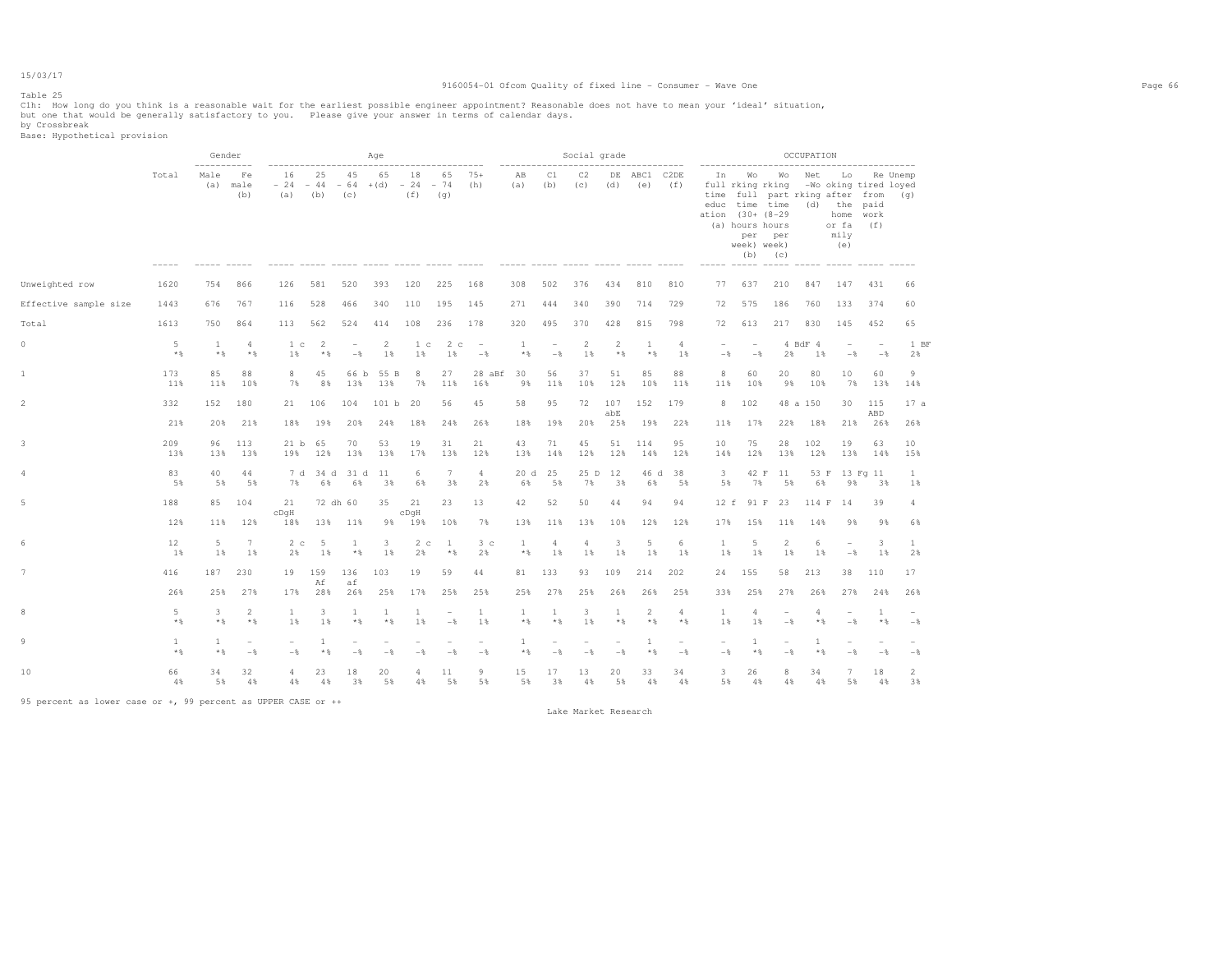### Table 25 (continuation)

#### 9160054-01 Ofcom Quality of fixed line - Consumer - Wave One Page 67

Clh: How long do you think is a reasonable wait for the earliest possible engineer appointment? Reasonable does not have to mean your 'ideal' situation,<br>but one that would be generally satisfactory to you. Please give y

by Crossbreak<br>Base: Hypothetical provision

|                                                    |                                            | Gender<br>----------- |                    |                                            |                          |                                            | Age                               |                                            |                                            |                      |                          |                    |                                            | Social grade       |                    | ---------                |                                      | ------------------                                                  |                                                                                                                   | OCCUPATION     | -------------------                                                                         |                    |                    |
|----------------------------------------------------|--------------------------------------------|-----------------------|--------------------|--------------------------------------------|--------------------------|--------------------------------------------|-----------------------------------|--------------------------------------------|--------------------------------------------|----------------------|--------------------------|--------------------|--------------------------------------------|--------------------|--------------------|--------------------------|--------------------------------------|---------------------------------------------------------------------|-------------------------------------------------------------------------------------------------------------------|----------------|---------------------------------------------------------------------------------------------|--------------------|--------------------|
|                                                    | Total<br>$- - - - - -$                     | Male<br>(a)           | Fe<br>male<br>(b)  | 16<br>$-24 -44$<br>(a)                     | 25<br>(b)                | 45<br>(c)                                  | 65<br>$-64$ + (d) $-24$ - 74      | 18<br>(f)                                  | ---------------<br>65<br>(q)               | $75+$<br>(h)         | -----------<br>AB<br>(a) | C1<br>(b)          | C2<br>(c)                                  | (d)                | DE ABC1<br>(e)     | C <sub>2</sub> DE<br>(f) | In<br>time<br>educ<br>ation<br>----- | Wo<br>(a) hours hours<br>per<br>week) week)<br>(b)<br>$- - - - - -$ | Wo<br>full rking rking<br>full part rking after from<br>time time<br>$(30 + (8 - 29$<br>per<br>(C)<br>$- - - - -$ | Net<br>(d)     | Lo<br>-Wo oking tired loyed<br>the paid<br>home work<br>or fa<br>mily<br>(e)<br>$- - - - -$ | (f)                | Re Unemp<br>(q)    |
| Unweighted row                                     | 1620                                       | 754                   | 866                | 126                                        | 581                      | 520                                        | 393                               | 120                                        | 225                                        | 168                  | 308                      | 502                | 376                                        | 434                | 810                | 810                      | 77                                   | 637                                                                 | 210                                                                                                               | 847            | 147                                                                                         | 431                | 66                 |
| Effective sample size                              | 1443                                       | 676                   | 767                | 116                                        | 528                      | 466                                        | 340                               | 110                                        | 195                                        | 145                  | 271                      | 444                | 340                                        | 390                | 714                | 729                      | 72                                   | 575                                                                 | 186                                                                                                               | 760            | 133                                                                                         | 374                | 60                 |
| Total                                              | 1613                                       | 750                   | 864                | 113                                        | 562                      | 524                                        | 414                               | 108                                        | 236                                        | 178                  | 320                      | 495                | 370                                        | 428                | 815                | 798                      | 72                                   | 613                                                                 | 217                                                                                                               | 830            | 145                                                                                         | 452                | 65                 |
| 11                                                 | $\overline{\phantom{a}}$<br>$-\frac{6}{5}$ | $-$                   | $-\frac{6}{5}$     | $-$                                        | $-\frac{6}{25}$          |                                            | $-\frac{6}{2}$                    |                                            |                                            | $-\frac{6}{5}$       | $-$                      | $-$                | $-\frac{6}{25}$                            | $-\frac{6}{2}$     |                    | $-\frac{6}{5}$           | $-$                                  | $-$                                                                 | $-$                                                                                                               |                |                                                                                             | $-\frac{6}{5}$     | $-\frac{6}{5}$     |
| 12                                                 | 3<br>$*$ &                                 | $\mathbf{1}$<br>$*$ & | 2<br>$*$ &         | 1 <sub>c</sub><br>1%                       | -1<br>$*$ %              | $\overline{\phantom{a}}$<br>$-\frac{6}{5}$ | 1<br>$*$                          | 1 <sup>c</sup><br>1%                       | $\overline{\phantom{a}}$<br>$-\frac{6}{5}$ | -1<br>$*$ &          | 1<br>$\star$ $\S$        | $*$ %              | $\overline{\phantom{a}}$<br>$-\frac{6}{5}$ | 1<br>$*$           | 2<br>$\star$ &     | 1<br>$*$ &               | $\overline{\phantom{a}}$<br>$-$      | 2<br>$*$ &                                                          | $\overline{\phantom{0}}$<br>$-$                                                                                   | 2<br>$*$ &     | $\overline{\phantom{a}}$<br>$-$                                                             | 1<br>$*$           | $-$                |
| 13                                                 | $-$                                        | $-$                   | $-$ 8              | $-\frac{6}{5}$                             | $-$                      | $-$                                        | $-$                               | $-$                                        | $-\frac{6}{5}$                             | $-$                  | $-$                      | $-\frac{6}{5}$     | $-\frac{6}{5}$                             | $-$                | $-$                | $-\frac{6}{5}$           | $-$                                  | $-$                                                                 | $-\frac{6}{25}$                                                                                                   | $-\frac{6}{2}$ | $-$                                                                                         | $-$                | $-\frac{6}{5}$     |
| 14                                                 | 90<br>6%                                   | 40<br>5%              | 51<br>6%           | 6<br>5%                                    | 35<br>6%                 | 32<br>6%                                   | 17<br>4%                          | 5<br>5%                                    | 13<br>5%                                   | 4<br>2%              | 19<br>6%                 | 35<br>7%           | 18<br>5%                                   | 19<br>4%           | 54<br>7%           | 37<br>5%                 | $\mathbf{1}$<br>2%                   | 42<br>7%                                                            | 14<br>7%                                                                                                          | 56<br>7%       | 10<br>7%                                                                                    | 19<br>4%           | 2<br>3%            |
| 15 to 21                                           | 10<br>1%                                   | 8 b<br>1%             | -2<br>$*$ %        | $\overline{\phantom{a}}$<br>$-\frac{6}{6}$ | 4<br>1%                  | 2<br>$*$ %                                 | 4<br>1%                           | $\overline{\phantom{m}}$<br>$-\frac{6}{5}$ | 2<br>1%                                    | $\overline{2}$<br>1% | $\overline{2}$<br>1%     | 3.<br>1%           | $\overline{2}$<br>1%                       | 3<br>1%            | 5<br>1%            | 5<br>1%                  | $\overline{a}$<br>$-$                | $\overline{4}$<br>1%                                                | $-\frac{6}{5}$                                                                                                    | 4<br>$*$ %     | $\mathbf{1}$<br>1%                                                                          | 4<br>1%            | $-$ 8              |
| $22+$                                              | 19<br>1%                                   | 13<br>2%              | 6<br>1%            | -1<br>1%                                   | 8<br>1%                  | 3<br>$*$                                   | 8 с<br>2%                         | <sup>1</sup><br>1%                         | 6 с<br>2%                                  | -2<br>1%             | 5<br>1%                  | 1%                 | 5<br>1%                                    | 6<br>1%            | 1%                 | 12<br>1%                 | 1%                                   | 1%                                                                  | $\overline{c}$<br>1%                                                                                              | 8<br>1%        | $\overline{2}$<br>1%                                                                        | 2%                 | 2                  |
| Medians                                            | 5.00                                       | 5.00                  | 5.00               | 4.00                                       | 5.004.00                 |                                            | 3.00 5.00 4.00 3.00               |                                            |                                            |                      | 5.00 5.00 5.00           |                    |                                            |                    | 4.00 5.00 4.00     |                          |                                      | 5.00 5.00                                                           | 4.00                                                                                                              | 5.00           | 4.00                                                                                        | 3.00               | 2%<br>3.00         |
| Mean score<br>Standard deviation<br>Standard error | 5.3<br>4.76<br>.12                         | 5.5<br>5.59<br>.20    | 5.1<br>3.88<br>.13 | 5.0<br>3.83<br>.34                         | 5.5 h 5.1<br>4.25<br>.18 | 4.65<br>.20                                | 5.3<br>5.67 3.83 6.51 4.30<br>.29 | 5.1<br>.35                                 | 5.6<br>.43                                 | 4.8<br>.33           | 5.5<br>4.50<br>.26       | 5.2<br>4.04<br>.18 | 5.3<br>5.26<br>.27                         | 5.2<br>5.24<br>.25 | 5.3<br>4.23<br>.15 | 5.2<br>5.24<br>.18       | 5.2<br>3.25<br>.37                   | 5.5<br>4.06<br>.16                                                  | 5.2<br>5.28<br>.36                                                                                                | 5.4<br>.15     | 5.5<br>4.41 4.19<br>.35                                                                     | 5.1<br>5.43<br>.26 | 5.0<br>6.18<br>.76 |

95 percent as lower case or +, 99 percent as UPPER CASE or ++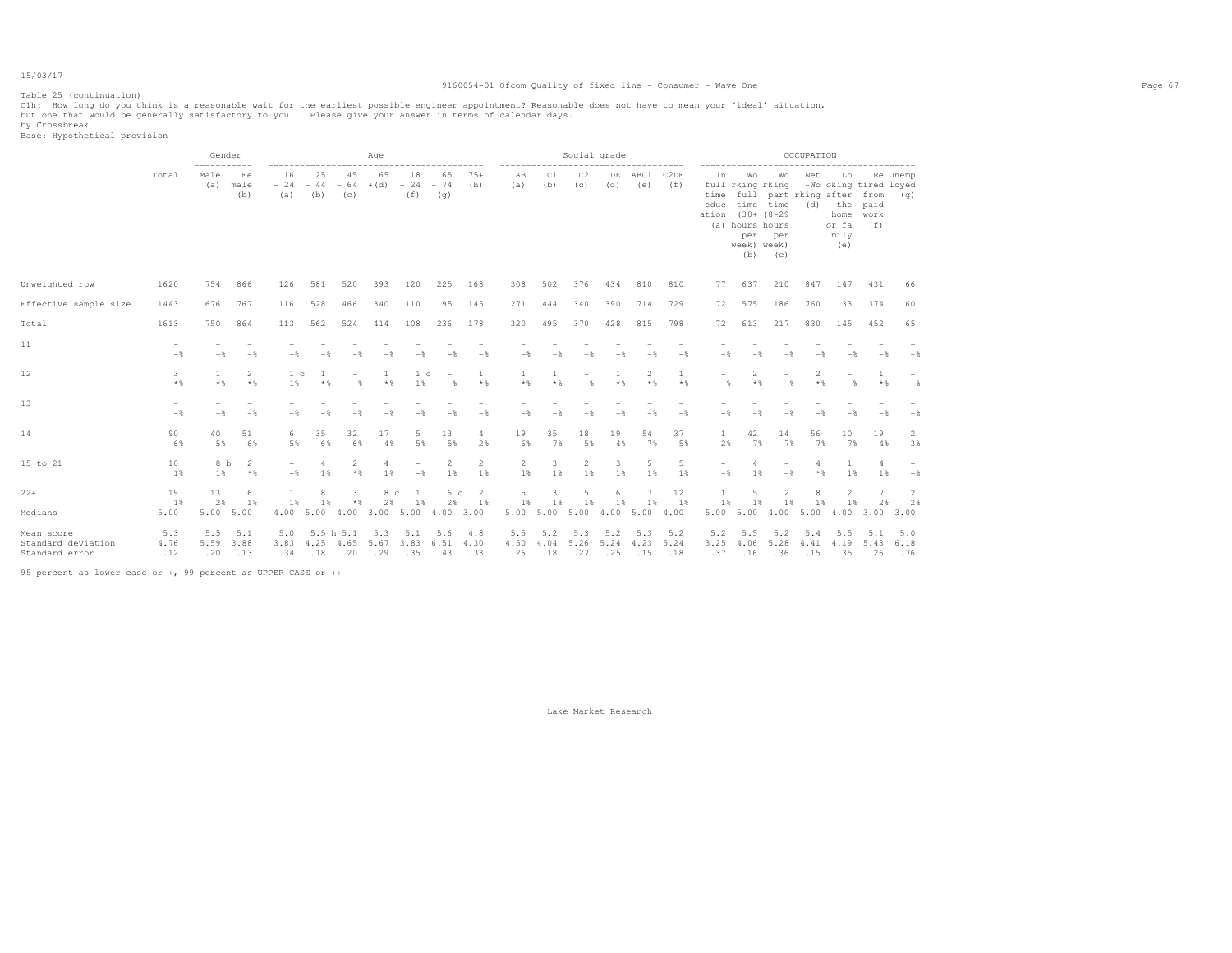#### Table 25 (continuation)

#### 9160054-01 Ofcom Quality of fixed line - Consumer - Wave One Page 68

Clh: How long do you think is a reasonable wait for the earliest possible engineer appointment? Reasonable does not have to mean your 'ideal' situation,<br>but one that would be generally satisfactory to you. Please give y

by Crossbreak<br>Base: Hypothetical provision

|                       |                       |                                 |                                 |                                                                                                    |                        |                                            |                                              | Region                          | ------------------------------------           |                                   |                         |                                   |                                                 |                              |                                                      | Nation                            |                                            |                    |                                            | Urbanity<br>------------------------         |                | Urbanity detail<br>------------------                                                       |                    |                         |
|-----------------------|-----------------------|---------------------------------|---------------------------------|----------------------------------------------------------------------------------------------------|------------------------|--------------------------------------------|----------------------------------------------|---------------------------------|------------------------------------------------|-----------------------------------|-------------------------|-----------------------------------|-------------------------------------------------|------------------------------|------------------------------------------------------|-----------------------------------|--------------------------------------------|--------------------|--------------------------------------------|----------------------------------------------|----------------|---------------------------------------------------------------------------------------------|--------------------|-------------------------|
|                       | Total                 | tland<br>(a)                    |                                 | Sco Wales Nor North North York East West East<br>(b) thern East West shire Mid Mid<br>eland<br>(c) | $Ir$ (d)               |                                            | (e) (f) lands lands                          |                                 | $(q)$ (h)<br>----- ----- ----- ---- ----- ---- |                                   |                         | $(j)$ $(k)$ $(1)$                 | Lo South South<br>(i) ndon East West            | gland tland<br>$\frac{1}{2}$ | -----------------------<br>En Sco Wales<br>$(a)$ (b) | (c) thern                         | Nor<br>Ir<br>eland<br>(d)<br>$\frac{1}{2}$ | Urban Rural<br>(a) |                                            | Re All<br>(b) mote rural<br>rural (d)<br>(C) |                | Large Me Small<br>city/ dium towns<br>aller<br>city/<br>large<br>town<br>(a)<br>$- - - - -$ | sm town (c)<br>(b) |                         |
| Unweighted row        | 1620                  | 195                             | 116                             | 97                                                                                                 | 83                     | 151                                        | 106                                          | 109                             | 139                                            | 137                               | 172                     | 211                               | 104                                             | 1212                         | 195                                                  | 116                               | 97                                         | 1463               | 105                                        | 52                                           | 157            | 536                                                                                         | 635                | 292                     |
| Effective sample size | 1443                  | 163                             | 115                             | 94                                                                                                 | 76                     | 146                                        | 106                                          | 97                              | 128                                            | 123                               | 172                     | 201                               | 92                                              | 1129                         | 163                                                  | 115                               | 94                                         | 1420               | 84                                         | 37                                           | 121            | 524                                                                                         | 616                | 281                     |
| Total                 | 1613                  | 144                             | 83                              | 44                                                                                                 | 95                     | 160                                        | 109                                          | 130                             | 157                                            | 161                               | 177                     | 227                               | 126                                             | 1341                         | 144                                                  | 83                                | 44                                         | 1374               | 170                                        | 70                                           | 239            | 514                                                                                         | 598                | 262                     |
| 0                     | 5<br>$*$ &            | $\overline{\phantom{0}}$<br>$-$ | $\overline{\phantom{m}}$<br>$-$ | $\overline{\phantom{m}}$<br>$-$                                                                    | 2 k<br>2%              | $\overline{\phantom{a}}$<br>$-\frac{6}{6}$ | $\overline{\phantom{a}}$<br>$-$              | $\overline{\phantom{a}}$<br>$-$ | -1<br>1%                                       | $\overline{\phantom{a}}$<br>$-$   | $-$                     | $\overline{\phantom{a}}$<br>$-$   | $\overline{2}$<br>2%                            | 5<br>$*$ &                   | $\overline{\phantom{a}}$<br>$-$                      | $\overline{\phantom{a}}$<br>$-$   | $-$                                        | 3<br>$*$ &         | $\overline{\phantom{a}}$<br>$-\frac{6}{6}$ | 3%                                           | 2 Ab 2<br>1%   | $\mathbf{1}$<br>$\star$ &                                                                   | -1<br>$*$          | -1<br>$*$ %             |
|                       | 173<br>11%            | $12 \overline{ }$<br>8%         | 15%                             | 13 G                                                                                               | 5 a 10 a 14<br>11% 11% | 9%                                         | 13q<br>12%                                   | $\frac{4}{3}$<br>3%             |                                                |                                   |                         |                                   | 23 G 16 g 19 g 28 G 16 g<br>14% 10% 11% 12% 13% | 144<br>11%                   | 12<br>8%                                             | 13<br>15%                         | 5<br>11%                                   | 150<br>11%         | 12<br>7%                                   | 11<br>16%                                    | 23<br>10%      | 56<br>11%                                                                                   | 72<br>12%          | 23<br>9%                |
| 2                     | 332<br>21%            | 18<br>12%                       |                                 | 23 AL 10 al 19<br>28% 22% 20%                                                                      |                        | 21%                                        | 33 al 30 AL 28 al 35 al 35 al 38 al 51 al 14 |                                 |                                                |                                   |                         |                                   | 27% 21% 22% 21% 22% 22% 11%                     | 21%                          | 281 B 18<br>12%                                      | 28%                               | 23 B 10 b<br>22%                           | 265<br>19%         | 46<br>27%                                  | 20<br>29%                                    | 66 a<br>28%    | 107<br>21%                                                                                  | 106<br>18%         | 53<br>20%               |
| 3                     | 209                   |                                 |                                 | 13 q 15 aGh 6 G 15 G 28                                                                            |                        | aGhi                                       | 12q                                          | 4                               | 12                                             | 29<br>aGhj                        |                         |                                   | 17 q 34 Gh 23<br>aGhj                           | 175                          | 13                                                   | 15 <sub>b</sub>                   | - 6                                        | 179                | 21                                         | 9                                            | 30             | 65                                                                                          | 90 C               | -23                     |
|                       | 13%                   | 9%                              | 17%                             | 14%                                                                                                | 16%                    | 17%                                        | 11%                                          | 3%                              | 8%                                             | 18%                               | 10%                     | 15%                               | 18%                                             | 13%                          | 98                                                   | 17%                               | 14%                                        | 13%                | 12%                                        | 13%                                          | 13%            | 13%                                                                                         | 15%                | 98                      |
|                       | 83                    | 5                               | 8<br>aDfgH<br>$\mathbb{I}$      |                                                                                                    | 3 dhi 1                | 17<br>aDFGH<br>Ikl                         | 2                                            | 3                               | 3                                              | 3                                 | 24<br>ADFGH<br>IKL      | 9                                 | $\overline{a}$                                  | 67                           | 5                                                    |                                   | 8 b 3                                      | 72                 | $7\phantom{.0}$                            | 4                                            | 11             |                                                                                             | 37 C 31 c          | $-5$                    |
|                       | 5%                    | $4\%$                           | 9%                              | 7%                                                                                                 |                        | 1% 11%                                     | 2%                                           | 3%                              | 2%                                             |                                   | 2% 13%                  | 4%                                | 3%                                              | 5%                           | 4%                                                   | 9%                                | 7%                                         | 5%                 | 4%                                         | 5%                                           | 5%             | 7%                                                                                          | 5%                 | 2%                      |
|                       | 188                   |                                 | 25 DFK 8                        |                                                                                                    | 6 Fk 5                 | 30<br>bDFqh<br>K                           | $\overline{4}$                               | 13                              | 16                                             |                                   | 20 fk 34<br>bDFqh<br>K  | 14                                | 15 f                                            | 150                          | 25a                                                  | 8                                 | 6                                          | 159                | 26                                         | 3                                            | 29             |                                                                                             | 72 b 62            | 26                      |
|                       | 12%                   |                                 | 17% 10%                         | 13%                                                                                                |                        | 5% 19%                                     | 4%                                           | 10%                             | 10%                                            |                                   | 12% 19%                 | 6%                                | 12%                                             | 11%                          | 17%                                                  | 10%                               | 13%                                        | 12%                | 15%                                        | 5%                                           | 12%            | 14%                                                                                         | 10%                | 10%                     |
|                       | 12<br>1%              | 3 k<br>2%                       | $\sim$<br>$-\frac{6}{5}$        | 2%                                                                                                 | $1$ iKl $-$<br>$-$ 8   | 3 k<br>2%                                  | $\hspace{0.1mm}-\hspace{0.1mm}$<br>$-$       | 3 k<br>2%                       | -1<br>1%                                       | $\overline{\phantom{a}}$<br>$-$ % | 1<br>1%                 | $\overline{\phantom{a}}$<br>$-$ 8 | $\overline{\phantom{a}}$<br>$-\frac{6}{6}$      | 8<br>1%                      | 3<br>2%                                              | $\overline{\phantom{a}}$<br>$-$ % | $\mathbf{1}$<br>2%                         | 11<br>1%           | $\overline{\phantom{0}}$<br>$-\frac{6}{6}$ | $1\%$                                        | $\star$<br>$*$ | 3<br>$1\%$                                                                                  | -6<br>1%           | $\overline{2}$<br>$1\%$ |
|                       | 416                   |                                 | 41 BE <sub>1</sub> 9            |                                                                                                    | 9 b 25 B 26            |                                            | 35                                           | 50<br>BEJ BCEIJ                 |                                                |                                   | 43 Be 36 b 32           | -73<br>BcEiJ                      |                                                 | 38 BEj 357 C 41 C            |                                                      | - 9                               | 9 <sub>c</sub>                             | 368 b              | 30                                         | 19                                           | 48             | 128                                                                                         | 155                | 84 a                    |
|                       | 26%                   | 29%                             | 10%                             | 20%                                                                                                | 27%                    | 16%                                        | 32%                                          | 39%                             | 27%                                            | 22%                               | 18%                     | 32%                               | 30%                                             | 27%                          | 29%                                                  | 10%                               | 20%                                        | 27%                | 17%                                        | 27%                                          | 20%            | 25%                                                                                         | 26%                | 32%                     |
|                       | 5<br>$*$              | <sup>1</sup><br>1               | $-$                             | $-$                                                                                                | $-$                    | 1<br>1%                                    | $-\frac{6}{5}$                               | -1<br>1%                        | $-\frac{6}{5}$                                 | $-\frac{6}{5}$                    | $\overline{2}$<br>$1\%$ | $-\frac{6}{5}$                    | $\sim$<br>$-\frac{6}{6}$                        | 4<br>$*$                     | 1<br>1%                                              | $-$                               | $\sim$<br>$-$                              | 5<br>$*$ %         | $-$                                        | $-$                                          | $-\frac{6}{5}$ | 2<br>$*$ &                                                                                  | 2<br>$*$ &         | 1<br>$*$ %              |
|                       | $\mathbf{1}$<br>$*$ & | $-$                             | $-$                             | $-$                                                                                                | -1.<br>1 %             | $-$                                        | $-$                                          | $-$                             | $-$                                            | $-$                               | $-$                     | $-$                               | $-$                                             | 1<br>$*$ &                   | $-$                                                  | $-\frac{6}{5}$                    | $-$                                        | 1<br>$*$ &         | $-$                                        | $-$                                          | $-$            | $-\frac{6}{5}$                                                                              | 1<br>$\star$ &     | $-\frac{6}{6}$          |

95 percent as lower case or +, 99 percent as UPPER CASE or ++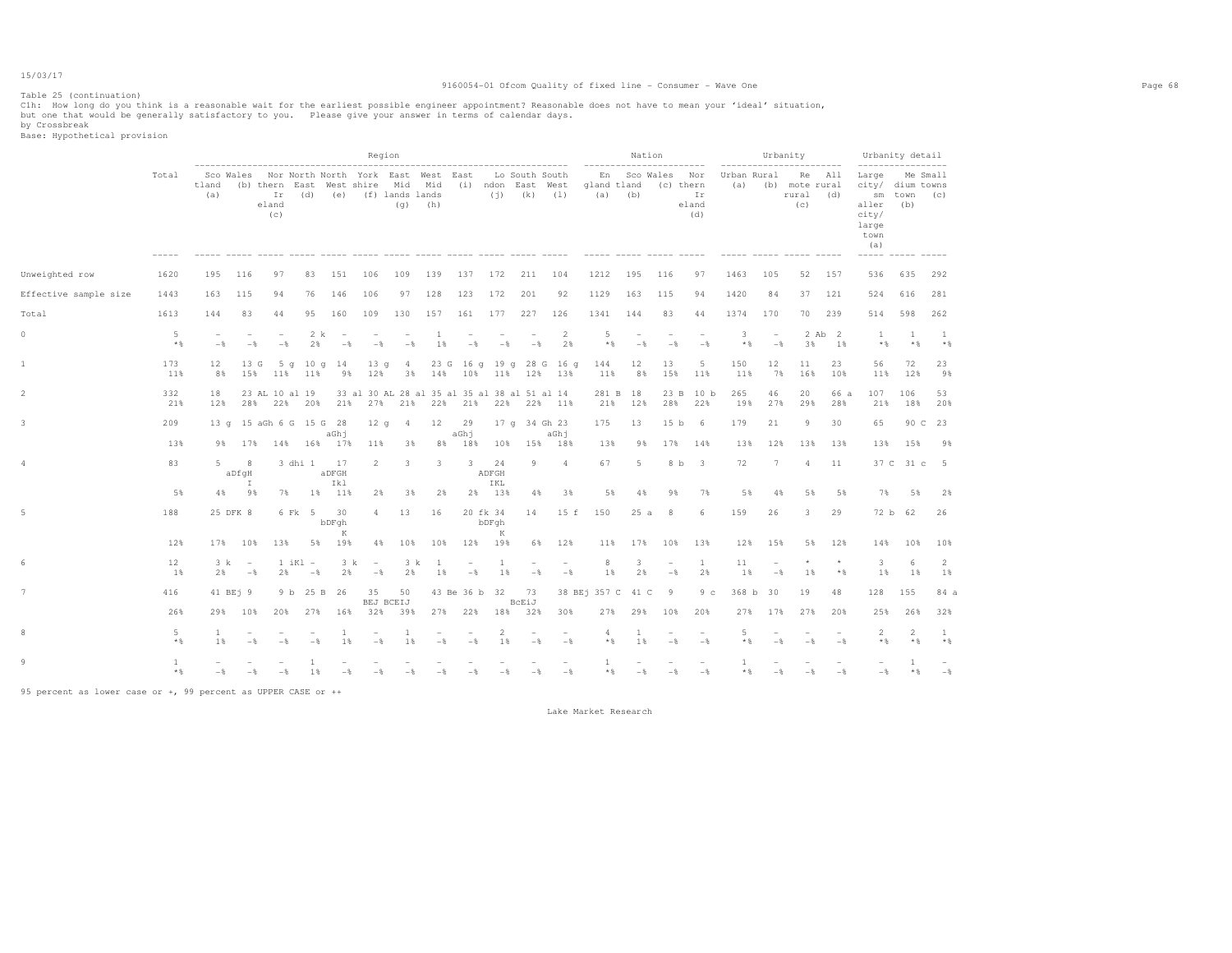### Table 25 (continuation)

#### 9160054-01 Ofcom Quality of fixed line - Consumer - Wave One Page 69

Clh: How long do you think is a reasonable wait for the earliest possible engineer appointment? Reasonable does not have to mean your 'ideal' situation,<br>but one that would be generally satisfactory to you. Please give y

by Crossbreak<br>Base: Hypothetical provision

|                                      |                |                                            |                       |                                                              |                      |                         |                                                                                                            | Region                   |                         |                            |              | -----------------------------------                               |                                            |                   |                       | Nation<br>------------------------ |                                                |                | ------------------------                       | Urbanity                        |                       |                                                                                    | Urbanity detail                                      |                |
|--------------------------------------|----------------|--------------------------------------------|-----------------------|--------------------------------------------------------------|----------------------|-------------------------|------------------------------------------------------------------------------------------------------------|--------------------------|-------------------------|----------------------------|--------------|-------------------------------------------------------------------|--------------------------------------------|-------------------|-----------------------|------------------------------------|------------------------------------------------|----------------|------------------------------------------------|---------------------------------|-----------------------|------------------------------------------------------------------------------------|------------------------------------------------------|----------------|
|                                      | Total          | tland<br>(a)                               |                       | --------------------------------------<br>Ir<br>eland<br>(C) | (d)                  |                         | Sco Wales Nor North North York East West East<br>(b) thern East West shire<br>(e) (f) lands lands          | (q)                      | (h)                     |                            |              | Lo South South<br>Mid Mid (i) ndon East West<br>$(i)$ $(k)$ $(1)$ |                                            | En<br>gland tland | $(a)$ $(b)$           | Sco Wales                          | Nor<br>(c) thern<br>Ir<br>eland<br>(d)         |                | Urban Rural<br>(a) (b) mote rural              | rural (d)<br>(C)                | Re All                | Large<br>city/ dium towns<br>aller<br>city/<br>large<br>town<br>(a)<br>$- - - - -$ | ------------------<br>Me Small<br>sm town (c)<br>(b) |                |
| Unweighted row                       | 1620           | 195                                        | 116                   | 97                                                           | 83                   | 151                     | 106                                                                                                        | 109                      | 139                     | 137                        | 172          | 211                                                               | 104                                        | 1212              | 195                   | 116                                | 97                                             | 1463           | 105                                            | 52                              | 157                   | 536                                                                                | 635                                                  | 292            |
| Effective sample size                | 1443           | 163                                        | 115                   | 94                                                           | 76                   | 146                     | 106                                                                                                        | 97                       | 128                     | 123                        | 172          | 201                                                               | 92                                         | 1129              | 163                   | 115                                | 94                                             | 1420           | 84                                             | 37                              | 121                   | 524                                                                                | 616                                                  | 281            |
| Total                                | 1613           | 144                                        | 83                    | 44                                                           | 9.5                  | 160                     | 109                                                                                                        | 130                      | 157                     | 161                        | 177          | 227                                                               | 126                                        | 1341              | 144                   | 83                                 | 44                                             | 1374           | 170                                            | 70                              | 239                   | 514                                                                                | 598                                                  | 262            |
| 10                                   | 66             | 12<br>BcJk                                 | 1                     | 1                                                            | $\overline{4}$       | 5                       | $\overline{4}$                                                                                             |                          | $10$ bcJ $8$ j          | 5                          | 2            | $7\phantom{.0}$                                                   | 6                                          | 53                |                       | 12 ACd 1                           | -1                                             | 56             | 10                                             | $\overline{a}$                  | 10                    | 10                                                                                 |                                                      | 34 A 12 a      |
|                                      | 4%             | 8%                                         | 1%                    | 18                                                           | 4%                   | 38                      | 4%                                                                                                         | 8%                       | 5%                      | 38                         | 18           | 38                                                                | 5%                                         | 4%                | 8%                    | $1\%$                              | $1\%$                                          | 4%             | 6%                                             | $-$                             | 4%                    | 2%                                                                                 | 6%                                                   | 5%             |
| 11                                   | $-\frac{6}{5}$ | $-$                                        | $-$                   | $-$                                                          | $-$                  | $-$                     | $-$                                                                                                        | $-$                      | $-$                     | $-$                        | $-$          | $-\frac{6}{5}$                                                    | $-\frac{6}{5}$                             | $-\frac{6}{3}$    | $-$                   | $-\frac{6}{5}$                     | $-$                                            | $-\frac{6}{5}$ | $-\frac{6}{2}$                                 | $-$                             | $-$                   | $-\frac{6}{5}$                                                                     | $-\frac{6}{5}$                                       | $-$ %          |
| 12                                   | 3<br>$*$ &     | $\overline{\phantom{a}}$<br>$-\frac{6}{5}$ | ۰<br>$-$              | 1 k<br>1%                                                    |                      |                         | $-\frac{6}{2}$                                                                                             | $-\frac{6}{3}$           | $-$                     | $-$                        | 2<br>1%      | ÷,<br>$-\frac{6}{5}$                                              | $\overline{\phantom{0}}$<br>$-\frac{6}{5}$ | 2<br>$*$          | $\sim$<br>$-$         | $\overline{\phantom{a}}$<br>$-$    | 1 a<br>1%                                      | 3<br>$*$       | $-$                                            | $\overline{\phantom{a}}$<br>$-$ | $-$                   | $\overline{2}$<br>$\star$ &                                                        | $\overline{\phantom{0}}$<br>$-\frac{6}{5}$           | 1<br>$*$       |
| 13                                   | $-$            | $-$                                        | $-$                   | $-$                                                          | $-8$                 | $-$                     | $-$                                                                                                        | $-$                      | $-$                     | $-$                        | $-$          | $-$                                                               | $-\frac{6}{6}$                             | $-$               | $-$                   | $-$                                | $-\frac{6}{6}$                                 | $-$            | $-$                                            |                                 | $-$                   | $-\frac{6}{5}$                                                                     | $-\frac{6}{5}$                                       | $-\frac{6}{6}$ |
| 14                                   | 90<br>6%       | 12<br>BEJk<br>8%                           | $\mathbf{1}$<br>$1\%$ | 8%                                                           | R<br>BEJk bEjk<br>9% | $\overline{1}$<br>$1\%$ |                                                                                                            | 7 bE 11<br>bEjk<br>7% 9% |                         | 10 bE 16<br>BEJk<br>7% 10% | 4<br>2%      | $\tau$<br>3%                                                      | 8 bE<br>7%                                 | 6%                | 74 c 12 C<br>8%       | -1<br>$1\%$                        | 4 C<br>8%                                      | 75<br>5%       | 15 <sub>c</sub><br>9%                          | $\overline{\phantom{a}}$<br>$-$ | 15<br>6%              | 24<br>5%                                                                           | 25<br>4%                                             | 26 AB<br>10%   |
| 15 to 21                             | 10<br>1%       | 1<br>$*$ &                                 | 2%                    | 2 i<br>$\overline{\phantom{a}}$<br>$-$                       | 1<br>1%              | -1<br>1 %               | $-$                                                                                                        | 1<br>1%                  | $\mathbf{2}$<br>1 %     | $-$                        | $-$          | $\overline{2}$<br>1%                                              | $\overline{\phantom{0}}$<br>$-$            | 7<br>1%           | $\mathbf{1}$<br>$*$ & | $\mathbf{2}$<br>2.8                | $\overline{\phantom{a}}$<br>$-$                | 6<br>$*$ %     | 3<br>2%                                        | $-$                             | 3<br>1%               | $\overline{\mathbf{3}}$<br>1 %                                                     | 2<br>$*$ &                                           | 1<br>1 %       |
| $22+$                                | 19             | $\mathbf{1}$                               | -6<br>AcEfG<br>hIJKL  | $\overline{\phantom{a}}$                                     | 3e                   | $\sim$                  | <sup>1</sup>                                                                                               | 1                        | $\overline{\mathbf{3}}$ | <sup>1</sup>               | <sup>1</sup> | $\overline{2}$                                                    | $\overline{\phantom{a}}$                   | 12                | <sup>1</sup>          |                                    | $6$ ABd $-$                                    | 18             | 1                                              | $\overline{\phantom{a}}$        | <sup>1</sup>          | $\overline{4}$                                                                     | 10                                                   | $\Delta$       |
| Medians                              | $1\%$<br>5.00  |                                            | 1% 7%                 | $-$                                                          | 3%                   | $-$ %                   | 1%<br>5.00 3.00 4.00 5.00 4.00 3.00 7.00 5.00 4.00 4.00 4.00 5.00                                          | 1%                       | 2%                      |                            | 1% 1%        | 1%                                                                | $ \frac{6}{3}$                             |                   | 1% 1%                 | 7%                                 | $-$ 8<br>4.00 5.00 3.00 4.00                   |                | 1% 1%<br>5.00 4.00 3.00 3.00                   | $-$ 8                           | $\star$ &             | $1\%$                                                                              | 2%<br>4.00 4.00 6.00                                 | 2%             |
| Mean score                           | 5.3            | 6.1<br>cEfiJ<br>K1                         |                       | $5.9 \text{ e } 4.9$                                         | EJk                  |                         |                                                                                                            | CEfiJ<br>K1              | Ei                      |                            |              |                                                                   | 6.4 4.2 5.1 e 6.5 5.6 5.2 e 4.5 4.9 5.1 e  | 5.2               | 6.1<br>Ad             | 5.9                                | 4.9                                            |                |                                                |                                 | 5.4 C 5.4 C 3.5 4.9 c | 4.9                                                                                |                                                      | 5.4 6.1 A      |
| Standard deviation<br>Standard error | 4.76<br>.12    | .30                                        |                       |                                                              |                      |                         | 4.16 9.98 3.63 7.62 2.66 4.30 4.27 5.17 4.04 3.26 3.84 3.46<br>.93 .37 .84 .22 .42 .41 .44 .35 .25 .26 .34 |                          |                         |                            |              |                                                                   |                                            |                   |                       |                                    | 4.32 4.16 9.98 3.63<br>$.12$ $.30$ $.93$ $.37$ |                | 4.87 4.39 2.38 4.00<br>$.13$ $.43$ $.33$ $.32$ |                                 |                       |                                                                                    | 3.94 5.59 4.70<br>$.17$ $.22$ $.28$                  |                |

95 percent as lower case or +, 99 percent as UPPER CASE or ++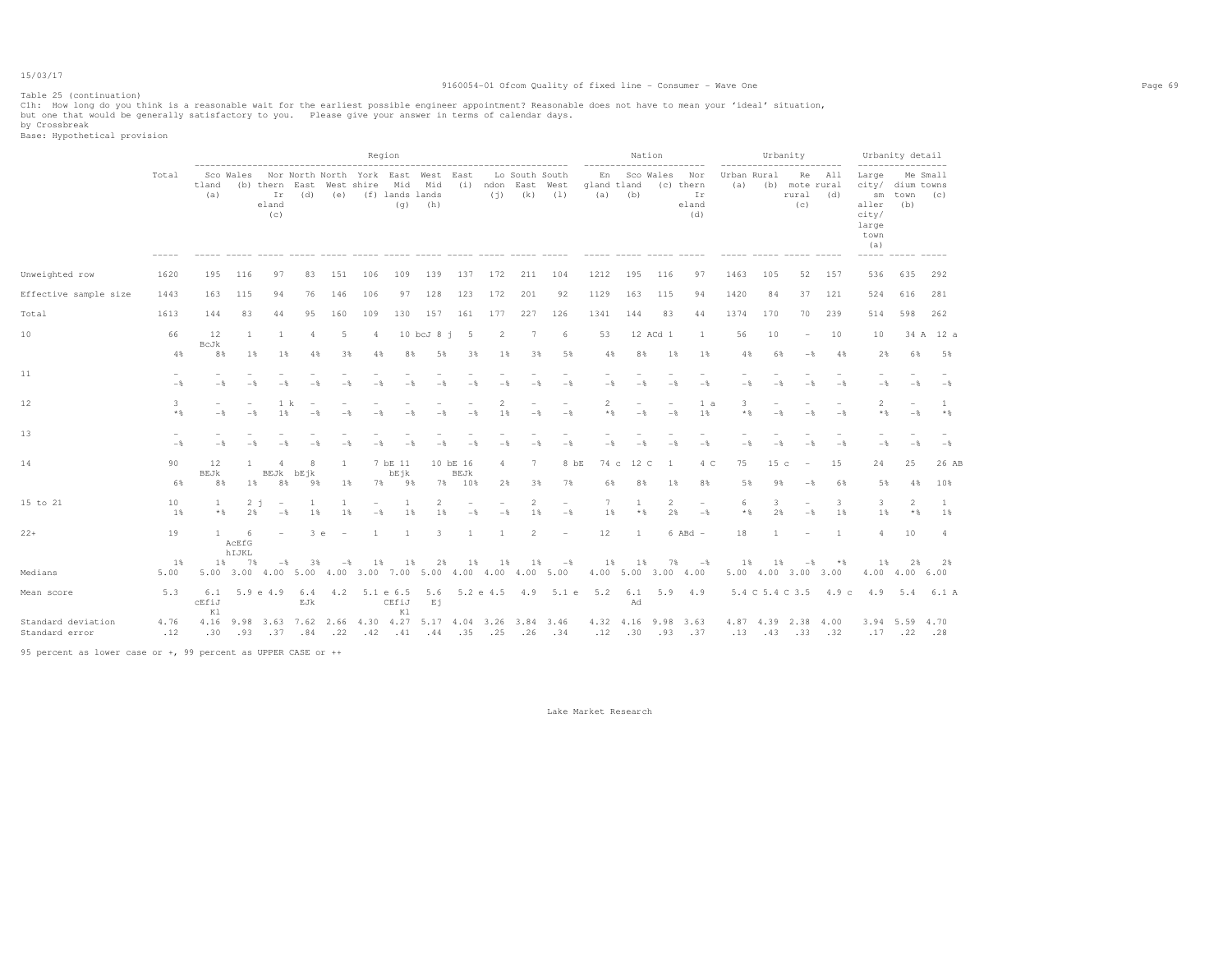#### Table 26

C2: And what would be an unacceptable length of time to wait? Please give your answer in terms of calendar days.<br>by Crossbreak<br>Base: All respondents

|                       |             |             | Gender            |                         |                                        |                                              | Age                   |                                 |                                  |                       |                           |                                            | Social grade         |             |                     |                       |                                 |                                            |                                                                                                                                                                            |            | OCCUPATION                                                                       |             |                      |                                                      |
|-----------------------|-------------|-------------|-------------------|-------------------------|----------------------------------------|----------------------------------------------|-----------------------|---------------------------------|----------------------------------|-----------------------|---------------------------|--------------------------------------------|----------------------|-------------|---------------------|-----------------------|---------------------------------|--------------------------------------------|----------------------------------------------------------------------------------------------------------------------------------------------------------------------------|------------|----------------------------------------------------------------------------------|-------------|----------------------|------------------------------------------------------|
|                       | Total       | Male<br>(a) | Fe<br>male<br>(b) | 16<br>(a)               | 25<br>(b)                              | 45<br>$-24 - 44 - 64 + (d) - 24 - 74$<br>(C) | 65                    | 18<br>(f)                       | ---------------<br>65<br>(q)     | $75+$<br>(h)          | ------------<br>AB<br>(a) | C1<br>(b)                                  | C2<br>(c)            | (d)         | DE ABC1 C2DE<br>(e) | (f)                   | In                              | week) week)                                | ----------------------<br>Wo Wo<br>full rking rking<br>time full part rking after from<br>educ time time<br>ation (30+ (8-29)<br>(a) hours hours<br>per per<br>$(b)$ $(c)$ | Net        | Lo<br>-Wo oking tired loyed rman<br>(d) the paid<br>home<br>or fa<br>mily<br>(e) | work<br>(f) | Re Unemp             | Pe<br>(g) ently<br>sick<br>or<br>dis<br>abled<br>(i) |
| Unweighted row        | 1898        |             | 875 1023          | 149                     | 707                                    | 610                                          | 432                   | 142                             | 254                              | 178                   | 368                       | 600                                        | 438                  | 492         | 968                 | 930                   | 93                              | 757                                        |                                                                                                                                                                            | 257 1014   | 176                                                                              | 480         | 77                   | 55                                                   |
| Effective sample size | 1695        | 783         | 912               | 138                     | 644                                    | 546                                          | 374                   | 132                             | 222                              | 153                   | 324                       | 532                                        | 398                  | 443         | 856                 | 840                   | 86                              | 684                                        | 229                                                                                                                                                                        | 911        | 161                                                                              | 417         | 70                   | 52                                                   |
| Total                 | 1909        |             | 879 1030          | 135                     | 694                                    | 621                                          | 458                   | 129                             | 266                              | 192                   | 385                       | 603                                        | 432                  | 488         | 988                 | 921                   | 89                              | 738                                        |                                                                                                                                                                            | 269 1007   | 172                                                                              | 509         | 75                   | 53                                                   |
| 0                     | 6<br>$*$    | 3<br>$*$ &  | 3<br>$*$          | 1 bc<br>1%              | $\hspace{0.1mm}-\hspace{0.1mm}$<br>$-$ | $\overline{\phantom{a}}$<br>$-$              | 5 Bc<br>1%            | 1%                              | 1 bc 3 BC<br>1%                  | 2 bc<br>1%            | 2<br>$*$ &                | $\overline{\phantom{a}}$<br>$-\frac{6}{6}$ | 3 <sub>b</sub><br>1% | -1<br>$*$ & | 2<br>$*$ &          | $\overline{4}$<br>$*$ | $\overline{\phantom{a}}$<br>$-$ | $\overline{\phantom{a}}$<br>$-\frac{6}{6}$ | 3 <sub>B</sub><br>1%                                                                                                                                                       | 3<br>$*$ & | $-$                                                                              | 3<br>1%     | $-$                  | $-$                                                  |
| 1                     | 32<br>2%    | 13<br>1%    | 19<br>2%          | $\sim$<br>$-$           | 14<br>2%                               | 10<br>2%                                     | 8<br>2%               | $\overline{\phantom{0}}$<br>$-$ | $\mathbf{3}$<br>1%               | 5<br>3%               | 6<br>2%                   | 9<br>1%                                    | 6<br>1%              | 11<br>2%    | 15<br>2%            | 17<br>2%              | $\sim$<br>$-$ 8                 | 13<br>2%                                   | 6<br>2%                                                                                                                                                                    | 19<br>2%   | 1<br>1%                                                                          | 8<br>$1\%$  | $\overline{2}$<br>3% | $\overline{2}$<br>4%                                 |
| $\overline{2}$        | 121<br>6%   | 63<br>7%    | 59<br>6%          | 6<br>4%                 | 42<br>6%                               | 49<br>8%                                     | 25<br>5%              | 6<br>4%                         | 13<br>5%                         | 12<br>6%              | 25<br>7%                  | 41<br>7%                                   | 27<br>6%             | 28<br>6%    | 66<br>7%            | 55<br>6%              | 7<br>8%                         | 51<br>7%                                   | 18<br>7%                                                                                                                                                                   | 69<br>7%   | 8<br>5%                                                                          | 28<br>6%    | 4<br>5%              | $\overline{4}$<br>8%                                 |
| 3                     | 129<br>7%   | 64<br>7%    | 65<br>6%          | 13 <sub>b</sub><br>9%   | 34<br>5%                               | 49 b<br>8%                                   | 32<br>7%              | 11<br>9%                        | 15<br>5%                         | 18 <sub>b</sub><br>9% | 26<br>7%                  | 38<br>6%                                   | 39 d<br>9%           | 25<br>5%    | 64<br>7%            | 64<br>7%              | 3.<br>3%                        | 44<br>6%                                   | 16<br>6%                                                                                                                                                                   | 60<br>6%   | 10<br>6%                                                                         | 41<br>8%    | 12%                  | 9 abd 5<br>10%                                       |
| 4                     | 75<br>4%    | 31<br>3%    | 45<br>4%          | 5<br>4%                 | 19<br>3%                               | 25<br>4%                                     | 26 b<br>6%            | $\overline{4}$<br>3%            | 18 B<br>7%                       | 8<br>4%               | 19<br>5%                  | 22<br>4%                                   | 13<br>3%             | 22<br>5%    | 40<br>4%            | 35<br>4%              | 3<br>3%                         | 20<br>3%                                   | 9<br>3%                                                                                                                                                                    | 29<br>3%   | 5<br>3%                                                                          | 6%          | 32 BD 3<br>4%        | 3<br>5%                                              |
|                       | 111<br>6%   | 48<br>6%    | 62<br>6%          | 11<br>8%                | 38<br>5%                               | 35<br>6%                                     | 27<br>6%              | 10<br>8%                        | 20<br>7%                         | $7\phantom{.0}$<br>4% | 21<br>5%                  | 40<br>7%                                   | 30<br>7%             | 21<br>4%    | 61<br>6%            | 50<br>5%              | 6<br>6%                         | 41<br>6%                                   | 18<br>7%                                                                                                                                                                   | 59<br>6%   | 14<br>8%                                                                         | 28<br>6%    | $\mathbf{1}$<br>2%   | 3<br>5%                                              |
| 6                     | 47<br>2%    | 22<br>3%    | 25<br>2%          | $\overline{4}$<br>3%    | 11<br>2%                               | 17<br>3%                                     | 15<br>3%              | $\overline{\mathbf{3}}$<br>3%   | 9<br>3%                          | 6<br>3%               | 10<br>3%                  | 16<br>3%                                   | 12<br>3%             | 10<br>2%    | 26<br>3%            | 21<br>2%              | 3<br>4%                         | 15<br>2%                                   | $\tau$<br>3%                                                                                                                                                               | 22<br>2%   | 3<br>2%                                                                          | 16<br>3%    | $\overline{2}$<br>2% | $\mathbf{1}$<br>2%                                   |
|                       | 356         | 149         | 207               | 27                      | 137                                    | 106                                          | 86                    | 25                              | 46                               | 39                    | 68                        | 90                                         | 82                   | 116<br>aBE  | 158                 | 198 BE                | 12                              | 122                                        | 57                                                                                                                                                                         | 179        |                                                                                  | 41 ab 98    | 18                   | 7                                                    |
|                       | 19%         | 17%         | 20%               | 20%                     | 20%                                    | 17%                                          | 19%                   | 19%                             | 17%                              | 21%                   | 18%                       | 15%                                        | 19%                  | 24%         |                     | 16% 21%               | 13%                             | 17%                                        | 21%                                                                                                                                                                        | 18%        | 24%                                                                              | 19%         | 24%                  | 13%                                                  |
| 8                     | 138         | 67          | 71                | 11                      | 47                                     | 41                                           | 39                    | 11                              | 26                               | 14                    | 27                        | 57<br>c dF                                 | 23                   | 30          |                     | 85 cf 54              | 11<br>CdEq                      |                                            | 61 ce 10                                                                                                                                                                   | 70c        | $-5$                                                                             |             | 43 ce 3              | 5e                                                   |
|                       | 7%          | 8%          | 7%                | 8%                      | 7%                                     | 7%                                           | 9%                    | 9%                              | 10%                              | 7%                    | 7%                        | 10%                                        | 5%                   | 6%          | 9%                  | 6%                    | 13%                             | 8%                                         | 4%                                                                                                                                                                         | 7%         | 3%                                                                               | 9%          | 4%                   | 10%                                                  |
| 9                     | 15<br>$1\%$ | 4<br>* %    | 11<br>1%          | $\overline{2}$<br>$1\%$ | 6<br>1%                                | 5<br>$1\%$                                   | $\overline{2}$<br>$*$ | $\overline{c}$<br>$1\%$         | $\overline{a}$<br>$-\frac{6}{6}$ | 2<br>$1\%$            | 2<br>1%                   | 4<br>$1\%$                                 | $\overline{2}$<br>1% | 6<br>1%     | 6<br>$1\%$          | 8<br>1%               | <sup>1</sup><br>$1\%$           | 5<br>1%                                    | 3<br>1%                                                                                                                                                                    | 8<br>$1\%$ | <b>1</b><br>1%                                                                   | 2<br>$*$ &  | $2-f$<br>3%          | $\mathbf{1}$<br>2%                                   |
| 10                    | 201         | 93          | 107               | 15                      |                                        | 87 Dq 66 d 32                                |                       | 15                              | 18                               | 14                    | 37                        | 67                                         | 53                   | 44          | 104                 | 97                    |                                 | 9 102                                      | 24                                                                                                                                                                         |            | 127 Fg 18                                                                        | 37          | 4                    | 7                                                    |
|                       | 11%         | 11%         | 10%               | 11%                     |                                        | 13% 11%                                      | 7%                    | 12%                             | 7%                               | 7%                    | 10%                       | 11%                                        | 12%                  | 9%          | 11%                 | 11%                   |                                 | cFq<br>10% 14%                             | 9%                                                                                                                                                                         |            | 13% 11%                                                                          | 7%          | 5%                   | 12%                                                  |

95 percent as lower case or +, 99 percent as UPPER CASE or ++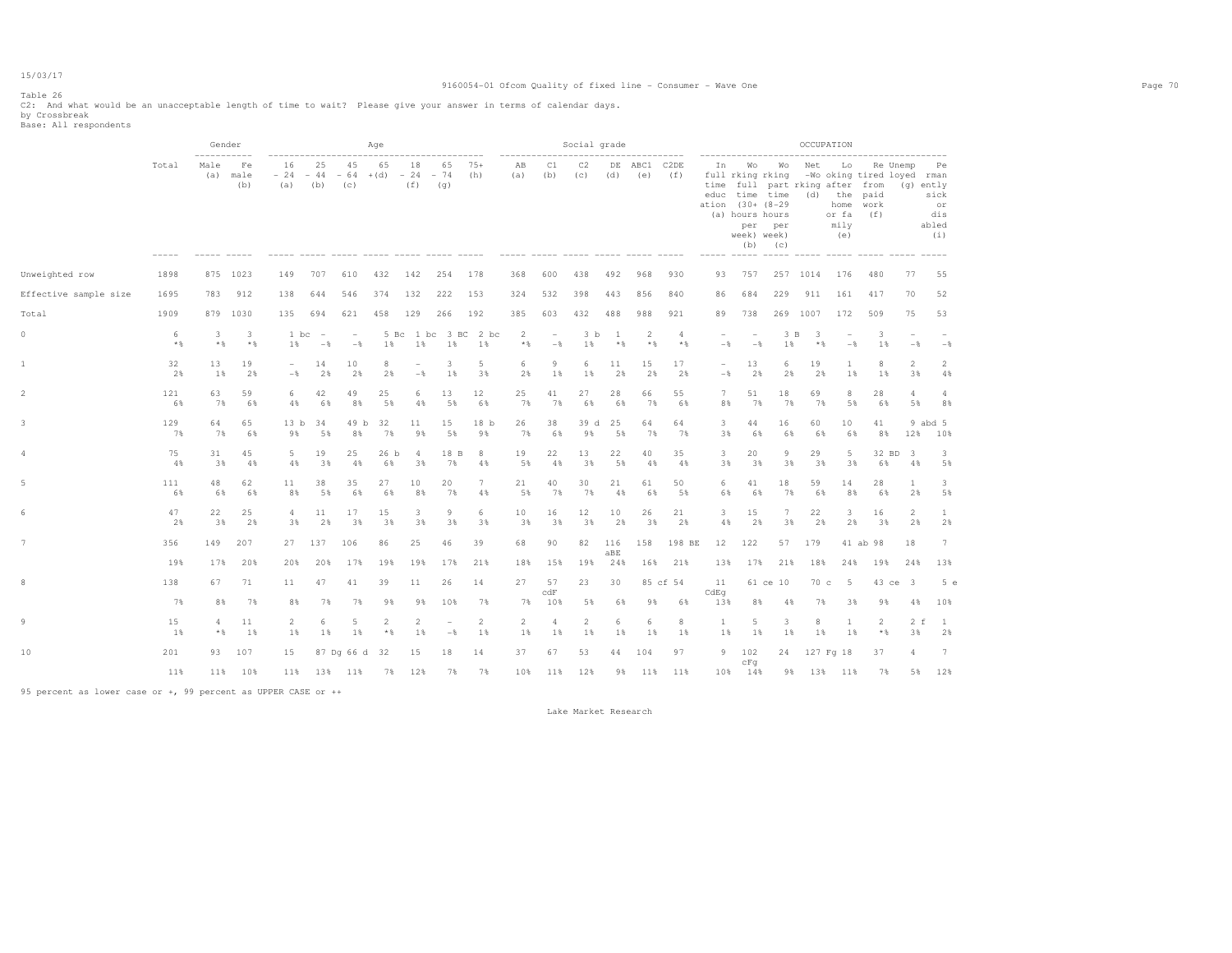#### 9160054-01 Ofcom Quality of fixed line - Consumer - Wave One Page 71

Table 26 (continuation) C2: And what would be an unacceptable length of time to wait? Please give your answer in terms of calendar days. by Crossbreak Base: All respondents

|                                                               |              | Gender                    |                         |                      |                          |                                              | Age            |                                 |                                 |                |                                           |            | Social grade                         |                |                |                     |                | -----------------                                                          |                                                                                     |            | OCCUPATION                                                                       |                       |                        |                                                      |
|---------------------------------------------------------------|--------------|---------------------------|-------------------------|----------------------|--------------------------|----------------------------------------------|----------------|---------------------------------|---------------------------------|----------------|-------------------------------------------|------------|--------------------------------------|----------------|----------------|---------------------|----------------|----------------------------------------------------------------------------|-------------------------------------------------------------------------------------|------------|----------------------------------------------------------------------------------|-----------------------|------------------------|------------------------------------------------------|
|                                                               | Total        | Male<br>(a)               | Fe<br>male<br>(b)       | 16<br>$-24$<br>(a)   | 25<br>$-44$<br>(b)       | 45<br>$-64$<br>(C)                           | 65<br>$+(d)$   | 18<br>$-24$<br>(f)              | 65<br>$-74$<br>(q)              | $75+$<br>(h)   | AB<br>(a)                                 | C1<br>(b)  | C2<br>(C)                            | DE<br>(d)      | (e)            | ABC1 C2DE<br>(f)    | In.            | Wo<br>educ time time<br>ation (30+ (8-29<br>(a) hours hours<br>week) week) | Wo<br>full rking rking<br>time full part rking after from<br>per per<br>$(b)$ $(c)$ | Net        | Lo<br>-Wo oking tired loyed rman<br>(d) the paid<br>home<br>or fa<br>mily<br>(e) | work<br>(f)           | Re Unemp               | Pe<br>(g) ently<br>sick<br>or<br>dis<br>abled<br>(i) |
| Unweighted row                                                | 1898         |                           | 875 1023                | 149                  | 707                      | 610                                          | 432            | 142                             | 254                             | 178            | 368                                       | 600        | 438                                  | 492            | 968            | 930                 | 93             | 757                                                                        |                                                                                     | 257 1014   | 176                                                                              | 480                   | 77                     | 55                                                   |
| Effective sample size                                         | 1695         | 783                       | 912                     | 138                  | 644                      | 546                                          | 374            | 132                             | 222                             | 153            | 324                                       | 532        | 398                                  | 443            | 856            | 840                 | 86             | 684                                                                        | 229                                                                                 | 911        | 161                                                                              | 417                   | 70                     | 52                                                   |
| Total                                                         | 1909         |                           | 879 1030                | 135                  | 694                      | 621                                          | 458            | 129                             | 266                             | 192            | 385                                       | 603        | 432                                  | 488            | 988            | 921                 | 89             | 738                                                                        |                                                                                     | 269 1007   | 172                                                                              | 509                   | 75                     | 53                                                   |
| 11                                                            | 8            |                           | 7 b 1                   | -3<br>Bcdh           | $\overline{\phantom{0}}$ | 3                                            | 2              | $\overline{\mathbf{3}}$<br>Bcdh | 2 b                             | $\sim$         | $\mathbf{1}$                              | 5          | $\overline{\phantom{a}}$             | $\overline{2}$ | 6              | 2                   |                | 2 BDe 2                                                                    | 1                                                                                   | 3          |                                                                                  | 3                     |                        |                                                      |
|                                                               | $*$          | 1%                        | $*$                     | 2%                   | $-\frac{6}{5}$           | $*$                                          | $*$            | 2%                              | $1\%$                           | $-$ 8          | $*$ &                                     | $1\%$      | $-$                                  | $*$            | 1%             | $*$                 | 2%             | $*$                                                                        | $*$ %                                                                               | $*$        | $-$                                                                              | 1%                    | $-$                    | $-$                                                  |
| 12                                                            | 29           | 17                        | 12                      | 3                    | 11                       | 7                                            | 8              | 3                               | 3                               | 5              | 7                                         | 5          | $7\phantom{.0}$                      | 11 b           | 11             | 18                  | $\overline{2}$ | 8                                                                          | 5                                                                                   | 13         | 1                                                                                | 7                     | $\overline{4}$<br>BDef | 2                                                    |
|                                                               | 2%           | 2%                        | $1\%$                   | $2\%$                | 2%                       | $1\%$                                        | 2%             | 2%                              | $1\%$                           | 3%             | $2\%$                                     | $1\%$      | 2%                                   | $2\%$          | $1\%$          | 2%                  | 2%             | $1\%$                                                                      | 2%                                                                                  | $1\%$      | 1%                                                                               | $1\%$                 | 5%                     | 4%                                                   |
| 13                                                            | 3<br>$*$     | $\mathbf{1}$<br>$\star$ & | $\overline{2}$<br>$*$ % | 1 <sub>c</sub><br>1% | 1<br>$*$ &               | $\overline{\phantom{a}}$<br>$-\frac{6}{5}$   | 1<br>$*$ &     | 1 <sub>c</sub><br>1%            | $\overline{\phantom{a}}$<br>$-$ | <b>1</b><br>1% | 1<br>$*$ &                                | 1<br>$*$ % | 1<br>$*$ &                           | $-$            | 2<br>$\star$ & | $\mathbf{1}$<br>$*$ | $-$            | 1<br>$*$ %                                                                 | 1<br>$*$ &                                                                          | 2<br>$*$ & | $-$                                                                              | $\mathbf{1}$<br>$*$ & | $-$                    | $-$                                                  |
| 14                                                            | 303          | 140                       | 163                     | 19                   | 132<br>c dG              | 91                                           | 62             | 19                              | 32                              | 30             | 68                                        | 100        | 62                                   | 73             | 168            | 136                 | 18<br>fi       | 129 F                                                                      | 56<br>Fi                                                                            | 184 F      | 25                                                                               | 60                    | 11                     | $\overline{4}$                                       |
|                                                               | 16%          | 16%                       | 16%                     | 14%                  | 19%                      | 15%                                          | 13%            | 14%                             | 12%                             | 16%            | 18%                                       | 17%        | 14%                                  | 15%            | 17%            | 15%                 | 21%            | 17%                                                                        | 21%                                                                                 | 18%        | 14%                                                                              | 12%                   | 15%                    | 8%                                                   |
| 15 to 21                                                      | 153          | 68                        | 85                      | 10                   | 58                       | 53                                           | 32             | 10                              | 23                              | 9              | 25                                        | 64<br>adf  | 32                                   | 32             | 89             | 64                  | 9              | 63                                                                         | 14                                                                                  | 77         | 22<br>Cdf                                                                        | 38                    | 5                      | 2                                                    |
|                                                               | 8%           | 8%                        | 8%                      | 8%                   | 8%                       | 8%                                           | 7%             | 8%                              | 9%                              | 5%             | 7%                                        | 11%        | 7%                                   | 7%             | 9%             | 7%                  | 10%            | 8%                                                                         | 5%                                                                                  | 8%         | 13%                                                                              | 7%                    | 7%                     | 4%                                                   |
| $22+$                                                         | 182          | 89                        | 92                      | 5                    | 56                       |                                              | 64 Af 56 AbF 5 |                                 | 37<br>ABF                       | 19af           | 40                                        | 44         | 41                                   | 56 b           | 85             | 97 b                | 4              | 61                                                                         | 21                                                                                  | 82         | 18                                                                               | 64<br>abcD            | 6                      | 8 a                                                  |
| Medians                                                       | 10%<br>8.00  | 10%                       | 9%<br>8.00 8.00         | 4%                   | 8%                       | 10%<br>8.00 9.00 8.00 8.00 8.00 8.00 7.00    | 12%            | 4%                              | 14%                             | 10%            | 10%                                       | 7%         | 10%<br>8.00 8.00 8.00 8.00 8.00 8.00 | 11%            | 9%             | 11%                 | 4%             | 8%                                                                         | 8%<br>8.00 9.00 7.00 8.00 8.00 8.00 7.00 8.00                                       | 8%         | 11%                                                                              | 13%                   | 8%                     | 14%                                                  |
| Mean score                                                    | 11.3         |                           | 11.6 11.0               |                      | af                       | 9.5 11.1 11.2 12.1                           | af             |                                 | $9.6$ 12.6 11.6<br>af           |                |                                           |            | 11.9 10.8 11.1 11.5 11.2 11.3        |                |                |                     |                |                                                                            | 10.8 11.1 10.2 10.9 12.0 12.1 10.2 11.6                                             |            | $\circ$                                                                          |                       |                        |                                                      |
| Standard deviation<br>Standard error                          | 10.47<br>.24 | 11.91 9.06<br>.40         | .28                     | .53                  | .31                      | $\mathbf{a}$<br>6.42 8.34 10.03 14.20<br>.41 | .68            | 6.49 15.36 12.43<br>.54         | .96                             | .93            | 14.03 7.92 10.08 10.29 10.73 10.19<br>.73 | .32        | .48                                  | .46            | .34            | .33                 | .81            | .32                                                                        | 7.78 8.80 7.30 8.43 9.92 14.11 8.75 12.08<br>.46                                    | .26        | .75                                                                              | cd                    |                        | $.64$ 1.00 1.63                                      |
| 95 percent as lower case or +, 99 percent as UPPER CASE or ++ |              |                           |                         |                      |                          |                                              |                |                                 |                                 |                |                                           |            |                                      |                |                |                     |                |                                                                            |                                                                                     |            |                                                                                  |                       |                        |                                                      |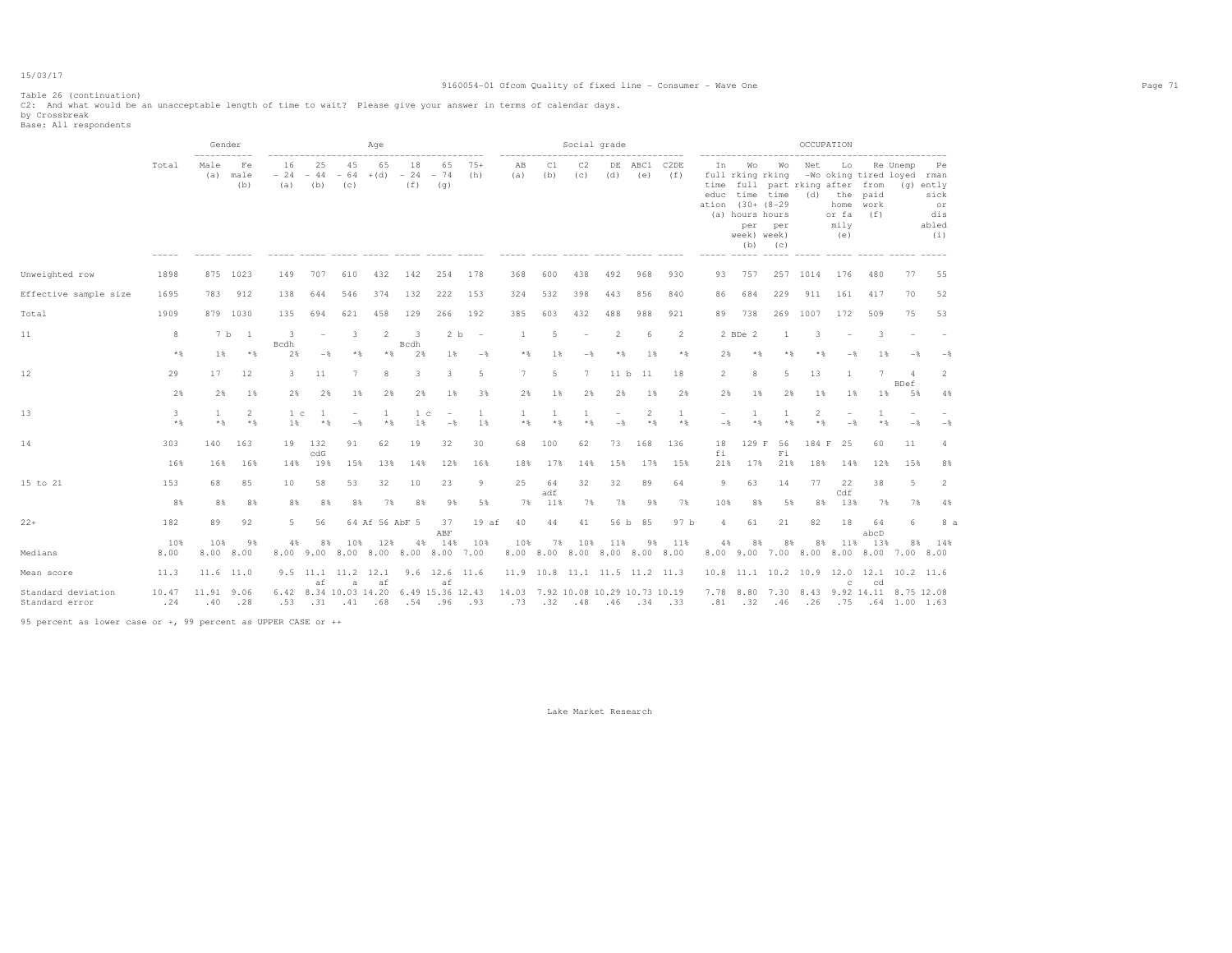#### 9160054-01 Ofcom Quality of fixed line - Consumer - Wave One Page 72

Table 26 (continuation)

|                       |            |              |                                            |                    |                       |                         |                 | Region                                                                      |                  |                          |                        |             |                                                         |                    |                          | Nation    |                                 |                                 |                    |                                 | Urbanity                                     |          | Urbanity detail                                                     |                    |           |
|-----------------------|------------|--------------|--------------------------------------------|--------------------|-----------------------|-------------------------|-----------------|-----------------------------------------------------------------------------|------------------|--------------------------|------------------------|-------------|---------------------------------------------------------|--------------------|--------------------------|-----------|---------------------------------|---------------------------------|--------------------|---------------------------------|----------------------------------------------|----------|---------------------------------------------------------------------|--------------------|-----------|
|                       | Total      | tland<br>(a) |                                            | Ir<br>eland<br>(c) | (b) thern East<br>(d) |                         |                 | Sco Wales Nor North North York East West East<br>(e) (f) lands lands<br>(q) | (h)              |                          | (i)                    | $(k)$ $(1)$ | Lo South South<br>West shire Mid Mid (i) ndon East West | gland tland<br>(a) | En Sco Wales<br>(b)      |           | Nor<br>(c) thern<br>Ir<br>eland | (d)                             | Urban Rural<br>(a) |                                 | Re All<br>(b) mote rural<br>rural (d)<br>(C) |          | Large<br>city/ dium towns<br>aller<br>city/<br>large<br>town<br>(a) | sm town (c)<br>(b) | Me Small  |
| Unweighted row        | 1898       | 214          | 126                                        | 103                | 101                   | 170                     | 128             | 136                                                                         | 162              | 165                      | 207                    | 256         | 130                                                     | 1455               | 214                      | 126       |                                 | 103                             | 1719               | 122                             | 57                                           | 179      | 641                                                                 | 741                | 337       |
| Effective sample size | 1695       | 177          | 125                                        | 100                | 91                    | 164                     | 128             | 122                                                                         | 147              | 150                      | 207                    | 243         | 115                                                     | 1354               | 177                      | 125       | 100                             |                                 | 1672               | 99                              | 42                                           | 141      | 627                                                                 | 721                | 325       |
| Total                 | 1909       | 159          | 91                                         | 47                 | 118                   | 180                     | 131             | 159                                                                         | 186              | 190                      | 212                    | 277         | 157                                                     | 1611               | 159                      |           | 91                              | 47                              | 1625               | 203                             | 81                                           | 283      | 617                                                                 | 702                | 306       |
| 0                     | 6<br>$*$ % | 1<br>$*$ &   | $\overline{\phantom{a}}$<br>$-\frac{6}{5}$ |                    | 1<br>$-$              | 1<br>1%<br>1%           | $-$             | $-$                                                                         | 1<br>1%          | $-$                      | $-$                    | $-$         | 2<br>1%                                                 | -5<br>$*$ %        | 1                        | $*$ %     | ۰<br>$-$                        | $\overline{\phantom{a}}$<br>$-$ | 4<br>$*$ %         | $\overline{\phantom{m}}$<br>$-$ | 2 A<br>3%                                    | -2<br>1% | -1<br>$*$                                                           | 1<br>$*$ &         | 2<br>1%   |
|                       | 32         | 2            | -1.                                        |                    |                       | $\mathbf{1}$            | -1              |                                                                             | $\overline{4}$   | $\mathbf{1}$             | 21<br>ABCDE<br>FGHIKL  | 1           |                                                         | 29                 | 2                        |           | -1                              |                                 | 30                 | $\overline{2}$                  |                                              | 2        |                                                                     | 23 BC 6            | 1         |
|                       | 2%         | 1%           | $2\%$                                      |                    | $-$ %                 | $1\%$<br>$-\frac{6}{5}$ | 1%              | $-\frac{6}{5}$                                                              | 2%               |                          | 1% 10%                 | * %         | $-$                                                     | 2%                 |                          | 1%        | 2%                              | $-\frac{6}{5}$                  | 2%                 | 1%                              | $-\frac{6}{5}$                               | $1\%$    | 4%                                                                  | 1%                 | $*$ &     |
| $\overline{2}$        | 121        | 3            |                                            | 8 AG 2             |                       | 8 a 15 Aq 7             |                 | 3                                                                           |                  | $16 \text{ Aq} 8$        | 29<br>ACfGI<br>KL      | 16a         | 7                                                       | 109 B              | $\overline{\mathbf{3}}$  |           | 8 B                             | 2                               | 102                | 13                              | 6                                            | 20       |                                                                     | 49 c 39            | 14        |
|                       | 6%         | 2%           | 9%                                         |                    | 3%                    | 7%<br>8%                | 5%              | 2%                                                                          | 8%               |                          | 4% 14%                 | 6%          | 4%                                                      | 7%                 | 2%                       |           | 9%                              | 3%                              | 6%                 | 7%                              | 8%                                           | 7%       | 8%                                                                  | 6%                 | 4%        |
| 3                     | 129        | 5            |                                            | 9 Agk 2            |                       | 11 a<br>12              | 9               | $5 -$                                                                       | 13               |                          | 15 a 29<br>AceGh<br>Κl | 11          | 8                                                       | 113 <sub>b</sub>   | -5                       |           | 9 B                             | 2                               | 107                | 10                              | 11 ab 21                                     |          |                                                                     | 54 B 33            | 20        |
|                       | 7%         | 3%           | 10%                                        |                    | $4\%$                 | 98<br>7%                | 7%              | 3%                                                                          | 7%               | 8%                       | 14%                    | 4%          | 5%                                                      | 7%                 |                          | 3%        | 10%                             | 4%                              | 7%                 | 5%                              | 14%                                          | 8%       | 98                                                                  | 5%                 | 7%        |
| 4                     | 75         | 3            |                                            | 4 J 4<br>AGJ1      |                       | 4 j 10 gJ 10 agJ 2      |                 |                                                                             | $9 - 1$          |                          | 11 qJ 1                | 11 i        | $\overline{4}$                                          | 64                 | 3                        |           | $\overline{4}$                  | 4 aB                            | 59                 | 10                              | 6                                            | 17       | 13                                                                  |                    | 33 a 13   |
|                       | 4%         | 2%           | 5%                                         |                    | 9%                    | 3%<br>6%                | 8%              | $1\%$                                                                       | 5%               | 6%                       | $*$ %                  | 4%          | 3%                                                      | 4%                 |                          | 2%        | 5%                              | 9%                              | 4%                 | 5%                              | 7%                                           | 6%       | 2%                                                                  | 5%                 | 4%        |
|                       | 111<br>6%  | 9%           | 14 Gk<br>6 G                               | 6% 11%             | 5 dGK 4<br>3%         | 10q<br>6%               | 8 G<br>6%       | $\mathbf{1}$<br>1%                                                          | 7%               | 12 G 16 Gk 13 G 10<br>8% | 6%                     | 3%          | 11 G<br>7%                                              | 86<br>5%           |                          | 14a<br>9% | 6<br>6%                         | 5a<br>11%                       | 92<br>6%           | 12<br>6%                        | 6<br>8%                                      | 19<br>7% | 35<br>6%                                                            | 42<br>6%           | 16<br>5%  |
|                       | 47<br>2%   | 3<br>2%      | 5%                                         | 4 iJ               | 2 J<br>3<br>4%        | 3%<br>5%                | 9 iJ<br>2<br>2% | 4<br>3%                                                                     | 4<br>2%          | 2<br>$1\%$               | $\mathbf{1}$<br>* %    | 3%          | 9j<br>3<br>2%                                           | 38<br>2%           | 3                        | 2%        | 4<br>5%                         | $\overline{c}$<br>4%            | 40<br>2%           | 6<br>3%                         | 1<br>2%                                      | 8<br>38  | 11<br>2%                                                            | 19<br>3%           | 10<br>3%  |
|                       | 356        | 18           | 18a                                        |                    | 9 a 22                | 43<br>AIj               |                 | 28 a 28                                                                     | 29               | 24                       | 31                     | 76<br>AqHIJ | 30                                                      | 310 B              | 18                       |           | 18 <sub>b</sub>                 | 9 <sub>b</sub>                  | 301                | 36                              | 18                                           | 54       | 104                                                                 |                    | 149 ac 48 |
|                       | 19%        | 11%          | 20%                                        | 19%                | 19%                   | 24%                     | 21%             | 17%                                                                         | 16%              | 13%                      | 14%                    | 28%         | 19%                                                     | 19%                | 11%                      |           | 20%                             | 19%                             | 19%                | 18%                             | 23%                                          | 19%      | 17%                                                                 | 21%                | 16%       |
| 8                     | 138        | 3            | $\overline{4}$                             |                    | 2<br>15<br>Abcj       |                         | 14 A 15<br>Abcj |                                                                             | 15 A 11 a 15 A 9 |                          |                        |             | $26$ Aj $9$ a                                           | 130 B              | $\overline{\phantom{a}}$ |           | $\overline{4}$                  | 2                               | 121                | 14                              | 3                                            | 17       | 35                                                                  |                    | 66 a 20   |
|                       | 7%         | 2%           | 4%                                         |                    | 4% 12%                |                         |                 | 8% 12% 10%                                                                  | 6%               | 8%                       | 4%                     | 9%          | 6%                                                      | 8%                 |                          | 2%        | 4%                              | 4%                              | 7%                 | 7%                              | 4%                                           | 6%       | 6%                                                                  | 9%                 | 7%        |

95 percent as lower case or +, 99 percent as UPPER CASE or ++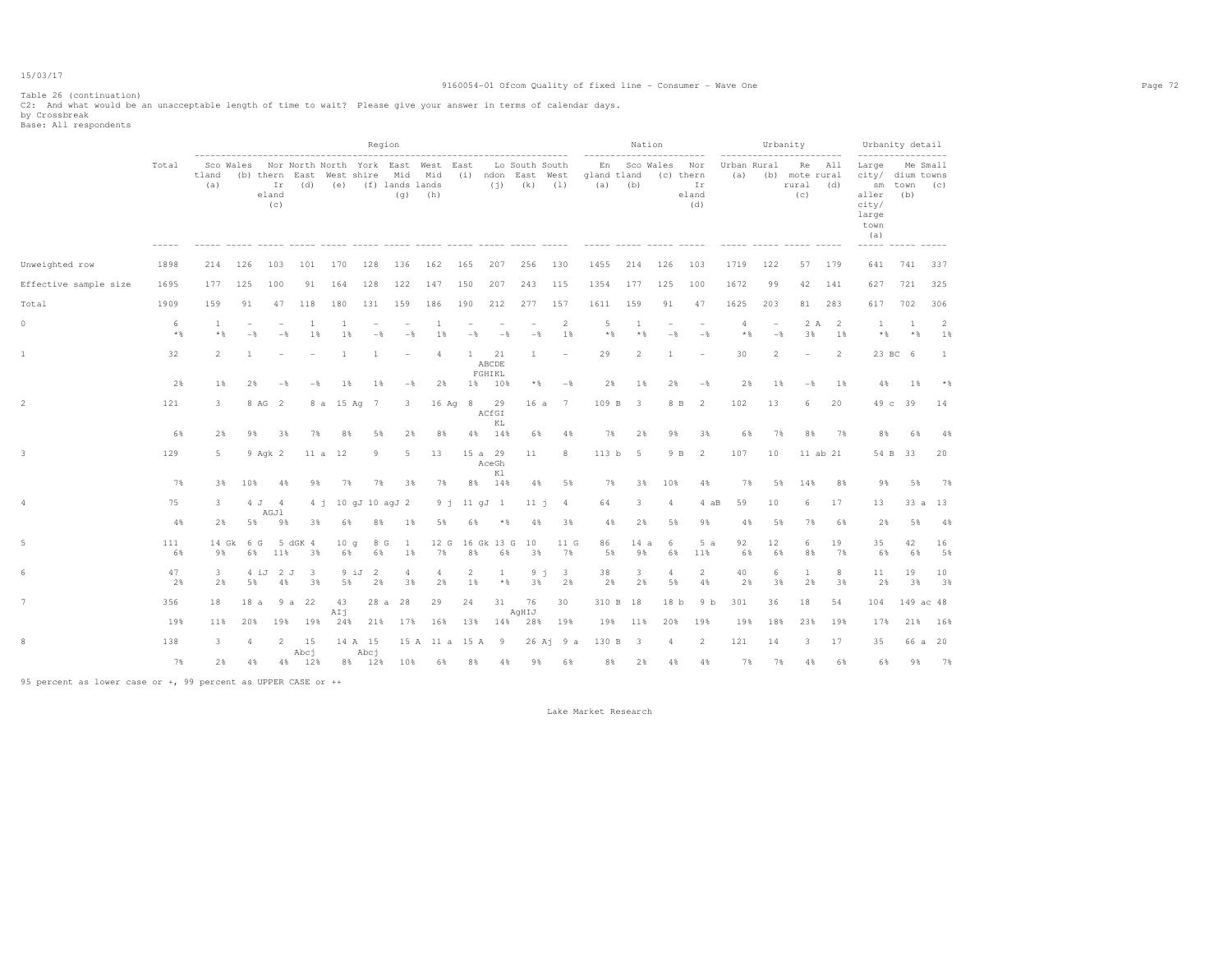## 9160054-01 Ofcom Quality of fixed line - Consumer - Wave One Page 73

Table 26 (continuation)

C2: And what would be an unacceptable length of time to wait? Please give your answer in terms of calendar days.<br>by Crossbreak<br>Base: All respondents

|                       |            |                       |                                  |                                                               |                       |                  |                            | Region                      |                          |                          |                            |                   |                        |                                                                                                                |                   | Nation         |                |                                        |                    |                            | Urbanity<br>-----------            |        | ------------------                                                  | Urbanity detail       |                       |  |
|-----------------------|------------|-----------------------|----------------------------------|---------------------------------------------------------------|-----------------------|------------------|----------------------------|-----------------------------|--------------------------|--------------------------|----------------------------|-------------------|------------------------|----------------------------------------------------------------------------------------------------------------|-------------------|----------------|----------------|----------------------------------------|--------------------|----------------------------|------------------------------------|--------|---------------------------------------------------------------------|-----------------------|-----------------------|--|
|                       | Total      | tland<br>(a)          |                                  | Sco Wales Nor North North York East West East<br>eland<br>(C) |                       |                  | Ir (d) (e) (f) lands lands |                             | $(q)$ (h)                |                          |                            | $(i)$ $(k)$ $(1)$ | Lo South South         | (b) thern East West shire Mid Mid (i) ndon East West gland tland<br>$(a)$ $(b)$                                | En Sco Wales      |                |                | Nor<br>(c) thern<br>Ir<br>eland<br>(d) | Urban Rural<br>(a) |                            | (b) mote rural<br>rural (d)<br>(C) | Re All | Large<br>city/ dium towns<br>aller<br>city/<br>large<br>town<br>(a) | sm town (c)<br>(b)    | Me Small              |  |
| Unweighted row        | 1898       | 214                   | 126                              | 103                                                           | 101                   | 170              | 128                        | 136                         | 162                      | 165                      | 207                        | 256               | 130                    | 1455                                                                                                           | 214               |                | 126            | 103                                    | 1719               | 122                        | 57                                 | 179    | 641                                                                 | 741                   | 337                   |  |
| Effective sample size | 1695       | 177                   | 125                              | 100                                                           | 91                    | 164              | 128                        | 122                         | 147                      | 150                      | 207                        | 243               | 115                    | 1354                                                                                                           | 177               |                | 125            | 100                                    | 1672               | 99                         | 42                                 | 141    | 627                                                                 | 721                   | 325                   |  |
| Total                 | 1909       | 159                   | 91                               | 47                                                            | 118                   | 180              | 131                        | 159                         | 186                      | 190                      | 212                        | 277               | 157                    | 1611                                                                                                           | 159               |                | 91             | 47                                     | 1625               | 203                        | 81                                 | 283    | 617                                                                 | 702                   | 306                   |  |
| 9                     | 15         | 1                     | $\overline{4}$<br>acdFq<br>HijkL | $\overline{\phantom{a}}$                                      |                       | 2                | $\overline{\phantom{a}}$   | -1                          | $\overline{\phantom{a}}$ | <sup>1</sup>             | 2                          | 3                 | $\sim$ $-$             | 9                                                                                                              | <sup>1</sup>      |                |                | $4$ Abd $-$                            | 15                 |                            |                                    |        | 8                                                                   | 6                     | $\overline{1}$        |  |
|                       | $1\%$      | 1%                    | 5%                               | $-$                                                           | $-$ %                 | 1%               | $-$                        | 18                          | $-$ 8                    | 1%                       | 1%                         | $1\%$             | $-$                    |                                                                                                                | 1%                | 1%             | 5%             | $-\frac{6}{5}$                         | $1\%$              | $-\frac{6}{5}$             | $-\frac{6}{5}$                     | $-$    | $1\%$                                                               | 1%                    | $*$                   |  |
| 10                    | 201        | 30<br>bDFGH<br>ΙK     |                                  | 8 d<br>5 d                                                    | - 3                   | 30<br>DfGHI<br>K | 9                          | 8                           | 10                       | 11                       | 46<br><b>BcDFG</b><br>HIKL | 23                | 17 d                   | 158                                                                                                            |                   | 30 Ac 8        |                | 5                                      | 177                | 17                         | 6                                  | 24     |                                                                     | 90 BC 65              | 22                    |  |
|                       | 11%        | 19%                   |                                  | 9%<br>10%                                                     | 3%                    | 16%              | 7%                         | 5%                          | 6%                       | 68                       | 22%                        |                   | 8% 11%                 | 10%                                                                                                            |                   | 19%            | 9%             | 10%                                    | 11%                | 9%                         | 7%                                 | 8%     | 15%                                                                 | 9%                    | 7%                    |  |
| 11                    | 8<br>$*$ & | <sup>1</sup><br>$*$ & |                                  | $-$<br>$-\frac{6}{5}$                                         | $-\frac{6}{5}$        | 2<br>$1\%$       | $-\frac{6}{5}$             | 1<br>1%                     | 1<br>1%                  | 2<br>1%                  | $-\frac{6}{5}$             | $-\frac{6}{6}$    | 1<br>$1\%$             | 7                                                                                                              | $*$               | -1<br>$*$ %    | $-\frac{6}{5}$ | $-$                                    | 8<br>$*$ &         | $-$                        | $-$                                | $-$    | 3<br>$\star$ &                                                      | 4<br>1%               | $\mathbf{1}$<br>$*$ & |  |
| 12                    | 29         | 5<br>fqij             |                                  | $\star$                                                       | 6<br>bfGIJ<br>-1      |                  | $5$ qi $-$                 | $\overline{\phantom{m}}$    | $\overline{\mathbf{3}}$  | $\overline{\phantom{a}}$ | 1                          |                   | $7i$ 1                 | 24                                                                                                             |                   | 5              |                | $\star$                                | 24                 | 2                          | 3                                  | -5     | 5                                                                   | 14                    | 6                     |  |
|                       | 2%         | 3%                    |                                  | $-\frac{6}{5}$<br>$1\%$                                       | 5%                    | 3%               | $-$                        | $-$                         | 2%                       | $-\frac{6}{5}$           | $*$                        | 3%                | $1\%$                  |                                                                                                                | $1\%$             | 3%             | $-\frac{6}{5}$ | 1%                                     | $1\%$              | $1\%$                      | 38                                 | 2%     | $1\%$                                                               | 2%                    | 2%                    |  |
| 13                    | 3<br>$*$ & |                       |                                  |                                                               |                       |                  | $-$                        | $\overline{2}$<br>1         | $-$                      | $-$                      | $-$                        | 1<br>$*$ %        | $-\frac{6}{5}$         | 3                                                                                                              | $*$ $\frac{6}{5}$ | $-\frac{6}{5}$ | $-$            | $-\frac{6}{5}$                         | 3<br>$*$ &         | $-$                        |                                    | $-$    | $-\frac{6}{5}$                                                      | 3<br>$*$ &            | $-\frac{6}{6}$        |  |
| 14                    | 303        | 41<br>dEfIJ<br>Κl     |                                  | 15 eJ 12<br>EiJK                                              |                       | 18 J 16          |                            | 22 J 42<br>dEIJK<br>$\perp$ | 38<br>EJk                |                          | $26 \t1 \t12$              |                   | $35 \div 26 \text{ J}$ | 235                                                                                                            |                   | 41 A 15        |                | 12 A                                   | 270                | 27                         | 6                                  | 33     | 93                                                                  | 110                   | 68 Ab                 |  |
|                       | 16%        | 26%                   | 17%                              | 25%                                                           | 15%                   | 98               | 16%                        | 26%                         | 21%                      | 14%                      | 68                         |                   | 13% 16%                | 15%                                                                                                            |                   | 26%            | 17%            | 25%                                    | 17%                | 13%                        | 8%                                 | 12%    | 15%                                                                 | 16%                   | 22%                   |  |
| 15 to 21              | 153        |                       | 14 be 2                          |                                                               | 4 b<br>$\overline{9}$ | $7\phantom{.0}$  | 6                          | 25<br>BEFHJ<br>K            | 10                       | 25<br>BEfhJ<br>K         | 10                         | 17                | 23<br>BEFHJ<br>K       |                                                                                                                | 132 c 14 c 2      |                |                | $4\degree$ c                           | 124                | 22                         | 7                                  | 29     | 44                                                                  | 55                    | 25                    |  |
|                       | 8%         | 9%                    | 2%                               | 9%                                                            | 7%                    | 4%               | 5%                         | 16%                         | 6%                       | 13%                      | 5%                         | 6%                | 15%                    |                                                                                                                | 8%                | 9%             | 2%             | 9%                                     | 8%                 | 11%                        | 8%                                 | 10%    | 7%                                                                  | 8%                    | 8%                    |  |
| $22+$                 | 182        |                       | 17 CEJ 7 cE                      | $\mathbf{1}$                                                  |                       | 14 CEJ 1         | 13<br>cEj                  | 21<br>CEJ                   | 24                       | 31<br>CEJ bCEJ           |                            | 7 30<br>CEJ       |                        | 15 cEj 157 D 17 D                                                                                              |                   |                | 7 d            | $\overline{1}$                         | 147                | 30a                        | $\overline{4}$                     | 34     | 47                                                                  | 59                    | 41 AB                 |  |
| Medians               | 10%        | 11%                   | 8%                               | 1%                                                            | 12%                   |                  | 1% 10% 13%                 |                             |                          | 13% 16%                  |                            | 3% 11%            | 98                     | 8.00  10.00  7.00  7.00  7.00  7.00  7.50  14.00  8.00  10.00  7.00  8.00  10.00  7.00  7.00  7.00  7.00  7.00 | 10% 11%           |                | 8%             | 1%                                     | 9%                 | 15%<br>8.00 8.00 7.00 7.00 |                                    | 6% 12% | 8%                                                                  | 8%<br>8.00 8.00 10.00 | 14%                   |  |
|                       |            |                       |                                  |                                                               |                       |                  |                            |                             |                          |                          |                            |                   |                        |                                                                                                                |                   |                |                |                                        |                    |                            |                                    |        |                                                                     |                       |                       |  |

95 percent as lower case or +, 99 percent as UPPER CASE or ++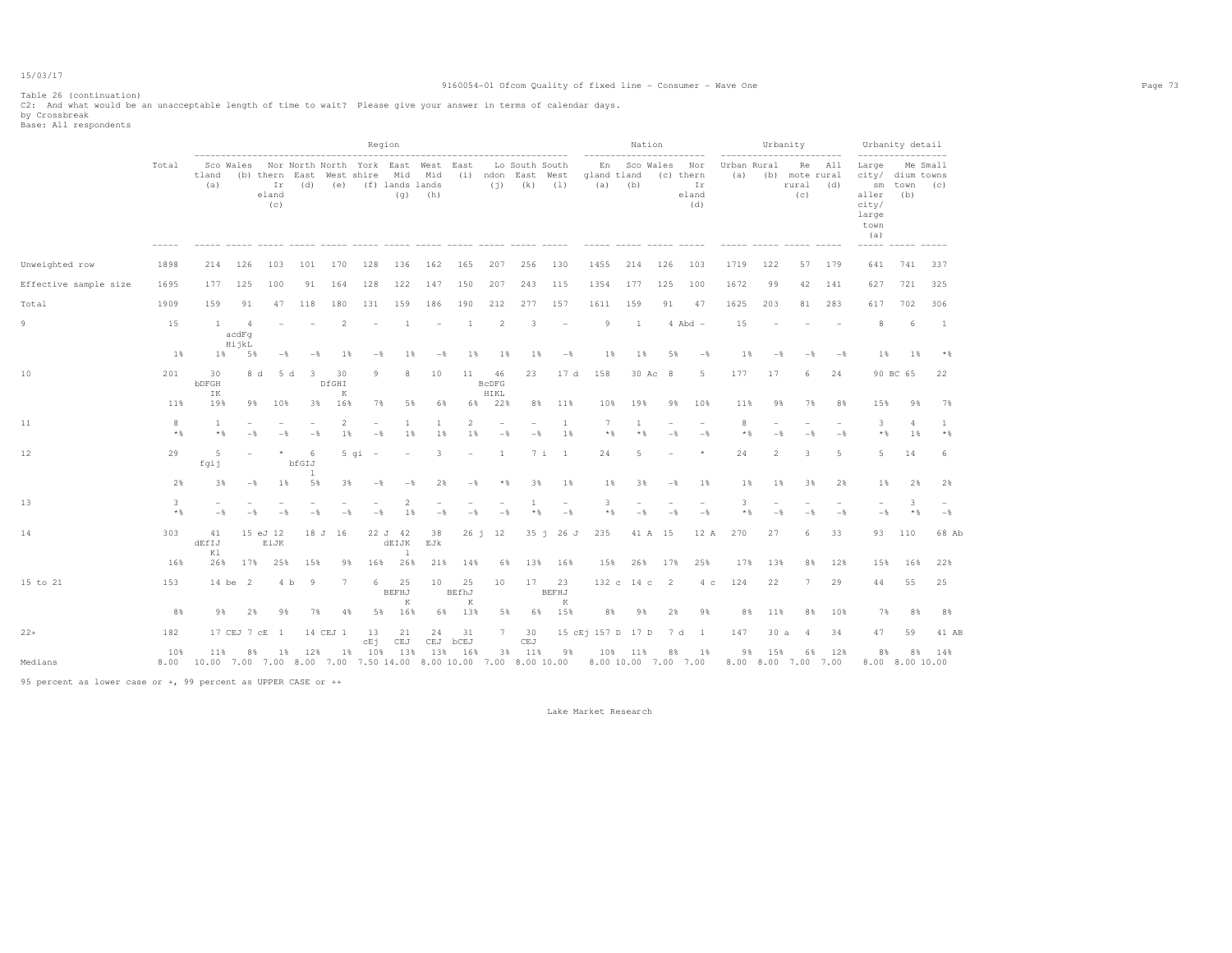## 9160054-01 Ofcom Quality of fixed line - Consumer - Wave One Page 74

Table 26 (continuation) C2: And what would be an unacceptable length of time to wait? Please give your answer in terms of calendar days.<br>by Crossbreak<br>Base: All respondents

| DUUCI NII LUUVUINUIILU |  |  |  |  |  |  |  |
|------------------------|--|--|--|--|--|--|--|
|                        |  |  |  |  |  |  |  |

|                                      |              |              |                          |                    |                        |                                  |              | Region                            |                                            |              |     |                                         |             |                          |                 | Nation           |                                    |                    |                        | Urbanity                         |            |                                                                | Urbanity detail           |                              |  |
|--------------------------------------|--------------|--------------|--------------------------|--------------------|------------------------|----------------------------------|--------------|-----------------------------------|--------------------------------------------|--------------|-----|-----------------------------------------|-------------|--------------------------|-----------------|------------------|------------------------------------|--------------------|------------------------|----------------------------------|------------|----------------------------------------------------------------|---------------------------|------------------------------|--|
|                                      | Total        | tland<br>(a) | Sco Wales                | Ir<br>eland<br>(C) | Nor North North<br>(d) | (b) thern East West shire<br>(e) | York<br>(f)  | East<br>Mid<br>lands lands<br>(q) | West<br>Mid<br>(h)                         | East<br>(i)  | (i) | Lo South South<br>ndon East West<br>(k) | (1)         | En<br>gland tland<br>(a) | (b)             | Sco Wales<br>(C) | Nor<br>thern<br>Ir<br>eland<br>(d) | Urban Rural<br>(a) | (b)                    | Re<br>mote rural<br>rural<br>(C) | All<br>(d) | Large<br>city/<br>sm<br>aller<br>city/<br>large<br>town<br>(a) | dium towns<br>town<br>(b) | Me Small<br>(C)              |  |
|                                      |              |              |                          |                    |                        |                                  |              |                                   |                                            |              |     |                                         |             |                          |                 |                  |                                    |                    |                        |                                  |            |                                                                |                           |                              |  |
| Unweighted row                       | 1898         | 214          | 126                      | 103                | 101                    | 170                              | 128          | 136                               | 162                                        | 165          | 207 | 256                                     | 130         | 1455                     | 214             | 126              | 103                                | 1719               | 122                    | 57                               | 179        | 641                                                            | 741                       | 337                          |  |
| Effective sample size                | 1695         | 177          | 125                      | 100                | 91                     | 164                              | 128          | 122                               | 147                                        | 150          | 207 | 243                                     | 115         | 1354                     | 177             | 125              | 100                                | 1672               | 99                     | 42                               | 141        | 627                                                            | 721                       | 325                          |  |
| Total                                | 1909         | 159          | 91                       | 47                 | 118                    | 180                              | 131          | 159                               | 186                                        | 190          | 212 | 277                                     | 157         | 1611                     | 159             | 91               | 47                                 | 1625               | 203                    | 81                               | 283        | 617                                                            | 702                       | 306                          |  |
| Mean score                           | 11.3         | 12.7<br>CEfJ | 10.6<br>EJ               | 9.3                | 11 5<br>E.T            | 7.9                              | 10.5         | -13.7<br>EJ bCEFJ                 | 12.3                                       | 13.3<br>CEfJ | 7.7 | 12.1                                    | 12.4<br>CEJ |                          | 11.2 12.7 10.6  |                  | 9.3                                |                    | $11.2$ $13.1$          |                                  |            |                                                                |                           | 8.5 11.8 c 10.3 11.2 13.0 Ab |  |
| Standard deviation<br>Standard error | 10.47<br>.24 |              | 8.23 12.94<br>$.56$ 1.15 | e<br>4.86<br>.48   | 9.44<br>.94            | 4.40<br>.34                      | 8.22<br>. 73 |                                   | EJ<br>8.45 15.74 11.64<br>$.72 \quad 1.24$ | .91          | .49 | CEJ<br>7.08 12.02 10.97                 | .75 .96     | 10.62<br>.28             | D<br>8.23 12.94 | $.56$ 1.15       | 4.86<br>.48                        | 10.27 12.74        | ac<br>$.25 \quad 1.15$ | 6.80 11.54<br>.90                | .86        | .34                                                            | 8.56 10.89 11.69<br>.40   | .64                          |  |

95 percent as lower case or +, 99 percent as UPPER CASE or ++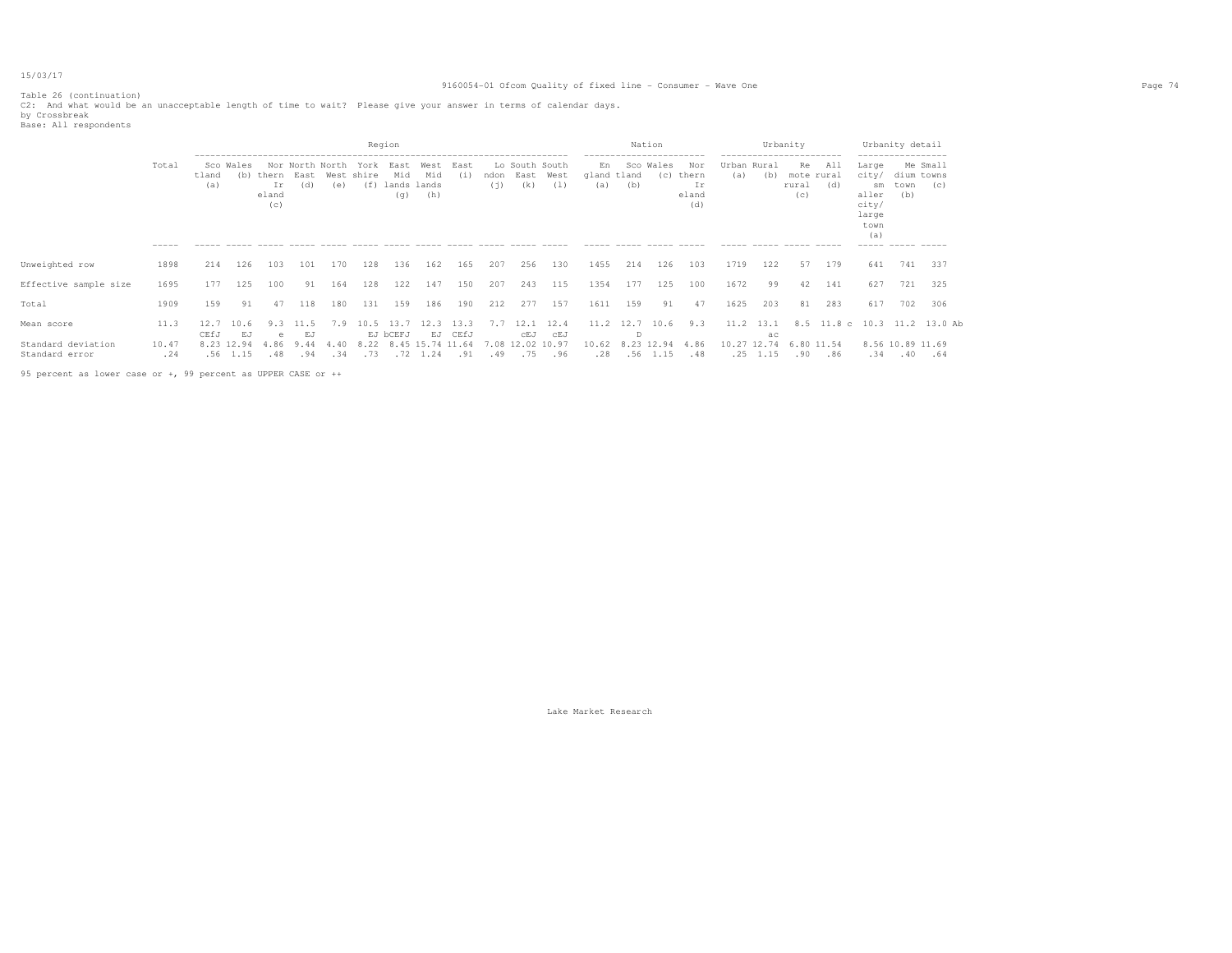# Table 27

C2: And what would be an unacceptable length of time to wait? Please give your answer in terms of calendar days.<br>by Crossbreak<br>Base: Experienced Provision

|                       |                | Gender<br>-----------    |                          | Age                      |                          |                           |                          | Social grade             |                          |                |                          | $- - - -$                                                                   | OCCUPATION                        | Na<br>tion<br>$--- - - -$ | Urb<br>anity<br>$----$ | Urbanity<br>detail                                             |                           |
|-----------------------|----------------|--------------------------|--------------------------|--------------------------|--------------------------|---------------------------|--------------------------|--------------------------|--------------------------|----------------|--------------------------|-----------------------------------------------------------------------------|-----------------------------------|---------------------------|------------------------|----------------------------------------------------------------|---------------------------|
|                       | Total          | Male<br>(a)              | Fe<br>male<br>(b)        | 25<br>$-44$<br>(b)       | 45<br>$-64$<br>(c)       | AB<br>(a)<br>------ ----- | C1<br>(b)                | C2<br>(c)                | DE<br>(d)                | ABC1<br>(e)    | C2DE<br>(f)              | Wо<br>rking<br>time<br>$(30 +$<br>hours<br>per<br>week)<br>(b)<br>$- - - -$ | Net<br>$-WO$<br>full rking<br>(d) | En<br>gland<br>(a)        | Urban<br>(a)           | Large<br>city/<br>sm<br>aller<br>city/<br>large<br>town<br>(a) | Me<br>dium<br>town<br>(b) |
| Unweighted row        | 278            | 121                      | 157                      | 126                      | 90                       | 60                        | 98                       | 62                       | 58                       | 158            | 120                      | 120                                                                         | 167                               | 243                       | 256                    | 105                                                            | 106                       |
| Effective sample size | 253            | 108                      | 145                      | 116                      | 80                       | 54                        | 89                       | 58                       | 53                       | 142            | 111                      | 109                                                                         | 152                               | 226                       | 252                    | 103                                                            | 104                       |
| Total                 | 295            | 129                      | 166                      | 132                      | 97                       | 64                        | 109                      | 62                       | 60                       | 173            | 122                      | 125                                                                         | 177                               | 270                       | 251                    | 103                                                            | 104                       |
| $\circ$               | $\overline{2}$ | $\overline{c}$           | $\overline{\phantom{a}}$ | $\overline{\phantom{a}}$ | $\overline{\phantom{a}}$ | $\mathbf{1}$              | $\overline{\phantom{a}}$ | $\mathbf{1}$             | $\overline{\phantom{a}}$ | $\mathbf{1}$   | $\mathbf{1}$             | $\overline{a}$                                                              | $\overline{\phantom{a}}$          | $\mathbf{1}$              | $\overline{2}$         | $\mathbf{1}$                                                   | $\overline{\phantom{a}}$  |
|                       | 1%             | 1%                       | $-$                      | $-\frac{6}{6}$           | $-$ %                    | 1%                        | $-$                      | 2%                       | $-$                      | $*$ %          | 1%                       | $-\frac{6}{6}$                                                              | $-$                               | $*$ %                     | 1%                     | 1%                                                             | $-$                       |
| 1                     | 3              | $\overline{\phantom{a}}$ | 3                        | $\mathbf{1}$             | $\overline{c}$           | $\mathbf{1}$              | $\overline{c}$           | $\overline{\phantom{0}}$ | $\overline{\phantom{a}}$ | 3              | $\overline{\phantom{a}}$ | $\overline{c}$                                                              | $\overline{2}$                    | 3                         | 3                      | $\overline{2}$                                                 | $\overline{\phantom{0}}$  |
|                       | 1%             | $-$                      | 2%                       | 1%                       | 2%                       | 2%                        | 2%                       | $-$                      | $-$                      | 2%             | $-$                      | 2%                                                                          | 1%                                | 1%                        | 1%                     | 2%                                                             | $-$                       |
| $\sqrt{2}$            | 13             | 7                        | 6                        | $\tau$                   | 3                        | 2                         | $\overline{4}$           | $\overline{4}$           | 3                        | 6              | $\overline{7}$           | $\overline{7}$                                                              | $7\phantom{.0}$                   | 12                        | 9                      | $\overline{2}$                                                 | 5                         |
|                       | 4%             | 5%                       | 4%                       | 5%                       | 3%                       | 3%                        | 4%                       | 7%                       | 5%                       | 3%             | 6%                       | 6%                                                                          | $4\%$                             | 4%                        | 3%                     | 2%                                                             | 5%                        |
| 3                     | 10             | 5                        | 5                        | $\mathbf{1}$             | 8 B                      | $\sqrt{4}$                | 3                        | $\overline{c}$           | $\mathbf{1}$             | $\overline{7}$ | 3                        | $7\phantom{.}$                                                              | 8                                 | 8                         | 9                      | 3                                                              | 5                         |
|                       | 3%             | 4%                       | 3%                       | 1%                       | 8%                       | 6%                        | 3%                       | 3%                       | 2%                       | 4%             | 2%                       | 6%                                                                          | 5%                                | 3%                        | 4%                     | 3%                                                             | 5%                        |
| $\overline{4}$        | 5              | $\mathbf{1}$             | $\overline{4}$           | $\mathbf{1}$             | $\overline{4}$           | $\sqrt{2}$                | $\overline{\phantom{0}}$ | $\mathbf{1}$             | 2 b                      | $\overline{c}$ | 3                        | $\mathbf 1$                                                                 | $\mathbf{2}$                      | 5                         | 3                      | $\mathbf{1}$                                                   | $\overline{a}$            |
|                       | 2%             | 1%                       | 3%                       | 1%                       | 4%                       | 3%                        | $-$                      | 2%                       | 4%                       | 1%             | 3%                       | 1%                                                                          | 1%                                | 2%                        | 1%                     | 1%                                                             | 2%                        |
| 5                     | 14             | 3                        | 11                       | 6                        | 3                        | 3                         | $\overline{2}$           | 4                        | 5 b                      | 5              | 9                        | 3                                                                           | 5                                 | 12                        | 14                     | 6                                                              | $7\phantom{.}$            |
|                       | 5%             | 2%                       | 6%                       | 4%                       | 3%                       | 4%                        | 2%                       | 6%                       | 9%                       | 3%             | 7%                       | 2%                                                                          | 3%                                | 5%                        | 5%                     | 6%                                                             | 7%                        |
| 6                     | $\overline{2}$ | $\mathbf{1}$             | $\mathbf{1}$             | 1                        | 1                        | $\overline{\phantom{a}}$  | 1                        | 1                        | $\overline{\phantom{a}}$ | 1              | $\mathbf{1}$             | $\mathbf{1}$                                                                | 1                                 | $\overline{c}$            | $\overline{2}$         | $\overline{\phantom{0}}$                                       | $\overline{2}$            |
|                       | 1%             | 1%                       | 1%                       | 1%                       | 1%                       | $-\,$                     | 1%                       | 2%                       | $-\,$                    | 1%             | 1%                       | 1%                                                                          | 1%                                | 1%                        | 1%                     | $-\,$                                                          | 2%                        |
| $7\phantom{.0}$       | 60             | 27                       | 33                       | 31                       | 15                       | 13                        | 17                       | 18 <sub>b</sub>          | 12                       | 30             | 30                       | 24                                                                          | 41                                | 55                        | 53                     | 20                                                             | 21                        |
|                       | 20%            | 21%                      | 20%                      | 23%                      | 15%                      | 20%                       | 16%                      | 29%                      | 20%                      | 17%            | 24%                      | 19%                                                                         | 23%                               | 20%                       | 21%                    | 20%                                                            | 20%                       |
| 8                     | 26             | $\circ$                  | 17                       | 11                       | 6                        | $\,$ 5                    | 14 <sub>c</sub>          | $\sqrt{2}$               | 5                        | 19             | $7\phantom{.}$           | 10                                                                          | 14                                | 24                        | 19                     | 5                                                              | 9                         |
|                       | 9%             | 7%                       | 10%                      | 9%                       | 7%                       | 8%                        | 13%                      | 3%                       | 9%                       | 11%            | 6%                       | 8%                                                                          | 8%                                | 9%                        | 8%                     | 5%                                                             | 9%                        |
| 9                     | $\mathbf{1}$   | $\overline{\phantom{0}}$ | $\mathbf{1}$             | $\mathbf{1}$             | $\overline{\phantom{a}}$ | $\mathbf{1}$              | $\overline{\phantom{a}}$ | $\overline{\phantom{0}}$ | $\overline{\phantom{a}}$ | $\mathbf{1}$   | $\overline{\phantom{0}}$ | $\overline{\phantom{a}}$                                                    | $\mathbf{1}$                      | $\mathbf{1}$              | $\mathbf{1}$           | $\mathbf{1}$                                                   | $\overline{\phantom{0}}$  |
|                       | $\star$ $\,$   | $-\,$ %                  | $1$ %                    | 1%                       | $-\,$                    | 2%                        | $-\,$                    | $-\,$                    | $-\,$                    | 1%             | $-\,$ $\,$               | $-\,$                                                                       | 1%                                | $\star$ &                 | $*$ &                  | $1\,$                                                          | $-\,$ $\,$                |
| 10                    | 34             | 17                       | 18                       | 21                       | 8                        | $7\phantom{.0}$           | 14                       | 5                        | 8                        | 21             | 13                       | 19                                                                          | 23                                | 32                        | 34                     | 24 B                                                           | 5                         |
|                       | 12%            | 13%                      | 11%                      | 16%                      | 8%                       | 11%                       | 13%                      | 8%                       | 14%                      | 12%            | 11%                      | 15%                                                                         | 13%                               | 12%                       | 14%                    | 24%                                                            | 5%                        |
| 11                    | 3              | 2                        | $\mathbf{1}$             | $\overline{\phantom{a}}$ | $\overline{2}$           | $\mathbf{1}$              | $\overline{c}$           | $\overline{\phantom{0}}$ | $\overline{\phantom{a}}$ | 3              | $\overline{\phantom{a}}$ | $\overline{\phantom{a}}$                                                    | $\mathbf{1}$                      | 3                         | 3                      | $\overline{c}$                                                 | $\mathbf{1}$              |
|                       | 1%             | 2%                       | 1%                       | $-\,$                    | 2%                       | 2%                        | 2%                       | $-$                      | $-$                      | 2%             | $-$                      | $-\,$                                                                       | 1%                                | 1%                        | 1%                     | 2%                                                             | 1%                        |

95 percent as lower case or +, 99 percent as UPPER CASE or ++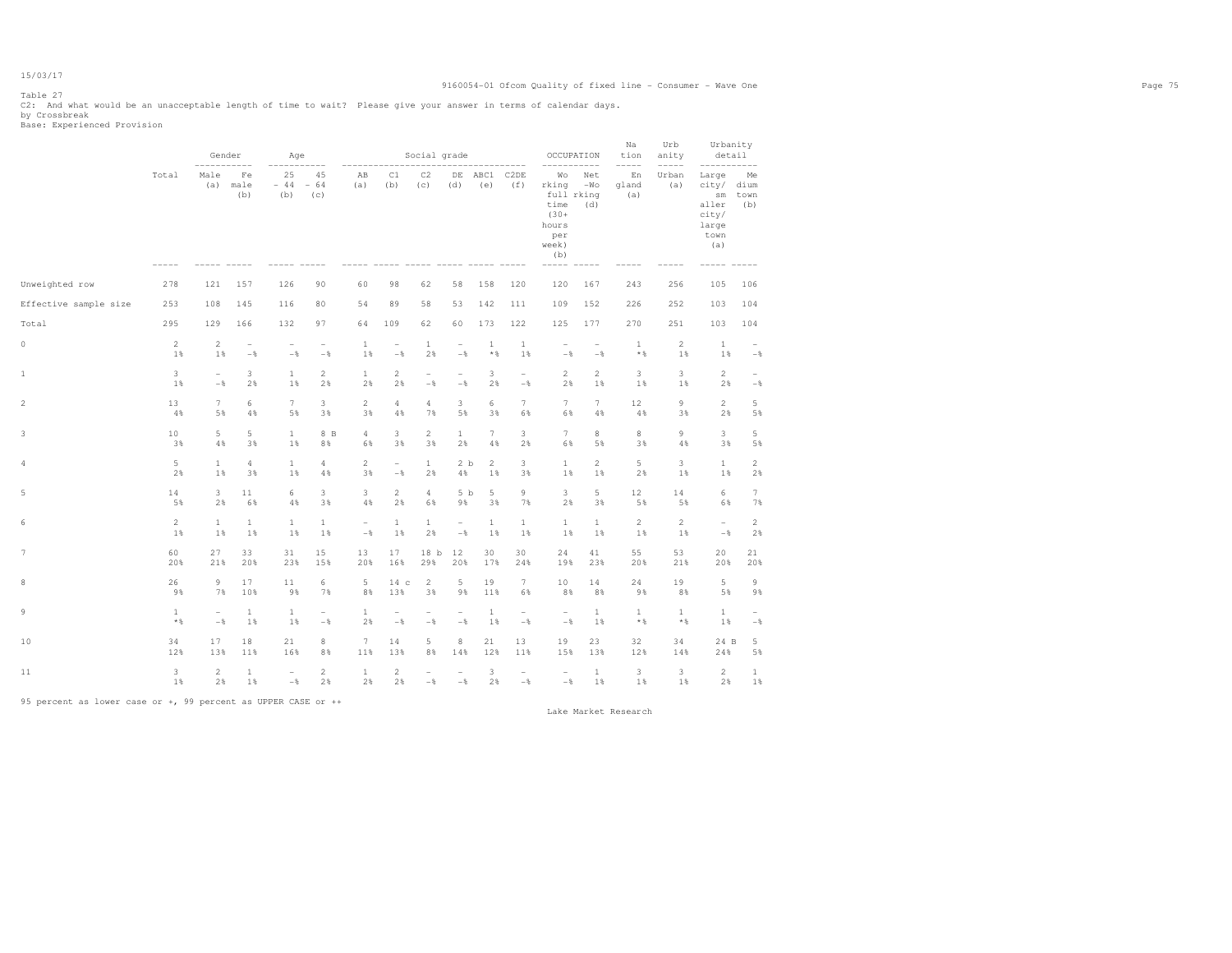## 9160054-01 Ofcom Quality of fixed line - Consumer - Wave One Page 76

Table 27 (continuation)

C2: And what would be an unacceptable length of time to wait? Please give your answer in terms of calendar days.<br>by Crossbreak<br>Base: Experienced Provision

|                                                    |                              | Gender                          |                                            | Age                      | -----                                      |                                                                                        |                    | Social grade<br>----------------------- |                |             |                                            | OCCUPATION                                                                            | -----               | Na<br>tion<br>-----  | Urb<br>anity<br>$--- - - -$ | Urbanity<br>detail<br>-----------                                                      |                           |
|----------------------------------------------------|------------------------------|---------------------------------|--------------------------------------------|--------------------------|--------------------------------------------|----------------------------------------------------------------------------------------|--------------------|-----------------------------------------|----------------|-------------|--------------------------------------------|---------------------------------------------------------------------------------------|---------------------|----------------------|-----------------------------|----------------------------------------------------------------------------------------|---------------------------|
|                                                    | Total                        | Male<br>(a)                     | Fe<br>male<br>(b)                          | 25<br>$-44$<br>(b)       | 45<br>$-64$<br>(C)                         | AB<br>(a)                                                                              | C1<br>(b)          | C2<br>(c)                               | DE<br>(d)      | ABC1<br>(e) | C2DE<br>(f)                                | Wo<br>rking<br>full rking<br>time<br>$(30 +$<br>hours<br>per<br>week)<br>(b)<br>----- | Net<br>$-WO$<br>(d) | En<br>gland<br>(a)   | Urban<br>(a)                | Large<br>city/<br>$\mathop{\rm sm}\nolimits$<br>aller<br>city/<br>large<br>town<br>(a) | Me<br>dium<br>town<br>(b) |
| Unweighted row                                     | 278                          | 121                             | 157                                        | 126                      | 90                                         | 60                                                                                     | 98                 | 62                                      | 58             | 158         | 120                                        | 120                                                                                   | 167                 | 243                  | 256                         | 105                                                                                    | 106                       |
| Effective sample size                              | 253                          | 108                             | 145                                        | 116                      | 80                                         | 54                                                                                     | 89                 | 58                                      | 53             | 142         | 111                                        | 109                                                                                   | 152                 | 226                  | 252                         | 103                                                                                    | 104                       |
| Total                                              | 295                          | 129                             | 166                                        | 132                      | 97                                         | 64                                                                                     | 109                | 62                                      | 60             | 173         | 122                                        | 125                                                                                   | 177                 | 270                  | 251                         | 103                                                                                    | 104                       |
| 12                                                 | $\mathbf{1}$<br>$\star$ $\,$ | 1<br>1%                         | $\overline{\phantom{m}}$<br>$-\frac{6}{5}$ | $\qquad \qquad -$<br>$-$ | $-\frac{6}{5}$                             | $-\frac{6}{5}$                                                                         | $\mathbf{1}$<br>1% | $-$                                     | $-$            | 1%          | $\overline{\phantom{a}}$<br>$-\frac{6}{5}$ | $-$                                                                                   | $1\,$<br>1%         | 1<br>$*$ %           | 1<br>$*$ &                  | $\overline{\phantom{a}}$<br>$-\frac{6}{6}$                                             | $\mathbf{1}$<br>1%        |
| 13                                                 | 2<br>1%                      | $\mathbf{1}$<br>1%              | 1<br>1%                                    | 1<br>1%                  | $\overline{\phantom{m}}$<br>$-\frac{6}{5}$ | 1<br>2%                                                                                | 1<br>1%            | $\equiv$<br>$-$                         | $-\frac{6}{6}$ | 2<br>1%     | $\overline{\phantom{m}}$<br>$-\frac{6}{6}$ | 1<br>1%                                                                               | 2<br>1%             | 2<br>1%              | 2<br>1%                     | $\overline{\phantom{a}}$<br>$-\frac{6}{6}$                                             | $\overline{2}$<br>2%      |
| 14                                                 | 56<br>19%                    | 23<br>18%                       | 33<br>20%                                  | 30<br>23%                | 17<br>18%                                  | 12<br>18%                                                                              | 23<br>21%          | 11<br>17%                               | 11<br>18%      | 35<br>20%   | 21<br>17%                                  | 27<br>22%                                                                             | 40<br>23%           | 50<br>18%            | 48<br>19%                   | 18<br>18%                                                                              | 20<br>20%                 |
| 15 to 21                                           | 24<br>8%                     | 9<br>7%                         | 15<br>9%                                   | 9<br>7%                  | 12<br>12%                                  | 5<br>7%                                                                                | 12<br>11%          | 3<br>5%                                 | 4<br>7%        | 17<br>10%   | 7<br>6%                                    | 8<br>6%                                                                               | 10<br>5%            | 21<br>8%             | 20<br>8%                    | 8<br>8%                                                                                | 11<br>10%                 |
| $22+$<br>Medians                                   | 39<br>13%<br>10.00           | 22<br>17%<br>10.00 10.00        | 18<br>11%                                  | 12<br>9%<br>10.00 10.00  | 16<br>16%                                  | 8<br>12%<br>10.00 10.00 8.00 10.00 10.00                                               | 12<br>11%          | 11<br>17%                               | 8<br>14%       | 20<br>12%   | 19<br>16%<br>8.00                          | 15<br>12%<br>10.00 10.00                                                              | 19<br>11%           | 38<br>14%<br>10.00   | 28<br>11%<br>10.00          | 8<br>8%<br>10.00 10.00                                                                 | 12<br>11%                 |
| Mean score<br>Standard deviation<br>Standard error | 13.4<br>12.53<br>.75         | 14.9<br>14.77 10.35<br>1.34 .83 | 12.2                                       | 6.88 16.02               | .61 1.69                                   | 11.5 15.2 b 14.1 13.1 14.5 12.0 13.4 13.3<br>16.41 8.93 16.36 8.10 12.22 13.00<br>2.12 |                    | $.90$ 2.08 1.06                         |                | .97 1.19    |                                            | 12.8 12.4<br>11.93 10.61<br>1.09 .82                                                  |                     | 13.6<br>12.92<br>.83 | 12.8<br>11.76<br>.73        | 11.5 12.5<br>8.22 10.15                                                                | .80.99                    |

95 percent as lower case or +, 99 percent as UPPER CASE or ++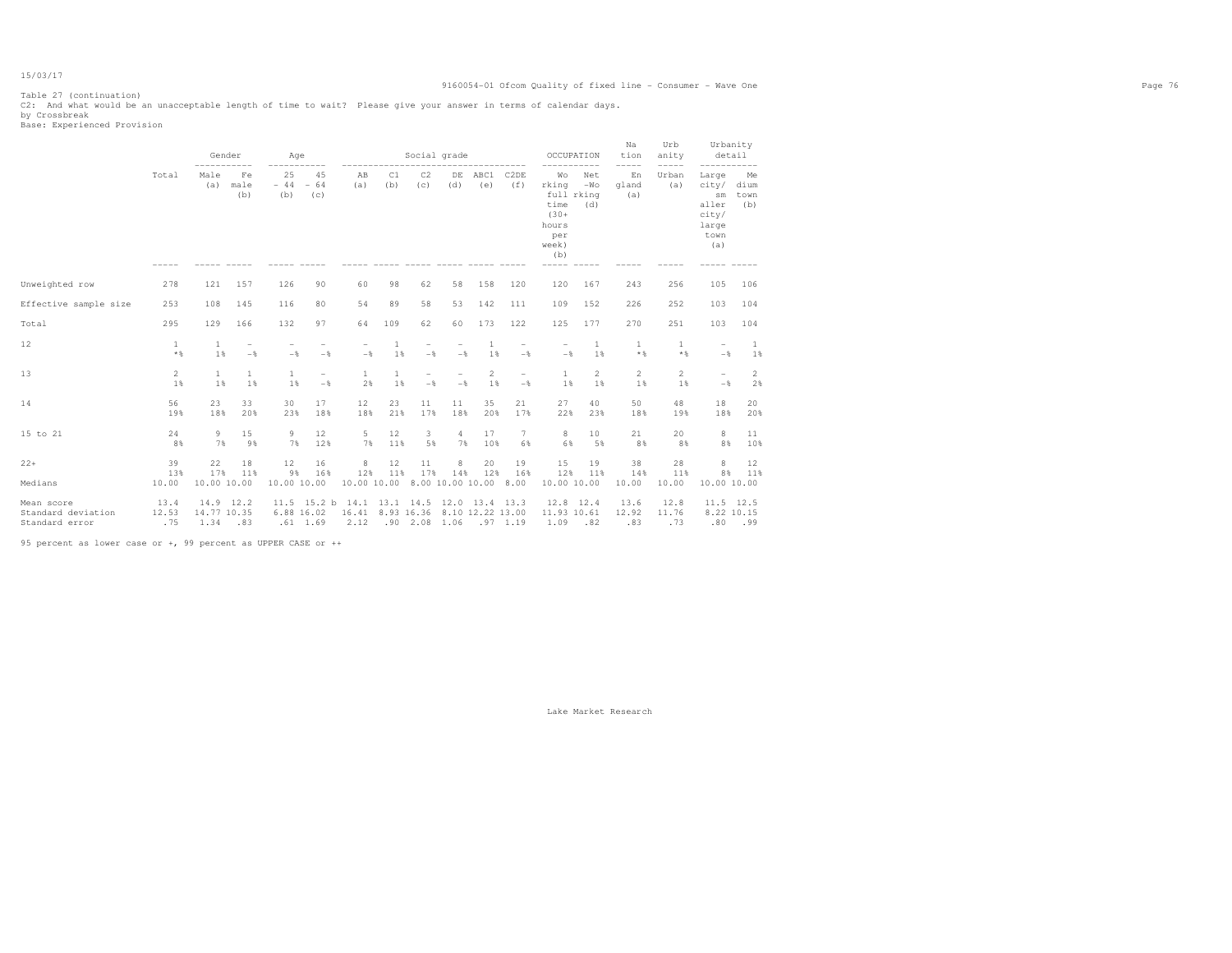## 9160054-01 Ofcom Quality of fixed line - Consumer - Wave One Page 77

Table 28

C2: And what would be an unacceptable length of time to wait? Please give your answer in terms of calendar days. by Crossbreak Base: Hypothetical provision

|                       |            | Gender              |                   |                                 |                   |                          | Age                   |                                              |                                                   |                       |                              |                                            | Social grade         |                |                     |                |                          | ---------------                                                           |                                                                                  | OCCUPATION   |                                             |                                           |                                   |
|-----------------------|------------|---------------------|-------------------|---------------------------------|-------------------|--------------------------|-----------------------|----------------------------------------------|---------------------------------------------------|-----------------------|------------------------------|--------------------------------------------|----------------------|----------------|---------------------|----------------|--------------------------|---------------------------------------------------------------------------|----------------------------------------------------------------------------------|--------------|---------------------------------------------|-------------------------------------------|-----------------------------------|
|                       | Total      | Male<br>(a)         | Fe<br>male<br>(b) | 16<br>(a)                       | 25<br>$(b)$ $(c)$ | 45                       | 65                    | 18<br>$-24 - 44 - 64 + (d) - 24 - 74$<br>(f) | 65<br>(q)<br>----- ----- ----- -----              | $75+$<br>(h)          | AB<br>(a)                    | C1<br>(b)                                  | C2<br>(c)            | (d)            | DE ABC1 C2DE<br>(e) | (f)            | ation (30+ (8-29)        | In Wo<br>full rking rking<br>(a) hours hours<br>per<br>week) week)<br>(b) | time full part rking after from (q)<br>educ time time (d) the paid<br>per<br>(C) | Wo Net       | Lo<br>or fa<br>mily<br>(e)<br>$\frac{1}{2}$ | -Wo oking tired loyed<br>home work<br>(f) | Re Unemp                          |
| Unweighted row        | 1620       | 754                 | 866               | 126                             | 581               | 520                      | 393                   | 120                                          | 225                                               | 168                   | 308                          | 502                                        | 376                  | 434            | 810                 | 810            | 77                       | 637                                                                       | 210                                                                              | 847          | 147                                         | 431                                       | 66                                |
| Effective sample size | 1443       | 676                 | 767               | 116                             | 528               | 466                      | 340                   | 110                                          | 195                                               | 145                   | 271                          | 444                                        | 340                  | 390            | 714                 | 729            | 72                       | 575                                                                       | 186                                                                              | 760          | 133                                         | 374                                       | 60                                |
| Total                 | 1613       | 750                 | 864               | 113                             | 562               | 524                      | 414                   | 108                                          | 236                                               | 178                   | 320                          | 495                                        | 370                  | 428            | 815                 | 798            | 72                       | 613                                                                       | 217                                                                              | 830          | 145                                         | 452                                       | 65                                |
| $\circ$               | 4<br>$*$ & | <sup>1</sup><br>$*$ | 3<br>$*$          | 1 bc<br>1%                      | $\sim$<br>$-$     | $\sim$<br>$-\frac{6}{6}$ | 1%                    | 3 bc 1 bc<br>1%                              | 2 bc 1<br>1%                                      | 1%                    | $\mathbf{1}$<br>$\star$ $\,$ | $\overline{\phantom{a}}$<br>$-\frac{6}{6}$ | 2<br>1%              | -1<br>$*$      | 1<br>$*$            | 3<br>$*$ %     | $\sim$<br>$-$            | $\overline{\phantom{a}}$<br>$-\frac{6}{6}$                                | 3 B<br>2%                                                                        | -3<br>$*$ %  | $\overline{\phantom{m}}$<br>$-$             | 1<br>$*$ &                                | $\overline{\phantom{a}}$<br>$-$ 8 |
| 1                     | 29<br>2%   | 13<br>2%            | 16<br>2%          | $\overline{\phantom{0}}$<br>$-$ | 13<br>2%          | 8<br>2%                  | 8<br>2%               | $\overline{a}$<br>$-$                        | 3<br>1%                                           | 5<br>3%               | 5<br>2%                      | 7<br>1%                                    | 6<br>2%              | 11<br>3%       | 12<br>18            | 17<br>2%       | $\sim$<br>$-\frac{6}{5}$ | 11<br>2%                                                                  | 6<br>3%                                                                          | 17<br>2%     | $\mathbf{1}$<br>1%                          | 7<br>1%                                   | 2<br>3%                           |
| $\overline{2}$        | 108<br>7%  | 56<br>7%            | 52<br>6%          | 5<br>5%                         | 35<br>6%          | 9%                       | 46 dg 22<br>5%        | 5<br>5%                                      | 10<br>4%                                          | 12<br>7%              | 24<br>7%                     | 37<br>7%                                   | 22<br>6%             | 25<br>6%       | 61<br>7%            | 48<br>6%       | 5<br>7%                  | 44<br>7%                                                                  | 18<br>8%                                                                         | 62<br>7%     | $7\phantom{.0}$<br>5%                       | 26<br>6%                                  | 4<br>6%                           |
| 3                     | 119<br>7%  | 59<br>8%            | 60<br>7%          | 13 <sub>b</sub><br>11%          | 33<br>6%          | 42<br>8%                 | 31<br>8%              | 11<br>11%                                    | 14<br>6%                                          | 18<br>10%             | 22<br>7%                     | 35<br>7%                                   | 37 d<br>10%          | 24<br>6%       | 58<br>7%            | 61<br>8%       | 3<br>4%                  | 37<br>6%                                                                  | 15<br>7%                                                                         | 52<br>6%     | 10<br>7%                                    | 40<br>9%                                  | 9 abd<br>14%                      |
| 4                     | 70<br>4%   | 30<br>4%            | 40<br>5%          | 5<br>5%                         | 18<br>3%          | 20<br>4%                 | 26 <sub>b</sub><br>6% | 4<br>4%                                      | $18$ Bc<br>8%                                     | 8<br>5%               | 17<br>5%                     | 22<br>4%                                   | 12<br>3%             | 20<br>5%       | 38<br>5%            | 32<br>4%       | 3<br>4%                  | 19<br>3%                                                                  | 8<br>4%                                                                          | 27<br>3%     | 5<br>4%                                     | 29 BD<br>6%                               | $\overline{\mathbf{3}}$<br>5%     |
| 5.                    | 97<br>6%   | 45<br>6%            | 52<br>6%          | 7<br>6%                         | 32<br>6%          | 33<br>6%                 | 26<br>6%              | 6<br>6%                                      | 19<br>8%                                          | $7\phantom{.0}$<br>4% | 18<br>6%                     | 38 D<br>8%                                 | 7%                   | 26 d 16<br>4%  | 56 d<br>7%          | 41<br>5%       | $\overline{4}$<br>5%     | 38<br>6%                                                                  | 16 <sub>q</sub><br>7%                                                            | 54<br>6%     | 10q<br>7%                                   | 26<br>6%                                  | $\star$<br>1%                     |
| 6                     | 45<br>3%   | 21<br>3%            | 24<br>3%          | $\overline{4}$<br>4%            | 10<br>2%          | 16<br>3%                 | 15<br>4%              | 3<br>3%                                      | $\overline{9}$<br>4%                              | 6<br>4%               | 10<br>3%                     | 15<br>3%                                   | 11<br>3%             | 10<br>2%       | 25<br>3%            | 20<br>3%       | 3<br>5%                  | 14<br>2%                                                                  | $7\phantom{.0}$<br>3%                                                            | 21<br>3%     | 3<br>2%                                     | 15<br>3%                                  | 2<br>3%                           |
|                       | 296        | 122                 | 174a              | 22                              | 106               | 91                       | 77                    | 21                                           | 39                                                | 37                    | 55                           | 73                                         | 64                   | 104<br>aBcE    | 128                 | 168 BE         | 10                       | 98                                                                        | 40                                                                               | 138          |                                             | 36 Bd 89                                  | 16                                |
|                       | 18%        | 16%                 | 20%               | 19%                             | 19%               | 17%                      | 18%                   | 19%                                          | 17%                                               | 21%                   | 17%                          | 15%                                        | 17%                  | 24%            | 16%                 | 21%            | 14%                      | 16%                                                                       | 18%                                                                              | 17%          | 25%                                         | 20%                                       | 24%                               |
| 8                     | 112<br>7%  | 58<br>8%            | 55<br>6%          | 9<br>8%                         | 36<br>6%          | 34<br>7%                 | 33<br>8%              | 9<br>9%                                      | 22<br>9%                                          | 11<br>6%              | 22<br>7%                     | 44 f<br>9%                                 | 21<br>6%             | 25<br>6%       | 66<br>8%            | 46<br>6%       | 10%                      | 7 ce 50 Ce<br>8%                                                          | 7<br>3%                                                                          | 57 ce<br>7%  | $\overline{\mathbf{3}}$<br>2%               | 8%                                        | 38 Ce 3<br>5%                     |
| q                     | 14<br>1%   | 4<br>1%             | 10<br>1%          | $\overline{2}$<br>2%            | 5<br>1%           | 5<br>1%                  | $\overline{2}$<br>$*$ | 2q<br>2%                                     | $\hspace{0.1mm}-\hspace{0.1mm}$<br>$-\frac{6}{5}$ | 2<br>1%               | $\mathbf{1}$<br>$\star$ $\,$ | 4<br>1%                                    | $\overline{2}$<br>1% | 6<br>1%        | 5<br>1%             | 8<br>1%        | $\mathbf{1}$<br>1%       | 5<br>1%                                                                   | $\overline{2}$<br>1%                                                             | 7<br>1%      | $\mathbf{1}$<br>1%                          | $\overline{2}$<br>$*$ %                   | $2-f$<br>3%                       |
| 10                    | 166<br>10% | 76<br>10%           | 90<br>10%         | 12<br>10%                       | 66 d<br>12%       | 58 d<br>11%              | 30<br>7%              | 12<br>11%                                    | 17<br>7%                                          | 13<br>7%              | 30<br>98                     | 53<br>11%                                  | 48 d<br>13%          | 36<br>8%       | 83<br>10%           | 84<br>10%      | 7<br>9%                  | 84 F<br>14%                                                               | 20<br>9%                                                                         | 104 F<br>12% | 14<br>9%                                    | 34<br>7%                                  | 4<br>6%                           |
| 11                    | $5 -$      | 5 <sub>b</sub>      | $\sim$ $-$        | $\overline{\mathbf{3}}$         |                   | <sup>1</sup>             | <sup>1</sup>          | $\overline{\phantom{a}}$                     | 1                                                 |                       |                              | 3                                          |                      | $\overline{2}$ | 3                   | $\overline{2}$ | $\overline{2}$           | 2                                                                         |                                                                                  | 2            |                                             | $\mathbf{1}$                              | $\overline{\phantom{a}}$          |
|                       | $*$ %      | 1%                  | $-\frac{6}{6}$    | BCDqh<br>3%                     | $-$               | $*$ &                    | $\star$ $\,$          | BCDah<br>3%                                  | $\star$ $\,$                                      | $-$                   | $-\frac{6}{6}$               | 1%                                         | $-$ 8                | $\star$ $\,$   | $*$ %               | $*$ %          | <b>BcDeF</b><br>3%       | $*$ &                                                                     | $-$                                                                              | $*$          | $-$                                         | $\star$ &                                 | $-$ %                             |

95 percent as lower case or +, 99 percent as UPPER CASE or ++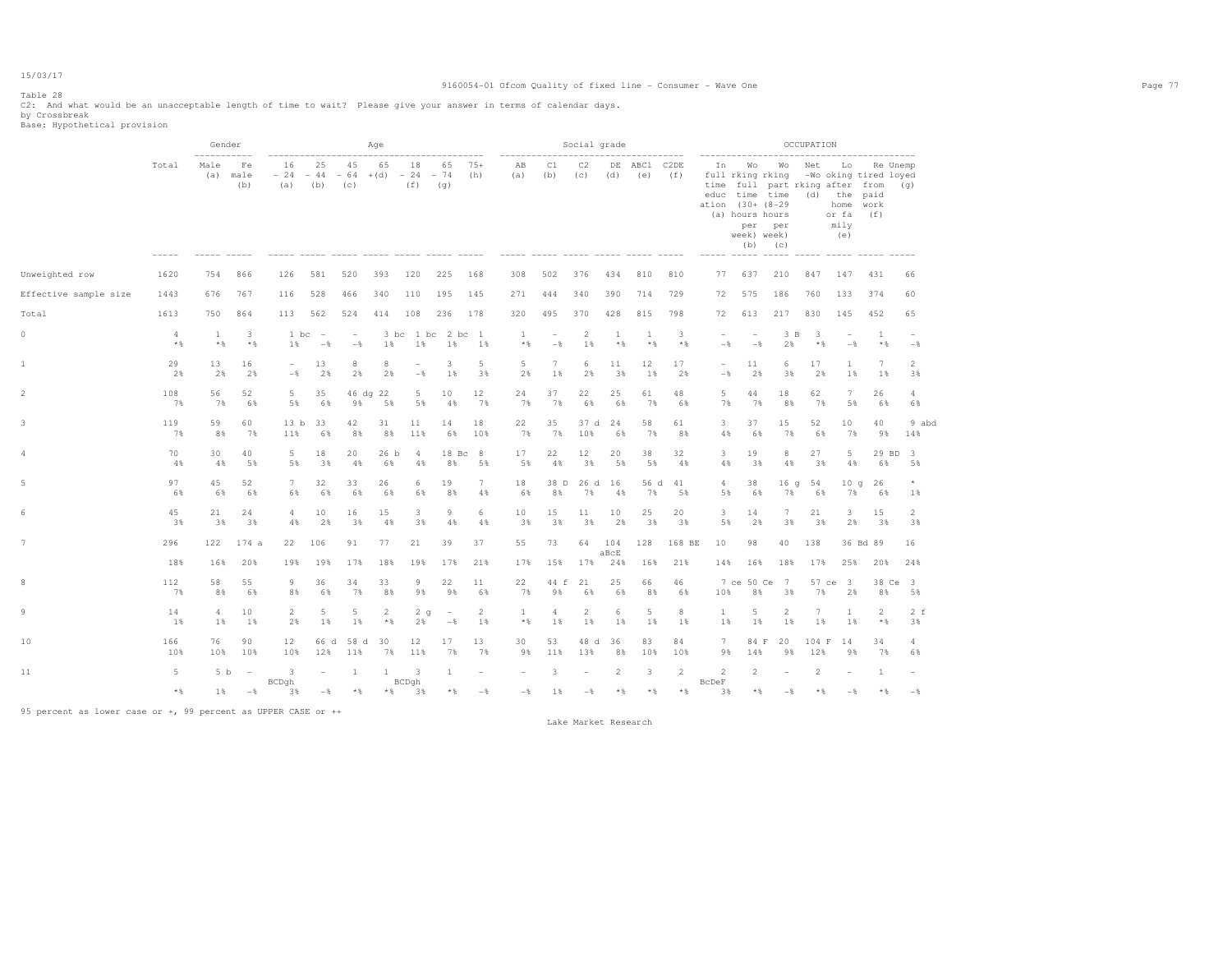Table 28 (continuation) C2: And what would be an unacceptable length of time to wait? Please give your answer in terms of calendar days. by Crossbreak Base: Hypothetical provision

|                                      |              | Gender         |                   |                    |                               |           | Age                 |                      |                                                          |                    |                                  |           | Social grade                        |            |             |                          |                        |                                                                                          |                                                         | OCCUPATION |                                                    |                                                  |                                 |  |
|--------------------------------------|--------------|----------------|-------------------|--------------------|-------------------------------|-----------|---------------------|----------------------|----------------------------------------------------------|--------------------|----------------------------------|-----------|-------------------------------------|------------|-------------|--------------------------|------------------------|------------------------------------------------------------------------------------------|---------------------------------------------------------|------------|----------------------------------------------------|--------------------------------------------------|---------------------------------|--|
|                                      | Total        | Male<br>(a)    | Fe<br>male<br>(b) | 16<br>$-24$<br>(a) | 25<br>$-44 - 64 + (d)$<br>(b) | 45<br>(C) | 65                  | 18<br>$-24$<br>(f)   | 65<br>$-74$<br>(q)                                       | $75+$<br>(h)       | AB<br>(a)                        | C1<br>(b) | C2<br>(C)                           | DE<br>(d)  | ABC1<br>(e) | C <sub>2</sub> DE<br>(f) | In<br>ation (30+ (8-29 | Wo<br>full rking rking<br>educ time time<br>(a) hours hours<br>per<br>week) week)<br>(b) | Wo<br>time full part rking after from (q)<br>per<br>(C) | Net        | Lo<br>(d) the paid<br>home<br>or fa<br>mily<br>(e) | Re Unemp<br>-Wo oking tired loyed<br>work<br>(f) |                                 |  |
| Unweighted row                       | 1620         | 754            | 866               | 126                | 581                           | 520       | 393                 | 120                  | 225                                                      | 168                | 308                              | 502       | 376                                 | 434        | 810         | 810                      | 77                     | 637                                                                                      | 210                                                     | 847        | 147                                                | 431                                              | 66                              |  |
| Effective sample size                | 1443         | 676            | 767               | 116                | 528                           | 466       | 340                 | 110                  | 195                                                      | 145                | 271                              | 444       | 340                                 | 390        | 714         | 729                      | 72                     | 575                                                                                      | 186                                                     | 760        | 133                                                | 374                                              | 60                              |  |
| Total                                | 1613         | 750            | 864               | 113                | 562                           | 524       | 414                 | 108                  | 236                                                      | 178                | 320                              | 495       | 370                                 | 428        | 815         | 798                      | 72                     | 613                                                                                      | 217                                                     | 830        | 145                                                | 452                                              | 65                              |  |
| 12                                   | 28<br>2%     | 16<br>2%       | 12<br>1%          | 2<br>1%            | 11<br>2%                      | 1%        | 8<br>2%             | $\overline{2}$<br>2% | 3<br>1%                                                  | 5<br>3%            | 7<br>2%                          | 4<br>1%   | 7<br>2%                             | 11 b<br>3% | 10<br>1%    | 18 <sub>b</sub><br>2%    | $\overline{c}$<br>2%   | 8<br>1%                                                                                  | 4<br>2%                                                 | 12<br>1%   | 1%                                                 | 7<br>2%                                          | 4 BDef<br>6%                    |  |
| 13                                   | 1<br>$*$     | $-\frac{6}{5}$ | 1<br>$*$          | $-\frac{6}{5}$     | $-$                           | $-$       | $*$ &               | $-$                  | $-$                                                      | $\mathbf{1}$<br>1% | $-$                              | $-$       | $*$ &                               | $-$        | $-$         | $\mathbf{1}$<br>$*$ &    | $-$                    |                                                                                          |                                                         |            | $-$                                                | $\mathbf{1}$<br>$*$ &                            | $\overline{\phantom{a}}$<br>$-$ |  |
| 14                                   | 247          | 117            | 130               | 16                 | 102q                          | 74        | 56                  | 16                   | 26                                                       | 30                 | 56                               | 77        | 52                                  | 63         | 133         | 114                      | 17<br>eFi              |                                                                                          | 102 f 43 F 144 f 18                                     |            |                                                    | 54                                               | 9                               |  |
|                                      | 15%          | 16%            | 15%               | 14%                | 18%                           | 14%       | 13%                 | 15%                  | 11%                                                      | 17%                | 18%                              | 15%       | 14%                                 | 15%        | 16%         | 14%                      | 24%                    | 17%                                                                                      | 20%                                                     | 17%        | 13%                                                | 12%                                              | 14%                             |  |
| 15 to 21                             | 129          | 59             | 70                | 10                 | 49                            | 41        | 29                  | 10                   | 21                                                       | 8                  | 20                               | 52<br>adf | 29                                  | 28         | 72          | 57                       | 5                      | 55                                                                                       | 12                                                      | 67         | 20<br>Cdfq                                         | 33                                               | 2                               |  |
|                                      | 8%           | 8%             | 8%                | 9%                 | 9%                            | 8%        | 7%                  | 9%                   | 9%                                                       | 5%                 | 6%                               | 11%       | 8%                                  | 7%         | 9 %         | 7%                       | 6%                     | 98                                                                                       | 68                                                      | 8%         | 14%                                                | 7%                                               | 3%                              |  |
| $22+$                                | 142          | 68             | 75                | 3.                 |                               |           | 45 af 49 af 47 AF 3 |                      | 33<br>AbF                                                | 14a                | 33                               | 32        | 31                                  |            | 47 b 65     | 78 b                     | 4                      | 46                                                                                       | 16                                                      | 63         | 14                                                 |                                                  | 50 bd 5                         |  |
| Medians                              | 98<br>8.00   | 9%<br>8.00     | 9%<br>8.00        | 2%                 | 8%                            | 9%        | 11%                 | 3%                   | 14%<br>7.00 8.00 8.00 7.00 8.00 8.00 7.00                | 8%                 | 10%                              | 6%        | 8%<br>8.00 8.00 8.00 8.00 8.00 8.00 | 11%        | 8%          | 10%                      | 5%                     | 8%                                                                                       | 7%<br>9.00 8.00 7.00 8.00 8.00 7.00 7.00                | 8%         | 10%                                                | 11%                                              | 8%                              |  |
| Mean score                           | 10.9         | 11.1 10.7      |                   |                    |                               |           |                     |                      | 9.2 11.0 10.5 11.7 9.4 12.6 10.6                         |                    |                                  |           | 11.5 10.3 10.5 11.4 10.8 11.0       |            |             |                          |                        | 10.8 10.7                                                                                |                                                         |            | 9.9 10.5 11.7 11.5                                 |                                                  | 9.7                             |  |
| Standard deviation<br>Standard error | 10.01<br>.25 | 11.26<br>.41   | 8.77<br>.30       | .56                | a<br>$.36$ $.36$ $.69$        |           |                     |                      | acf<br>6.29 8.65 8.28 13.78 6.35 15.75 10.54<br>.58 1.05 | .81                | 13.50 7.60 8.49 10.56 10.34 9.66 |           | .77 .34 .44 .51 .36 .34             |            |             |                          |                        | 8.04 7.98 7.48<br>$.92 - .32$                                                            | .52                                                     |            | C.<br>7.86 9.48 13.30                              | $.27$ $.78$ $.64$ 1.10                           | 8.95                            |  |

95 percent as lower case or +, 99 percent as UPPER CASE or ++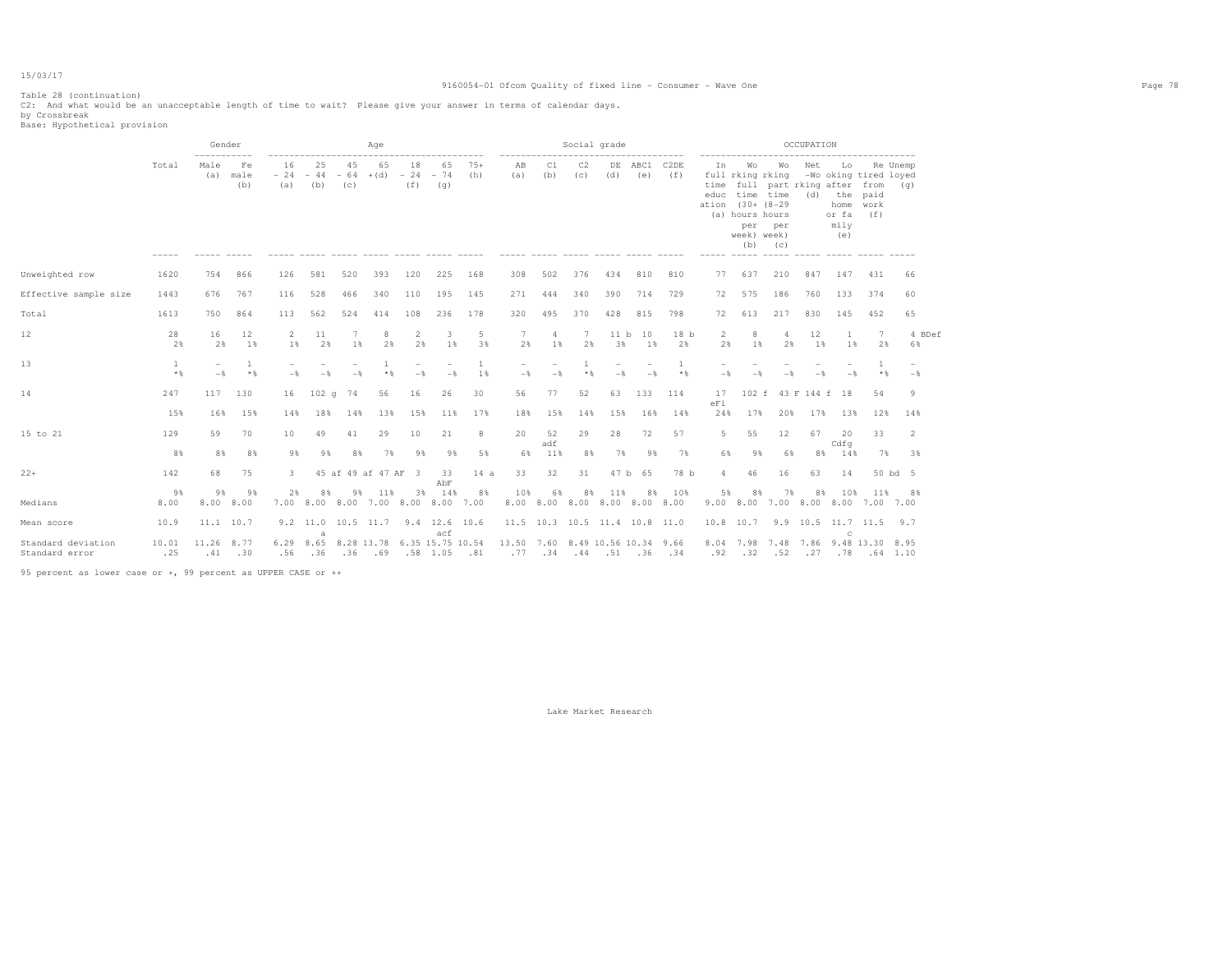## 9160054-01 Ofcom Quality of fixed line - Consumer - Wave One Page 79

Table 28 (continuation)

C2: And what would be an unacceptable length of time to wait? Please give your answer in terms of calendar days. by Crossbreak Base: Hypothetical provision

|                       |            |                |                          |                      |                                                                                                                                                         |             |                     | Region             |                                               |                          |                         |              |                                                                                        |           |           | Nation                          |                                                        |                          |                          |                                 | Urbanity                           |              | $\frac{1}{2}$                                                                                | Urbanity detail    |           |  |
|-----------------------|------------|----------------|--------------------------|----------------------|---------------------------------------------------------------------------------------------------------------------------------------------------------|-------------|---------------------|--------------------|-----------------------------------------------|--------------------------|-------------------------|--------------|----------------------------------------------------------------------------------------|-----------|-----------|---------------------------------|--------------------------------------------------------|--------------------------|--------------------------|---------------------------------|------------------------------------|--------------|----------------------------------------------------------------------------------------------|--------------------|-----------|--|
|                       | Total      | tland<br>(a)   |                          | eland<br>(c)         | -----------------------------------<br>Sco Wales Nor North North York East West East<br>(b) thern East West shire Mid Mid<br>Ir (d) (e) (f) lands lands |             |                     |                    | --------------------------------<br>$(q)$ (h) |                          |                         |              | Lo South South<br>(i) ndon East West gland tland<br>$(i)$ $(k)$ $(1)$<br>$\frac{1}{2}$ |           | $(a)$ (b) |                                 | ---------<br>En Sco Wales Nor Urban Rural<br>(c) thern | Ir<br>eland<br>(d)       | $- - - - - - - -$<br>(a) |                                 | (b) mote rural<br>rural (d)<br>(c) | .<br>Re All  | Large Me Small<br>city/ dium towns<br>aller<br>city/<br>large<br>town<br>(a)<br>------ ----- | sm town (c)<br>(b) |           |  |
| Unweighted row        | 1620       | 195            | 116                      | 97                   | 83                                                                                                                                                      | 151         | 106                 | 109                | 139                                           | 137                      | 172                     | 211          | 104                                                                                    | 1212      | 195       |                                 | 116                                                    | 97                       | 1463                     | 105                             | 52                                 | 157          | 536                                                                                          | 635                | 292       |  |
| Effective sample size | 1443       | 163            | 115                      | 94                   | 76                                                                                                                                                      | 146         | 106                 | 97                 | 128                                           | 123                      | 172                     | 201          | 92                                                                                     | 1129      | 163       |                                 | 115                                                    | 94                       | 1420                     | 84                              | 37                                 | 121          | 524                                                                                          | 616                | 281       |  |
| Total                 | 1613       | 144            | 83                       | 44                   | 95                                                                                                                                                      | 160         | 109                 | 130                | 157                                           | 161                      | 177                     | 227          | 126                                                                                    | 1341      | 144       |                                 | 83                                                     | 44                       | 1374                     | 170                             | 70                                 | 239          | 514                                                                                          | 598                | 262       |  |
| $\circ$               | 4<br>$*$ & | $-$            | $\qquad \qquad -$<br>$-$ | $-$                  | -1<br>1%                                                                                                                                                | 1<br>1%     | $-$                 | $-$                | $-$                                           | $-$                      | $-$                     | $-$          | 2<br>2%                                                                                | 4         | $*$ %     | $\overline{\phantom{a}}$<br>$-$ | $-$                                                    | $-$                      | 2<br>$*$ %               | $\overline{\phantom{a}}$<br>$-$ | 3%                                 | 2 Ab 2<br>1% | $\overline{\phantom{a}}$<br>$-\frac{6}{6}$                                                   | -1<br>$*$ %        | -1<br>$*$ |  |
| 1                     | 29         | $\overline{2}$ | 1                        |                      |                                                                                                                                                         | -1.         |                     |                    | $\overline{4}$                                | $\overline{\phantom{a}}$ | 19<br>ABCDE<br>FGHIKL   | $\mathbf{1}$ | $\overline{\phantom{a}}$                                                               | 26        |           | $\overline{2}$                  | 1                                                      |                          | 27                       | 2                               | $\overline{\phantom{m}}$           | 2            |                                                                                              | 21 BC 6            |           |  |
|                       | 2%         | 1%             |                          | $2\%$<br>$-$         | $-$                                                                                                                                                     | 1%          | $-$                 | $-$                | 3%                                            |                          | $-8$ 11%                | $\star$ &    | $-$                                                                                    |           | 2%        | $1\%$                           | 2%                                                     | $-\frac{6}{6}$           | 2%                       | $1\%$                           | $-\frac{6}{5}$                     | 1%           | 4%                                                                                           | 1%                 | $-$       |  |
|                       | 108        | 3              |                          | 7 A 2                |                                                                                                                                                         | 12 a<br>8 a | 6                   | 3                  | 12a                                           | 8                        | 28<br>ACefG<br>hIKL     | 13a          | 7                                                                                      |           | 98 B      | $\overline{\phantom{a}}$        | 7 B 2                                                  |                          | 93                       | 9                               | 6                                  | 15           |                                                                                              | 47 bc 33           | 13        |  |
|                       | 7%         | 2%             |                          | 8%<br>4%             | 9%                                                                                                                                                      | 7%          | 6%                  | 3%                 | 8%                                            |                          | 5% 16%                  | 6%           | 5%                                                                                     |           | 7%        | 2%                              | 8%                                                     | 4%                       | 7%                       | 5%                              | 9%                                 | 6%           | 9%                                                                                           | 6%                 | 5%        |  |
| 3                     | 119        | 5              |                          | 7a<br>$\overline{2}$ |                                                                                                                                                         | 10 a 11     | 8                   | 5                  | 13                                            |                          | 14 a 28<br>AcefG<br>hKL | 10           | 6                                                                                      | 105 b     |           | 5                               | 7 b                                                    | $\overline{\phantom{0}}$ | 98                       | 9                               |                                    | 11 ab 20     |                                                                                              | 51 B 28            | 19        |  |
|                       | 7%         | 3%             |                          | 9%                   | 5%<br>10%                                                                                                                                               | 7%          | 8%                  | 4%                 | 8%                                            |                          | 9% 16%                  | 5%           | 5%                                                                                     |           | 8%        | 3%                              | 98                                                     | 5%                       | 7%                       | 5%                              | 16%                                | 98           | 10%                                                                                          | 5%                 | 7%        |  |
| 4                     | 70         | 3              |                          | 4 J 4<br>AGJL        |                                                                                                                                                         |             | 4 i 10 J 10<br>AqJl | 2                  |                                               | 8j11<br>agJl             | $\mathbf{1}$            |              | 2<br>9j                                                                                | 58        |           | 3                               | $\overline{4}$                                         | 4 aB                     | 56                       | 10                              | $\overline{4}$                     | 14           | 12                                                                                           | 31 a               | 13 a      |  |
|                       | 4%         | 2%             |                          | 5%<br>98             | $4\%$                                                                                                                                                   | 7%          | 9%                  | 2%                 | 5%                                            | 7%                       | 1%                      | 4%           | 2%                                                                                     | 4%        |           | 2%                              | 5%                                                     | 9%                       | 4%                       | 6%                              | 5%                                 | 6%           | 2%                                                                                           | 5%                 | 5%        |  |
| 5                     | 97<br>6%   | 9%             |                          | 7% 12%               | 13 dGk 6 dG 5 DGK 1<br>1%                                                                                                                               | 6%          | 9q7q<br>7%          | $\mathbf{1}$<br>1% | 7%                                            | 10 g 13 dG 13 dG 8<br>8% | 8%                      | 3%           | 9%                                                                                     | 11 dGk 74 | 5%        | 13<br>9%                        | 6<br>7%                                                | 5a<br>12%                | 79<br>6%                 | 12<br>7%                        | 6<br>9%                            | 19<br>8%     | 29<br>6%                                                                                     | 34<br>6%           | 16<br>6%  |  |
|                       | 45<br>3%   | 3<br>2%        |                          | 4 iJ 2 J<br>5%<br>4% | $\overline{\phantom{a}}$<br>3%                                                                                                                          | 5%          | 8j<br>-2<br>2%      | 4<br>3%            | 4<br>3%                                       | 2<br>1%                  | $\mathbf{1}$<br>1%      | 4%           | 8j<br>$\overline{\mathbf{3}}$<br>2%                                                    | 36        | 3%        | 3<br>2%                         | 4<br>5%                                                | $\overline{2}$<br>4%     | 38<br>3%                 | 6<br>4%                         | 1<br>2%                            | 8<br>3%      | 11<br>2%                                                                                     | 17<br>3%           | 10<br>4%  |  |
|                       | 296        | 17             | 16                       |                      | 7 17                                                                                                                                                    |             | 36 Aj 25 aj 22      |                    | 24                                            | 23                       | 23                      | 61<br>AhIJ   | 26a                                                                                    |           | 255 b 17  |                                 | 16                                                     | $7\phantom{.0}$          | 248                      | 34                              | 14                                 | 48           | 84                                                                                           |                    | 128 aC 36 |  |
|                       | 18%        | 11%            | 20%                      | 17%                  | 18%                                                                                                                                                     |             | 22% 23%             | 17%                | 15%                                           | 14%                      | 13%                     | 27%          | 20%                                                                                    | 19%       |           | 11%                             | 20%                                                    | 17%                      | 18%                      | 20%                             | 20%                                | 20%          | 16%                                                                                          | 21%                | 14%       |  |
| 8                     | 112        | 1              |                          | 4 a                  | 2 a 12<br>Abchj<br>-1                                                                                                                                   |             | 10 A 13<br>Abcil    |                    |                                               |                          |                         |              | 13 A 9 A 14 A 8 a 21 A 5 a                                                             |           | 106 B 1   |                                 | 4 b                                                    | 2 b                      | 102                      | 8                               | 3                                  | 10           | 30                                                                                           |                    | 57 a 15   |  |
|                       | 7%         | $*$            | 4%                       |                      | 4% 13%                                                                                                                                                  |             |                     | 6% 12% 10%         | 5%                                            | 9%                       | 5%                      | 98           | 4%                                                                                     |           | 8%        | $*$                             | 4%                                                     | 4%                       | 7%                       | 4%                              | 4%                                 | 4%           | 6%                                                                                           | 9%                 | 6%        |  |

95 percent as lower case or +, 99 percent as UPPER CASE or ++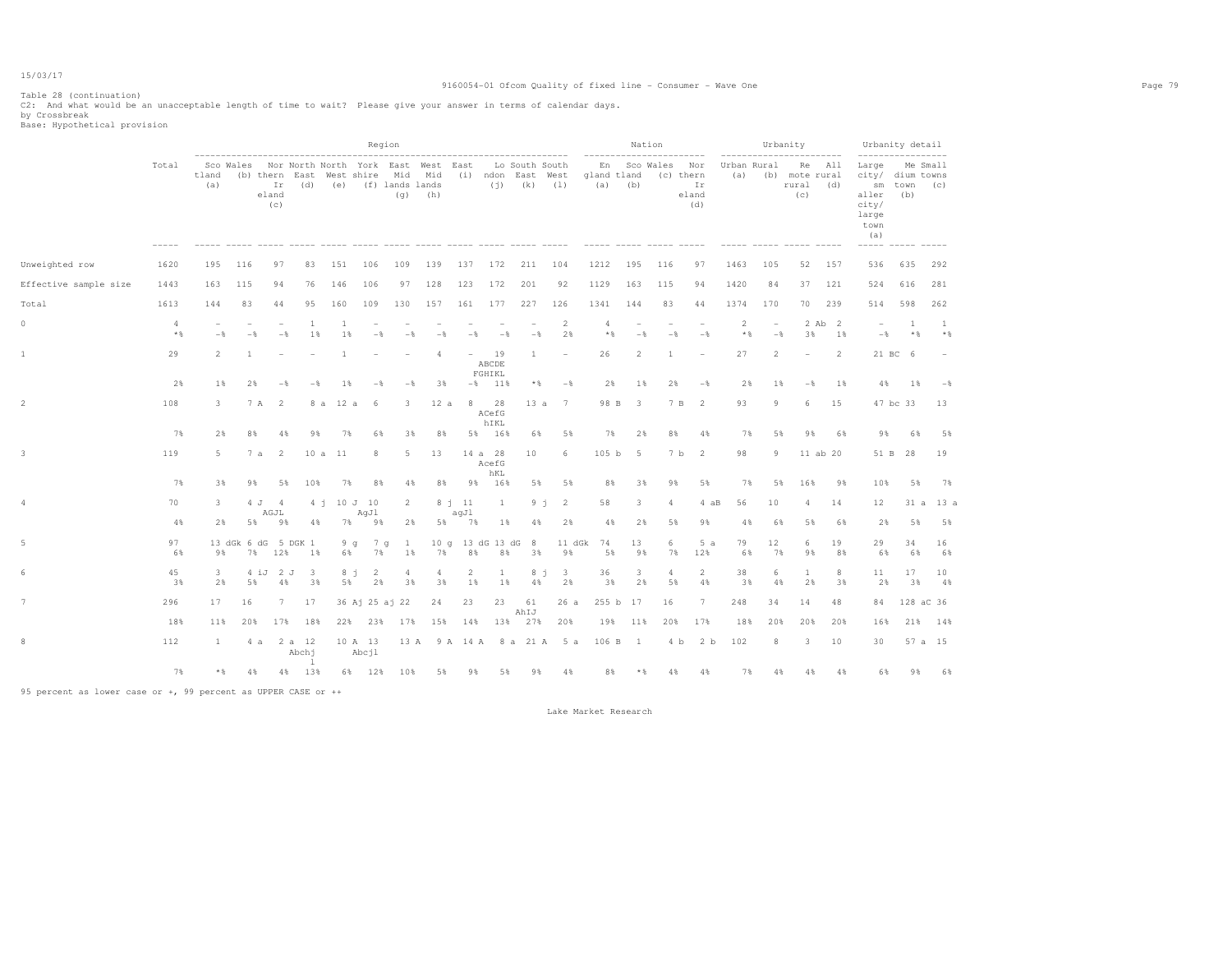## 9160054-01 Ofcom Quality of fixed line - Consumer - Wave One Page 80

|                       |            |                    |                            |                                                                                                          |                          |                      | Region              |                        |                          |                          |                  |                |                                                     |                                                                                          |                     | Nation   |                |                           |                    | Urbanity   | .                                        |       | Urbanity detail                                                                          |             |                 |
|-----------------------|------------|--------------------|----------------------------|----------------------------------------------------------------------------------------------------------|--------------------------|----------------------|---------------------|------------------------|--------------------------|--------------------------|------------------|----------------|-----------------------------------------------------|------------------------------------------------------------------------------------------|---------------------|----------|----------------|---------------------------|--------------------|------------|------------------------------------------|-------|------------------------------------------------------------------------------------------|-------------|-----------------|
|                       | Total      | tland<br>(a)       |                            | Sco Wales Nor North North York East West East<br>(b) thern East West shire Mid Mid<br>Ir<br>eland<br>(c) | (d)                      |                      | (e) (f) lands lands | (q)                    | (h)                      |                          | (i)              |                | Lo South South<br>(i) ndon East West<br>$(k)$ $(1)$ | gland tland<br>(a)                                                                       | En Sco Wales<br>(b) |          | (c) thern      | Nor<br>Ir<br>eland<br>(d) | Urban Rural<br>(a) |            | Re<br>(b) mote rural<br>rural (d)<br>(c) | All   | Large<br>city/ dium towns<br>sm<br>aller<br>city/<br>large<br>town<br>(a)<br>$--- - - -$ | town<br>(b) | Me Small<br>(C) |
| Unweighted row        | 1620       | 195                | 116                        | 97                                                                                                       | 83                       | 151                  | 106                 | 109                    | 139                      | 137                      | 172              | 211            | 104                                                 | 1212                                                                                     | 195                 | 116      |                | 97                        | 1463               | 105        | 52                                       | 157   | 536                                                                                      | 635         | 292             |
| Effective sample size | 1443       | 163                | 115                        | 94                                                                                                       | 76                       | 146                  | 106                 |                        | 97 128                   | 123                      | 172              | 201            | 92                                                  | 1129                                                                                     | 163                 | 115      |                | 94                        | 1420               | 84         | 37                                       | 121   | 524                                                                                      | 616         | 281             |
| Total                 | 1613       | 144                | 83                         | 44                                                                                                       | 95                       | 160                  | 109                 | 130                    | 157                      | 161                      | 177              | 227            | 126                                                 | 1341                                                                                     | 144                 |          | 83             | 44                        | 1374               | 170        | 70                                       | 239   | 514                                                                                      | 598         | 262             |
| 9                     | 14         | $\overline{1}$     | $\Delta$<br>acdfg<br>HiJkL |                                                                                                          |                          | 2                    |                     | -1                     | $\overline{\phantom{a}}$ | 1                        | 1                | 3              | $\overline{\phantom{a}}$                            | 8                                                                                        | <sup>1</sup>        |          | $4$ Abd $-$    |                           | 14                 |            |                                          |       | $\overline{7}$                                                                           | 6           | $\mathbf{1}$    |
|                       | 1%         | $1\%$              | 5%                         | $-$                                                                                                      | $-$                      | 1%                   | $-\frac{6}{6}$      | $1\%$                  | $-\frac{6}{6}$           | $1\%$                    | $1\%$            | $1\%$          | $-\frac{6}{6}$                                      |                                                                                          | $1\%$               | $1\%$    | 5%             | $-\frac{6}{6}$            | $1\%$              | $-$        | $-$                                      | $-$ % | $1\%$                                                                                    | $1\%$       | $*$             |
| 10                    | 166        | 28<br>bcDFG<br>HIK |                            | 8 f<br>4 f                                                                                               | $\overline{\phantom{a}}$ | 29<br>DFGHI<br>k     | 3                   | 6                      | 10                       | 9                        | 29<br>DFGHI<br>k |                |                                                     | 21 f 16 dFg 126                                                                          |                     | 28 Acd 8 |                | 4                         | 143                | 17         | 6                                        | 24    | 66 C                                                                                     | 60          | 17              |
|                       | 10%        | 19%                |                            | 9%<br>10%                                                                                                | 38                       | 18%                  | 3%                  | 5%                     | 7%                       | 68                       | 16%              | 9%             | 13%                                                 |                                                                                          | 19%<br>98           |          | 98             | 10%                       | 10%                | 10%        | 9%                                       | 10%   | 13%                                                                                      | 10%         | 6%              |
| 11                    | 5<br>$*$ & | 1<br>$*$ &         | $-\frac{6}{5}$             | $-\frac{6}{5}$                                                                                           | $-\frac{6}{3}$           | $\mathfrak{D}$<br>1% | $-$ %               | 1<br>1%                | $-\frac{6}{5}$           | $-\frac{6}{5}$           | $-\frac{6}{5}$   | $-\frac{6}{5}$ | 1<br>1%                                             | 4                                                                                        | $\mathbf{1}$<br>$*$ | $*$ %    | $-\frac{6}{6}$ | $-$                       | -5<br>$*$ &        | $-$        | $-$                                      | $-$   | $\mathbf{1}$<br>$*$ &                                                                    | 3<br>1%     | 1<br>$*$ %      |
| 12                    | 28         |                    | $5$ fgi $-$                | $\star$                                                                                                  | -6<br>bFGIJ<br>1         | 5i                   |                     |                        | 3                        | $\overline{\phantom{0}}$ | 1                |                | 6 i<br>$\mathbf{1}$                                 | 23                                                                                       | 5                   |          |                |                           | 23                 | 2          | 3                                        | 5     | 5                                                                                        | 13          | 6               |
|                       | 2%         | 3%                 | $-\frac{6}{5}$             | $1\%$                                                                                                    | 7%                       | 3%                   | $-\frac{6}{5}$      | $-\frac{6}{5}$         | 2%                       | $-\frac{6}{5}$           | $1\%$            | 3%             | $1\%$                                               |                                                                                          | 2%                  | 3%       | $-$            | $1\%$                     | 2%                 | $1\%$      | 4%                                       | 2%    | $1\%$                                                                                    | 2%          | 2%              |
| 13                    | 1<br>$*$ % | $-$                | $-$                        | $-$                                                                                                      | $-8$                     | $-$                  | $-$                 | $ \frac{6}{2}$         | $ \frac{6}{2}$           | $-$                      | $-$              | $*$ %          | $-$                                                 | 1                                                                                        | $*$ &               | $-$      | $-$            | $-\frac{6}{5}$            | * *                | $-$        | $-$                                      | $-$   | $-$                                                                                      | 1<br>$*$ %  | $-$             |
| 14                    | 247        | 37<br>DEfIJ<br>K   |                            | 14 eJ 11<br><b>dEIJK</b>                                                                                 | 11                       | 14                   |                     | $16 \t1 \t33$<br>dEIJK |                          | 31 EJ 19                 | 11               |                | $29$ i $21$ J                                       | 185                                                                                      |                     | 37 A 14  |                | 11 A                      |                    | 222 C 23 c | 2                                        | 25    | 74                                                                                       | 90          | 58 AB           |
|                       | 15%        | 26%                | 17%                        | 24%                                                                                                      | 12%                      | 9%                   | 15%                 | 25%                    | 20%                      | 12%                      | 6%               |                | 13% 16%                                             | 14%                                                                                      | 26%                 |          | 17%            | 24%                       | 16%                | 14%        | 2%                                       | 10%   | 14%                                                                                      | 15%         | 22%             |
| 15 to 21              | 129        | 12 b               | $\overline{1}$             | 4 B                                                                                                      | $-5$                     | $7\phantom{.0}$      | 6                   | 23<br>aBdEF<br>HJK     | 9                        | 22<br>BEfhJ<br>k         | 7                | 14             | 18<br>BEfhJ<br>k                                    |                                                                                          | 112 c 12 c          |          | $\mathbf{1}$   | 4 C                       | 105                | 18         | $7\phantom{.0}$                          | 25    | 37                                                                                       | 44          | 24              |
|                       | 8%         | 8%                 | 2%                         | 10%                                                                                                      | 6%                       | 5%                   | 6%                  | 17%                    |                          | 6% 14%                   | 4%               |                | 6% 14%                                              |                                                                                          | 8%                  | 8%       | 2%             | 10%                       | 8%                 | 11%        | 10%                                      | 10%   | 7%                                                                                       | 7%          | 9%              |
| $22+$                 | 142        |                    |                            | 17 CEJ 6 cE 1                                                                                            |                          | 12 CEJ 1             | 11<br>cEj           | 15<br>cEj              | 20                       | 24<br>CEJ CEJ1           | 6                |                | 23 CEj 7 e                                          |                                                                                          | 119 D               | 17 D     | 6 d            | $\overline{1}$            | 119                | 19         | $\overline{4}$                           | 23    | 39                                                                                       | 47          | 33 ab           |
| Medians               | 9%         | 11%                | 7%                         | 1%                                                                                                       | 13%                      | 1%                   | 10%                 | 11%                    | 13%                      | 15%                      | 3%               | 10%            | 6%                                                  | 8.00 10.00 7.00 7.00 8.00 7.00 7.00 14.00 8.00 8.00 5.00 8.00 10.00 8.00 10.00 7.00 7.00 | 9%<br>11%           |          | 7%             | 1%                        | 98                 | 11%        | 6%<br>8.00 8.00 7.00 7.00                | 10%   | 8%<br>8.00 8.00 10.00                                                                    | 8%          | 13%             |

95 percent as lower case or +, 99 percent as UPPER CASE or ++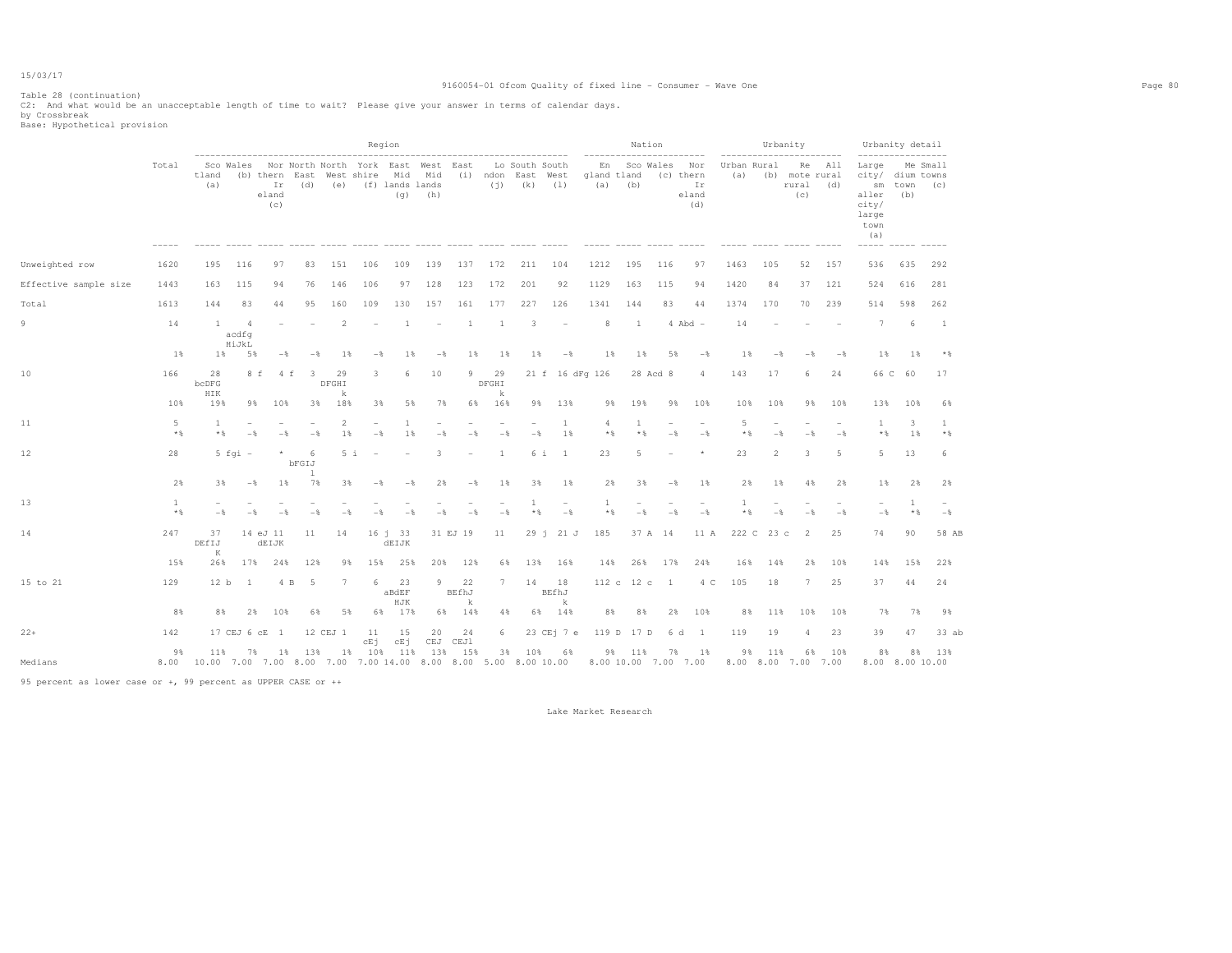## 9160054-01 Ofcom Quality of fixed line - Consumer - Wave One Page 81

Table 28 (continuation) C2: And what would be an unacceptable length of time to wait? Please give your answer in terms of calendar days. by Crossbreak Base: Hypothetical provision

|                                      |              |              |                                      |                    |                     |                                                 | Region      |                    |                                       |                    |                |                                         |             |                          |     | Nation                         |                                    |                    | Urbanity                 |                                  |            |                                                                | Urbanity detail           |                        |
|--------------------------------------|--------------|--------------|--------------------------------------|--------------------|---------------------|-------------------------------------------------|-------------|--------------------|---------------------------------------|--------------------|----------------|-----------------------------------------|-------------|--------------------------|-----|--------------------------------|------------------------------------|--------------------|--------------------------|----------------------------------|------------|----------------------------------------------------------------|---------------------------|------------------------|
|                                      | Total        | tland<br>(a) | Sco Wales<br>(b)                     | Ir<br>eland<br>(C) | (d)                 | Nor North North<br>thern East West shire<br>(e) | York        | East<br>Mid<br>(q) | West<br>Mid<br>(f) lands lands<br>(h) | East<br>(i)        | (i)            | Lo South South<br>ndon East West<br>(k) | (1)         | En<br>gland tland<br>(a) | (b) | Sco Wales<br>(c)               | Nor<br>thern<br>Ir<br>eland<br>(d) | Urban Rural<br>(a) | (b)                      | Re<br>mote rural<br>rural<br>(c) | All<br>(d) | Large<br>city/<br>sm<br>aller<br>city/<br>large<br>town<br>(a) | dium towns<br>town<br>(b) | Me Small<br>(C)        |
|                                      |              |              |                                      |                    |                     |                                                 |             |                    |                                       |                    |                |                                         |             |                          |     |                                |                                    |                    |                          |                                  |            |                                                                |                           |                        |
| Unweighted row                       | 1620         | 195          | 116                                  | 97                 | 83                  | 151                                             | 106         | 109                | 139                                   | 137                | 172            | 211                                     | 104         | 1212                     | 195 | 116                            | 97                                 | 1463               | 105                      | 52                               | 157        | 536                                                            |                           | 635 292                |
| Effective sample size                | 1443         | 163          | 115                                  | 94                 | 76                  | 146                                             | 106         | 97                 | 128                                   | 123                | 172            | 201                                     | 92          | 1129                     | 163 | 115                            | 94                                 | 1420               | 84                       | 37                               | 121        | 524                                                            | 616                       | 281                    |
| Total                                | 1613         | 144          | 83                                   | 44                 | 95                  | 160                                             | 109         | 130                | 157                                   | 161                | 177            | 227                                     | 126         | 1341                     | 144 | 83                             | 44                                 | 1374               | 170                      | 70                               | 239        | 514                                                            | 598                       | 262                    |
| Mean score                           | 10.9         | 12.7         | 10.8                                 |                    | 113                 | 8.1                                             | 10.4        | 13.1               | 12.4                                  | 12.3               | 7.3            | 11.8                                    |             | 10.7 EJ 10.8             |     | 12.7 10.8                      | 9.2                                |                    | 10.9 11.9 c 8.4 10.9     |                                  |            |                                                                |                           | $10.0$ $11.0$ $12.4$ A |
| Standard deviation<br>Standard error | 10.01<br>.25 | CEfJ1        | еJ<br>8.39 13.29<br>$.60 \quad 1.23$ | еi<br>4.96<br>.50  | EJ.<br>9.88<br>1.08 | 4.51<br>.37                                     | 8.43<br>.82 | EJ CEfJ1           | EJ<br>7.67 16.68<br>$.73 \quad 1.41$  | CEJ<br>9.74<br>.83 | 7.35 11<br>.56 | EJ<br>.17<br>.77                        | 6.94<br>.68 | 10.04<br>.29             | AD  | 8.39 13.29<br>$.60 \quad 1.23$ | 4.96<br>.50                        |                    | 9.96 11.22<br>$.26$ 1.09 | 7.14 10.31<br>.99                | .82        | .37                                                            | 8.61 11.00 9.75<br>.44    | .57                    |

95 percent as lower case or +, 99 percent as UPPER CASE or ++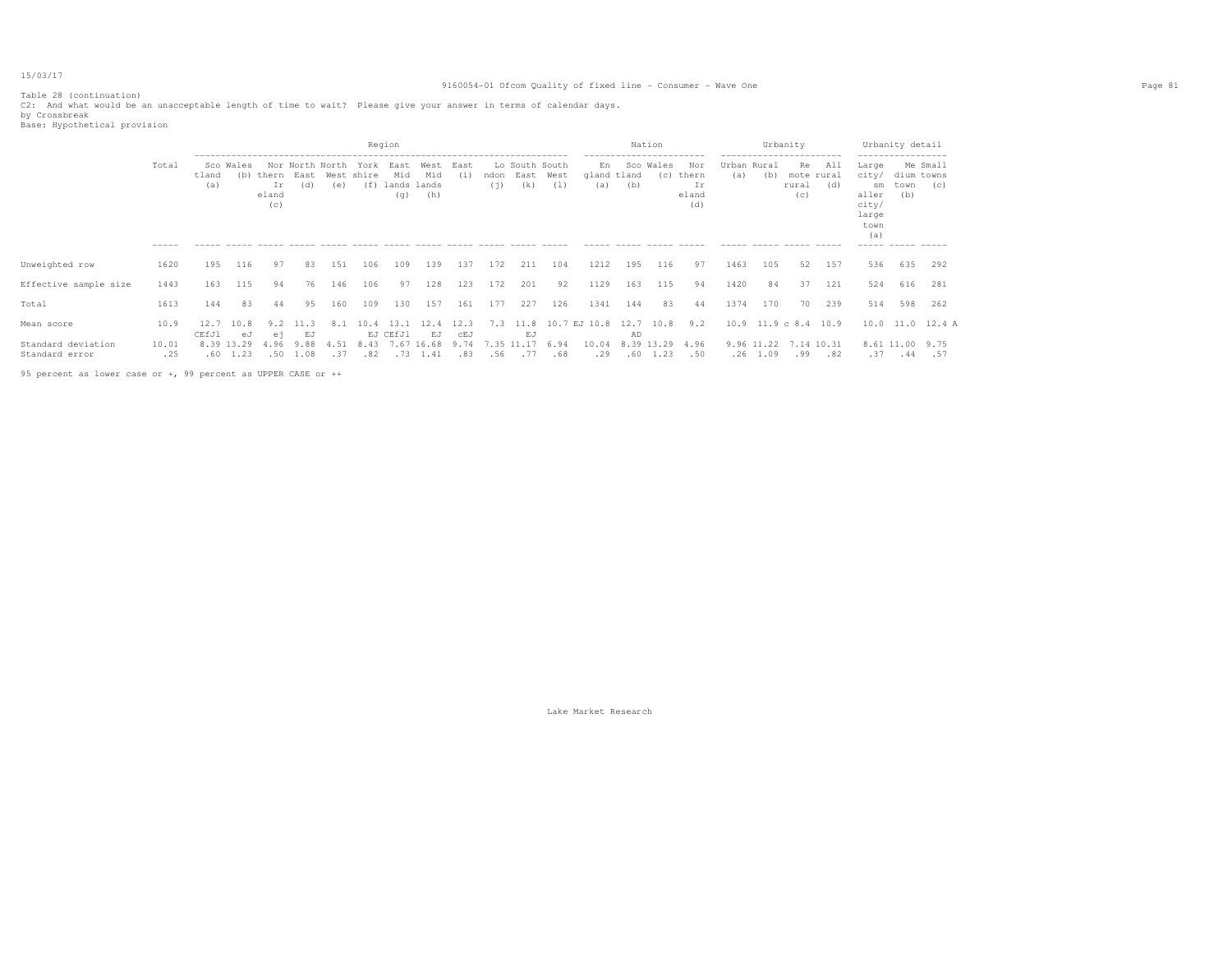## 9160054-01 Ofcom Quality of fixed line - Consumer - Wave One Page 82

Table 29 WTP1: Knowing this, would you accept an installation within 16 days for £5 less?<br>by Crossbreak<br>Base: All with landline telephone or broadband

|                       |                      | Gender                               |                                                    |                     |                                    |           | Age         |                    |                                                          |              |                          |                                                                                     | Social grade          |           |             |             |                             |                                                                                                             |                               | OCCUPATION |                                                                                        |                                                                           |     |                                                          |
|-----------------------|----------------------|--------------------------------------|----------------------------------------------------|---------------------|------------------------------------|-----------|-------------|--------------------|----------------------------------------------------------|--------------|--------------------------|-------------------------------------------------------------------------------------|-----------------------|-----------|-------------|-------------|-----------------------------|-------------------------------------------------------------------------------------------------------------|-------------------------------|------------|----------------------------------------------------------------------------------------|---------------------------------------------------------------------------|-----|----------------------------------------------------------|
|                       | Total<br>$- - - - -$ | -----------<br>Male<br>(a)<br>------ | Fe<br>male<br>(b)<br>$\cdots \cdots \cdots \cdots$ | 16<br>(a)<br>------ | 25<br>$-24 - 44 - 64 + (d)$<br>(b) | 45<br>(C) | 65          | 18<br>$-24$<br>(f) | 65<br>$-74$<br>(g)<br>----- ----- ----- ----- ----- ---- | $75+$<br>(h) | AB<br>(a)<br>$- - - - -$ | -------------------------------------<br>C1<br>(b)<br>------ ----- ----- ----- ---- | C <sub>2</sub><br>(c) | DE<br>(d) | ABC1<br>(e) | C2DE<br>(f) | Ιn.<br>educ<br>ation<br>(a) | Wo<br>full rking rking<br>$(30 + (8 - 29$<br>hours hours<br>per<br>week) week)<br>(b)<br>------ ----- ----- | Wo<br>time time<br>per<br>(C) | Net<br>(d) | Lo<br>time full part rking after from<br>the paid<br>home work<br>or fa<br>mily<br>(e) | Re Unemp<br>-Wo oking tired loyed<br>(f)<br>------ ----- ----- ----- ---- | (q) | Pe<br>rman<br>ently<br>sick<br>or<br>dis<br>abled<br>(i) |
| Unweighted row        | 1898                 | 875                                  | 1023                                               | 149                 | 707                                | 610       | 432         | 142                | 254                                                      | 178          | 368                      | 600                                                                                 | 438                   | 492       | 968         | 930         | 93                          | 757                                                                                                         | 257                           | 1014       | 176                                                                                    | 480                                                                       | 77  | 55                                                       |
| Effective sample size | 1695                 | 783                                  | 912                                                | 138                 | 644                                | 546       | 374         | 132                | 222                                                      | 153          | 324                      | 532                                                                                 | 398                   | 443       | 856         | 840         | 86                          | 684                                                                                                         | 229                           | 911        | 161                                                                                    | 417                                                                       | 70  | 52                                                       |
| Total                 | 1909                 | 879                                  | 1030                                               | 135                 | 694                                | 621       | 458         | 129                | 266                                                      | 192          | 385                      | 603                                                                                 | 432                   | 488       | 988         | 921         | 89                          | 738                                                                                                         | 269                           | 1007       | 172                                                                                    | 509                                                                       | 75  | 53                                                       |
| Yes                   | 644                  | 283                                  | 361                                                | 36                  | 222                                | 197       | 188<br>ABCF | 33                 | 114<br>ABCF                                              | 75 af        | 136 b 177                |                                                                                     | 160 B 170             |           | 314         | 330 B       | 28                          | 226                                                                                                         | 66                            | 292        | 75<br>aBCD                                                                             | 204<br><b>BCD</b>                                                         | 24  | 19                                                       |
|                       | 34%                  | 32%                                  | 35%                                                | 27%                 | 32%                                | 32%       | 41%         | 26%                | 43%                                                      | 39%          | 35%                      | 29%                                                                                 | 37%                   | 35%       | 32%         | 36%         | 31%                         | 31%                                                                                                         | 24%                           | 29%        | 43%                                                                                    | 40%                                                                       | 32% | 36%                                                      |
| Nο                    | 1265                 | 596                                  | 669                                                | 99<br>DGh           | 472<br>DG                          | 424<br>DG | 269         | 96<br>DGh          | 152                                                      | 117          | 248                      | 426<br>aCF                                                                          | 272                   | 318       | 674         | 591         |                             | 61 e 511<br>EF                                                                                              | 204<br>EF                     |            | 715 EF 97                                                                              | 305                                                                       | 51  | 34                                                       |
|                       | 66%                  | 68%                                  | 65%                                                | 73%                 | 68%                                | 68%       | 59%         | 74%                | 57%                                                      | 61%          | 65%                      | 71%                                                                                 | 63%                   | 65%       | 68%         | 64%         | 69%                         | 69%                                                                                                         | 76%                           | 71%        | 57%                                                                                    | 60%                                                                       | 68% | 64%                                                      |

95 percent as lower case or +, 99 percent as UPPER CASE or ++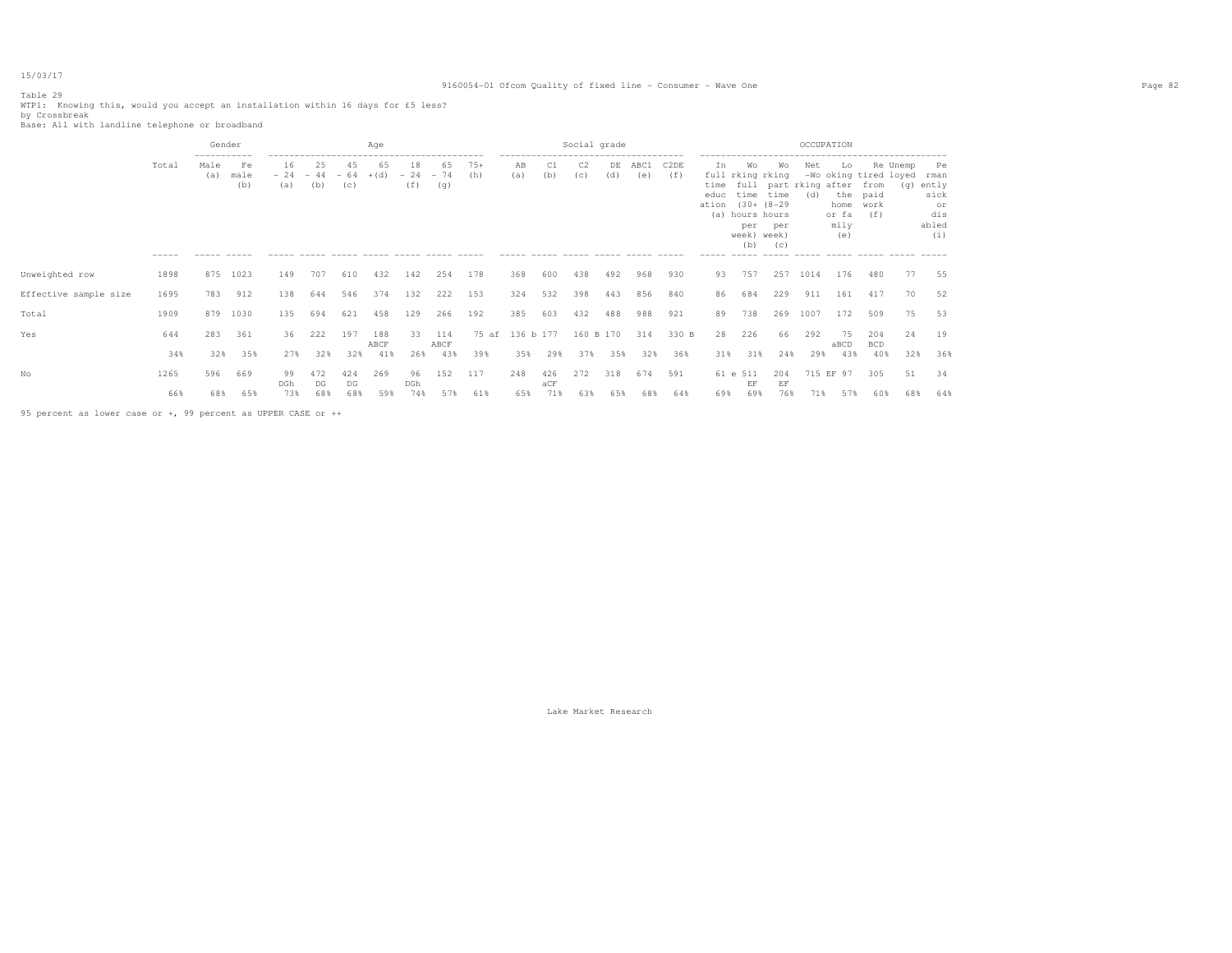## 9160054-01 Ofcom Quality of fixed line - Consumer - Wave One Page 83

Table 29 (continuation) WTP1: Knowing this, would you accept an installation within 16 days for £5 less? by Crossbreak Base: All with landline telephone or broadband

|                                                               |                      |                           |            |                                      |     |                        |                           | Region                            |                      |             |                 |                               |                  |                                          | Nation                                      |                    |                                    |                             | Urbanity |                                                                                    |            |                                                                                                          | Urbanity detail           |                 |
|---------------------------------------------------------------|----------------------|---------------------------|------------|--------------------------------------|-----|------------------------|---------------------------|-----------------------------------|----------------------|-------------|-----------------|-------------------------------|------------------|------------------------------------------|---------------------------------------------|--------------------|------------------------------------|-----------------------------|----------|------------------------------------------------------------------------------------|------------|----------------------------------------------------------------------------------------------------------|---------------------------|-----------------|
|                                                               | Total<br>$- - - - -$ | Sco Wales<br>tland<br>(a) |            | (b) thern East<br>Ιr<br>eland<br>(c) | (d) | Nor North North<br>(e) | York<br>West shire<br>(f) | East<br>Mid<br>lands lands<br>(q) | West<br>Mid<br>(h)   | East<br>(i) | ndon<br>(i)     | Lo South South<br>East<br>(k) | West<br>(1)      | En<br>gland tland<br>(a)<br>------ ----- | -----------------------<br>Sco Wales<br>(b) | (c)<br>----------- | Nor<br>thern<br>Ir<br>eland<br>(d) | Urban Rural<br>(a)<br>----- | (b)      | ------------------------<br>Re<br>mote rural<br>rural<br>(C)<br>------ ----- ----- | All<br>(d) | ------------------<br>Large<br>city/<br>sm<br>aller<br>city/<br>large<br>town<br>(a)<br>----- ----- ---- | dium towns<br>town<br>(b) | Me Small<br>(C) |
| Unweighted row                                                | 1898                 | 214                       | 126        | 103                                  | 101 | 170                    | 128                       | 136                               | 162                  | 165         | 207             | 256                           | 130              | 1455                                     | 214                                         | 126                | 103                                | 1719                        | 122      | 57                                                                                 | 179        | 641                                                                                                      | 741                       | 337             |
| Effective sample size                                         | 1695                 | 177                       | 125        | 100                                  | 91  | 164                    | 128                       | 122                               | 147                  | 150         | 207             | 243                           | 115              | 1354                                     | 177                                         | 125                | 100                                | 1672                        | 99       | 42                                                                                 | 141        | 627                                                                                                      | 721                       | 325             |
| Total                                                         | 1909                 | 159                       | 91         | 47                                   | 118 | 180                    | 131                       | 159                               | 186                  | 190         | 212             | 277                           | 157              | 1611                                     | 159                                         | 91                 | 47                                 | 1625                        | 203      | 81                                                                                 | 283        | 617                                                                                                      | 702                       | 306             |
| Yes                                                           | 644                  |                           |            | 45 J 23 i 13 i 40 J 74               |     |                        | 68<br>ABcJ ABCDq<br>HIJK  | 62<br>abJ                         |                      |             | 66 J 62 J 34    |                               | 89 J 68<br>ABcJk |                                          | 562 bc 45                                   | 23                 | 13                                 |                             | 564 b 49 |                                                                                    | 31 b 80    | 185                                                                                                      | 277 A 102                 |                 |
|                                                               | 34%                  | 28%                       | 26%        | 28%                                  | 34% | 41%                    | 52%                       | 39%                               | 36%                  | 33%         | 16%             | 32%                           | 43%              | 35%                                      | 28%                                         | 26%                | 28%                                | 35%                         | 24%      | 39%                                                                                | 28%        | 30%                                                                                                      | 39%                       | 33%             |
| No                                                            | 1265                 | 115<br>EFqL               | 67<br>EFqL | 34<br>eF1                            |     | 78 F 106               | 64                        |                                   | 97 f 119 F 128 F 179 |             | AbcDE<br>FGHIKL |                               | 188 F1 90        | 1049                                     |                                             | 115 a 67 a 34      |                                    | 1062                        |          | 154 ac 49                                                                          | 203        | 431 B 426                                                                                                |                           | 204             |
|                                                               | 66%                  | 72%                       | 74%        | 72%                                  | 66% | 59%                    | 48%                       | 61%                               | 64%                  | 67%         | 84%             | 68%                           | 57%              | 65%                                      | 72%                                         | 74%                | 72%                                | 65%                         | 76%      | 61%                                                                                | 72%        | 70%                                                                                                      | 61%                       | 67%             |
| 95 percent as lower case or +, 99 percent as UPPER CASE or ++ |                      |                           |            |                                      |     |                        |                           |                                   |                      |             |                 |                               |                  |                                          |                                             |                    |                                    |                             |          |                                                                                    |            |                                                                                                          |                           |                 |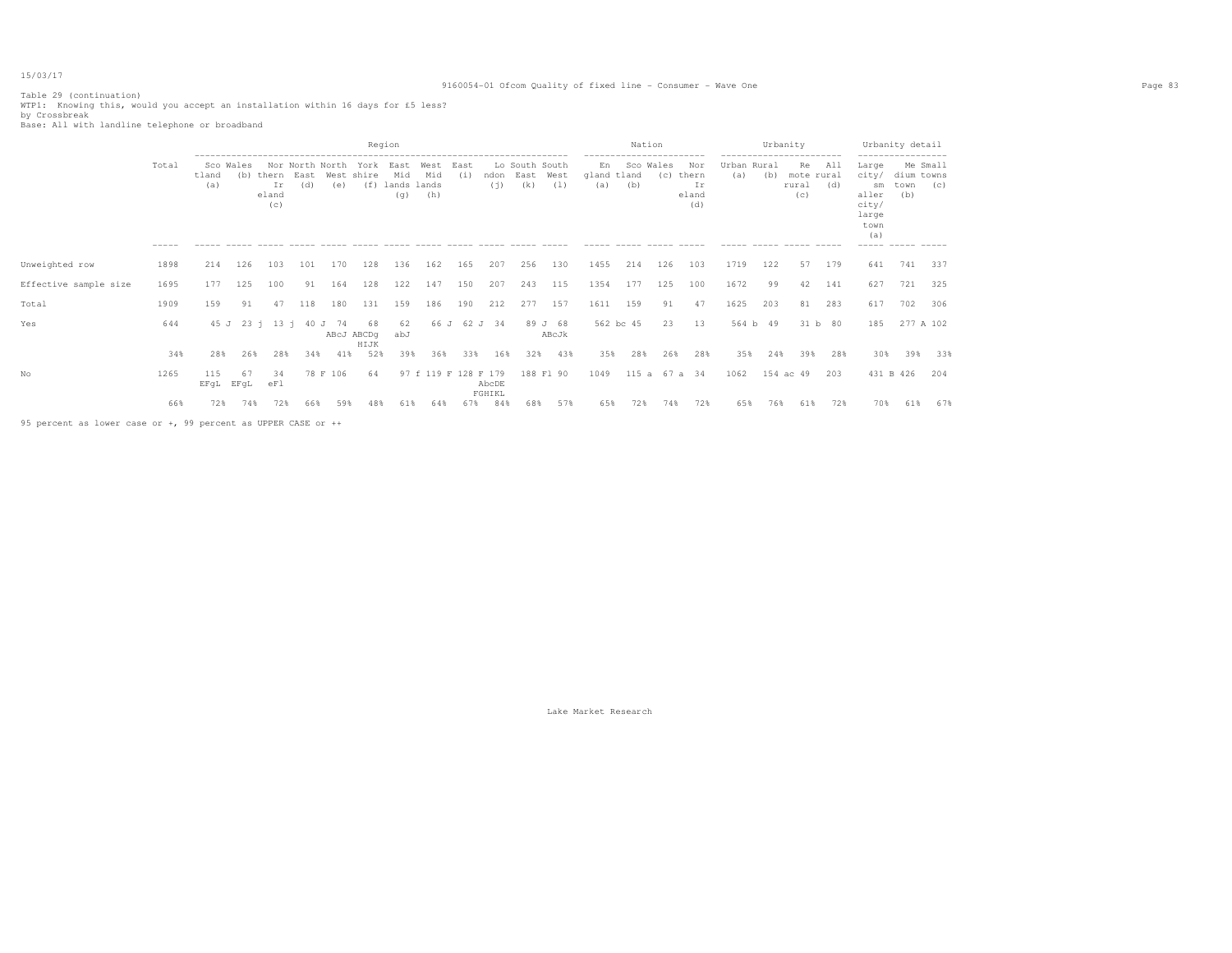## Table 30

## 9160054-01 Ofcom Quality of fixed line - Consumer - Wave One Page 84

WTP2: Would you accept an installation within 14 days for £5 less? <br>by Crossbreak<br>Base: All with landline telephone or broadband

|                       |                      | Gender                     |                   |           |                                    |           | Age                                     |                    |                    |              |                                                    |           | Social grade          |           |             |                                                           |                                 |                                                                                                                      |                                                     | OCCUPATION |                                                  |                                                              |           |                                                                |
|-----------------------|----------------------|----------------------------|-------------------|-----------|------------------------------------|-----------|-----------------------------------------|--------------------|--------------------|--------------|----------------------------------------------------|-----------|-----------------------|-----------|-------------|-----------------------------------------------------------|---------------------------------|----------------------------------------------------------------------------------------------------------------------|-----------------------------------------------------|------------|--------------------------------------------------|--------------------------------------------------------------|-----------|----------------------------------------------------------------|
|                       | Total<br>$- - - - -$ | -----------<br>Male<br>(a) | Fe<br>male<br>(b) | 16<br>(a) | 25<br>$-24 - 44 - 64 + (d)$<br>(b) | 45<br>(c) | 65<br>$\qquad \qquad -\qquad -\qquad -$ | 18<br>$-24$<br>(f) | 65<br>$-74$<br>(q) | $75+$<br>(h) | -------------------------------------<br>AB<br>(a) | C1<br>(b) | C <sub>2</sub><br>(C) | DE<br>(d) | ABC1<br>(e) | C <sub>2</sub> DE<br>(f)<br>$\cdots \cdots \cdots \cdots$ | In<br>educ<br>ation (30+ (8-29) | Wo<br>full rking rking<br>time time<br>(a) hours hours<br>per<br>week) week)<br>(b)<br>$\cdots \cdots \cdots \cdots$ | Wo<br>time full part rking after from<br>per<br>(C) | Net<br>(d) | Lo<br>home<br>or fa<br>mily<br>(e)<br>______ ___ | Re Unemp<br>-Wo oking tired loyed<br>the paid<br>work<br>(f) | (g) ently | Pe<br>rman<br>sick<br>or<br>dis<br>abled<br>(i)<br>$- - - - -$ |
| Unweighted row        | 1898                 | 875                        | 1023              | 149       | 707                                | 610       | 432                                     | 142                | 254                | 178          | 368                                                | 600       | 438                   | 492       | 968         | 930                                                       | 93                              | 757                                                                                                                  | 257                                                 | 1014       | 176                                              | 480                                                          | 77        | 55                                                             |
| Effective sample size | 1695                 | 783                        | 912               | 138       | 644                                | 546       | 374                                     | 132                | 222                | 153          | 324                                                | 532       | 398                   | 443       | 856         | 840                                                       | 86                              | 684                                                                                                                  | 229                                                 | 911        | 161                                              | 417                                                          | 70        | 52                                                             |
| Total                 | 1909                 | 879                        | 1030              | 135       | 694                                | 621       | 458                                     | 129                | 266                | 192          | 385                                                | 603       | 432                   | 488       | 988         | 921                                                       | 89                              | 738                                                                                                                  | 269                                                 | 1007       | 172                                              | 509                                                          | 75        | 53                                                             |
| Yes                   | 781                  | 345                        | 437               | 47        | 278                                | 249       | 207 af 45                               |                    | 122 af 85          |              | 168                                                | 230       | 183                   | 200       | 398         | 384                                                       | 34                              | 282                                                                                                                  | 91                                                  | 373        | -90<br>aBCD                                      | 232<br>bCD                                                   | 31        | 20                                                             |
|                       | 41%                  | 39%                        | 42%               | 35%       | 40%                                | 40%       | 45%                                     | 35%                | 46%                | 44%          | 44%                                                | 38%       | 42%                   | 41%       | 40%         | 42%                                                       | 38%                             | 38%                                                                                                                  | 34%                                                 | 37%        | 52%                                              | 46%                                                          | 41%       | 38%                                                            |
| Nο                    | 1127                 | 534                        | 593               | 88        | 416                                | 373       | 251                                     | 85                 | 144                | 107          | 217                                                | 373       | 249                   | 288       | 590         | 537                                                       |                                 | 55 e 456                                                                                                             | 178                                                 |            | 634 EF 82                                        | 277                                                          | 44        | 33                                                             |
|                       | 59%                  | 61%                        | 58%               | dα<br>65% | 60%                                | 60%       | 55%                                     | dq<br>65%          | 54%                | 56%          | 56%                                                | 62%       | 58%                   | 59%       | 60%         | 58%                                                       | 62%                             | Ef<br>62%                                                                                                            | EF<br>66%                                           | 63%        | 48%                                              | 54%                                                          | 59%       | 62%                                                            |

95 percent as lower case or +, 99 percent as UPPER CASE or ++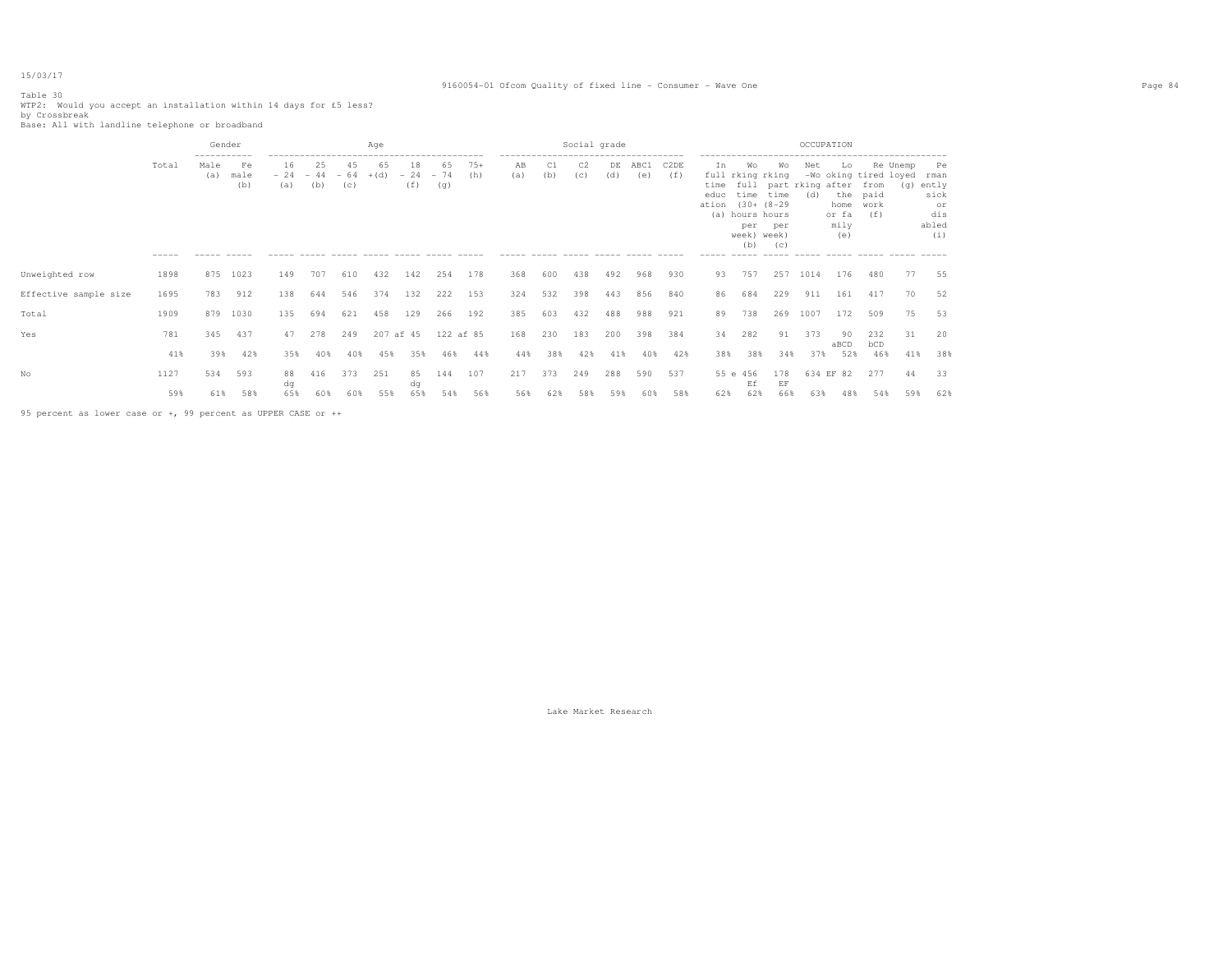## 9160054-01 Ofcom Quality of fixed line - Consumer - Wave One Page 85

Table 30 (continuation) WTP2: Would you accept an installation within 14 days for £5 less? by Crossbreak Base: All with landline telephone or broadband

|                                                               |                      |              |                  |                             |             |                        |                           | Region                            |                      |             |               |                               |                   |                                          | Nation           |                     |                                    |                             | Urbanity | ------------------------                               |            |                                                                                     | Urbanity detail                       |       |
|---------------------------------------------------------------|----------------------|--------------|------------------|-----------------------------|-------------|------------------------|---------------------------|-----------------------------------|----------------------|-------------|---------------|-------------------------------|-------------------|------------------------------------------|------------------|---------------------|------------------------------------|-----------------------------|----------|--------------------------------------------------------|------------|-------------------------------------------------------------------------------------|---------------------------------------|-------|
|                                                               | Total<br>$- - - - -$ | tland<br>(a) | Sco Wales<br>(b) | thern<br>Ir<br>eland<br>(C) | East<br>(d) | Nor North North<br>(e) | York<br>West shire<br>(f) | East<br>Mid<br>lands lands<br>(q) | West<br>Mid<br>(h)   | East<br>(i) | ndon<br>(i)   | Lo South South<br>East<br>(k) | West<br>(1)       | En<br>gland tland<br>(a)<br>------ ----- | Sco Wales<br>(b) | (C)<br>------ ----- | Nor<br>thern<br>Ιr<br>eland<br>(d) | Urban Rural<br>(a)<br>----- | (b)      | Re<br>mote rural<br>rural<br>(c)<br>------ ----- ----- | All<br>(d) | Large<br>city/<br>sm<br>aller<br>city/<br>large<br>town<br>(a)<br>----- ----- ----- | Me Small<br>dium towns<br>town<br>(b) | (C)   |
| Unweighted row                                                | 1898                 | 214          | 126              | 103                         | 101         | 170                    | 128                       | 136                               | 162                  | 165         | 207           | 256                           | 130               | 1455                                     | 214              | 126                 | 103                                | 1719                        | 122      | 57                                                     | 179        | 641                                                                                 | 741                                   | 337   |
| Effective sample size                                         | 1695                 | 177          | 125              | 100                         | 91          | 164                    | 128                       | 122                               | 147                  | 150         | 207           | 243                           | 115               | 1354                                     | 177              | 125                 | 100                                | 1672                        | 99       | 42                                                     | 141        | 627                                                                                 | 721                                   | 325   |
| Total                                                         | 1909                 | 159          | 91               | 47                          | 118         | 180                    | 131                       | 159                               | 186                  | 190         | 212           | 277                           | 157               | 1611                                     | 159              | 91                  | 47                                 | 1625                        | 203      | 81                                                     | 283        | 617                                                                                 | 702                                   | 306   |
| Yes                                                           | 781                  | 57 J         | 27               | 14                          | 49 J        | 86                     | 78<br>aBCJ ABCDe<br>qHiJK | 73<br>BcJ                         | 75 J                 | 86<br>BcJ   | 45            |                               | 114 bJ 78<br>ABCJ |                                          | 683 Cd 57        | 27                  | 14                                 | 673                         | 72       | 36                                                     | 108        | 214                                                                                 | 340<br>AС                             | 119   |
|                                                               | 41%                  | 35%          | 30%              | 30%                         | 42%         | 47%                    | 59%                       | 46%                               | 40%                  | 45%         | 21%           | 41%                           | 50%               | 42%                                      | 35%              | 30%                 | 30%                                | 41%                         | 36%      | 45%                                                    | 38%        | 35%                                                                                 | 48%                                   | 39%   |
| No                                                            | 1127                 | 103          | 63<br>л.         | 33<br>eFL EFGIk EFgiL       | 69 F        |                        | 95 f 53                   |                                   | 86 f 111 F 104 f 167 |             | ADEFG<br>HIKL | 164 F                         | 79                | 928                                      | 103              | 63 A                | 33 a                               | 952                         | 130      | 45                                                     | 175        | 403 B 362                                                                           |                                       | 188 B |
|                                                               | 59%                  | 65%          | 70%              | 70%                         | 58%         | 53%                    | 41%                       | 54%                               | 60%                  | 55%         | 79%           | 59%                           | 50%               | 58%                                      | 65%              | 70%                 | 70%                                | 59%                         | 64%      | 55%                                                    | 62%        | 65%                                                                                 | 52%                                   | 61%   |
| 95 percent as lower case or +, 99 percent as UPPER CASE or ++ |                      |              |                  |                             |             |                        |                           |                                   |                      |             |               |                               |                   |                                          |                  |                     |                                    |                             |          |                                                        |            |                                                                                     |                                       |       |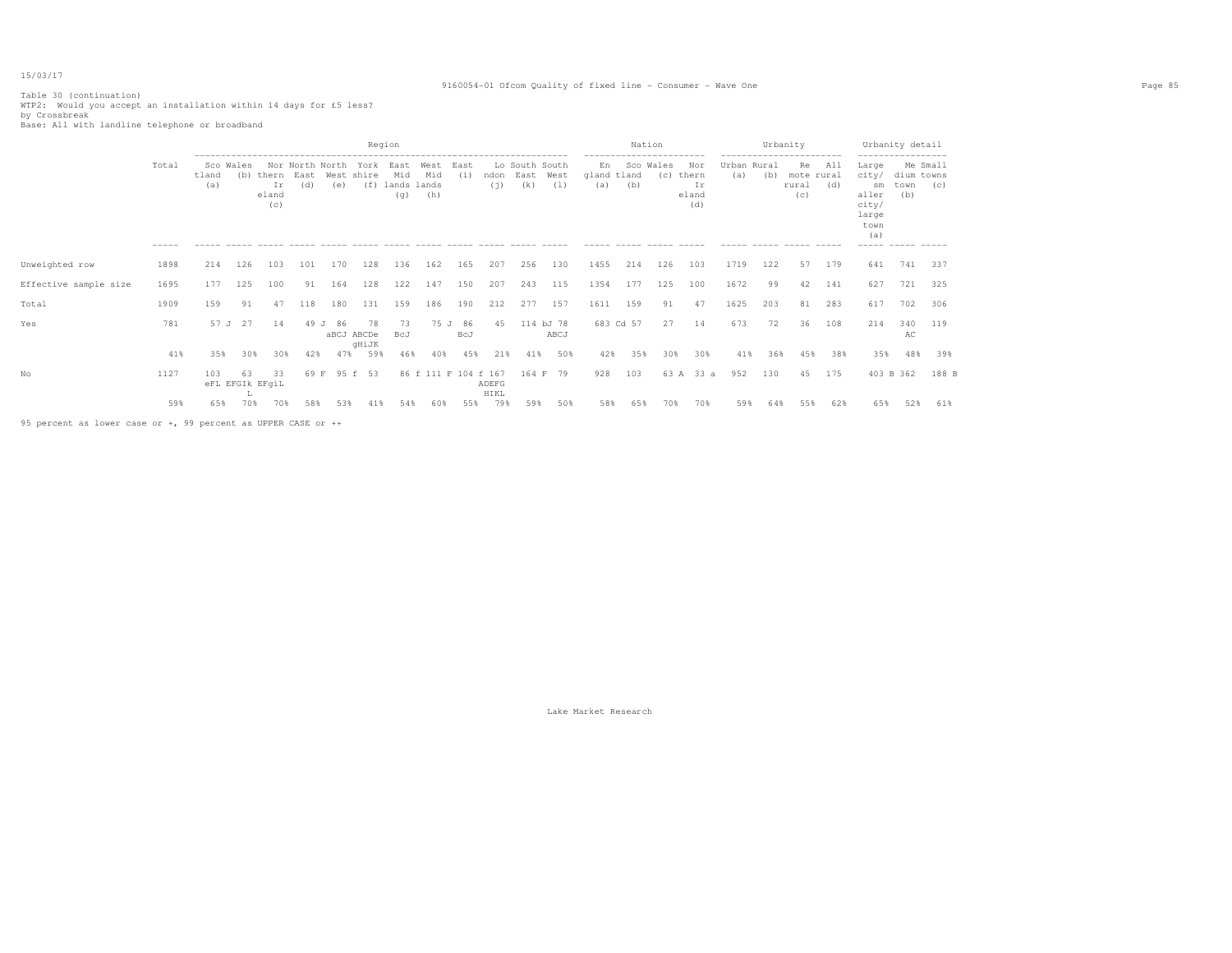# Table 31

## 9160054-01 Ofcom Quality of fixed line - Consumer - Wave One Page 86

WTP3: Would you accept an installation within 16 days for £10 less? <br>by Crossbreak<br>Base: All with landline telephone or broadband

|                       |       | Gender      |                   |                    |                         |           | Age          |                    |                    |              | ------------------------------------- |           | Social grade          |           |             |                          |                                          |                                                                                     |                  | OCCUPATION                               |                                                     |                                          |           |                                                 |
|-----------------------|-------|-------------|-------------------|--------------------|-------------------------|-----------|--------------|--------------------|--------------------|--------------|---------------------------------------|-----------|-----------------------|-----------|-------------|--------------------------|------------------------------------------|-------------------------------------------------------------------------------------|------------------|------------------------------------------|-----------------------------------------------------|------------------------------------------|-----------|-------------------------------------------------|
|                       | Total | Male<br>(a) | Fe<br>male<br>(b) | 16<br>$-24$<br>(a) | 25<br>$-44 - 64$<br>(b) | 45<br>(C) | 65<br>$+(d)$ | 18<br>$-24$<br>(f) | 65<br>$-74$<br>(g) | $75+$<br>(h) | AB<br>(a)                             | C1<br>(b) | C <sub>2</sub><br>(c) | DE<br>(d) | ABC1<br>(e) | C <sub>2</sub> DE<br>(f) | Ιn.<br>time<br>educ<br>ation (30+ (8-29) | Wo<br>full rking rking<br>time time<br>(a) hours hours<br>per<br>week) week)<br>(b) | Wo<br>per<br>(C) | Net<br>full part rking after from<br>(d) | Lo<br>the paid<br>home work<br>or fa<br>mily<br>(e) | Re Unemp<br>-Wo oking tired loyed<br>(f) | (g) ently | Pe<br>rman<br>sick<br>or<br>dis<br>abled<br>(i) |
| Unweighted row        | 1898  | 875         | 1023              | 149                | 707                     | 610       | 432          | 142                | 254                | 178          | 368                                   | 600       | 438                   | 492       | 968         | 930                      | 93                                       | 757                                                                                 | 257              | 1014                                     | 176                                                 | 480                                      | 77        | 55                                              |
| Effective sample size | 1695  | 783         | 912               | 138                | 644                     | 546       | 374          | 132                | 222                | 153          | 324                                   | 532       | 398                   | 443       | 856         | 840                      | 86                                       | 684                                                                                 | 229              | 911                                      | 161                                                 | 417                                      | 70        | 52                                              |
| Total                 | 1909  | 879         | 1030              | 135                | 694                     | 621       | 458          | 129                | 266                | 192          | 385                                   | 603       | 432                   | 488       | 988         | 921                      | 89                                       | 738                                                                                 | 269              | 1007                                     | 172                                                 | 509                                      | 75        | 53                                              |
| Yes                   | 834   | 365         | 469               | 53                 | 307                     | 252       | 222 c 50     |                    | 138<br>abCf        | 84           | 173                                   | 246       | 195                   | 220       | 419         | 415                      | 39                                       | 290                                                                                 | 101              | 391                                      | 102<br>aBCDF                                        | 243<br><b>BCD</b>                        | 33        | 26                                              |
|                       | 44%   | 42%         | 46%               | 39%                | 44%                     | 41%       | 48%          | 39%                | 52%                | 44%          | 45%                                   | 41%       | 45%                   | 45%       | 42%         | 45%                      | 44%                                      | 39%                                                                                 | 37%              | 39%                                      | q<br>59%                                            | 48%                                      | 43%       | 49%                                             |
| Nο                    | 1074  | 514         | 561               |                    | 82 g 387 g 369          | dG        | 236          |                    | 79 g 128           | 108          | 212                                   | 357       | 237                   | 268       | 569         | 506                      |                                          | 50 e 448<br>EF                                                                      | 168<br>EF        | 616 EF 70                                |                                                     | 266 E 43 e 27                            |           |                                                 |
|                       | 56%   | 58%         | 54%               | 61%                | 56%                     | 59%       | 52%          | 61%                | 48%                | 56%          | 55%                                   | 59%       | 55%                   | 55%       | 58%         | 55%                      | 56%                                      | 61%                                                                                 | 63%              | 61%                                      | 41%                                                 | 52%                                      | 57%       | 51%                                             |

95 percent as lower case or +, 99 percent as UPPER CASE or ++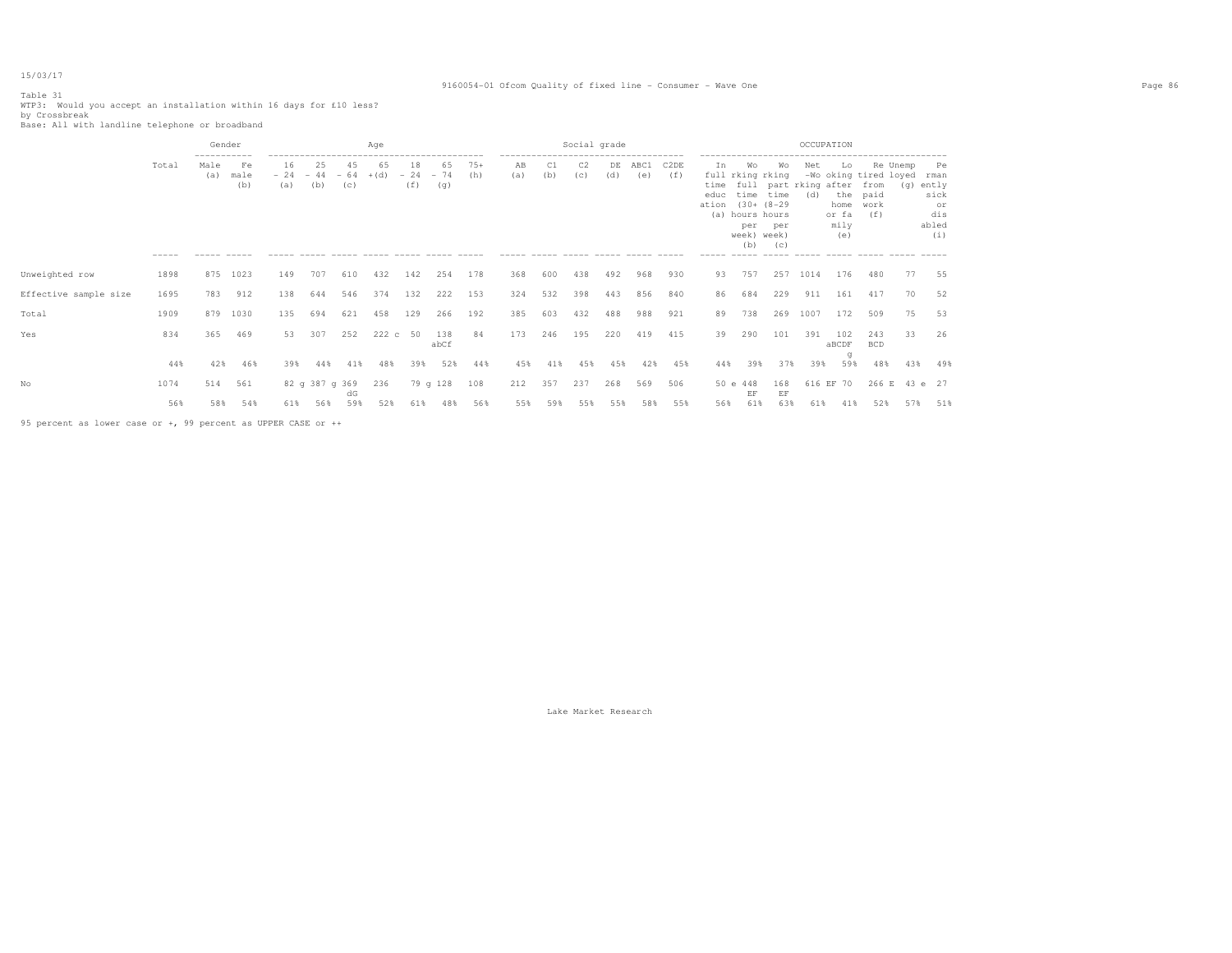## 9160054-01 Ofcom Quality of fixed line - Consumer - Wave One Page 87

# Table 31 (continuation) WTP3: Would you accept an installation within 16 days for £10 less? by Crossbreak Base: All with landline telephone or broadband

| Region                                                                                                                                                                                                                                                                                                                    | Nation                                                                                    | Urbanity                                                                                               | Urbanity detail                                                                                                                                            |
|---------------------------------------------------------------------------------------------------------------------------------------------------------------------------------------------------------------------------------------------------------------------------------------------------------------------------|-------------------------------------------------------------------------------------------|--------------------------------------------------------------------------------------------------------|------------------------------------------------------------------------------------------------------------------------------------------------------------|
| Total<br>Lo South South<br>En<br>Sco Wales<br>Nor North North York<br>East<br>East<br>West<br>Mid<br>East<br>Mid<br>West<br>tland<br>West shire<br>(i)<br>East<br>gland tland<br>(b)<br>thern<br>ndon<br>(d)<br>(f)<br>lands lands<br>(k)<br>(1)<br>Ιr<br>(e)<br>(i)<br>(a)<br>(a)<br>(h)<br>eland<br>(q)<br>(c)<br>----- | ------------------------<br>Sco Wales<br>Nor<br>(C)<br>thern<br>(b)<br>Ιr<br>eland<br>(d) | -----------------------<br>Urban Rural<br>All<br>Re<br>(b)<br>(a)<br>mote rural<br>(d)<br>rural<br>(C) | ------------------<br>Me Small<br>Large<br>city/<br>dium towns<br>(C)<br>town<br>sm<br>(b)<br>aller<br>city/<br>large<br>town<br>(a)<br>----- ------ ----- |
| 1455<br>Unweighted row<br>1898<br>126<br>128<br>136<br>162<br>207<br>256<br>130<br>214<br>103<br>101<br>170<br>165                                                                                                                                                                                                        | 214<br>126<br>103                                                                         | 1719<br>122<br>179<br>57                                                                               | 641<br>741<br>337                                                                                                                                          |
| 1695<br>125<br>100<br>91<br>128<br>122<br>147<br>150<br>207<br>243<br>115<br>1354<br>Effective sample size<br>177<br>164                                                                                                                                                                                                  | 177<br>125<br>100                                                                         | 1672<br>99<br>141<br>42                                                                                | 627<br>721<br>325                                                                                                                                          |
| 159<br>277<br>157<br>1611<br>1909<br>91<br>118<br>180<br>131<br>159<br>186<br>190<br>212<br>Total<br>47                                                                                                                                                                                                                   | 159<br>91<br>47                                                                           | 1625<br>203<br>283<br>81                                                                               | 702<br>617<br>306                                                                                                                                          |
| 834<br>79 J 91<br>128 cJ 80<br>Yes<br>62 J 32 J 16 i 50 J 81 cJ 80<br>89<br>45<br>ABCDE ABCdh<br>abCJ<br>bcJ<br>HiJK                                                                                                                                                                                                      | 724 cd 62<br>32<br>16                                                                     | 730 bd 68<br>104<br>36                                                                                 | 363<br>131<br>236<br>АC                                                                                                                                    |
| 44%<br>61%<br>56%<br>42%<br>48%<br>21%<br>51%<br>45%<br>39%<br>36%<br>33%<br>43%<br>45%<br>46%                                                                                                                                                                                                                            | 33%<br>39%<br>36%                                                                         | 45%<br>37%<br>34%<br>44%                                                                               | 52%<br>38%<br>43%                                                                                                                                          |
| No<br>1074<br>68 Fq 99 F 51<br>107 Fg 99 f 167<br>149 F 77<br>887<br>58<br>97<br>70<br>32<br>FGil eFGik<br>FG1<br>ABcDE<br>FGHIKL                                                                                                                                                                                         | 58 a 32 a<br>97                                                                           | 895<br>134 a 45<br>179 a                                                                               | 381 B 339<br>175 B                                                                                                                                         |
| 56%<br>67%<br>57%<br>79%<br>49%<br>61%<br>64%<br>55%<br>39%<br>58%<br>52%<br>54%<br>55%<br>44%<br>95 percent as lower case or +, 99 percent as UPPER CASE or ++                                                                                                                                                           | 67%<br>61%<br>64%                                                                         | 55%<br>66%<br>56%<br>63%                                                                               | 62%<br>57%<br>48%                                                                                                                                          |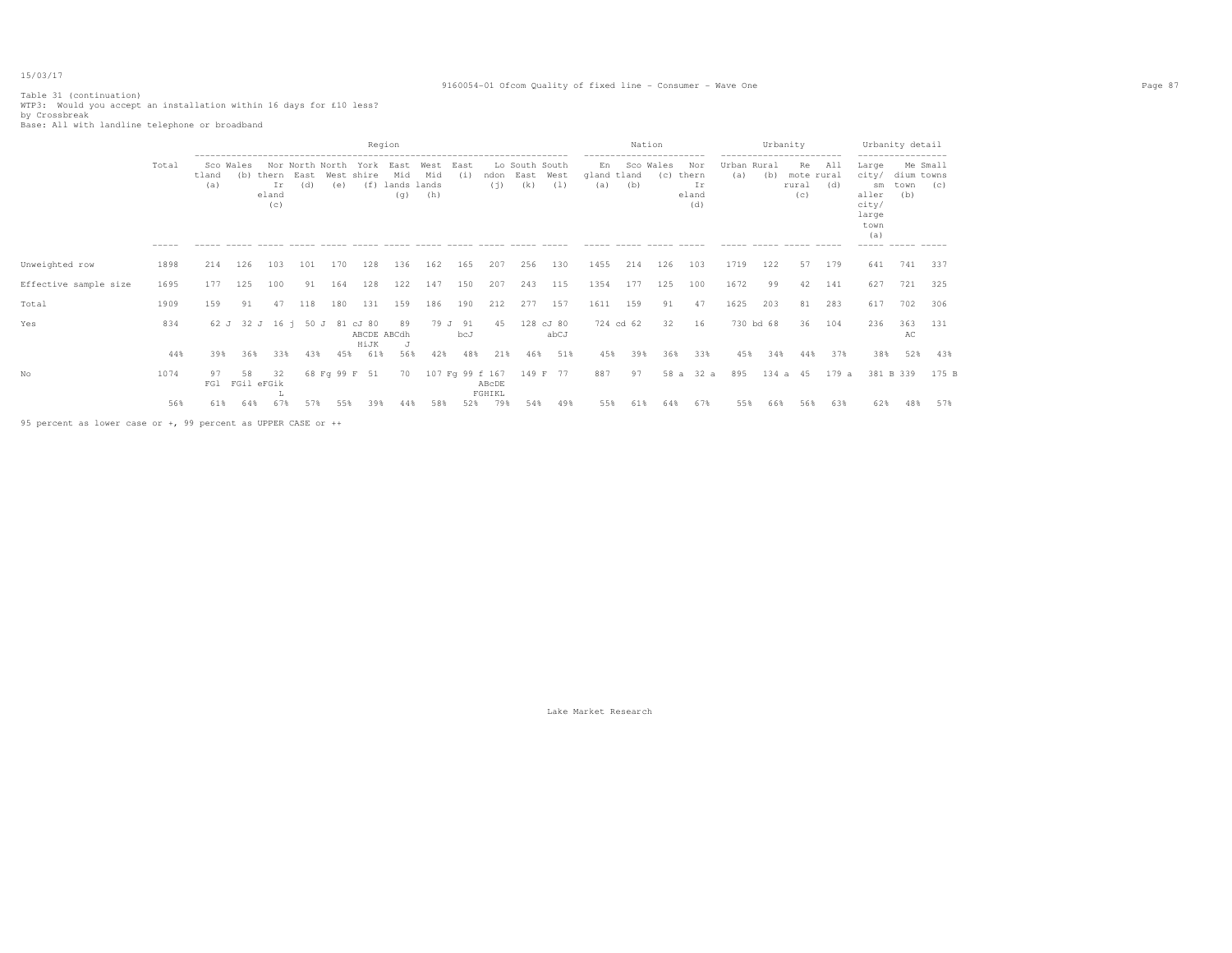## 9160054-01 Ofcom Quality of fixed line - Consumer - Wave One Page 88

Table 32 WTP4: Would you accept an installation within 14 days for £10 less? <br>by Crossbreak<br>Base: All with landline telephone or broadband

|                       |                      | Gender                     |                   |                    |                         |           | Age          |                    |                    |              |                                      |           | Social grade                               |           |                                  |                          |                    |                                                                                                          |                  | OCCUPATION                          |                                         |                                                                   |           |                                         |
|-----------------------|----------------------|----------------------------|-------------------|--------------------|-------------------------|-----------|--------------|--------------------|--------------------|--------------|--------------------------------------|-----------|--------------------------------------------|-----------|----------------------------------|--------------------------|--------------------|----------------------------------------------------------------------------------------------------------|------------------|-------------------------------------|-----------------------------------------|-------------------------------------------------------------------|-----------|-----------------------------------------|
|                       | Total<br>$- - - - -$ | -----------<br>Male<br>(a) | Fe<br>male<br>(b) | 16<br>$-24$<br>(a) | 25<br>$-44 - 64$<br>(b) | 45<br>(c) | 65<br>$+(d)$ | 18<br>$-24$<br>(f) | 65<br>$-74$<br>(q) | $75+$<br>(h) | -------------<br>AB<br>(a)<br>------ | C1<br>(b) | C2<br>(c)<br>------ ----- ----- ----- ---- | DE<br>(d) | -----------------<br>ABC1<br>(e) | C <sub>2</sub> DE<br>(f) | In<br>time<br>educ | Wo<br>full rking rking<br>time time<br>ation (30+ (8-29)<br>(a) hours hours<br>per<br>week) week)<br>(b) | Wo<br>per<br>(C) | Net<br>full part rking after<br>(d) | Lo<br>home work<br>or fa<br>mily<br>(e) | Re Unemp<br>-Wo oking tired loyed rman<br>from<br>the paid<br>(f) | (g) ently | Pe<br>sick<br>or<br>dis<br>abled<br>(i) |
| Unweighted row        | 1898                 | 875                        | 1023              | 149                | 707                     | 610       | 432          | 142                | 254                | 178          | 368                                  | 600       | 438                                        | 492       | 968                              | 930                      | 93                 | 757                                                                                                      | 257              | 1014                                | 176                                     | 480                                                               | 77        | 55                                      |
| Effective sample size | 1695                 | 783                        | 912               | 138                | 644                     | 546       | 374          | 132                | 222                | 153          | 324                                  | 532       | 398                                        | 443       | 856                              | 840                      | 86                 | 684                                                                                                      | 229              | 911                                 | 161                                     | 417                                                               | 70        | 52                                      |
| Total                 | 1909                 | 879                        | 1030              | 135                | 694                     | 621       | 458          | 129                | 266                | 192          | 385                                  | 603       | 432                                        | 488       | 988                              | 921                      | 89                 | 738                                                                                                      | 269              | 1007                                | 172                                     | 509                                                               | 75        | 53                                      |
| Yes                   | 950                  | 426                        | 525               | 66                 | 348                     | 293       | 242          | 63                 | 152 Ch 90          |              | 195                                  | 285       | 215                                        | 254       | 481                              | 470                      | 47                 | 335                                                                                                      | 122              | 457                                 | 110<br><b>BCDF</b>                      | 266 bd 38                                                         |           | 30                                      |
|                       | 50%                  | 48%                        | 51%               | 49%                | 50%                     | 47%       | 53%          | 48%                | 57%                | 47%          | 51%                                  | 47%       | 50%                                        | 52%       | 49%                              | 51%                      | 53%                | 45%                                                                                                      | 45%              | 45%                                 | 64%                                     | 52%                                                               | 51%       | 57%                                     |
| No                    | 958                  | 453                        | 505               | 69                 | 346                     | 328 G 215 |              | 67                 | 114                | 102q         | 189                                  | 318       | 217                                        | 234       | 507                              | 451                      | 41                 | 403<br>Ef                                                                                                |                  | 147 E 550 Ef 62                     |                                         | 243 E 37                                                          |           | 23                                      |
|                       | 50%                  | 52%                        | 49%               | 51%                | 50%                     | 53%       | 47%          | 52%                | 43%                | 53%          | 49%                                  | 53%       | 50%                                        | 48%       | 51%                              | 49%                      | 47%                | 55%                                                                                                      | 55%              | 55%                                 | 36%                                     | 48%                                                               | 49%       | 43%                                     |
|                       |                      |                            |                   |                    |                         |           |              |                    |                    |              |                                      |           |                                            |           |                                  |                          |                    |                                                                                                          |                  |                                     |                                         |                                                                   |           |                                         |

95 percent as lower case or +, 99 percent as UPPER CASE or ++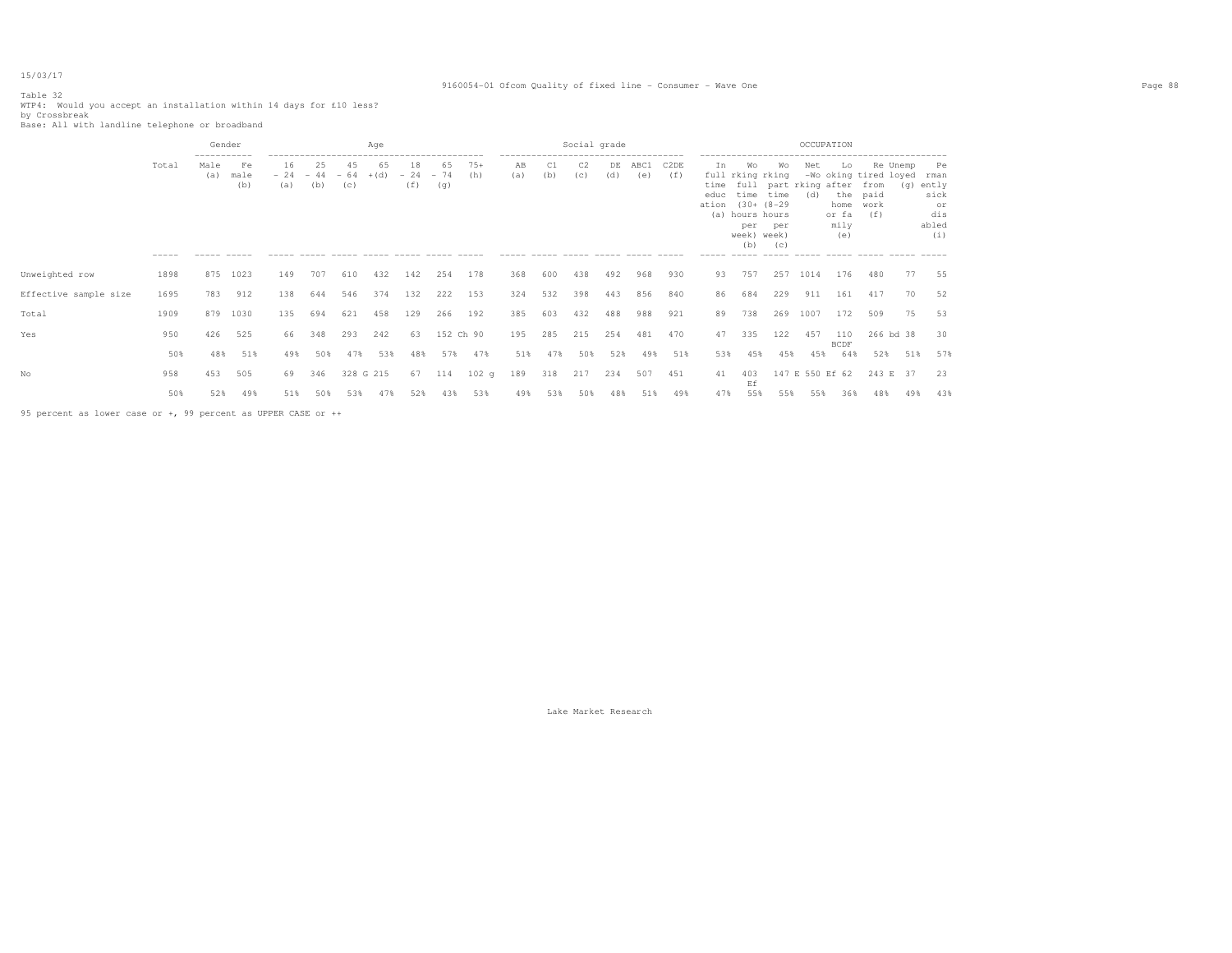## 9160054-01 Ofcom Quality of fixed line - Consumer - Wave One Page 89

# Table 32 (continuation) WTP4: Would you accept an installation within 14 days for £10 less? by Crossbreak Base: All with landline telephone or broadband

|                                                               |                      |              |                        |                                 |             |                        |                              | Region                            |                    |                |                |                               |                          |                                          | Nation                                      |                    |                                    |                    | Urbanity                                                     |                                  |            |                                                                                                           | Urbanity detail           |                 |
|---------------------------------------------------------------|----------------------|--------------|------------------------|---------------------------------|-------------|------------------------|------------------------------|-----------------------------------|--------------------|----------------|----------------|-------------------------------|--------------------------|------------------------------------------|---------------------------------------------|--------------------|------------------------------------|--------------------|--------------------------------------------------------------|----------------------------------|------------|-----------------------------------------------------------------------------------------------------------|---------------------------|-----------------|
|                                                               | Total<br>$- - - - -$ | tland<br>(a) | Sco Wales              | (b) thern<br>Ιr<br>eland<br>(C) | East<br>(d) | Nor North North<br>(e) | York<br>West shire<br>(f)    | East<br>Mid<br>lands lands<br>(q) | West<br>Mid<br>(h) | East<br>(i)    | ndon<br>(i)    | Lo South South<br>East<br>(k) | West<br>(1)              | En<br>gland tland<br>(a)<br>------ ----- | -----------------------<br>Sco Wales<br>(b) | (C)<br>------ ---- | Nor<br>thern<br>Ιr<br>eland<br>(d) | Urban Rural<br>(a) | ------------------------<br>(b)<br>------ ----- ------ ----- | Re<br>mote rural<br>rural<br>(C) | All<br>(d) | ------------------<br>Large<br>city/<br>sm<br>aller<br>city/<br>large<br>town<br>(a)<br>------ ----- ---- | dium towns<br>town<br>(b) | Me Small<br>(C) |
| Unweighted row                                                | 1898                 | 214          | 126                    | 103                             | 101         | 170                    | 128                          | 136                               | 162                | 165            | 207            | 256                           | 130                      | 1455                                     | 214                                         | 126                | 103                                | 1719               | 122                                                          | 57                               | 179        | 641                                                                                                       | 741                       | 337             |
| Effective sample size                                         | 1695                 | 177          | 125                    | 100                             | 91          | 164                    | 128                          | 122                               | 147                | 150            | 207            | 243                           | 115                      | 1354                                     | 177                                         | 125                | 100                                | 1672               | 99                                                           | 42                               | 141        | 627                                                                                                       | 721                       | 325             |
| Total                                                         | 1909                 | 159          | 91                     | 47                              | 118         | 180                    | 131                          | 159                               | 186                | 190            | 212            | 277                           | 157                      | 1611                                     | 159                                         | 91                 | 47                                 | 1625               | 203                                                          | 81                               | 283        | 617                                                                                                       | 702                       | 306             |
| Yes                                                           | 950                  |              | 82 CJ 37 i 17          |                                 | 58 J        | 89                     | cJ 87<br>ABCDE aBCde<br>HiJK | 101<br>HJK                        | 90<br>сJ           | 101<br>bCJ     | 60             |                               | 135 cJ 94<br><b>BCJk</b> |                                          | 814 cD 82 D 37                              |                    | 17                                 |                    | 831 bd 81                                                    | 38                               | 119        | 274                                                                                                       | 405<br>Ac                 | 152             |
|                                                               | 50%                  | 52%          | 41%                    | 36%                             | 49%         | 49%                    | 66%                          | 63%                               | 49%                | 53%            | 28%            | 49%                           | 60%                      | 51%                                      | 52%                                         | 41%                | 36%                                | 51%                | 40%                                                          | 47%                              | 42%        | 44%                                                                                                       | 58%                       | 50%             |
| No                                                            | 958                  |              | 77 Fg 53<br>FGiL AeFGh | - 31<br>IkL                     |             | 60 Fg 92 Fg 44         |                              | 58                                |                    | 96 FG 89 f 153 | AbDEF<br>GHIKL | 142<br>FG1                    | 63                       | 797                                      | 77                                          | 53a                | 31 AB                              | 794                | 121 a 43                                                     |                                  | 164a       |                                                                                                           | 343 B 297                 | 154 b           |
|                                                               | 50%                  | 48%          | 59%                    | 64%                             | 51%         | 51%                    | 34%                          | 37%                               | 51%                | 47%            | 72%            | 51%                           | 40%                      | 49%                                      | 48%                                         | 59%                | 64%                                | 49%                | 60%                                                          | 53%                              | 58%        | 56%                                                                                                       | 42%                       | 50%             |
| 95 percent as lower case or +, 99 percent as UPPER CASE or ++ |                      |              |                        |                                 |             |                        |                              |                                   |                    |                |                |                               |                          |                                          |                                             |                    |                                    |                    |                                                              |                                  |            |                                                                                                           |                           |                 |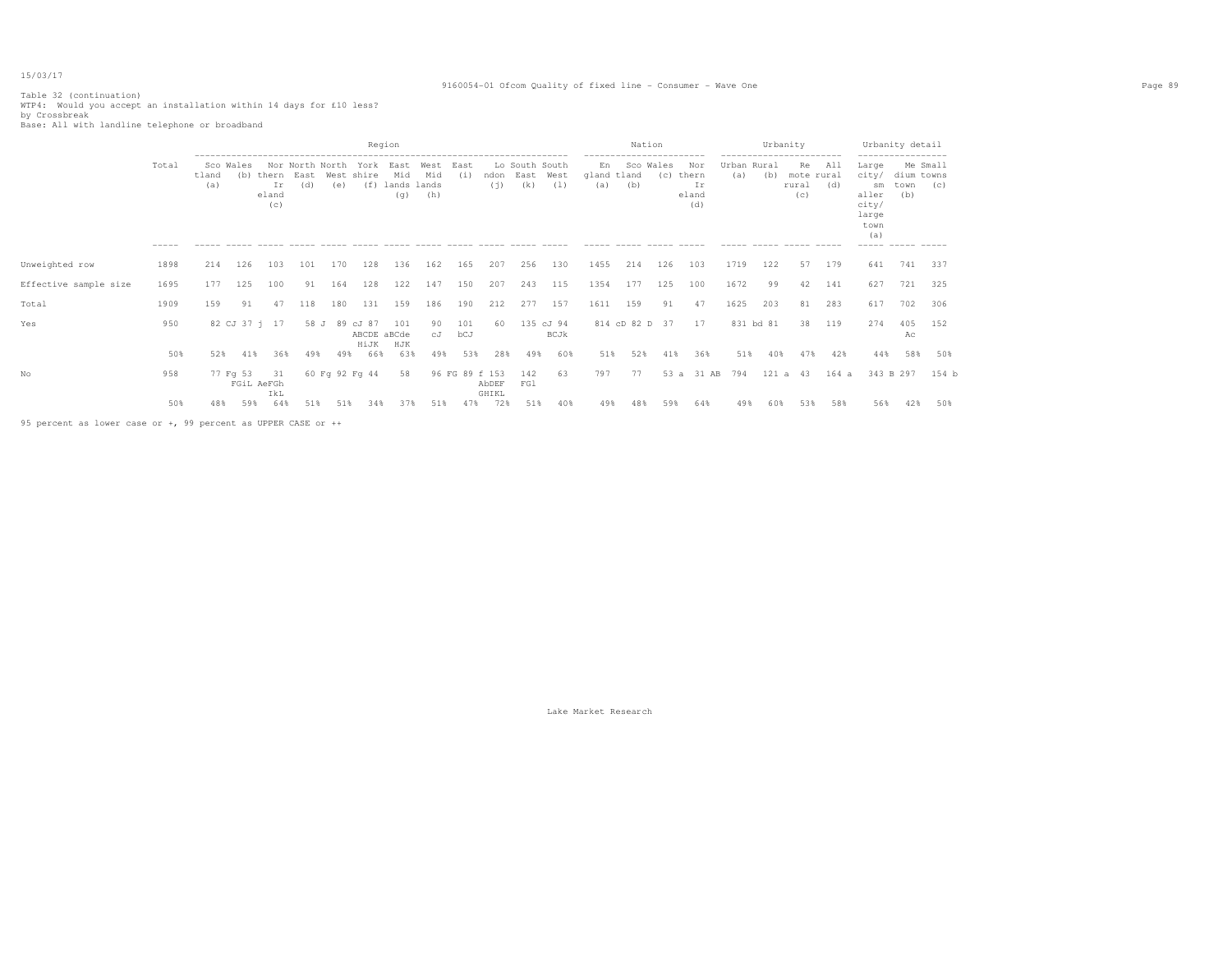#### Table 33

WTP5 : Would you be willing to pay £15 more for an installation within 10 days?<br>by Crossbreak<br>Base: All with landline telephone or broadband

|                       |                      | Gender                                    |                   |                            |           |           | Age          |                         |           |              |                                                                              |           | Social grade          |           |                                 |             |                          |                                                                                          |                  | OCCUPATION                               |                                                     |                                      |                 |                                                          |
|-----------------------|----------------------|-------------------------------------------|-------------------|----------------------------|-----------|-----------|--------------|-------------------------|-----------|--------------|------------------------------------------------------------------------------|-----------|-----------------------|-----------|---------------------------------|-------------|--------------------------|------------------------------------------------------------------------------------------|------------------|------------------------------------------|-----------------------------------------------------|--------------------------------------|-----------------|----------------------------------------------------------|
|                       | Total<br>$- - - - -$ | -----------<br>Male<br>(a)<br>------ ---- | Fe<br>male<br>(b) | 16<br>$-24 -44 -64$<br>(a) | 25<br>(b) | 45<br>(C) | 65<br>$+(d)$ | 18<br>$-24 - 74$<br>(f) | 65<br>(g) | $75+$<br>(h) | --------------------<br>AB<br>(a)<br>----- ----- ----- ----- ---- ----- ---- | C1<br>(b) | C <sub>2</sub><br>(c) | DE<br>(d) | ----------------<br>ABC1<br>(e) | C2DE<br>(f) | In.<br>ation (30+ (8-29) | Wo<br>full rking rking<br>educ time time<br>(a) hours hours<br>per<br>week) week)<br>(b) | Wo<br>per<br>(C) | Net<br>time full part rking after<br>(d) | Lo<br>the paid<br>home work<br>or fa<br>mily<br>(e) | -Wo oking tired loyed<br>from<br>(f) | Re Unemp<br>(g) | Pe<br>rman<br>ently<br>sick<br>or<br>dis<br>abled<br>(i) |
| Unweighted row        | 1898                 | 875                                       | 1023              | 149                        | 707       | 610       | 432          | 142                     | 254       | 178          | 368                                                                          | 600       | 438                   | 492       | 968                             | 930         | 93                       | 757                                                                                      | 257              | 1014                                     | 176                                                 | 480                                  | 77              | 55                                                       |
| Effective sample size | 1695                 | 783                                       | 912               | 138                        | 644       | 546       | 374          | 132                     | 222       | 153          | 324                                                                          | 532       | 398                   | 443       | 856                             | 840         | 86                       | 684                                                                                      | 229              | 911                                      | 161                                                 | 417                                  | 70              | 52                                                       |
| Total                 | 1909                 | 879                                       | 1030              | 135                        | 694       | 621       | 458          | 129                     | 266       | 192          | 385                                                                          | 603       | 432                   | 488       | 988                             | 921         | 89                       | 738                                                                                      | 269              | 1007                                     | 172                                                 | 509                                  | 75              | 53                                                       |
| Yes                   | 255                  | 132                                       | 123               | 17                         | 101       | 83        | 54           | 16                      | 30        | 24           | 64 d                                                                         | 76        | 60                    | 55        | 140                             | 115         | 14<br>еi                 | 119<br>cEi                                                                               | 26               | 146<br>cei                               | 13                                                  | 67                                   |                 | 12 i 2                                                   |
|                       | 13%                  | 15%                                       | 12%               | 13%                        | 15%       | 13%       | 12%          | 12%                     | 11%       | 13%          | 17%                                                                          | 13%       | 14%                   | 11%       | 14%                             | 13%         | 16%                      | 16%                                                                                      | 10%              | 14%                                      | 8%                                                  | 13%                                  | 16%             | 4%                                                       |
| No                    | 1654                 | 747                                       | 907               | 118                        | 593       | 538       | 404          | 113                     | 236       | 168          | 321                                                                          | 527       | 372                   |           | 433 a 848                       | 805         | 75                       | 618                                                                                      | 243              | 861                                      | 159                                                 | 443                                  | 63              | 51 abdg                                                  |
|                       | 87%                  | 85%                                       | 88%               | 87%                        | 85%       | 87%       | 88%          | 88%                     | 89%       | 87%          | 83%                                                                          | 87%       | 86%                   | 89%       | 86%                             | 87%         | 84%                      | 84%                                                                                      | bd<br>90%        | 86%                                      | aBd<br>92%                                          | 87%                                  | 84%             | 96%                                                      |
|                       |                      |                                           |                   |                            |           |           |              |                         |           |              |                                                                              |           |                       |           |                                 |             |                          |                                                                                          |                  |                                          |                                                     |                                      |                 |                                                          |

95 percent as lower case or +, 99 percent as UPPER CASE or ++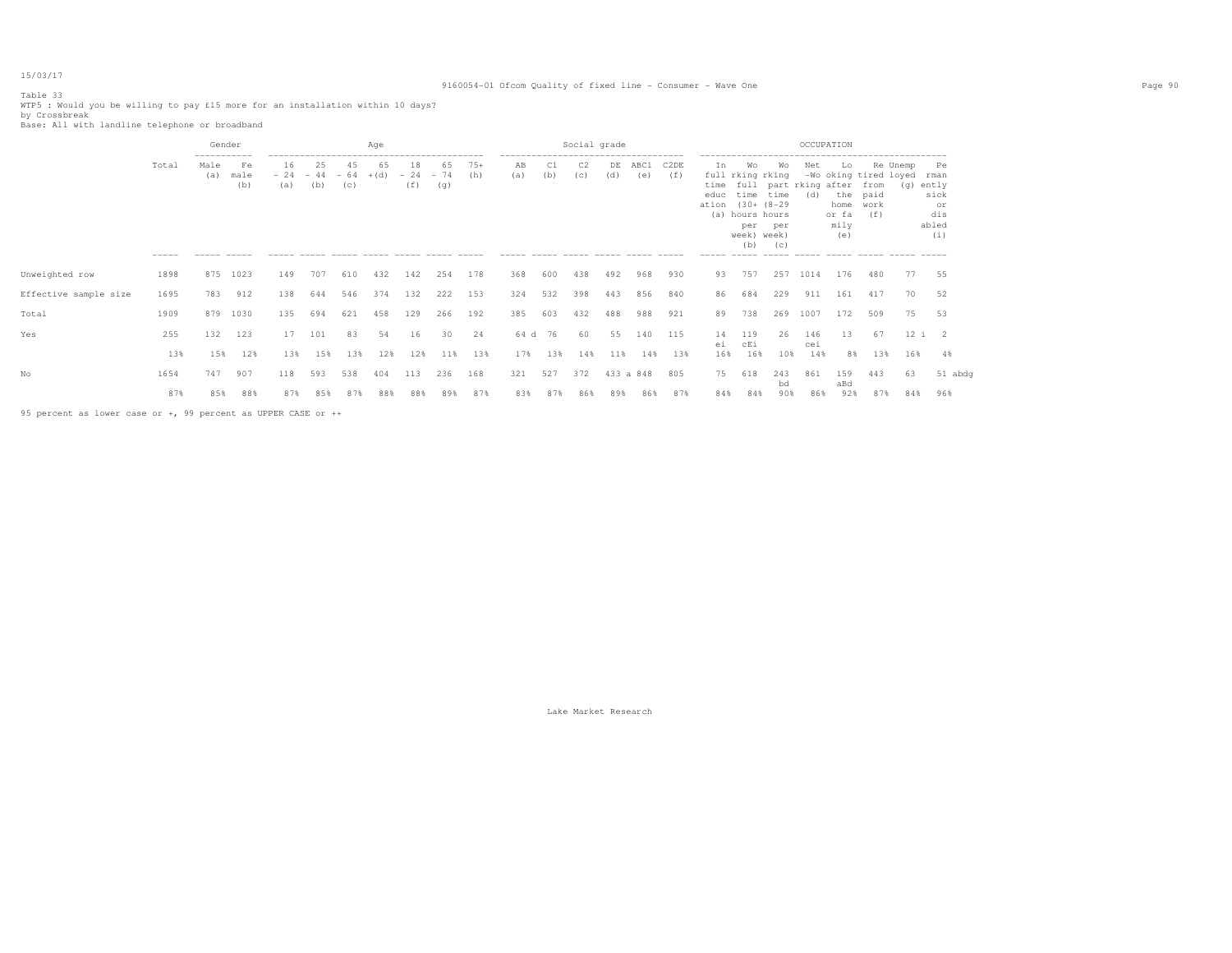## 9160054-01 Ofcom Quality of fixed line - Consumer - Wave One Page 91

Table 33 (continuation) WTP5 : Would you be willing to pay £15 more for an installation within 10 days? by Crossbreak Base: All with landline telephone or broadband

|                       |                      |              |                                  |                             |             |                                |                                                         | Region                            |                     |                        |                                              |                               |                            |                          | Nation |                  |                                                   |                             | Urbanity |                                               |                                                   |                                                                               | Urbanity detail                          |                 |
|-----------------------|----------------------|--------------|----------------------------------|-----------------------------|-------------|--------------------------------|---------------------------------------------------------|-----------------------------------|---------------------|------------------------|----------------------------------------------|-------------------------------|----------------------------|--------------------------|--------|------------------|---------------------------------------------------|-----------------------------|----------|-----------------------------------------------|---------------------------------------------------|-------------------------------------------------------------------------------|------------------------------------------|-----------------|
|                       | Total<br>$- - - - -$ | tland<br>(a) | Sco Wales<br>(b)<br>------ ----- | thern<br>Ir<br>eland<br>(c) | East<br>(d) | Nor North North<br>West<br>(e) | York<br>shire<br>(f)<br>------ ----- ------ ----- ----- | East<br>Mid<br>lands lands<br>(q) | West<br>Mid<br>(h)  | East<br>(i)<br>------  | ndon<br>(i)<br>$\cdots \cdots \cdots \cdots$ | Lo South South<br>East<br>(k) | West<br>(1)<br>$- - - - -$ | En<br>gland tland<br>(a) | (b)    | Sco Wales<br>(C) | Nor<br>thern<br>Ιr<br>eland<br>(d)<br>$- - - - -$ | Urban Rural<br>(a)<br>----- | (b)      | ---------<br>Re<br>mote rural<br>rural<br>(C) | All<br>(d)<br>$\qquad \qquad - \qquad - \qquad -$ | Large<br>city/<br>sm<br>aller<br>city/<br>large<br>town<br>(a)<br>$- - - - -$ | dium towns<br>town<br>(b)<br>------ ---- | Me Small<br>(C) |
| Unweighted row        | 1898                 | 214          | 126                              | 103                         | 101         | 170                            | 128                                                     | 136                               | 162                 | 165                    | 207                                          | 256                           | 130                        | 1455                     | 214    | 126              | 103                                               | 1719                        | 122      | 57                                            | 179                                               | 641                                                                           | 741                                      | 337             |
| Effective sample size | 1695                 | 177          | 125                              | 100                         | 91          | 164                            | 128                                                     | 122                               | 147                 | 150                    | 207                                          | 243                           | 115                        | 1354                     | 177    | 125              | 100                                               | 1672                        | 99       | 42                                            | 141                                               | 627                                                                           | 721                                      | 325             |
| Total                 | 1909                 | 159          | 91                               | 47                          | 118         | 180                            | 131                                                     | 159                               | 186                 | 190                    | 212                                          | 277                           | 157                        | 1611                     | 159    | 91               | 47                                                | 1625                        | 203      | 81                                            | 283                                               | 617                                                                           | 702                                      | 306             |
| Yes                   | 255                  | 24<br>ciJ    | 12J                              | -3                          | 24          | -41<br>CHIJ bCHIJ<br>K         |                                                         |                                   | 21 iJ 25 iJ 16 j 14 |                        | 8                                            |                               | 34 J 31<br>CHIJ            | 215                      |        | 24 d 12          | 3                                                 | 211                         | 21       | 22<br>ABd                                     | 43                                                | 52                                                                            |                                          | 120 A 39 a      |
|                       | 13%                  | 15%          | 13%                              | 7%                          | 20%         | 23%                            | 16%                                                     | 16%                               | 98                  | 8%                     | 4%                                           | 12%                           | 20%                        | 13%                      | 15%    | 13%              | 7%                                                | 13%                         | 10%      | 28%                                           | 15%                                               | 8%                                                                            | 17%                                      | 13%             |
| No                    | 1654                 | 135          | 79 e                             | 44<br>adEl                  | 94          | 139                            | 111                                                     | 134                               | 169                 | 175<br>DEL aDEfg ABDEF | 204<br>L GhKL                                |                               | 243 E 126                  | 1396                     | 135    | 79               | 44 b                                              | 1414 C 182 C                |          | 58                                            | 240c                                              | 565<br>Bс                                                                     | 582                                      | 267             |
|                       | 87%                  | 85%          | 87%                              | 93%                         | 80%         | 77%                            | 84%                                                     | 84%                               | 91%                 | 92%                    | 96%                                          | 88%                           | 80%                        | 87%                      | 85%    | 87%              | 93%                                               | 87%                         | 90%      | 72%                                           | 85%                                               | 92%                                                                           | 83%                                      | 87%             |

95 percent as lower case or +, 99 percent as UPPER CASE or ++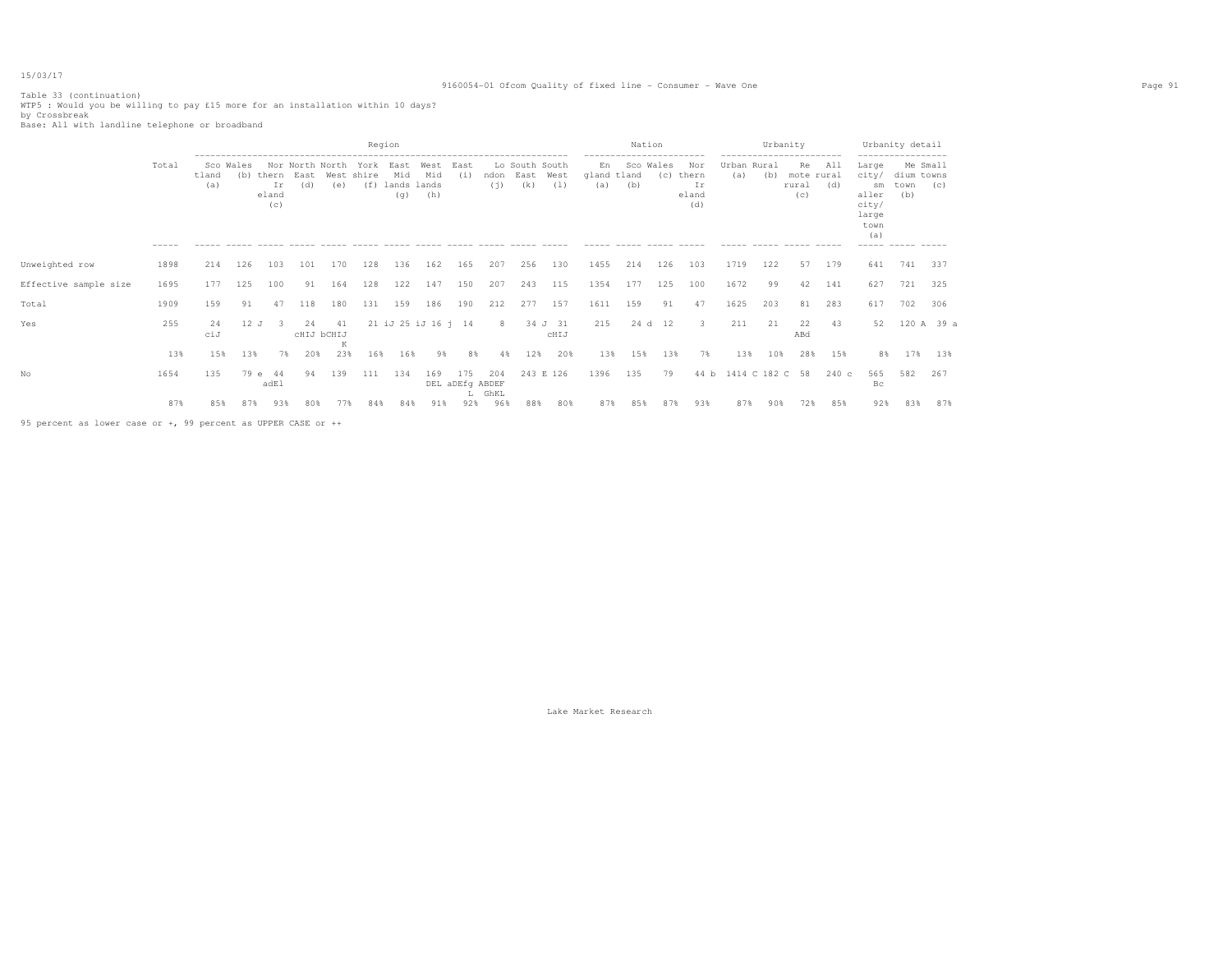#### Table 34

WTP6: Would you be willing to pay £10 more for an installation within 10 days? <br>by Crossbreak<br>Base: All with landline telephone or broadband

|                       |       | Gender                     |                   |                              |           |           | Aae          |                         |           |              |                                  |     | Social grade    |            |                                   |                          |                             |                                                                                                                                      |                  | OCCUPATION |                                                                     |                     |          |                                                              |
|-----------------------|-------|----------------------------|-------------------|------------------------------|-----------|-----------|--------------|-------------------------|-----------|--------------|----------------------------------|-----|-----------------|------------|-----------------------------------|--------------------------|-----------------------------|--------------------------------------------------------------------------------------------------------------------------------------|------------------|------------|---------------------------------------------------------------------|---------------------|----------|--------------------------------------------------------------|
|                       | Total | -----------<br>Male<br>(a) | Fe<br>male<br>(b) | 16<br>$-24 - 44 - 64$<br>(a) | 25<br>(b) | 45<br>(c) | 65<br>$+(d)$ | 18<br>$-24 - 74$<br>(f) | 65<br>(q) | $75+$<br>(h) | -------------------<br>ΆB<br>(a) | (b) | C2<br>(c)       | DE<br>(d)  | ------------------<br>ABC1<br>(e) | C <sub>2</sub> DE<br>(f) | In<br>time<br>educ<br>ation | Wo<br>full rking rking<br>full part rking after from<br>time time<br>$(30 + (8 - 29$<br>(a) hours hours<br>per<br>week) week)<br>(b) | Wo<br>per<br>(C) | Net<br>(d) | Lo.<br>-Wo oking tired loyed<br>the<br>home<br>or fa<br>mily<br>(e) | paid<br>work<br>(f) | Re Unemp | Pe<br>rman<br>(g) ently<br>sick<br>or<br>dis<br>abled<br>(i) |
| Unweighted row        | 1898  | 875                        | 1023              | 149                          | 707       | 610       | 432          | 142                     | 254       | 178          | 368                              | 600 | 438             | 492        | 968                               | 930                      | 93                          | 757                                                                                                                                  | 257              | 1014       | 176                                                                 | 480                 | 77       | 55                                                           |
| Effective sample size | 1695  | 783                        | 912               | 138                          | 644       | 546       | 374          | 132                     | 222       | 153          | 324                              | 532 | 398             | 443        | 856                               | 840                      | 86                          | 684                                                                                                                                  | 229              | 911        | 161                                                                 | 417                 | 70       | 52                                                           |
| Total                 | 1909  | 879                        | 1030              | 135                          | 694       | 621       | 458          | 129                     | 266       | 192          | 385                              | 603 | 432             | 488        | 988                               | 921                      | 89                          | 738                                                                                                                                  | 269              | 1007       | 172                                                                 | 509                 | 75       | 53                                                           |
| Yes                   | 380   | 191                        | 189               | 23                           | 159 d 118 |           | 79           | 21                      | 46        | 33           | 102<br><b>BCDF</b>               | 117 | 87 d 74         |            | 218<br>Df                         | 161                      | 17                          |                                                                                                                                      | 174 Ci 40        |            | 215 ci 31                                                           | 97                  | 14       |                                                              |
|                       | 20%   | 22%                        | 18%               | 17%                          | 23%       | 19%       | 17%          | 17%                     | 17%       | 17%          | 26%                              | 19% | 20%             | 15%        | 22%                               | 18%                      | 19%                         | 24%                                                                                                                                  | 15%              | 21%        | 18%                                                                 | 19%                 | 19%      | 10%                                                          |
| Nο                    | 1529  | 688                        | 841               | 112                          | 535       | 503       | 379 b 108    |                         | 220       | 159          | 283                              |     | 487 A 345 a 414 |            | 769                               | 759 Ae                   | 72                          | 563                                                                                                                                  | 229              | 792        | 142                                                                 | 413                 | 61       | $48$ bd                                                      |
|                       | 80%   | 78%                        | 82%               | 83%                          | 77%       | 81%       | 83%          | 83%                     | 83%       | 83%          | 74%                              | 81% | 80%             | AcE<br>85% | 78%                               | 82%                      | 81%                         | 76%                                                                                                                                  | Bd<br>85%        | 79%        | 82%                                                                 | 81%                 | 81%      | 90%                                                          |
|                       |       |                            |                   |                              |           |           |              |                         |           |              |                                  |     |                 |            |                                   |                          |                             |                                                                                                                                      |                  |            |                                                                     |                     |          |                                                              |

95 percent as lower case or +, 99 percent as UPPER CASE or ++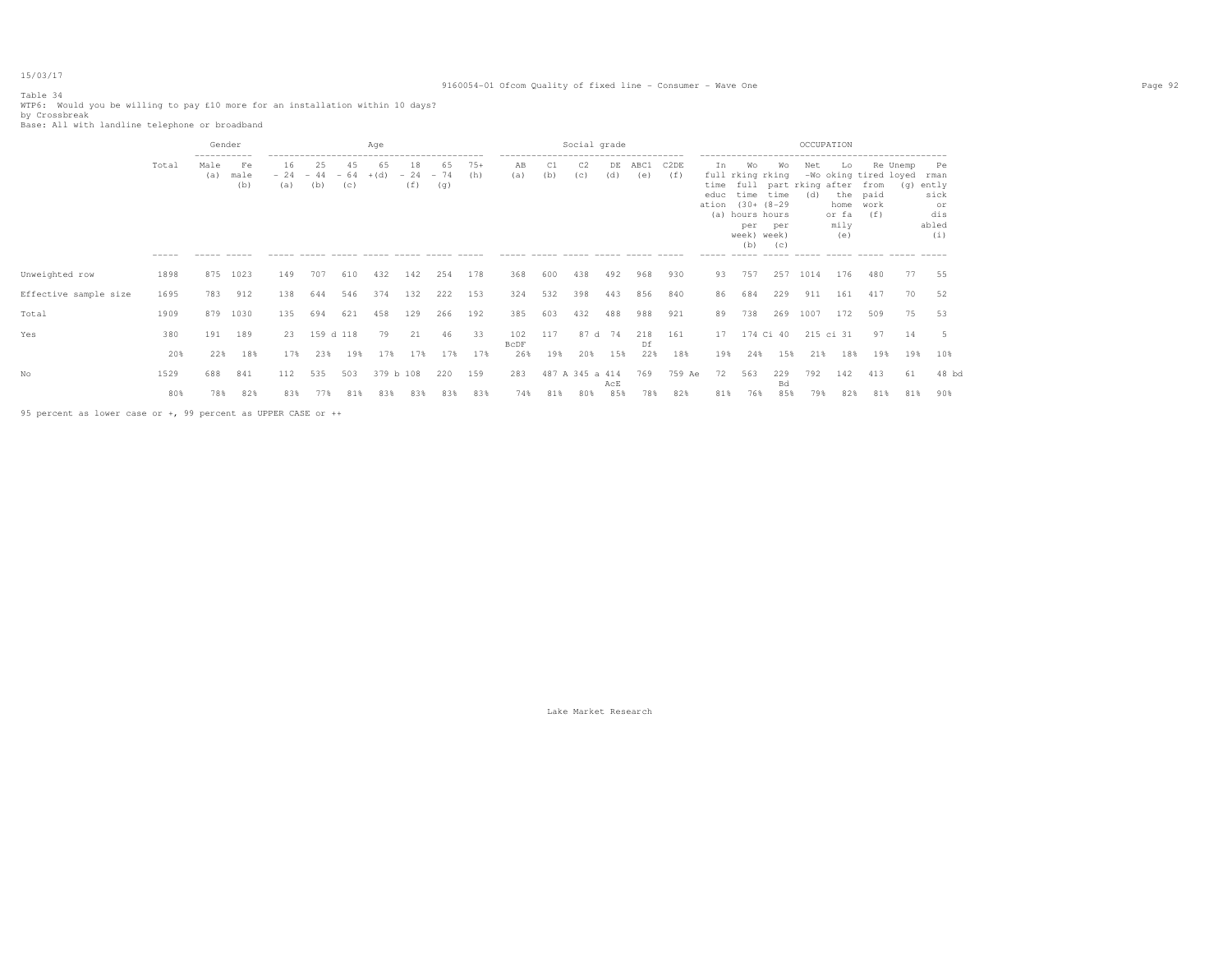Table 34 (continuation) WTP6: Would you be willing to pay £10 more for an installation within 10 days? by Crossbreak Base: All with landline telephone or broadband

|                       |                      |                           |     |                             |                                |                              |                           | Region                                                                       |                                |             |             |                               |             |                    |               | Nation           |                                                   |                             | Urbanity |                                  |                                       |                                                                          | Urbanity detail                                            |                           |
|-----------------------|----------------------|---------------------------|-----|-----------------------------|--------------------------------|------------------------------|---------------------------|------------------------------------------------------------------------------|--------------------------------|-------------|-------------|-------------------------------|-------------|--------------------|---------------|------------------|---------------------------------------------------|-----------------------------|----------|----------------------------------|---------------------------------------|--------------------------------------------------------------------------|------------------------------------------------------------|---------------------------|
|                       | Total<br>$- - - - -$ | Sco Wales<br>tland<br>(a) | (b) | thern<br>Ir<br>eland<br>(C) | Nor North North<br>East<br>(d) | West<br>(e)<br>$\frac{1}{2}$ | York<br>shire<br>$\cdots$ | East<br>Mid<br>(f) lands lands<br>(q)<br>$\qquad \qquad - \qquad - \qquad -$ | West<br>Mid<br>(h)<br>$\cdots$ | East<br>(i) | ndon<br>(i) | Lo South South<br>East<br>(k) | West<br>(1) | En<br>qland<br>(a) | tland<br>(b)  | Sco Wales<br>(C) | Nor<br>thern<br>Ιr<br>eland<br>(d)<br>$- - - - -$ | Urban Rural<br>(a)<br>----- | (b)      | Re<br>mote rural<br>rural<br>(C) | --------<br>All<br>(d)<br>$- - - - -$ | Large<br>city/<br>sm<br>aller<br>city/<br>large<br>town<br>(a)<br>------ | dium towns<br>town<br>(b)<br>$\cdots \cdots \cdots \cdots$ | Me Small<br>(C)<br>------ |
| Unweighted row        | 1898                 | 214                       | 126 | 103                         | 101                            | 170                          | 128                       | 136                                                                          | 162                            | 165         | 207         | 256                           | 130         | 1455               | 214           | 126              | 103                                               | 1719                        | 122      | 57                               | 179                                   | 641                                                                      | 741                                                        | 337                       |
| Effective sample size | 1695                 | 177                       | 125 | 100                         | 91                             | 164                          | 128                       | 122                                                                          | 147                            | 150         | 207         | 243                           | 115         | 1354               | 177           | 125              | 100                                               | 1672                        | 99       | 42                               | 141                                   | 627                                                                      | 721                                                        | 325                       |
| Total                 | 1909                 | 159                       | 91  | 47                          | 118                            | 180                          | 131                       | 159                                                                          | 186                            | 190         | 212         | 277                           | 157         | 1611               | 159           | 91               | 47                                                | 1625                        | 203      | 81                               | 283                                   | 617                                                                      | 702                                                        | 306                       |
| Yes                   | 380                  | 32<br>chj                 | 16  |                             | 24                             | 54<br>abCHI                  | 30<br>chij                | 36<br>cHij                                                                   | 22                             | 25          | 28          | 60<br>cHij abCHI              | 49<br>Jk    |                    | 327 d 32 d 16 |                  | -5                                                | 324                         | 33       |                                  | 23 b 56                               | 89                                                                       | 182 AC 53                                                  |                           |
|                       | 20%                  | 20%                       | 17% | 10 <sup>8</sup>             | 20%                            | 30%                          | 23%                       | 23%                                                                          | 12%                            | 13%         | 13%         | 22%                           | 31%         | 20%                | 20%           | 17%              | 10%                                               | 20%                         | 16%      | 29%                              | 20%                                   | 14%                                                                      | 26%                                                        | 17%                       |
| No                    | 1529                 |                           |     | 127 el 75 el 42<br>aEfgk    | 94                             | 127                          | 102                       | 122                                                                          | 164<br>aEfGK EfgkL aEfgk       | 165         | 185         |                               | 217 1 109   | 1284               | 127           | 75               |                                                   | 42 ab 1302                  | 170 c 57 |                                  | 227                                   |                                                                          | 528 B 521                                                  | 253 B                     |
|                       | 80%                  | 80%                       | 83% | 90%                         | 80%                            | 70%                          | 77%                       | 77%                                                                          | 88%                            | 87%         | 87%         | 78%                           | 69%         | 80%                | 80%           | 83%              | 90%                                               | 80%                         | 84%      | 71%                              | 80%                                   | 86%                                                                      | 74%                                                        | 83%                       |

95 percent as lower case or +, 99 percent as UPPER CASE or ++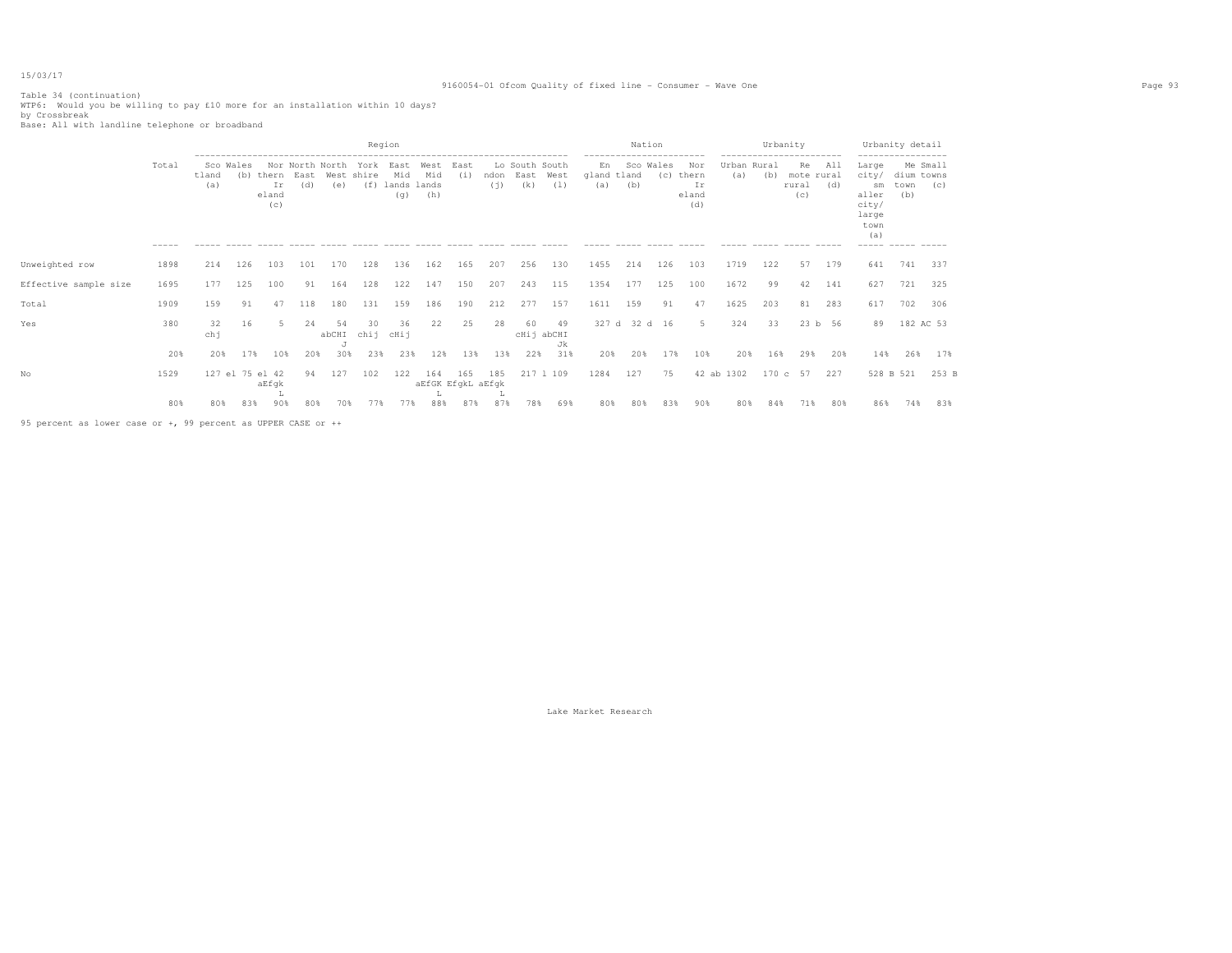# Table 35

WTP7: Would you be willing to pay £5 more for an installation within 10 days? <br>by Crossbreak<br>Base: All with landline telephone or broadband

|                       |                      | Gender                              |                                  |                              |                    |                    | Age                                      |                    |                    |                                               |            |           | Social grade |           |                                 |                                                           |                             |                                                                                                                                                 |                  | OCCUPATION |                                                                                                      |                             |          |                                                              |
|-----------------------|----------------------|-------------------------------------|----------------------------------|------------------------------|--------------------|--------------------|------------------------------------------|--------------------|--------------------|-----------------------------------------------|------------|-----------|--------------|-----------|---------------------------------|-----------------------------------------------------------|-----------------------------|-------------------------------------------------------------------------------------------------------------------------------------------------|------------------|------------|------------------------------------------------------------------------------------------------------|-----------------------------|----------|--------------------------------------------------------------|
|                       | Total<br>$- - - - -$ | -----------<br>Male<br>(a)<br>----- | Fe<br>male<br>(b)<br>$- - - - -$ | 16<br>$-24$<br>(a)<br>------ | 25<br>$-44$<br>(b) | 45<br>$-64$<br>(c) | 65<br>$+(d)$<br>------ ----- ----- ----- | 18<br>$-24$<br>(f) | 65<br>$-74$<br>(g) | $75+$<br>(h)<br>$\cdots \cdots \cdots \cdots$ | ΆB<br>(a)  | (b)       | C2<br>(C)    | DE<br>(d) | ----------------<br>ABC1<br>(e) | C <sub>2</sub> DE<br>(f)<br>$\cdots \cdots \cdots \cdots$ | In<br>time<br>educ<br>ation | Wo<br>full rking rking<br>full part rking after<br>time time<br>$(30 + (8 - 29$<br>(a) hours hours<br>per<br>week) week)<br>(b)<br>------ ----- | Wo<br>per<br>(c) | Net<br>(d) | Lo<br>-Wo oking tired loyed<br>the<br>home<br>or fa<br>mily<br>(e)<br>------ ----- ------ ----- ---- | from<br>paid<br>work<br>(f) | Re Unemp | Pe<br>rman<br>(g) ently<br>sick<br>or<br>dis<br>abled<br>(i) |
| Unweighted row        | 1898                 | 875                                 | 1023                             | 149                          | 707                | 610                | 432                                      | 142                | 254                | 178                                           | 368        | 600       | 438          | 492       | 968                             | 930                                                       | 93                          | 757                                                                                                                                             | 257              | 1014       | 176                                                                                                  | 480                         | 77       | 55                                                           |
| Effective sample size | 1695                 | 783                                 | 912                              | 138                          | 644                | 546                | 374                                      | 132                | 222                | 153                                           | 324        | 532       | 398          | 443       | 856                             | 840                                                       | 86                          | 684                                                                                                                                             | 229              | 911        | 161                                                                                                  | 417                         | 70       | 52                                                           |
| Total                 | 1909                 | 879                                 | 1030                             | 135                          | 694                | 621                | 458                                      | 129                | 266                | 192                                           | 385        | 603       | 432          | 488       | 988                             | 921                                                       | 89                          | 738                                                                                                                                             | 269              | 1007       | 172                                                                                                  | 509                         | 75       | 53                                                           |
| Yes                   | 694                  |                                     | 343 b 351                        | 49                           | 283<br>Cdq         | 210                | 152                                      | 46                 | 86                 | 66                                            | 170<br>CDF | 233<br>DF | 154 d 138    |           | 403<br>DF                       | 292                                                       | 33                          | 307<br>CEFI                                                                                                                                     | 90               | 397<br>efi | 54                                                                                                   | 173                         | 25       | 12                                                           |
|                       | 36%                  | 39%                                 | 34%                              | 36%                          | 41%                | 34%                | 33%                                      | 36%                | 32%                | 34%                                           | 44%        | 39%       | 36%          | 28%       | 41%                             | 32%                                                       | 37%                         | 42%                                                                                                                                             | 33%              | 39%        | 31%                                                                                                  | 34%                         | 33%      | 23%                                                          |
| Nο                    | 1214                 | 536                                 | 679 a                            | 86                           | 411                |                    | 412 B 305 b 83                           |                    | 180 b 125          |                                               | 215        | 370       | 279 a 350    | ABCE      | 585                             | 629 ABE                                                   | 56                          | 431                                                                                                                                             |                  | 179 b 610  | 119<br>Bd                                                                                            | 336 Bd 51                   |          | 41 Bd                                                        |
|                       | 64%                  | 61%                                 | 66%                              | 64%                          | 59%                | 66%                | 67%                                      | 64%                | 68%                | 66%                                           | 56%        | 61%       | 64%          | 72%       | 59%                             | 68%                                                       | 63%                         | 58%                                                                                                                                             | 67%              | 61%        | 69%                                                                                                  | 66%                         | 67%      | 77%                                                          |

95 percent as lower case or +, 99 percent as UPPER CASE or ++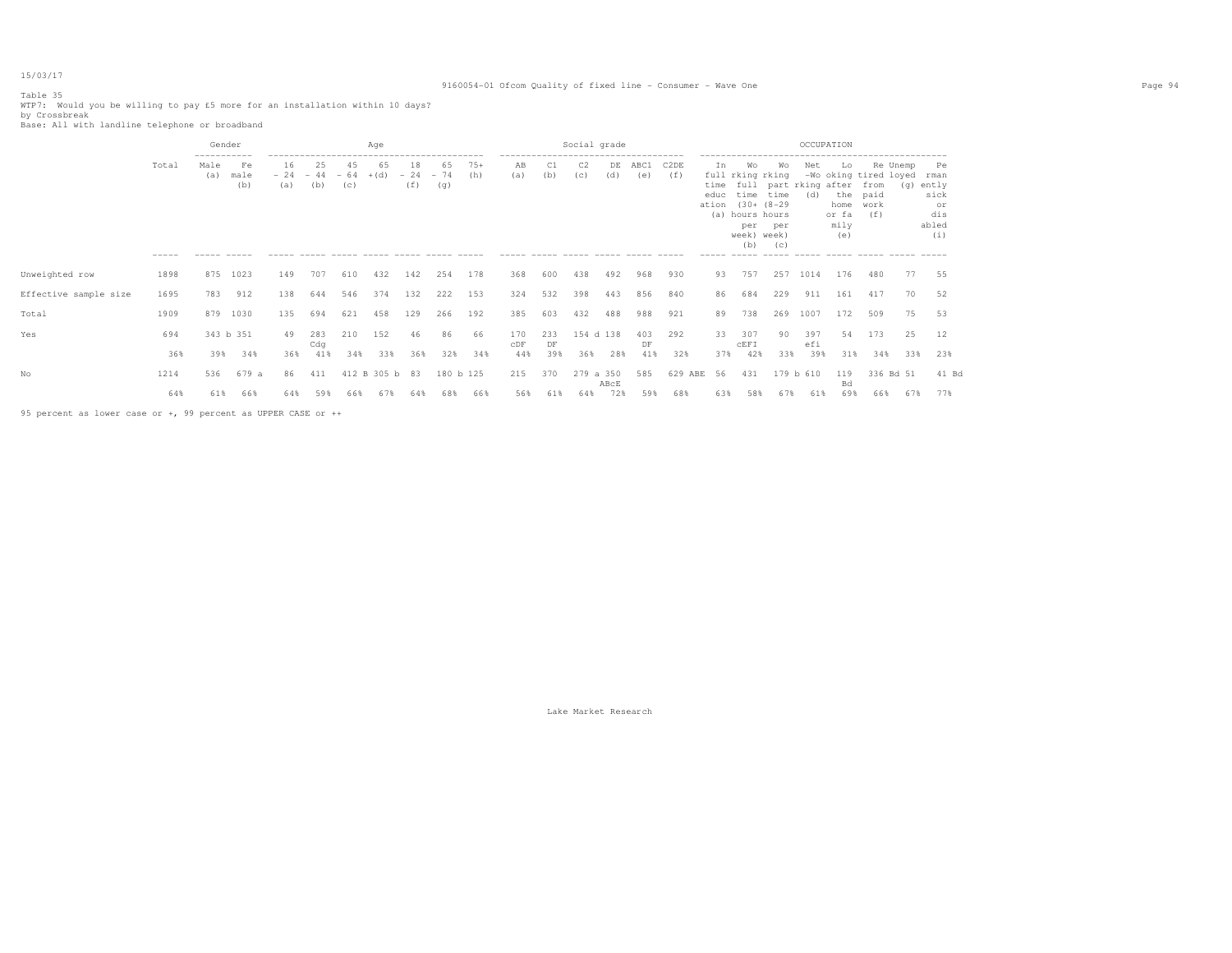## 9160054-01 Ofcom Quality of fixed line - Consumer - Wave One Page 95

Table 35 (continuation) WTP7: Would you be willing to pay £5 more for an installation within 10 days? by Crossbreak Base: All with landline telephone or broadband

|                                                               |                      |              |                  |                             |             |                        |                           | Region                            |                    |             |             |                               |             |                                         | Nation           |                    |                                                                     |                             | Urbanity | ------------------------                               |            |                                                                                     | Urbanity detail           |                 |
|---------------------------------------------------------------|----------------------|--------------|------------------|-----------------------------|-------------|------------------------|---------------------------|-----------------------------------|--------------------|-------------|-------------|-------------------------------|-------------|-----------------------------------------|------------------|--------------------|---------------------------------------------------------------------|-----------------------------|----------|--------------------------------------------------------|------------|-------------------------------------------------------------------------------------|---------------------------|-----------------|
|                                                               | Total<br>$- - - - -$ | tland<br>(a) | Sco Wales<br>(b) | thern<br>Ir<br>eland<br>(C) | East<br>(d) | Nor North North<br>(e) | York<br>West shire<br>(f) | East<br>Mid<br>lands lands<br>(q) | West<br>Mid<br>(h) | East<br>(i) | ndon<br>(i) | Lo South South<br>East<br>(k) | West<br>(1) | En<br>gland tland<br>(a)<br>$- - - - -$ | Sco Wales<br>(b) | (C)<br>$- - - - -$ | Nor<br>thern<br>Ιr<br>eland<br>(d)<br>$\cdots \cdots \cdots \cdots$ | Urban Rural<br>(a)<br>----- | (b)      | Re<br>mote rural<br>rural<br>(c)<br>------ ----- ----- | All<br>(d) | Large<br>city/<br>sm<br>aller<br>city/<br>large<br>town<br>(a)<br>----- ----- ----- | dium towns<br>town<br>(b) | Me Small<br>(C) |
| Unweighted row                                                | 1898                 | 214          | 126              | 103                         | 101         | 170                    | 128                       | 136                               | 162                | 165         | 207         | 256                           | 130         | 1455                                    | 214              | 126                | 103                                                                 | 1719                        | 122      | 57                                                     | 179        | 641                                                                                 | 741                       | 337             |
| Effective sample size                                         | 1695                 | 177          | 125              | 100                         | 91          | 164                    | 128                       | 122                               | 147                | 150         | 207         | 243                           | 115         | 1354                                    | 177              | 125                | 100                                                                 | 1672                        | 99       | 42                                                     | 141        | 627                                                                                 | 721                       | 325             |
| Total                                                         | 1909                 | 159          | 91               | 47                          | 118         | 180                    | 131                       | 159                               | 186                | 190         | 212         | 277                           | 157         | 1611                                    | 159              | 91                 | 47                                                                  | 1625                        | 203      | 81                                                     | 283        | 617                                                                                 | 702                       | 306             |
| Yes                                                           | 694                  | 66<br>CHI    | 29               | 10                          | 44 c        | 91<br>BCdgH<br>IJK     | 57<br>CHI                 | 58 c                              | 53                 | 51          | 75 с        |                               |             | 93 c 67 ChI 589 D 66 D                  |                  | 29                 | 10                                                                  | 587                         | 77       | 31                                                     | 107        | 190                                                                                 | 304 AC 93                 |                 |
|                                                               | 36%                  | 41%          | 32%              | 21%                         | 37%         | 50%                    | 44%                       | 36%                               | 28%                | 27%         | 35%         | 34%                           | 43%         | 37%                                     | 41%              | 32%                | 21%                                                                 | 36%                         | 38%      | 38%                                                    | 38%        | 31%                                                                                 | 43%                       | 31%             |
| No                                                            | 1214                 | 94           | 61 E             | 37<br>AdEFq<br>jkL          | 74 e        | 90                     | 74                        |                                   | 101 e 133<br>AEF1  | 139<br>AEFL |             | 138 E 184 E                   | 90          | 1022                                    | 94               | 61                 |                                                                     | 37 AB 1038                  | 126      | 50                                                     | 176        |                                                                                     | 427 B 398                 | 213 B           |
|                                                               | 64%                  | 59%          | 68%              | 79%                         | 63%         | 50%                    | 56%                       | 64%                               | 72%                | 73%         | 65%         | 66%                           | 57%         | 63%                                     | 59%              | 68%                | 79%                                                                 | 64%                         | 62%      | 62%                                                    | 62%        | 69%                                                                                 | 57%                       | 69%             |
| 95 percent as lower case or +, 99 percent as UPPER CASE or ++ |                      |              |                  |                             |             |                        |                           |                                   |                    |             |             |                               |             |                                         |                  |                    |                                                                     |                             |          |                                                        |            |                                                                                     |                           |                 |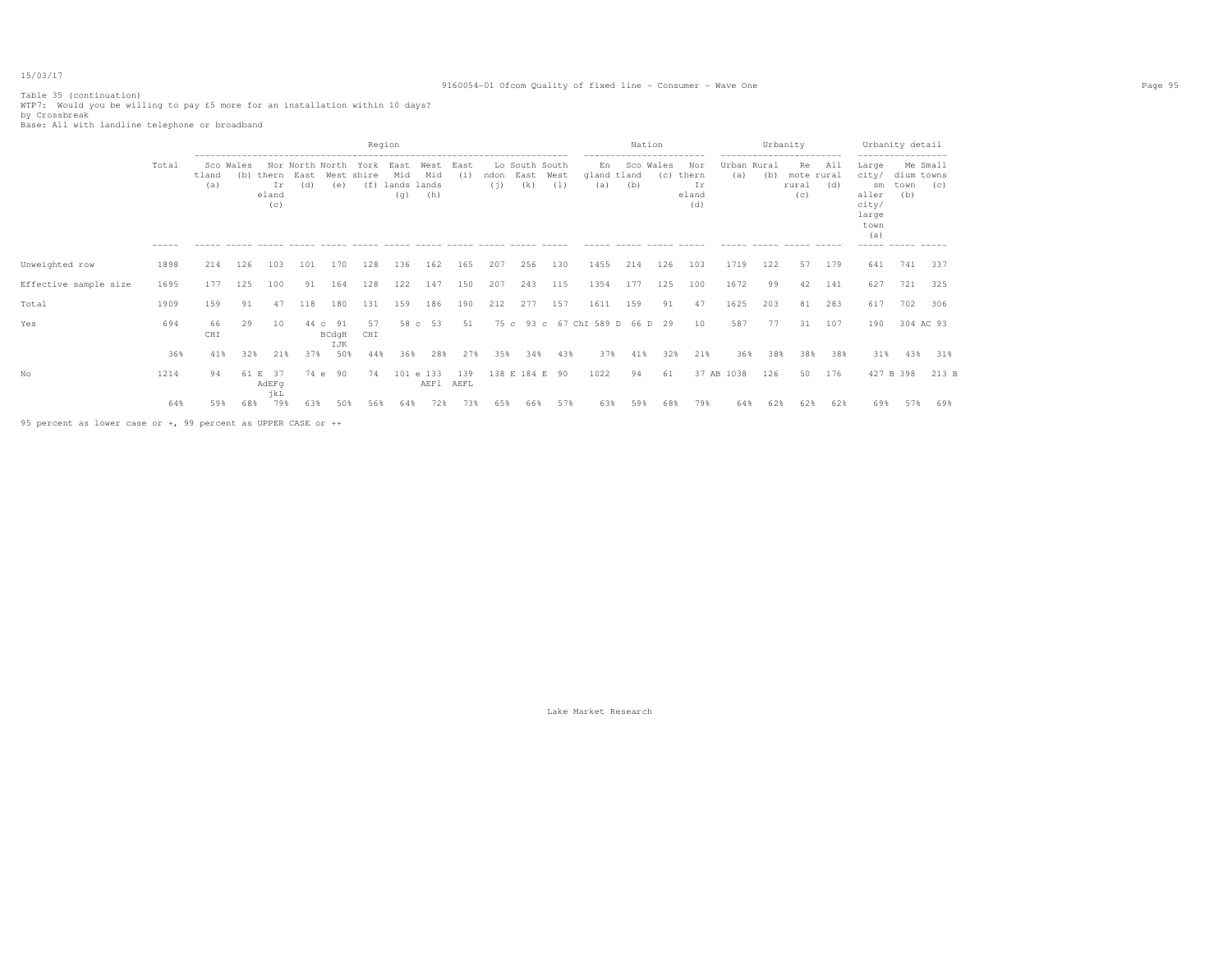#### Table 36

WTP8: Would you be willing to pay £15 more for an installation within 8 days? <br>by Crossbreak<br>Base: All with landline telephone or broadband

|                       |                   | Gender                                    |                   |                              |            |            | Age              |                         |                  |              |                                                                          |                  | Social grade          |                   |                                 |                          |                             |                                                                                                   |                          | OCCUPATION                          |                                                                    |                             |           |                                                                |
|-----------------------|-------------------|-------------------------------------------|-------------------|------------------------------|------------|------------|------------------|-------------------------|------------------|--------------|--------------------------------------------------------------------------|------------------|-----------------------|-------------------|---------------------------------|--------------------------|-----------------------------|---------------------------------------------------------------------------------------------------|--------------------------|-------------------------------------|--------------------------------------------------------------------|-----------------------------|-----------|----------------------------------------------------------------|
|                       | Total<br>$------$ | -----------<br>Male<br>(a)<br>------ ---- | Fe<br>male<br>(b) | 16<br>$-24 - 44 - 64$<br>(a) | 25<br>(b)  | 45<br>(C)  | 65<br>$+(d)$     | 18<br>$-24 - 74$<br>(f) | 65<br>(q)        | $75+$<br>(h) | -------------------------------------<br>AВ<br>(a)<br>------ ----- ----- | (b)              | C <sub>2</sub><br>(C) | DE<br>(d)         | ABC1<br>(e)<br>______ _____ ___ | C <sub>2</sub> DE<br>(f) | In<br>time<br>educ<br>ation | Wo<br>full rking rking<br>time<br>$(30 + (8 - 29$<br>(a) hours hours<br>per<br>week) week)<br>(b) | Wo<br>time<br>per<br>(C) | Net<br>full part rking after<br>(d) | Lo<br>-Wo oking tired loyed<br>the<br>home<br>or fa<br>mily<br>(e) | from<br>paid<br>work<br>(f) | Re Unemp  | - Pe<br>rman<br>(q) ently<br>sick<br>or<br>dis<br>abled<br>(i) |
| Unweighted row        | 1898              | 875                                       | 1023              | 149                          | 707        | 610        | 432              | 142                     | 254              | 178          | 368                                                                      | 600              | 438                   | 492               | 968                             | 930                      | 93                          | 757                                                                                               | 257                      | 1014                                | 176                                                                | 480                         | 77        | 55                                                             |
| Effective sample size | 1695              | 783                                       | 912               | 138                          | 644        | 546        | 374              | 132                     | 222              | 153          | 324                                                                      | 532              | 398                   | 443               | 856                             | 840                      | 86                          | 684                                                                                               | 229                      | 911                                 | 161                                                                | 417                         | 70        | 52                                                             |
| Total                 | 1909              | 879                                       | 1030              | 135                          | 694        | 621        | 458              | 129                     | 266              | 192          | 385                                                                      | 603              | 432                   | 488               | 988                             | 921                      | 89                          | 738                                                                                               | 269                      | 1007                                | 172                                                                | 509                         | 75        | 53                                                             |
| Yes                   | 357               | 174                                       | 183               | 20                           | 147<br>da  | 116        | 74               | 19                      | 40               | 34           | 90<br>bDf                                                                | 104              | 89 d                  | 74                | 194 d 163                       |                          | 17                          |                                                                                                   | 160 i 45                 |                                     | 205 i 27                                                           | 89                          | 13        | 5                                                              |
|                       | 19%               | 20%                                       | 18%               | 15%                          | 21%        | 19%        | 16%              | 15%                     | 15%              | 18%          | 23%                                                                      | 17%              | 20%                   | 15%               | 20%                             | 18%                      | 19%                         | 22%                                                                                               | 17%                      | 20%                                 | 16%                                                                | 17%                         | 17%       | 9%                                                             |
| Nο                    | 1552<br>81%       | 705<br>80%                                | 847<br>82%        | 115<br>85%                   | 547<br>79% | 506<br>81% | 383 b 110<br>84% | 85%                     | 226 b 157<br>85% | 82%          | 295<br>77%                                                               | 499 a 344<br>83% | 80%                   | 414<br>Ace<br>85% | 794<br>80%                      | 758 a<br>82%             | 72<br>81%                   | 577<br>78%                                                                                        | 224<br>83%               | 802<br>80%                          | 146<br>84%                                                         | 420<br>83%                  | 63<br>83% | 48 bd<br>91%                                                   |
|                       |                   |                                           |                   |                              |            |            |                  |                         |                  |              |                                                                          |                  |                       |                   |                                 |                          |                             |                                                                                                   |                          |                                     |                                                                    |                             |           |                                                                |

95 percent as lower case or +, 99 percent as UPPER CASE or ++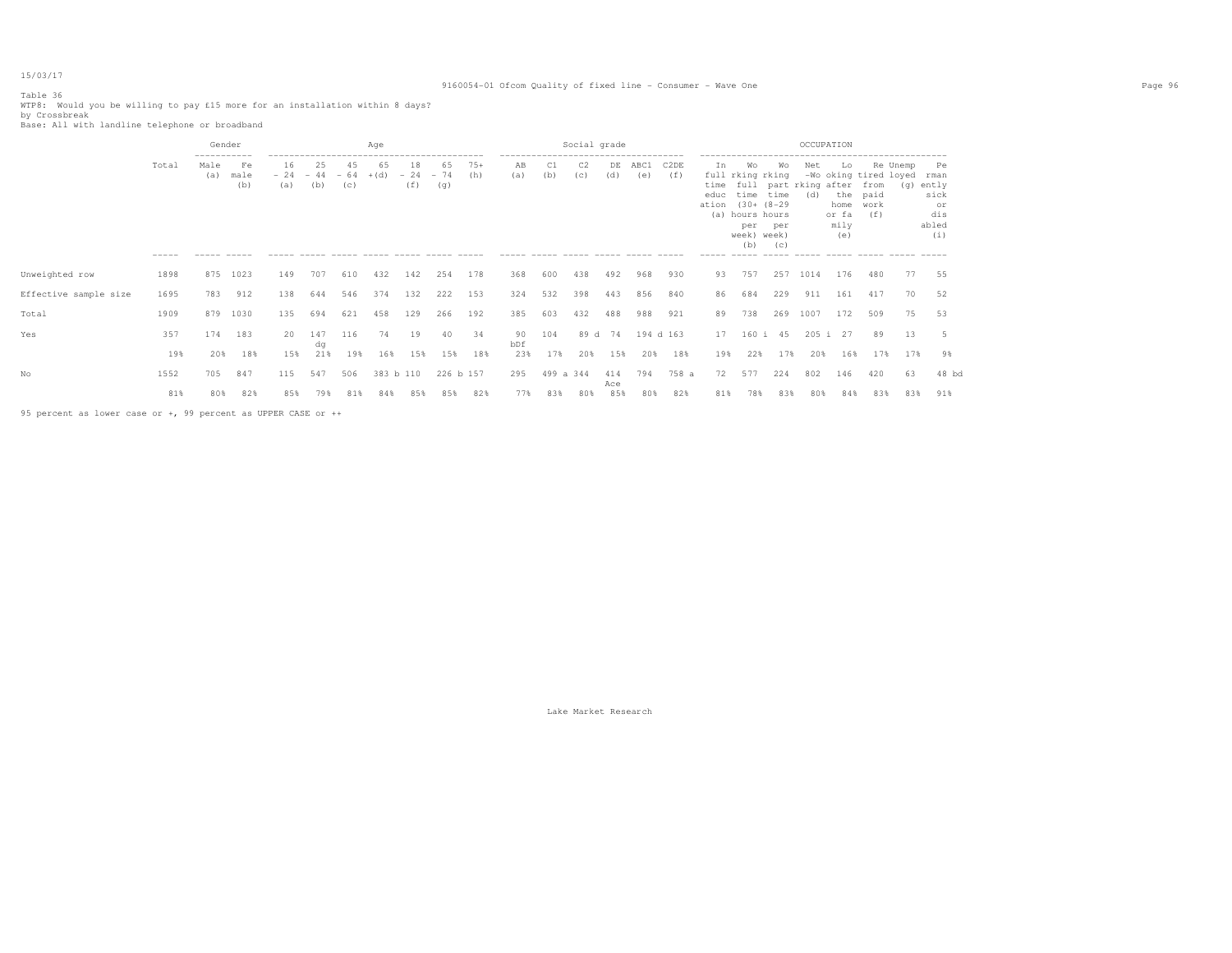## 9160054-01 Ofcom Quality of fixed line - Consumer - Wave One Page 97

Table 36 (continuation) WTP8: Would you be willing to pay £15 more for an installation within 8 days? by Crossbreak Base: All with landline telephone or broadband

|                       |       |                     |              |                             |                                |                   |                      | Region                            |                    |             |                  |                               |                       |                          | Nation           |     |                                    |                    | Urbanity | .                                |            |                                                                         | Urbanity detail                          |                 |
|-----------------------|-------|---------------------|--------------|-----------------------------|--------------------------------|-------------------|----------------------|-----------------------------------|--------------------|-------------|------------------|-------------------------------|-----------------------|--------------------------|------------------|-----|------------------------------------|--------------------|----------|----------------------------------|------------|-------------------------------------------------------------------------|------------------------------------------|-----------------|
|                       | Total | Sco<br>tland<br>(a) | Wales<br>(b) | thern<br>Ir<br>eland<br>(c) | Nor North North<br>East<br>(d) | West<br>(e)       | York<br>shire<br>(f) | East<br>Mid<br>lands lands<br>(g) | West<br>Mid<br>(h) | East<br>(i) | ndon<br>(i)      | Lo South South<br>East<br>(k) | West<br>(1)<br>------ | En<br>gland tland<br>(a) | Sco Wales<br>(b) | (C) | Nor<br>thern<br>Ιr<br>eland<br>(d) | Urban Rural<br>(a) | (b)      | Re<br>mote rural<br>rural<br>(C) | All<br>(d) | Large<br>city/<br>sm<br>aller<br>city/<br>large<br>town<br>(a)<br>----- | dium towns<br>town<br>(b)<br>------ ---- | Me Small<br>(C) |
| Unweighted row        | 1898  | 214                 | 126          | 103                         | 101                            | 170               | 128                  | 136                               | 162                | 165         | 207              | 256                           | 130                   | 1455                     | 214              | 126 | 103                                | 1719               | 122      | 57                               | 179        | 641                                                                     | 741                                      | 337             |
| Effective sample size | 1695  | 177                 | 125          | 100                         | 91                             | 164               | 128                  | 122                               | 147                | 150         | 207              | 243                           | 115                   | 1354                     | 177              | 125 | 100                                | 1672               | 99       | 42                               | 141        | 627                                                                     | 721                                      | 325             |
| Total                 | 1909  | 159                 | 91           | 47                          | 118                            | 180               | 131                  | 159                               | 186                | 190         | 212              | 277                           | 157                   | 1611                     | 159              | 91  | 47                                 | 1625               | 203      | 81                               | 283        | 617                                                                     | 702                                      | 306             |
| Yes                   | 357   |                     | 32 cJ 16 J   | - 5                         |                                | 26 cJ 51<br>bCHIJ |                      | 26 J 37<br>chiJ                   | 26J                |             | 26 J 12          |                               | 56 cJ 45<br>bCHIJ     |                          | 305 d 32 d 16    |     | 5                                  | 296                | 37       |                                  | 24 a 61    | 70                                                                      |                                          | 169 Ac 57 A     |
|                       | 19%   | 20%                 | 17%          | 10%                         | 22%                            | 28%               | 20%                  | 24%                               | 14%                | 14%         | 6%               | 20%                           | 28%                   | 19%                      | 20%              | 17% | 10%                                | 18%                | 18%      | 29%                              | 22%        | 11%                                                                     | 24%                                      | 19%             |
| No                    | 1552  | 128                 |              | 75 el 43<br>adEgk           | 92                             | 130               | 106                  | 121                               | 160<br>EqL         | 164         | 200<br>EqL ABDEF | 221                           | 113                   | 1307                     | 128              | 75  |                                    | 43 ab 1329 c 165   |          | 57                               | 222        | 546<br>BC                                                               | 534                                      | 249 b           |
|                       | 81%   | 80%                 | 83%          | 90%                         | 78%                            | 72%               | 80%                  | 76%                               | 86%                | 86%         | GHIKL<br>94%     | 80%                           | 72%                   | 81%                      | 80%              | 83% | 90%                                | 82%                | 82%      | 71%                              | 78%        | 89%                                                                     | 76%                                      | 81%             |

95 percent as lower case or +, 99 percent as UPPER CASE or ++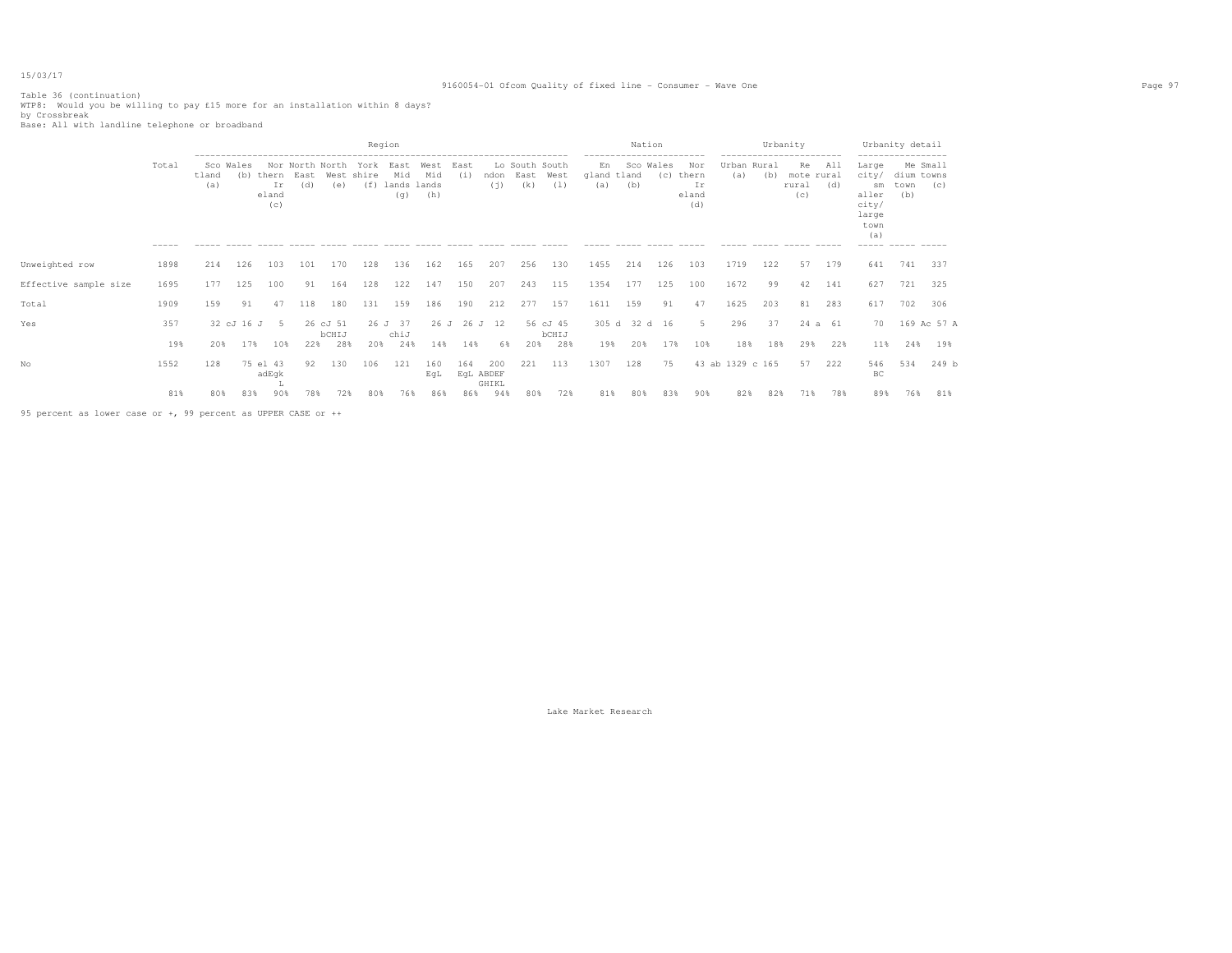#### Table 37

WTP9: Would you be willing to pay £10 more for an installation within 8 days? <br>by Crossbreak<br>Base: All with landline telephone or broadband

|                       |                      | Gender                               |                                                    |           |                              |           | Age          |                    |                    |              |                                                  |           | Social grade    |           |             |              |                   |                                                                                                      |                  | OCCUPATION                                    |                                                     |                                          |     |                                                          |
|-----------------------|----------------------|--------------------------------------|----------------------------------------------------|-----------|------------------------------|-----------|--------------|--------------------|--------------------|--------------|--------------------------------------------------|-----------|-----------------|-----------|-------------|--------------|-------------------|------------------------------------------------------------------------------------------------------|------------------|-----------------------------------------------|-----------------------------------------------------|------------------------------------------|-----|----------------------------------------------------------|
|                       | Total<br>$- - - - -$ | -----------<br>Male<br>(a)<br>------ | Fe<br>male<br>(b)<br>$\cdots \cdots \cdots \cdots$ | 16<br>(a) | 25<br>$-24 - 44 - 64$<br>(b) | 45<br>(C) | 65<br>$+(d)$ | 18<br>$-24$<br>(f) | 65<br>$-74$<br>(g) | $75+$<br>(h) | AB<br>(a)<br>----- ----- ----- ----- ----- ----- | C1<br>(b) | C2<br>(c)       | DE<br>(d) | ABC1<br>(e) | C2DE<br>(f)  | Ιn<br>educ<br>(a) | Wo<br>full rking rking<br>time time<br>ation (30+ (8-29)<br>hours hours<br>per<br>week) week)<br>(b) | Wo<br>per<br>(C) | Net<br>time full part rking after from<br>(d) | Lo<br>the paid<br>home work<br>or fa<br>mily<br>(e) | Re Unemp<br>-Wo oking tired loyed<br>(f) | (g) | Pe<br>rman<br>ently<br>sick<br>or<br>dis<br>abled<br>(i) |
| Unweighted row        | 1898                 | 875                                  | 1023                                               | 149       | 707                          | 610       | 432          | 142                | 254                | 178          | 368                                              | 600       | 438             | 492       | 968         | 930          | 93                | 757                                                                                                  | 257              | 1014                                          | 176                                                 | 480                                      | 77  | 55                                                       |
| Effective sample size | 1695                 | 783                                  | 912                                                | 138       | 644                          | 546       | 374          | 132                | 222                | 153          | 324                                              | 532       | 398             | 443       | 856         | 840          | 86                | 684                                                                                                  | 229              | 911                                           | 161                                                 | 417                                      | 70  | 52                                                       |
| Total                 | 1909                 | 879                                  | 1030                                               | 135       | 694                          | 621       | 458          | 129                | 266                | 192          | 385                                              | 603       | 432             | 488       | 988         | 921          | 89                | 738                                                                                                  | 269              | 1007                                          | 172                                                 | 509                                      | 75  | 53                                                       |
| Yes                   | 496                  | 247                                  | 249                                                | 35.       | 216<br>CDGH                  | 151       | 95           | 32                 | 55                 | 40           | 135<br><b>BcDeF</b>                              |           | 151 d 116 D 94  |           | 285<br>DF   | 211          | 26                | 229<br>CeF                                                                                           | 61               | 290<br>cef                                    | 37                                                  | 116                                      | 15  | 10                                                       |
|                       | 26%                  | 28%                                  | 24%                                                | 25%       | 31%                          | 24%       | 21%          | 25%                | 21%                | 21%          | 35%                                              | 25%       | 27%             | 19%       | 29%         | 23%          | 30%               | 31%                                                                                                  | 23%              | 29%                                           | 22%                                                 | 23%                                      | 21% | 19%                                                      |
| Nο                    | 1413                 | 632                                  | 780                                                | 101       | 478                          |           | 471 B 363 B  | 97                 |                    | 211 B 152 B  | 250                                              |           | 453 A 316 a 394 | AbCE      |             | 703 a 710 AE | 62                | 509                                                                                                  | 209<br>Bd        | 717                                           | 135<br>bd                                           | 393 Bd 60                                |     | 43                                                       |
|                       | 74%                  | 72%                                  | 76%                                                | 75%       | 69%                          | 76%       | 798          | 75%                | 79%                | 79%          | 65%                                              | 75%       | 73%             | 81%       | 71%         | 77%          | 70%               | 69%                                                                                                  | 77%              | 71%                                           | 78%                                                 | 77%                                      | 79% | 81%                                                      |

95 percent as lower case or +, 99 percent as UPPER CASE or ++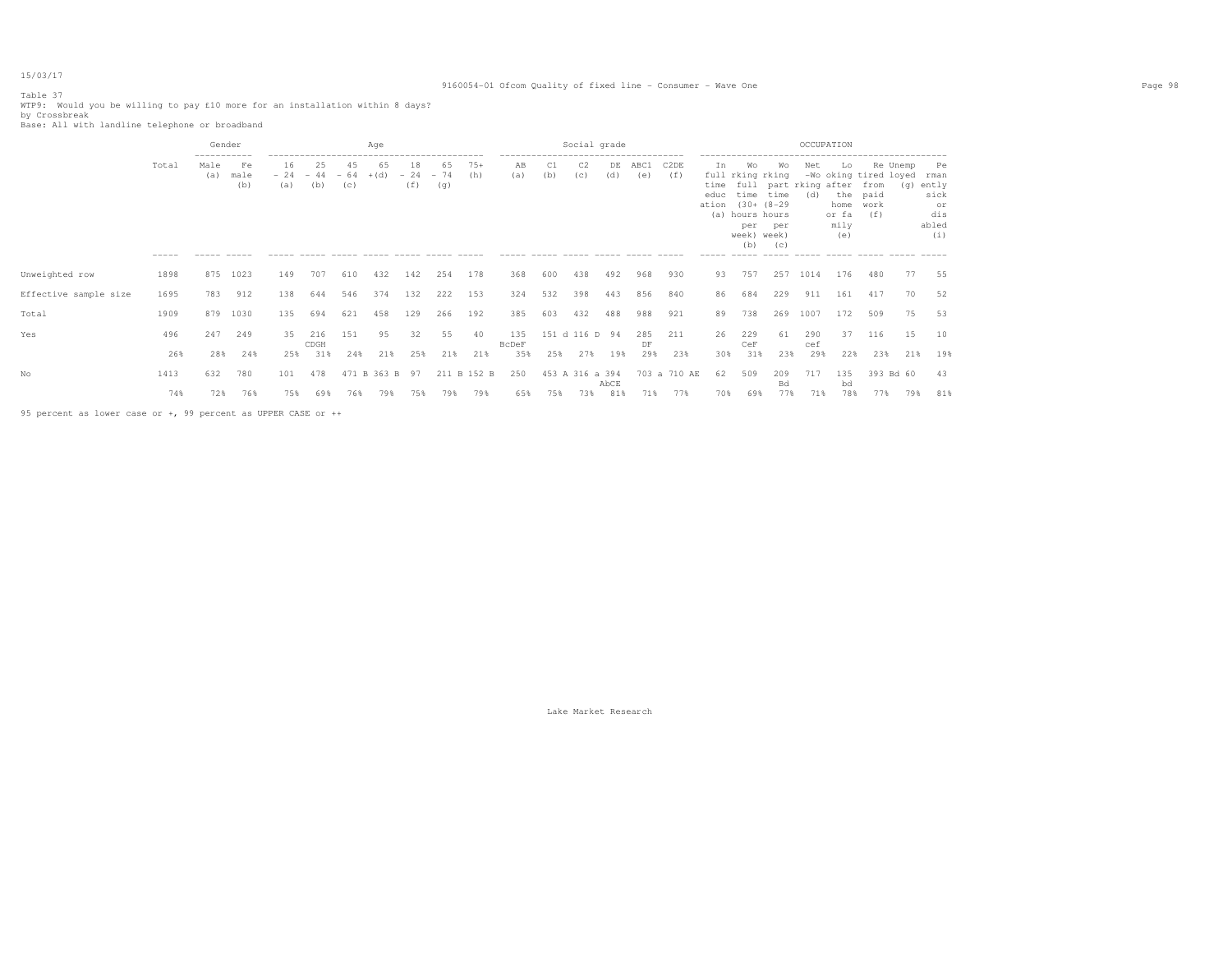## 9160054-01 Ofcom Quality of fixed line - Consumer - Wave One Page 99

Table 37 (continuation)<br>WTP9: Would you be willing to pay £10 more for an installation within 8 days?<br>by Crossbreak<br>Base: All with landline telephone or broadband

|                       |                   |              |                  |                             |             |                                         |                                | Region                                                                     |                                                     |             |             |                               |                 |                    | Nation        |                  |                                    |                    |     | Urbanity<br>------------         |                                                   |                                                                          | Urbanity detail                                      |               |
|-----------------------|-------------------|--------------|------------------|-----------------------------|-------------|-----------------------------------------|--------------------------------|----------------------------------------------------------------------------|-----------------------------------------------------|-------------|-------------|-------------------------------|-----------------|--------------------|---------------|------------------|------------------------------------|--------------------|-----|----------------------------------|---------------------------------------------------|--------------------------------------------------------------------------|------------------------------------------------------|---------------|
|                       | Total<br>$------$ | tland<br>(a) | Sco Wales<br>(b) | thern<br>Ir<br>eland<br>(c) | East<br>(d) | Nor North North<br>(e)<br>$\frac{1}{2}$ | York<br>West shire<br>$\cdots$ | East<br>Mid<br>(f) lands lands<br>(q)<br>$\qquad \qquad -\qquad -\qquad -$ | West<br>Mid<br>(h)<br>$\cdots \cdots \cdots \cdots$ | East<br>(i) | ndon<br>(i) | Lo South South<br>East<br>(k) | West<br>(1)     | En<br>qland<br>(a) | tland<br>(b)  | Sco Wales<br>(C) | Nor<br>thern<br>Ιr<br>eland<br>(d) | Urban Rural<br>(a) | (b) | Re<br>mote rural<br>rural<br>(C) | All<br>(d)<br>$\qquad \qquad - \qquad - \qquad -$ | Large<br>city/<br>sm<br>aller<br>city/<br>large<br>town<br>(a)<br>------ | Me Small<br>dium towns<br>town<br>(b)<br>$- - - - -$ | (C)<br>------ |
| Unweighted row        | 1898              | 214          | 126              | 103                         | 101         | 170                                     | 128                            | 136                                                                        | 162                                                 | 165         | 207         | 256                           | 130             | 1455               | 214           | 126              | 103                                | 1719               | 122 | 57                               | 179                                               | 641                                                                      | 741                                                  | 337           |
| Effective sample size | 1695              | 177          | 125              | 100                         | 91          | 164                                     | 128                            | 122                                                                        | 147                                                 | 150         | 207         | 243                           | 115             | 1354               | 177           | 125              | 100                                | 1672               | 99  | 42                               | 141                                               | 627                                                                      | 721                                                  | 325           |
| Total                 | 1909              | 159          | 91               | 47                          | 118         | 180                                     | 131                            | 159                                                                        | 186                                                 | 190         | 212         | 277                           | 157             | 1611               | 159           | 91               | 47                                 | 1625               | 203 | 81                               | 283                                               | 617                                                                      | 702                                                  | 306           |
| Yes                   | 496               | 46<br>CHi    | 20               |                             |             | 32 ch 65<br>BCHIJ                       | 40<br>CHi                      | 45<br>Chi                                                                  | 31                                                  | 35          | 47 c        | 75                            | 54<br>Chi bCHIj |                    | 424 D 46 D 20 |                  | 6                                  | 421                | 49  | 25                               | 74                                                | 119                                                                      |                                                      | 224 Ac 78 a   |
|                       | 26%               | 29%          | 22%              | 12%                         | 27%         | 36%                                     | 30%                            | 28%                                                                        | 17%                                                 | 19%         | 22%         | 27%                           | 34%             | 26%                | 29%           | 22%              | 12%                                | 26%                | 24% | 31%                              | 26%                                               | 19%                                                                      | 32%                                                  | 26%           |
| No                    | 1413              | 113          |                  | 71 El 42<br>AdEFG<br>jKL    | 86          | 115                                     | 91                             | 114                                                                        | 155<br>AdEFg aEfgk<br>kL                            | 155         | 165<br>E1   |                               | 203 e 103       | 1187               | 113           | 71               |                                    | 42 AB 1204         | 154 | 55                               | 209                                               | 497<br>Bс                                                                | 478                                                  | 228 b         |
|                       | 74%               | 71%          | 78%              | 88%                         | 73%         | 64%                                     | 70%                            | 72%                                                                        | 83%                                                 | 81%         | 78%         | 73%                           | 66%             | 74%                | 71%           | 78%              | 88%                                | 74%                | 76% | 69%                              | 74%                                               | 81%                                                                      | 68%                                                  | 74%           |

95 percent as lower case or +, 99 percent as UPPER CASE or ++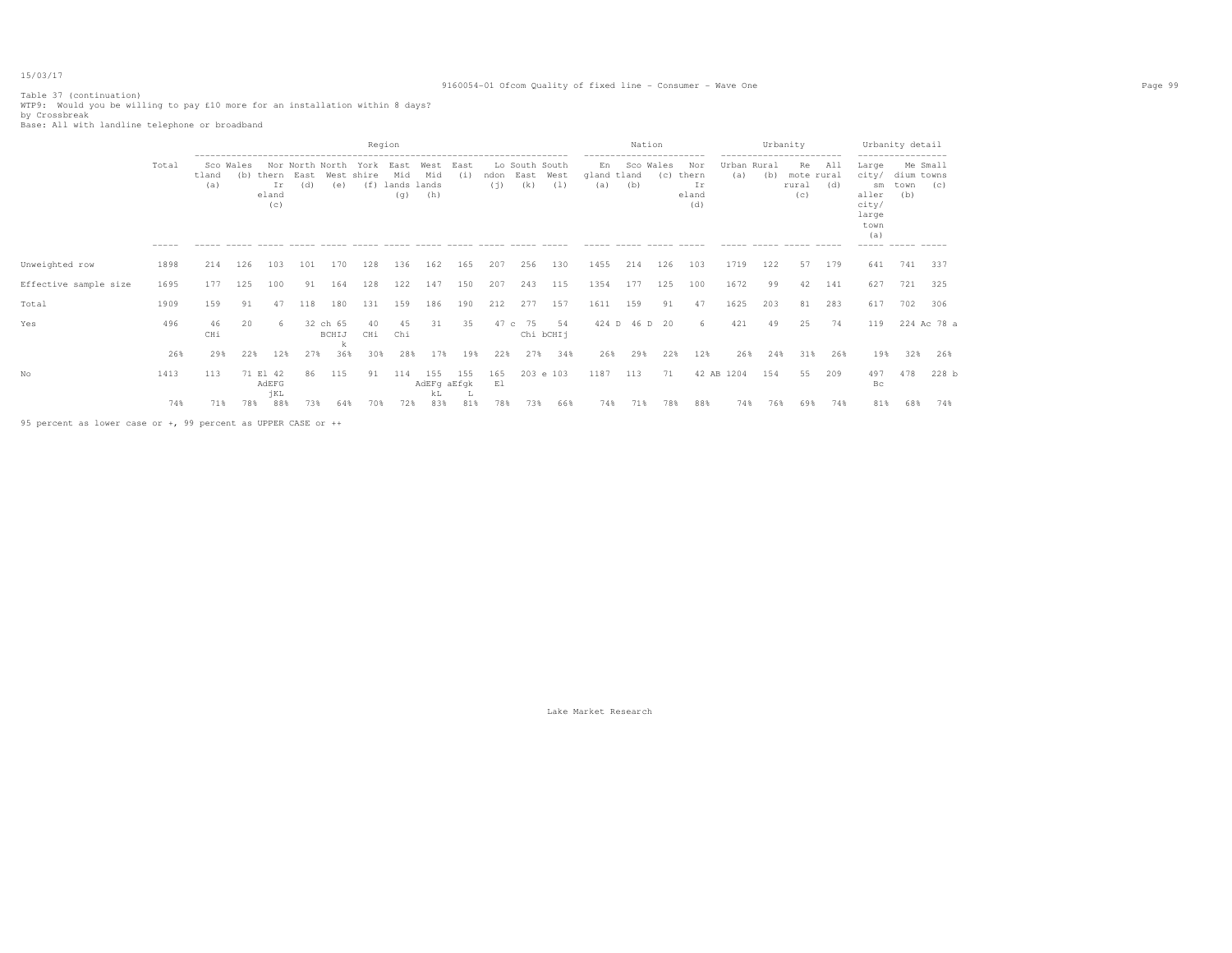# Table 38

## 9160054-01 Ofcom Quality of fixed line - Consumer - Wave One Page 100

WTP10 : Would you be willing to pay £5 more for an installation within 8 days?<br>by Crossbreak<br>Base: All with landline telephone or broadband

|                       |                      | Gender                               |                                                    |                     |                                                                          |            | Age        |                    |                    |              |                          |           | Social grade                                                                                    |             |             |             |                                                   |                                                                                                    |                  | OCCUPATION                                    |                                                     |                                                                           |          |                                                          |
|-----------------------|----------------------|--------------------------------------|----------------------------------------------------|---------------------|--------------------------------------------------------------------------|------------|------------|--------------------|--------------------|--------------|--------------------------|-----------|-------------------------------------------------------------------------------------------------|-------------|-------------|-------------|---------------------------------------------------|----------------------------------------------------------------------------------------------------|------------------|-----------------------------------------------|-----------------------------------------------------|---------------------------------------------------------------------------|----------|----------------------------------------------------------|
|                       | Total<br>$- - - - -$ | -----------<br>Male<br>(a)<br>------ | Fe<br>male<br>(b)<br>$\cdots \cdots \cdots \cdots$ | 16<br>(a)<br>------ | 25<br>$-24 - 44 - 64 + (d)$<br>(b)<br>----- ----- ----- ----- ----- ---- | 45<br>(C)  | 65         | 18<br>$-24$<br>(f) | 65<br>$-74$<br>(g) | $75+$<br>(h) | AB<br>(a)<br>$- - - - -$ | C1<br>(b) | -------------------------------------<br>C <sub>2</sub><br>(c)<br>------ ----- ----- ----- ---- | DE<br>(d)   | ABC1<br>(e) | C2DE<br>(f) | Ιn.<br>educ<br>ation<br>(a)<br>------ ----- ----- | Wo<br>full rking rking<br>time time<br>$(30 + (8 - 29$<br>hours hours<br>per<br>week) week)<br>(b) | Wo<br>per<br>(C) | Net<br>time full part rking after from<br>(d) | Lo<br>the paid<br>home work<br>or fa<br>mily<br>(e) | Re Unemp<br>-Wo oking tired loyed<br>(f)<br>------ ----- ----- ----- ---- | (q)      | Pe<br>rman<br>ently<br>sick<br>or<br>dis<br>abled<br>(i) |
| Unweighted row        | 1898                 | 875                                  | 1023                                               | 149                 | 707                                                                      | 610        | 432        | 142                | 254                | 178          | 368                      | 600       | 438                                                                                             | 492         | 968         | 930         | 93                                                | 757                                                                                                | 257              | 1014                                          | 176                                                 | 480                                                                       | 77       | 55                                                       |
| Effective sample size | 1695                 | 783                                  | 912                                                | 138                 | 644                                                                      | 546        | 374        | 132                | 222                | 153          | 324                      | 532       | 398                                                                                             | 443         | 856         | 840         | 86                                                | 684                                                                                                | 229              | 911                                           | 161                                                 | 417                                                                       | 70       | 52                                                       |
| Total                 | 1909                 | 879                                  | 1030                                               | 135                 | 694                                                                      | 621        | 458        | 129                | 266                | 192          | 385                      | 603       | 432                                                                                             | 488         | 988         | 921         | 89                                                | 738                                                                                                | 269              | 1007                                          | 172                                                 | 509                                                                       | 75       | 53                                                       |
| Yes                   | 838                  | 403                                  | 435                                                | 72<br>CDGH          | 340<br>CDGH                                                              | 257        | 170        | 69<br>cDGH         | 99                 | 70           | 191<br>DF                | 279<br>Df | 192 D 176                                                                                       |             | 470<br>DF   | 368         | 46                                                | 369<br>efg cEFg                                                                                    | 114              |                                               | 484 eF 65                                           | 194                                                                       | 28       | 20                                                       |
|                       | 44%                  | 46%                                  | 42%                                                | 53%                 | 49%                                                                      | 41%        | 37%        | 53%                | 37%                | 37%          | 50%                      | 46%       | 44%                                                                                             | 36%         | 48%         | 40%         | 52%                                               | 50%                                                                                                | 42%              | 48%                                           | 38%                                                 | 38%                                                                       | 37%      | 38%                                                      |
| Nο                    | 1070                 | 476                                  | 594                                                | 64                  | 354                                                                      | 364<br>aBf | 288<br>ABF | 60                 | 167<br>ABF         | 121 ABF 194  |                          | 324       | 240                                                                                             | 312<br>ABCE | 518         | 552 AbE     | 42                                                | 368                                                                                                |                  | 155 b 523                                     | 108<br>aBd                                          | 315<br>aBD                                                                | 48 ab 33 |                                                          |
|                       | 56%                  | 54%                                  | 58%                                                | 47%                 | 51%                                                                      | 59%        | 63%        | 47%                | 63%                | 63%          | 50%                      | 54%       | 56%                                                                                             | 64%         | 52%         | 60%         | 48%                                               | 50%                                                                                                | 58%              | 52%                                           | 62%                                                 | 62%                                                                       | 63%      | 62%                                                      |

95 percent as lower case or +, 99 percent as UPPER CASE or ++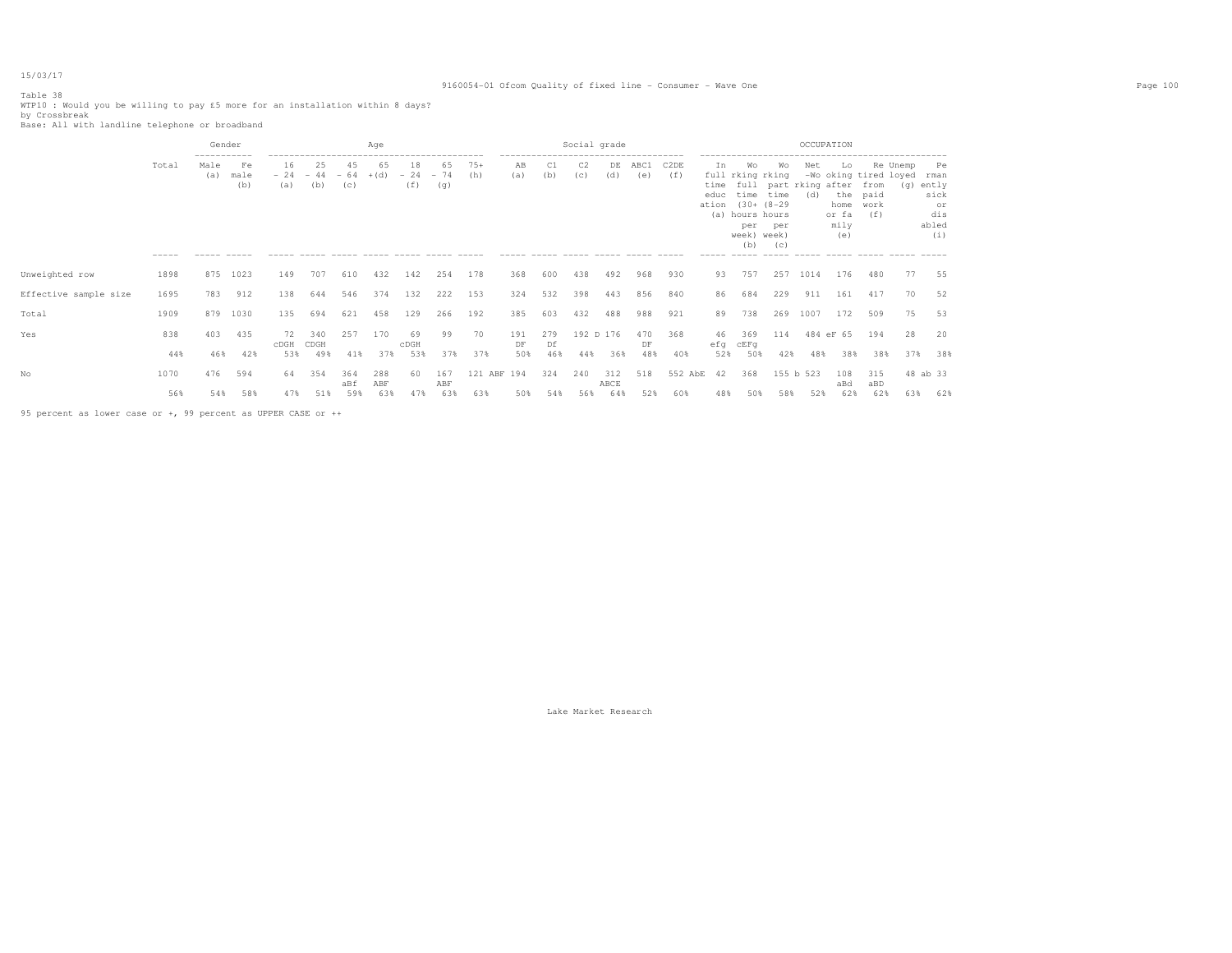## 9160054-01 Ofcom Quality of fixed line - Consumer - Wave One Page 101

Table 38 (continuation) WTP10 : Would you be willing to pay £5 more for an installation within 8 days? by Crossbreak Base: All with landline telephone or broadband

|                       |                      |                      |                  |                             |                                |                                              |                         | Region                                                                       |                                |                                              |             |                               |              |                    |              | Nation           |                                                   |                             | Urbanity |                                               |                                                   |                                                                         | Urbanity detail                          |                           |
|-----------------------|----------------------|----------------------|------------------|-----------------------------|--------------------------------|----------------------------------------------|-------------------------|------------------------------------------------------------------------------|--------------------------------|----------------------------------------------|-------------|-------------------------------|--------------|--------------------|--------------|------------------|---------------------------------------------------|-----------------------------|----------|-----------------------------------------------|---------------------------------------------------|-------------------------------------------------------------------------|------------------------------------------|---------------------------|
|                       | Total<br>$- - - - -$ | tland<br>(a)         | Sco Wales<br>(b) | thern<br>Ir<br>eland<br>(C) | Nor North North<br>East<br>(d) | West<br>(e)<br>$\cdots \cdots \cdots \cdots$ | York<br>shire<br>______ | East<br>Mid<br>(f) lands lands<br>(q)<br>$\qquad \qquad - \qquad - \qquad -$ | West<br>Mid<br>(h)<br>$\cdots$ | East<br>(i)<br>$\cdots \cdots \cdots \cdots$ | ndon<br>(i) | Lo South South<br>East<br>(k) | West<br>(1)  | En<br>qland<br>(a) | tland<br>(b) | Sco Wales<br>(C) | Nor<br>thern<br>Ιr<br>eland<br>(d)<br>$- - - - -$ | Urban Rural<br>(a)<br>----- | (b)      | ---------<br>Re<br>mote rural<br>rural<br>(C) | All<br>(d)<br>$\qquad \qquad - \qquad - \qquad -$ | Large<br>city/<br>sm<br>aller<br>city/<br>large<br>town<br>(a)<br>----- | dium towns<br>town<br>(b)<br>$- - - - -$ | Me Small<br>(C)<br>------ |
| Unweighted row        | 1898                 | 214                  | 126              | 103                         | 101                            | 170                                          | 128                     | 136                                                                          | 162                            | 165                                          | 207         | 256                           | 130          | 1455               | 214          | 126              | 103                                               | 1719                        | 122      | 57                                            | 179                                               | 641                                                                     | 741                                      | 337                       |
| Effective sample size | 1695                 | 177                  | 125              | 100                         | 91                             | 164                                          | 128                     | 122                                                                          | 147                            | 150                                          | 207         | 243                           | 115          | 1354               | 177          | 125              | 100                                               | 1672                        | 99       | 42                                            | 141                                               | 627                                                                     | 721                                      | 325                       |
| Total                 | 1909                 | 159                  | 91               | 47                          | 118                            | 180                                          | 131                     | 159                                                                          | 186                            | 190                                          | 212         | 277                           | 157          | 1611               | 159          | 91               | 47                                                | 1625                        | 203      | 81                                            | 283                                               | 617                                                                     | 702                                      | 306                       |
| Yes                   | 838                  | 95<br>BCDfg<br>HIJK1 | 36               | 13                          |                                | 50 c 105<br>BCdgH<br>IJKl                    | 63<br>ChI               | 74<br>Chi                                                                    | 62                             | 61                                           | 92<br>Сi    | 115c                          |              | 72 Chi 695 D 95    | ACD          | 36               | 13                                                | 712                         | 92       | 34                                            | 126                                               | 233                                                                     | 352<br>AC                                | 127                       |
|                       | 44%                  | 59%                  | 39%              | 28%                         | 43%                            | 58%                                          | 48%                     | 47%                                                                          | 33%                            | 32%                                          | 43%         | 42%                           | 45%          | 43%                | 59%          | 39%              | 28%                                               | 44%                         | 45%      | 42%                                           | 44%                                               | 38%                                                                     | 50%                                      | 41%                       |
| No                    | 1070                 | 65                   |                  | 55 AE 34<br>AdEFG<br>JkL    |                                | 68 Ae 75                                     | 69 a                    | 85                                                                           | 123<br>ae AEfgl AEFgj          | 128                                          | 120<br>AЕ   |                               | 162 AE 86 ae |                    | 916 B 65     |                  | 55 B 34 AB                                        | 913                         | 111      | 47                                            | 157                                               |                                                                         | 383 B 350                                | 179 B                     |
|                       | 56%                  | 41%                  | 61%              | 72%                         | 57%                            | 42%                                          | 52%                     | 53%                                                                          | 67%                            | 68%                                          | 57%         | 58%                           | 55%          | 57%                | 41%          | 61%              | 72%                                               | 56%                         | 55%      | 58%                                           | 56%                                               | 62%                                                                     | 50%                                      | 59%                       |

95 percent as lower case or +, 99 percent as UPPER CASE or ++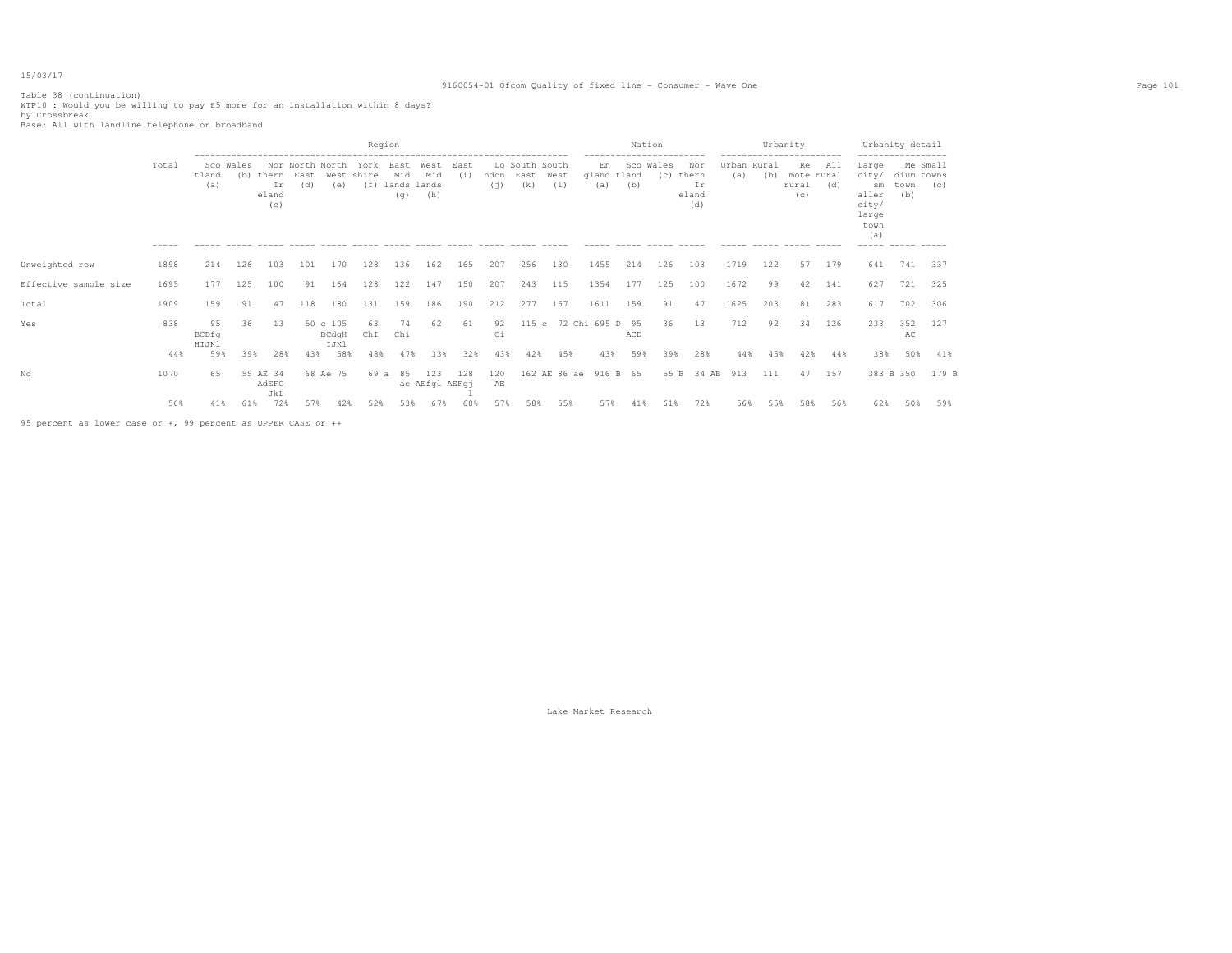## 9160054-01 Ofcom Quality of fixed line - Consumer - Wave One Page 102

# Table 39

C3a: Which of the following best describes why you would be unwilling to accept a slower installation at a cheaper price?<br>by Crossbreak<br>Base: All with landline telephone or broadband who are unwilling to accept slower inst

|                                                                                |                      | Gender      |                   |                       |                                            |                    | Age                   |                                          |                    |                        |                                            |                      | Social grade                               |            |                                          |                                                       |                                                                    |                                         |                                                             | OCCUPATION   |                                                                                                           |                           |
|--------------------------------------------------------------------------------|----------------------|-------------|-------------------|-----------------------|--------------------------------------------|--------------------|-----------------------|------------------------------------------|--------------------|------------------------|--------------------------------------------|----------------------|--------------------------------------------|------------|------------------------------------------|-------------------------------------------------------|--------------------------------------------------------------------|-----------------------------------------|-------------------------------------------------------------|--------------|-----------------------------------------------------------------------------------------------------------|---------------------------|
|                                                                                | Total                | Male<br>(a) | Fe<br>male<br>(b) | 16<br>$-24$<br>(a)    | 25<br>$-44$<br>(b)                         | 45<br>$-64$<br>(c) | 65<br>$+(d)$          | 18<br>$-24$<br>(f)<br>------ ----- ----- | 65<br>$-74$<br>(q) | $75+$<br>(h)           | ΆB<br>(a)<br>------ -----                  | C1<br>(b)            | C2<br>(c)                                  | DE<br>(d)  | ABC1<br>(e)<br>$\qquad \qquad - - - - -$ | C <sub>2</sub> DE<br>(f)<br>$\qquad \qquad - - - - -$ | Ιn<br>full rking rking<br>time<br>educ<br>ation<br>(a) hours hours | Wо<br>time<br>per<br>week) week)<br>(b) | Wо<br>time<br>$(30 + (8 - 29)$<br>per<br>(C)<br>$- - - - -$ | Net<br>(d)   | Lo<br>-Wo oking tired<br>full part rking after from<br>the<br>home<br>or fa<br>mily<br>(e)<br>$- - - - -$ | Re<br>paid<br>work<br>(f) |
| Unweighted row                                                                 | 1069                 | 511         | 558               | 91                    | 395                                        | 362                | 221                   | 87                                       | 119                | 102                    | 207                                        | 352                  | 239                                        | 271        | 559                                      | 510                                                   | 52                                                                 | 460                                     | 158                                                         | 618          | 73                                                                                                        | 250                       |
| Effective sample size                                                          | 942                  | 449         | 493               | 85                    | 354                                        | 321                | 187                   | 81                                       | 100                | 87                     | 181                                        | 305                  | 217                                        | 239        | 487                                      | 456                                                   | 46                                                                 | 412                                     | 139                                                         | 550          | 66                                                                                                        | 212                       |
| Total                                                                          | 1074                 | 514         | 561               | 82                    | 387                                        | 369                | 236                   | 79                                       | 128                | 108                    | 212                                        | 357                  | 237                                        | 268        | 569                                      | 506                                                   | 50                                                                 | 448                                     | 168                                                         | 616          | 70                                                                                                        | 266                       |
| I wouldn't want<br>an installation<br>longer than 12 days                      | 672<br>63%           | 306<br>60%  | 366<br>65%        | 66%                   | 55 g 255<br>$_{\rm DG}$<br>66%             | 233<br>$dG$<br>63% | 129<br>55%            | 51q<br>65%                               | 62<br>49%          | 67 <sub>q</sub><br>62% | 133<br>63%                                 | 220<br>62%           | 145<br>61%                                 | 174<br>65% | 353<br>62%                               | 319<br>63%                                            | 34<br>67%                                                          | 65%                                     | 290 f 110<br>66%                                            | 401 f<br>65% | 43<br>61%                                                                                                 | 149<br>56%                |
| The price decreases<br>weren't enough<br>to justify the<br>longer installation | 403<br>38%           | 201<br>39%  | 202<br>36%        | 31<br>38%             | 135<br>35%                                 | 145<br>39%         | 93<br>39%             | 30<br>37%                                | 56<br>44%          | 37<br>34%              | 80<br>38%                                  | 138<br>39%           | 87<br>37%                                  | 99<br>37%  | 217<br>38%                               | 186<br>37%                                            | 11<br>23%                                                          | 173a<br>39%                             | 63<br>37%                                                   | 235<br>38%   | 23<br>$\mathbf{a}$<br>32%                                                                                 | 107a<br>40%               |
| Would expect<br>it to be free                                                  | 85<br>8%             | 49<br>10%   | 36<br>6%          | 4<br>4%               | 27<br>7%                                   | 28<br>8%           | 26<br>11%             | $\overline{4}$<br>5%                     | 14<br>11%          | 11<br>11%              | 15<br>7%                                   | 25<br>7%             | 25<br>11%                                  | 19<br>7%   | 40<br>7%                                 | 44<br>9%                                              | 2<br>4%                                                            | 34<br>8%                                | 14<br>8%                                                    | 48<br>8%     | $\overline{\mathbf{3}}$<br>5%                                                                             | 25<br>9%                  |
| Should be installed<br>as soon as possible                                     | 18<br>2%             | 6<br>$1\%$  | 11<br>2%          | 1<br>1                | 5<br>1%                                    | 6<br>2%            | 6<br>3%               | 1<br>1%                                  | 5<br>4%            | 1<br>1%                | $\overline{4}$<br>2%                       | 3<br>1%              | 5<br>2%                                    | 5<br>2%    | $7\phantom{.0}$<br>$1\%$                 | 10<br>2%                                              | 2 <sub>c</sub><br>3%                                               | 7<br>1%                                 | $\overline{\phantom{a}}$<br>$-$                             | 7<br>$1\%$   | 2c<br>3%                                                                                                  | - 6<br>2%                 |
| Should be installed<br>within the week                                         | $\overline{9}$<br>1% | 3<br>$1\%$  | 5<br>1%           | 2B<br>2%              | $\overline{\phantom{a}}$<br>$-\frac{6}{5}$ | 3<br>1%            | 3 <sub>b</sub><br>1%  | 2 B<br>3%                                | 1<br>1%            | 2B<br>2%               | $4$ $cF$<br>2%                             | -3<br>1%             | $\overline{\phantom{a}}$<br>$-\frac{6}{5}$ | 1<br>$*$   | 8 f<br>1%                                | -1<br>$*$ %                                           | $-\frac{6}{5}$                                                     | 3<br>1%                                 | $-\frac{6}{5}$                                              | 3<br>$*$ &   | 3%                                                                                                        | 2 cd 3<br>1%              |
| Should be installed<br>within 2-3<br>days / immediately                        | 7<br>1%              | 3<br>1%     | 4<br>$1\%$        | 1<br>1%               | $\overline{2}$<br>1%                       | 3<br>1%            | 1<br>$*$ &            | 1<br>1%                                  | $-$                | $\mathbf{1}$<br>1%     | $\overline{\phantom{a}}$<br>$-\frac{6}{5}$ | $\overline{c}$<br>1% | 2<br>1%                                    | 3<br>1%    | $\overline{2}$<br>$*$ &                  | 5<br>1%                                               | 1<br>2%                                                            | $\overline{2}$<br>$\star$ $\S$          | 1<br>1%                                                     | 3<br>$*$ %   | $\overline{\phantom{a}}$<br>$-$                                                                           | 2<br>1%                   |
| Don't know                                                                     | 7<br>1%              | 3<br>1%     | 4<br>1%           | $\overline{a}$<br>$-$ | 1<br>$*$ %                                 | 3<br>1%            | 3<br>1%               | ۰<br>$-\frac{6}{5}$                      | 1<br>1%            | $\mathbf{2}$<br>2%     | $\overline{c}$<br>1%                       | $\overline{c}$<br>1% | $\overline{\phantom{a}}$<br>$-\,$          | 3<br>$1$ % | 4<br>1%                                  | 3<br>1%                                               | 1<br>2%                                                            | 3<br>1%                                 | ۰<br>$-\frac{6}{6}$                                         | 3<br>$*$     | $\overline{\phantom{a}}$<br>$-$ 8                                                                         | 3<br>1%                   |
| Other                                                                          | 34<br>3%             | 18<br>4%    | 16<br>3%          | 1<br>$1\%$            | 7<br>2%                                    | 13<br>4%           | 12 <sub>b</sub><br>5% | 1<br>$1\%$                               | 8%                 | 10 aBf 2<br>2%         | 14 bDF<br>6%                               | -9<br>3%             | $7\phantom{.0}$<br>3%                      | 5<br>2%    | 23<br>4%                                 | 11<br>2%                                              | 8%                                                                 | 4 bd 11<br>2%                           | 4<br>3%                                                     | 15<br>2%     | $\overline{2}$<br>2%                                                                                      | 13<br>5%                  |

95 percent as lower case or +, 99 percent as UPPER CASE or ++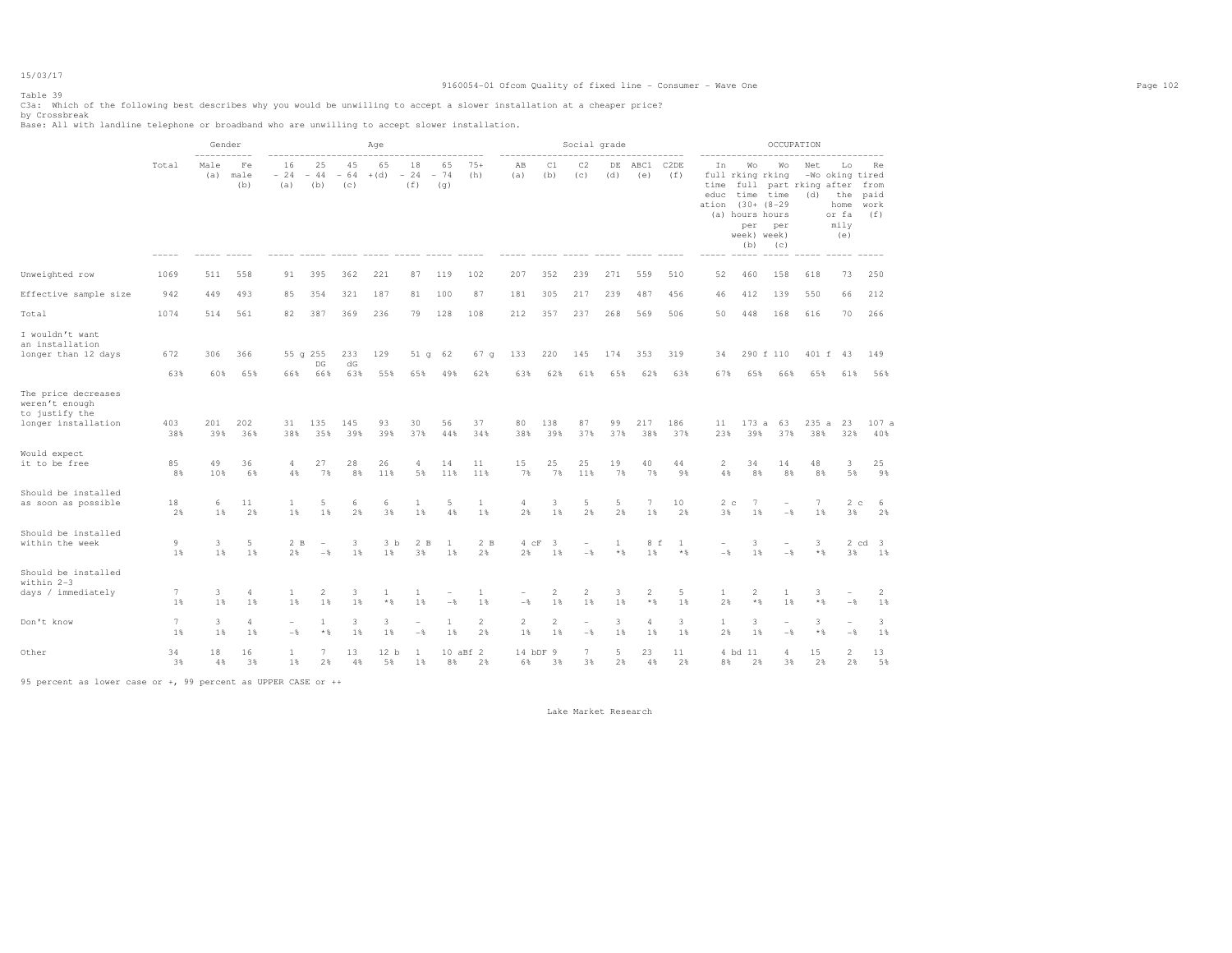## Table 39 (continuation)

|                                                                                |                       |                          |                        |                                 |                 |                           | Region                             |                                       |                                  |                      |                               |                               |                                 |                | Nation                      |                       |                                                          |                      | Urbanity             |                         |                                                                | Urbanity detail |                                     |
|--------------------------------------------------------------------------------|-----------------------|--------------------------|------------------------|---------------------------------|-----------------|---------------------------|------------------------------------|---------------------------------------|----------------------------------|----------------------|-------------------------------|-------------------------------|---------------------------------|----------------|-----------------------------|-----------------------|----------------------------------------------------------|----------------------|----------------------|-------------------------|----------------------------------------------------------------|-----------------|-------------------------------------|
|                                                                                | Total                 | tland<br>(a)             | Sco Wales              | (b) thern<br>Ir<br>eland<br>(c) | East<br>(d)     | (e)                       | Nor North North York<br>West shire | East<br>Mid<br>(f) lands lands<br>(q) | West<br>Mid<br>(h)               | East<br>(i)          | ndon<br>(i)                   | Lo South South<br>East<br>(k) | West<br>(1)                     | En<br>(a)      | gland tland<br>(b)          | Sco Wales             | Nor<br>(c) thern<br>Ir<br>eland<br>(d)                   | Urban Rural<br>(a)   |                      | All<br>(b) rural<br>(d) | Large<br>city/<br>sm<br>aller<br>city/<br>large<br>town<br>(a) | town<br>(b)     | Me Small<br>dium towns<br>(C)       |
| Unweighted row                                                                 | 1069                  | 125                      | 82                     | 69                              | 59              | 93                        | 50                                 | 56                                    | 90                               | 86                   | 163                           | 135                           | 61                              | 793            | 125                         | 82                    | 69                                                       | 956                  | 82                   | 113                     | 396                                                            | 363             | 197                                 |
| Effective sample size                                                          | 942                   | 100                      | 81                     | 67                              | 54              | 89                        | 50                                 | 49                                    | 80                               | 78                   | 163                           | 126                           | 53                              | 733            | 100                         | 81                    | 67                                                       | 927                  | 66                   | 89                      | 388                                                            | 351             | 189                                 |
| Total                                                                          | 1074                  | 97                       | 58                     | 32                              | 68              | 99                        | 51                                 | 70                                    | 107                              | 99                   | 167                           | 149                           | 77                              | 887            | 97                          | 58                    | 32                                                       | 895                  | 134                  | 179                     | 381                                                            | 339             | 175                                 |
| I wouldn't want<br>an installation<br>longer than 12 days                      | 672<br>63%            | 61<br>63%                | 33<br>56%              | 69%                             | 22 ei 45<br>67% | 52<br>53%                 | 31<br>60%                          | 42<br>60%                             | 61<br>58%                        | 51<br>51%            | 146<br>ABCDE<br>FGHIKL<br>87% | 87<br>58%                     | 42<br>55%                       | 557<br>63%     | 61<br>63%                   | 33<br>56%             | 22<br>69%                                                | 566<br>63%           | 79<br>59%            | 106<br>59%              | 269<br>Bc<br>71%                                               | 189<br>56%      | 109<br>62%                          |
| The price decreases<br>weren't enough<br>to justify the<br>longer installation | 403<br>38%            | 41%                      | 46%                    | 40 DJ 27 DJ 12 dJ 13<br>37%     | 20%             | 57<br>acDqH<br>iJK<br>58% | 44%                                | 36%                                   | 23 DJ 25 dJ 36 J 41 DJ 30<br>33% | 41%                  | 18%                           | 36%                           | 54 dJ 47<br>aCDGH<br>iJK<br>61% | 325<br>37%     | 40<br>41%                   | 27<br>46%             | 12<br>37%                                                | 39%                  | 348 c 46<br>35%      | 55<br>31%               | 128<br>34%                                                     | 145a<br>43%     | 75 a<br>43%                         |
| Would expect<br>it to be free                                                  | 85                    | 5                        | $\overline{2}$         | $\overline{2}$                  | 6               | $\overline{2}$            | 4                                  | 5                                     | 4                                |                      | 12 Ei 8                       | 17                            | 16<br>bEhj ABcEq<br>HJ          | 76             | 5                           | $\mathbf{2}$          | $\overline{2}$                                           | 71                   | $7\phantom{.0}$      | 14                      | 30                                                             | 25              | 16                                  |
| Should be installed<br>as soon as possible                                     | 8%<br>18<br>2%        | 5%<br>$\mathbf{1}$<br>1% | 4%<br>3<br>adEhJ<br>6% | 7%<br>- %                       | 9%              | 2%                        | 8%<br>$-$                          | 7%<br>2 i<br>3%                       | 4%<br>$\mathbf{1}$<br>1%         | 12%<br>$3 - i$<br>3% | $\overline{a}$<br>$-$         | 5%<br>12%<br>4%               | 21%<br>6ej1<br>$1\%$            | 9%<br>14<br>2% | 5%<br>$\mathbf{1}$<br>$1\%$ | 4%<br>6%              | 7%<br>3 Ab<br>$\overline{\phantom{a}}$<br>$-\frac{6}{5}$ | 8%<br>15<br>2%       | 5%<br>$-\frac{6}{5}$ | 8%<br>2<br>1%           | 8%<br>2<br>1%                                                  | 7%<br>10a<br>3% | 98<br>$\overline{\mathbf{3}}$<br>2% |
| Should be installed<br>within the week                                         | 9<br>1 %              | $-$                      | $-$                    | $-$                             | 2%              | $-$                       | $-$                                | 1<br>1%                               | $\mathbf{2}$<br>2%               | 1<br>1%              |                               | 3<br>2%<br>$-$                | ÷<br>$-\frac{6}{6}$             | 9<br>1%        | $-$                         | $-$                   | $-$                                                      | 4<br>$*$ &           | 3%                   | 4 A<br>4a<br>2%         | 1<br>$*$ &                                                     | 2<br>1%         | 1<br>1%                             |
| Should be installed<br>within 2-3<br>days / immediately                        | $7\phantom{.0}$<br>1% | $-$                      | - 2                    | $-$                             | 3%              | $2 - i$<br>$-$ %          | 1<br>2%                            | $-$ 8                                 | 2<br>2%                          | -1<br>1%             | $-$                           | $\overline{1}$<br>1%          | $-\frac{6}{6}$                  | 7<br>1%        | $-$                         |                       | $-$                                                      | 1%                   | $-$                  | $-\frac{6}{5}$          | -1<br>$\star$ $\,$                                             | 4<br>1%         | 2<br>1%                             |
| Don't know                                                                     | $7\phantom{.0}$<br>1% | 1<br>1%                  | 1%                     | $-8$                            | $-$             | $-$                       |                                    | $-\frac{6}{5}$                        | $-\frac{6}{5}$                   | $-\frac{6}{5}$       | $\mathbf{1}$<br>1%            | 3                             | 1<br>$2\%$<br>1%                | 5              | 1<br>1%<br>1%               | $\mathbf{1}$<br>$1\%$ | $-\frac{6}{5}$                                           | $\overline{7}$<br>1% | $-\frac{6}{5}$       | $-\frac{6}{5}$          | 1<br>$*$ &                                                     | 3<br>1%         | 3a<br>2%                            |

95 percent as lower case or +, 99 percent as UPPER CASE or ++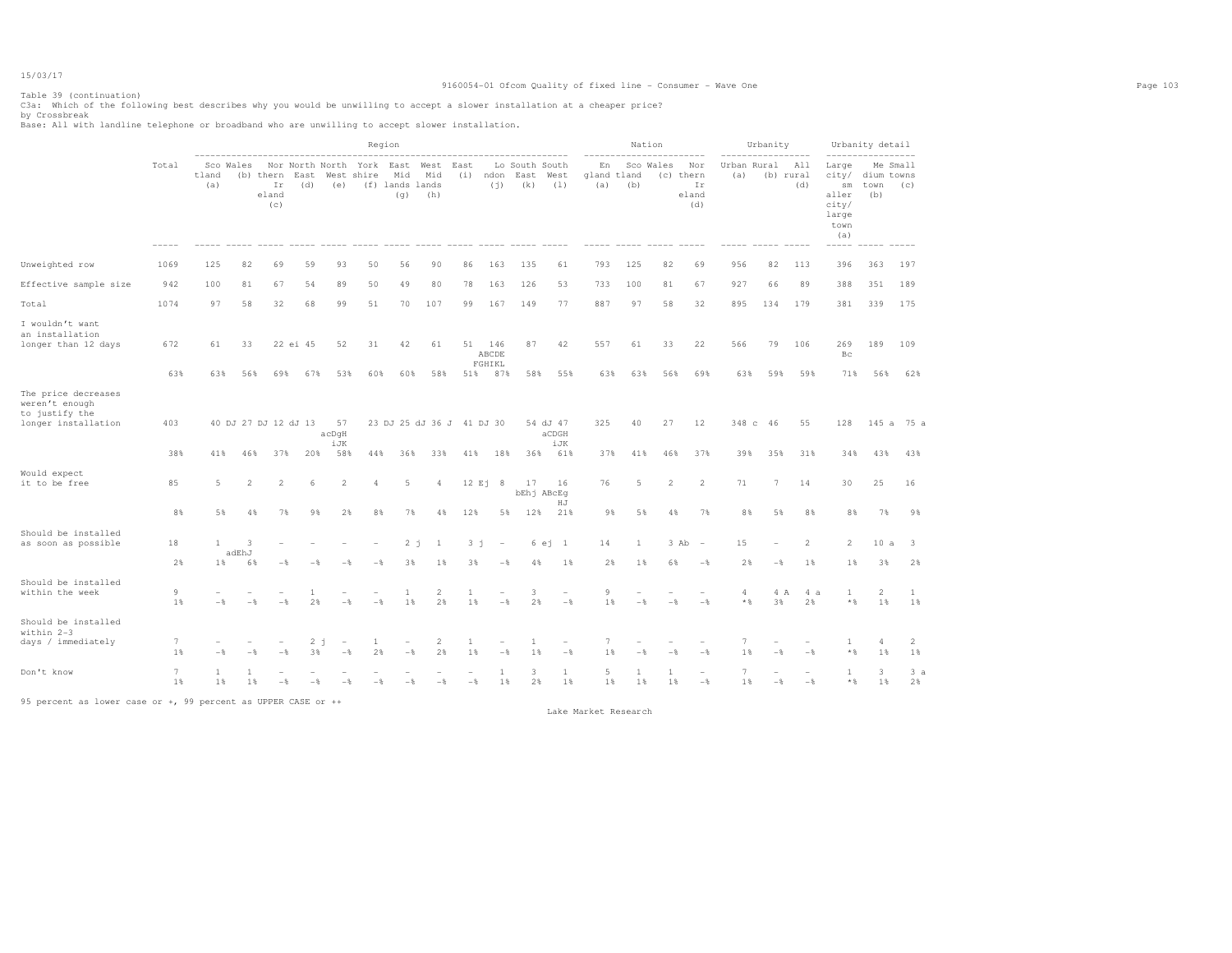## Table 39 (continuation)

C3a: Which of the following best describes why you would be unwilling to accept a slower installation at a cheaper price?<br>by Crossbreak<br>Base: All with landline telephone or broadband who are unwilling to accept slower inst

|                       |          |              |                  |                                                          |                                |     |                           | Region                            |                    |            |             |                               |                |                          | Nation<br>----------------------- |              |                                    | ------------------ | Urbanity  |            | -----------------                                              | Urbanity detail                       |     |
|-----------------------|----------|--------------|------------------|----------------------------------------------------------|--------------------------------|-----|---------------------------|-----------------------------------|--------------------|------------|-------------|-------------------------------|----------------|--------------------------|-----------------------------------|--------------|------------------------------------|--------------------|-----------|------------|----------------------------------------------------------------|---------------------------------------|-----|
|                       | Total    | tland<br>(a) | Sco Wales<br>(b) | thern<br>Ir<br>eland<br>(C)                              | Nor North North<br>East<br>(d) | (e) | York<br>West shire<br>(f) | East<br>Mid<br>lands lands<br>(q) | West<br>Mid<br>(h) | East<br>(i | ndon<br>(i) | Lo South South<br>East<br>(k) | West<br>(1)    | En<br>gland tland<br>(a) | Sco<br>(b)                        | Wales<br>(C) | Nor<br>thern<br>Ir<br>eland<br>(d) | Urban Rural<br>(a) | (b) rural | All<br>(d) | Large<br>city/<br>sm<br>aller<br>city/<br>large<br>town<br>(a) | Me Small<br>dium towns<br>town<br>(b) | (C) |
|                       | -----    |              |                  |                                                          |                                |     |                           |                                   |                    |            |             |                               |                |                          |                                   |              |                                    |                    |           |            | -----                                                          |                                       |     |
| Unweighted row        | 1069     | 125          | 82               | 69                                                       | 59                             | 93  | 50                        | 56                                | 90                 | 86         | 163         | 135                           | 61             | 793                      | 125                               | 82           | 69                                 | 956                | 82        | 113        | 396                                                            | 363                                   | 197 |
| Effective sample size | 942      | 100          | 81               | 67                                                       | 54                             | 89  | 50                        | 49                                | 80                 | 78         | 163         | 126                           | 53             | 733                      | 100                               | 81           | 67                                 | 927                | 66        | 89         | 388                                                            | 351                                   | 189 |
| Total                 | 1074     | 97           | 58               | 32                                                       | 68                             | 99  | 51                        | 70                                | 107                | 99         | 167         | 149                           | 77             | 887                      | 97                                | 58           | 32                                 | 895                | 134       | 179        | 381                                                            | 339                                   | 175 |
| Other                 | 34<br>3% | 18           | 68               | 4aE<br>$\hspace{0.1mm}-\hspace{0.1mm}$<br>$-\frac{1}{2}$ | 3e<br>5%                       | $-$ | 2%                        | Τg.                               | 2%                 | 4%         | 38          | 7%                            | 11 acE 2<br>3% | 30<br>3%                 | 18                                | 6%           | b<br>$\qquad \qquad -$<br>$-$      | 20<br>2%           | 9a<br>7%  | 14 A<br>8% | 9<br>2%                                                        | 2%                                    | 3%  |

95 percent as lower case or +, 99 percent as UPPER CASE or ++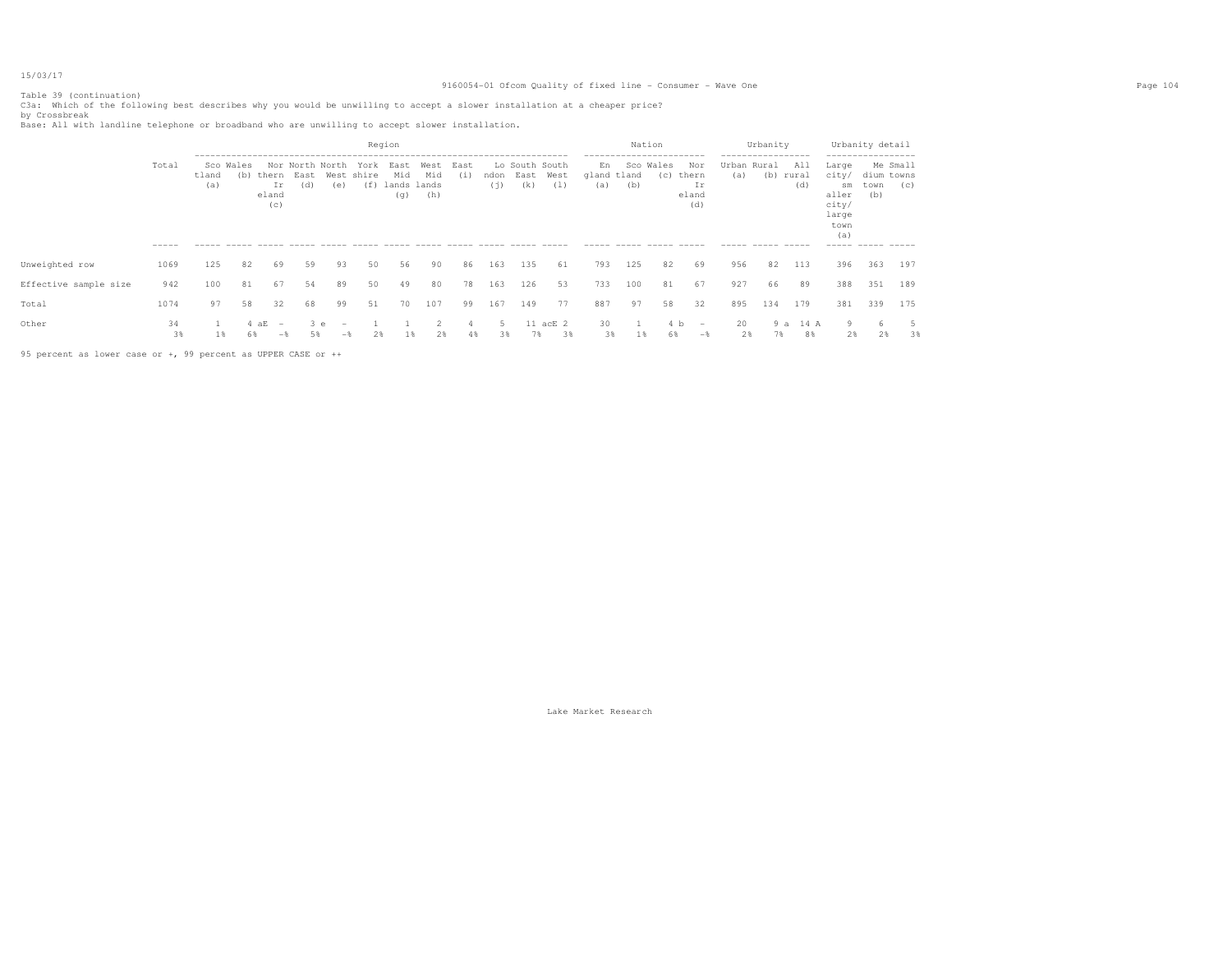# Table 40

C3b: At what price would you need the installation to be reduced for you to accept a 14 day installation?<br>by Crossbreak<br>Base: All with landline telephone or broadband who are unwilling to accept slower installation.

|                       |                      | Gender                          |                      | -----------------------                       | Age                |                      |                                 |                                                               |                      | Social grade |                                            | _____________       |                    |                                                                                                                                              | OCCUPATION                   |                       |                                                | -----------------           | Region                                 |                                     | Nation<br>------------       |                                            | Urb<br>anity<br>$--- - - -$ |                                                                      | Urbanity detail<br>-----------------        |           |
|-----------------------|----------------------|---------------------------------|----------------------|-----------------------------------------------|--------------------|----------------------|---------------------------------|---------------------------------------------------------------|----------------------|--------------|--------------------------------------------|---------------------|--------------------|----------------------------------------------------------------------------------------------------------------------------------------------|------------------------------|-----------------------|------------------------------------------------|-----------------------------|----------------------------------------|-------------------------------------|------------------------------|--------------------------------------------|-----------------------------|----------------------------------------------------------------------|---------------------------------------------|-----------|
|                       | Total<br>$- - - - -$ | -----------<br>Male<br>(a)      | Fe<br>male<br>(b)    | 25<br>$-44$<br>(b)<br>----- ----- ----- ----- | 45<br>$-64$<br>(c) | 65<br>$+(d)$         | 65<br>$-74$<br>(q)              | ----------<br>AB<br>(a)<br>----- ----- ----- ----- ----- ---- | C1<br>(b)            | C2<br>(c)    | (d)                                        | DE ABC1 C2DE<br>(e) | (f)                | -----------------------<br>Wо<br>rking rking<br>time time<br>$(30+ (8-29$<br>hours hours<br>per<br>week) week)<br>$(b)$ $(c)$<br>----- ----- | Wo<br>full part rking<br>per | Net<br>(d)            | Re<br>-Wo tired<br>from<br>paid<br>work<br>(f) | tland<br>(a)<br>$- - - - -$ | Sco North South<br>West<br>(e)         | East<br>(k)                         | En Sco<br>gland tland<br>(a) | (b)                                        | Urban<br>(a)                | Large<br>sm<br>aller<br>city/<br>large<br>town<br>(a)<br>$- - - - -$ | Me Small<br>city/ dium towns<br>town<br>(b) | (C)       |
| Unweighted row        | 416                  | 207                             | 209                  | 147                                           | 144                | 92                   | 55                              | 78                                                            | 139                  | 96           | 103                                        | 217                 | 199                | 180                                                                                                                                          | 64                           | 244                   | 106                                            | 57                          | 52                                     | 50                                  | 294                          | 57                                         | 377                         | 137                                                                  | 154                                         | 86        |
| Effective sample size | 369                  | 183                             | 186                  | 137                                           | 127                | 78                   | 45                              | 68                                                            | 118                  | 92           | 93                                         | 187                 | 184                | 160                                                                                                                                          | 59                           | 219                   | 91                                             | 50                          | 49                                     | 48                                  | 274                          | 50                                         | 365                         | 133                                                                  | 149                                         | 83        |
| Total                 | 403                  | 201                             | 202                  | 135                                           | 145                | 93                   | 56                              | 80                                                            | 138                  | 87           | 99                                         | 217                 | 186                | 173                                                                                                                                          | 63                           | 235                   | 107                                            | 40                          | 57                                     | 54                                  | 325                          | 40                                         | 348                         | 128                                                                  | 145                                         | 75        |
| Nothing               | 134<br>33%           | 76 b<br>38%                     | 58<br>29%            | 34<br>26%                                     | 53 b<br>36%        | 30<br>33%            | 16<br>29%                       | 27<br>33%                                                     | 48<br>35%            | 26<br>30%    | 33<br>33%                                  | 75<br>34%           | 59<br>32%          | 59<br>34%                                                                                                                                    | 16<br>26%                    | 75<br>32%             | 33<br>31%                                      | 5<br>12%                    | 32%                                    | 18 a 17 a<br>32%                    | 106 B<br>33%                 | 5<br>12%                                   | 115<br>33%                  | 43<br>33%                                                            | 48<br>33%                                   | 24<br>32% |
| 1. .5                 | 24                   | 11                              | 13                   | 7                                             | -9                 | 6                    | $\overline{\mathbf{3}}$         | 1                                                             |                      | 16 Adf 4     | $\overline{4}$                             | 17a                 | 8                  | 15                                                                                                                                           | $\overline{2}$               | 17                    | 6                                              | $\mathbf{1}$                | 11                                     | 3                                   | 23                           | <sup>1</sup>                               | 18                          | $\overline{4}$                                                       | $\overline{9}$                              | 5         |
|                       | 6%                   | 6%                              | 6%                   | 5%                                            | 6%                 | 7%                   | 6%                              | 1%                                                            | 11%                  | 5%           | 4%                                         | 8%                  | 4%                 | 9%                                                                                                                                           | 3%                           | 7%                    | 6%                                             | 2%                          | AbhiL<br>19%                           | 6%                                  | 7%                           | 2%                                         | 5%                          | 3%                                                                   | 6%                                          | 6%        |
| 6.10                  | 24<br>6%             | 14<br>7%                        | 10<br>5%             | 6<br>$4\%$                                    | 11<br>7%           | 6<br>7%              | $\overline{4}$<br>8%            | 3<br>3%                                                       | 11<br>8%             | 4<br>4%      | $7\phantom{.0}$<br>7%                      | 13<br>6%            | 11<br>6%           | 13<br>7%                                                                                                                                     | $\overline{2}$<br>2%         | 14<br>6%              | 8<br>8%                                        | $\overline{2}$<br>5%        | 13%                                    | 7 ik 1<br>2%                        | 20<br>6%                     | 2<br>5%                                    | 20<br>6%                    | $\overline{4}$<br>3%                                                 | 11<br>7%                                    | 5<br>7%   |
| 11. .15               | 15                   | 10                              | 5                    | 8                                             | 3                  | $\mathbf{1}$         | <sup>1</sup>                    | $\overline{a}$                                                | $\mathbf{3}$         | 3            | 5                                          | 7                   | 8                  | 7                                                                                                                                            | $\overline{3}$               | 10                    | 3                                              | 7<br>bEHIk                  | -1                                     | $\overline{2}$                      | 7                            | 7 Ac                                       | 12                          | $\overline{4}$                                                       | 5                                           | 3         |
|                       | 4%                   | 5%                              | 3%                   | 6%                                            | 2%                 | 1%                   | 2%                              | 5%                                                            | 2%                   | 4%           | 5%                                         | 3%                  | 5%                 | 4%                                                                                                                                           | 4%                           | 4%                    | 3%                                             | L<br>17%                    | 2%                                     | 4%                                  | 2%                           | 17%                                        | 4%                          | 3%                                                                   | 4%                                          | 4%        |
| 16. .20               | 112<br>28%           | 48<br>24%                       | 64<br>32%            | 48 c<br>36%                                   | 33<br>23%          | 24<br>26%            | 14<br>26%                       | 20<br>25%                                                     | 37<br>27%            | 25<br>29%    | 30<br>30%                                  | 57<br>26%           | 55<br>30%          | 42<br>25%                                                                                                                                    | 20<br>32%                    | 62<br>26%             | 30<br>28%                                      | 10<br>26%                   | 10<br>18%                              | 19 h<br>35%                         | 95<br>29%                    | 10<br>26%                                  | 99<br>28%                   | 40<br>31%                                                            | 37<br>26%                                   | 22<br>29% |
| 21. .25               | 23                   | 11                              | 12                   | 7                                             | 8                  | 5                    | 4                               | 3                                                             | 6                    | 8 e          | -6                                         | 9                   | 14                 | 11                                                                                                                                           | 4                            | 15                    | 5                                              |                             | 3 1 7<br>bhil                          |                                     | 8 bhiL 19                    | $\mathbf{3}$                               | 23                          | 5                                                                    | $15a$ 3                                     |           |
|                       | 6%                   | 6%                              | 6%                   | 6%                                            | 5%                 | 6%                   | 7%                              | 4%                                                            | 4%                   | 10%          | 6%                                         | 4%                  | 8%                 | 6%                                                                                                                                           | 6%                           | 6%                    | 5%                                             | 8%                          | 13%                                    | 15%                                 | 6%                           | 8%                                         | 7%                          | 4%                                                                   | 10%                                         | 4%        |
| 26. .30               | 25                   | 8                               | 17                   | 6                                             | 11                 | 8                    | 5                               | 9                                                             | 8                    | -5           | $\overline{4}$                             | 16                  | 9                  | 10                                                                                                                                           | 5                            | 15                    | 10                                             | $\overline{9}$<br>BEhIK     | 2                                      | $\overline{\phantom{a}}$            | 16                           | 9 AC                                       | 23                          | 11                                                                   | 7                                           | -6        |
|                       | 6%                   | 4%                              | 9%                   | 5%                                            | 7%                 | 9%                   | 9%                              | 11%                                                           | 6%                   | 6%           | 4%                                         | 8%                  | 5%                 | 6%                                                                                                                                           | 8%                           | 6%                    | 98                                             | 21%                         | 4%                                     | $-$ %                               | 5%                           | 21%                                        | 7%                          | 8%                                                                   | 5%                                          | 7%        |
| 31. .35               | 2<br>1%              | $\overline{\phantom{a}}$<br>$-$ | $\overline{2}$<br>1% | 1<br>1%                                       | 1<br>1%            | ۰<br>$-$             | $\overline{\phantom{a}}$<br>$-$ | $\sim$<br>$-$                                                 | 1<br>1%              | 1%           | $\overline{\phantom{a}}$<br>$-\frac{6}{5}$ | -1<br>$\star$ $\,$  | <sup>1</sup><br>1% | $\sim$<br>$-\frac{6}{6}$                                                                                                                     | -1<br>2%                     | <sup>1</sup><br>$*$ & | $\qquad \qquad -$<br>$-$                       | $-\frac{6}{6}$              | $\overline{\phantom{a}}$<br>$-$ % $\,$ | $\qquad \qquad -$<br>$-\frac{6}{5}$ | $\overline{2}$<br>1%         | $\overline{\phantom{a}}$<br>$-\frac{6}{6}$ | 2<br>1%                     | $-\,$                                                                | 2<br>$1\%$                                  | - %       |
| 36. .40               | 34<br>8%             | 17<br>8%                        | 17<br>9%             | 12<br>9%                                      | 13<br>9%           | 9<br>10%             | 6 a<br>11%                      | 10 <sub>b</sub><br>13%                                        | 7<br>5%              | 7<br>8%      | 10<br>10%                                  | 17<br>8%            | 17<br>9%           | 12<br>7%                                                                                                                                     | 8<br>13%                     | 20<br>9%              | 10<br>9%                                       | 3e<br>7%                    | $\sim$<br>$-$                          | 3<br>6%                             | 29<br>9%                     | $\mathbf{3}$<br>7%                         | 28<br>8%                    | 14<br>11%                                                            | $\overline{7}$<br>5%                        | -6<br>9%  |
| More than 40          | $\overline{9}$<br>2% | 6<br>3%                         | 3<br>2%              | $\overline{a}$<br>3%                          | 3%                 | $\overline{2}$<br>2% | 1%                              | 4<br>5%                                                       | $\mathfrak{D}$<br>1% | 3%           | $1\%$                                      | 3%                  | 3<br>2%            | $\overline{4}$<br>2%                                                                                                                         | 2<br>3%                      | 6<br>2%               | 2<br>2%                                        | 3%                          | $-$                                    | $-$ %                               | 7<br>2%                      | $\overline{1}$<br>3%                       | 9<br>3%                     | $\overline{4}$<br>3%                                                 | 3%                                          | -1<br>1%  |
| Medians               | 20.00                | 10.00 20.00                     |                      | 20.00 15.00 20.00 20.00                       |                    |                      |                                 | 20.00 10.00 20.00 20.00 15.00 20.00                           |                      |              |                                            |                     |                    | 15.00 20.00 20.00 20.00                                                                                                                      |                              |                       |                                                | 20.00 5.00 20.00            |                                        |                                     | 20.00 20.00                  |                                            | 20.00                       | 20.00 15.00 20.00                                                    |                                             |           |

95 percent as lower case or +, 99 percent as UPPER CASE or ++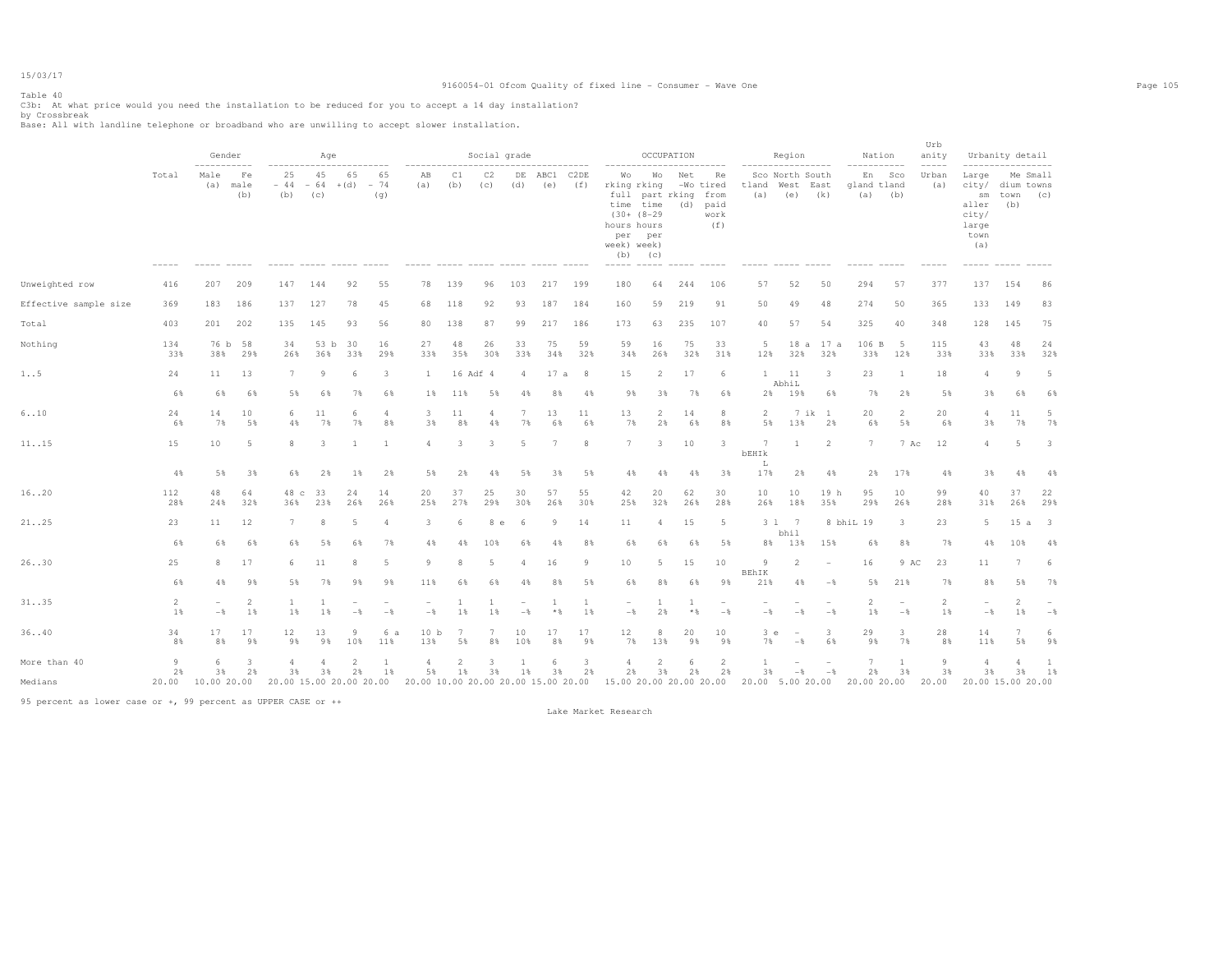## Table 40 (continuation)

C3b: At what price would you need the installation to be reduced for you to accept a 14 day installation?<br>by Crossbreak<br>Base: All with landline telephone or broadband who are unwilling to accept slower installation.

|                                      |              | Gender<br>-----------    |                   |                         | Age                | ------------------------ |                    |                   |     |     | Social grade                                                         |             |                          |                                                                       |                                          | OCCUPATION<br>------------                  |                                    |               | Region                              | .      | -----------              | Nation      | Urb<br>anity<br>$- - - - -$ |                                                                | Urbanity detail<br>------------------ |                 |
|--------------------------------------|--------------|--------------------------|-------------------|-------------------------|--------------------|--------------------------|--------------------|-------------------|-----|-----|----------------------------------------------------------------------|-------------|--------------------------|-----------------------------------------------------------------------|------------------------------------------|---------------------------------------------|------------------------------------|---------------|-------------------------------------|--------|--------------------------|-------------|-----------------------------|----------------------------------------------------------------|---------------------------------------|-----------------|
|                                      | Total        | Male<br>(a)              | Fe<br>male<br>(b) | 25<br>$-44$<br>(b)      | 45<br>$-64$<br>(C) | 65<br>$+(d)$             | 65<br>$-74$<br>(g) | AB<br>(a)         | (b) | (c) | DE.<br>(d)                                                           | ABC1<br>(e) | C <sub>2</sub> DE<br>(f) | Wo<br>rking rking<br>time<br>hours hours<br>per<br>week) week)<br>(b) | Wо<br>time<br>$(30+ (8-29$<br>per<br>(C) | Net<br>$-WO$<br>full part rking from<br>(d) | Re<br>tired<br>paid<br>work<br>(f) | tland<br>(a)  | Sco North South<br>West East<br>(e) | (k)    | En<br>gland tland<br>(a) | Sco<br>(b)  | Urban<br>(a)                | Large<br>city/<br>sm<br>aller<br>city/<br>large<br>town<br>(a) | dium towns<br>town<br>(b)             | Me Small<br>(c) |
|                                      | -----        |                          |                   |                         |                    |                          |                    |                   |     |     |                                                                      |             |                          | -----                                                                 | $- - - - -$                              |                                             |                                    |               |                                     |        |                          |             |                             |                                                                |                                       |                 |
| Unweighted row                       | 416          | 207                      | 209               | 147                     | 144                | 92                       | 55                 | 78                | 139 | 96  | 103                                                                  | 217         | 199                      | 180                                                                   | 64                                       | 244                                         | 106                                | 57            | 52                                  | 50     | 294                      | 57          | 377                         | 137                                                            | 154                                   | 86              |
| Effective sample size                | 369          | 183                      | 186               | 137                     | 127                | 78                       | 45                 | 68                | 118 | 92  | 93                                                                   | 187         | 184                      | 160                                                                   | 59                                       | 219                                         | 91                                 | 50            | 49                                  | 48     | 274                      | 50          | 365                         | 133                                                            | 149                                   | 83              |
| Total                                | 403          | 201                      | 202               | 135                     | 145                | 93                       | 56                 | 80                | 138 | 87  | 99                                                                   | 217         | 186                      | 173                                                                   | 63                                       | 235                                         | 107                                | 40            | 57                                  | 54     | 325                      | 40          | 348                         | 128                                                            | 145                                   | 75              |
| Mean score                           | 15.6         | 14.5                     | 16.7              | 18.3<br>aF              | 15.0<br>af         | 15.2<br>aF               |                    | 16.2 AF 18.4<br>b |     | h   | 13.0 18.2 14.7 15.0 16.3                                             |             |                          | 14.7                                                                  | b                                        | 20.3 16.2 15.4                              |                                    | 20.8<br>BcEfh | 10.1                                | 14.1 B | 15.7<br>$\mathbb{C}$     | 20.8<br>aCd | 16.0                        |                                                                | 18.3 14.4 15.3                        |                 |
| Standard deviation<br>Standard error | 17.59<br>.86 | 19.24 15.76<br>1.34 1.09 |                   | 21.82 15.98 14.20 14.06 |                    | $1.80$ $1.33$ $1.48$     | 1.90               |                   |     |     | 17.86 14.58 24.14 13.56 16.03 19.28<br>2.02 1.24 2.46 1.34 1.09 1.37 |             |                          |                                                                       | 1.46 2.50                                | 19.55 20.03 19.80 13.73<br>1.27 1.33        |                                    | 11.99         | 10.12 11.88<br>1.59 1.40            | 1.68   | 18.35 11.99              | 1.07 1.59   | 18.14<br>.93                | 22.95 13.55 16.32                                              | 1.96 1.09 1.76                        |                 |

95 percent as lower case or +, 99 percent as UPPER CASE or ++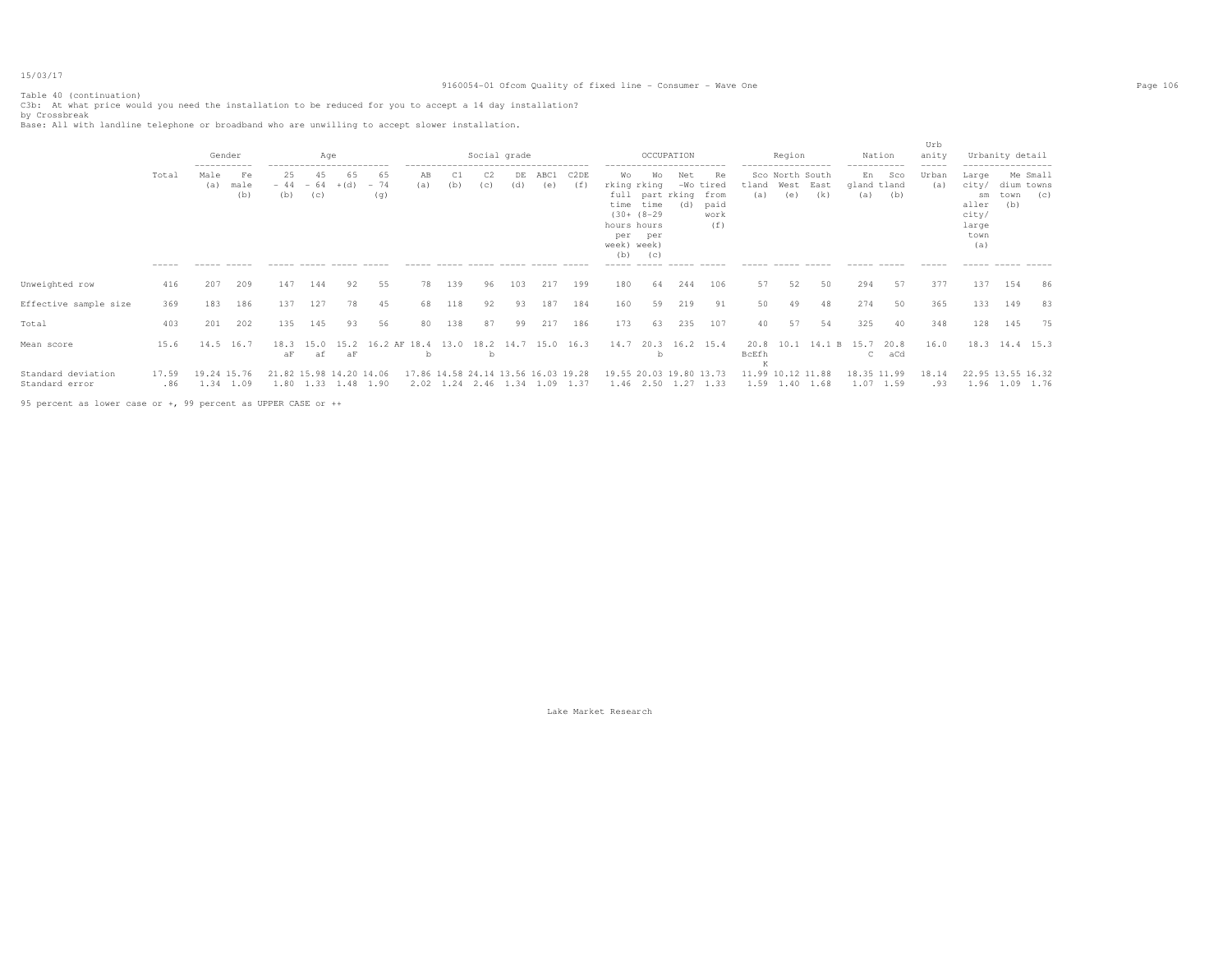## 9160054-01 Ofcom Quality of fixed line - Consumer - Wave One Page 107

# Table 41

C4a: Which of the following best describes why you would be unwilling to pay a high price for faster installation?<br>by Crossbreak<br>Base: All with landline telephone or broadband who are unwilling to accept slower installatio

|                                                                            |            | Gender                     |                   |                                            |                      |                    | Age                  |                                  |                                            |                                 |                                            |                         | Social grade          |                         |                                |                          |                                                                                                   |                                              |              | OCCUPATION                                |                                                      |                 |
|----------------------------------------------------------------------------|------------|----------------------------|-------------------|--------------------------------------------|----------------------|--------------------|----------------------|----------------------------------|--------------------------------------------|---------------------------------|--------------------------------------------|-------------------------|-----------------------|-------------------------|--------------------------------|--------------------------|---------------------------------------------------------------------------------------------------|----------------------------------------------|--------------|-------------------------------------------|------------------------------------------------------|-----------------|
|                                                                            | Total      | -----------<br>Male<br>(a) | Fe<br>male<br>(b) | 16<br>$-24$<br>(a)                         | 25<br>$-44$<br>(b)   | 45<br>$-64$<br>(c) | 65<br>$+(d)$         | 18<br>$-24$<br>(f)               | 65<br>$-74$<br>(q)                         | $75+$<br>(h)                    | AB<br>(a)                                  | C1<br>(b)               | C <sub>2</sub><br>(c) | DE<br>(d)               | ABC1<br>(e)                    | C <sub>2</sub> DE<br>(f) | Wo<br>rking rking<br>full<br>time<br>$(30 + (8 - 29)$<br>hours hours<br>per<br>week) week)<br>(b) | Wо<br>part rking after<br>time<br>per<br>(c) | Net<br>(d)   | Lo<br>the<br>home<br>or fa<br>mily<br>(e) | -Wo oking tired loyed<br>from<br>paid<br>work<br>(f) | Re Unemp<br>(q) |
| Unweighted row                                                             | 1064       | 480                        | 584               | 72                                         | 362                  | 358                | 272                  | 68                               | 157                                        | 115                             | 181                                        | 321                     | 243                   | 319                     | 502                            | 562                      | 375                                                                                               | 144                                          | 519          | 111                                       | 299                                                  | 51              |
| Effective sample size                                                      | 948        | 430                        | 519               | 68                                         | 331                  | 319                | 235                  | 65                               | 134                                        | 101                             | 156                                        | 282                     | 223                   | 290                     | 437                            | 514                      | 337                                                                                               | 127                                          | 463          | 99                                        | 261                                                  | 49              |
| Total                                                                      | 1070       | 476                        | 594               | 64                                         | 354                  | 364                | 288                  | 60                               | 167                                        | 121                             | 194                                        | 324                     | 240                   | 312                     | 518                            | 552                      | 368                                                                                               | 155                                          | 523          | 108                                       | 315                                                  | 48              |
| The price increases<br>were too much to justify<br>the faster installation | 529<br>49% | 231<br>49%                 | 298<br>50%        | 36<br>56%                                  | 174<br>49%           | 180<br>49%         | 139<br>48%           | 35<br>58%                        | 80<br>48%                                  | 59<br>49%                       | 95<br>49%                                  | 160<br>49%              | 123<br>51%            | 151<br>48%              | 255<br>49%                     | 274<br>50%               | 196a<br>53%                                                                                       | 70<br>45%                                    | 266 a<br>51% | 52<br>48%                                 | 152<br>48%                                           | 28a<br>58%      |
| I'm happy with a 12<br>day installation period                             | 431<br>40% | 183<br>38%                 | 248<br>42%        | 25<br>39%                                  | 151<br>43%           | 139<br>38%         | 115<br>40%           | 22<br>36%                        | 64<br>38%                                  | 52<br>43%                       | 64<br>33%                                  | 136<br>a<br>42%         | 98<br>41%             | 133a<br>43%             | 200<br>39%                     | 231 a<br>42%             | 132<br>36%                                                                                        | 70<br>45%                                    | 202<br>39%   | 49<br>45%                                 | 122<br>39%                                           | 20<br>42%       |
| Would expect it<br>to be free or very cheap                                | 123        | 59                         | 64                | 2                                          | 39                   | 39                 | 44 Af 2              |                                  | 31<br>AbcF                                 | 13                              | 30 b 29                                    |                         | 30                    | 34                      | 59                             | 64                       | 38                                                                                                | 22q                                          | 59 $q$       | 10                                        | 46 g                                                 | -1              |
| Should be installed                                                        | 12%        | 12%                        | 11%               | $4\%$                                      | 11%                  | 11%                | 15%                  | 4%                               | 18%                                        | 11%                             | 16%                                        | 9%                      | 12%                   | 11%                     | 11%                            | 12%                      | 10%                                                                                               | 14%                                          | 11%          | 9%                                        | 15%                                                  | 2%              |
| within 2-3<br>days / immediately                                           | 18<br>2%   | $7\phantom{.0}$<br>2%      | 11<br>2%          | 3 DG<br>4%                                 | -8<br>2%             | 6<br>2%            | 1<br>$*$             | 3 DG<br>5%                       | $\overline{\phantom{a}}$<br>$-\frac{6}{5}$ | $\mathbf{1}$<br>1%              | 3<br>2%                                    | $7\phantom{.0}$<br>2%   | 3<br>1%               | 4<br>1%                 | 10<br>2%                       | 7<br>1%                  | 10<br>3%                                                                                          | 3<br>2%                                      | 12<br>2%     | 2<br>2%                                   | 3<br>1%                                              | $-$             |
| Should be installed<br>as soon as possible                                 | 12<br>1%   | 9 <sub>b</sub><br>2%       | 3<br>$1\%$        | $\mathbf{1}$<br>2%                         | $\overline{4}$<br>1% | 5<br>1%            | $\overline{2}$<br>1% | 1<br>2%                          | $\overline{2}$<br>1%                       | $\overline{\phantom{0}}$<br>$-$ | 3<br>1%                                    | $\mathbf{1}$<br>$*$ &   | $\overline{c}$<br>1%  | 6<br>2%                 | $\overline{4}$<br>1            | 8<br>1%                  | 9<br>2%                                                                                           | ۰<br>$-$                                     | 9<br>2%      | $-\frac{6}{5}$                            | $\overline{2}$<br>$1\%$                              | 1%              |
| Should be installed<br>within 5-7 days                                     | 10<br>1%   | 4<br>1%                    | 6<br>1%           | $\mathbf{1}$<br>2%                         | 3<br>1%              | 3<br>1%            | 3<br>1%              | 1<br>2%                          | 1<br>1%                                    | 2<br>2%                         | 3<br>2%                                    | 5 f<br>2%               | 1<br>$*$ &            | 1<br>$*$                | 8 f<br>2%                      | 2<br>$*$ %               | 4<br>1%                                                                                           | $-$                                          | 4<br>1%      | 1<br>1%                                   | 3<br>1%                                              | $-$             |
| Couldn't afford to pay                                                     | 8<br>1%    | 1<br>$*$ $\frac{6}{6}$     | 7a<br>1%          | $\overline{\phantom{0}}$<br>$-\frac{6}{5}$ | 3<br>1%              | 3<br>1%            | 2<br>1%              | $\overline{a}$<br>$-\frac{6}{6}$ | 1<br>1%                                    | $\mathbf{1}$<br>1%              | $\overline{\phantom{a}}$<br>$-\frac{6}{6}$ | $\overline{c}$<br>$1\%$ | $\overline{a}$<br>1%  | 4<br>1%                 | $\overline{2}$<br>$\star$ $\,$ | 6<br>1%                  | 3<br>1%                                                                                           | $\overline{2}$<br>1%                         | 5<br>1%      | 1<br>1%                                   | $\overline{2}$<br>1%                                 | 1<br>1%         |
| Money not the issue,<br>the waiting time is                                | 6<br>1%    | 2<br>$*$ $\frac{6}{5}$     | 4<br>1%           | 1 <sub>b</sub><br>2%                       | $-\frac{6}{5}$       | 4 b<br>$1\%$       | -1<br>$*$            | 1 B<br>2%                        | 1                                          | $-$                             | $-\frac{6}{5}$                             | 3<br>1%                 | 1<br>$*$ &            | $\overline{2}$<br>$1\%$ | 3<br>$1\%$                     | 3<br>1%                  | 2<br>$1\%$                                                                                        | 1<br>1%                                      | 3<br>1%      | $-\frac{6}{5}$                            | 2<br>$1\%$                                           | 1<br>2%         |

95 percent as lower case or +, 99 percent as UPPER CASE or ++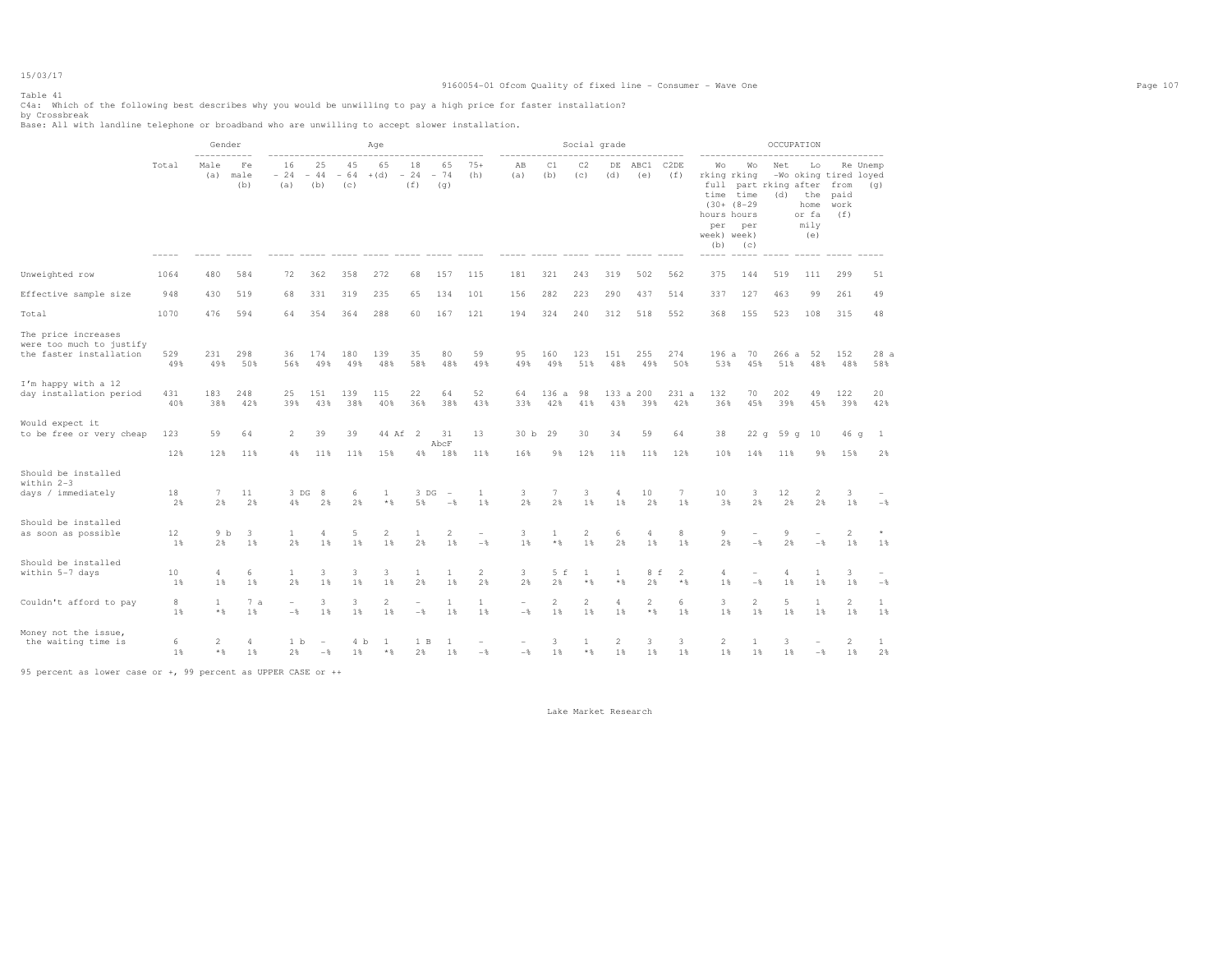## 9160054-01 Ofcom Quality of fixed line - Consumer - Wave One Page 108

## Table 41 (continuation)

C4a: Which of the following best describes why you would be unwilling to pay a high price for faster installation?<br>by Crossbreak<br>Base: All with landline telephone or broadband who are unwilling to accept slower installatio

|                                       |          | Gender      |                   | Age                |                    |                    |              |                          |                    |              | Social grade<br>------------------- |           |           |              |                |                          | OCCUPATION<br>-------------                                           |                                                                       |            |                                                                    |                             |                 |
|---------------------------------------|----------|-------------|-------------------|--------------------|--------------------|--------------------|--------------|--------------------------|--------------------|--------------|-------------------------------------|-----------|-----------|--------------|----------------|--------------------------|-----------------------------------------------------------------------|-----------------------------------------------------------------------|------------|--------------------------------------------------------------------|-----------------------------|-----------------|
|                                       | Total    | Male<br>(a) | Fe<br>male<br>(b) | 16<br>$-24$<br>(a) | 25<br>$-44$<br>(b) | 45<br>$-64$<br>(c) | 65<br>$+(d)$ | 18<br>$-24$<br>(f)       | 65<br>$-74$<br>(q) | $75+$<br>(h) | AB<br>(a)                           | C1<br>(b) | C2<br>(c) | DE<br>(d)    | ABC1<br>(e)    | C <sub>2</sub> DE<br>(f) | Wo<br>rking rking<br>time<br>hours hours<br>per<br>week) week)<br>(b) | Wo<br>full part rking after<br>time<br>$(30 + (8 - 29)$<br>per<br>(C) | Net<br>(d) | Lo<br>-Wo oking tired loyed<br>the<br>home<br>or fa<br>mily<br>(e) | from<br>paid<br>work<br>(f) | Re Unemp<br>(q) |
| Unweighted row                        | 1064     | 480         | 584               | 72                 | 362                | 358                | 272          | 68                       | 157                | 115          | 181                                 | 321       | 243       | 319          | 502            | 562                      | 375                                                                   | 144                                                                   | 519        | 111                                                                | 299                         | 51              |
| Effective sample size                 | 948      | 430         | 519               | 68                 | 331                | 319                | 235          | 65                       | 134                | 101          | 156                                 | 282       | 223       | 290          | 437            | 514                      | 337                                                                   | 127                                                                   | 463        | 99                                                                 | 261                         | 49              |
| Total                                 | 1070     | 476         | 594               | 64                 | 354                | 364                | 288          | 60                       | 167                | 121          | 194                                 | 324       | 240       | 312          | 518            | 552                      | 368                                                                   | 155                                                                   | 523        | 108                                                                | 315                         | 48              |
| Unfair to prioritise<br>those who pay | 4<br>$*$ | 2<br>$*$ &  | 2<br>$*$          | -*                 |                    | 1 %                | $*$ &        | $-$                      | $-$                | 1%           | bcdF<br>2%                          | $-$       | $-$       | $-$          | 1 %            | $-$                      | 2<br>1%                                                               | 1%                                                                    | 1 %        | $-\frac{6}{2}$                                                     | $*$                         | $-$             |
| Don't know                            | $*$ &    |             | $*$ &             | 1 %                | $-$                | $*$ &              | $-$          | 1%                       | $-$                | $-$          | $-$                                 | $-$       | $-$       | $*$          | $-\frac{6}{3}$ | $*$                      | * &                                                                   |                                                                       |            |                                                                    |                             | $-\frac{6}{3}$  |
| Other                                 | 32       | 18          | 14                | $-$                |                    | 14 <sub>b</sub>    | 15 B         | $\overline{\phantom{0}}$ |                    | 10 aBf 5 b   | 15<br>BcDF                          | 8         | 6         | $\mathbf{3}$ |                | 23 Df 10                 | 11                                                                    | 4                                                                     | 15         |                                                                    | 16                          |                 |
|                                       | 3%       | 4%          | 2%                | $-\frac{6}{5}$     | 1%                 | 4%                 | 5%           |                          | 6%                 | 4%           | 8%                                  | 3%        | 3%        | $1\%$        | 4%             | 2%                       | 3%                                                                    | 3%                                                                    | 3%         | 1%                                                                 | 5%                          | $-$             |

95 percent as lower case or +, 99 percent as UPPER CASE or ++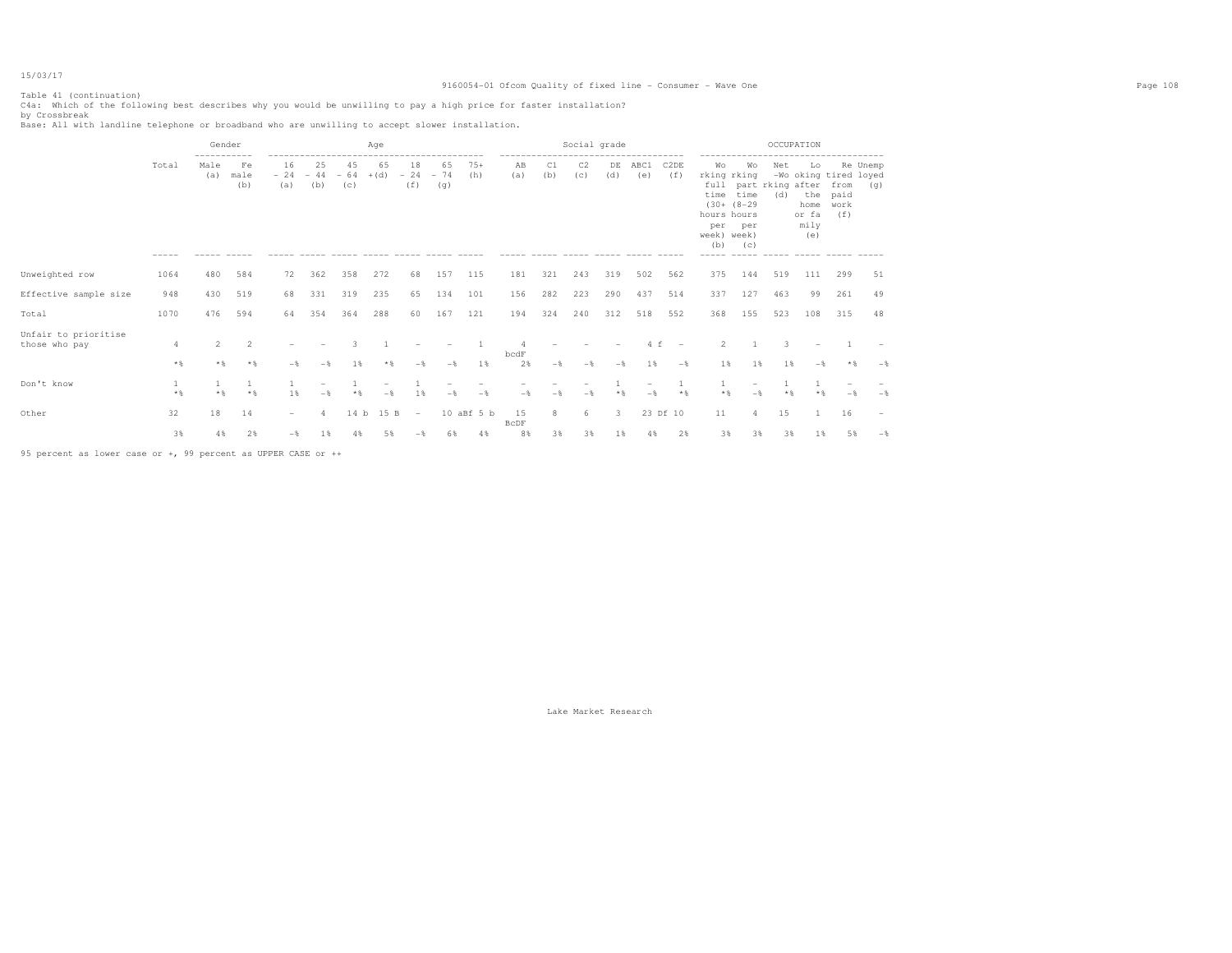### Table 41 (continuation)

C4a: Which of the following best describes why you would be unwilling to pay a high price for faster installation?<br>by Crossbreak<br>Base: All with landline telephone or broadband who are unwilling to accept slower installatio

|                                                                            |                   |                                     |                       |                                 |                  |                                        |                                    | Region                                |                           |                           |        |                 |                                                |                                            |                          | Nation          |                |                                        |                    | Urbanity             |                         |                                                                                                 | Urbanity detail           |                  |
|----------------------------------------------------------------------------|-------------------|-------------------------------------|-----------------------|---------------------------------|------------------|----------------------------------------|------------------------------------|---------------------------------------|---------------------------|---------------------------|--------|-----------------|------------------------------------------------|--------------------------------------------|--------------------------|-----------------|----------------|----------------------------------------|--------------------|----------------------|-------------------------|-------------------------------------------------------------------------------------------------|---------------------------|------------------|
|                                                                            | Total             | tland<br>(a)                        | Sco Wales             | (b) thern<br>Ir<br>eland<br>(C) | East<br>(d)      | (e)                                    | Nor North North York<br>West shire | East<br>Mid<br>(f) lands lands<br>(q) | West<br>Mid<br>(h)        | East<br>(i)               |        | ndon<br>(i)     | Lo South South<br>East<br>(k)<br>$- - - - - -$ | West<br>(1)<br>$- - - - -$                 | En<br>gland tland<br>(a) | (b)             | Sco Wales      | Nor<br>(c) thern<br>Ir<br>eland<br>(d) | Urban Rural<br>(a) |                      | All<br>(b) rural<br>(d) | Large<br>city/<br>$\mathop{\rm sm}\nolimits$<br>aller<br>city/<br>large<br>town<br>(a)<br>----- | dium towns<br>town<br>(b) | Me Small<br>(C)  |
| Unweighted row                                                             | 1064              | 86                                  | 78                    | 74                              | 59               | 71                                     | 67                                 | 72                                    | 105                       | 111                       |        | 117             | 152                                            | 72                                         | 826                      | 86              | 78             | 74                                     | 963                | 71                   | 101                     | 397                                                                                             | 369                       | 197              |
| Effective sample size                                                      | 948               | 71                                  | 78                    | 72                              | 54               | 69                                     | 67                                 | 65                                    | 94                        | 100                       |        | 117             | 146                                            | 64                                         | 768                      | 71              | 78             | 72                                     | 937                | 55                   | 78                      | 389                                                                                             | 359                       | 190              |
| Total                                                                      | 1070              | 65                                  | 55                    | 34                              | 68               | 75                                     | 69                                 | 85                                    | 123                       | 128                       |        | 120             | 162                                            | 86                                         | 916                      | 65              | 55             | 34                                     | 913                | 111                  | 157                     | 383                                                                                             | 350                       | 179              |
| The price increases<br>were too much to justify<br>the faster installation | 529<br>49%        | 47%                                 | 30 J 33<br>fJK<br>60% | 21<br>fJK<br>61%                | 47%              | 32 J 61<br>ABCDF<br>GHIJK<br>81%       | 28 J<br>40%                        | 51%                                   | 43 J 66 Jk 65 J 19<br>54% | 51%                       |        | 16%             | 41%                                            | 66 J 64<br>ADFGH<br>IJK<br>75%             | 445<br>49%               | 30<br>47%       | 33<br>60%      | 21 a<br>61%                            | 447<br>49%         | 61<br>55%            | 82<br>52%               | 173<br>45%                                                                                      | 177<br>51%                | 96 a<br>54%      |
| I'm happy with a 12<br>day installation period                             | 431               |                                     | 25 il 14              | 12                              |                  | 25 1 21                                | 42<br>ABCDE<br>GHIKL               | 28                                    | 48<br>biL                 | 32                        | FGHIKL | 99<br>ABCDE     | 70<br>BeIL                                     | 17                                         |                          | 381 C 25        | 14             | 12                                     | 405<br><b>BCD</b>  | 19                   | 26                      | 199<br>BC                                                                                       | 135                       | 70               |
| Would expect it<br>to be free or very cheap                                | 40%<br>123<br>12% | 39%<br>9 %                          | 25%<br>6 Eh 3 e<br>6% | 34%<br>2 E<br>6%                | 37%<br>6 E<br>9% | 27%<br>$\overline{\phantom{a}}$<br>$-$ | 61%<br>6 E<br>9                    | 33%<br>14%                            | 39%<br>12 EH 3<br>2%      | 25%<br>25<br>bcEHJ<br>19% |        | 82%<br>7e<br>6% | 43%<br>- 23<br>14%                             | 20%<br>30<br>EHj ABCDE<br>FGHiJK<br>35%    | 42%<br>112<br>12%        | 39%<br>6<br>9 % | 25%<br>3<br>6% | 34%<br>2<br>6%                         | 44%<br>92<br>10%   | 18%<br>13<br>12%     | 17%<br>31 A<br>20%      | 52%<br>36<br>9 %                                                                                | 39%<br>35<br>10%          | 39%<br>21<br>12% |
| Should be installed<br>within 2-3<br>days / immediately                    | 18                |                                     | 3<br>aefgJ            | 1                               | 4<br>aefgJ       |                                        |                                    |                                       |                           | $5$ $ik$ $3$              |        |                 | 1                                              | <sup>1</sup>                               | 15                       |                 |                | 3 ab 1                                 | 16                 | 2                    | 2                       | 6                                                                                               | 5                         | $\overline{4}$   |
|                                                                            | 2%                | $-$                                 | k<br>5%               | 2%                              | k<br>6%          | $-\frac{6}{5}$                         | $-$                                | $-$                                   | 4%                        | 2%                        |        | $-\frac{6}{5}$  | $1\%$                                          | 1%                                         | 2%                       | $-\frac{6}{5}$  | 5%             | 2%                                     | 2%                 | 2%                   | 1%                      | 2%                                                                                              | 2%                        | 2%               |
| Should be installed<br>as soon as possible                                 | 12<br>$1\%$       | $\overline{4}$<br>dfghi<br>Jl<br>6% | 3%                    | $2 - i$<br>$1\%$                | $-$ %            | $\overline{1}$<br>$1\%$                | $-$                                | $-$                                   | $\mathbf{1}$<br>1%        | $\mathbf{1}$<br>1%        |        | $-\frac{6}{5}$  | 3<br>2%                                        | $\overline{\phantom{a}}$<br>$-\frac{6}{5}$ | 6<br>1%                  | 4 A<br>6%       | 3%             | 2a<br>$\star$<br>$1\%$                 | 9<br>$1\%$         | 3<br>3%              | 3<br>2%                 | $\Delta$<br>1%                                                                                  | 5<br>1%                   | $-$              |
| Should be installed<br>within 5-7 days                                     | 10<br>1%          | $-$                                 | $-\frac{6}{5}$        | $-$                             | $-\frac{6}{5}$   | 1<br>1%                                | $-$                                | -1<br>1%                              | $-\frac{6}{6}$            | 2<br>2%                   |        | $-\frac{6}{6}$  |                                                | 6 h1<br>$\sim$<br>$4\%$ $ \%$              | 10<br>1%                 | $-\frac{6}{6}$  | $-$            | $-\frac{6}{6}$                         | 8<br>1%            | $\overline{2}$<br>2% | $\overline{c}$<br>1%    | 1<br>$*$ &                                                                                      | 5<br>1%                   | 2<br>1%          |

95 percent as lower case or +, 99 percent as UPPER CASE or ++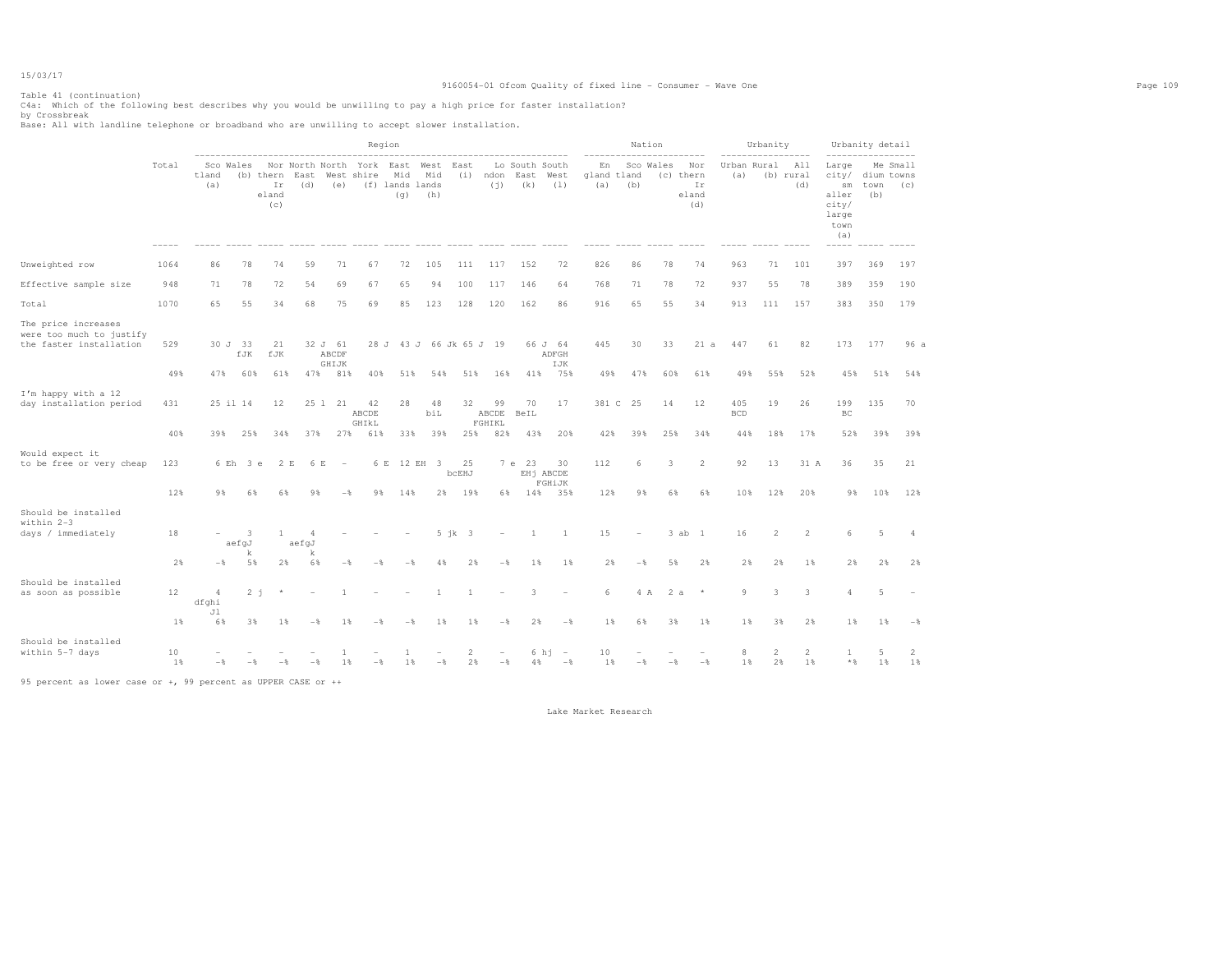Table 41 (continuation)

|                                             |            |                                 |           |                                 |                                            |                                 |                                 | Region                        |                                                           |             |                                 |                               |                                            |                          | Nation | ---------------- |                                        | -----------------  | Urbanity       |                                 |                                                                         | Urbanity detail<br>----------------- |                                     |
|---------------------------------------------|------------|---------------------------------|-----------|---------------------------------|--------------------------------------------|---------------------------------|---------------------------------|-------------------------------|-----------------------------------------------------------|-------------|---------------------------------|-------------------------------|--------------------------------------------|--------------------------|--------|------------------|----------------------------------------|--------------------|----------------|---------------------------------|-------------------------------------------------------------------------|--------------------------------------|-------------------------------------|
|                                             | Total      | tland<br>(a)                    | Sco Wales | (b) thern<br>Ir<br>eland<br>(c) | Nor North North York East<br>East<br>(d)   | (e)                             | West shire                      | Mid<br>(f) lands lands<br>(q) | West<br>Mid<br>(h)                                        | East<br>(i) | ndon<br>(i)                     | Lo South South<br>East<br>(k) | West<br>(1)                                | En<br>gland tland<br>(a) | (b)    | Sco Wales        | Nor<br>(c) thern<br>Ir<br>eland<br>(d) | Urban Rural<br>(a) |                | All<br>(b) rural<br>(d)         | Large<br>city/<br>sm<br>aller<br>city/<br>large<br>town<br>(a)<br>----- | dium towns<br>town<br>(b)            | Me Small<br>(C)                     |
| Unweighted row                              | 1064       | 86                              | 78        | 74                              | 59                                         | 71                              | 67                              | 72                            | 105                                                       | 111         | 117                             | 152                           | 72                                         | 826                      | 86     | 78               | 74                                     | 963                | 71             | 101                             | 397                                                                     | 369                                  | 197                                 |
| Effective sample size                       | 948        | 71                              | 78        | 72                              | 54                                         | 69                              | 67                              | 65                            | 94                                                        | 100         | 117                             | 146                           | 64                                         | 768                      | 71     | 78               | 72                                     | 937                | 55             | 78                              | 389                                                                     | 359                                  | 190                                 |
| Total                                       | 1070       | 65                              | 55        | 34                              | 68                                         | 75                              | 69                              | 85                            | 123                                                       | 128         | 120                             | 162                           | 86                                         | 916                      | 65     | 55               | 34                                     | 913                | 111            | 157                             | 383                                                                     | 350                                  | 179                                 |
| Couldn't afford to pay                      | 8<br>1%    | 1<br>1%                         | 2%        | $\overline{\phantom{m}}$<br>$-$ | $-$                                        | $\overline{\phantom{0}}$<br>$-$ | $\overline{\phantom{a}}$<br>$-$ | 4%                            | 3 h1<br>$\hspace{0.1mm}-\hspace{0.1mm}$<br>$-\frac{6}{6}$ | - 1<br>1%   | $\overline{\phantom{a}}$<br>$-$ | $\overline{2}$<br>1%          | $\overline{\phantom{a}}$<br>$-\frac{6}{6}$ | 6<br>1%                  | 1%     | 2%               | $\overline{\phantom{a}}$<br>$-$        | 8<br>1%            | $-$            | $\overline{\phantom{a}}$<br>$-$ | $*$ &                                                                   | 6<br>2%                              | 1%                                  |
| Money not the issue,<br>the waiting time is | 6<br>1%    |                                 |           |                                 | $-\frac{6}{5}$                             | $\qquad \qquad -$<br>$-$        | 4%                              | 3 h i K 2<br>3%               | $\overline{\phantom{a}}$<br>$-\frac{6}{5}$                | 1%          | $-$                             | $-$                           | $-$                                        | 6<br>1%                  |        |                  | $-$                                    | 4<br>$*$ &         | 2<br>2%        | 2<br>1%                         | $\sim$<br>$-$                                                           | 2<br>1%                              | 2a<br>1%                            |
| Unfair to prioritise<br>those who pay       | 4<br>$*$   | $-$                             |           | $-$                             | $-$                                        | $-$                             | 1%                              | $-$                           | $-\frac{6}{5}$                                            | 1%          | $\overline{2}$<br>2%            | $-\frac{6}{5}$                | $-$                                        | $*$                      | $-$    | $-$              | $-$                                    | $*$ &              | $-$            | $-$                             | 2<br>1%                                                                 | $*$ &                                | 1%                                  |
| Don't know                                  | 1<br>$*$ % | $\overline{\phantom{0}}$<br>$-$ | 1%        | 1 k<br>2%                       | $\overline{\phantom{a}}$<br>$-\frac{6}{5}$ | $-$                             | $-$                             | $-$                           | -*                                                        | $-$         | $-$                             | - &                           | $-$                                        | $-\frac{6}{5}$           | $-$    | 1 A<br>1%        | 1 A<br>2%                              | $*$ &              | $-\frac{6}{5}$ | $\overline{\phantom{0}}$<br>$-$ | $*$ &                                                                   | $*$ &                                | $\qquad \qquad -$<br>$-\frac{6}{5}$ |
| Other                                       | 32<br>3%   | 2%                              | 2%        | $-$<br>$-$ 8                    | 2<br>3%                                    | 1%                              | 1%                              | 2<br>2%                       | 4<br>3%                                                   | 3<br>2%     | 1%                              | $12\,c$ j<br>7%               | $\overline{\phantom{a}}$<br>4%             | 30<br>3%                 | 2%     | 2%               | $\overline{\phantom{m}}$<br>$-$        | 19<br>2%           | 11 A<br>10%    | 13 A<br>9%                      | -3<br>1%                                                                | 10a<br>3%                            | 6 a<br>3%                           |

95 percent as lower case or +, 99 percent as UPPER CASE or ++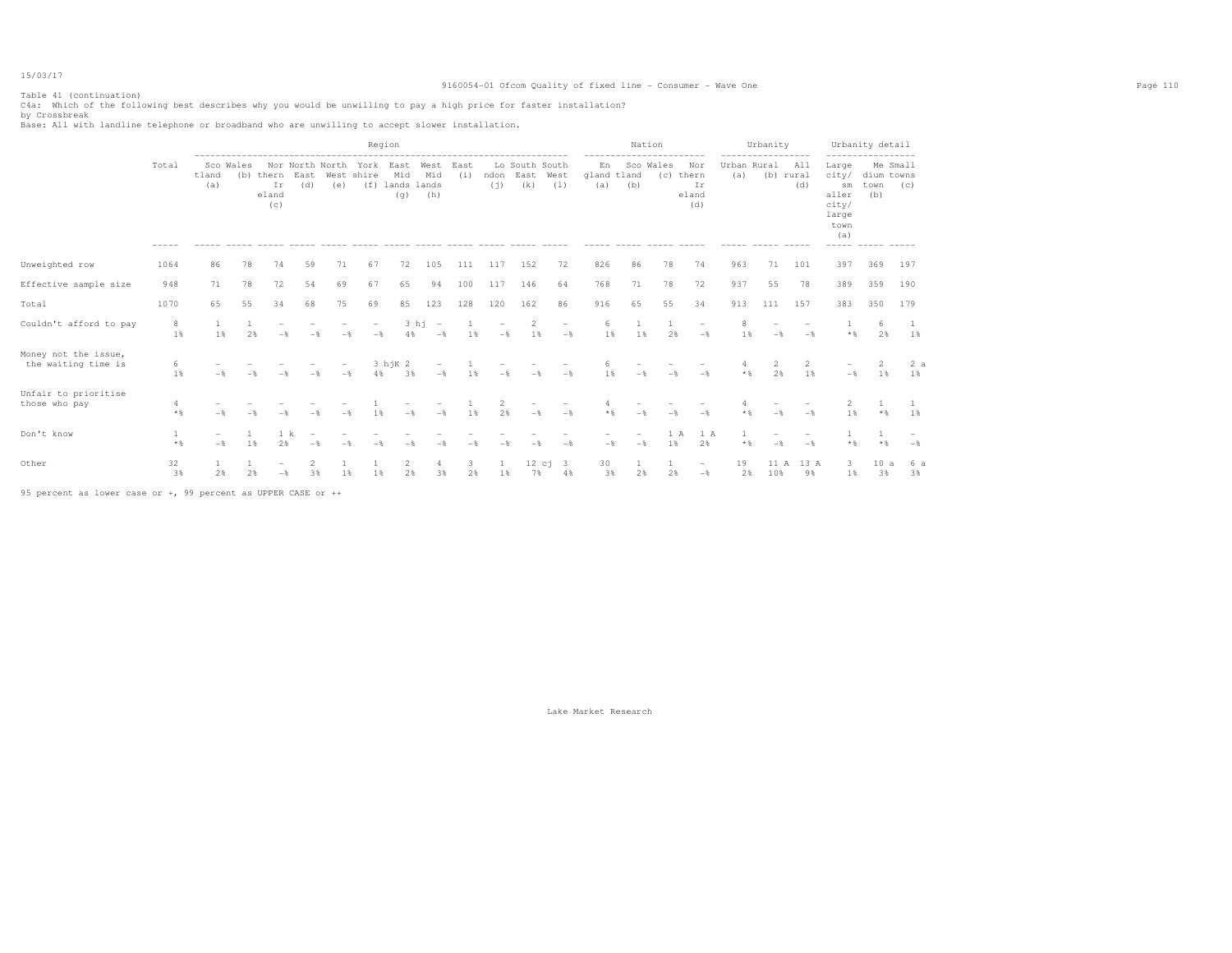# Table 42

C4b: At what price would you be willing to pay for an installation in 8 days<br>by Crossbreak<br>Base: All with landline telephone or broadband who are unwilling to accept slower installation.

|                       |                | Gender                     |                       |                                                           |           | Age            |                    |              |                         |                | Social grade  |           |                 |                |                                                                 |                                                               | OCCUPATION                               |                                                                        |                   |                    |                         | Region                                                         |                |                         | Na<br>tion         | Urbanity           |                     |
|-----------------------|----------------|----------------------------|-----------------------|-----------------------------------------------------------|-----------|----------------|--------------------|--------------|-------------------------|----------------|---------------|-----------|-----------------|----------------|-----------------------------------------------------------------|---------------------------------------------------------------|------------------------------------------|------------------------------------------------------------------------|-------------------|--------------------|-------------------------|----------------------------------------------------------------|----------------|-------------------------|--------------------|--------------------|---------------------|
|                       | Total          | -----------<br>Male<br>(a) | Fe<br>male<br>(b)     | ------------------------------<br>25<br>$-44 - 64$<br>(b) | 45<br>(C) | 65<br>$+(d)$   | 65<br>$-74$<br>(q) | $75+$<br>(h) | ----------<br>AB<br>(a) | C1<br>(b)      | C2<br>(c)     | DE<br>(d) | ABC1<br>(e)     | C2DE<br>(f)    | ------------<br>Wo<br>rking rking<br>hours hours<br>week) week) | Wo<br>time time<br>$(30 + (8 - 29)$<br>per per<br>$(b)$ $(c)$ | Net<br>full part rking after from<br>(d) | .<br>Lo<br>-Wo oking tired<br>the paid<br>home<br>or fa<br>mily<br>(e) | Re<br>work<br>(f) | North West<br>West | Mid<br>(e) lands<br>(h) | ------------------------------<br>East South South<br>(i) East | (k)            | West<br>(1)             | En<br>gland<br>(a) | Urban<br>(a) rural | -----<br>All<br>(d) |
| Unweighted row        | 533            | 236                        | 297                   | 181                                                       | 181       | 130            | 75                 | 55           | 85                      | 164            | 127           | 157       | 249             | 284            | 200                                                             | 66                                                            | 266                                      | 55                                                                     | 145               | 57                 | 55                      | 59                                                             | 63             | 52                      | 397                | 478                | 55                  |
| Effective sample size | 468            | 208                        | 260                   |                                                           | 161 159   | 112            | 64                 | 48           | 70                      | 143            | 116           | 144       | 210             | 260            | 175                                                             | 58                                                            | 232                                      | 47                                                                     | 127               | 55                 | 49                      | 55                                                             | 62             | 46                      | 367                | 463                | 40                  |
| Total                 | 529            | 231                        | 298                   | 174                                                       | 180       | 139            | 80                 | 59           | 95                      | 160            | 123           | 151       | 255             | 274            | 196                                                             | 70                                                            | 266                                      | 52                                                                     | 152               | 61                 | 66                      | 65                                                             | 66             | 64                      | 445                | 447                | 82                  |
| Nothing               | 479            | 211                        | 268                   | 158                                                       | 159       | 128            | 74                 | 54           | 93                      | 143            | 106           | 137       |                 | 236 c 243      | 171                                                             | 66                                                            | 237                                      | 49                                                                     | 140               | 49                 | 59                      | 61 e                                                           | 61             | 61 e                    | 400                | 406                | 73                  |
|                       | 91%            | 91%                        | 90%                   | 90%                                                       | 88%       | 92%            | 93%                | 91%          | bCf<br>97%              | 90%            | 86%           | 91%       | 93%             | 89%            | 87%                                                             | 94%                                                           | 89%                                      | 94%                                                                    | 92%               | 81%                | 89%                     | 93%                                                            | 92%            | 95%                     | 90%                | 91%                | 89%                 |
| $1.5$                 | 50             | 20                         | 30                    | 17                                                        | 21        | 11             | 6                  | -5           | $\overline{\mathbf{3}}$ |                | 16 a 17 Ae 14 |           | 19              | 31 a           | 25                                                              | $\overline{4}$                                                | 29                                       | 3                                                                      | 12                | 12                 | 7c                      | $\overline{4}$                                                 | 5              | $\overline{\mathbf{3}}$ | 45 d               | 41                 | - 9                 |
|                       | 9%             | 9%                         | 10%                   | 10%                                                       | 12%       | 8%             | 7%                 | 9%           | 3%                      | 10%            | 14%           | 9%        | 7%              | 11%            | 13%                                                             | 6%                                                            | 11%                                      | 6%                                                                     | 8%                | BCgil<br>19%       | 11%                     | 7%                                                             | 8%             | 5%                      | 10%                | 9%                 | 11%                 |
| 6.10                  | $-$            | $-$                        | $-$                   | $-$                                                       |           |                | $-$                | $-$          | $-$                     | $-$            |               | $-$       | $-$             | $-$            | $-$                                                             |                                                               | $-$                                      | $-$                                                                    | $-$               | $-$                |                         |                                                                | $-$            | $-$                     | $-$                | $-$                | $-$ %               |
| 1115                  | $-\frac{6}{5}$ | $-$                        | $-$                   | -*                                                        |           | - 8            |                    | $-$          | $-$                     |                | $-$           | $-$       | $-\frac{6}{25}$ | $-$            | $-$                                                             | $ \frac{6}{3}$                                                | $-$                                      | $-$                                                                    | $-$               | $-$                | $-\frac{6}{3}$          | - *                                                            | $-\frac{6}{3}$ | $-\frac{6}{5}$          | $-\frac{6}{5}$     | $-$                | $-$                 |
| 16. .20               | $-$            | $-$                        | $-$                   | $-$                                                       | $-$       | $-\frac{6}{5}$ | $-$                | $-$          | $-\frac{6}{6}$          | $-$            | $-$           | $-$       | $-$ %           | $-$            | $-$                                                             | $-$                                                           | $-$                                      | $-$                                                                    | $-$               | $-$                | $-$                     | $-$                                                            | $-$            | $-$                     | $-$                | $-$                | $-$                 |
| 21. .25               | $-$            | $-$                        | $-$                   | $-$                                                       |           | $-$            | $-$                | $-$          | $-$                     | $-$            | $-$           | $-$       | $-$             | $-$            | $-$                                                             | $-$                                                           | $-$                                      | $-$                                                                    | $-$               | $-$                | $-$                     | $-$                                                            | $-$            | $-$                     | $-$                | $-$                | $-$                 |
| 26. .30               | $-$            | $-$                        | $-$                   | $-$                                                       | $-$       | $-$            | $-8$               | $-$          | $-$                     |                | $-$           | $-$       | $-$             | $-$            | $-$                                                             | $ \frac{6}{3}$                                                | $-$                                      | $-$                                                                    | $-$               | $-$                |                         | $-$                                                            | $-$            | $-$                     | $-$                | $-$                | $-$                 |
| 31. .35               | $-\frac{6}{6}$ | $-$                        | $-$                   | $-\frac{6}{5}$                                            | $-$       | $-$            | $-$                | $-$          | $-\frac{6}{6}$          | $-\frac{6}{5}$ | $-$           | $-$       | $-$ %           | $-\frac{6}{5}$ | $-$                                                             | $-$                                                           | $-$                                      | $-$                                                                    | $-$               | $-$                | $-$                     | $-$                                                            | $-\frac{6}{5}$ | $-$                     | $-$                | $-$                | $-8$                |
| 36. .40               | $-$            | $-\frac{6}{6}$             | $-$                   | $-$                                                       | $-$       | $-$            | $-$                | $-$          | $-$                     | $-$            | $-$           | $-$       | $-$             | $-$            | $-$                                                             | $-$                                                           | $-$                                      | $-$                                                                    | $-$               | $-$                | $-$                     | $-$                                                            | $-$            | $-$                     | $-$                | $-$                | $ \frac{6}{3}$      |
| More than 40          |                |                            |                       |                                                           |           |                |                    |              |                         |                |               |           |                 |                |                                                                 |                                                               |                                          |                                                                        |                   |                    |                         |                                                                |                |                         |                    |                    |                     |
| Medians               | $-$ 8<br>.00   | $-$<br>.00.                | $-\frac{6}{5}$<br>.00 | $-$<br>.00                                                | .00       | .00            | .00                | $-$<br>.00   | $-\frac{6}{5}$<br>.00   | .00            | .00           | .00       | .00             | $-$<br>.00     | $-$<br>.00                                                      | .00                                                           | - %<br>.00                               | .00                                                                    | $-$ %<br>.00      | $-$<br>.00         | .00                     | .00                                                            | .00            | $-$ 8<br>.00            | $-$<br>.00         | $-$<br>.00.        | $-$<br>.00          |

95 percent as lower case or +, 99 percent as UPPER CASE or ++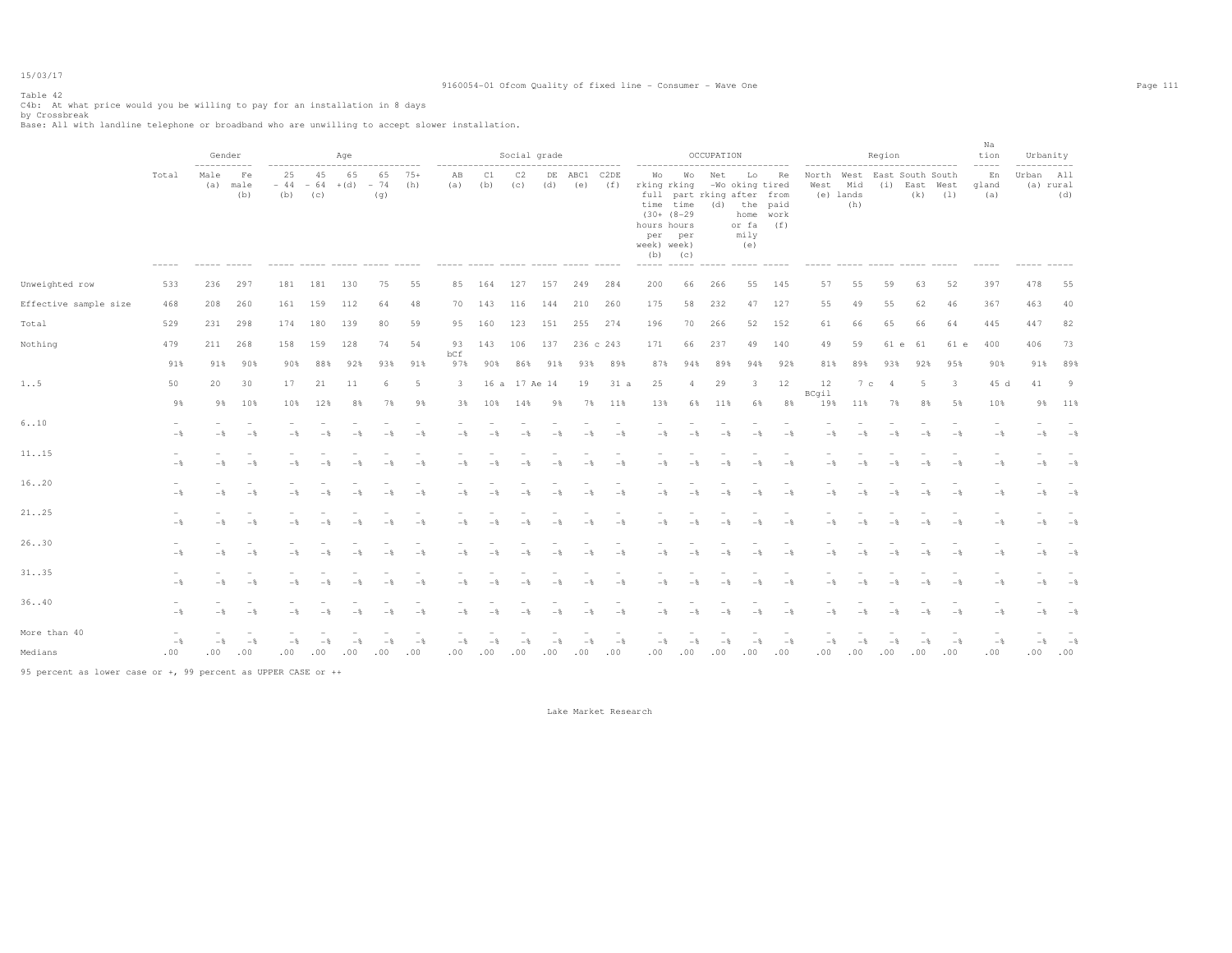## Table 42 (continuation)

### 9160054-01 Ofcom Quality of fixed line - Consumer - Wave One Page 112

C4b: At what price would you be willing to pay for an installation in 8 days<br>by Crossbreak<br>Base: All with landline telephone or broadband who are unwilling to accept slower installation.

|                                      |             | ----------- | Gender            |             |             | Age<br>------------------------------- |                    |              | -------------------------------------- |            |                       | Social grade |             |             |                                                               |                                                | OCCUPATION  | ------------------------------                                              |                                    |                   | ------------------------------- | Region |                                 |             | Na<br>tion<br>$------$ | Urbanity<br>----------- |                     |
|--------------------------------------|-------------|-------------|-------------------|-------------|-------------|----------------------------------------|--------------------|--------------|----------------------------------------|------------|-----------------------|--------------|-------------|-------------|---------------------------------------------------------------|------------------------------------------------|-------------|-----------------------------------------------------------------------------|------------------------------------|-------------------|---------------------------------|--------|---------------------------------|-------------|------------------------|-------------------------|---------------------|
|                                      | Total       | Male<br>(a) | Fe<br>male<br>(b) | 25<br>(b)   | (C)         | 65<br>$-44 - 64 + (d)$                 | 65<br>$-74$<br>(q) | $75+$<br>(h) | AB<br>(a)                              | C1<br>(b)  | C <sub>2</sub><br>(C) | DE<br>(d)    | ABC1<br>(e) | C2DE<br>(f) | Wo<br>rking rking<br>hours hours<br>per<br>week) week)<br>(b) | Wo<br>time time<br>$(30 + (8-29$<br>per<br>(C) | Net<br>(d)  | Lo<br>-Wo oking tired<br>full part rking after from<br>or fa<br>mily<br>(e) | Re<br>the paid<br>home work<br>(f) | North<br>West     | West<br>Mid<br>(e) lands<br>(h) | (i)    | East South South<br>East<br>(k) | West<br>(1) | En<br>gland<br>(a)     | Urban All               | (a) rural<br>(d)    |
|                                      | $- - - - -$ |             |                   |             |             | ------ ----- ----- -----               |                    |              | ------ ----- ------ -----              |            |                       |              |             |             |                                                               |                                                |             |                                                                             |                                    |                   |                                 |        |                                 |             |                        |                         |                     |
| Unweighted row                       | 533         | 236         | 297               | 181         | 181         | 130                                    | 75                 | 55           | 85                                     | 164        | 127                   | 157          | 249         | 284         | 200                                                           | 66                                             | 266         | 55                                                                          | 145                                | 57                | 55                              | 59     | 63                              | 52          | 397                    | 478                     | 55                  |
| Effective sample size                | 468         | 208         | 260               | 161         | 159         | 112                                    | 64                 | 48           | 70                                     | 143        | 116                   | 144          | 210         | 260         | 175                                                           | 58                                             | 232         | 47                                                                          | 127                                | 55                | 49                              | 55     | 62                              | 46          | 367                    | 463                     | 40                  |
| Total                                | 529         | 231         | 298               | 174         | 180         | 139                                    | 80                 | 59           | 95                                     | 160        | 123                   | 151          | 255         | 274         | 196                                                           | 70                                             | 266         | 52                                                                          | 152                                | 61                | 66                              | 65     | 66                              | 64          | 445                    | 447                     | 82                  |
| Mean score                           | . 4         | . 4         | $\cdot$ 4         | .4          | .5          | $\cdot$ 3                              | $\cdot$ 2          | $\cdot$ 4    | $\ldots$ 1                             | .4         |                       | .6ae.3       | $\cdot$ 3   | .5a         | .6                                                            | $\cdot$ 2                                      | . 5         | $\cdot$ 2                                                                   | $\cdot$ .3                         | .9<br><b>BCil</b> | . 4                             | .3     |                                 | $\cdot$ 3   | .4 d                   |                         |                     |
| Standard deviation<br>Standard error | 1.26<br>.05 | 1.22<br>.08 | 1.29<br>.07       | 1.34<br>.10 | 1.35<br>.10 | 1.09<br>.10                            | .93<br>.11         | 1.29<br>.17  | .83 1<br>.09                           | .22<br>.10 | 1.59<br>.14           | .18<br>.09   | .07         | 1.38<br>.08 | 1.51<br>.11                                                   | .02<br>.13                                     | 1.41<br>.09 | .70<br>.09                                                                  | 1.12<br>.09                        | 1.84<br>.24       | 19<br>.16                       | .15    | .15                             | .15         | 1.29<br>.06            |                         | 1.22 1.42<br>.06.19 |
|                                      |             |             |                   |             |             |                                        |                    |              |                                        |            |                       |              |             |             |                                                               |                                                |             |                                                                             |                                    |                   |                                 |        |                                 |             |                        |                         |                     |

95 percent as lower case or +, 99 percent as UPPER CASE or ++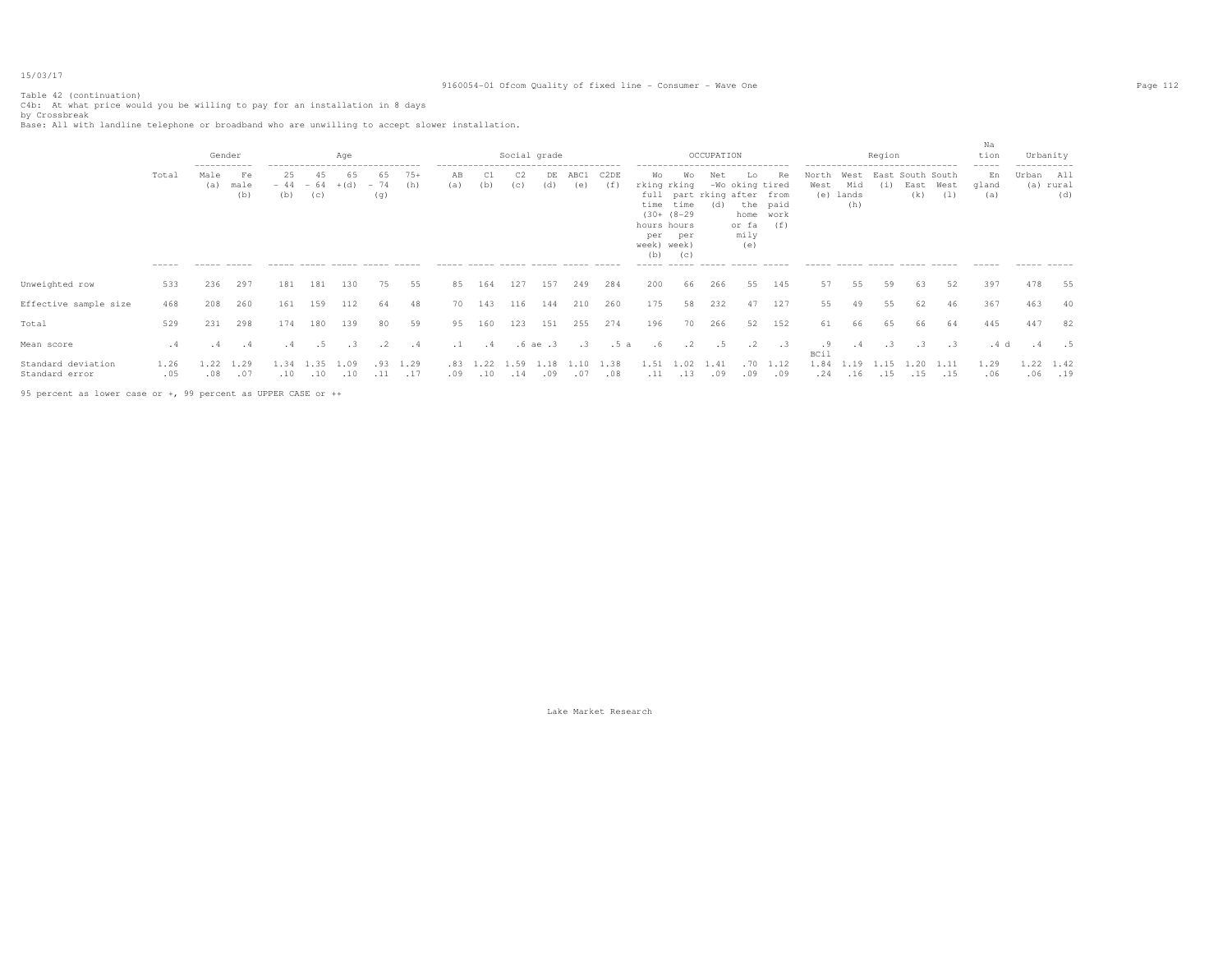Table 42 (continuation) C4b: At what price would you be willing to pay for an installation in 8 days<br>by Crossbreak<br>Base: All with landline telephone or broadband who are unwilling to accept slower installation.

|                                                    |                                      |                                                                                                              | Urbanity detail                            |                                 |
|----------------------------------------------------|--------------------------------------|--------------------------------------------------------------------------------------------------------------|--------------------------------------------|---------------------------------|
|                                                    | Total<br>-----                       | -----------------<br>Large Me Small<br>city/ dium towns<br>aller<br>city/<br>large<br>town<br>(a)<br>----- - | sm town (c)<br>(b)                         |                                 |
| Unweighted row                                     | 533                                  | 185                                                                                                          | 189                                        | 104                             |
|                                                    |                                      |                                                                                                              | 180 183 101                                |                                 |
| Effective sample size 468                          |                                      |                                                                                                              |                                            |                                 |
| Total                                              | 529                                  |                                                                                                              | 173 177 96                                 |                                 |
| Nothing                                            | 479<br>91%                           | 89%                                                                                                          | 155 166<br>93%                             | 85<br>88%                       |
| 1.5                                                | 50<br>9%                             | 18<br>11%                                                                                                    | 12<br>7%                                   | 11<br>12%                       |
| 6.10                                               | $\overline{\phantom{0}}$<br>$-$ %    | $\overline{a}$<br>$-$ %                                                                                      | $-$ 8                                      | $-\frac{6}{6}$                  |
| 1115                                               | $-$                                  | $-$<br>$-$ %                                                                                                 | $-$                                        | $-$ 8                           |
| 16. .20                                            | $\overline{\phantom{0}}$<br>$-$      | $\overline{\phantom{a}}$<br>$-$ %                                                                            | $-$<br>$-\frac{6}{5}$                      | $-$<br>- %                      |
| 21. .25                                            | $\overline{\phantom{0}}$<br>$\sim -$ | $\overline{\phantom{0}}$<br>$-$ %                                                                            | $-$<br>$-8$                                | $-$<br>$-$                      |
| 26.030                                             | $-$                                  | $-$<br>$-$ %                                                                                                 | $-$ %                                      | $-$                             |
| 31. .35                                            | $\overline{\phantom{0}}$<br>$-$      | $\sim$<br>$-$ %                                                                                              | $\overline{\phantom{0}}$<br>$-\frac{6}{6}$ | $\overline{\phantom{a}}$<br>$-$ |
| 36. .40                                            | $\overline{\phantom{0}}$<br>$-$      | $\overline{\phantom{0}}$<br>$-$ %                                                                            | $-$ %                                      | - %                             |
| More than 40                                       | $\overline{\phantom{0}}$<br>$-$ %    | $\sim$<br>$-$ 8                                                                                              | $\overline{\phantom{a}}$<br>$ \frac{8}{3}$ | $\overline{\phantom{0}}$<br>$-$ |
| Medians                                            | .00                                  |                                                                                                              | .00.00.00.00                               |                                 |
| Mean score<br>Standard deviation<br>Standard error | .4<br>1.26                           | .5<br>1.37 1.15 1.08<br>$.05$ $.10$ $.08$ $.11$                                                              | $\cdot$ 3                                  | .3                              |

95 percent as lower case or +, 99 percent as UPPER CASE or ++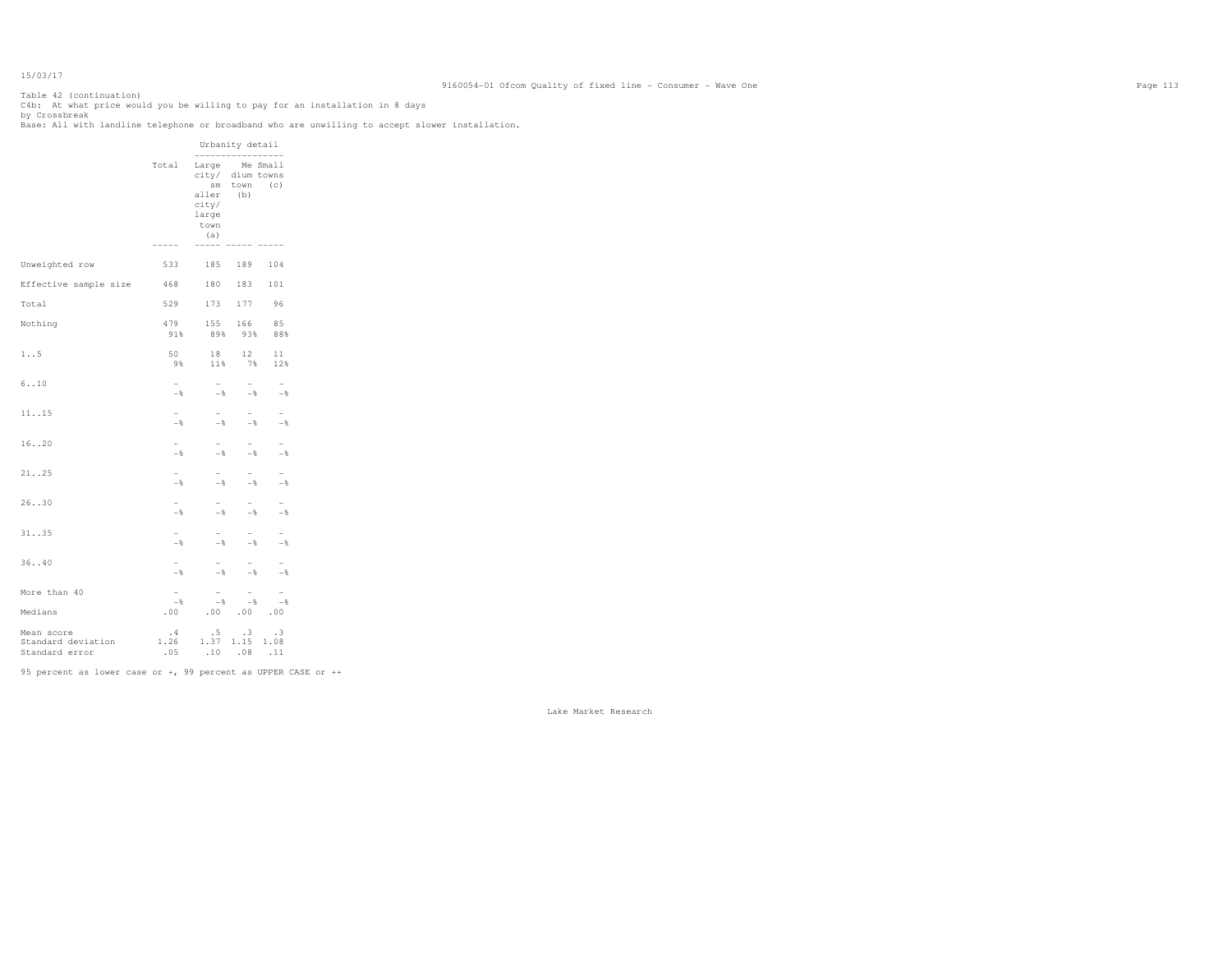#### Table 43

### 9160054-01 Ofcom Quality of fixed line - Consumer - Wave One Page 114

C5b: How long do you think it would have been reasonable to wait for the fault to be fixed? 'Reasonable' does not have to mean your 'ideal' situation,<br>but one that would be generally satisfactory to you. Please give your

by Crossbreak Base: All with Landline or Broadband

|                       |                                 | Gender                  |                                            |                        |                                            |                  | Age                                                    |               |                                            |                                            |                 |                                 | Social grade                    |                                 |                                     |                                 |                                               |                                                    |                                                                                                                                 |               | OCCUPATION                                                                           |                                            |                                   |                                                             |
|-----------------------|---------------------------------|-------------------------|--------------------------------------------|------------------------|--------------------------------------------|------------------|--------------------------------------------------------|---------------|--------------------------------------------|--------------------------------------------|-----------------|---------------------------------|---------------------------------|---------------------------------|-------------------------------------|---------------------------------|-----------------------------------------------|----------------------------------------------------|---------------------------------------------------------------------------------------------------------------------------------|---------------|--------------------------------------------------------------------------------------|--------------------------------------------|-----------------------------------|-------------------------------------------------------------|
|                       | Total                           | Male                    | Fe<br>(a) male<br>(b)                      | 16<br>$-24 -44$<br>(a) | 25<br>(b)                                  | 45<br>(C)        | ----------------------<br>65<br>$-64$ + (d) $-24$ - 74 | 18<br>(f)     | (q)                                        | 65 75+<br>(h)                              | AB<br>(a)       | C1<br>(b)                       | C2<br>(c)                       | (d)                             | ------------<br>DE ABC1 C2DE<br>(e) | (f)                             | ------------------------<br>ation (30+ (8-29) | full rking rking<br>(a) hours hours<br>week) week) | In Wo Wo<br>time full part rking after from<br>educ time time (d) the paid<br>per per<br>$(b)$ $(c)$<br>----- ----- ----- ----- | Net           | Lo<br>-Wo oking tired loyed rman<br>or fa $(f)$<br>mily<br>(e)<br>------ ----- ----- | home work                                  | Re Unemp                          | <b>Pe</b><br>(g) ently<br>sick<br>or<br>dis<br>abled<br>(i) |
| Unweighted row        | 1898                            |                         | 875 1023                                   | 149                    | 707                                        | 610              | 432                                                    | 142           | 254                                        | 178                                        | 368             | 600                             | 438                             | 492                             | 968                                 | 930                             | 93                                            | 757                                                |                                                                                                                                 | 257 1014      | 176                                                                                  | 480                                        | 77                                | 55                                                          |
| Effective sample size | 1695                            | 783                     | 912                                        | 138                    | 644                                        | 546              | 374                                                    | 132           | 222                                        | 153                                        | 324             | 532                             | 398                             | 443                             | 856                                 | 840                             | 86                                            | 684                                                | 229                                                                                                                             | 911           | 161                                                                                  | 417                                        | 70                                | 52                                                          |
| Total                 | 1909                            |                         | 879 1030                                   | 135                    | 694                                        | 621              | 458                                                    | 129           | 266 192                                    |                                            | 385             | 603                             | 432                             | 488                             | 988                                 | 921                             | 89                                            | 738                                                |                                                                                                                                 | 269 1007      | 172                                                                                  | 509                                        | 75                                | 53                                                          |
| $\circ$               | 22<br>1%                        | $\overline{4}$<br>$*$ & | 18 A<br>2%                                 | $\mathbf{1}$<br>1%     | $\overline{4}$<br>1%                       | 7<br>1%          | 10 <sub>b</sub><br>2%                                  | $\sim$<br>$-$ | 3%                                         | 9 Bcf 1<br>1%                              | 4<br>1%         | 12 f<br>2%                      | $_{3}$<br>1%                    | 3<br>1%                         | 16<br>2%                            | 6<br>1%                         | -1<br>1%                                      | 6<br>1%                                            | 2%                                                                                                                              | 6 be 13<br>1% | $\overline{\phantom{a}}$<br>$-$                                                      | 7<br>1%                                    | $\overline{\phantom{a}}$<br>$-$ 8 | <sup>1</sup><br>2%                                          |
| 1                     | 531<br>28%                      | 245<br>28%              | 286<br>28%                                 | 26%                    | 36 182<br>26%                              | 193 g 120<br>31% | 26%                                                    | 36<br>28%     | 61<br>23%                                  | 58<br>30%                                  | 114 154<br>30%  | 26%                             | 128<br>29%                      | 135<br>28%                      | 269<br>27%                          | 262<br>28%                      | 26<br>30%                                     | 215<br>29%                                         | 65<br>24%                                                                                                                       | 280<br>28%    | 42<br>25%                                                                            | 142<br>28%                                 | 23<br>31%                         | 16<br>30%                                                   |
| 2                     | 694                             | 306                     | 388                                        | 42                     | 259                                        | 224              | 169                                                    |               | 41 105                                     | 64                                         | 144             | 221                             | 157                             | 171                             | 365                                 | 328                             | 22                                            |                                                    | 257 122<br>ABdfI                                                                                                                |               | 379 a 64 183 a 31 a 14                                                               |                                            |                                   |                                                             |
|                       | 36%                             | 35%                     | 38%                                        | 31%                    | 37%                                        | 36%              | 37%                                                    | 32%           | 39%                                        | 33%                                        | 37%             | 37%                             | 36%                             | 35%                             | 37%                                 | 36%                             | 25%                                           | 35%                                                | 45%                                                                                                                             |               | 38% 37%                                                                              | 36%                                        | 41%                               | 26%                                                         |
| 3                     | 288                             | 132                     | 156                                        | 24                     | 99                                         | 96               | 69                                                     | 23            | 40                                         | 29                                         | 66 c 91         |                                 | 52                              | 79                              | 157                                 | 131                             | 16                                            | 105                                                | 36                                                                                                                              | 141           | 37<br>bcd                                                                            | 79                                         | 10                                | 5                                                           |
|                       | 15%                             | 15%                     | 15%                                        | 18%                    | 14%                                        | 15%              | 15%                                                    | 18%           | 15%                                        | 15%                                        | 17%             | 15%                             | 12%                             | 16%                             | 16%                                 | 14%                             | 18%                                           | 14%                                                | 13%                                                                                                                             | 14%           | 21%                                                                                  | 15%                                        | 14%                               | 10%                                                         |
| 4                     | 91                              | 43                      | 48                                         | 6.                     | 50<br>CDG                                  | 20               | 16                                                     | 5             | $7\phantom{.0}$                            | 9                                          | 13              | 26                              |                                 | 31 ae 22                        | 39                                  | 52                              | $5 -$                                         | 45 c                                               | 6                                                                                                                               | 51            | 8                                                                                    | 20                                         | 3                                 | 4 <sup>c</sup>                                              |
|                       | 5%                              | 5%                      | 5%                                         | $4\%$                  | 7%                                         | 3%               | 3%                                                     | 4%            | 3%                                         | 4%                                         | 3%              | 4%                              | 7%                              | 4%                              | 4%                                  | 6%                              | 5%                                            | 6%                                                 | 2%                                                                                                                              | 5%            | 5%                                                                                   | 4%                                         | 4%                                | 8%                                                          |
|                       | 124<br>6%                       | 61<br>7%                | 62<br>6%                                   | 12<br>9%               | 43<br>6%                                   | 36<br>6%         | 33<br>7%                                               | 11<br>9%      | 16<br>6%                                   | 17<br>98                                   | 21<br>5%        | 36<br>6%                        | 33<br>8%                        | 33<br>7%                        | 57<br>6%                            | 67<br>7%                        | 6<br>7%                                       | 53<br>7%                                           | 11<br>4%                                                                                                                        | 64<br>6%      | 10<br>6%                                                                             | 34<br>7%                                   | $\overline{4}$<br>6%              | 3<br>6%                                                     |
| 6                     | 10<br>1 %                       | 8 b<br>1 %              | -2<br>$*$                                  | -1<br>$*$              | $\overline{4}$<br>1 %                      | 3<br>$*$         | 3<br>1 %                                               | 1<br>$*$ &    | 2<br>1 %                                   | 2<br>1 %                                   | -1<br>$*$ &     | 3<br>1 %                        | 3<br>1 %                        | $\overline{4}$<br>1 %           | 4<br>$*$ %                          | 6<br>1%                         | $\overline{\phantom{a}}$<br>$-$               | 6<br>1 %                                           | 1<br>$*$ &                                                                                                                      | 6<br>1%       | $\equiv$<br>$-$                                                                      | -3<br>1%                                   | $\sim$<br>$-$                     | $\mathbf{1}$<br>2%                                          |
|                       | 111<br>6%                       | 56<br>6%                | 55<br>5%                                   | 7<br>5%                | 41<br>6%                                   | 35<br>6%         | 29<br>6%                                               | 6<br>5%       | 22 h<br>8%                                 | 6<br>38                                    | 16<br>4%        | 42 c<br>7%                      | 18<br>4%                        | 35 <sub>c</sub><br>7%           | 59<br>6%                            | 53<br>6%                        | 7<br>8%                                       | 36<br>5%                                           | 17<br>6%                                                                                                                        | 53<br>5%      | 10<br>6%                                                                             | 30<br>6%                                   | $\overline{2}$<br>3%              | 8 BcDeFG<br>16%                                             |
|                       | $\overline{2}$<br>$*$           | 2<br>$*$ &              | $\overline{\phantom{a}}$<br>$-\frac{6}{5}$ | 1<br>$*$ %             | $\overline{\phantom{a}}$<br>$-\frac{6}{5}$ | 1<br>$*$ &       | $\overline{\phantom{a}}$<br>$-$                        | 1<br>1%       | $\overline{\phantom{0}}$<br>$-\frac{6}{5}$ | $\overline{\phantom{a}}$<br>$-\frac{6}{5}$ | 2 f<br>$*$ &    | $\overline{\phantom{a}}$<br>$-$ | $\overline{\phantom{a}}$<br>$-$ | $\overline{\phantom{a}}$<br>$-$ | 2<br>$*$ %                          | $\overline{\phantom{a}}$<br>$-$ | $\overline{\phantom{a}}$<br>$-\frac{6}{5}$    | $\overline{2}$<br>$*$ &                            | $\overline{\phantom{a}}$<br>$-$                                                                                                 | 2<br>$*$      | $\overline{\phantom{0}}$<br>$-\frac{6}{5}$                                           | $\overline{\phantom{a}}$<br>$-\frac{6}{5}$ | $-$                               | $-\frac{6}{6}$                                              |
| 9                     | $\overline{\phantom{a}}$<br>$-$ | $-$                     | $-$                                        | $-$                    | $-$                                        | $-$              | $-$                                                    | $-$           | $-$                                        | $-\frac{6}{5}$                             | $-\frac{6}{5}$  | $-$                             | $-$                             | $-$                             | $-\frac{6}{5}$                      | $-$                             | $-\frac{6}{5}$                                | $-$                                                | $-$                                                                                                                             | $-$           | $-$                                                                                  | $-\frac{6}{3}$                             | $-$                               | $-\frac{6}{6}$                                              |
| 10                    | 12<br>1%                        | 8<br>1%                 | 4<br>$*$ %                                 | 3 B<br>2%              | -1<br>$*$ &                                | 3<br>1%          | 5 b<br>1%                                              | 3B<br>2%      | 2<br>1%                                    | 3 <sub>b</sub><br>2%                       | $\sim$<br>$-$ % | 7a<br>$1\%$                     | $\overline{\mathbf{3}}$<br>1%   | 2<br>$\star$ $\,$               | 7<br>1%                             | 5<br>1%                         | $\overline{2}$<br>2%                          | 3<br>$*$ &                                         | $\overline{2}$<br>1%                                                                                                            | 5<br>1%       | $-\frac{6}{5}$                                                                       | 5<br>1%                                    | $-$                               | $-$ 8                                                       |

95 percent as lower case or +, 99 percent as UPPER CASE or ++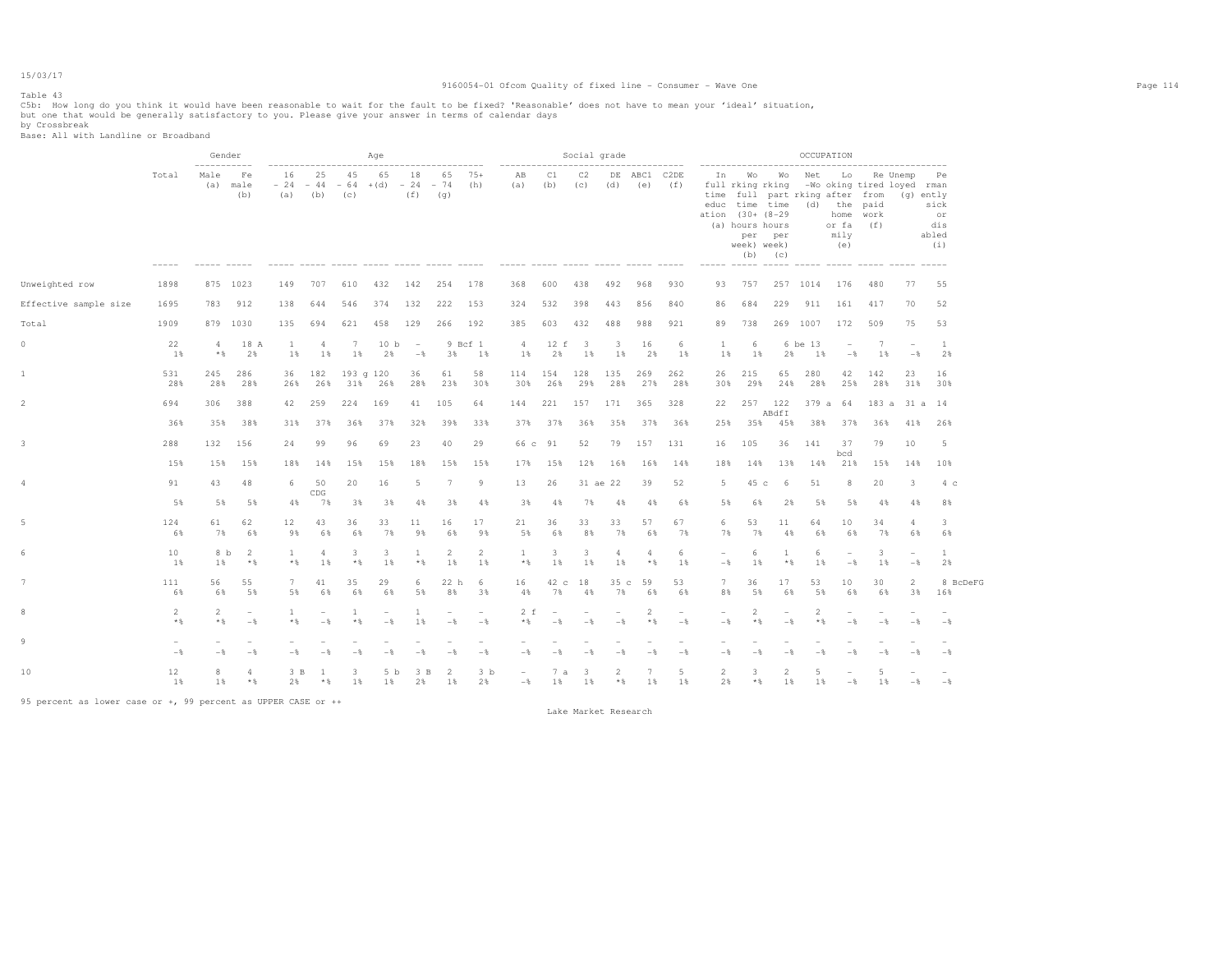# Table 43 (continuation)

### 9160054-01 Ofcom Quality of fixed line - Consumer - Wave One Page 115

C5b: How long do you think it would have been reasonable to wait for the fault to be fixed? 'Reasonable' does not have to mean your 'ideal' situation,<br>but one that would be generally satisfactory to you. Please give your

by Crossbreak Base: All with Landline or Broadband

|                                      |                | Gender<br>----------- |                                            |                |                                         |                   | Aqe                   |                                             |           |                                   |                                      |                 |                | Social grade   | . <u>.</u> .                    |                                 |                    |                                                                                                        |                      |                | OCCUPATION                                                                             |                                                         |            |                                                        |  |
|--------------------------------------|----------------|-----------------------|--------------------------------------------|----------------|-----------------------------------------|-------------------|-----------------------|---------------------------------------------|-----------|-----------------------------------|--------------------------------------|-----------------|----------------|----------------|---------------------------------|---------------------------------|--------------------|--------------------------------------------------------------------------------------------------------|----------------------|----------------|----------------------------------------------------------------------------------------|---------------------------------------------------------|------------|--------------------------------------------------------|--|
|                                      | Total          | Male<br>(a)           | Fe<br>male<br>(b)                          | 16<br>(a)      | 25<br>$-24 - 44 - 64 + (d)$<br>(b)      | 45<br>(C)         | 65                    | 18<br>$-24 - 74$<br>(f)                     | 65<br>(q) | $75+$<br>(h)                      | AB<br>(a)                            | C1<br>(b)       | C2<br>(C)      | DE<br>(d)      | ABC1<br>(e)                     | C <sub>2</sub> DE<br>(f)        | In<br>------ ----- | Wo<br>full rking rking<br>educ time time<br>ation (30+ (8-29)<br>(a) hours hours<br>week) week)<br>(b) | Wo<br>per per<br>(C) | Net<br>(d)     | Lo<br>time full part rking after from<br>the paid<br>home work<br>or fa<br>mily<br>(e) | -Wo oking tired loyed rman<br>(f)<br>------ ----- ----- | Re Unemp   | Pe<br>$(q)$ ently<br>sick<br>or<br>dis<br>abled<br>(i) |  |
| Unweighted row                       | 1898           | 875                   | 1023                                       | 149            | 707                                     | 610               | 432                   | 142                                         | 254       | 178                               | 368                                  | 600             | 438            | 492            | 968                             | 930                             | 93                 | 757                                                                                                    | 257                  | 1014           | 176                                                                                    | 480                                                     | 77         | 55                                                     |  |
| Effective sample size                | 1695           | 783                   | 912                                        | 138            | 644                                     | 546               | 374                   | 132                                         | 222       | 153                               | 324                                  | 532             | 398            | 443            | 856                             | 840                             | 86                 | 684                                                                                                    | 229                  | 911            | 161                                                                                    | 417                                                     | 70         | 52                                                     |  |
| Total                                | 1909           | 879                   | 1030                                       | 135            | 694                                     | 621               | 458                   | 129                                         | 266       | 192                               | 385                                  | 603             | 432            | 488            | 988                             | 921                             | 89                 | 738                                                                                                    |                      | 269 1007       | 172                                                                                    | 509                                                     | 75         | 53                                                     |  |
| 11                                   | $-\frac{6}{5}$ | $-$                   | $-\frac{6}{5}$                             | $-\frac{6}{3}$ |                                         |                   |                       |                                             |           | $-$                               | $-$                                  | $-$             | $-$            | $-$            |                                 | $-$                             | $-\frac{6}{5}$     |                                                                                                        |                      |                |                                                                                        |                                                         |            | $-$                                                    |  |
| 12                                   | 1<br>$*$ &     | $*$ &                 | $\overline{\phantom{a}}$<br>$-\frac{6}{5}$ | $-\frac{6}{3}$ | $-$                                     | $-$               | $*$ &                 | $-$                                         | * &       | $-$                               | $-$                                  | $-$             | $-$            | $*$ &          | $-$                             | $*$ &                           | $-$                |                                                                                                        |                      |                |                                                                                        | $*$ &                                                   |            | $-$                                                    |  |
| 13                                   | $-\frac{6}{5}$ | $-$                   | $\overline{\phantom{a}}$<br>$-$            | $-\frac{6}{3}$ | $-$                                     | $-\frac{6}{2}$    |                       | $-$                                         |           | $-$                               | $-$                                  | $-\frac{6}{25}$ | $-\frac{6}{2}$ | $-$            | $-$                             | $-$                             | $-\frac{6}{5}$     |                                                                                                        |                      |                |                                                                                        |                                                         |            | $-$                                                    |  |
| 14                                   | 6<br>$*$ &     | 5<br>1%               | $\mathbf{1}$<br>$*$                        | -1<br>1%       | 3.<br>$*$ &                             | 1<br>$*$          | $\mathbf{1}$<br>$*$ & | -1<br>1%                                    | $*$       | $\overline{\phantom{a}}$<br>$-$ 8 | 2 f<br>1%                            | 4 f<br>1%       | $-$            | $-$            | 6 f<br>1%                       | $\overline{\phantom{a}}$<br>$-$ | 1%                 | 4<br>1%                                                                                                | $-\frac{6}{5}$       | $*$            | $-$                                                                                    | $*$ &                                                   | $-$        | $-$ 8                                                  |  |
| 15 to 21                             | 6<br>$*$ &     | 3<br>$*$ &            | 3<br>$*$                                   | -1<br>1 %      | 3.<br>$*$ &                             | 1<br>$*$ &        | $\mathbf{1}$<br>$*$ & | -1.<br>1 %                                  | $-$       | -1<br>1%                          | $\overline{\phantom{0}}$<br>$-$      | 3<br>$*$ &      | 3.<br>1 %      | $-$            | 3<br>$*$ &                      | 3<br>$*$ &                      | $-$                | 5<br>1 %                                                                                               | $-$                  | 5<br>$*$ &     | $-$                                                                                    | $*$ &                                                   | $-$        | $-$                                                    |  |
| $21 +$                               | 11             | $\overline{5}$        | 6                                          | 1              | $\overline{7}$                          | 2                 | 3                     | 1                                           | 2         | $\overline{1}$                    | $\overline{2}$                       | 3               | $\mathbf{1}$   | $\overline{2}$ | 5                               | 6                               |                    | 2 bd<br>$\overline{\mathbf{3}}$                                                                        | $\overline{2}$       | $\overline{a}$ | $\mathbf{1}$                                                                           | 3                                                       | 1          |                                                        |  |
| Medians                              | 1%<br>2.00     | $1\%$<br>2.00         | 1%<br>2.00                                 | $1\%$          | 1%                                      | $*$ $\frac{6}{3}$ | 1%                    | $1\%$<br>2.00 2.00 2.00 2.00 2.00 2.00 2.00 | $1\%$     | 1%                                | 1%<br>2.00                           | 1%              | $*$ &          | $1\%$          | 1 %<br>2.00 2.00 2.00 2.00 2.00 | 1%                              | 2%                 | $*$<br>2.00 2.00 2.00 2.00 2.00                                                                        | 1%                   | $*$ &          | $*$ &                                                                                  | 1%<br>2.00                                              | 2%<br>2.00 | $-$ %<br>2.00                                          |  |
| Mean score                           | 2.8            | 2.9                   | 2.7                                        |                | $3.1 \text{ c } 2.9 \text{ c } 2.5$ 2.8 |                   |                       | 3.1 c 2.9                                   |           | 2.7                               | 2.6                                  | 2.9             |                | $2.7$ $2.9$    |                                 | $2.8$ 2.8                       | 3.7                | 2.8                                                                                                    | 2.6                  |                | 2.7 2.7 2.8                                                                            |                                                         | 2.8        | 3.0                                                    |  |
| Standard deviation<br>Standard error | 3.32<br>.08    | 3.51<br>.12           | 3.15<br>.10                                | .25            | .15                                     | $.11-.15$         |                       | 3.08 3.86 2.76 3.19 3.12 3.51 2.70<br>.26   | .22       | .20                               | 3.25 3.47 2.95 3.49 3.39 3.24<br>.17 | $.14 - .14$     |                | .16            | $.11$ $.11$                     |                                 | bcDf<br>.60        |                                                                                                        | $.11 - .17$          | .10            | .25                                                                                    | 5.83 3.16 2.67 3.03 3.26 3.06 5.00<br>$.14 - .57$       |            | 2.18<br>.29                                            |  |
|                                      |                |                       |                                            |                |                                         |                   |                       |                                             |           |                                   |                                      |                 |                |                |                                 |                                 |                    |                                                                                                        |                      |                |                                                                                        |                                                         |            |                                                        |  |

95 percent as lower case or +, 99 percent as UPPER CASE or ++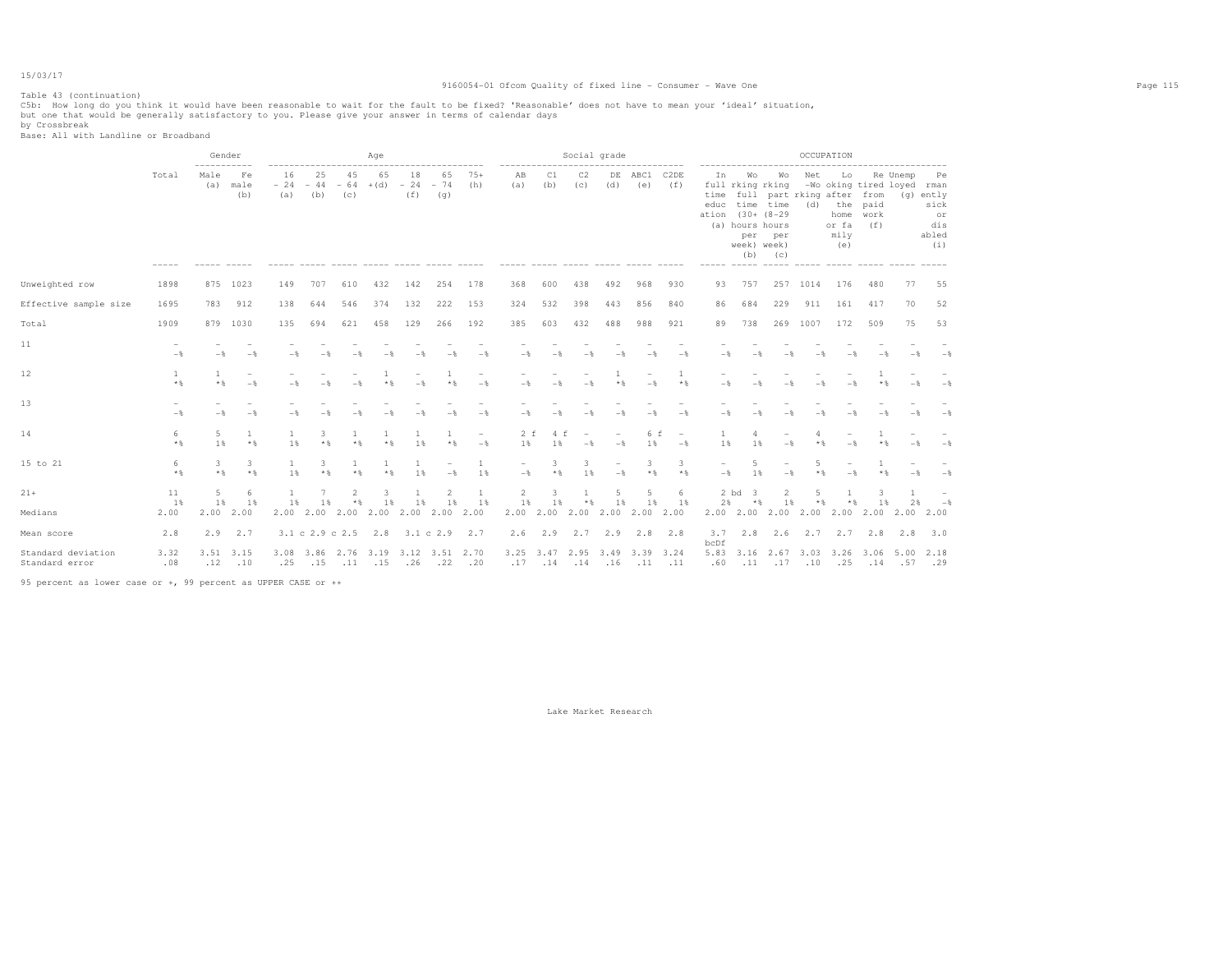### 9160054-01 Ofcom Quality of fixed line - Consumer - Wave One Page 116

C5b: How long do you think it would have been reasonable to wait for the fault to be fixed? 'Reasonable' does not have to mean your 'ideal' situation,<br>but one that would be generally satisfactory to you. Please give your

by Crossbreak Base: All with Landline or Broadband

Table 43 (continuation)

|                       |           |                     |                                    |                                   |                                                           |                          | Region                          |                |                      |                               |                                 |                               |                                                                  |                 | Nation                                              |                      |                                 |                         |                                         | Urbanity                                     |                |                                                                                          | Urbanity detail           |                                 |
|-----------------------|-----------|---------------------|------------------------------------|-----------------------------------|-----------------------------------------------------------|--------------------------|---------------------------------|----------------|----------------------|-------------------------------|---------------------------------|-------------------------------|------------------------------------------------------------------|-----------------|-----------------------------------------------------|----------------------|---------------------------------|-------------------------|-----------------------------------------|----------------------------------------------|----------------|------------------------------------------------------------------------------------------|---------------------------|---------------------------------|
|                       | Total     | tland<br>(a)        |                                    | eland<br>(c)                      | Sco Wales Wor North North York East West East<br>$Ir$ (d) |                          | (e) (f) lands lands             |                | $(q)$ (h)            |                               | (i)                             | Lo South South<br>$(k)$ $(1)$ | (b) thern East West shire Mid Mid (i) ndon East West gland tland | (a)             | ------------------------<br>En Sco Wales Nor<br>(b) |                      | (c) thern<br>Ir<br>eland<br>(d) | (a)                     | ------------------------<br>Urban Rural | Re All<br>(b) mote rural<br>rural (d)<br>(C) |                | -----------------<br>Large<br>city/ dium towns<br>aller<br>city/<br>large<br>town<br>(a) | sm town (c)<br>(b)        | Me Small                        |
| Unweighted row        | 1898      | 214                 | 126                                | 103                               | 101                                                       | 170                      | 128                             | 136            | 162                  | 165                           | 207                             | 256                           | 130                                                              | 1455            | 214                                                 | 126                  | 103                             | 1719                    | 122                                     |                                              | 57 179         | 641                                                                                      | 741 337                   |                                 |
| Effective sample size | 1695      | 177                 | 125                                | 100                               | 91                                                        | 164                      | 128                             | 122            | 147                  | 150                           | 207                             | 243                           | 115                                                              | 1354            | 177                                                 | 125                  | 100                             | 1672                    | 99                                      | 42                                           | 141            | 627                                                                                      | 721                       | 325                             |
| Total                 | 1909      | 159                 | 91                                 | 47                                | 118                                                       | 180                      | 131                             | 159            | 186                  | 190                           | 212                             | 277                           | 157                                                              | 1611            | 159                                                 | 91                   | 47                              | 1625                    | 203                                     | 81                                           | 283            | 617                                                                                      | 702                       | 306                             |
| 0                     | 22<br>1%  | 2<br>1%             | $\overline{\phantom{m}}$<br>$-$    | $\overline{\phantom{a}}$<br>$-$ 8 | $3 - i$<br>3%                                             | $\mathbf{1}$<br>$1\%$    | $\overline{\phantom{a}}$<br>$-$ | <b>1</b><br>1% | 4 <sub>1</sub><br>2% | $\overline{\mathbf{3}}$<br>2% | $\overline{\phantom{a}}$<br>$-$ | $\overline{2}$<br>1%          | $5 \text{ f}$ j<br>3%                                            | 20<br>1%        | $\overline{2}$<br>1%                                | $-$                  | $-$ 8                           | 13<br>1%                | 6 a<br>3%                               | 2<br>3%                                      | 9 A<br>3%      | 3<br>$*$ &                                                                               | 8<br>1%                   | $\overline{2}$<br>1%            |
| 1                     | 531       | 36                  | 35<br>ACEfq<br>iil                 | 10                                | 35                                                        | 38                       | 32                              | 42             | - 73<br>ACEFq<br>IjL | 48                            | 56                              | 87<br>ace                     | 39                                                               | 450             | 36                                                  | 35<br>aBD            | 10                              | 465                     | 51                                      | 15                                           | 66             | 190                                                                                      | 186                       | 88                              |
|                       | 28%       |                     | 23% 39%                            | 20%                               | 30%                                                       | 21%                      | 24%                             | 26%            | 39%                  |                               | 26% 27%                         | 31%                           | 25%                                                              | 28%             | 23%                                                 | 39%                  | 20%                             | 29%                     | 25%                                     | 19%                                          | 23%            | 31%                                                                                      | 27%                       | 29%                             |
|                       | 694       | 49                  | 32                                 | 25<br>AbEqH<br>iKL                |                                                           | 49 h 55                  |                                 | 52 h 58        | 50                   |                               | 70 115<br>ABdEf<br>GHIKL        | 91                            | 49                                                               | 587             | 49                                                  | 32                   |                                 | 25 ABc 593              | 59                                      | 42<br>aBd                                    | 100            | 241                                                                                      | 239                       | 114                             |
|                       | 36%       |                     |                                    | 31% 36% 52%                       |                                                           | 41% 30%                  | 40%                             | 36%            |                      |                               | 27% 37% 54%                     | 33%                           | 31%                                                              | 36%             | 31%                                                 | 36%                  | 52%                             | 37%                     | 29%                                     | 52%                                          | 35%            | 39%                                                                                      | 34%                       | 37%                             |
|                       | 288       |                     |                                    | 31 BdJ 8 i 8<br>bdJ               |                                                           | 10 i 38<br>BDJ           |                                 | 18 J 29<br>bdJ |                      | 28 J 36 bdJ 7                 |                                 |                               | 43 J 30 bdJ 240                                                  |                 | 31 C                                                | 8                    | 8 <sub>c</sub>                  | 230                     |                                         | 49 Ac 9                                      | 58 a           | 70                                                                                       | 117 A 43                  |                                 |
|                       | 15%       | 19%                 | 9%                                 | 18%                               |                                                           | 9% 21%                   | 14%                             | 18%            | 15%                  | 19%                           | 3%                              | 15%                           | 19%                                                              | 15%             | 19%                                                 | 9%                   | 18%                             | 14%                     | 24%                                     | 11%                                          | 20%            | 11%                                                                                      | 17%                       | 14%                             |
| 4                     | 91        |                     |                                    | 10 iK 4 k 1                       | 4                                                         | 19<br>$c$ d $FGH$<br>IK  | 3                               | $\overline{4}$ | 5                    | $\overline{4}$                | 24<br>CdFGH<br>IK               | $\overline{4}$                | 9 k                                                              | 76              | 10                                                  | $\overline{4}$       | 1                               | 79                      | 10                                      | 3                                            | 13             | 37                                                                                       | 31                        | 11                              |
|                       | 5%        | 7%                  | 5%                                 | 2%                                |                                                           | 3% 10%                   | 2%                              | 3%             | 3%                   |                               | 2% 11%                          | 1%                            | 5%                                                               | 5%              | 7%                                                  | 5%                   | 2%                              | 5%                      | 5%                                      | 3%                                           | 4%             | 6%                                                                                       | 4%                        | 4%                              |
|                       | 124<br>6% | $14$ bJ<br>9%       | - 3<br>3%                          | 2<br>3%                           | 9 J<br>8%                                                 | 10%                      | 18 bJ 10 J<br>8%                | 12 J<br>8%     | 11 J<br>6%           | 12 J<br>6%                    | 2<br>1%                         | 16 J<br>6%                    | 13 J<br>8%                                                       | 105<br>6%       | 14 <sub>c</sub><br>9%                               | 3<br>3%              | $\overline{2}$<br>3%            | 109<br>7%               | 10<br>5%                                | 5<br>7%                                      | 15<br>5%       | 37<br>6%                                                                                 | 55<br>8%                  | 16<br>5%                        |
|                       | 10        | $\overline{2}$      | $\sim$                             | 1<br>dqHIk                        | $\sim$                                                    | $\overline{\mathcal{L}}$ | 1                               |                |                      |                               | 1                               | -1                            | 2                                                                | $7\phantom{.0}$ | $\overline{2}$                                      |                      | 1 a                             | 8                       | $\overline{2}$                          |                                              | 2              | 3                                                                                        | $\Delta$                  | 1                               |
|                       | $1\%$     | $1\%$               | $-$ 8                              | 2%                                | $-$ %                                                     | 1%                       | 1%                              | $-$            | $-$                  | $-$                           | $\star$ &                       | $*$ &                         | 1%                                                               | $*$             | 1%                                                  | $-\frac{6}{5}$       | 2%                              | 1%                      | 1%                                      | $-\frac{6}{5}$                               | 1%             | $*$                                                                                      | $1\%$                     | $*$                             |
|                       | 111<br>6% | 7%                  | $11 \text{ c}$ $1 \text{ d}$<br>4% | 1<br>$1\%$                        | 5<br>4%                                                   | 6<br>3%                  | 9%                              | 12 ceJ 9<br>6% | 10<br>6%             | $12 - 1$<br>68                | 4<br>2%                         | 10%                           | 28 CEJ 8<br>5%                                                   | 97 d<br>6%      | 11 d<br>7%                                          | $\overline{4}$<br>4% | $\mathbf{1}$<br>$1\%$           | 94<br>6%                | 13<br>6%                                | 4<br>6%                                      | 17<br>6%       | 26<br>4%                                                                                 | 44<br>6%                  | 25a<br>8%                       |
| 8                     | 2<br>$*$  | $\mathbf{1}$<br>$*$ | $-$                                | $-$                               | $-$                                                       | $\mathbf{1}$<br>$1\%$    | $-$                             | $-$            | $-$                  | $-$                           | $-$                             | $-$                           | $-$                                                              | 1<br>$*$        | 1<br>$*$ &                                          | $-$                  | $\overline{\phantom{a}}$<br>$-$ | $\overline{2}$<br>$*$ & | $-\frac{6}{5}$                          | $-$                                          | $-\frac{6}{5}$ | $-\frac{6}{5}$                                                                           | $\mathbf{2}$<br>$\star$ & | $\overline{\phantom{a}}$<br>$-$ |

95 percent as lower case or +, 99 percent as UPPER CASE or ++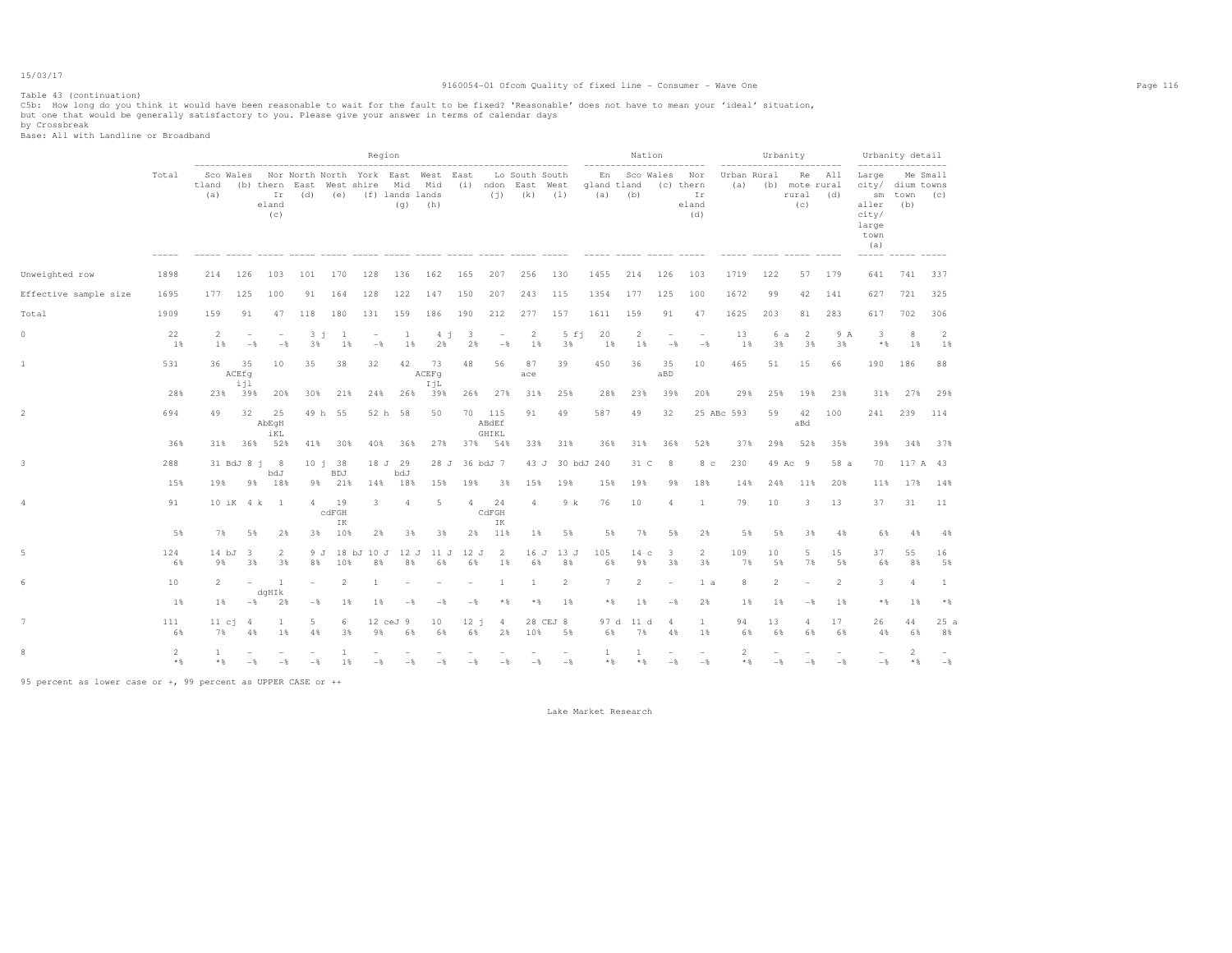### 9160054-01 Ofcom Quality of fixed line - Consumer - Wave One Page 117

C5b: How long do you think it would have been reasonable to wait for the fault to be fixed? 'Reasonable' does not have to mean your 'ideal' situation,<br>but one that would be generally satisfactory to you. Please give your

by Crossbreak Base: All with Landline or Broadband

Table 43 (continuation)

|                                                    |                                 |                     |                |                                                                               |                     |                                                          | Region           |                               | ----------------------------------- |                                 |                                 |                                             |                                 |                                                      | Nation                       |                                 |                                                                         |                    |                                 | Urbanity<br>------------------------                 |                                 |                                                                       | Urbanity detail<br>------------------ |                     |
|----------------------------------------------------|---------------------------------|---------------------|----------------|-------------------------------------------------------------------------------|---------------------|----------------------------------------------------------|------------------|-------------------------------|-------------------------------------|---------------------------------|---------------------------------|---------------------------------------------|---------------------------------|------------------------------------------------------|------------------------------|---------------------------------|-------------------------------------------------------------------------|--------------------|---------------------------------|------------------------------------------------------|---------------------------------|-----------------------------------------------------------------------|---------------------------------------|---------------------|
|                                                    | Total                           | tland<br>(a)        | Sco Wales      | -------------------------------------<br>(b) thern East<br>Ir<br>eland<br>(c) | (d)                 | Nor North North York East West East<br>West shire<br>(e) |                  | Mid<br>(f) lands lands<br>(q) | Mid<br>(h)<br>------ ----- -----    |                                 | (i)                             | Lo South South<br>(i) ndon East West<br>(k) | (1)<br>$- - - - -$              | ------------------------<br>En<br>gland tland<br>(a) | (b)                          | Sco Wales                       | Nor<br>(c) thern<br>Ir<br>eland<br>(d)<br>$\cdots \cdots \cdots \cdots$ | Urban Rural<br>(a) |                                 | Re<br>(b) mote rural<br>rural<br>(C)<br>------ ----- | All<br>(d)                      | Large<br>sm<br>aller<br>city/<br>large<br>town<br>(a)<br>------ ----- | city/ dium towns<br>town<br>(b)       | Me Small<br>(c)     |
| Unweighted row                                     | 1898                            | 214                 | 126            | 103                                                                           | 101                 | 170                                                      | 128              | 136                           | 162                                 | 165                             | 207                             | 256                                         | 130                             | 1455                                                 | 214                          | 126                             | 103                                                                     | 1719               | 122                             | 57                                                   | 179                             | 641                                                                   | 741                                   | 337                 |
| Effective sample size                              | 1695                            | 177                 | 125            | 100                                                                           | 91                  | 164                                                      | 128              | 122                           | 147                                 | 150                             | 207                             | 243                                         | 115                             | 1354                                                 | 177                          | 125                             | 100                                                                     | 1672               | 99                              | 42                                                   | 141                             | 627                                                                   | 721                                   | 325                 |
| Total                                              | 1909                            | 159                 | 91             | 47                                                                            | 118                 | 180                                                      | 131              | 159                           | 186                                 | 190                             | 212                             | 277                                         | 157                             | 1611                                                 | 159                          | 91                              | 47                                                                      | 1625               | 203                             | 81                                                   | 283                             | 617                                                                   | 702                                   | 306                 |
| 9                                                  | $\overline{\phantom{a}}$<br>$-$ | $-$                 | $-\frac{6}{5}$ | $-\frac{6}{25}$                                                               |                     | $-$                                                      | $-\frac{6}{5}$   | $-$                           | $-$                                 | $-$                             | $-$                             | $-$                                         | $-$                             | $-$                                                  | $-$                          | $-$                             | $-$                                                                     | $-$                | $-$                             | $-$                                                  | $-$                             | $-$                                                                   | $-$                                   | $-$                 |
| 10                                                 | 12<br>1%                        | 1<br>1 %            | $-$            | $-$                                                                           | $\mathbf{1}$<br>1 % | -1<br>1 %                                                | $-$              | 1%                            | $\mathbf{1}$<br>1%                  | 1 %                             | $*$ &                           | 2<br>1%                                     | 2<br>1%                         | 10<br>1%                                             | 1<br>1%                      | $-$                             | $-\frac{6}{6}$                                                          | 10<br>1%           | $\overline{2}$<br>1 %           | $-$                                                  | $\overline{2}$<br>1%            | 4<br>1%                                                               | 5<br>1 %                              | 1.<br>$*$ %         |
| 11                                                 | $-$                             | $-$                 | $-\frac{6}{5}$ | $-\frac{6}{25}$                                                               |                     | $-8$                                                     | $-$              | $-$                           | $-$                                 | $-$                             | $-$                             | $-$                                         | $-$                             | $-$                                                  | $-$                          | $-\frac{6}{3}$                  | $-$                                                                     | $-$                | $-$                             | $-$                                                  | $-$                             | $-$                                                                   | $-$                                   | $-$                 |
| 12                                                 | $\mathbf{1}$<br>$*$             | $\mathbf{1}$<br>$*$ |                |                                                                               |                     |                                                          |                  |                               |                                     |                                 |                                 | $-\frac{6}{25}$                             | $-$                             | $\overline{\phantom{a}}$<br>$-\frac{6}{5}$           | 1 A<br>$*$                   | $\overline{\phantom{a}}$<br>$-$ | $\overline{\phantom{a}}$<br>$-$                                         | 1<br>$*$ &         | $\overline{\phantom{0}}$<br>$-$ | $-\frac{6}{2}$                                       | $\overline{\phantom{a}}$<br>$-$ | $-\frac{6}{5}$                                                        | $-$                                   | 1<br>$*$            |
| 13                                                 | $-\frac{6}{5}$                  | $-$                 | $-\frac{6}{5}$ | $-$                                                                           | $-$                 | $-$                                                      | $-$              | $-$                           | $-$                                 | $-$                             | $-$                             | $-$                                         | $-$                             | $-$                                                  | $-$                          | $-$                             | $-$                                                                     | $-$                | $-$                             | $-$                                                  | $-$                             | $-$                                                                   | $-\frac{6}{5}$                        | $-$                 |
| 14                                                 | 6<br>$*$ &                      |                     |                |                                                                               |                     | $-$                                                      | $-$              | 1%                            | 2<br>1%                             | $\overline{2}$<br>1%            | $-$                             | 1<br>$*$ %                                  | $\sim$<br>$-$                   | 6<br>$*$ &                                           | $-$                          | $-\frac{6}{3}$                  | $-\frac{6}{5}$                                                          | 6<br>$*$ &         | $-$                             | $-$                                                  | $-$                             | $\overline{2}$<br>$*$ &                                               | 3<br>$*$ &                            | $\mathbf{1}$<br>$*$ |
| 15 to 21                                           | 6<br>$*$ &                      | 1<br>$*$ &          | 1<br>1%        | $-\frac{6}{25}$                                                               | $-$                 | 1<br>1%                                                  | 1<br>1           | 1<br>1%                       | $\overline{\phantom{a}}$<br>$-$     | $\overline{\phantom{a}}$<br>$-$ | $\overline{\phantom{a}}$<br>$-$ | -1<br>$*$ &                                 | $\overline{\phantom{a}}$<br>$-$ | 4<br>$*$ &                                           | 1<br>$*$ &                   | 1<br>1%                         | $\overline{\phantom{a}}$<br>$-\frac{6}{5}$                              | 5<br>$*$ &         | $\overline{\phantom{0}}$<br>$-$ | 1<br>1%                                              | 1<br>$*$                        | $\overline{\phantom{a}}$<br>$-\frac{6}{5}$                            | 3<br>$*$ &                            | 2a<br>1%            |
| $21+$                                              | 11                              | $\overline{a}$      | 3<br>kL        | -1<br>AEGHi aeghl                                                             | $\mathbf{1}$        |                                                          | 1                |                               |                                     |                                 | $\overline{2}$                  | $\overline{2}$                              | ۰                               | 7                                                    | $\overline{\phantom{m}}$     |                                 | 3 AB<br>1 ab                                                            | 11                 | $\star$                         |                                                      | $\star$                         | $\Delta$                                                              | -6                                    | -1                  |
| Medians                                            | $1\%$<br>2.00                   | $ \frac{8}{3}$      | 4%             | 2%                                                                            | 1%                  | $-$                                                      | 18               | $-$                           | $-$                                 | 1%                              | 1%                              | 1%                                          | $-$ %                           | $*$                                                  | $-$ %<br>2.00 2.00 2.00 2.00 | $4\%$                           | 2%                                                                      | 1%                 | $*$ $\frac{6}{5}$               | $-$ %<br>2.00 2.00 2.00 2.00                         | $*$ &                           | $1\%$                                                                 | $1\%$<br>$2.00$ $2.00$ $2.00$         | $*$ &               |
| Mean score<br>Standard deviation<br>Standard error | 2.8<br>3.32<br>.08              |                     |                | 2.9 h 3.6 h 2.9<br>2.09 7.55 5.31 2.65 1.90 3.28<br>$.14 \t .67 \t .52$       | 2.5<br>.26          | .15                                                      | 2.9 h 3.0<br>.29 | 2.7<br>.21                    | 2.4<br>2.43 2.13 2.61<br>.17        | 2.8<br>.20                      | 2.5<br>.26                      | 3.0<br>3.75 3.96 1.88<br>.25                | 2.7<br>.17                      | 2.7<br>2.932.09<br>.08                               | 2.9<br>.14                   | 7.55<br>$.67 - .52$             | 3.6 A 2.9<br>5.31                                                       | 2.8<br>3.50<br>.08 | 2.7<br>2.02<br>.18              | 2.5<br>2.01<br>$.27 - .15$                           | 2.6<br>2.01                     | 2.6<br>$3.02$ 4.15<br>.12                                             | 3.0 a 2.8<br>.15                      | 2.63<br>.14         |

95 percent as lower case or +, 99 percent as UPPER CASE or ++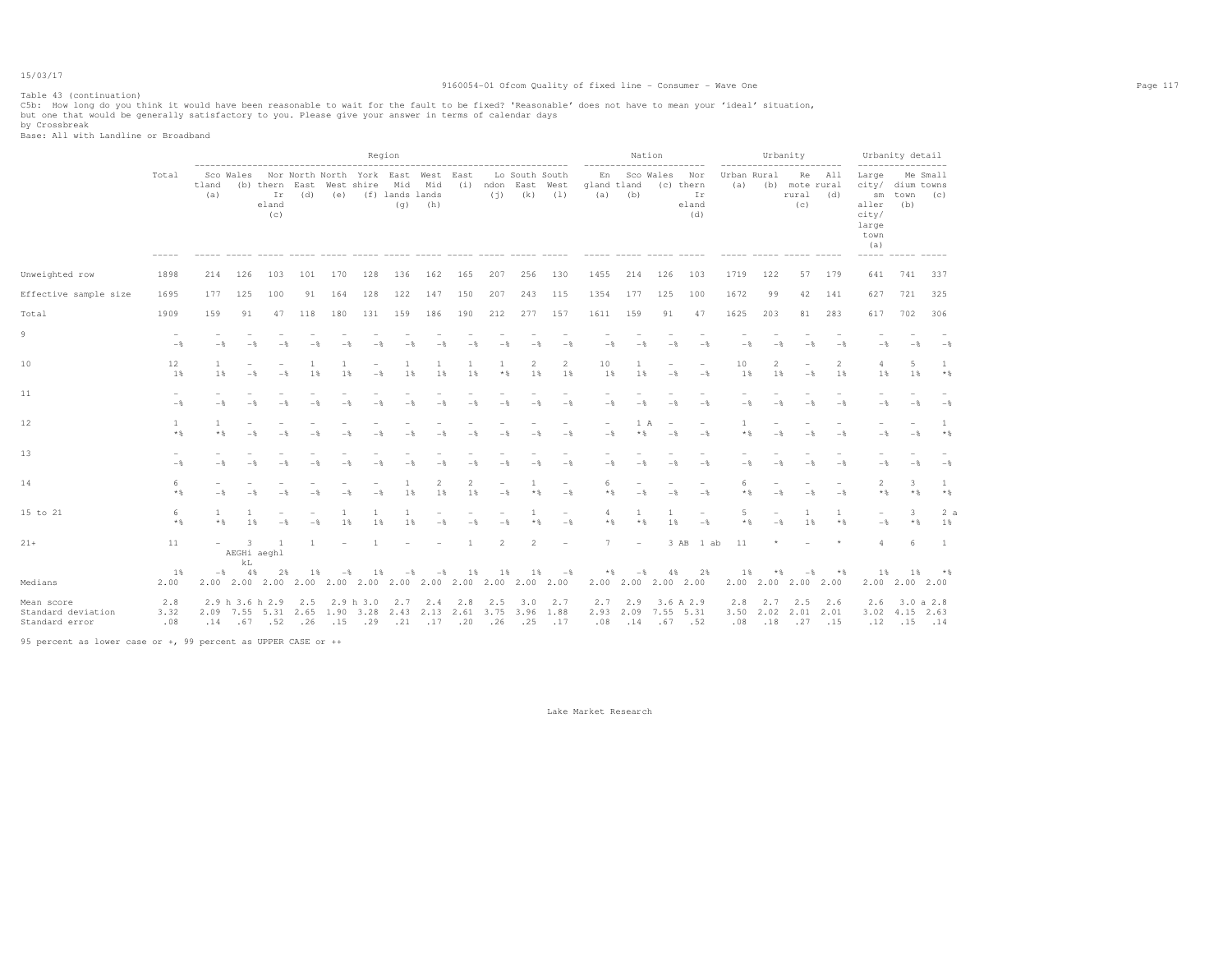15/03/17 Table 44

### 9160054-01 Ofcom Quality of fixed line - Consumer - Wave One Page 118

C5b: How long do you think it would have been reasonable to wait for the fault to be fixed? 'Reasonable' does not have to mean your 'ideal' situation,<br>but one that would be generally satisfactory to you. Please give your a

|                       |                                            | Gender                          |                                            |                                   | Age                             |                                            |                                   |                                 | Social grade         |                                            |                      |                                 | ---------                                                                    | OCCUPATION                                      |                                 | ---------                                          | <b>Re</b><br>gion<br>-----                 | Na<br>tion<br>$--- - - -$                  | Urb<br>anity<br>$--- - - -$     | -----------------                                                            | Urbanity detail                            |                    |
|-----------------------|--------------------------------------------|---------------------------------|--------------------------------------------|-----------------------------------|---------------------------------|--------------------------------------------|-----------------------------------|---------------------------------|----------------------|--------------------------------------------|----------------------|---------------------------------|------------------------------------------------------------------------------|-------------------------------------------------|---------------------------------|----------------------------------------------------|--------------------------------------------|--------------------------------------------|---------------------------------|------------------------------------------------------------------------------|--------------------------------------------|--------------------|
|                       | Total                                      | Male<br>(a)                     | Fe<br>male<br>(b)                          | 25<br>$-44$<br>(b)                | 45<br>$-64 + (d)$<br>(C)        | 65                                         | AB<br>(a)                         | C1<br>(b)                       | C2<br>(C)            | (d)                                        | DE ABC1<br>(e)       | C2DE<br>(f)                     | Wо<br>rking rking<br>time time<br>$(30+ (8-29$<br>hours hours<br>week) week) | Wо<br>full part rking<br>per per<br>$(b)$ $(c)$ | Net                             | Re<br>-Wo tired<br>from<br>(d) paid<br>work<br>(f) | Lo<br>ndon<br>(i)                          | En<br>gland<br>(a)                         | Urban<br>(a)                    | Large Me Small<br>city/ dium towns<br>aller<br>city/<br>large<br>town<br>(a) | sm town<br>(b)                             | (C)                |
| Unweighted row        | 345                                        | 165                             | 180                                        | 145                               | 115                             | 61                                         | 88                                | 117                             | 68                   | 72                                         | 205                  | 140                             | 154                                                                          | 54                                              | 208                             | 68                                                 | 51                                         | 305                                        | 310                             | 127                                                                          | 128                                        | 55                 |
| Effective sample size | 315                                        | 152                             | 163                                        | 136                               | 104                             | 54                                         | 79                                | 107                             | 62                   | 66                                         | 187                  | 128                             | 144                                                                          | 47                                              | 190                             | 61                                                 | 51                                         | 284                                        | 307                             | 126                                                                          | 127                                        | 54                 |
| Total                 | 364                                        | 171                             | 193                                        | 151                               | 122                             | 69                                         | 92                                | 124                             | 72                   | 75                                         | 216                  | 147                             | 158                                                                          | 61                                              | 219                             | 76                                                 | 52                                         | 337                                        | 309                             | 126                                                                          | 129                                        | 54                 |
| $\circ$               | 10<br>3%                                   | $\overline{2}$<br>1%            | 8<br>4%                                    | 3<br>2%                           | 3<br>3%                         | 3<br>5%                                    | $\overline{2}$<br>2%              | 7 df<br>5%                      | $\overline{1}$<br>1% | $\overline{\phantom{a}}$<br>$-\frac{6}{5}$ | 9<br>4%              | $\mathbf{1}$<br>1%              | $\overline{4}$<br>3%                                                         | $\overline{2}$<br>4%                            | 6<br>3%                         | $\overline{\mathbf{3}}$<br>4%                      | $\overline{\phantom{a}}$<br>$-\frac{6}{6}$ | 10<br>3%                                   | 5<br>2%                         | $\overline{2}$<br>2%                                                         | 2<br>2%                                    | $\mathbf{1}$<br>2% |
| 1                     | 141<br>39%                                 | 71<br>42%                       | 70<br>36%                                  | 61<br>40%                         | 47<br>38%                       | 24<br>34%                                  | 41<br>45%                         | 43<br>34%                       | 31<br>43%            | 27<br>35%                                  | 84<br>39%            | 57<br>39%                       | 69 c<br>44%                                                                  | 16<br>27%                                       | 85<br>39%                       | 28<br>37%                                          | 19<br>37%                                  | 125<br>37%                                 | 125<br>41%                      | 51<br>40%                                                                    | 54<br>42%                                  | 20<br>36%          |
| $\overline{a}$        | 107                                        | 42                              | 65                                         | 45                                | 39                              | 16                                         | 33                                | 31                              | 18                   | 25                                         | 64                   | 43                              | 44                                                                           |                                                 | 28 bF 72                        | 18                                                 | 25<br>hIKl                                 | 101                                        | 94                              |                                                                              | 48 B 29                                    | 17                 |
|                       | 29%                                        | 24%                             | 34%                                        | 30%                               | 32%                             | 23%                                        | 36%                               | 25%                             | 25%                  | 33%                                        | 30%                  | 29%                             | 28%                                                                          | 46%                                             | 33%                             | 23%                                                | 47%                                        | 30%                                        | 31%                             | 38%                                                                          | 23%                                        | 31%                |
| 3                     | 46<br>13%                                  | 26<br>15%                       | 20<br>10%                                  | 15<br>10%                         | 14<br>11%                       | 15 <sub>b</sub><br>22%                     | 11<br>12%                         | 20<br>16%                       | 6<br>9%              | 9<br>12%                                   | 31<br>14%            | 15<br>10%                       | 15<br>9%                                                                     | 5<br>8%                                         | 20<br>9%                        | $16$ bD<br>21%                                     | $\overline{3}$<br>6%                       | 45<br>13%                                  | 37<br>12%                       | 11<br>9%                                                                     | 19<br>15%                                  | 6<br>11%           |
| 4                     | 8<br>2%                                    | $\overline{2}$<br>1%            | 6<br>3%                                    | 4<br>3%                           | $\overline{4}$<br>3%            | $\overline{\phantom{0}}$<br>$-\frac{6}{5}$ | $\sim$<br>$-$                     | 3<br>2%                         | 4 ae<br>6%           | <sup>1</sup><br>1%                         | 3<br>1%              | 5<br>4%                         | $\overline{4}$<br>2%                                                         | $\mathbf{1}$<br>2%                              | 5<br>2%                         | $\mathbf{1}$<br>1%                                 | $\overline{\phantom{a}}$<br>$-\frac{6}{6}$ | $7\overline{ }$<br>2%                      | 6<br>2%                         | $\mathbf{1}$<br>1%                                                           | $\overline{4}$<br>3%                       | $\mathbf{1}$<br>2% |
| 5                     | 18<br>5%                                   | 8<br>5%                         | 10<br>5%                                   | 10<br>7%                          | 3<br>3%                         | $\overline{4}$<br>6%                       | 2<br>2%                           | 6<br>5%                         | 6<br>8%              | 4<br>6%                                    | 8<br>4%              | 10<br>7%                        | 9<br>6%                                                                      | 4<br>7%                                         | 13<br>6%                        | $\overline{2}$<br>3%                               | $\overline{\phantom{a}}$<br>$-$ 8          | 18<br>5%                                   | 16<br>5%                        | 6<br>5%                                                                      | $7\phantom{.0}$<br>6%                      | 3<br>6%            |
|                       | $\overline{\phantom{a}}$<br>$-\frac{6}{5}$ | $\overline{\phantom{a}}$<br>$-$ | $\overline{\phantom{a}}$<br>$-$            | $\sim$<br>$-$                     | $-$                             | $\overline{\phantom{0}}$<br>$-\frac{6}{5}$ | $\overline{\phantom{0}}$<br>$-$   | $-\frac{6}{5}$                  | $-$                  | $-$                                        | $-$                  | $\sim$<br>$-$                   | $\overline{\phantom{0}}$<br>$-$                                              | $-$                                             | $\overline{\phantom{a}}$<br>$-$ | $\overline{\phantom{0}}$<br>$-$                    | $\sim$<br>$-\frac{6}{5}$                   | $\overline{\phantom{a}}$<br>$-\frac{6}{5}$ | $\overline{\phantom{a}}$<br>$-$ | $\overline{\phantom{a}}$<br>$-\frac{6}{6}$                                   | $\overline{\phantom{a}}$<br>$-\frac{6}{5}$ | $-$                |
|                       | 21<br>6%                                   | 9<br>6%                         | 11<br>6%                                   | $7\phantom{.0}$<br>5%             | 8<br>6%                         | 6<br>9%                                    | 1<br>1%                           | 7<br>6%                         | 4<br>6%              | 11%                                        | 8 Ae<br>- 8<br>4%    | 12a<br>8%                       | 4<br>3%                                                                      | 3<br>5%                                         | 7<br>3%                         | 7 bd<br>9%                                         | $3 -$<br>6%                                | 20<br>6%                                   | 15<br>5%                        | 4<br>3%                                                                      | $7\phantom{.0}$<br>6%                      | 4<br>8%            |
|                       | 1<br>$*$ %                                 | $\mathbf{1}$<br>$*$ &           | $\overline{\phantom{a}}$<br>$-\frac{6}{6}$ | $\overline{\phantom{a}}$<br>$-$   | $\overline{\phantom{a}}$<br>$-$ | ۰<br>$-$                                   | 1<br>1%                           | $\overline{\phantom{a}}$<br>$-$ | $-$                  | $\overline{\phantom{a}}$<br>$-$            | 1<br>$*$ %           | $\overline{\phantom{0}}$<br>$-$ | 1<br>$*$ %                                                                   | $\overline{\phantom{m}}$<br>$-$                 | 1<br>**                         | $\overline{\phantom{m}}$<br>$-$ %                  | $\overline{\phantom{a}}$<br>$-$            | $-$                                        | <sup>1</sup><br>$*$ %           | $\sim$<br>$-$                                                                | <sup>1</sup><br>1%                         | $-\frac{6}{6}$     |
| 9                     | $-$                                        | $-$                             | $\overline{\phantom{a}}$<br>$-$            | $-$                               | $-$                             | $-$                                        | $-$                               | $-$                             | $-$                  | $-$                                        | $-$                  | $-$                             | $-$                                                                          | $-$                                             | $-$                             | $-$ %                                              | $\overline{\phantom{a}}$<br>$-$            | $\overline{\phantom{a}}$<br>$-$            | ۰<br>$-$                        | $\overline{\phantom{a}}$<br>$-$                                              | $-$                                        | $-\frac{6}{6}$     |
| 10                    | 4<br>1%                                    | 3<br>2%                         | $\mathbf{1}$<br>1%                         | $\overline{\phantom{a}}$<br>$-\,$ | 3 <sub>b</sub><br>3%            | <b>1</b><br>1%                             | $\overline{\phantom{a}}$<br>$-\,$ | $\overline{c}$<br>2%            | 1<br>1%              | 1<br>1%                                    | $\overline{2}$<br>1% | $\overline{2}$<br>1%            | $\overline{2}$<br>1%                                                         | $\mathbf{1}$<br>2%                              | 3<br>1%                         | $\mathbf{1}$<br>1%                                 | $\mathbf{1}$<br>2%                         | $\overline{4}$<br>1%                       | $\overline{2}$<br>1%            | $\mathbf{1}$<br>1%                                                           | $\overline{\phantom{a}}$<br>$-\frac{6}{6}$ | $\mathbf{1}$<br>2% |

95 percent as lower case or +, 99 percent as UPPER CASE or ++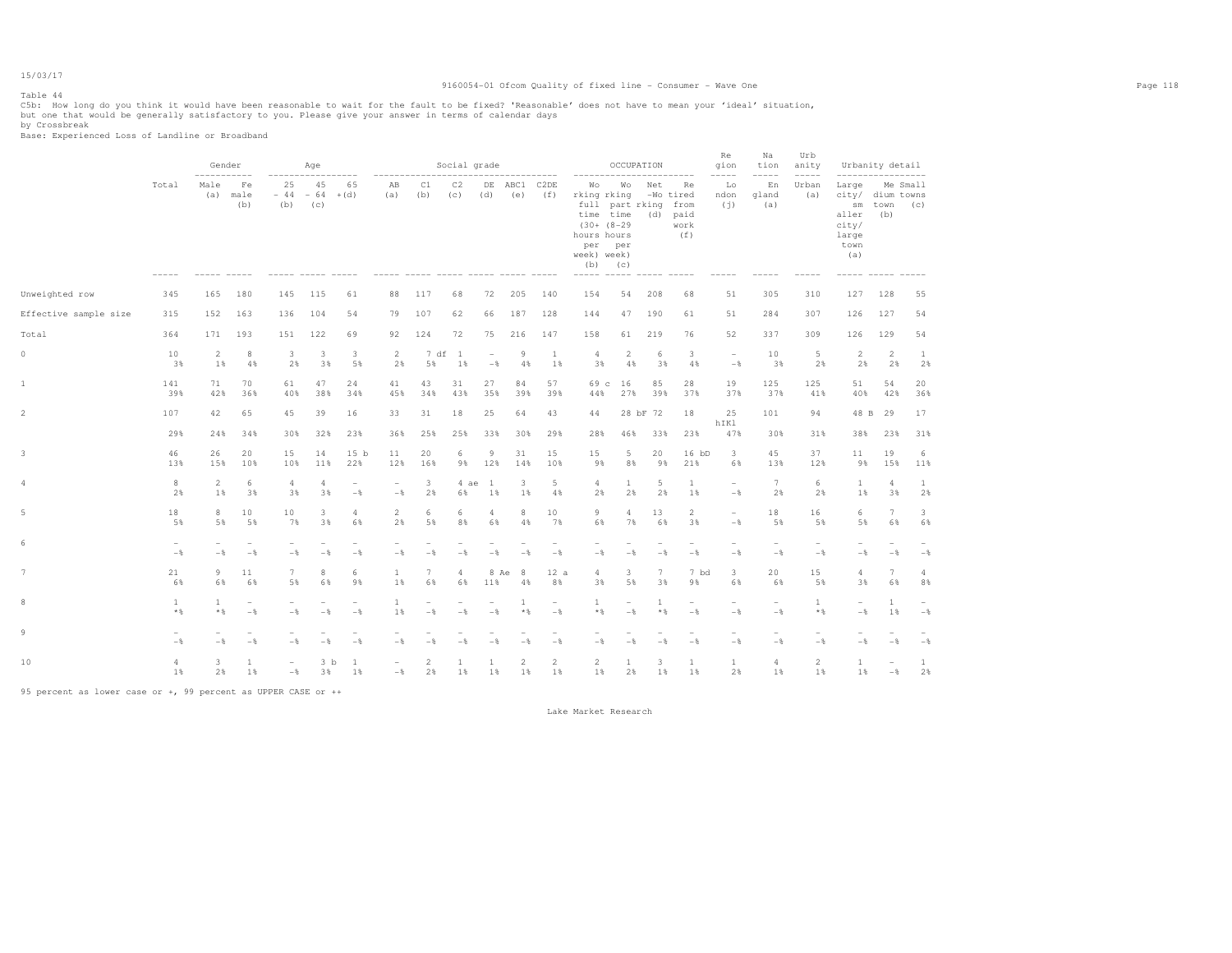### 9160054-01 Ofcom Quality of fixed line - Consumer - Wave One Page 119

Table 44 (continuation) C5b: How long do you think it would have been reasonable to wait for the fault to be fixed? 'Reasonable' does not have to mean your 'ideal' situation,<br>but one that would be generally satisfactory to you. Please give your

by Crossbreak Base: Experienced Loss of Landline or Broadband

|                                                    |                                   | Gender<br>-----------    |                                            | $------$           | Age                      |                                 |                      |                          | Social grade                |                |                          |                                                   |                                                                           |                                                                                  | OCCUPATION         | ----------                                     | Re<br>gion<br>$--- - - -$                  | Na<br>tion<br>$--- - - -$ | Urb<br>anity<br>$--- - - -$ | -----------------                                                         | Urbanity detail |                    |
|----------------------------------------------------|-----------------------------------|--------------------------|--------------------------------------------|--------------------|--------------------------|---------------------------------|----------------------|--------------------------|-----------------------------|----------------|--------------------------|---------------------------------------------------|---------------------------------------------------------------------------|----------------------------------------------------------------------------------|--------------------|------------------------------------------------|--------------------------------------------|---------------------------|-----------------------------|---------------------------------------------------------------------------|-----------------|--------------------|
|                                                    | Total                             | Male<br>(a)              | Fe<br>male<br>(b)                          | 25<br>$-44$<br>(b) | 45<br>$-64 + (d)$<br>(C) | 65                              | ------<br>AB<br>(a)  | C1<br>(b)                | C2<br>(c)                   | (d)            | DE ABC1<br>(e)           | ---------<br>C <sub>2</sub> D <sub>E</sub><br>(f) | --------<br>Wо<br>hours hours<br>per<br>week) week)<br>(b)<br>$- - - - -$ | Wо<br>rking rking<br>full part rking<br>time time<br>$(30+ (8-29)$<br>per<br>(C) | Net<br>(d)         | Re<br>-Wo tired<br>from<br>paid<br>work<br>(f) | Lo<br>ndon<br>(i)                          | En<br>gland<br>(a)        | Urban<br>(a)                | Large<br>city/ dium towns<br>sm<br>aller<br>city/<br>large<br>town<br>(a) | town<br>(b)     | Me Small<br>(C)    |
| Unweighted row                                     | 345                               | 165                      | 180                                        | 145                | 115                      | 61                              | 88                   | 117                      | 68                          | 72             | 205                      | 140                                               | 154                                                                       | 54                                                                               | 208                | 68                                             | 51                                         | 305                       | 310                         | 127                                                                       | 128             | 55                 |
| Effective sample size                              | 315                               | 152                      | 163                                        | 136                | 104                      | 54                              | 79                   | 107                      | 62                          | 66             | 187                      | 128                                               | 144                                                                       | 47                                                                               | 190                | 61                                             | 51                                         | 284                       | 307                         | 126                                                                       | 127             | 54                 |
| Total                                              | 364                               | 171                      | 193                                        | 151                | 122                      | 69                              | 92                   | 124                      | 72                          | 75             | 216                      | 147                                               | 158                                                                       | 61                                                                               | 219                | 76                                             | 52                                         | 337                       | 309                         | 126                                                                       | 129             | 54                 |
| 11                                                 | $\qquad \qquad$<br>$-\frac{6}{5}$ | $-$                      | $-$                                        | $-\frac{6}{5}$     | $-$                      | $-\frac{6}{6}$                  | $-$                  |                          | $-$                         | $-\frac{6}{9}$ | $-$                      | $-\frac{6}{5}$                                    | $-$                                                                       | $-$                                                                              | $-\frac{6}{5}$     | $-\frac{6}{5}$                                 | $\overline{\phantom{a}}$<br>$-\frac{6}{5}$ | $-\frac{6}{5}$            | $-\frac{6}{5}$              | $-$                                                                       | $-$             | $-\frac{6}{5}$     |
| 12 <sub>2</sub>                                    | $\overline{\phantom{0}}$<br>$-$   | $-$                      | $-\frac{6}{5}$                             | $-$                | $-$                      | $-$                             | $-$                  |                          | $-$                         | $-$            | $-$                      | $-$                                               | $-$                                                                       | $-\frac{6}{2}$                                                                   | $-\frac{6}{5}$     | $-$                                            | $-$                                        | $-$                       | $-$                         | $-$                                                                       | $-$             | $-\frac{6}{5}$     |
| 13                                                 | $-\frac{6}{5}$                    | $-$                      | $-$                                        | $-$                | $-$                      | $-$                             | $-$                  | $-$                      | $-$                         | $-$            | $-$                      | $-$                                               | $-$                                                                       | $-$                                                                              | $-$                | $-$                                            | $-\frac{6}{5}$                             | $-\frac{6}{5}$            | $-\frac{6}{5}$              | $-$                                                                       | $-$             | $-\frac{6}{5}$     |
| 14                                                 | $\overline{4}$<br>1%              | 4 <sub>b</sub><br>2%     | $\overline{\phantom{a}}$<br>$-\frac{6}{5}$ | 3.<br>2%           | $\mathbf{1}$<br>1%       | ۰<br>$-\frac{6}{5}$             | 1<br>1%              | 3<br>2%                  | $-\frac{6}{5}$              | $-$            | 4<br>2%                  | $\overline{\phantom{a}}$<br>$-$                   | 3<br>2%                                                                   | $\overline{\phantom{0}}$<br>$-\frac{6}{5}$                                       | 3<br>1%            | $\overline{\phantom{a}}$<br>$-$                | $\overline{\phantom{0}}$<br>$-$            | 4<br>1%                   | $\overline{4}$<br>1%        | 1<br>1%                                                                   | 3<br>2%         | $-$                |
| 15 to 21                                           | 3<br>1%                           | 3<br>2%                  | $\overline{\phantom{a}}$<br>$-$            | 2<br>1%            | $-$                      | $\overline{\phantom{a}}$<br>$-$ | $-$                  | 2<br>1%                  | 1%                          | $-\frac{6}{6}$ | 2<br>1%                  | $\mathbf{1}$<br>1%                                | 3<br>2%                                                                   | $\overline{\phantom{0}}$<br>$-\frac{6}{5}$                                       | 3<br>1%            | ۰<br>$-\frac{6}{5}$                            | $\overline{\phantom{a}}$<br>$-\frac{6}{5}$ | 2<br>1%                   | 3<br>1%                     | $\overline{\phantom{a}}$<br>$-\frac{6}{6}$                                | 2<br>1%         | 2%                 |
| $21 +$                                             | <sup>1</sup>                      | $\overline{\phantom{a}}$ | -1                                         | $\mathbf{1}$       |                          |                                 |                      |                          |                             |                |                          | $\overline{\phantom{m}}$                          |                                                                           |                                                                                  |                    |                                                | $\mathbf{1}$                               | 1                         | $\mathbf{1}$                | $\mathbf{1}$                                                              |                 |                    |
| Medians                                            | $*$ %<br>2.00                     | $-$<br>2.00              | 1%<br>2.00                                 | 1%<br>2.00         | $-$<br>2.00              | $-$<br>2.00                     | $-$<br>$2.00$ $2.00$ | 1 %                      | $-\frac{6}{5}$<br>2.00 2.00 | $-$            | * %<br>2.00              | $-\frac{6}{3}$<br>2.00                            | $-$<br>2.00                                                               | 2.00                                                                             | 2.00               | $-$<br>2.00                                    | 2%<br>2.00                                 | $*$ &<br>2.00             | $*$ %<br>2.00               | 1 %<br>2.00                                                               | $-$<br>2.00     | $-$ 8<br>2.00      |
| Mean score<br>Standard deviation<br>Standard error | 2.6<br>2.90<br>.16                | 2.9<br>3.40<br>.26       | 2.3<br>2.35<br>.18                         | 2.7<br>3.38<br>.28 | 2.4<br>2.30<br>.21       | 2.5<br>2.06<br>.26              | 1.9<br>1.74<br>.19   | 3.0 a 2.7<br>3.78<br>.35 | 2.95<br>.36                 | 2.09<br>.25    | 2.6 a 2.6<br>3.13<br>.22 | 2.6a<br>2.54<br>.21                               | 2.6<br>3.29<br>.27                                                        | 2.4<br>1.85<br>.25                                                               | 2.6<br>2.96<br>.21 | 2.4<br>2.03<br>.25                             | 2.6<br>3.54<br>.50                         | 2.6<br>2.92<br>.17        | 2.6<br>2.98<br>.17          | 2.3<br>2.72 3.09<br>.24                                                   | 2.7<br>.27      | 2.8<br>3.26<br>.44 |

95 percent as lower case or +, 99 percent as UPPER CASE or ++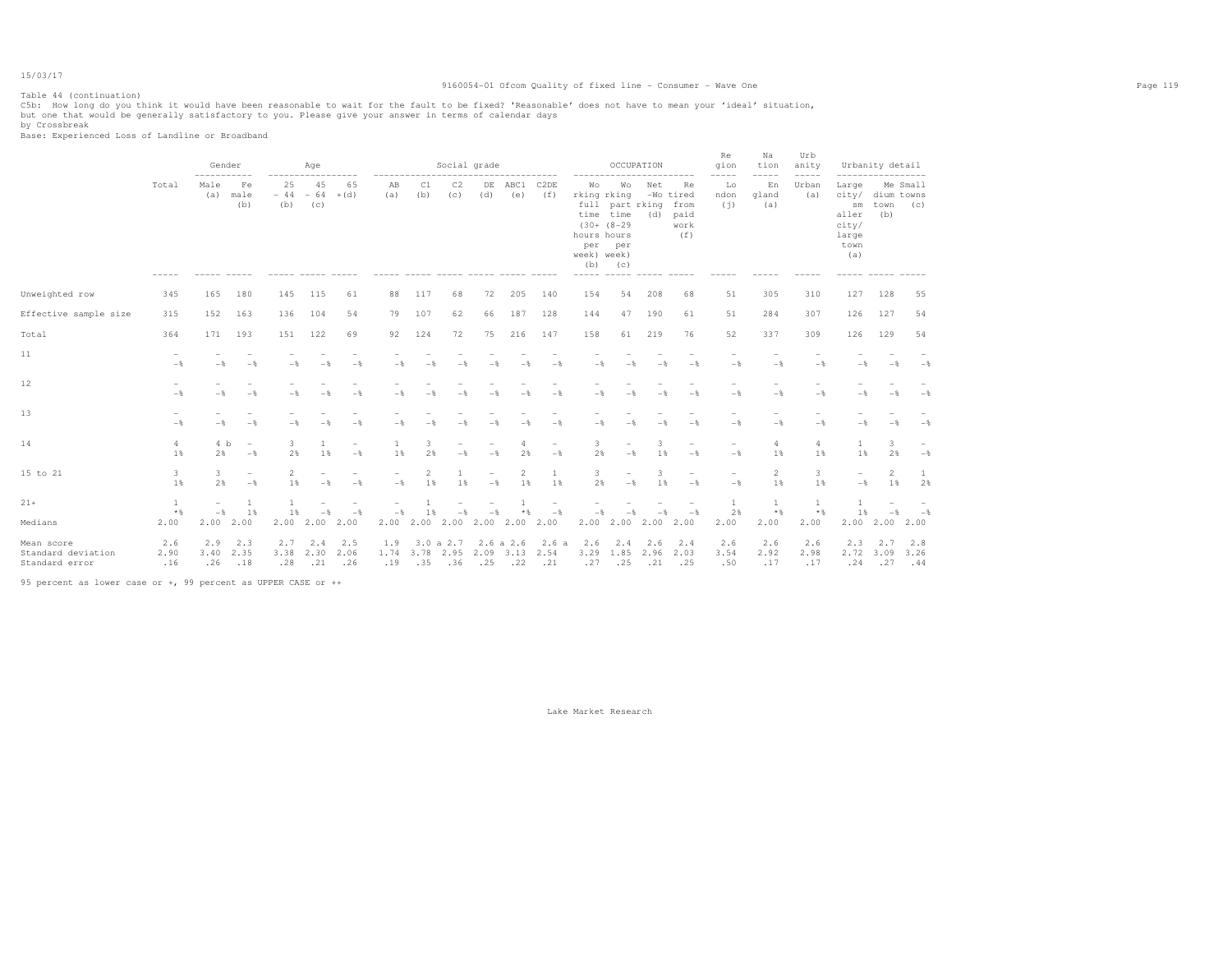#### Table 45

### 9160054-01 Ofcom Quality of fixed line - Consumer - Wave One Page 120

C5b: How long do you think it would have been reasonable to wait for the fault to be fixed? 'Reasonable' does not have to mean your 'ideal' situation,<br>but one that would be generally satisfactory to you. Please give your a

|                       |                                 | Gender<br>-----------    |                                            |                          |                                 |                                     | Age                   |                                 | -----------------               |                      | -------------                                    |            | Social grade         |                                 | -------------                   |                                 |                                              |                                                                                   |                                                                     | OCCUPATION                        |                                 |                                                                   |                      |
|-----------------------|---------------------------------|--------------------------|--------------------------------------------|--------------------------|---------------------------------|-------------------------------------|-----------------------|---------------------------------|---------------------------------|----------------------|--------------------------------------------------|------------|----------------------|---------------------------------|---------------------------------|---------------------------------|----------------------------------------------|-----------------------------------------------------------------------------------|---------------------------------------------------------------------|-----------------------------------|---------------------------------|-------------------------------------------------------------------|----------------------|
|                       | Total                           | Male<br>(a)              | Fe<br>male<br>(b)                          | 16<br>$-24$<br>(a)       | 25<br>$-44$<br>(b)              | 45<br>$-64$ + (d) $-24$ - 74<br>(C) | 65                    | 18<br>(f)                       | 65<br>(q)                       | $75+$<br>(h)         | AB<br>(a)<br>----- ----- ----- ----- ----- ----- | C1<br>(b)  | C2<br>(C)            | (d)                             | DE ABC1 C2DE<br>(e)             | (f)                             | In<br>ation (30+ (8-29)<br>----- ----- ----- | <b>Wo</b><br>full rking rking<br>educ time time<br>(a) hours hours<br>week) week) | Wo<br>time full part rking after from (q)<br>per per<br>$(b)$ $(c)$ | Net<br>(d)<br>------ ------ ----- | Lo<br>or fa<br>mily<br>(e)      | Re Unemp<br>-Wo oking tired loyed<br>the paid<br>home work<br>(f) |                      |
| Unweighted row        | 1553                            | 710                      | 843                                        | 125                      | 562                             | 495                                 | 371                   | 119                             | 216                             | 155                  | 280                                              | 483        | 370                  | 420                             | 763                             | 790                             | 78                                           | 603                                                                               | 203                                                                 | 806                               | 145                             | 412                                                               | 65                   |
| Effective sample size | 1381                            | 632                      | 749                                        | 116                      | 508                             | 442                                 | 321                   | 110                             | 188                             | 133                  | 245                                              | 425        | 336                  | 377                             | 670                             | 713                             | 71                                           | 540                                                                               | 182                                                                 | 721                               | 134                             | 356                                                               | 59                   |
| Total                 | 1545                            | 708                      | 837                                        | 113                      | 543                             | 499                                 | 389                   | 108                             | 225                             | 164                  | 292                                              | 479        | 360                  | 413                             | 772                             | 773                             | 74                                           | 580                                                                               | 209                                                                 | 788                               | 141                             | 433                                                               | 64                   |
| 0                     | 12<br>1%                        | $\overline{2}$<br>$*$ &  | 10a<br>1%                                  | 1<br>1%                  | 1<br>$*$ %                      | 4<br>1%                             | 6 b<br>2%             | $\sim$<br>$-$                   | 5 B<br>2%                       | $\mathbf{1}$<br>1%   | $\overline{2}$<br>1%                             | 5<br>1%    | $\overline{2}$<br>1% | 3<br>1%                         | $7\phantom{.0}$<br>1%           | 5<br>1%                         | 1<br>1%                                      | 2<br>$*$ %                                                                        | 4 b<br>2%                                                           | 6<br>1%                           | $\overline{\phantom{a}}$<br>$-$ | $\overline{4}$<br>1%                                              | $-$                  |
| $\mathbf{1}$          | 390<br>25%                      | 174<br>25%               | 216<br>26%                                 | 25<br>22%                | 122<br>22%                      | 147 B<br>29%                        | 96<br>25%             | 25<br>23%                       | 50<br>22%                       | 46<br>28%            | 73<br>25%                                        | 112<br>23% | 97<br>27%            | 108<br>26%                      | 185<br>24%                      | 205<br>27%                      | 20<br>27%                                    | 146<br>25%                                                                        | 49<br>23%                                                           | 194<br>25%                        | 32<br>23%                       | 114<br>26%                                                        | 18<br>28%            |
| $\overline{c}$        | 587                             | 264                      | 323                                        | 36                       | 213                             | 185                                 | 153                   | 36                              | 93                              | 60                   | 111                                              | 190        | 139                  | 146                             | 301                             | 285                             | 19                                           | 213                                                                               | 94<br>Ab                                                            | 307 a 55                          |                                 | 165a                                                              | 27 a                 |
|                       | 38%                             |                          | 37% 39%                                    | 31%                      | 39%                             | 37%                                 | 39%                   | 33%                             | 41%                             | 37%                  | 38%                                              | 40%        | 39%                  | 35%                             | 39%                             | 37%                             | 26%                                          | 37%                                                                               | 45%                                                                 | 39%                               | 39%                             | 38%                                                               | 42%                  |
| 3                     | 242<br>16%                      | 106<br>15%               | 136<br>16%                                 | 22<br>19%                | 84<br>15%                       | 82<br>16%                           | 54<br>14%             | 20<br>19%                       | 33<br>14%                       | 22<br>13%            | 54 c<br>19%                                      | 71<br>15%  | 46<br>13%            | 70<br>17%                       | 126<br>16%                      | 116<br>15%                      | 15<br>20%                                    | 90<br>16%                                                                         | 31<br>15%                                                           | 121<br>15%                        | 30<br>21%                       | 63<br>14%                                                         | 9<br>13%             |
| 4                     | 83                              | 42                       | 42                                         | 6                        | 46<br>CDG                       | 16                                  | 16                    | 5                               | 7                               | 9                    | 13                                               | 24         | 26                   | 21                              | 36                              | 47                              | 5                                            | 41 c                                                                              | $-5$                                                                | 46                                | $7^{\circ}$                     | 19                                                                | 3                    |
|                       | 5%                              | 6%                       | 5%                                         | 5%                       | 8%                              | 3%                                  | 4%                    | 5%                              | 3%                              | 5%                   | 4%                                               | 5%         | 7%                   | 5%                              | 5%                              | 6%                              | 6%                                           | 7%                                                                                | 3%                                                                  | 6%                                | 5%                              | 4%                                                                | 5%                   |
| 5                     | 105<br>7%                       | 53<br>8%                 | 52<br>6%                                   | 11<br>10%                | 33<br>6%                        | 32<br>7%                            | 29<br>7%              | 10<br>10%                       | 12<br>6%                        | 16<br>10%            | 19<br>6%                                         | 30<br>6%   | 28<br>8%             | 29<br>7%                        | 49<br>6%                        | 56<br>7%                        | 5<br>7%                                      | 44 c<br>8%                                                                        | $7\phantom{.0}$<br>3%                                               | 51<br>6%                          | 8<br>6%                         | 32<br>7%                                                          | $\overline{4}$<br>7% |
| 6                     | 10<br>1%                        | 8 b<br>1%                | $\overline{2}$<br>$*$ %                    | $\mathbf{1}$<br>$*$      | $\overline{4}$<br>1%            | 3<br>1%                             | 3<br>1%               | <sup>1</sup><br>$\star$ $\,$    | $\mathbf{2}$<br>1%              | 2<br>1%              | 1<br>$\star$ $\,$                                | 3<br>1%    | 3<br>1%              | 4<br>1%                         | 4<br>1%                         | 6<br>1%                         | $\overline{\phantom{a}}$<br>$-\frac{6}{6}$   | 6<br>1%                                                                           | 1<br>$*$ %                                                          | 6<br>1%                           | $\overline{\phantom{0}}$<br>$-$ | 3<br>1%                                                           | $-$                  |
| 7                     | 91<br>6%                        | 47<br>7%                 | 44<br>5%                                   | 7<br>6%                  | 33<br>6%                        | 28<br>6%                            | 23<br>6%              | 6<br>6%                         | 17<br>8%                        | 5<br>3%              | 15<br>5%                                         | 35c<br>7%  | 14<br>4%             | 26<br>6%                        | 50<br>7%                        | 40<br>5%                        | 6<br>9%                                      | 32<br>5%                                                                          | 14<br>7%                                                            | 45<br>6%                          | $7^{\circ}$<br>5%               | 23<br>5%                                                          | 2<br>3%              |
| 8                     | $\mathbf{1}$<br>$*$ &           | $\mathbf{1}$<br>$*$ &    | $\overline{\phantom{a}}$<br>$-$            | $\sim$<br>$-\frac{6}{5}$ | $-$                             | <sup>1</sup><br>$*$ %               | $\sim$<br>$-$         | $\overline{\phantom{a}}$<br>$-$ | $\overline{\phantom{a}}$<br>$-$ | $-$                  | 1<br>$*$ %                                       | $-$        | $-$                  | $\overline{\phantom{a}}$<br>$-$ | $\mathbf{1}$<br>$*$ &           | $\overline{\phantom{a}}$<br>$-$ | $\sim$<br>$-$                                | $\mathbf{1}$<br>$*$ %                                                             | $-$                                                                 | $\overline{1}$<br>$*$ %           | $\overline{\phantom{0}}$<br>$-$ | $-$                                                               | $-$                  |
| 9                     | $\overline{\phantom{a}}$<br>$-$ | $\sim$<br>$-\frac{6}{5}$ | $\overline{\phantom{0}}$<br>$-\frac{6}{5}$ | $-$                      | $-$                             | $-$                                 | $-$                   | $-$                             | $-$                             | $\sim$<br>$-$        | $\overline{\phantom{a}}$<br>$-$                  | $-$        | $\sim$<br>$-$        | $\overline{\phantom{a}}$<br>$-$ | $\overline{\phantom{a}}$<br>$-$ | $\overline{\phantom{a}}$<br>$-$ | $-$                                          | $-$                                                                               | $-$                                                                 | $-$                               | $ \frac{6}{3}$                  | $-$                                                               | $-$                  |
| 10                    | 7<br>$*$ &                      | $\overline{4}$<br>1%     | 3<br>$*$ %                                 |                          | 3 BC 1<br>$2\%$ * $\frac{8}{3}$ | $\overline{\phantom{a}}$<br>$-$     | $4\degree$ c<br>$1\%$ | 3 BC<br>3%                      | $\overline{2}$<br>$1\%$         | 2 <sub>c</sub><br>1% | $\overline{\phantom{a}}$<br>$-$ 8                | 5<br>1%    | 2<br>1%              | 1<br>$*$                        | 5<br>1%                         | 3<br>$\star$ &                  | 2%                                           | $2$ BD<br>$\mathbf{1}$<br>— * %                                                   | 1<br>$*$                                                            | 2<br>$*$                          | $-$                             | 4<br>$1\%$                                                        | $-$                  |

95 percent as lower case or +, 99 percent as UPPER CASE or ++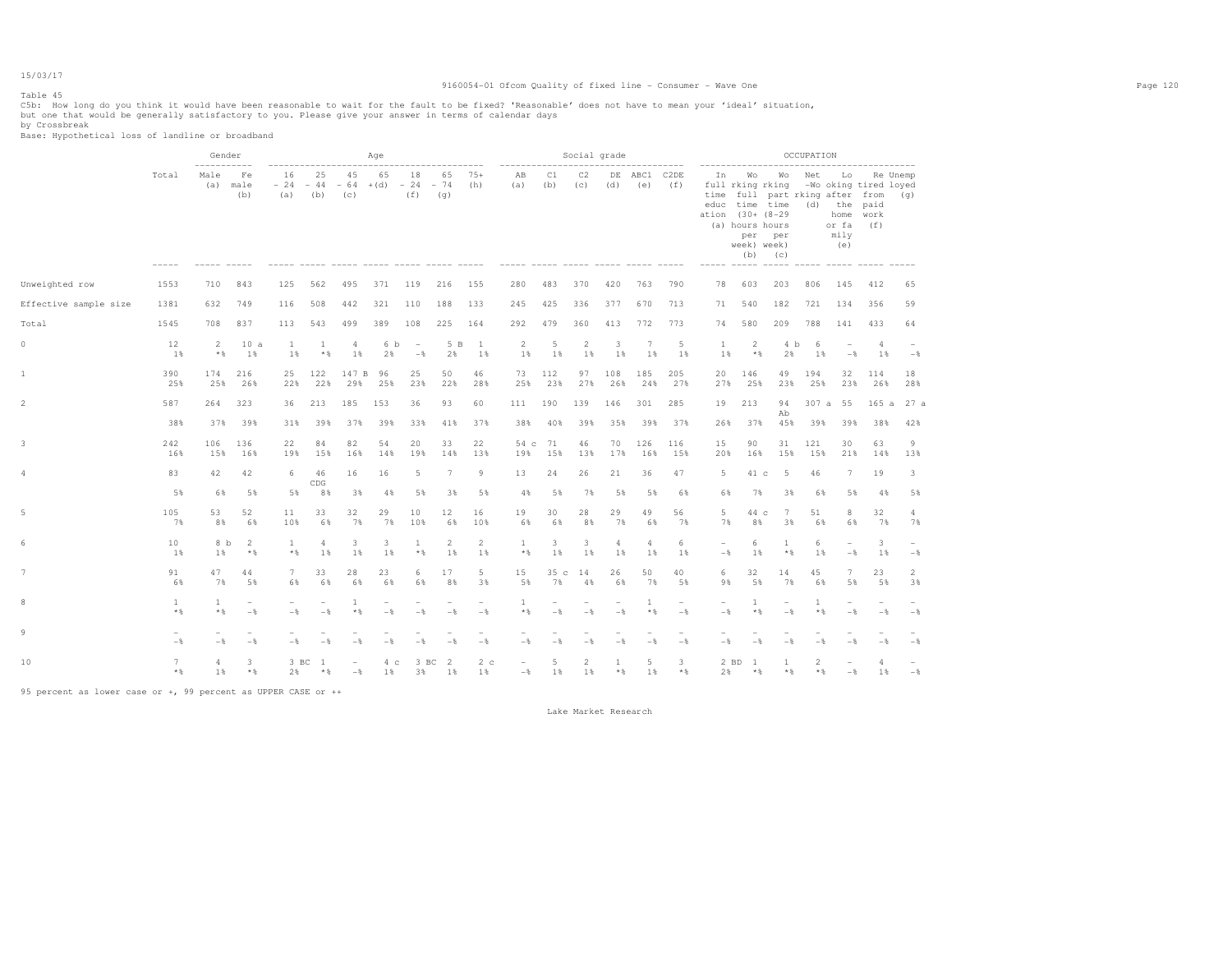# Table 45 (continuation)

### 9160054-01 Ofcom Quality of fixed line - Consumer - Wave One Page 121

C5b: How long do you think it would have been reasonable to wait for the fault to be fixed? 'Reasonable' does not have to mean your 'ideal' situation,<br>but one that would be generally satisfactory to you. Please give your

by Crossbreak Base: Hypothetical loss of landline or broadband

|                                                    |                       | Gender<br>$- - - - -$ |                    |                    |                     |                          | Age                |                    |                         |                    |                    |                      |                      | Social grade                    |                         |                    |                             |                                                                       |                                                                                 | OCCUPATION              |                                           |                                              |                    |
|----------------------------------------------------|-----------------------|-----------------------|--------------------|--------------------|---------------------|--------------------------|--------------------|--------------------|-------------------------|--------------------|--------------------|----------------------|----------------------|---------------------------------|-------------------------|--------------------|-----------------------------|-----------------------------------------------------------------------|---------------------------------------------------------------------------------|-------------------------|-------------------------------------------|----------------------------------------------|--------------------|
|                                                    | Total                 | Male<br>(a)           | Fe<br>male<br>(b)  | 16<br>$-24$<br>(a) | 25<br>$-44$<br>(b)  | 45<br>$-64$<br>(c)       | 65<br>$+(d)$       | 18<br>$-24$<br>(f) | 65<br>$-74$<br>(q)      | $75+$<br>(h)       | AB<br>(a)          | C1<br>(b)            | C2<br>(C)            | DE<br>(d)                       | ABC1<br>(e)             | C2DE<br>(f)        | In<br>time<br>educ<br>ation | Wo<br>$(30 + (8 - 29$<br>(a) hours hours<br>per<br>week) week)<br>(b) | Wo<br>full rking rking<br>full part rking after from<br>time time<br>per<br>(C) | Net<br>(d)              | Lo<br>the<br>home<br>or fa<br>mily<br>(e) | -Wo oking tired loyed<br>paid<br>work<br>(f) | Re Unemp<br>(q)    |
| Unweighted row                                     | 1553                  | 710                   | 843                | 125                | 562                 | 495                      | 371                | 119                | 216                     | 155                | 280                | 483                  | 370                  | 420                             | 763                     | 790                | 78                          | 603                                                                   | 203                                                                             | 806                     | 145                                       | 412                                          | 65                 |
| Effective sample size                              | 1381                  | 632                   | 749                | 116                | 508                 | 442                      | 321                | 110                | 188                     | 133                | 245                | 425                  | 336                  | 377                             | 670                     | 713                | 71                          | 540                                                                   | 182                                                                             | 721                     | 134                                       | 356                                          | 59                 |
| Total                                              | 1545                  | 708                   | 837                | 113                | 543                 | 499                      | 389                | 108                | 225                     | 164                | 292                | 479                  | 360                  | 413                             | 772                     | 773                | 74                          | 580                                                                   | 209                                                                             | 788                     | 141                                       | 433                                          | 64                 |
| 11                                                 | $-\frac{6}{5}$        | $-\frac{6}{5}$        | $-$                | $-$ %              |                     |                          |                    |                    |                         | $-$                | - %                | - %                  |                      |                                 |                         | $-$                | $-\frac{6}{5}$              |                                                                       |                                                                                 |                         |                                           | $-$                                          | $-\frac{6}{5}$     |
| 12                                                 | <sup>1</sup><br>$*$ % | $\overline{1}$<br>$*$ | $-$                | $-$                | - *                 |                          |                    | $-$                | $\overline{1}$<br>$*$ % | $-$                | $-$                | $-$                  | $-\frac{6}{2}$       | 1                               | $-$                     | 1<br>$*$           | - %                         |                                                                       |                                                                                 |                         |                                           | $\overline{1}$<br>$\star$ &                  | $-$                |
| 13                                                 | $-$                   | $-$                   | $-$                | $-$                | - *                 |                          | $-\frac{6}{2}$     |                    | $-$                     | $-$                | $-$                | $-$                  | $-\frac{6}{2}$       | $-$                             | $-$                     | $-$                | $-$                         | $-$                                                                   | - %                                                                             |                         |                                           | $-$                                          | $-$                |
| 14                                                 | 2<br>$*$ &            | 1<br>$*$ &            | $*$                | 1 bc<br>1 %        | $-$                 | $-\frac{6}{2}$           | $*$                | 1 bc<br>1%         | -1<br>$*$ %             | $-$                | $*$ %              | $*$ &                |                      |                                 | $\mathfrak{D}$<br>$*$ % | $-$                | $-$                         | $*$ &                                                                 | $-$                                                                             | $*$ &                   |                                           | $\star$ &                                    | $-$                |
| 15 to 21                                           | 3<br>$*$              | $-$                   | 3<br>$*$ %         | $-$                | $\mathbf{1}$<br>* * | $*$                      | $*$ &              | $-$                | $-$                     | 1<br>1%            | $-$                | 1<br>$*$ %           | $\overline{2}$<br>1% | $\overline{\phantom{a}}$<br>$-$ | $\overline{1}$<br>$*$ % | 2<br>$*$ %         | $-$                         | 2<br>* &                                                              | $-$                                                                             | $\overline{2}$<br>$*$ & | $-$                                       | $\overline{1}$<br>$*$                        | $-$                |
| $21+$                                              | 10                    | 5                     | 5                  | $\mathbf{1}$       | 5                   | $\mathfrak{D}$           | 3                  |                    | $\mathfrak{D}$          | 1                  | 2                  | $\overline{c}$       | -1                   | 5                               |                         | 6                  |                             | 3<br>$*$ %                                                            | $\mathfrak{D}$                                                                  | $\overline{a}$          |                                           | 3                                            | $\mathbf{1}$       |
| Medians                                            | 1%<br>2.00            | 1%<br>2.00            | 1%<br>2.00         | 1%<br>2.00         | 1%<br>2.00          | $*$<br>2.00              | 1%<br>2.00         | 1%<br>2.00         | 1%<br>2.00              | 1%<br>2.00         | 1%<br>2.00         | $\star$ $\S$<br>2.00 | $*$ &<br>2.00        | 1%<br>2.00                      | 1%<br>2.00              | 1%<br>2.00         | 1%<br>2.00                  | 2.00                                                                  | 1%<br>2.00                                                                      | 1%<br>2.00              | * %<br>2.00                               | 1%<br>2.00                                   | 2%<br>2.00         |
| Mean score<br>Standard deviation<br>Standard error | 2.8<br>3.41<br>.09    | 3.0<br>3.53<br>.13    | 2.7<br>3.30<br>.11 | 3.1<br>2.79<br>.25 | 3.98<br>.17         | 3.0 c 2.6<br>2.86<br>.13 | 2.9<br>3.35<br>.17 | 3.1<br>2.82<br>.26 | 2.9<br>3.71<br>.25      | 2.8<br>2.79<br>.22 | 2.8<br>3.58<br>.21 | 2.9<br>3.39<br>.15   | 2.7<br>2.95<br>.15   | 2.9<br>3.68<br>.18              | 2.9<br>3.46<br>.13      | 2.8<br>3.36<br>.12 | 3.5<br>5.72<br>.65          | 2.8<br>3.12<br>.13                                                    | 2.6<br>2.87<br>.20                                                              | 2.8<br>3.05<br>.11      | 2.7<br>3.51<br>.29                        | 2.8<br>3.21<br>.16                           | 3.0<br>5.39<br>.67 |

95 percent as lower case or +, 99 percent as UPPER CASE or ++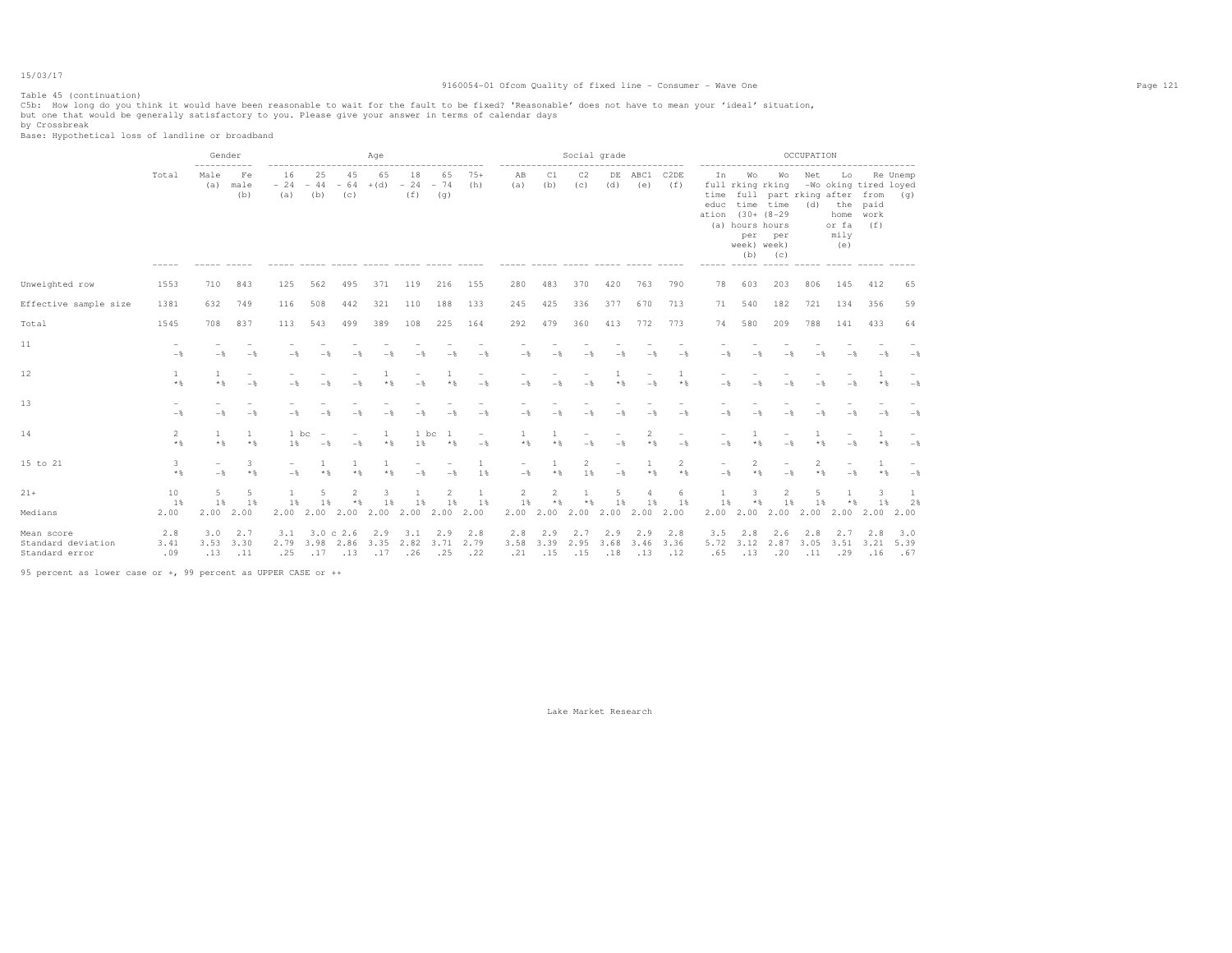## Table 45 (continuation)

### 9160054-01 Ofcom Quality of fixed line - Consumer - Wave One Page 122

C5b: How long do you think it would have been reasonable to wait for the fault to be fixed? 'Reasonable' does not have to mean your 'ideal' situation,<br>but one that would be generally satisfactory to you. Please give your

by Crossbreak Base: Hypothetical loss of landline or broadband

|                       |           |                         |                   |                      |                                                                                           |                      |                    | Region                          |                                 |                                 |                            |     |                                                           |            |                            | Nation                                      |                                        |                       | Urbanity              |                      | Urbanity detail<br>------------------                                                                            |                           |           |
|-----------------------|-----------|-------------------------|-------------------|----------------------|-------------------------------------------------------------------------------------------|----------------------|--------------------|---------------------------------|---------------------------------|---------------------------------|----------------------------|-----|-----------------------------------------------------------|------------|----------------------------|---------------------------------------------|----------------------------------------|-----------------------|-----------------------|----------------------|------------------------------------------------------------------------------------------------------------------|---------------------------|-----------|
|                       | Total     | tland<br>(a)            |                   | Ir<br>eland<br>(c)   | Sco Wales Nor North North York East West East<br>(b) thern East West shire Mid Mid<br>(d) | (e) (f) lands lands  |                    | (q)                             | (h)                             |                                 |                            |     | Lo South South<br>(i) ndon East West<br>$(i)$ $(k)$ $(1)$ | (a)        | En<br>gland tland<br>(b)   | Sco Wales                                   | Nor<br>(c) thern<br>Ir<br>eland<br>(d) | (a)                   | Urban Rural All       | (b) rural<br>(d)     | Large<br>city/ dium towns<br>$\mathop{\rm sm}\nolimits$<br>aller<br>city/<br>large<br>town<br>(a)<br>$- - - - -$ | town (c)<br>(b)           | Me Small  |
| Unweighted row        | 1553      | 202                     | 107               | 94                   | 77                                                                                        | 154                  | 106                | 92                              | 122                             | 135                             | 156                        | 213 | 95                                                        | 1150       | 202                        | 107                                         | 94                                     | 1409                  | 102                   | 144                  | 514                                                                                                              | 613                       | 282       |
| Effective sample size | 1381      | 168                     | 106               | 91                   | 70                                                                                        | 149                  | 106                | 81                              | 112                             | 122                             | 156                        | 201 | 85                                                        | 1070       | 168                        | 106                                         | 91                                     | 1366                  | 83                    | 114                  | 502                                                                                                              | 594                       | 271       |
| Total                 | 1545      | 150                     | 77                | 44                   | 89                                                                                        | 163                  | 109                | 112                             | 138                             | 158                             | 160                        | 232 | 113                                                       | 1274       | 150                        | 77                                          | 44                                     | 1316                  | 170                   | 229                  | 490                                                                                                              | 574                       | 252       |
| $\mathbb O$           | 12        | 2                       |                   |                      | $\overline{1}$                                                                            | $\overline{1}$       |                    |                                 |                                 | $\overline{1}$                  | $\overline{\phantom{a}}$   |     | $\mathfrak{D}$<br>$-5$<br>befgh<br>iJk                    |            | $\overline{2}$<br>10       |                                             |                                        | 8                     | 2                     | $\overline{4}$       | $\mathbf{1}$                                                                                                     | 6                         | 1         |
|                       | 1%        | $1\%$                   | $-\frac{6}{5}$    | $-\frac{6}{5}$       | 1%                                                                                        | 1%                   | $-$                | $-$                             | $-$                             | $1\%$                           | $-$                        |     | $1\%$<br>5%                                               |            | $1\%$                      | 1%<br>$-\frac{6}{5}$                        | $-$                                    | $1\%$                 | $1$ %                 | 2%                   | $*$ &                                                                                                            | 1%                        | $*$       |
| $\mathbf 1$           | 390       | 30                      | 26<br>aceL        | 9                    | 24                                                                                        | 34                   | 24                 | 26                              | 54<br>ACEFq<br>iJL              | 38                              | 37                         |     | 69 al 20                                                  | 325        | 30                         |                                             | 26 bd 9                                | 340                   | 42                    | 50                   | 139 b 132                                                                                                        |                           | 69        |
|                       | 25%       | 20%                     | 33%               | 20%                  | 27%                                                                                       | 21%                  | 22%                | 23%                             | 39%                             | 24%                             | 23%                        | 30% | 18%                                                       |            | 20%<br>26%                 | 33%                                         | 20%                                    | 26%                   | 25%                   | 22%                  | 28%                                                                                                              | 23%                       | 27%       |
| $\overline{2}$        | 587       | 49                      | 29                | 23<br>AbEHK<br>L     |                                                                                           | 38 h 49              |                    | 44 h 43                         | 39                              |                                 | 65 eh 90<br>ABdEf<br>GHIKL | 81  | 38                                                        | 486        | 49                         | 29                                          |                                        | 23 ABc 499            | 54                    | 88                   | 192                                                                                                              | 210                       | 97        |
|                       | 38%       | 32%                     | 38%               | 52%                  | 43%                                                                                       | 30%                  | 41%                | 38%                             | 28%                             | 41%                             | 56%                        | 35% | 33%                                                       |            | 38%<br>32%                 | 38%                                         | 52%                                    | 38%                   | 32%                   | 38%                  | 39%                                                                                                              | 37%                       | 38%       |
| 3                     | 242       |                         | 30 bdJ 8 J        | 8J                   | $7\phantom{.0}\phantom{.0}7$                                                              | 36<br>bDJ            |                    | 15 J 24<br>bdJ                  | 23J                             | 25 J                            | $\sim$ 4                   |     | 35 J                                                      | 26 bDJ 196 |                            | 30 <sub>c</sub><br>8                        | 8                                      | 193                   |                       | 43 Ac 48 a           | 59                                                                                                               |                           | 97 a 37   |
|                       | 16%       | 20%                     | 10%               | 17%                  | 8%                                                                                        | 22%                  | 14%                | 21%                             | 17%                             | 16%                             | 3%                         | 15% | 23%                                                       |            | 20%<br>15%                 | 10%                                         | 17%                                    | 15%                   | 25%                   | 21%                  | 12%                                                                                                              | 17%                       | 15%       |
| 4                     | 83        |                         |                   | 10 K 4 k 1           | $\overline{4}$                                                                            | 16<br>cfghi<br>K     | 3                  | 3                               | 4                               | $\overline{4}$                  | 24<br>abCdF<br>GHIK        |     | 3                                                         | 8 k        | 68<br>10                   | 4                                           | 1                                      | 73                    | 8                     | 10                   | 36                                                                                                               | 27                        | 10        |
|                       | 5%        | 7%                      | 6%                | 2%                   |                                                                                           | 5% 10%               | 3%                 | 3%                              | 3%                              | 3%                              | 15%                        |     | 1%<br>7%                                                  |            | 5%                         | 7%<br>6%                                    | 2%                                     | 6%                    | 5%                    | 5%                   | 7%                                                                                                               | 5%                        | 4%        |
| 5                     | 105<br>7% | 10%                     | 14 bJ 2<br>3%     | $\overline{2}$<br>4% | 9%                                                                                        | 8 J 16 bJ 9 J<br>10% | 8%                 | 8j<br>7%                        | 8j<br>6%                        | 11 j<br>7%                      | $\overline{2}$<br>1%       |     | 14j<br>6%<br>8%                                           | 9 J        | 87<br>7%<br>10%            | 2<br>14 с<br>3%                             | $\overline{2}$<br>4%                   | 93<br>7%              | 10 <sub>1</sub><br>6% | 13<br>6%             | 32<br>6%                                                                                                         | 48<br>8%                  | 13<br>5%  |
| 6                     | 10<br>1%  | $\overline{2}$<br>$1\%$ | $\sim$<br>$-$     | 2%                   | $1$ ghi $-$<br>$-$                                                                        | $\overline{2}$<br>1% | $\mathbf{1}$<br>1% | $\overline{\phantom{a}}$<br>$-$ | $\overline{\phantom{a}}$<br>$-$ | $\overline{\phantom{a}}$<br>$-$ | $\mathbf{1}$<br>1%         |     | 2<br>$\mathbf{1}$<br>$*$ %<br>2%                          |            | 2<br>$7\phantom{.0}$<br>1% | $\overline{\phantom{a}}$<br>1%<br>$-$       | 1 a<br>2%                              | 8<br>$1\%$            | $\overline{2}$<br>1%  | $\overline{c}$<br>1% | 3<br>1%                                                                                                          | 4<br>1%                   | 1<br>$*$  |
| $\overline{7}$        | 91<br>6%  | 7%                      | $11cJ$ $3i$<br>4% | $\mathbf{1}$<br>1%   | 4 <sub>j</sub><br>5%                                                                      | 6<br>4%              | 10%                | 11 ceJ 7 J<br>7%                | 7%                              | 9 J 10 J<br>7%                  | $\mathbf{1}$<br>1%         |     | $22$ ceJ $5$ j<br>9%<br>5%                                |            | 77<br>6%                   | $\overline{\mathbf{3}}$<br>11 d<br>7%<br>4% | $\mathbf{1}$<br>1%                     | 79<br>6%              | 10<br>6%              | 12<br>5%             | 22<br>4%                                                                                                         | 36<br>6%                  | 21a<br>8% |
| 8                     | 1<br>$*$  | $-\frac{6}{5}$          | $-\frac{6}{5}$    | $-$                  | $-\frac{6}{5}$                                                                            | 1%                   | $-$                | $-$                             | $-$                             | $-$                             | $-$                        |     | $-$<br>$-\frac{6}{5}$                                     |            | $\mathbf{1}$<br>$*$        | $-$<br>$-$                                  | $-\frac{6}{5}$                         | $\mathbf{1}$<br>$*$ & | $-$                   | $-$                  | $-$                                                                                                              | $\mathbf{1}$<br>$\star$ & | $-$       |

95 percent as lower case or +, 99 percent as UPPER CASE or ++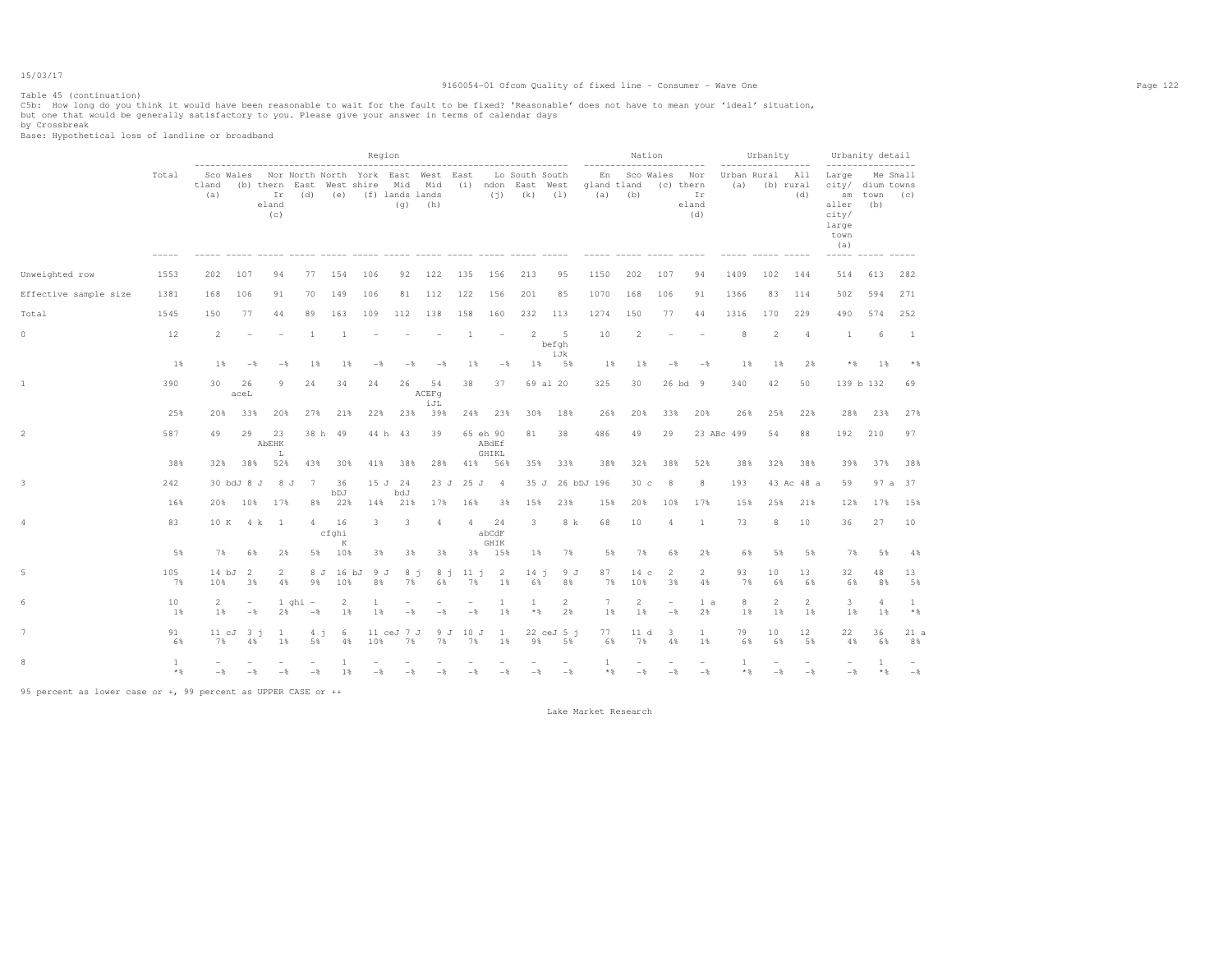# Table 45 (continuation)

### 9160054-01 Ofcom Quality of fixed line - Consumer - Wave One Page 123

C5b: How long do you think it would have been reasonable to wait for the fault to be fixed? 'Reasonable' does not have to mean your 'ideal' situation,<br>but one that would be generally satisfactory to you. Please give your

by Crossbreak Base: Hypothetical loss of landline or broadband

|                                      |               |                       |                                                       |                                            |                                                                         |                      |                | Region                            |                |                |                |                                                     |                                            |                                 |                                 | Nation         |                                            |                         | Urbanity                                   | ------                          | Urbanity detail                                                                    |                                 |                 |
|--------------------------------------|---------------|-----------------------|-------------------------------------------------------|--------------------------------------------|-------------------------------------------------------------------------|----------------------|----------------|-----------------------------------|----------------|----------------|----------------|-----------------------------------------------------|--------------------------------------------|---------------------------------|---------------------------------|----------------|--------------------------------------------|-------------------------|--------------------------------------------|---------------------------------|------------------------------------------------------------------------------------|---------------------------------|-----------------|
|                                      | Total         | tland<br>(a)          | Sco Wales                                             | Ir<br>eland<br>(C)                         | Nor North North York East West East<br>(b) thern East West shire<br>(d) |                      |                | Mid<br>(e) (f) lands lands<br>(q) | Mid<br>(h)     |                | (i)            | Lo South South<br>(i) ndon East West<br>$(k)$ $(1)$ |                                            | gland tland<br>$(a)$ (b)        | En Sco Wales                    |                | Nor<br>(c) thern<br>Ir<br>eland<br>(d)     | Urban Rural All<br>(a)  |                                            | (b) rural<br>(d)                | Large<br>city/ dium towns<br>aller<br>city/<br>large<br>town<br>(a)<br>$- - - - -$ | sm town<br>(b)                  | Me Small<br>(C) |
| Unweighted row                       | 1553          | 202                   | 107                                                   | 94                                         | 77                                                                      | 154                  | 106            | 92                                | 122            | 135            | 156            | 213                                                 | 95                                         | 1150                            | 202                             | 107            | 94                                         | 1409                    | 102                                        | 144                             | 514                                                                                | 613                             | 282             |
| Effective sample size                | 1381          | 168                   | 106                                                   | 91                                         | 70                                                                      | 149                  | 106            | 81                                | 112            | 122            | 156            | 201                                                 | 85                                         | 1070                            | 168                             | 106            | 91                                         | 1366                    | 83                                         | 114                             | 502                                                                                | 594                             | 271             |
| Total                                | 1545          | 1.50                  | 77                                                    | 44                                         | 89                                                                      | 163                  | 109            | 112                               | 138            | 158            | 160            | 232                                                 | 113                                        | 1274                            | 150                             | 77             | 44                                         | 1316                    | 170                                        | 229                             | 490                                                                                | 574                             | 252             |
| 9                                    | $-$           | $-$                   | $-$                                                   | $-$                                        | $-$                                                                     | $-$                  |                |                                   | $-$            | $-$            | $-$            | $-$                                                 | $-$                                        | $-$                             | $-$                             | $-$            | $-$                                        | $-$                     | $-\frac{6}{2}$                             | $-$                             | $-$                                                                                |                                 | $-$             |
| 10                                   | 7<br>$*$      | $\mathbf{1}$<br>1%    | $-\frac{6}{5}$                                        | $\overline{\phantom{a}}$<br>$-\frac{6}{6}$ | $\mathbf{1}$<br>1%                                                      | 1<br>1%              | $-\frac{6}{5}$ | 1<br>1%                           | 1<br>1%        | $-\frac{6}{5}$ | $-$            | $\overline{2}$<br>1%                                | $\overline{\phantom{a}}$<br>$-\frac{6}{5}$ | 6<br>$*$                        | 1<br>1%                         | $-\frac{6}{5}$ | $-\frac{6}{5}$                             | 7<br>1%                 | $\overline{\phantom{0}}$<br>$-\frac{6}{5}$ | $-\frac{6}{5}$                  | 3<br>1%                                                                            | 5<br>1%                         | $-$ 8           |
| 11                                   | $-$           | $-$                   |                                                       | $-$                                        | $-$                                                                     | -8                   |                |                                   | - *            | $-$            | $-\frac{6}{3}$ | $-$                                                 | $-$                                        | $-$                             | $-$                             | $-$            | $-$                                        | $-$                     | $-$                                        | $-\frac{6}{5}$                  | $-$                                                                                | $-$                             | $-$             |
| 12                                   | 1<br>$*$ &    | $\mathbf{1}$<br>$*$ & | $-$                                                   | $-$                                        | $-$                                                                     | $-$                  | $-\frac{6}{2}$ | $-$                               | $-$            | $-$            | $-$            | $-$                                                 | $\overline{\phantom{a}}$<br>$-$            | $\overline{\phantom{a}}$<br>$-$ | 1 A<br>$*$ &                    | $-$            | $\overline{\phantom{a}}$<br>$-$            | 1<br>$*$ %              | $\equiv$<br>$-$                            | $-$                             | $-$                                                                                | $-$                             | 1<br>$*$ %      |
| 13                                   | $-$           | $-$                   | $-8$                                                  | $-$                                        | $-$                                                                     | $-$                  | $-8$           | $-$                               | $-$            | $-$            | $-$            | $-$                                                 | $-$                                        | $-$                             | $-$                             | $-$            | $-$                                        | $-$                     | $-$                                        | $-$                             | $-$                                                                                | $-$                             | $-$             |
| 14                                   | 2<br>$*$ &    | $-$                   |                                                       |                                            | $-$                                                                     |                      |                |                                   | $-$            | 2<br>1 %       | $-$            | $-$                                                 | $-$                                        | $\overline{2}$<br>$*$ &         | ۰<br>$-$                        | $-$            | $\overline{\phantom{a}}$<br>$-$            | $\overline{2}$<br>$*$ & | $\overline{\phantom{0}}$<br>$-$            | $\overline{\phantom{a}}$<br>$-$ | $\mathbf{1}$<br>$*$ &                                                              | $\overline{\phantom{m}}$<br>$-$ | 1<br>$*$ %      |
| 15 to 21                             | 3<br>$*$ &    | $-\frac{6}{5}$        | 1<br>1%                                               | $-$                                        | $-$                                                                     | $\overline{1}$<br>1% |                |                                   | $-$            | $-$            | $-$            | 1<br>$*$ %                                          | $-$                                        | 2<br>$*$ &                      | $\overline{\phantom{a}}$<br>$-$ | 1 a<br>1%      | $\overline{\phantom{a}}$<br>$-\frac{6}{5}$ | $\overline{2}$<br>$*$ & | $-$                                        | $\mathbf{1}$<br>$*$ &           | $-$                                                                                | 1<br>$*$ &                      | 1<br>$*$ %      |
| $21 +$                               | 10            |                       | $\overline{\mathbf{3}}$<br>$\sim$ 100 $\sim$<br>AEgHi |                                            | 1 aeh 1                                                                 |                      |                |                                   |                |                | $\mathbf{1}$   | $\overline{c}$                                      |                                            | 6                               | $\overline{\phantom{0}}$        |                | 3 AB 1 ab                                  | 10                      |                                            |                                 | 3                                                                                  | 6                               | -1              |
| Medians                              | $1\%$<br>2.00 |                       | jkl<br>$-8$ 48                                        | 2%                                         | $1\%$                                                                   | $-$                  | 1              | $-$                               | $-\frac{6}{5}$ | $1\%$          | 1%             | 1%<br>2.00 2.00 2.00 2.00                           | $-$ %                                      | $*$ &                           | $-$<br>2.00 2.00 2.00 2.00      | 4%             | 2%                                         | 1%                      | $*$ &<br>2.00 2.00 2.00                    | $*$                             | 1%                                                                                 | 18<br>2.00 2.00 2.00            | * %             |
| Mean score                           | 2.8           |                       | 2.9 h 3.9<br>hj                                       | 3.0                                        |                                                                         | $2.7$ $2.9$ h $3.0$  |                | 2.7 2.4                           |                | 2.8            | 2.5            | $3.0\quad 2.6$                                      |                                            | 2.8                             | 2.9                             |                | 3.9 A 3.0                                  | 2.9                     |                                            | $2.6$ $2.6$                     | 2.7                                                                                | 3.1                             | 2.7             |
| Standard deviation<br>Standard error | 3.41<br>.09   | 1.93 8.15<br>.14      | .79                                                   | 5.50<br>.57                                | 2.92 1.95 3.06 1.74 1.80<br>.33                                         | .16                  | .30            | .18                               | .16            | .23            | .31            | 2.69 3.83 4.17 1.63<br>.29                          | .17                                        | .09                             | 2.94 1.93<br>.14                | 8.15<br>.79    | 5.50<br>.57                                | .10                     | 3.61 1.85 1.90<br>.18                      | .16                             | $3.09$ 4.35<br>.14                                                                 | .18                             | 2.48<br>.15     |

95 percent as lower case or +, 99 percent as UPPER CASE or ++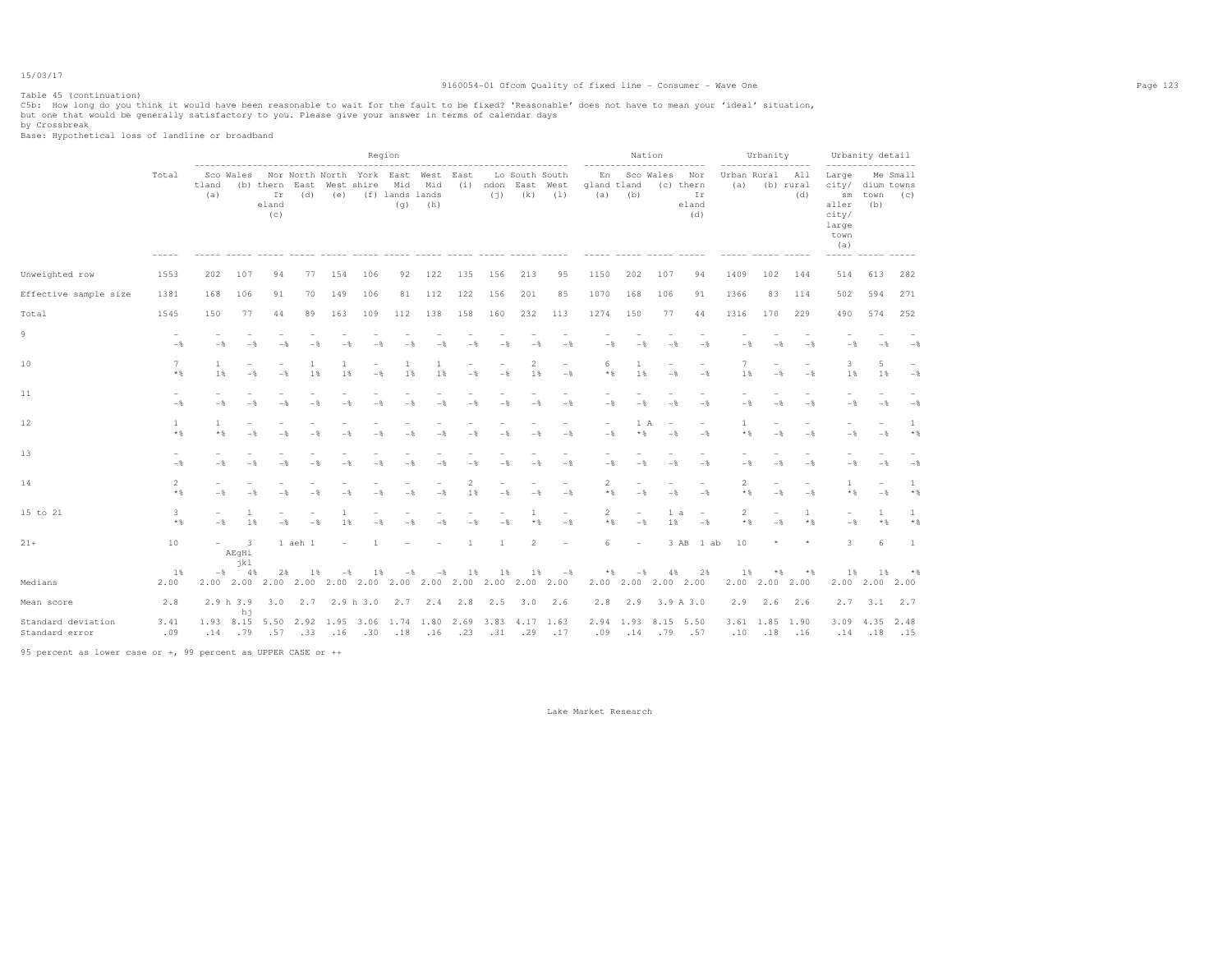### 9160054-01 Ofcom Quality of fixed line - Consumer - Wave One Page 124

Table 46

C6 : And what would be an unacceptable length of time to wait?.Please give your answer in terms of calendar days by Crossbreak Base: All with landline telephone or broadband

|                       |            |                            | Gender            |                                 |                         |                                  | Age             |                |                                 |                                |                              |                      | Social grade          |                 |                                       |                |                                 |                                                    |                                                               |                       | OCCUPATION                                                                                                                              |                         |                                 |                                                      |
|-----------------------|------------|----------------------------|-------------------|---------------------------------|-------------------------|----------------------------------|-----------------|----------------|---------------------------------|--------------------------------|------------------------------|----------------------|-----------------------|-----------------|---------------------------------------|----------------|---------------------------------|----------------------------------------------------|---------------------------------------------------------------|-----------------------|-----------------------------------------------------------------------------------------------------------------------------------------|-------------------------|---------------------------------|------------------------------------------------------|
|                       | Total      | -----------<br>Male<br>(a) | Fe<br>male<br>(b) | 16<br>$-24 -44$<br>(a)          | 25<br>(b)               | 45<br>$-64 + (d) -24 -74$<br>(C) | 65              | 18<br>(f)      | 65<br>(q)                       | 75+<br>(h)                     | ---------------<br>AB<br>(a) | C1<br>(b)            | C <sub>2</sub><br>(C) | (d)             | --------------<br>DE ABC1 C2DE<br>(e) | (f)            | ation (30+ (8-29                | full rking rking<br>(a) hours hours<br>week) week) | In Wo Wo<br>per per<br>$(b)$ $(c)$<br>----- ----- ----- ----- | Net                   | Lo<br>-Wo oking tired loyed rman<br>time full part rking after from<br>educ time time (d) the paid<br>home work<br>or fa<br>mily<br>(e) | (f)                     | Re Unemp                        | Pe<br>(g) ently<br>sick<br>or<br>dis<br>abled<br>(i) |
| Unweighted row        | 1898       |                            | 875 1023          | 149                             | 707                     | 610                              | 432             | 142            | 254                             | 178                            | 368                          | 600                  | 438                   | 492             | 968                                   | 930            | 93                              | 757                                                |                                                               | 257 1014              | 176                                                                                                                                     | 480                     | 77                              | 55                                                   |
| Effective sample size | 1695       | 783                        | 912               | 138                             | 644                     | 546                              | 374             | 132            | 222                             | 153                            | 324                          | 532                  | 398                   | 443             | 856                                   | 840            | 86                              | 684                                                | 229                                                           | 911                   | 161                                                                                                                                     | 417                     | 70                              | 52                                                   |
| Total                 | 1909       |                            | 879 1030          | 135                             | 694                     | 621                              | 458             | 129            | 266                             | 192                            | 385                          | 603                  | 432                   | 488             | 988                                   | 921            | 89                              | 738                                                |                                                               | 269 1007              | 172                                                                                                                                     | 509                     | 75                              | 53                                                   |
| 1                     | 49<br>3%   | 18<br>2%                   | 30<br>3%          | $\mathbf{1}$<br>1%              | 15<br>2%                | 3%                               | 19 f 13 f<br>3% | $\sim$<br>$-$  | 10 f<br>4%                      | $\overline{\phantom{a}}$<br>2% | 12<br>3%                     | 20 f<br>3%           | -6<br>1%              | 10<br>2%        | 3%                                    | 32 cf 16<br>2% | -1<br>$1\%$                     | 19<br>3%                                           | 9<br>3%                                                       | 28<br>3%              | 5<br>3%                                                                                                                                 | 11<br>2%                | $\overline{\phantom{a}}$<br>$-$ | 4 f q<br>7%                                          |
| $\overline{2}$        | 292<br>15% | 144<br>16%                 | 148<br>14%        | 18<br>13%                       | 102<br>15%              | 115 DG 56<br>19%                 | 12%             | 18<br>14%      | 29<br>11%                       | 27<br>14%                      | 74<br>CDF<br>19%             | 104 DF 61<br>17% 14% |                       | 53<br>11%       | 178<br>DF                             | 114<br>18% 12% | 13<br>15%                       | 18%                                                | 132 ef 36<br>13%                                              | 17%                   | 168 e 18<br>10%                                                                                                                         | 69<br>14%               | 14<br>19%                       | $\overline{9}$<br>17%                                |
| 3                     | 357<br>19% | 168<br>19%                 | 189<br>18%        | 25<br>18%                       | 134<br>19%              | 117<br>19%                       | 80<br>17%       | 25<br>19%      | 48<br>18%                       | 33<br>17%                      | 21%                          | 81 d 111<br>18%      | 89<br>21%             | 76<br>16%       | 191<br>19%                            | 165<br>18%     | 16<br>18%                       | 147<br>20%                                         | 55<br>20%                                                     | 202<br>20%            | 29<br>17%                                                                                                                               | 86<br>17%               | 15<br>20%                       | 10<br>18%                                            |
| 4                     | 177<br>9%  | 83<br>98                   | 95<br>9%          | 11<br>8%                        | 59<br>98                | 63<br>10%                        | 45<br>10%       | 11<br>8%       | 28<br>11%                       | 17<br>98                       | 37<br>10%                    | 45<br>8%             | 41                    | 54 b<br>10% 11% | 82<br>8%                              | 95<br>10%      | 6<br>6%                         | 64<br>98                                           | 27<br>10%                                                     | 91<br>9%              | 13<br>8%                                                                                                                                | 52<br>10%               | 10<br>13%                       | 5<br>98                                              |
| 5                     | 220<br>12% | 94<br>11%                  | 125<br>12%        | 18<br>13%                       | 83<br>12%               | 71<br>11%                        | 48<br>10%       | 17<br>13%      | 29<br>11%                       | 18<br>10%                      | 32<br>8%                     | 68<br>11%            | 15%                   | 65 AE 55<br>11% | 100<br>10%                            | 120 ae<br>13%  | 10<br>12%                       | 95<br>13%                                          | 31<br>12%                                                     | 126<br>13%            | 16<br>10%                                                                                                                               | 55<br>11%               | 7<br>10%                        | $\overline{4}$<br>7%                                 |
| 6                     | 71<br>4%   | 28<br>38                   | 43<br>4%          | 3<br>2%                         | 32<br>5%                | 19<br>3%                         | 16<br>4%        | 3<br>2%        | 12<br>5%                        | 4<br>2%                        | 15<br>4%                     | 17<br>3%             | 19<br>4%              | 19<br>4%        | 33<br>3%                              | 39<br>4%       | -1<br>$1\%$                     | 30<br>4%                                           | 10<br>$4\%$                                                   | 40<br>4%              | 7<br>4%                                                                                                                                 | 17<br>3%                | 5a<br>6%                        | 2<br>3%                                              |
|                       | 396        | 169                        | 227               | 24                              | 150                     | 114                              | 108c23          |                | 54                              | 54 aCf                         | 81                           | 115                  | 74                    | 125<br>bCe      | 197                                   | 199            |                                 | 17 115                                             |                                                               | 60 b 175              | 56<br>aBcDf<br>$\mathbf{i}$                                                                                                             |                         | 124 BD 15                       | 8                                                    |
|                       | 21%        | 19%                        | 22%               | 18%                             | 22%                     | 18%                              | 24%             | 18%            | 20%                             | 28%                            | 21%                          | 19%                  | 17%                   | 26%             | 20%                                   | 22%            | 19%                             | 16%                                                | 22%                                                           | 17%                   | 32%                                                                                                                                     | 24%                     | 20%                             | 15%                                                  |
| 8                     | 70         | 37                         | 33                | 10<br>bch                       | 22                      | 22                               | 18              | 9 bh 14        |                                 | 4                              | 8                            | 24                   | 14                    |                 | 25 a 31                               | 39a            | 7<br>bdEf                       | 22                                                 | 12                                                            | 33                    | $\overline{2}$                                                                                                                          | 17                      | 2                               | 7 BCDEFq                                             |
|                       | 4%         | 4%                         | 3%                | 7%                              | 3%                      | 3%                               | 4%              | 7%             | 5%                              | 2%                             | 2%                           | 4%                   | 3%                    | 5%              | 3%                                    | 4%             | 8%                              | 3%                                                 | 4%                                                            | 3%                    | 1%                                                                                                                                      | 38                      | 2%                              | 14%                                                  |
| 9                     | 4<br>$*$   | 1<br>$*$ %                 | 4<br>$*$          | $\overline{\phantom{a}}$<br>$-$ | $\overline{2}$<br>$*$ & | 1<br>$*$                         | 1<br>$*$        | $-$            | $\overline{\phantom{0}}$<br>$-$ | <b>1</b><br>1 %                | 1<br>$*$ &                   | $\star$<br>$*$ %     | 3<br>1%               | 1<br>$*$        | 1<br>$*$ %                            | 3<br>$*$ %     | $\overline{\phantom{a}}$<br>$-$ | $\overline{2}$<br>$*$ &                            | $\sim$<br>$-\frac{6}{5}$                                      | $\overline{2}$<br>$*$ | $\star$<br>$*$ %                                                                                                                        | $\overline{2}$<br>$*$ % | $-$                             | $-$                                                  |
| 10                    | 91<br>5%   | 48<br>5%                   | 44<br>4%          | 9q<br>7%                        | 32<br>5%                | 30<br>5%                         | 20<br>4%        | 9q<br>7%       | -6<br>2%                        | 14 <sub>q</sub><br>7%          | 17<br>4%                     | 26<br>$4\%$          | 22<br>5%              | 26<br>5%        | 43<br>4%                              | 48<br>5%       | $\overline{4}$<br>5%            | 43 с<br>6%                                         | 6<br>2%                                                       | 49<br>5%              | 12c<br>7%                                                                                                                               | -23<br>5%               | 2<br>2%                         | 1<br>3%                                              |
| 11                    | $-\,$      | $-$                        | $-\frac{6}{6}$    | $-\frac{6}{5}$                  | $-$                     | $-\frac{6}{5}$                   | $-$             | $-\frac{6}{5}$ | $-$                             | $-\,$ %                        | $-\frac{6}{5}$               | $-$                  | $-$                   | $-\frac{6}{5}$  | $-\frac{6}{5}$                        | $-$            | $-\frac{6}{9}$                  | $-$                                                | $-$                                                           | $-\frac{6}{5}$        | $-$                                                                                                                                     | $-\frac{6}{5}$          | $-$                             | $-\,$                                                |

95 percent as lower case or +, 99 percent as UPPER CASE or ++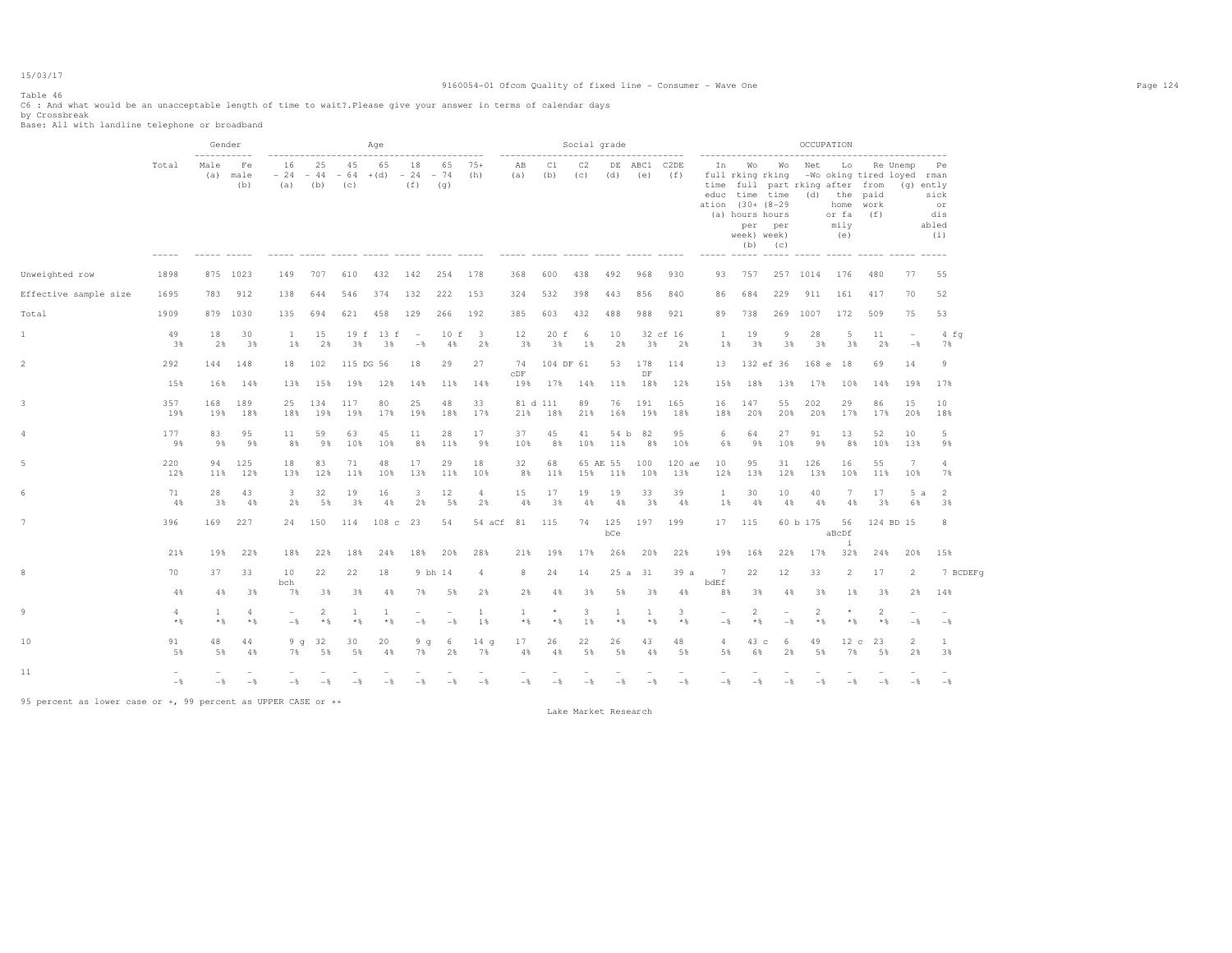### 9160054-01 Ofcom Quality of fixed line - Consumer - Wave One Page 125

Table 46 (continuation) C6 : And what would be an unacceptable length of time to wait?.Please give your answer in terms of calendar days by Crossbreak Base: All with landline telephone or broadband

|                                      |             | Gender<br>----------- |                                            |                    |                          |                          | Age                             |                          |                                 |                      |                                        |                | Social grade |                          |               |                                     |                                |                                                                                                  |                      |             | OCCUPATION                                                                       |                                           |                  |                                                      |
|--------------------------------------|-------------|-----------------------|--------------------------------------------|--------------------|--------------------------|--------------------------|---------------------------------|--------------------------|---------------------------------|----------------------|----------------------------------------|----------------|--------------|--------------------------|---------------|-------------------------------------|--------------------------------|--------------------------------------------------------------------------------------------------|----------------------|-------------|----------------------------------------------------------------------------------|-------------------------------------------|------------------|------------------------------------------------------|
|                                      | Total       | Male<br>(a)           | Fe<br>male<br>(b)                          | 16<br>$-24$<br>(a) | 25<br>$-44$<br>(b)       | 45<br>$-64$ + (d)<br>(C) | 65                              | 18<br>$-24 - 74$<br>(f)  | 65<br>(q)                       | $75+$<br>(h)         | AB<br>(a)                              | C1<br>(b)      | C2<br>(C)    | DE<br>(d)                | ABC1<br>(e)   | C <sub>2</sub> DE<br>(f)            | In<br>time<br>ation (30+ (8-29 | Wo<br>full rking rking<br>educ time time<br>(a) hours hours<br>week) week)<br>(b)<br>$- - - - -$ | Wo<br>per per<br>(C) | Net         | Lo<br>full part rking after from<br>(d) the paid<br>home<br>or fa<br>mily<br>(e) | -Wo oking tired loyed rman<br>work<br>(f) | Re Unemp         | Pe<br>(g) ently<br>sick<br>or<br>dis<br>abled<br>(i) |
| Unweighted row                       | 1898        |                       | 875 1023                                   | 149                | 707                      | 610                      | 432                             | 142                      | 254                             | 178                  | 368                                    | 600            | 438          | 492                      | 968           | 930                                 | 93                             | 757                                                                                              |                      | 257 1014    | 176                                                                              | 480                                       | 77               | 55                                                   |
| Effective sample size                | 1695        | 783                   | 912                                        | 138                | 644                      | 546                      | 374                             | 132                      | 222                             | 153                  | 324                                    | 532            | 398          | 443                      | 856           | 840                                 | 86                             | 684                                                                                              | 229                  | 911         | 161                                                                              | 417                                       | 70               | 52                                                   |
| Total                                | 1909        | 879                   | 1030                                       | 135                | 694                      | 621                      | 458                             | 129                      | 266                             | 192                  | 385                                    | 603            | 432          | 488                      | 988           | 921                                 | 89                             | 738                                                                                              | 269                  | 1007        | 172                                                                              | 509                                       | 75               | 53                                                   |
| 12                                   | 11<br>1%    | 1 %                   | $\overline{4}$<br>$*$                      | 2<br>1 %           | $\overline{2}$<br>$*$ &  | 4<br>1%                  | 4<br>1%                         | 1%                       | $\overline{2}$<br>1%            | $\overline{2}$<br>1% | 3<br>1%                                | 2<br>$*$ %     | 5<br>1%      | 2<br>$*$                 | 5<br>$*$ %    | 7<br>1%                             | 2 <sub>c</sub><br>2%           | 1%                                                                                               | $-$                  | * &         | $-$                                                                              | 5<br>1%                                   | $-$              | 1 с<br>2%                                            |
| 13                                   | 1<br>$*$ %  | -1.<br>$*$            | $\overline{\phantom{a}}$<br>$-\frac{6}{5}$ | 1 bc<br>1%         | $-$                      | $-$                      | $\overline{\phantom{a}}$<br>$-$ | 1 bcd<br>1%              | $\overline{\phantom{a}}$<br>$-$ | $-\frac{6}{5}$       | $-\frac{6}{5}$                         | $*$ %          |              | $-\frac{6}{2}$           | 1<br>$*$ &    | $\qquad \qquad -$<br>$-\frac{6}{5}$ | $1\%$                          | $1$ BDf $-$<br>$-\frac{6}{5}$                                                                    | $-$                  |             |                                                                                  |                                           | $-$              | $-$                                                  |
| 14                                   | 99<br>5%    | 45<br>5%              | 55<br>5%                                   | 5<br>4%            | 38<br>5%                 | 28<br>4%                 | 29<br>6%                        | 5<br>4%                  | 20<br>7%                        | 9<br>5%              | 16<br>4%                               | 37<br>6%       | 19<br>4%     | 27<br>6%                 | 54<br>5%      | 46<br>5%                            | 4<br>5%                        | 42<br>6%                                                                                         | 11<br>4%             | 53<br>5%    | 4%                                                                               | 28<br>5%                                  | 4<br>5%          | 3<br>6%                                              |
| 15 to 20                             | 18<br>1%    | 10<br>$1\%$           | 8<br>$1\%$                                 | 5<br>BCDgh<br>4%   | 6<br>1%                  | 3<br>$*$                 | $\overline{a}$<br>$1\%$         | -5<br>BCDgh<br>4%        | 3<br>$1\%$                      | 1<br>1%              | $\overline{a}$<br>$-\frac{6}{5}$       | 9a<br>$1\%$    | 5 a<br>1%    | 5<br>1%                  | 9<br>1%       | 9<br>1%                             | 3%                             | 3 ef 7<br>1%                                                                                     | 3<br>$1\%$           | 10<br>$1\%$ | $\overline{\phantom{a}}$<br>$-\frac{6}{5}$                                       | $\overline{4}$<br>$1\%$                   | 2e<br>2%         | $\overline{\phantom{a}}$<br>$-$                      |
| $21+$                                | 46<br>2%    | 24<br>3%              | 22<br>2%                                   | 3<br>2%            | 17<br>3%                 | 13<br>2%                 | 12<br>3%                        | 3<br>2%                  | 9<br>3%                         | 3<br>2%              | $7^{\circ}$<br>2%                      | 22 cf<br>4%    | 7<br>2%      | 10<br>2%                 | 29<br>3%      | 17<br>2%                            | 3.<br>3%                       | 15<br>2%                                                                                         | 3%                   | 22<br>2%    | 4%                                                                               | 14<br>3%                                  | $-$              | $-$ %                                                |
| Dont know                            | 6           | 2                     | $\overline{4}$                             | 1 <sub>b</sub>     | $\overline{\phantom{a}}$ |                          | 4 b                             | $\overline{\phantom{a}}$ |                                 | 3 Bc 1               | 1                                      | $\overline{2}$ | 3.           | $\overline{\phantom{m}}$ | 3             | 3                                   |                                |                                                                                                  | $\mathfrak{D}$       | ्र          |                                                                                  | $\mathcal{L}$                             |                  |                                                      |
| Medians                              | $*$<br>5.00 | $*$ %<br>5.00         | $*$<br>5.00                                | 1 %<br>5.00 5.00   | $-$                      | $*$ &                    | 1%<br>4.00 5.00 5.00 5.00 5.00  | $-$                      | 1%                              | 1%                   | $*$ &<br>4.00 5.00 5.00 5.00 5.00 5.00 | $*$ %          | 1%           | $-\frac{6}{2}$           | $*$ %         | $*$ %                               | 1%                             | $*$ &<br>5.00 5.00                                                                               | 1%<br>5.00           | $*$<br>5.00 | $-$<br>6.005.00                                                                  | * %                                       | $-$<br>4.00 4.00 | $-$                                                  |
| Mean score                           | 6.1         | 6.2                   | 6.0                                        | 6.5                | 6.3                      | 5.6                      | 6.3                             | 6.5                      | 6.4                             | 6.1                  | 5.6                                    | 6.3            | 5.9          |                          | 6.4 a 6.0 6.2 |                                     | 7.5<br>bd                      | 5.9                                                                                              | 5.9                  | 5.9         | 6.3                                                                              | 6.3                                       | 5.3 5.3          |                                                      |
| Standard deviation<br>Standard error | 5.99<br>.14 | 6.27<br>.21           | 5.75<br>.18                                | 4.88<br>.40        | .27                      | $.21 - .26$              | 7.09 5.15 5.50 4.92 6.05 4.63   | .41                      | .38                             | .35                  | 6.18 6.29 5.94 5.47 6.25 5.70<br>.32   | .26            | .28          | .25                      | .20           | .19                                 | .97                            | .23                                                                                              | .35                  | .19         | $.34 - .26$                                                                      | 9.37 6.36 5.64 6.18 4.53 5.79 3.52 3.42   | .40 .46          |                                                      |

95 percent as lower case or +, 99 percent as UPPER CASE or ++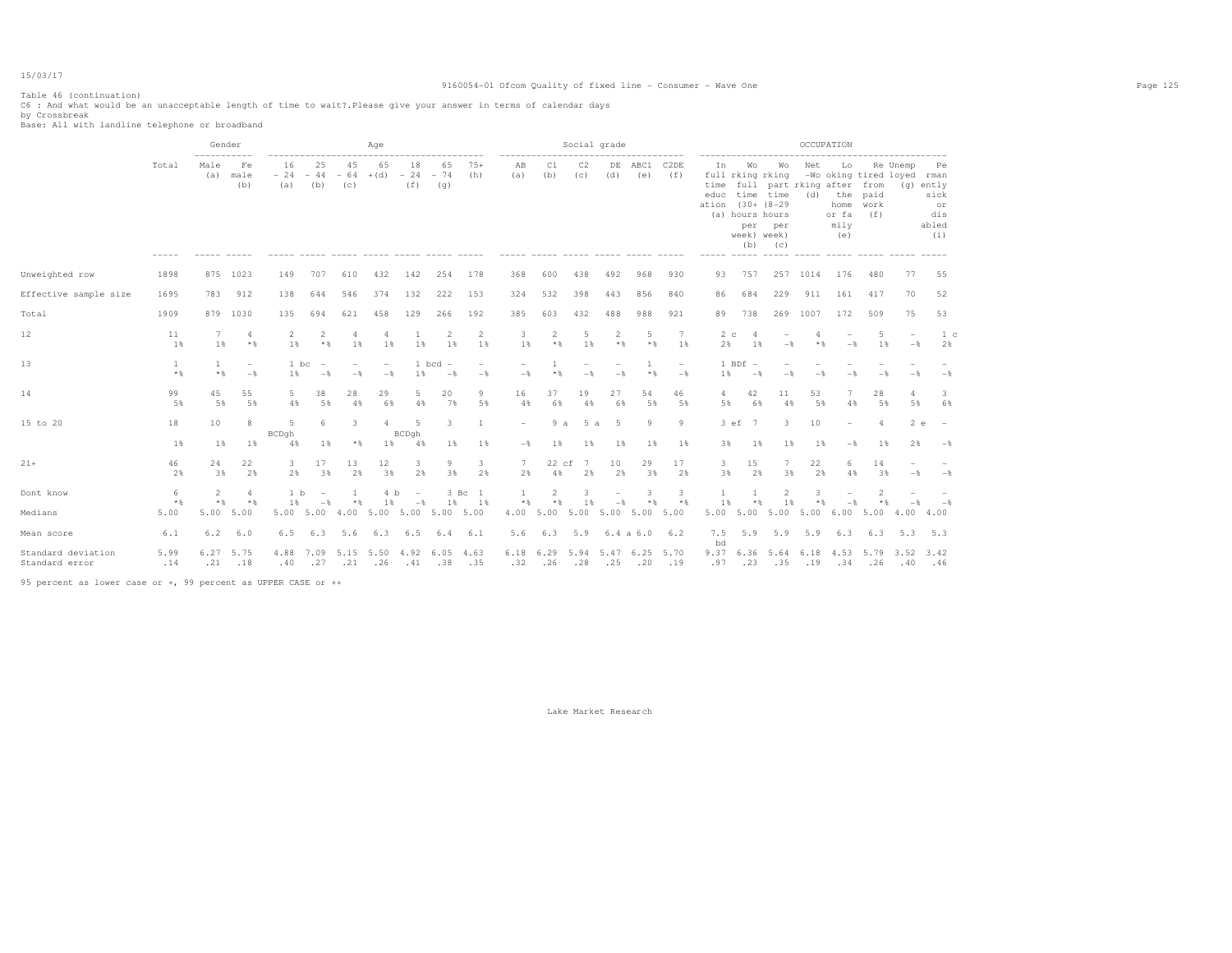### 9160054-01 Ofcom Quality of fixed line - Consumer - Wave One Page 126

Table 46 (continuation) C6 : And what would be an unacceptable length of time to wait?.Please give your answer in terms of calendar days by Crossbreak Base: All with landline telephone or broadband

|                       |       |                           |                |                                      |                             |                  |                                                                                        | Region     |              |                  |                          |                   |                                      |                      |                          | Nation |                |                           |                    | Urbanity            |                                          | ------- | $---$                                                                              | Urbanity detail |                 |
|-----------------------|-------|---------------------------|----------------|--------------------------------------|-----------------------------|------------------|----------------------------------------------------------------------------------------|------------|--------------|------------------|--------------------------|-------------------|--------------------------------------|----------------------|--------------------------|--------|----------------|---------------------------|--------------------|---------------------|------------------------------------------|---------|------------------------------------------------------------------------------------|-----------------|-----------------|
|                       | Total | tland<br>(a)              |                | (b) thern East<br>Ir<br>eland<br>(c) | (d)                         |                  | Sco Wales Nor North North York East West East<br>West shire Mid<br>(e) (f) lands lands | (q)        | Mid<br>(h)   |                  |                          | $(j)$ $(k)$ $(1)$ | Lo South South<br>(i) ndon East West | gland tland<br>(a)   | En Sco Wales<br>(b)      |        | (c) thern      | Nor<br>Ir<br>eland<br>(d) | Urban Rural<br>(a) |                     | Re All<br>(b) mote rural<br>rural<br>(C) | (d)     | Large<br>city/ dium towns<br>aller<br>city/<br>large<br>town<br>(a)<br>----- ----- | sm town<br>(b)  | Me Small<br>(C) |
| Unweighted row        | 1898  | 214                       | 126            | 103                                  | 101                         | 170              | 128                                                                                    | 136        | 162          | 165              | 207                      | 256               | 130                                  | 1455                 | 214                      |        | 126            | 103                       | 1719               | 122                 | 57 179                                   |         | 641                                                                                | 741             | 337             |
| Effective sample size | 1695  | 177                       | 125            | 100                                  | 91                          | 164              | 128                                                                                    | 122        | 147          | 150              | 207                      | 243               | 115                                  | 1354                 | 177                      |        | 125            | 100                       | 1672               | 99                  | 42                                       | 141     | 627                                                                                | 721             | 325             |
| Total                 | 1909  | 159                       | 91             | 47                                   | 118                         | 180              | 131                                                                                    | 159        | 186          | 190              | 212                      | 277               | 157                                  | 1611                 | 159                      |        | 91             | 47                        | 1625               | 203                 | 81                                       | 283     | 617                                                                                | 702             | 306             |
| $\mathbf{1}$          | 49    | <sup>1</sup>              | $\overline{2}$ | $\overline{\phantom{a}}$             | 3                           | -1               | $\overline{\phantom{a}}$                                                               | -1         | 8<br>aefk    | 7                | 19<br>aef AbCdE<br>FGiKL | 3                 | 3                                    | 46 b                 | $\overline{\phantom{1}}$ |        | $\overline{2}$ | ۰                         | 40                 | 7                   | $\overline{2}$                           | 9       |                                                                                    | 27 BC 10        | -3              |
|                       | 3%    | * %                       | 2%             | $-\frac{6}{6}$                       | 3%                          | 1%               | $-\frac{6}{5}$                                                                         | 1%         | 4%           | 4%               | 9%                       | $1\%$             | 2%                                   | 3%                   |                          | * %    | 2%             | $-\frac{6}{5}$            | 2%                 | 3%                  | 3%                                       | 3%      | 4%                                                                                 | 1%              | $1\%$           |
| $\overline{c}$        | 292   |                           |                | 21 e 15 cEI 3                        | 18<br>cei                   | 12               | 21<br>cei                                                                              | 27<br>CEI  | 29<br>cei    | 14               | 55<br>AbCdE<br>fghIL     | 56<br>aCEI        | 22e                                  |                      | 254 D 21                 |        | 15d            | -3                        | 250                | 32                  | 9                                        | 42      |                                                                                    | 107 104         | 39              |
|                       | 15%   | 13%                       | 17%            | 6%                                   | 15%                         | 7%               | 16%                                                                                    | 17%        | 16%          |                  | 7% 26%                   | 20%               | 14%                                  | 16%                  | 13%                      |        | 17%            | 6%                        | 15%                | 16%                 | 11%                                      | 15%     | 17%                                                                                | 15%             | 13%             |
| $\mathbf{3}$          | 357   | 16                        | 13             | 13<br>AbEFk<br><b>1</b>              | 26<br>AEf                   | 18               | 13                                                                                     | 35<br>AEf  | 39<br>AEf    | 40               | 74<br>AEf ABdEF<br>GHIKL |                   | 46 a 24                              |                      | 315 B 16                 |        | 13             | $13\,$ Bc                 | 317                | 26                  | 14                                       | 39      | 130                                                                                | 120             | 67              |
|                       | 19%   | 10%                       | 14%            | 27%                                  | 22%                         | 10%              | 10%                                                                                    | 22%        | 21%          | 21%              | 35%                      | 17%               | 15%                                  | 20%                  | 10%                      |        | 14%            | 27%                       | 20%                | 13%                 | 17%                                      | 14%     | 21%                                                                                | 17%             | 22%             |
| 4                     | 177   | 15                        | 10             | -6                                   | 11                          | 11               | 8                                                                                      | 25<br>Efhk | 15           | 19               | 19                       | 24                | 14                                   | 146                  | 15                       |        | 10             | 6                         | 145                | 15                  | 17 AB 32                                 |         | 55                                                                                 | 57              | 33              |
|                       | 9%    | 9%                        | 11%            | 13%                                  | 9%                          | 6%               | 6%                                                                                     | 16%        | 8%           | 10%              | 98                       | 98                | 9%                                   | 9%                   |                          | 9%     | 11%            | 13%                       | 9%                 | 7%                  | 21%                                      | 11%     | 9%                                                                                 | 8%              | 11%             |
| $\mathbbm{5}$         | 220   | 38<br><b>BDFGH</b><br>JK1 |                | 4 12<br><b>BDFGH</b><br>JK1          | 7                           | 30<br>BdGhJ<br>k | 12                                                                                     | 9          | 16           | 31<br>BdGhJ<br>k | 14                       | 25                |                                      | 21 bgj 166 c 38 AC 4 |                          |        |                |                           |                    | 12 AC 174 c 45 AC 1 |                                          | 46 aC   | 67                                                                                 | 74              | 34              |
|                       | 12%   | 24%                       |                | 4% 25%                               |                             | 6% 17%           | 9%                                                                                     | 5%         | 9%           | 16%              | 7%                       | 9%                | 13%                                  | 10%                  | 24%                      |        | 4%             | 25%                       | 11%                | 22%                 | $1\%$                                    | 16%     | 11%                                                                                | 10%             | 11%             |
| 6                     | 71    | $7\phantom{.0}$           | $\overline{2}$ | $\star$                              | 1                           | 12<br>cdhil      |                                                                                        | 8 dh 4     | 3            | $\overline{4}$   | 7                        | 18<br>cdhi        | 3                                    | 61                   | 7                        |        | $\overline{2}$ | $^{\star}$                | 61                 | 10                  |                                          | 10      | 21                                                                                 | 29              | 12              |
|                       | 4%    | 5%                        | 2%             | $1\%$                                | $1\%$                       | 7%               | 6%                                                                                     | 3%         | 2%           | 2%               | 3%                       | 6%                | 2%                                   | 4%                   |                          | 5%     | 2%             | 1%                        | 4%                 | 5%                  | $-$                                      | 4%      | 3%                                                                                 | 4%              | 4%              |
| 7                     | 396   |                           |                |                                      | 33 J 21 J 10 J 28 J 39 J 42 |                  | aegJK                                                                                  | 29 J       |              | 48 J 42 J        | 13                       | 51 J              | 39 J                                 | 331                  | 33                       |        | 21             | 10                        | 332                | 45                  | 19                                       | 63      | 113                                                                                | 151             | 68              |
|                       | 21%   | 21%                       | 23%            | 22%                                  | 24%                         | 22%              | 32%                                                                                    | 19%        | 26%          | 22%              | 6%                       | 18%               | 25%                                  | 21%                  | 21%                      |        | 23%            | 22%                       | 20%                | 22%                 | 23%                                      | 22%     | 18%                                                                                | 22%             | 22%             |
| 8                     | 70    | 2                         | <sup>1</sup>   | <sup>1</sup>                         | 8                           | 12               | 10<br>abHJL AbHJL AbHJk AbHJk<br>L                                                     | 12<br>L    | $\mathbf{1}$ | 10<br>ahjl       | 2                        | 8                 | 1                                    | 66 b                 | $\overline{c}$           |        | 1              | $\mathbf{1}$              | 65                 | 2                   | 3                                        | 6       | 24                                                                                 | 29              | 12              |
|                       | 4%    | 1%                        | 2%             | 2%                                   | 7%                          | 7%               | 8%                                                                                     | 8%         | $1\%$        | 5%               | 1%                       | 3%                | 1%                                   | 4%                   |                          | 1%     | 2%             | 2%                        | 4%                 | 1%                  | 4%                                       | 2%      | 4%                                                                                 | 4%              | 4%              |

95 percent as lower case or +, 99 percent as UPPER CASE or ++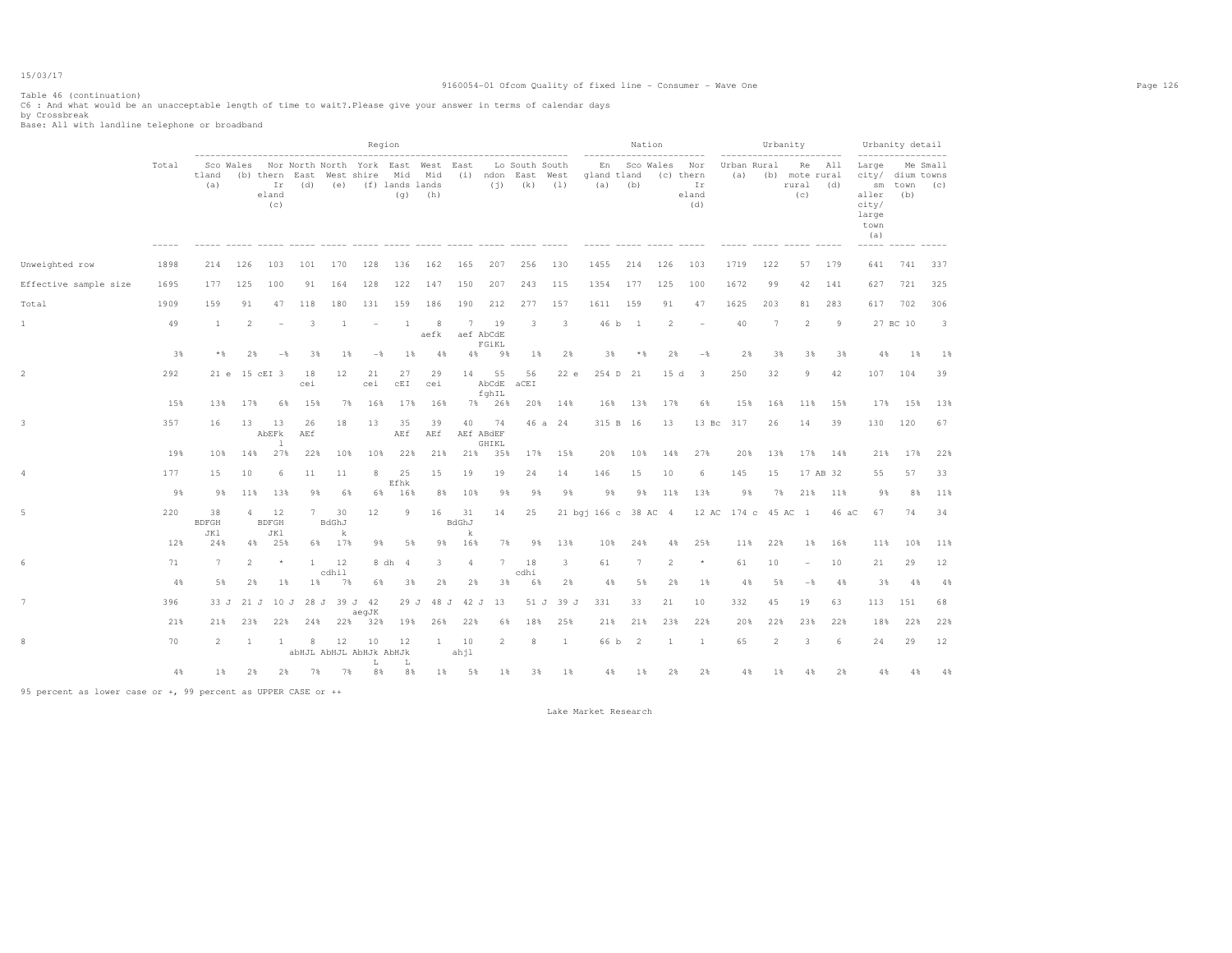Table 46 (continuation) C6 : And what would be an unacceptable length of time to wait?.Please give your answer in terms of calendar days by Crossbreak Base: All with landline telephone or broadband

|                                                    |                         |                     |                                                        |                               |                                                       |                                 | Region                                            |                                                   |              |                                                          |                                 |                                             |                       |                          |                                              | Nation                  |                                                     |                         |                                                    | Urbanity                             |                         |                                                                                                                        | Urbanity detail                     |                                            |
|----------------------------------------------------|-------------------------|---------------------|--------------------------------------------------------|-------------------------------|-------------------------------------------------------|---------------------------------|---------------------------------------------------|---------------------------------------------------|--------------|----------------------------------------------------------|---------------------------------|---------------------------------------------|-----------------------|--------------------------|----------------------------------------------|-------------------------|-----------------------------------------------------|-------------------------|----------------------------------------------------|--------------------------------------|-------------------------|------------------------------------------------------------------------------------------------------------------------|-------------------------------------|--------------------------------------------|
|                                                    | Total                   | tland<br>(a)        | Sco Wales                                              | Ir<br>eland<br>(c)            | ----------------------------<br>(b) thern East<br>(d) | (e)                             | Nor North North York East West East<br>West shire | Mid<br>(f) lands lands<br>(q)                     | Mid<br>(h)   |                                                          | (i)                             | Lo South South<br>(i) ndon East West<br>(k) | (1)                   | En<br>gland tland<br>(a) | (b)                                          | Sco Wales               | ---------<br>Nor<br>(c) thern<br>Ir<br>eland<br>(d) | (a)                     | Urban Rural                                        | Re<br>(b) mote rural<br>rural<br>(C) | ---------<br>All<br>(d) | -----------------<br>Large<br>city/ dium towns<br>$\mathop{\rm sm}\nolimits$<br>aller<br>city/<br>large<br>town<br>(a) | town<br>(b)                         | Me Small<br>(c)                            |
| Unweighted row                                     | 1898                    | 214                 | 126                                                    | 103                           | 101                                                   | 170                             | 128                                               | 136                                               | 162          | 165                                                      | 207                             | 256                                         | 130                   | 1455                     | 214                                          | 126                     | 103                                                 | 1719                    | 122                                                | 57                                   | 179                     | 641                                                                                                                    | 741                                 | 337                                        |
| Effective sample size                              | 1695                    | 177                 | 125                                                    | 100                           | 91                                                    | 164                             | 128                                               | 122                                               | 147          | 150                                                      | 207                             | 243                                         | 115                   | 1354                     | 177                                          | 125                     | 100                                                 | 1672                    | 99                                                 | 42                                   | 141                     | 627                                                                                                                    | 721                                 | 325                                        |
| Total                                              | 1909                    | 159                 | 91                                                     | 47                            | 118                                                   | 180                             | 131                                               | 159                                               | 186          | 190                                                      | 212                             | 277                                         | 157                   | 1611                     | 159                                          | 91                      | 47                                                  | 1625                    | 203                                                | 81                                   | 283                     | 617                                                                                                                    | 702                                 | 306                                        |
| 9                                                  | $\overline{4}$<br>$*$ & | <sup>1</sup><br>$*$ | 2%                                                     | $1$ jk<br>$\rightarrow$<br>1% | ۰<br>$-$                                              | $\overline{2}$<br>$1\%$         | $-\frac{6}{2}$                                    |                                                   |              |                                                          |                                 |                                             | $-\frac{6}{2}$        | $\overline{2}$<br>$*$ &  | 1<br>$*$ &                                   | 1 A<br>2%               | $\star$<br>1%                                       | $\overline{a}$<br>$*$ % | ۰<br>$-\frac{6}{2}$                                | $\star$<br>$*$                       | $\star$<br>$*$          | $\overline{2}$<br>$*$ %                                                                                                | 2<br>$*$ &                          | $-\frac{6}{5}$                             |
| 10                                                 | 91                      | 11<br>CfiJ          |                                                        | $4\text{ cJ}$ -               |                                                       | 7 cJ 22<br>bCFGH<br>IJk         | $\overline{2}$                                    |                                                   | 5            | 4                                                        | 1                               | 18                                          | 13<br>cfiJ cfghi<br>J |                          | 76 d 11 D                                    | 4 d                     | $\overline{\phantom{a}}$                            | 79                      | 5                                                  | 7                                    | 12                      | 19                                                                                                                     |                                     | 52 AC 8                                    |
|                                                    | 5%                      | 7%                  | 5%                                                     | $-\frac{6}{5}$                | 6%                                                    | 12%                             | 2%                                                | 3%                                                | 3%           | 2%                                                       | $*$ &                           | 6%                                          | 8%                    | 5%                       | 7%                                           | 5%                      | $-$                                                 | 5%                      | 3%                                                 | 8%                                   | 4%                      | 3%                                                                                                                     | 7%                                  | 3%                                         |
| 11                                                 | $-\frac{6}{5}$          | $-$                 | $-$                                                    | $-$ %                         | - %                                                   | $-\frac{6}{5}$                  | $-\frac{6}{5}$                                    | $-$                                               | $-$          | $-\frac{6}{5}$                                           | $-\frac{6}{5}$                  | $-$                                         | $-$                   | $-\frac{6}{5}$           | $-$                                          | $ \frac{6}{2}$          | $-$                                                 | $-$                     | $-\frac{6}{5}$                                     | $-$ %                                | $-$ %                   | $-$                                                                                                                    | $-$                                 | $-\frac{6}{5}$                             |
| 12                                                 | 11                      | $\overline{1}$      | 1                                                      |                               |                                                       | -5                              | 1                                                 |                                                   |              |                                                          |                                 | 3                                           |                       | -9                       | $\mathbf{1}$                                 | -1                      |                                                     | 11                      | -1.                                                |                                      | $\mathbf{1}$            |                                                                                                                        | 6 a                                 | 4 A                                        |
|                                                    | 1%                      | 1                   | 1%                                                     | $-$ %                         | - %                                                   | ghijl<br>3%                     | 1%                                                |                                                   |              |                                                          | $ \frac{6}{3}$                  | 1%                                          | $-$                   | 1%                       | 1%                                           | 1%                      | $-$                                                 | 1%                      | $*$                                                | $-$                                  | $*$ &                   | $-\frac{6}{5}$                                                                                                         | 1%                                  | 1%                                         |
| 13                                                 | 1<br>$*$ &              | $-$                 | $-$                                                    | - 2                           | $-$                                                   | 1<br>1%                         | $-$                                               |                                                   |              |                                                          |                                 | $-8$                                        | $-$                   | 1<br>$*$ &               | $-8$                                         | $-8$                    | $-$                                                 | $\mathbf{1}$<br>$*$ &   | $\overline{\phantom{0}}$<br>$-8$                   | $-8$                                 | $-8$                    | $\overline{\phantom{a}}$<br>$-$                                                                                        | $\mathbf{1}$<br>$\star$ &           | $-$                                        |
| 14                                                 | 99                      |                     | $8$ i $11$<br>$\operatorname{acd}\!\operatorname{eff}$ | 1                             | $\overline{4}$                                        | $7\phantom{.0}$                 | $7 - i$                                           | 8j                                                |              | 14 J 11 J                                                | 2                               | 18 J                                        | 7 i                   | 79                       | 8                                            |                         | 11 AbD 1                                            | 86                      | 11                                                 | 3                                    | 13                      | 33                                                                                                                     | 35                                  | 17                                         |
|                                                    | 5%                      |                     | qiJkl<br>5% 12%                                        | 3%                            | 4%                                                    | 4%                              | 5%                                                | 5%                                                | 7%           | 6%                                                       | $1\%$                           | 6%                                          | 5%                    | 5%                       | 5%                                           | 12%                     | 3%                                                  | 5%                      | 5%                                                 | 3%                                   | 5%                      | 5%                                                                                                                     | 5%                                  | 6%                                         |
| 15 to 20                                           | 18                      |                     | 3j <sub>3</sub>                                        |                               |                                                       | $3 i 1 5 i 1 k -$               |                                                   | -1.                                               | $\mathbf{1}$ |                                                          |                                 | 1                                           | 1                     | 12                       | 3                                            | 3 A                     | $\overline{\phantom{a}}$                            | 15                      | $\overline{2}$                                     | 1                                    | 3                       | 3                                                                                                                      |                                     | $11$ ac $1$                                |
|                                                    | 1%                      | 2%                  | fIJk<br>3%                                             | $-$                           | 3%                                                    | 3%                              | $-\frac{6}{5}$                                    | $1\%$                                             | 1%           | $-$                                                      | $-$                             | $*$ &                                       | 1%                    | 1%                       | 2%                                           | 3%                      | $-$ 8                                               | $1\%$                   | $1\%$                                              | $1\%$                                | $1\%$                   | $*$ %                                                                                                                  | 2%                                  | $*$ %                                      |
| $21+$                                              | 46<br>2%                | 3 e<br>2%           | $\overline{2}$<br>2%                                   | 1<br>1%                       | 1<br>18                                               | $\overline{\phantom{a}}$<br>$-$ | 6 E<br>5%                                         | 3<br>2%                                           | 6 e<br>3%    | 7e<br>4%                                                 | 4<br>2%                         | 7 e<br>3%                                   | 5e<br>3%              | 40<br>3%                 | 3<br>2%                                      | $\overline{2}$<br>2%    | 1<br>1%                                             | 40<br>2%                | 2<br>1%                                            | 3<br>4%                              | 5<br>2%                 | 15<br>2%                                                                                                               | 18<br>2%                            | 8<br>3%                                    |
| Dont know<br>Medians                               | 6<br>$*$ %<br>5.00      | $-$<br>5.00         | $-$<br>6.00                                            | $-$<br>5.00                   | $-$<br>5.00                                           | $\overline{1}$<br>1%<br>7.00    | $-$<br>7.00                                       | $-\frac{6}{5}$<br>4.00 5.00 5.00 3.00 5.00 5.00   | 1<br>1       | $-\frac{6}{5}$                                           | $\overline{\phantom{a}}$<br>$-$ | $\overline{\phantom{a}}$<br>$-\frac{6}{6}$  | 3%                    | 4 aijk 6<br>$*$          | $\overline{a}$<br>$-$<br>5.00 5.00 6.00 5.00 | $\overline{a}$<br>$-\,$ | $\overline{\phantom{a}}$<br>$-\frac{6}{9}$          | 4<br>* %<br>5.00        | $\overline{\phantom{a}}$<br>$-\frac{6}{5}$<br>5.00 | 2 A<br>3%<br>4.00 5.00               | <sup>2</sup><br>1%      | 1<br>$*$ %                                                                                                             | 3<br>$*$<br>4.00 5.00 5.00          | $\overline{\phantom{a}}$<br>$-\frac{6}{3}$ |
|                                                    | 6.1                     |                     | 6.5J6.8                                                | 5.3                           |                                                       | $6.0 \text{ J} 6.7$             | 7.0                                               |                                                   |              |                                                          |                                 |                                             |                       |                          | 6.5                                          |                         |                                                     | 6.1                     | 5.6                                                | 6.5                                  | 5.8                     | 5.7                                                                                                                    | 6.5a6.1                             |                                            |
| Mean score<br>Standard deviation<br>Standard error | 5.99<br>.14             | 5.78 4.88<br>.40    | сJ<br>.43                                              | .36                           | 3.67 5.34 3.35<br>.53                                 | CJ<br>.26                       | сJ<br>.53                                         | 6.04 8.53 5.33 5.32 6.30 6.94 5.89<br>$.73 - .42$ |              | $6.2$ J $6.0$ J $6.2$ J $4.1$<br>$.41$ $.44$ $.43$ $.52$ |                                 |                                             | 6.3 J 6.2 J           | 6.0                      | $6.12 \quad 5.78$<br>$.16 - .40$             | 4.88 3.67<br>.43        | 6.8 d 5.3<br>.36                                    | .15                     | .33                                                | 6.16 3.69 7.18 4.94<br>.95           | .37                     |                                                                                                                        | 5.68 6.65 5.86<br>$.22$ $.24$ $.32$ |                                            |

95 percent as lower case or +, 99 percent as UPPER CASE or ++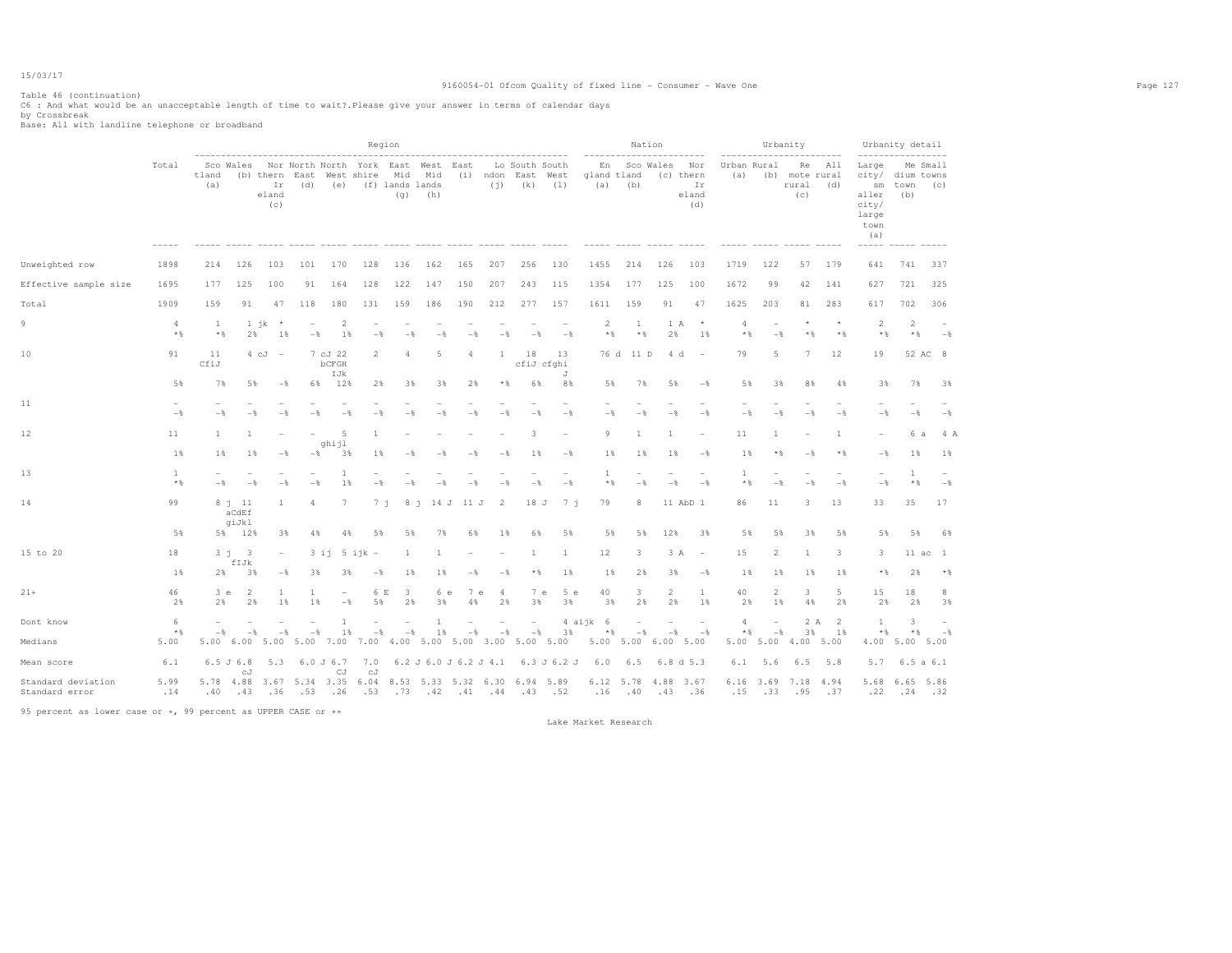# Table 47

C6 : And what would be an unacceptable length of time to wait?.Please give your answer in terms of calendar days<br>by Crossbreak<br>Base: Experienced Loss of Landline or Broadband

|                         |                       | Gender<br>$- - - - -$         |                      |                                            | Age                  |                                            |                                 |                      | Social grade                                   |                                  |                                 |                          |                                                                                     | OCCUPATION                              |                                     |                                                | Re<br>aion<br>-----                        | Na<br>tion<br>$- - - - -$ | Urb<br>anity<br>$- - - - -$ |                                                                                        | Urbanity detail           |                                            |
|-------------------------|-----------------------|-------------------------------|----------------------|--------------------------------------------|----------------------|--------------------------------------------|---------------------------------|----------------------|------------------------------------------------|----------------------------------|---------------------------------|--------------------------|-------------------------------------------------------------------------------------|-----------------------------------------|-------------------------------------|------------------------------------------------|--------------------------------------------|---------------------------|-----------------------------|----------------------------------------------------------------------------------------|---------------------------|--------------------------------------------|
|                         | Total                 | Male<br>(a)                   | Fe<br>male<br>(b)    | 25<br>$-44$<br>(b)                         | 45<br>$-64$<br>(C)   | 65<br>$+(d)$                               | AB<br>(a)                       | C1<br>(b)            | C2<br>(C)<br>----- ----- ----- ---- ----- ---- | DE<br>(d)                        | ABC1<br>(e)                     | C <sub>2</sub> DE<br>(f) | Wo<br>rking rking<br>time time<br>$(30+ (8-29$<br>hours hours<br>week) week)<br>(b) | Wо<br>full part rking<br>per per<br>(c) | Net<br>(d)                          | Re<br>-Wo tired<br>from<br>paid<br>work<br>(f) | Lo<br>ndon<br>(i)                          | En<br>gland<br>(a)        | Urban<br>(a)                | Large<br>city/<br>$\mathop{\rm sm}\nolimits$<br>aller<br>city/<br>large<br>town<br>(a) | dium towns<br>town<br>(b) | Me Small<br>(C)                            |
| Unweighted row          | 345                   | 165                           | 180                  | 145                                        | 115                  | 61                                         | 88                              | 117                  | 68                                             | 72                               | 205                             | 140                      | 154                                                                                 | 54                                      | 208                                 | 68                                             | 51                                         | 305                       | 310                         | 127                                                                                    | 128                       | 55                                         |
| Effective sample size   | 315                   | 152                           | 163                  | 136                                        | 104                  | 54                                         | 79                              | 107                  | 62                                             | 66                               | 187                             | 128                      | 144                                                                                 | 47                                      | 190                                 | 61                                             | 51                                         | 284                       | 307                         | 126                                                                                    | 127                       | 54                                         |
| Total                   | 364                   | 171                           | 193                  | 151                                        | 122                  | 69                                         | 92                              | 124                  | 72                                             | 75                               | 216                             | 147                      | 158                                                                                 | 61                                      | 219                                 | 76                                             | 52                                         | 337                       | 309                         | 126                                                                                    | 129                       | 54                                         |
| $\mathbf{1}$            | 18<br>5%              | 6<br>4%                       | 12<br>6%             | 5<br>3%                                    | 7<br>6%              | $7\phantom{.0}$<br>9%                      | 6<br>6%                         | 7<br>5%              | $\mathbf{2}$<br>3%                             | $\overline{4}$<br>5%             | 12<br>6%                        | 6<br>$4\,$               | 8<br>5%                                                                             | 2<br>$4\,$                              | 11<br>5%                            | 3<br>4%                                        | 2<br>$4\,$                                 | 17<br>5%                  | 10<br>3%                    | 5<br>4%                                                                                | $\overline{4}$<br>3%      | -1<br>2%                                   |
| 2                       | 77<br>21%             | 38<br>22%                     | 39<br>20%            | 30<br>20%                                  | 29<br>23%            | 12<br>17%                                  | 22<br>24%                       | 27<br>22%            | 15<br>20%                                      | 13<br>17%                        | 50<br>23%                       | 27<br>18%                | 39<br>25%                                                                           | 10<br>16%                               | 49<br>22%                           | 14<br>18%                                      | 10<br>20%                                  | 67<br>20%                 | 69<br>22%                   | 26<br>20%                                                                              | 31<br>24%                 | 12<br>22%                                  |
| $\overline{\mathbf{3}}$ | 67<br>19%             | 32<br>19%                     | 35<br>18%            | 32<br>21%                                  | 26<br>21%            | 7<br>10%                                   | 26<br>bdf<br>28%                | 19<br>15%            | 13<br>19%                                      | 10<br>13%                        | 45<br>21%                       | 23<br>16%                | 35 e<br>22%                                                                         | 13<br>21%                               | 48 e<br>22%                         | 11<br>14%                                      | 43%                                        | 23 GHIK 64<br>19%         | 64 d<br>21%                 | 26%                                                                                    | 32 b 17<br>14%            | 14<br>25%                                  |
| $\overline{4}$          | 27<br>7%              | 15<br>9%                      | 11<br>6%             | 8<br>5%                                    | 10<br>8%             | 6<br>8%                                    | 7<br>8%                         | 6<br>5%              | $7\phantom{.0}$<br>10%                         | 6<br>8%                          | 13<br>6%                        | 13<br>9%                 | 12<br>8%                                                                            | 6<br>10%                                | 18<br>8%                            | $7\phantom{.0}$<br>9%                          | 6 h<br>12%                                 | 24<br>7%                  | 24<br>8%                    | 9<br>7%                                                                                | 9<br>7%                   | 5<br>10%                                   |
| 5                       | 26<br>7%              | 8<br>5%                       | 18<br>9%             | 11<br>7%                                   | 11<br>9%             | $\overline{c}$<br>3%                       | 3<br>3%                         | 7<br>6%              | 6<br>8%                                        | 13%                              | 10 ae 10<br>5%                  | 16 ae<br>11%             | 11<br>7%                                                                            | $\overline{4}$<br>7%                    | 15<br>7%                            | 3<br>4%                                        | $\overline{2}$<br>4%                       | 25<br>7%                  | 21<br>7%                    | 11<br>9%                                                                               | 8<br>6%                   | $\overline{2}$<br>4%                       |
| 6                       | 14<br>4%              | $5\phantom{.}$<br>3%          | 8<br>4%              | 6<br>4%                                    | 3<br>3%              | $\overline{4}$<br>6%                       | 2<br>2%                         | $\overline{2}$<br>2% | 6 bE<br>9%                                     | $\overline{\mathbf{3}}$<br>$4\,$ | 4<br>2%                         | 9e<br>6%                 | 8<br>5%                                                                             | 3<br>5%                                 | 11<br>5%                            | $\mathbf{2}$<br>3%                             | $\overline{2}$<br>4%                       | 14<br>4%                  | 11<br>4%                    | $\overline{\mathbf{3}}$<br>2%                                                          | 7<br>6%                   | $\mathbf{1}$<br>2%                         |
| $7\phantom{.0}$         | 73<br>20%             | 32<br>19%                     | 41<br>21%            | 33<br>22%                                  | 17<br>14%            | 20c<br>30%                                 | 16<br>17%                       | 31<br>25%            | 12<br>17%                                      | 14<br>19%                        | 47<br>21%                       | 26<br>18%                | 23<br>15%                                                                           | 15<br>24%                               | 38<br>17%                           | 21 b<br>28%                                    | $\overline{2}$<br>4%                       | 69<br>20%                 | 60<br>19%                   | 25<br>20%                                                                              | 26<br>20%                 | 9<br>16%                                   |
| 8                       | 14<br>4%              | 8<br>4%                       | 6<br>3%              | 6<br>4%                                    | 3<br>3%              | $\overline{4}$<br>6%                       | $\mathbf{1}$<br>1%              | 3<br>2%              | $\mathbf{2}$<br>3%                             | 10%                              | 8 abE 4<br>2%                   | 10e<br>7%                | 3<br>2%                                                                             | 3<br>6%                                 | $7\phantom{.0}$<br>3%               | 3<br>4%                                        | 2<br>4%                                    | 13<br>4%                  | 13<br>4%                    | $\overline{4}$<br>3%                                                                   | 8<br>6%                   | $\mathbf{1}$<br>2%                         |
| 9                       | $\mathbf{1}$<br>$*$ & | $\sim$<br>$-$                 | $\mathbf{1}$<br>1%   | $\overline{\phantom{a}}$<br>$-\frac{6}{5}$ | $\overline{1}$<br>1% | $\overline{\phantom{m}}$<br>$-\frac{6}{6}$ | $\overline{\phantom{a}}$<br>$-$ | ۰<br>$-$             | 1<br>1%                                        | $-$                              | $\overline{\phantom{a}}$<br>$-$ | $\mathbf{1}$<br>1%       | $-$                                                                                 | $\overline{\phantom{a}}$<br>$-$         | $\qquad \qquad -$<br>$-\frac{6}{6}$ | $\mathbf{1}$<br>1%                             | $\overline{\phantom{a}}$<br>$-\frac{6}{6}$ | $\mathbf{1}$<br>$*$ %     | $\mathbf{1}$<br>$*$ %       | $\overline{\phantom{a}}$<br>$-$                                                        | $\mathbf{1}$<br>1%        | $-$                                        |
| 10                      | $7\phantom{.0}$<br>2% | $\overline{\mathbf{3}}$<br>2% | $\overline{4}$<br>2% | $\overline{4}$<br>2%                       | $\overline{c}$<br>2% | $\overline{\phantom{a}}$<br>$-\frac{6}{5}$ | 1<br>1%                         | $\overline{a}$<br>3% | 2<br>3%                                        | 1<br>1%                          | $\overline{4}$<br>2%            | 3<br>2%                  | 5<br>3%                                                                             | $\overline{\phantom{0}}$<br>$-$         | 5<br>2%                             | $\overline{\phantom{m}}$<br>$-$                | 1<br>2%                                    | 6<br>2%                   | 7<br>2%                     | 3<br>2%                                                                                | $\overline{4}$<br>3%      | $\overline{\phantom{0}}$<br>$-\frac{6}{5}$ |
| 11                      | $-\frac{6}{5}$        | $-\frac{6}{5}$                | $-$                  | $-\frac{6}{5}$                             | $-\frac{6}{5}$       | $-\frac{6}{5}$                             | $-$                             | - *                  | $-\frac{6}{5}$                                 | $-$                              | $-$                             | $-\frac{6}{5}$           | $-$                                                                                 | - *                                     | $-\frac{6}{5}$                      | $-$                                            | $-\frac{6}{5}$                             | $-$                       | $-$                         | $-$                                                                                    | $-\frac{6}{5}$            | $-$                                        |

95 percent as lower case or +, 99 percent as UPPER CASE or ++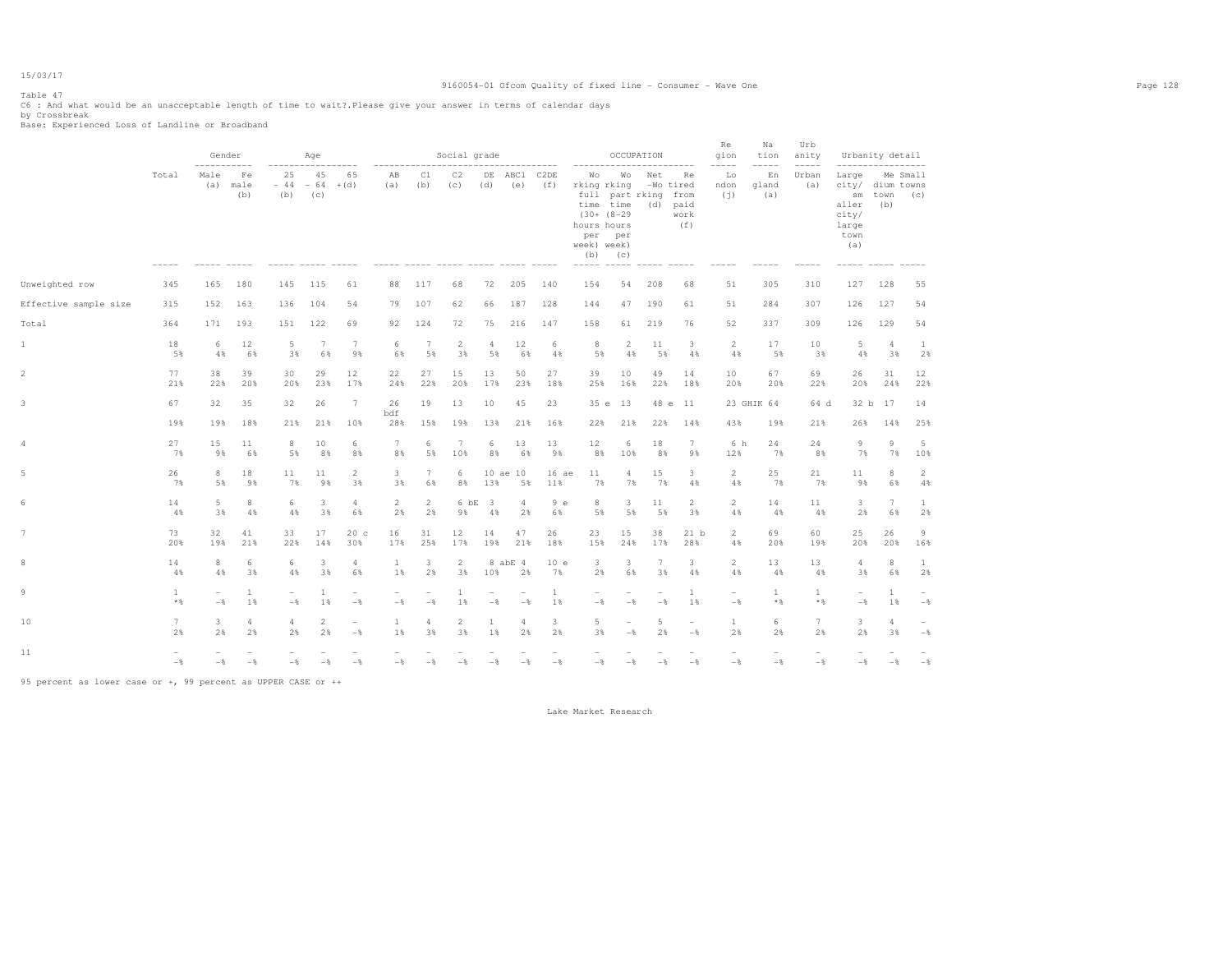### 9160054-01 Ofcom Quality of fixed line - Consumer - Wave One Page 129

Table 47 (continuation) C6 : And what would be an unacceptable length of time to wait?.Please give your answer in terms of calendar days by Crossbreak Base: Experienced Loss of Landline or Broadband

|                                                    |                        |                                            | Gender<br>$- - - - -$  |                                            | Age                |                        |                    |                                       | Social grade   |                  | ----------     |                      |                                                | OCCUPATION                                                                       |                    | --------                                       | Re<br>qion<br>$-- - - -$                   | Na<br>tion<br>$--- - - -$ | Urb<br>anity<br>$- - - - -$ |                                                                | Urbanity detail<br>----------------- |                    |
|----------------------------------------------------|------------------------|--------------------------------------------|------------------------|--------------------------------------------|--------------------|------------------------|--------------------|---------------------------------------|----------------|------------------|----------------|----------------------|------------------------------------------------|----------------------------------------------------------------------------------|--------------------|------------------------------------------------|--------------------------------------------|---------------------------|-----------------------------|----------------------------------------------------------------|--------------------------------------|--------------------|
|                                                    | Total                  | Male<br>(a)                                | Fe<br>male<br>(b)      | 25<br>$-44$<br>(b)                         | 45<br>$-64$<br>(C) | 65<br>$+(d)$           | AВ<br>(a)          | C1<br>(b)                             | C2<br>(c)      | DE<br>(d)        | ABC1<br>(e)    | C2DE<br>(f)          | Wo<br>hours hours<br>per<br>week) week)<br>(b) | Wo<br>rking rking<br>full part rking<br>time time<br>$(30+ (8-29)$<br>per<br>(C) | Net<br>(d)         | Re<br>-Wo tired<br>from<br>paid<br>work<br>(f) | Lo<br>ndon<br>(i)                          | En<br>gland<br>(a)        | Urban<br>(a)                | Large<br>city/<br>sm<br>aller<br>city/<br>large<br>town<br>(a) | dium towns<br>town<br>(b)            | Me Small<br>(C)    |
| Unweighted row                                     | 345                    | 165                                        | 180                    | 145                                        | 115                | 61                     | 88                 | 117                                   | 68             | 72               | 205            | 140                  | 154                                            | 54                                                                               | 208                | 68                                             | 51                                         | 305                       | 310                         | 127                                                            | 128                                  | 55                 |
| Effective sample size                              | 315                    | 152                                        | 163                    | 136                                        | 104                | 54                     | 79                 | 107                                   | 62             | 66               | 187            | 128                  | 144                                            | 47                                                                               | 190                | 61                                             | 51                                         | 284                       | 307                         | 126                                                            | 127                                  | 54                 |
| Total                                              | 364                    | 171                                        | 193                    | 151                                        | 122                | 69                     | 92                 | 124                                   | 72             | 75               | 216            | 147                  | 158                                            | 61                                                                               | 219                | 76                                             | 52                                         | 337                       | 309                         | 126                                                            | 129                                  | 54                 |
| 12                                                 | 3<br>1%                | $\overline{\phantom{a}}$<br>$-\frac{6}{5}$ | 3<br>2%                | $\overline{\phantom{0}}$<br>$-\frac{6}{5}$ | 2<br>2%            | 1<br>1%                | <sup>1</sup><br>1% | $\mathbf{1}$<br>1%                    | $-\,$          | 1<br>1%          | 2<br>1%        | $\overline{1}$<br>1% | $-\frac{6}{5}$                                 | $-$                                                                              | $-\frac{6}{5}$     | 2d<br>2%                                       | $\overline{\phantom{0}}$<br>$-$ %          | 2<br>1%                   | $\overline{2}$<br>1%        | $\overline{\phantom{0}}$<br>$-\,$                              | <sup>1</sup><br>1%                   | -1<br>2%           |
| 13                                                 | $\mathbf{1}$<br>$*$ &  | 1<br>1%                                    | $-$                    | $-$                                        | $-$                | $-$                    | $-$                | $\overline{1}$<br>1%                  | $-\frac{6}{6}$ | $-\frac{6}{6}$   | $*$ %          | ۰<br>$-$             | $-$                                            | $-$                                                                              |                    | $-$                                            | $\overline{\phantom{0}}$<br>$-\frac{6}{6}$ | 1<br>$*$ &                | 1<br>$*$ %                  | $\overline{\phantom{a}}$<br>$-$                                | -1<br>1%                             | $-\frac{6}{5}$     |
| 14                                                 | 18<br>5%               | 13<br>7%                                   | 5<br>3%                | 9<br>6%                                    | 4<br>4%            | 4<br>6%                | 7<br>7%            | 5<br>4%                               | 3<br>4%        | 3<br>4%          | 12<br>6%       | 6<br>4%              | 8<br>5%                                        | $\overline{2}$<br>3%                                                             | 10<br>5%           | 4<br>6%                                        | $\overline{\phantom{0}}$<br>$-\frac{6}{5}$ | 18<br>5%                  | 13<br>4%                    | 3<br>2%                                                        | 5<br>4%                              | 5a<br>9%           |
| 15 to 20                                           | $\mathbf{1}$<br>$*$ &  | $\mathbf{1}$<br>1%                         | $-\frac{6}{5}$         | $\mathbf{1}$<br>1%                         | $-$                | $-$                    | $-$                | 1%                                    | $-$            | $-\frac{6}{5}$   | $*$ %          | $-$                  | 1%                                             | $-$                                                                              | 1<br>$*$ %         | $-$                                            | $\overline{\phantom{0}}$<br>$-\frac{6}{5}$ | $\mathbf{1}$<br>$*$       | $\mathbf{1}$<br>$*$         | $\mathbf{1}$<br>1%                                             | $-$                                  | $-\frac{6}{5}$     |
| $21+$                                              | 16<br>5%               | 8<br>5%                                    | 8<br>4%                | 6<br>4%                                    | 8<br>6%            | 2<br>3%                | 1<br>1%            | 10a<br>8%                             | 2<br>3%        | 3<br>4%          | 11<br>5%       | 5<br>4%              | 4<br>2%                                        | $\overline{2}$<br>3%                                                             | 6<br>3%            | 4<br>6%                                        | $\overline{2}$<br>4%                       | 16<br>5%                  | 12<br>4%                    | 4<br>3%                                                        | 5<br>4%                              | 3<br>6%            |
| Dont know                                          |                        |                                            |                        | $-$                                        |                    |                        |                    |                                       |                |                  |                |                      |                                                |                                                                                  |                    |                                                |                                            |                           |                             |                                                                |                                      |                    |
| Medians                                            | $-\frac{6}{5}$<br>4.00 | $-$<br>4.00                                | $-\frac{6}{5}$<br>4.00 | 5.00                                       | $-$<br>3.00        | $-\frac{6}{5}$<br>6.00 | $-$<br>3.00        | 5.00                                  | $-$<br>4.00    | 5.00             | 4.00           | $-$<br>5.00          | $-\frac{6}{5}$<br>3.00                         | 4.00                                                                             | 4.00               | $-$<br>5.00                                    | $-$<br>3.00                                | $-$<br>4.00               | $-\frac{6}{6}$<br>4.00      | $-$<br>4.00                                                    | $-$<br>5.00                          | $-$<br>4.00        |
| Mean score<br>Standard deviation<br>Standard error | 6.2<br>7.54<br>.41     | 6.5<br>8.51<br>.66                         | 5.9<br>6.59<br>.49     | 6.6<br>9.10<br>.76                         | 5.9<br>6.79<br>.63 | 6.0<br>5.25<br>.67     | 4.7<br>3.85<br>.41 | 6.9 a 6.5<br>7.08 10.95<br>$.65$ 1.33 |                | 7.63 6.01<br>.90 | 6.7a5.9<br>.42 | 6.6<br>9.37<br>.79   | 5.6<br>8.17<br>.66                             | 5.5<br>4.72<br>.64                                                               | 5.6<br>7.37<br>.51 | 7.1<br>8.05<br>.98                             | 4.8<br>6.93<br>.97                         | 6.3<br>7.73<br>.44        | 6.0<br>7.28<br>.41          | 5.4<br>5.73<br>.51                                             | 6.5<br>8.94<br>.79                   | 6.2<br>6.07<br>.82 |

95 percent as lower case or +, 99 percent as UPPER CASE or ++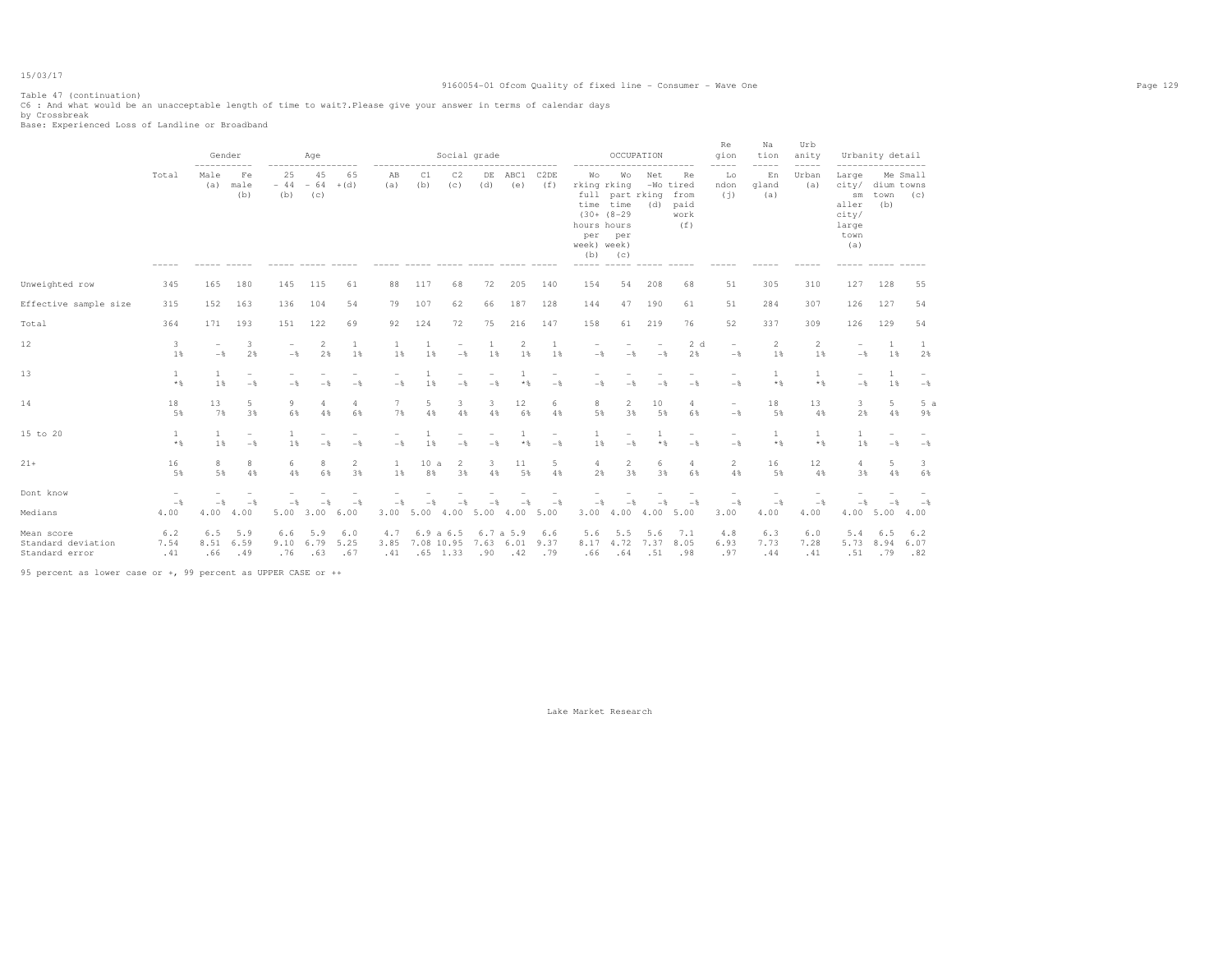### 9160054-01 Ofcom Quality of fixed line - Consumer - Wave One Page 130

# Table 48

C6 : And what would be an unacceptable length of time to wait?.Please give your answer in terms of calendar days by Crossbreak Base: Hypothetical loss of landline or broadband

|                       |            | Gender<br>------------ |                   |                                 |                    |                    | Age          |                                 |                                           |                       | ----------------      |                  | Social grade          |                   | ---------------  |            |                                 |                                                                                                              |                                                                                       | OCCUPATION              |                                                 |                                              |                 |
|-----------------------|------------|------------------------|-------------------|---------------------------------|--------------------|--------------------|--------------|---------------------------------|-------------------------------------------|-----------------------|-----------------------|------------------|-----------------------|-------------------|------------------|------------|---------------------------------|--------------------------------------------------------------------------------------------------------------|---------------------------------------------------------------------------------------|-------------------------|-------------------------------------------------|----------------------------------------------|-----------------|
|                       | Total      | Male<br>(a)            | Fe<br>male<br>(b) | 16<br>$-24$<br>(a)              | 25<br>$-44$<br>(b) | 45<br>$-64$<br>(C) | 65<br>$+(d)$ | 18<br>$-24$<br>(f)              | 65<br>$-74$<br>(q)<br>$- - - - - - - - -$ | $75+$<br>(h)          | AB<br>(a)             | C1<br>(b)        | C <sub>2</sub><br>(C) | DE<br>(d)         | ABC1 C2DE<br>(e) | (f)        | In<br>time                      | Wo<br>full rking rking<br>educ time time<br>ation (30+ (8-29<br>(a) hours hours<br>per<br>week) week)<br>(b) | Wo<br>full part rking after from<br>per<br>(C)<br>----- ----- ----- ----- ----- ----- | Net                     | Lo<br>$(d)$ the<br>home<br>or fa<br>mily<br>(e) | -Wo oking tired loyed<br>paid<br>work<br>(f) | Re Unemp<br>(q) |
| Unweighted row        | 1553       | 710                    | 843               | 125                             | 562                | 495                | 371          | 119                             | 216                                       | 155                   | 280                   | 483              | 370                   | 420               | 763              | 790        | 78                              | 603                                                                                                          | 203                                                                                   | 806                     | 145                                             | 412                                          | 65              |
| Effective sample size | 1381       | 632                    | 749               | 116                             | 508                | 442                | 321          | 110                             | 188                                       | 133                   | 245                   | 425              | 336                   | 377               | 670              | 713        | 71                              | 540                                                                                                          | 182                                                                                   | 721                     | 134                                             | 356                                          | 59              |
| Total                 | 1545       | 708                    | 837               | 113                             | 543                | 499                | 389          | 108                             | 225                                       | 164                   | 292                   | 479              | 360                   | 413               | 772              | 773        | 74                              | 580                                                                                                          | 209                                                                                   | 788                     | 141                                             | 433                                          | 64              |
| $\mathbf{1}$          | 30<br>2%   | 12<br>2%               | 18<br>2%          | 1<br>$1\%$                      | 10<br>2%           | 12<br>2%           | 7<br>2%      | $\overline{\phantom{a}}$<br>$-$ | 3<br>1%                                   | 3<br>2%               | 6<br>2%               | 14<br>3%         | 4<br>1%               | 6<br>$1\%$        | 20<br>3%         | 10<br>1%   | <sup>1</sup><br>1%              | 10<br>2%                                                                                                     | $7\phantom{.0}$<br>3%                                                                 | 17<br>2%                | $\overline{2}$<br>1%                            | 8<br>2%                                      | $-$             |
| $\overline{2}$        | 215        | 106                    | 109               | 11                              | 73                 | 87<br>adq          | 45           | 11                              | 24                                        | 20                    |                       | 52 DF 76 Df 46   |                       | 40                |                  | 128 DF 87  | 10                              | 93 e                                                                                                         | 26                                                                                    | 120                     | 13                                              | 55                                           | 11              |
|                       | 14%        | 15%                    | 13%               | 10%                             | 13%                | 17%                | 11%          | 10%                             | 11%                                       | 12%                   | 18%                   | 16%              | 13%                   | 10%               | 17%              | 11%        | 14%                             | 16%                                                                                                          | 13%                                                                                   | 15%                     | 9%                                              | 13%                                          | 17%             |
| 3                     | 289<br>19% | 135<br>19%             | 154<br>18%        | 22<br>20%                       | 102<br>19%         | 92<br>18%          | 73<br>19%    | 22<br>20%                       | 43<br>19%                                 | 30<br>18%             | 55<br>19%             | 92<br>19%        | 76<br>21%             | 67<br>16%         | 147<br>19%       | 142<br>18% | 12<br>17%                       | 112<br>19%                                                                                                   | 42<br>20%                                                                             | 154<br>20%              | 27<br>19%                                       | 75<br>17%                                    | 12<br>19%       |
| 4                     | 150<br>10% | 67<br>10%              | 83<br>10%         | 7<br>7%                         | 51<br>9%           | 53<br>11%          | 39<br>10%    | 7<br>7%                         | 26<br>12%                                 | 13<br>8%              | 30<br>10%             | 39<br>8%         | 34<br>98              | 48<br>12%         | 69<br>9%         | 82<br>11%  | 6<br>8%                         | 52<br>9%                                                                                                     | 21<br>10%                                                                             | 73<br>9%                | 13<br>9%                                        | 45<br>10%                                    | 8<br>13%        |
| 5                     | 193<br>13% | 86<br>12%              | 107<br>13%        | 16<br>14%                       | 71<br>13%          | 60<br>12%          | 46<br>12%    | 15<br>14%                       | 27<br>12%                                 | 18<br>11%             | 29<br>10%             | 61<br>13%        | 59<br>ade<br>16%      | 45<br>11%         | 90<br>12%        | 104<br>13% | 8<br>11%                        | 84<br>15%                                                                                                    | 27<br>13%                                                                             | 111<br>14%              | 12<br>9%                                        | 52<br>12%                                    | 5<br>9%         |
| 6                     | 58<br>4%   | 23<br>3%               | 35<br>4%          | 3<br>3%                         | 26<br>5%           | 16<br>3%           | 12<br>3%     | 3<br>3%                         | 9<br>4%                                   | 3<br>2%               | 13<br>4%              | 15<br>3%         | 13<br>4%              | 16<br>4%          | 28<br>4%         | 29<br>4%   | 1<br>1%                         | 22<br>4%                                                                                                     | 6<br>3%                                                                               | 28<br>4%                | 7<br>5%                                         | 15<br>3%                                     | 5<br>7%         |
| $7^{\circ}$           | 323        | 137                    | 186               | 21                              | 117                | 97                 | 88           | 21                              | 43                                        | 45 c                  | 66                    | 85               | 62                    | 111<br><b>BCE</b> | 150              | 173 bc     | 14                              | 92                                                                                                           | 45                                                                                    | 137                     | 47<br>aBcDf                                     | 103 BD 14                                    |                 |
|                       | 21%        | 19%                    | 22%               | 19%                             | 22%                | 19%                | 23%          | 19%                             | 19%                                       | 27%                   | 22%                   | 18%              | 17%                   | 27%               | 19%              | 22%        | 19%                             | 16%                                                                                                          | 22%                                                                                   | 17%                     | $\ddot{1}$<br>34%                               | 24%                                          | 22%             |
| 8                     | 57         | 30                     | 27                | 9<br>Bcdh                       | 15                 | 19                 | 14           |                                 | 8 bh 9                                    | 4                     | 7                     | 21               | 12                    | 18                | 27               | 30         | 6<br>bdef                       | 19                                                                                                           | 8                                                                                     | 27                      | 2                                               | 14                                           | $\overline{2}$  |
|                       | 4%         | 4%                     | 3%                | 8%                              | 3%                 | 4%                 | 3%           | 8%                              | 4%                                        | 3%                    | 2%                    | 4%               | 3%                    | 4%                | 4%               | 4%         | 8%                              | 3%                                                                                                           | 4%                                                                                    | 3%                      | 2%                                              | 3%                                           | 3%              |
| 9                     | 3<br>$*$ & | $\mathbf{1}$<br>$*$ &  | 3<br>$*$ %        | $\overline{\phantom{a}}$<br>$-$ | 2<br>$*$ %         | $\star$<br>$*$     | 1<br>$*$     | $\sim$<br>$-$                   | $\overline{\phantom{0}}$<br>$-$           | -1<br>1 %             | $\mathbf{1}$<br>$*$ % | $\star$<br>$*$ % | 2<br>$*$ %            | 1<br>$*$          | -1<br>$\star$ &  | 2<br>$*$ % | $\overline{\phantom{a}}$<br>$-$ | 2<br>$*$ %                                                                                                   | $\overline{\phantom{a}}$<br>$-$                                                       | $\overline{2}$<br>$*$ % | $*$ %                                           | 1<br>$*$                                     | $-$             |
| 10                    | 84<br>5%   | 44<br>6%               | 39<br>5%          | 7<br>7%                         | 28<br>5%           | 28<br>6%           | 20<br>5%     | 7<br>7%                         | 6<br>3%                                   | 14 <sub>g</sub><br>8% | 16<br>5%              | 23<br>5%         | 20<br>6%              | 25<br>6%          | 39<br>5%         | 45<br>6%   | 4<br>6%                         | 37<br>6%                                                                                                     | 6<br>3%                                                                               | 43<br>6%                | 10<br>7%                                        | 23<br>5%                                     | 2<br>3%         |

95 percent as lower case or +, 99 percent as UPPER CASE or ++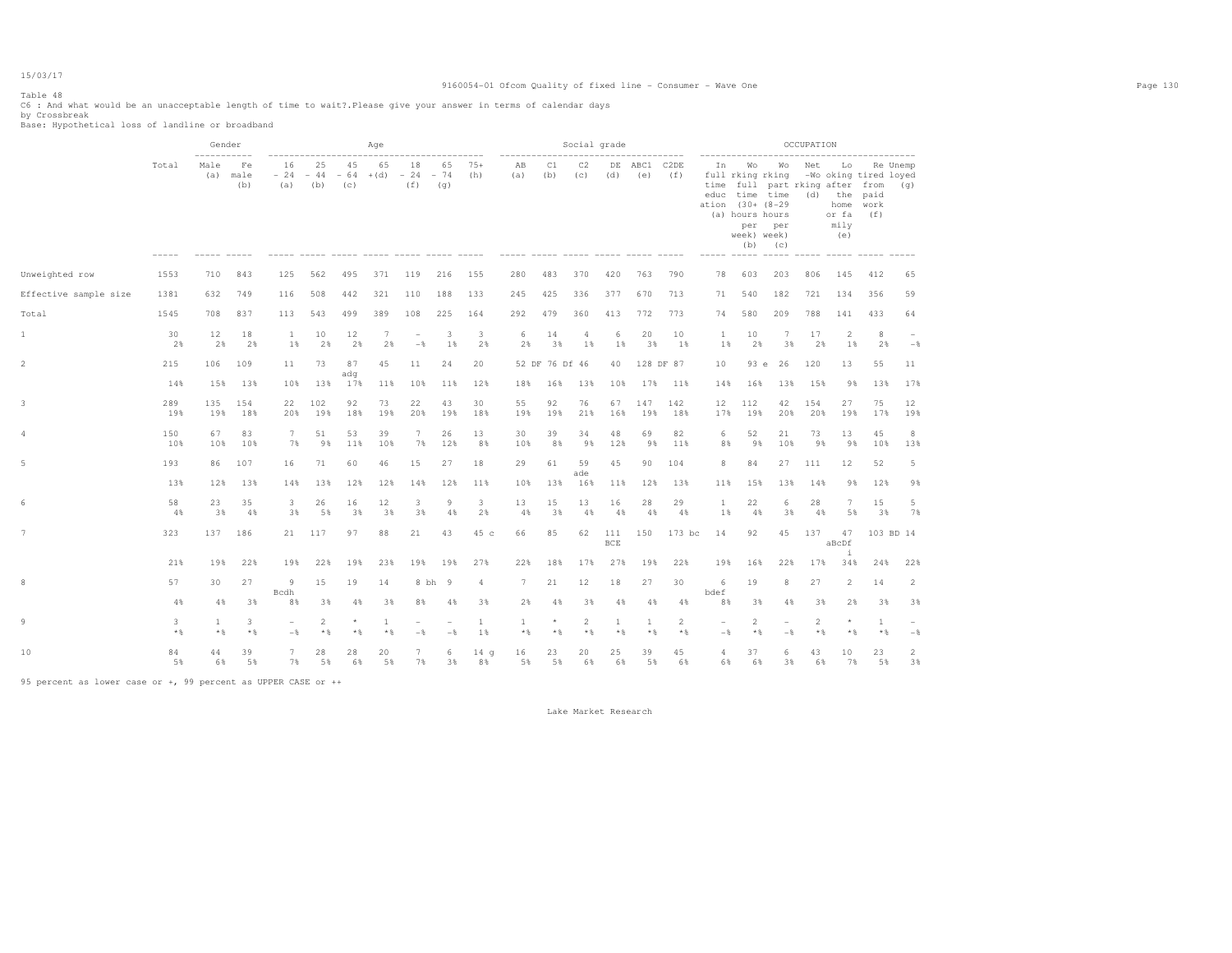### 9160054-01 Ofcom Quality of fixed line - Consumer - Wave One Page 131

Table 48 (continuation) C6 : And what would be an unacceptable length of time to wait?.Please give your answer in terms of calendar days by Crossbreak Base: Hypothetical loss of landline or broadband

|                                                    |                    | Gender<br>----------- |                    |                          |                                 |                       | Age          |                                 |                                                                                                             |                       | -----------          |                       | Social grade          |                       |                    |                          |                      | ------------------                                                                                                          |                                                | OCCUPATION |                                                                          |                      |                                 |
|----------------------------------------------------|--------------------|-----------------------|--------------------|--------------------------|---------------------------------|-----------------------|--------------|---------------------------------|-------------------------------------------------------------------------------------------------------------|-----------------------|----------------------|-----------------------|-----------------------|-----------------------|--------------------|--------------------------|----------------------|-----------------------------------------------------------------------------------------------------------------------------|------------------------------------------------|------------|--------------------------------------------------------------------------|----------------------|---------------------------------|
|                                                    | Total              | Male<br>(a)           | Fe<br>male<br>(b)  | 16<br>$-24$<br>(a)       | 25<br>$-44$<br>(b)              | 45<br>$-64$<br>(C)    | 65<br>$+(d)$ | 18<br>$-24$<br>(f)              | 65<br>$-74$<br>(q)                                                                                          | $75+$<br>(h)          | AB<br>(a)            | C1<br>(b)             | C <sub>2</sub><br>(C) | DE<br>(d)             | ABC1<br>(e)        | C <sub>2</sub> DE<br>(f) | Ιn.<br>time<br>ation | Wo<br>full rking rking<br>educ time time<br>$(30 + 18 - 29)$<br>(a) hours hours<br>per<br>week) week)<br>(b)<br>$- - - - -$ | Wo<br>full part rking after from<br>per<br>(C) | Net        | Lo<br>-Wo oking tired loyed<br>$(d)$ the<br>home<br>or fa<br>mily<br>(e) | paid<br>work<br>(f)  | Re Unemp<br>(q)                 |
| Unweighted row                                     | 1553               | 710                   | 843                | 125                      | 562                             | 495                   | 371          | 119                             | 216                                                                                                         | 155                   | 280                  | 483                   | 370                   | 420                   | 763                | 790                      | 78                   | 603                                                                                                                         | 203                                            | 806        | 145                                                                      | 412                  | 65                              |
| Effective sample size                              | 1381               | 632                   | 749                | 116                      | 508                             | 442                   | 321          | 110                             | 188                                                                                                         | 133                   | 245                  | 425                   | 336                   | 377                   | 670                | 713                      | 71                   | 540                                                                                                                         | 182                                            | 721        | 134                                                                      | 356                  | 59                              |
| Total                                              | 1545               | 708                   | 837                | 113                      | 543                             | 499                   | 389          | 108                             | 225                                                                                                         | 164                   | 292                  | 479                   | 360                   | 413                   | 772                | 773                      | 74                   | 580                                                                                                                         | 209                                            | 788        | 141                                                                      | 433                  | 64                              |
| 11                                                 | $-$                | $-$                   | $-$                | $-\frac{6}{6}$           | $-$                             |                       | $-$          | $-$                             |                                                                                                             | $-$                   | $-$                  |                       | $-$                   | $-$                   | $-$                | $-$                      | $-$                  | $-$                                                                                                                         | $-$                                            |            |                                                                          | $-$                  | $-$                             |
| 12                                                 | 8<br>$1\%$         | 7 b<br>1%             | 1<br>$*$ %         | $\overline{2}$<br>1%     | $\overline{2}$<br>$*$ &         | $\overline{2}$<br>$*$ | 3<br>1%      | 1<br>1%                         | $\mathbf{1}$<br>$*$ &                                                                                       | $\overline{2}$<br>1%  | $\overline{2}$<br>1% | 1<br>$*$              | 5 b<br>1              | -1<br>$*$ %           | 3<br>$*$           | 6<br>$1\%$               | 2c<br>2%             | 4<br>1%                                                                                                                     | $\overline{\phantom{m}}$<br>$-\frac{6}{5}$     | 4<br>1%    | $-\frac{6}{5}$                                                           | 3<br>$1\%$           | $-$ 8                           |
| 13                                                 | $-$                | $-$                   | $-$                | $-$                      | $-$                             |                       | $-$          |                                 |                                                                                                             | $-$                   | $-$                  |                       | $-$                   | $-$                   | $-$                | $-$                      | $-$                  | $-$                                                                                                                         |                                                |            |                                                                          | $-$                  | $-$                             |
| 14                                                 | 81<br>5%           | 32<br>5%              | 49<br>6%           | 5<br>4%                  | 28<br>5%                        | 23<br>5%              | 25<br>6%     | 5<br>4%                         | 18<br>8%                                                                                                    | 7<br>4%               | 9<br>3%              | 32a<br>7%             | 16<br>4%              | 24<br>6%              | 42<br>5%           | 40<br>5%                 | 4<br>6%              | 33<br>6%                                                                                                                    | 9<br>4%                                        | 42<br>5%   | 5<br>3%                                                                  | 23<br>5%             | 3<br>5%                         |
| 15 to 20                                           | 17<br>$1\%$        | 9<br>1%               | 8<br>1%            | 5<br>BCDqh<br>5%         | 5<br>1%                         | 3<br>$1\%$            | 4<br>$1\%$   | 5<br>BCDgh<br>5%                | 3<br>$1\%$                                                                                                  | $\mathbf{1}$<br>$1\%$ | $-\frac{6}{5}$       | 8 a<br>2%             | - 5<br>1              | 5<br>$1\%$            | 8<br>1%            | $\circ$<br>1%            | $4\%$                | $3$ bef $6$<br>1%                                                                                                           | 3<br>1%                                        | Q<br>1%    | $-\frac{6}{5}$                                                           | $\overline{4}$<br>1% | 2<br>3%                         |
| $21+$                                              | 29<br>2%           | 15<br>2%              | 14<br>2%           | $\overline{2}$<br>2%     | 12<br>2%                        | 6<br>1%               | 10<br>3%     | $\overline{2}$<br>2%            | 8 с<br>3%                                                                                                   | 2<br>1%               | 6<br>2%              | 11<br>2%              | 5<br>1%               | $7\phantom{.0}$<br>2% | 18<br>2%           | 12<br>2%                 | $\mathbf{1}$<br>1%   | $12 \,$<br>2%                                                                                                               | 5<br>2%                                        | 16<br>2%   | 2<br>1%                                                                  | 10<br>2%             | $-$ 8                           |
| Dont know                                          | 6<br>$*$           | 2<br>$*$ &            | 4<br>1%            | 1 <sub>b</sub><br>1 %    | $\overline{\phantom{a}}$<br>$-$ | $*$                   | 4 b<br>1%    | $\overline{\phantom{a}}$<br>$-$ | 1 %                                                                                                         | 3 Bc 1<br>1%          | 1<br>$*$             | $\overline{2}$<br>$*$ | 3<br>1%               | $-$                   | 3<br>* %           | 3<br>$*$                 | 1%                   | $*$                                                                                                                         | $\overline{c}$<br>1%                           | 3<br>$*$   |                                                                          | 2<br>$\star$ &       | $\overline{\phantom{a}}$<br>$-$ |
| Medians                                            | 5.00               | 5.00                  | 5.00               | 5.00                     | 5.00                            | 5.00                  |              |                                 | 5.00 5.00 5.00 5.00                                                                                         |                       | 5.00 5.00            |                       | 5.00                  | 6.00                  | 5.00               | 5.00                     | 5.00                 | 5.00                                                                                                                        | 5.00                                           | 5.00       | 6.00                                                                     | 5.00                 | 5.00                            |
| Mean score<br>Standard deviation<br>Standard error | 6.1<br>5.57<br>.14 | 6.1<br>5.60<br>.21    | 6.0<br>5.54<br>.19 | 6.5 c 6.2<br>4.67<br>.42 | 6.43<br>.27                     | 5.6<br>4.67<br>.21    | .29          | .43                             | $6.3 \text{ } c \text{ } 6.6 \text{ } c \text{ } 6.5 \text{ } c \text{ } 6.0$<br>5.55 4.68 6.21 4.49<br>.42 | .36                   | 5.9<br>6.74<br>.40   | 6.1<br>6.06<br>.28    | 5.7<br>4.32<br>.22    | 6.4<br>4.99<br>.24    | 6.0<br>6.32<br>.23 | 6.1<br>4.70<br>.17       | 7.1<br>8.80<br>1.00  | 6.0<br>5.78<br>.24                                                                                                          | 5.9<br>5.89<br>.41                             | 6.0<br>.20 | 6.0<br>5.81 3.94<br>.33                                                  | 6.2<br>5.29<br>.26   | 5.5<br>3.53<br>.44              |

95 percent as lower case or +, 99 percent as UPPER CASE or ++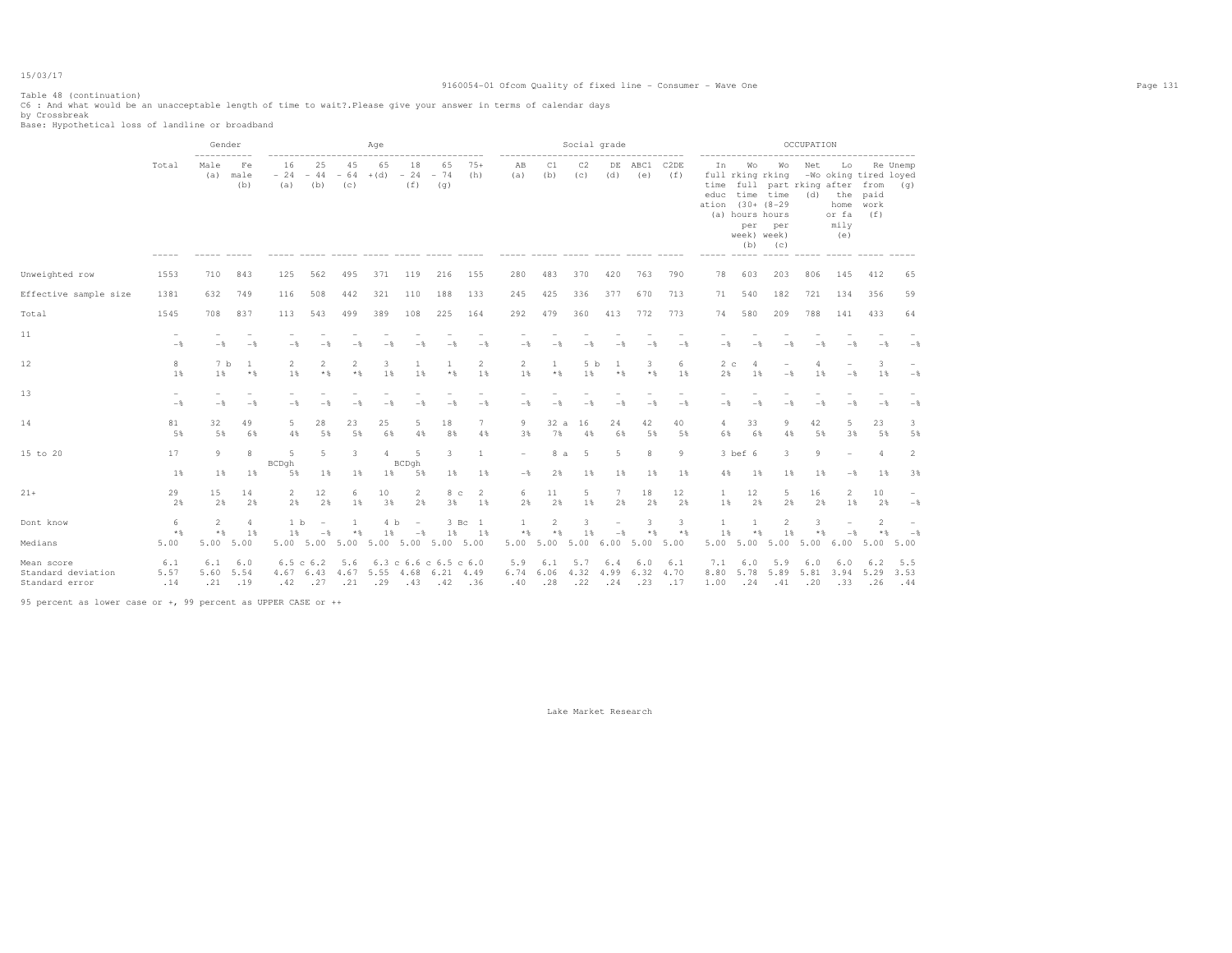### 9160054-01 Ofcom Quality of fixed line - Consumer - Wave One Page 132

Table 48 (continuation) C6 : And what would be an unacceptable length of time to wait?.Please give your answer in terms of calendar days by Crossbreak Base: Hypothetical loss of landline or broadband

|                       |            |                       |                      |                          |                                  |             |                | Region                                                                   |                 |             |                       | ---------------------------------           |                      | -----------                      | Nation                   |          | --------                               |                         | Urbanity                 | ---------        | -----------------                                                            | Urbanity detail    |                |
|-----------------------|------------|-----------------------|----------------------|--------------------------|----------------------------------|-------------|----------------|--------------------------------------------------------------------------|-----------------|-------------|-----------------------|---------------------------------------------|----------------------|----------------------------------|--------------------------|----------|----------------------------------------|-------------------------|--------------------------|------------------|------------------------------------------------------------------------------|--------------------|----------------|
|                       | Total      | tland<br>(a)          | Sco Wales            | Ir<br>eland<br>(C)       | (b) thern East West shire<br>(d) |             |                | Nor North North York East West East<br>Mid<br>(e) (f) lands lands<br>(q) | Mid<br>(h)      |             | (i)                   | Lo South South<br>(i) ndon East West<br>(k) | (1)<br>$\frac{1}{2}$ | En<br>gland tland<br>$(a)$ $(b)$ | Sco Wales                |          | Nor<br>(c) thern<br>Ir<br>eland<br>(d) | Urban Rural All<br>(a)  |                          | (b) rural<br>(d) | Large<br>city/ dium towns<br>aller<br>city/<br>large<br>town<br>(a)<br>----- | sm town (c)<br>(b) | Me Small       |
| Unweighted row        | 1553       | 202                   | 107                  | 94                       | 77                               | 154         | 106            | 92                                                                       | 122             | 135         | 156                   | 213                                         | 95                   | 1150                             | 202                      | 107      | 94                                     | 1409                    | 102                      | 144              | 514                                                                          | 613                | 282            |
| Effective sample size | 1381       | 168                   | 106                  | 91                       | 70                               | 149         | 106            | 81                                                                       | 112             | 122         | 156                   | 201                                         | 85                   | 1070                             | 168                      | 106      | 91                                     | 1366                    | 83                       | 114              | 502                                                                          | 594                | 271            |
| Total                 | 1545       | 150                   | 77                   | 44                       | 89                               | 163         | 109            | 112                                                                      | 138             | 158         | 160                   | 232                                         | 113                  | 1274                             | 150                      | 77       | 44                                     | 1316                    | 170                      | 229              | 490                                                                          | 574                | 252            |
| $\mathbf{1}$          | 30         | $\sim$                | $\overline{1}$       | $\overline{\phantom{a}}$ | $\mathfrak{D}_{1}^{(1)}$         | -1          |                | $\overline{\phantom{a}}$                                                 | 2               | 3           | 17<br>ABCdE<br>FGHIKL | $\overline{2}$                              | 1                    | 29 b                             | $\overline{\phantom{a}}$ | 1        | $\overline{\phantom{a}}$               | 30                      | $\overline{\phantom{a}}$ | $\sim$           |                                                                              | 22 BC 6            | $\overline{2}$ |
|                       | 2%         | $-$                   | 2%                   | $-$                      | 2%                               | 18          | $-\frac{6}{5}$ | $-\frac{6}{5}$                                                           | $1\%$           |             | 2% 11%                | 1%                                          | $1\%$                | 2%                               | $-$                      | 2%       | $-$ 8                                  | 2%                      | $-\frac{6}{5}$           | $-$              | 5%                                                                           | 18                 | $1\%$          |
| 2                     | 215        | 17                    | 10                   | $\overline{2}$           | 12                               | 11          | 16<br>cei      | 15                                                                       |                 | 19c10       | 45<br>ABCdE<br>fGHIkL | 44<br>aCEI                                  | 13                   | 187 D 17                         |                          | 10       | $\overline{2}$                         | 182                     | 26                       | 33               |                                                                              | 81 c 73            | 27             |
|                       | 14%        | 11%                   | 13%                  | 5%                       | 14%                              | 7%          | 15%            | 13%                                                                      | 14%             | 7%          | 28%                   | 19%                                         | 11%                  | 15%                              | 11%                      | 13%      | 5%                                     | 14%                     | 15%                      | 15%              | 17%                                                                          | 13%                | 11%            |
| 3                     | 289        | 15                    | 10                   | 12<br>AbEFk<br>L         | 20<br>Aef                        | 17          | 11             | 28<br>AbEF1 AEf1 AEf1 ABEFK                                              | 32              | 36          | 51<br>L               |                                             | 41 a 14              | 252 B 15                         |                          | 10       | $12\,$ Bc                              | 254                     | 25                       | 36               | 98                                                                           | 103                | 53             |
|                       | 19%        | 10%                   | 14%                  | 27%                      | 22%                              | 11%         | 10%            | 25%                                                                      | 23%             | 23%         | 32%                   | 18%                                         | 12%                  | 20%                              | 10%                      | 14%      | 27%                                    | 19%                     | 15%                      | 16%              | 20%                                                                          | 18%                | 21%            |
| 4                     | 150<br>10% | 14<br>10%             | 8<br>11%             | 6 f<br>14%               | -11<br>12%                       | 11<br>7%    | 6<br>6%        | 16%                                                                      | 18 ef 15<br>11% | 18<br>12%   | 13<br>8%              | 21<br>9%                                    | 9<br>8%              | 122<br>10%                       | 14<br>10%                | 8<br>11% | 6<br>14%                               | 122<br>9%               | 14<br>8%                 | 29<br>13%        | 46<br>9%                                                                     | 48<br>8%           | 28<br>11%      |
| 5                     | 193        | 37<br><b>BDFGH</b>    | 4                    | 11<br><b>BDFGH</b>       | $5 -$                            | 28<br>BdfGj | 9              | 5                                                                        | 13              | 29<br>BdfGh | 12                    | 21                                          | 18<br>bdgj           |                                  | 141 c 37 AC 4            |          |                                        | 11 AC 153 c 40 AC 40 aC |                          |                  | 56                                                                           | 65                 | 32             |
|                       | 13%        | JК<br>25%             | 5%                   | JК<br>25%                |                                  | k<br>6% 17% | 8%             | 5%                                                                       | 10%             | Jk<br>18%   | 8%                    | 98                                          | 16%                  | 11%                              | 25%                      | 5%       | 25%                                    | 12%                     | 23%                      | 18%              | 11%                                                                          | 11%                | 13%            |
| 6                     | 58<br>4%   | $7\phantom{.0}$<br>5% | $\overline{2}$<br>3% | $^{\star}$<br>$1\%$      | 1<br>$1\%$                       | 9<br>6%     | 6<br>6%        | 2<br>2%                                                                  | 3<br>2%         | 4<br>3%     | 5<br>3%               | 14<br>6%                                    | 3<br>3%              | 48<br>4%                         | 7<br>5%                  | 2<br>3%  | $\star$<br>1%                          | 50<br>4%                | 8<br>5%                  | 8<br>3%          | 18<br>4%                                                                     | 21<br>4%           | 10<br>4%       |
| $7\phantom{.0}$       | 323        | 32 J                  | 19 J                 |                          | 10 J 18 J 34 J 36                |             | adeiJ          |                                                                          | 24 J 32 J       |             | 29 J 11               |                                             | 44 J 33 Jk           | 263                              | 32                       | 19       | 10                                     | 272                     | 39                       | 51               | 88                                                                           | 125                | 59             |
|                       | 21%        | 21%                   | 25%                  | 22%                      | 20%                              | 21%         | K<br>33%       | 22%                                                                      | 23%             | 19%         | 7%                    | 19%                                         | 29%                  | 21%                              | 21%                      | 25%      | 22%                                    | 21%                     | 23%                      | 22%              | 18%                                                                          | 22%                | 24%            |
| 8                     | 57         | $\overline{2}$        | <sup>1</sup>         |                          | 1 i 7<br>AHJkl ahJkl AbcHJ AbHJk | 10          | 10<br>KL       | 9<br>-1                                                                  | -1              | 8 hJ        | $\sim$                | 5                                           | <sup>1</sup>         | 53                               | 2                        | -1       | -1                                     | 52                      | $\overline{2}$           | 5                | 19                                                                           | 21                 | 11             |
|                       | 4%         | $1\%$                 | 2%                   | 2%                       | 8%                               | 6%          | 98             | 8%                                                                       | $1\%$           | 5%          | $-$ %                 | 2%                                          | 1%                   | 4%                               | $1\%$                    | 2%       | 2%                                     | 4%                      | $1\%$                    | 2%               | 4%                                                                           | 4%                 | 4%             |

95 percent as lower case or +, 99 percent as UPPER CASE or ++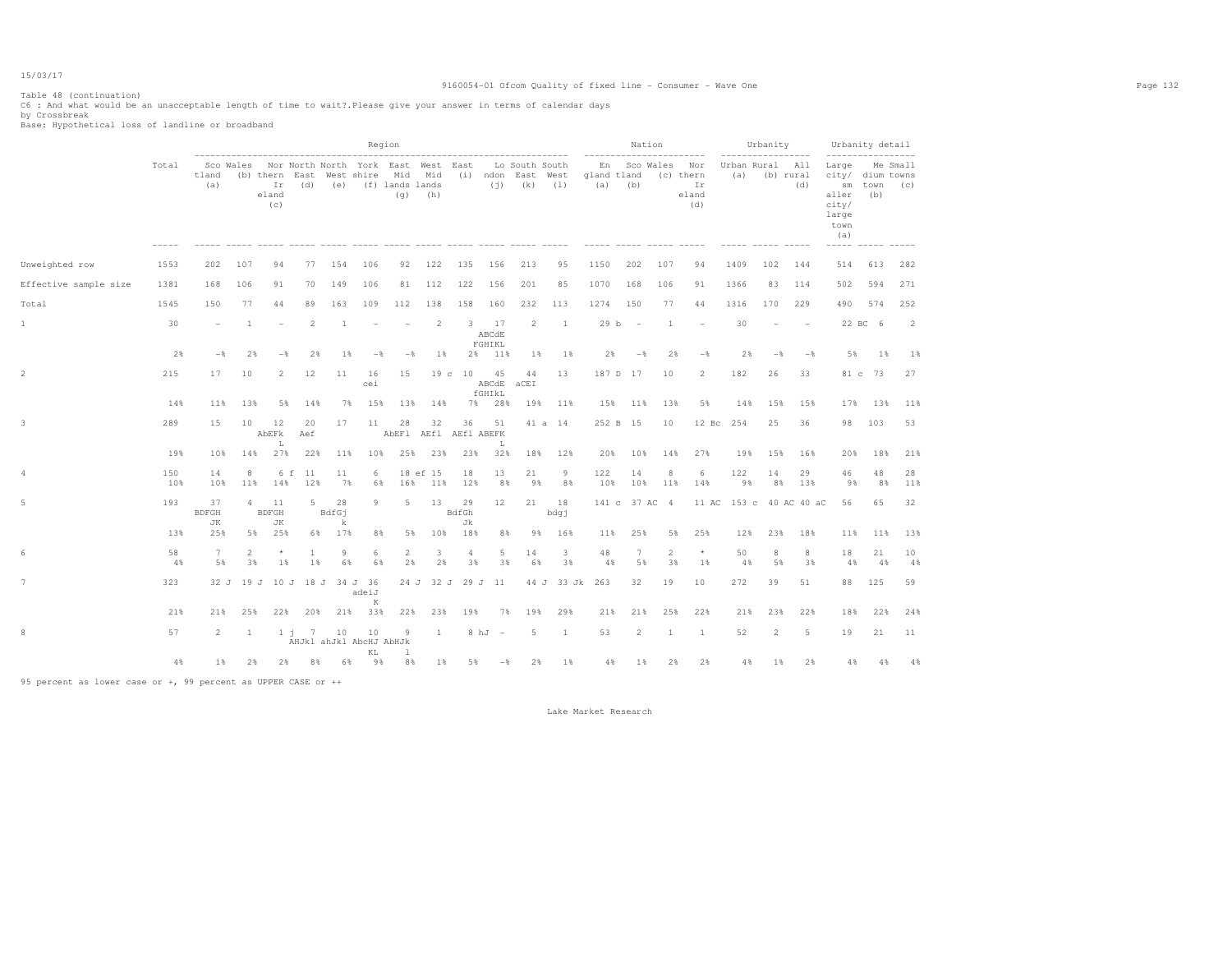### 9160054-01 Ofcom Quality of fixed line - Consumer - Wave One Page 133

Table 48 (continuation) C6 : And what would be an unacceptable length of time to wait?.Please give your answer in terms of calendar days by Crossbreak Base: Hypothetical loss of landline or broadband

|                                      |             |                   |                            |                                 |                |                                   | Region                                       |                               |                |                                                 |                          |                               |                                            |                          | Nation                |                   |                                        |                    | Urbanity                 |                                   |                                                                                                        | Urbanity detail               |                 |
|--------------------------------------|-------------|-------------------|----------------------------|---------------------------------|----------------|-----------------------------------|----------------------------------------------|-------------------------------|----------------|-------------------------------------------------|--------------------------|-------------------------------|--------------------------------------------|--------------------------|-----------------------|-------------------|----------------------------------------|--------------------|--------------------------|-----------------------------------|--------------------------------------------------------------------------------------------------------|-------------------------------|-----------------|
|                                      | Total       | tland<br>(a)      | Sco Wales                  | (b) thern<br>Ιr<br>eland<br>(C) | East<br>(d)    | (e)                               | Nor North North York East West<br>West shire | Mid<br>(f) lands lands<br>(q) | Mid<br>(h)     | East                                            | $(i)$ ndon<br>(i)        | Lo South South<br>East<br>(k) | West<br>(1)                                | En<br>gland tland<br>(a) | (b)                   | Sco Wales         | Nor<br>(c) thern<br>Ir<br>eland<br>(d) | Urban Rural<br>(a) |                          | ------<br>All<br>(b) rural<br>(d) | ------------<br>Large<br>city/<br>$\mathop{\rm sm}\nolimits$<br>aller<br>city/<br>large<br>town<br>(a) | dium towns<br>town<br>(b)     | Me Small<br>(c) |
| Unweighted row                       | 1553        | 202               | 107                        | 94                              | 77             | 154                               | 106                                          | 92                            | 122            | 135                                             | 156                      | 213                           | 95                                         | 1150                     | 202                   | 107               | 94                                     | 1409               | 102                      | 144                               | 514                                                                                                    | 613                           | 282             |
| Effective sample size                | 1381        | 168               | 106                        | 91                              | 70             | 149                               | 106                                          | 81                            | 112            | 122                                             | 156                      | 201                           | 85                                         | 1070                     | 168                   | 106               | 91                                     | 1366               | 83                       | 114                               | 502                                                                                                    | 594                           | 271             |
| Total                                | 1545        | 150               | 77                         | 44                              | 89             | 163                               | 109                                          | 112                           | 138            | 158                                             | 160                      | 232                           | 113                                        | 1274                     | 150                   | 77                | 44                                     | 1316               | 170                      | 229                               | 490                                                                                                    | 574                           | 252             |
| 9                                    | 3<br>$*$    | 1<br>$*$ &        | 1 k<br>2%                  | $\star$<br>$1\%$                | $-\frac{6}{5}$ | 1<br>1%                           | $-\frac{6}{5}$                               | $-$                           | $-\frac{6}{5}$ | $-$                                             | $-$                      | $-$                           | $\overline{\phantom{a}}$<br>$-$            | 1<br>$*$ &               | 1<br>$*$              | 1 A<br>2%         | * a<br>1%                              | 3<br>$*$ %         | ۰<br>$-$                 | $*$ %                             | 2<br>$*$ %                                                                                             | 1<br>$\star$ &                | $-$             |
| 10                                   | 84          |                   | $10 \cii$ $4 \cJ$          | $\overline{\phantom{0}}$        |                | 6 cJ 21<br>CFgHI<br>J             | $\overline{2}$                               | 4j                            | 5 <sub>j</sub> | -3                                              | $\overline{\phantom{a}}$ | 17<br>ciJ                     |                                            | 12 CfIJ 70 d 10 d        |                       | 4 d               | $\overline{\phantom{a}}$               | 72                 | 5                        | 12                                | 16                                                                                                     |                               | 47 AC 8         |
|                                      | 5%          | 7%                | 6%                         | $-$                             | 7%             | 13%                               | 2%                                           | 4%                            | 4%             | 2%                                              | $-\frac{6}{5}$           | 7%                            | 10%                                        | 5%                       | 7%                    | 6%                | $-$                                    | 5%                 | 3%                       | 5%                                | 3%                                                                                                     | 8%                            | 3%              |
| 11                                   | $-$         | $-$               | $-$                        |                                 |                | $-$                               | $ \frac{6}{3}$                               | $-$                           | - 2            | $-$                                             | $-$                      | $-$                           | $-$                                        | $-$                      | $-$                   | - *               | $-\frac{6}{3}$                         | $-$                | $-$                      | $-$                               | $-$                                                                                                    | $-$                           | $-$             |
| 12                                   | 8<br>1%     | 1<br>1 %          | $-$                        | $-$                             | $-$            | 3%                                | $5$ hij<br>$\overline{\phantom{a}}$<br>$-$   | $-$                           | $-$            | $-$                                             | $-$                      | 2<br>1%                       | $\overline{\phantom{a}}$<br>$-\frac{6}{6}$ | $7\phantom{.0}$<br>$1\%$ | -1<br>1               | $-$               | $-$                                    | 8<br>1%            | $-$                      | $-$                               | $-$                                                                                                    | 5a<br>$1\%$                   | 3 A<br>$1\%$    |
| 13                                   | $-$         | $-$               | $-$                        | $-$                             | $-$            | $-$                               | $-$                                          | $-$                           | $-$            | $-$                                             | $-$                      | $-$                           | $-$                                        | $-$                      | $-$                   | $-$               | $-$                                    | $-$                | $-$                      | $-$                               | $-$                                                                                                    | $-$                           | $-$             |
| 14                                   | 81          |                   | $8 - 11$<br>ACDEf<br>GiJKL | 1                               | $\overline{2}$ | 7                                 | 6 j                                          | $\overline{4}$                | 11 J           | 10j                                             | $\overline{2}$           | 15j                           | -3                                         | 61                       | 8                     |                   | 11 ABD 1                               | 72                 | 9                        | 9                                 | 30                                                                                                     | 30                            | 12              |
|                                      | 5%          | 5%                | 15%                        | 2%                              | 2%             | 4%                                | 6%                                           | 4%                            | 8%             | 7%                                              | 1%                       | 6%                            | 3%                                         | 5%                       | 5%                    | 15%               | 2%                                     | 6%                 | 5%                       | 4%                                | 6%                                                                                                     | 5%                            | 5%              |
| 15 to 20                             | 17<br>1%    | 3<br>2%           | 3<br>fhIJk<br>4%           | $\overline{\phantom{0}}$<br>$-$ | 3<br>3%        | 5<br>hijk hijk<br>3%              | $\overline{\phantom{a}}$<br>$-\frac{6}{5}$   | -1.<br>1%                     | $-$            | $-$                                             | $-$                      | 1<br>$*$ &                    | 1<br>1%                                    | 11<br>$1\%$              | 3<br>2%               | 3 A<br>4%         | $\overline{\phantom{a}}$<br>$-$        | 14<br>1%           | $\overline{2}$<br>$1\%$  | 3<br>1%                           | $\overline{2}$<br>$*$ &                                                                                | 2%                            | 11 ac 1<br>$*$  |
| $21+$                                | 29<br>2%    | 3e<br>2%          | 1<br>$1$ %                 | -1<br>1%                        | -1<br>1%       | $\overline{a}$<br>$-\frac{6}{5}$  | 5 E<br>5%                                    | -1<br>1%                      | 3<br>2%        | 6 e<br>4%                                       | 2<br>1%                  | 5<br>2%                       | 1<br>$1\%$                                 | 25<br>2%                 | 3<br>2%               | 1<br>1%           | 1<br>1%                                | 28<br>2%           | $-$                      | 1<br>$*$                          | 11<br>2%                                                                                               | 12<br>2%                      | 5<br>2%         |
| Dont know                            | 6           |                   |                            |                                 |                | -1                                |                                              |                               | 1              | $\qquad \qquad -$                               | $\overline{\phantom{a}}$ | $\overline{\phantom{a}}$      |                                            | 4 aijK 6                 |                       | $\qquad \qquad -$ | $\overline{\phantom{a}}$               | $\overline{4}$     |                          | 2                                 | 1                                                                                                      | 3                             |                 |
| Medians                              | $*$<br>5.00 | $-$<br>5.00       | $-$<br>7.00                | $-\frac{6}{5}$<br>5.00          | $-$<br>4.00    | 1%<br>7.00                        | $-\frac{6}{5}$<br>7.00                       | $-$                           | 1%             | $-\frac{6}{6}$<br>4.00 5.00 5.00 3.00 5.00 5.00 | $-\,$                    | $-$                           | 4%                                         | $*$                      | $-$<br>5.00 5.00 7.00 | $-$               | $-$ %<br>5.00                          | * %<br>5.00        | $-$<br>5.00              | 1%<br>5.00                        | $\star$ &<br>4.00                                                                                      | 1%<br>5.00 5.00               | $-8$            |
| Mean score                           | 6.1         | 6.6               | 7.1                        | 5.2                             |                | 6.1 J 6.7                         | 7.1                                          |                               |                | $5.7$ j $5.9$ J $6.3$ J $3.8$                   |                          |                               | 6.4 J 5.8 J                                | 6.0                      |                       | 6.6 d 7.1         | 5.2                                    | 6.2                | 5.5                      | 5.5                               | 5.7                                                                                                    |                               | 6.5a6.1         |
| Standard deviation<br>Standard error | 5.57<br>.14 | сJ<br>5.88<br>.41 | CJ1<br>.46                 | .38                             | .67            | CJ1<br>4.73 3.68 5.85 3.43<br>.28 | сJ<br>6.14 5.23 4.85 5.38<br>.60             | .55                           | $.44 - .46$    |                                                 | 6.08<br>.49              | 7.28 3.42<br>.50              | .35                                        | .17                      | 5.62 5.88 4.73<br>.41 | aD<br>.46         | 3.68<br>.38                            | 5.86<br>.16        | 3.24 3.33<br>$.32 - .28$ |                                   | .25                                                                                                    | 5.67 6.03 5.83<br>$.24 - .35$ |                 |

95 percent as lower case or +, 99 percent as UPPER CASE or ++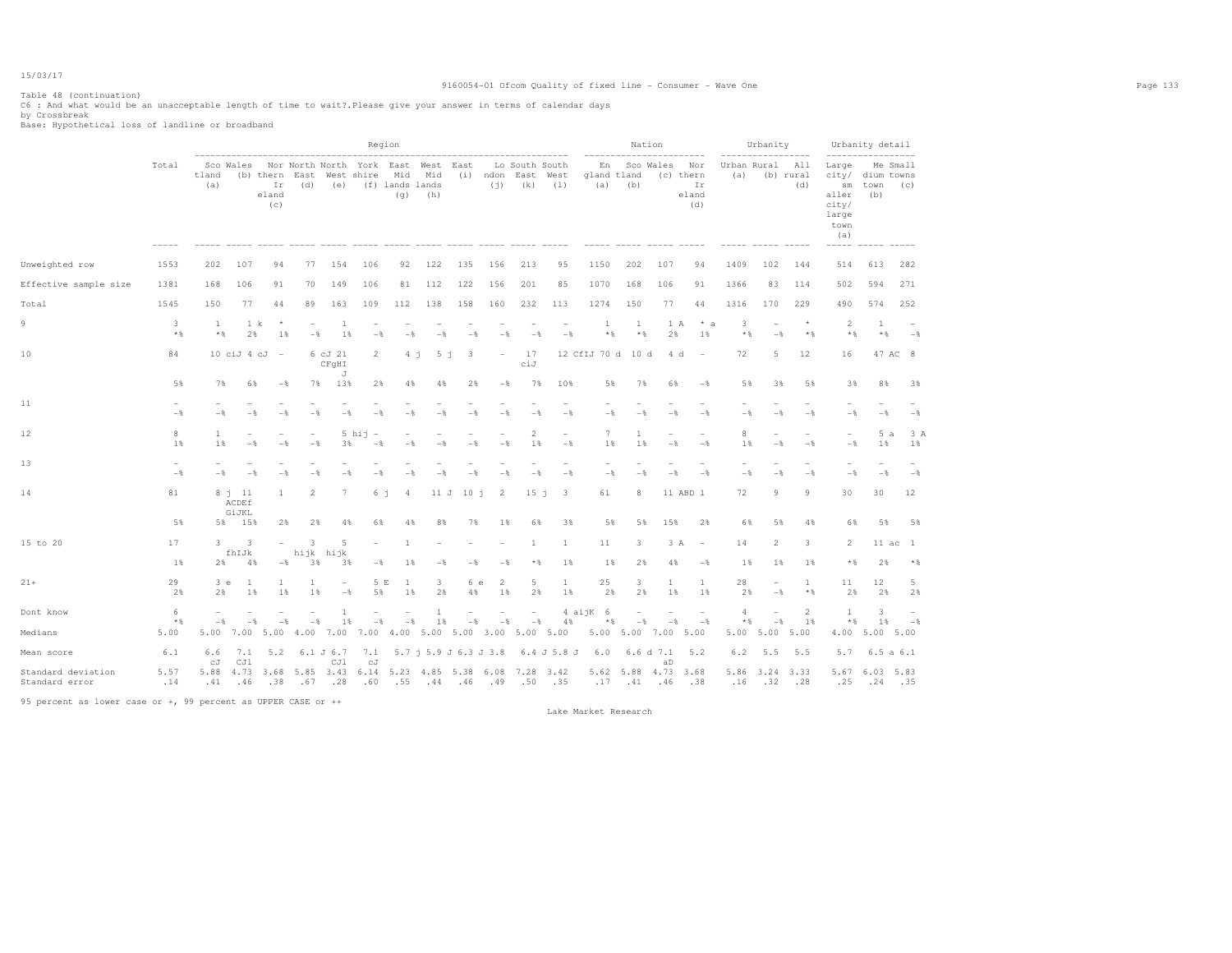### 9160054-01 Ofcom Quality of fixed line - Consumer - Wave One Page 134

# Table 49

LOS.WTP1: Knowing this, having lost service would you accept a repair within 3 days for £5 off your next bill? by Crossbreak Base: All with landline telephone or broadband

|                       |                      | Gender                               |                                                    |           |                              |           | Age          |                    |                    |              |                                                                                           |           | Social grade          |           |             |                          |                                    |                                                                                             |                          | OCCUPATION                               |                                                     |                                          |     |                                                          |
|-----------------------|----------------------|--------------------------------------|----------------------------------------------------|-----------|------------------------------|-----------|--------------|--------------------|--------------------|--------------|-------------------------------------------------------------------------------------------|-----------|-----------------------|-----------|-------------|--------------------------|------------------------------------|---------------------------------------------------------------------------------------------|--------------------------|------------------------------------------|-----------------------------------------------------|------------------------------------------|-----|----------------------------------------------------------|
|                       | Total<br>$- - - - -$ | -----------<br>Male<br>(a)<br>------ | Fe<br>male<br>(b)<br>$\cdots \cdots \cdots \cdots$ | 16<br>(a) | 25<br>$-24 - 44 - 64$<br>(b) | 45<br>(C) | 65<br>$+(d)$ | 18<br>$-24$<br>(f) | 65<br>$-74$<br>(g) | $75+$<br>(h) | -------------------------------------<br>AB<br>(a)<br>----- ----- ----- ----- ----- ----- | C1<br>(b) | C <sub>2</sub><br>(c) | DE<br>(d) | ABC1<br>(e) | C <sub>2</sub> DE<br>(f) | In<br>time<br>educ<br>ation<br>(a) | Wo<br>full rking rking<br>time<br>$(30 + (8-29$<br>hours hours<br>per<br>week) week)<br>(b) | Wo<br>time<br>per<br>(C) | Net<br>full part rking after from<br>(d) | Lo<br>the paid<br>home work<br>or fa<br>mily<br>(e) | Re Unemp<br>-Wo oking tired loyed<br>(f) | (q) | Pe<br>rman<br>ently<br>sick<br>or<br>dis<br>abled<br>(i) |
| Unweighted row        | 1898                 | 875                                  | 1023                                               | 149       | 707                          | 610       | 432          | 142                | 254                | 178          | 368                                                                                       | 600       | 438                   | 492       | 968         | 930                      | 93                                 | 757                                                                                         | 257                      | 1014                                     | 176                                                 | 480                                      | 77  | 55                                                       |
| Effective sample size | 1695                 | 783                                  | 912                                                | 138       | 644                          | 546       | 374          | 132                | 222                | 153          | 324                                                                                       | 532       | 398                   | 443       | 856         | 840                      | 86                                 | 684                                                                                         | 229                      | 911                                      | 161                                                 | 417                                      | 70  | 52                                                       |
| Total                 | 1909                 | 879                                  | 1030                                               | 135       | 694                          | 621       | 458          | 129                | 266                | 192          | 385                                                                                       | 603       | 432                   | 488       | 988         | 921                      | 89                                 | 738                                                                                         | 269                      | 1007                                     | 172                                                 | 509                                      | 75  | 53                                                       |
| Yes                   | 954                  | 431                                  | 523                                                | 69.       | 349                          | 290       | 246c         | 68                 | 148 с              | 98           | 169                                                                                       | 297       | 227 a 260             | Ae        | 466         | 488 Ae                   | 44                                 | 342                                                                                         | 119                      | 462                                      | 100<br><b>BCD</b>                                   | 285<br><b>BCD</b>                        | 40  | 23                                                       |
|                       | 50%                  | 49%                                  | 51%                                                | 51%       | 50%                          | 47%       | 54%          | 52%                | 56%                | 51%          | 44%                                                                                       | 49%       | 53%                   | 53%       | 47%         | 53%                      | 49%                                | 46%                                                                                         | 44%                      | 46%                                      | 58%                                                 | 56%                                      | 54% | 43%                                                      |
| Nο                    | 954                  | 447                                  | 507                                                | 66        | 346                          | 331<br>dq | 211          | 62                 | 118                | 93           | 215<br>CDF                                                                                | 306       | 205                   | 228       | 521<br>df   | 433                      | 45                                 | 395<br>EF                                                                                   | 150<br>EF                | 545 EF                                   | 73                                                  | 224                                      | 35  | 30                                                       |
|                       | 50%                  | 51%                                  | 49%                                                | 49%       | 50%                          | 53%       | 46%          | 48%                | 44%                | 49%          | 56%                                                                                       | 51%       |                       | 47%       | 53%         | 47%                      | 51%                                | 54%                                                                                         | 56%                      | 54%                                      | 42%                                                 | 44%                                      | 46% | 57%                                                      |

95 percent as lower case or +, 99 percent as UPPER CASE or ++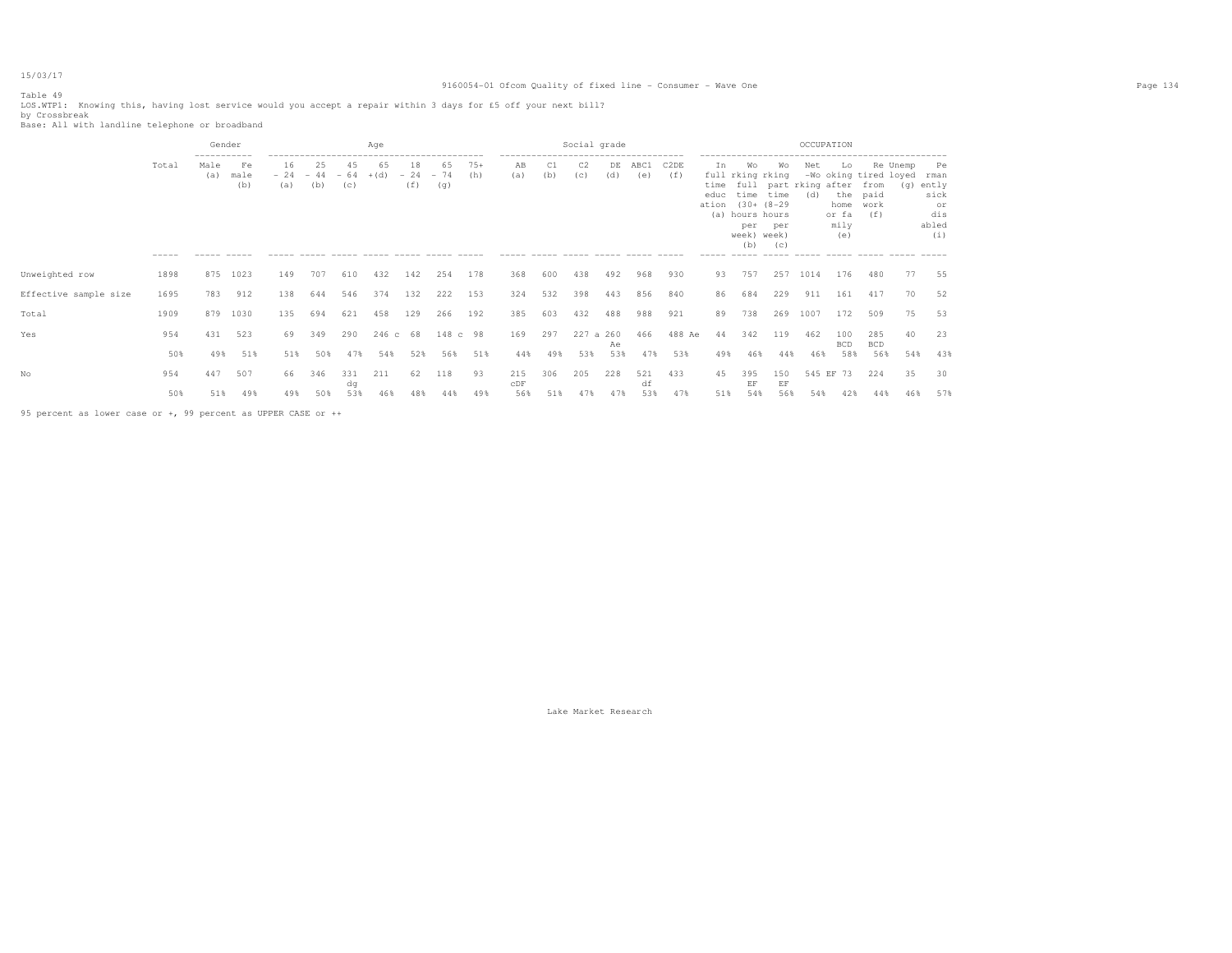### 9160054-01 Ofcom Quality of fixed line - Consumer - Wave One Page 135

|                       |                      |                           |     |                               |             |                                      |                           | Region                            |                    |             |                          |                               |                   |                          | Nation<br>----------------------- |     |                                    |                    | Urbanity | ------------------------         |            | ------------------                                                            | Urbanity detail                       |             |
|-----------------------|----------------------|---------------------------|-----|-------------------------------|-------------|--------------------------------------|---------------------------|-----------------------------------|--------------------|-------------|--------------------------|-------------------------------|-------------------|--------------------------|-----------------------------------|-----|------------------------------------|--------------------|----------|----------------------------------|------------|-------------------------------------------------------------------------------|---------------------------------------|-------------|
|                       | Total<br>$- - - - -$ | Sco Wales<br>tland<br>(a) | (b) | thern<br>Ir<br>eland<br>(C)   | East<br>(d) | Nor North North<br>(e)               | York<br>West shire<br>(f) | East<br>Mid<br>lands lands<br>(q) | West<br>Mid<br>(h) | East<br>(i) | ndon<br>(i)              | Lo South South<br>East<br>(k) | West<br>(1)       | En<br>gland tland<br>(a) | Sco Wales<br>(b)                  | (C) | Nor<br>thern<br>Ιr<br>eland<br>(d) | Urban Rural<br>(a) | (b)      | Re<br>mote rural<br>rural<br>(C) | All<br>(d) | Large<br>city/<br>sm<br>aller<br>city/<br>large<br>town<br>(a)<br>$- - - - -$ | Me Small<br>dium towns<br>town<br>(b) | (C)         |
| Unweighted row        | 1898                 | 214                       | 126 | 103                           | 101         | 170                                  | 128                       | 136                               | 162                | 165         | 207                      | 256                           | 130               | 1455                     | 214                               | 126 | 103                                | 1719               | 122      | 57                               | 179        | 641                                                                           | 741                                   | 337         |
| Effective sample size | 1695                 | 177                       | 125 | 100                           | 91          | 164                                  | 128                       | 122                               | 147                | 150         | 207                      | 243                           | 115               | 1354                     | 177                               | 125 | 100                                | 1672               | 99       | 42                               | 141        | 627                                                                           | 721                                   | 325         |
| Total                 | 1909                 | 159                       | 91  | 47                            | 118         | 180                                  | 131                       | 159                               | 186                | 190         | 212                      | 277                           | 157               | 1611                     | 159                               | 91  | 47                                 | 1625               | 203      | 81                               | 283        | 617                                                                           | 702                                   | 306         |
| Yes                   | 954                  |                           |     | 75 CJ 37 J 14                 | 51          | 127<br>cJ ABCDG ABCDG<br>hIJK1 hIJKL | 95                        | 77                                | 108<br>CJ aBCdJ    | 101<br>bCJ  | 43                       |                               | 135 CJ 90<br>bCdJ |                          | 828 cD 75 D 37                    |     | 14                                 | 815                | 99       | 40                               | 139        | 269                                                                           |                                       | 386 A 161 A |
|                       | 50%                  | 47%                       | 41% | 30%                           | 43%         | 70%                                  | 73%                       | 48%                               | 58%                | 53%         | 20%                      | 49%                           | 57%               | 51%                      | 47%                               | 41% | 30%                                | 50%                | 49%      | 50%                              | 49%        | 44%                                                                           | 55%                                   | 52%         |
| No                    | 954                  | 85                        | 53  | 33<br>EFh EFHil AdEFG<br>HIKL | 67<br>EFhl  | 53                                   | 36                        | 82 EF                             |                    | 77 ef 89    | 169<br>EF ABDEF<br>GHIKL |                               | 142 EF 67 eF      | 783                      | 85                                | 53a | 33 AB                              | 810                | 104      | 40                               | 145        | 348<br>BC                                                                     | 316                                   | 146         |
|                       | 50%                  | 53%                       | 59% | 70%                           | 57%         | 30%                                  | 27%                       | 52%                               | 42%                | 47%         | 80%                      | 51%                           | 43%               | 49%                      | 53%                               | 59% | 70%                                | 50%                | 51%      | 50%                              | 51%        | 56%                                                                           | 45%                                   | 48%         |

95 percent as lower case or +, 99 percent as UPPER CASE or ++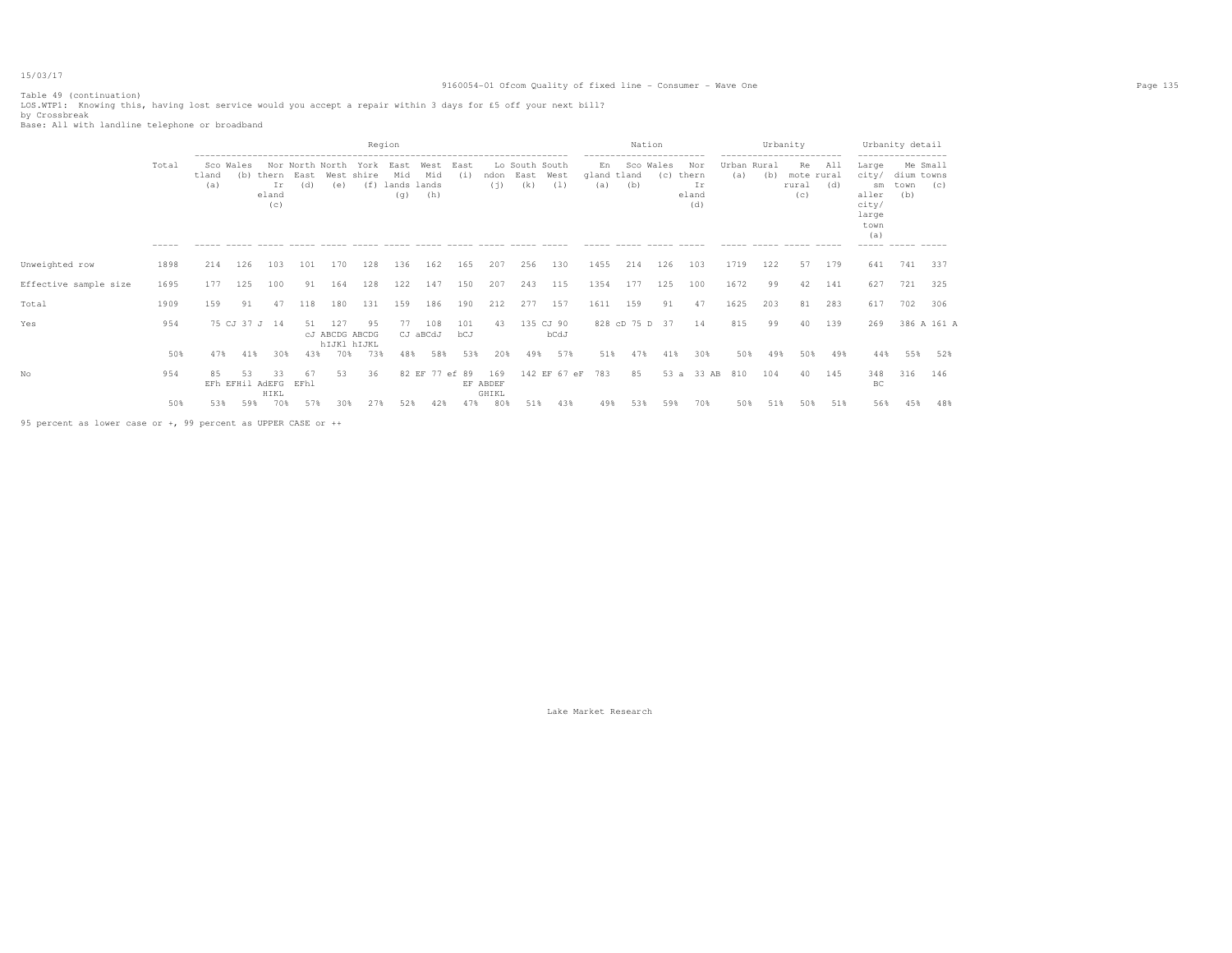### 9160054-01 Ofcom Quality of fixed line - Consumer - Wave One Page 136

Table 50

LOS.WTP2: Having lost service would you accept a repair within 3 days for £10 off your next bill? by Crossbreak Base: All with landline telephone or broadband

|                       |                | Gender                     |                   |           |                                    |            | Aqe  |                    |                    |              |                                                    |           | Social grade          |           |             |                          |                                 |                                                                                     |                  | OCCUPATION                                    |                                                                                                |                                          |           |                                                 |
|-----------------------|----------------|----------------------------|-------------------|-----------|------------------------------------|------------|------|--------------------|--------------------|--------------|----------------------------------------------------|-----------|-----------------------|-----------|-------------|--------------------------|---------------------------------|-------------------------------------------------------------------------------------|------------------|-----------------------------------------------|------------------------------------------------------------------------------------------------|------------------------------------------|-----------|-------------------------------------------------|
|                       | Total<br>----- | -----------<br>Male<br>(a) | Fe<br>male<br>(b) | 16<br>(a) | 25<br>$-24 - 44 - 64 + (d)$<br>(b) | 45<br>(C)  | 65   | 18<br>$-24$<br>(f) | 65<br>$-74$<br>(g) | $75+$<br>(h) | -------------------------------------<br>AB<br>(a) | C1<br>(b) | C <sub>2</sub><br>(c) | DE<br>(d) | ABC1<br>(e) | C <sub>2</sub> DE<br>(f) | In<br>educ<br>ation (30+ (8-29) | Wo<br>full rking rking<br>time time<br>(a) hours hours<br>per<br>week) week)<br>(b) | Wo<br>per<br>(C) | Net<br>time full part rking after from<br>(d) | Lo<br>the paid<br>home work<br>or fa<br>mily<br>(e)<br>$\qquad \qquad -\qquad -\qquad -\qquad$ | Re Unemp<br>-Wo oking tired loyed<br>(f) | (g) ently | Pe<br>rman<br>sick<br>or<br>dis<br>abled<br>(i) |
| Unweighted row        | 1898           |                            | 875 1023          | 149       | 707                                | 610        | 432  | 142                | 254                | 178          | 368                                                | 600       | 438                   | 492       | 968         | 930                      | 93                              | 757                                                                                 | 257              | 1014                                          | 176                                                                                            | 480                                      | 77        | 55                                              |
| Effective sample size | 1695           | 783                        | 912               | 138       | 644                                | 546        | 374  | 132                | 222                | 153          | 324                                                | 532       | 398                   | 443       | 856         | 840                      | 86                              | 684                                                                                 | 229              | 911                                           | 161                                                                                            | 417                                      | 70        | 52                                              |
| Total                 | 1909           | 879                        | 1030              | 135       | 694                                | 621        | 458  | 129                | 266                | 192          | 385                                                | 603       | 432                   | 488       | 988         | 921                      | 89                              | 738                                                                                 | 269              | 1007                                          | 172                                                                                            | 509                                      | 75        | 53                                              |
| Yes                   | 1173           | 517                        | 656 a             | 86        | 440 c 355                          |            | 291c | 85                 | 173 c 118          |              | 210                                                |           | 369 a 276 A 318       | Ae        | 579         | 594 AE                   | 52                              | 427                                                                                 | 160              | 587                                           | 119<br>BcD                                                                                     | 333 BD 48                                |           | 32                                              |
|                       | 61%            | 59%                        | 64%               | 64%       | 63%                                | 57%        | 64%  | 66%                | 65%                | 62%          | 55%                                                | 61%       | 64%                   | 65%       | 59%         | 65%                      | 58%                             | 58%                                                                                 | 59%              | 58%                                           | 69%                                                                                            | 65%                                      | 63%       | 60%                                             |
| Nο                    | 735            |                            | 362 b 374         | 49        | 254                                | 266<br>bdq | 167  | 45                 | 93                 | 73           | 174<br>bCDF                                        | 235       | 156                   | 170       | 409<br>dF   | 326                      | 37                              | 311<br>EF                                                                           |                  | 109 e 420 EF 53                               |                                                                                                | 176                                      | 28        | 21                                              |
|                       | 39%            | 41%                        | 36%               | 36%       | 37%                                | 43%        | 36%  | 34%                | 35%                | 38%          | 45%                                                | 39%       | 36%                   | 35%       | 41%         | 35%                      | 42%                             | 42%                                                                                 | 41%              | 42%                                           | 31 %                                                                                           | 35%                                      | 37%       | 40%                                             |

95 percent as lower case or +, 99 percent as UPPER CASE or ++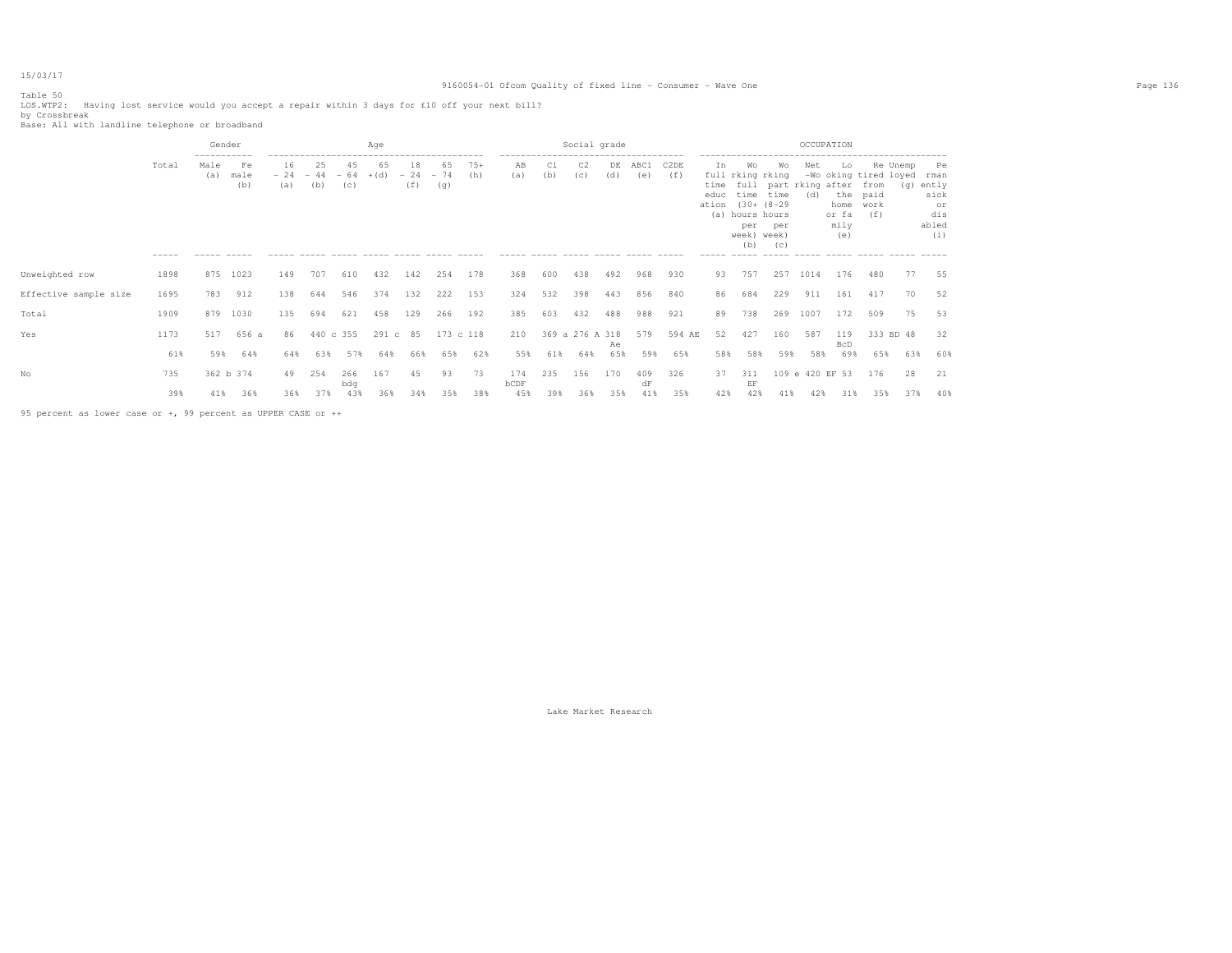Table 50 (continuation) LOS.WTP2: Having lost service would you accept a repair within 3 days for £10 off your next bill? by Crossbreak Base: All with landline telephone or broadband

|                       |                |                           |     |                                      |                        |                                                           |                                             | Region                                                 |                    |             |                            |                               |             |                          | Nation<br>------------------------ |     |                                    |                    |     | Urbanity<br>------------------------ |            | ------------------                                                      | Urbanity detail                          |                 |
|-----------------------|----------------|---------------------------|-----|--------------------------------------|------------------------|-----------------------------------------------------------|---------------------------------------------|--------------------------------------------------------|--------------------|-------------|----------------------------|-------------------------------|-------------|--------------------------|------------------------------------|-----|------------------------------------|--------------------|-----|--------------------------------------|------------|-------------------------------------------------------------------------|------------------------------------------|-----------------|
|                       | Total<br>----- | Sco Wales<br>tland<br>(a) |     | (b) thern East<br>Ir<br>eland<br>(c) | Nor North North<br>(d) | West shire<br>(e)<br>$\cdots \cdots \cdots \cdots \cdots$ | York<br>$\qquad \qquad - \qquad - \qquad -$ | East<br>Mid<br>(f) lands lands<br>(q)<br>$\frac{1}{2}$ | West<br>Mid<br>(h) | East<br>(i) | ndon<br>(i)                | Lo South South<br>East<br>(k) | West<br>(1) | En<br>gland tland<br>(a) | Sco Wales<br>(b)                   | (C) | Nor<br>thern<br>Ιr<br>eland<br>(d) | Urban Rural<br>(a) | (b) | Re.<br>mote rural<br>rural<br>(c)    | All<br>(d) | Large<br>city/<br>sm<br>aller<br>city/<br>large<br>town<br>(a)<br>----- | dium towns<br>town<br>(b)<br>------ ---- | Me Small<br>(C) |
| Unweighted row        | 1898           | 214                       | 126 | 103                                  | 101                    | 170                                                       | 128                                         | 136                                                    | 162                | 165         | 207                        | 256                           | 130         | 1455                     | 214                                | 126 | 103                                | 1719               | 122 | 57                                   | 179        | 641                                                                     | 741                                      | 337             |
| Effective sample size | 1695           | 177                       | 125 | 100                                  | 91                     | 164                                                       | 128                                         | 122                                                    | 147                | 150         | 207                        | 243                           | 115         | 1354                     | 177                                | 125 | 100                                | 1672               | 99  | 42                                   | 141        | 627                                                                     | 721                                      | 325             |
| Total                 | 1909           | 159                       | 91  | 47                                   | 118                    | 180                                                       | 131                                         | 159                                                    | 186                | 190         | 212                        | 277                           | 157         | 1611                     | 159                                | 91  | 47                                 | 1625               | 203 | 81                                   | 283        | 617                                                                     | 702                                      | 306             |
| Yes                   | 1173           |                           |     | 95 CJ 57 CJ 19                       | 68                     | 136<br>cJ AbCDg AbCDg<br>iJK                              | 100<br>JK                                   | 100<br>CJ                                              | 129<br>aCdJ        |             | 124 CJ 72                  | 170<br>CJ                     |             | 103 CJ 1001 D 95 D       |                                    | 57  | D 19                               | 1001               | 126 | 47                                   | 173        | 345                                                                     | 467 A 188                                |                 |
|                       | 61%            | 60%                       | 63% | 40%                                  | 58%                    | 76%                                                       | 76%                                         | 63%                                                    | 70%                | 65%         | 34%                        | 61%                           | 65%         | 62%                      | 60%                                | 63% | 40%                                | 62%                | 62% | 58%                                  | 61%        | 56%                                                                     | 67%                                      | 61%             |
| No                    | 735            | 64<br>EFh                 |     | 33 ef 28<br>ABdEF<br>GHIKL           | 50<br>EFh              | 44                                                        | 32                                          |                                                        | 59 ef 56           |             | 66 e 141<br>ABDEF<br>GHIKL |                               | 107 EF 55   | 610                      | 64                                 | 33  |                                    | 28 ABC 625         | 77  | 34                                   | 111        | 271 B 235                                                               |                                          | 118             |
|                       | 39%            | 40%                       | 37% | 60%                                  | 42%                    | 24%                                                       | 24%                                         |                                                        | 303                | 35%         | 66%                        | 398                           | 35%         | 38%                      |                                    | 37% | 60%                                | 38%                | 38% | 42%                                  | 39%        | 44%                                                                     | 33%                                      | 39%             |

95 percent as lower case or +, 99 percent as UPPER CASE or ++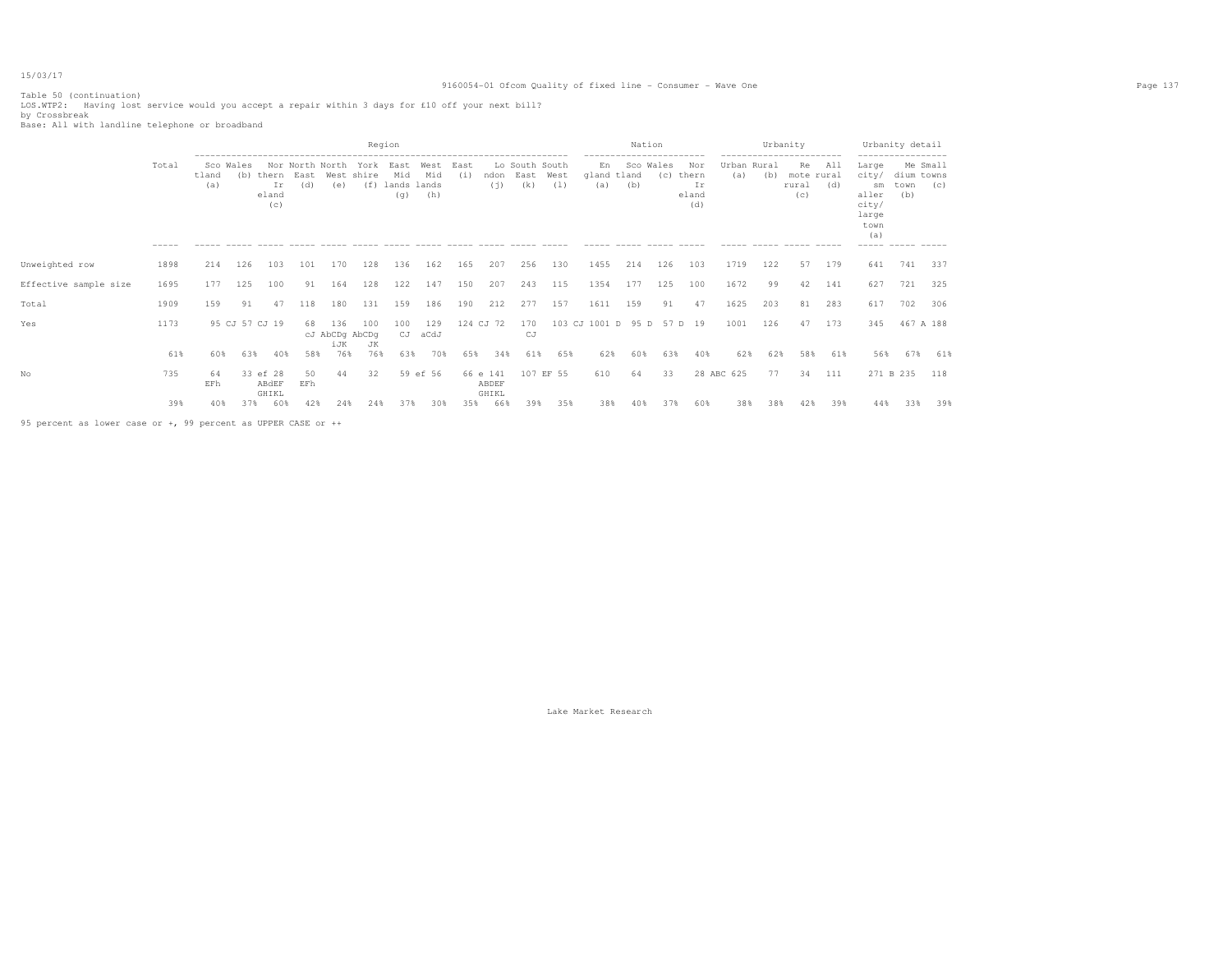### 9160054-01 Ofcom Quality of fixed line - Consumer - Wave One Page 138

Table 51 LOS.WTP5 : Having lost service would you pay £15 for a repair within 1 day? by Crossbreak Base: All with landline telephone or broadband

|                       |       | Gender                     |                   |                        |           |                    | Aae          |                         |           |              |                                                    |     | Social grade |            |             |                          |                             |                                                                                                                                 |                  | OCCUPATION      |                                                                     |                             |          |                                                              |
|-----------------------|-------|----------------------------|-------------------|------------------------|-----------|--------------------|--------------|-------------------------|-----------|--------------|----------------------------------------------------|-----|--------------|------------|-------------|--------------------------|-----------------------------|---------------------------------------------------------------------------------------------------------------------------------|------------------|-----------------|---------------------------------------------------------------------|-----------------------------|----------|--------------------------------------------------------------|
|                       | Total | -----------<br>Male<br>(a) | Fe<br>male<br>(b) | 16<br>$-24 -44$<br>(a) | 25<br>(b) | 45<br>$-64$<br>(c) | 65<br>$+(d)$ | 18<br>$-24 - 74$<br>(f) | 65<br>(q) | $75+$<br>(h) | -------------------------------------<br>ΆB<br>(a) | (b) | C2<br>(c)    | DE<br>(d)  | ABC1<br>(e) | C <sub>2</sub> DE<br>(f) | In<br>time<br>educ<br>ation | Wo<br>full rking rking<br>full part rking after<br>time time<br>$(30 + (8 - 29$<br>(a) hours hours<br>per<br>week) week)<br>(b) | Wo<br>per<br>(C) | Net<br>(d)      | Lo.<br>-Wo oking tired loyed<br>the<br>home<br>or fa<br>mily<br>(e) | from<br>paid<br>work<br>(f) | Re Unemp | Pe<br>rman<br>(g) ently<br>sick<br>or<br>dis<br>abled<br>(i) |
| Unweighted row        | 1898  | 875                        | 1023              | 149                    | 707       | 610                | 432          | 142                     | 254       | 178          | 368                                                | 600 | 438          | 492        | 968         | 930                      | 93                          | 757                                                                                                                             | 257              | 1014            | 176                                                                 | 480                         | 77       | 55                                                           |
| Effective sample size | 1695  | 783                        | 912               | 138                    | 644       | 546                | 374          | 132                     | 222       | 153          | 324                                                | 532 | 398          | 443        | 856         | 840                      | 86                          | 684                                                                                                                             | 229              | 911             | 161                                                                 | 417                         | 70       | 52                                                           |
| Total                 | 1909  | 879                        | 1030              | 135                    | 694       | 621                | 458          | 129                     | 266       | 192          | 385                                                | 603 | 432          | 488        | 988         | 921                      | 89                          | 738                                                                                                                             | 269              | 1007            | 172                                                                 | 509                         | 75       | 53                                                           |
| Yes                   | 363   | 178                        | 185               | 24                     | 144 d 122 |                    | 73           | 21                      | 43        | 31           | 88<br>Df                                           | 112 |              | 89 d 74    |             | 200 d 163                | 15                          | 172<br>EFi                                                                                                                      |                  | 53 e 226<br>EFi | 21                                                                  | 81                          | 15       |                                                              |
|                       | 19%   | 20%                        | 18%               | 17%                    | 21%       | 20%                | 16%          | 16%                     | 16%       | 16%          | 23%                                                | 19% | 21%          | 15%        | 20%         | 18%                      | 17%                         | 23%                                                                                                                             | 20%              | 22%             | 12%                                                                 | 16%                         | 19%      | 9%                                                           |
| Nο                    | 1545  | 701                        | 845               | 112                    | 550       | 499                | 384 b 108    |                         | 223       | 161          | 296                                                | 491 | 343          | 414<br>Ace | 788         | 758 a                    | 73                          | 565                                                                                                                             | 216              | 781             | 152<br><b>BcD</b>                                                   | 428 BD 61                   |          | 49 bd                                                        |
|                       | 81%   | 80%                        | 82%               | 83%                    | 79%       | 80%                | 84%          | 84%                     | 84%       | 84%          | 77%                                                | 81% | 79%          | 85%        | 80%         | 82%                      | 83%                         | 77%                                                                                                                             | 80%              | 78%             | 88%                                                                 | 84%                         | 81%      | 91%                                                          |
|                       |       |                            |                   |                        |           |                    |              |                         |           |              |                                                    |     |              |            |             |                          |                             |                                                                                                                                 |                  |                 |                                                                     |                             |          |                                                              |

95 percent as lower case or +, 99 percent as UPPER CASE or ++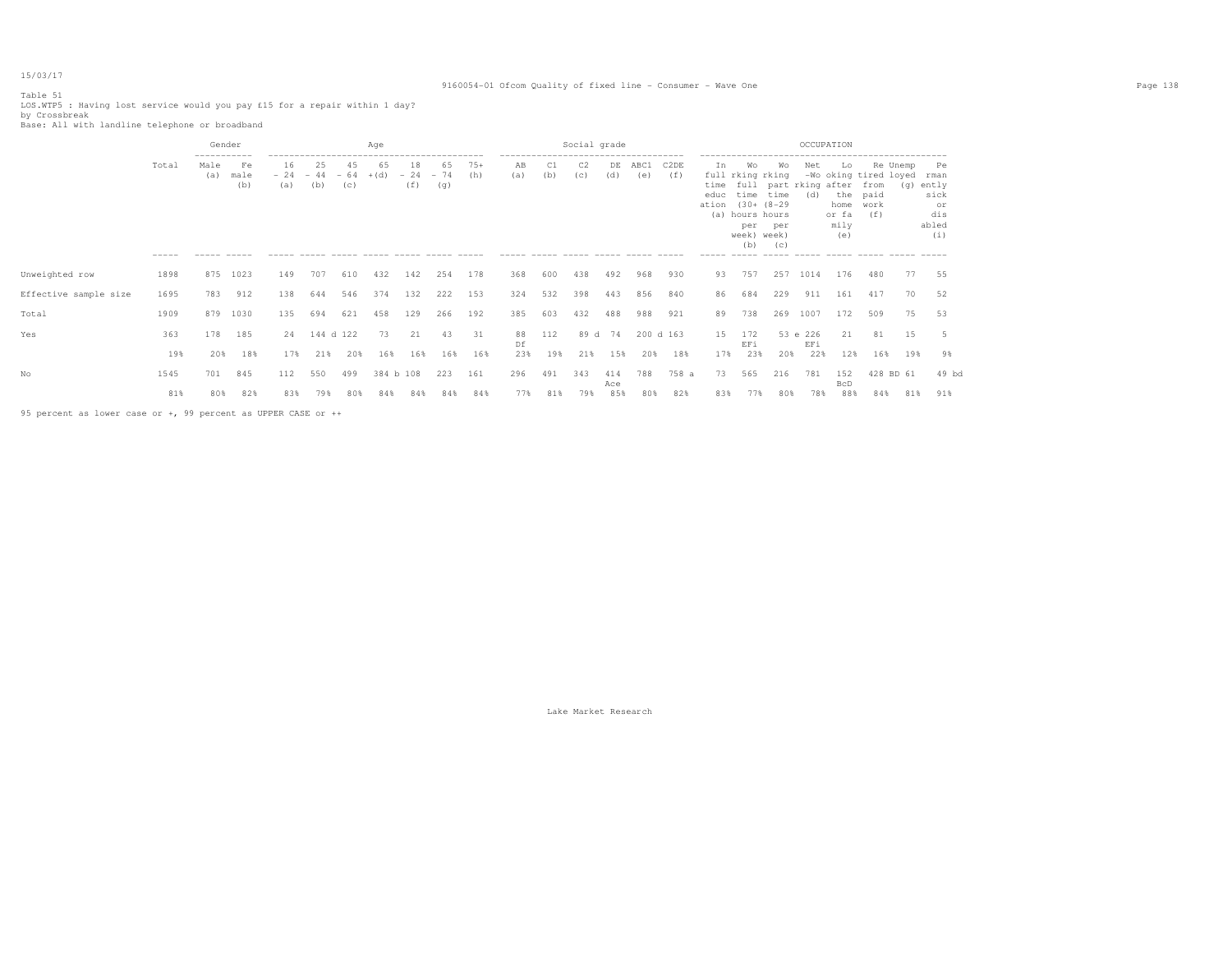### 9160054-01 Ofcom Quality of fixed line - Consumer - Wave One Page 139

Table 51 (continuation) LOS.WTP5 : Having lost service would you pay £15 for a repair within 1 day? by Crossbreak Base: All with landline telephone or broadband

| Total       | tland<br>(a)      | (b)       | Ir<br>(C)         | (d)                          | (e)         | York<br>(f)                                  | East<br>Mid<br>(q)       | West<br>Mid<br>(h)   | East<br>(i)               | (i)        | (k)                     | (1)        | En<br>(a)                                                         | (b)        | (c)         | Nor<br>Ιr<br>(d)    | (a)            | (b)        | Re.<br>(C)  | All<br>(d)               | Large<br>city/<br>sm<br>aller<br>city/<br>large<br>town<br>(a) | (b)         | (C)                                                                               |
|-------------|-------------------|-----------|-------------------|------------------------------|-------------|----------------------------------------------|--------------------------|----------------------|---------------------------|------------|-------------------------|------------|-------------------------------------------------------------------|------------|-------------|---------------------|----------------|------------|-------------|--------------------------|----------------------------------------------------------------|-------------|-----------------------------------------------------------------------------------|
| 1898        | 214               | 126       | 103               | 101                          | 170         | 128                                          | 136                      | 162                  | 165                       | 207        | 256                     | 130        | 1455                                                              | 214        | 126         | 103                 | 1719           | 122        | 57          | 179                      | 641                                                            | 741         | 337                                                                               |
| 1695        | 177               | 125       | 100               | 91                           | 164         | 128                                          | 122                      | 147                  | 150                       | 207        | 243                     | 115        | 1354                                                              | 177        | 125         | 100                 | 1672           | 99         | 42          | 141                      | 627                                                            | 721         | 325                                                                               |
| 1909        | 159               | 91        | 47                | 118                          | 180         | 131                                          | 159                      | 186                  | 190                       | 212        | 277                     | 157        | 1611                                                              | 159        | 91          | 47                  | 1625           | 203        | 81          | 283                      | 617                                                            | 702         | 306                                                                               |
| 363         | 26                | 13        |                   | 36<br>IJk                    | 50<br>IJk   | 18                                           | 37<br>cfJ                | 30                   | 29                        | 25         |                         | iJ         | 319                                                               | 26         | 13          | 6                   | 312            | 31         | 20          | 51                       | 95                                                             |             |                                                                                   |
| 19%         | 16%               |           |                   |                              |             |                                              |                          |                      |                           | 12%        |                         | 26%        | 20%                                                               | 16%        | 14%         | 12%                 | 19%            |            | 25%         | 18%                      |                                                                | 22%         | 20%                                                                               |
| 1545<br>81% | 134<br>DE1<br>84% | 78<br>DE1 | 42<br>DEql<br>88% | 82                           | 131         | 113<br>DEql                                  | 121                      | 156<br>Del           | 161                       | 188<br>88% | 224<br>de<br>81%        | 117<br>74% | 1292<br>80%                                                       | 134<br>84% | 78<br>86%   | 42<br>88%           | 1313<br>81%    | 172<br>85% | 60<br>75%   | 232<br>82%               | 85%                                                            | 78%         | 246<br>80%                                                                        |
|             | -----             |           | Sco Wales         | thern<br>eland<br>14%<br>86% | East<br>12% | Nor North North<br>ABCFH ABCFh<br>30%<br>70% | West shire<br>28%<br>72% | Region<br>14%<br>86% | lands lands<br>24%<br>76% | 16%<br>84% | 15%<br>DE1 DEGKL<br>85% |            | Lo South South<br>ndon East West<br>$54 \t1 \t40$<br>abcfh<br>19% |            | gland tland | Nation<br>Sco Wales | thern<br>eland |            | Urban Rural | Urbanity<br>rural<br>15% | mote rural                                                     | $- - - - -$ | Urbanity detail<br>Me Small<br>dium towns<br>town<br>157 A 60<br>15%<br>522 B 546 |

95 percent as lower case or +, 99 percent as UPPER CASE or ++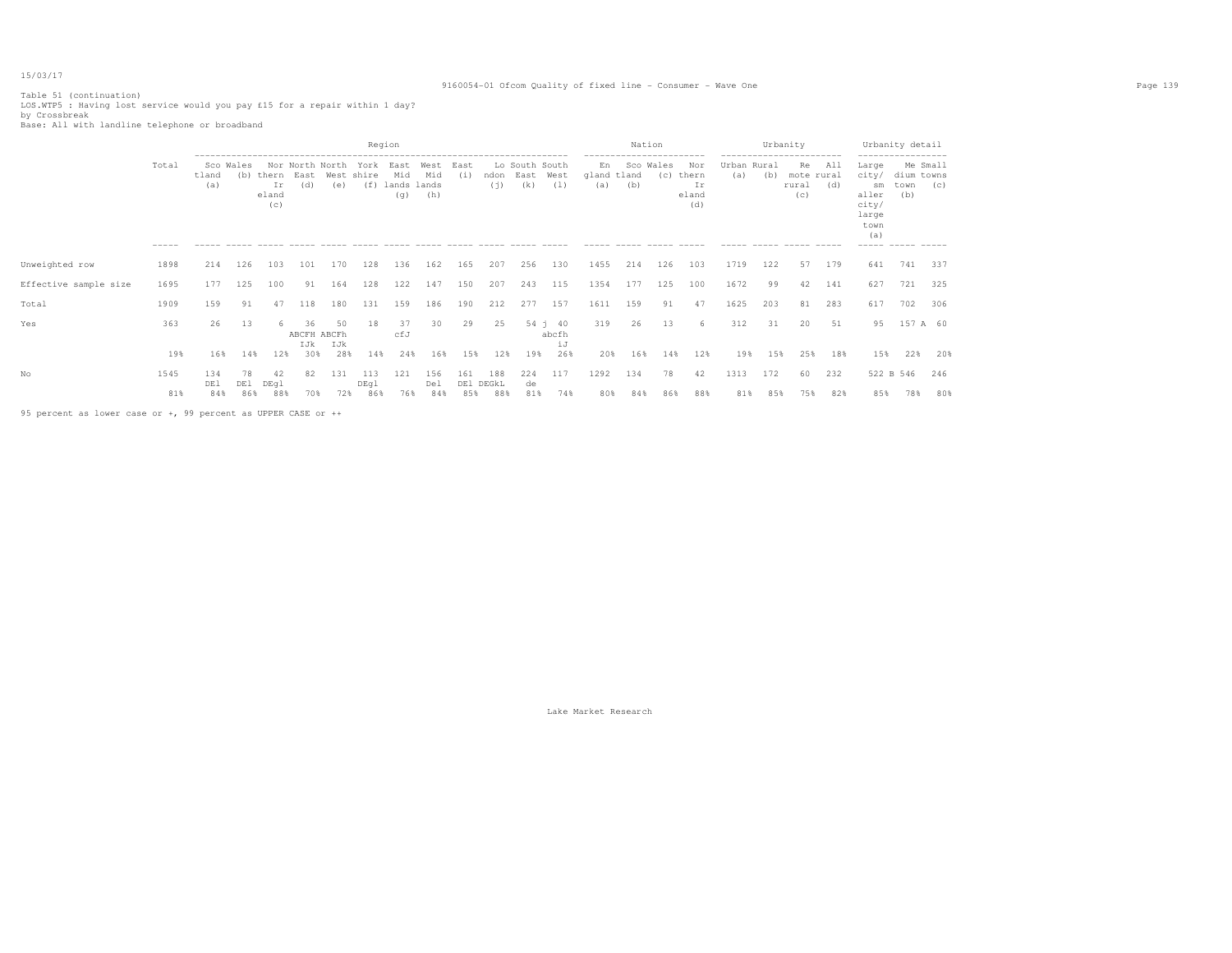# Table 52

### 9160054-01 Ofcom Quality of fixed line - Consumer - Wave One Page 140

LOS.WTP6: Having lost service would you pay £10 for a repair within 1 day?<br>by Crossbreak<br>Base: All with landline telephone or broadband

|                       |       | Gender                               |                               |                              |           |           | Age          |                         |            |              |                                                                                          |           | Social grade    |           |             |             |            |                                                                                                     |                          | OCCUPATION                               |                                         |                                                  |                 |                                                          |  |
|-----------------------|-------|--------------------------------------|-------------------------------|------------------------------|-----------|-----------|--------------|-------------------------|------------|--------------|------------------------------------------------------------------------------------------|-----------|-----------------|-----------|-------------|-------------|------------|-----------------------------------------------------------------------------------------------------|--------------------------|------------------------------------------|-----------------------------------------|--------------------------------------------------|-----------------|----------------------------------------------------------|--|
|                       | Total | -----------<br>Male<br>(a)<br>------ | Fe<br>male<br>(b)<br>$------$ | 16<br>$-24 - 44 - 64$<br>(a) | 25<br>(b) | 45<br>(C) | 65<br>$+(d)$ | 18<br>$-24 - 74$<br>(f) | 65<br>(g)  | $75+$<br>(h) | -------------------------------------<br>AB<br>(a)<br>----- ----- ----- ----- ----- ---- | C1<br>(b) | (C)             | DE<br>(d) | ABC1<br>(e) | C2DE<br>(f) | In<br>educ | Wo<br>full rking rking<br>time<br>ation (30+ (8-29)<br>(a) hours hours<br>per<br>week) week)<br>(b) | Wo<br>time<br>per<br>(C) | Net<br>time full part rking after<br>(d) | Lo<br>home work<br>or fa<br>mily<br>(e) | -Wo oking tired loyed<br>from<br>the paid<br>(f) | Re Unemp<br>(q) | Pe<br>rman<br>ently<br>sick<br>or<br>dis<br>abled<br>(i) |  |
| Unweighted row        | 1898  | 875                                  | 1023                          | 149                          | 707       | 610       | 432          | 142                     | 254        | 178          | 368                                                                                      | 600       | 438             | 492       | 968         | 930         | 93         | 757                                                                                                 | 257                      | 1014                                     | 176                                     | 480                                              | 77              | 55                                                       |  |
| Effective sample size | 1695  | 783                                  | 912                           | 138                          | 644       | 546       | 374          | 132                     | 222        | 153          | 324                                                                                      | 532       | 398             | 443       | 856         | 840         | 86         | 684                                                                                                 | 229                      | 911                                      | 161                                     | 417                                              | 70              | 52                                                       |  |
| Total                 | 1909  | 879                                  | 1030                          | 135                          | 694       | 621       | 458          | 129                     | 266        | 192          | 385                                                                                      | 603       | 432             | 488       | 988         | 921         | 89         | 738                                                                                                 | 269                      | 1007                                     | 172                                     | 509                                              | 75              | 53                                                       |  |
| Yes                   | 494   | 236                                  | 258                           | 40<br>dq                     | 203<br>DG | 154       | 97           |                         | 38 q 53    | 44           | 131<br><b>BcDF</b>                                                                       | 153       | 111             | 99        | 283<br>DF   | 211         | 29<br>EfI  | 226<br>EFI                                                                                          | 75<br>ei                 | 301<br>EFI                               | 31                                      | 110                                              | 17              | $\overline{7}$                                           |  |
|                       | 26%   | 2.7%                                 | 25%                           | 30%                          | 29%       | 25%       | 21%          | 29%                     | 20%        | 23%          | 34%                                                                                      | 25%       | 26%             | 20%       | 29%         | 23%         | 32%        | 31%                                                                                                 | 28%                      | 30%                                      | 18%                                     | 22%                                              | 22%             | 13%                                                      |  |
| Nο                    | 1415  | 643                                  | 772                           | 95                           | 492       | 468       | 360 aB 92    |                         | 213<br>aBf | 148          | 254                                                                                      |           | 450 A 321 a 389 | AE        | 704         | 710 AE      | 60         | 512                                                                                                 | 195                      | 706                                      | 142<br>ABcD                             | 400<br>aBD                                       | 59              | 47 ABcD                                                  |  |
|                       | 74%   | 73%                                  | 75%                           | 70%                          | 71%       | 75%       | 79%          | 71%                     | 80%        | 77%          | 66%                                                                                      | 75%       | 74%             | 80%       | 71%         | 77%         | 68%        | 69%                                                                                                 | 72%                      | 70%                                      | 82%                                     | 78%                                              | 78%             | 87%                                                      |  |

95 percent as lower case or +, 99 percent as UPPER CASE or ++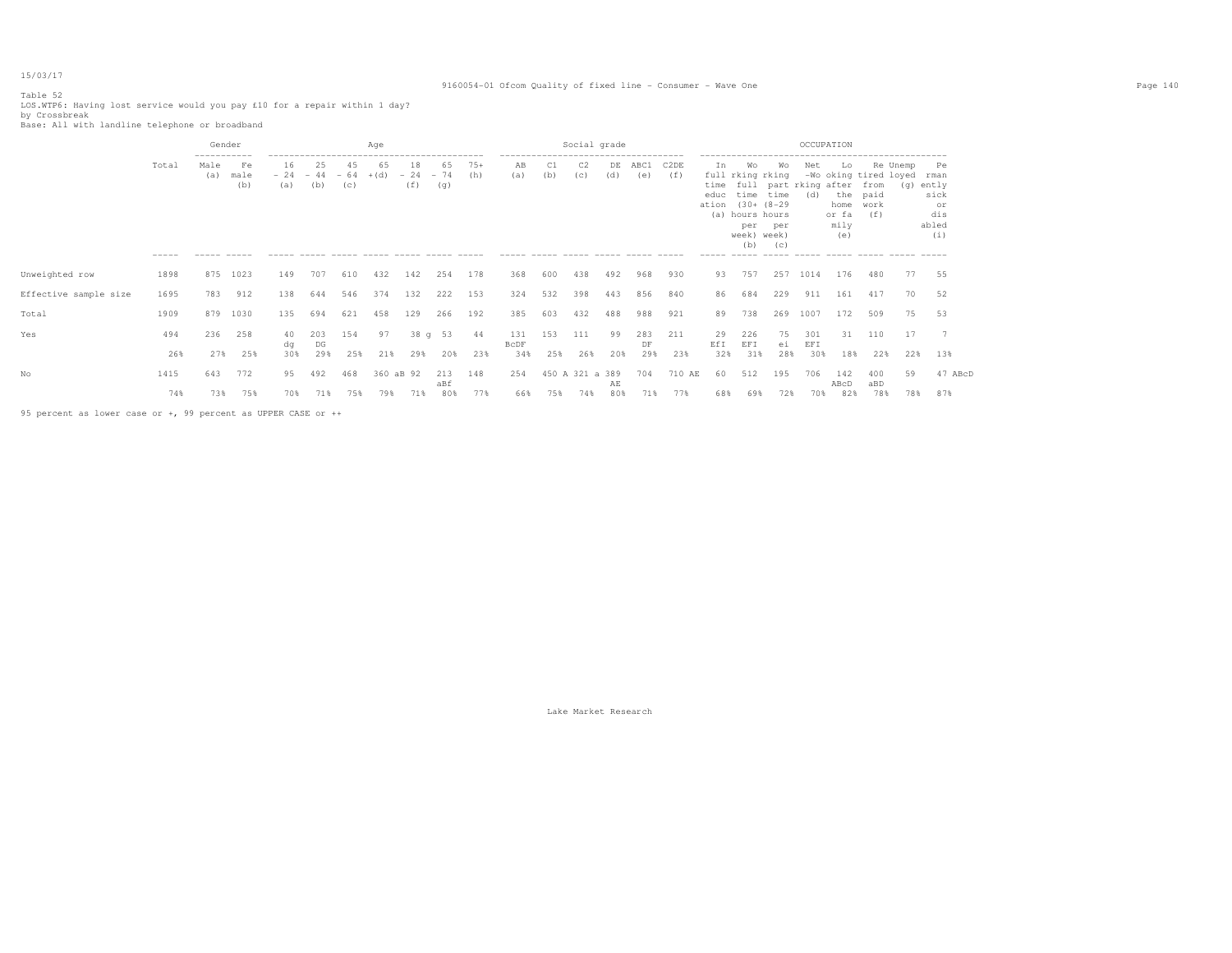### 9160054-01 Ofcom Quality of fixed line - Consumer - Wave One Page 141

Table 52 (continuation)<br>LOS.WTP6: Having lost service would you pay £10 for a repair within 1 day?<br>by Crossbreak<br>Base: All with landline telephone or broadband

|                       |                     |              |                              |                             |                                |            |                    | Region                                |                    |                  |                   |                               |                  |                          | Nation           |             |                                    |                    | Urbanity   |                                  |            |                                                                | Urbanity detail                       |            |
|-----------------------|---------------------|--------------|------------------------------|-----------------------------|--------------------------------|------------|--------------------|---------------------------------------|--------------------|------------------|-------------------|-------------------------------|------------------|--------------------------|------------------|-------------|------------------------------------|--------------------|------------|----------------------------------|------------|----------------------------------------------------------------|---------------------------------------|------------|
|                       | Total               | tland<br>(a) | Sco Wales<br>(b)             | thern<br>Ir<br>eland<br>(C) | Nor North North<br>East<br>(d) | (e)        | York<br>West shire | East<br>Mid<br>(f) lands lands<br>(q) | West<br>Mid<br>(h) | East<br>(i)      | ndon<br>(i)       | Lo South South<br>East<br>(k) | West<br>(1)      | En<br>gland tland<br>(a) | Sco Wales<br>(b) | (C)         | Nor<br>thern<br>Ir<br>eland<br>(d) | Urban Rural<br>(a) | (b)        | Re<br>mote rural<br>rural<br>(c) | All<br>(d) | Large<br>city/<br>sm<br>aller<br>city/<br>large<br>town<br>(a) | Me Small<br>dium towns<br>town<br>(b) | (C)        |
| Unweighted row        | $- - - - -$<br>1898 | 214          | 126                          | 103                         | 101                            | 170        | 128                | 136                                   | 162                | 165              | 207               | 256                           | 130              | 1455                     | 214              | 126         | 103                                | 1719               | 122        | 57                               | 179        | $- - - - -$<br>641                                             | 741                                   | 337        |
| Effective sample size | 1695                | 177          | 125                          | 100                         | 91                             | 164        | 128                | 122                                   | 147                | 150              | 207               | 243                           | 115              | 1354                     | 177              | 125         | 100                                | 1672               | 99         | 42                               | 141        | 627                                                            | 721                                   | 325        |
| Total                 | 1909                | 159          | 91                           | 47                          | 118                            | 180        | 131                | 159                                   | 186                | 190              | 212               | 277                           | 157              | 1611                     | 159              | 91          | 47                                 | 1625               | 203        | 81                               | 283        | 617                                                            | 702                                   | 306        |
| Yes                   | 494                 | 46<br>bch    | 17                           |                             | 44<br>BCfHI BCfHi<br>Jk        | 61         | 29                 | 49<br>bchj                            | 37                 | 41               | 44                | 71                            | 47 bc            |                          | 423 d 46 cd 17   |             | 8                                  | 424                | 45         | 25                               | 70         | 130                                                            |                                       | 210 A 84 a |
|                       | 26%                 | 29%          | 19%                          | 16%                         | 37%                            | 34%        | 22%                | 31%                                   | 20%                | 22%              | 21%               | 26%                           | 30%              | 26%                      | 29%              | 19%         | 16%                                | 26%                | 22%        | 30%                              | 25%        | 21%                                                            | 30%                                   | 27%        |
| No                    | 1415<br>74%         | 113          | 73<br>aDEgl aDEgl<br>71% 81% | 40<br>84%                   | 74<br>63%                      | 119<br>66% | 103<br>de<br>78%   | 110<br>69%                            | 148<br>aDEq<br>80% | 149<br>De<br>78% | 168<br>DEg<br>79% | 74%                           | 206 d 111<br>70% | 1188<br>74%              | 113<br>71%       | 73 b<br>81% | 84%                                | 40 ab 1201<br>74%  | 157<br>78% | 56<br>70%                        | 213<br>75% | 487<br>Bс<br>79%                                               | 492<br>70%                            | 222<br>73% |
|                       |                     |              |                              |                             |                                |            |                    |                                       |                    |                  |                   |                               |                  |                          |                  |             |                                    |                    |            |                                  |            |                                                                |                                       |            |

95 percent as lower case or +, 99 percent as UPPER CASE or ++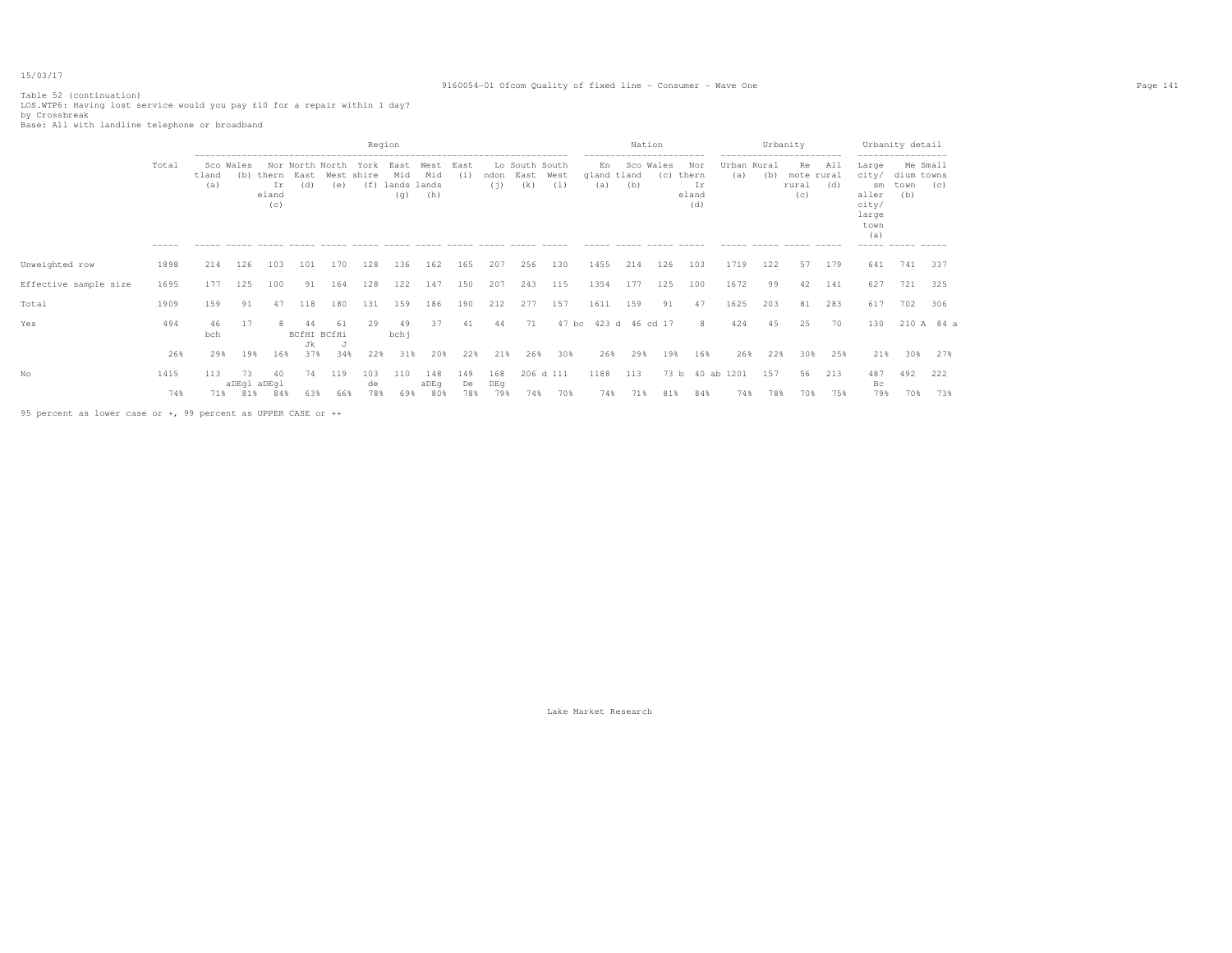### 9160054-01 Ofcom Quality of fixed line - Consumer - Wave One Page 142

Table 53 LOS.WTP7: Having lost service would you pay £5 for a repair within 1 day? by Crossbreak Base: All with landline telephone or broadband

|                       |                      | Gender                               |                                  |                     |                                                                          |            | Age        |                    |                    |              |                                                              |           | Social grade                               |           |             |                          |                                                 |                                                                                                  |                          | OCCUPATION                               |                                         |                                                                            |                 |                                                          |
|-----------------------|----------------------|--------------------------------------|----------------------------------|---------------------|--------------------------------------------------------------------------|------------|------------|--------------------|--------------------|--------------|--------------------------------------------------------------|-----------|--------------------------------------------|-----------|-------------|--------------------------|-------------------------------------------------|--------------------------------------------------------------------------------------------------|--------------------------|------------------------------------------|-----------------------------------------|----------------------------------------------------------------------------|-----------------|----------------------------------------------------------|
|                       | Total<br>$- - - - -$ | -----------<br>Male<br>(a)<br>------ | Fe<br>male<br>(b)<br>$- - - - -$ | 16<br>(a)<br>------ | 25<br>$-24 - 44 - 64 + (d)$<br>(b)<br>----- ----- ----- ----- ----- ---- | 45<br>(C)  | 65         | 18<br>$-24$<br>(f) | 65<br>$-74$<br>(g) | $75+$<br>(h) | -------------------------------------<br>AB<br>(a)<br>------ | C1<br>(b) | C2<br>(c)<br>------ ----- ----- ----- ---- | DE<br>(d) | ABC1<br>(e) | C <sub>2</sub> DE<br>(f) | Ιn.<br>time<br>educ<br>ation (30+ (8-29)<br>(a) | Wo<br>full rking rking<br>time<br>hours hours<br>per<br>week) week)<br>(b)<br>------ ----- ----- | Wo<br>time<br>per<br>(C) | Net<br>full part rking after from<br>(d) | Lo<br>home work<br>or fa<br>mily<br>(e) | -Wo oking tired loyed<br>the paid<br>(f)<br>----- ----- ------ ----- ----- | Re Unemp<br>(q) | Pe<br>rman<br>ently<br>sick<br>or<br>dis<br>abled<br>(i) |
| Unweighted row        | 1898                 | 875                                  | 1023                             | 149                 | 707                                                                      | 610        | 432        | 142                | 254                | 178          | 368                                                          | 600       | 438                                        | 492       | 968         | 930                      | 93                                              | 757                                                                                              | 257                      | 1014                                     | 176                                     | 480                                                                        | 77              | 55                                                       |
| Effective sample size | 1695                 | 783                                  | 912                              | 138                 | 644                                                                      | 546        | 374        | 132                | 222                | 153          | 324                                                          | 532       | 398                                        | 443       | 856         | 840                      | 86                                              | 684                                                                                              | 229                      | 911                                      | 161                                     | 417                                                                        | 70              | 52                                                       |
| Total                 | 1909                 | 879                                  | 1030                             | 135                 | 694                                                                      | 621        | 458        | 129                | 266                | 192          | 385                                                          | 603       | 432                                        | 488       | 988         | 921                      | 89                                              | 738                                                                                              | 269                      | 1007                                     | 172                                     | 509                                                                        | 75              | 53                                                       |
| Yes                   | 848                  | 404                                  | 444                              | 75<br>CDGH          | 350<br>CDGH                                                              | 253        | 170        | 70<br>CDGH         | 101                | 69           | 198<br>bDF                                                   | 265       | 195                                        | 191       | 463<br>Df   | 385                      | 48<br>EF                                        | 366<br>EF                                                                                        |                          | 124 f 490 EF 64                          |                                         | 190                                                                        | 33              | 21                                                       |
|                       | 44%                  | 46%                                  | 43%                              | 56%                 | 50%                                                                      | 41%        | 37%        | 54%                | 38%                | 36%          | 51%                                                          | 44%       | 45%                                        | 39%       | 47%         | 42%                      | 54%                                             | 50%                                                                                              | 46%                      | 49%                                      | 37%                                     | 37%                                                                        | 44%             | 40%                                                      |
| Nο                    | 1060                 | 475                                  | 586                              | 60                  | 344                                                                      | 368<br>ABF | 288<br>ABF | 59                 | 165<br>ABF         | 123 ABF 187  |                                                              | 339 a 238 |                                            | 297<br>AЕ | 525         | 535 Ae                   | 40                                              | 372                                                                                              | 146                      | 517                                      | 108<br>ABD                              | 320<br>ABcD                                                                | 42              | 32                                                       |
|                       | 56%                  | 54%                                  | 57%                              | 44%                 | 50%                                                                      | 59%        | 63%        | 46%                | 62%                | 64%          | 49%                                                          | 56%       | 55%                                        | 61%       | 53%         | 58%                      | 46%                                             | 50%                                                                                              | 54%                      | 51%                                      | 63%                                     | 63%                                                                        | 56%             | 60%                                                      |

95 percent as lower case or +, 99 percent as UPPER CASE or ++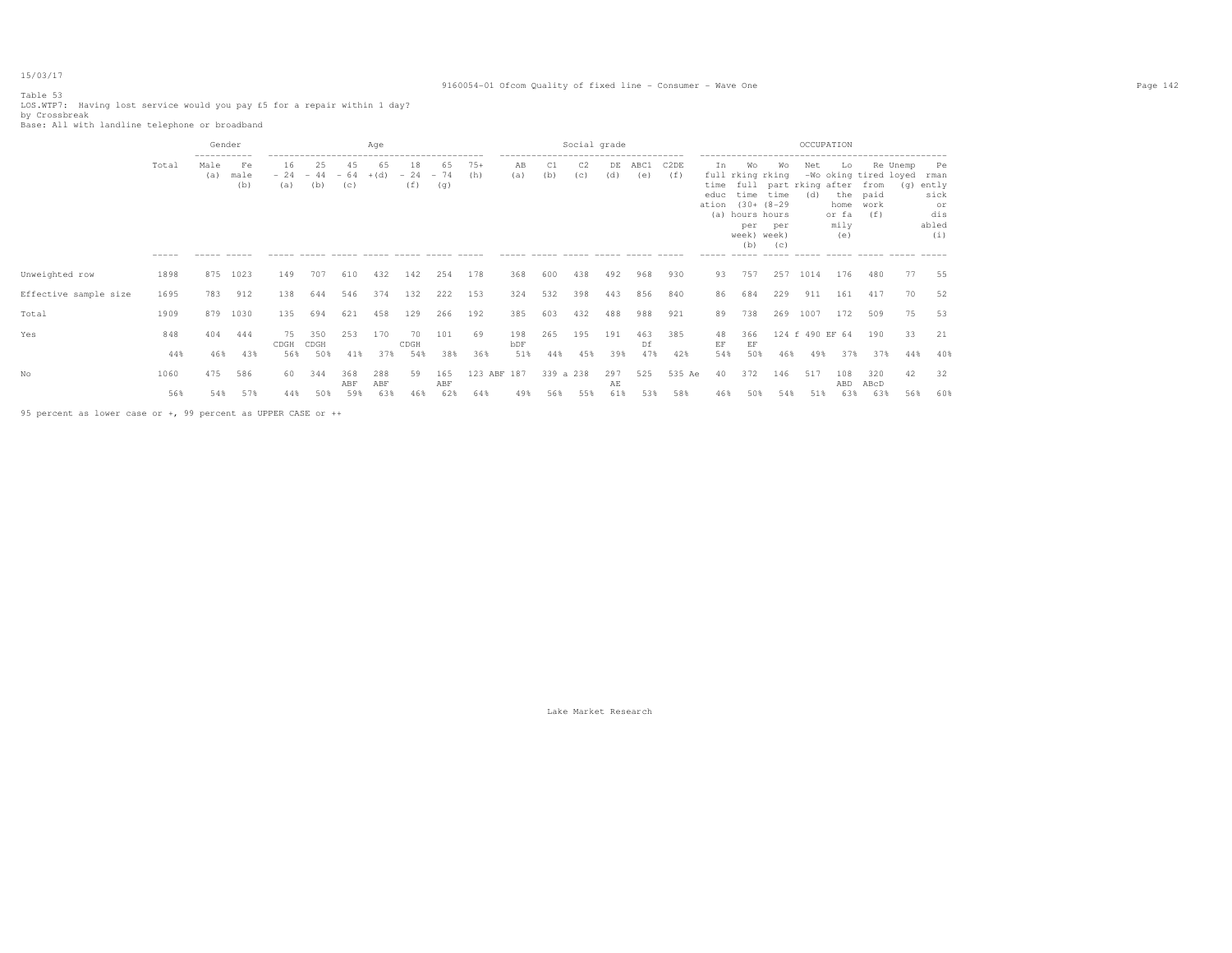### 9160054-01 Ofcom Quality of fixed line - Consumer - Wave One Page 143

Table 53 (continuation) LOS.WTP7: Having lost service would you pay £5 for a repair within 1 day? by Crossbreak Base: All with landline telephone or broadband

|                                                                                                                                                                                                                                |                      |              |                  |                             |             |                                  |                    | Region             |                                       |             |             |                               |             |                          | Nation |                  |                                    |                    |     | Urbanity<br>----------------     |            |                                                                               | Urbanity detail                                            |                 |
|--------------------------------------------------------------------------------------------------------------------------------------------------------------------------------------------------------------------------------|----------------------|--------------|------------------|-----------------------------|-------------|----------------------------------|--------------------|--------------------|---------------------------------------|-------------|-------------|-------------------------------|-------------|--------------------------|--------|------------------|------------------------------------|--------------------|-----|----------------------------------|------------|-------------------------------------------------------------------------------|------------------------------------------------------------|-----------------|
|                                                                                                                                                                                                                                | Total<br>$- - - - -$ | tland<br>(a) | Sco Wales<br>(b) | thern<br>Ir<br>eland<br>(c) | East<br>(d) | Nor North North<br>(e)           | York<br>West shire | East<br>Mid<br>(q) | West<br>Mid<br>(f) lands lands<br>(h) | East<br>(i) | ndon<br>(i) | Lo South South<br>East<br>(k) | West<br>(1) | En<br>gland tland<br>(a) | (b)    | Sco Wales<br>(C) | Nor<br>thern<br>Ιr<br>eland<br>(d) | Urban Rural<br>(a) | (b) | Re<br>mote rural<br>rural<br>(c) | All<br>(d) | Large<br>city/<br>sm<br>aller<br>city/<br>large<br>town<br>(a)<br>$- - - - -$ | dium towns<br>town<br>(b)<br>$\cdots \cdots \cdots \cdots$ | Me Small<br>(C) |
| Unweighted row                                                                                                                                                                                                                 | 1898                 | 214          | 126              | 103                         | 101         | 170                              | 128                | 136                | 162                                   | 165         | 207         | 256                           | 130         | 1455                     | 214    | 126              | 103                                | 1719               | 122 | 57                               | 179        | 641                                                                           | 741                                                        | 337             |
| Effective sample size                                                                                                                                                                                                          | 1695                 | 177          | 125              | 100                         | 91          | 164                              | 128                | 122                | 147                                   | 150         | 207         | 243                           | 115         | 1354                     | 177    | 125              | 100                                | 1672               | 99  | 42                               | 141        | 627                                                                           | 721 325                                                    |                 |
| Total                                                                                                                                                                                                                          | 1909                 | 159          | 91               | 47                          | 118         | 180                              | 131                | 159                | 186                                   | 190         | 212         | 277                           | 157         | 1611                     | 159    | 91               | 47                                 | 1625               | 203 | 81                               | 283        | 617                                                                           | 702                                                        | 306             |
| Yes                                                                                                                                                                                                                            | 848                  | 82<br>BCIK   | 33               | 15                          | 63          | 108<br><b>bCIK BCFGH</b><br>IjKl | 56                 |                    | 71 ci 76                              | 63          | 103<br>bCIk | 104                           |             | 74 ci 718 D 82 CD 33     |        |                  | 15                                 | 719                | 92  | 37                               | 129        | 267                                                                           | 333 c 119                                                  |                 |
|                                                                                                                                                                                                                                | 44%                  | 51%          | 37%              | 31%                         | 53%         | 60%                              | 43%                | 45%                | 41%                                   | 33%         | 48%         | 37%                           | 47%         | 45%                      | 51%    | 37%              | 31%                                | 44%                | 45% | 45%                              | 45%        | 43%                                                                           | 47%                                                        | 39%             |
| No                                                                                                                                                                                                                             | 1060                 | 78           | 57               | 32<br>AdEj ADEqJ            | 55          | 73                               | 75 E               |                    | 88 E 109 E 126                        | ADEqJ       |             | 110 e 174<br>ADEj             | 83 e        | 893                      | 78     | 57 B             | 32 AB                              | 906                | 111 | 44                               | 155        | 349                                                                           | 370                                                        | 187 b           |
| or a strong contract of the contract of the contract of the contract of the contract of the contract of the contract of the contract of the contract of the contract of the contract of the contract of the contract of the co | 56%                  | 49%          | 63%              | 69%                         | 47%         | 40%                              | 57%                | 55%                | 59%                                   | 67%         | 52%         | 63%                           | 53%         | 55%                      | 49%    | 63%              | 69%                                | 56%                | 55% | 55%                              | 55%        | 57%                                                                           | 53%                                                        | 61%             |

95 percent as lower case or +, 99 percent as UPPER CASE or ++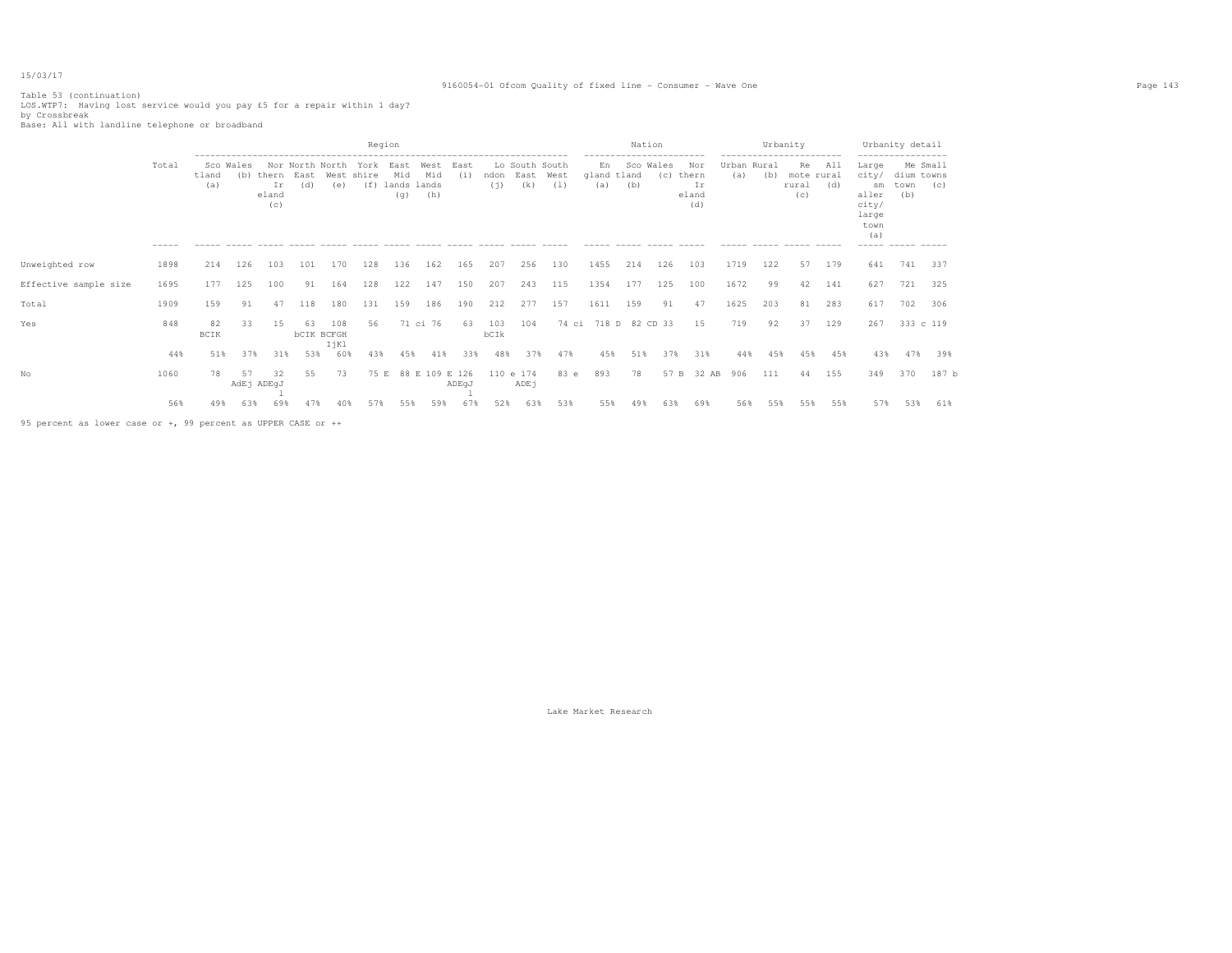### 9160054-01 Ofcom Quality of fixed line - Consumer - Wave One Page 144

Table 54 LOS.WTP8: Having lost service would you pay £15 for a repair on the same day? by Crossbreak Base: All with landline telephone or broadband

|                       |                      | Gender                                    |                   |                              |              |           | Age          |                         |           |              |           |           | Social grade                                                                                         |             |             |             |            |                                                                                                          |                  | OCCUPATION                               |                                    |                                                          |                 |                                                          |
|-----------------------|----------------------|-------------------------------------------|-------------------|------------------------------|--------------|-----------|--------------|-------------------------|-----------|--------------|-----------|-----------|------------------------------------------------------------------------------------------------------|-------------|-------------|-------------|------------|----------------------------------------------------------------------------------------------------------|------------------|------------------------------------------|------------------------------------|----------------------------------------------------------|-----------------|----------------------------------------------------------|
|                       | Total<br>$- - - - -$ | -----------<br>Male<br>(a)<br>------ ---- | Fe<br>male<br>(b) | 16<br>$-24 - 44 - 64$<br>(a) | 25<br>(b)    | 45<br>(C) | 65<br>$+(d)$ | 18<br>$-24 - 74$<br>(f) | 65<br>(q) | $75+$<br>(h) | AВ<br>(a) | C1<br>(b) | -------------------------------------<br>C <sub>2</sub><br>(C)<br>----- ----- ----- ----- ----- ---- | DE<br>(d)   | ABC1<br>(e) | C2DE<br>(f) | In<br>educ | Wo<br>full rking rking<br>time time<br>ation (30+ (8-29)<br>(a) hours hours<br>per<br>week) week)<br>(b) | Wo<br>per<br>(C) | Net<br>time full part rking after<br>(d) | Lo<br>home<br>or fa<br>mily<br>(e) | -Wo oking tired loyed<br>from<br>the paid<br>work<br>(f) | Re Unemp<br>(q) | Pe<br>rman<br>ently<br>sick<br>or<br>dis<br>abled<br>(i) |
| Unweighted row        | 1898                 | 875                                       | 1023              | 149                          | 707          | 610       | 432          | 142                     | 254       | 178          | 368       | 600       | 438                                                                                                  | 492         | 968         | 930         | 93         | 757                                                                                                      | 257              | 1014                                     | 176                                | 480                                                      | 77              | 55                                                       |
| Effective sample size | 1695                 | 783                                       | 912               | 138                          | 644          | 546       | 374          | 132                     | 222       | 153          | 324       | 532       | 398                                                                                                  | 443         | 856         | 840         | 86         | 684                                                                                                      | 229              | 911                                      | 161                                | 417                                                      | 70              | 52                                                       |
| Total                 | 1909                 | 879                                       | 1030              | 135                          | 694          | 621       | 458          | 129                     | 266       | 192          | 385       | 603       | 432                                                                                                  | 488         | 988         | 921         | 89         | 738                                                                                                      | 269              | 1007                                     | 172                                | 509                                                      | 75              | 53                                                       |
| Yes                   | 433                  | 211                                       | 222               |                              | 34 171 d 139 |           | 88           | 32                      | 54        | 35           | 109<br>DF |           | 138 d 100 d 86                                                                                       |             | 247<br>Df   | 187         | 26<br>Efi  | 199<br>EFI                                                                                               | 64<br>ei         | 264<br>EFi                               | 27                                 | 95                                                       | 15              | -6                                                       |
|                       | 23%                  | 24%                                       | 22%               | 25%                          | 25%          | 22%       | 19%          | 25%                     | 20%       | 18%          | 28%       | 23%       | 23%                                                                                                  | 18%         | 25%         | 20%         | 29%        | 27%                                                                                                      | 24%              | 26%                                      | 16%                                | 19%                                                      | 19%             | 11%                                                      |
| No                    | 1475                 | 668                                       | 807               | 101                          | 523          | 482       | 369 b        | 98                      | 212       | 157          | 276       | 466       | 332                                                                                                  | 402<br>AbcE | 741         | 734 Ae      | 63         | 538                                                                                                      | 205              | 743                                      | 145<br>ABcD                        | 414<br>aBD                                               | 61              | 48 aBcd                                                  |
|                       | 77%                  | 76%                                       | 78%               | 75%                          | 75%          | 78%       | 81%          | 75%                     | 80%       | 82%          | 72%       | 77%       | 77%                                                                                                  | 82%         | 75%         | 80%         | 71%        | 73%                                                                                                      | 76%              | 74%                                      | 84%                                | 81%                                                      | 81%             | 89%                                                      |
|                       |                      |                                           |                   |                              |              |           |              |                         |           |              |           |           |                                                                                                      |             |             |             |            |                                                                                                          |                  |                                          |                                    |                                                          |                 |                                                          |

95 percent as lower case or +, 99 percent as UPPER CASE or ++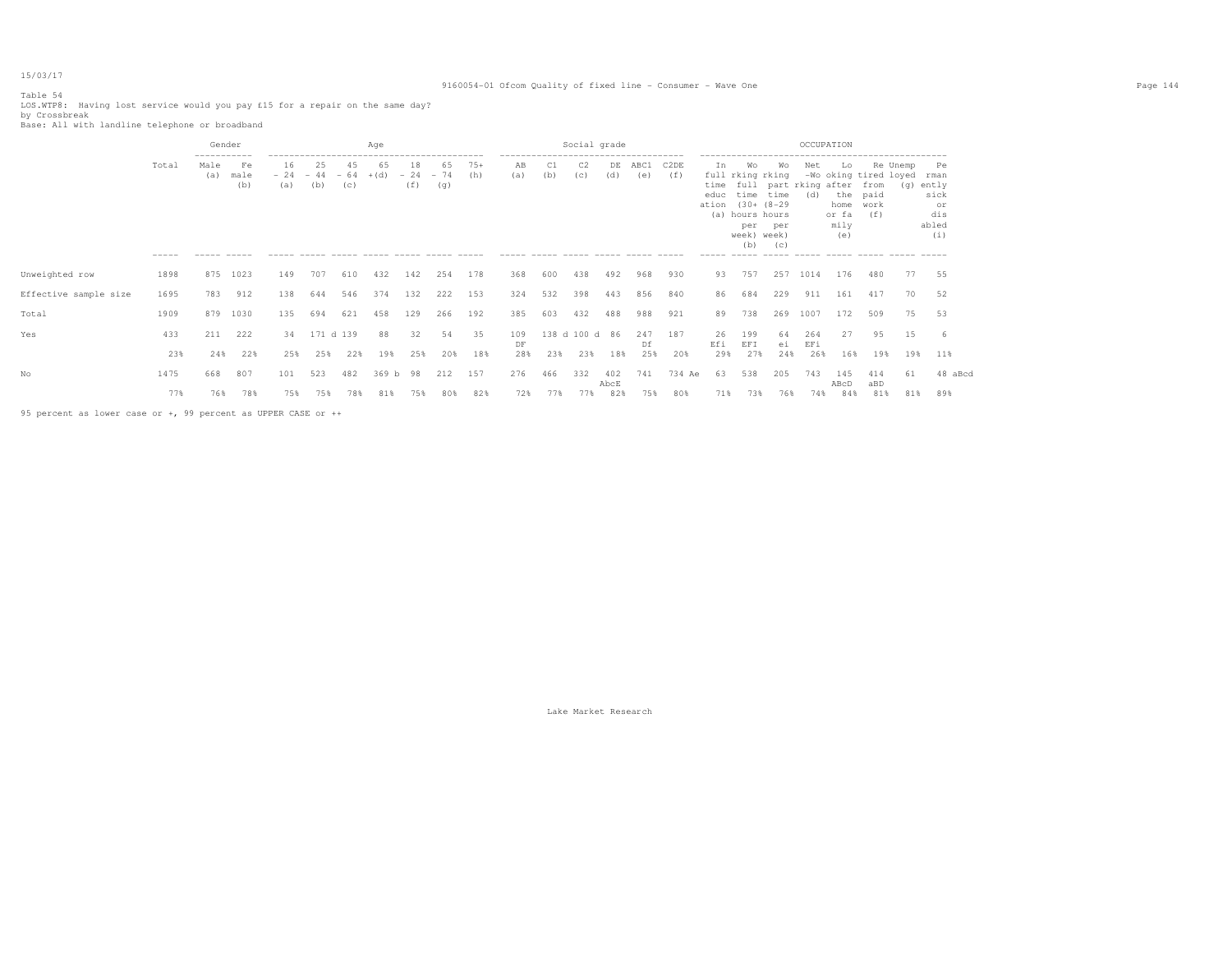# 9160054-01 Ofcom Quality of fixed line - Consumer - Wave One Page 145

Table 54 (continuation) LOS.WTP8: Having lost service would you pay £15 for a repair on the same day? by Crossbreak Base: All with landline telephone or broadband

|                       |                      |              |                  |                             |             |                        |                           | Region                            |                    |             |                      |                                                                |                                              |                                      | Nation           |     |                                    |                             | Urbanity<br>------------------------- |                                  |                           |                                                                         | Urbanity detail                                      |            |
|-----------------------|----------------------|--------------|------------------|-----------------------------|-------------|------------------------|---------------------------|-----------------------------------|--------------------|-------------|----------------------|----------------------------------------------------------------|----------------------------------------------|--------------------------------------|------------------|-----|------------------------------------|-----------------------------|---------------------------------------|----------------------------------|---------------------------|-------------------------------------------------------------------------|------------------------------------------------------|------------|
|                       | Total<br>$- - - - -$ | tland<br>(a) | Sco Wales<br>(b) | thern<br>Ir<br>eland<br>(c) | East<br>(d) | Nor North North<br>(e) | York<br>West shire<br>(f) | East<br>Mid<br>lands lands<br>(q) | West<br>Mid<br>(h) | East<br>(i) | ndon<br>(i)          | Lo South South<br>East<br>(k)<br>$\cdots \cdots \cdots \cdots$ | West<br>(1)<br>$\cdots \cdots \cdots \cdots$ | En<br>gland tland<br>(a)<br>$------$ | Sco Wales<br>(b) | (C) | Nor<br>thern<br>Ιr<br>eland<br>(d) | Urban Rural<br>(a)<br>----- | (b)                                   | Re<br>mote rural<br>rural<br>(C) | All<br>(d)<br>$- - - - -$ | Large<br>city/<br>sm<br>aller<br>city/<br>large<br>town<br>(a)<br>----- | Me Small<br>dium towns<br>town<br>(b)<br>------ ---- | (C)        |
| Unweighted row        | 1898                 | 214          | 126              | 103                         | 101         | 170                    | 128                       | 136                               | 162                | 165         | 207                  | 256                                                            | 130                                          | 1455                                 | 214              | 126 | 103                                | 1719                        | 122                                   | 57                               | 179                       | 641                                                                     | 741                                                  | 337        |
| Effective sample size | 1695                 | 177          | 125              | 100                         | 91          | 164                    | 128                       | 122                               | 147                | 150         | 207                  | 243                                                            | 115                                          | 1354                                 | 177              | 125 | 100                                | 1672                        | 99                                    | 42                               | 141                       | 627                                                                     | 721                                                  | 325        |
| Total                 | 1909                 | 159          | 91               | 47                          | 118         | 180                    | 131                       | 159                               | 186                | 190         | 212                  | 277                                                            | 157                                          | 1611                                 | 159              | 91  | 47                                 | 1625                        | 203                                   | 81                               | 283                       | 617                                                                     | 702                                                  | 306        |
| Yes                   | 433                  |              | $34 \quad 15$    |                             | 41<br>IJ    | 54<br>aBcFH bfhiJ      | 23                        | 41 J                              | 34                 | 38          | 28                   |                                                                | 72 bJ 45<br>bfhJ                             | 375                                  | 34               | 15  | 9                                  | 370                         | 37                                    |                                  | 26 b 63                   | 106                                                                     |                                                      | 187 A 77 A |
|                       | 23%                  | 21%          | 17%              | 19%                         | 35%         | 30%                    | 17%                       | 26%                               | 18%                | 20%         | 13%                  | 26%                                                            | 28%                                          | 23%                                  | 21%              | 17% | 19%                                | 23%                         | 18%                                   | 32%                              | 22%                       | 17%                                                                     | 27%                                                  | 25%        |
| No                    | 1475                 | 125 d 75     | Dekl             | 38 d                        | 77          | 126                    | 109<br>Del                | 118                               | 151<br>Del         | 152         | 185<br>De aDEGK<br>ш | 205                                                            | 113                                          | 1236                                 | 125              | 75  | 38                                 | 1255                        | 165 c 55                              |                                  | 220                       | 510<br>BC                                                               | 515                                                  | 229        |
|                       | 77%                  | 79%          | 83%              | 81%                         | 65%         | 70%                    | 83%                       | 74%                               | 82%                | 80%         | 87%                  | 74%                                                            | 72%                                          | 77%                                  | 79%              | 83% | 81%                                | 77%                         | 82%                                   | 68%                              | 78%                       | 83%                                                                     | 73%                                                  | 75%        |

95 percent as lower case or +, 99 percent as UPPER CASE or ++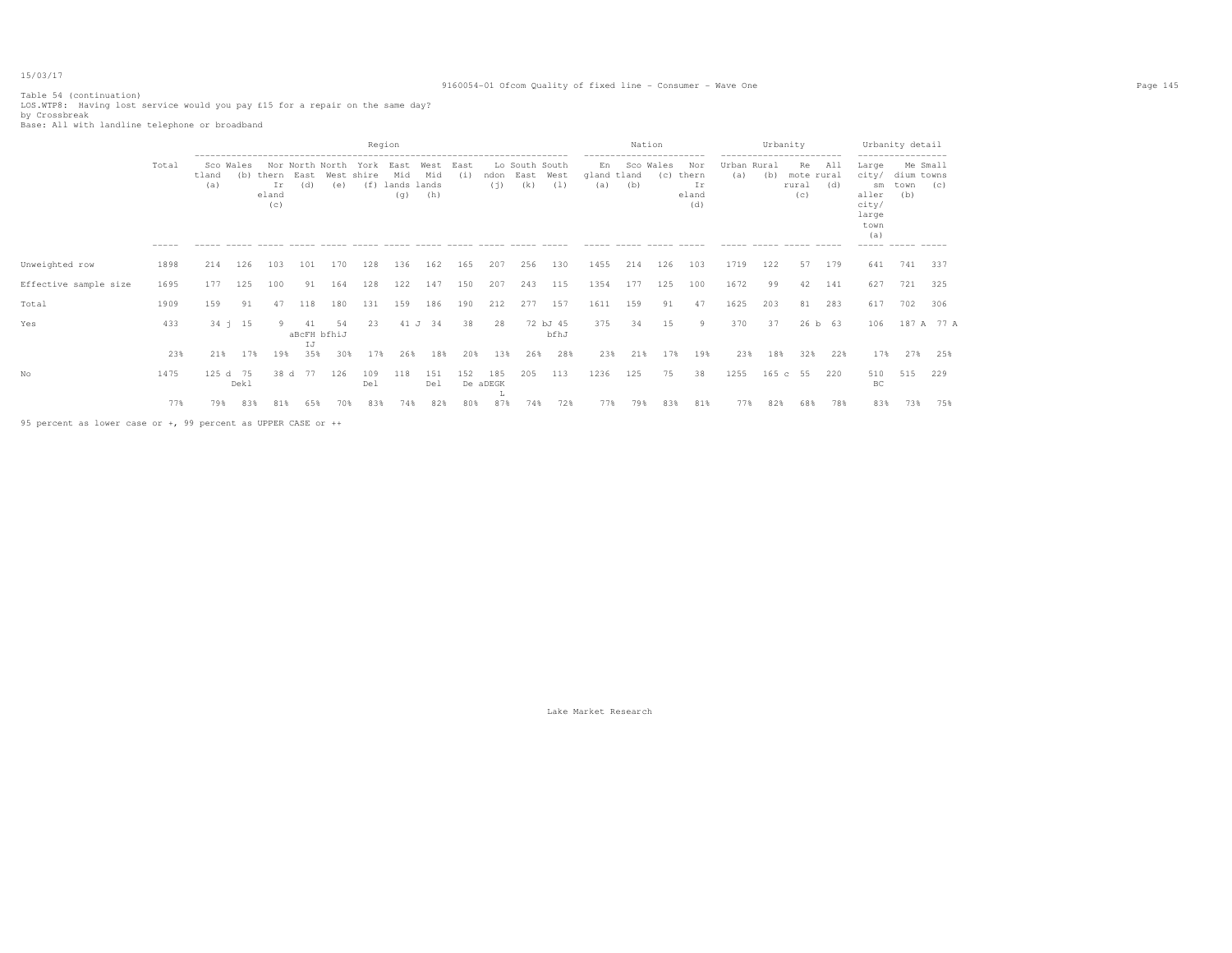# 9160054-01 Ofcom Quality of fixed line - Consumer - Wave One Page 146

Table 55 LOS.WTP9: Having lost service would you pay £10 for a repair on the same day? by Crossbreak Base: All with landline telephone or broadband

|                       |                      | Gender                                     |                   |                              |                   |            | Age          |                         |           |              |                                                                                            |                  | Social grade          |            |                  |             |                       |                                                                                                               |                  | OCCUPATION                               |                                                     |                                      |                 |                                                          |
|-----------------------|----------------------|--------------------------------------------|-------------------|------------------------------|-------------------|------------|--------------|-------------------------|-----------|--------------|--------------------------------------------------------------------------------------------|------------------|-----------------------|------------|------------------|-------------|-----------------------|---------------------------------------------------------------------------------------------------------------|------------------|------------------------------------------|-----------------------------------------------------|--------------------------------------|-----------------|----------------------------------------------------------|
|                       | Total<br>$- - - - -$ | -----------<br>Male<br>(a)<br>------ ----- | Fe<br>male<br>(b) | 16<br>$-24 - 44 - 64$<br>(a) | 25<br>(b)         | 45<br>(C)  | 65<br>$+(d)$ | 18<br>$-24 - 74$<br>(f) | 65<br>(g) | $75+$<br>(h) | -------------------------------------<br>AВ<br>(a)<br>------ ----- ----- ----- ----- ----- | C1<br>(b)        | C <sub>2</sub><br>(C) | DE<br>(d)  | ABC1<br>(e)      | C2DE<br>(f) | In                    | Wo<br>full rking rking<br>educ time time<br>ation (30+ (8-29)<br>(a) hours hours<br>per<br>week) week)<br>(b) | Wo<br>per<br>(C) | Net<br>time full part rking after<br>(d) | Lo<br>the paid<br>home work<br>or fa<br>mily<br>(e) | -Wo oking tired loyed<br>from<br>(f) | Re Unemp<br>(q) | Pe<br>rman<br>ently<br>sick<br>or<br>dis<br>abled<br>(i) |
| Unweighted row        | 1898                 | 875                                        | 1023              | 149                          | 707               | 610        | 432          | 142                     | 254       | 178          | 368                                                                                        | 600              | 438                   | 492        | 968              | 930         | 93                    | 757                                                                                                           | 257              | 1014                                     | 176                                                 | 480                                  | 77              | 55                                                       |
| Effective sample size | 1695                 | 783                                        | 912               | 138                          | 644               | 546        | 374          | 132                     | 222       | 153          | 324                                                                                        | 532              | 398                   | 443        | 856              | 840         | 86                    | 684                                                                                                           | 229              | 911                                      | 161                                                 | 417                                  | 70              | 52                                                       |
| Total                 | 1909                 | 879                                        | 1030              | 135                          | 694               | 621        | 458          | 129                     | 266       | 192          | 385                                                                                        | 603              | 432                   | 488        | 988              | 921         | 89                    | 738                                                                                                           | 269              | 1007                                     | 172                                                 | 509                                  | 75              | 53                                                       |
| Yes                   | 545<br>29%           | 261<br>30%                                 | 284<br>28%        | 41<br>30%                    | 222<br>DGh<br>32% | 174<br>28% | 108<br>24%   | 38<br>30%               | 61<br>23% | 46<br>24%    | 143<br><b>BCDF</b><br>37%                                                                  | 172 d 118<br>28% | 27%                   | 112<br>23% | 315<br>DF<br>32% | 230<br>25%  | 31<br>efi EFqi<br>35% | 246<br>33%                                                                                                    | 30%              | 81 i 327<br>eFi<br>32%                   | 39<br>23%                                           | 121<br>24%                           | 17<br>22%       | -9<br>17%                                                |
| No                    | 1363                 | 617                                        | 746               | 9.5                          | 472               | 447        | 350 B 91     |                         |           | 205 B 145 b  | 241                                                                                        |                  | 431 A 314 A 376       |            | 673              | 691 AE      | 58                    | 492                                                                                                           | 188              | 680                                      | 133                                                 | 388                                  |                 | 59 b 44 abcd                                             |
|                       | 71%                  | 70%                                        | 72%               | 70%                          | 68%               | 72%        | 76%          | 70%                     | 77%       | 76%          | 63%                                                                                        | 72%              | 73%                   | AbE<br>77% | 68%              | 75%         | 65%                   | 67%                                                                                                           | 70%              | 68%                                      | aBd<br>77%                                          | aBD<br>76%                           | 78%             | 83%                                                      |

95 percent as lower case or +, 99 percent as UPPER CASE or ++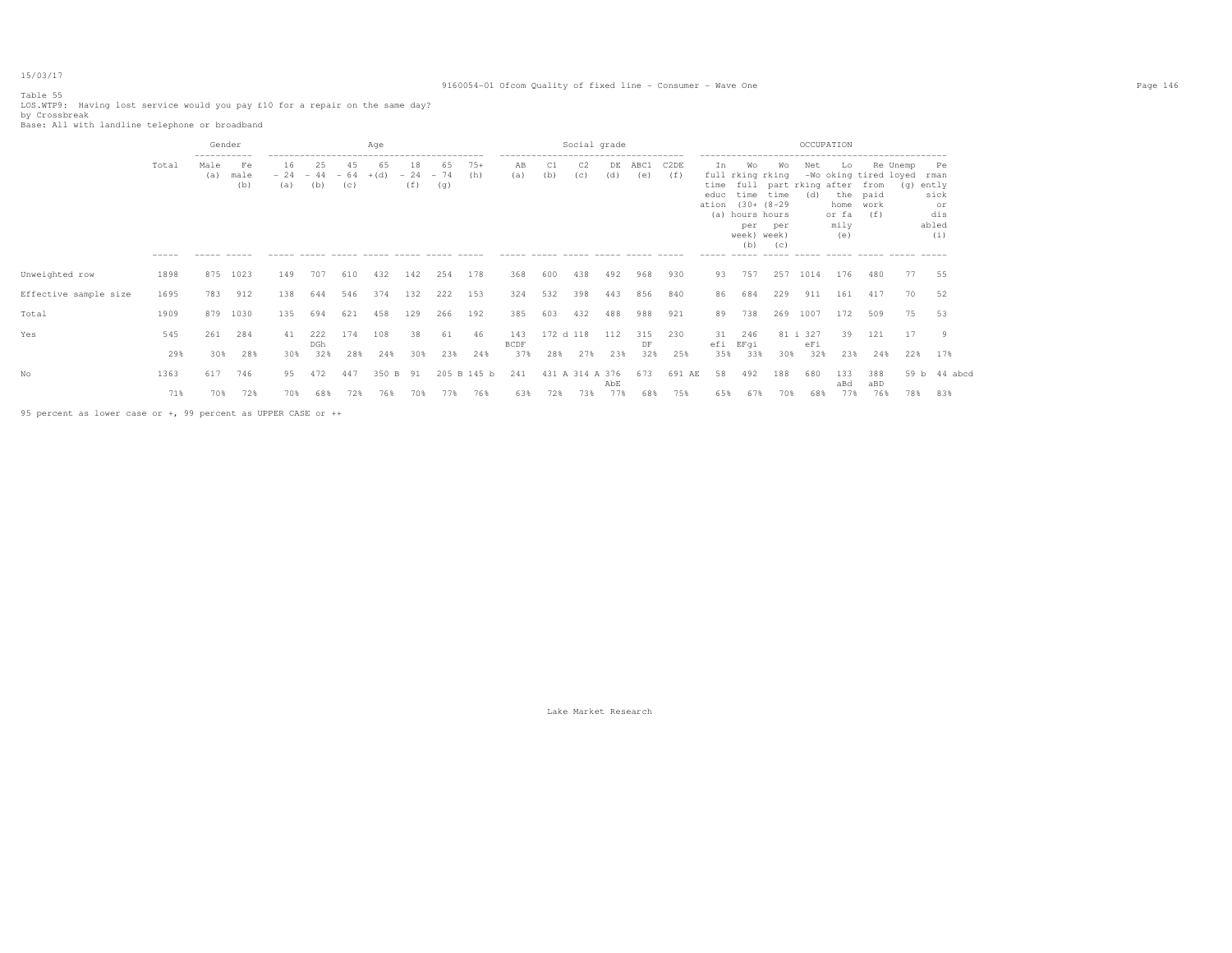# 9160054-01 Ofcom Quality of fixed line - Consumer - Wave One Page 147

Table 55 (continuation) LOS.WTP9: Having lost service would you pay £10 for a repair on the same day? by Crossbreak Base: All with landline telephone or broadband

|                       |                      |                     |                    |                             |                   |                        |                           | Region                            |                    |                  |                  |                               |             | ------------------------                | Nation           |     |                                                                     | ------------------------ | Urbanity   |                                  |            | ------------------                                                            | Urbanity detail                                      |            |
|-----------------------|----------------------|---------------------|--------------------|-----------------------------|-------------------|------------------------|---------------------------|-----------------------------------|--------------------|------------------|------------------|-------------------------------|-------------|-----------------------------------------|------------------|-----|---------------------------------------------------------------------|--------------------------|------------|----------------------------------|------------|-------------------------------------------------------------------------------|------------------------------------------------------|------------|
|                       | Total<br>$- - - - -$ | Sco<br>tland<br>(a) | Wales<br>(b)       | thern<br>Ir<br>eland<br>(C) | East<br>(d)       | Nor North North<br>(e) | York<br>West shire<br>(f) | East<br>Mid<br>lands lands<br>(q) | West<br>Mid<br>(h) | East<br>(i)      | ndon<br>(i)      | Lo South South<br>East<br>(k) | West<br>(1) | En<br>gland tland<br>(a)<br>$- - - - -$ | Sco Wales<br>(b) | (C) | Nor<br>thern<br>Ιr<br>eland<br>(d)<br>$\cdots \cdots \cdots \cdots$ | Urban Rural<br>(a)       | (b)        | Re<br>mote rural<br>rural<br>(C) | All<br>(d) | Large<br>city/<br>sm<br>aller<br>city/<br>large<br>town<br>(a)<br>$- - - - -$ | Me Small<br>dium towns<br>town<br>(b)<br>------ ---- | (C)        |
| Unweighted row        | 1898                 | 214                 | 126                | 103                         | 101               | 170                    | 128                       | 136                               | 162                | 165              | 207              | 256                           | 130         | 1455                                    | 214              | 126 | 103                                                                 | 1719                     | 122        | 57                               | 179        | 641                                                                           | 741                                                  | 337        |
| Effective sample size | 1695                 | 177                 | 125                | 100                         | 91                | 164                    | 128                       | 122                               | 147                | 150              | 207              | 243                           | 115         | 1354                                    | 177              | 125 | 100                                                                 | 1672                     | 99         | 42                               | 141        | 627                                                                           | 721                                                  | 325        |
| Total                 | 1909                 | 159                 | 91                 | 47                          | 118               | 180                    | 131                       | 159                               | 186                | 190              | 212              | 277                           | 157         | 1611                                    | 159              | 91  | 47                                                                  | 1625                     | 203        | 81                               | 283        | 617                                                                           | 702                                                  | 306        |
| Yes                   | 545                  |                     | 49 b 18            | 10                          | 47<br>BCFHI BCfhi |                        | 31                        | 51 h                              | 43                 | 46               | 52               |                               | 85 b 48     |                                         | 468 c 49 c 18    |     | 10                                                                  | 473                      | 45         | 28                               | 72         | 147                                                                           | 236 A 90                                             |            |
|                       | 29%                  | 31%                 | 20%                | 21%                         | 40%               | 36%                    | 23%                       | 32%                               | 23%                | 24%              | 25%              | 30%                           | 30%         | 29%                                     | 31%              | 20% | 21%                                                                 | 29%                      | 22%        | 34%                              | 25%        | 24%                                                                           | 34%                                                  | 30%        |
| No                    | 1363<br>71%          | 111<br>69%          | 72<br>aDEgk<br>80% | 37 DE<br>79%                | 71<br>60%         | 115<br>64%             | 101<br>De<br>77%          | 108<br>68%                        | 142<br>De<br>77%   | 144<br>De<br>76% | 160<br>De<br>75% | 193<br>70%                    | 110<br>70%  | 1143<br>71%                             | 111<br>69%       | 80% | 72 ab 37<br>79%                                                     | 1152<br>71%              | 158<br>78% | 53<br>66%                        | 211<br>75% | 76%                                                                           | 470 B 466<br>66%                                     | 216<br>70% |
|                       |                      |                     |                    |                             |                   |                        |                           |                                   |                    |                  |                  |                               |             |                                         |                  |     |                                                                     |                          |            |                                  |            |                                                                               |                                                      |            |

95 percent as lower case or +, 99 percent as UPPER CASE or ++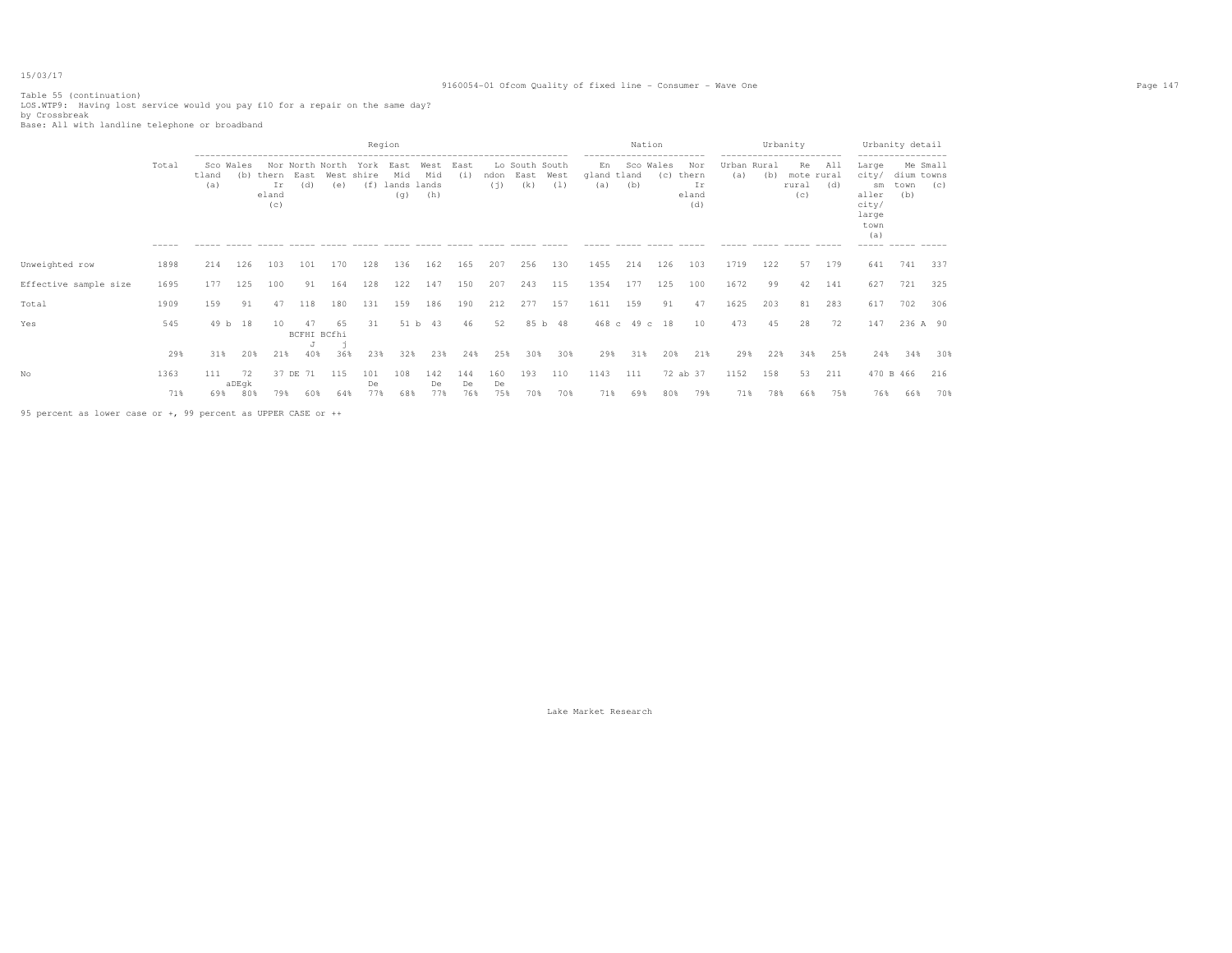# Table 56

# 9160054-01 Ofcom Quality of fixed line - Consumer - Wave One Page 148

LOS.WTP10 : Having lost service would you pay £5 for a repair on the same day? by Crossbreak Base: All with landline telephone or broadband

|                       |                      | Gender                                    |                             |            |                                    |            | Age        |                    |                    |              |                                                                                           |           | Social grade          |           |             |                          |                    |                                                                                                      |                  | OCCUPATION                                    |                                                      |                                          |     |                                                          |
|-----------------------|----------------------|-------------------------------------------|-----------------------------|------------|------------------------------------|------------|------------|--------------------|--------------------|--------------|-------------------------------------------------------------------------------------------|-----------|-----------------------|-----------|-------------|--------------------------|--------------------|------------------------------------------------------------------------------------------------------|------------------|-----------------------------------------------|------------------------------------------------------|------------------------------------------|-----|----------------------------------------------------------|
|                       | Total<br>$- - - - -$ | -----------<br>Male<br>(a)<br>$- - - - -$ | Fe<br>male<br>(b)<br>------ | 16<br>(a)  | 25<br>$-24 - 44 - 64 + (d)$<br>(b) | 45<br>(c)  | 65         | 18<br>$-24$<br>(f) | 65<br>$-74$<br>(q) | $75+$<br>(h) | -------------------------------------<br>AB<br>(a)<br>----- ----- ----- ----- ----- ----- | C1<br>(b) | C <sub>2</sub><br>(C) | DE<br>(d) | ABC1<br>(e) | C <sub>2</sub> DE<br>(f) | Ιn.<br>educ<br>(a) | Wo<br>full rking rking<br>time time<br>ation (30+ (8-29)<br>hours hours<br>per<br>week) week)<br>(b) | Wo<br>per<br>(C) | Net<br>time full part rking after from<br>(d) | Lo.<br>the paid<br>home work<br>or fa<br>mily<br>(e) | Re Unemp<br>-Wo oking tired loyed<br>(f) | (q) | Pe<br>rman<br>ently<br>sick<br>or<br>dis<br>abled<br>(i) |
| Unweighted row        | 1898                 | 875                                       | 1023                        | 149        | 707                                | 610        | 432        | 142                | 254                | 178          | 368                                                                                       | 600       | 438                   | 492       | 968         | 930                      | 93                 | 757                                                                                                  | 257              | 1014                                          | 176                                                  | 480                                      | 77  | 55                                                       |
| Effective sample size | 1695                 | 783                                       | 912                         | 138        | 644                                | 546        | 374        | 132                | 222                | 153          | 324                                                                                       | 532       | 398                   | 443       | 856         | 840                      | 86                 | 684                                                                                                  | 229              | 911                                           | 161                                                  | 417                                      | 70  | 52                                                       |
| Total                 | 1909                 | 879                                       | 1030                        | 135        | 694                                | 621        | 458        | 129                | 266                | 192          | 385                                                                                       | 603       | 432                   | 488       | 988         | 921                      | 89                 | 738                                                                                                  | 269              | 1007                                          | 172                                                  | 509                                      | 75  | 53                                                       |
| Yes                   | 911                  | 429                                       | 483                         | 80<br>CDGH | 361<br>cDqH                        | 282        | 188        | 75<br>CDGH         | 113                | 75           | 207<br>bDF                                                                                | 282       | 208                   | 215       |             | 489 d 422                | 50<br>еF           | 390<br>eF                                                                                            | 128              |                                               | 517 eF 74                                            | 209                                      | 36  | 23                                                       |
|                       | 48%                  | 49%                                       | 47%                         | 59%        | 52%                                | 45%        | 41%        | 58%                | 43%                | 39%          | 54%                                                                                       | 47%       | 48%                   | 44%       | 49%         | 46%                      | 56%                | 53%                                                                                                  | 47%              | 51%                                           | 43%                                                  | 41%                                      | 47% | 43%                                                      |
| Nο                    | 997                  | 450                                       | 547                         | 55.        | 333                                | 339<br>AbF | 270<br>ABF | 54                 | 153<br>AbF         | 117 ABF 177  |                                                                                           | 322 a 225 |                       | 273<br>Ae | 499         | 498 A                    | 39                 | 348                                                                                                  | 142              | 490                                           | 98<br>abd                                            | 300<br>ABD                               | 40  | 30                                                       |
|                       | 52%                  | 51%                                       | 53%                         | 41%        | 48%                                | 55%        | 59%        | 42%                | 57%                | 61%          | 46%                                                                                       | 53%       | 52%                   | 56%       | 51%         | 54%                      | 44%                | 47%                                                                                                  | 53%              | 49%                                           | 57%                                                  | 59%                                      | 53% | 57%                                                      |

95 percent as lower case or +, 99 percent as UPPER CASE or ++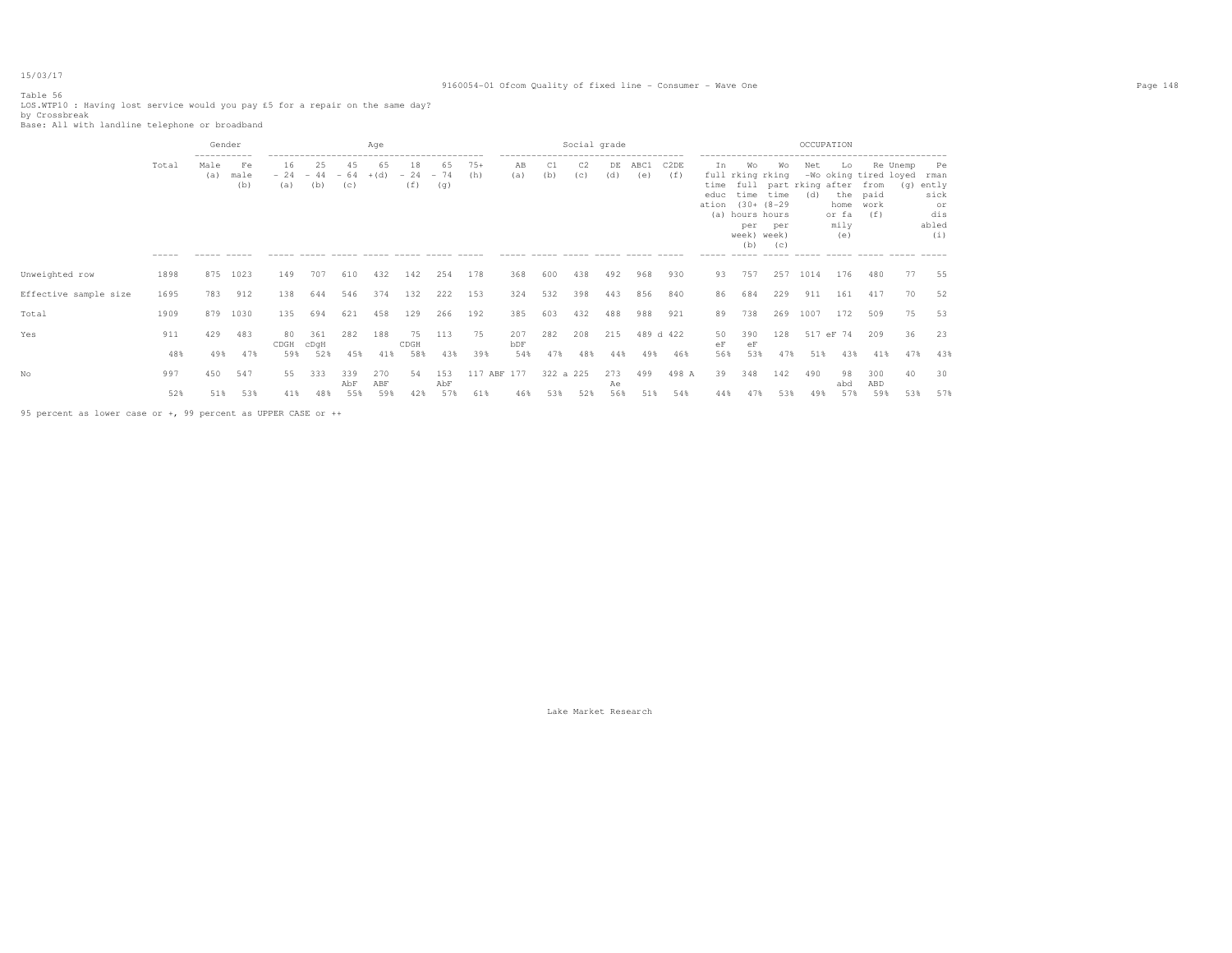# 9160054-01 Ofcom Quality of fixed line - Consumer - Wave One Page 149

Table 56 (continuation) LOS.WTP10 : Having lost service would you pay £5 for a repair on the same day? by Crossbreak Base: All with landline telephone or broadband

|                       |                        |                     |           |                                 |             |                               |                           | Region                            |                    |             |             |                               |             |                                         | Nation    |                                     |                                                                     |                    | Urbanity |                                                              |            |                                                                               | Urbanity detail                                                               |     |
|-----------------------|------------------------|---------------------|-----------|---------------------------------|-------------|-------------------------------|---------------------------|-----------------------------------|--------------------|-------------|-------------|-------------------------------|-------------|-----------------------------------------|-----------|-------------------------------------|---------------------------------------------------------------------|--------------------|----------|--------------------------------------------------------------|------------|-------------------------------------------------------------------------------|-------------------------------------------------------------------------------|-----|
|                       | Total<br>$- - - - - -$ | tland<br>(a)        | Sco Wales | (b) thern<br>Ιr<br>eland<br>(c) | East<br>(d) | Nor North North<br>(e)        | York<br>West shire<br>(f) | East<br>Mid<br>lands lands<br>(q) | West<br>Mid<br>(h) | East<br>(i) | ndon<br>(i) | Lo South South<br>East<br>(k) | West<br>(1) | En<br>gland tland<br>(a)<br>$- - - - -$ | (b)       | ---------------<br>Sco Wales<br>(C) | Nor<br>thern<br>Ιr<br>eland<br>(d)<br>$\cdots \cdots \cdots \cdots$ | Urban Rural<br>(a) | (b)      | ------------------------<br>Re<br>mote rural<br>rural<br>(c) | All<br>(d) | Large<br>city/<br>sm<br>aller<br>city/<br>large<br>town<br>(a)<br>$- - - - -$ | Me Small<br>dium towns<br>town<br>(b)<br>$\cdots \cdots \cdots \cdots \cdots$ | (C) |
| Unweighted row        | 1898                   | 214                 | 126       | 103                             | 101         | 170                           | 128                       | 136                               | 162                | 165         | 207         | 256                           | 130         | 1455                                    | 214       | 126                                 | 103                                                                 | 1719               | 122      | 57                                                           | 179        | 641                                                                           | 741                                                                           | 337 |
| Effective sample size | 1695                   | 177                 | 125       | 100                             | 91          | 164                           | 128                       | 122                               | 147                | 150         | 207         | 243                           | 115         | 1354                                    | 177       | 125                                 | 100                                                                 | 1672               | 99       | 42                                                           | 141        | 627                                                                           | 721                                                                           | 325 |
| Total                 | 1909                   | 159                 | 91        | 47                              | 118         | 180                           | 131                       | 159                               | 186                | 190         | 212         | 277                           | 157         | 1611                                    | 159       | 91                                  | 47                                                                  | 1625               | 203      | 81                                                           | 283        | 617                                                                           | 702                                                                           | 306 |
| Yes                   | 911                    | 9.5<br>BCFgh<br>IjK | 38        | 19                              | 72          | 109<br>BCfgh BCFgh<br>IjK IjK | 58                        | 74                                | 87 i               | 67          |             | 102 i 112                     | 78 i        | 759                                     | 95<br>ACD | 38                                  | 19                                                                  | 770                | 99       | 42                                                           | 141        | 284                                                                           | 350                                                                           | 136 |
|                       | 48%                    | 60%                 | 42%       | 41%                             | 61%         | 60%                           | 45%                       |                                   | 47%                | 36%         | 48%         | 40%                           | 50%         | 47%                                     | 60%       | 42%                                 | 41%                                                                 | 47%                | 49%      | 52%                                                          | 50%        | 46%                                                                           | 50%                                                                           | 45% |
| No                    | 997                    | 64                  | 53<br>ADE | 28<br>ADE                       | 47          | 72                            | 73<br>AdE                 | 85<br>ade                         | 99<br>ade ADEh-    | 122         | 111<br>ade  | 165<br>ADE                    | 79          | 852 B 64                                |           | 53 B                                | 28 B                                                                | 855                | 104      | 39                                                           | 142        | 333                                                                           | 352                                                                           | 170 |
|                       | 52%                    | 40%                 | 58%       | 59%                             | 39%         | 40%                           | 55%                       | 53%                               | 53%                | 64%         | 52%         | 60%                           | 50%         | 53%                                     | 40%       | 58%                                 | 59%                                                                 | 53%                | 51%      | 48%                                                          | 50%        | 54%                                                                           | 50%                                                                           | 55% |

95 percent as lower case or +, 99 percent as UPPER CASE or ++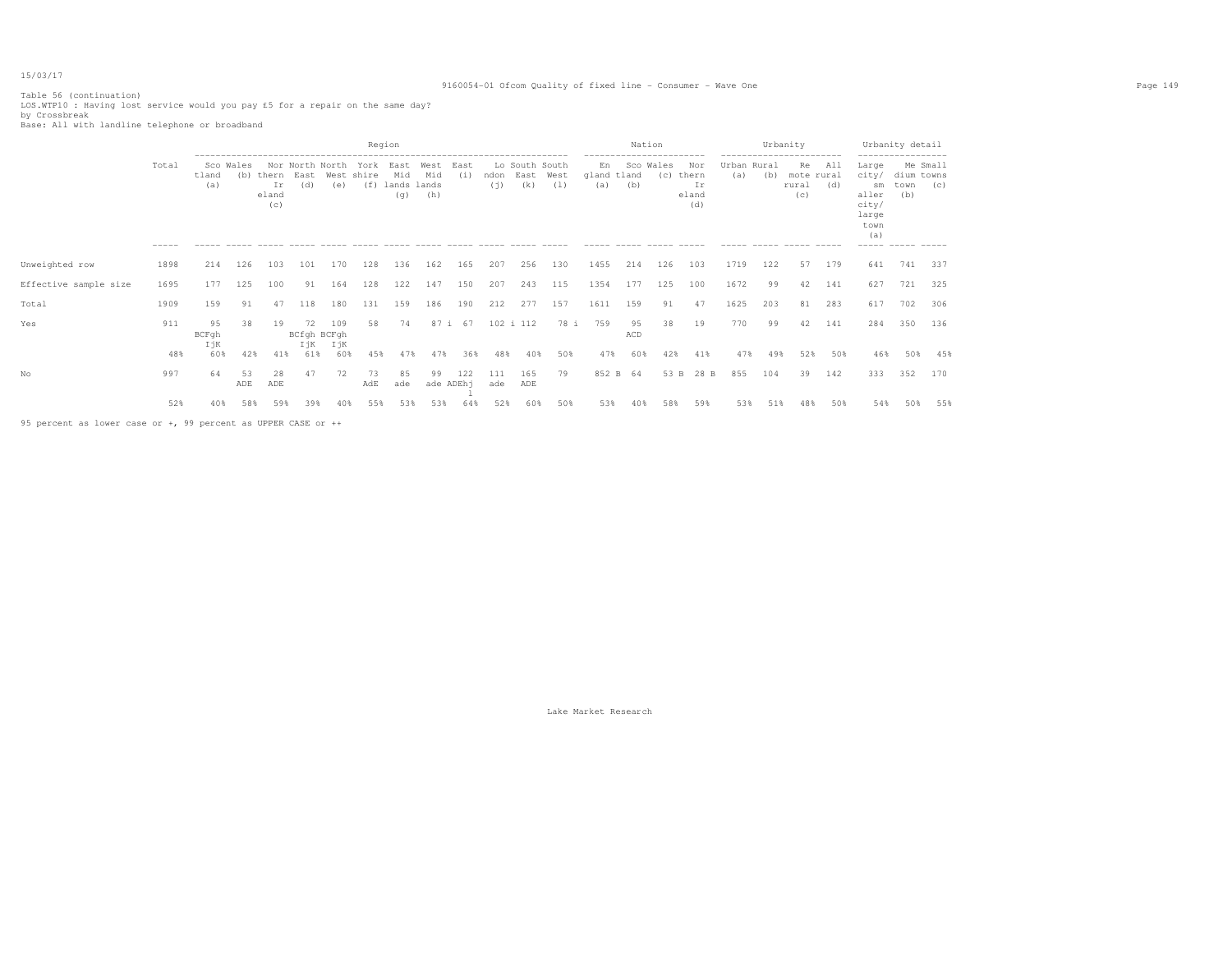# 9160054-01 Ofcom Quality of fixed line - Consumer - Wave One Page 150

Table 57

C7a: Which of the following best describes why you would be unwilling to accept a slower repair time for a discount off your next bill? by Crossbreak Base: All unwilling to accept a slower repair time

|                                                                        |                   | -----------                  | Gender            |                      |                         |                      | Age                  |                          |                                   |                      | -------------------     |              | Social grade                    |                | --------------- |             |                                                        | ---------------                                                                      | OCCUPATION                      | ---------------                                              |                                |                           |                           | Region         | ------------------------------- |                         | -----------------               | Nation     |                           |
|------------------------------------------------------------------------|-------------------|------------------------------|-------------------|----------------------|-------------------------|----------------------|----------------------|--------------------------|-----------------------------------|----------------------|-------------------------|--------------|---------------------------------|----------------|-----------------|-------------|--------------------------------------------------------|--------------------------------------------------------------------------------------|---------------------------------|--------------------------------------------------------------|--------------------------------|---------------------------|---------------------------|----------------|---------------------------------|-------------------------|---------------------------------|------------|---------------------------|
|                                                                        | Total             | Male<br>(a)                  | Fe<br>male<br>(b) | 16<br>$-24$<br>(a)   | 25<br>$-44$<br>(b)      | 45<br>$-64$<br>(C)   | 65<br>$+(d)$         | 18<br>$-24$<br>(f)       | 65<br>$-74$<br>(q)                | $75+$<br>(h)         | AB<br>(a)               | C1<br>(b)    | C2<br>(c)                       | DE<br>(d)      | ABC1<br>(e)     | C2DE<br>(f) | Wo<br>rking rking<br>hours hours<br>per<br>week) week) | Wo<br>full part rking after from<br>time time<br>$(30 + (8-29$<br>per<br>$(b)$ $(c)$ | Net<br>(d)                      | Lo<br>-Wo oking tired<br>the<br>home<br>or fa<br>mily<br>(e) | Re<br>paid<br>work<br>(f)      | Sco<br>tland thern<br>(a) | Nor<br>Ir<br>eland<br>(c) | East<br>(i)    | ndon East                       | Lo South<br>$(i)$ $(k)$ | En<br>gland tland thern<br>(a)  | Sco<br>(b) | Nor<br>Ir<br>eland<br>(d) |
| Unweighted row                                                         | 736               | 363                          | 373               | 55                   | 263                     | 256                  | 162                  | 50                       | 89                                | 73                   | 170                     | 234          | 157                             | 175            | 404             | 332         | 316                                                    | 104                                                                                  | 420                             | 53                                                           | 173                            | 77                        | 59                        | 58             | 137                             | 101                     | 553                             | 77         | 59                        |
| Effective sample size                                                  | 654               | 325                          | 329               | 50                   | 242                     | 226                  | 139                  | 45                       | 75                                | 64                   | 152                     | 202          | 141                             | 159            | 354             | 301         | 280                                                    | 94                                                                                   | 374                             | 49                                                           | 149                            | 59                        | 57                        | 53             | 137                             | 97                      | 516                             | 59         | 57                        |
| Total                                                                  | 735               | 362                          | 374               | 49                   | 254                     | 266                  | 167                  | 45                       | 93                                | 73                   | 174                     | 235          | 156                             | 170            | 409             | 326         | 311                                                    | 109                                                                                  | 420                             | 53                                                           | 176                            | 64                        | 28                        | 66             | 141                             | 107                     | 610                             | 64         | 28                        |
| I wouldn't want to wait<br>any longer than 2 days                      | 502               |                              | 248 255           | 36                   | 188<br>DG               | 178                  | 101                  | 31                       | 54                                | 47                   | 119                     | 158          | 108                             |                | 118 277 225     |             |                                                        | 221 F 73 294 F 34 104                                                                |                                 |                                                              |                                | 41                        | 15                        |                | 49 124<br>ce ABCdE<br>FGHiKL    | 64                      | 423 D 41 15                     |            |                           |
|                                                                        | 68%               |                              | 69% 68%           | 72%                  | 74%                     | 67%                  | 60%                  | 70%                      | 58%                               | 64%                  | 68%                     | 68%          | 69%                             | 69%            | 68%             | 69%         |                                                        | 71% 67% 70%                                                                          |                                 |                                                              | 64% 59%                        | 64%                       |                           |                | 52% 74% 88%                     | 59%                     |                                 |            | 69% 64% 52%               |
| The discount wasn't<br>enough to justify<br>the additional wait        | 175<br>24%        | 78<br>22%                    | 97<br>26%         | 7<br>14%             | 54<br>21%               | 64<br>24%            | 30%                  | 50 abf 6<br>13%          | 31<br>abF<br>33%                  | 20<br>27%            | 56<br><b>BDf</b><br>32% | 47<br>20%    | 41<br>26%                       | 18%            | 31 103<br>25%   | 72<br>22%   | 26%                                                    | 22%                                                                                  | 25%                             | 31%                                                          | 81 a 24 105 a 16 a 48 a<br>27% | 19%                       | 26%                       | 20%            | 13 j 7 dJ 13 j 11<br>8%         | 32 dJ<br>30%            | 149<br>24%                      | 13<br>19%  | 26%                       |
| My current service<br>provider offers better<br>than 2 days for repair | 87<br>12%         | 41<br>11%                    | 46<br>12%         | 7<br>14%             | 34<br>13%               | 34<br>13%            | 13<br>8%             | 6<br>13%                 | -6<br>6%                          | 7<br>10%             | 18<br>11%               | 34<br>14%    | 13<br>8%                        | 22<br>13%      | 52<br>13%       | 35<br>11%   | 34<br>11%                                              | 15<br>13%                                                                            | 49<br>12%                       | 10<br>18%                                                    | 19<br>11%                      | 11 <sub>q</sub><br>17%    | 2<br>9%                   | 8<br>13%       | 18%                             | 25 gkl 9<br>9%          | 69<br>11%                       | 11<br>17%  | 2<br>9%                   |
| Would expect<br>it to be free                                          | 77                | 42                           | 35                | 6                    | 25                      | 24                   | 22                   | 6                        | 13                                | 9                    | 20                      | 26           | 16                              | 16             | 45              | 32          | 34                                                     | 13                                                                                   | 47                              | 5                                                            | 22                             |                           | 7 ej 9<br>ABDEG<br>HIJK   | $5 -$          | $\overline{a}$                  | $12$ eJ                 | 61                              | 7          | 9 ABC                     |
|                                                                        | 10%               | 12%                          | 98                | 12%                  | 10%                     | 9%                   | 13%                  | 13%                      | 14%                               | 12%                  | 11%                     | 11%          | 10%                             | 9%             | 11%             | 10%         |                                                        | 11% 12% 11%                                                                          |                                 |                                                              | 10% 12%                        |                           | 10% 30%                   | 8%             | 3%                              | 11%                     | 10%                             |            | 10% 30%                   |
| Should be repaired<br>as soon as possible                              | 8<br>1%           | 3<br>1%                      | -5<br>1%          | $-\frac{6}{5}$       | 3.<br>1%                | $\overline{2}$<br>1% | -3<br>2%             | $-\frac{6}{5}$           | 1%                                | 2<br>3%              | 2<br>1%                 | -3.<br>$1\,$ | 1<br>1%                         | 2<br>1%        | -5<br>1%        | -3<br>1%    | $\overline{\mathbf{3}}$<br>1%                          | $-\frac{6}{5}$                                                                       | 3<br>1%                         | $-$                                                          | -3<br>2%                       | $\mathbf{1}$<br>1%        | $-$ 8                     | 2%             | 1%                              | -3<br>3%                | 7<br>1%                         | $1\%$      | $-$ 8                     |
| Don't know                                                             | 3<br>$\star$ $\,$ | $\mathbf{1}$<br>$\star$ $\,$ | 3<br>1%           | 1 <sub>b</sub><br>2% | $-$                     | $*$                  | $\overline{2}$<br>1% | 1 <sub>b</sub><br>2%     | $\overline{\phantom{a}}$<br>$-$ 8 | 2 <sub>b</sub><br>2% | $\overline{c}$<br>1%    | $-$ %        | $\overline{\phantom{a}}$<br>$-$ | 2<br>1%        | $\star$ $\S$    | 2<br>1%     | $\sim$<br>$-$ 8                                        | $-$                                                                                  | $\overline{\phantom{a}}$<br>$-$ | 3%                                                           | $2$ BD<br>2 d<br>1%            | 2%                        | $-$ %                     | $-\frac{6}{5}$ | $-$ 8                           | $\sim$<br>$-$           | $\overline{\mathcal{L}}$<br>$*$ | l a<br>2%  | $-$ 8                     |
| Other                                                                  | 23                | 16                           | 7                 | $-$                  | $\overline{\mathbf{3}}$ | 11 b                 | 9 <sub>b</sub>       | $\overline{\phantom{a}}$ |                                   | 8 aBf 1              | 10<br>c dF              |              | 10 cf 1                         | $\overline{2}$ |                 | 20 cdF 3    | 10                                                     | -1                                                                                   | 11                              | $\overline{\phantom{a}}$                                     | $10 \text{ cd}$                |                           |                           |                | 2                               |                         | 11 AciJ 22                      |            |                           |
|                                                                        | 3%                | 4%                           | 2%                |                      | 1%<br>$-8$              | 4%                   | 5%                   | $-$ %                    |                                   | 8% 1%                | 6%                      | 4%           | $1\%$                           | 1%             | 5%              | 1%          | 3%                                                     | 1%                                                                                   | 3%                              | $-$                                                          | 6%                             | $-$ 8                     | $-$ %                     | $-$ 8          | $1\%$                           | 10%                     | 4%                              | $-$        | $ \frac{6}{9}$            |

95 percent as lower case or +, 99 percent as UPPER CASE or ++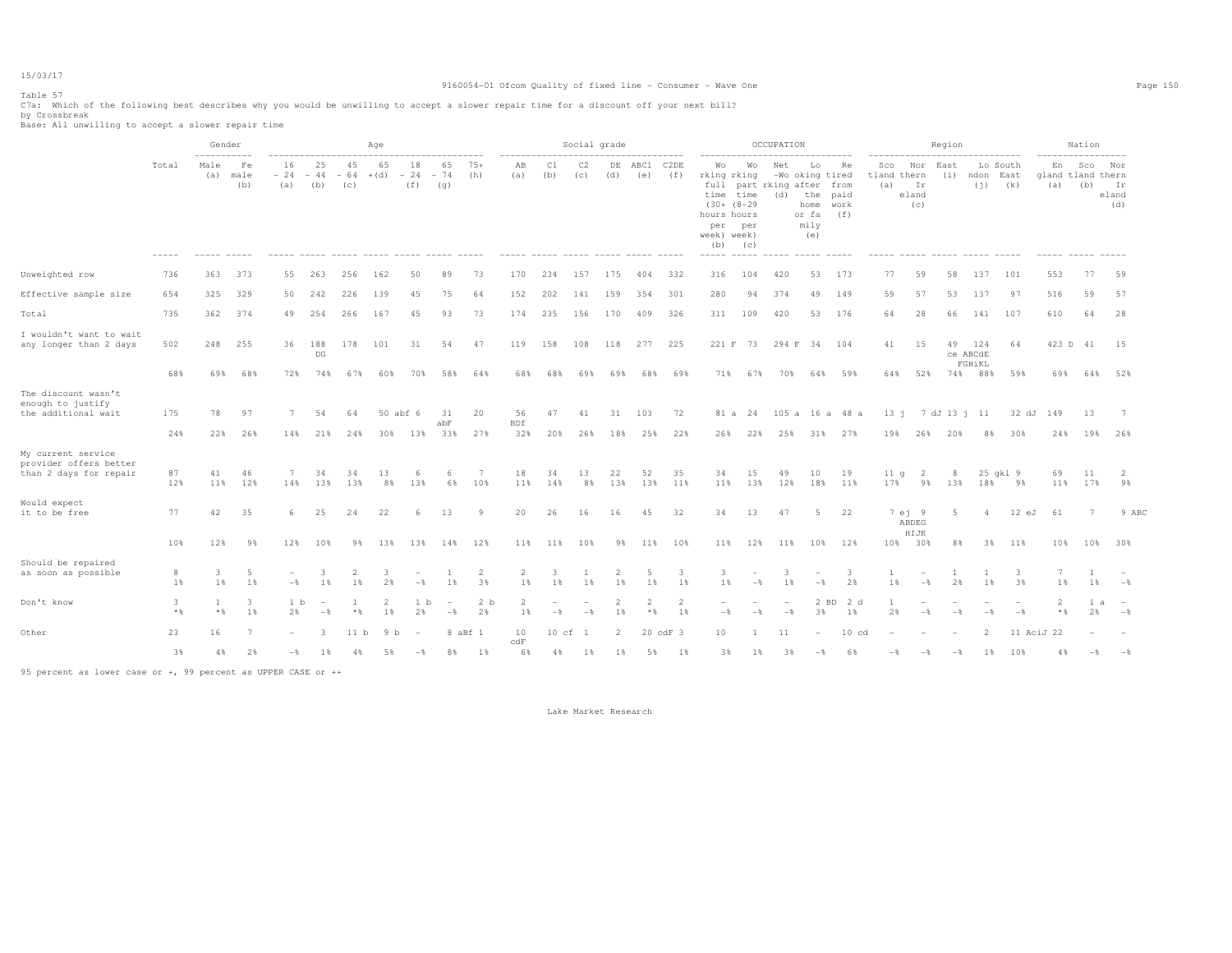Table 57 (continuation) C7a: Which of the following best describes why you would be unwilling to accept a slower repair time for a discount off your next bill?<br>by Crossbreak<br>Base: All unwilling to accept a slower repair time

|                                                                        |            | Urbanity<br>------------                               |                  |                                            | Urbanity detail<br>-------------- |                             |
|------------------------------------------------------------------------|------------|--------------------------------------------------------|------------------|--------------------------------------------|-----------------------------------|-----------------------------|
|                                                                        | Total      | Urban All Large Me Small<br>(a) rural city/ dium towns | (d)              | aller (b)<br>city/<br>large<br>town<br>(a) | sm town (c)                       |                             |
| Unweighted row                                                         | 736        | 666                                                    | 70               |                                            | 277 252                           | 137                         |
|                                                                        |            |                                                        |                  |                                            | 273 243                           | 130                         |
| Effective sample size                                                  |            | 654 645 55                                             |                  |                                            |                                   |                             |
| Total                                                                  | 735        | 625                                                    | 111              | 271                                        | 235                               | 118                         |
| I wouldn't want to wait<br>any longer than 2 days                      | 502        | 433                                                    | 70               | BC.                                        | 215 141                           | 77                          |
|                                                                        | 68%        | 69% 63%                                                |                  |                                            | 79% 60%                           | 65%                         |
| The discount wasn't<br>enough to justify<br>the additional wait        | 175<br>24% | 154<br>25%                                             | 21<br>19%        | 43<br>16%                                  | 28%                               | 66 A 45 Ab<br>38%           |
| My current service<br>provider offers better<br>than 2 days for repair | 87<br>12%  | 13%                                                    | 83 d 5<br>$-4.8$ | 40<br>15%                                  | 28<br>12%                         | 15<br>13%                   |
| Would expect<br>it to be free                                          | 77<br>10%  | 63<br>10%                                              | 14<br>13%        | 18<br>7%                                   | 24<br>10%                         | $21$ Ab<br>18%              |
| Should be repaired<br>as soon as possible                              | 8<br>$1\%$ | 8<br>1%                                                | $-$<br>$-$       | $2^{\circ}$<br>$1\%$                       | 4<br>2%                           | $\mathbf{2}^{\prime}$<br>2% |
| Don't know                                                             | 3<br>$*$   | $\mathbf{3}$<br>1%                                     | $-$<br>$-$       | 1<br>$*$ &                                 | $\mathbf{1}$<br>$*$ &             | $\mathbf{1}$<br>1%          |
| Other                                                                  | 23<br>3%   | 14<br>2%                                               | 9 A<br>8%        | 3<br>1 %                                   | 8<br>3 %                          | 3<br>2%                     |

95 percent as lower case or +, 99 percent as UPPER CASE or ++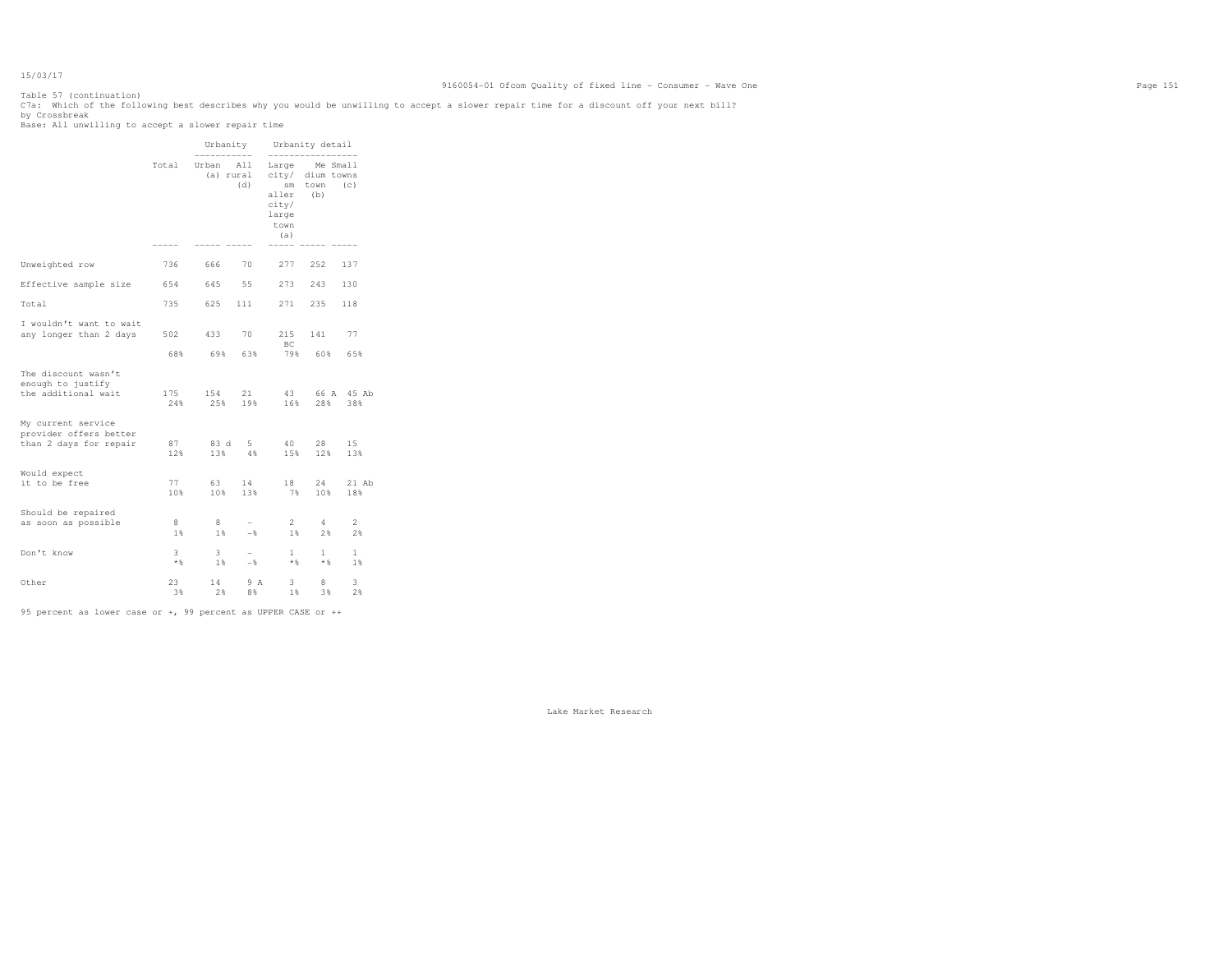Table 58

C7b : How much would you want off your next bill if you needed to wait 3 days for a repair? by Crossbreak Base: Discount insufficient

|                       |                       | Gender                |                              |                                   | Age                               |                                   |                                 | Social grade                        |                                 |                                 | OCCUPATION                                                                   |                                      | Na<br>tion                                 | Urb<br>anity                    | Urb<br>anity<br>de<br>tail                 |  |
|-----------------------|-----------------------|-----------------------|------------------------------|-----------------------------------|-----------------------------------|-----------------------------------|---------------------------------|-------------------------------------|---------------------------------|---------------------------------|------------------------------------------------------------------------------|--------------------------------------|--------------------------------------------|---------------------------------|--------------------------------------------|--|
|                       | Total                 | $---$<br>Male<br>(a)  | $- - -$<br>Fe<br>male<br>(b) | 25<br>$-44$<br>(b)                | 45<br>$-64$<br>(c)                | -----<br>65<br>$+(d)$             | $- - - - - -$<br>AB<br>(a)      | C1<br>(b)                           | ABC1 C2DE<br>(e)                | $- - - - -$<br>(f)              | Wo<br>rking<br>full rking<br>time<br>$(30 +$<br>hours<br>per<br>week)<br>(b) | $- - - - - -$<br>Net<br>$-WO$<br>(d) | $- - - - -$<br>En<br>gland<br>(a)          | $--- - - -$<br>Urban<br>(a)     | $--- - - -$<br>Me<br>dium<br>town<br>(b)   |  |
| Unweighted row        | 180                   | 80                    | 100                          | 58                                | 63                                | 50                                | 54                              | 51                                  | 105                             | 75                              | 85                                                                           | 107                                  | 137                                        | 162                             | 70                                         |  |
| Effective sample size | 161                   | 73                    | 88                           | 54                                | 56                                | 45                                | 48                              | 46                                  | 94                              | 67                              | 78                                                                           | 97                                   | 129                                        | 158                             | 68                                         |  |
| Total                 | 175                   | 78                    | 97                           | 54                                | 64                                | 50                                | 56                              | 47                                  | 103                             | 72                              | 81                                                                           | 105                                  | 149                                        | 154                             | 66                                         |  |
| 0                     | 34<br>19%             | 17<br>22%             | 17<br>17%                    | 9<br>16%                          | 14<br>22%                         | 10<br>21%                         | 9<br>16%                        | 10<br>20%                           | 19<br>18%                       | 15<br>21%                       | 13<br>17%                                                                    | 18<br>17%                            | 25<br>17%                                  | 24<br>16%                       | 17ac<br>25%                                |  |
| 1.5                   | $\overline{4}$<br>2%  | $\overline{a}$<br>$-$ | 4<br>4%                      | $\overline{a}$<br>4%              | $\mathbf{1}$<br>2%                | $\mathbf{1}$<br>2%                | $\mathbf{1}$<br>2%              | $\mathbf{1}$<br>2%                  | $\overline{2}$<br>2%            | $\overline{2}$<br>3%            | $\mathbf{1}$<br>1%                                                           | $\overline{2}$<br>2%                 | $\overline{4}$<br>3%                       | 4<br>3%                         | $\mathbf{1}$<br>2%                         |  |
| 6.10                  | 11<br>7%              | $\overline{2}$<br>3%  | 9<br>10%                     | 3<br>6%                           | $\overline{2}$<br>3%              | 6<br>12%                          | 3<br>6%                         | $\overline{4}$<br>9%                | $7^{\circ}$<br>7%               | $\overline{4}$<br>6%            | $\overline{2}$<br>3%                                                         | $\overline{4}$<br>4%                 | 11<br>8%                                   | 9<br>6%                         | 3<br>5%                                    |  |
| 11.15                 | $\circ$<br>5%         | 3<br>3%               | $7\phantom{.0}$<br>7%        | 4<br>8%                           | $\overline{2}$<br>4%              | 3<br>5%                           | $\mathbf{1}$<br>2%              | $\mathbf{2}$<br>$4\,$ %             | $\mathbf{3}$<br>3%              | 6<br>9%                         | 3<br>4%                                                                      | 4<br>4%                              | 8<br>6%                                    | 9<br>6%                         | 5<br>8%                                    |  |
| 16. .20               | 57<br>32%             | 29<br>37%             | 28<br>28%                    | 18<br>33%                         | 25<br>40%                         | 12<br>24%                         | 17<br>30%                       | 21 c<br>43%                         | 37<br>36%                       | 20<br>27%                       | 31<br>38%                                                                    | 38<br>36%                            | 48<br>32%                                  | 56<br>37%                       | 17<br>26%                                  |  |
| 21.125                | 22<br>13%             | $7\phantom{.0}$<br>8% | 16<br>16%                    | 7<br>13%                          | $\overline{9}$<br>15%             | 6<br>12%                          | $^{\rm 8}$<br>15%               | $\overline{2}$<br>5%                | 11<br>10%                       | 11<br>16%                       | 13<br>16%                                                                    | 19<br>18%                            | 19<br>13%                                  | 16<br>11%                       | 5<br>7%                                    |  |
| 26.030                | 19<br>11%             | 11<br>14%             | 8<br>9%                      | 5<br>10%                          | 5<br>8%                           | $\overline{4}$<br>9%              | $\overline{4}$<br>7%            | 6<br>13%                            | 10<br>10%                       | 9<br>12%                        | 10<br>12%                                                                    | 12<br>11%                            | 15<br>10%                                  | 19<br>12%                       | $\overline{9}$<br>13%                      |  |
| 31. .35               | $\mathbf{1}$<br>1%    | $ \,$<br>$-$          | $\mathbf{1}$<br>1%           | $\overline{\phantom{a}}$<br>$-$ 8 | $\overline{\phantom{a}}$<br>$-$ % | $\mathbf{1}$<br>2%                | $\overline{\phantom{a}}$<br>$-$ | $\overline{\phantom{a}}$<br>$-$     | $\overline{\phantom{a}}$<br>$-$ | $\mathbf{1}$<br>1%              | $\overline{\phantom{a}}$<br>$-$                                              | $\overline{\phantom{a}}$<br>$-$      | 1<br>1%                                    | 1<br>1%                         | $\overline{\phantom{a}}$<br>$-$            |  |
| 3640                  | 5<br>3%               | $\overline{2}$<br>2%  | 3<br>4%                      | $\overline{a}$<br>3%              | $\mathbf{1}$<br>2%                | $\overline{2}$<br>4%              | 3<br>6%                         | $^\star$<br>1%                      | 3<br>3%                         | $\overline{c}$<br>2%            | $\overline{2}$<br>2%                                                         | $\overline{2}$<br>2%                 | $\overline{4}$<br>3%                       | 5<br>3%                         | 4<br>5%                                    |  |
| 41. .45               | $\overline{a}$<br>$-$ | $\overline{a}$<br>$-$ | $\overline{a}$<br>$-$ 8      | $\overline{\phantom{0}}$<br>$-$ 8 | $\overline{\phantom{a}}$<br>$-$ % | $\overline{\phantom{a}}$<br>$-\,$ | $\overline{\phantom{m}}$<br>$-$ | $\overline{\phantom{0}}$<br>$-\,$ % | $\overline{\phantom{a}}$<br>$-$ | $\overline{\phantom{a}}$<br>$-$ | $\overline{\phantom{a}}$<br>$-$                                              | $\overline{\phantom{m}}$<br>$-$      | $\overline{\phantom{a}}$<br>$-\frac{6}{5}$ | $\overline{\phantom{a}}$<br>$-$ | $\overline{\phantom{a}}$<br>$-\frac{6}{6}$ |  |
| 46. .50               | 5<br>3%               | 3<br>4%               | $\overline{c}$<br>2%         | $\overline{2}$<br>$4\%$           | $\mathbf{1}$<br>2%                | $\overline{2}$<br>$4\%$           | 3<br>6%                         | $\mathbf{1}$<br>2%                  | 4<br>4%                         | $\mathbf{1}$<br>1%              | $\overline{2}$<br>3%                                                         | $\overline{2}$<br>2%                 | 5<br>3%                                    | 5<br>3%                         | $\overline{4}$<br>6%                       |  |

95 percent as lower case or +, 99 percent as UPPER CASE or ++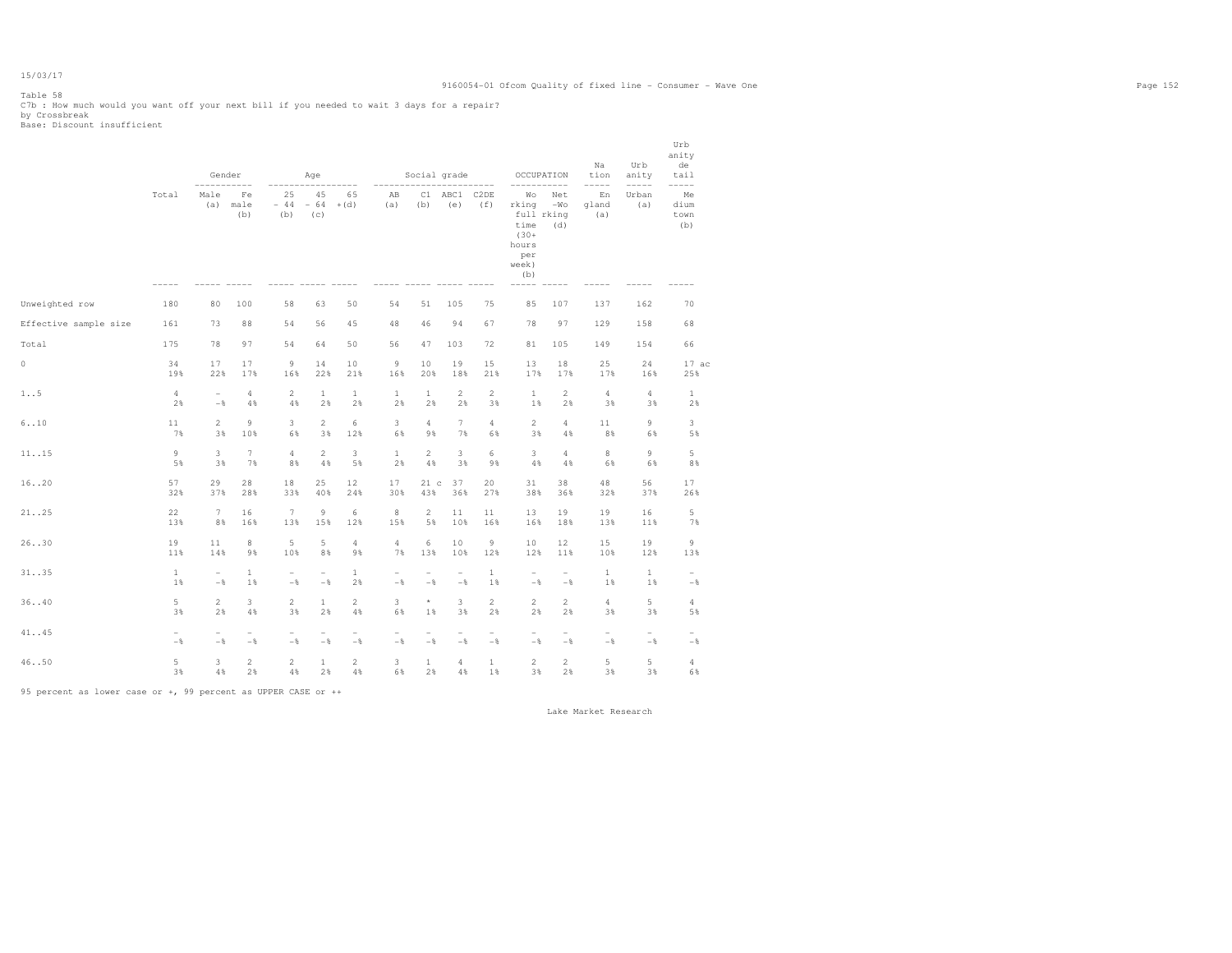Table 58 (continuation) C7b : How much would you want off your next bill if you needed to wait 3 days for a repair? by Crossbreak Base: Discount insufficient

|                                      |                       | Gender      |                      |                   | <b>Age</b><br>------------------ |                      |                            | Social grade<br>------------------------ |                |                                                |                                                                | OCCUPATION                        | Na<br>tion<br>$-- - - -$ | Urb<br>anity<br>-----   | Urb<br>anity<br>de<br>tail<br>----- |  |
|--------------------------------------|-----------------------|-------------|----------------------|-------------------|----------------------------------|----------------------|----------------------------|------------------------------------------|----------------|------------------------------------------------|----------------------------------------------------------------|-----------------------------------|--------------------------|-------------------------|-------------------------------------|--|
|                                      | Total                 | Male<br>(a) | Fe<br>male<br>(b)    | 25<br>(b)         | 45<br>$-44 - 64 + (d)$<br>(C)    | 65                   | AB<br>(a)                  | (b)                                      | C1 ABC1<br>(e) | C <sub>2</sub> DE<br>(f)                       | Wo<br>rking<br>time<br>$(30 +$<br>hours<br>per<br>week)<br>(b) | Net<br>$-WO$<br>full rking<br>(d) | En<br>qland<br>(a)       | Urban<br>(a)            | Me<br>dium<br>town<br>(b)           |  |
|                                      |                       |             |                      |                   |                                  |                      |                            |                                          |                |                                                |                                                                |                                   |                          |                         |                                     |  |
| Unweighted row                       | 180                   | 80          | 100                  | 58                | 63                               | 50                   | 54                         | 51                                       | 105            | 75                                             | 85                                                             | 107                               | 137                      | 162                     | 70                                  |  |
| Effective sample size                | 161                   | 73          | 88                   | 54                | 56                               | 45                   | 48                         | 46                                       | 94             | 67                                             | 78                                                             | 97                                | 129                      | 158                     | 68                                  |  |
| Total                                | 175                   | 78          | 97                   | 54                | 64                               | 50                   | 56                         | 47                                       | 103            | 72                                             | 81                                                             | 105                               | 149                      | 154                     | 66                                  |  |
| More than 50                         | $7\overline{7}$<br>4% | $5 -$<br>7% | $\overline{2}$<br>2% | 4%                | $2^{\circ}$<br>3%                | $2 \t 2$<br>4%       | 11%                        | $6$ bcf $-$<br>$-$                       | 6<br>6%        | $\mathbf{1}$<br>1%                             | $\overline{4}$<br>5%                                           | $\overline{4}$<br>4%              | 7<br>5%                  | $5 -$<br>3%             | <sup>2</sup><br>3%                  |  |
| Medians                              | 20.00                 | 20.00 20.00 |                      |                   |                                  | 20.00 20.00 20.00    |                            |                                          |                | 20.00 20.00 20.00 20.00                        | 20.00 20.00                                                    |                                   | 20.00                    | 20.00                   | 20.00                               |  |
| Mean score                           | 22.4                  |             | $25.9$ 19.7          |                   |                                  | 23.6 19.4 22.3       | 31.3 16.9 24.7 19.2<br>Bcf |                                          |                |                                                |                                                                | 24.2 22.5                         |                          | $23.6 \text{ c}$ $22.4$ | 22.6                                |  |
| Standard deviation<br>Standard error | 24.94<br>1.86         | 30.71 18.81 | $3.43$ 1.88          | 28.03 16.95 24.88 |                                  | $3.68$ $2.14$ $3.52$ |                            |                                          |                | 35.37 11.19 27.92 19.65<br>4.81 1.57 2.72 2.27 | 25.73 23.26                                                    | $2.79$ $2.25$                     | 26.38<br>2.25            | 23.13<br>1.82           | 27.04<br>3.23                       |  |

95 percent as lower case or +, 99 percent as UPPER CASE or ++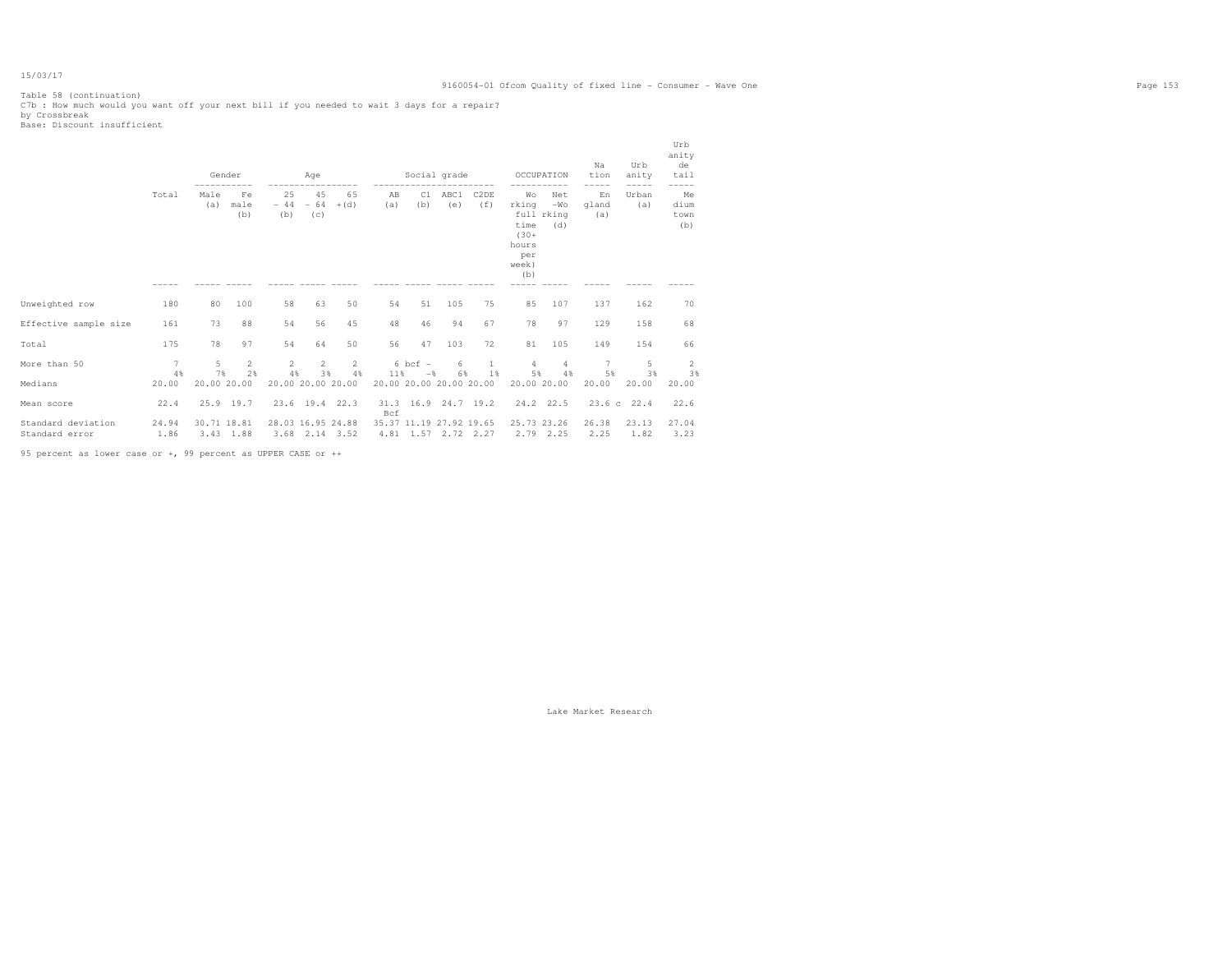# 9160054-01 Ofcom Quality of fixed line - Consumer - Wave One Page 154

Table 59

C8a: Which of the following best describes why you would be unwilling to pay a price for a faster repair?<br>by Crossbreak<br>Base: All unwilling to pay a price for a faster repair

|                                                                        |                        | Gender                   |                       |                            |                                 |                                            | Age                   |                                   |                                 |                                            |                       |                         | Social grade                               |                          |                       |                       |                                                                                                                     |                                            | OCCUPATION                                 |                                                              |                                                |
|------------------------------------------------------------------------|------------------------|--------------------------|-----------------------|----------------------------|---------------------------------|--------------------------------------------|-----------------------|-----------------------------------|---------------------------------|--------------------------------------------|-----------------------|-------------------------|--------------------------------------------|--------------------------|-----------------------|-----------------------|---------------------------------------------------------------------------------------------------------------------|--------------------------------------------|--------------------------------------------|--------------------------------------------------------------|------------------------------------------------|
|                                                                        | Total                  | $- - - -$<br>Male<br>(a) | Fe<br>male<br>(b)     | 16<br>$-24$<br>(a)         | 25<br>$-44$<br>(b)              | 45<br>$-64$<br>(c)                         | 65<br>$+(d)$          | 18<br>$-24$<br>(f)                | 65<br>$-74$<br>(q)              | $75+$<br>(h)                               | AB<br>(a)             | C1<br>(b)               | C2<br>(c)                                  | DE<br>(d)                | ABC1<br>(e)           | C2DE<br>(f)           | -------------<br>Wo<br>rking rking<br>full<br>time<br>$(30 + (8 - 29))$<br>hours hours<br>per<br>week) week)<br>(b) | Wo<br>time<br>per<br>(c)                   | Net<br>part rking after from<br>(d)        | Lo<br>-Wo oking tired<br>the<br>home<br>or fa<br>mily<br>(e) | Re<br>paid<br>work<br>(f)                      |
| Unweighted row                                                         | 990                    | 449                      | 541                   | 62                         | 337                             | 335                                        | 256                   | 60                                | 145                             | 111                                        | 167                   | 317                     | 223                                        | 283                      | 484                   | 506                   | 353                                                                                                                 | 132                                        | 485                                        | 101                                                          | 285                                            |
| Effective sample size                                                  | 888                    | 403                      | 486                   | 57                         | 310                             | 303                                        | 222                   | 55                                | 125                             | 97                                         | 150                   | 279                     | 203                                        | 259                      | 429                   | 461                   | 320                                                                                                                 | 118                                        | 437                                        | 91                                                           | 249                                            |
| Total                                                                  | 997                    | 450                      | 547                   | 55                         | 333                             | 339                                        | 270                   | 54                                | 153                             | 117                                        | 177                   | 322                     | 225                                        | 273                      | 499                   | 498                   | 348                                                                                                                 | 142                                        | 490                                        | 98                                                           | 300                                            |
| I'm happy with a<br>2 day wait for a repair                            | 538<br>54%             | 241<br>53%               | 298<br>54%            | 30<br>54%                  | 171<br>51%                      | 181<br>53%                                 | 157<br>58%            | 29<br>53%                         | 88<br>58%                       | 69<br>59%                                  | 87<br>49%             | 169<br>53%              | 124<br>55%                                 | 158<br>58%               | 256<br>51%            | 282<br>57%            | 169<br>49%                                                                                                          | 76<br>54%                                  | 245<br>50%                                 | 52<br>53%                                                    | 175 bd<br>58%                                  |
| The prices were<br>too much to justify<br>the faster repair            | 279<br>28%             | 116<br>26%               | 163<br>30%            | 18<br>32%                  | 79<br>24%                       | 104 b<br>31%                               | 79<br>29%             | 17<br>32%                         | 47<br>31%                       | 31<br>27%                                  | 53<br>30%             | 88<br>27%               | 60<br>27%                                  | 78<br>28%                | 141<br>28%            | 138<br>28%            | 92<br>26%                                                                                                           | 42<br>30%                                  | 134<br>27%                                 | 29<br>29%                                                    | 87<br>29%                                      |
| Would expect<br>it to be free                                          | 142                    | 73                       | 69                    | 5                          | 52                              | 49                                         | 37                    | 5                                 | 25                              | 12                                         | 38<br>bcDF            | 45                      | 28                                         | 31                       |                       | 83 df 59              |                                                                                                                     | 61 a 21                                    | 82 a                                       | 13                                                           | 39                                             |
|                                                                        | 14%                    | 16%                      | 13%                   | 8%                         | 16%                             | 14%                                        | 14%                   | 9%                                | 16%                             | 10%                                        | 22%                   | 14%                     | 12%                                        | 11%                      | 17%                   | 12%                   | 17%                                                                                                                 | 15%                                        | 17%                                        | 13%                                                          | 13%                                            |
| My current service<br>provider offers better<br>than 2 days for repair | 119<br>12%             | 60<br>13%                | 59<br>11%             | 8<br>$\alpha$<br>14%       | 15%                             | 51 dG 36<br>11%                            | 24<br>9%              | 8<br>q<br>14%                     | 9<br>6%                         | 15<br>13%                                  | 16<br>9%              | 44<br>14%               | 29<br>13%                                  | 30<br>11%                | 60<br>12%             | 59<br>12%             | 16%                                                                                                                 | 55 eF 16<br>11%                            | 71 f<br>15%                                | 7<br>8%                                                      | 25<br>8%                                       |
| Should be repaired<br>immediately                                      | 18<br>2%               | 3<br>1 %                 | 15a<br>3%             | 2 <sub>c</sub><br>4%       | 9 <sub>c</sub><br>3%            | 2<br>1%                                    | 5<br>2%               | 2c<br>4%                          | 2<br>1%                         | 3<br>3%                                    | 3<br>2%               | 7<br>2%                 | $\overline{2}$<br>1%                       | 6<br>2%                  | 10<br>2%              | 8<br>2%               | 6<br>2%                                                                                                             | 3<br>2%                                    | 9<br>2%                                    | $\overline{2}$<br>2%                                         | 5<br>2%                                        |
| Use mobile instead<br>so wouldn't pay                                  | 5<br>$*$ $\frac{6}{5}$ | 3<br>1%                  | $\overline{c}$<br>$*$ | $\equiv$<br>$-\frac{6}{5}$ | $\overline{2}$<br>1%            | $\mathbf{1}$<br>$*$ &                      | 2<br>1%               | $\equiv$<br>$-$                   | $\overline{2}$<br>1%            | $\overline{\phantom{0}}$<br>$-\frac{6}{5}$ | $\overline{2}$<br>1%  | $\overline{c}$<br>$1\%$ | $\mathbf{1}$<br>* %                        | $\sim$<br>$-\frac{6}{5}$ | 4<br>$1\%$            | $\mathbf{1}$<br>$*$ & | $\overline{c}$<br>$*$ %                                                                                             | $\overline{\phantom{m}}$<br>$-\frac{6}{5}$ | $\overline{c}$<br>$*$ %                    | $\equiv$<br>$-\frac{6}{5}$                                   | 3<br>$1\%$                                     |
| Couldn't afford to pay                                                 | 4<br>$*$ &             | 1<br>$*$ %               | 3<br>1%               | $\overline{a}$<br>$-$ 8    | 1<br>$*$ &                      | 2<br>1%                                    | $\mathbf{1}$<br>$*$ & | $\overline{\phantom{0}}$<br>$-$ 8 | 1<br>1%                         | $\overline{a}$<br>$-$                      | $\overline{a}$<br>$-$ | $\overline{a}$<br>$-$   | 2 e<br>1%                                  | 2<br>1%                  | ۰<br>$-$              | 4e<br>1%              | $\mathbf{1}$<br>$*$ $\frac{6}{3}$                                                                                   | $\overline{a}$<br>$-\frac{6}{6}$           | $\mathbf{1}$<br>$\star$ $\S$               | 2%                                                           | 2 df<br>$\hspace{0.1mm}-\hspace{0.1mm}$<br>$-$ |
| Don't rely on<br>it so wouldn't pay                                    | 4<br>$*$               | 2<br>$*$ %               | $\overline{2}$<br>$*$ | ۰<br>$-$                   | 3<br>1%                         | 1<br>$*$                                   | ۰<br>$-\frac{6}{2}$   | $-$                               | $ \frac{6}{3}$                  | $-$                                        | $-$ %                 | $-\frac{6}{5}$          | $\overline{c}$<br>1%                       | $\overline{c}$<br>1%     | ۰<br>$-$              | 4<br>$1\%$            | $\mathbf{2}$<br>$*$ $\frac{6}{3}$                                                                                   | 1<br>$1\%$                                 | 3<br>1%                                    | 1<br>$1\%$                                                   | ۰<br>$-$                                       |
| Don't know                                                             | $\overline{2}$<br>$*$  | <sup>1</sup><br>$*$ %    | $\mathbf{1}$<br>$*$   | 1 BC<br>2%                 | $\overline{\phantom{a}}$<br>$-$ | $\overline{\phantom{0}}$<br>$-\frac{6}{5}$ | $\mathbf{1}$<br>$*$ & | 1 BC<br>2%                        | $\overline{\phantom{a}}$<br>$-$ | 1<br>1%                                    | $\mathbf{1}$<br>$*$ & | $-\frac{6}{5}$          | $\overline{\phantom{m}}$<br>$-\frac{6}{6}$ | -1<br>$*$ &              | $\mathbf{1}$<br>$*$ & | 1<br>$*$ %            | $-$                                                                                                                 | $\overline{\phantom{a}}$<br>$-$            | $\overline{\phantom{a}}$<br>$-\frac{6}{5}$ | 1 d<br>1%                                                    | <sup>1</sup><br>$*$ %                          |

95 percent as lower case or +, 99 percent as UPPER CASE or ++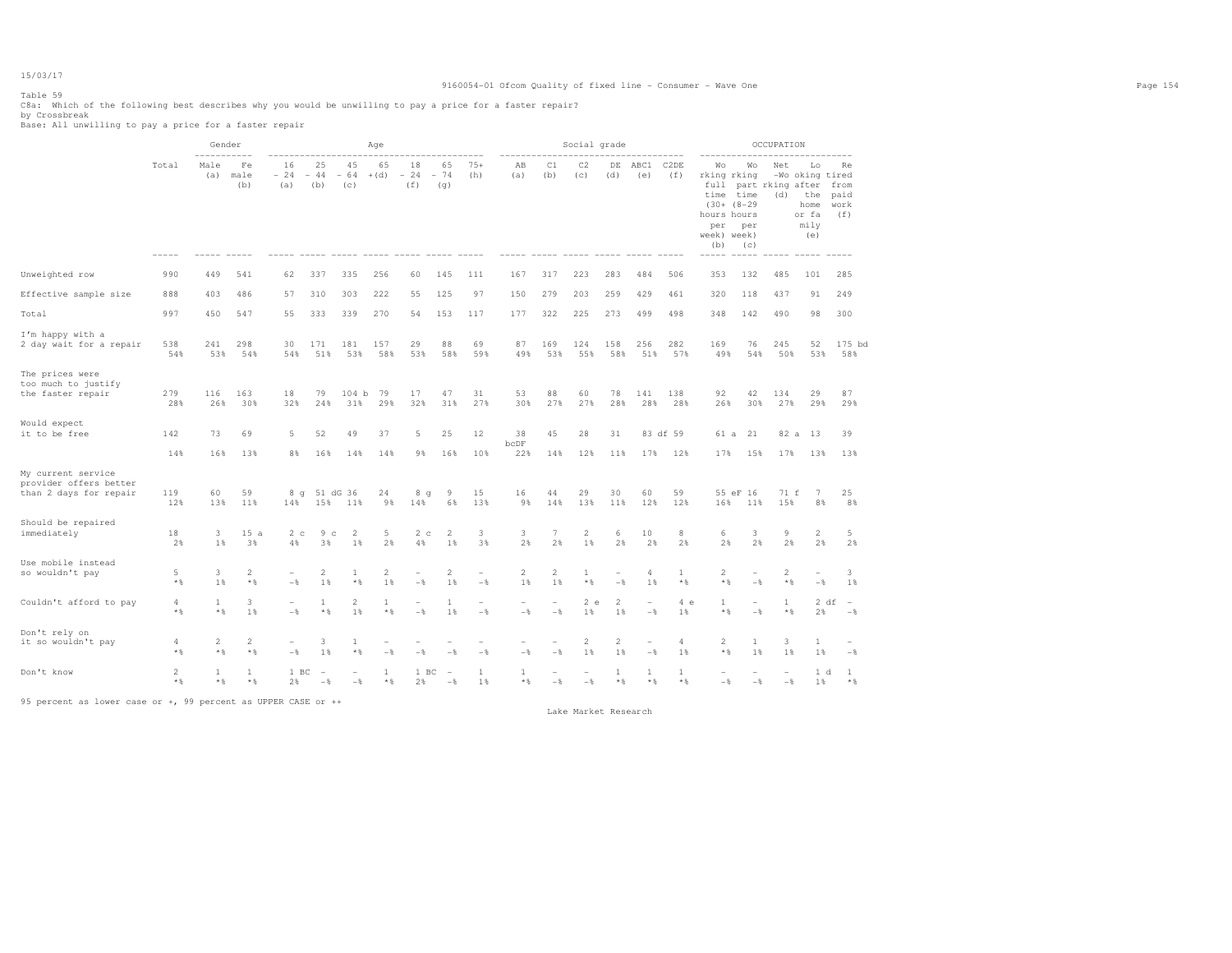Table 59 (continuation) C8a: Which of the following best describes why you would be unwilling to pay a price for a faster repair?<br>by Crossbreak<br>Base: All unwilling to pay a price for a faster repair

|                       |                      | Gender                     |                   |                      |                     |                    | Age          |                      |                      |              |           |           | Social grade |           |             |             |                                                               |                                                | OCCUPATION |                                                                                          |                       |
|-----------------------|----------------------|----------------------------|-------------------|----------------------|---------------------|--------------------|--------------|----------------------|----------------------|--------------|-----------|-----------|--------------|-----------|-------------|-------------|---------------------------------------------------------------|------------------------------------------------|------------|------------------------------------------------------------------------------------------|-----------------------|
|                       | Total<br>$- - - - -$ | -----------<br>Male<br>(a) | Fe<br>male<br>(b) | 16<br>$-24$<br>(a)   | -25<br>$-44$<br>(b) | 45<br>$-64$<br>(C) | 65<br>$+(d)$ | 18<br>$-24$<br>(f)   | 65<br>$-74$<br>(g)   | $75+$<br>(h) | AB<br>(a) | C1<br>(b) | C2<br>(C)    | DE<br>(d) | ABC1<br>(e) | C2DE<br>(f) | Wо<br>rking rking<br>hours hours<br>per<br>week) week)<br>(b) | Wo<br>time time<br>$(30 + (8-29$<br>per<br>(C) | Net<br>(d) | Lo<br>-Wo oking tired<br>full part rking after from<br>home work<br>or fa<br>mily<br>(e) | Re<br>the paid<br>(f) |
| Unweighted row        | 990                  | 449                        | 541               | 62                   | 337                 | 335                | 256          | 60                   | 145                  | 111          | 167       | 317       | 223          | 283       | 484         | 506         | 353                                                           | 132                                            | 485        | 101                                                                                      | 285                   |
| Effective sample size | 888                  | 403                        | 486               | 57                   | 310                 | 303                | 222          | 55                   | 125                  | 97           | 150       | 279       | 203          | 259       | 429         | 461         | 320                                                           | 118                                            | 437        | 91                                                                                       | 249                   |
| Total                 | 997                  | 450                        | 547               | 55                   | 333                 | 339                | 270          | 54                   | 153                  | 117          | 177       | 322       | 225          | 273       | 499         | 498         | 348                                                           | 142                                            | 490        | 98                                                                                       | 300                   |
| Other                 | 21<br>2%             | 11<br>2%                   | 10<br>2%          | 2 <sub>b</sub><br>4% | -2<br>1%            | 6<br>2%            | 11 B<br>4%   | 2 <sub>b</sub><br>4% | 5 <sub>b</sub><br>3% | 5 B<br>5%    | 6 d<br>3% | 9<br>38   | 2%           | 1%        | 15 d<br>3%  | 6<br>$1\%$  | 6.<br>2%                                                      | 2%                                             | 9<br>2%    | $\hspace{0.1mm}-\hspace{0.1mm}$<br>$-$                                                   | 11<br>4%              |

95 percent as lower case or +, 99 percent as UPPER CASE or ++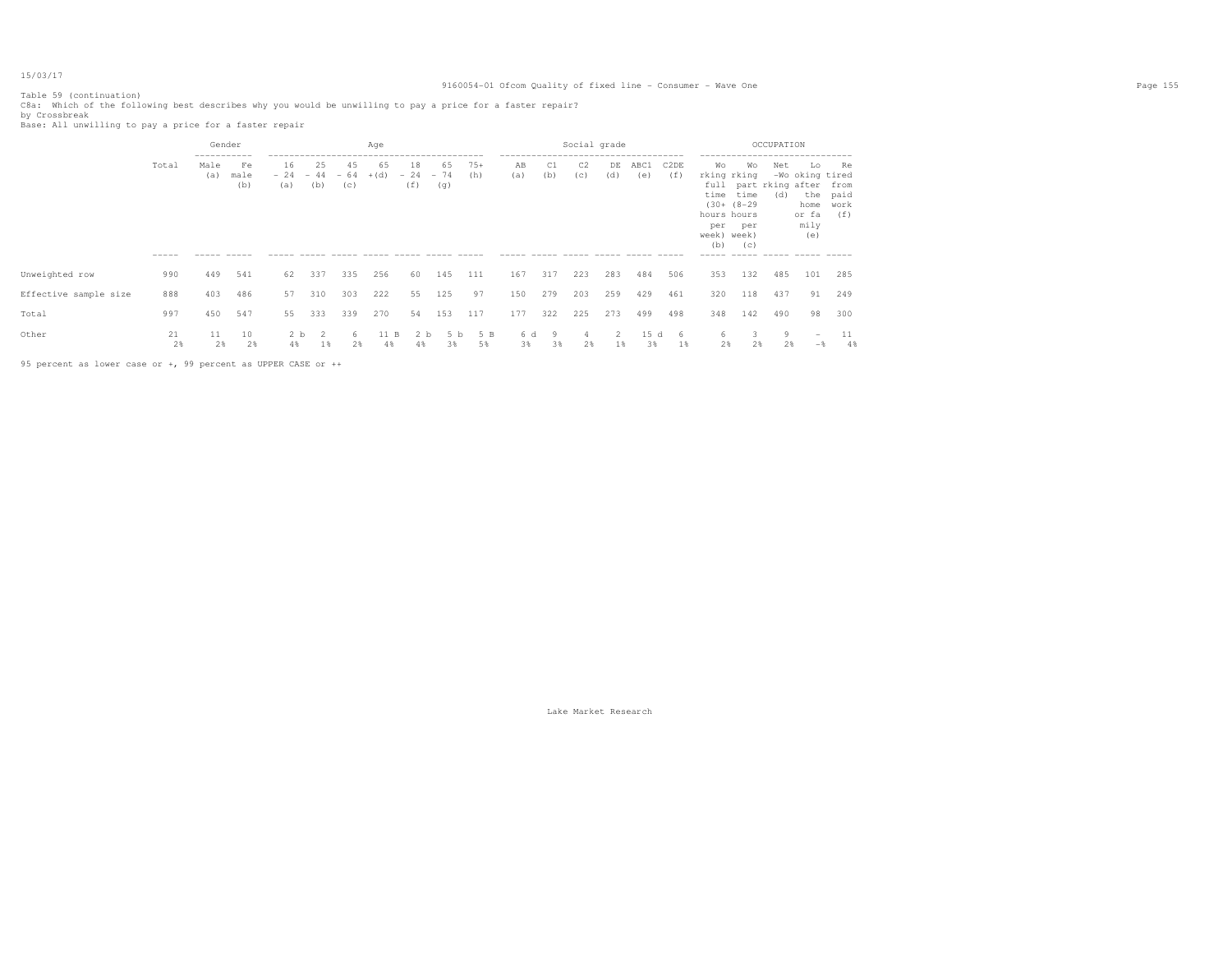Table 59 (continuation) C8a: Which of the following best describes why you would be unwilling to pay a price for a faster repair? by Crossbreak Base: All unwilling to pay a price for a faster repair

|                                                                        |                         |              |                      |                                 |                              |                         | Region                                |                    |                        |                          |                               |                             |                          |         | Nation         |                                        |                    | Urbanity       |                         |                                                                | Urbanity detail           |                          |
|------------------------------------------------------------------------|-------------------------|--------------|----------------------|---------------------------------|------------------------------|-------------------------|---------------------------------------|--------------------|------------------------|--------------------------|-------------------------------|-----------------------------|--------------------------|---------|----------------|----------------------------------------|--------------------|----------------|-------------------------|----------------------------------------------------------------|---------------------------|--------------------------|
|                                                                        | Total                   | tland<br>(a) | Sco Wales            | (b) thern<br>Ir<br>eland<br>(c) | West<br>(e)                  | Nor North York<br>shire | East<br>Mid<br>(f) lands lands<br>(q) | West<br>Mid<br>(h) | East<br>(i)            | ndon<br>(i)              | Lo South South<br>East<br>(k) | West<br>(1)                 | En<br>gland tland<br>(a) | (b)     | Sco Wales      | Nor<br>(c) thern<br>Ir<br>eland<br>(d) | Urban Rural<br>(a) |                | All<br>(b) rural<br>(d) | Large<br>city/<br>sm<br>aller<br>city/<br>large<br>town<br>(a) | dium towns<br>town<br>(b) | Me Small<br>(C)          |
| Unweighted row                                                         | 990                     | 83           | 74                   | 60                              | 70                           | 71                      | 71                                    | 82                 | 104                    | 108                      | 154                           | 70                          | 773                      | 83      | 74             | 60                                     | 899                | 63             | 91                      | 342                                                            | 370                       | 187                      |
| Effective sample size                                                  | 888                     | 67           | 73                   | 58                              | 70                           | 71                      | 63                                    | 73                 | 93                     | 108                      | 147                           | 64                          | 722                      | 67      | 73             | 58                                     | 876                | 51             | 71                      | 336                                                            | 360                       | 180                      |
| Total                                                                  | 997                     | 64           | 53                   | 28                              | 72                           | 73                      | 85                                    | 99                 | 122                    | 111                      | 165                           | 79                          | 852                      | 64      | 53             | 28                                     | 855                | 104            | 142                     | 333                                                            | 352                       | 170                      |
| I'm happy with a<br>2 day wait for a repair                            | 538                     | 37 L         |                      | 27 L 12                         | 37 L                         | 51<br>bCeGI<br>L        | 40 1                                  | 55 L               |                        | 54 1 80<br>aBCEG<br>hIkL |                               | 95 iL 23                    | 462                      | 37      | 27             | 12                                     | 469                | 49             | 70                      | 191                                                            | 185                       | 93                       |
|                                                                        | 54%                     | 59%          | 51%                  | 44%                             | 51%                          | 70%                     | 47%                                   | 56%                | 44%                    | 72%                      | 57%                           | 29%                         | 54%                      | 59%     | 51%            | 44%                                    | 55%                | 47%            | 49%                     | 57%                                                            | 52%                       | 55%                      |
| The prices were<br>too much to justify<br>the faster repair            | 279                     | 17 J         |                      |                                 | 14 J 10 J 32<br>abdfq<br>hJK |                         |                                       |                    | 17 J 23 J 25 J 42 Jk 6 |                          |                               | 36 J 47<br>ABCDF<br>GHIJK   | 239                      | 17      | 14             | 10                                     | 237                | 31             | 42                      | 83                                                             | 103                       | 51                       |
|                                                                        | 28%                     | 27%          | 26%                  | 34%                             | 44%                          | 24%                     | 27%                                   | 26%                | 34%                    | 6%                       | 22%                           | 60%                         | 28%                      | 27%     | 26%            | 34%                                    | 28%                | 29%            | 30%                     | 25%                                                            | 29%                       | 30%                      |
| Would expect<br>it to be free                                          | 142                     | 5            | 1                    | 6<br>ABEFH<br>h                 | 3                            | 5                       | 12 <sub>b</sub>                       | 7                  | 22<br>aBEfh            | 11                       |                               | 26 Be 36<br>ABCDE<br>FGHIJK | 130 C                    | 5       | 1              | 6 BC                                   | 120                | 16             | 22                      | 43                                                             | 49                        | 27                       |
|                                                                        | 14%                     | 7%           | 3%                   | 22%                             | 4%                           | 7%                      | 14%                                   | 7%                 | 18%                    | 10%                      | 16%                           | 46%                         | 15%                      | 7%      | 3%             | 22%                                    | 14%                | 15%            | 16%                     | 13%                                                            | 14%                       | 16%                      |
| My current service<br>provider offers better<br>than 2 days for repair | 119                     | 7            | 16<br>ACDeF<br>GHIKL | 3                               | 10                           | 8                       | -6                                    | 11                 | 8                      | 24<br>dqIKl              | 15                            | $7\phantom{.0}$             | 93                       | 7       |                | 16 ABD 3                               | 112 d              | 7              | $7\phantom{.0}$         |                                                                | 58 Bc 37                  | 18                       |
|                                                                        | 12%                     | 11%          | 31%                  | 9%                              | 14%                          | 11%                     | 7%                                    | 11%                | 7%                     | 21%                      | 9%                            | 9%                          | 11%                      | 11%     | 31%            | 9%                                     | 13%                | 6%             | 5%                      | 17%                                                            | 10%                       | 11%                      |
| Should be repaired<br>immediately                                      | 18                      | 1            |                      |                                 |                              |                         | 1                                     | 1                  | 2                      | $\mathbf{1}$             | 10<br>befi                    | <sup>1</sup>                | 17                       | 1       |                | 1                                      | 16                 | $\overline{c}$ | $\overline{c}$          | 3                                                              | $12 \text{ aC}$           | $\overline{\phantom{a}}$ |
|                                                                        | 2%                      | 1%           | $-$                  | 2%                              | $-$                          | $-\frac{6}{25}$         | 1                                     | 1                  | 2%                     | 1%                       | 6%                            | 1%                          | 2%                       | $1\%$   | $-\frac{6}{5}$ | 2%                                     | 2%                 | 2%             | 2%                      | 1%                                                             | 4%                        | $-$ 8                    |
| Use mobile instead<br>so wouldn't pay                                  | 5<br>$*$ &              | 1<br>1%      |                      | $-$                             | 2<br>3%                      | $-$                     | - 2                                   |                    |                        | $-\frac{6}{5}$           | 1<br>1%                       | 1<br>1%                     | 4<br>$*$                 | 1<br>1% | $-$            | $-$ 8                                  | 5<br>1%            | $-$            | $-$ 8                   | 4<br>1%                                                        | $\mathbf{1}$<br>$\star$ & | $-$                      |
| Couldn't afford to pay                                                 | $\overline{4}$<br>$*$ % | $-$          | - 2                  | $-$                             | - &                          | $-$                     | 3 k<br>4%                             |                    |                        | $-$                      | $-$                           | $-\frac{6}{5}$              | Δ<br>$*$                 | $-$     |                | $-\frac{6}{5}$                         | 4<br>$*$ &         | $-$            | $-\frac{6}{5}$          | $-\frac{6}{5}$                                                 | 4a<br>1                   | $-$                      |

95 percent as lower case or +, 99 percent as UPPER CASE or ++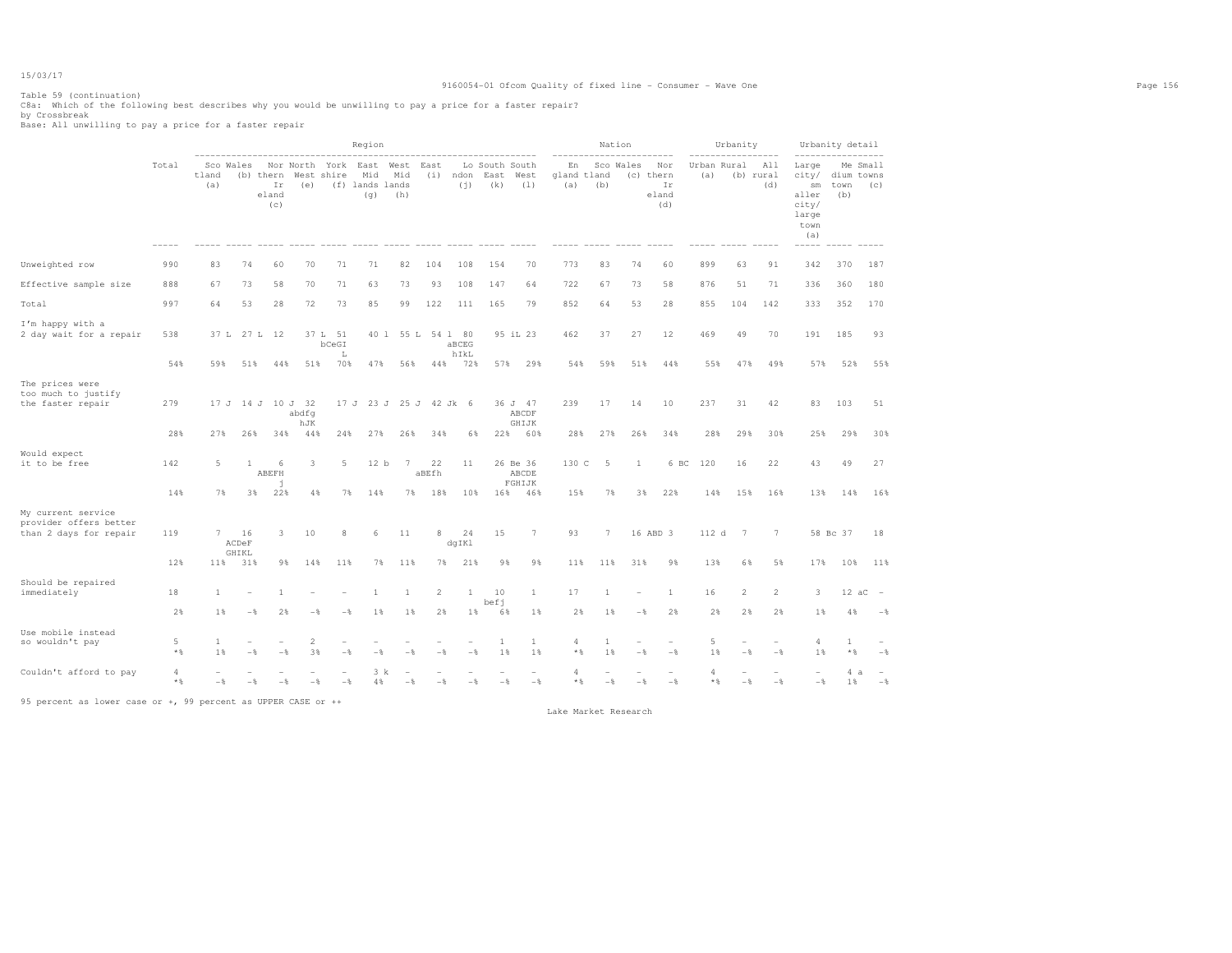Table 59 (continuation) C8a: Which of the following best describes why you would be unwilling to pay a price for a faster repair? by Crossbreak Base: All unwilling to pay a price for a faster repair

|                                     |                |              |                  |                             |                  |                           | Region                      |                             |             |                                                                                                                              |                               |                 |                          | Nation<br>------------------------ |                  |                                    |                         | Urbanity<br>----------- |                           |                                                                               | Urbanity detail           |                 |
|-------------------------------------|----------------|--------------|------------------|-----------------------------|------------------|---------------------------|-----------------------------|-----------------------------|-------------|------------------------------------------------------------------------------------------------------------------------------|-------------------------------|-----------------|--------------------------|------------------------------------|------------------|------------------------------------|-------------------------|-------------------------|---------------------------|-------------------------------------------------------------------------------|---------------------------|-----------------|
|                                     | Total<br>----- | tland<br>(a) | Sco Wales<br>(b) | thern<br>Ιr<br>eland<br>(c) | Nor North<br>(e) | York<br>West shire<br>(f) | East<br>Mid<br>lands<br>(q) | West<br>Mid<br>lands<br>(h) | East<br>(i) | ndon<br>(i)                                                                                                                  | Lo South South<br>East<br>(k) | West<br>(1)     | En<br>gland tland<br>(a) | (b)                                | Sco Wales<br>(c) | Nor<br>thern<br>Ιr<br>eland<br>(d) | Urban Rural<br>(a)      | (b) rural               | All<br>(d)<br>$- - - - -$ | Large<br>city/<br>sm<br>aller<br>city/<br>large<br>town<br>(a)<br>$- - - - -$ | dium towns<br>town<br>(b) | Me Small<br>(C) |
| Unweighted row                      | 990            | 83           | 74               | 60                          | 70               | 71                        | 71                          | 82                          | 104         | 108                                                                                                                          | 154                           | 70              | 773                      | 83                                 | 74               | 60                                 | 899                     | 63                      | 91                        | 342                                                                           | 370                       | 187             |
| Effective sample size               | 888            | 67           | 73               | 58                          | 70               | 71                        | 63                          | 73                          | 93          | 108                                                                                                                          | 147                           | 64              | 722                      | 67                                 | 73               | 58                                 | 876                     | 51                      | 71                        | 336                                                                           | 360                       | 180             |
| Total                               | 997            | 64           | 53               | 28                          | 72               | 73                        | 85                          | 99                          | 122         | 111                                                                                                                          | 165                           | 79              | 852                      | 64                                 | 53               | 28                                 | 855                     | 104                     | 142                       | 333                                                                           | 352                       | 170             |
| Don't rely on<br>it so wouldn't pay | 4<br>$*$ %     | $-$          | 1%               | $-$                         | 1%               | $-$                       | 1%                          |                             | - *         |                                                                                                                              |                               | 1%              | 3<br>$*$ &               | $\overline{\phantom{0}}$<br>$-$    | 1%               | $-$                                |                         | - 2                     | $-$                       | $*$ &                                                                         | 3<br>1%                   | $-\frac{6}{5}$  |
| Don't know                          | 2<br>$*$ &     | 1%           |                  |                             |                  |                           |                             |                             |             |                                                                                                                              |                               | $-\frac{6}{25}$ | $*$ &                    | 1 %                                |                  | $-$                                | $\overline{2}$<br>$*$ & | - &                     | $-$                       | $*$ &                                                                         |                           | $*$ %           |
| Other                               | 21<br>2%       | $1$ %        |                  | 1%                          | 1%               | 38                        | 3<br>48                     | $\overline{\phantom{a}}$    | 18          | $\mathfrak{D}_{1}^{2}(\mathfrak{D}_{1})=\mathfrak{D}_{2}^{2}(\mathfrak{D}_{2})=\mathfrak{D}_{2}^{2}(\mathfrak{D}_{1})$<br>2% | 6%                            | 10 bhi 1<br>1%  | 20<br>2%                 | $\mathbf{1}$<br>$1\%$              |                  | $\star$<br>$1\%$                   | 14<br>2%                | 7 A<br>7%               | 7a<br>5%                  | 3<br>$1\%$                                                                    | 6<br>2%                   | 5<br>3%         |

95 percent as lower case or +, 99 percent as UPPER CASE or ++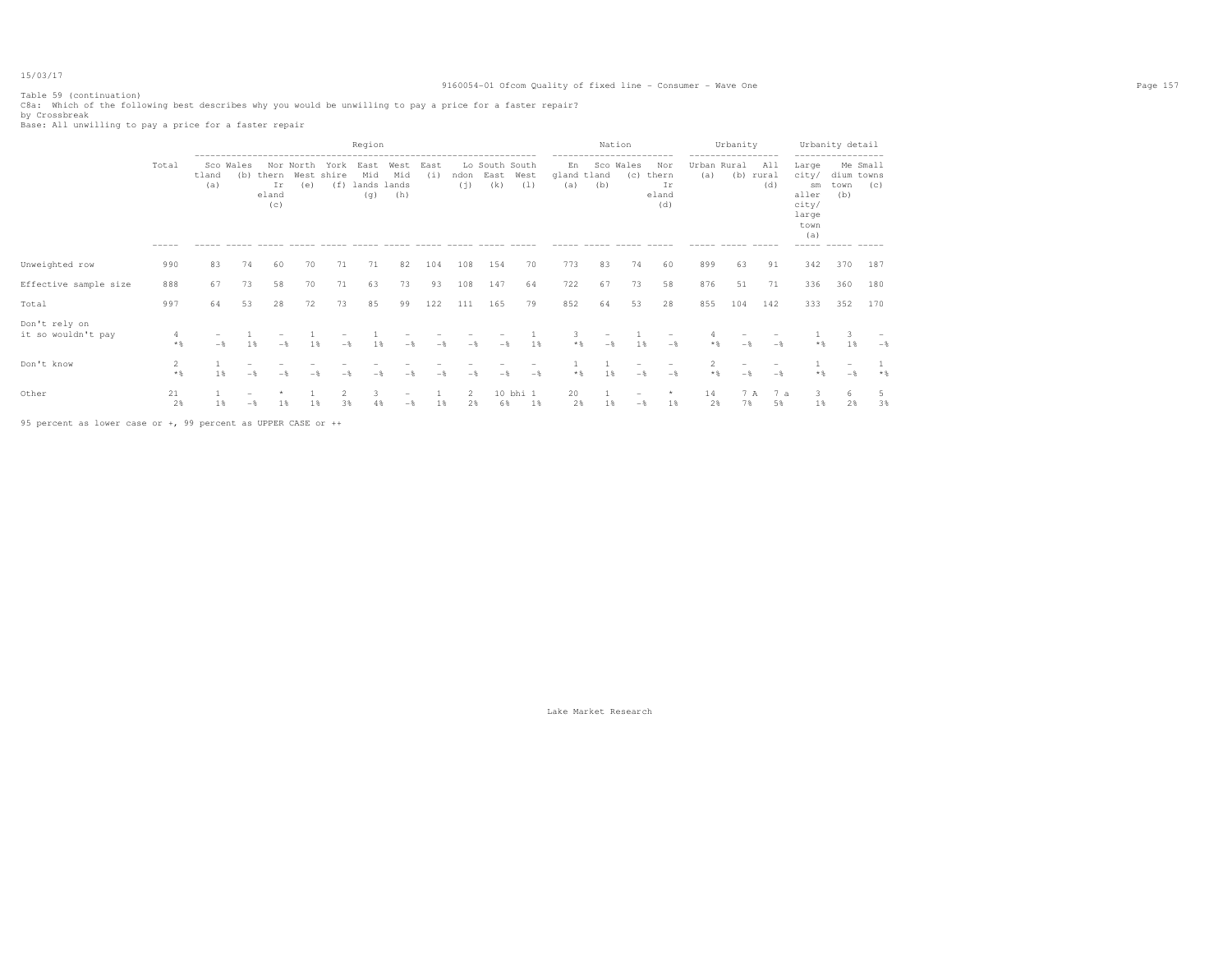# Table 60

C8b: At what price would you be willing to pay for a repair within 1 day? by Crossbreak Base: Prices to high for faster repair

|                                                               |                       |                                 | Gender                          |                                 | Age                                        |                      |                                 |                                 | Social grade                    |                                 |                                            |                                                                              | OCCUPATION              |                                                 | Na<br>tion<br>-----                        | Urb<br>anity<br>----- |                                                                                        | Urbanity detail<br>----------------- |                                            |
|---------------------------------------------------------------|-----------------------|---------------------------------|---------------------------------|---------------------------------|--------------------------------------------|----------------------|---------------------------------|---------------------------------|---------------------------------|---------------------------------|--------------------------------------------|------------------------------------------------------------------------------|-------------------------|-------------------------------------------------|--------------------------------------------|-----------------------|----------------------------------------------------------------------------------------|--------------------------------------|--------------------------------------------|
|                                                               | Total                 | Male<br>(a)                     | Fe<br>male<br>(b)               | 25<br>$-44$<br>(b)              | 45<br>$-64$<br>(C)                         | 65<br>$+(d)$         | C1<br>(b)                       | C2<br>(C)                       | DE<br>(d)                       | ABC1<br>(e)                     | C <sub>2</sub> DE<br>(f)                   | Wo<br>rking<br>full rking<br>time<br>$(30 +$<br>hours<br>per<br>week)<br>(b) | Net<br>(d)              | Re.<br>-Wo tired<br>from<br>paid<br>work<br>(f) | En<br>gland<br>(a)                         | Urban<br>(a)          | Large<br>city/<br>$\mathop{\rm sm}\nolimits$<br>aller<br>city/<br>large<br>town<br>(a) | dium towns<br>town<br>(b)            | Me Small<br>(C)                            |
| Unweighted row                                                | 278                   | 119                             | 159                             | 80                              | 104                                        | 75                   | 88                              | 59                              | 82                              | 137                             | 141                                        | 89                                                                           | 130                     | 86                                              | 216                                        | 248                   | 84                                                                                     | 110                                  | 54                                         |
| Effective sample size                                         | 247                   | 104                             | 142                             | 72                              | 95                                         | 65                   | 78                              | 52                              | 76                              | 120                             | 128                                        | 78                                                                           | 114                     | 76                                              | 201                                        | 242                   | 83                                                                                     | 107                                  | 53                                         |
| Total                                                         | 279                   | 116                             | 163                             | 79                              | 104                                        | 79                   | 88                              | 60                              | 78                              | 141                             | 138                                        | 92                                                                           | 134                     | 87                                              | 239                                        | 237                   | 83                                                                                     | 103                                  | 51                                         |
| $\circ$                                                       | 258<br>93%            | 109<br>94%                      | 149<br>91%                      | 76<br>96%                       | 98<br>94%                                  | 72<br>91%            | 81<br>92%                       | 58<br>96%                       | 72<br>93%                       | 129<br>91%                      | 130<br>94%                                 | 89<br>97%                                                                    | 131 f<br>97%            | 80<br>91%                                       | 222<br>93%                                 | 216<br>91%            | 78<br>94%                                                                              | 92<br>89%                            | 47<br>91%                                  |
| 1.5                                                           | 15<br>5%              | 3<br>2%                         | 12<br>7%                        | 1<br>1%                         | 6<br>6%                                    | 3<br>4%              | 5<br>6%                         | 2<br>3%                         | 6<br>7%                         | 7<br>5%                         | $7\phantom{.0}$<br>5%                      | $\overline{2}$<br>2%                                                         | 3<br>2%                 | $\overline{4}$<br>5%                            | 11<br>5%                                   | 15<br>6%              | 5<br>6%                                                                                | 6<br>6%                              | $\overline{4}$<br>8%                       |
| 6.10                                                          | 4<br>1%               | 3<br>3%                         | $\mathbf{1}$<br>1%              | $\mathbf{1}$<br>1%              | $\overline{\phantom{a}}$<br>$-\frac{6}{5}$ | 3 <sub>c</sub><br>4% | 1<br>1%                         | $\overline{\phantom{m}}$<br>$-$ | $\qquad \qquad -$<br>$-$        | 4f<br>3%                        | $\overline{\phantom{a}}$<br>$-\frac{6}{5}$ | $\mathbf{1}$<br>1%                                                           | $\mathbf{1}$<br>1%      | 3<br>4%                                         | $\overline{4}$<br>2%                       | 4<br>2%               | $-$<br>$-\frac{6}{5}$                                                                  | 4<br>4%                              | $\overline{\phantom{a}}$<br>$-\frac{6}{5}$ |
| 11. .15                                                       | $\mathbf{1}$<br>$*$   | $\overline{\phantom{m}}$<br>$-$ | $\mathbf{1}$<br>1%              | $\mathbf{1}$<br>1%              | $^\star$<br>$*$ &                          | $-$                  | $\mathbf{1}$<br>1%              | $-$                             | $\overline{\phantom{0}}$<br>$-$ | 1<br>1%                         | ۰<br>$-\frac{6}{5}$                        | $-\frac{6}{5}$                                                               | $-$                     | $\overline{\phantom{m}}$<br>$-\frac{6}{5}$      | $\mathbf{1}$<br>$*$ %                      | $\mathbf{1}$<br>* %   | $-$                                                                                    | 1<br>1%                              | $-\,$                                      |
| 16. .20                                                       | $\mathbf{1}$<br>$*$ & | 1<br>1%                         | $\overline{\phantom{a}}$<br>$-$ | $\overline{\phantom{m}}$<br>$-$ | $\overline{\phantom{a}}$<br>$-$            | $\mathbf{1}$<br>1%   | $\overline{\phantom{m}}$<br>$-$ | $\mathbf{1}$<br>1%              | $\overline{\phantom{0}}$<br>$-$ | $\overline{\phantom{a}}$<br>$-$ | 1<br>$*$ %                                 | $\overline{\phantom{m}}$<br>$-$                                              | ۰<br>$-$                | $\mathbf{1}$<br>1%                              | $\overline{\phantom{0}}$<br>$-\frac{6}{5}$ | $\mathbf{1}$<br>$*$ % | $-\frac{6}{6}$                                                                         | $\overline{\phantom{0}}$<br>$-$      | -1<br>1%                                   |
| Medians                                                       | .00                   | .00                             | .00                             | .00                             | .00                                        | .00                  | .00                             | .00                             | .00                             | .00                             | .00                                        | .00                                                                          | .00                     | .00                                             | .00                                        | .00                   | .00                                                                                    | .00                                  | .00                                        |
| Mean score<br>Standard deviation<br>Standard error            | .5<br>2.07<br>.12     | .5<br>2.28<br>.21               | .5<br>1.91<br>.15               | .4<br>2.05<br>.23               | .3<br>1.31<br>.13                          | .7<br>2.74<br>.32    | .6<br>2.21<br>.24               | .3<br>2.16<br>.28               | .3<br>1.21<br>.13               | .6<br>2.38<br>.20               | .3<br>1.69<br>.14                          | $\cdot$ 2<br>1.18<br>.12                                                     | $\cdot$ 1<br>.98<br>.09 | .7d<br>2.65<br>.29                              | .4<br>1.85<br>.13                          | .5<br>2.16<br>.14     | .3<br>1.17<br>.13                                                                      | .7<br>2.57<br>.24                    | .5<br>2.49<br>.34                          |
| 95 percent as lower case or +, 99 percent as UPPER CASE or ++ |                       |                                 |                                 |                                 |                                            |                      |                                 |                                 |                                 |                                 |                                            |                                                                              |                         |                                                 |                                            |                       |                                                                                        |                                      |                                            |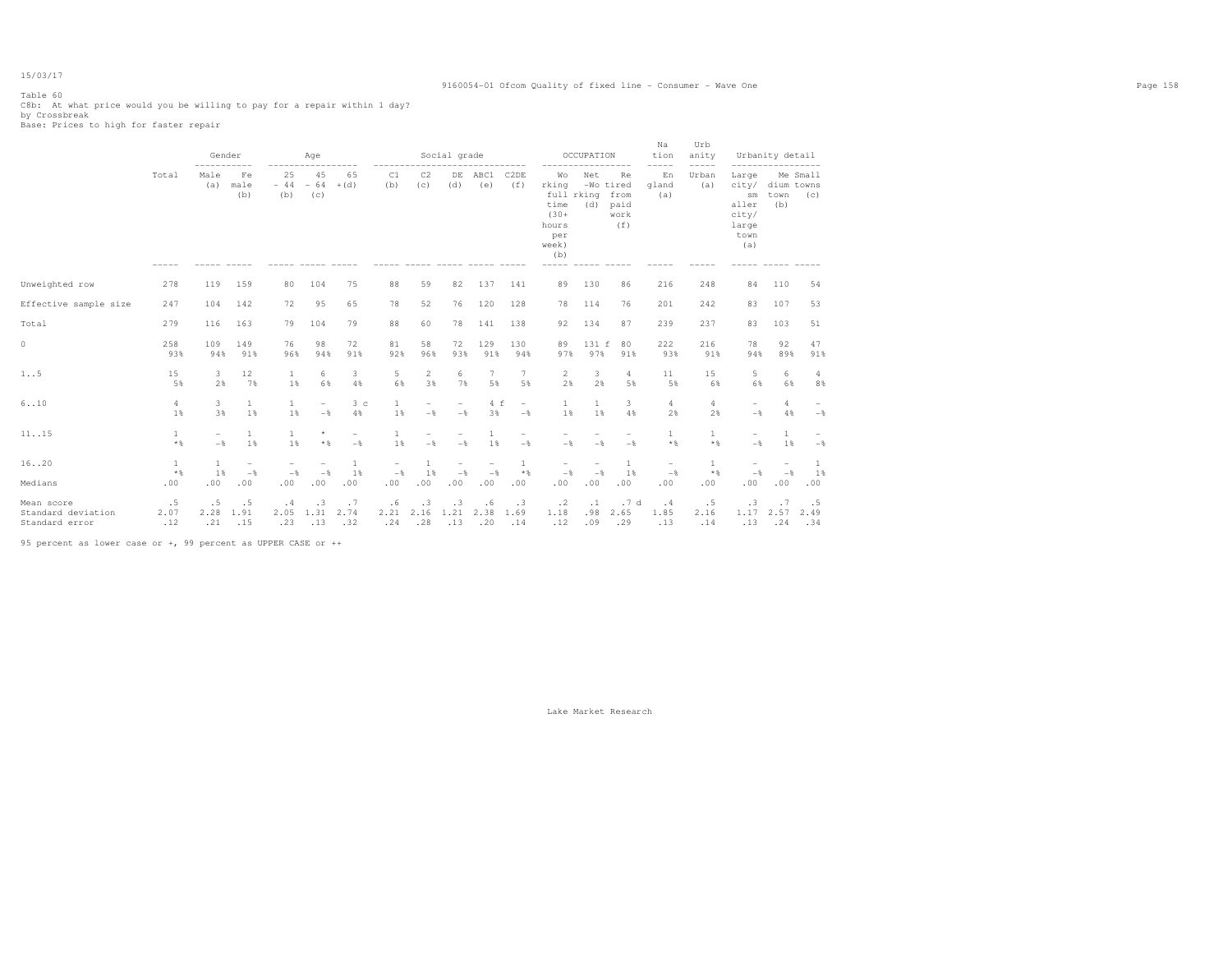# Table 61

# 9160054-01 Ofcom Quality of fixed line - Consumer - Wave One Page 159

ClO :This time there is a loss of service on your mobile phone network, in an area<br>where you'd normally have good reception. How long do you think it is reasonable for the maximum wait until your provider has successfully

|                       |            | Gender<br>$- - - - -$ |                   |                    |                    |                    | Age          |                    |                      |                       |           |           | Social grade |           |             |             |                                            |                                                                                                               |                     |            | OCCUPATION                                                                   | ---------------------                |                      |                                                              |
|-----------------------|------------|-----------------------|-------------------|--------------------|--------------------|--------------------|--------------|--------------------|----------------------|-----------------------|-----------|-----------|--------------|-----------|-------------|-------------|--------------------------------------------|---------------------------------------------------------------------------------------------------------------|---------------------|------------|------------------------------------------------------------------------------|--------------------------------------|----------------------|--------------------------------------------------------------|
|                       | Total      | Male<br>(a)           | Fe<br>male<br>(b) | 16<br>$-24$<br>(a) | 25<br>$-44$<br>(b) | 45<br>$-64$<br>(c) | 65<br>$+(d)$ | 18<br>$-24$<br>(f) | 65<br>$-74$<br>(q)   | $75+$<br>(h)          | AВ<br>(a) | C1<br>(b) | C2<br>(C)    | DE<br>(d) | ABC1<br>(e) | C2DE<br>(f) | In<br>time<br>ation (30+ (8-29             | -----------------<br>Wo<br>full rking rking<br>educ time time<br>(a) hours hours<br>per<br>week) week)<br>(b) | Wo<br>per<br>(c)    | Net<br>(d) | Lo<br>full part rking after from<br>the paid<br>home<br>or fa<br>mily<br>(e) | -Wo oking tired loyed<br>work<br>(f) | Re Unemp             | Pe<br>rman<br>(g) ently<br>sick<br>or<br>dis<br>abled<br>(i) |
| Unweighted row        | 1872       | 874                   | 998               | 199                | 742                | 598                | 333          | 190                | 214                  | 119                   | 366       | 599       | 414          | 493       | 965         | 907         | 113                                        | 782                                                                                                           | 258                 | 1040       | 171                                                                          | 372                                  | 113                  | 59                                                           |
| Effective sample size | 1682       | 790                   | 892               | 184                | 678                | 541                | 287          | 176                | 187                  | 101                   | 324       | 534       | 377          | 450       | 857         | 827         | 106                                        | 709                                                                                                           | 230                 | 938        | 157                                                                          | 322                                  | 107                  | 58                                                           |
| Total                 | 1867       | 866                   | 1001              | 181                | 725                | 601                | 360          | 173                | 226                  | 134                   | 382       | 599       | 405          | 481       | 981         | 886         | 107                                        | 756                                                                                                           | 269                 | 1025       | 166                                                                          | 401                                  | 108                  | 57                                                           |
| $\circ$               | 30         | 9                     | 22a               | $\overline{2}$     | 5                  | 16 B               | 8 b          | $\overline{1}$     | 5 <sub>b</sub>       | <sup>2</sup>          | 3         |           | 15 ad 9 d    | -3        | 18          | 12          | 9<br><b>BCDEF</b><br>G                     | 9                                                                                                             | $\mathfrak{D}$      | 11         |                                                                              | 8                                    |                      | $\overline{1}$                                               |
|                       | 2%         | 1%                    | 2%                | $1\%$              | 1%                 | 3%                 | 2%           | $1$ %              | 2%                   | 2%                    | $1\%$     | 2%        | 2%           | $1\%$     | 2%          | 1%          | 9%                                         | 1%                                                                                                            | 1%                  | 18         | $-$                                                                          | 2%                                   | $-$                  | 2%                                                           |
| $\mathbf{1}$          | 285        | 126                   | 159               | 29<br>dq           | 116<br>DG          | 104 DG 36          |              | 29 dG 18           |                      | 17                    | 68 c      | 90        | 51           | 77        | 158         | 127         | 23<br>$\rm{eF}$                            | 125 f                                                                                                         |                     | 50 F 175 F | 20                                                                           | 44                                   | 17                   | 6                                                            |
|                       | 15%        | 15%                   | 16%               | 16%                | 16%                | 17%                | 10%          | 17%                | 8%                   | 13%                   | 18%       | 15%       | 12%          | 16%       | 16%         | 14%         | 22%                                        | 17%                                                                                                           | 19%                 | 17%        | 12%                                                                          | 11%                                  | 16%                  | 11%                                                          |
| $\mathbf{2}$          | 331        | 145                   | 186               | 41<br>CDH          | 153<br>CDH         | 87                 | 50           | 39<br>CdH          | 40 h 11              |                       | 58        | 107       | 85 a         | 81        | 165         | 166         | 20                                         | 143                                                                                                           | 41                  | 185        | 33                                                                           | 60                                   | 22                   | 10                                                           |
|                       | 18%        | 17%                   | 19%               | 23%                | 21%                | 14%                | 14%          | 23%                | 18%                  | 8%                    | 15%       | 18%       | 21%          | 17%       | 17%         | 19%         | 19%                                        | 19%                                                                                                           | 15%                 | 18%        | 20%                                                                          | 15%                                  | 20%                  | 17%                                                          |
| 3                     | 133        | 62                    | 71                | 24<br>BcDGh        |                    | 47 q 49 DG 13      |              | 22<br>BcDGh        | 6                    | $7\phantom{.0}$       | 24        | 44        | 27           | 37        | 68          | 64          | 9                                          | 65 F                                                                                                          | 16                  | 81 F       |                                                                              | 15 F 15                              | 10 f                 | $\overline{2}$                                               |
|                       | 7%         | 7%                    | 7%                | 13%                | 6%                 | 8%                 | 4%           | 13%                | 3%                   | 5%                    | 6%        | 7%        | 7%           | 8%        | 7%          | 7%          | 8%                                         | 9%                                                                                                            | 6%                  | 8%         | 9%                                                                           | 4%                                   | 9%                   | 4%                                                           |
| 4                     | 149<br>8%  | 70<br>8%              | 79<br>8%          | 14<br>8%           | 55<br>8%           | 59 d<br>10%        | 21<br>6%     | 13<br>8%           | 14<br>6%             | $7\phantom{.0}$<br>5% | 35<br>9%  | 52<br>9%  | 30<br>7%     | 32<br>7%  | 87<br>9%    | 62<br>7%    | $7\phantom{.0}$<br>7%                      | 68<br>9%                                                                                                      | 23<br>9%            | 91<br>9%   | 11<br>7%                                                                     | 25<br>6%                             | 8<br>7%              | 5<br>10%                                                     |
| 5 to 7 hrs            | 225<br>12% | 99<br>11%             | 127<br>13%        | 18<br>10%          | 81<br>11%          | 78<br>13%          | 48<br>13%    | 17<br>10%          | 28<br>12%            | 21<br>15%             | 41<br>11% | 84<br>14% | 44<br>11%    | 56<br>12% | 125<br>13%  | 100<br>11%  | 13<br>12%                                  | 78<br>10%                                                                                                     | 37<br>14%           | 115<br>11% | 18<br>11%                                                                    | 56<br>14%                            | 17<br>16%            | 5<br>10%                                                     |
| 8 to 23 hrs           | 222<br>12% | 14%                   | 120 b 102<br>10%  | 19<br>10%          | 88<br>12%          | 62<br>10%          | 54 c<br>15%  | 18<br>10%          | 37c<br>16%           | 17<br>13%             | 50<br>13% | 63<br>10% | 44<br>11%    | 66<br>14% | 113<br>12%  | 109<br>12%  | 11<br>10%                                  | 83<br>11%                                                                                                     | 33<br>12%           | 116<br>11% | 18<br>11%                                                                    | 57<br>14%                            | 12<br>11%            | 8<br>14%                                                     |
| 24 hrs                | 354        | 166                   | 188               | 26                 | 124                | 110                | 93           | 26                 | 52a                  | 41 ABCF 75            |           | 99        | 79           | 101       | 174         | 180         | 12                                         | 133                                                                                                           | 45                  | 177        | 41                                                                           | 95                                   | 16                   | 12                                                           |
|                       | 19%        | 19%                   | 19%               | 15%                | 17%                | 18%                | ABCF<br>26%  | 15%                | 23%                  | 31%                   | 20%       | 17%       | 19%          | 21%       | 18%         | 20%         | 11%                                        | 18%                                                                                                           | 17%                 | 17%        | Abcdg AbcD<br>25%                                                            | 24%                                  | 15%                  | 21%                                                          |
| 25 to 36 hrs          | 31<br>2%   | 19<br>2%              | 12<br>1%          | -1<br>1%           | 17<br>2%           | 8<br>1%            | 6<br>2%      | <sup>1</sup><br>1% | $\overline{4}$<br>2% | 2<br>1%               | 5<br>1%   | 8<br>1%   | 12 de<br>3%  | 5<br>1%   | 13<br>1%    | 18<br>2%    | $\overline{\phantom{a}}$<br>$-\frac{6}{6}$ | $21$ ce<br>3%                                                                                                 | - 1<br>$\star$ $\S$ | 22<br>2%   | $-$                                                                          | 8<br>2%                              | 2<br>2%              | $-$                                                          |
| 37 to 48 hrs          | 96<br>5%   | 43<br>5%              | 52<br>5%          | 5<br>3%            | 39<br>5%           | 25<br>4%           | 7%           | 27 acf 4<br>2%     | $19$ acf $8$<br>8%   | 6%                    | 19<br>5%  | 31<br>5%  | 23<br>6%     | 22<br>4%  | 51<br>5%    | 45<br>5%    | 3.<br>2%                                   | 27<br>4%                                                                                                      | 20 B<br>8%          | 48<br>5%   | 7<br>4%                                                                      | 27 <sub>b</sub><br>7%                | $\overline{4}$<br>4% | 7 ABDeg<br>13%                                               |

95 percent as lower case or +, 99 percent as UPPER CASE or ++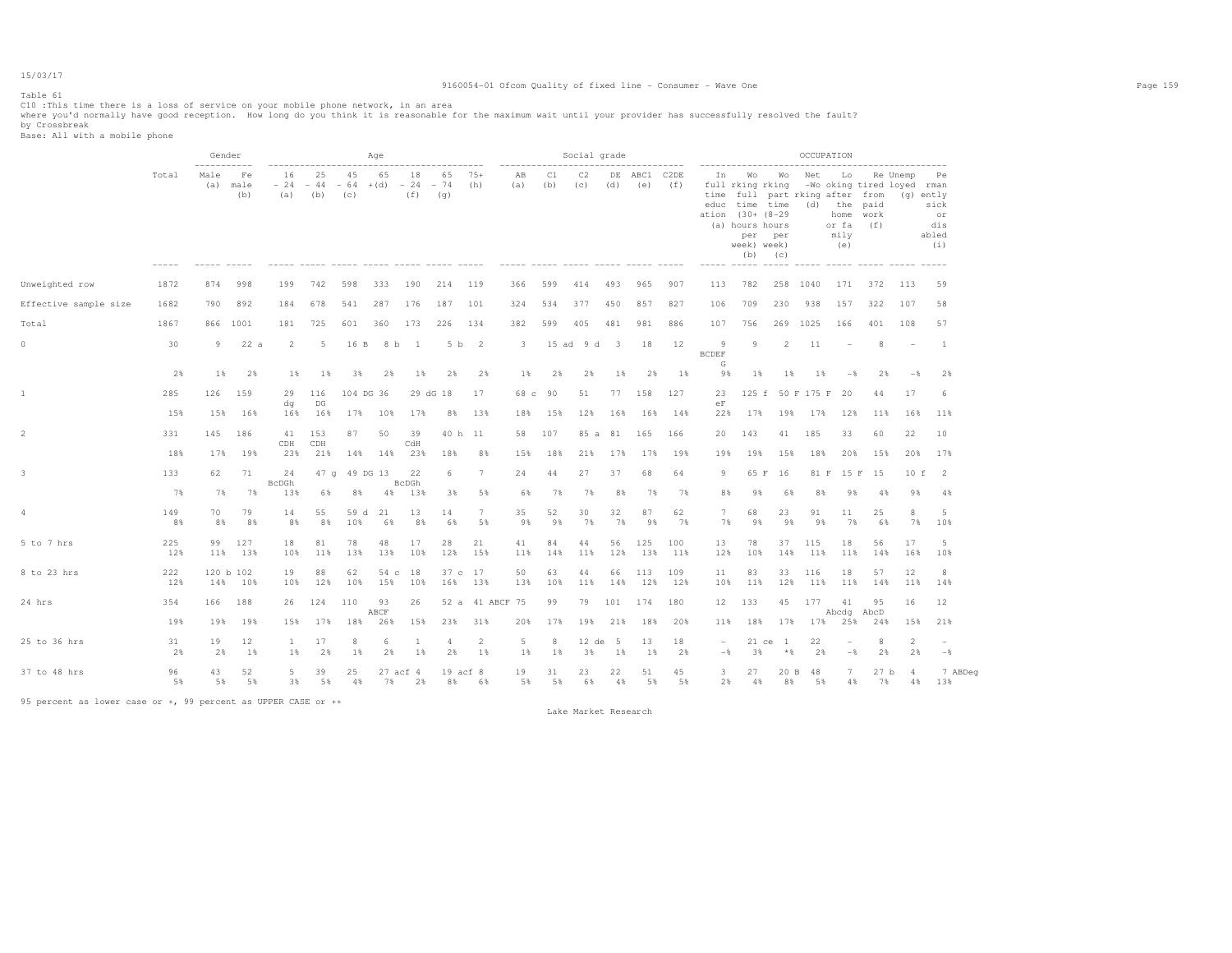# 9160054-01 Ofcom Quality of fixed line - Consumer - Wave One Page 160

Table 61 (continuation)

ClO :This time there is a loss of service on your mobile phone network, in an area<br>where you'd normally have good reception. How long do you think it is reasonable for the maximum wait until your provider has successfully

|                                      |                      | Gender<br>------------ |                   | Age<br>------------------------<br>--------------- |                                                                    |           |              |                         |                             |                 | ------------                        |                    | Social grade          |           |                               |                               |                                 | ------------------                                                                  |                                                | OCCUPATION         |                                    |                                                          | ------------------------ |                                                          |
|--------------------------------------|----------------------|------------------------|-------------------|----------------------------------------------------|--------------------------------------------------------------------|-----------|--------------|-------------------------|-----------------------------|-----------------|-------------------------------------|--------------------|-----------------------|-----------|-------------------------------|-------------------------------|---------------------------------|-------------------------------------------------------------------------------------|------------------------------------------------|--------------------|------------------------------------|----------------------------------------------------------|--------------------------|----------------------------------------------------------|
|                                      | Total<br>$- - - - -$ | Male<br>(a)            | Fe<br>male<br>(b) | 16<br>(a)                                          | 25<br>$-24 -44 -64$<br>(b)<br>------ ----- ----- ----- ----- ----- | 45<br>(C) | 65<br>$+(d)$ | 18<br>$-24 - 74$<br>(f) | 65<br>(q)                   | $75+$<br>(h)    | AB<br>(a)                           | C1<br>(b)          | C <sub>2</sub><br>(c) | DE<br>(d) | ABC1<br>(e)                   | C2DE<br>(f)                   | Ιn<br>educ<br>ation (30+ (8-29) | Wo<br>full rking rking<br>time time<br>(a) hours hours<br>per<br>week) week)<br>(b) | Wо<br>time full part rking after<br>per<br>(C) | Net<br>(d)         | Lo<br>home<br>or fa<br>mily<br>(e) | -Wo oking tired loyed<br>from<br>the paid<br>work<br>(f) | Re Unemp<br>(q)          | Pe<br>rman<br>ently<br>sick<br>or<br>dis<br>abled<br>(i) |
| Unweighted row                       | 1872                 | 874                    | 998               | 199                                                | 742                                                                | 598       | 333          | 190                     | 214                         | 119             | 366                                 | 599                | 414                   | 493       | 965                           | 907                           | 113                             | 782                                                                                 | 258                                            | 1040               | 171                                | 372                                                      | 113                      | 59                                                       |
| Effective sample size                | 1682                 | 790                    | 892               | 184                                                | 678                                                                | 541       | 287          | 176                     | 187                         | 101             | 324                                 | 534                | 377                   | 450       | 857                           | 827                           | 106                             | 709                                                                                 | 230                                            | 938                | 157                                | 322                                                      | 107                      | 58                                                       |
| Total                                | 1867                 | 866                    | 1001              | 181                                                | 725                                                                | 601       | 360          | 173                     | 226                         | 134             | 382                                 | 599                | 405                   | 481       | 981                           | 886                           | 107                             | 756                                                                                 | 269                                            | 1025               | 166                                | 401                                                      | 108                      | 57                                                       |
| More than 48 hrs<br>Medians          | 11<br>1 %<br>5.00    | 1 %<br>5.00            | 4.00              | 1 %<br>3.00                                        | 4.00                                                               | 4.00      | 8.00         | 3.00                    | $\mathcal{R}$<br>8.00       | 2<br>2%<br>8.00 | 3.<br>1%<br>5.00                    | 6 f<br>1 %<br>4.00 | 5.00                  | $*$       | 9f<br>5.00 4.00               | $\overline{2}$<br>$*$<br>5.00 | $-\frac{6}{5}$<br>3.00          | 4.00                                                                                | 5.004.00                                       |                    |                                    | 5.00 7.00                                                | 4.00 6.00                |                                                          |
| Mean score                           | 11.0                 | 11.6 10.6              |                   | 8.5                                                | 10.7<br>аf                                                         | 10.3      | 14.3<br>ABCF | 8.5                     | 14.1 14.7<br>ABCF ABCF      |                 |                                     |                    |                       |           | 11.2 10.7 11.5 10.9 10.9 11.2 |                               |                                 | А                                                                                   | $\mathbb{A}$                                   | A                  |                                    | A ABcDG                                                  |                          | 6.6 10.2 10.9 10.4 12.0 13.5 9.4 14.4 Abdq               |
| Standard deviation<br>Standard error | 13.31<br>.31         | 13.75 12.90<br>.47     | .41               | .82                                                | 11.55 13.01 12.88 14.83 11.36 15.09 14.42<br>.48                   | .53       | .81          |                         | $.82 \quad 1.03 \quad 1.32$ |                 | 13.63 13.86 13.24 12.39 13.77 12.79 | $.71 - .57$        | .65                   |           | .56 .44                       | .42                           | .91                             | .45                                                                                 | 9.66 12.61 13.26 12.78 14.50 14.54 11.58 15.56 | $.83$ $.40$ $1.11$ |                                    |                                                          | .75 1.09 2.03            |                                                          |

95 percent as lower case or +, 99 percent as UPPER CASE or ++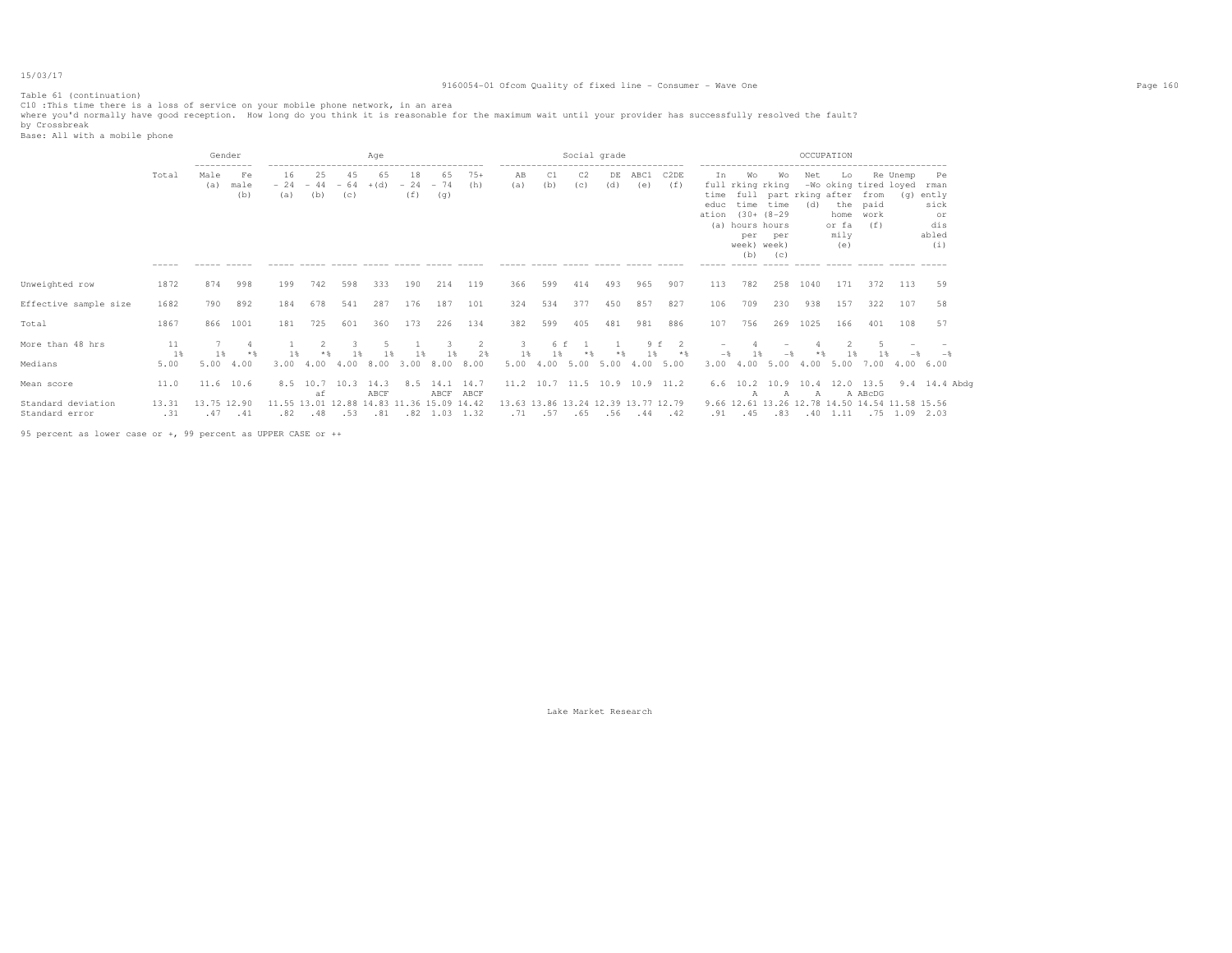# 9160054-01 Ofcom Quality of fixed line - Consumer - Wave One Page 161

Table 61 (continuation)

ClO :This time there is a loss of service on your mobile phone network, in an area<br>where you'd normally have good reception. How long do you think it is reasonable for the maximum wait until your provider has successfully

|                       |           |                    |                         |                                                                                                    |                  |                |                                           | Region           |           |                       |                                |                                     |                 |                             | Nation |                  |                                                                  |                    |          | Urbanity                           |                      |                                                                                                                           | Urbanity detail    |                |
|-----------------------|-----------|--------------------|-------------------------|----------------------------------------------------------------------------------------------------|------------------|----------------|-------------------------------------------|------------------|-----------|-----------------------|--------------------------------|-------------------------------------|-----------------|-----------------------------|--------|------------------|------------------------------------------------------------------|--------------------|----------|------------------------------------|----------------------|---------------------------------------------------------------------------------------------------------------------------|--------------------|----------------|
|                       | Total     | tland<br>(a)       |                         | Sco Wales Nor North North York East West East<br>(b) thern East West shire Mid Mid<br>eland<br>(C) |                  |                | Ir (d) (e) (f) lands lands                |                  | $(q)$ (h) |                       | (i) ndon East West gland tland | Lo South South<br>$(i)$ $(k)$ $(l)$ |                 | $(a)$ (b)                   |        |                  | ---------<br>En Sco Wales Nor<br>(c) thern<br>Ir<br>eland<br>(d) | Urban Rural<br>(a) |          | (b) mote rural<br>rural (d)<br>(c) | ----------<br>Re All | ------------------<br>Large Me Small<br>city/ dium towns<br>aller<br>city/<br>large<br>town<br>(a)<br>$- - - - - - - - -$ | sm town (c)<br>(b) |                |
| Unweighted row        | 1872      | 206                | 131                     | 103                                                                                                | 95               | 179            | 143                                       | 130              | 145       | 153                   | 223                            | 240                                 | 124             | 1432                        | 206    | 131              | 103                                                              | 1703               | 114      | 55                                 | 169                  | 654                                                                                                                       | 733                | 316            |
| Effective sample size | 1682      | 171                | 130                     | 99                                                                                                 | 85               | 173            | 142                                       | 121              | 131       | 139                   | 223                            | 229                                 | 110             | 1341                        | 171    | 130              | 99                                                               | 1657               | 90       | 39                                 | 130                  | 640                                                                                                                       | 713                | 304            |
| Total                 | 1867      | 153                | 94                      | 47                                                                                                 | 112              | 190            | 148                                       | 144              | 168       | 175                   | 229                            | 258                                 | 149             | 1573                        | 153    | 94               | 47                                                               | 1611               | 183      | 73                                 | 256                  | 631                                                                                                                       | 695                | 285            |
| 0                     | 30        | $\overline{1}$     |                         |                                                                                                    |                  | 1              | -1                                        | 1                | 2         | 8<br>abdef            | 5                              | 3                                   | 8<br>abcde      | 29                          | 1      |                  |                                                                  | 17                 | 2        | 11<br>ABd                          | 13 A                 | 7                                                                                                                         | 5                  | $\overline{4}$ |
|                       | 2%        | $1\%$              | $-$                     | $-$                                                                                                | $-$              | $1\%$          | $1\%$                                     | 1%               | $1\%$     | k<br>$4\%$            | 2%                             | 18                                  | fqk<br>5%       | 2%                          | 18     | $-$              | $-$                                                              | 1%                 | $1\%$    | 15%                                | 5%                   | 1%                                                                                                                        | 1%                 | 2%             |
|                       | 285       | 9                  | 26<br>ACEfH             |                                                                                                    | 6 aE 29<br>AcEhI | 6              | 26                                        | 30<br>AE1 AEiL   |           |                       | 25 AE 20 E 56<br>AcEhI         | 40<br>AE1                           | 11              | 244 B                       | 9      |                  | 26 ABD 6 b                                                       | 251                | 25       | 10                                 | 35                   | 107                                                                                                                       | 99                 | 45             |
|                       | 15%       |                    | IKL<br>6% 28%           | 13%                                                                                                | kL<br>26%        | 3%             | 17%                                       | 21%              | 15%       |                       | kL<br>11% 25%                  | 16%                                 | 8%              | 16%                         | 6%     | 28%              | 13%                                                              | 16%                | 14%      | 13%                                | 14%                  | 17%                                                                                                                       | 14%                | 16%            |
| $\overline{2}$        | 331       | 36<br>CEFIK CEFIK  | 21                      | $3 -$                                                                                              | 17               | 21             | 16                                        | 29<br>Cefi CEFik | 38        | 20                    | 76<br>abCDE                    | 36                                  | 19              |                             |        |                  | 271 D 36 aD 21 D 3                                               | 287                | 37       | 7                                  | 44                   | 147<br>BC                                                                                                                 | 107                | 34             |
|                       | 18%       | $\perp$<br>23%     | -1<br>23%               |                                                                                                    | 7% 16%           |                | 11% 11% 20%                               |                  | 1<br>22%  |                       | FGhIKL<br>11% 33%              | 14%                                 | 13%             | 17%                         | 23%    | 23%              | 7%                                                               | 18%                | 20%      | 10%                                | 17%                  | 23%                                                                                                                       | 15%                | 12%            |
| 3                     | 133       | 19<br>ijKl         | 6                       | $\mathfrak{D}$                                                                                     | 9                |                | 21 ik 12                                  | 10               | 10        | 8                     | 14                             | 12                                  | $7\phantom{.0}$ | 105                         | 19 A   | 6                | 2                                                                | 110                | 19       | 4                                  | 23                   | 51 c                                                                                                                      | 47                 | 12             |
|                       | 7%        | 12%                | 7%                      | 5%                                                                                                 | 8%               | 11%            | 8%                                        | 7%               | 6%        | 5%                    | 6%                             | 5%                                  | 5%              | 7%                          | 12%    | 7%               | 5%                                                               | 7%                 | 10%      | 6%                                 | 9%                   | 8%                                                                                                                        | 7%                 | 4%             |
| 4                     | 149<br>8% | 18<br>FGHil<br>12% | 12%                     | 12 FGH 4 Fh 7 f 25<br>8%                                                                           | 6%               | FGHil<br>13%   | $\overline{2}$<br>$1\%$                   | -5<br>4%         | 5<br>3%   | 6%                    | 11 f 29<br>FGHil<br>13%        | 98                                  | 23 Fh 8<br>6%   | 115<br>7%                   | 12%    | 18 a 12 a<br>12% | 4<br>8%                                                          | 129<br>8%          | 12<br>7% | 7<br>10%                           | 19<br>8%             | 52<br>8%                                                                                                                  | 52<br>8%           | 25<br>98       |
| 5 to 7 hrs            | 225       | 33<br>Bcdef        | $\overline{\mathbf{3}}$ |                                                                                                    |                  |                | 5 bJ 12 j 26 BJ 17 bJ 18 bJ 20 bJ 28 BJ 8 |                  |           |                       |                                |                                     |                 | 25 bj 29 BJK 184 C 33 ACd 3 |        |                  | 5 <sub>c</sub>                                                   | 198                | 16       | 12                                 | 28                   | 55                                                                                                                        |                    | 99 A 43 A      |
|                       | 12%       | ghJK<br>22%        |                         | 4%<br>10%                                                                                          | 10%              | 14%            |                                           | 12% 13% 12%      |           | 16%                   | 4%                             | 10%                                 | 20%             | 12%                         | 22%    | 4%               | 10%                                                              | 12%                | 9%       | 16%                                | 11%                  | 9%                                                                                                                        | 14%                | 15%            |
| 8 to 23 hrs           | 222       |                    | 22 BdJ 4                | 10<br>BDqJ                                                                                         |                  | $8j$ 30<br>BdJ |                                           | 22 BJ 15 bJ 29   | BdJ       |                       | 25 BJ 3                        |                                     | 35 BJ 19 bJ     | 186 C 22 C                  |        | 4                | 10 AC                                                            | 185                | 24       | 13                                 | 37                   | 69                                                                                                                        | 83                 | 32             |
|                       | 12%       | 15%                |                         | 4% 21%                                                                                             |                  | 7% 16%         |                                           | 15% 11% 18%      |           | 14%                   | 1%                             |                                     | 14% 13%         | 12%                         | 15%    | 4%               | 21%                                                              | 11%                | 13%      | 18%                                | 15%                  | 11%                                                                                                                       | 12%                | 11%            |
| 24 hrs                | 354       | 13                 |                         | 14 j 12<br>LpdA                                                                                    |                  |                | 24 AJ 35 AJ 43<br>ABeGh<br>J              |                  |           | 21 j 30 aJ 44<br>AbgJ | 16                             | 63                                  | 37<br>AbqJ AbqJ | 315 B 13                    |        | 14               |                                                                  | 12 Bc 315 c 35 c   |          | $\frac{4}{3}$                      | 39                   | 107                                                                                                                       | 139                | 69 A           |
|                       | 19%       | 98                 |                         | 15% 25%                                                                                            |                  |                | 21% 18% 29% 14% 18% 25%                   |                  |           |                       |                                | 7% 25% 25%                          |                 | 20%                         |        |                  | 9% 15% 25%                                                       |                    | 20% 19%  | 6%                                 | 15%                  | 17%                                                                                                                       | 20%                | 24%            |

95 percent as lower case or +, 99 percent as UPPER CASE or ++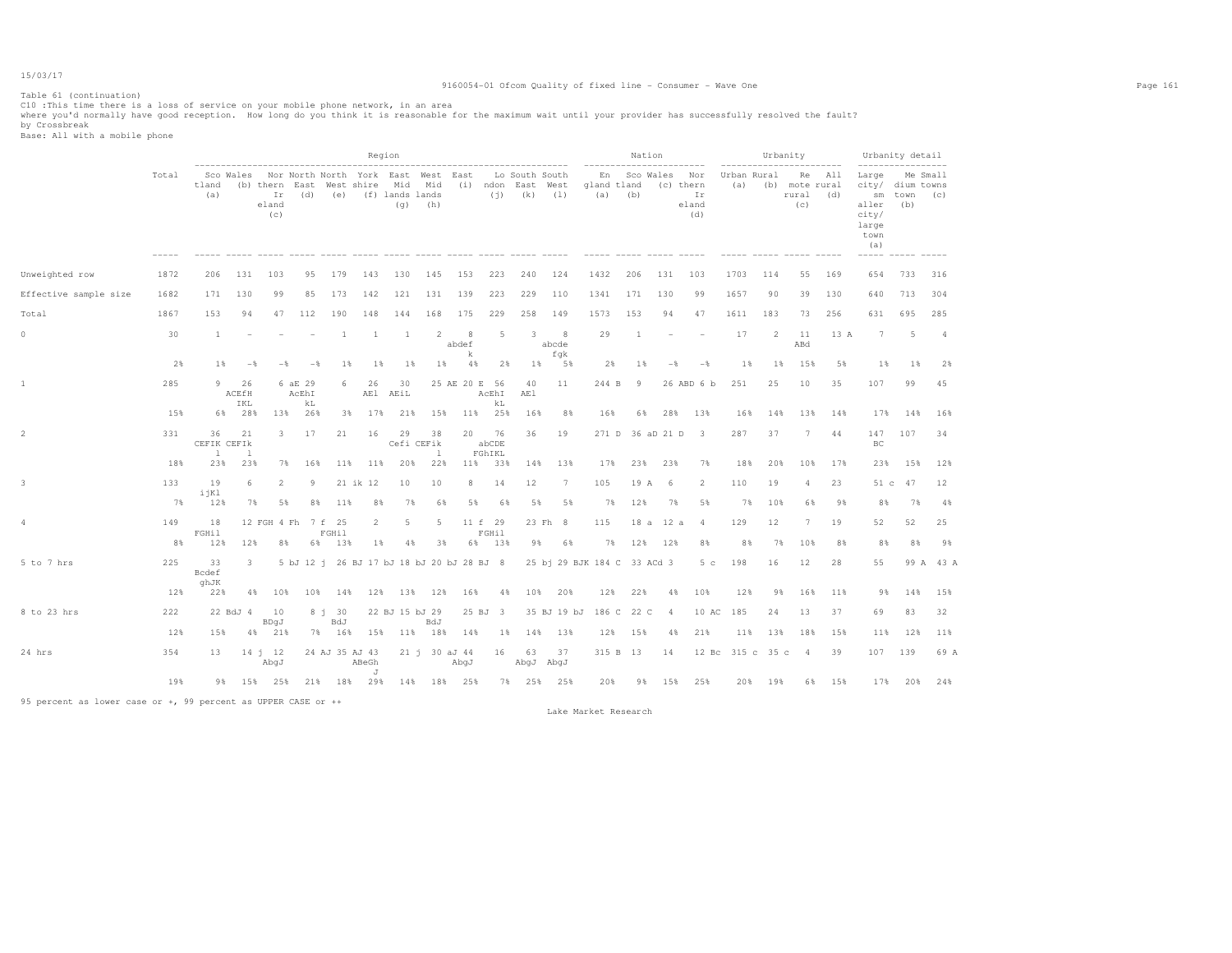# 9160054-01 Ofcom Quality of fixed line - Consumer - Wave One Page 162

Table 61 (continuation)

ClO :This time there is a loss of service on your mobile phone network, in an area<br>where you'd normally have good reception. How long do you think it is reasonable for the maximum wait until your provider has successfully

|                                      |               |              |             |                                 |             |                       |                                                                                                            | Region                        |                    |                |             |                                    |                |                             | Nation                                    |                |                                        |        |                                               | Urbanity                         |              |                                                                               | Urbanity detail           |                 |
|--------------------------------------|---------------|--------------|-------------|---------------------------------|-------------|-----------------------|------------------------------------------------------------------------------------------------------------|-------------------------------|--------------------|----------------|-------------|------------------------------------|----------------|-----------------------------|-------------------------------------------|----------------|----------------------------------------|--------|-----------------------------------------------|----------------------------------|--------------|-------------------------------------------------------------------------------|---------------------------|-----------------|
|                                      | Total         | tland<br>(a) | Sco Wales   | (b) thern<br>Ir<br>eland<br>(C) | East<br>(d) | (e)                   | Nor North North York East<br>West shire                                                                    | Mid<br>(f) lands lands<br>(q) | West<br>Mid<br>(h) | East<br>(i)    | ndon<br>(i) | Lo South South<br>East West<br>(k) | (1)            | En<br>gland tland<br>(a)    | (b)                                       | Sco Wales      | Nor<br>(c) thern<br>Ir<br>eland<br>(d) | (a)    | Urban Rural<br>(b)                            | Re<br>mote rural<br>rural<br>(C) | - All<br>(d) | Large<br>city/<br>sm<br>aller<br>city/<br>large<br>town<br>(a)<br>$- - - - -$ | dium towns<br>town<br>(b) | Me Small<br>(C) |
| Unweighted row                       | 1872          | 206          | 131         | 103                             | 95          | 179                   | 143                                                                                                        | 130                           | 145                | 153            | 223         | 240                                | 124            | 1432                        | 206                                       | 131            | 103                                    | 1703   | 114                                           | 55                               | 169          | 654                                                                           | 733                       | 316             |
| Effective sample size                | 1682          | 171          | 130         | 99                              | 85          | 173                   | 142                                                                                                        | 121                           | 131                | 139            | 223         | 229                                | 110            | 1341                        | 171                                       | 130            | 99                                     | 1657   | 90                                            | 39                               | 130          | 640                                                                           | 713                       | 304             |
| Total                                | 1867          | 153          | 94          | 47                              | 112         | 190                   | 148                                                                                                        | 144                           | 168                | 175            | 229         | 258                                | 149            | 1573                        | 153                                       | 94             | 47                                     | 1611   | 183                                           | 73                               | 256          | 631                                                                           | 695                       | 285             |
| 25 to 36 hrs                         | 31            |              | -2<br>ahiJl |                                 |             | 22<br>ABCDF           | $\mathfrak{D}$                                                                                             |                               |                    |                |             |                                    |                | 29                          | $\overline{\phantom{a}}$                  | 2 <sub>b</sub> | $\overline{\phantom{a}}$               | 26     |                                               |                                  | 5            | 2                                                                             |                           | 19 A 4          |
|                                      | 2%            | $-$ %        | 2%          | $-$                             | $-$ %       | GHIJKL<br>12%         | 1%                                                                                                         | 1%                            | $-$                | -*             |             | 18                                 | $-$            | 2%                          | $-$                                       | 2%             | $-$                                    | 2%     | 2%                                            | 1%                               | 2%           | $*$ %                                                                         | 3%                        | 18              |
| 37 to 48 hrs                         | 96            |              | 3.          |                                 | 5 AbE 5 a   | 4                     | 7a                                                                                                         | 8 a                           |                    | 9 a 11 A 21    | AbE         | 14 A                               | 7 a            | 87 B                        | $\overline{1}$                            | 3              | 5 aBc                                  | 87     |                                               | 2                                | 9            | 32                                                                            | 39                        | 16              |
|                                      | 5%            | 1            | 3%          | 10%                             | 5%          | 2%                    | 5%                                                                                                         | 6%                            | 5%                 | 6%             | 9%          | 6%                                 | 5%             | 6%                          | 1%                                        | 3%             | 10%                                    | 5%     | 4%                                            | 3%                               | 3%           | 5%                                                                            | 6%                        | 68              |
| More than 48 hrs                     | 11            |              | aefhi<br>J. |                                 |             |                       |                                                                                                            | $3 - i$                       |                    |                |             | 3                                  | $\overline{2}$ | 8                           | $\overline{\phantom{a}}$                  |                | $2$ Ab $-$                             | $\tau$ | $\overline{2}$                                | $\mathfrak{D}$                   | $\Delta$     |                                                                               | 5                         |                 |
| Medians                              | $1$ %<br>5.00 | $-$          | 3%          |                                 |             |                       | 4.00 2.00 10.00 3.00 6.00 7.00 4.00 5.00 6.00 2.00 6.00 6.00                                               |                               |                    |                | $-$         | 1 %                                | 1%             | $1\%$                       | $-$<br>5.00 4.00 2.00 10.00               | 38             | $-$                                    | * %    | 1 %<br>5.00 4.00 4.00 4.00                    | 2%                               | 2%           | **                                                                            | 1 &<br>4.00 6.00 6.00     |                 |
| Mean score                           | 11.0          |              |             | $6.5$ $9.5$ $14.5$<br>a ABdHJ   |             | $9.8$ 13.1<br>A AbdhJ | 12.9<br>AbJ                                                                                                |                               | 11.1 10.2 12.4     |                |             | AbJ                                |                | 7.9 13.1 12.6 AJ 11.5 B 6.5 |                                           |                | $9.5$ 14.5<br>aBC                      |        | 11.1 11.1 8.4 10.4                            |                                  |              |                                                                               |                           | 9.7 12.1 12.1 A |
| Standard deviation<br>Standard error | 13.31<br>.31  |              |             |                                 |             |                       | 7.23 14.27 14.25 12.31 12.18 12.56 15.20 11.90 12.97 13.76 15.10 13.97<br>.50 1.25 1.40 1.26 .91 1.05 1.33 | Ai                            | $\mathbb{A}$       | AJ<br>.99 1.05 |             | $.92$ $.97$ 1.25                   |                | 13.58                       | 7.23 14.27 14.25<br>$.36$ $.50$ 1.25 1.40 | b              |                                        |        | 13.18 14.35 13.26 14.08<br>.32 1.34 1.79 1.08 |                                  |              | 12.36 13.90 12.89<br>.48                                                      | А<br>.51                  | . 73            |

95 percent as lower case or +, 99 percent as UPPER CASE or ++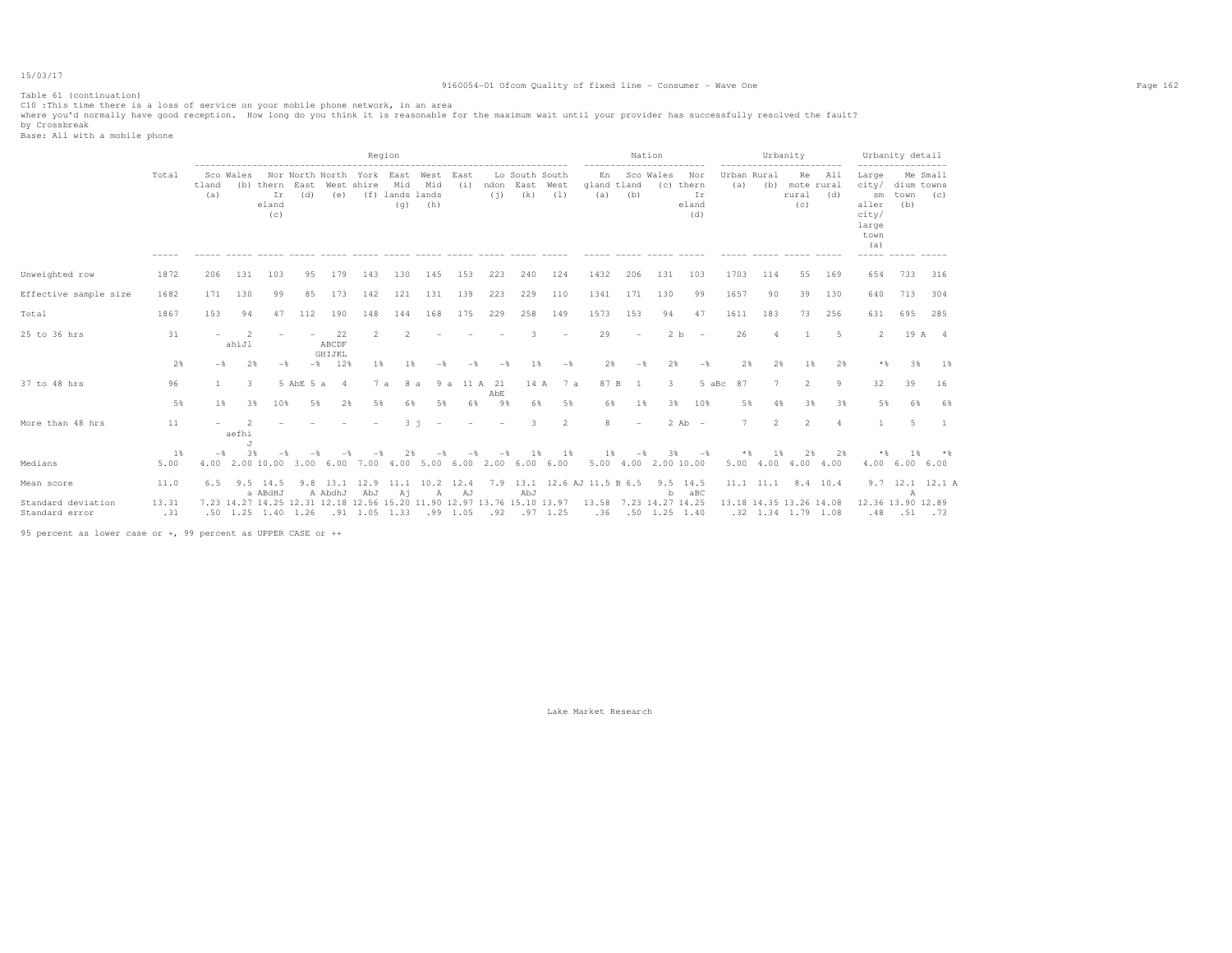# 9160054-01 Ofcom Quality of fixed line - Consumer - Wave One Page 163

# Table 62

Cll: And what would be an unacceptable length of time to wait? Please give your answer in terms of hours.<br>by Crossbreak<br>Base: All with a mobile phone

|                       |            | ------------ | Gender            |                        |            |                    | Age          |                    |                    |                  |           |           | Social grade |                |                     |            |                    |                                                                                                               |                  |                                          | OCCUPATION                                     |             |                                                       |                                         |  |
|-----------------------|------------|--------------|-------------------|------------------------|------------|--------------------|--------------|--------------------|--------------------|------------------|-----------|-----------|--------------|----------------|---------------------|------------|--------------------|---------------------------------------------------------------------------------------------------------------|------------------|------------------------------------------|------------------------------------------------|-------------|-------------------------------------------------------|-----------------------------------------|--|
|                       | Total      | Male<br>(a)  | Fe<br>male<br>(b) | 16<br>$-24 -44$<br>(a) | 25<br>(b)  | 45<br>$-64$<br>(C) | 65<br>$+(d)$ | 18<br>$-24$<br>(f) | 65<br>$-74$<br>(q) | $75+$<br>(h)     | AB<br>(a) | C1<br>(b) | C2<br>(c)    | (d)            | DE ABC1 C2DE<br>(e) | (f)        | In<br>time         | Wo<br>full rking rking<br>educ time time<br>ation (30+ (8-29)<br>(a) hours hours<br>per<br>week) week)<br>(b) | Wo<br>per<br>(c) | Net<br>full part rking after from<br>(d) | Lo<br>the paid<br>home<br>or fa<br>mily<br>(e) | work<br>(f) | Re Unemp<br>-Wo oking tired loyed rman<br>$(q)$ ently | Pe<br>sick<br>or<br>dis<br>abled<br>(i) |  |
| Unweighted row        | 1872       | 874          | 998               | 199                    | 742        | 598                | 333          | 190                | 214                | 119              | 366       | 599       | 414          | 493            | 965                 | 907        | 113                | 782                                                                                                           | 258              | 1040                                     | 171                                            | 372         | 113                                                   | 59                                      |  |
| Effective sample size | 1682       | 790          | 892               | 184                    | 678        | 541                | 287          | 176                | 187                | 101              | 324       | 534       | 377          | 450            | 857                 | 827        | 106                | 709                                                                                                           | 230              | 938                                      | 157                                            | 322         | 107                                                   | 58                                      |  |
| Total                 | 1867       | 866          | 1001              | 181                    | 725        | 601                | 360          | 173                | 226                | 134              | 382       | 599       | 405          | 481            | 981                 | 886        | 107                | 756                                                                                                           | 269              | 1025                                     | 166                                            | 401         | 108                                                   | 57                                      |  |
| 1                     | 40         | 17           | 22                | 5                      | 13         |                    | 19 dg 3      | 5                  |                    | $\overline{2}$   | 6         | 13        | 7            | 14             | 19                  | 21         | 6                  | 17                                                                                                            | 3                | 20                                       | 5                                              | 3           | $\overline{2}$                                        | 4 bCdF                                  |  |
|                       | 2%         | 2%           | 2%                | 3%                     | 2%         | 3%                 | $1\%$        | 3%                 | $*$ &              | 2%               | 2%        | 2%        | 2%           | 3%             | 2%                  | 2%         | bcdF<br>6%         | 2%                                                                                                            | 1%               | 2%                                       | 3%                                             | $1\%$       | 2%                                                    | 7%                                      |  |
|                       | 138        | 57           | 81                | 13                     | 56         | 41                 | 29           | 13                 | 14                 | 14               |           | 41 CF 43  | 19           | 35             |                     | 84 cf 54   | 14                 | 50 i                                                                                                          |                  | 24 ei 74 ei 5                            |                                                |             | 35 ei 10 ei -                                         |                                         |  |
|                       | 7%         | 7%           | 8%                | 7%                     | 8%         | 7%                 | 8%           | 7%                 | 6%                 | 11%              | 11%       | 7%        | 5%           | 7%             | 9%                  | 6%         | <b>bdEI</b><br>13% | 7%                                                                                                            | 98               | 7%                                       | 3%                                             | 98          | 10%                                                   | $-$ 8                                   |  |
|                       | 145        | 68           | 77                | 20<br>DGH              |            | 55 d 57            | 13           |                    | 19 DGH 9           | $\overline{4}$   | 32        | 55        | 28           | 30             | 87                  | 58         | 13                 |                                                                                                               | 66 F 35<br>eFG   |                                          | 100 Fg 9                                       | 16          | $\overline{4}$                                        | $\overline{4}$                          |  |
|                       | 8%         | 8%           | 8%                | 11%                    | 8%         | Dqh<br>10%         | 4%           | 11%                | 4%                 | 3%               | 8%        | 9%        | 7%           | 6%             | 9%                  | 7%         | eFq<br>12%         | 98                                                                                                            | 13%              | 10%                                      | 5%                                             | 4%          | 3%                                                    | 7%                                      |  |
| 4                     | 91         | 44           | 47                | 14                     | 43         | 23                 | 11           | 13 d               | 7                  | 4                | 17        | 28        | 23           | 24             | 45                  | 47         | 5                  | 41                                                                                                            | 11               | 52                                       | 11                                             | 14          | 4                                                     | $\overline{4}$                          |  |
|                       | 5%         | 5%           | 5%                | cdg<br>8%              | 6%         | 4%                 | 3%           | 7%                 | 3%                 | 3%               | 4%        | 5%        | 6%           | 5%             | 5%                  | 5%         | 5%                 | 5%                                                                                                            | 4%               | 5%                                       | 7%                                             | 3%          | 4%                                                    | 7%                                      |  |
| 5 to 7 hrs            | 272        | 119          | 153               | 26                     | 121 d      | 84                 | 41           | 24                 | 27                 | 14               | 63 D      | 97 D      | 63 d         | 50             | 160<br>Df           | 113        | 16                 | 130 f                                                                                                         | 32               | 162                                      | 23                                             | 50          | 15                                                    | 5                                       |  |
|                       | 15%        | 14%          | 15%               | 14%                    | 17%        | 14%                | 11%          | 14%                | 12%                | 10%              | 17%       | 16%       | 15%          | 10%            | 16%                 | 13%        | 15%                | 17%                                                                                                           | 12%              | 16%                                      | 14%                                            | 13%         | 13%                                                   | 8%                                      |  |
| 8 to 23 hrs           | 291        | 135          | 156               | 36<br>Dqh              | 105        | 110<br>Dqh         | 41           | 34<br>Dqh          | 26                 | 15               | 52        | 95        | 57           |                | 87 147              | 144        | 16                 | 130                                                                                                           | 34               | 165                                      | 27                                             | 52          |                                                       | 23 cf 9                                 |  |
|                       | 16%        | 16%          | 16%               | 20%                    | 14%        | 18%                | 11%          | 20%                | 12%                | 11%              | 13%       | 16%       | 14%          | 18%            | 15%                 | 16%        | 15%                | 17%                                                                                                           | 13%              | 16%                                      | 17%                                            | 13%         | 21%                                                   | 16%                                     |  |
| 24 hrs                | 256        | 129          | 128               | 26                     | 101        | 81                 | 48           | 24                 | 31                 | 17               | 52        | 81        | 50           | 73             | 132                 | 124        | 17                 | 98                                                                                                            | 32               | 129                                      | 26                                             | 52          | 24<br><b>BCDf</b>                                     | 8                                       |  |
|                       | 14%        | 15%          | 13%               | 14%                    | 14%        | 13%                | 13%          | 14%                | 14%                | 13%              | 14%       | 13%       | 12%          | 15%            | 13%                 | 14%        | 16%                | 13%                                                                                                           | 12%              | 13%                                      | 15%                                            | 13%         | 22%                                                   | 14%                                     |  |
| 25 to 36 hrs          | 181        | 85           | 96                | 13                     | 64         | 45                 | 59<br>ABCF   | 13                 |                    | 29 c 30<br>ABCFq | 37 b 36   |           |              | 46 Be 62 BE 73 |                     | 109 BE     | 5                  | 56                                                                                                            | 26               | 82                                       | 19                                             | 57<br>ABD   | 10                                                    | $7\phantom{.0}$                         |  |
|                       | 10%        | 10%          | 10%               | 7%                     | 9%         | 7%                 | 16%          | 8%                 | 13%                | 22%              | 10%       | 6%        | 11%          | 13%            | 7%                  | 12%        | 5%                 | 7%                                                                                                            | 10%              | 8%                                       | 12%                                            | 14%         | 9%                                                    | 13%                                     |  |
| 37 to 48 hrs          | 259<br>14% | 132<br>15%   | 127<br>13%        | 18<br>10%              | 100<br>14% | 82<br>14%          | 58<br>16%    | 18<br>11%          | 34<br>15%          | 24<br>18%        | 51<br>13% | 79<br>13% | 59<br>15%    | 69             | 131<br>14% 13%      | 128<br>14% | 9<br>8%            | 102<br>14%                                                                                                    | 40<br>15%        | 143<br>14%                               | 26<br>15%                                      | 61<br>15%   | 12<br>11%                                             | 9<br>16%                                |  |
|                       |            |              |                   |                        |            |                    |              |                    |                    |                  |           |           |              |                |                     |            |                    |                                                                                                               |                  |                                          |                                                |             |                                                       |                                         |  |

95 percent as lower case or +, 99 percent as UPPER CASE or ++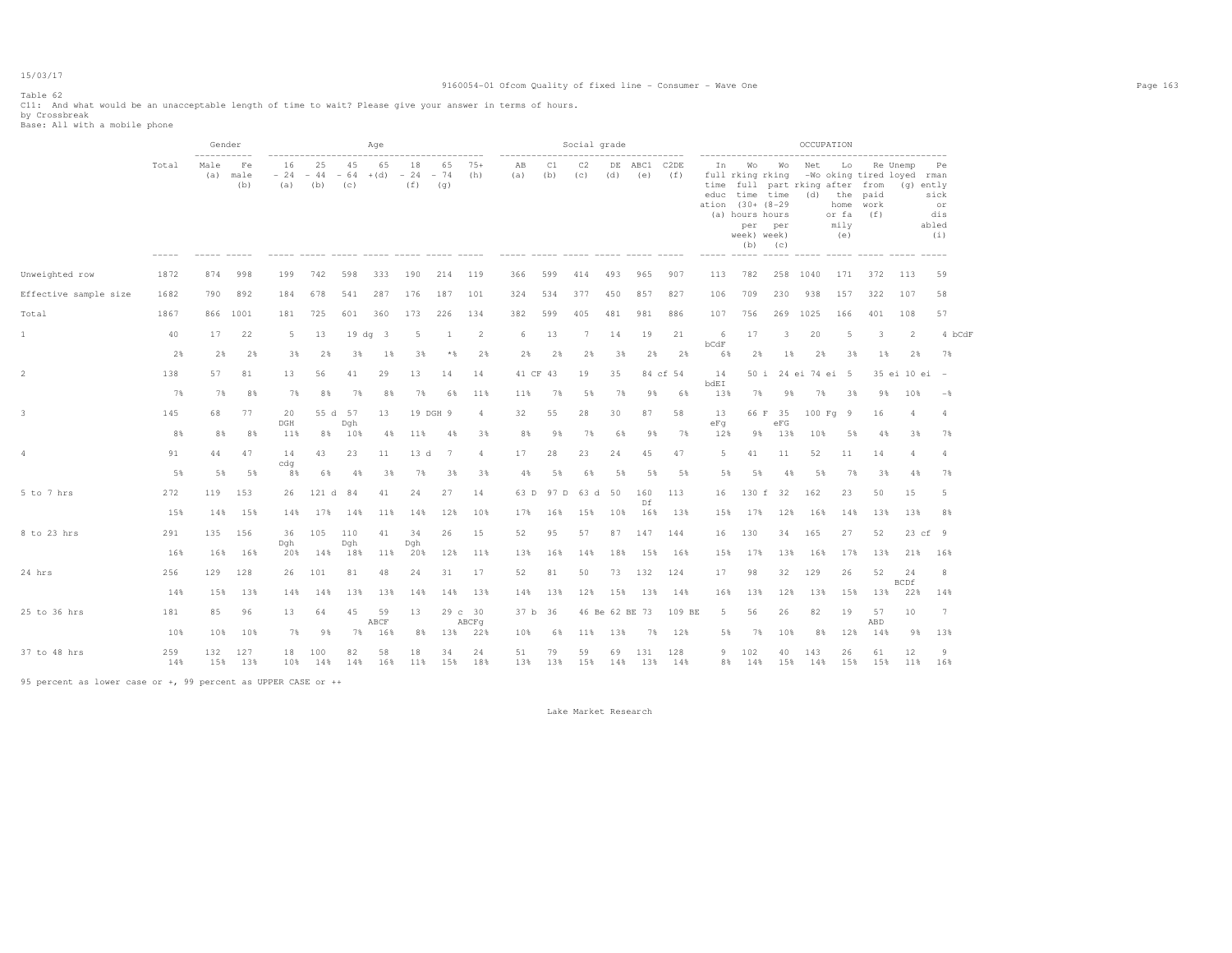# 9160054-01 Ofcom Quality of fixed line - Consumer - Wave One Page 164

|                       |          | Gender      |                   |                                           |                                      |                    | Aqe          |                                          |                    |                 |                                     |           | Social grade |                  |                               |                          |                             |                                                                                                   |                                                   |            | OCCUPATION                                |                                                           |                   |                                                      |
|-----------------------|----------|-------------|-------------------|-------------------------------------------|--------------------------------------|--------------------|--------------|------------------------------------------|--------------------|-----------------|-------------------------------------|-----------|--------------|------------------|-------------------------------|--------------------------|-----------------------------|---------------------------------------------------------------------------------------------------|---------------------------------------------------|------------|-------------------------------------------|-----------------------------------------------------------|-------------------|------------------------------------------------------|
|                       | Total    | Male<br>(a) | Fe<br>male<br>(b) | 16<br>$-24$<br>(a)                        | 25<br>44<br>$\qquad \qquad -$<br>(b) | 45<br>$-64$<br>(C) | 65<br>$+(d)$ | 18<br>$-24$<br>(f)                       | 65<br>$-74$<br>(g) | $75+$<br>(h)    | ΆB<br>(a)                           | C1<br>(b) | C2<br>(C)    | DE<br>(d)        | ABC1<br>(e)                   | C <sub>2</sub> DE<br>(f) | In<br>time<br>educ<br>ation | W∩<br>full rking rking<br>time<br>$(30 + (8 - 29$<br>(a) hours hours<br>per<br>week) week)<br>(b) | Wo<br>full part rking after<br>time<br>per<br>(C) | Net<br>(d) | Lo<br>the<br>home<br>or fa<br>mily<br>(e) | -Wo oking tired loyed rman<br>from<br>paid<br>work<br>(f) | Re Unemp          | Pe<br>(g) ently<br>sick<br>or<br>dis<br>abled<br>(i) |
|                       |          |             |                   |                                           |                                      |                    |              |                                          |                    |                 |                                     |           |              |                  |                               |                          |                             |                                                                                                   |                                                   |            |                                           |                                                           |                   |                                                      |
| Unweighted row        | 1872     | 874         | 998               | 199                                       | 742                                  | 598                | 333          | 190                                      | 214                | 119             | 366                                 | 599       | 414          | 493              | 965                           | 907                      | 113                         | 782                                                                                               | 258                                               | 1040       | 171                                       | 372                                                       | 113               | 59                                                   |
| Effective sample size | 1682     | 790         | 892               | 184                                       | 678                                  | 541                | 287          | 176                                      | 187                | 101             | 324                                 | 534       | 377          | 450              | 857                           | 827                      | 106                         | 709                                                                                               | 230                                               | 938        | 157                                       | 322                                                       | 107               | 58                                                   |
| Total                 | 1867     | 866         | 1001              | 181                                       | 725                                  | 601                | 360          | 173                                      | 226                | 134             | 382                                 | 599       | 405          | 481              | 981                           | 886                      | 107                         | 756                                                                                               | 269                                               | 1025       | 166                                       | 401                                                       | 108               | 57                                                   |
| More than 48 hrs      | 176      | 76          | 101               | 11                                        | 67                                   | 50                 | 48<br>Abcfh  | 11                                       | 40<br>ABCFH        | 9               | 31                                  |           | 66 d 44      | 36               | 97                            | 79                       | 5                           | 62                                                                                                |                                                   | 29q91      | 15                                        | 55<br>aBDG                                                |                   |                                                      |
|                       | 9%       | 9%          | 10%               | 6%                                        | 9%                                   | 8%                 | 13%          | 6%                                       | 18%                | 6%              | 8%                                  | 11%       | 11%          | 7%               | 10%                           | 9%                       | 5%                          | 8%                                                                                                | 11%                                               | 9%         | 9%                                        | 14%                                                       | 4%                | 11%                                                  |
| Dont know             | 17<br>1% | $*$ &       | 13<br>- 1 %       |                                           |                                      | 8 B                |              | $8$ aBf $-$<br>$-$                       | 2%                 | 5 aBf 2 b<br>2% |                                     | 7<br>1 %  | 2%           | 9 aDe 1<br>$*$ & | 1 %                           | 10<br>1 %                | 1 %                         |                                                                                                   | 1%                                                | 1 %        | $-$                                       | $2$ $\%$                                                  | $8$ bd $-$<br>$-$ | つみ                                                   |
| Medians               | 12.00    | 15.00 12.00 |                   |                                           |                                      |                    |              | 9.00 12.00 12.00 24.00 10.00 24.00 24.00 |                    |                 | 12.00 12.00 18.00 20.00 12.00 20.00 |           |              |                  |                               |                          |                             |                                                                                                   |                                                   |            |                                           | 6.00 12.00 12.00 12.00 24.00 24.00 12.00 24.00            |                   |                                                      |
| Mean score            | 23.7     | 23.8 23.6   |                   | 19.2                                      | 22.4 21.8                            |                    | 31.7<br>ABCF | 19.6                                     | 30.7<br>ABCF       | 33.5<br>aBC     |                                     |           |              |                  | 22.1 24.6 24.3 23.2 23.7 23.7 |                          | 16.9                        | 21.1                                                                                              | a                                                 | а          |                                           | Ag aBDg                                                   |                   | 23.5 21.8 24.6 30.9 19.7 26.0 a                      |
| Standard deviation    | 33.33    | 24.73 39.29 |                   | 22.68 22.35 23.61 59.14 23.06 30.61 88.62 |                                      |                    |              |                                          |                    |                 | 25.77 47.76 23.99 21.49 40.64 22.66 |           |              |                  |                               |                          |                             |                                                                                                   |                                                   |            |                                           | 21.83 21.88 24.53 22.62 21.65 57.27 17.25 27.96           |                   |                                                      |
| Standard error        | .77      |             | $.84$ 1.24        | 1.61 .82 .97 3.24 1.67 2.09 8.12          |                                      |                    |              |                                          |                    |                 | 1.35 1.95 1.18 .97 1.31 .75         |           |              |                  |                               |                          |                             |                                                                                                   |                                                   |            |                                           | 2.05 .78 1.53 .70 1.66 2.97 1.62 3.64                     |                   |                                                      |

95 percent as lower case or +, 99 percent as UPPER CASE or ++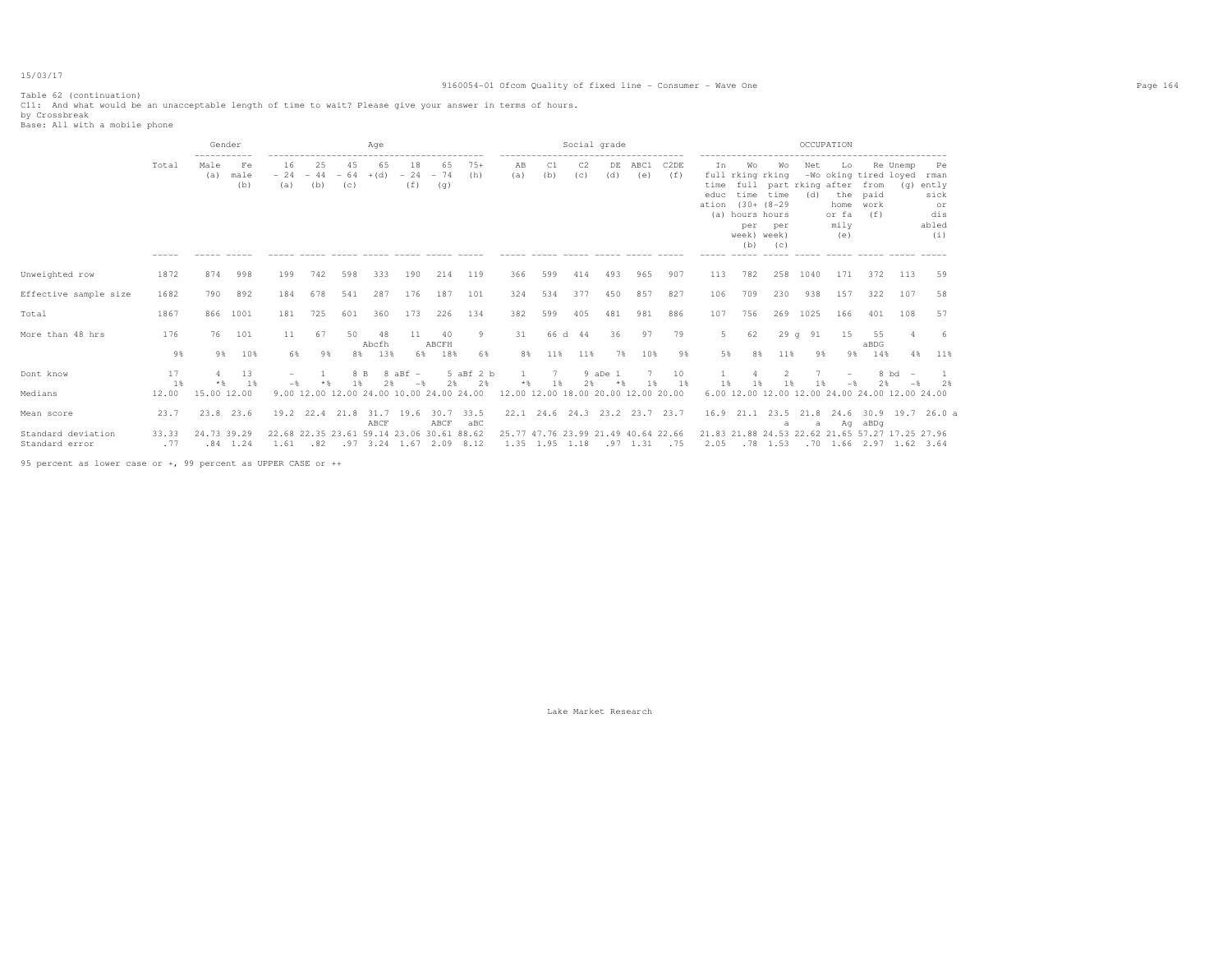# 9160054-01 Ofcom Quality of fixed line - Consumer - Wave One Page 165

Table 62 (continuation) C11: And what would be an unacceptable length of time to wait? Please give your answer in terms of hours. by Crossbreak Base: All with a mobile phone

|                       |       |                              |                    |                    |                                  |                          |                   | Region                                                                                 |                    |               |                       |                   |                                                     |                |                          | Nation           |               |                           |                    |                | Urbanity                             |                |                                                                           | Urbanity detail |                 |
|-----------------------|-------|------------------------------|--------------------|--------------------|----------------------------------|--------------------------|-------------------|----------------------------------------------------------------------------------------|--------------------|---------------|-----------------------|-------------------|-----------------------------------------------------|----------------|--------------------------|------------------|---------------|---------------------------|--------------------|----------------|--------------------------------------|----------------|---------------------------------------------------------------------------|-----------------|-----------------|
|                       | Total | tland<br>(a)                 |                    | Ir<br>eland<br>(c) | (b) thern East West shire<br>(d) |                          |                   | Sco Wales Nor North North York East West East<br>Mid Mid<br>(e) (f) lands lands<br>(q) | (h)                |               | (i)                   |                   | Lo South South<br>(i) ndon East West<br>$(k)$ $(1)$ |                | En<br>gland tland<br>(a) | Sco Wales<br>(b) | (c) thern     | Nor<br>Ir<br>eland<br>(d) | Urban Rural<br>(a) |                | Re<br>(b) mote rural<br>rural<br>(C) | All<br>(d)     | Large<br>city/ dium towns<br>sm<br>aller<br>city/<br>large<br>town<br>(a) | town<br>(b)     | Me Small<br>(C) |
| Unweighted row        | 1872  | 206                          | 131                | 103                | 95                               | 179                      | 143               | 130                                                                                    | 145                | 153           | 223                   | 240               | 124                                                 |                | 1432                     | 206              | 131           | 103                       | 1703               | 114            | 55                                   | 169            | 654                                                                       | 733             | 316             |
| Effective sample size | 1682  | 171                          | 130                | 99                 | 85                               | 173                      | 142               | 121                                                                                    | 131                | 139           | 223                   | 229               | 110                                                 |                | 1341                     | 171              | 130           | 99                        | 1657               | 90             | 39                                   | 130            | 640                                                                       | 713             | 304             |
| Total                 | 1867  | 153                          | 94                 | 47                 | 112                              | 190                      | 148               | 144                                                                                    | 168                | 175           | 229                   | 258               | 149                                                 |                | 1573                     | 153              | 94            | 47                        | 1611               | 183            | 73                                   | 256            | 631                                                                       | 695             | 285             |
| $\mathbf{1}$          | 40    | <sup>1</sup>                 | -1                 | -1                 | 2                                | -1                       | 4i                | $\overline{\phantom{a}}$                                                               | $\overline{4}$     | $\sim$        | 18<br>ABcdE<br>fghIKL | 5                 | $\overline{\phantom{a}}$                            |                | 38                       | 1                | <sup>1</sup>  | -1                        | 40 d               | $\sim$         |                                      | $\sim$         |                                                                           | 25 bc 11        | $\overline{4}$  |
|                       | 2%    | * %                          | $1\%$              | 1%                 | 2%                               | 1%                       | 3%                | 2%                                                                                     | 2%                 |               | $-$ % 8 %             | 2%                |                                                     | $-\frac{6}{5}$ | 2%                       | * %              | $1\%$         | 1%                        | 2%                 | $-\frac{6}{5}$ | $-$ %                                | $-\frac{6}{2}$ | 4%                                                                        | 2%              | $1\%$           |
| $\overline{2}$        | 138   | 3                            |                    | 6 aE 2 E 13        | AEI1                             | $\overline{\phantom{0}}$ | 17<br>ACEI1 ACEI1 | 16                                                                                     |                    | 15 AEi 4 e 40 | ABCEh<br>IKL          |                   | 17 aE 6 E                                           |                | 128 B                    | 3                | 6 b           | -2                        | 117                | 16             | 5                                    | 21             | 62 B                                                                      | - 32            | 22 b            |
|                       | 7%    | 2%                           | 6%                 | 3%                 | 11%                              | $-$ %                    | 12%               | 11%                                                                                    | 9%                 | 2%            | 17%                   | 6%                | 4%                                                  |                | 8%                       | 2%               | 6%            | 3%                        | 7%                 | 9%             | 7%                                   | 8%             | 10%                                                                       | 5%              | 8%              |
| 3                     | 145   | 9                            |                    | 7e<br>-2           | 15<br>CEF1                       | 4                        | 5                 |                                                                                        | 15 Ef 15 E 15 e 34 |               | ACEFK                 | 18 e              | 6                                                   |                | 127                      | $\overline{9}$   | 7             | $\overline{2}$            | 118                | 23a            | 4                                    | 27             | 55c                                                                       | 49              | 13              |
|                       | 8%    | 6%                           | 8%                 | 4%                 | 13%                              | 2%                       | 4%                | 10%                                                                                    | 98                 | 8%            | L<br>15%              | 7%                | 4%                                                  |                | 8%                       | 6%               | 8%            | 4%                        | 7%                 | 13%            | 6%                                   | 11%            | 9%                                                                        | 7%              | 5%              |
| 4                     | 91    | 8                            | 12<br>aEfHi<br>jKL | $\overline{2}$     | 7                                | 5                        | $7\phantom{.0}$   |                                                                                        | 11 ehk 3           | 9             | 14 h                  | 8                 | 4                                                   |                | 69                       | 8                | 12 Ab 2       |                           | 78                 | 6              | 7                                    | 13             | 31                                                                        | 31              | 17              |
|                       | 5%    | 5%                           | 13%                | 5%                 | 6%                               | 3%                       | 5%                | 8%                                                                                     | 2%                 | 5%            | 6%                    | 3%                |                                                     | 3%             | 4%                       | 5%               | 13%           | 5%                        | 5%                 | 3%             | 10%                                  | 5%             | 5%                                                                        | 4%              | 6%              |
| 5 to 7 hrs            | 272   | 38<br>CEFGH CEFGH<br>IkL     | 22<br>ΙL           | $3 -$              | 20<br>cfqi                       | 21                       | 10                | 12                                                                                     | 19                 | 16            | 52<br>ΙL              | 45<br>CEFGH cFqil | 14                                                  |                | 209                      |                  | 38 AD 22 AD 3 |                           | 228                | 33             | 12                                   | 44             | 89                                                                        | 102             | 38              |
|                       | 15%   | 25%                          | 23%                |                    | 7% 18%                           | 11%                      | 7%                | 9%                                                                                     | 11%                | 98            | 23%                   | 18%               | 9%                                                  |                | 13%                      | 25%              | 23%           | 7%                        | 14%                | 18%            | 16%                                  | 17%            | 14%                                                                       | 15%             | 13%             |
| 8 to 23 hrs           | 291   | 51<br><b>BCDEF</b><br>qHIJKL | 12                 |                    | 8 J 11                           | 37<br>dJK                |                   | 22 j 31<br>dJK                                                                         |                    | 28 J 29 J 15  |                       | 26                | $21 - i$                                            |                | 221                      | 51<br>ACD        | 12            | 8                         | 258                | 25             | 8                                    | 33             | 95                                                                        | 111             | 51              |
|                       | 16%   | 34%                          | 13%                | 16%                | 10%                              | 19%                      | 15%               | 21%                                                                                    | 17%                | 17%           | 7%                    | 10%               | 14%                                                 |                | 14%                      | 34%              | 13%           | 16%                       | 16%                | 14%            | 11%                                  | 13%            | 15%                                                                       | 16%             | 18%             |
| 24 hrs                | 256   | 18                           | 8                  |                    | 8 b 16                           | 40<br>aBfGJ<br>k         | 18                | 13                                                                                     | 27                 | 24            | 26                    | 35                | 24                                                  |                | 223                      | 18               | 8             | 8 <sub>c</sub>            |                    | 234 d 17       | 6                                    | 22             |                                                                           | 97 100          | 36              |
|                       | 14%   | 12%                          | 8%                 | 16%                | 14%                              | 21%                      | 12%               | 9%                                                                                     | 16%                | 14%           | 11%                   | 14%               | 16%                                                 |                | 14%                      | 12%              | 8%            | 16%                       | 15%                | 98             | 8%                                   | 9%             | 15%                                                                       | 14%             | 13%             |
| 25 to 36 hrs          | 181   | 5                            | 6                  | 7<br>AbdEJ         | 6                                | 10                       | 24<br>AbdEJ       |                                                                                        | 13 aj 26<br>AbdEJ  |               | 20 AJ 8               | 41<br>AbdEJ       |                                                     |                | 15 aj 163 B              | -5               | 6             | 7 Bc                      | 148                | 27a            | 6                                    | 33             | 51                                                                        | 64              | 33              |
|                       | 10%   | 3%                           | 7%                 | 15%                | 6%                               |                          | 6% 16%            |                                                                                        | 9% 16%             | 11%           |                       | 4% 16%            | 10%                                                 |                | 10%                      | 3%               | 7%            | 15%                       | 9%                 | 15%            | 8%                                   | 13%            | 8%                                                                        | 9%              | 12%             |

95 percent as lower case or +, 99 percent as UPPER CASE or ++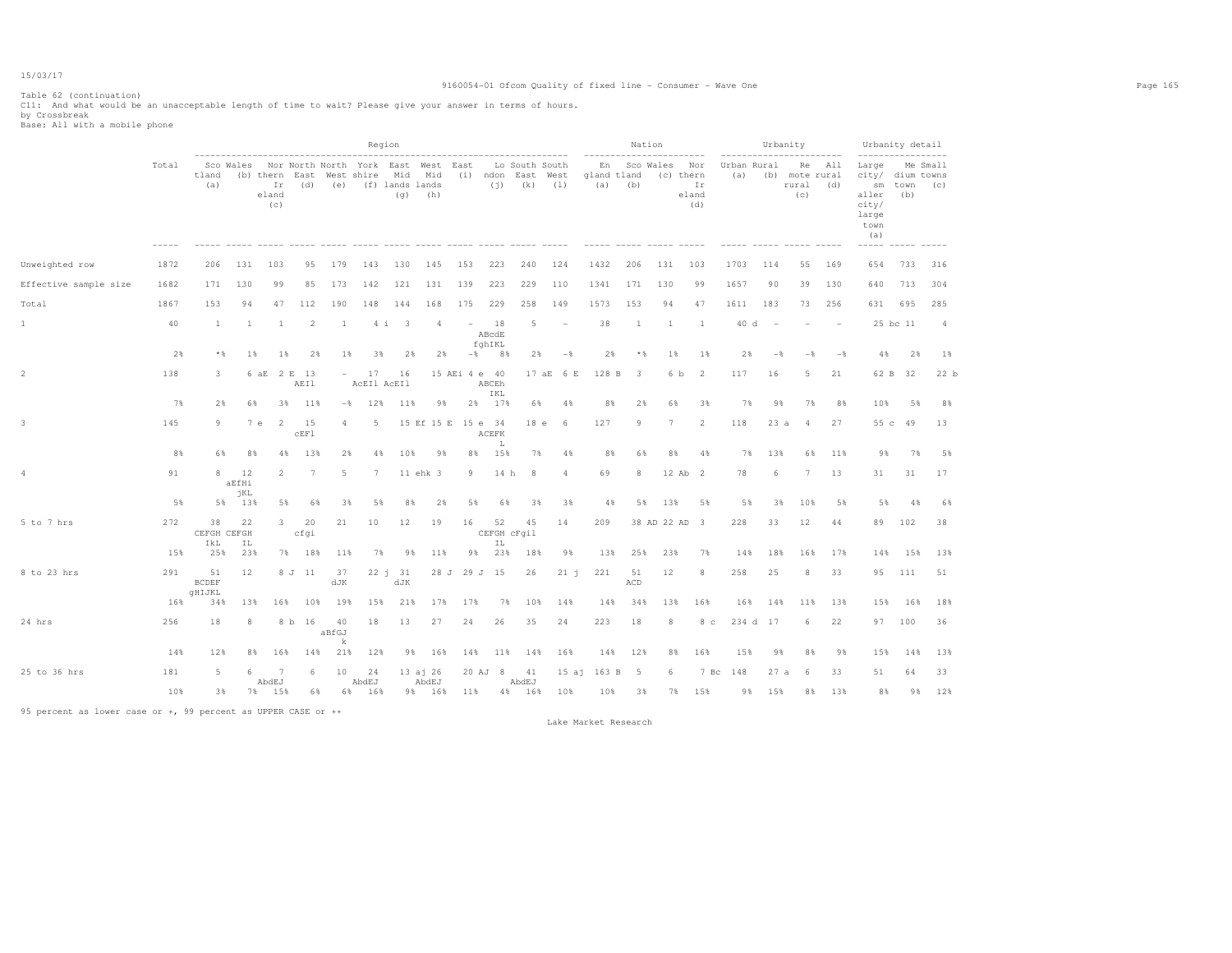# 9160054-01 Ofcom Quality of fixed line - Consumer - Wave One Page 166

Table 62 (continuation) C11: And what would be an unacceptable length of time to wait? Please give your answer in terms of hours. by Crossbreak Base: All with a mobile phone

|                                      |                |                                                                         |           |                    |                       |             |                                                                     | Region                        |            |                           |         |                                         |                         |                                |           | Nation                                          |                                        |                        |             | Urbanity                                        | ---------  |                                                       | Urbanity detail                             |           |
|--------------------------------------|----------------|-------------------------------------------------------------------------|-----------|--------------------|-----------------------|-------------|---------------------------------------------------------------------|-------------------------------|------------|---------------------------|---------|-----------------------------------------|-------------------------|--------------------------------|-----------|-------------------------------------------------|----------------------------------------|------------------------|-------------|-------------------------------------------------|------------|-------------------------------------------------------|---------------------------------------------|-----------|
|                                      | Total          | tland<br>(a)                                                            | Sco Wales | Ir<br>eland<br>(c) | (b) thern East<br>(d) | (e)         | Nor North North York East West<br>West shire                        | Mid<br>(f) lands lands<br>(q) | Mid<br>(h) | East<br>(i)               | (i)     | Lo South South<br>ndon East West<br>(k) | (1)                     | gland tland<br>(a)             | (b)       | En Sco Wales                                    | Nor<br>(c) thern<br>Ir<br>eland<br>(d) | (a)                    | Urban Rural | Re<br>(b) mote rural<br>rural<br>(C)            | All<br>(d) | Large<br>sm<br>aller<br>city/<br>large<br>town<br>(a) | Me Small<br>city/ dium towns<br>town<br>(b) | (C)       |
| Unweighted row                       | 1872           | 206                                                                     | 131       | 103                | 95                    | 179         | 143                                                                 | 130                           | 145        | 153                       | 223     | 240                                     | 124                     | 1432                           | 206       | 131                                             | 103                                    | 1703                   | 114         | 55                                              | 169        | 654                                                   | 733                                         | 316       |
| Effective sample size                | 1682           | 171                                                                     | 130       | 99                 | 85                    | 173         | 142                                                                 | 121                           | 131        | 139                       | 223     | 229                                     | 110                     | 1341                           | 171       | 130                                             | 99                                     | 1657                   | 90          | 39                                              | 130        | 640                                                   | 713                                         | 304       |
| Total                                | 1867           | 153                                                                     | 94        | 47                 | 112                   | 190         | 148                                                                 | 144                           | 168        | 175                       | 229     | 258                                     | 149                     | 1573                           | 153       | 94                                              | 47                                     | 1611                   | 183         | 73                                              | 256        | 631                                                   | 695                                         | 285       |
| 37 to 48 hrs                         | 259            | 16                                                                      | $14 - 1$  |                    | 8 J 12                | 38<br>aghJk |                                                                     | 27 J 16                       | 18         |                           | 30 J 15 | 30                                      | 33<br>AdghJ<br>k        | 220                            | 16        | 14                                              | 8                                      | 232                    | 21          | 6                                               | 27         | 89                                                    | 104                                         | 40        |
|                                      | 14%            | 11%                                                                     | 15%       | 17%                | 11%                   | 20%         | 18%                                                                 | 11%                           | 11%        | 17%                       | 7%      | 12%                                     | 22%                     | 14%                            | 11%       | 15%                                             | 17%                                    | 14%                    | 12%         | 8%                                              | 11%        | 14%                                                   | 15%                                         | 14%       |
| More than 48 hrs                     | 176            | 3.                                                                      |           |                    | 7 aJ 7 AJ 11 AJ 33    | AbfqH<br>J  |                                                                     |                               |            | 13 AJ 13 AJ 13 aj 19 AJ 5 |         |                                         | 30 AJ 21 AJ 159 B 3     |                                |           | 7 b                                             | 7 B                                    | 154                    | 14          | 8                                               | 23         | 35                                                    |                                             | 89 A 29 A |
|                                      | 9%             | 2%                                                                      | 8%        | 15%                |                       | 17%<br>98.  | 9%                                                                  | 9%                            | 8%         | 11%                       | 2%      | 12%                                     | 14%                     | 10%                            | 2%        | 8%                                              | 15%                                    | 10%                    | 8%          | 11%                                             | 9%         | 6%                                                    | 13%                                         | 10%       |
| Dont know                            | 17             |                                                                         |           |                    |                       |             |                                                                     |                               |            | -9<br>abcdE<br>FqHJK      |         | 2                                       | - 5<br>abefq<br>hJ      | 16                             |           |                                                 |                                        | 6.                     |             | 11<br>ABD                                       | $11$ Ab    |                                                       | 2                                           | -3        |
| Medians                              | $1\%$<br>12.00 |                                                                         |           |                    |                       |             | 9.00 7.00 24.00 8.00 24.00 24.00 10.00 24.00 24.00 5.00 24.00 24.00 |                               | $-$        | 5%                        | $-$     | 1 %                                     | 4%                      | $1\%$<br>14.00 9.00 7.00 24.00 | $*$       |                                                 |                                        | 13.00 12.00 6.00 10.00 | $-$         | 1.5%                                            | 4%         | $*$                                                   | $*$<br>12.00 24.00 14.00                    | - 1 %     |
| Mean score                           | 23.7           | 16.0<br>J                                                               |           | aJ ABDhJ           | 21.4 31.2 20.2 30.6   | J ABDHJ     | 26.6<br>AdJ                                                         | 28.0<br>$\cdot$ T             | 23.0<br>AJ | 25.7<br>AJ                | 11.7    |                                         | $26.0$ 30.3<br>AJ ABDhJ | B                              | 24.3 16.0 | b                                               | 21.4 31.2 BC 24.2 20.9 19.5 20.5       |                        |             |                                                 |            |                                                       | 20.2 28.1 23.6 a<br>$\mathbb{A}$            |           |
| Standard deviation<br>Standard error | 33.33<br>. 77  | 15.84 25.41 26.53 22.53 21.81 25.20 86.46 26.84 24.20 15.57 26.87 26.11 |           |                    |                       |             | 1.10 2.22 2.61 2.31 1.63 2.11 7.58 2.23 1.96 1.04 1.73 2.34         |                               |            |                           |         |                                         |                         |                                |           | 35.03 15.84 25.41 26.53<br>$.93$ 1.10 2.22 2.61 |                                        |                        |             | 34.78 20.29 25.65 21.92<br>$.84$ 1.90 3.46 1.69 |            |                                                       | 20.76 46.64 22.63<br>$.81$ 1.72 1.27        |           |

95 percent as lower case or +, 99 percent as UPPER CASE or ++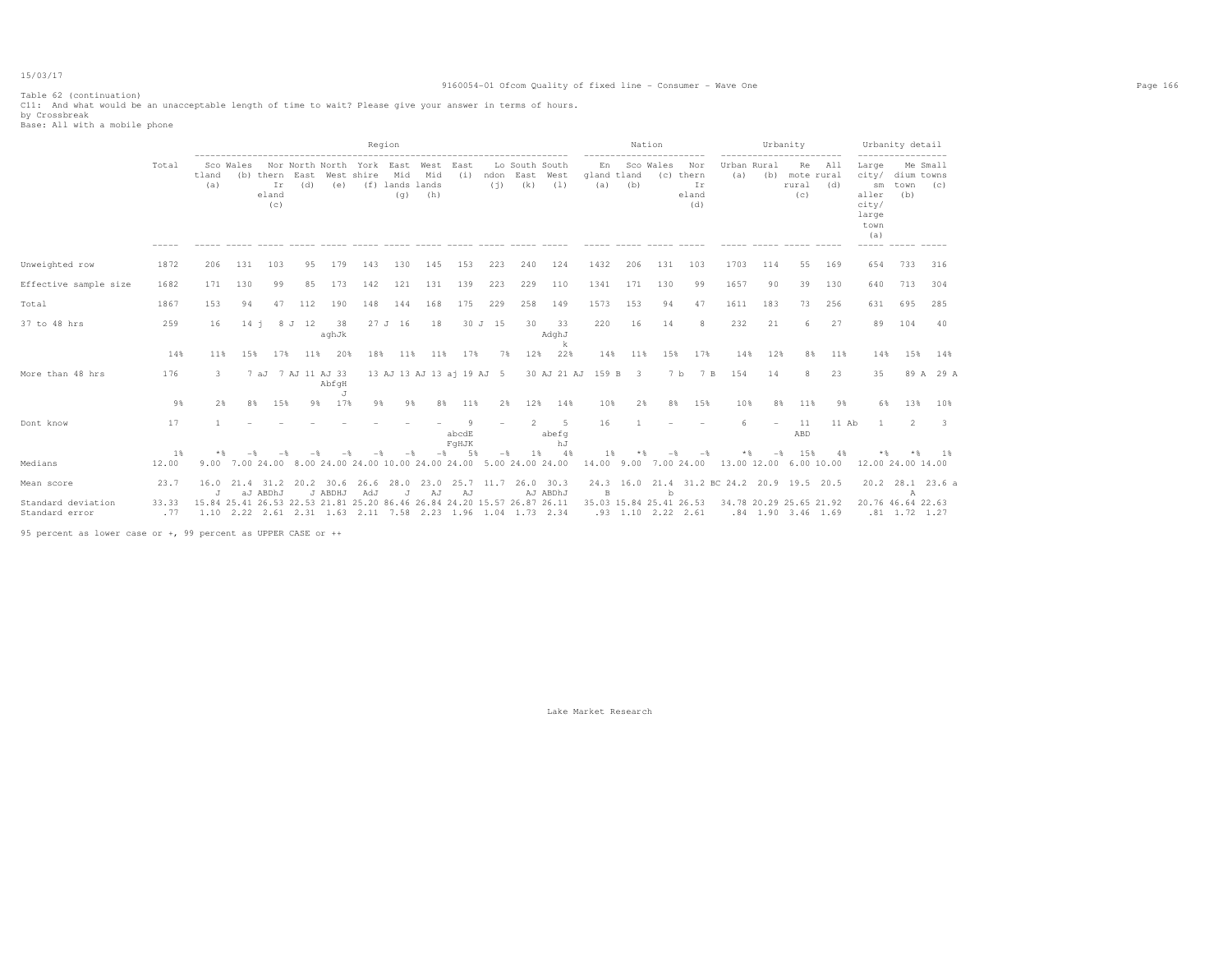15/03/17 Table 63

ClO :This time there is a loss of service on your mobile phone network, in an area<br>where you'd normally have good reception. How long do you think it is reasonable for the maximum wait until your provider has successfully

|                       |                       | Gender                                 |                      | Age                               | Social<br>grade<br>$--- - - -$  | ------               | OCCUPATION<br>___________                                                    |                        | Na<br>tion<br>$--- - - -$ | Urb<br>anity          | Urb<br>anity<br>de<br>tail<br>$--- - - -$  |  |
|-----------------------|-----------------------|----------------------------------------|----------------------|-----------------------------------|---------------------------------|----------------------|------------------------------------------------------------------------------|------------------------|---------------------------|-----------------------|--------------------------------------------|--|
|                       | Total                 | Male<br>(a)                            | Fe<br>male<br>(b)    | 25<br>$-44$<br>(b)                | ABC1 C2DE<br>(e)                | (f)                  | Wо<br>rking<br>full rking<br>time<br>$(30 +$<br>hours<br>per<br>week)<br>(b) | Net<br>$-WO$<br>(d)    | En<br>gland<br>(a)        | Urban<br>(a)          | Me<br>dium<br>town<br>(b)                  |  |
| Unweighted row        | 137                   | 65                                     | 72                   | 59                                | 70                              | 67                   | 59                                                                           | 84                     | 114                       | 126                   | 57                                         |  |
| Effective sample size | 124                   | 60                                     | 64                   | 54                                | 62                              | 62                   | 54                                                                           | 75                     | 105                       | 124                   | 55                                         |  |
| Total                 | 143                   | 66                                     | 77                   | 63                                | 75                              | 68                   | 61                                                                           | 91                     | 128                       | 122                   | 53                                         |  |
| 0                     | $\mathbf{1}$<br>$1$ % | $\overline{\phantom{a}}$<br>$-\,$ $\,$ | $\mathbf{1}$<br>1%   | $\overline{\phantom{a}}$<br>$-\,$ | $\overline{\phantom{a}}$<br>$-$ | $\mathbf{1}$<br>2%   | $\mathbf{1}$<br>2%                                                           | $\mathbf{1}$<br>1%     | $\mathbf{1}$<br>1%        | $\mathbf{1}$<br>1%    | $\mathbf{1}$<br>2%                         |  |
| 1                     | 26<br>18%             | 10<br>15%                              | 16<br>21%            | 8<br>12%                          | 12<br>16%                       | 14<br>20%            | 8<br>13%                                                                     | 14<br>16%              | 23<br>18%                 | 26<br>21%             | 10<br>19%                                  |  |
| 2                     | 29<br>20%             | 14<br>21%                              | 15<br>19%            | 12<br>19%                         | - 9<br>11%                      | 20 bE<br>30%         | 8<br>13%                                                                     | 15<br>16%              | 24<br>19%                 | 26<br>22%             | 13<br>25%                                  |  |
| 3                     | 10<br>7%              | $\overline{4}$<br>6%                   | 6<br>8%              | 6<br>9%                           | 5<br>6%                         | 5<br>8%              | 9<br>15%                                                                     | 9<br>10%               | 9<br>7%                   | 8<br>6%               | $\overline{2}$<br>3%                       |  |
| 4                     | $7\phantom{.}$<br>5%  | $\overline{4}$<br>7%                   | 3<br>4%              | 3<br>4%                           | 5<br>6%                         | $\overline{2}$<br>3% | 6<br>10%                                                                     | 6<br>6%                | 5<br>4%                   | $\overline{7}$<br>6%  | $\overline{4}$<br>8%                       |  |
| 5 to 7 hrs            | 20<br>14%             | $7\phantom{.0}$<br>11%                 | 13<br>17%            | 12<br>19%                         | 8<br>11%                        | 12<br>18%            | 8<br>13%                                                                     | 12<br>14%              | 19<br>15%                 | 16<br>13%             | $7\phantom{.0}$<br>13%                     |  |
| 8 to 23 hrs           | 10 <sup>°</sup><br>7% | 7<br>11%                               | 3<br>$4\,$           | 5<br>8%                           | 9 df<br>12%                     | <b>1</b><br>2%       | 7<br>11%                                                                     | 8<br>9%                | 9<br>7%                   | 8<br>6%               | $\overline{2}$<br>4%                       |  |
| 24 hrs                | 25<br>17%             | 17 <sub>b</sub><br>26%                 | 8<br>10%             | 9<br>14%                          | 17<br>23%                       | 8<br>11%             | 11<br>17%                                                                    | 15 <sub>1</sub><br>16% | 24<br>19%                 | 23<br>19%             | 9<br>16%                                   |  |
| 25 to 36 hrs          | $\overline{2}$<br>1%  | $ \,$<br>$-$                           | $\overline{2}$<br>2% | $\mathbf{1}$<br>2%                | $\mathbf{1}$<br>1%              | $\mathbf{1}$<br>2%   | $\mathbf{1}$<br>$1\%$                                                        | $\overline{2}$<br>2%   | $\mathbf{1}$<br>1%        | $\mathbf{1}$<br>$1\%$ | $\overline{\phantom{a}}$<br>$-\frac{6}{6}$ |  |
| 37 to 48 hrs          | $\overline{9}$<br>6%  | $\overline{a}$<br>$-$                  | 9 A<br>11%           | $7\phantom{.0}$<br>10%            | $7\phantom{.0}$<br>98           | $\overline{2}$<br>3% | $\overline{\phantom{a}}$<br>$-\frac{6}{6}$                                   | 7 b<br>7%              | 9<br>7%                   | 4<br>3%               | 3<br>6%                                    |  |
| More than 48 hrs      | 4<br>3%               | $\overline{2}$<br>3%                   | $\overline{2}$<br>3% | $\mathbf{1}$<br>2%                | 3<br>4%                         | $\mathbf{1}$<br>2%   | $\overline{2}$<br>3%                                                         | $\overline{2}$<br>2%   | 4<br>3%                   | $\overline{2}$<br>2%  | $\overline{2}$<br>4%                       |  |

95 percent as lower case or +, 99 percent as UPPER CASE or ++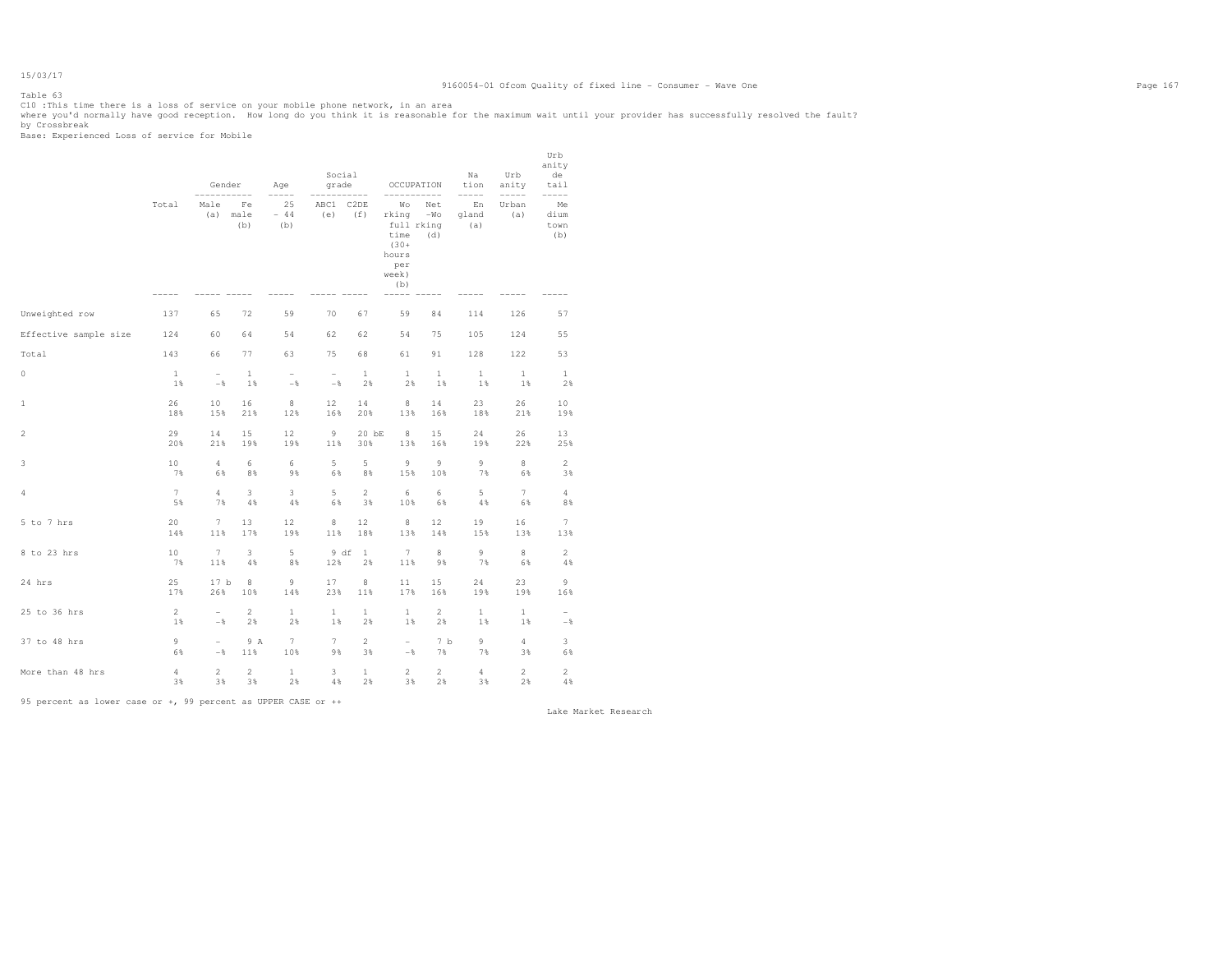Table 63 (continuation)

ClO :This time there is a loss of service on your mobile phone network, in an area<br>where you'd normally have good reception. How long do you think it is reasonable for the maximum wait until your provider has successfully

|                                      |               |             | Gender            | Age                | grade       | Social                   |                                                                | OCCUPATION                        | Na<br>tion         | Urb<br>anity  | Urb<br>anity<br>de<br>tail |
|--------------------------------------|---------------|-------------|-------------------|--------------------|-------------|--------------------------|----------------------------------------------------------------|-----------------------------------|--------------------|---------------|----------------------------|
|                                      | Total         | Male<br>(a) | Fe<br>male<br>(b) | 25<br>$-44$<br>(b) | ABC1<br>(e) | C <sub>2</sub> DE<br>(f) | Wo<br>rking<br>time<br>$(30 +$<br>hours<br>per<br>week)<br>(b) | Net<br>$-WO$<br>full rking<br>(d) | En<br>gland<br>(a) | Urban<br>(a)  | Me<br>dium<br>town<br>(b)  |
|                                      |               |             |                   |                    |             |                          |                                                                |                                   |                    |               |                            |
| Unweighted row                       | 137           | 65          | 72                | 59                 | 70          | 67                       | 59                                                             | 84                                | 114                | 126           | 57                         |
| Effective sample size                | 124           | 60          | 64                | 54                 | 62          | 62                       | 54                                                             | 75                                | 105                | 124           | 55                         |
| Total<br>Medians                     | 143<br>4.00   | 66<br>5.00  | 77<br>4.00        | 63<br>5.00         | 75<br>6.00  | 68<br>2.00               | 61<br>4.00                                                     | 91<br>5.00                        | 128<br>5.00        | 122<br>3.00   | 53<br>4.00                 |
| Mean score                           | 12.4          |             | 11.8 12.9         | 13.1               | 16.1<br>CF  | 8.3                      |                                                                | $10.3$ 12.5                       | 13.2               | 10.1          | 11.7                       |
| Standard deviation<br>Standard error | 17.35<br>1.48 | 16.44 18.18 | 2.04 2.14         | 16.72<br>2.18      | 19.61 13.39 | 2.34 1.64                |                                                                | 14.39 16.30<br>1.87 1.78          | 17.99<br>1.68      | 14.04<br>1.25 | 17.52<br>2.32              |
|                                      |               |             |                   |                    |             |                          |                                                                |                                   |                    |               |                            |

95 percent as lower case or +, 99 percent as UPPER CASE or ++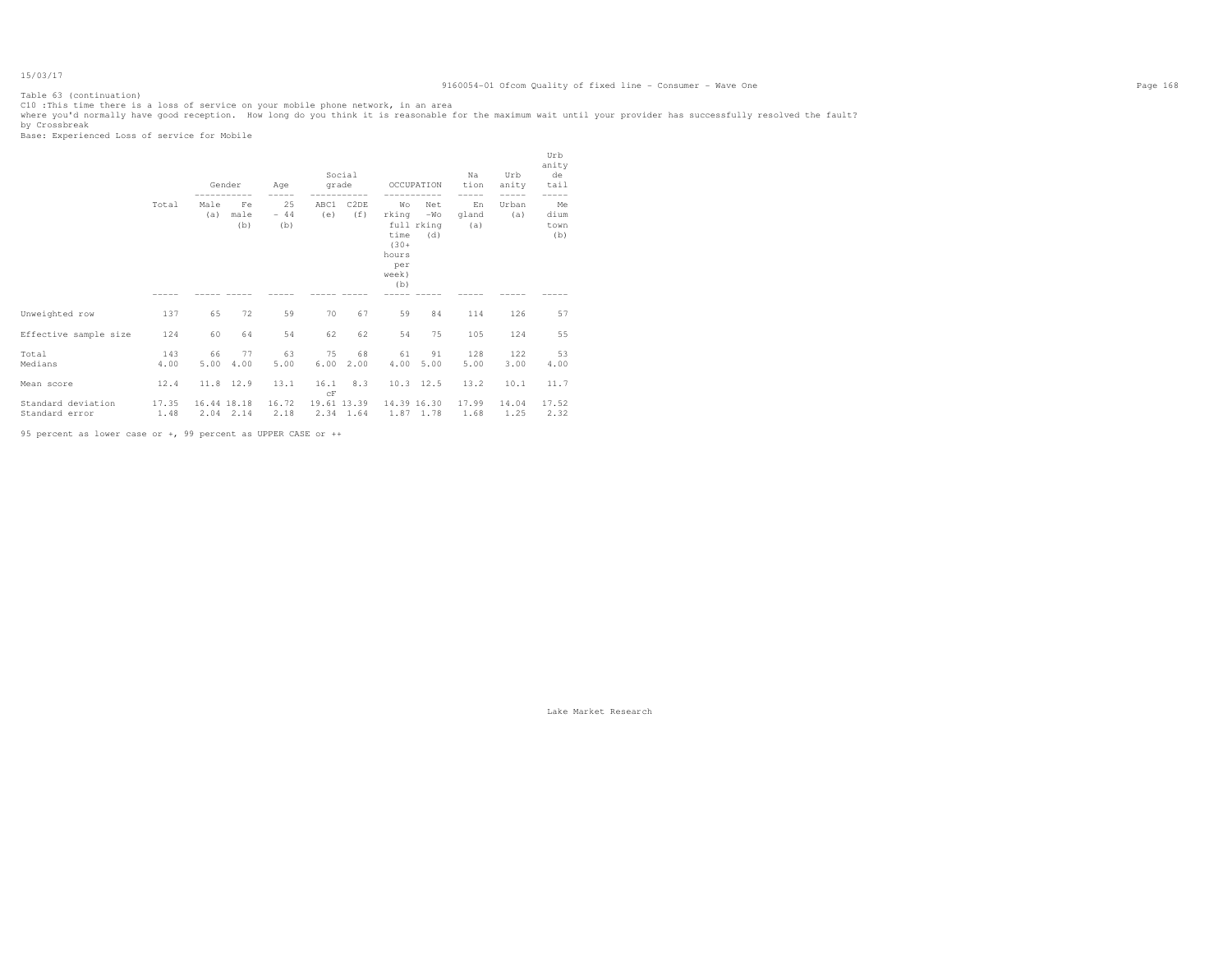# Table 64

Cll: And what would be an unacceptable length of time to wait? Please give your answer in terms of hours.<br>by Crossbreak<br>Base: Experienced Loss of service for Mobile

|                       |                                 | Gender          | $---$             | Age<br>$- - - - -$ | Social<br>grade |                                      | OCCUPATION                                                                   | $- - - -$           | Na<br>tion<br>$--- - - -$ | Urb<br>anity<br>$--- - - -$ | Urb<br>anity<br>de<br>tail<br>$--- - - -$ |
|-----------------------|---------------------------------|-----------------|-------------------|--------------------|-----------------|--------------------------------------|------------------------------------------------------------------------------|---------------------|---------------------------|-----------------------------|-------------------------------------------|
|                       | Total                           | Male<br>(a)     | Fe<br>male<br>(b) | 25<br>$-44$<br>(b) | ABC1<br>(e)     | C <sub>2</sub> D <sub>E</sub><br>(f) | Wо<br>rking<br>full rking<br>time<br>$(30 +$<br>hours<br>per<br>week)<br>(b) | Net<br>$-WO$<br>(d) | En<br>qland<br>(a)        | Urban<br>(a)                | Me<br>dium<br>town<br>(b)                 |
| Unweighted row        | 137                             | 65              | 72                | 59                 | 70              | 67                                   | 59                                                                           | 84                  | 114                       | 126                         | 57                                        |
| Effective sample size | 124                             | 60              | 64                | 54                 | 62              | 62                                   | 54                                                                           | 75                  | 105                       | 124                         | 55                                        |
| Total                 | 143                             | 66              | 77                | 63                 | 75              | 68                                   | 61                                                                           | 91                  | 128                       | 122                         | 53                                        |
| $1\,$                 | $\overline{4}$                  | $\mathbf{2}$    | $\overline{c}$    | $\overline{c}$     | $\mathbf{1}$    | 3                                    | $\mathbf{1}$                                                                 | $\mathbf{1}$        | 3                         | $\overline{4}$              | $\mathbf{2}$                              |
|                       | 3%                              | 3%              | 2%                | 3%                 | 1%              | 4%                                   | 2%                                                                           | $1$ %               | 2%                        | 3%                          | 3%                                        |
| $\overline{2}$        | 12                              | 6               | 6                 | $\mathbf{1}$       | $\overline{7}$  | 5                                    | 5                                                                            | $7\phantom{.}$      | 11                        | 12                          | $\mathbf{2}$                              |
|                       | 8%                              | 9%              | 8%                | 2%                 | 10%             | 7%                                   | 8%                                                                           | 8%                  | 9%                        | 10%                         | 3%                                        |
| 3                     | 13                              | $\,$ 8          | 5                 | 3                  | $\overline{7}$  | $7\overline{ }$                      | $\overline{4}$                                                               | 9                   | 10                        | 13                          | $\,$ 8                                    |
|                       | 9%                              | 11%             | 7%                | 5%                 | 9%              | 10%                                  | 6%                                                                           | 9%                  | 8%                        | 11%                         | 15%                                       |
| 4                     | $\circ$                         | 5               | $\overline{4}$    | 4                  | 3               | 6                                    | 6                                                                            | 6                   | 6                         | 9                           | 7a                                        |
|                       | 6%                              | 8%              | 5%                | 6%                 | 4%              | 9%                                   | 10%                                                                          | 6%                  | 5%                        | 7%                          | 13%                                       |
| 5 to 7 hrs            | 18                              | $7\phantom{.}$  | 11                | 10                 | 11              | $\,$ 8 $\,$                          | 9                                                                            | 13                  | 15                        | 16                          | 5                                         |
|                       | 13%                             | 10%             | 15%               | 16%                | 14%             | 11%                                  | 15%                                                                          | 15%                 | 11%                       | 13%                         | 10%                                       |
| 8 to 23 hrs           | 19                              | $7\phantom{.0}$ | 13                | $\,8\,$            | 5               | 14 be                                | 9                                                                            | 12                  | 19                        | 15                          | 6                                         |
|                       | 14%                             | 10%             | 16%               | 13%                | 7%              | 21%                                  | 15%                                                                          | 14%                 | 15%                       | 12%                         | 12%                                       |
| 24 hrs                | 14                              | 6               | 8                 | $\overline{9}$     | 5               | 9                                    | 5                                                                            | 6                   | 13                        | 14                          | 6                                         |
|                       | 10%                             | 98              | 10%               | 15%                | 6%              | 14%                                  | 8%                                                                           | 7%                  | 10%                       | 12%                         | 12%                                       |
| 25 to 36 hrs          | 19                              | 15 B            | $\overline{4}$    | 5                  | 16 dF           | $\overline{4}$                       | 10                                                                           | 11                  | 19                        | 15                          | 5                                         |
|                       | 14%                             | 23%             | 5%                | 8%                 | 21%             | 5%                                   | 16%                                                                          | 12%                 | 15%                       | 12%                         | 9%                                        |
| 37 to 48 hrs          | 14                              | 5               | 9                 | 9                  | $\overline{9}$  | 5                                    | 5                                                                            | 13                  | 11                        | 11                          | 4                                         |
|                       | 10%                             | 8%              | 12%               | 14%                | 12%             | 8%                                   | 8%                                                                           | 14%                 | $9\,$ %                   | 9%                          | 7%                                        |
| More than 48 hrs      | 20                              | 5               | 15                | 12c                | 13              | $7\phantom{.0}$                      | $7\phantom{.}$                                                               | 13                  | 20                        | 13                          | 9                                         |
|                       | 14%                             | 8%              | 19%               | 19%                | 17%             | 11%                                  | 12%                                                                          | 14%                 | 16%                       | 11%                         | 17%                                       |
| Dont know             | $\overline{\phantom{0}}$<br>$-$ | $-\,$           | $-$ 8             | $-\frac{6}{6}$     | ۰<br>$-\,$      | $-\frac{6}{6}$                       | ÷<br>$-\,$                                                                   | $-$                 | $-$                       | $-\frac{6}{5}$              | $-$                                       |
| Medians               | 12.00                           | 11.00 12.00     |                   | 24.00              | 24.00 10.00     |                                      | 12.00 13.00                                                                  |                     | 14.00                     | 10.00                       | 10.00                                     |

95 percent as lower case or +, 99 percent as UPPER CASE or ++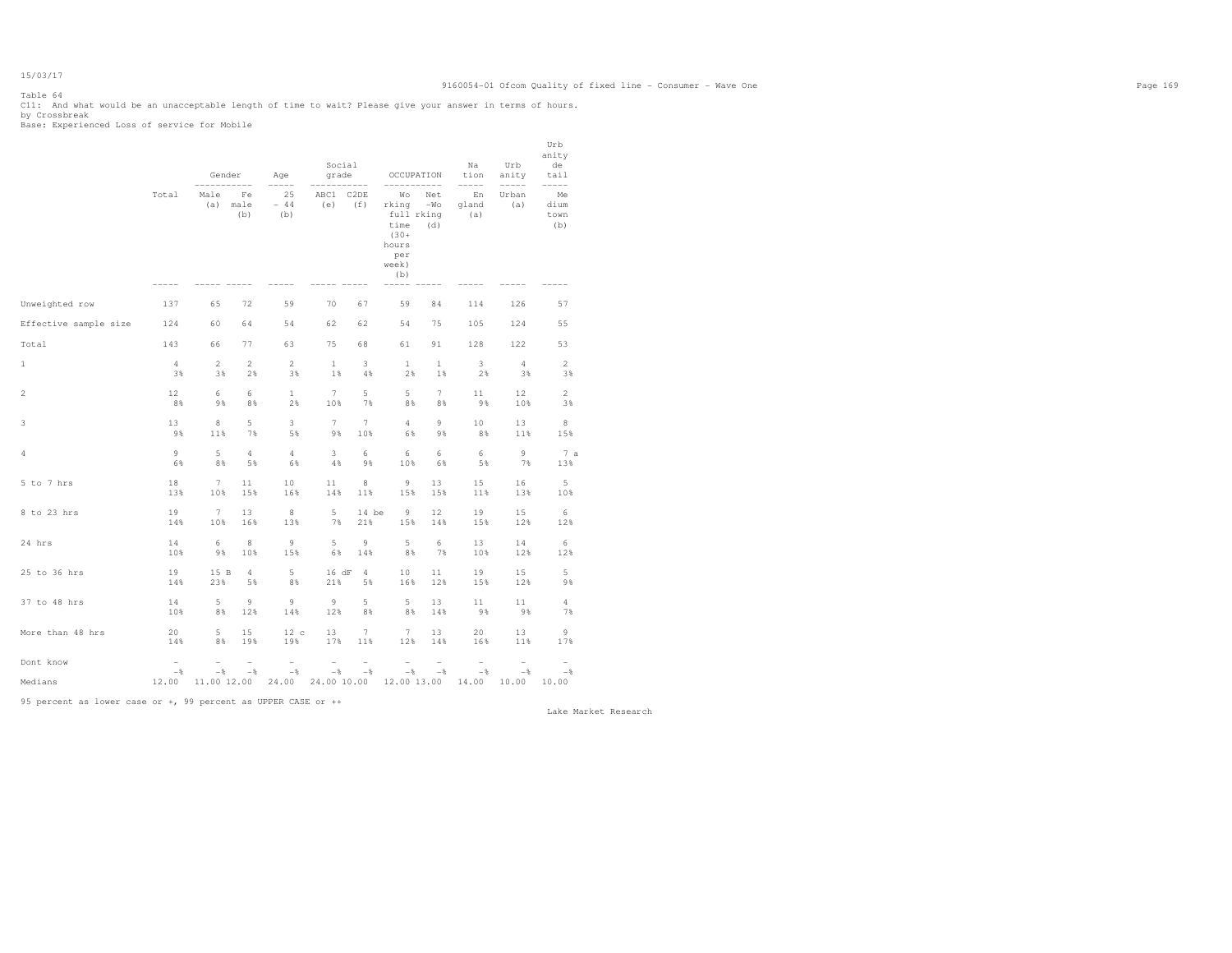# 9160054-01 Ofcom Quality of fixed line - Consumer - Wave One Page 170

Table 64 (continuation) C11: And what would be an unacceptable length of time to wait? Please give your answer in terms of hours. by Crossbreak Base: Experienced Loss of service for Mobile

|                                                    |                       |                             | Gender            | Age                   | grade                       | Social                   |                                                                | OCCUPATION                        | Na<br>tion            | Urb<br>anity          | Urb<br>anity<br>de<br>tail |
|----------------------------------------------------|-----------------------|-----------------------------|-------------------|-----------------------|-----------------------------|--------------------------|----------------------------------------------------------------|-----------------------------------|-----------------------|-----------------------|----------------------------|
|                                                    | Total                 | Male<br>(a)                 | Fe<br>male<br>(b) | 25<br>$-44$<br>(b)    | ABC1<br>(e)                 | C <sub>2</sub> DE<br>(f) | Wо<br>rking<br>time<br>$(30 +$<br>hours<br>per<br>week)<br>(b) | Net<br>$-WO$<br>full rking<br>(d) | En<br>qland<br>(a)    | Urban<br>(a)          | Me<br>dium<br>town<br>(b)  |
|                                                    |                       |                             |                   |                       |                             |                          |                                                                |                                   |                       |                       |                            |
| Unweighted row                                     | 137                   | 65                          | 72                | 59                    | 70                          | 67                       | 59                                                             | 84                                | 114                   | 126                   | 57                         |
| Effective sample size                              | 124                   | 60                          | 64                | 54                    | 62                          | 62                       | 54                                                             | 75                                | 105                   | 124                   | 55                         |
| Total                                              | 143                   | 66                          | 77                | 63                    | 75                          | 68                       | 61                                                             | 91                                | 128                   | 122                   | 53                         |
| Mean score<br>Standard deviation<br>Standard error | 24.3<br>26.92<br>2.30 | 19.9<br>18.64 32.02<br>2.31 | 28.1<br>3.77      | 27.5<br>23.63<br>3.08 | 26.6<br>25.44 28.46<br>3.04 | 21.8<br>3.48             | 22.8<br>25.42 24.93                                            | 24.6<br>3.31 2.72                 | 25.5<br>27.61<br>2.59 | 22.7<br>27.47<br>2.45 | 26.8<br>34.72<br>4.60      |

95 percent as lower case or +, 99 percent as UPPER CASE or ++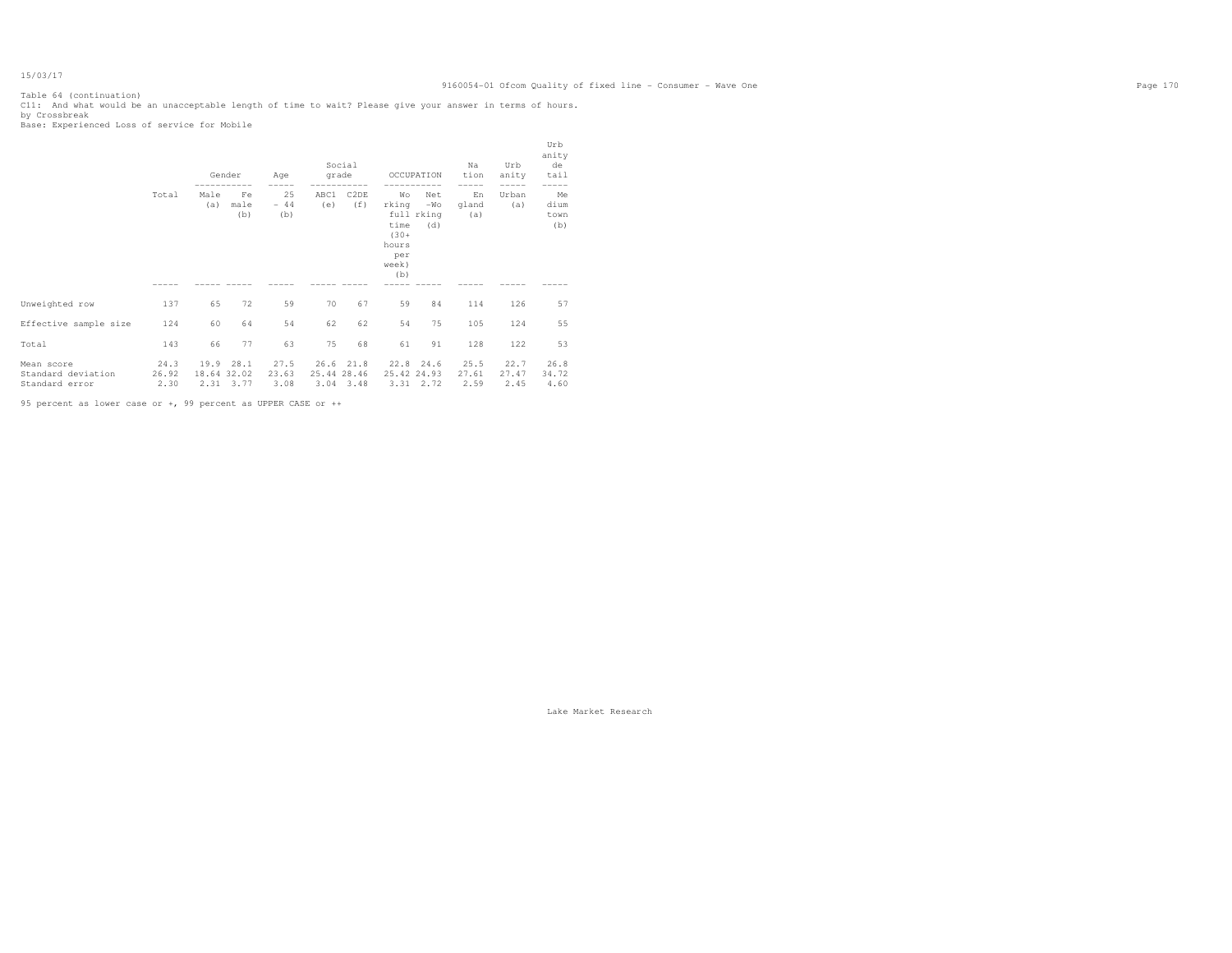### Table 65

ClO :This time there is a loss of service on your mobile phone network, in an area<br>where you'd normally have good reception. How long do you think it is reasonable for the maximum wait until your provider has successfully

|                       |            | Gender                     |                   |                                                |                    |                    | Age           |                    |                                        |                  |                           |           | Social grade |                   |                                      |            |                         |                                                                                                               |                               | OCCUPATION                                                     |                                           |                                                                    |                         |                                          |
|-----------------------|------------|----------------------------|-------------------|------------------------------------------------|--------------------|--------------------|---------------|--------------------|----------------------------------------|------------------|---------------------------|-----------|--------------|-------------------|--------------------------------------|------------|-------------------------|---------------------------------------------------------------------------------------------------------------|-------------------------------|----------------------------------------------------------------|-------------------------------------------|--------------------------------------------------------------------|-------------------------|------------------------------------------|
|                       | Total      | -----------<br>Male<br>(a) | Fe<br>male<br>(b) | ------------------------<br>16<br>$-24$<br>(a) | 25<br>$-44$<br>(b) | 45<br>$-64$<br>(C) | 65<br>$+(d)$  | 18<br>$-24$<br>(f) | ----------------<br>65<br>$-74$<br>(q) | $75+$<br>(h)     | ------------<br>AB<br>(a) | C1<br>(b) | C2<br>(c)    | (d)               | -------------<br>DE ABC1 C2DE<br>(e) | (f)        | In<br>$--- - - -$       | Wo<br>full rking rking<br>educ time time<br>ation (30+ (8-29)<br>(a) hours hours<br>per<br>week) week)<br>(b) | Wo<br>per<br>(C)<br>$- - - -$ | Net<br>time full part rking after from<br>(d)<br>------ ------ | Lo<br>the<br>home<br>or fa<br>mily<br>(e) | -Wo oking tired loyed rman<br>paid<br>work<br>(f)<br>$\frac{1}{2}$ | Re Unemp<br>$(q)$ ently | Pe.<br>sick<br>or<br>dis<br>abled<br>(i) |
| Unweighted row        | 1735       | 809                        | 926               | 179                                            | 683                | 554                | 319           | 170                | 202                                    | 117              | 341                       | 554       | 390          | 450               | 895                                  | 840        | 104                     | 723                                                                                                           | 233                           | 956                                                            | 161                                       | 357                                                                | 102                     | 53                                       |
| Effective sample size | 1559       | 731                        | 828               | 165                                            | 625                | 502                | 274           | 157                | 176                                    | 99               | 301                       | 495       | 356          | 409               | 795                                  | 765        | 97                      | 655                                                                                                           | 210                           | 864                                                            | 148                                       | 308                                                                | 96                      | 52                                       |
| Total                 | 1724       | 800                        | 924               | 162                                            | 663                | 555                | 344           | 154                | 213                                    | 132              | 355                       | 550       | 380          | 438               | 906                                  | 818        | 99                      | 695                                                                                                           | 239                           | 935                                                            | 154                                       | 385                                                                | 98                      | 51                                       |
| $\circ$               | 29         | 9                          | 20                | $\overline{2}$                                 | 5                  | 15 B               | 8 b           | $\overline{1}$     | 5 b                                    | $\overline{2}$   | 3                         |           | 15 aD 9 d    | <sup>2</sup>      |                                      | 18 d 11    | -9<br><b>BCDEF</b><br>G | 8                                                                                                             | $\overline{2}$                | 10                                                             |                                           | 8                                                                  |                         | $\mathbf{1}$                             |
|                       | 2%         | 1%                         | 2%                | $1\%$                                          | 1%                 | 3%                 | 2%            | 1%                 | 3%                                     | 2%               | $1\%$                     | 3%        | 2%           | $*$               | 2%                                   | 1%         | 9%                      | $1\%$                                                                                                         | 1%                            | $1$ %                                                          | $-$ 8                                     | 2%                                                                 | $-$ 8                   | 2%                                       |
| 1                     | 259        | 117                        | 143               | 25<br>dG                                       |                    | 109 DG 93 DG 32    |               |                    | 25 dG 15                               | 17               | 61                        | 85        | 49           | 64                | 146                                  | 114        | 21<br>Fi                | 117 F                                                                                                         | 44<br>Fi                      | 161 F                                                          | 19                                        | 41                                                                 | 14                      | $\overline{4}$                           |
|                       | 15%        | 15%                        | 15%               | 15%                                            | 16%                | 17%                | 9%            | 16%                | 7%                                     | 13%              | 17%                       | 15%       | 13%          | 15%               | 16%                                  | 14%        | 21%                     | 17%                                                                                                           | 18%                           | 17%                                                            | 12%                                       | 11%                                                                | 14%                     | 7%                                       |
| $\overline{2}$        | 302        | 131                        | 171               | 34<br>сH                                       | 141<br>CDH         | 80                 | 48            | 32 H               | 38 h 11                                |                  | 56                        | 101       | 74           | 71                | 157                                  | 145        | 17                      | 135                                                                                                           | 35                            | 170                                                            | 30                                        | 57                                                                 | 18                      | 9                                        |
|                       | 18%        | 16%                        | 19%               | 21%                                            | 21%                | 14%                | 14%           | 20%                | 18%                                    | 8%               | 16%                       | 18%       | 19%          | 16%               | 17%                                  | 18%        | 17%                     | 19%                                                                                                           | 15%                           | 18%                                                            | 19%                                       | 15%                                                                | 19%                     | 17%                                      |
| 3                     | 123        | 58                         | 65                | 24<br><b>BcDGH</b>                             | 41                 |                    | 45 dg 13      | 22<br><b>BcDGH</b> | 6                                      | 7                | 22                        | 42        | 25           | 34                | 63                                   | 59         | 9 f                     |                                                                                                               | 56 f 16                       |                                                                | 72 f 15 F                                 | 15                                                                 | 9 f                     | $\overline{2}$                           |
|                       | 7%         | 7%                         | 7%                | 14%                                            | 6%                 | 8%                 | 4%            | 15%                | 3%                                     | 5%               | 6%                        | 8%        | 7%           | 8%                | 7%                                   | 7%         | 9%                      | 8%                                                                                                            | 6%                            | 8%                                                             | 10%                                       | 4%                                                                 | 9%                      | $4\%$                                    |
| 4                     | 141<br>8%  | 66<br>8%                   | 76<br>8%          | 14<br>8%                                       | 52<br>8%           | 56 d<br>10%        | 20<br>6%      | 13<br>8%           | 14<br>6%                               | 7<br>5%          | 34<br>10%                 | 48<br>98  | 29<br>8%     | 31<br>7%          | 82<br>9%                             | 60<br>7%   | $7\phantom{.0}$<br>8%   | 62<br>98                                                                                                      | 23<br>10%                     | 85<br>98                                                       | 11<br>7%                                  | 25<br>7%                                                           | 7<br>7%                 | 5<br>11%                                 |
| 5 to 7 hrs            | 205<br>12% | 91<br>11%                  | 114<br>12%        | 18<br>11%                                      | 69<br>10%          | 70<br>13%          | 48<br>14%     | 17<br>11%          | 28<br>13%                              | 21<br>16%        | 40<br>11%                 | 77<br>14% | 39<br>10%    | 49<br>11%         | 117<br>13%                           | 88<br>11%  | 13<br>13%               | 70<br>10%                                                                                                     | 32<br>13%                     | 102<br>11%                                                     | 15<br>10%                                 | 53<br>14%                                                          | 16<br>16%               | 5<br>11%                                 |
| 8 to 23 hrs           | 212<br>12% | 113 <sub>b</sub><br>14%    | 99<br>11%         | 19<br>12%                                      | 83<br>12%          | 60<br>11%          | 50<br>15%     | 18<br>12%          | $34\text{ c}$<br>16%                   | 16<br>12%        | 46<br>13%                 | 58<br>11% | 43<br>11%    | 15%               | 66 b 104<br>11%                      | 108<br>13% | 10<br>10%               | 76<br>11%                                                                                                     | 32<br>14%                     | 108<br>12%                                                     | 18<br>11%                                 | 56<br>15%                                                          | 12<br>12%               | 8<br>15%                                 |
| 24 hrs                | 329        | 149                        | 180               | 21                                             | 116                | 105                | 88            | 21                 |                                        | 48 af 40 ABCF 69 |                           | 88        | 75           | 97                | 157                                  | 172 be     | 10                      | 122a                                                                                                          | 41                            | 163                                                            | 39                                        | 90                                                                 | 16                      | 11a                                      |
|                       | 19%        | 19%                        | 19%               | 13%                                            | 17%                | 19%                | ABcF<br>25%   | 14%                | 22%                                    | 31%              | 19%                       | 16%       | 20%          | be<br>22%         | 17%                                  | 21%        | 10%                     | 18%                                                                                                           | 17%                           | 17%                                                            | Abcd<br>25%                               | Abd<br>23%                                                         | 17%                     | 21%                                      |
| 25 to 36 hrs          | 29<br>2%   | 19<br>2%                   | 11<br>1%          | $\mathbf{1}$<br>1%                             | 16<br>2%           | 7<br>1%            | 6<br>2%       | <sup>1</sup><br>1% | 4<br>2%                                | 2<br>1%          | 5<br>1%                   | 7<br>1%   | 3%           | 12 bde 4<br>$1\%$ | 12<br>1%                             | 17<br>2%   | $-\frac{6}{6}$          | 20 Ce<br>3%                                                                                                   | $\sim$<br>$-$ 8               | 20 <sub>c</sub><br>2%                                          | $\hspace{0.1mm}-\hspace{0.1mm}$<br>$-$ %  | 8 <sub>c</sub><br>2%                                               | 2 c<br>2%               | $\overline{\phantom{a}}$<br>$-$ 8        |
| 37 to 48 hrs          | 87<br>5%   | 43<br>5%                   | 44<br>5%          | 5.<br>3%                                       | 32<br>5%           | 24<br>4%           | 26 cf 4<br>8% | 3%                 | 18 acf 8<br>8%                         | 6%               | 17<br>5%                  | 27<br>5%  | 23<br>6%     | 20<br>4%          | 44<br>5%                             | 43<br>5%   | 3<br>3%                 | 27<br>4%                                                                                                      | 14<br>6%                      | 41<br>4%                                                       | 7<br>4%                                   | 26 b<br>7%                                                         | 4<br>4%                 | 6 aBde<br>12%                            |

95 percent as lower case or +, 99 percent as UPPER CASE or ++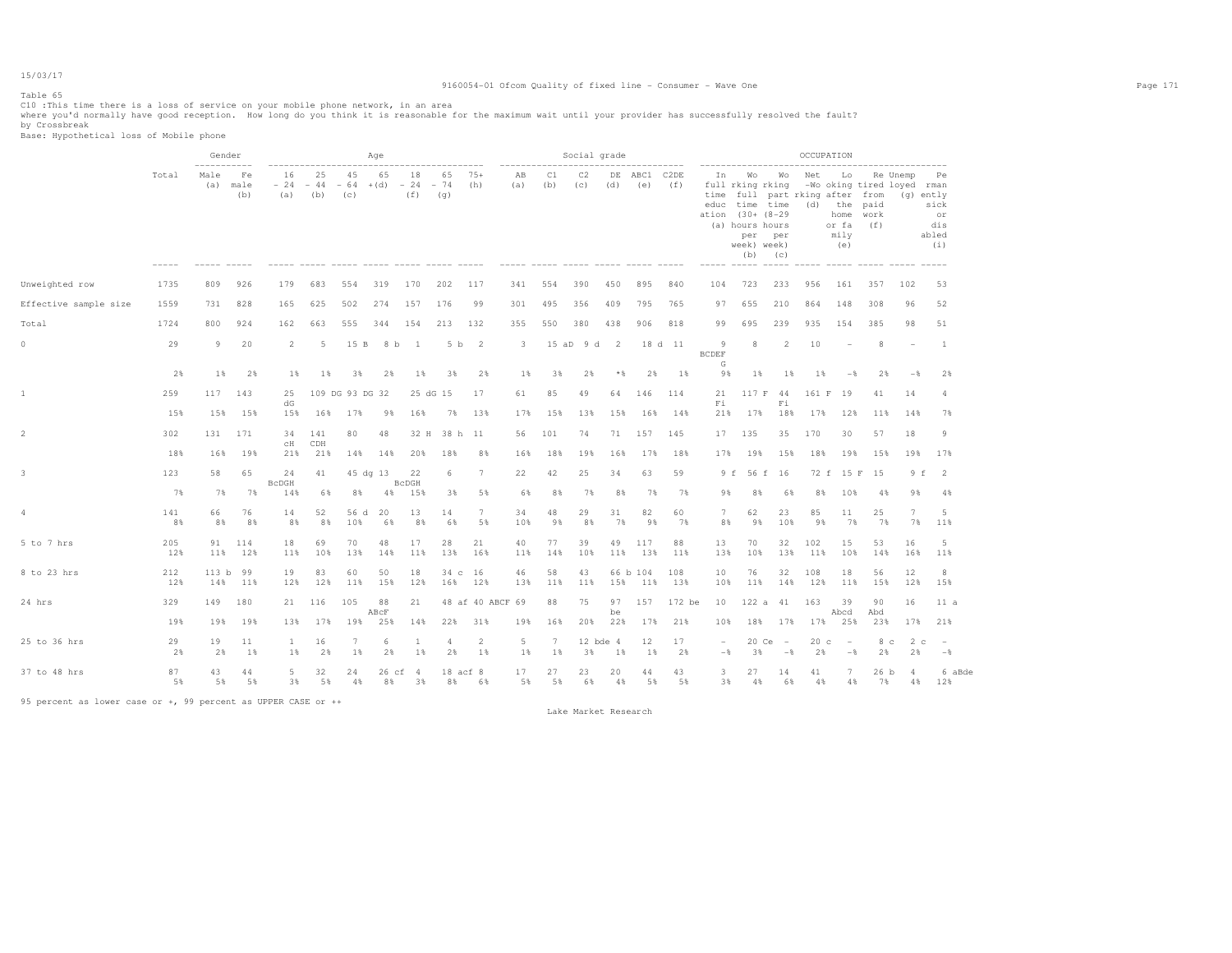# 9160054-01 Ofcom Quality of fixed line - Consumer - Wave One Page 172

Table 65 (continuation)

ClO :This time there is a loss of service on your mobile phone network, in an area<br>where you'd normally have good reception. How long do you think it is reasonable for the maximum wait until your provider has successfully

|                                      |              | Gender                     |                   |                    |                                                  |                    | Age          |                                  |                        |                    |                                            |                                    |           | Social grade |             |                  |                                 |                                                                                |                                                        | OCCUPATION |                                           |                                                      |                                                                 |                                                          |  |
|--------------------------------------|--------------|----------------------------|-------------------|--------------------|--------------------------------------------------|--------------------|--------------|----------------------------------|------------------------|--------------------|--------------------------------------------|------------------------------------|-----------|--------------|-------------|------------------|---------------------------------|--------------------------------------------------------------------------------|--------------------------------------------------------|------------|-------------------------------------------|------------------------------------------------------|-----------------------------------------------------------------|----------------------------------------------------------|--|
|                                      | Total        | -----------<br>Male<br>(a) | Fe<br>male<br>(b) | 16<br>$-24$<br>(a) | 25<br>$-44$<br>(b)                               | 45<br>$-64$<br>(C) | 65<br>$+(d)$ | 18<br>$-24$<br>(f)               | 65<br>$-74$<br>(g)     | $75+$<br>(h)       | AΒ<br>(a)                                  | _____________________<br>C1<br>(b) | C2<br>(c) | DE<br>(d)    | ABC1<br>(e) | C2DE<br>(f)      | In<br>educ<br>ation (30+ (8-29) | Wo<br>full rking rking<br>time<br>(a) hours hours<br>per<br>week) week)<br>(b) | Wo<br>time full part rking after<br>time<br>per<br>(c) | Net<br>(d) | Lo<br>the<br>home<br>or fa<br>mily<br>(e) | -Wo oking tired loyed<br>from<br>paid<br>work<br>(f) | Re Unemp<br>(q)                                                 | Pe<br>rman<br>ently<br>sick<br>or<br>dis<br>abled<br>(i) |  |
| Unweighted row                       | 1735         | 809                        | 926               | 179                | 683                                              | 554                | 319          | 170                              | 202                    | 117                | 341                                        | 554                                | 390       | 450          | 895         | 840              | 104                             | 723                                                                            | 233                                                    | 956        | 161                                       | 357                                                  | 102                                                             | 53                                                       |  |
| Effective sample size                | 1559         | 731                        | 828               | 165                | 625                                              | 502                | 274          | 157                              | 176                    | 99                 | 301                                        | 495                                | 356       | 409          | 795         | 765              | 97                              | 655                                                                            | 210                                                    | 864        | 148                                       | 308                                                  | 96                                                              | 52                                                       |  |
| Total                                | 1724         | 800                        | 924               | 162                | 663                                              | 555                | 344          | 154                              | 213                    | 132                | 355                                        | 550                                | 380       | 438          | 906         | 818              | 99                              | 695                                                                            | 239                                                    | 935        | 154                                       | 385                                                  | 98                                                              | 51                                                       |  |
| More than 48 hrs<br>Medians          | $*$<br>5.00  | 5<br>5.00                  | 4.00              | 3.00               | 4.00                                             | 4.00               | 5 bc<br>8.00 | $\overline{\phantom{a}}$<br>3.00 | 3 <sub>b</sub><br>8.00 | 2 bc<br>2%<br>8.00 | $3-f$<br>1 %<br>5.00                       | 4.00 5.00                          |           | 5.00         | 4.00        | 5.00             |                                 | 3.004.00                                                                       | 4.00 4.00                                              |            | 5.00 7.00                                 | .5 d                                                 | 5.00 7.00                                                       | $\overline{\phantom{0}}$<br>$-$                          |  |
| Mean score                           | 10.9         | 11.5                       | 10.4              |                    | $8.1 \quad 10.4$<br>af                           | 10.2<br>af         | 14.3<br>ABCF | 8.0                              | 14.1<br>ABCF           | 14.7<br>ABCF       |                                            | 11.2 10.0 11.8                     | h         |              |             | 11.1 10.5 11.4 b | 6.5                             | 10.2                                                                           | 10.2<br>А                                              | 10.2<br>А  |                                           | A ABCDg                                              |                                                                 | 11.2 13.5 10.0 14.4 Abcd                                 |  |
| Standard deviation<br>Standard error | 12.92<br>.31 | 13.51 12.35<br>.48         | .41               | .79                | 10.57 12.59 12.21 14.90 10.28 15.17 14.51<br>.48 | .52                | .83          |                                  | $.79$ 1.07 1.34        |                    | 13.60 12.74 13.47 12.02 13.09 12.71<br>.74 | .54                                | .68       | .57          | .44         | .44              | .95                             | .46                                                                            | .80                                                    | .40        | .95                                       |                                                      | 9.66 12.46 12.18 12.38 12.00 14.59 11.93 15.23<br>.77 1.18 2.09 |                                                          |  |

95 percent as lower case or +, 99 percent as UPPER CASE or ++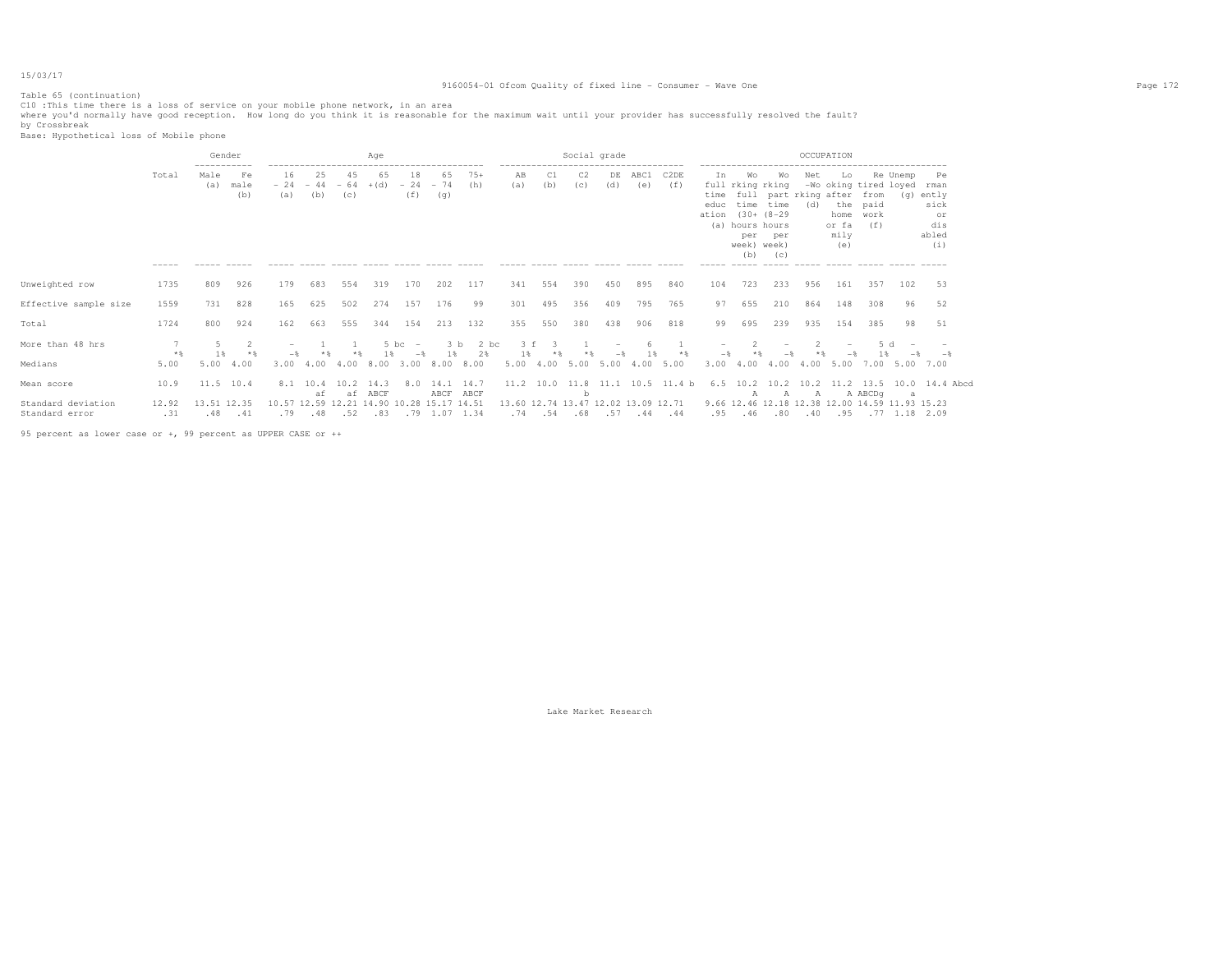# 9160054-01 Ofcom Quality of fixed line - Consumer - Wave One Page 173

Table 65 (continuation)

ClO :This time there is a loss of service on your mobile phone network, in an area<br>where you'd normally have good reception. How long do you think it is reasonable for the maximum wait until your provider has successfully

|                       |           |                             |                    |                                                         |                       |                               |                         | Region           |                                                      |       |                        |             |                                                           |            |                             | Nation              |                | --------                               |           | Urbanity        |                                   | Urbanity detail                                                                      |                    |           |
|-----------------------|-----------|-----------------------------|--------------------|---------------------------------------------------------|-----------------------|-------------------------------|-------------------------|------------------|------------------------------------------------------|-------|------------------------|-------------|-----------------------------------------------------------|------------|-----------------------------|---------------------|----------------|----------------------------------------|-----------|-----------------|-----------------------------------|--------------------------------------------------------------------------------------|--------------------|-----------|
|                       | Total     | tland<br>(a)                |                    | (b) thern East West shire Mid Mid<br>Ir<br>eland<br>(c) |                       |                               | (d) (e) (f) lands lands | (q)              | Sco Wales Nor North North York East West East<br>(h) |       |                        |             | Lo South South<br>(i) ndon East West<br>$(i)$ $(k)$ $(1)$ |            | gland tland<br>(a)          | En Sco Wales<br>(b) |                | Nor<br>(c) thern<br>Ir<br>eland<br>(d) | (a)       | Urban Rural All | $- - - - - -$<br>(b) rural<br>(d) | $- - - - - -$<br>Large<br>city/ dium towns<br>aller<br>city/<br>large<br>town<br>(a) | sm town (c)<br>(b) | Me Small  |
| Unweighted row        | 1735      | 204                         | 112                | 101                                                     | 86                    | 169                           | 131                     | 115              | 122                                                  | 137   |                        | 213         | 228                                                       | 117        | 1318                        | 204                 | 112            | 101                                    | 1577      | 109             | 158                               | 607                                                                                  | 676                | 294       |
| Effective sample size | 1559      | 169                         | 111                | 98                                                      | 78                    | 163                           | 130                     | 106              | 110                                                  | 124   |                        | 213         | 218                                                       | 105        | 1236                        | 169                 | 111            | 98                                     | 1533      | 85              | 120                               | 594                                                                                  | 658                | 282       |
| Total                 | 1724      | 152                         | 81                 | 46                                                      | 100                   | 179                           | 136                     | 129              | 142                                                  | 157   |                        | 219         | 245                                                       | 138        | 1445                        | 152                 | 81             | 46                                     | 1489      | 172             | 235                               | 584                                                                                  | 642                | 263       |
| $\circ$               | 29        | 1                           |                    |                                                         |                       | $\overline{1}$                | <sup>1</sup>            | <sup>1</sup>     | 2                                                    | abdef | 8                      | 5           | $\overline{2}$                                            | 8<br>abcde | 28                          | 1                   |                |                                        | 16        | 2               | 13 A                              | 7                                                                                    | 4                  | 4         |
|                       | 2%        | 1%                          | $-$                | $-$                                                     | $-$                   | 1%                            | 1%                      | 1%               | $1\%$                                                |       | k<br>5%                | 2%          | $1\%$                                                     | fqK<br>6%  | 2%                          | 1%                  | $-\frac{6}{5}$ | $-\frac{6}{5}$                         | $1\%$     | 1%              | 6%                                | $1\%$                                                                                | $1\%$              | 2%        |
|                       | 259       | 9                           | 23<br>ACEfH<br>IKL |                                                         | 6 aE 25<br>AcEhI<br>L | 6                             |                         | 22 AE 27<br>AEiL |                                                      |       | 20 aE 18 E 53<br>AcEhI |             | 39<br>AE1                                                 | 11         | 222 B                       | $\overline{9}$      |                | 23 ABD 6 b                             | 225       | 25              | 35                                | 96                                                                                   | 89                 | 40        |
|                       | 15%       |                             | 6% 28%             | 13%                                                     | 25%                   | 3%                            | 16%                     | 21%              | 14%                                                  |       | 11%                    | kL<br>24%   | 16%                                                       | 8%         | 15%                         | 6%                  | 28%            | 13%                                    | 15%       | 15%             | 15%                               | 16%                                                                                  | 14%                | 15%       |
| $\overline{2}$        | 302       | 36<br>CEFIK Cefi<br>$\perp$ | 16                 | 3                                                       | 14                    | 18                            | 15                      | 25               | 31<br>Cei CEfik                                      |       | 17<br>abCDE<br>FGhIKL  | 74          | 34                                                        | 19         |                             | 247 D 36 aD 16 D    |                | $\overline{\phantom{a}}$               | 261       | 35              | 41                                |                                                                                      | 137 BC 93          | 31        |
|                       | 18%       | 24%                         | 20%                | 6%                                                      | 14%                   | 10%                           | 11%                     | 20%              | 22%                                                  |       | 11%                    | 34%         | 14%                                                       | 14%        | 17%                         | 24%                 | 20%            | 6%                                     | 18%       | 20%             | 18%                               | 23%                                                                                  | 15%                | 12%       |
|                       | 123       | 19<br>hIjKL                 | 5                  | 2                                                       | 9                     | 21<br>ikL                     | 12 <sub>1</sub>         | 10               | 7                                                    |       | 6                      | 14          | 11                                                        | 4          | 96                          | 19 A                | 5              | 2                                      | 102       | 16              | 21                                | 46 с                                                                                 | 46                 | 11        |
|                       | 7%        | 12%                         | 7%                 | 5%                                                      | 98                    | 12%                           | 98                      | 8%               | 5%                                                   |       | 4%                     | 7%          | 5%                                                        | 3%         | 7%                          | 12%                 | 7%             | 5%                                     | 7%        | 10%             | 9%                                | 8%                                                                                   | 7%                 | 4%        |
| 4                     | 141<br>8% | 18<br>FqH1 FqH1<br>12%      | 10<br>13%          | 4 F<br>8%                                               | 7%                    | 7 f 25<br><b>FGHil</b><br>14% | $\overline{2}$<br>2%    | 5<br>4%          | 5<br>4%                                              |       | 11 f 27<br>7%          | FqH1<br>12% | 21 F<br>88                                                | 7<br>5%    | 109<br>8%                   | 12%                 | 18 a 10<br>13% | 4<br>8%                                | 122<br>8% | 12<br>7%        | 19<br>8%                          | 50<br>9%                                                                             | 48<br>7%           | 25<br>9%  |
| 5 to 7 hrs            | 205       | 33<br>BcDef                 | 2                  |                                                         |                       |                               |                         |                  | 5 bJ 9 bj 23 BJ 15 bJ 15 bJ 18 BJ 27 BJk 7           |       |                        |             |                                                           |            | 24 bJ 26 BJk 165 C 33 ACd 2 |                     |                | 5 <sub>c</sub>                         | 182       | 16              | 23                                | 51                                                                                   |                    | 92 A 39 A |
|                       | 12%       | ghJK<br>22%                 | 3%                 | 10%                                                     | 98                    | 13%                           | 11%                     | 12%              | 12%                                                  |       | 17%                    | 3%          | 10%                                                       | 19%        | 11%                         | 22%                 | 3%             | 10%                                    | 12%       | 9%              | 10%                               | 9%                                                                                   | 14%                | 15%       |
| 8 to 23 hrs           | 212       |                             | 22 BJ 4            | 10                                                      |                       | 8 J                           | 29 BJ 21 BJ 15 J 27     |                  |                                                      |       | 23 bJ 3                |             |                                                           | 35 BJ 16 J |                             | 177 c 22 C          | $\overline{4}$ | 10 AC                                  | 177       | 24              | 35                                | 66                                                                                   | 81                 | 30        |
|                       | 12%       | 14%                         |                    | BDgJl<br>5% 22%                                         |                       |                               | 8% 16% 15%              |                  | BdJ<br>12% 19%                                       |       | 15%                    | 1%          | 14%                                                       | 11%        | 12%                         | 14%                 | 5%             | 22%                                    | 12%       | 14%             | 15%                               | 11%                                                                                  | 13%                | 11%       |
| 24 hrs                | 329       | 13                          |                    | 14 aJ 11<br>AqJ                                         |                       | 24 AJ 32 aJ 40                | AbeGh                   |                  | 19 i 25 aJ 38 AJ 15                                  |       |                        |             | 60<br>AqJ                                                 |            | 37 AgJ 291 B 13             |                     |                | 14 b 11 B                              |           | 292 c 32        | 37                                | 98                                                                                   | 130                | 64 A      |
|                       | 19%       |                             |                    | 9% 17% 25%                                              |                       |                               | J<br>24% 18% 30%        |                  | 14% 17% 24%                                          |       |                        |             | 7% 25% 27%                                                |            | 20%                         |                     |                | 9% 17% 25%                             | 20%       | 19%             | 16%                               | 17%                                                                                  | 20%                | 24%       |

95 percent as lower case or +, 99 percent as UPPER CASE or ++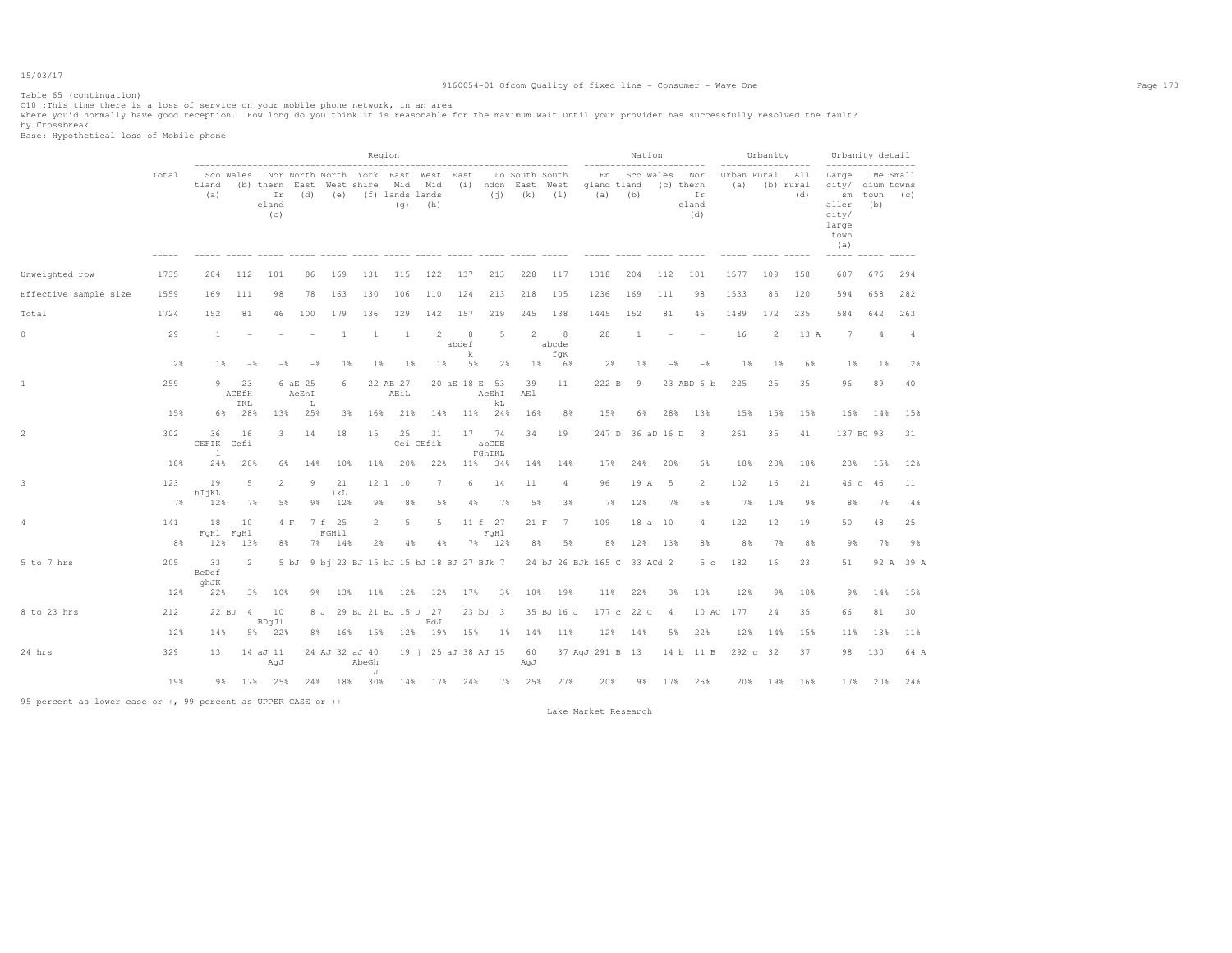# 9160054-01 Ofcom Quality of fixed line - Consumer - Wave One Page 174

Table 65 (continuation)

ClO :This time there is a loss of service on your mobile phone network, in an area<br>where you'd normally have good reception. How long do you think it is reasonable for the maximum wait until your provider has successfully

|                                      |              |              |                               |                          |                                                    |               |            | Region                        |                                                              |                |     |                                         |                                                                        |                                       |                          | Nation                     |                                                                                                                |                        | Urbanity                 |                                    |                                                                                                 | Urbanity detail           |                   |
|--------------------------------------|--------------|--------------|-------------------------------|--------------------------|----------------------------------------------------|---------------|------------|-------------------------------|--------------------------------------------------------------|----------------|-----|-----------------------------------------|------------------------------------------------------------------------|---------------------------------------|--------------------------|----------------------------|----------------------------------------------------------------------------------------------------------------|------------------------|--------------------------|------------------------------------|-------------------------------------------------------------------------------------------------|---------------------------|-------------------|
|                                      | Total        | tland<br>(a) | Sco Wales                     | Ir<br>eland<br>(c)       | Nor North North York East<br>(b) thern East<br>(d) | (e)           | West shire | Mid<br>(f) lands lands<br>(q) | West<br>Mid<br>(h)                                           | East<br>(i)    | (i) | Lo South South<br>ndon East West<br>(k) | (1)                                                                    | En<br>gland tland<br>(a)              | (b)                      | Sco Wales                  | Nor<br>(c) thern<br>Ir<br>eland<br>(d)                                                                         | Urban Rural All<br>(a) |                          | .<br>(b) rural<br>(d)              | Large<br>city/<br>$\mathop{\rm sm}\nolimits$<br>aller<br>city/<br>large<br>town<br>(a)<br>----- | dium towns<br>town<br>(b) | Me Small<br>(C)   |
| Unweighted row                       | 1735         | 204          | 112                           | 101                      | 86                                                 | 169           | 131        | 115                           | 122                                                          | 137            | 213 | 228                                     | 117                                                                    | 1318                                  | 204                      | 112                        | 101                                                                                                            | 1577                   | 109                      | 158                                | 607                                                                                             | 676                       | 294               |
| Effective sample size                | 1559         | 169          | 111                           | 98                       | 78                                                 | 163           | 130        | 106                           | 110                                                          | 124            | 213 | 218                                     | 105                                                                    | 1236                                  | 169                      | 111                        | 98                                                                                                             | 1533                   | 85                       | 120                                | 594                                                                                             | 658                       | 282               |
| Total                                | 1724         | 152          | 81                            | 46                       | 100                                                | 179           | 136        | 129                           | 142                                                          | 157            | 219 | 245                                     | 138                                                                    | 1445                                  | 152                      | 81                         | 46                                                                                                             | 1489                   | 172                      | 235                                | 584                                                                                             | 642                       | 263               |
| 25 to 36 hrs                         | 29           |              | $1 - i$                       | $\overline{\phantom{a}}$ |                                                    | 22<br>ABCDF   |            | $\mathfrak{D}$                |                                                              |                |     |                                         |                                                                        | 28 b                                  | $\sim$                   |                            |                                                                                                                | 25                     | 4                        | 4                                  | $\mathbf{1}$                                                                                    |                           | 19 A 4 a          |
|                                      | 2%           | $-$          | 2%                            | $-$                      | $-$ %                                              | GHIJKL<br>12% | 1%         | 2%                            | $-$                                                          | $-\frac{6}{5}$ |     | 1 %                                     | $-$                                                                    | 2%                                    | $-$                      | 2%                         | $-$                                                                                                            | 2%                     | 3%                       | 2%                                 | $*$                                                                                             | 3%                        | 2%                |
| 37 to 48 hrs                         | 87           | $\mathbf{1}$ | 3.                            | 5<br>AbdE                | 3                                                  | 3.            | 7a         | 7 a                           | 6 a                                                          |                |     | 10 Ae 19 AE 14 Ae                       | 7 a                                                                    | 78 B                                  | $\overline{1}$           | 3                          | 5 aBc                                                                                                          | 83 d                   | $\Delta$                 | Δ                                  | 31                                                                                              | 36                        | 16                |
|                                      | 5%           | 1%           | 3%                            | 10%                      | 3%                                                 | 2%            | 5%         | 6%                            | 4%                                                           | 7%             | 9%  | 6%                                      | 5%                                                                     | 5%                                    | 1%                       | 3%                         | 10%                                                                                                            | 6%                     | 3%                       | 2%                                 | 5%                                                                                              | 6%                        | 6%                |
| More than 48 hrs                     | 7            |              | $\overline{2}$<br>aefhi<br>Jk |                          |                                                    |               |            |                               |                                                              |                |     |                                         | $\overline{2}$                                                         | $\overline{4}$                        | $\overline{\phantom{a}}$ |                            | $2$ Ab $-$                                                                                                     | 5                      | $\overline{\phantom{0}}$ | 2                                  | $\mathbb{1}$                                                                                    | 3                         | $\overline{1}$    |
| Medians                              | $*$<br>5.00  | $-$ %        | 3%                            |                          |                                                    |               |            | 1 %                           | 4.00 3.00 10.00 4.00 6.00 8.00 4.00 6.00 6.00 2.00 6.00 6.00 |                |     | **                                      | 1%                                                                     | $*$                                   | $-$                      | 3%<br>5.00 4.00 3.00 10.00 | $-\frac{6}{5}$                                                                                                 | * &                    |                          | 1%<br>$5.00 \quad 4.00 \quad 4.00$ | * %                                                                                             | 4.00 6.00 6.00            |                   |
| Mean score                           | 10.9         |              | 6.5 10.1 14.5                 | A AbDqH<br>$\cdot$ T     |                                                    |               | A AdhJ AdJ | $\mathbb{A}$                  | 9.6 13.0 13.0 10.3 10.0 12.3<br>$\mathbb{A}$                 | AJ             |     | AJ                                      |                                                                        | 7.9 12.6 13.0 AJ 11.3 B 6.5 10.1 14.5 |                          | B                          | aBc                                                                                                            | 11.2<br>cd             | 9.8                      | 9.0                                |                                                                                                 | Α                         | $9.7$ 12.1 12.3 A |
| Standard deviation<br>Standard error | 12.92<br>.31 |              |                               |                          |                                                    |               |            |                               |                                                              |                |     |                                         | 7.25 14.93 14.31 11.45 12.06 12.63 13.38 11.41 12.96 13.72 13.76 14.37 | 13.12 7.25 14.93 14.31                |                          |                            | . 57. 52. 51. 91. 1.93. 1.03. 1.42. 51. 36. 36. 91. 94. 1.03. 1.11 94. 1.33. 1.33. 1.42. 1.43. 1.41. 51. 51. 5 | 13.11 11.24 11.43      |                          |                                    | 12.45 13.58 13.13                                                                               |                           |                   |

95 percent as lower case or +, 99 percent as UPPER CASE or ++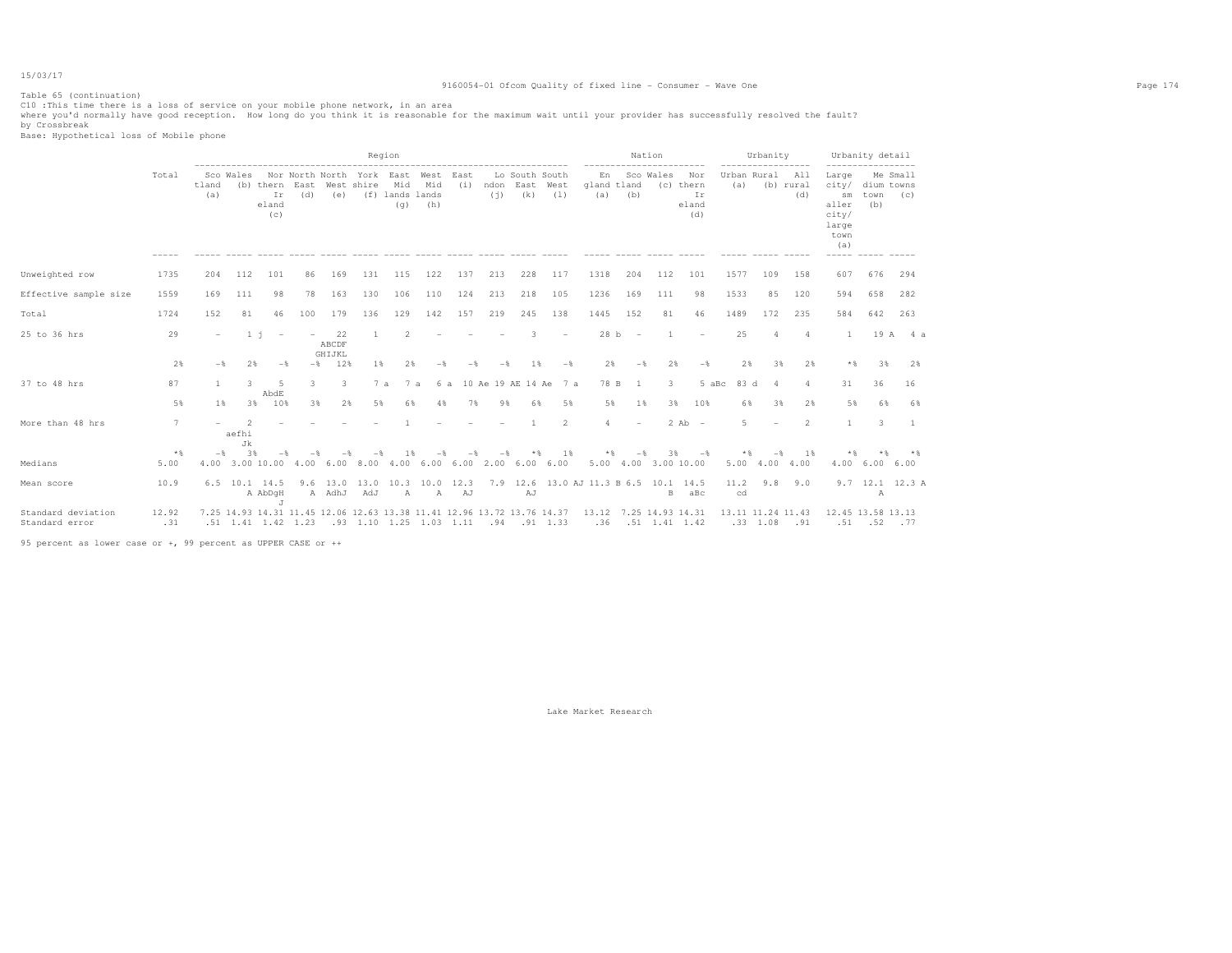# 9160054-01 Ofcom Quality of fixed line - Consumer - Wave One Page 175

# Table 66

C11: And what would be an unacceptable length of time to wait? Please give your answer in terms of hours. by Crossbreak Base: Hypothetical loss of Mobile phone

|                       |            | Gender                     |                   |                    |                    |                               | Age        |                |                    |              |           |                | Social grade |           |             |                |                          |                                                                                            |                               |                  | OCCUPATION                                                                                            |                     |            |                                                      |
|-----------------------|------------|----------------------------|-------------------|--------------------|--------------------|-------------------------------|------------|----------------|--------------------|--------------|-----------|----------------|--------------|-----------|-------------|----------------|--------------------------|--------------------------------------------------------------------------------------------|-------------------------------|------------------|-------------------------------------------------------------------------------------------------------|---------------------|------------|------------------------------------------------------|
|                       | Total      | -----------<br>Male<br>(a) | Fe<br>male<br>(b) | 16<br>$-24$<br>(a) | 25<br>$-44$<br>(b) | 45<br>$-64$ +(d) $-24$<br>(C) | 65         | 18<br>(f)      | 65<br>$-74$<br>(q) | $75+$<br>(h) | ΑB<br>(a) | C1<br>(b)      | C2<br>(C)    | DE<br>(d) | ABC1<br>(e) | C2DE<br>(f)    | In<br>time<br>educ       | Wo<br>full rking rking<br>ation (30+ (8-29<br>(a) hours hours<br>per<br>week) week)<br>(b) | Wo<br>time time<br>per<br>(C) | Net<br>(d)       | Lo<br>-Wo oking tired loyed rman<br>full part rking after from<br>the<br>home<br>or fa<br>mily<br>(e) | paid<br>work<br>(f) | Re Unemp   | Pe<br>(g) ently<br>sick<br>or<br>dis<br>abled<br>(i) |
| Unweighted row        | 1735       | 809                        | 926               | 179                | 683                | 554                           | 319        | 170            | 202                | 117          | 341       | 554            | 390          | 450       | 895         | 840            | 104                      | 723                                                                                        | 233                           | 956              | 161                                                                                                   | 357                 | 102        | 53                                                   |
| Effective sample size | 1559       | 731                        | 828               | 165                | 625                | 502                           | 274        | 157            | 176                | 99           | 301       | 495            | 356          | 409       | 795         | 765            | 97                       | 655                                                                                        | 210                           | 864              | 148                                                                                                   | 308                 | 96         | 52                                                   |
| Total                 | 1724       | 800                        | 924               | 162                | 663                | 555                           | 344        | 154            | 213                | 132          | 355       | 550            | 380          | 438       | 906         | 818            | 99                       | 695                                                                                        | 239                           | 935              | 154                                                                                                   | 385                 | 98         | 51                                                   |
| $1\,$                 | 36         | 15                         | 21                | $\overline{4}$     | 11                 | $18 dq$ 3                     |            | $\overline{4}$ | -1                 | 2            | 6         | 12             | 7            | 11        | 18          | 18             | 5<br>c dF                | 16                                                                                         | 3                             | 19               | 5                                                                                                     | 3                   | 1          | $3$ $cF$                                             |
|                       | 2%         | 2%                         | 2%                | 2%                 | 2%                 | 3%                            | 1%         | 2%             | $*$                | 2%           | 2%        | 2%             | 2%           | 3%        | 2%          | 2%             | 5%                       | 2%                                                                                         | $1\%$                         | 2%               | 3%                                                                                                    | 1%                  | 1%         | 6%                                                   |
| $\overline{c}$        | 126<br>7%  | 51<br>6%                   | 75<br>8%          | 12<br>7%           | 55<br>8%           | 34<br>6%                      | 26<br>7%   | 12<br>8%       | 11<br>5%           | 14<br>11%    | 10%       | 36 CF 40<br>7% | 19<br>5%     | 30<br>7%  | 8%          | 77 cf 49<br>6% | 14<br><b>BdEI</b><br>14% | 44<br>6%                                                                                   | 98                            | 23 ei 67 i<br>7% | 5<br>3%                                                                                               | 32 ei<br>8%         | 8 i<br>98  | $-\frac{6}{5}$                                       |
| 3                     | 132        | 60                         | 72                | 17                 | 52 D 51            |                               | 12         | 16 Dgh 8       |                    | 4            | 29        |                | 52 df 25     | 27        |             | 80 f 52        | 12                       |                                                                                            | 62 Fg 30                      |                  | 92 eFq 8                                                                                              | 14                  | 3          | 4                                                    |
|                       | 8%         | 8%                         | 8%                | DGh<br>11%         | 8%                 | Dqh<br>98                     | 3%         | 11%            | 4%                 | 3%           | 8%        | 9%             | 7%           | 6%        | 9%          | 6%             | eFq<br>12%               | 9%                                                                                         | eFG<br>12%                    | 10%              | 5%                                                                                                    | 4%                  | 3%         | 8%                                                   |
| $\sqrt{4}$            | 83<br>5%   | 39<br>5%                   | 43<br>5%          | 10<br>6%           | 39<br>6%           | 22<br>4%                      | 11<br>3%   | 9<br>6%        | 7<br>3%            | 4<br>3%      | 15<br>4%  | 27<br>5%       | 19<br>5%     | 21<br>5%  | 42<br>5%    | 40<br>5%       | 5<br>5%                  | 35<br>5%                                                                                   | 11<br>5%                      | 47<br>5%         | 10<br>7%                                                                                              | 14<br>4%            | 4<br>4%    | 4<br>8%                                              |
| 5 to 7 hrs            | 254        | 112                        | 142               | 23                 | 111 d              | 80                            | 40         | 21             | 27                 | 14           | 60 d      | 89 d           | 58           | 47        | 149         | 105            | 15                       |                                                                                            | 121 ci 28                     | 149              | 23                                                                                                    | 50                  | 13         | 3                                                    |
|                       | 15%        | 14%                        | 15%               | 14%                | 17%                | 14%                           | 12%        | 14%            | 13%                | 10%          | 17%       | 16%            | 15%          | 11%       | Df<br>16%   | 13%            | 15%                      | 17%                                                                                        | 12%                           | 16%              | 15%                                                                                                   | 13%                 | 14%        | 6%                                                   |
| 8 to 23 hrs           | 272        | 128                        | 144               | 36                 | 97                 | 99 dh 40                      |            | 34             | 26                 | 14           | 50        | 92             | 52           | 78        | 142         | 130            | 16                       | 121 f                                                                                      | 31                            | 152              | 25                                                                                                    | 48                  |            | 21 cf 9                                              |
|                       | 16%        | 16%                        | 16%               | bDqH<br>22%        | 15%                | 18%                           | 12%        | bDqH<br>22%    | 12%                | 10%          | 14%       | 17%            | 14%          | 18%       | 16%         | 16%            | 16%                      | 17%                                                                                        | 13%                           | 16%              | 16%                                                                                                   | 13%                 | 22%        | 17%                                                  |
| 24 hrs                | 242        | 122                        | 120               | 25                 | 92                 | 77                            | 48         | 23             | 31                 | 17           | 51        | 77             | 47           | 67        | 127         | 115            | 15                       | 93                                                                                         | 30                            | 123              | 24                                                                                                    | 52                  | 22<br>bcdf | $\overline{7}$                                       |
|                       | 14%        | 15%                        | 13%               | 15%                | 14%                | 14%                           | 14%        | 15%            | 15%                | 13%          | 14%       | 14%            | 12%          | 15%       | 14%         | 14%            | 15%                      | 13%                                                                                        | 13%                           | 13%              | 15%                                                                                                   | 14%                 | 22%        | 13%                                                  |
| 25 to 36 hrs          | 162        | 70                         | 92                | 10                 | 59                 | 38                            | 55<br>ABCF | 10             | 26 ac 29           | ABCFq        | 32 B      | 25             | 45 BE 60     | aBE       | 57          | 105 BE         | 4                        | 46                                                                                         | 25                            | 71               | 17                                                                                                    | 52<br>ABD           | 10         | 6                                                    |
|                       | 9%         | 9%                         | 10%               | 68                 | 9%                 | 7%                            | 16%        | 6%             | 12%                | 22%          | 98        | 5%             | 12%          | 14%       | 6%          | 13%            | 4%                       | 7%                                                                                         | 10%                           | 8%               | 11%                                                                                                   | 14%                 | 10%        | 12%                                                  |
| 37 to 48 hrs          | 244<br>14% | 127<br>16%                 | 117<br>13%        | 17<br>11%          | 91<br>14%          | 79<br>14%                     | 57<br>17%  | 17<br>11%      | 33<br>16%          | 24<br>18%    | 50<br>14% | 72<br>13%      | 58<br>15%    | 65<br>15% | 122<br>13%  | 123<br>15%     | 9<br>9%                  | 98<br>14%                                                                                  | 32<br>14%                     | 130<br>14%       | 26<br>17%                                                                                             | 60<br>16%           | 11<br>11%  | 9<br>17%                                             |
| More than 48 hrs      | 156        | 70                         | 86                | 9                  | 55                 | 48                            |            | 44 Abf 9       | 36                 | 9            | 26        | 57             | 42 d 31      |           | 84          | 72             | 4                        | 54                                                                                         | 24                            | 78               | 12                                                                                                    | 53                  | 4          | 5                                                    |
|                       | 9%         | 9%                         | 9%                | 5%                 | 8%                 | 9%                            | 13%        | 6%             | ABCFH<br>17%       | 6%           | 7%        | 10%            | 11%          | 7%        | 9%          | 9%             | 4%                       | 8%                                                                                         | 10%                           | 8%               | 8%                                                                                                    | ABDG<br>14%         | 4%         | 10%                                                  |

95 percent as lower case or +, 99 percent as UPPER CASE or ++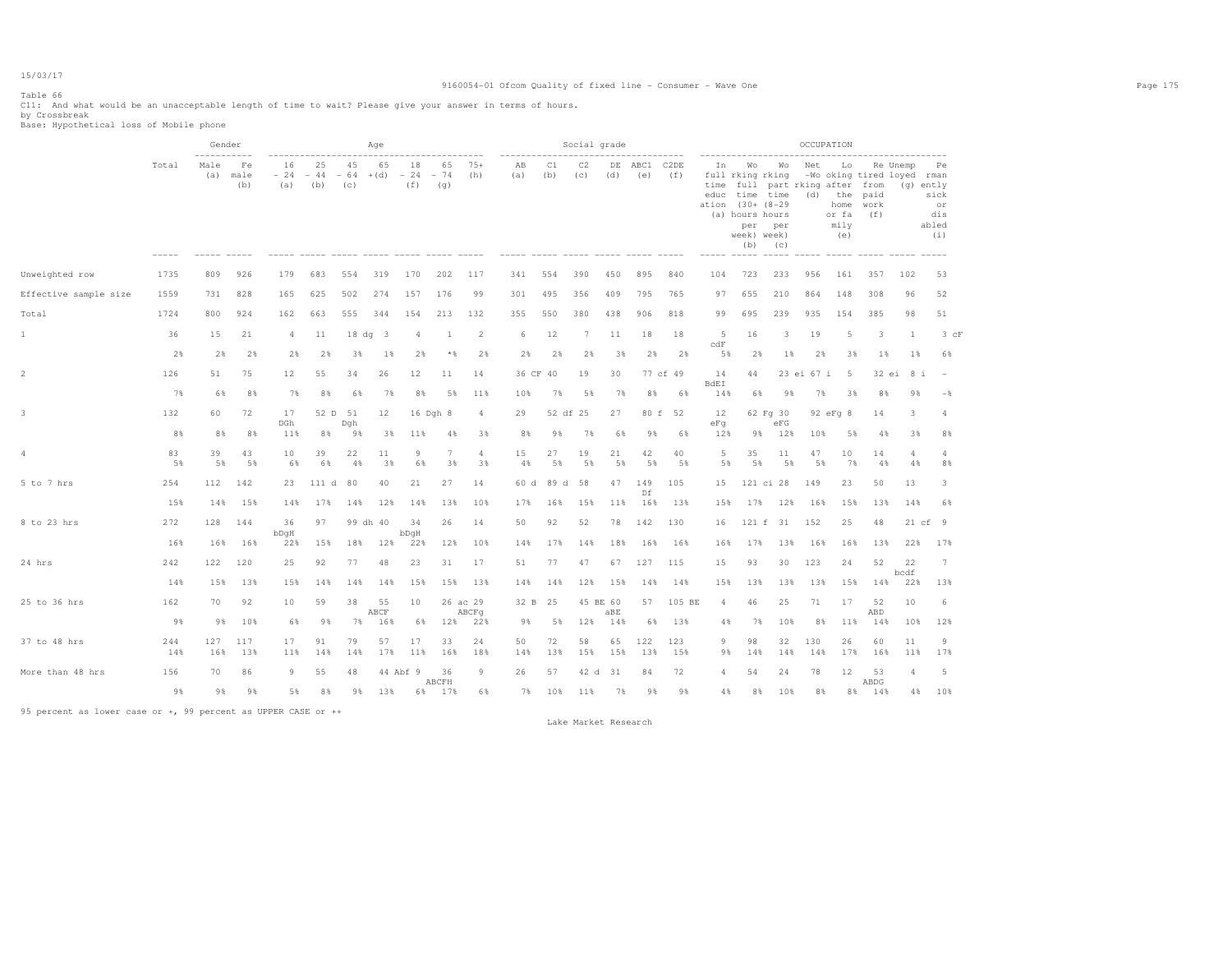# 9160054-01 Ofcom Quality of fixed line - Consumer - Wave One Page 176

Table 66 (continuation) C11: And what would be an unacceptable length of time to wait? Please give your answer in terms of hours. by Crossbreak Base: Hypothetical loss of Mobile phone

|                       |                      |             | Gender            |                                           |                    |                    | Aqe          |                                     |                    |                    |                                     |           |           | Social grade |                                     |             |                                    |                                                                            |                                                                      |            | OCCUPATION                                                               |                             |                                         |                                                      |
|-----------------------|----------------------|-------------|-------------------|-------------------------------------------|--------------------|--------------------|--------------|-------------------------------------|--------------------|--------------------|-------------------------------------|-----------|-----------|--------------|-------------------------------------|-------------|------------------------------------|----------------------------------------------------------------------------|----------------------------------------------------------------------|------------|--------------------------------------------------------------------------|-----------------------------|-----------------------------------------|------------------------------------------------------|
|                       | Total                | Male<br>(a) | Fe<br>male<br>(b) | 16<br>$-24$<br>(a)                        | 25<br>$-44$<br>(b) | 45<br>$-64$<br>(c) | 65<br>$+(d)$ | 18<br>$-24$<br>(f)                  | 65<br>$-74$<br>(q) | $75+$<br>(h)       | AΒ<br>(a)                           | C1<br>(b) | C2<br>(c) | DE<br>(d)    | ABC1<br>(e)                         | C2DE<br>(f) | In<br>time<br>educ<br>ation<br>(a) | Wo<br>full rking rking<br>time<br>hours hours<br>per<br>week) week)<br>(b) | Wо<br>full part rking after<br>time<br>$(30 + (8 - 29$<br>per<br>(C) | Net<br>(d) | Lo.<br>-Wo oking tired loyed rman<br>the<br>home<br>or fa<br>mily<br>(e) | from<br>paid<br>work<br>(f) | Re Unemp                                | Pe<br>(q) ently<br>sick<br>or<br>dis<br>abled<br>(i) |
| Unweighted row        | 1735                 | 809         | 926               | 179                                       | 683                | 554                | 319          | 170                                 | 202                | 117                | 341                                 | 554       | 390       | 450          | 895                                 | 840         | 104                                | 723                                                                        | 233                                                                  | 956        | 161                                                                      | 357                         | 102                                     | 53                                                   |
| Effective sample size | 1559                 | 731         | 828               | 165                                       | 625                | 502                | 274          | 157                                 | 176                | 99                 | 301                                 | 495       | 356       | 409          | 795                                 | 765         | 97                                 | 655                                                                        | 210                                                                  | 864        | 148                                                                      | 308                         | 96                                      | 52                                                   |
| Total                 | 1724                 | 800         | 924               | 162                                       | 663                | 555                | 344          | 154                                 | 213                | 132                | 355                                 | 550       | 380       | 438          | 906                                 | 818         | 99                                 | 695                                                                        | 239                                                                  | 935        | 154                                                                      | 385                         | 98                                      | 51                                                   |
| Dont know             | 17<br>1 <sup>8</sup> | 1 %         | 13<br>1 %         |                                           |                    | 8 B                | 8 B          |                                     | 3%                 | 5 aBf 2 b<br>2%    |                                     |           | 2.8       | 9 aDe 1      |                                     | 10<br>1 %   | 1%                                 |                                                                            | 1%                                                                   |            |                                                                          | 2.8                         | 8 bd<br>$\overline{\phantom{0}}$<br>$-$ | 2%                                                   |
| Medians               | 12.00                | 15.00 12.00 |                   | 10.00 12.00 12.00 24.00 10.00 24.00 24.00 |                    |                    |              |                                     |                    |                    | 12.00 12.00 24.00 24.00 12.00 24.00 |           |           |              |                                     |             |                                    | 6.00 10.00 12.00 12.00 24.00 24.00 15.00 24.00                             |                                                                      |            |                                                                          |                             |                                         |                                                      |
| Mean score            | 23.6                 |             | $24.1$ $23.3$     |                                           | 18.8 21.9 22.0     |                    | ABCf         | 31.8 19.3                           | ABCF               | $30.6$ 33.7<br>aBC |                                     |           |           |              | 22.3 24.2 24.7 23.1 23.4 23.9       |             |                                    | $16.5$ $21.0$                                                              | 22.9                                                                 | 21.5<br>a  |                                                                          | A aBcD                      |                                         | 24.1 31.3 20.5 24.1 a                                |
| Standard deviation    | 33.81                | 25.15 39.83 |                   |                                           |                    |                    |              | 20.91 22.18 23.23 60.21 21.28 30.88 |                    | 89.28              |                                     |           |           |              | 26.22 49.12 24.16 20.20 41.66 22.13 |             |                                    | 21.82 21.56 24.60 22.38 21.20 58.24 17.40 20.62                            |                                                                      |            |                                                                          |                             |                                         |                                                      |
| Standard error        | .81                  |             | $.88$ 1.31        | 1.56                                      | .85                |                    |              | $.99$ 3.37 1.63                     |                    | 2.17 8.25          |                                     | 1.42 2.09 | 1.22      |              | .95 1.39                            | .76         | 2.14                               |                                                                            | .80 1.61                                                             |            | $.72$ 1.67 3.08 1.72 2.83                                                |                             |                                         |                                                      |

95 percent as lower case or +, 99 percent as UPPER CASE or ++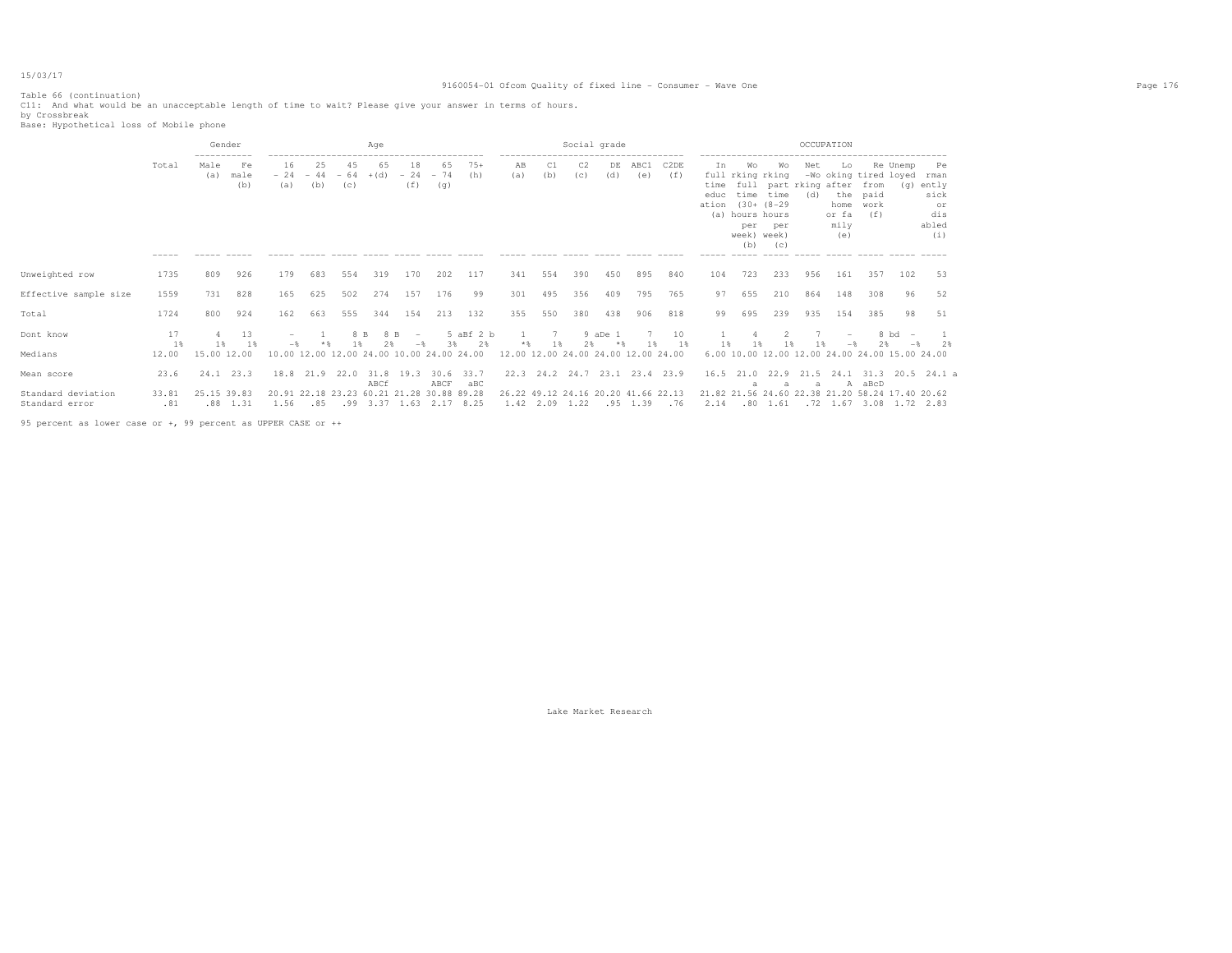# 9160054-01 Ofcom Quality of fixed line - Consumer - Wave One Page 177

Table 66 (continuation) C11: And what would be an unacceptable length of time to wait? Please give your answer in terms of hours. by Crossbreak Base: Hypothetical loss of Mobile phone

|                       |       |                              |                |                                                 |                |                  |                | Region                                                               |                  |                |                         |      |                                         |                |                          |                         | Nation         |                                        |                    | Urbanity       |                         |                                                                           | Urbanity detail |                 |
|-----------------------|-------|------------------------------|----------------|-------------------------------------------------|----------------|------------------|----------------|----------------------------------------------------------------------|------------------|----------------|-------------------------|------|-----------------------------------------|----------------|--------------------------|-------------------------|----------------|----------------------------------------|--------------------|----------------|-------------------------|---------------------------------------------------------------------------|-----------------|-----------------|
|                       | Total | tland<br>(a)                 | Sco Wales      | (b) thern East West shire<br>Ir<br>eland<br>(C) | (d)            | (e)              |                | Nor North North York East West East<br>Mid<br>(f) lands lands<br>(q) | Mid<br>(h)       | (i)            | (i)                     |      | Lo South South<br>ndon East West<br>(k) | (1)            | En<br>gland tland<br>(a) | (b)                     | Sco Wales      | Nor<br>(c) thern<br>Ir<br>eland<br>(d) | Urban Rural<br>(a) |                | All<br>(b) rural<br>(d) | Large<br>city/ dium towns<br>sm<br>aller<br>city/<br>large<br>town<br>(a) | town<br>(b)     | Me Small<br>(C) |
| Unweighted row        | 1735  | 204                          | 112            | 101                                             | 86             | 169              | 131            | 115                                                                  | 122              | 137            | 213                     |      | 228                                     | 117            | 1318                     | 204                     | 112            | 101                                    | 1577               | 109            | 158                     | 607                                                                       | 676             | 294             |
| Effective sample size | 1559  | 169                          | 111            | 98                                              | 78             | 163              | 130            | 106                                                                  | 110              | 124            | 213                     |      | 218                                     | 105            | 1236                     | 169                     | 111            | 98                                     | 1533               | 85             | 120                     | 594                                                                       | 658             | 282             |
| Total                 | 1724  | 152                          | 81             | 46                                              | 100            | 179              | 136            | 129                                                                  | 142              | 157            | 219                     |      | 245                                     | 138            | 1445                     | 152                     | 81             | 46                                     | 1489               | 172            | 235                     | 584                                                                       | 642             | 263             |
| $1\,$                 | 36    | 1                            |                | -1                                              | $\overline{2}$ | 1                | $\overline{2}$ | -3                                                                   | 4i               | $\sim$ $-$     | 18<br>ABcdE<br>FghIKL   |      | 4                                       |                | 35                       | <sup>1</sup>            |                | $\overline{1}$                         | 36 d               | $\sim$         |                         |                                                                           | 23 Bc 10        | $\overline{4}$  |
|                       | 2%    | $\star$ &                    | $-\frac{6}{5}$ | $1\%$                                           | 2%             | 1%               | 2%             | 2%                                                                   | 3%               | $-\frac{6}{6}$ |                         | 8%   | 2%                                      | $-\frac{6}{5}$ | 2%                       | * %                     | $-\frac{6}{5}$ | 1%                                     | 2%                 | $-\frac{6}{5}$ | $-\frac{6}{5}$          | 4%                                                                        | 2%              | 1%              |
| $\overline{c}$        | 126   | 3                            |                | 2 E<br>5aE                                      |                | 11 AEI -         | 14             | 16<br>AEI ACEI1                                                      |                  | 12 AEi 3       | 38<br>ABCEh<br>IKL      |      |                                         | 17 aEi 6 E     | 117 B                    | $\overline{\mathbf{3}}$ | 5 b            | $\overline{2}$                         | 105                | 16             | 21                      | 55 B                                                                      | 30              | 19              |
|                       | 7%    | 2%                           | 6%             | 3%                                              | 11%            | $-\frac{6}{5}$   | 11%            | 12%                                                                  | 8%               | 2%             | 17%                     |      | 7%                                      | 5%             | 8%                       | 2%                      | 6%             | 3%                                     | 7%                 | 9%             | 9%                      | 9%                                                                        | 5%              | 7%              |
| 3                     | 132   | 9                            | 4              | 2                                               | 11 Ef          | $\overline{4}$   | 5              |                                                                      | 14 Ef 14 E       | 15 E           | 32<br>AbcEF<br>KL       |      | 15                                      | 6              | 117                      | 9                       | 4              | 2                                      | 105                | 23a            | 27 a                    |                                                                           | 52 c 41         | 11              |
|                       | 8%    | 6%                           | 5%             | 4%                                              | 11%            | 2%               | 4%             | 11%                                                                  | 10%              | 98             | 15%                     |      | 6%                                      | 4%             | 8%                       | 6%                      | 5%             | 4%                                     | 7%                 | 14%            | 12%                     | 98                                                                        | 6%              | 4%              |
| $\overline{4}$        | 83    | $\mathcal{R}$                | 9<br>aEHKL     | 2                                               | $\overline{7}$ |                  | 7              | 8                                                                    | 3                | 8              |                         | 14 e | 7                                       | 4              | 63                       | 8                       |                | 9 Ab 2                                 | 69                 | 6              | 13                      | 30                                                                        | 24              | 16              |
|                       | 5%    | 5%                           | 11%            | 5%                                              | 6%             | 2%               | 5%             | 6%                                                                   | 2%               | 5%             |                         | 7%   | 3%                                      | 3%             | 4%                       | 5%                      | 11%            | 5%                                     | 5%                 | 4%             | 6%                      | 5%                                                                        | 4%              | 6%              |
| 5 to 7 hrs            | 254   | 38<br>CEFGH CEFGH<br>ΙL      | 19<br>ΙL       | 3                                               | 19<br>cfil     | 19               | 10             | 12                                                                   | 16               | 12             | 50<br>CEFGH CFqIl<br>ΙL |      | 43                                      | 13             | 194 d                    |                         | 38 AD 19 AD 3  |                                        | 212                | 31             | 42                      | 83                                                                        | 97              | 33              |
|                       | 15%   | 25%                          | 24%            | 6%                                              | 19%            | 11%              | 8%             | 10%                                                                  | 11%              | 7%             |                         | 23%  | 18%                                     | 9%             | 13%                      | 25%                     | 24%            | 6%                                     | 14%                | 18%            | 18%                     | 14%                                                                       | 15%             | 13%             |
| 8 to 23 hrs           | 272   | 51<br><b>BCDEF</b><br>qHIJKL | 12 i           |                                                 | 8 J 11         | 37<br>JK1        |                | 21 j 27<br>JK1                                                       | 23 J             |                | 27 J 15                 |      | 26                                      | 15             | 202                      | 51<br>ACD               | 12             | 8                                      | 243                | 23             | 29                      | 91                                                                        | 105             | 46              |
|                       | 16%   | 33%                          | 15%            | 17%                                             | 11%            | 21%              | 15%            | 21%                                                                  | 16%              | 17%            |                         | 7%   | 11%                                     | 11%            | 14%                      | 33%                     | 15%            | 17%                                    | 16%                | 13%            | 12%                     | 16%                                                                       | 16%             | 18%             |
| 24 hrs                | 242   | 18                           | $\tau$         | 8                                               | 15             | 40<br>ABfGJ<br>k | 16             | 11                                                                   | 23               | 22             | 25                      |      | 35                                      | 23             | 210                      | 18                      | $\overline{7}$ | 8                                      | 220                | 17             | 22                      | 91                                                                        | 94              | 35              |
|                       | 14%   | 12%                          | 9%             | 17%                                             | 15%            | 22%              | 12%            | 9%                                                                   | 16%              | 14%            |                         | 11%  | 14%                                     | 17%            | 15%                      | 12%                     | 9%             | 17%                                    | 15%                | 10%            | 9%                      | 16%                                                                       | 15%             | 13%             |
| 25 to 36 hrs          | 162   | 5                            | Б              |                                                 | 6 AeJ 6        | 10               | 21<br>AdEJ     |                                                                      | 12 a j 21<br>AeJ |                | $16ai$ 7                |      | 37<br>AdEJ                              | 15 AJ          | 145 B                    | -5                      | ĥ              | 6 B                                    | 133                | 23             | 29                      | 44                                                                        | 59              | 30              |
|                       | 9%    | 3%                           | 8%             | 14%                                             | 6%             |                  | 6% 15%         |                                                                      | 9% 15%           | 10%            |                         |      | 3% 15%                                  | 11%            | 10%                      | 3%                      | 8%             | 14%                                    | 98                 | 13%            | 12%                     | 7%                                                                        | 9%              | 11%             |

95 percent as lower case or +, 99 percent as UPPER CASE or ++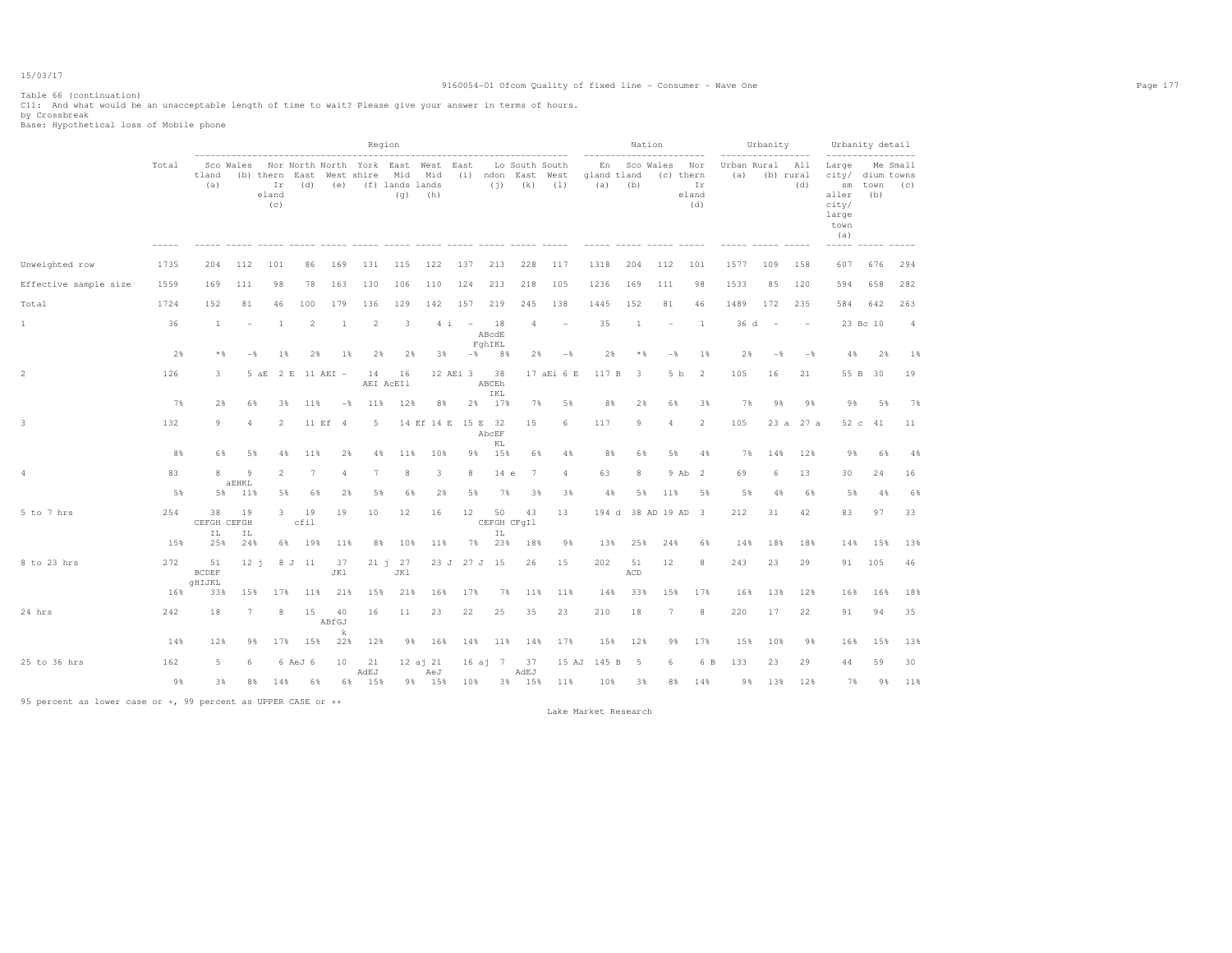# 9160054-01 Ofcom Quality of fixed line - Consumer - Wave One Page 178

Table 66 (continuation) C11: And what would be an unacceptable length of time to wait? Please give your answer in terms of hours. by Crossbreak Base: Hypothetical loss of Mobile phone

|                                      |              |                                                                         |                  |                                 |             |                               |                | Region                                |                                    |                     |             |                               |                            |                          |           | Nation               |                                        |                    | Urbanity        |                         |                                                                | Urbanity detail                       |             |
|--------------------------------------|--------------|-------------------------------------------------------------------------|------------------|---------------------------------|-------------|-------------------------------|----------------|---------------------------------------|------------------------------------|---------------------|-------------|-------------------------------|----------------------------|--------------------------|-----------|----------------------|----------------------------------------|--------------------|-----------------|-------------------------|----------------------------------------------------------------|---------------------------------------|-------------|
|                                      | Total        | tland<br>(a)                                                            | Sco Wales        | (b) thern<br>Ir<br>eland<br>(c) | East<br>(d) | Nor North North York<br>(e)   | West shire     | East<br>Mid<br>(f) lands lands<br>(q) | West<br>Mid<br>(h)                 | East<br>(i)         | ndon<br>(i) | Lo South South<br>East<br>(k) | West<br>(1)                | En<br>gland tland<br>(a) | (b)       | Sco Wales            | Nor<br>(c) thern<br>Ir<br>eland<br>(d) | Urban Rural<br>(a) |                 | All<br>(b) rural<br>(d) | Large<br>city/<br>sm<br>aller<br>city/<br>large<br>town<br>(a) | Me Small<br>dium towns<br>town<br>(b) | (c)         |
| Unweighted row                       | 1735         | 204                                                                     | 112              | 101                             | 86          | 169                           | 131            | 115                                   | 122                                | 137                 | 213         | 228                           | 117                        | 1318                     | 204       | 112                  | 101                                    | 1577               | 109             | 158                     | 607                                                            | 676                                   | 294         |
| Effective sample size                | 1559         | 169                                                                     | 111              | 98                              | 78          | 163                           | 130            | 106                                   | 110                                | 124                 | 213         | 218                           | 105                        | 1236                     | 169       | 111                  | 98                                     | 1533               | 85              | 120                     | 594                                                            | 658                                   | 282         |
| Total                                | 1724         | 152                                                                     | 81               | 46                              | 100         | 179                           | 136            | 129                                   | 142                                | 157                 | 219         | 245                           | 138                        | 1445                     | 152       | 81                   | 46                                     | 1489               | 172             | 235                     | 584                                                            | 642                                   | 263         |
| 37 to 48 hrs                         | 244          | 16                                                                      | $11-i$           | 8 J                             | 10          |                               | 34 aJ 26 aJ 15 |                                       | 16                                 |                     | 29 J 15     | 30                            | 33<br>AdghJ<br>K           | 209                      | 16        | 11                   | 8                                      | 221c               | 21              | 24                      | 82                                                             | 100                                   | 39          |
|                                      | 14%          | 11%                                                                     | 14%              | 18%                             | 10%         | 19%                           | 19%            | 12%                                   | 12%                                | 18%                 | 7%          | 12%                           | 24%                        | 14%                      | 11%       | 14%                  | 18%                                    | 15%                | 12%             | 10%                     | 14%                                                            | 16%                                   | 15%         |
| More than 48 hrs                     | 156          | 3                                                                       |                  | 7 AJ                            |             | 7 AJ 8 aJ 29<br>AghJ          |                |                                       | 13 AJ 10 aJ 10 aJ 17 AJ            |                     | - 3         |                               | 28 AJ 19 AJ                | 139 B                    | -3        | 7 B                  | 7 B                                    | 140                | 12              | 16                      | 32                                                             |                                       | 80 A 28 A   |
|                                      | 9%           | 2%                                                                      | 9%               | 15%                             |             | 8% 16%                        | 10%            | 8%                                    | 7%                                 | 11%                 | 18          | 11%                           | 14%                        | 10%                      | 2%        | 9%                   | 15%                                    | 9%                 | 7%              | 7%                      | 6%                                                             | 12%                                   | 11%         |
| Dont know                            | 17           |                                                                         |                  |                                 |             |                               |                |                                       |                                    | Q<br>AbcdE<br>FqHJK |             | $\mathcal{L}$                 | -5<br>aefgh<br>Jk          | 16                       |           |                      |                                        |                    |                 | 11 Ab                   |                                                                | $\overline{2}$                        | 3           |
|                                      | $1\%$        | $*$ &                                                                   |                  |                                 |             |                               |                |                                       |                                    | 68                  |             | 1 %                           | $-4.8$                     | 1 %                      |           |                      |                                        |                    |                 | 5%                      |                                                                |                                       | 1 %         |
| Medians                              | 12.00        |                                                                         | 9.00 10.00 24.00 |                                 |             |                               |                |                                       | 8.00 24.00 24.00 10.00 15.00 24.00 |                     |             | 5.00 24.00 24.00              |                            | 14.00 9.00 10.00 24.00   |           |                      |                                        | 13.00 12.00 8.00   |                 |                         | 12.00 24.00 24.00                                              |                                       |             |
| Mean score                           | 23.6         | J                                                                       |                  | 16.1 22.4 31.4 19.5<br>AJ AbDhJ |             | 29.6<br>J AbDhJ               | 27.6<br>AdJ    | 26.8                                  | 23.4<br>AJ                         | 26.0 11.3<br>AdJ    |             |                               | $26.2$ $31.1$<br>AdJ AbDhJ | 24.2<br>B                | 16.1 22.4 | <b>B</b>             | 31.4 Bc 24.3 20.7 19.3                 |                    |                 |                         | 20.1                                                           | $\mathbb A$                           | 28.2 24.3 A |
| Standard deviation<br>Standard error | 33.81<br>.81 | 15.89 26.23 26.71 21.69 21.25 25.79 89.79 28.39 24.64 14.69 27.01 26.57 |                  |                                 |             | 1.11 2.48 2.66 2.34 1.63 2.25 |                |                                       |                                    |                     |             | 8.37 2.57 2.11 1.01 1.79 2.46 |                            | 35.62 15.89 26.23 26.71  |           | $.98$ 1.11 2.48 2.66 |                                        | 35.32 20.55 21.58  | $.89$ 1.97 1.72 |                         | 20.77 47.51 22.89                                              | $.84$ 1.83 1.33                       |             |

95 percent as lower case or +, 99 percent as UPPER CASE or ++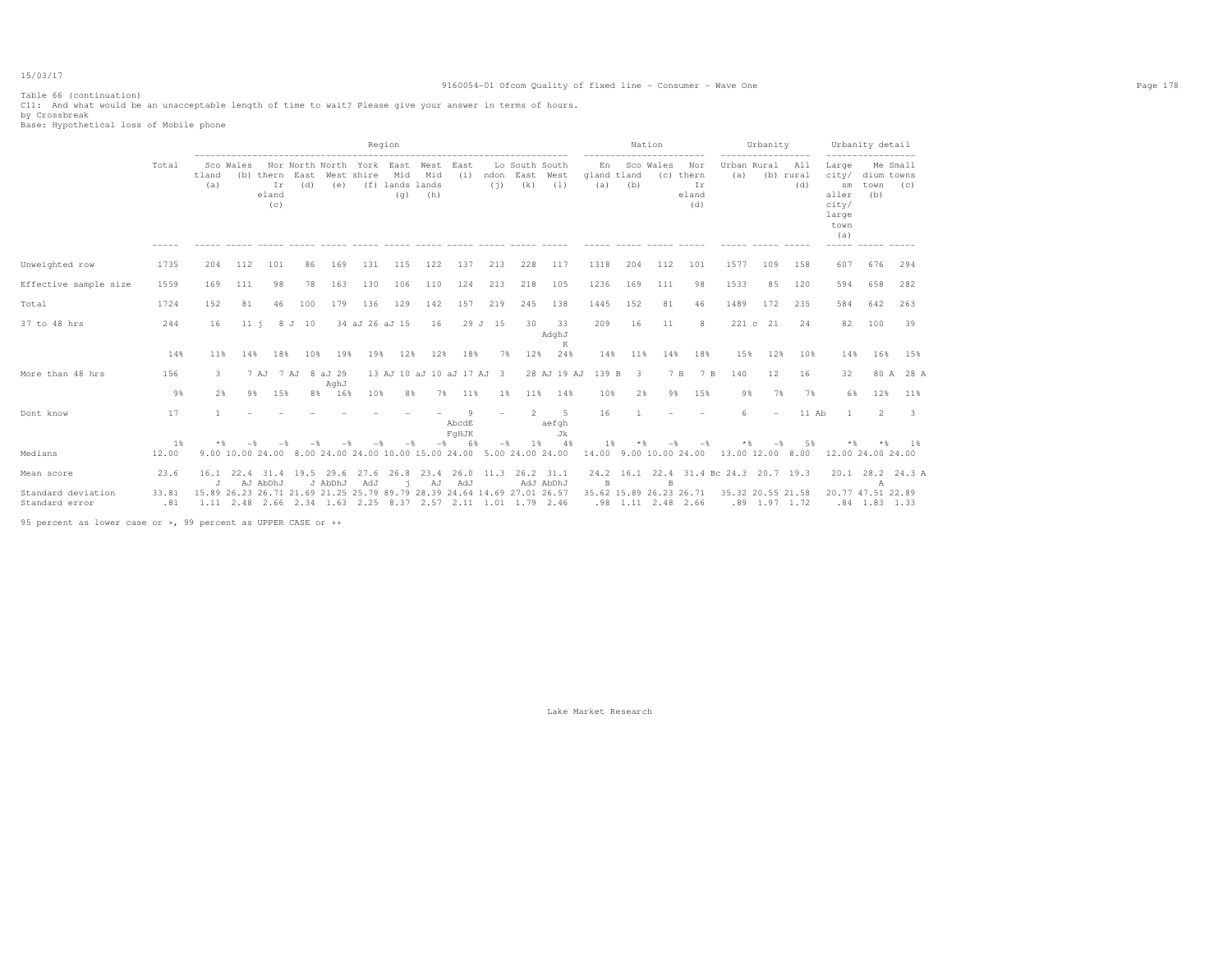# 9160054-01 Ofcom Quality of fixed line - Consumer - Wave One Page 179

# Table 67 F1: Is your home...? by Crossbreak Base: All respondents

|                                                             |                          |             | Gender                |                        |                                   |                    | Age                     |                    |                |                                 |                     |                        | Social grade     |                      |                     |                         |                                 |                                                                                                 |                                                               |          | OCCUPATION                                                               |                         |                                   |                                                        |
|-------------------------------------------------------------|--------------------------|-------------|-----------------------|------------------------|-----------------------------------|--------------------|-------------------------|--------------------|----------------|---------------------------------|---------------------|------------------------|------------------|----------------------|---------------------|-------------------------|---------------------------------|-------------------------------------------------------------------------------------------------|---------------------------------------------------------------|----------|--------------------------------------------------------------------------|-------------------------|-----------------------------------|--------------------------------------------------------|
|                                                             | Total                    | Male<br>(a) | Fe<br>male<br>(b)     | 16<br>$-24 -44$<br>(a) | 25<br>(b)                         | 45<br>$-64$<br>(c) | 65<br>$+(d) - 24 - 74$  | 18<br>(f)          | 65<br>(q)      | $75+$<br>(h)                    | AB<br>(a)           | C1<br>(b)              | C2<br>(c)        | (d)                  | DE ABC1<br>(e)      | C2DE<br>(f)             |                                 | full rking rking<br>educ time time<br>ation (30+ (8-29<br>(a) hours hours<br>week) week)<br>(b) | In Wo Wo<br>time full part rking after from<br>per per<br>(C) | Net      | Lo<br>-Wo oking tired loyed rman<br>(d) the paid<br>or fa<br>mily<br>(e) | home work<br>(f)        | Re Unemp                          | Pe<br>$(q)$ ently<br>sick<br>or<br>dis<br>abled<br>(i) |
| Unweighted row                                              | 2065                     |             | 961 1104              | 207                    | 769                               | 641                | 448                     | 198                | 265            | 183                             | 383                 | 638                    | 464              |                      | 580 1021 1044       |                         | 117                             | 806                                                                                             |                                                               | 270 1076 | 186                                                                      | 495                     | 120                               | 66                                                     |
| Effective sample size                                       | 1853                     | 864         | 989                   | 192                    | 703                               | 575                | 389                     | 184                | 232            | 157                             | 338                 | 569                    | 422              | 526                  | 906                 | 948                     | 109                             | 729                                                                                             | 241                                                           | 969      | 170                                                                      | 431                     | 112                               | 63                                                     |
| Total                                                       | 2065                     |             | 959 1106              | 189                    | 753                               | 651                | 473                     | 180                | 277            | 196                             | 400                 | 640                    | 456              |                      | 569 1040 1025       |                         | 111                             | 783                                                                                             |                                                               | 282 1065 | 182                                                                      | 523                     | 116                               | 65                                                     |
| Owned outright<br>by household                              | 633                      |             | 334 B 299             | 18                     | 69                                | 221<br>ABF         | 326<br>ABCF             | 16                 | 181<br>ABCF    | 144<br>ABCF                     | 159<br>bCDF         | 209<br>DF              |                  | 134 d 131            | 368<br>$_{\rm CDF}$ | 265                     |                                 |                                                                                                 | 17 154 G 53 g 207 G 27 364                                    |          |                                                                          | ABCDE                   | 11                                | -9                                                     |
|                                                             | 31%                      | 35%         | 27%                   | 10%                    | 9%                                | 34%                | 69%                     | 9%                 | 66%            | 74%                             | 40%                 | 33%                    | 29%              | 23%                  | 35%                 | 26%                     | 15%                             | 20%                                                                                             | 19%                                                           | 19%      | 15%                                                                      | GI<br>70%               | 9%                                | 13%                                                    |
| Being bought on mortgage                                    | 538                      | 250         | 289                   | 36                     | 282<br>DGH ACDFG ADFGH<br>$\rm H$ | 195                | 25                      | 34<br>DGH          | 19             | 6                               | 164<br><b>BCDeF</b> | 190<br>DF              |                  | 116 DF 69            | 354<br>CDF          | 184 D                   | 31                              | 341<br>$\mathbb{I}$                                                                             | 94<br>FGI ACEFG eFGI ACEFG                                    | 435<br>I | 42<br>FGI                                                                | 24                      | 3                                 | 3                                                      |
|                                                             | 26%                      | 26%         | 26%                   | 19%                    | 37%                               | 30%                |                         | 5% 19%             | 7%             | 3%                              | 41%                 | 30%                    |                  | 25% 12%              | 34%                 | 18%                     | 28%                             | 44%                                                                                             | 33%                                                           | 41%      | 23%                                                                      | 5%                      | 3%                                | 5%                                                     |
| Rented from Local<br>Authority/Housing<br>Association/Trust | 517                      | 189         | 328 A                 |                        | 50 d 206<br>DGh                   |                    | 168 dg 93               |                    | 47 53          | 40                              | 19                  | 109<br>AE              | 132<br>ABE ABCEF | 257                  |                     | 128 A 389 ABCE 26 B 110 |                                 |                                                                                                 | 83<br><b>BDF</b>                                              |          | 193 b 78<br>ABCDF                                                        |                         | 108 B 69<br>ABCDE<br>$\mathbf{F}$ | 42 ABCDEF                                              |
|                                                             | 25%                      | 20%         | 30%                   |                        | 26% 27%                           |                    | 26% 20%                 |                    | 26% 19%        | 20%                             |                     | 5% 17% 29% 45% 12% 38% |                  |                      |                     |                         |                                 |                                                                                                 | 24% 14% 29% 18% 43%                                           |          |                                                                          |                         | 21% 59%                           | 66%                                                    |
| Rented from<br>private landlord                             | 365                      | 180         | 185                   | 83<br><b>BCDGH</b>     | 192<br>CDGH                       |                    | 62 dH 27                | 82<br><b>BCDGH</b> | 21             | 6.                              | 56                  | 126 a 74               |                  |                      | 109 a 182 183       |                         | <b>BCDEF</b>                    |                                                                                                 | 37 174 F 52 F 225 F 35 F 24                                   |          |                                                                          |                         |                                   | 32 cFi 9 F                                             |
|                                                             | 18%                      | 19%         | 17%                   | 44%                    | 26%                               | 10%                | 6%                      | 45%                | 8%             | 3%                              | 14%                 | 20%                    | 16%              | 19%                  | 18%                 | 18%                     | T<br>33%                        | 22%                                                                                             | 18%                                                           | 21%      | 19%                                                                      | 5%                      | 28%                               | 14%                                                    |
| Other                                                       | $7\phantom{.0}$<br>$*$ & | 5<br>1 %    | $\mathfrak{D}$<br>$*$ | -1<br>1 %              | 1<br>$*$ %                        | 3<br>$*$ %         | $\overline{2}$<br>$*$ & | 1%                 | 2<br>1 %       | $\overline{\phantom{a}}$<br>$-$ | -1<br>$*$ &         | $\overline{2}$<br>$*$  | $-$              | $\overline{4}$<br>1% | 3<br>$*$ %          | 4<br>$*$ %              | $\overline{\phantom{a}}$<br>$-$ | 4<br>1%                                                                                         | $-$                                                           | $*$      | $\overline{\phantom{0}}$<br>$-$                                          | $\mathfrak{D}$<br>$*$ % | 1 %                               | $\sim$<br>$-$                                          |
| Don't Know                                                  | 5<br>$*$                 | 2<br>$*$ &  | 3<br>$*$ %            | -1.<br>1%              | 3<br>$*$ &                        | $*$ &              | $-$                     | 1%                 | $-\frac{6}{5}$ | $-\frac{6}{5}$                  | -1<br>$*$ &         | 3<br>$*$               | $-$              | $*$                  | $*$ &               | 1<br>$*$ %              | $-\frac{6}{5}$                  | -1<br>$*$ &                                                                                     | $*$ &                                                         | 2<br>$*$ | $*$ &                                                                    | 1<br>$\star$ &          | $-$                               | 1 b<br>1%                                              |
|                                                             |                          |             |                       |                        |                                   |                    |                         |                    |                |                                 |                     |                        |                  |                      |                     |                         |                                 |                                                                                                 |                                                               |          |                                                                          |                         |                                   |                                                        |

95 percent as lower case or +, 99 percent as UPPER CASE or ++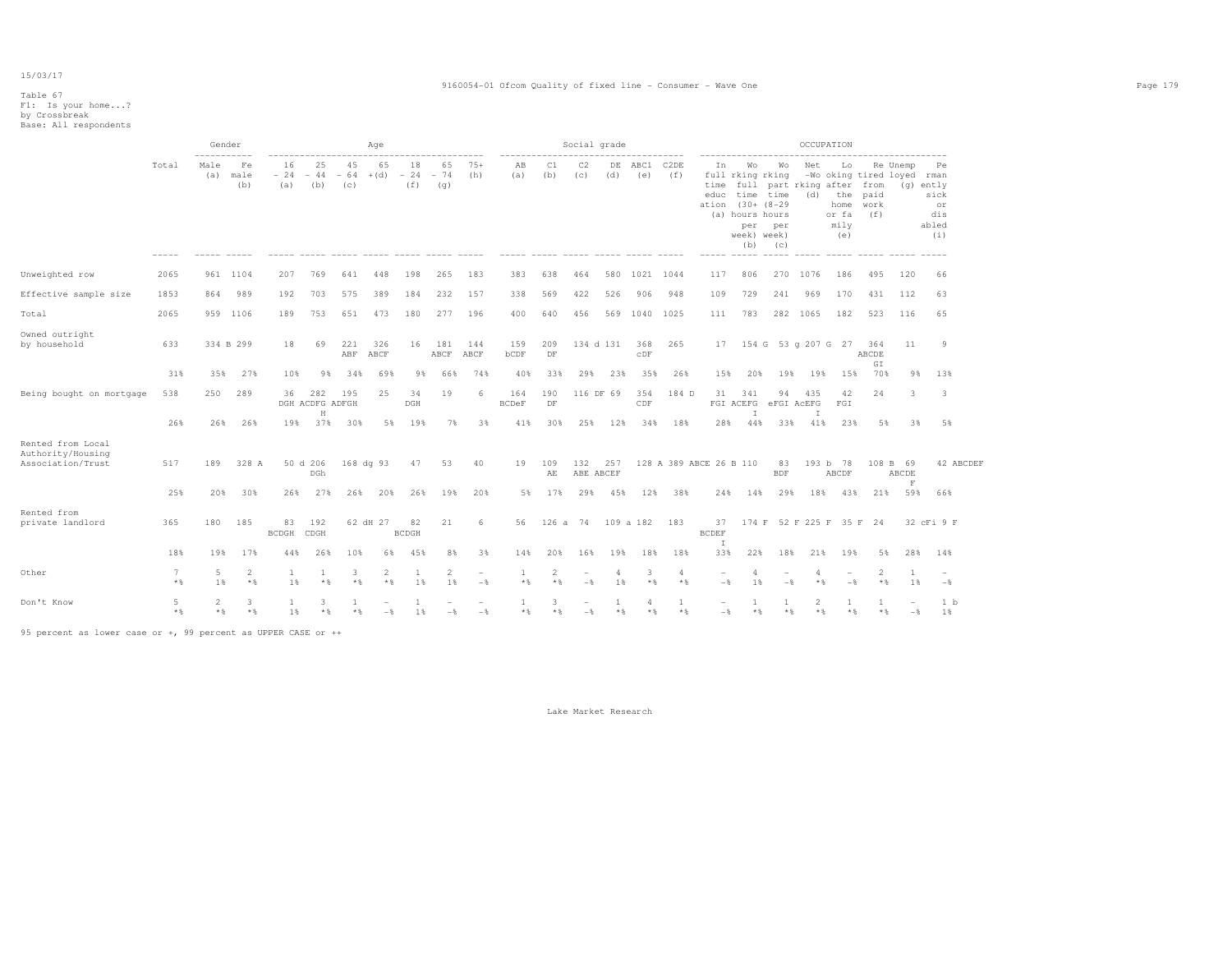|                                                             |                                 |                                    |                        |                                 |                                         |            |                | Region                                          |                                      |             |                              |                       |                       |                              |                                 | Nation          |                                        |                   |                    | Urbanity                                          |                     |                                                                                    | Urbanity detail |                    |
|-------------------------------------------------------------|---------------------------------|------------------------------------|------------------------|---------------------------------|-----------------------------------------|------------|----------------|-------------------------------------------------|--------------------------------------|-------------|------------------------------|-----------------------|-----------------------|------------------------------|---------------------------------|-----------------|----------------------------------------|-------------------|--------------------|---------------------------------------------------|---------------------|------------------------------------------------------------------------------------|-----------------|--------------------|
|                                                             | Total                           | tland<br>(a)                       | Sco Wales              | (b) thern<br>Ir<br>eland<br>(c) | Nor North North<br>East<br>(d)          | (e)        | West shire     | York East West<br>Mid<br>(f) lands lands<br>(q) | Mid<br>(h)                           | East<br>(i) | ndon<br>(i)                  | Lo South South<br>(k) | East West<br>(1)      | En<br>(a)                    | gland tland<br>(b)              | Sco Wales       | Nor<br>(c) thern<br>Ir<br>eland<br>(d) | (a)               | Urban Rural<br>(b) | Re<br>mote rural<br>rural<br>(C)                  | All<br>(d)          | Large<br>city/ dium towns<br>sm<br>aller<br>city/<br>large<br>town<br>(a)<br>----- | town<br>(b)     | Me Small<br>(c)    |
| Unweighted row                                              | 2065                            | 229                                | 145                    | 111                             | 101                                     | 203        | 158            | 144                                             | 172                                  | 170         | 234                          | 263                   | 135                   | 1580                         | 229                             | 145             | 111                                    | 1879              | 127                | 59                                                | 186                 | 721                                                                                | 798             | 360                |
| Effective sample size                                       | 1853                            | 191                                | 144                    | 107                             | 91                                      | 197        | 157            | 130                                             | 157                                  | 155         | 234                          | 250                   | 120                   | 1476                         | 191                             | 144             | 107                                    | 1828              | 102                | 43                                                | 145                 | 706                                                                                | 777             | 346                |
| Total                                                       | 2065                            | 169                                | 104                    | 51                              | 118                                     | 214        | 163            | 167                                             | 196                                  | 195         | 240                          | 284                   | 163                   | 1741                         | 169                             | 104             | 51                                     | 1776              | 207                | 82                                                | 290                 | 695                                                                                | 757             | 324                |
| Owned outright<br>by household                              | 633                             | 42 i                               |                        |                                 | 30 J 18 J 42 aJ 60 J 50 J 54 J 68 aJ 74 |            |                |                                                 |                                      | AeJ         | 41                           |                       | 86 J 68<br>AbEfJ<br>k |                              | 544 b 42                        | 30              | 18                                     | 518               | 74                 | 42<br>Ab                                          | 115 A               | 153                                                                                |                 | 245 A 120 A        |
|                                                             | 31%                             | 25%                                | 29%                    | 35%                             | 36%                                     | 28%        | 31%            | 32%                                             | 35%                                  | 38%         | 17%                          | 30%                   | 42%                   | 31%                          | 25%                             | 29%             | 35%                                    | 29%               | 35%                | 51%                                               | 40%                 | 22%                                                                                | 32%             | 37%                |
| Being bought on mortgage                                    | 538<br>26%                      | 71<br><b>BDeFG</b><br>HIJKL<br>42% | 22                     | 21<br>BdeFG<br>HiJkL<br>22% 42% | 27%                                     | 30%        | 23%            | 31 i 65 hJ 38 i 42 i 39<br>25%                  | 20%                                  | 27%         | 54 J 37<br>15%               | 29%                   | 82 hJ 36<br>22%       | 424<br>24%                   | 42%                             | 71 AC 22<br>22% | 21 AC<br>42%                           | 26%               | 463 C 67 C<br>32%  | 8<br>10%                                          | 75 c<br>26%         | 140<br>20%                                                                         | 29%             | 222 A 101 A<br>31% |
| Rented from Local<br>Authority/Housing<br>Association/Trust | 517<br>25%                      | 20%                                | 33 c 32<br>aCIl<br>30% | 5<br>10%                        | 28%                                     | 23%        | 28%            | 23%                                             | 33 Ci 48 C 46 Ci 38 C 47 C 34<br>24% | 17%         | 86<br>ACEGh<br>IL<br>36%     | 80<br>aCI<br>28%      | 33c<br>20%            | 26%                          | 447 D 33 d 32 bD 5<br>20%       | 30%             | 10%                                    | 451<br>25%        | 44<br>21%          | 22<br>27%                                         | 66<br>23%           | 222<br>BC<br>32%                                                                   | 161<br>21%      | 68<br>21%          |
| Rented from<br>private landlord                             | 365                             | 24                                 | 18                     | 7                               | 11                                      | 41 d       | 27             | 31                                              |                                      | 39 dk 32    | 75<br>ABCDE<br>FGhIKL        | 36                    | 24                    | 316                          | 24                              | 18              | 7                                      |                   | 337 BD 18          | 9                                                 | 28                  | 177<br>BC                                                                          | 127 C 34        |                    |
| Other                                                       | 18%<br>$7\phantom{.0}$<br>$*$ & | 14%<br>$-\frac{6}{5}$              | 17%<br>1<br>1%         | 14%<br>$-$                      | 10%<br>$-$                              | 19%<br>$-$ | 16%<br>1<br>1% | 19%<br>2<br>1%                                  | 20%<br>2<br>1%                       | 16%<br>$-$  | 31%<br>$\mathbf{1}$<br>$*$ & | 13%<br>$-$            | 15%<br>$-$            | 18%<br>$\overline{7}$<br>$*$ | 14%<br>۰<br>$-$                 | 17%<br>-1<br>1% | 14%<br>$\overline{\phantom{a}}$<br>$-$ | 19%<br>3<br>$*$ % | 9%<br>4 A<br>2%    | 11%<br>$\overline{\phantom{a}}$<br>$-\frac{6}{5}$ | 10%<br>4 A<br>2%    | 25%<br>$\overline{2}$<br>$*$ &                                                     | 17%<br>$-$      | 10%<br>1<br>$*$ %  |
| Don't Know                                                  | 5<br>$*$ %                      | $-$                                | 1 %                    | $2$ $ik$<br>$-$                 | $-$                                     | $-$        | 1%             | $-$                                             | $-$                                  | 1%          | $-\frac{6}{5}$               | $-\frac{6}{5}$        | $\mathbf{1}$<br>1%    | 3<br>$*$                     | $\overline{\phantom{a}}$<br>$-$ | 1%              | 2 A<br>$\overline{\phantom{a}}$<br>$-$ | 4<br>$*$ %        | $-$                | 1 %                                               | $\mathbf{1}$<br>$*$ | $*$ &                                                                              | 3<br>$*$ %      | $-$                |

95 percent as lower case or +, 99 percent as UPPER CASE or ++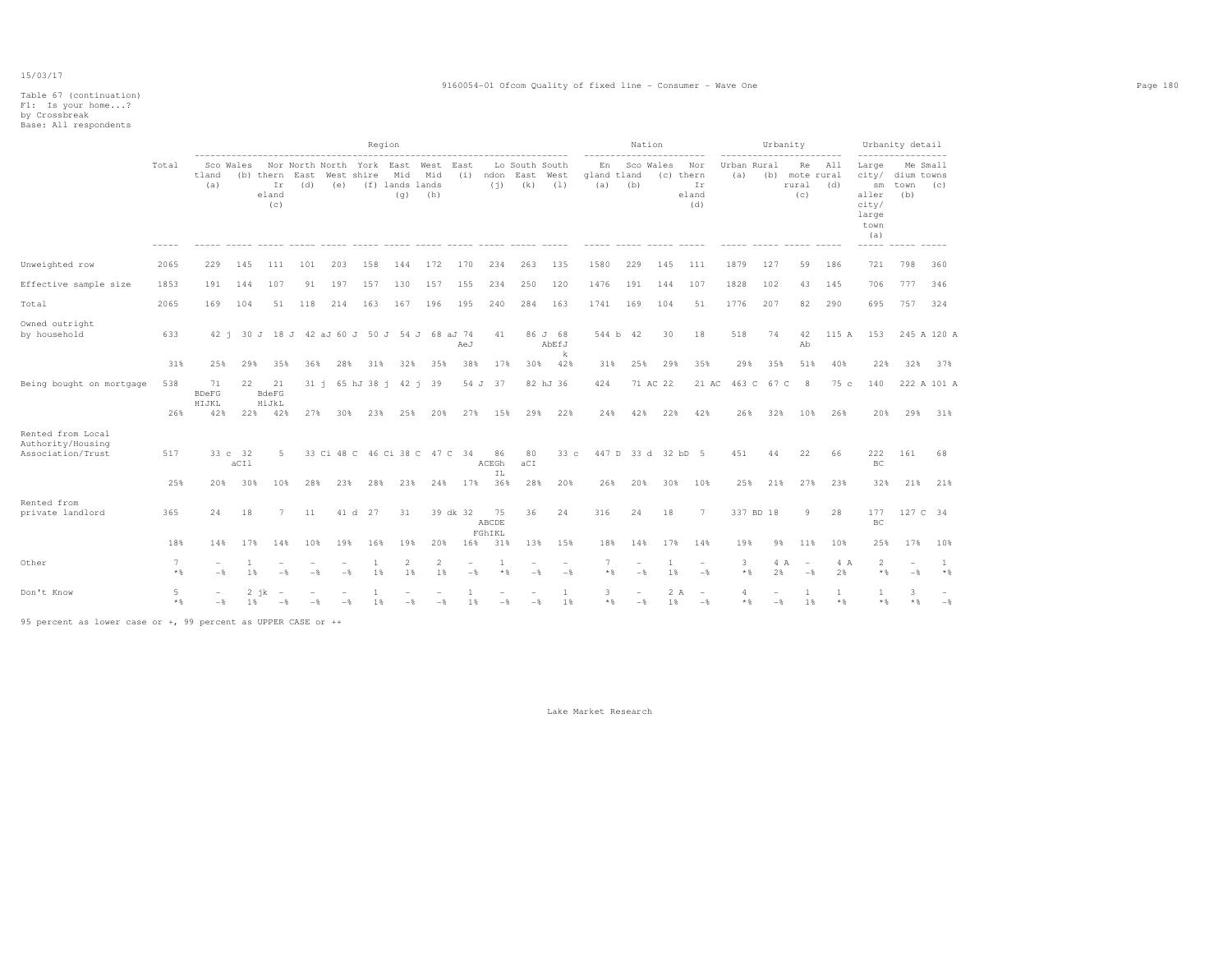#### 9160054-01 Ofcom Quality of fixed line - Consumer - Wave One Page 181

## Table 68 F2: How many adults (aged 16+) live in your household? by Crossbreak Base: All respondents

|                       |       | Gender<br>----------- |                   |                        |             |                    | Age               |                    |                    |              |                                                    |           | Social grade |              |                |             | OCCUPATION                |                                                                                          |                             |            |                                                                                                     |                       |                 |                                                          |  |  |  |
|-----------------------|-------|-----------------------|-------------------|------------------------|-------------|--------------------|-------------------|--------------------|--------------------|--------------|----------------------------------------------------|-----------|--------------|--------------|----------------|-------------|---------------------------|------------------------------------------------------------------------------------------|-----------------------------|------------|-----------------------------------------------------------------------------------------------------|-----------------------|-----------------|----------------------------------------------------------|--|--|--|
|                       | Total | Male<br>(a)           | Fe<br>male<br>(b) | 16<br>$-24 -44$<br>(a) | 25<br>(b)   | 45<br>$-64$<br>(c) | 65<br>$+(d) - 24$ | 18<br>(f)          | 65<br>$-74$<br>(q) | $75+$<br>(h) | -------------------------------------<br>AB<br>(a) | C1<br>(b) | C2<br>(C)    | (d)          | DE ABC1<br>(e) | C2DE<br>(f) | In<br>ation (30+ (8-29)   | <b>Wo</b><br>full rking rking<br>educ time time<br>(a) hours hours<br>week) week)<br>(b) | <b>Wo</b><br>per per<br>(C) | Net<br>(d) | Lo<br>-Wo oking tired loyed<br>time full part rking after from<br>home work<br>or fa<br>mily<br>(e) | the paid<br>(f)       | Re Unemp<br>(α) | Pe<br>rman<br>ently<br>sick<br>or<br>dis<br>abled<br>(i) |  |  |  |
| Unweighted row        | 2065  | 961 1104              |                   | 207                    | 769         | 641                | 448               | 198                | 265                | 183          | 383                                                | 638       | 464          |              | 580 1021 1044  |             | 117                       | 806                                                                                      | 270                         | 1076       | 186                                                                                                 | 495                   | 120             | 66                                                       |  |  |  |
| Effective sample size | 1853  | 864                   | 989               | 192                    | 703         | 575                | 389               | 184                | 232                | 157          | 338                                                | 569       | 422          | 526          | 906            | 948         | 109                       | 729                                                                                      | 241                         | 969        | 170                                                                                                 | 431                   | 112             | 63                                                       |  |  |  |
| Total                 | 2065  | 959 1106              |                   | 189                    | 753         | 651                | 473               | 180                | 277                | 196          | 400                                                | 640       | 456          |              | 569 1040 1025  |             | 111                       | 783                                                                                      |                             | 282 1065   | 182                                                                                                 | 523                   | 116             | 65                                                       |  |  |  |
|                       | 473   | 170                   | 303 A             | 33                     | 133         | 138                | 168<br>ABCF       | 33                 | 79<br>ABcf ABCdF   | 89           | 66                                                 | 128       | 82           | 197<br>ABCEF | 195            |             | 278 ABCE 18               | 108                                                                                      |                             | 57 b 165   | 44                                                                                                  | 181<br>BD ABCDe ABCDe | 41              | 24 ABCDe                                                 |  |  |  |
|                       | 23%   | 18%                   | 27%               | 18%                    | 18%         | 21%                | 36%               | 18%                | 29%                | G<br>45%     | 17%                                                | 20%       |              | 18% 35%      | 19%            | 27%         |                           | 16% 14%                                                                                  | 20%                         | 15%        | 24%                                                                                                 | 35%                   | 36%             | 37%                                                      |  |  |  |
|                       | 1144  | 571 B 573             |                   | 73                     | 479<br>ACFH | 315<br>af          | 276<br>ACFh       | 70                 | 179<br>ACFH        | 97 af        | 262<br>BcDF                                        | 364<br>Df | 261<br>Df    | 257          | 625<br>DF      | 518 d       | 40                        | 455<br>AG                                                                                | 160<br>AG                   | 615<br>AG  | 104<br>AG                                                                                           |                       | 305 AG 47       | 30                                                       |  |  |  |
|                       | 55%   | 59%                   | 52%               |                        | 39% 64%     | 48%                | 58%               | 39%                | 65%                | 50%          | 65%                                                | 57%       | 57%          | 45%          | 60%            | 51%         | 36%                       | 58%                                                                                      | 57%                         | 58%        | 57%                                                                                                 | 58%                   | 41%             | 47%                                                      |  |  |  |
|                       | 310   | 145                   | 165               | 4.5<br><b>BDGH</b>     | 103<br>DGH  | 139<br><b>BDGH</b> | 23                | 44<br><b>BDGH</b>  | 15                 | 8            | 54                                                 | 94        | 90<br>abDE   |              | 73 147 163     |             | 27<br>$\operatorname{EF}$ |                                                                                          |                             |            | 156 EF 48 F 204 EF 20 F 28                                                                          |                       |                 | 21 F 9 f                                                 |  |  |  |
|                       | 15%   | 15%                   | 15%               | 24%                    | 14%         | 21%                | 5%                | 24%                | 6%                 | $4\%$        | 13%                                                | 15%       | 20%          | 13%          | 14%            | 16%         | 25%                       | 20%                                                                                      | 17%                         | 19%        | 11%                                                                                                 | 5%                    | 18%             | 13%                                                      |  |  |  |
| $4+$                  | 139   | 74                    | 65                | 37<br><b>BCDGH</b>     | 39<br>DGh   | 59<br>BDGH         | $5 -$             | 33<br><b>BCDGH</b> | 3                  | 2            | 19                                                 |           | 54 ac 24     | 42           | 73             | 66          | 25<br><b>BCDEF</b><br>GI  | 64 F                                                                                     |                             |            | 18 F 82 F 14 F 9                                                                                    |                       |                 | 6 f 2                                                    |  |  |  |
|                       | 7%    | 8%                    | 6%                | 20%                    | 5%          | 98                 | $1\%$             | 18%                | $1\%$              | 1%           | 5%                                                 | 8%        | 5%           | 7%           | 7%             | 6%          | 23%                       | 8%                                                                                       | 6%                          | 8%         | 8%                                                                                                  | 2%                    | 5%              | 3%                                                       |  |  |  |

95 percent as lower case or +, 99 percent as UPPER CASE or ++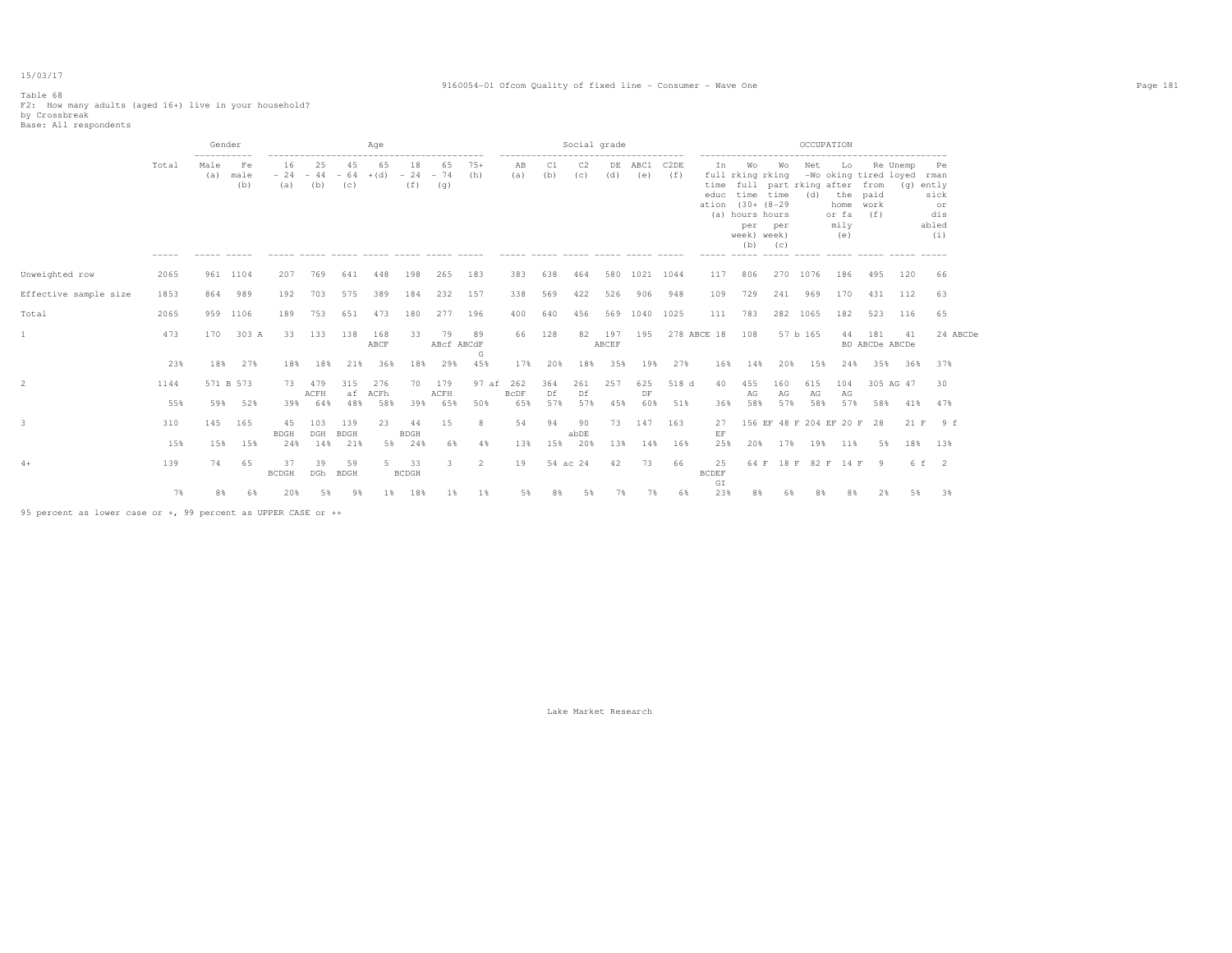#### 9160054-01 Ofcom Quality of fixed line - Consumer - Wave One Page 182

Table 68 (continuation) F2: How many adults (aged 16+) live in your household? by Crossbreak Base: All respondents

|                       |                   |              | Region     |                                      |             |             |                                         |                               |                    |                        |                       |                       |       |                                           |                                                   |            |                                                            |                                   | Urbanity |                                                                   | Urbanity detail<br>------------------ |                                                                                     |                                       |          |
|-----------------------|-------------------|--------------|------------|--------------------------------------|-------------|-------------|-----------------------------------------|-------------------------------|--------------------|------------------------|-----------------------|-----------------------|-------|-------------------------------------------|---------------------------------------------------|------------|------------------------------------------------------------|-----------------------------------|----------|-------------------------------------------------------------------|---------------------------------------|-------------------------------------------------------------------------------------|---------------------------------------|----------|
|                       | Total<br>$------$ | tland<br>(a) | Sco Wales  | (b) thern East<br>Ir<br>eland<br>(c) | (d)         | (e)         | Nor North North York East<br>West shire | Mid<br>(f) lands lands<br>(q) | West<br>Mid<br>(h) | East<br>(i)            | ndon East West<br>(i) | Lo South South<br>(k) | (1)   | En<br>gland tland<br>(a)<br>$--- - - - -$ | Sco Wales<br>(b)<br>$\cdots \cdots \cdots \cdots$ | (c) thern  | Nor<br>Ir<br>eland<br>(d)<br>$\cdots \cdots \cdots \cdots$ | Urban Rural<br>(a)<br>$- - - - -$ | (b)      | -------------<br>Re<br>mote rural<br>rural<br>(C)<br>------ ----- | All<br>(d)                            | Large<br>city/<br>sm<br>aller<br>city/<br>large<br>town<br>(a)<br>------ ----- ---- | Me Small<br>dium towns<br>town<br>(b) | (C)      |
| Unweighted row        | 2065              | 229          | 145        | 111                                  | 101         | 203         | 158                                     | 144                           | 172                | 170                    | 234                   | 263                   | 135   | 1580                                      | 229                                               | 145        | 111                                                        | 1879                              | 127      | 59                                                                | 186                                   | 721                                                                                 | 798                                   | 360      |
| Effective sample size | 1853              | 191          | 144        | 107                                  | 91          | 197         | 157                                     | 130                           | 157                | 155                    | 234                   | 250                   | 120   | 1476                                      | 191                                               | 144        | 107                                                        | 1828                              | 102      | 43                                                                | 145                                   | 706                                                                                 | 777                                   | 346      |
| Total                 | 2065              | 169          | 104        | 51                                   | 118         | 214         | 163                                     | 167                           | 196                | 195                    | 240                   | 284                   | 163   | 1741                                      | 169                                               | 104        | 51                                                         | 1776                              | 207      | 82                                                                | 290                                   | 695                                                                                 | 757                                   | 324      |
|                       | 473               |              | 40 i 31    | 11                                   | 24          |             | $55 \t1 \t47$                           | 42 i                          | 34                 | 38                     | 39                    | 66                    | 46 hJ | 390                                       | 40                                                | 31 a 11    |                                                            | 394                               | 64 a     | 15                                                                | 78                                    | 155                                                                                 | 165                                   | 75       |
|                       | 23%               | 24%          | HiJ<br>30% | 21%                                  | 20%         | 26%         | hiJ<br>29%                              | 25%                           | 17%                | 19%                    | 16%                   | 23%                   | 28%   | 22%                                       | 24%                                               | 30%        | 21%                                                        | 22%                               | 31%      | 18%                                                               | 27%                                   | 22%                                                                                 | 22%                                   | 23%      |
|                       | 1144              |              | 99 bE 50   | 28e                                  | 68 E        | 87          | 85 e                                    |                               | 93 E 119           | 130<br>bE BcEFq<br>jk1 |                       | 138 E 160 E           | 86 e  | 967                                       | 99 $c$                                            | 50         | 28                                                         | 976                               | 113      | 55                                                                | 168                                   | 377                                                                                 | 416                                   | 183      |
|                       | 55%               | 59%          | 48%        | 54%                                  | 58%         | 40%         | 52%                                     | 56%                           | 61%                | 67%                    | 57%                   | 56%                   | 53%   | 56%                                       | 59%                                               | 48%        | 54%                                                        | 55%                               | 55%      | 67%                                                               | 58%                                   | 54%                                                                                 | 55%                                   | 56%      |
|                       | 310               |              | 25 i 14    |                                      | 9 i 22 I 51 | abFGI<br>K1 | 19                                      | 21                            |                    | 33 i 16                |                       | 42 I 37               | 23    | 263                                       | 25                                                | 14         | 9                                                          | 273                               | 26       | 11                                                                | 38                                    | 110                                                                                 | 118                                   | 44       |
|                       | 15%               | 15%          | 13%        | 17%                                  | 19%         | 24%         | 12%                                     | 13%                           | 17%                | 8%                     | 18%                   | 13%                   | 14%   | 15%                                       | 15%                                               | 13%        | 17%                                                        | 15%                               | 13%      | 14%                                                               | 13%                                   | 16%                                                                                 | 16%                                   | 14%      |
| $4+$                  | 139<br>7%         | -5<br>3%     | 10 A<br>9% | 8%                                   | 3%          | 10%         | 22 Ad 11<br>7%                          | 11<br>7%                      | 10<br>5%           | 11<br>6%               | 22 A<br>9%            | 22 a<br>8%            | 4%    | 120 <sub>b</sub><br>7%                    | -5<br>3%                                          | 10 B<br>9% | 4 h<br>8%                                                  | 133 bD<br>7%                      | 2%       | 1%                                                                | 6.<br>2%                              | 53<br>8%                                                                            | 58<br>8%                              | 22<br>7% |

95 percent as lower case or +, 99 percent as UPPER CASE or ++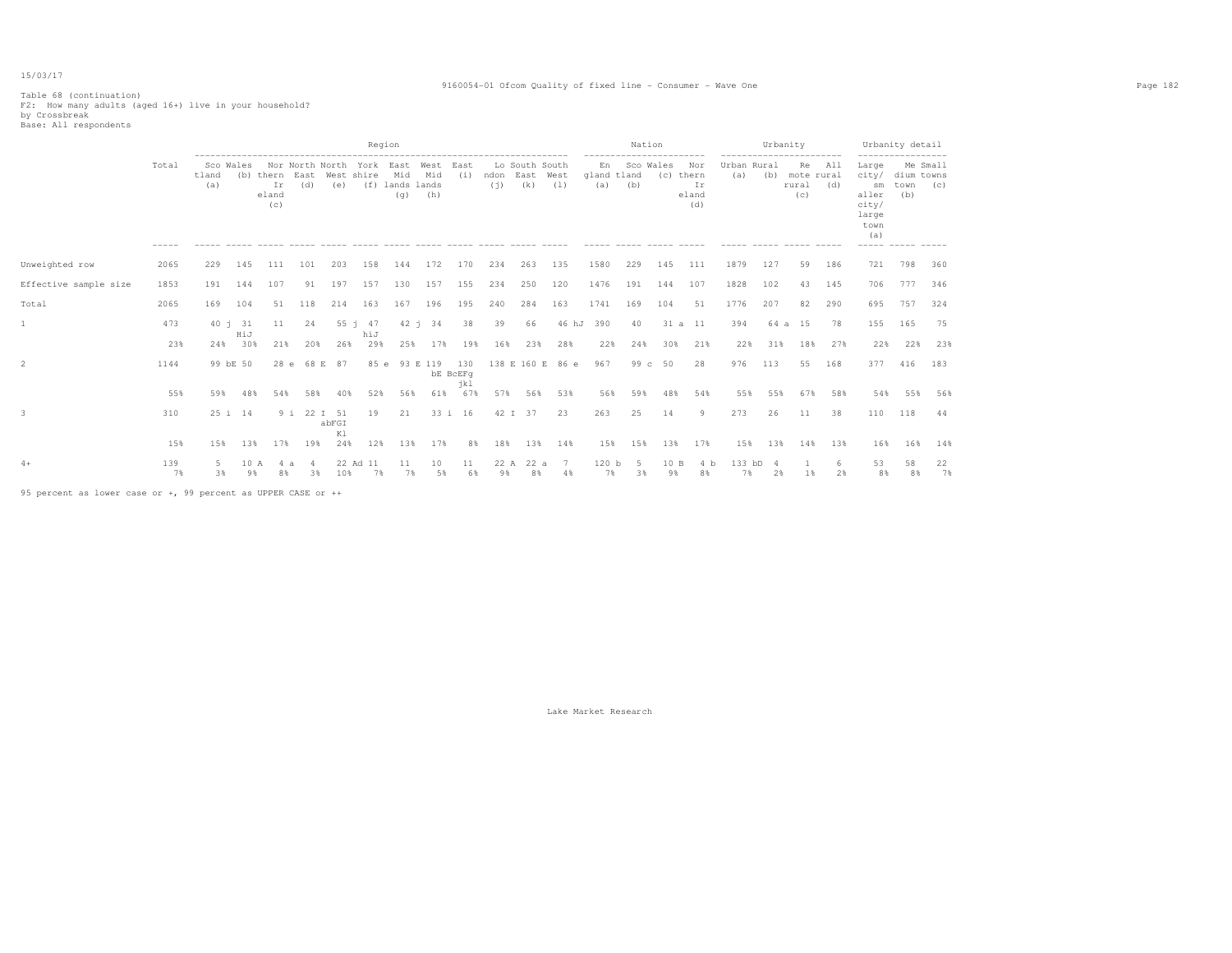#### 9160054-01 Ofcom Quality of fixed line - Consumer - Wave One Page 183

# Table 69 F3 : And how many children? (under 16)? by Crossbreak Base: All respondents

|                       |       |             | Gender<br>Social grade<br>Age<br>-----------<br>--------------------<br>-------------- |            |                                |            |                          |                                    |                        |                          |              | OCCUPATION |           |         |                 |             |                                            |                                             |                          |             |                                                                                                                                         |                          |          |                                                      |
|-----------------------|-------|-------------|----------------------------------------------------------------------------------------|------------|--------------------------------|------------|--------------------------|------------------------------------|------------------------|--------------------------|--------------|------------|-----------|---------|-----------------|-------------|--------------------------------------------|---------------------------------------------|--------------------------|-------------|-----------------------------------------------------------------------------------------------------------------------------------------|--------------------------|----------|------------------------------------------------------|
|                       | Total | Male<br>(a) | Fe<br>male<br>(b)                                                                      | 16<br>(a)  | -25<br>$-24 -44$<br>(b)        | 45<br>(c)  | 65                       | 18<br>$-64$ +(d) $-24$ - 74<br>(f) | 65<br>(q)              | $75+$<br>(h)             | AB<br>(a)    | C1<br>(b)  | C2<br>(C) | (d)     | DE ABC1<br>(e)  | C2DE<br>(f) | In<br>full rking rking<br>ation (30+ (8-29 | Wo<br>(a) hours hours<br>per<br>week) week) | Wo<br>per<br>$(b)$ $(c)$ | Net         | Lo<br>-Wo oking tired loyed rman<br>time full part rking after from<br>educ time time (d) the paid<br>home work<br>or fa<br>mily<br>(e) | (f)                      | Re Unemp | Pe<br>(g) ently<br>sick<br>or<br>dis<br>abled<br>(i) |
| Unweighted row        | 2065  |             | 961 1104                                                                               | 207        | 769                            | 641        | 448                      | 198                                | 265                    | 183                      | 383          | 638        | 464       |         | 580 1021 1044   |             | 117                                        | 806                                         |                          | 270 1076    | 186                                                                                                                                     | 495                      | 120      | 66                                                   |
| Effective sample size | 1853  | 864         | 989                                                                                    | 192        | 703                            | 575        | 389                      | 184                                | 232                    | 157                      | 338          | 569        | 422       | 526     | 906             | 948         | 109                                        | 729                                         | 241                      | 969         | 170                                                                                                                                     | 431                      | 112      | 63                                                   |
| Total                 | 2065  |             | 959 1106                                                                               | 189        | 753                            | 651        | 473                      | 180                                | 277                    | 196                      | 400          | 640        | 456       |         | 569 1040 1025   |             | 111                                        | 783                                         |                          | 282 1065    | 182                                                                                                                                     | 523                      | 116      | 65                                                   |
| 1                     | 297   | 100         | 198 A                                                                                  | 39<br>CDGH | 173<br>CDGH                    |            | 84 DGH 2                 | 37<br>CDGH                         | $\mathbf{1}$           | <sup>1</sup>             | 59           | 99         | 68        | 71      | 158             | 139         |                                            | 17 F 145 F 64                               | Fi                       |             | 210 F 38 F                                                                                                                              | $\mathbf{1}$             | 23 F     | 7 F                                                  |
|                       | 14%   | 10%         | 18%                                                                                    | 21%        | 23%                            | 13%        | $*$ $\frac{6}{5}$        | 20%                                | * %                    | $*$ &                    | 15%          | 16%        | 15%       | 12%     |                 | 15% 14%     | 16%                                        | 19%                                         | 23%                      | 20%         | 21%                                                                                                                                     | $*$ &                    | 20%      | 12%                                                  |
| 2                     | 308   | 123         | 185 a                                                                                  | 20         | 229<br>DGH ACDFG<br>$_{\rm H}$ |            | 55 DGH 3                 |                                    | 19 DGH 3               | $\overline{\phantom{a}}$ | 61           | 88         |           | 82 d 76 | 149             | 158         | 22<br>Fq                                   | 145 Fg 65                                   | FGi                      | 209         | 56<br>FGi aBDFG<br>I                                                                                                                    | 3                        | 11 F     | 6 F                                                  |
|                       | 15%   | 13%         | 17%                                                                                    |            | 11% 30%                        | 9%         | 1%                       | 10%                                | 18                     | $-$ 8                    | 15%          | 14%        | 18%       | 13%     | 14%             | 15%         | 20%                                        | 18%                                         | 23%                      | 20%         | 31%                                                                                                                                     | 18                       | $9\%$    | 10%                                                  |
|                       | 105   | 39          | 66                                                                                     |            | 6 89<br>DGh ACDFG              |            | $11$ Dq $-$              |                                    | $6$ DGh $-$            | $\overline{\phantom{a}}$ | 14           | 33         | 27        | 31      | 48              | 58          |                                            | 5 F 36 F 22                                 | bFi                      |             | 58 F 32<br>ABCDF                                                                                                                        | $\mathbf{1}$             |          | $9$ Fi $-$                                           |
|                       | 5%    | 4%          | 6%                                                                                     | 3%         | Н<br>12%                       | 2%         | $-$                      | 3%                                 | $-$                    | $-\frac{6}{3}$           | 4%           | 5%         | 68        | 5%      | 5%              | 6%          | 5%                                         | 5%                                          | 8%                       | 5%          | gI<br>18%                                                                                                                               | $*$ %                    | 8%       | $ \frac{6}{5}$                                       |
| $4+$                  | 32    | 15          | 17                                                                                     |            | 3 Dq 26<br>CDGH                | 3          | $\overline{\phantom{a}}$ |                                    | $3$ Dq $-$             | $\overline{\phantom{a}}$ | $\mathbf{1}$ | 10 a       |           |         | 9 a 11 a 11     | 21 a        | $ \,$                                      | 11 F                                        |                          | 4 F 16 F 11 | ABCDF                                                                                                                                   | $\overline{\phantom{a}}$ |          | 4 aF 1 F                                             |
|                       | 2%    | 2%          | 2%                                                                                     |            | 2% 3%                          | $*$        | $-$                      | 2%                                 | $-$                    | $-$                      | $*$          | 2%         | 2%        | 2%      | 1%              | 2%          | $-$                                        | $1\%$                                       | 2%                       | 1%          | 6%                                                                                                                                      | $-$ 8                    | 4%       | 2%                                                   |
| None                  | 1323  |             | 682 B 641                                                                              |            | 120 B 237                      | 498<br>ABF | 468<br>ABCF              |                                    | 116 B 273<br>ABCF ABCF | 196                      | 265 c 408    |            | 269       |         | 381 C 673 c 650 |             | 66<br>CE                                   | 446<br>CE                                   |                          |             | 127 E 573 cE 44 518                                                                                                                     | ABCDE                    |          | 68 CE 50 aBCDEq                                      |
|                       | 64%   | 71%         | 58%                                                                                    | 64%        | 31%                            | 76%        | 99%                      | 64%                                | 99%                    | 100%                     | 66%          | 64%        | 59%       | 67%     | 65%             | 63%         | 60%                                        | 57%                                         | 45%                      | 54%         | 24%                                                                                                                                     | GI<br>998                | 59%      | 77%                                                  |

95 percent as lower case or +, 99 percent as UPPER CASE or ++